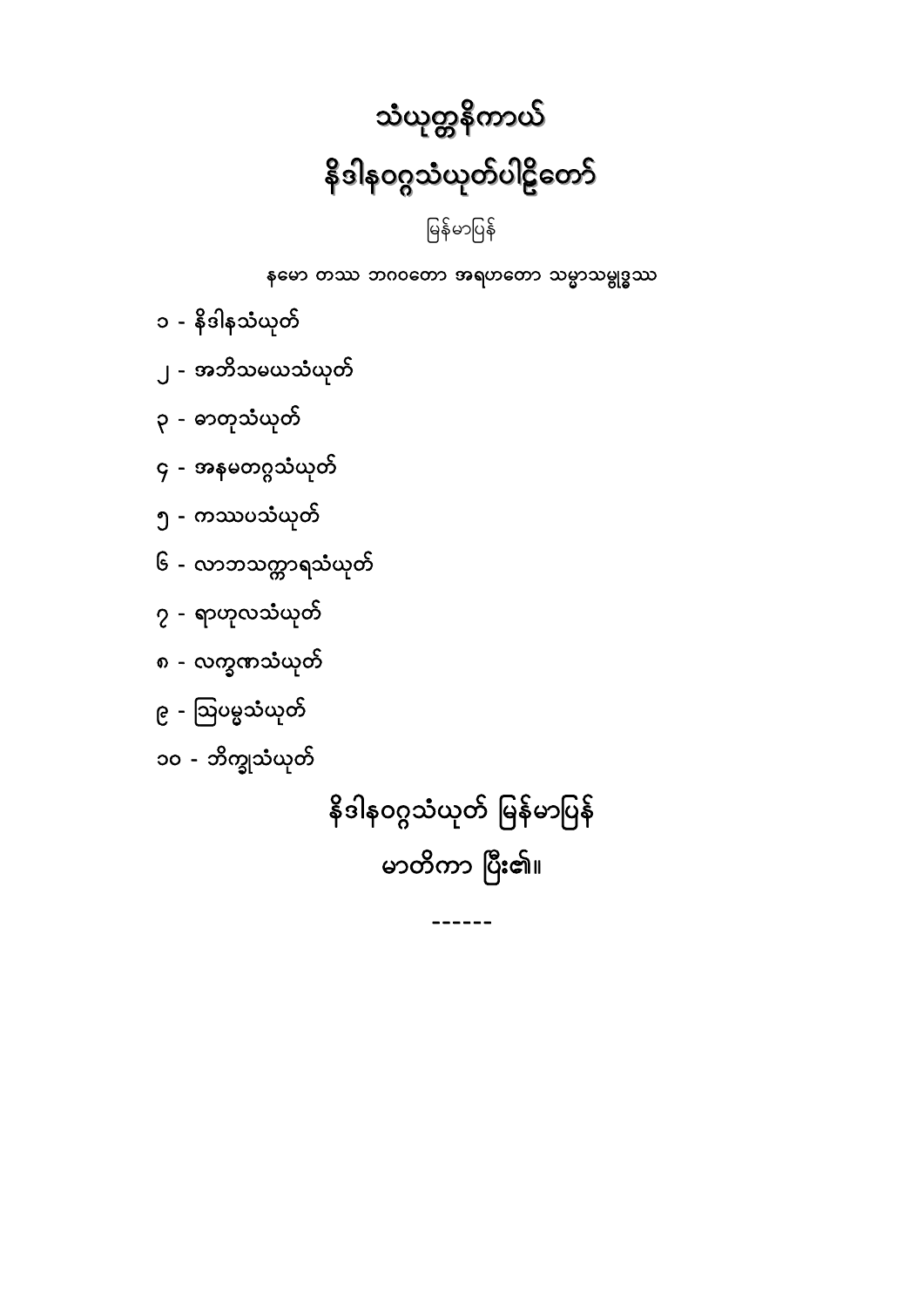- ၅ ကဿပသံယုတ်
- ၂ ဒုတိယဝဂ်
- ၁ ပဌမဝဂ်
- ၄ အနမတဂ္ဂသံယုတ်
- ၄ စတုတ္ထဝဂ်
- ၃ ကမ္မပထဝဂ်
- ၂ ဒုတိယဝဂ်
- ၁ နာနတ္တဝဂ်
- ၃ ဓာတုသံယုတ်
- ၂ အဘိသမယသံယုတ်
- ၉ အန္တရပေယျာလ
- ၈ သမဏဗြာဟ္မဏဝဂ်
- ၇ မဟာ၀ဂ်
- ၆ ဒုက္ခဝဂ်
- ၅ ဂဟပတိဝဂ်
- ၄ ကဠာရခတ္တိယဝဂ်
- ၃ ဒသဗလဝဂ်
- ၂ အာဟာရဝဂ်
- ၁ ဗုဒ္ဓဝဂ်ိ
- ၁ နိဒါနသံယုတ်

နမော တဿ ဘဂဝတော အရဟတော သမ္မာသမ္ဗုဒ္ဓဿ

<span id="page-1-0"></span>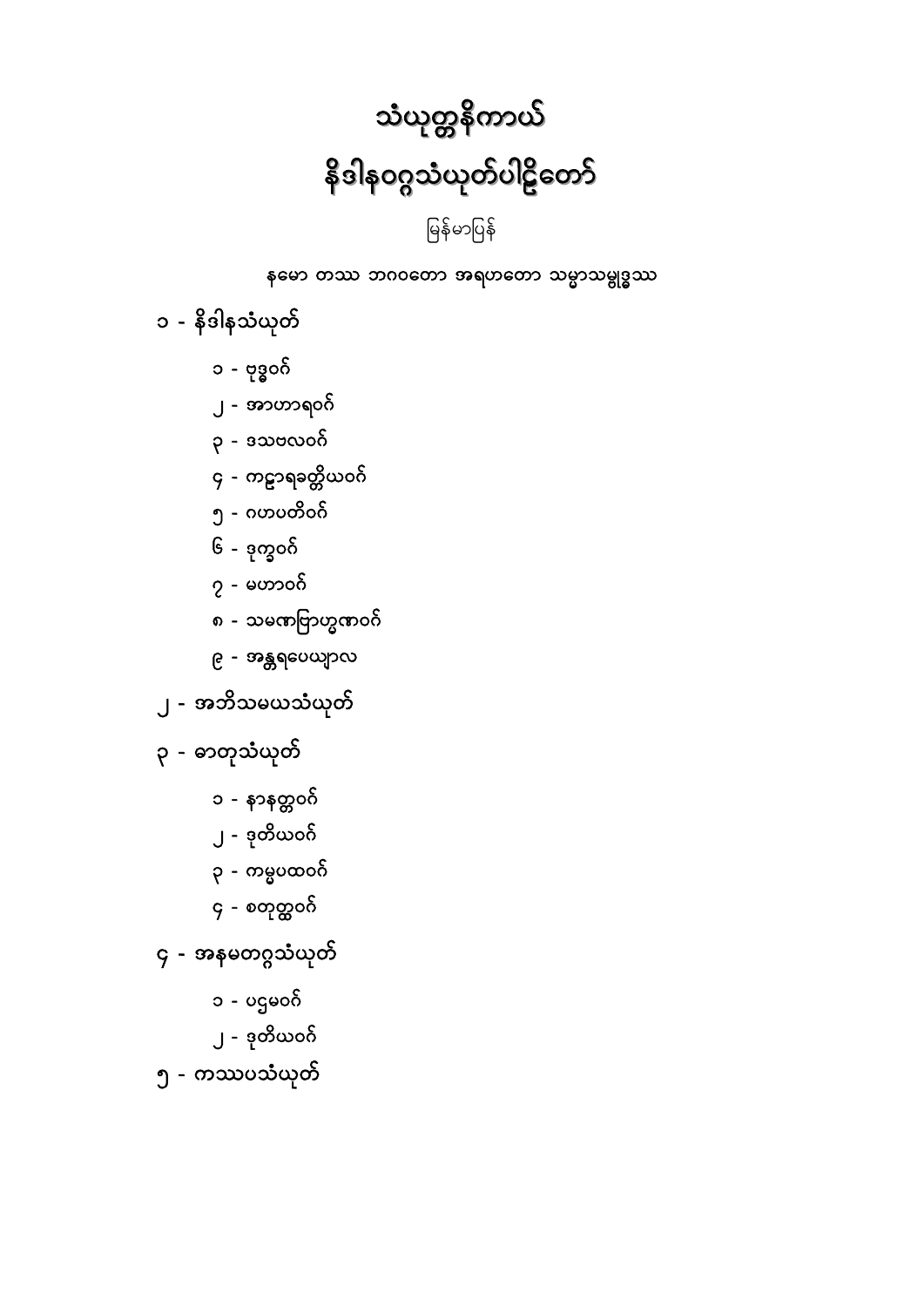# နိဒါနဝဂ္ဂသံယုတ် မြန်မာပြန် မာတိကာ ပြီး၏။

- ၁၀ ဘိက္ခုသံယုတ်
- ၉ ဩပမ္မသံယုတ်
- ၂ ဒုတိယဝဂ်
- ၁ ပဌမဝဂ်
- ၈ လက္ခဏသံယုတ်
- ၂ ဒုတိယဝဂ်
- ၁ ပဌမဝဂ်
- ၇ ရာဟုလသံယုတ်
- ၄ စတုတ္ထဝဂ်
- ၃ တတိယဝဂ်
- ၂ ဒုတိယဝဂ်
- ၁ ပဌမဝဂ်
- <span id="page-2-0"></span>၆ - လာဘသက္ကာရသံယုတ်
- နိဒါနဝဂ္ဂသံယုတ်ပါဠိတော်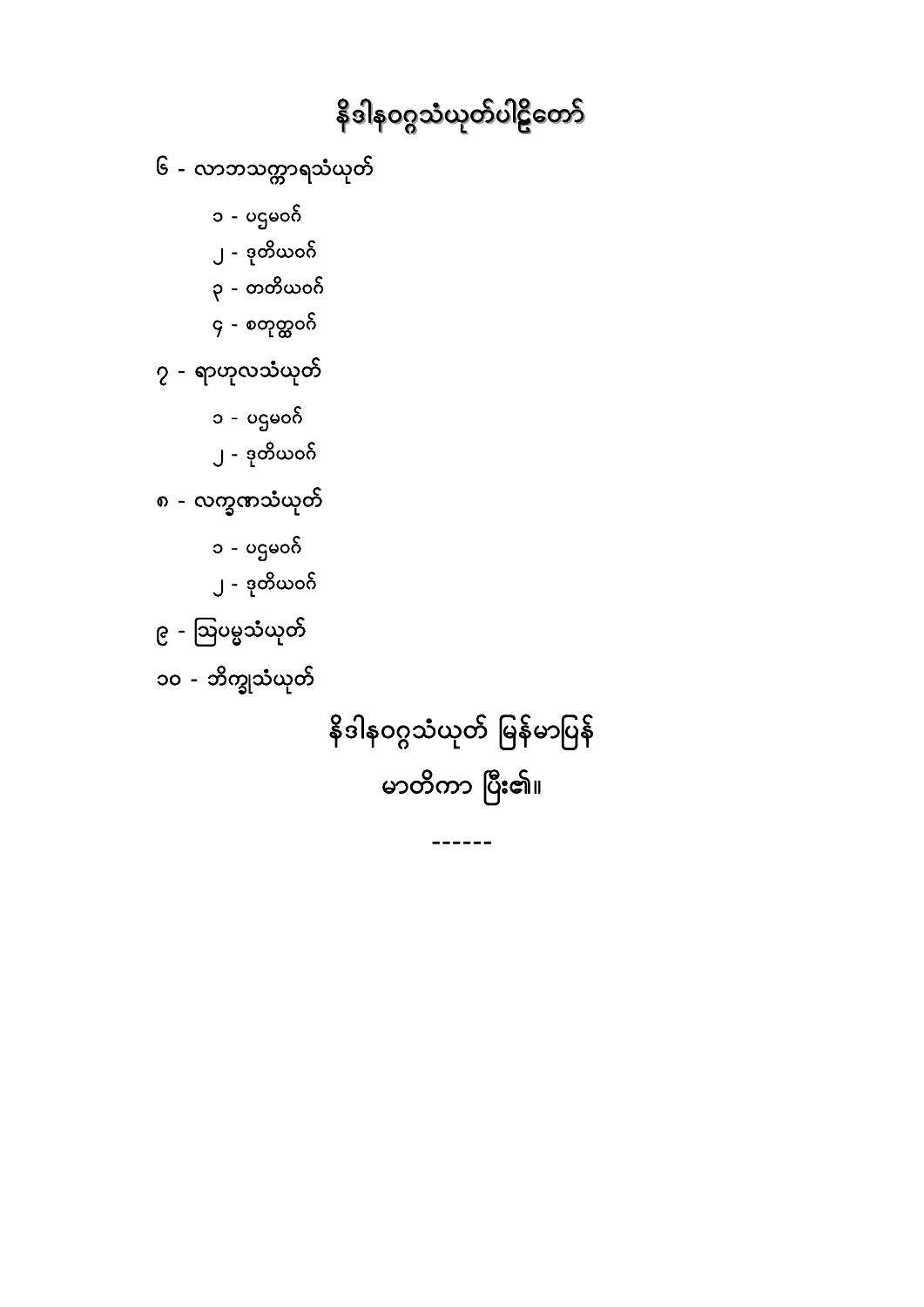| ၁ - ဒသဗလသုတ်       | ၆ - ဥပဝါဏသုတ်             |
|--------------------|---------------------------|
| ၂ - ဒုတိယ ဒသဗလသုတ် | ၇ - ပစ္စယသုတ်             |
| ၃ - ဉပနိသသုတ်      | ၈ - ဘိက္ခုသုတ်            |
| ၄ - အညတိတ္ထိယသုတ်  | ၉ - သမဏဗြာဟ္မဏသုတ်        |
| ၅ - ဘူမိဇသုတ်      | ၁၀ - ဒုတိယ သမဏဗြာဟ္မဏသုတ် |

၃ - ဒသဗလဝဂ်

 $-----<sub>1</sub>$ 

| ၁ - အာဟာရသုတ်           | ၆ - ဓမ္မကထိကသုတ်  |
|-------------------------|-------------------|
| ၂ - မောဠိယဖဂ္ဂုနသုတ်    | ၇ - အစေလကဿပသုတ်   |
| ၃ - သမဏဗြာဟ္မဏသုတ်      | ၈ - တိမ္မရုကသုတ်  |
| ၄ - ဒုတိယသမဏဗြာဟ္မဏသုတ် | ၉ - ဗာလပဏ္ဍိတသုတ် |
| ၅ - ကစ္စာနဂေါတ္တသုတ်    | ၁၀ - ပစ္စယသုတ်    |

၂ - အာဟာရဝဂ်

 $-----<sub>1</sub>$ 

| ၁ - ပဋိစ္စသမုပ္ပါဒသုတ် | ၆ - ဝေဿဘူသုတ်    |
|------------------------|------------------|
| ၂ - ၀ိဘင်္ဂသုတ်        | ၇ - ကကုသန္ဓသုတ်  |
| ၃ - ပဋိပဒါသုတ်         | ၈ - ကောဏာဂမနသုတ် |
| ၄ - ၀ိပဿီသုတ်          | ၉ - ကဿပသုတ်      |
| ၅ - သိခ်ီသုတ်          | ၁၀ - ဂေါတမသုတ်   |

<span id="page-3-0"></span>သံယုတ္တနိကာယ်<br>နိဒါန၀ဂ္ဂသံယုတ်ပါဠိတော်

မြန်မာပြန်

နမော တဿ ဘဂဝတော အရဟတော သမ္မာသမ္ဗုဒ္ဓဿ

၁ - နိဒါနသံယုတ်

၁ - ဗုဒ္ဓဝဂ်ိ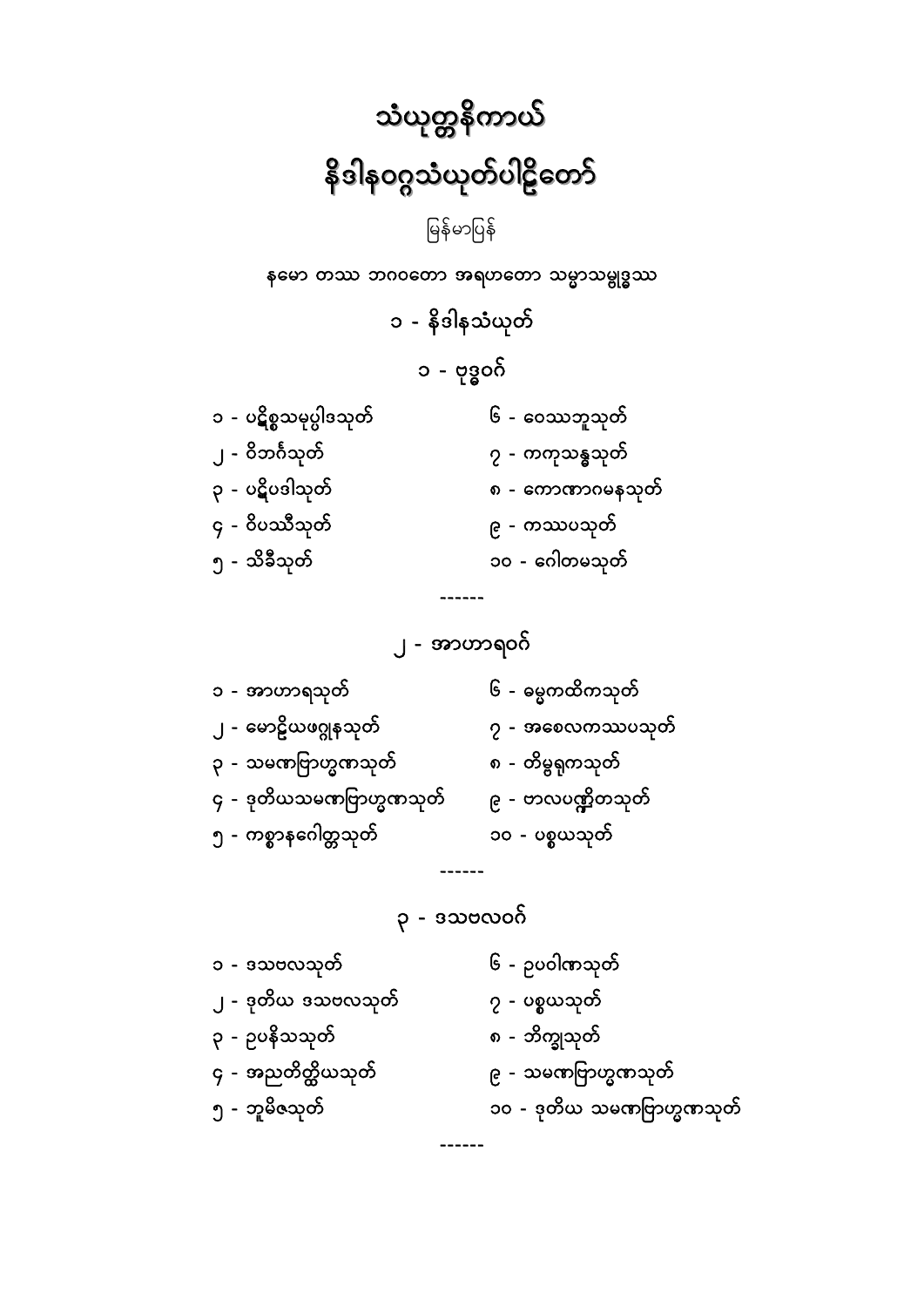<span id="page-4-0"></span>

| နိဒါနဝဂ္ဂသံယုတ်ပါဠိတော် |                            |  |
|-------------------------|----------------------------|--|
| ၁ - နိဒါနသံယုတ်         |                            |  |
| ၄ - ကဠာရခတ္တိယဝဂ်       |                            |  |
| ၁ - ဘူတသုတ်             | ၆ - ဒုတိယ အဝိဇ္ဇာပစ္စယသုတ် |  |
| ၂ - ကဠာရသုတ်            | ၇ - နတုမှသုတ်              |  |
| ၃ - ဉာဏဝတ္ထုသုတ်        | ၈ - စေတနာသုတ်              |  |
| ၄ - ဒုတိယဉာဏ၀တ္ထုသုတ်   | ၉ - ဒုတိယ စေတနာသုတ်        |  |
| ၅ - အ၀ိဇ္ဇာပစ္စယသုတ်    | ၁၀ - တတိယ စေတနာသုတ်        |  |
|                         |                            |  |
| ၅ - ဂဟပတိဝဂ်            |                            |  |
| ၁ - ပဉ္စဝေရဘယသုတ်       | ၆ - အညတရ ဗြာဟ္မဏသုတ်       |  |
| ၂ - ဒုတိယ ပဥ္ပဝေရဘယသုတ် | ၇ - ဇာဏုဿောဏိသုတ်          |  |
| ၃ - ဒုက္ခသုတ်           | ၈ - လောကာယတိကသုတ်          |  |
| ၄ - လောကသုတ်            | ၉ - အရိယသာဝကသုတ်           |  |
| ၅ - ဉာတိကသုတ်           | ၁၀ - ဒုတိယ အရိယသာဝကသုတ်    |  |
|                         |                            |  |

၆ - ဒုက္ခဝဂ် ၆ - ဒုတိယ မဟာရုက္ခသုတ် ၁ - ပရိဝီမံသနသုတ်

၄ - ဒုတိယ သံယောဇနသုတ် ၉ - ဝိညာဏသုတ်

 $\frac{1}{2}$ 

၇ - တရုဏ ရုက္ခသုတ်

၈ - နာမရူပသုတ်

၁၀ - နိဒါနသုတ်

၂ - ဉပါဒါနသုတ်

၃ - သံယောဇနသုတ်

၅ - မဟာရုက္ခသုတ်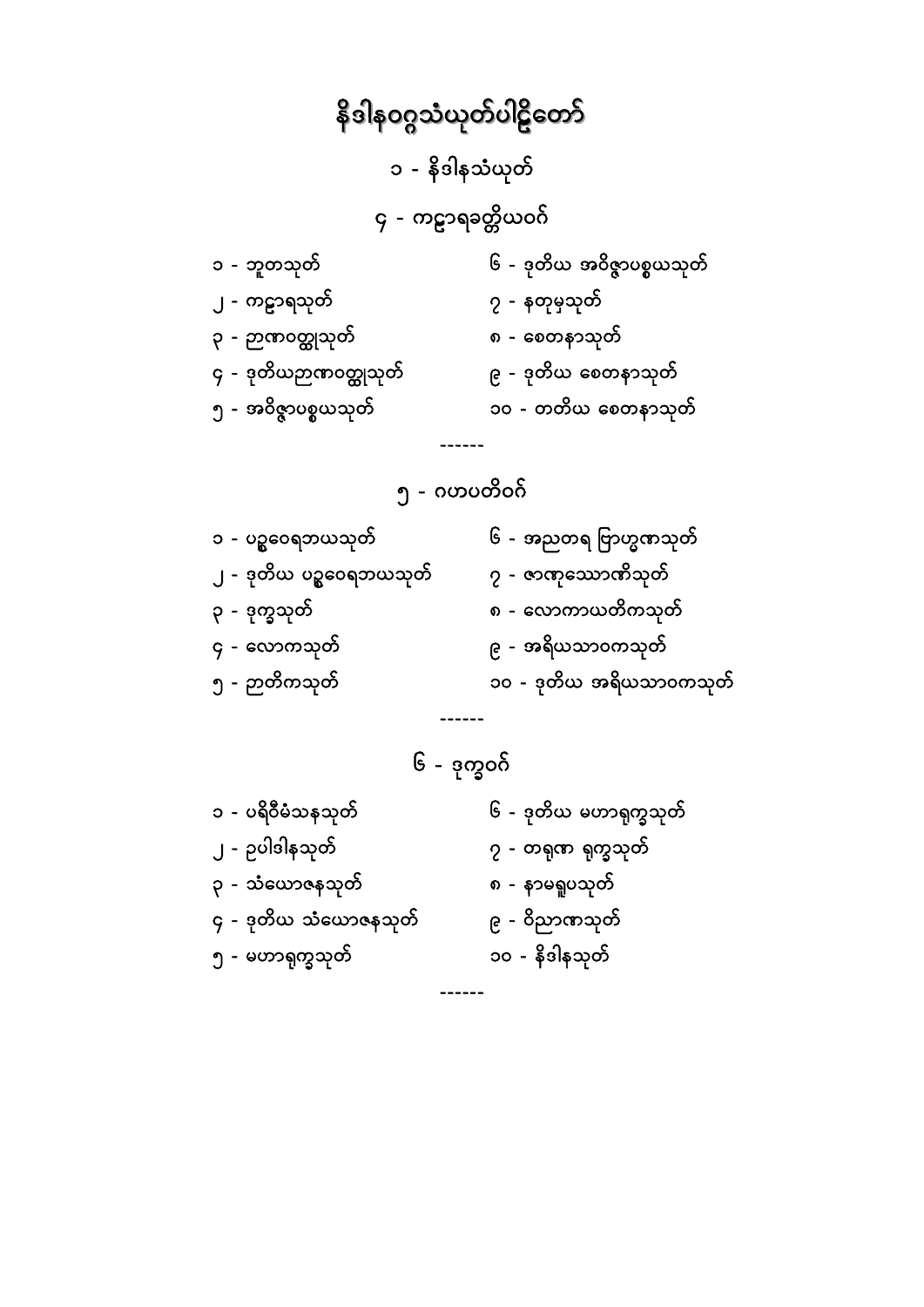|                          | နိဒါနဝဂ္ဂသံယုတ်ပါဠိတော် |
|--------------------------|-------------------------|
|                          | ၂ - အဘိသမယသံယုတ်        |
| ၁ - နခသိခါသုတ်           | ၇ - သမုဒ္ဒသုတ်          |
| ၂ - ပေါက္ခရဏီသုတ်        | ၈ - ဒုတိယ သမုဒ္ဒသုတ်    |
| ၃ - သံဘေဇ္ဇဉဒကသုတ်       | ၉ - ပဗ္ဗတသုတ်           |
| ၄ - ဒုတိယ သံဘေဇ္ဇဉဒကသုတ် | ၁၀ - ဒုတိယ ပဗ္ဗတသုတ်    |
| ၅ - ပထဝီသုတ်             | ၁၁ - တတိယ ပဗ္ဗတသုတ်     |
| ၆ - ဒုတိယ ပထဝီသုတ်       |                         |

၉ - အန္တရပေယျာလ

၁ - ဇရာမရဏသုတ် ၂-၁၁ - ဇာတိသုတ် အစရှိသော (၁၀)သုတ်

<span id="page-5-0"></span>

| ၁ - အသုတဝါသုတ်       | ၆ - သမ္မသသုတ်    |
|----------------------|------------------|
| ၂ - ဒုတိယ အဿုတဝါသုတ် | ၇ - နဠကလာပိသုတ်  |
| ၃ - ပုတ္တမံသူပမသုတ်  | ၈ - ကောသမ္မိသုတ် |
| ၄ - အတ္ထိရာဂသုတ်     | ၉ - ဉပယန္တိသုတ်  |
| ၅ - နဂရသုတ်          | ၁၀ - သုသိမသုတ်   |

၇ - မဟာ၀ဂ်

၁ - နိဒါနသံယုတ်

နိဒါနဝဂွသံယုတ်ပါဠိတော်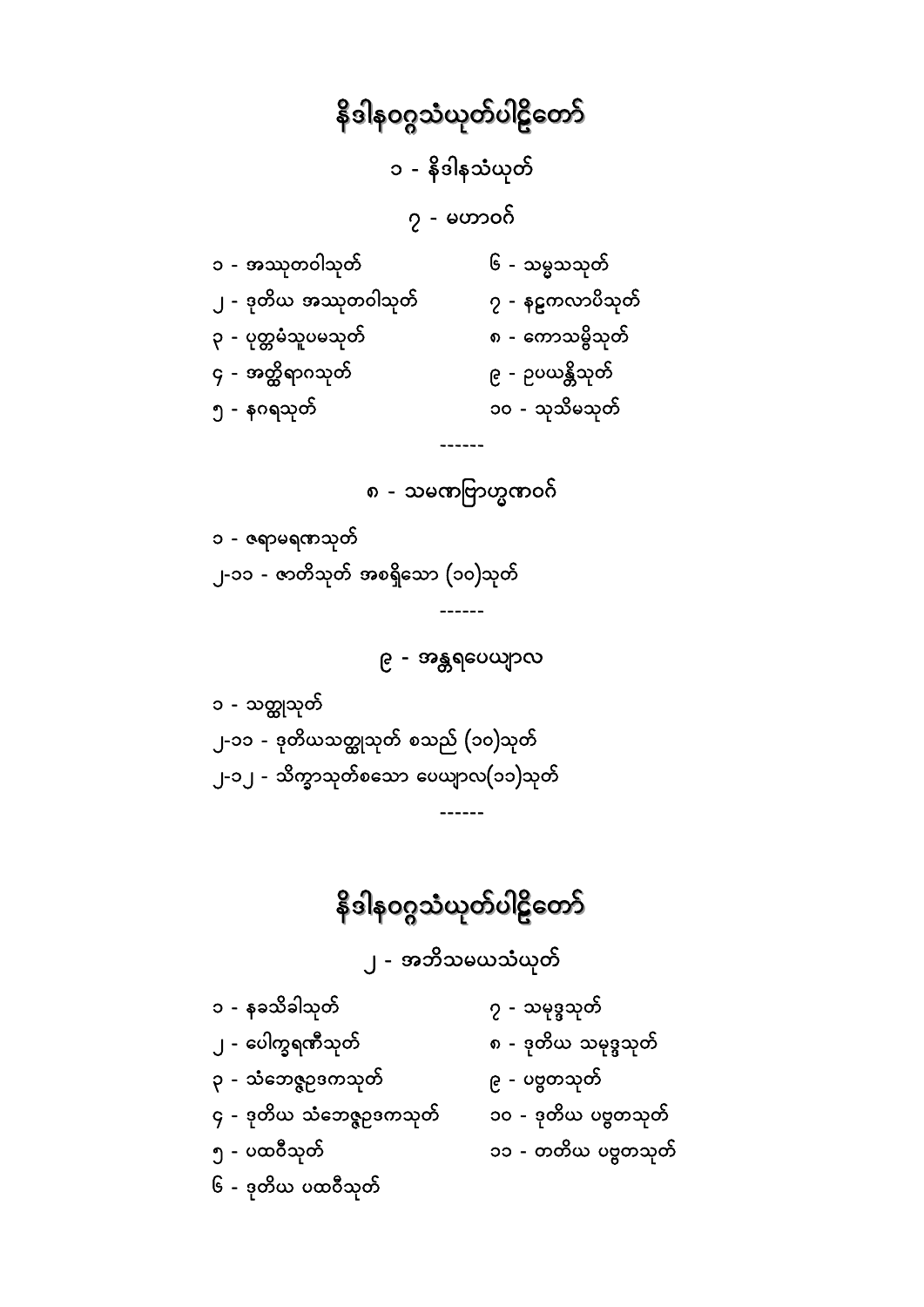- ၃ ကမ္မပထဝဂ် ၁ - အသမာဟိတသုတ် ၅ - ဒသကမ္မပထသုတ် ၆ - အဋ္ဌဂ<del>်</del>ိကသုတ် ၂ - ဒုဿီလသုတ် ၃ - ပဥ္စသိက္ခာပဒသုတ် ၇ - ဒသင်္ဂသုတ် ၄ - သတ္တကမ္မပထသုတ်
- ၇ အဿဒ္ဓသံသန္ဒနသုတ် ၁ - သတ္တဓာတုသုတ် ၂ - သနိဒါနသုတ် ၈ - အဿဒ္ဓမူလကသုတ် ၉ - အဟိရိကမူလကသုတ် ၃ - ဂိဥ္စကာ၀သထသုတ် ၄ - ဟီနာဓိမုတ္တိကသုတ် ၁၀ - အနောတ္တပ္ပမူလကသုတ် ၅ - စင်္ကမသုတ် ၁၁ - အပ္ပဿုတမူလကသုတ် ၆ - သဂါထာသုတ် ၁၂ - ကုသိတမူလကသုတ်

၂ - ဖဿနာနတ္တသုတ် ၄ - ဝေဒနာနာနတ္တသုတ်

၁ - ဓာတုနာနတ္တသုတ်

- <span id="page-6-0"></span>၆ - ဗာဟိရဓာတုနာနတ္တသုတ် ၇ - သညာနာနတ္တသုတ် ၃ - နောဖဿနာနတ္တသုတ် ၈ - နောပရိယေသနာ နာနတ္တသုတ် ၉ - ဗာဟိရဖဿနာနတ္တသုတ် ၅ - ဒုတိယ ဝေဒနာနာနတ္တသုတ် ၁ဝ - ဒုတိယ ဗာဟိရဖဿနာနတ္တသုတ်
- ၁ နာနတ္တဝဂ်
- ၃ ဓာတုသံယုတ်
- နိဒါနဝဂ္ဂသံယုတ်ပါဠိတော်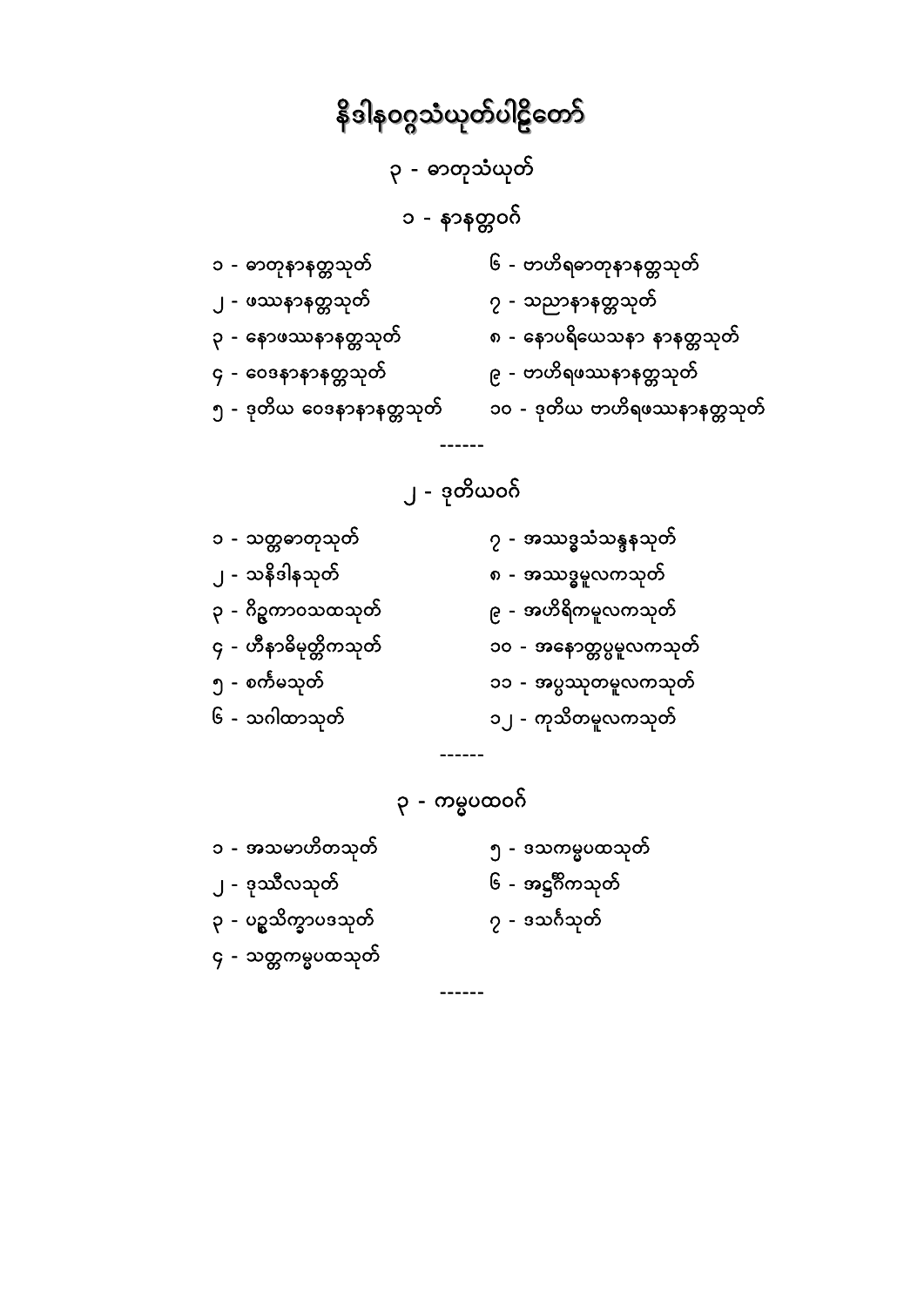|                  | ၂ - ဒုတိယဝဂ်          |  |
|------------------|-----------------------|--|
| ၁ - ဒုဂ္ဂတသုတ်   | ၆ - ဘာတုသုတ်          |  |
| ၂ - သုခိိတသုတ်   | ၇ - ဘဂိနိသုတ်         |  |
| ၃ - တိံသမတ္တသုတ် | ၈ - ပုတ္တသုတ်         |  |
| ၄ - မာတုသုတ်     | ၉ - ဓိတုသုတ်          |  |
| ၅ - ပိတုသုတ်     | ၁၀ - ဝေပုလ္လပဗ္ဗတသုတ် |  |

------

၆ - သာသပသုတ်

$$
\varsigma
$$
 - အနမတဂ္ဂသံယုတ်

## နိဒါနဝဂွသံယုတ်ပါဠိတော်

 $- - - - - -$ 

၄ - နောစေဒံသုတ် ၅ - ဧကန္တဒုက္ခသုတ်

၁ - တိဏကဋ္ဌသုတ်

- ၃ အစရိသုတ်
- ၂ ပုဗွေသမွောဓသုတ်
- 
- ၁ စတုဓာတုသုတ်
- 
- 
- 
- 
- <span id="page-7-0"></span>
- 
- 
- 
- 
- 
- 
- 
- 
- 
- 
- 
- ၃ ဓာတုသံယုတ်
- နိဒါနဝဂ္ဂသံယုတ်ပါဠိတော်
	- ၆ အဘိနန္ဒသုတ် ၇ - ဉပ္ပါဒသုတ် ၈ - သမဏဗြာဟ္မဏသုတ် ၉ - ဒုတိယ သမဏဗြာဟ္မဏသုတ် ၁၀ - တတိယ သမဏဗြာဟ္မဏသုတ်
	- ၄ စတုတ္ထဝဂ်
	-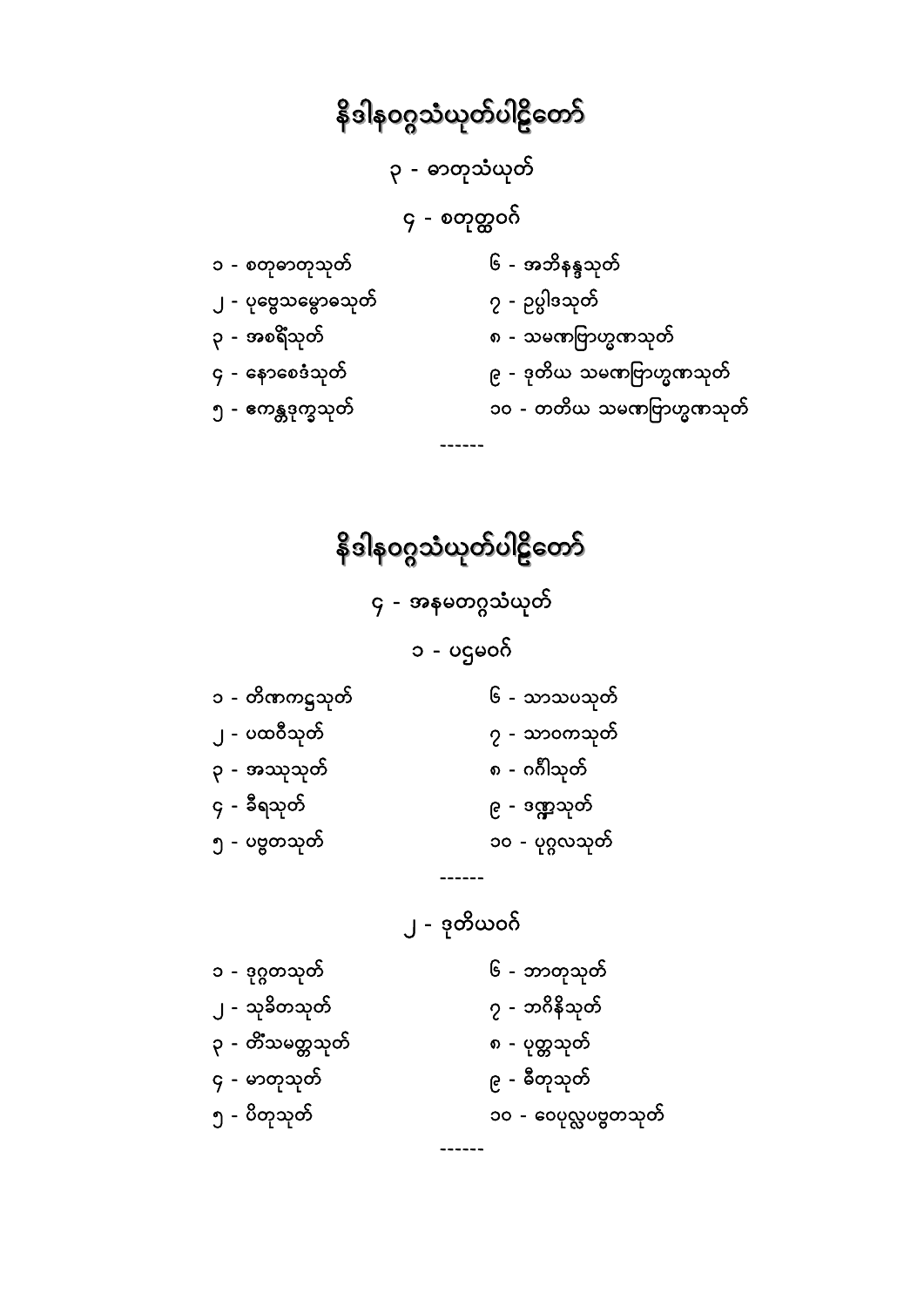- ၂ ရူပိယပါတိသုတ် ၃ - သု၀ဏ္ဏနိက္ခသုတ်စသော <mark>(</mark>၈) သုတ်
- ၁ သုဝဏ္ဏပါတိသုတ်

------

- ၁ ဒါရုဏသုတ် ၆ - အသနိသုတ် ၇ - ဒိဒ္ဓသုတ် ၂ - ဗဠိသသုတ် ၈ - သိင်္ဂါလသုတ် ၃ - ကုမ္မသုတ် ၄ - <sup>8</sup>ဃလောမိကသုတ် ၉ - ဝေရမ္တသုတ် ၅ - မီဠုကသုတ် ၁၀ - သဂါထကသုတ်
- ၁ ပဌမဝဂ်
- ၆ လာဘသတ္ကာရသံယုတ်
- နိဒါနဝဂ္ဂသံယုတ်ပါဠိတော်
- ၇ ဒုတိယ ဩဝါဒသုတ်
- ၆ ဩဝါဒသုတ်
- ၅ ဇိဏ္ဏသုတ်
- ၄ ကုလူပကသုတ်
- 
- ၃ စန္ဒူပမသုတ်
- 
- 
- 
- 
- 
- 
- 
- 
- 
- 
- 
- 
- 
- 
- 
- 
- ၂ အနောတ္တပ္ပီသုတ်
- 
- 
- <span id="page-8-0"></span>၁ - သန္တုဋ္ဌသုတ်
- ၈ တတိယ ဩဝါဒသုတ်

နိဒါနဝဂွသံယုတ်ပါဠိတော်

၅ - ကဿပသံယုတ်

- ၉ ဈာနာဘိညသုတ်
- 
- 
- 
- 
- ၁၀ ဥပဿယသုတ်

၁၂ - ပရံမရဏသုတ်

၁၃ - သဒ္ဓမ္မပ္ပဋိရူပကသုတ်

၁၁ - စီ၀ရသုတ်

- 
-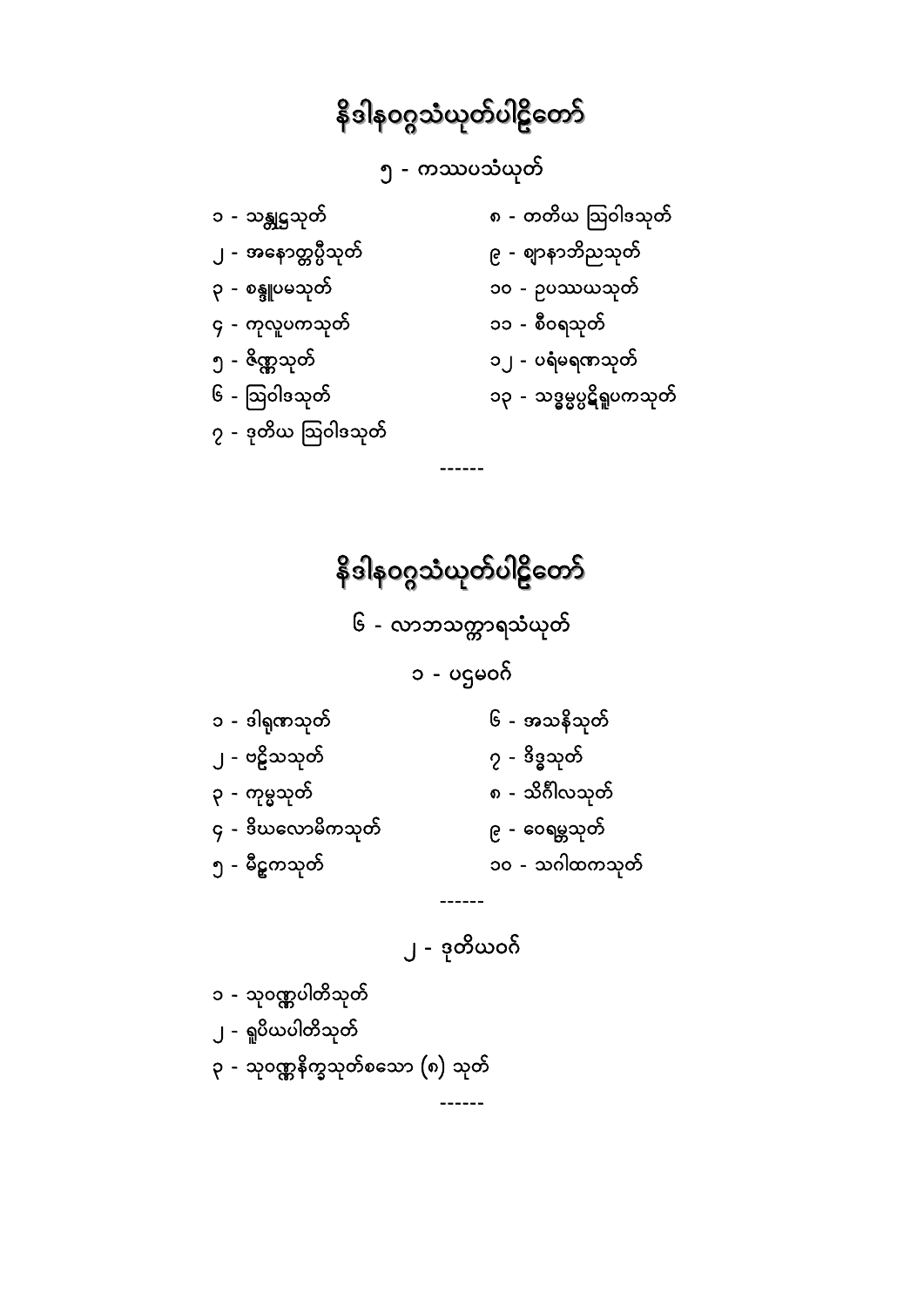| ၅ - ဝေဒနာသုတ် | ၁၀ - ခန္ဓသုတ်    |
|---------------|------------------|
| ၄ - သမ္ဖဿသုတ် | ၉ - ဓာတုသုတ်     |
| ၃ - ၀ိညာဏသုတ် | ၈ - တဏှာသုတ်     |
| ၂ - ရူပသုတ်   | ၇ - သဥ္မေတနာသုတ် |
| ၁ - စက္ခုသုတ် | ၆ - သညာသုတ်      |
|               |                  |

$$
\circ - \circ \mathsf{G}\circ \mathsf{G}
$$

# နိဒါနဝဂ္ဂသံယုတ်ပါဠိတော်

၅ - အစိရပက္ကန္တသုတ် ၁ - ဘိန္ဒိသုတ် ၆ - ပဥ္စရထသတသုတ် ၂ - ကုသလမူလသုတ် ၇ - မာတုသုတ် ၃ - ကုသလဓမ္မသုတ် ၄ - သုက္တဓမ္မသုတ် ၈-၁၃ - ပိတုစသော (၆)သုတ်

- ၃ ဧကပုတ္တကသုတ် ၄ - ဧကဓိတုသုတ် ၅ - သမဏဗြာဟ္မဏသုတ်
- 
- 
- ၂ ကလျာဏီသုတ်
- 
- 
- 
- ၁ မာတုဂါမသုတ်
- 
- 
- 
- <span id="page-9-0"></span>
- 
- ၆ ဒုတိယ သမဏဗြာဟ္မဏသုတ် ၇ - တတိယ သမဏဗြာဟ္မဏသုတ်

၈ - ဆဝိသုတ်

၉ - ရဇ္ဈသုတ်

၁၀ - ဘိက္ခုသုတ်

- ၃ တတိယဝဂ်
- ၆ လာဘသက္ကာရသံယုတ်
- နိဒါနဝဂွသံယုတ်ပါဠိတော်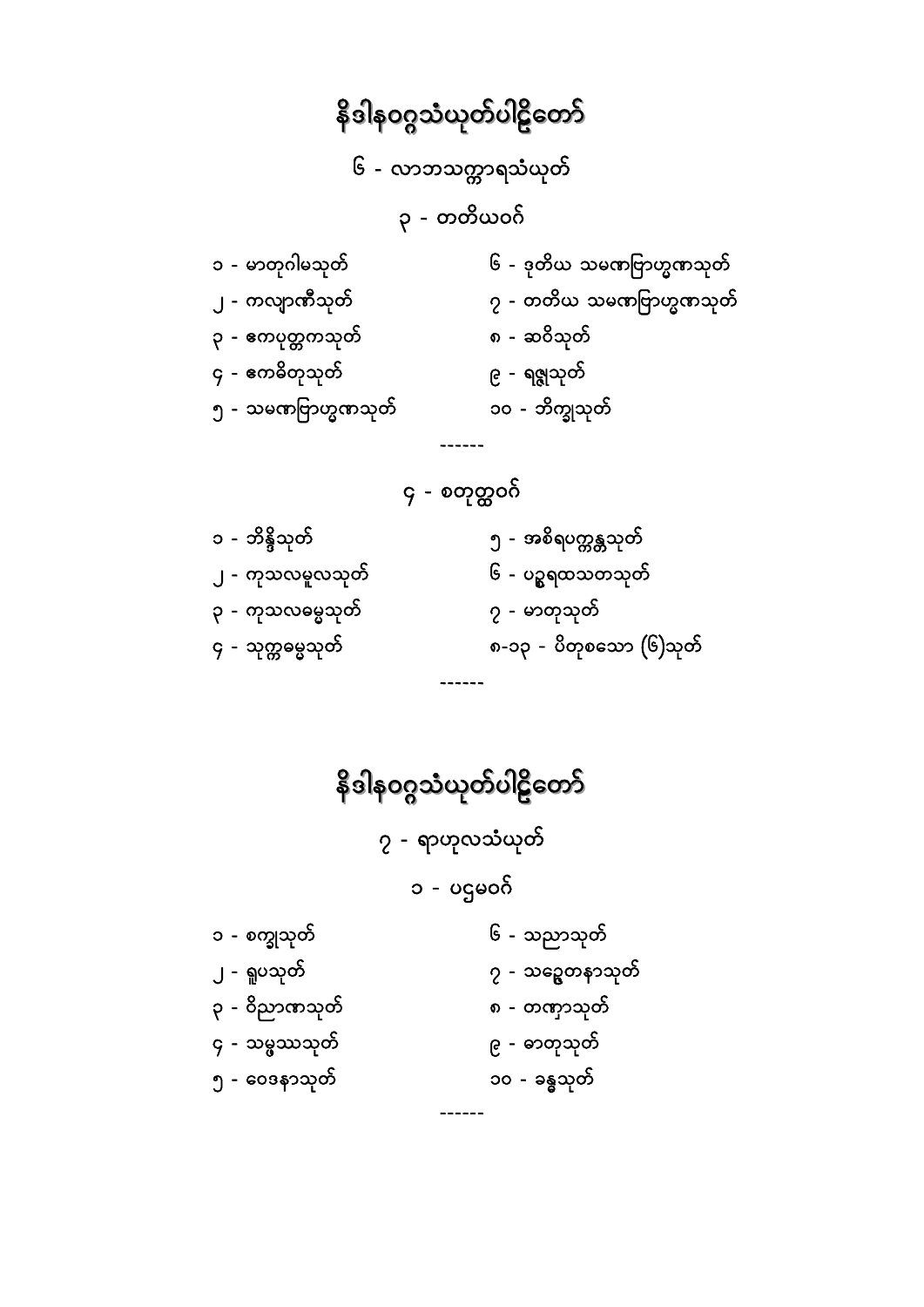## <span id="page-10-0"></span>နိဒါနဝဂ္ဂသံယုတ်ပါဠိတော် ၇ - ရာဟုလသံယုတ် ၂ - ဒုတိယဝဂ် ၁ - စက္ခုသုတ် ၂-၁၀ - ရူပစသော <mark>(</mark>၉)သုတ် ၁၁ - အနုသယသုတ်

၁၂ - အပဂတသုတ်

နိဒါနဝဂ္ဂသံယုတ်ပါဠိတော် ၈ - လက္ခဏသံယုတ် ၁ - ပဌမဝဂ် ၁ - အဋ္ဌိသုတ် ၆ - သတ္တိသုတ် ၂ - ပေသိသုတ် ၇ - ဉသုလောမသုတ်

------

၃ - ပိဏ္ဍသုတ် ၈ - သူစိလောမသုတ် ၄ - နိစ္ဆဝိသုတ် ၉ - ဒုတိယ သူစိလောမသုတ် ၅ - အသိလောမသုတ် ၁၀ - ကုမ္ဘဏ္ကသုတ်

### ၂ - ဒုတိယဝဂ်

 $\frac{1}{2}$ 

၁ - သသီသကသုတ် ၇ - ပါပဘိက္ခုသုတ် ၈ - ပါပဘိက္ခုနီသုတ် ၂ - ဂူထခါဒသုတ် ၃ - နိစ္ဆဝိတ္ထိသုတ် ၉ - ပါပသိက္ခမာနသုတ် ၁၀ - ပါပသာမဏေရသုတ် ၄ - မင်္ဂုလိတ္ထိသုတ် ၁၁ - ပါပသာမဏေရီသုတ် ၅ - ဩကိလိနီသုတ် ၆ - အသီသကသုတ်

 $- - - - - -$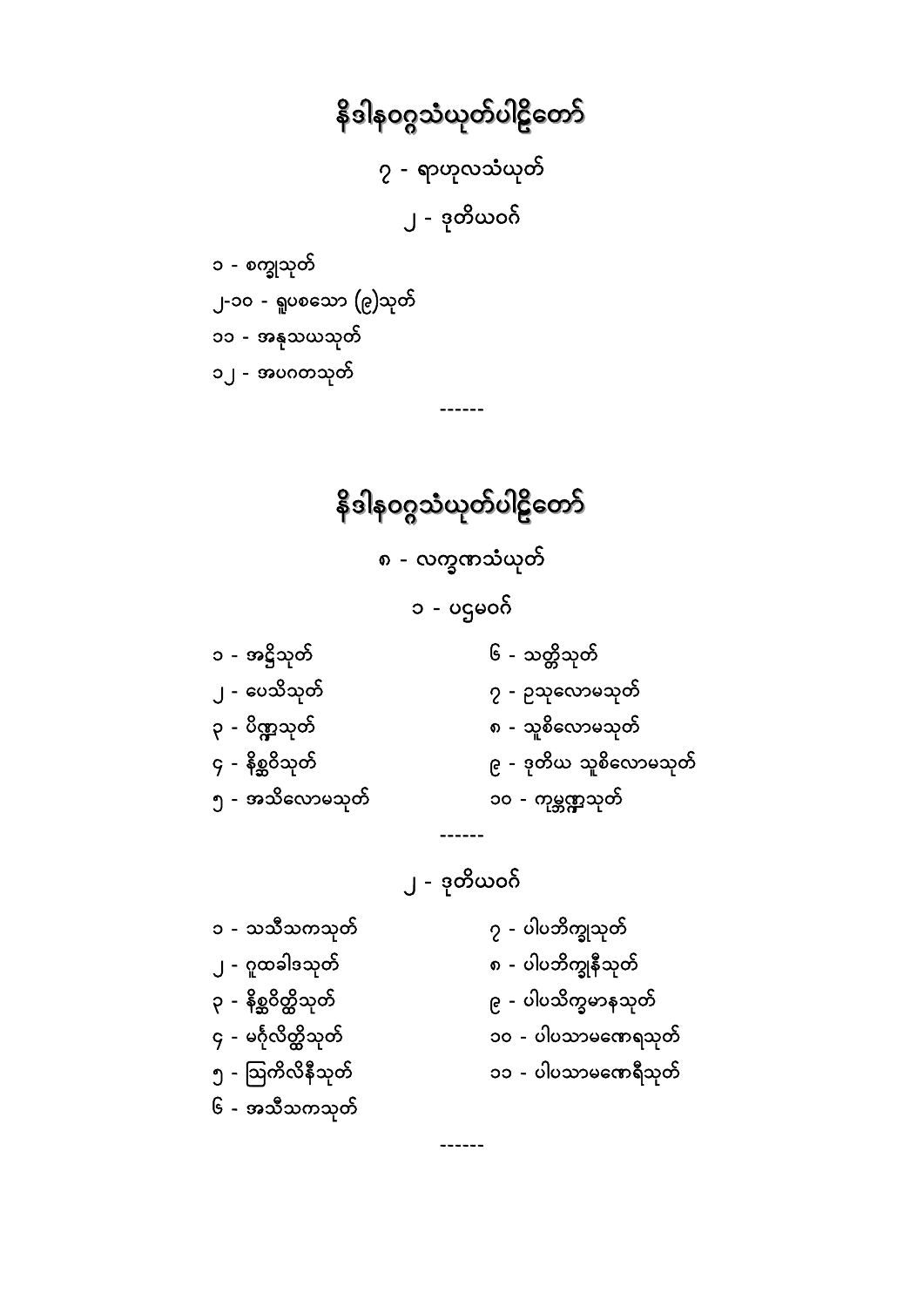<span id="page-11-0"></span>နိဒါနဝဂ္ဂသံယုတ်ပါဠိတော် ၉ - ဩပမ္မသံယုတ် ၁ - ကူဋသုတ် ၇ - အာဏိသုတ် ၈ - ကလိင်္ဂရသုတ် ၂ - နခသိခသုတ် ၉ - နာဂသုတ် ၃ - ကုလသုတ် ၁၀ - ဗိဋာရသုတ် ၄ - ဩက္ခာသုတ် ၁၁ - သိင်္ဂါလသုတ် ၅ - သတ္တိသုတ် ၁၂ - ဒုတိယ သိင်္ဂါလသုတ် ၆ - ဓနုဂ္ဂဟသုတ်

နိဒါနဝဂ္ဂသံယုတ်ပါဠိတော် ၁၀ - ဘိက္ခုသံယုတ် ၁ - ကောလိတသုတ်  $2$  - ၀ိသာခသုတ် ၂ - ဥပတိဿသုတ် ၈ - နန္ဒသုတ် ၃ - ဃဋသုတ် ၉ - တိဿသုတ် ၄ - န၀သုတ် ၁၀ - ထေရနာမကသုတ် ၁၁ - မဟာကပ္ပိနသုတ် ၅ - သုဇာတသုတ် ၆ - လကုဏ္ဍကဘ8္ဒိယသုတ် ၁၂ - သဟာယကသုတ်

နိဒါနဝဂ္ဂသံယုတ် မြန်မာပြန်

မာတိကာ ပြီး၏။

------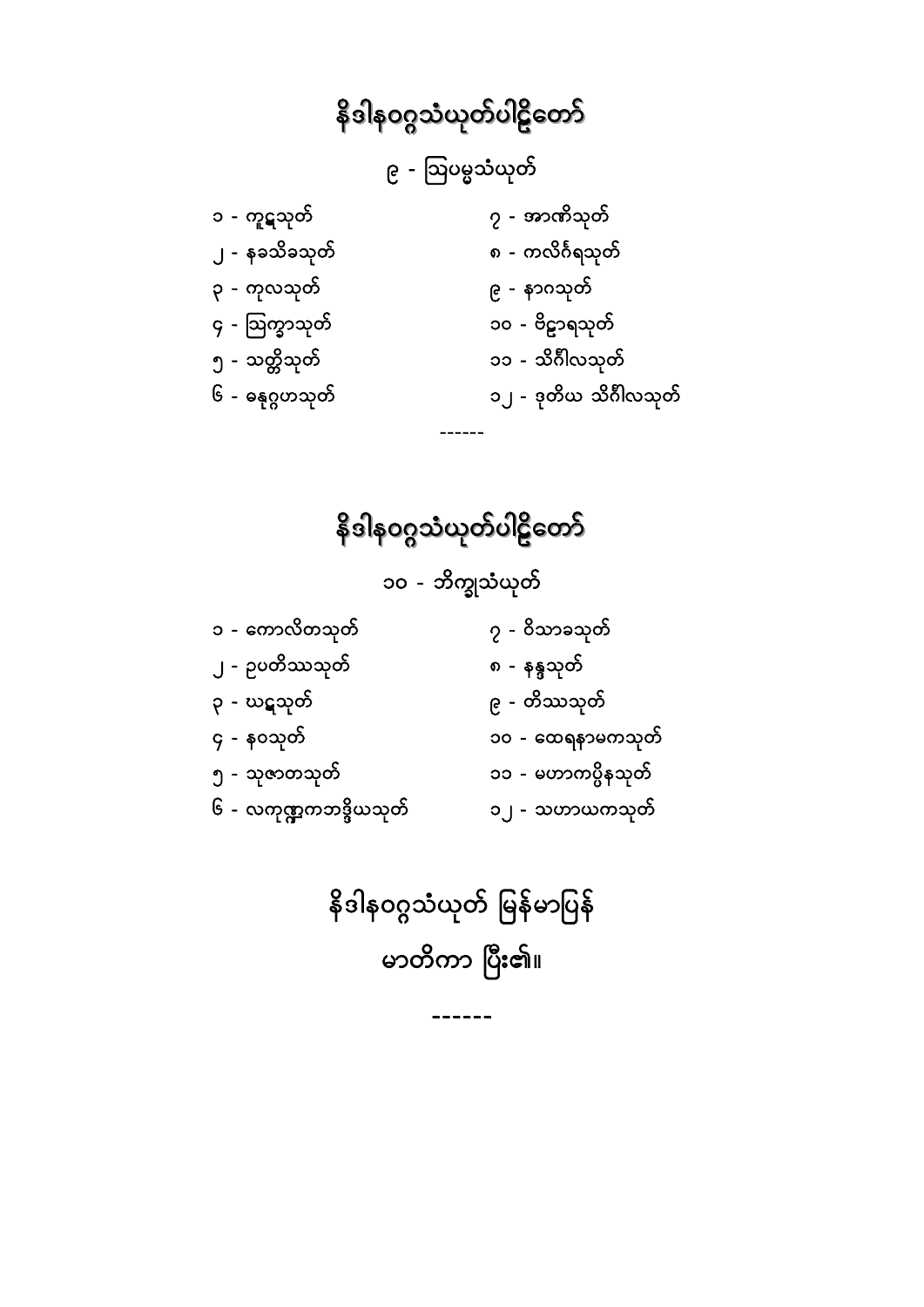# <span id="page-12-0"></span>သံယုတ္တနိကာယ် နိဒါနဝဂွသံယုတ်ပါဠိတော် မြန်မာပြန်

နမော တဿ ဘဂဝတော အရဟတော သမ္မာသမ္ဗုဒ္ဓဿ

၁ - နိဒါနသံယုတ်  $== 0 - 2 - 200$ ၁ - ပဋိစ္စသမုပ္ပါဒသုတ်

၁။ အကျွန်ုပ်သည် ဤသို့ ကြားနာခဲ့ရပါသည်- အခါတစ်ပါး၌ မြတ်စွာဘုရားသည် သာဝတ္ထိပြည် အနာထပိဏ်သူဌေး၏ အရံဖြစ်သော ဇေတဝန်ကျောင်း၌ (သီတင်းသုံး) နေတော်မူ၏၊ ထိုအခါ မြတ်စွာဘုရားသည် ရဟန်းတို့ကို "ရဟန်းတို့" ဟူ၍ ခေါ် တော်မူ၏၊ ထိုရဟန်းတို့သည် "အသျှင်ဘုရား" .<br>ဟု မြတ်စွာဘုရားအား ပြန်ကြားလျှောက်ထားကြကုန်၏၊ မြတ်စွာဘုရားသည် ဤစကားကို မိန့်တော်မူ၏-"ရဟန်းတို့ အကြောင်းကြောင့် ဖြစ်သော ပဋိစ္စသမုပ္ပါဒ် တရားကို သင်တို့အား -ဟောကြားအံ့၊ ထိုတရားကို နာကုန်လော့၊ ကောင်းစွာ နှလုံးသွင်းကုန်လော့၊ ဟောကြားအံ့" ဟု မိန့်တော်မူ၏။ "ကောင်းပါပြီ အသျှင် ဘုရား" ဟူ၍ ထိုရဟန်းတို့သည် မြတ်စွာဘုရားအား ပြန်ကြား လျှောက်ထားကြ ကုန်၏၊ မြတ်စွာဘုရားသည် ဤတရားစကားကို မိန့်တော်မူ၏-

ရဟန်းတို့ အကြောင်းကြောင့် ဖြစ်သော 'ပဋိစ္စသမုပ္ပါဒ်'ဟူသည် အဘယ်နည်း၊ ရဟန်းတို့ မသိမှု 'အဝိဇ္ဇာ' အကြောင်းခံကြောင့် ပြုစီရင်မှု 'သင်္ခါရ'တို့ ဖြစ်ရကုန်၏၊ ပြုစီရင်မှု 'သင်္ခါရ' အကြောင်းခံကြောင့် သိမှု ဝိညာဏ် ဖြစ်ရ၏၊ သိမှု ဝိညာဏ် အကြောင်းခံကြောင့် နာမ်ရုပ် ဖြစ်ရ၏၊ နာမ်ရုပ် အကြောင်းခံ ကြောင့် တည်ရာ အာယတန<sup>်</sup>ခြောက်ပါး ဖြစ်ရ၏၊ အာယတနခြောက်ပါး အကြောင်းခံကြောင့် တွေ့ထိမှု ်ဖဿႛဖြစ်ရ၏၊ တွေ့ထိမှု 'ဖဿႛ အကြောင်းခံကြောင့် ခံစားမှု 'ဝေဒနာႛဖြစ်ရ၏၊ ခံစားမှု 'ဝေဒနာႛ အ<br>ကြောင်းခံကြောင့် တပ်မက်မှု 'တဏှာႛ ဖြစ်ရ၏၊ တပ်မက်မှု 'တဏှာႛ အကြောင်းခံကြောင့် ပြင်းစွာ<br>စွဲလမ်းမှု ဉပါဒါန်ႛ ဖြစ်ရ၏၊ ပြင်းစွာ စွဲလမ်းမှု ိ<br>ဘဝ့အကြောင်းခံကြောင့် ပဋိသန္ဓေနေမှု 'ဇာတိ' ဖြစ်ရ၏၊ ဇာတိ အကြောင်းခံကြောင့် အိုမှု 'ဇရာ ၊ သေမှု<br>'မရဏ ၊ စိုးရိမ်မှု 'သောက ၊ ငိုကြွေးမှု 'ပရိဒေဝ ၊ ဆင်းရဲမှု 'ဒုက္ခ ၊ နှလုံးမသာမှု 'ဒေါမနဿ ၊ ပြင်းစွာ ပင်ပန်းမှု 'ဉပါယာသ'တို့ ဖြစ်ကြရ ကုန်၏။ ဤသို့လျှင် အလုံးစုံသော ထိုဆင်းရဲအစု ဖြစ်ပွား၏။ ရဟန်းတို့ ဤတရားကို ပဋိစ္စသမုပ္ပါဒ်ဟု ဆိုအပ်၏။

မသိမှု 'အဝိဇ္ဇာ'၏သာလျှင် (အရဟတ္တမဂ်ဖြင့်) အကြွင်းမဲ့ ချုပ်ခြင်းကြောင့် ပြုစီရင်မှု 'သင်္ခါရ'<br>ချုပ်ရ၏၊ ပြုစီရင်မှု 'သင်္ခါရ'ချုပ်ခြင်းကြောင့် သိမှု 'ဝိညာဏ်' ချုပ်ရ၏၊ သိမှု 'ဝိညာဏ်' ချုပ်ခြင်းကြောင့် နာမ်ရုပ် ချုပ်ရ၏၊ နာမ်ရုပ် ချုပ်ခြင်းကြောင့် တည်ရာ 'အာယတန'ခြောက်ပါး ချုပ်ရ၏၊ တည်ရာ 'အာယတန<sup>်</sup>ခြောက်ပါး ချုပ်ခြင်းကြောင့် တွေ့ထိမှု 'ဖဿ' ချုပ်ရ၏၊ တွေ့ထိမှု 'ဖဿ' ချုပ်ခြင်းကြောင့်<br>ခံစားမှု 'ဝေဒနာ' ချုပ်ရ၏၊ ခံစားမှု 'ဝေဒနာ' ချုပ်ခြင်းကြောင့် တပ်မက်မှု 'တဏှာ' ချုပ်ရ၏၊ တပ်မက်မှု 'တဏှာ' ချပ်ခြင်းကြောင့် ပြင်းစွာ စွဲလမ်းမှု ဉပါဒါန် ချုပ်ရ၏၊ ပြင်းစွာ စွဲလမ်းမှု 'ဉပါဒါန်'<br>ချုပ်ခြင်းကြောင့် ဘဝ ချုပ်ရ၏၊ ဘဝ ချုပ်ခြင်း ကြောင့် ပဋိသန္ဓေနေမှု 'ဇာတိ' ချုပ်ရ၏၊ ဇာတိ ျိုးလိုခြင်းကြောင့် အိုမှု 'ဇရာ၊ သေမှု 'မရဏ၊ စိုးရိမ်မှု သောက၊ ငိုကြွေးမှု 'ပရိဒေဝ၊ ဆင်းရဲမှု 'ဒုက္ခ၊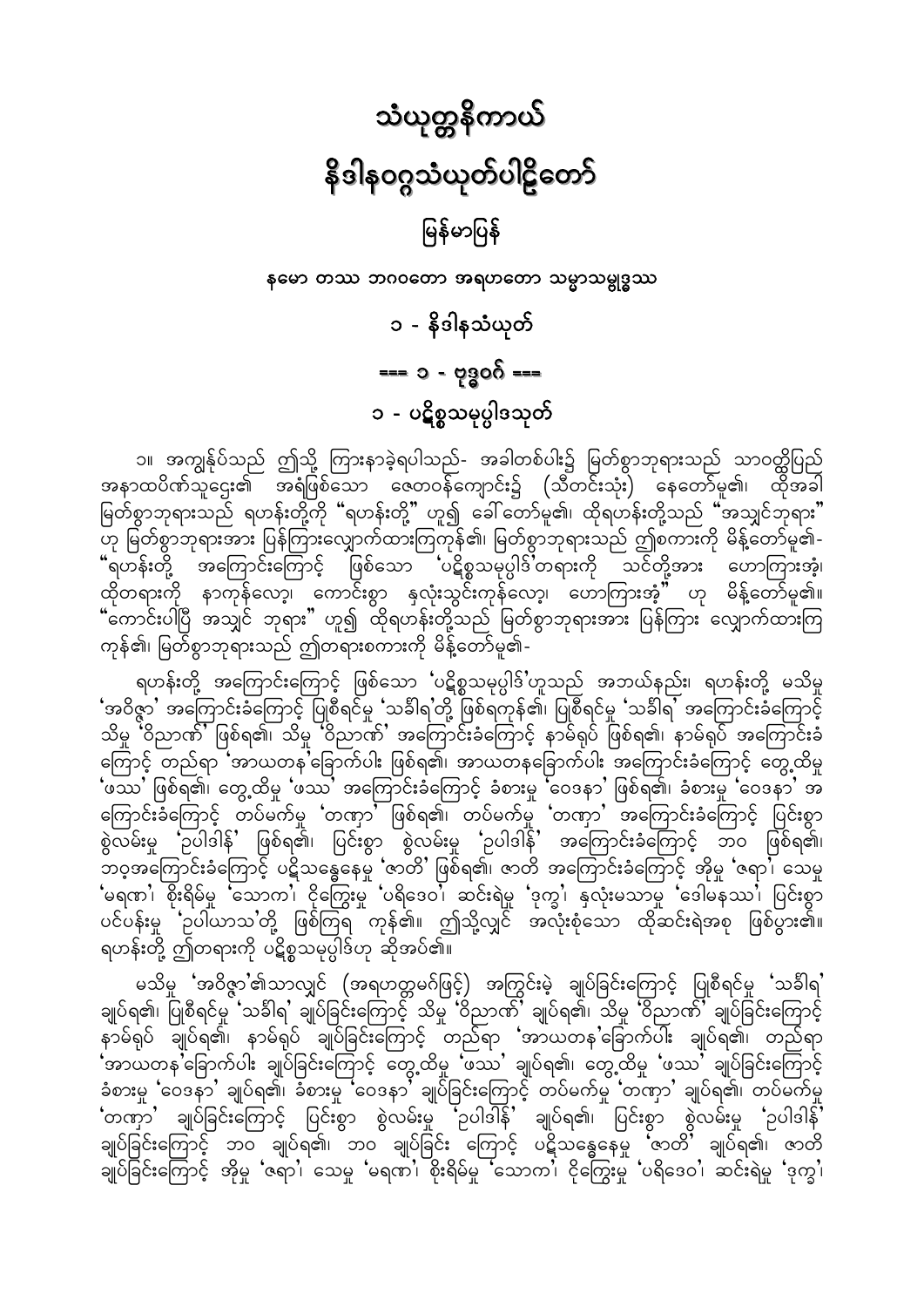<span id="page-13-0"></span>နှလုံးမသာမှု 'ဒေါမနဿႛ၊ ပြင်းစွာပင်ပန်းမှု 'ဥပါယာသႛ တို့သည် ချုပ်ကြရကုန်၏၊ ဤသို့လျှင် ဒီ<br>အလုံးစုံသော ထိုဆင်းရဲအစု၏ ချိပ်ပျောက်ခြင်း ဖြစ်၏ ဟု ဤတရားတော်ကို မြတ်စွာဘုရားသည် ဟောကြားတော်မူ၏၊ ထိုရဟန်းတို့သည် မြတ်စွာဘုရား ဟောတော်မူအပ်သော တရားတော်ကို အလွန် နှစ်သက်ဝမ်းမြောက်ကုန်၏။

ပဌမသုတ်။

# နိဒါန၀ဂွသံယုတ်ပါဠိတော်

#### $== 0 - 2000 - 0$

#### ၂ - ဝိဘင်္ဂသုတ်

၂။ သာဝတ္ထိပြည်၌ (သီတင်းသုံး) နေတော်မူ၏။ပ။ ရဟန်းတို့ သင်တို့အား အကြောင်းကြောင့် ဖြစ်သော 'ပဋိစ္စသမုပ္ပါဒ်' တရားကို ခွဲခြားဝေဖန်၍ ဟောကြားအံ့၊ ထိုပဋိစ္စသမုပ္ပါဒ်တရားကို နာကုန် လော့၊ ကောင်းစွာ နှလုံးသွင်းကုန်လော့၊ ဟောကြားအံ့ဟု မိန့်တော်မူ၏။ "ကောင်းပါပြီ အသျှင်ဘုရား" ဟူ၍ ထိုရဟန်းတို့သည် မြတ်စွာဘုရားအား ပြန်ကြား လျှောက်ထားကြကုန်၏၊ မြတ်စွာဘုရားသည် ဤတရား စကားကို ဟောတော်မူ၏-

ရဟန်းတို့ 'ပဋိစ္စသမုပ္ပါဒ်' ဟူသည် အဘယ်နည်း။ ရဟန်းတို့ မသိမှု 'အဝိဇ္ဇာ' အကြောင်းခံကြောင့် ျား နိုင်ငံတို့ အနောက် မြောက်ရေး အသုံး အများ အများ အများ အများ အများ အများ အများ<br>ပြုစီရင်မှု သင်္ခါရတို့ ဖြစ်ရကုန်၏၊ ပြုစီရင်မှု သင်္ခါရ အကြောင်းခံကြောင့် သိမှု 'ဝိညာဏ်' ဖြစ်ရ၏၊ သိမှု<br>'ဝိညာဏ်' အကြောင်းခံကြောင့် နာမ်ရုပ် ဖ ခြောက်ပါး ဖြစ်ရ၏၊ တည်ရာ 'အာယတန ခြောက်ပါး အကြောင်းခံကြောင့် တွေ့ထိမှု 'ဖဿ' ဖြစ်ရ၏၊ တွေ့ထိမှု 'ဖဿ' အကြောင်းခံကြောင့် ခံစားမှု 'ဝေဒနာ' ဖြစ်ရ၏၊ ခံစားမှု 'ဝေဒနာ' အကြောင်းခံကြောင့် တပ်မက်မှု 'တဏှာ' ဖြစ်ရ၏၊ တပ်မက်မှု 'တဏှာ' အကြောင်းခံကြောင့် ပြင်းစွာ စွဲလမ်းမှု 'ဥပါဒါန်' ဖြစ်ရ၏၊ ပြင်းစွာ စွဲလမ်းမှု 'ဥပါဒါန်' အကြောင်းခံကြောင့် ဘဝ ဖြစ်ရ၏၊ ဘဝ အကြောင်းခံကြောင့် .<br>ပဋိသန္ဓေနေမှု 'ဇာတိ' ဖြစ်ရ၏၊ ဇာတိ အကြောင်းခံကြောင့် အိုမှု 'ဇရာ'၊ သေမှု 'မရဏ'၊ စိုးရိမ်မှု ်သောက<sup>ီ</sup>၊ ငိုကြွေးမှု ပရိဒေဝ<sup>1</sup>၊ ဆင်းရဲမှု 'ဒုက္ခ'၊ နှလုံးမသာမှု 'ဒေါမန်ဿ'၊ ပြင်းစွာ ပင်ပန်းမှု 'ဥပါယာသ' တို့ ဖြစ်ကြရကုန်၏၊ ဤသို့လျှင် အလုံးစုံသော ဆင်းရဲအစု ဖြစ်ပွား၏။

ရဟန်းတို့ အိုမှု 'ဇရာ' သေမှု 'မရဏ' ဟူသည် အဘယ်နည်း။ ထိုထိုသတ္တဝါတို့၏ ထိုထိုဘုံဘဝ၌<br>အိုမင်းခြင်း အိုမင်းသည်၏အဖြစ် သွားကျိုးခြင်း ဆံဖြူခြင်း အရေတွန့်ခြင်း အသက်၏ ယုတ်လျော့ခြင်း စွန့်ခြင်းသေခြင်း ဘဝအဆုံးပြုခြင်း ခန္ဓာတို့၏ ပျက်စီးခြင်း ကိုယ်ကောင်ကို ပစ်ချရခြင်း ဟူသော ဤ ာိမ္မွ<br>သဘောတရားကို သေမှု 'မရဏ' ဟူ၍ ဆိုအပ်၏။ ရဟန်းတို့ ဤကား အိုမှု 'ဇရာ'တည်း၊ ဤကား သေမှု 'မရဏ' တည်း၊ ရဟန်းတို့ ဤသဘောတရားကို "ဇရာမရဏ" ဟု ဆိုအပ်၏။

ရဟန်းတို့ ပဋိသန္ဓေနေမှု 'ဇာတိ'ဟူသည် အဘယ်နည်း။ ထိုထိုသတ္တဝါတို့၏ ထိုထိုဘုံဘဝ၌ ဖြစ်ပေါ် လာခြင်း အပြည့်အစုံဖြစ်ပေါ် လာခြင်း အမိဝမ်းသို့ ဝင်ရောက်ခြင်း ထင်ရှားဖြစ်ပေါ်ခြင်း ခန္ဓာတို့၏ ထင်ရှား ဖြစ်ခြင်း တည်ရာအာယတနတို့ကို ရခြင်းဟူသော ဤသဘောတရားကို "ဇာတိ" ဟု ဆိုအပ်၏။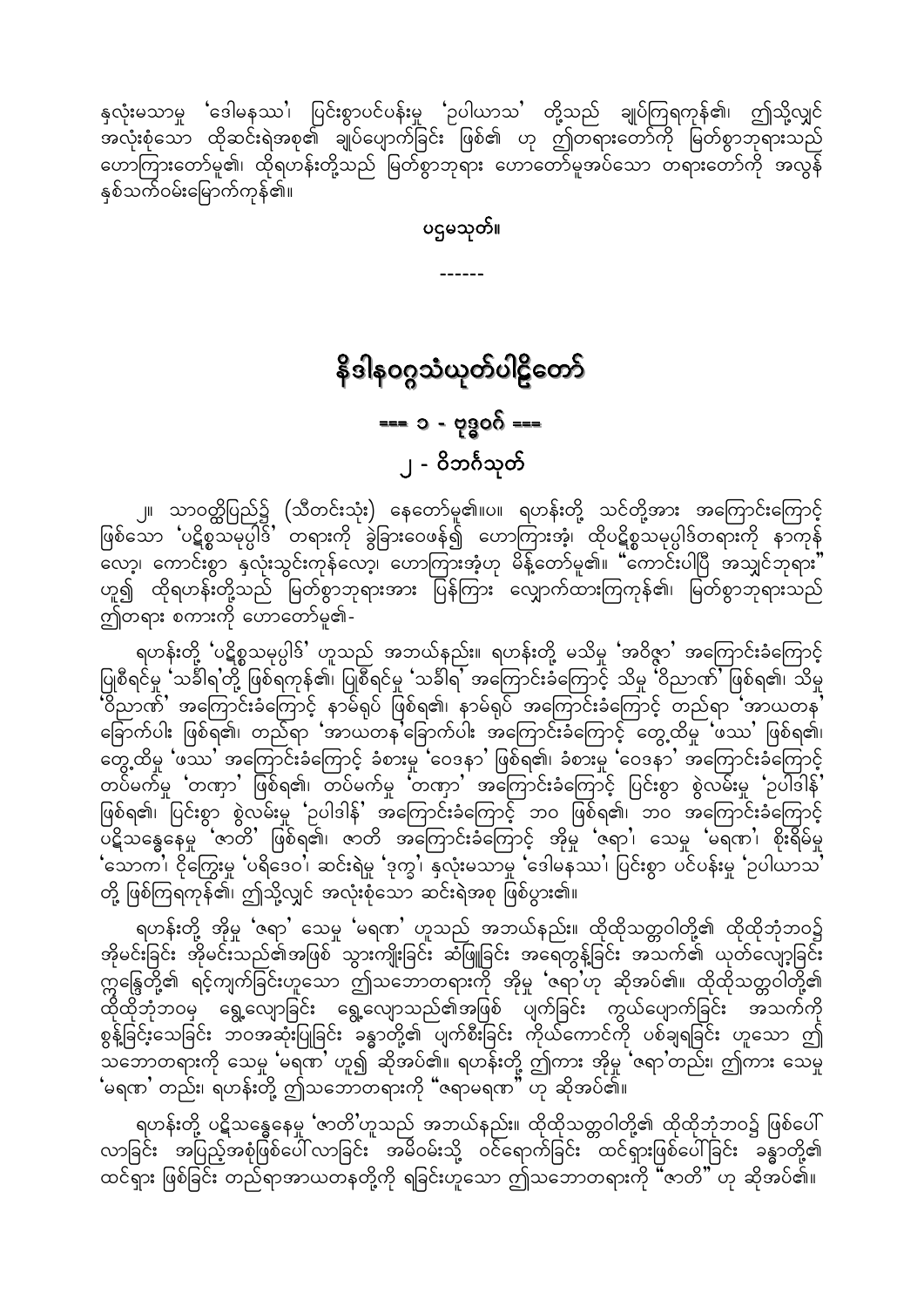ရဟန်းတို့ ဘဝ ဟူသည် အဘယ်နည်း။ ရဟန်းတို့ ဘဝတို့သည် ကာမဘဝ, ရူပဘဝ, အရူပဘဝ ဤသုံးပါးတို့တည်း။ ဤတရားသုံးပါးကို "ဘဝ" ဟု ဆိုအပ်၏။

ရဟန်းတို့ ပြင်းစွာ စွဲလမ်းမှု 'ဥပါဒါန်' ဟူသည် အဘယ်နည်း။ ရဟန်းတို့ ပြင်းစွာ စွဲလမ်းမှု 'ဥပါဒါန်' တို့သည် ကာမတို့ကို ပြင်းစွာ စွဲလမ်းမှု ကာမုပါဒါန်၊ အယူကို ပြင်းစွာ စွဲလမ်းမှု ဒိဋ္ဌပါဒါန်၊ အလေ့ းကျင့်ကို ပြင်းစွာ စွဲလမ်းမှု သီလဗွတုပါဒါန်၊ အတ္တကို ပြင်းစွာ စွဲလမ်းမှု အတ္တဝါဒုပါဒါန် ဤလေးပါးတို့တည်း။ ရဟန်းတို့ ဤတရားလေးပါးကို ပြင်းစွာ စွဲလမ်းမှု "ဥပါဒါန်" ဟု ဆိုအပ်၏။

ရဟန်းတို့ တပ်မက်မှု "တဏှာ" ဟူသည် အဘယ်နည်း။ ရဟန်းတို့ တဏှာအပေါင်းတို့သည် အဆင်းကို တပ်မက်မှု ရူပတဏှာ၊ အသံကို တပ်မက်မှု သဒ္ဒတဏှာ၊ အနံ့ကို တပ်မက်မှု ဂန္ဓတဏှာ၊ ာရသာကို တပ်မက်မှု ရသတဏှာ၊ အတွေ့ကို တပ်မက်မှု ဖောဋ္ဌဗ္ဗတဏှာ၊ သဘောကို တပ်မက်မှု ဓမ္မ တဏှာ ဤခြောက်ပါးတို့တည်း။ ရဟန်းတို့ ဤတရားခြောက်ပါးကို တပ်မက်မှု "တဏှာ" ဟု ဆိုအပ်၏။

ရဟန်းတို့ ခံစားမှု "ဝေဒနာ" ဟူသည် အဘယ်နည်း။ ရဟန်းတို့ ဝေဒနာအပေါင်းတို့သည် မျက်စိ အတွေ့ကြောင့်ဖြစ်သော ခံစားမှု စက္ခုသမ္ဖဿဇာဝေဒနာ၊ နားအတွေ့ကြောင့်ဖြစ်သော ခံစားမှု သောတ သမ္မဿဇာဝေဒနာ၊ နှာခေါင်း အတွေ့ကြောင့် ဖြစ်သော ခံစားမှု ယာနသမ္မဿဇာဝေဒနာ၊ လျှာ အတွေ့ကြောင့် ဖြစ်သော ခံစားမှု ဇိဝှါသမ္ဗဿဇာဝေဒနာ၊ ကိုယ်အတွေ့ကြောင့်ဖြစ်သော ခံစားမှု ကာယသမ္မဿဇာဝေဒနာ၊ စိတ်အတွေ့ကြောင့်ဖြစ်သော ခံစားမှု မနောသမ္မဿဇာဝေဒနာ ဤခြောက်ပါး တို့တည်း။ ရဟန်းတို့ ဤ တရားခြောက်ပါးကို ခံစားမှု "ဝေဒနာ $\ddot{ }$ " ဟု ဆိုအပ်၏။

ရဟန်းတို့ တွေ့ထိမှု 'ဖဿ' ဟူသည် အဘယ်နည်း။ ရဟန်းတို့ ဖဿအပေါင်းတို့သည် မျက်စိဖြင့် တွေ့ထိမှု စက္ခုသမ္ပဿ၊ နားဖြင့် တွေ့ထိမှု သောတသမ္ပဿ၊ နှာခေါင်းဖြင့် တွေ့ထိမှု ယာနသမ္ပဿ၊ လျှာဖြင့် တွေ့ထိမှု ဇိဝှါသမ္ဗဿ၊ ကိုယ်ဖြင့် တွေ့ထိမှု ကာယသမ္ဗဿ၊ စိတ်ဖြင့် တွေ့ထိမှု မနောသမ္ဗဿ ဤခြောက်ပါးတို့တည်း။ ရဟန်းတို့ ဤတရားခြောက်ပါးကို ထိတွေ့မှု "ဖဿ" ဟု ဆိုအပ်၏။

ရဟန်းတို့ တည်ရာ 'အာယတနႛ ခြောက်ပါး (သဠာယတန) ဟူသည် အဘယ်နည်း။ မျက်စိ ဟူသော တည်ရာ စက္ခာယတန၊ နားဟူသော တည်ရာ သောတာယတန၊ နှာခေါင်းဟူသော တည်ရာ ယာနာယတန၊ လျှာဟူသော တည်ရာ ဇိဝါယတန၊ ကိုယ်ဟူသော တည်ရာ ကာယာယတန၊ စိတ်ဟူသော တည်ရာ မနာယတန ဤခြောက်ပါးတို့တည်း။ ရဟန်းတို့ ဤတရားခြောက်ပါးကို တည်ရာ "အာယတန" ခြောက်ပါး ဟု ဆိုအပ်၏။

ရဟန်းတို့ နာမ်ရုပ်ဟူသည် အဘယ်နည်း။ ခံစားမှု ဝေဒနာ၊ မှတ်သားမှု သညာ၊ စေ့ဆော်မှု စေတနာ၊ တွေ့ထိမှု ဖဿ၊ နှလုံးသွင်းမှု မနသိကာရ ဤတရားကို နာမ်ဟု ဆိုအပ်၏။ မဟာဘုတ် လေးပါးတို့လည်းကောင်း၊ မဟာဘုတ်လေးပါးတို့ကို မှီ၍ ဖြစ်သော ရုပ်လည်းကောင်း ဤတရားကို ရုပ်ဟု ဆိုအပ်၏။ ရဟန်းတို့ ဤသည်ကား နာမ်တည်း၊ ဤသည်ကား ရုပ်တည်း၊ ဤသဘောတရားကို နာမ်ရုပ်ံ ဟု ဆိုအပ်၏။

ရဟန်းတို့ သိမှု 'ဝိညာဏ်' ဟူသည် အဘယ်နည်း။ ရဟန်းတို့ သိမှုဝိညာဏ်အပေါင်းတို့သည် မျက်စိကို မှီ၍ သိမှု စက္ခုဝိညာဏ်၊ နားကို မှီ၍ သိမှု သောတဝိညာဏ်၊ နှာခေါင်းကို မှီ၍ သိမှု ယာန ဝိညာဏ့်၊လျှာကို မှီ၍ သိမှု ဇိဝှါဝိညာဏ်၊ ကိုယ်ကို မှီ၍ သိမှု ကာယဝိညာဏ်၊ စိတ်ကို မှီ၍ သိမှု မနော ဝိညာဏ် ဤခြောက်ပါးတို့တည်း။ ရဟန်းတို့ ဤတရားခြောက်ပါးကို သိမှု "ဝိညာဏ်" ဟု ဆိုအပ်၏။

ရဟန်းတို့ ပြုစီရင်မှု "သင်္ခါရ" တို့ ဟူသည် အဘယ်တို့နည်း။ ရဟန်းတို့ သင်္ခါရတို့သည် ကိုယ်ဖြင့် ပြုစီရင်မှု ကာယသင်္ခါရ၊ နှုတ်ဖြင့် ပြုစီရင်မှု ဝစီသင်္ခါရ၊ စိတ်ဖြင့် ပြုစီရင်မှု စိတ္တသင်္ခါရ ဤသုံးပါးတို့ တည်း။ ရဟန်းတို့ ဤတရားသုံးပါးကို ပြုစီရင်မှု "သခ<sup>်</sup>ါရ" တို့ဟု ဆိုအပ်ကုန်၏။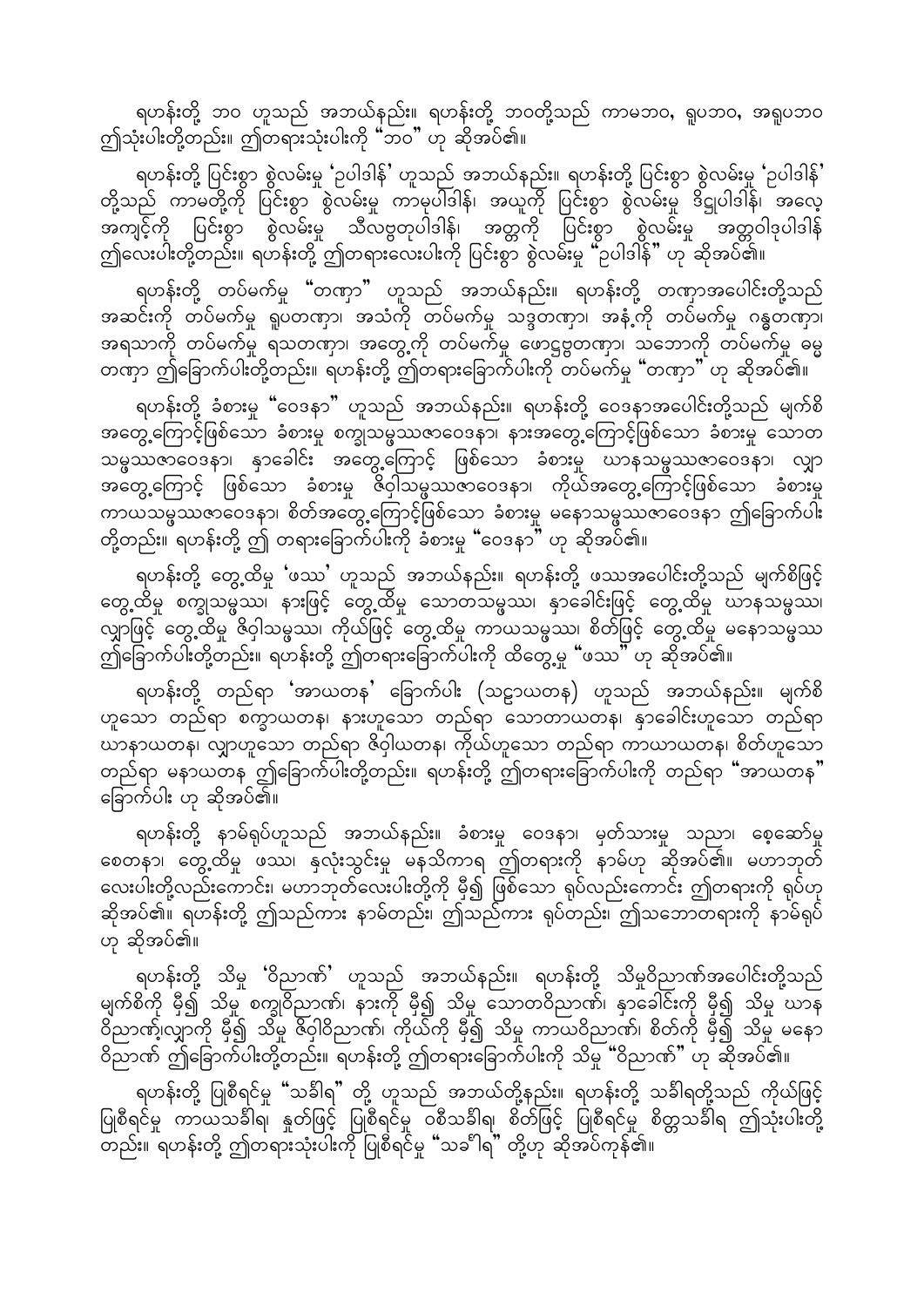<span id="page-15-0"></span>ရဟန်းတို့ မသိမှု 'အဝိဇ္ဇာ' ဟူသည် အဘယ်နည်း။ ရဟန်းတို့ ဆင်းရဲ၌ မသိမှု၊ ဆင်းရဲဖြစ်ပေါ် ကြောင်း၌ မသိမှု၊ ဆင်းရဲချုပ်ရာ (နိဗ္ဗာန်) ၌ မသိမှု၊ ဆင်းရဲချုပ်ရာ (နိဗ္ဗာန်) သို့ ရောက်ကြောင်းအကျင့်၌ ု့<br>မသိမှုတည်း။ ရဟန်းတို့ ဤတရားကို မသိမှု "အဝိဇ္ဇာ" ဟု ဆိုအပ်၏။

ရဟန်းတို့ ဤသို့လျှင် မသိမှု 'အဝိဇ္ဇာ' အကြောင်းခံကြောင့် ပြုစီရင်မှု 'သင်္ခါရ' တို့ ဖြစ်ကြရကုန်၏၊<br>ပြုစီရင်မှု 'သင်္ခါရ' အကြောင်းခံကြောင့် သိမှု 'ဝိညာဏ်' ဖြစ်ရ၏။ပ။ ဤသို့လျှင် အလုံးစုံသော<br>ဆင်းရဲအစု ဖြစ်ပွားရ၏။ မသိမှု 'အဝိဇ္ဇ .<br>ပြုစီရင်မှု `သင်္ခါရဲတို့ ချုပ်ကုန်၏၊ ပြုစီရင်မှု `သင်္ခါရဲတို့` ချုပ်ခြင်းကြောင့်´ သိမှု `ဝိညာဏ်` ချုပ်၏။ပ။ ပြီး ပြီး အလုံးစုံသော ဆင်းရဲအစု၏ ချပ်ပျောက်ခြင်း ဖြစ်၏ ဟု (ဟောတော်မူ၏)။

ဒုတိယသုတ်။

နိဒါန၀ဂွသံယုတ်ပါဠိတော်

=== ၁ - ဗုဒ္ဓဝဂ် === ၃ - ပဋိပဒါသုတ်

၃။ သာဝတ္ထိပြည်၌ (သီတင်းသုံး) နေတော်မူ၏။ပ။ ရဟန်းတို့ မှားယွင်းသော အကျင့် 'မိစ္ဆာပဋိပဒါ' ကိုလည်းကောင်း၊ မှန်ကန်သော အကျင့် 'သမ္မာပဋိပဒါ' ကိုလည်းကောင်း သင်တို့အား ဟောကြားပေအံ့။ ထို တရားကို နာကြကုန်လော့၊ ကောင်းစွာ နှလုံးသွင်းကုန်လော့၊ ဟောကြားအံ့ဟု မိန့်တော်မူ၏၊ "ကောင်းပါပြီ အသျှင်ဘုရား" ဟူ၍ ထိုရဟန်းတို့သည် မြတ်စွာဘုရားအား ပြန်ကြား လျှောက်ထားကြ ကုန်၏၊ မြတ်စွာဘုရားသည် ဤတရားစကားကို ဟောကြားတော်မူ၏-

ရဟန်းတို့ မှားယွင်းသော အကျင့် 'မိစ္ဆာပဋိပဒါ' ဟူသည် အဘယ်နည်း။ ရဟန်းတို့ မသိမှု 'အဝိဇ္ဇာ'<br>အကြောင်းခံကြောင့် ပြုစီရင်မှု "သခ်ါရ" တို့ ဖြစ်ရကုန်၏၊ ပြုစီရင်မှု 'သင်္ခါရ' အကြောင်းခံကြောင့် သိမှု 'ဝိညာဏ်' ဖြစ်ရ၏။ပ။ ဤသို့လျှင် အလုံးစုံသော ဆင်းရဲအစု ဖြစ်ပွားရ၏၊ ရဟန်းတို့ ဤသဘောတရား ကို မှားယွင်းသော အကျင့် 'မိစ္ဆာပဋိပဒါ' ဟု ဆိုအပ်၏။

ရဟန်းတို့ မှန်ကန်သော အကျင့် 'သမ္မာပဋိပဒါ' ဟူသည် အဘယ်နည်း။ မသိမှု 'အဝိဇ္ဇာ'၏ အကြွင်းမဲ့ ချုပ်ခြင်းကြောင့် ပြုစီရင်မှု "သခ်္ခါရ" တို့ ချုပ်ကုန််၏၊ ပြုစီရင်မှု "သင်္ခါရ"တို့ ချုပ်ခြင်းကြောင့် သိမှု ဝိညာဏ် ချုပ်ရ၏။ပ။ ဤသို့လျှင် အလုံးစုံသော ဆင်းရဲအစု ချုပ်ပျောက်ခြင်း ဖြစ်၏၊ ရဟန်းတို့ ဤသဘောတရားကို မှန်ကန်သော အကျင့် 'သမ္မာပဋိပဒါ' ဟု ဆိုအပ်၏။

တတိယသုတ်။

------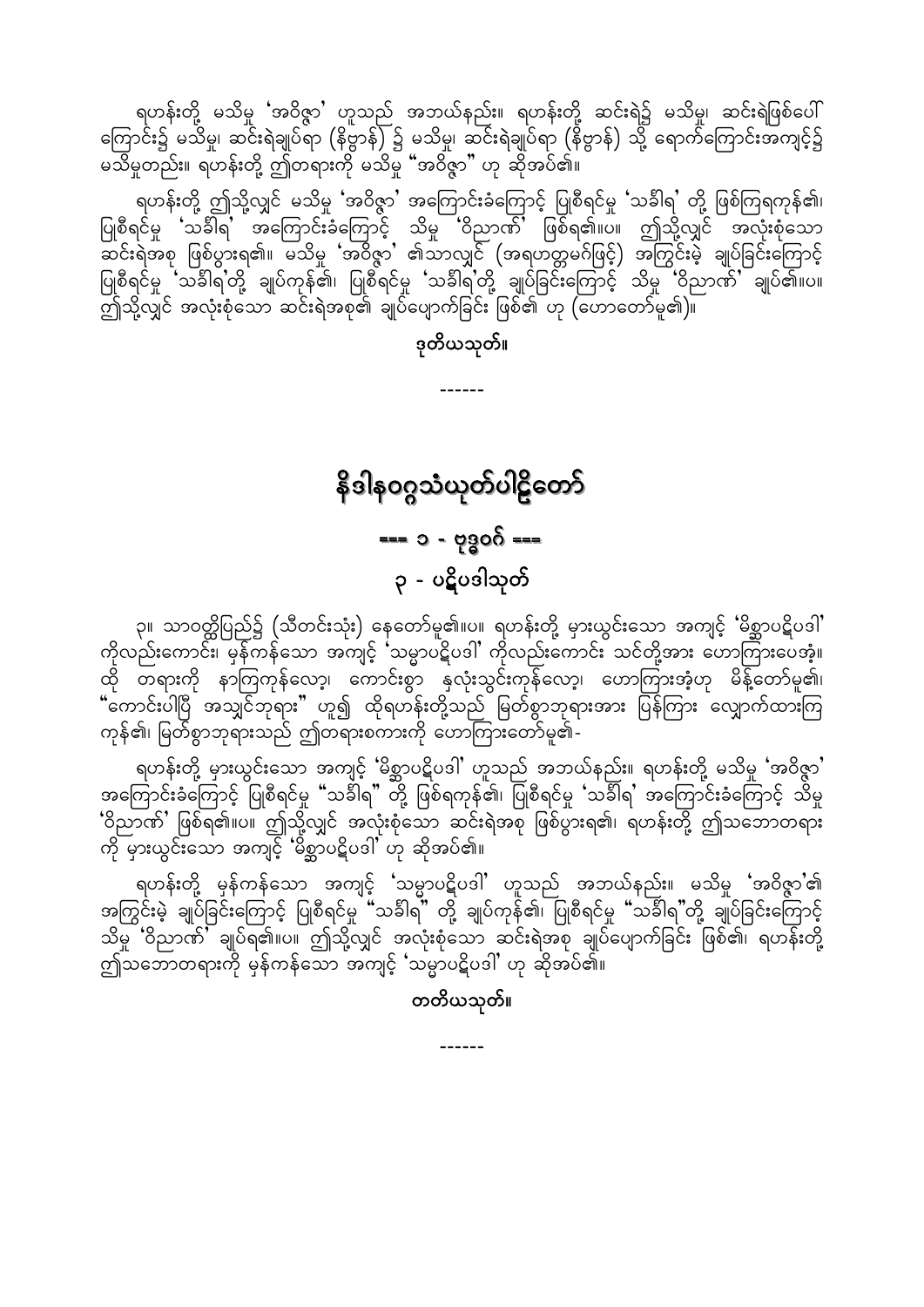### နိဒါနဝဂ္ဂသံယုတ်ပါဠိတော်

=== ၁ - ဗုဒ္ဓဝဂ် === ၄ - ၀ိပဿီသုတ်

<span id="page-16-0"></span>၄။ သာဝတ္ထိပြည်၌ (သီတင်းသုံး) နေတော်မူ၏။ပ။ ရဟန်းတို့ ပူဇော်အထူးကို ခံတော်မူထိုက်သော (အလုံးစုံသော တရားတို့ကို) ကိုယ်တိုင်မှန်စွာ သိတော်မူသော ဝိပဿီမြတ်စွာဘုရားအား သစ္စာလေးပါး .<br>ကို မသိမီ သစ္စာလေးပါးတရားကို မသိသေးသော ဘုရားလောင်းသာ ဖြစ်လျက် ဤအကြံ သည် ဖြစ်၏-"ဤသတ္တလောကသည် ဆင်းရဲခြင်းသို့ ရောက်လေစွတကား၊ ပဋိသန္ဓေလည်း နေရ၏၊ အိုလည်း အိုရ၏၊ သေလည်း သေရ၏၊ စုတေလည်း စုတေရ၏၊ တစ်ဖန် ပဋိသန္ဓေလည်း နေရ၏။ ထိုသို့ဖြစ်လျက် ဤအိုမှုဆင်းရဲ သေမှုဆင်းရဲ၏ ထွက်မြောက်ရာကို မသိနိုင်၊ အဘယ်အခါမှ ဤ အိုမှုဆင်းရဲ သေမှုဆင်းရဲ၏ ထွက်မြောက်ရာသည် ထင်ရှားပါမည်နည်း" ဟု အကြံ ဖြစ်၏။

ရဟန်းတို့ ထိုအခါ ဝိပဿီဘုရားလောင်းအား "အဘယ်တရားရှိသော် အိုမူ 'ဇရာ', သေမှု 'မရဏ' ဖြစ်သနည်း၊ အဘယ်အကြောင်းခံကြောင့် အိုမှု 'ဇရာ', သေမှု 'မရဏဲ' ဖြစ်သနည်း" ဟု အကြံ ဖြစ်၏၊ -<br>ရဟန်းတို့ ထိုအခါ ဝိပဿီဘုရားလောင်းအား သင့်လျော်သောအားဖြင့် နှလုံးသွင်းခြင်းကြောင့် "ပဋိသန္ဓေ နေမှု 'ဇာတိ' ရှိသော် အိုမှုသေမှု ဖြစ်၏၊ ပဋိသန္ဓေနေမှု 'ဇာတိ' အကြောင်းခံကြောင့် အိုမှုသေမှု ဖြစ်၏" ဟု ပညာဖြင့် ထိုးထွင်း၍ သိခြင်းသည် ဖြစ်၏။

ရဟန်းတို့ ထို့နောက် ဝိပဿီဘုရားလောင်းအား "အဘယ်တရားရှိသော် ပဋိသန္ဓေနေမှု 'ဇာတိ' ဖြစ်သနည်း၊ အဘယ်အကြောင်းခံကြောင့် ပဋိသန္ဓေနေမှု 'ဇာတိ' ဖြစ်သနည်း" ဟု ဤအကြံသည် ဖြစ်ပြန်၏၊ ရဟန်းတို့ ထို့နောက် ဝိပဿီဘုရားလောင်းအား သင့်လျော်သောအားဖြင့် နှလုံးသွင်းခြင်း ကြောင့် "ဘဝ ရှိခဲ့သော် ဇာတိ ဖြစ်၏၊ ဘဝအကြောင်းခံကြောင့် ဇာတိ ဖြစ်၏" ဟု ပညာဖြင့် ထိုးထွင်း၍ သိခြင်းသည် ဖြစ်၏။

ရဟန်းတို့ ထို့နောက် ဝိပဿီဘုရားလောင်းအား "ဘယ်တရားရှိသော် ဘဝ ဖြစ်သနည်း၊ အဘယ် အကြောင်းခံကြောင့် ဘဝ ဖြစ်သနည်း" ဟု ဤအကြံသည် ဖြစ်ပြန်၏၊ ရဟန်းတို့ ထိုအခါ ဝိပဿီဘုရား လောင်းအား သင့်လျော်သောအားဖြင့် နှလုံးသွင်းခြင်းကြောင့် "ဥပါဒါန်ရှိခဲ့သော် ဘဝ ဖြစ်၏၊ ဥပါဒါန် အကြောင်းခံကြောင့် ဘဝ ဖြစ်၏" ဟု ပညာဖြင့် ထိုးထွင်း၍ သိခြင်းသည် ဖြစ်၏။

ရဟန်းတို့ ထို့နောက် ဝိပဿီဘုရားလောင်းအား "အဘယ်တရားရှိသော် ပြင်းစွာ စွဲလမ်းမှု 'ဥပါဒါန်' ဖြစ်သနည်း၊ အဘယ်အကြောင်းခံကြောင့် ပြင်းစွာ စွဲလမ်းမှု 'ဥပါဒါန်ႛ်ဖြစ်သနည်း" ဟု ဤအကြံသည် ဖြစ်ပြန်၏၊ ရဟန်းတို့ ထိုအခါ ဝိပဿီဘုရားလောင်းအား သင့်လျော်သောအားဖြင့် နှလုံးသွင်းခြင်းကြောင့် "တပ်ိမက်မှု 'တဏှာ' ရှိခဲ့သော် ပြင်းစွာ စွဲလမ်းမှု 'ဥပါဒါန်' ဖြစ်၏၊ တပ်မက်မှု 'တဏှာ' အကြောင်းခံ ကြောင့် ပြင်းစွာ စွဲလမ်းမှု 'ဥပါဒါန််' ဖြစ်၏" ဟု ပညာဖြင့် ထိုးထွင်း၍ သိခြင်းသည် ဖြစ်၏။

ရဟန်းတို့ ထို့နောက် ဝိပဿီဘုရားလောင်းအား "အဘယ်တရားရှိသော် တပ်မက်မှု 'တဏှာ' ဖြစ်သနည်း၊ အဘယ်အကြောင်းခံကြောင့် တပ်မက်မှု 'တဏှာ' ဖြစ်သနည်း" ဟု ဤအကြံသည် .<br>ဖြစ်ပြန်၏၊ ရဟန်းတို့ ထိုအခါ ဝိပဿီဘုရားလောင်းအား သင့်လျော်သောအားဖြင့် နှလုံးသွင်းခြင်းကြောင့် ု့<br>"ခံစားမှု 'ဝေဒနာ' ရှိသော် တပ်မက်မှု 'တဏှာ' ဖြစ်၏၊ ခံစားမှု 'ဝေဒနာ' အကြောင်းခံကြောင့် တပ်မက်မှု ်တဏှာႛ ဖြစ်၏" ဟု ပညာဖြင့် ထိုးထွင်း၍ သိခြင်းသည် ဖြစ်၏။

ရဟန်းတို့ ထို့နောက် ဝိပဿီဘုရားလောင်းအား "အဘယ်တရားရှိသော် ခံစားမှု 'ဝေဒနာ' ဖြစ်သ နည်း၊ အဘယ်အကြောင်းခံကြောင့် ခံစားမှု 'ဝေဒနာ' ဖြစ်သနည်း" ဟု ဤအကြံသည် ဖြစ်ပြန်၏၊ .<br>ရဟန်းတို့ ထိုအခါ ဝိပဿီဘုရားလောင်းအား သင့်လျော်သောအားဖြင့် နှလုံးသွင်းခြင်းကြောင့် "တွေ့ထိမှု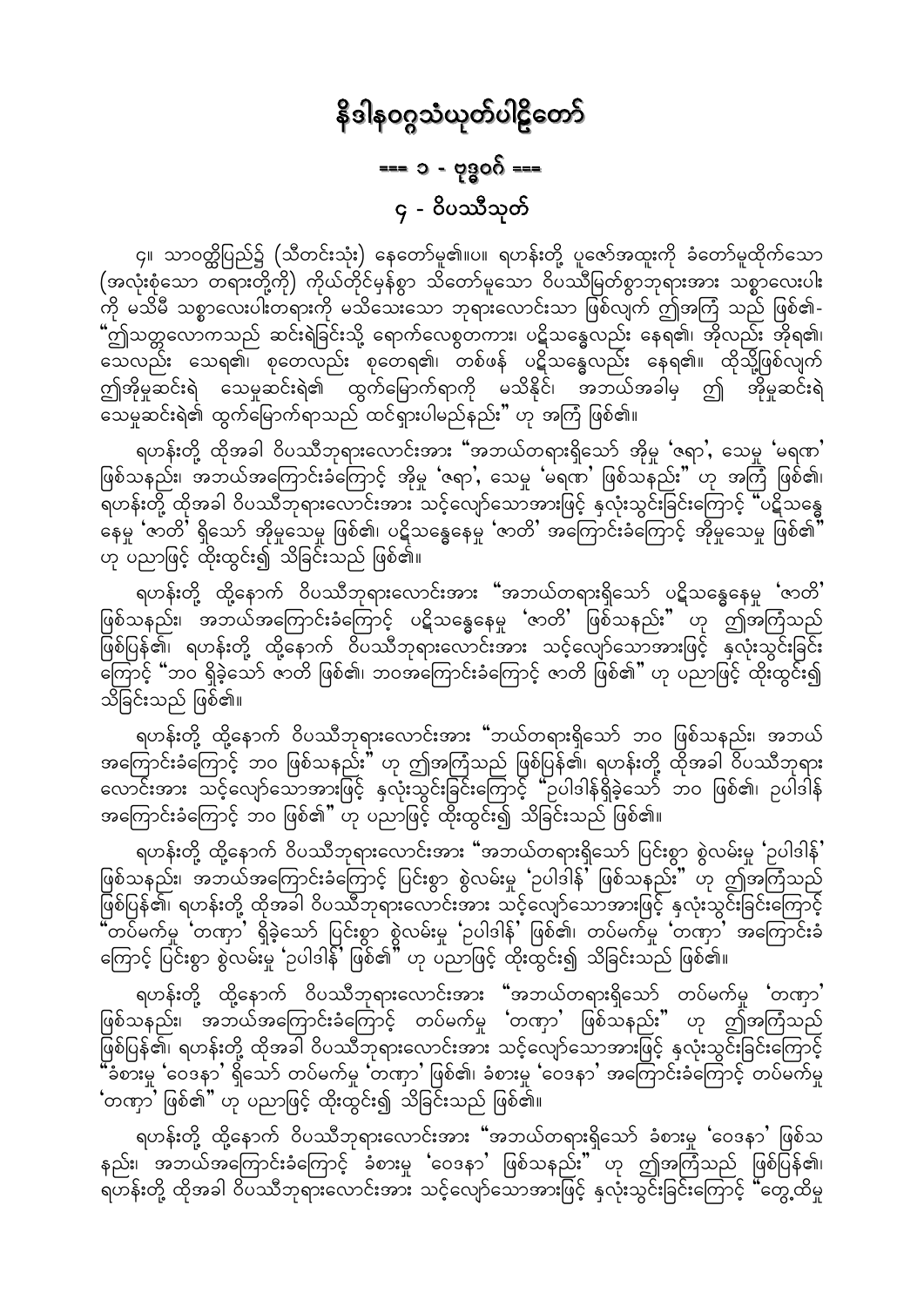'ဖဿ' ရှိသော် ခံစားမှု 'ဝေဒနာ' ဖြစ်၏၊ တွေ့ထိမှု 'ဖဿ' အကြောင်းခံကြောင့် ခံစားမှု 'ဝေဒနာ' ဖြစ်၏" ဟု ပညာဖြင့် ထိုးထွင်း၍ သိခြင်းသည် ဖြစ်၏။

ရဟန်းတို့ ထို့နောက် ဝိပဿီဘုရားလောင်းအား "အဘယ်တရားရှိသော် တွေ့ထိမှု 'ဖဿ' ဖြစ်သ နည်း၊ အဘယ်အကြောင်းခံကြောင့် တွေ့ထိမှု 'ဖဿ' ဖြစ်သနည်း"ဟု ဤအကြံသည် ဖြစ်ပြန်၏၊ ု<br>ရဟန်းတို့ ထိုအခါ ဝိပဿီဘုရားလောင်းအား သင့်လျော်သောအားဖြင့် နှလုံးသွင်းခြင်းကြောင့် "တည်ရာ<br>'အာယတန' ခြောက်ပါး (သဠာယတန) ရှိသော် တွေ့ထိမှု 'ဖဿ' ဖြစ်၏၊ တည်ရာ 'အာယတန' ခြောက်ပါး (သဠာယတန) အကြောင်းခံကြောင့် တွေ့ထိမှု 'ဖဿ' ဖြစ်၏" ဟု ပညာဖြင့် ထိုးထွင်း၍ သိခြင်းသည် ဖြစ်၏။

ရဟန်းတို့ ထို့နောက် ဝိပဿီဘုရားလောင်းအား "အဘယ်တရားရှိသော် တည်ရာ 'အာယတန' ခြောက်ပါး (သဠာယတန) ဖြစ်သနည်း၊ အဘယ်အကြောင်းခံကြောင့် တည်ရာ 'အာယတန'ခြောက်ပါး (သဠာယတန) ဖြစ်သနည်း" ဟု ဤအကြံသည် ဖြစ်ပြန်၏၊ ရဟန်းတို့ ထိုအခါ ဝိပဿီဘုရားလောင်းအား သင့်လျော်သောအားဖြင့် နှလုံးသွင်းခြင်းကြောင့် "နာမ်ရုပ်ရှိသော် တည်ရာ 'အာယတန'ခြောက်ပါး (သဠာယတန) ဖြစ်၏၊ နာမ်ရှပ် အကြောင်းခံကြောင့် တည်ရာ 'အာယတန'ခြောက်ပါး (သဠာယတန) ဖြစ်၏" ဟု ပညာဖြင့် ထိုးထွင်း၍ သိခြင်းသည် ဖြစ်၏။

ရဟန်းတို့ ထို့နောက် ဝိပဿီဘုရားလောင်းအား "အဘယ်တရားရှိသော် နာမ်ရုပ် ဖြစ်သနည်း၊ အဘယ်အကြောင်းခံကြောင့် နာမ်ရုပ် ဖြစ်သနည်း" ဟု ဤအကြံသည် ဖြစ်ပြန်၏၊ ရဟန်းတို့ ထိုအခါ<br>ဝိပဿီဘုရားလောင်းအား သင့်လျော်သောအားဖြင့် နှလုံးသွင်းခြင်းကြောင့် "သိမှု 'ဝိညာဏ်' ရှိသော် နာမ်ရုပ် ဖြစ်၏၊ သိမှု 'ဝိညာဏ်' အကြောင်းခံကြောင့် နာမ်ရုပ် ဖြစ်၏" ဟု ပညာဖြင့် ထိုးထွင်း၍ သိခြင်းသည် ဖြစ်၏။

ရဟန်းတို့ ထို့နောက် ဝိပဿီဘုရားလောင်းအား "အဘယ်တရားရှိသော် သိမှု 'ဝိညာဏ်' ဖြစ်သ နည်း၊ အဘယ်အကြောင်းခံကြောင့် သိမှု 'ဝိညာဏ်' ဖြစ်သနည်း" ဟု ဤအကြံသည် ဖြစ်ပြန်၏၊ ရဟန်း တို့ ထိုအခါ ဝိပဿီဘုရားလောင်းအား သင့်လျော်သောအားဖြင့် နှလုံးသွင်းခြင်းကြောင့် "ပြုစီရင်မှု 'သခ်ီါရ' တို့ ရှိသော် သိမှု 'ဝိညာဏ်' ဖြစ်၏၊ ပြုစီရင်မှု 'သခ်ီါရ' အကြောင်းခံကြောင့် သိမှု 'ဝိညာဏ်' ဖြစ်၏" ဟု ပညာဖြင့် ထိုးထွင်း၍ သိခြင်းသည် ဖြစ်၏။

ရဟန်းတို့ ထို့နောက် ဝိပဿီဘုရားလောင်းအား "အဘယ်တရားရှိသော် ပြုစီရင်မှု 'သင်္ခါရ'တို့ ဖြစ် ကုန်သနည်း၊ အဘယ်အကြောင်းခံကြောင့် ပြုစီရင်မှု 'သင်္ခါရ'တို့ ဖြစ်ကုန်သနည်း" ဟု ဤအကြံသည် ဖြစ် ပြန်၏၊ ရဟန်းတို့ ထိုအခါ ဝိပဿီဘုရားလောင်းအား သင့်လျော်သောအားဖြင့် နှလုံးသွင်းခြင်း ကြောင့် "မသိမှု 'အဝိဇ္ဇာ' ရှိသော် ပြုစီရင်မှု 'သင်္ခါရ'တို့ ဖြစ်ကုန်၏၊ မသိမှု 'အဝိဇ္ဇာ' အကြောင်းခံကြောင့် ပြုစီရင်မှု 'သင်္ခါရ' တို့ ဖြစ်ကုန်၏" ဟု ပညာဖြင့် ထိုးထွင်း၍ သိခြင်းသည် ဖြစ်၏။

ဤသို့လျှင် မသိမှု 'အဝိဇ္ဇာ' အကြောင်းခံကြောင့် ပြုစီရင်မှု 'သင်္ခါရ'တို့ ဖြစ်ကုန်၏၊ ပြုစီရင်မှု ်သခ်္ခါရ<sup>ီ</sup> အကြောင်းခံကြောင့် သိမှု 'ဝိညာဏ်' ဖြစ်၏။ပ။ ဤသို့လျှင် အလုံးစုံသော ဆင်းရဲအစု ဖြစ်ပွား၏။

ရဟန်းတို့ "ဖြစ်ပေါ်၏၊ ဖြစ်ပေါ်၏" ဟု ဝိပဿီဘုရားလောင်းအား ရှေးက မကြားဖူးကုန်သော တရားတို့၌ ပညာမျက်စိသည် ထင်ရှားဖြစ်ပေါ် ၏၊ အသိဉာဏ်သည် ထင်ရှားဖြစ်ပေါ် ၏၊ အပြားအားဖြင့် သိမှု 'ပညာ'သည် ထင်ရှားဖြစ်ပေါ်၏၊ ထိုးထွင်း၍ သိမှု '၀ိဇ္ဇာ'သည် ထင်ရှားဖြစ်ပေါ်၏၊ အရောင်အလင်း ်အာလောက သည် ထင်ရှားဖြစ်ပေါ် ၏။

ရဟန်းတို့ ထို့နောက် ဝိပဿီဘုရားလောင်းအား "အဘယ်တရား မရှိသော် အိုမူဇရာ, သေမှုမရဏ မဖြစ်သနည်း၊ အဘယ်တရား ချုပ်ခြင်းကြောင့် အိုမူဇရာ, သေမှုမရဏ ချုပ်သနည်း'' ဟု ဤအကြံသည်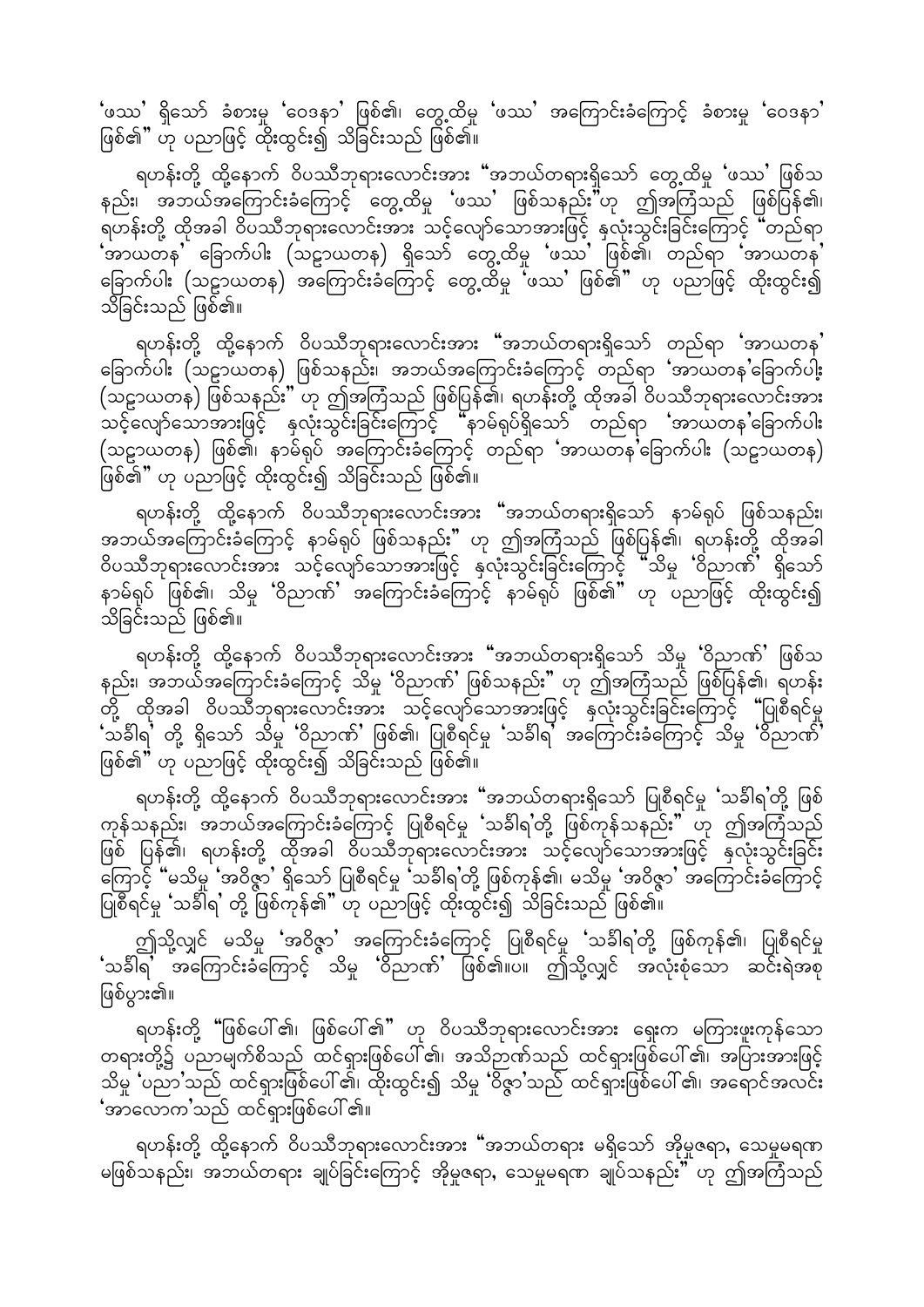ဖြစ်ပြန်၏၊ ရဟန်းတို့ ထိုအခါ ဝိပဿီဘုရားလောင်းအား သင့်လျော်သောအားဖြင့် နှလုံးသွင်းခြင်းကြောင့် ]<br>ပဋိသန္ဓေနေမှု 'ဇာတိ' မရှိသော် အိုမှုဇရာ, သေမှုမရဏ မဖြစ်၊ ပဋိသန္ဓေနေမှု 'ဇာတိ' ချုပ်ခြင်းကြောင့် အိုမူ ဇရာ, သေမှုမရဏ ချုပ်၏" ဟု ပညာဖြင့် ထိုးထွင်း၍ သိခြင်းသည် ဖြစ်၏။

ရဟန်းတို့ ထို့နောက် ဝိပဿီဘုရားလောင်းအား "အဘယ်တရား မရှိသော် ပဋိသန္ဓေနေမှု 'ဇာတိ' မဖြစ်သနည်း၊ အဘယ်တရား ချုပ်ခြင်းကြောင့် ပဋိသန္ဓေနေမှု 'ဇာတိ' ချုပ်သနည်း" ဟု ဤအကြံသည် ဖြစ်ပြန်၏၊ ရဟန်းတို့ ထို့အခါ ဝိပဿီဘုရားလောင်းအား သင့်လျော်သောအားဖြင့် နှလုံးသွင်းခြင်းကြောင့် .<br>'ဘဝ မရှိသော် ပဋိသန္ဓေနေမှု 'ဇာတိ' မဖြစ်၊ ဘဝ ချုပ်ခြင်းကြောင့် ပဋိသန္ဓေနေမှု 'ဇာတိ' ချုပ်၏' ဟု ပညာဖြင့် ထိုးထွင်း၍ သိခြင်းသည် ဖြစ်၏။

ရဟန်းတို့ ထို့နောက် ဝိပဿီဘုရားလောင်းအား "အဘယ်တရား မရှိသော် ဘဝ မဖြစ်သနည်း၊ အဘယ် တရား ချုပ်ခြင်းကြောင့် ဘဝ ချုပ်သနည်း" ဟု ဤအကြံသည် ဖြစ်ပြန်၏၊ ရဟန်းတို့ ထိုအခါ .<br>ဝိပဿီဘုရား လောင်းအား သင့်လျော်သောအားဖြင့် နှလုံးသွင်းခြင်းကြောင့် "ပြင်းစွာစွဲလမ်းမှု ဉပါဒါန်' မရှိသော် ဘဝ မဖြစ်၊ ပြင်းစွာစွဲလမ်းမှု 'ဥပါဒါန်' ချုပ်ခြင်းကြောင့် ဘဝ ချုပ်၏" ဟု ပညာဖြင့် ထိုးထွင်း၍ သိခြင်းသည် ဖြစ်၏။

ရဟန်းတို့ ထို့နောက် ဝိပဿီဘုရားလောင်းအား "အဘယ်တရား မရှိသော် ပြင်းစွာ စွဲလမ်းမှု ်ဥပါဒါန်ႛ မဖြစ်သနည်း၊ အဘယ်တရား ချုပ်ခြင်းကြောင့် ပြင်းစွာ စွဲလမ်းမှု ဉ်ပါဒါန်ႛ ချုပ်သနည်း" ဟု ြော အကြံသည် ဖြစ်ပြန်၏၊ ရဟန်းတို့ ထိုအခါ ဝိပဿီဘုရားလောင်းအား သင့်လျော်သောအားဖြင့် ESvkH;oGif;jcif;aMumifh ]]wyfrufrI ]wPSm} r&Sdaomf jyif;pGm pGJvrf;rI ]Oyg'gef} rjzpf? wyfrufrI  $\,$ ်တဏှာ $\,$  ချုပ်ခြင်းကြောင့် ပြင်းစွာ စွဲလမ်းမှု 'ဥပါဒါန်' ချုပ်၏" ဟု ပညာဖြင့် ထိုးထွင်း၍ သိခြင်းသည် ဖြစ်၏။

ရဟန်းတို့ ထို့နောက် ဝိပဿီဘုရားလောင်းအား "အဘယ်တရား မရှိသော် တပ်မက်မှု 'တဏှာ' မဖြစ်သနည်း၊ အဘယ်တရား ချုပ်ခြင်းကြောင့် တပ်မက်မှု 'တဏှာ' ချုပ်သနည်း" ဟု ဤအကြံသည် ဖြစ် ပြန်၏၊ ရဟန်းတို့ ထိုအခါ ဝိပဿီဘုရားလောင်းအား သင့်လျော်သောအားဖြင့် နှလုံးသွင်းခြင်းကြောင့်  $\H \mbox{``}\hat$ ခ်စားမှု 'ဝေဒနာ' မရှိသော် တပ်မက်မှု 'တဏှာ' မဖြစ်၊ ခံစားမှု 'ဝေဒနာ' ချုပ်ခြင်းကြောင့် တပ်မက်မှု ်တဏှာ $\,$  ချုပ်၏" ဟု ပညာဖြင့် ထိုးထွင်း၍ သိခြင်းသည် ဖြစ်၏။

ရဟန်းတို့ ထို့နောက် ဝိပဿီဘုရားလောင်းအား "အဘယ်တရား မရှိသော် ခံစားမှု 'ဝေဒနာ' မဖြစ်သနည်း၊ အဘယ်တရား ချုပ်ခြင်းကြောင့် ခံစားမှု 'ဝေဒနာ' ချုပ်သနည်း" ဟု ဤအကြံသည် ဖြစ် ပြန်၏၊ ရဟန်းတို့ ထိုအခါ ဝိပဿီဘုရားလောင်းအား သင့်လျော်သောအားဖြင့် နှလုံးသွင်းခြင်းကြောင့် ်တွေ့ထိမှု 'ဖဿ $^{7}$  မရှိသော် ခံစားမှု 'ဝေဒနာ' မဖြစ်၊ တွေ့ထိမှု 'ဖဿ' ချုပ်ခြင်းကြောင့် ခံစားမှု 'ဝေဒနာ' ချုပ်၏" ဟု ပညာဖြင့် ထိုးထွင်း၍ သိခြင်းသည် ဖြစ်၏။

ရဟန်းတို့ ထို့နောက် ဝိပဿီဘုရားလောင်းအား "အဘယ်တရား မရှိသော် တွေ့ထိမှု 'ဖဿ' မဖြစ်သနည်း၊ အဘယ်တရား ချုပ်ခြင်းကြောင့် တွေ့ထိမှု 'ဖဿ' ချုပ်သနည်း" ဟု ဤအကြံသည် ဖြစ်ပြန်၏၊ ရဟန်းတို့ ထိုအခါ ဝိပဿီဘုရားလောင်းအား သင့်လျော်သောအားဖြင့် နှလုံးသွင်းခြင်းကြောင့် ]<br>'တည်ရာ 'အာယတန<sup>်</sup>' ခြောက်ပါး (သဠာယတန) မရှိသော် တွေ့ထိမှု 'ဖဿ' မဖြစ်၊ တည်ရာ 'အာယတနႛ ခြောက်ပါး (သဠာယတန) ချုပ်ခြင်းကြောင့် တွေ့ထိမှု 'ဖဿႛ ချုပ်၏" ဟု ပညာဖြင့် ထိုးထွင်း၍ သိခြင်း သည် ဖြစ်၏။

ရဟန်းတို့ ထို့နောက် ဝိပဿီဘုရားလောင်းအား "အဘယ်တရား မရှိသော် တည်ရာ 'အာယတန' ခြောက်ပါး (သဠာယတန) မဖြစ်သနည်း၊ အဘယ်တရား ချုပ်ခြင်းကြောင့် တည်ရာ 'အာယတန**'** ခြောက်ပါး (သဠာယတန) ချုပ်သနည်း" ဟု ဤအကြံသည် ဖြစ်ပြန်၏၊ ရဟန်းတို့ ထိုအခါ ဝိပဿီ ဘုရားလောင်းအား သင့်လျော်သော အားဖြင့် နှလုံးသွင်းခြင်းကြောင့် "နာမ်ရုပ် မရှိသော် တည်ရာ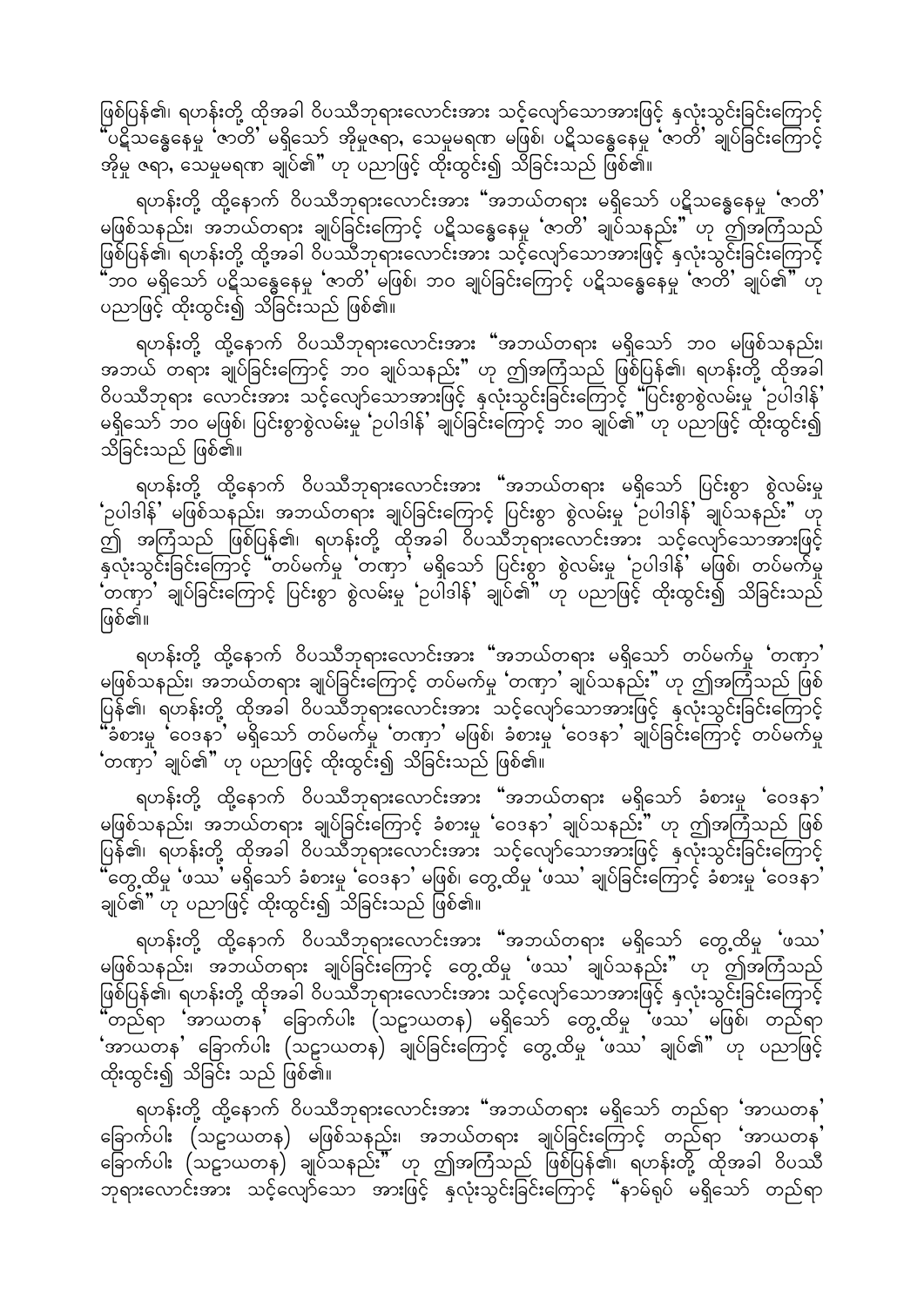<span id="page-19-0"></span> $\cdot$ အာယတန $\cdot$ ခြောက်ပါး  $($ သဠာယတန $)\,$  မဖြစ်၊ နာမ်ရုပ် ချုပ်ခြင်းကြောင့် တည်ရာ  $\cdot$ အာယတန $\cdot$ ခြောက်ပါး (သဠာယတန) ချုပ်၏" ဟု ပညာဖြင့် ထိုးထွင်း၍ သိခြင်းသည် ဖြစ်၏။

ရဟန်းတို့ ထို့နောက် ဝိပဿီဘုရားလောင်းအား "အဘယ်တရား မရှိသော် နာမ်ရှပ် မဖြစ်သနည်း၊ အဘယ်တရား ချပ်ခြင်းကြောင့် နာမ်ရှပ် ချုပ်သနည်း" ဟု ဤအကြံသည် ဖြစ်ပြန်၏၊ ရဟန်းတို့ ထိုအခါ ၀ိပဿီဘုရားလောင်းအား သင့်လျော်သောအားဖြင့် နှလုံးသွင်းခြင်းကြောင့် "သိမှု '၀ိညာဏ်' မရှိသော် နာမ်ရုပ် မဖြစ်၊ သိမှု 'ဝိညာဏ်' ချုပ်ခြင်းကြောင့် နာမ်ရုပ် ချုပ်၏" ဟု ပညာဖြင့် ထိုးထွင်း၍ သိခြင်းသည် ဖြစ်၏။

ရဟန်းတို့ ထို့နောက် ဝိပဿီဘုရားလောင်းအား "အဘယ်တရား မရှိသော် သိမှု 'ဝိညာဏ်' မဖြစ် သနည်း၊ အဘယ်တရား ချုပ်ခြင်းကြောင့် သိမှု 'ဝိညာဏ်' ချုပ်သနည်း" ဟု ဤအကြံသည် ဖြစ်ပြန်၏၊ ္ကြယ္က်ိဳးတို့ ထိုအခါ ဝိပဿီဘုရားလောင်းအား သင့်လျော်သောအားဖြင့် နှလုံးသွင်းခြင်းကြောင့် "ပြုစီရင်မှု , …<br>'သင်္ခါရ'တို့ မရှိသော် သိမှု 'ဝိညာဏ်' မဖြစ်၊ ပြုစီရင်မှု 'သင်္ခါရ'တို့ ချုပ်ခြင်းကြောင့် သိမှု 'ဝိညာဏ်' ချုပ်၏" ဟု ပညာဖြင့် ထိုးထွင်း၍ သိခြင်းသည် ဖြစ်၏။

ရဟန်းတို့ ထို့နောက် ဝိပဿီဘုရားလောင်းအား "အဘယ်တရား မရှိသော် ပြုစီရင်မှု 'သင်္ခါရ**'**တို့ မဖြစ်ကုန်သနည်း၊ အဘယ်တရား ချပ်ခြင်းကြောင့် ပြုစီရင်မှု 'သခ်ီါရ′တို့ ချုပ်ကုန်သနည်း' ဟု ဤအကြံ တို့ တိုက် ရှိန်း<br>သည် ဖြစ်ပြန်၏၊ ရဟန်းတို့ ထိုအခါ ဝိပဿီဘုရားလောင်းအား သင့်လျော်သောအားဖြင့် နှလုံးသွင်းခြင်း ကြောင့် "မသိမှု 'အဝိဇ္ဇာ' မရှိသော် ပြုစီရင်မှု 'သင်္ခါရ'တို့ မဖြစ်ကုန်၊ မသိမှု 'အဝိဇ္ဇာ' ချုပ်ခြင်းကြောင့် ပြုစီရင်မှု 'သင်္ခါရ' တို့ ချုပ်ကုန်၏" ဟု ပညာဖြင့် ထိုးထွင်း၍ သိခြင်းသည် ဖြစ်၏။

ဤသို့လျှင် မသိမှု 'အဝိဇ္ဇာ' ချုပ်ခြင်းကြောင့် ပြုစီရင်မှု 'သခ်ါရ' ချုပ်၏၊ ပြုစီရင်မှု 'သခ်ါရ' ချုပ်ခြင်း ကြောင့် သိမှု 'ဝိညာဏ်' ချုပ်၏။ပ။ ဤသို့လျှင် အလုံးစုံသော ဆင်းရဲအစု ချုပ်ပျောက်ရ၏။ ရဟန်းတို့  $\lq\lq$ ချုပ်၏ ချုပ်၏ $\lq\lq$  ဟု ဝိပဿီဘုရားလောင်းအား ရှေးက မကြားဖူးကုန်သော တရားတို့၌ ပညာမျက်စိ သည် ထင်ရှားဖြစ်ပေါ််၏၊ အသိဉာဏ်သည် ထင်ရှားဖြစ်ပေါ််၏၊ အပြားအားဖြင့် သိမှု 'ပညာ' သည် ထင်ရှားဖြစ် ပေါ််၏၊ ထိုးထွင်း၍ သိမှု 'ဝိဇ္ဇာ'သည် ထင်ရှားဖြစ်ပေါ််၏၊ အရောင်အလင်း 'အာလောက' သည် ထင်ရှား ဖြစ်ပေါ် ၏။

စတုတ္ထသုတ်။

 $[$ ခုနစ်ဆူသော ဘုရားသျှင်တို့၏လည်း ဤအတူ ချဲ့အပ်၏ $]$ ။

------

နိဒါန၀ဂွသံယုတ်ပါဠိတော် d )<br>D  $\frac{1}{2}$ k l<br>I f d d f f ==== ၁ - ဗုဒ္ဓဝဂ် ===  $\cdot$ ၅ - သိခ်ီသုတ်

၅။ ရဟန်းတို့ ပူဇော်အထူးကို ခံတော်မူထိုက်သော (အလုံးစုံသော တရားတို့ကို) ကိုယ်တိုင်မှန်စွာ သိတော်မူသော သိခ်ီမြတ်စွာဘုရားအား။ပ။

------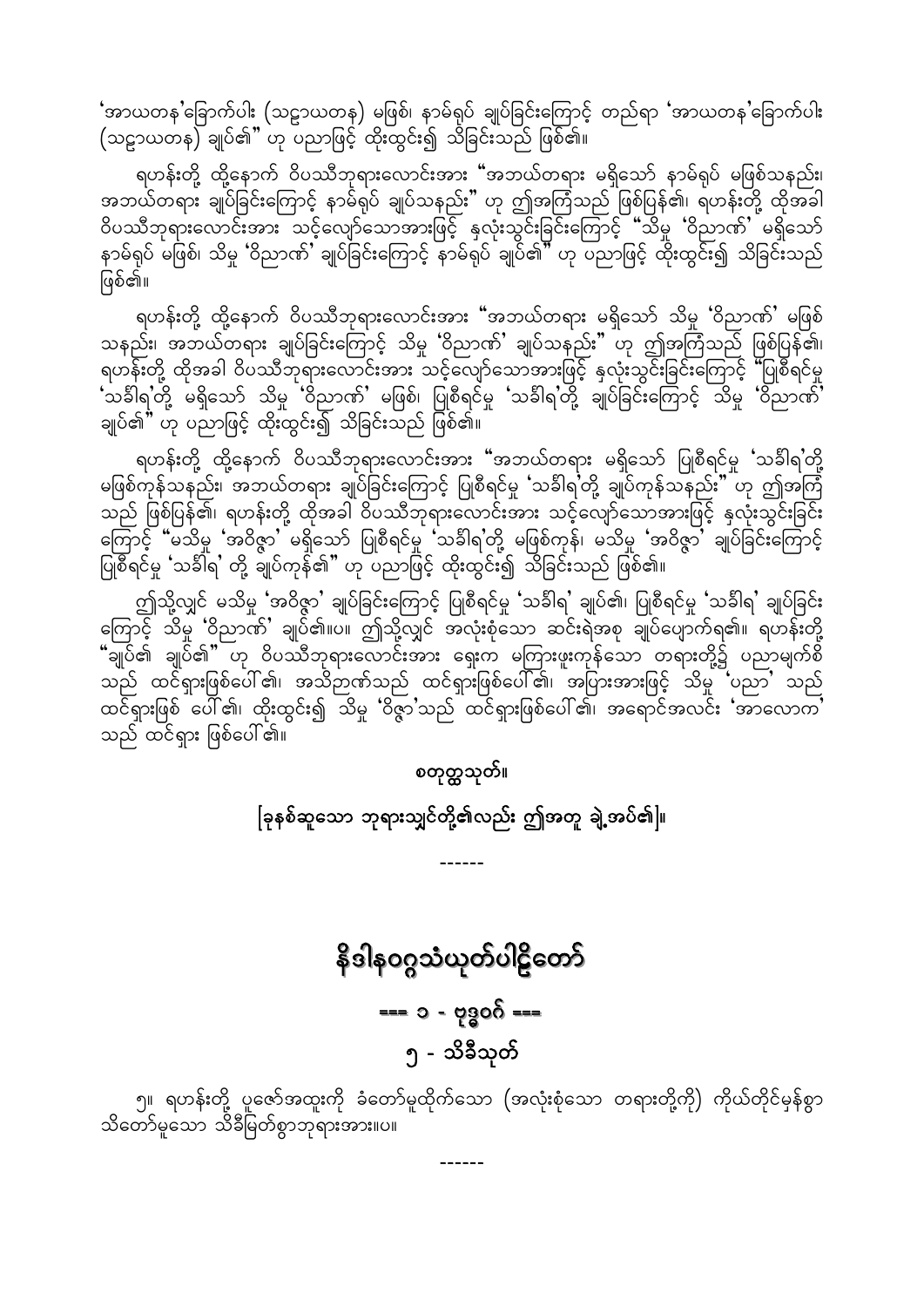# နိဒါနဝဂ္ဂသံယုတ်ပါဠိတော်

=== ၁ - ဗုဒ္ဓဝဂ် === ၆ - ဝေဿဘူသုတ်

<span id="page-20-0"></span>၆။ ရဟန်းတို့ ပူဇော်အထူးကို ခံတော်မူထိုက်သော (အလုံးစုံသော တရားတို့ကို) ကိုယ်တိုင် မှန်စွာ သိတော်မူသော ဝေဿဘူမြတ်စွာဘုရားအား။ပ။

 $\frac{1}{2}$ 

#### ၇ - ကကုသန္ဓသုတ်

၇။ ရဟန်းတို့ ပူဇော်အထူးကို ခံတော်မူထိုက်သော (အ<mark>လုံးစုံ</mark>သော တရားတို့ကို) ကိုယ်တိုင် မှန်စွာ ့<br>သိတော်မူသော ကကုသန်မြတ်စွာဘုရားအား။ပ။

 $\frac{1}{2}$ 

#### ၈ - ကောဏာဂမနသုတ်

၈။ ရဟန်းတို့ ပူဇော်အထူးကို ခံတော်မူထိုက်သော (အလုံးစုံသော တရားတို့ကို) ကိုယ်တိုင် မှန်စွာ သိတော်မူသော ကော်ဏာဂုံမြတ်စွာဘုရားအား။ပ။

-------

## နိဒါနဝဂ္ဂသံယုတ်ပါဠိတော်

=== ၁ - ဗုဒ္ဓဝဂ် === ၉ - ကဿပသုတ်

၉။ ရဟန်းတို့ ပူဇော်အထူးကို ခံတော်မူထိုက်သော (အလုံးစုံသော တရားတို့ကို) ကိုယ်တိုင် မှန်စွာ သိတော်မူသော ကဿပမြတ်စွာဘုရားအား။ပ။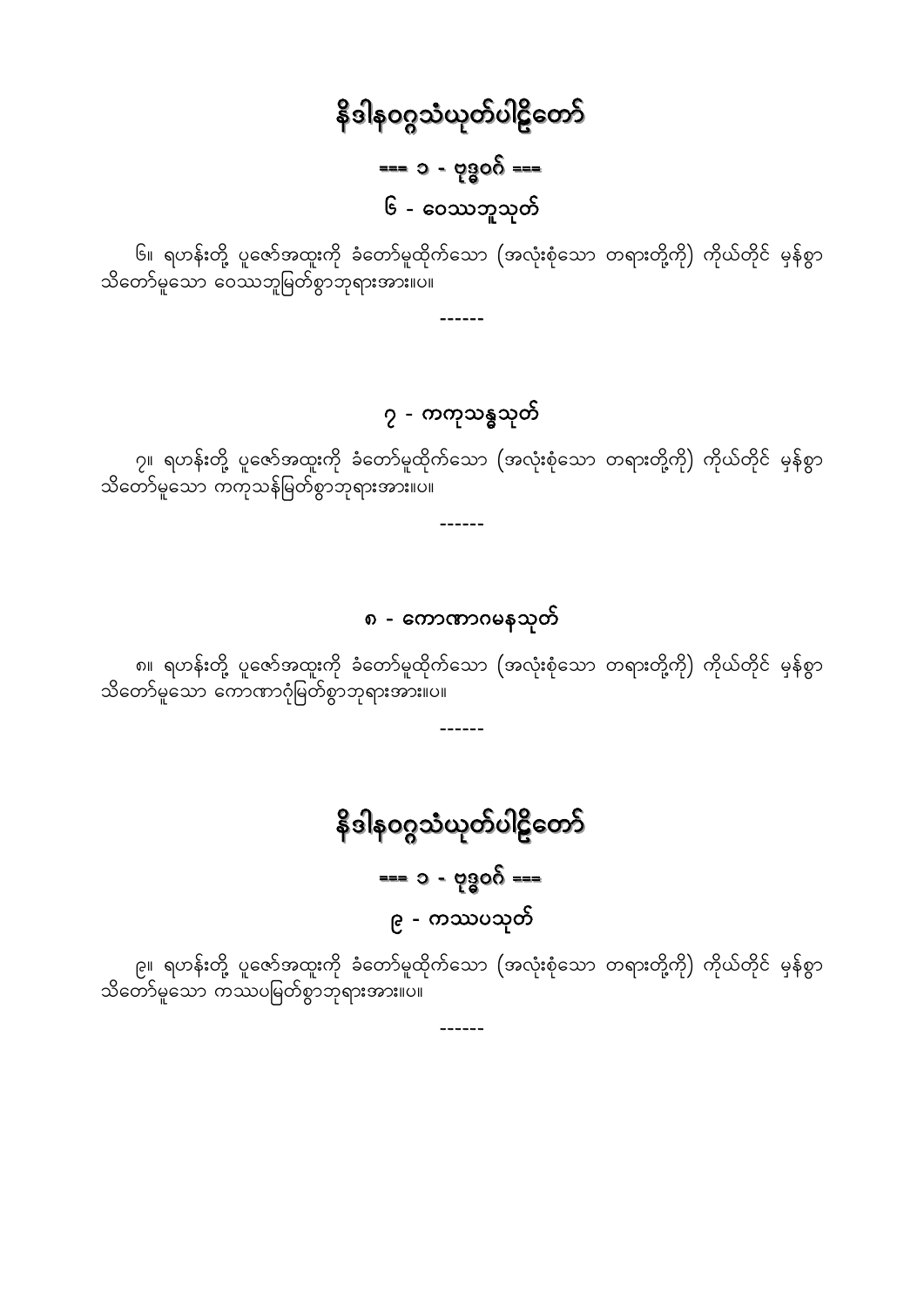## နိဒါန၀ဂွသံယုတ်ပါဠိတော်

=== ၁ - ဗုဒ္ဓဝဂ် === ၁၀ - ဂေါတမသုတ်

<span id="page-21-0"></span>၁၀။ ရဟန်းတို့ သစ္စာလေးပါးကို မသိမီ သစ္စာလေးပါးတရားကို မသိသေးသော ဘုရားလောင်း သာလျှင် ဖြစ်သော ငါ့အား ဤအကြံသည် ဖြစ်၏- "ဤသတ္တလောကသည် ဆင်းရဲခြင်းသို့ ရောက်လေစွ ာ သို့ ပြုလုပ်တဲ့ အသံများ အသည်။ အိုရေး သေးသည်း သေရ၏၊ စုတေလည်း စုတေရ၏၊ တစ်ဖန်ပဋိသန္ဓေလည်း နေရ၏၊ ထိုသို့ဖြစ်လျက် အိုမှုဆင်းရဲ သေမှုဆင်းရဲ၏ ထွက်မြောက်ရာကို မသိနိုင်၊ အဘယ်အခါမှ ဤအိုမူဆင်းရဲ သေမှုဆင်းရဲ၏ ထွက်မြောက်ရာသည် ထင်ရှားပါမည်နည်း" ဟု အကြံဖြစ်၏။

ရဟန်းတို့ ထိုင့ါ့အား "အဘယ်တရားရှိသော် အိုမှုဇရာ, သေမှုမရဏ ဖြစ်သနည်း၊ အဘယ်တရား အကြောင်းခံကြောင့် အိုမှုဇရာ, သေမှုမရဏ ဖြစ်သနည်း" ဟု ဤသို့ အကြံ ဖြစ်၏၊ ရဟန်းတို့ ထိုငါ့အား သင့်လျော်သောအားဖြင့် နှလုံးသွင်းခြင်းကြောင့် "ပဋိသန္ဓေနေမှု 'ဇာတိ' ရှိသော် အိုမှုဇရာ, သေမှုမရဏ ဖြစ်၏၊ ပဋိသန္ဓေနေမှု 'ဇာတ်' အကြောင်းခံကြောင့် အိုမှုဇရာ, သေမှုမရက ဖြစ်၏" ဟု ပညာဖြင့် ထိုးထွင်း၍ သိခြင်းသည် ဖြစ်၏။

ရဟန်းတို့ ထိုင့ါ့အား "အဘယ်တရားရှိသော် ပဋိသန္ဓေနေမှု 'ဇာတိ' ဖြစ်သနည်း။ပ။ ဘဝ။ ပြင်းစွာ စွဲလမ်းမှု 'ဉပါဒါန်'။ တပ်မက်မှု 'တဏှာ'။ ခံစားမှု 'ဝေဒနာ'။ တွေ့ထိမှု 'ဖဿ'။ တည်ရာ 'အာယတန'<br>ခြောက်ပါး "သဠာယတန"။ နာမ်ရုပ်။ သိမှု 'ဝိညာဏ်'။ ပြုစီရင်မှု 'သင်္ခါရ'တို့ ဖြစ်ကုန်သနည်း၊ .<br>အဘယ်အကြောင်း ခံကြောင့် ပြုစီရင်မှု 'သင်္ခါရတို့ ဖြစ်ကုန်သနည်း" ဟု ဤအကြံသည် ဖြစ်၏၊ ရဟန်း တို့ ထိုင္ပါအား သင့်လျော်သော အားဖြင့် နှလုံးသွင်းခြင်းကြောင့် "မသိမှု အဝိဇ္ဇာ ရှိသော် ပြုစီရင်မှု<br>'သခ်ီါရ'တို့ ဖြစ်ကုန်၏၊ မသိမှု 'အဝိဇ္ဇာ' အကြောင်းခံကြောင့် ပြုစီရင်မှု 'သခ်ီါရ'တို့ ဖြစ်ကုန်၏" ဟု<br>ပညာဖြင့် ထိုးထွင်း၍ သိခြင အလုံးစုံသော ဆင်းရဲအစု ဖြစ်ပွား၏။

ရဟန်းတို့ "ဖြစ်ပေါ် ၏ ဖြစ်ပေါ် ၏" ဟု ရှေးက မကြားဖူးကုန်သော တရားတို့၌ ငါ့အား ပညာမျက်စိ သည် ထင်ရှားဖြစ်ပေါ်၏၊ အသိဉာဏ်သည် ထင်ရှားဖြစ်ပေါ်၏၊ အပြားအားဖြင့် သိမှု 'ပညာ'သည် ထင်ရှား ဖြစ်ပေါ်၏၊ ထိုးထွင်းသိမှု 'ဝိဇ္ဇာ' သည် ထင်ရှားဖြစ်ပေါ်၏၊ အရောင်အလင်း 'အာလောက' သည် ထင်ရှား ဖြစ်ပေါ် ၏။

ရဟန်းတို့ ထိုင့ါ့အား "အဘယ်တရား မရှိသော် အိုမှုဇရာ, သေမှုမရဏ မဖြစ်သနည်း၊ အဘယ် တရား ချုပ်ခြင်းကြောင့် အိုမှုဇရာ, သေမှုမရဏ ချုပ်သနည်း" ဟု ဤအကြံသည် ဖြစ်ပြန်၏၊ ရဟန်းတို့ ထိုင့ါအား သင့်လျော်သောအားဖြင့် နှလုံးသွင်းခြင်းကြောင့် "ပဋိသန္ဓေနေမှု 'ဇာတိ'မရှိသော် အိုမှုဇရာ, ည်ေမှု မရဏ မဖြစ်၊ ပဋိသန္ဓေနေမှု 'ဇာတိ' ချုပ်ခြင်းကြောင့် အိုမှုဇရာ, သေမှုမရဏ ချုပ်၏" ဟု ပညာဖြင့် ထိုးထွင်း၍ သိခြင်းသည် ဖြစ်၏။

ရဟန်းတို့ ထိုင့ါ့အား "အဘယ်တရား မရှိသော် ပဋိသန္ဓေနေမှု 'ဇာတိ' မဖြစ်သနည်း။ပ။ ဘဝ။ .<br>ပြင်းစွာ စွဲလမ်းမှု ဉပါဒါန် ။ တပ်မက်မှု 'တဏှာ ။ ခံစားမှု 'ဝေဒနာ ။ တွေ့ထိမှု 'ဖဿ ။ တည်ရာ<br>'အာယတန 'ခြောက်ပါး 'သဠာယတန ဲ။ နာမ်ရုပ်။ သိမှု 'ဝိညာဏ်'။ ပြုစီရင်မှု 'သင်္ခါရ'တို့ မဖြစ်ကုန်သနည်း၊ အဘယ် တရား ချုပ်ခြင်းကြောင့် ပြုစီရင်မှု သင်္ခါရ*ဝ*ို့ ချုပ်ကုန်သနည်း'ဟု ဤအကြံသည် ဖြစ်ပြန်၏၊ ရဟန်းတို့ ထိုငါ့အား သင့်လျော်သောအားဖြင့် နှလုံးသွင်းခြင်းကြောင့် "မသိမှု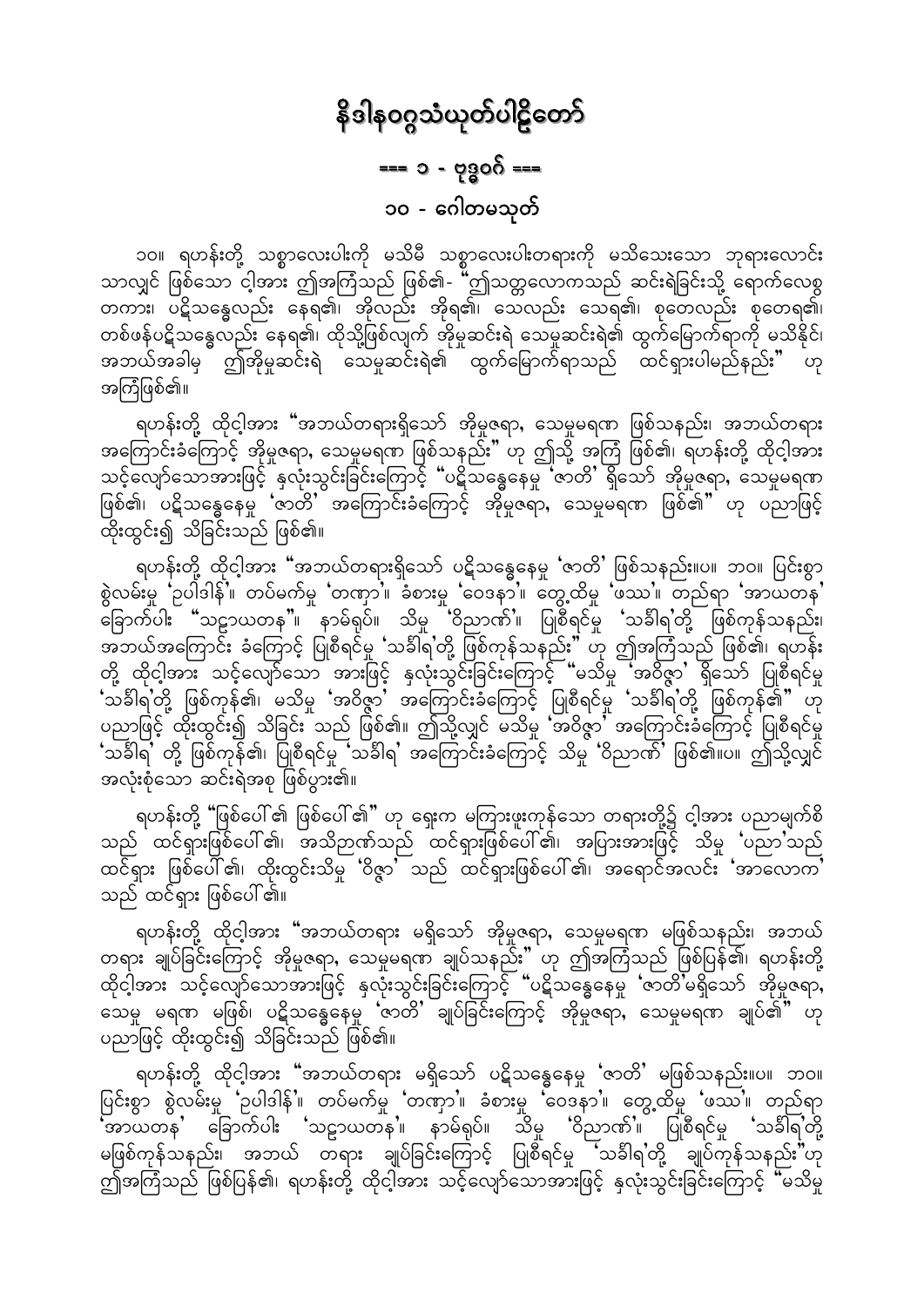်အဝိဇ္ဇာႛ မရှိသော် ပြုစီရင်မှု 'သခဵါရႛ တို့သည် မဖြစ်ကုန်၊ မသိမှု 'အဝိဇ္ဇာႛ ချုပ်ခြင်းကြောင့် ပြုစီရင်မှု<br>'သခဵါရႛ တို့ ချုပ်ကုန်၏" ဟု ပညာဖြင့် ထိုး ထွင်း၍ သိခြင်းသည် ဖြစ်၏။

ဤသို့လျှင် မသိမှု 'အဝိဇ္ဇာ' ချုပ်ခြင်းကြောင့် ပြုစီရင်မှု 'သင်္ခါရ' တို့ ချုပ်ကုန်၏၊ ပြုစီရင်မှု 'သင်္ခါရ'<br>တို့ ချုပ်ခြင်းကြောင့် သိမှု 'ဝိညာဏ်' ချုပ်၏။ပ။ ဤသို့လျှင် အလုံးစုံသော ဆင်းရဲအစု ချုပ်ပျောက်၏။ ပ္မွာ ျပဳျပီေနာက္သြက္ေတာ့ အေနာက္ေတြကို အေျပာင္းေတြကို အေျပာင္းေတြကို အသည္<br>မကန်းတို့ "ချုပ်၏ ချုပ်၏" ဟု ေရးက မကြားဖူးကုန်သော တရားတို့၌ ငါ့အား ပညာမျက်စိသည်<br>"မက်ရွားဖြစ်ပေါ်၏၊ အသိဉာဏ်သည် ထင်ရှားဖြစ်ပေါ်၏၊ အပြားအားဖြင့် သိမ္မ ထင်ရှားဖြစ် ပေါ်၏၊ ထိုထွင်းသိမှု 'ဝိဇ္ဇာ' သည် ထင်ရှားဖြစ်ပေါ်၏၊ အရောင်အလင်း 'အာလောက'သည် ထင်ရှားဖြစ် ပေါ် ၏။

ဒသမသုတ်။

ရှေးဦးစွာသော ဗုဒ္ဓဝဂ် ပြီး၏။

 $\frac{1}{2}$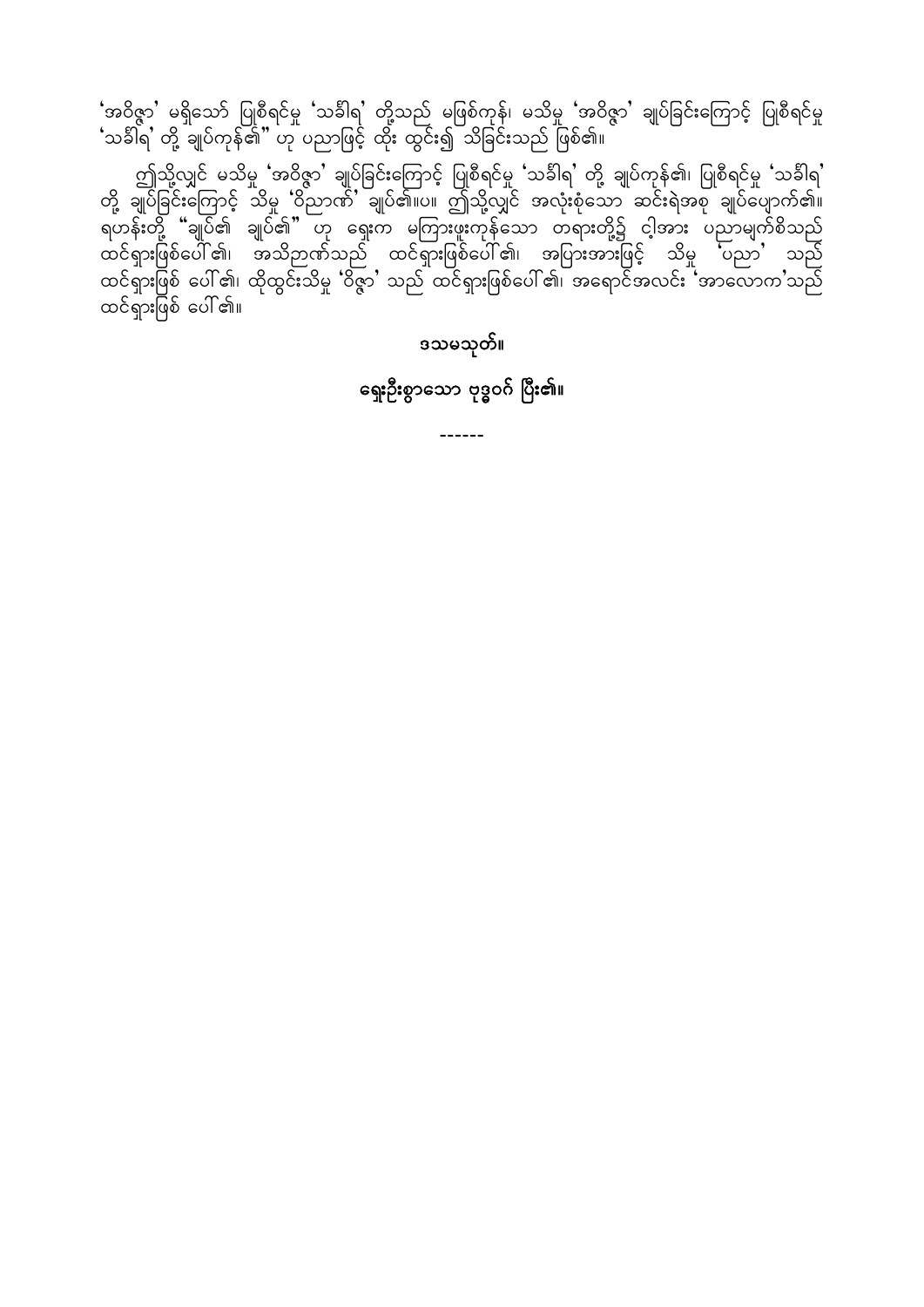## နိဒါန၀ဂ္ဂသံယုတ်ပါဠိတော် === ၂ - အာဟာရဝဂ် === ၁ - အာဟာရသုတ်

<span id="page-23-0"></span>၁၁။ အကျွန်ုပ်သည် ဤသို့ ကြားနာခဲ့ရပါသည်-အခါတစ်ပါး၌ မြတ်စွာဘုရားသည် သာဝတ္ထိပြည် ဆောင်တတ်သော သဘော 'အာဟာရ'တို့သည် ဤလေးပါးတို့တည်း။

အဘယ် လေးပါးတို့နည်းဟူမူ- ကြမ်းတမ်းသည်လည်းဖြစ်စေ၊ နူးညံ့သည်လည်းဖြစ်စေ အလုတ် အလွေးပြု၍ မျိုအပ်သော ကဗဋီကာရအာဟာရ၊ နှစ်ခုမြောက် တွေ့ထိမူ 'ဖဿာဟာရ၊ သုံးခုမြောက် စိတ်ကို လှုံ့ဆော်မှု 'မနောသဉ္စေတနာဟာရ'၊ လေးခုမြောက် အထူးသိမှု 'ဝိညာဏာဟာရတို့တည်း။ ရဟန်းတို့ ဖြစ်ပြီးသတ္တဝါတို့အားလည်းကောင်း၊ ဖြစ်ဆဲသတ္တဝါတို့အား လည်းကောင်း တည်နေခြင်းငှါ ချီး မြှောက်ခြင်းငှါ ဆောင်တတ်သော သဘော 'အာဟာရ'တို့သည် ဤလေးပါးတို့တည်း။

ရဟန်းတို့ ဤလေးပါးသော အာဟာရတို့သည် အဘယ်တရားလျှင် အကြောင်းရှိကုန်သနည်း၊<br>အဘယ်တရားလျှင် ဖြစ်ပေါ်ကြောင်း ရှိကုန်သနည်း၊ အဘယ်တရားလျှင် ဖြစ်ကြောင်းရှိကုန်သနည်း၊ အဘယ် တရားလျှင် အမွန်အစ ရှိကုန်သနည်း။ ဤလေးပါးသော အာဟာရတို့သည် တပ်မက်မှု 'တဏှာ'လျှင် အ မကြာင်းရှိကုန်၏၊ တပ်မက်မှု 'တဏှာ'လျှင် ဖြစ်ပေါ်ကြောင်းရှိကုန်၏၊ တပ်မက်မှု ်တဏှာ လျှင် ဖြစ်ကြောင်း ရှိကုန်၏၊ တပ်မက်မှု 'တဏှာ'လျှင် အမွန်အစရှိကုန်၏။

ရဟန်းတို့ ဤတပ်မက်မှု 'တဏှာ' သည် အဘယ်တရားလျှင် အကြောင်းရှိသနည်း၊ အဘယ်တရား လျှင် ဖြစ်ပေါ်ကြောင်း ရှိသနည်း၊ အဘယ်တရားလျှင် ဖြစ်ကြောင်း ရှိသနည်း၊ အဘယ်တရားလျှင်<br>အမွန်အစ ရှိသနည်း။ တပ်မက်မှု တဏှာ သည် ခံစားမှု လေဒနာ လျှင် အကြောင်းရှိ၏၊ ခံစားမှု 'ဝေဒနာ ' လျှင် ဖြစ်ပေါ် ကြောင်းရှိ၏၊ ခံစားမှု 'ဝေဒနာ လျှင် ဖြစ်ကြောင်းရှိ၏၊ ခံစားမှု 'ဝေဒနာ' လျှင် အမွန်အစ ရှိ၏။

ရဟန်းတို့ ဤခံစားမှု 'ဝေဒနာ' သည် အဘယ်တရားလျှင် အကြောင်းရှိသနည်း၊ အဘယ်တရားလျှင် ဖြစ်ပေါ် ကြောင်း ရှိသနည်း၊ အဘယ်တရားလျှင် ဖြစ်ကြောင်းရှိသနည်း၊ အဘယ်တရားလျှင် အမွန်အစ ရှိသနည်း။ ခံစားမှု 'ဝေဒနာ' သည် တွေ့ထိမှု 'ဖဿ'လျှင် အကြောင်းရှိ၏၊ တွေ့ထိမှု 'ဖဿ'လျှင် ဖြစ်ပေါ် ကြောင်း ရှိ၏၊ တွေ့ထိမှု 'ဖဿ'လျှင် ဖြစ်ကြောင်းရှိ၏၊ တွေ့ထိမှု 'ဖဿ'လျှင် အမွန်အစရှိ၏။

ရဟန်းတို့ ဤတွေ့ထိမှု 'ဖဿ'သည် အဘယ်တရားလျှင် အကြောင်းရှိသနည်း၊ အဘယ်တရားလျှင် ဖြစ်ပေါ် ကြောင်းရှိသနည်း၊ အဘယ်တရားလျှင် ဖြစ်ကြောင်းရှိသနည်း၊ အဘယ်တရားလျှင် အမွန်အစ<br>ရှိသနည်း။ တွေ့ထိမှု 'ဖဿ'သည် တည်ရာ 'အာယတန' ခြောက်ပါးလျှင် အကြောင်းရှိ၏၊ တည်ရာ 'အာယတနႛ ခြောက်ပါးလျှင် ဖြစ်ပေါ် ကြောင်းရှိ၏၊ တည်ရာ 'အာယတနႛ ခြောက်ပါးလျှင် ဖြစ်ကြောင်း ရှိ၏၊ တည်ရာ 'အာယတန<sup>်</sup>' ခြောက်ပါးလျှင် အမွန်အစရှိ၏။

ရဟန်းတို့ ဤတည်ရာ 'အာယတနႛ ခြောက်ပါးသည် အဘယ် တရားလျှင် အကြောင်းရှိသနည်း၊ အဘယ် တရားလျှင် ဖြစ်ပေါ်ကြောင်းရှိသနည်း၊ အဘယ် တရားလျှင် ဖြစ်ကြောင်းရှိသနည်း၊ အဘယ် တရားလျှင် အမွန်အစရှိသနည်း။ တည်ရာ 'အာယတန' ခြောက်ပါးသည် နာမ်ရှပ်လျှင် အကြောင်းရှိ၏၊ နာမ်ရှပ်လျှင် ဖြစ်ပေါ် ကြောင်းရှိ၏၊ နာမ်ရှပ်လျှင် ဖြစ်ကြောင်းရှိ၏၊ နာမ်ရှပ်လျှင် အမွန်အစရှိ၏။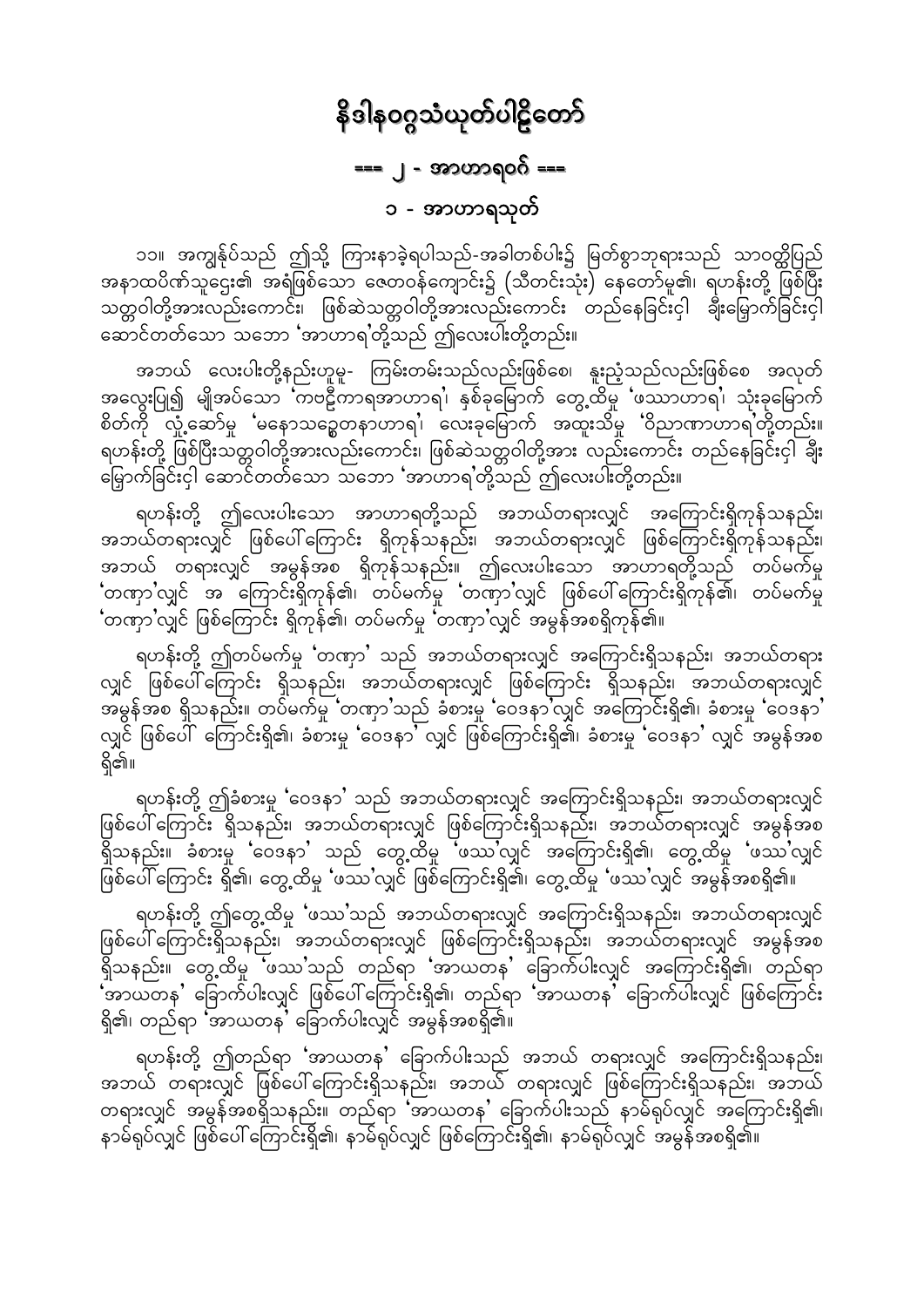<span id="page-24-0"></span>ရဟန်းတို့ ဤနာမ်ရုပ်သည် အဘယ်တရားလျှင် အကြောင်းရှိသနည်း၊ အဘယ်တရားလျှင် ဖြစ်ပေါ် ကြောင်းရှိသနည်း၊ အဘယ်တရားလျှင် ဖြစ်ကြောင်းရှိသနည်း၊ အဘယ်တရားလျှင် အမွန်အစရှိသနည်း။ နာမ်ရှပ်သည် သိမှု 'ဝိညာဏ်'လျှင် အကြောင်းရှိ၏၊ သိမှု 'ဝိညာဏ်'လျှင် ဖြစ်ပေါ်ကြောင်းရှိ၏၊ သိမှု ိဝိညာဏ်' လျှင် ဖြစ်ကြောင်းရှိ၏၊ သိမှု 'ဝိညာဏ်'လျှင် အမွန်အစရှိ၏။

ရဟန်းတို့ ဤသိမှု 'ဝိညာဏ်' သည် အဘယ်တရားလျှင် အကြောင်းရှိသနည်း၊ အဘယ်တရားလျှင် ဖြစ်ပေါ် ကြောင်းရှိသနည်း၊ အဘယ်တရားလျှင် ဖြစ်ကြောင်းရှိသနည်း၊ အဘယ်တရားလျှင် အမွန်အစ ရှိသနည်း။ သိမှု 'ဝိညာဏ်'သည် ပြုစီရင်မှု 'သင်္ခါရ'လျှင် အကြောင်းရှိ၏၊ ပြုစီရင်မှု 'သင်္ခါရ'လျှင် ဖြစ်ပေါ် ကြောင်း ရှိ၏၊ ပြုစီရင်မှု 'သင်္ခါရ'လျှင် ဖြစ်ကြောင်းရှိ၏၊ ပြုစီရင်မှု 'သင်္ခါရ'လျှင် အမွန်အစရှိ၏။

ရဟန်းတို့ ဤပြုစီရင်မှု 'သင်္ခါရ'တို့သည် အဘယ်တရားလျှင် အကြောင်းရှိကုန်သနည်း၊ အဘယ် တရားလျှင် ဖြစ်ပေါ်ကြောင်းရှိကုန်သနည်း၊ အဘယ်တရားလျှင် ဖြစ်ကြောင်းရှိကုန်သနည်း၊ အဘယ် w ရားလျှင် အမွန်အစ ရှိကုန်သနည်း။ ပြုစီရင်မှု 'သင်္ခါရ'တို့သည် မသိမှု 'အဝိဇ္ဇာ'လျှင် အကြောင်း ရှိကုန်၏၊ မသိမှု 'အဝိဇ္ဇာ'လျှင် ဖြစ်ပေါ်ကြောင်း ရှိကုန်၏၊ မသိမှု 'အဝိဇ္ဇာ'လျှင် ဖြစ်ကြောင်းရှိကုန်၏၊ မသိမှု 'အဝိဇ္ဇာ $\overline{\text{C}}$ တွင် အမွန်အစရိုကုန်၏။

ရဟန်းတို့ ဤသို့လျှင် မသိမှု 'အဝိဇ္ဇာ' အကြောင်းခံကြောင့် ပြုစီရင်မှု 'သခ်ါရ'တို့ ဖြစ်ကုန်၏၊ ပြုစီ ရင်မှု 'သင်္ခါရ' အကြောင်းခံကြောင့် သိမှု 'ဝိညာဏ်' ဖြစ်၏။ပ။ ဤသို့လျှင် အလုံးစုံသော ဆင်းရဲအစု ျား<br>ပြစ်ပွား၏။ မသိမှု အဝိဇ္ဇာ'၏သာလျှင် (အရဟတ္တမဂ်ဖြင့်) အကြွင်းမဲ့ ချုပ်ခြင်းကြောင့် ပြုစီရင်မှု  $\delta$ သခဵါရ'တို့ ချုပ်ကုန်၏။ ပြုစီရင်မှု 'သငႅါရ'တို့ ချုပ်ခြင်းကြောင့် သိမှု 'ဝိညာဏ်' ချုပ်၏။ပ။ ဤသို့လျှင် အလုံးစုံသော ဆင်းရဲအစု ချုပ်ပျောက်၏။

ပဌမသုတ်။

------

နိဒါနဝဂွသံယုတ်ပါဠိတော် )<br>D  $\frac{1}{2}$  $\vdots$ d d f

==== ၂ - အာဟာရဝဂ် ===

၂ - မောဠိယဖဂ္ဂုနသုတ်

၁၂။ သာဝတ္ထိပြည်၌ (သီတင်းသုံး) နေတော်မူ၏၊ ရဟန်းတို့ ဖြစ်ပြီးသတ္တဝါတို့အား လည်းကောင်း၊ ဖြစ်ဆဲသတ္တဝါတို့အား လည်းကောင်း တည်နေခြင်းငှါ ချီးမြှောက်ခြင်းငှါ ဆောင်တတ်သော သဘော **'**အာဟာရ' တို့သည် ဤလေးပါး တို့တည်း။

အဘယ် လေးပါးတို့နည်းဟူမူ- ကြမ်းတမ်းသည်လည်းဖြစ်စေ၊ နူးညံ့သည်လည်းဖြစ်စေ အလုတ် အလွေးပြု၍ မျိုအပ်သော ကဗဋီကာရအာဟာရ၊ နှစ်ခုမြောက် တွေ့ထိမှု 'ဖဿာဟာရ၊ သုံးခုမြောက် စိတ်ကို လှုံ့ဆော်မှု 'မနောသဉ္စေတနာဟာရ'၊ လေးခုမြောက် အထူးသိမှု 'ဝိညာဏာဟာရ' ဤလေးပါးတို့ တည်း။ ရဟန်းတို့ ဖြစ်ပြီးသတ္တဝါတို့အားလည်းကောင်း၊ ဖြစ်ဆဲသတ္တဝါတို့အားလည်းကောင်း တည်နေ ခြင်းငှါ ချီးမြှောက်ခြင်းငှါ ဆောင်တတ်သော သဘော 'အာဟာရ' တို့သည် ဤလေးပါးတို့တည်း။

ဤသို့ ဟောတော်မူသည်ရှိသော် အသျှင်မောဠိယဖဂ္ဂုနသည် မြတ်စွာဘုရားအား "အသျှင်ဘုရား tb,folonf odrI [laom aqmifwwfaom oabm ]0dnmPm[m&} ukd aqmifygoenf;}} [k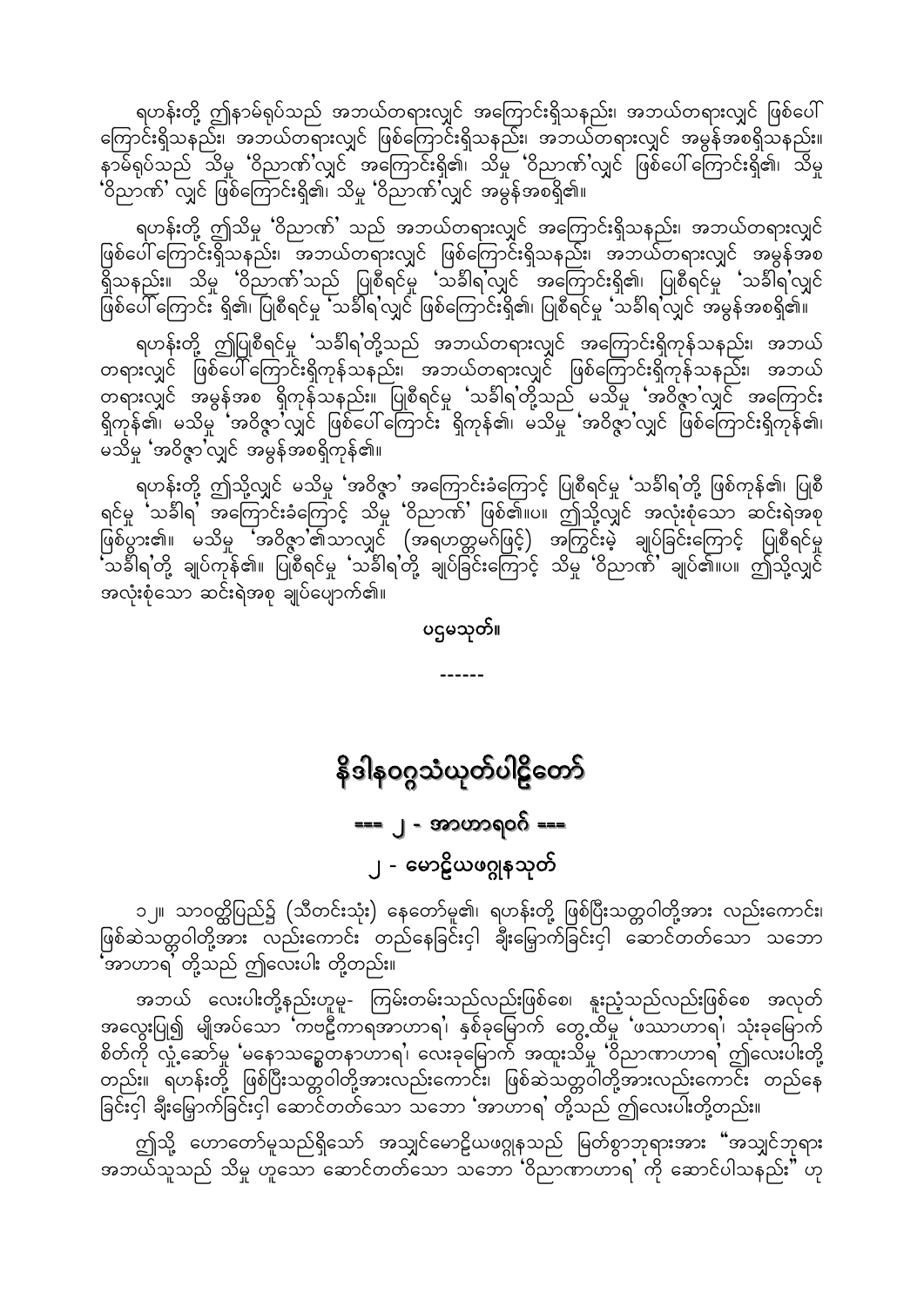လျှောက်၏၊ "အမေးသည် မသင့်လျော်ချေ"၊ "ဆောင်၏" ဟူ၍ ငါ မဟော။ "ဆောင်၏" ဟု အကယ်၍ ငါ<sup>ိ</sup>ဟောခဲ့ပါမူ ထိုအရာ၌ "အသျှင်ဘုရား အဘယ်သူသည် ဆောင်ပါသနည်း" ဟူသော အမေးသည် သင့်လျော်သည် ဖြစ်ရာ၏၊ ဤသို့ကား ငါ မဟော၊ ဤသို့ မဟောသော ငါ့ကို အကြင်သူသည် "အသျှင် ဘုရား သိမှု ဟူသော ဆောင်တတ်သော သဘော 'ဝိညာဏာဟာရ'သည် အဘယ်တရား၏ အကြောင်း ဖြစ် သနည်း" ဟု ဤသို့ မေးခဲ့မူ ထိုသူ၏ ဤအမေးကား သင့်လျော်၏၊ "ဝိညာဏာဟာရသည် ခြောင်တစ်ဖန် ဘဝသစ်၌ ဖြစ်ကြောင်း ဖြစ်၏၊ ထိုဝိညာဏာဟာရ ဖြစ်သည်ရှိသော် တည်ရာ ်အာယတန**ဲ** ခြောက်ပါး ဖြစ်၏၊ တည်ရာ 'အာယတန**'** အကြောင်းခံကြောင့် တွေ့ထိမှု 'ဖဿ' ဖြစ်၏" ဟု ထိုအမေး၌ ဤအဖြေသည် သင့် လျှော်၏ဟု မြတ်စွာဘုရား ဟောတော်မူ၏။

"အသျှင်ဘုရား အဘယ်သူသည် တွေ့ထိပါသနည်း"ဟု လျှောက်၏၊ "အမေးသည် မသင့်လျော်ချေ"၊ "တွေ့ထိ၏"ဟု ငါ မဟော။ "တွေ့ထိ၏" ဟု အကယ်၍ ငါ ဟောခဲ့ပါမူ ထိုအရာ၌ "အသျှင်ဘုရား အဘယ်သူသည် တွေ့ထိပါသနည်း" ဟူသော အမေးသည် သင့်လျော်သည် ဖြစ်ရာ၏၊ ဤသို့ကား ငါ မဟော၊ ဤသို့ မဟောသော ငါ့ကို အကြင်သူသည် "အသျှင်ဘုရား အဘယ်အကြောင်းခံကြောင့် ကွေ့ထိမှု ဖြသာ ဖြစ်ပါသနည်း" ဟု ဤသို့ မေးခဲ့မူ ထိုသူ၏ ဤအမေးကား သင့်လျော်၏၊ "တည်ရာ ်အာယတန**ံ** ခြောက်ပါး အကြောင်းခံကြောင့် တွေ့ထိမှု ဖသာ ဖြစ်၏၊ တွေ့ထိမှု 'ဖဿ' အကြောင်းခံ ကြောင့် ခံစားမှု ်ဝေဒနာႛဖြစ််၏ႛ ဟု ထိုအမေး၌ ဤအဖြေသည် သင့်လျော််၏ ဟု မြတ်စွာဘုရား ဟော တော်မူ၏။

"အသျှင်ဘုရား အဘယ်သူသည် ခံစားပါသနည်း" ဟု လျှောက်၏၊ "အမေးသည် မသင့်လျော်ချေ"၊ "ခံစား၏" ဟု ငါ မဟော။ "ခံစား၏" ဟု အကယ်၍ ငါ ဟောခဲ့ပါမူ ထိုအရာ၌ "အသျှင်ဘုရား အဘယ်-သူသည် ခံစားပါသနည်း" ဟူသော အမေးသည် သင့်လျော်သည် ဖြစ်ရာ၏၊ ဤသို့ကား ငါ မဟော၊ ျား ပြောင့်ပြောင်း<br>ဤသို့ မဟောသော ငါ့ကို အကြင်သူသည် "အသျှင်ဘုရား အဘယ်အကြောင်းခံကြောင့် ခံစားမှု ]<br>'ဝေဒနာ' ဖြစ်ပါသနည်း" ဟု ဤသို့ မေးခဲ့မူ ထိုသူ၏ ဤအမေးကား သင့်လျော်၏၊ "တွေ့ထိမှု 'ဖဿ အကြောင်းခံ ကြောင့် ခံစားမှု 'ဝေဒနာ' ဖြစ်၏၊ ခံစားမှု 'ဝေဒနာ' အကြောင်းခံကြောင့် တပ်မက်မှု  $\,$ ်တဏှာ $\,$  ဖြစ်၏ $^{\prime\prime}$  ဟု ထိုအမေး၌ ဤအဖြေသည် သင့်လျော််၏ဟု မြတ်စွာဘုရား ဟောတော်မူ၏။

"အသျှင်ဘုရား အဘယ်သူသည် တပ်မက်ပါသနည်း" ဟု လျှောက်၏၊ "အမေးသည် မသင့်လျော် ချေ"၊ "တပ်မက်၏"ဟု ငါ မဟော။ "တပ်မက်၏" ဟု အကယ်၍ ငါ ဟောခဲ့ပါမူ ထိုအရာ၌ "အသျှင်ဘုရား အဘယ်သူသည် တပ်မက်ပါသနည်း" ဟူသော အမေးသည် သင့်လျော်သည် ဖြစ်ရာ၏၊ ဤသို့ကား ငါ မဟော<sup>၊</sup> ဤသို့ မဟောသော ငါ့ကို အကြင်သူသည် "အသျှင်ဘုရား အဘယ် ta ကြောင်းခံကြောင့် တပ်မက်မှု 'တဏှာ' ဖြစ်ပါသနည်း" ဟု ဤသို့ မေးခဲ့မူ ထိုသူ၏ ဤအမေးသည် သင့်လျော်၏၊ "ခံစားမှု 'ဝေဒနာ' အကြောင်းခံကြောင့် တပ်မက်မှု 'တဏှာ' ဖြစ်၏၊ တပ်မက်မှု 'တဏှာ' အကြောင်းခံကြောင့် ပြင်းစွာ စွဲလမ်းမှု ဉ်ပါဒါန် ဖြစ်၏" ဟု ထိုအမေး၌ ဤအဖြေသည် သင့်လျော်၏ ဟု မြတ်စွာဘုရား ဟောတော်မူ၏။

"အသျှင်ဘုရား အဘယ်သူသည် ပြင်းစွာ စွဲလမ်းပါသနည်း" ဟု လျှောက်၏၊ "အမေးသည် မသင့် လျော်ချေ"၊ "ပြင်းစွာ စွဲလမ်း၏"ဟု ငါ မဟော။ "ပြင်းစွာ စွဲလမ်း၏" ဟု အကယ်၍ ငါ ဟောခဲ့ပါမှု ထိုအရာ၌ "အသျှင်ဘုရား အဘယ်သူသည် ပြင်းစွာ စွဲလမ်းပါသနည်း" ဟူသော အမေးသည် သင့်လျော် သည် ဖြစ်ရာ၏၊ ဤသို့ကား ငါ မဟော၊ ဤသို့ မဟောသော ငါ့ကို အကြင်သူသည် "အသျှင်ဘုရား အဘယ်အကြောင်းခံကြောင့် ပြင်းစွာ စွဲလမ်းမှု 'ဥပါဒါန်ႛ ဖြစ်ပါသနည်း" ဟု ဤသို့ မေးခဲ့မူ ထိုသူ၏ ဤ အမေးကား သင့်လျော်၏၊ "တပ်မက်မှု 'တဏှာ' အကြောင်းခံကြောင့် ပြင်းစွာ စွဲလမ်းမှု 'ဥပါဒါန်' ဖြစ်၏၊ ပြင်းစွာ စွဲလမ်းမှု 'ဥပါဒါန်' အကြောင်းခံကြောင့် ဘဝ ဖြစ်၏" ဟု ထိုအမေး၌ ဤအဖြေသည် သင့်လျော် ကြီး ဟု မြတ်စွာဘုရား ဟောတော်မူ၏။ပ။ ဤသို့လျှင် အလုံးစုံသော ထိုဆင်းရဲအစု ဖြစ်ပေါ် ၏။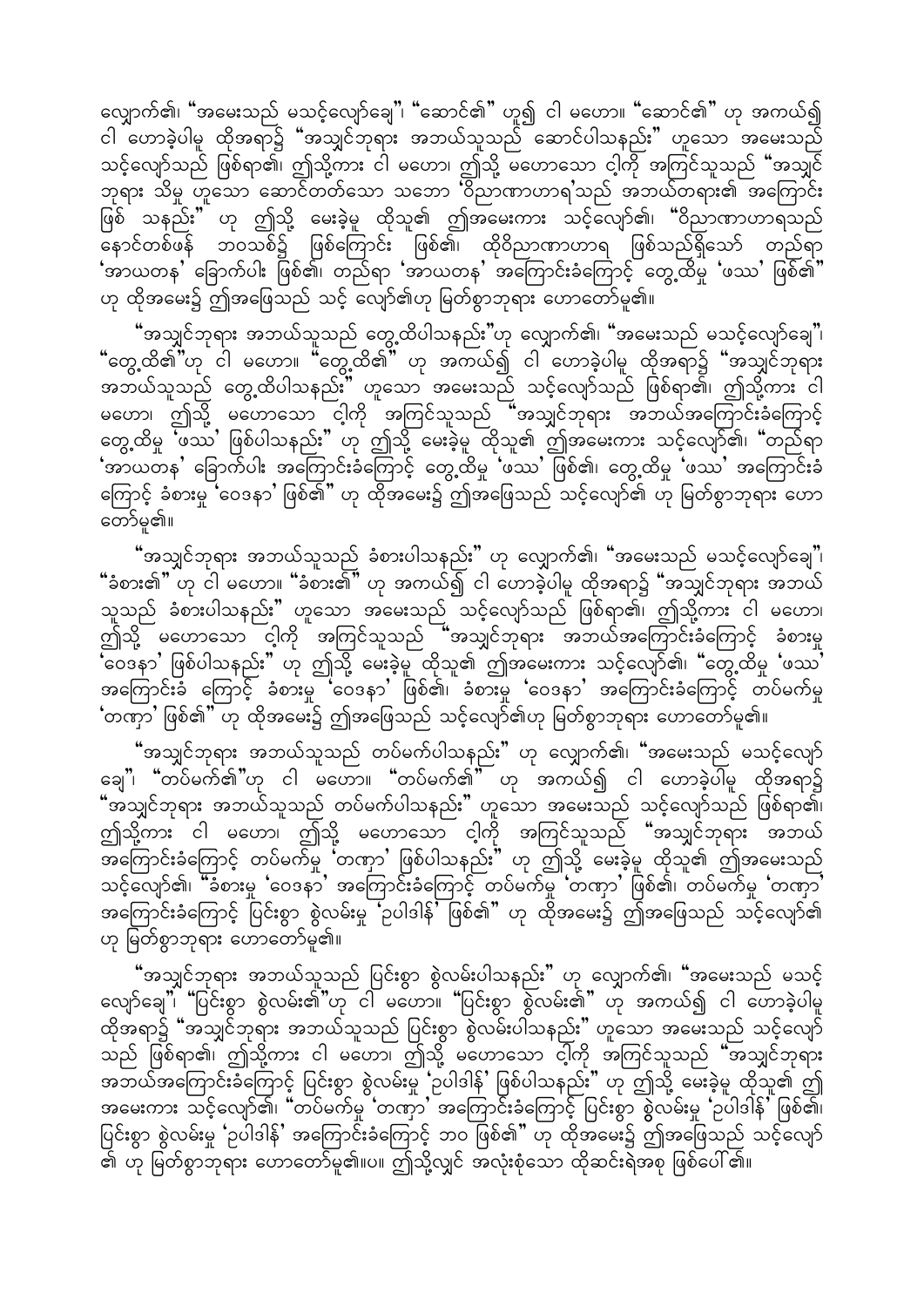<span id="page-26-0"></span>ဖဂ္ဂုန ခြောက်ပါးသော တွေ့ထိမှု၏ တည်ရာ 'ဖဿာယတန'တို့၏သာလျှင် အရဟတ္တမဂ်ဖြင့် အကြွင်းမဲ့ ချုပ်ခြင်းကြောင့် တွေ့ထိမှု 'ဖဿ' ချုပ်၏၊ တွေ့ထိမှု 'ဖဿ' ချုပ်ခြင်းကြောင့် ခံစားမှု 'ဝေဒနာ' ချုပ်၏၊ ခံစားမှု 'ဝေဒနာ' ချုပ်ခြင်းကြောင့် တပ်မက်မှု 'တဏှာ' ချုပ်၏၊ တပ်မက်မှု 'တဏှာ' ချုပ်ခြင်း ကြောင့် ပြင်းစွာ စွဲလမ်းမှု 'ဉပါဒါန်' ချုပ်၏၊ ပြင်းစွာ စွဲလမ်းမှု 'ဉပါဒါန်' ချုပ်ခြင်းကြောင့် ဘဝ ျိုပ်၏၊ ဘဝ ချုပ်ခြင်းကြောင့် ပဋိသန္ဓေနေမှု 'ဇာတိ' ချုပ်၏၊ ပဋိသန္ဓေနေမှု 'ဇာတိ' ချုပ်ခြင်းကြောင့် .<br>အိုမှု 'ဇရာ'၊ သေမှု 'မရဏ'၊ စိုးရိမ်မှု 'သောက'၊ ငိုကြွေးမှု 'ပရိဒေဝ'၊ ဆင်းရဲမှု 'ဒုက္ခ'၊ နှလုံးမသာမှု 'ဒေါမနဿ'၊ ပြင်းစွာ ပင်ပန်းမှု 'ဥပါယာသ'တို့ ချုပ်ကုန်၏၊ ဤသို့လျှင် အလုံးစုံသော ဆင်းရဲအစု ချုပ်၏ ဟု မြတ်စွာဘုရားသည် ဟောကြားတော်မူ၏။

ဒုတိယသုတ်။

နိဒါနဝဂွသံယုတ်ပါဠိတော် === ၂ - အာဟာရဝဂ် === ၃ - သမဏဗြာဟ္မဏသုတ်

၁၃။ သာဝတ္ထိပြည်၌ (သီတင်းသုံး) နေတော်မူ၏၊ ရဟန်းတို့ မည်သည့် သမဏတို့ဖြစ်စေ၊ မည် သည့် ဗြာဟ္မဏတို့ဖြစ်စေ အိုမှု 'ဇရာ' သေမှု 'မရဏ'ကို မသိကုန်၊ အိုမှု 'ဇရာ' သေမှု 'မရဏ'၏ ဖြစ်ပေါ် ကြောင်းကို မသိကုန်၊ အိုမှု 'ဇရာ' သေမှု 'မရဏ'၏ ချုပ်ငြိမ်းရာ (နိဗ္ဗာန်) ကို မသိကုန်၊ အိုမှု 'ဇရာ' သေမှု 'မရဏ'၏ ချုပ်ငြိမ်းရာ (နိဗ္ဗာန်) သို့ ရောက်ကြောင်း အကျင့်ကို မသိကုန်။

ပဋိသန္ဓေနေမှု 'ဇာတိ' ကို။ပ။ ဘဝကို။ ပြင်းစွာ စွဲလမ်းမှု 'ဥပါဒါန်'ကို။ တပ်မက်မှု 'တဏှာ'ကို။<br>ခံစားမှု 'ဝေဒနာ'ကို။ တွေ့ထိမှု 'ဖဿ'ကို။ တည်ရာ 'အာယတန'ခြောက်ပါးကို။ နာမ်ရုပ်ကို။ သိမှု 'ဝိညာဏ်' ကို။ ပြုစီရင်မှု 'သင်္ခါရဲ'တို့ကို မသိကုန်၊ ပြုစီရင်မှု 'သင်္ခါရ'တို့၏ ဖြစ်ပေါ် ကြောင်းကို မသိကုန်၊ ပြုစီရင်မှု 'သင်္ခါရ တို့၏ ချုပ်ငြိမ်းရာ (နိဗ္ဗာန်) ကို မသိကုန်၊ ပြုစီရင်မှု 'သင်္ခါရ တို့၏ ချုပ်ငြိမ်းရာ (နိဗ္ဗာန်) -<br>သို့ ရောက် ကြောင်းအကျင့်ကို မသိကုန်။

ရဟန်းတို့ ထိုသမဏတို့ကိုလည်းကောင်း၊ ထိုဗြာဟ္မဏတို့ကိုလည်းကောင်း သမဏတို့၌မူလည်း သမဏဟူ၍ မသမုတ်အပ်ကုန်၊ ဗြာဟ္မဏတို့၌မူလည်း ဗြာဟ္မဏဟူ၍ မသမုတ်အပ်ကုန်။ ထိုအသျှင်တို့ သည် သမဏအဖြစ်ဟူသော အကျိုးကိုလည်းကောင်း၊ ဗြာဟ္မဏအဖြစ်ဟူသော အကျိုးကိုလည်းကောင်း မျက်မှောက်ဘဝ၌ပင် ကိုယ်တိုင် ထူးသော ဉာဏ်ဖြင့် မျက်မှောက်ပြုလျက် ရောက်၍ မနေရကုန်။

ရဟန်းတို့ မည်သည့် သမဏတို့ဖြစ်စေ၊ မည်သည့် ဗြာဟ္မဏတို့ဖြစ်စေ အိုမှု 'ဇရာ',သေမှု 'မရဏ'ကို သိကုန်၏၊ အိုမှု 'ဇရာ', သေမှု 'မရဏ'၏ ဖြစ်ပေါ် ကြောင်းကို သိကုန်၏၊ အိုမှု 'ဇရာ', သေမှု 'မရဏ'၏<br>ချုပ် ငြိမ်းရာ (နိဗ္ဗာန်) ကို သိကုန်၏၊ အိုမှု 'ဇရာ' သေမှု 'မရဏ'၏ ချုပ်ငြိမ်းရာ (နိဗ္ဗာန်) သို့ ္ရာ<br>ကြောက်ကြောင်း အကျင့်ကို သိကုန်၏။

ပဋိသန္ဓေနေမှု 'ဇာတိ'ကို။ပ။ ဘဝကို။ ပြင်းစွာ စွဲလမ်းမှု 'ဉပါဒါန်'ကို။ တပ်မက်မှု 'တဏှာ'ကို။ ခံစားမှု 'ဝေဒီနာ'ကို။ တွေ့ထိမှု 'ဖဿ'ကို။ တည်ရာ 'အာယတန်' ခြောက်ပါးကို။ နာမ်ရုပ်ကို။ သိမှု 'ဝိညာဏ်'ကို။ ပြုစီရင်မှု 'သင်္ခါရ'တို့ကို သိကုန်၏၊ ပြုစီရင်မှု 'သင်္ခါရ'တို့၏ ဖြစ်ပေါ် ကြောင်းကို သိကုန်၏၊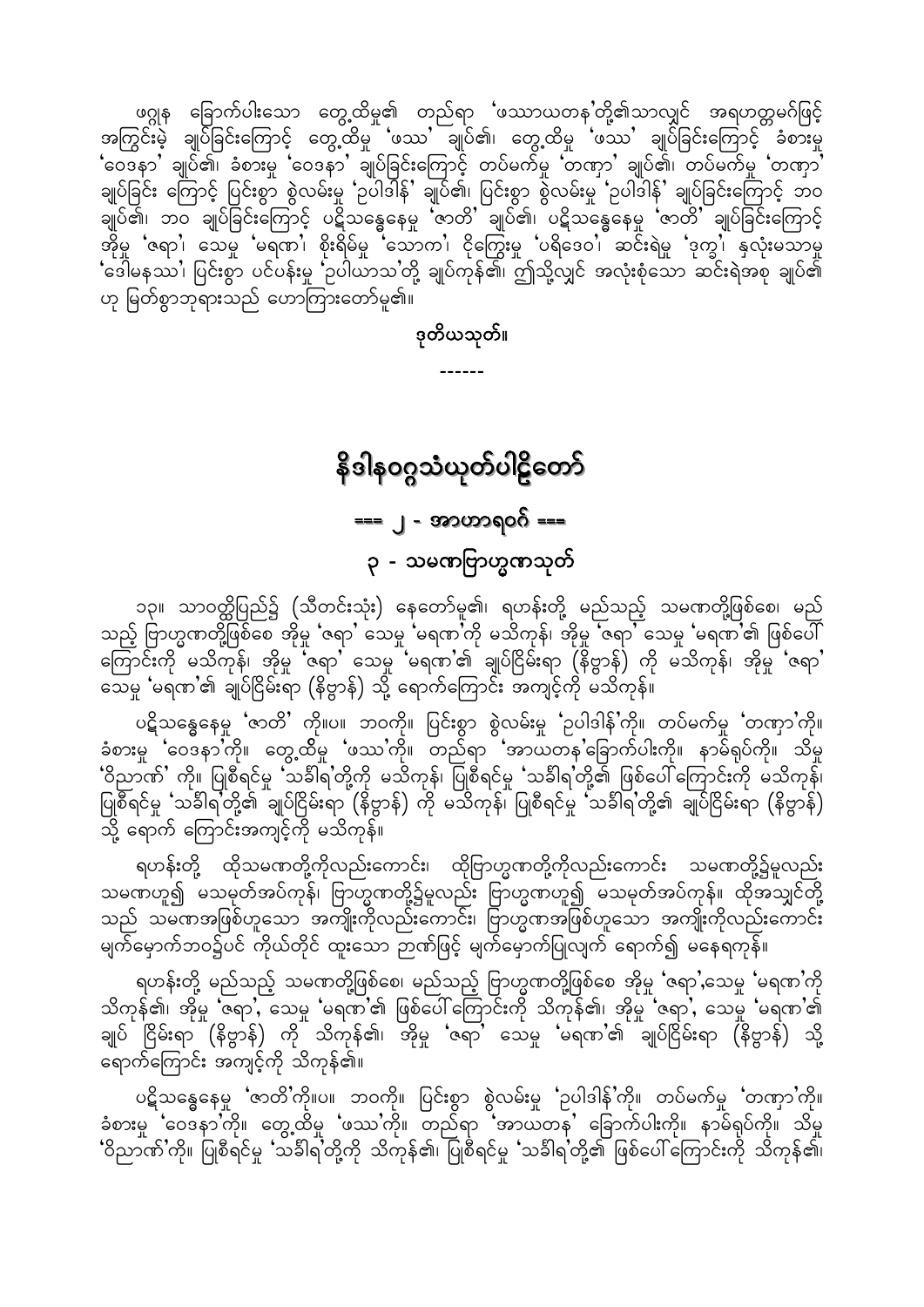<span id="page-27-0"></span>ပြုစီရင်မှု 'သခ်ီါရ'တို့၏ ချုပ်ငြိမ်းရာ (နိဗ္ဗာန်) ကို သိကုန်၏၊ ပြုစီရင်မှု 'သခ်ီါရ'တို့၏ ချုပ်ငြိမ်းရာ (နိဗ္ဗာန်) ပ္ပြံ<br>သို့ ရောက်ကြောင်း အကျင့်ကို သိကုန်၏။

ရဟန်းတို့ ထိုသမဏတို့ကိုလည်းကောင်း၊ ထိုဗြာဟ္မဏတို့ကိုလည်းကောင်း သမဏတို့၌မူလည်း သမဏဟူ၍ သမုတ်အပ်ကုန်၏၊ ဗြာဟ္မဏတို့၌မူလည်း ဗြာဟ္မဏဟူ၍ သမုတ်အပ်ကုန်၏။ ထိုအသျှင်တို့ သည် သမဏအဖြစ် ဟူသော အကျိုးကိုလည်းကောင်း၊ ဗြာဟ္မဏအဖြစ်ဟူသော အကျိုးကိုလည်းကောင်း မျက်မှောက်ဘဝ၌ ကိုယ်တိုင် ထူးသော ဉာဏ်ဖြင့် မျက်မှောက်ပြုလျက် ရောက်၍ နေရကုန်၏ ဟု (ဟောတော်မူ၏)။

တတိယသုတ်။

နိဒါနဝဂ္ဂသံယုတ်ပါဠိတော်

=== ၂ - အာဟာရဝဂ် ===

#### ၄ - ဒုတိယ သမဏ ဗြာဟ္မဏသုတ်

၁၄။ သာဝတ္ထိပြည်၌ (သီတင်းသုံး) နေတော်မူ၏၊ ရဟန်းတို့ မည်သည့် သမဏတို့ဖြစ်စေ၊ မည် သည့် ဗြာဟ္မဏတို့ဖြစ်စေ ဤတရားတို့ကို မသိကုန်၊ ဤတရားတို့၏ ဖြစ်ပေါ်ကြောင်းကို မသိကုန်၊ ဤ တရားတို့၏ ချုပ်ငြိမ်းရာ (နိဗ္ဗာန်) ကို မသိကုန်၊ ဤတရားတို့၏ ချုပ်ငြိမ်းရာ (နိဗ္ဗာန်) သို့ ရောက်ကြောင်း ္သား<br>အကျင့်ကို မသိကုန်။

အဘယ်တရားတို့ကို မသိကုန်သနည်း၊ အဘယ်တရားတို့၏ ဖြစ်ပေါ်ကြောင်းကို မသိကုန်သနည်း၊ အဘယ်တရားတို့၏ <sup>"</sup>ချပ်ငြိမ်းရာ (နိဗ္ဗာန်) ကို မသိကုန်သနည်း၊ အဘယ်တရားတို့၏ ချပ်ငြိမ်းရာ<br>(နိဗ္ဗာန်) သို့ရောက်ကြောင်းအကျင့်ကို မသိကုန်သနည်း။ အိုမှု 'ဇရာ' သေမှု 'မရဏ'ကို မသိကုန်၊ အိုမှု .<br>'ဇရာ' သေမှု 'မရဏ'၏ ဖြစ်ပေါ်ကြောင်းကို မသိကုန်၊ အိုမှု 'ဇရာ' သေမှု 'မရဏ'၏ ချုပ်ငြိမ်းရာ (နိဗ္ဗာန်) ကို မသိကုန်၊ အိုမှု 'ဇရာ' သေမှု 'မရဏ'၏ ချုပ်ငြိမ်းရာ (နိဗ္ဗာန်) သို့ ရောက်ကြောင်းအကျင့်ကို မသိကုန်။

ပဋိသန္ဓေနေမှု 'ဇာတိ'ကို။ပ။ ဘဝကို။ ပြင်းစွာ စွဲလမ်းမှု 'ဥပါဒါန်'ကို။ တပ်မက်မှု 'တဏှာ'ကို။ ခံစားမှု 'ဝေဒနာ'ကို။ တွေ့ထိမှု 'ဖဿ'ကို။ တည်ရာ 'အာယတန်' ခြောက်ပါးကို။ နာမ်ရှပ်ကို။ သိမှု 'ဝိညာဏ်' ကို။ ပြုစီရင်မှု 'သင်္ခါရ'တို့ကို မသိကုန်၊ ပြုစီရင်မှု 'သင်္ခါရ'တို့၏ ဖြစ်ပေါ်ကြောင်းကို မသိကုန်၊ ပြုစီရင်မှု 'သင်္ခါရတို့၏ ချုပ်ငြိမ်းရာ (နိဗ္ဗာန်) ကို မသိကုန်၊ ပြုစီရင်မှု 'သင်္ခါရ တို့၏ ချုပ်ငြိမ်းရာ (နိဗ္ဗာန်) ယ်<br>သို့ ရောက်ကြောင်း အကျင့်ကို မသိကုန်။ ဤတရားတို့ကို မသိကုန်၊ ဤတရားတို့၏ ဖြစ်ပေါ်ကြောင်းကို မသိကုန်၊ ဤတရားတို့၏ ချုပ်ငြိမ်းရာ (နိဗ္ဗာန်) ကို မသိကုန်၊ ဤတရားတို့၏ ချုပ်ငြိမ်းရာ (နိဗ္ဗာန်) သို့ ရောက်ကြောင်း အကျင့်ကို မသိကုန်။

ရဟန်းတို့ ထိုသမဏတို့ကိုလည်းကောင်း၊ ထိုဗြာဟ္မဏတို့ကိုလည်းကောင်း သမဏတို့၌မူလည်း သည် သမဏအဖြစ် ဟူသော အကျိုးကိုလည်းကောင်း၊ ဗြာဟ္မဏအဖြစ် ဟူသော အကျိုးကို လည်း ကောင်း မျက်မှောက်ဘဝ၌ပင် ကိုယ်တိုင် ထူးသောဉာဏ်ဖြင့် မျက်မှောက်ပြုလျက် ရောက်၍ မနေရ ကုန်။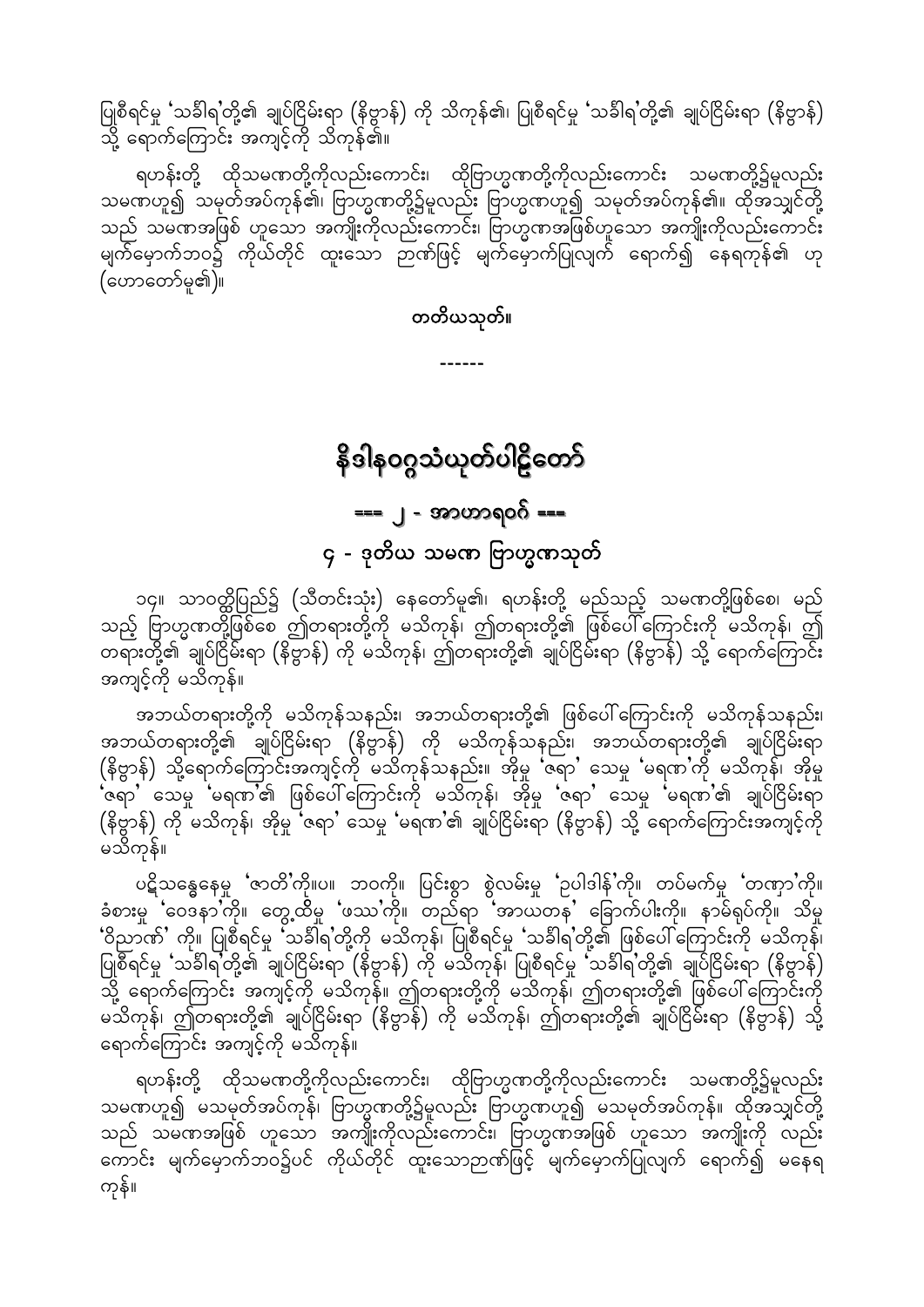ရဟန်းတို့ မည်သည့် သမဏတို့ဖြစ်စေ၊ မည်သည့် ဗြာဟ္မဏတို့ဖြစ်စေ ဤတရားတို့ကို သိကုန်၏၊ ညျှတရားတို့၏ ဖြစ်ပေါ်ကြောင်းကို သိကုန်၏၊ ဤတရားတို့၏ ချုပ်ငြိမ်းရာ (နိဗ္ဗာန်) ကို သိကုန်၏၊ ဤ တရားတို့၏ ချုပ်ငြိမ်းရာ (နိဗ္ဗာန်) သို့ ရောက်ကြောင်းအကျင့်ကို သိကုန်၏။

အဘယ်တရားတို့ကို သိကုန်သနည်း၊ အဘယ်တရားတို့၏ ဖြစ်ပေါ်ကြောင်းကို သိကုန်သနည်း၊ <u>အဘယ်တရားတို့</u>၏ ချုပ်ငြိမ်းရာ (နိဗ္ဗာန်) ကို သိကုန်သနည်း၊ အဘယ်တရားတို့၏ ချုပ်ငြိမ်းရာ (နိဗ္ဗာန်) သို့ ရောက်ကြောင်းအကျင့်ကို သိကုန်သနည်း။ အိုမှု 'ဇရာ' သေမှု 'မရဏ'ကို သိကုန်၏၊ အိုမှု 'ဇရာ' သေမှု 'မရဏ'တို့၏ ဖြစ်ပေါ်ကြောင်းကို သိကုန်၏၊ အိုမှု 'ဇရာ' သေမှု 'မရဏ'တို့၏ ချုပ်ငြိမ်းရာ (နိဗ္ဗာန်) ကို သိကုန်၏၊ အိုမှု 'ဇရာ' သေမှု 'မရဏ'၏ ချုပ်ငြိမ်းရာ (နိဗ္ဗာန်) သို့ ရောက်ကြောင်းအကျင့်ကို သိကုန်၏။

ပဋိသန္ဓေနေမှု 'ဇာတိ'ကို။ပ။ ဘဝကို။ ပြင်းစွာ စွဲလမ်းမှု 'ဥပါဒါန်'ကို။ တပ်မက်မှု 'တဏှာ'ကို။ ခံစားမှု 'ဝေဒနာ'ကို။ တွေ့ထိမှု 'ဖဿ' ကို။ တည်ရာ 'အာယတန' ခြောက်ပါးကို။ နာမ်ရုပ်ကို။ သိမှု  $^{\prime}$ ဝိညာဏ်'ကို။ ပြုစီရင်မှု 'သင်္ခါရဲ'တို့ကို သိကုန်၏၊ ပြုစီရင်မှု 'သင်္ခါရ'တို့၏ ဖြစ်ပေါ် ကြောင်းကို သိကုန်၏၊ ျြစီရင်မှု 'သင်္ခါရ တို့၏ ချုပ်ငြိမ်းရာ (နိဗ္ဗာန်) ကို သိကုန်၏၊ ပြုစီရင်မှု 'သင်္ခါရ တို့၏ ချုပ်ငြိမ်းရာ (နိဗ္ဗာန်) ာင် ရောက်ကြောင်း အကျင့်ကို သိကုန်၏။ ဤတရားတို့ကို သိကုန်၏၊ ဤတရားတို့၏ ဖြစ်ပေါ်ကြောင်း ကို သိကုန်၏၊ ဤ တရားတို့၏ ချုပ်ငြိမ်းရာ (နိဗ္ဗာန်) ကို သိကုန်၏၊ ဤတရားတို့၏ ချုပ်ငြိမ်းရာ (နိဗ္ဗာန်) သို့ ရောက်ကြောင်း အကျင့်ကို သိကုန်၏။

ရဟန်းတို့ ထိုသမဏတို့ကိုလည်းကောင်း၊ ထိုဗြာဟ္မဏတို့ကိုလည်းကောင်း သမဏတို့၌မူလည်း ာပောက်<br>သမဏဟူ၍ သမုတ်အပ်ကုန်၏၊ ဗြာဟ္မဏတို့၌မူလည်း ဗြာဟ္မဏဟူ၍ သမုတ်အပ်ကုန်၏။ ထိုအသျှင်တို့ သည် သမဏအဖြစ်ဟူသော အကျိုးကိုလည်းကောင်း၊ ဗြာဟ္မဏအဖြစ်ဟူသော အကျိုးကိုလည်းကောင်း မျက်မှောက်ဘဝ၌ပင် ကိုယ်တိုင် ထူးသော ဉာဏ်ဖြင့် မျက်မှောက်ပြုလျက် ရောက်၍ နေရကုန်၏။

စတုတ္ထသုတ်။

------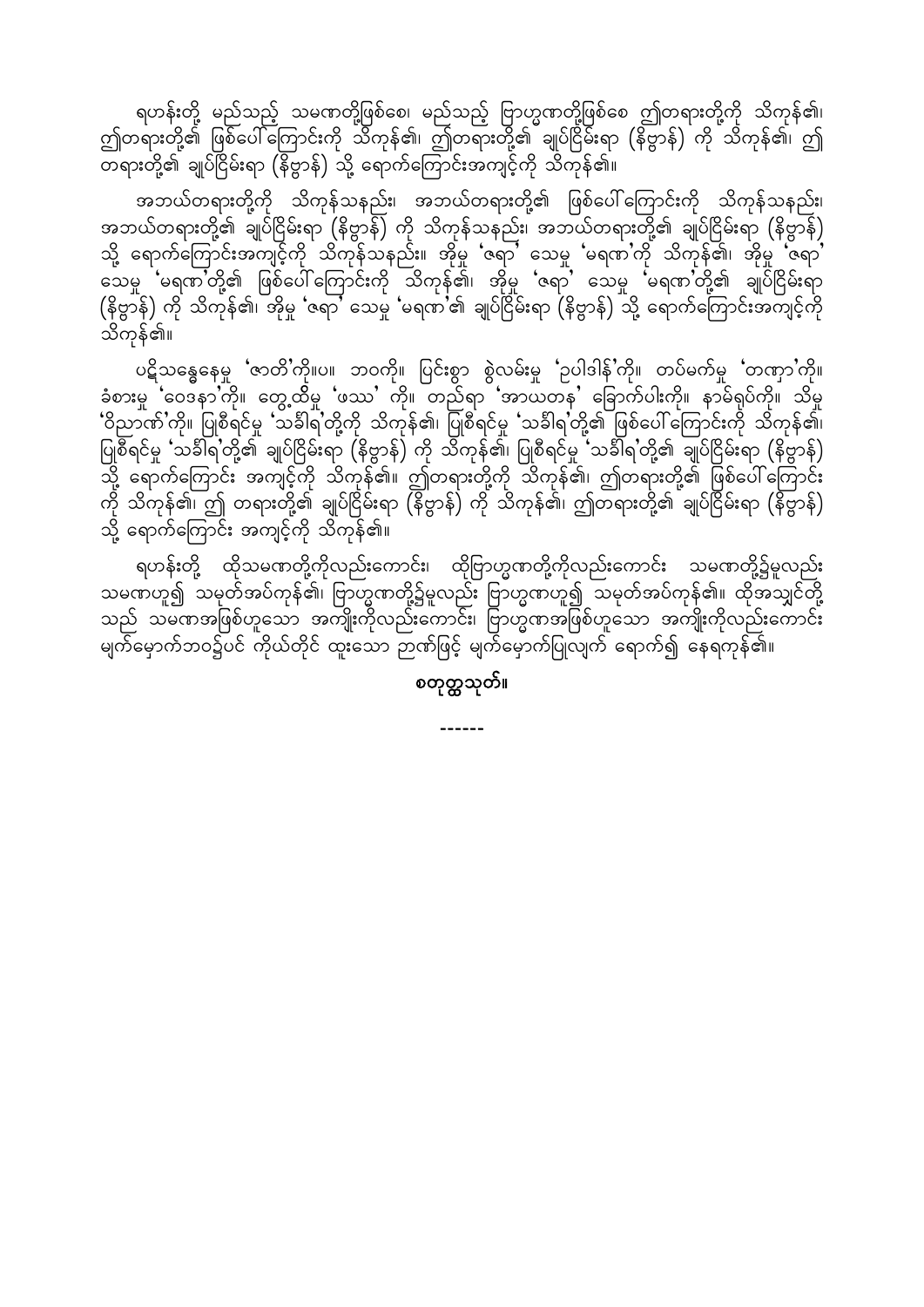## နိဒါနဝဂ္ဂသံယုတ်ပါဠိတော်

=== ၂ - အာဟာရ၀ဂ် ===

၅ - ကစ္စာန ဂေါတ္တသုတ်

<span id="page-29-0"></span>သာဝတ္ထိပြည်၌ (သီတင်းသုံး) နေတော်မူ၏၊ ထိုအခါ အသျှင်ကစ္စာနဂေါတ္တသည် ၁၅။ မြတ်စွာဘုရား ထံသို့ ချဉ်းကပ်၍ မြတ်စွာဘုရားကို ရှိခိုးလျက် တစ်ခုသော နေရာ၌ ထိုင်ပြီးသော် )<br>မြတ်စွာဘုရားအား "အသျှင်ဘုရား မှန်သောအမြင် 'သမ္မာဒိဋ္ဌိ' မှန်သောအမြင် 'သမ္မာဒိဋ္ဌိ' ဟူ၍ ဆိုပါ၏၊ -<br>အသျှင်ဘုရား အဘယ်မျှဖြင့် မှန်သောအမြင် 'သမ္မာဒိဋ္ဌိ' ဖြစ်ပါသနည်း" ဟု ဤစကားကို လျှောက်၏။

ကစ္စာန ဤသတ္တဝါအပေါင်းသည် များသောအားဖြင့် ရှိသည်၏အဖြစ်ကိုလည်းကောင်း၊ မရှိသည်၏<br>အဖြစ်ကို လည်းကောင်း နှစ်ပါးကို မှီ၏။ ကစ္စာန သင်္ခါရလောက၏ ဖြစ်ပေါ်ကြောင်းကိုဟုတ်မှန်သော အတိုင်း ကောင်းသော ပညာဖြင့် မြင်သော သူအား သင်္ခါရလောက၌ မရှိဟူသော အယူသည် မဖြစ်။ ကစ္စာန သင်္ခါရလောက၏ ချပ်ငြိမ်းရာကိုဟုတ်မှန်သောအတိုင်း ကောင်းသော ပညာဖြင့် မြင်သော သူအား (သင်္ခါရ) လောက၌ ရှိ၏ဟူသော အယူသည် မဖြစ်။ ကစ္စာန ဤသတ္တဝါအပေါင်းကို က်ပ်ရောက်မှု 'ဥပယ'၊ ပြင်းစွာ စွဲလမ်းမှု 'ဥပါဒါန်'၊ နစ်မြုပ်စူးဝင်မှု 'အဘိနိဝေသ'တို့သည် သတ္တဝါ အပေါင်းကို များသောအားဖြင့် နှောင်ဖွဲ့အပ်၏။ ဤအရိယာတပည့်သည်ကား စိတ်၏ တည်ရာ နစ်မြုပ် စူးဝင်ရာ ကိန်းအောင်းရာဖြစ်သော ထိုကပ်ရောက်မှု 'ဥပယ'၊ ပြင်းစွာ စွဲလမ်းမှု 'ဥပါဒါန်'ကို "ငါ၏ -<br>အတ္တတည်း" ဟု မကပ်ရောက်၊ မစွဲလမ်း၊ မဆောက်တည်။ "ဖြစ်ခဲ့သော် ဆင်းရဲသာ ဖြစ်၏၊ ချုပ်ခဲ့သော် ဆင်းရဲသာ ချုပ်၏" ဟု ယုံမှားမှု မရှိ၊ တွေး တောမှု မရှိ။ ဤအရာ၌ ထိုပုဂ္ဂိုလ်အား သူတစ်ပါးကို အားထား၍ ယုံကြည်သည် မဟုတ်၊ (ကိုယ်တိုင်) သိခြင်းသာ ဖြစ်၏။ ကစ္စာန ဤမျှဖြင့် မှန်သောအမြင် **်**သမ္မာဒိဋ္ဌိ ဖြစ်၏။

ကစ္စာန "အလုံးစုံသည် ရှိ၏" ဟူသော ဤအယူသည် တစ်ခုသော အစွန်းပေတည်း၊ "အလုံးစုံသည်<br>မရှိ" ဟူသော ဤအယူသည်လည်း နှစ်ခုမြောက်ဖြစ်သော အစွန်းပေတည်း။ ကစ္စာန ဤနှစ်ပါးသော ာ<br>အစွန်းတို့ကို မကပ်ရောက်မှု၍ အလယ်အလတ်အားဖြင့် မြတ်စွာဘုရားသည် တရားဟောတော်မူ၏၊ မသိမှု 'အဝိဇ္ဇာ' အကြောင်းခံကြောင့် ပြုစီရင်မှု 'သင်္ခါရ*'*တို့ ဖြစ်ကုန်၏၊ ပြုစီရင်မှု 'သင်္ခါရ' အကြောင်းခံ ကြောင့် သိမှု 'ဝိညာဏ်' ဖြစ်၏။ပ။ ဤသို့လျှင် အလုံးစုံသော ဆင်းရဲအစု ဖြစ်ပေါ် ၏၊ မသိမှု 'အဝိဇ္ဇာ' ၏ သာလျှင် အရဟတ္တမဂ်ဖြင့် အကြွင်းမဲ့ ချုပ်ခြင်းကြောင့် ပြုစီရင်မှု 'သင်္ခါရ'တို့ ချုပ်ကုန်၏၊ ပြုစီရင်မှု 'သင်္ခါရဲ' တို့ ချုပ်ခြင်းကြောင့် သိမှု 'ဝိညာဏ်' ချုပ်၏။ပ။ ဤသို့လျှင် အလုံးစုံသော ဆင်းရဲအစု ချုပ်၏ ဟု (ဟောတော်မူ၏)။

ပဥ္စမသုတ်။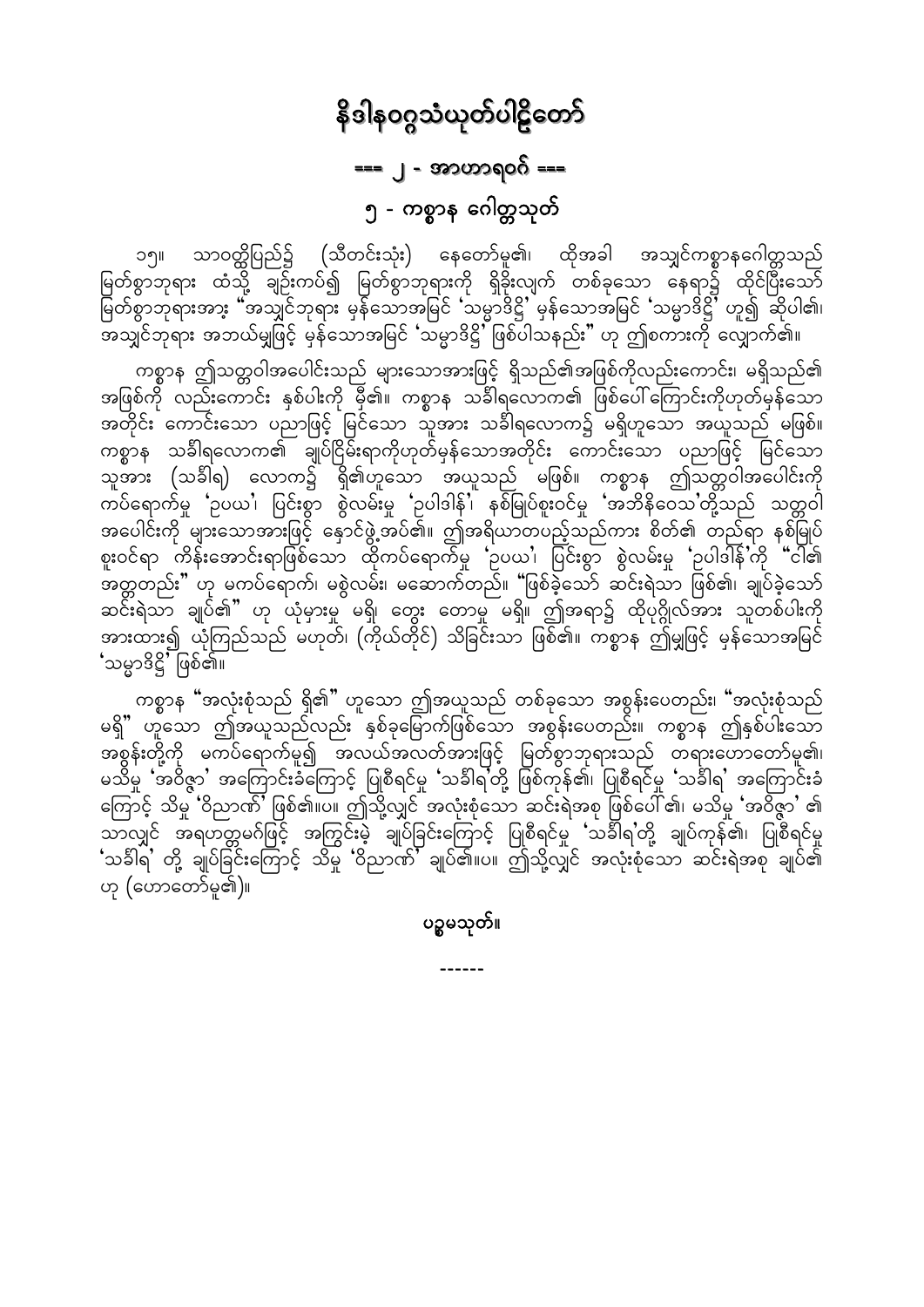## နိဒါနဝဂ္ဂသံယုတ်ပါဠိတော် === ၂ - အာဟာရဝဂ် === ၆ - ဓမ္မကထိကသုတ်

<span id="page-30-0"></span>၁၆။ သာဝတ္ထိနိဒါန်း။ ထိုအခါ ရဟန်းတစ်ပါးသည် မြတ်စွာဘုရားထံသို့ ချဉ်းကပ်၍ မြတ်စွာဘုရား<br>-ကို ရှိခိုးလျက် တစ်ခုသော နေရာ၌ ထိုင်နေပြီးသော် မြတ်စွာဘုရားအား ဤစကားကို လျှောက်၏<br>- အသျှင်ဘုရား တရားဟောသူ 'မွေကထိက' တရားဟောသူ 'မွေ့ကထိက' အသျှင်ဘုရား အဘယ်မျှဖြင့် တရားဟောသူ 'ဓမ္မကထိက' ဖြစ်ပါသနည်း" ဟု (လျှောက်၏)။

ရဟန်း အကယ်၍ အိုမှု 'ဇရာ' သေမှု 'မရဏ'ကို ငြီးငွေ့ရန် တပ်မက်မှုကင်းရန် ချုပ်ငြိမ်းရန် တရား<br>'မောာခဲ့မူ "တရားဟော့သူ 'မ္ဗေကထိက'ရဟန်း" ဟူ၍ ဆိုခြင်းငှါ သင့်၏၊ ရဟန်း အကယ်၍ အိုမှု 'ဇရာ သေမှု ''မရဏ'ကို ငြီးငွေ့ရန် တပ်မက်မှုကင်းရန် ချုပ်ငြိမ်းရန် ကျင့်ခဲ့မူ "တရားအား လျော်သော<br>အကျင့်ကို ကျင့်သော ရဟန်း" ဟူ၍ ဆိုခြင်းငှါ သင့်၏၊ ရဟန်း အိုမှု 'ဇရာ' သေမှု 'မရဏ'ကို ငြီးငွေ့ခြင်းကြောင့် တပ်မက်မှု ကင်းခြင်းကြောင့် ချုပ်ငြိမ်းခြင်းကြောင့် မစွဲလမ်းမူ၍ (ကိလေသာတို့မှ) ်<br>လွတ်မြောက်သည် ဖြစ်ခဲ့မှု "မျက်မှောက်ဘဝ၌ နိဗ္ဗာန်သို့ ရောက်သော ရဟန်း" ဟူ၍ ဆိုခြင်းငှါ သင့်၏။

ရဟန်း ပဋိသန္ဓေနေမှု 'ဇာတိ'ကို။ပ။ ဘဝကို။ စွဲလမ်းမှု 'ဥပါဒါန်'ကို။ တပ်မက်မှု 'တဏှာ'ကို။ ခံစားမှု 'ဝေဒနာ'ကို။ တွေ့ထိမှု 'ဖဿ'ကို။ တည်ရာ 'အာယတန<sup>'</sup> ခြောက်ပါးကို။ နာမ်ရုပ်ကို။ သိမှု 'ိဝိညာဏ်'ကို။ ပြုစီရင်မှု 'သင်္ခါရ'တို့ကို။ ရဟန်း မသိမှု 'အဝိဇ္ဇာ'ကို ငြီးငွေ့ရန် တပ်မက်မှုကင်းရန် ချုပ်ငြိမ်းရန် တရားဟောခဲ့မူ "တရားဟောသူ 'ဓမ္မကထိက ရဟန်း' ဟူ၍ ဆိုခြင်းငှါ သင့်၏၊ ရဟန်း မသိမှု ္။<br>'အဝိဇ္ဇာ'ကို ငြီးငွေ့ရန် တပ်မက်မှုကင်းရန် ချုပ်ငြိမ်းရန် ကျင့်ခဲ့မူ "တရားအား လျော်သော အကျင့်ကို<br>ကျင့်သော ရဟန်း" ဟူ၍ ဆိုခြင်းငှါ သင့်၏၊ ရဟန်း မသိမှု 'အဝိဇ္ဇာ'ကို ငြီးငွေ့ခြင်းကြောင့် တပ်မက်မှု ကင်းခြင်းကြောင့် ချပ်ငြိမ်းခြင်းကြောင့် မစွဲလမ်းမူ၍ (ကိလေသာတို့မှ) လွတ်မြောက်သူ ဖြစ်ခဲ့မူ<br>"မျက်မှောက် ဘဝ၌ နိဗ္ဗာန်သို့ ရောက်သော ရဟန်း"ဟူ၍ ဆိုခြင်းငှါ သင့်၏။

ဆဋ္ဌသုတ်။

 $- - - - - -$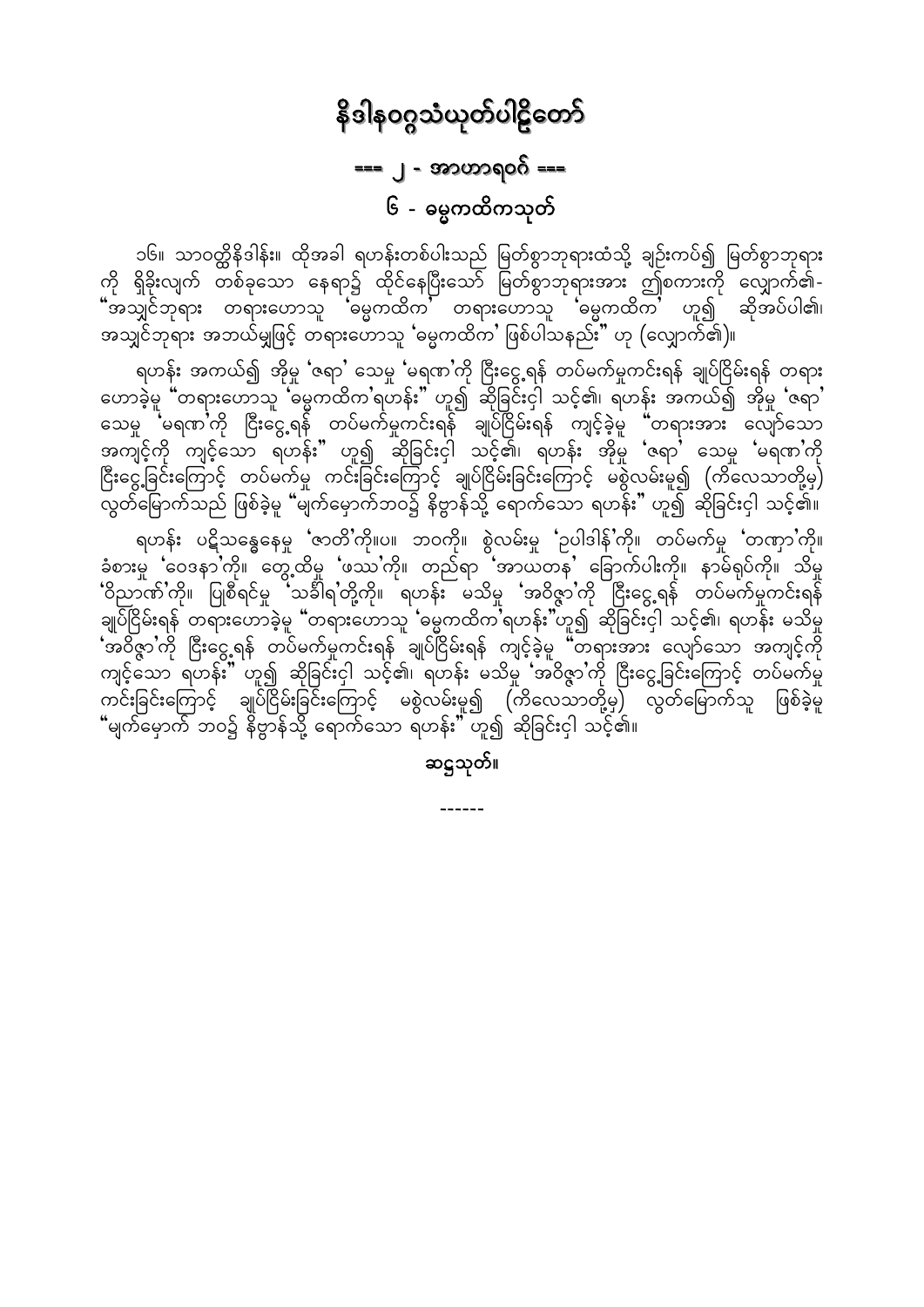# နိဒါနဝဂ္ဂသံယုတ်ပါဠိတော်

=== ၂ - အာဟာရဝဂ် ===

#### ၇ - အစေလကဿပသုတ်

<span id="page-31-0"></span>၁၇။ အကျွန်ုပ်သည် ဤသို့ ကြားနာခဲ့ရပါသည်- အခါတစ်ပါး၌ မြတ်စွာဘုရားသည် ရာဇဂြိုဟ်ပြည် ရှဉ့်နက်တို့ကို အစာကျွေး၍ မွေးရာဖြစ်သော ဝေဠုဝန်ကျောင်း၌ (သီတင်းသုံး) နေတော်မူ၏၊ ထိုအခါ မြတ်စွာဘုရားသည် နံနက်အခါ၌ သင်္ကန်းကို ပြင်ဝတ်၍ သပိတ်သင်္ကန်းကို ယူပြီးလျှင် ရာဇ်ဂြိုဟ်ပြည်သို့ -<br>ဆွမ်းခံဝင်တော်မူ၏၊ အစေလကဿပသည် ကြွလာသော မြတ်စွာဘုရားကို အဝေးမှ မြင်လေလျှင် မြတ်စွာဘုရားထံသို့ ချဉ်းကပ်၍ မြတ်စွာဘုရားနှင့် အတူ ဝမ်းမြောက်ဝမ်းသာ နှုတ်ဆက်ပြောဆို၏၊ ဝမ်းမြောက်ဖွယ် အမှတ်ရဖွယ် စကားကို ပြောဆိုပြီးဆုံး စေပြီးလျှင် တစ်ခုသော နေရာ၌ ရပ်တည်ပြီး သော် "အသျှင် ဂေါတမသည် အကျွန်ုပ်တို့၏ အမေးကို ဖြေကြားခြင်းငှါ ခွင့်ပြုခဲ့ပါမူ အကျွန်ုပ်တို့သည် အသျှင်ဂေါတမအား တစ်စုံတစ်ခုသော အကြောင်းအရာကို မေးလိုပါကုန်၏" ဟု လျှောက်၏။

ကဿပ မေးချိန် မဟုတ်သေး၊ ရွာတွင်းသို့ ဝင်ဆဲ ဖြစ်ကုန်၏ ဟု (မိန့်တော်မူ၏)၊ နှစ်ကြိမ်မြောက် လည်း အစေလကဿပသည် မြတ်စွာဘုရားအား "အသျှင်ဂေါတမသည် အကျွန်ုပ်တို့၏ အမေးကို ဖြေ ကြားခြင်းငှါ ခွင့်ပြုခဲ့ပါမူ အကျွန်ုပ်တို့သည် အသျှင်ဂေါတမအား တစ်စုံတစ်ခုသော အကြောင်းအရာကို မြေး လိုပါကုန်၏ ဟု လျှောက်၏။ ကဿပ မေးချိန် မဟုတ်သေး၊ ရွာတွင်းသို့ ဝင်ဆဲ ဖြစ်ကုန်၏ ဟု (မိန့်တော်မူ၏)၊ သုံးကြိမ်မြောက်လည်း အစေလကဿပသည်။ပ။ ရွာတွင်းသို့ ဝင်ဆဲ ဖြစ်ကုန်၏ ဟု (မိန့်တော်မူ၏)၊ ဤသို့ မိန့်တော်မူသည်ရှိသော် အစေလကဿပသည် မြတ်စွာဘုရားအား "အကျွန်ုပ်တို့ သည် အသျှင်ဂေါ်တမကို များစွာ မမေးလိုပါကုန်" ဟု လျှောက်၏၊ ကဿပ မေးလိုသော အကြောင်း အရာကို မေးလော့ ဟု ခွင့်ပြုတော်မူ၏။

အသျှင်ဂေါတမ အသို့ပါနည်း၊ ဆင်းရဲကို ကိုယ်တိုင် ပြုအပ်ပါသလော၊ "ကဿပ ဤသို့ မဆိုလင့်"<br>ဟု မြတ်စွာဘုရား မိန့်တော်မူ၏။ အသျှင်ဂေါတမ အသို့ပါနည်း၊ ဆင်းရဲကို သူတစ်ပါး ပြုအပ်ပါသ လော၊ "ကဿပ ဤသို့ မဆိုလင့်" ဟု မြတ်စွာဘုရား မိန့်တော်မူ၏။ အသျှင်ဂေါတမ အသို့ပါနည်း၊ ဆင်းရဲကို ကိုယ်တိုင်လည်း ပြုအပ်၊ သူတစ်ပါးလည်း ပြုအပ်ပါသလောဟု မေးလျှောက်ပြန်၏၊ "ကဿပ ဤသို့ မဆိုလင့်" ဟု မြတ်စွာဘုရား မိန့်တော်မူ၏။ အသျှင်ဂေါတမ အသို့ပါနည်း၊ ဆင်းရဲသည် ကိုယ် ာ<br>တိုင် ပြုအပ်သည်လည်း မဟုတ်၊ သူတစ်ပါး ပြုအပ်သည်လည်း မဟုတ်၊ အကြောင်းမဲ့ ဖြစ်ပါသလော၊ "ကဿပ ဤသို့ မဆိုလင့်" ဟု မြတ်စွာဘုရား မိန့်တော်မူ၏။ အသျှင်ဂေါတမ အသို့ပါနည်း၊ ဆင်းရဲသည် မရှိပါသ လော၊ ကဿပ ဆင်းရဲ မရှိသည် မဟုတ်၊ ကဿပ ဆင်းရဲ ရှိသည်သာတည်း။ သို့ဖြစ်လျှင် အသျှင် ဂေါတမသည် ဆင်းရဲကို မသိ မမြင်ပါသလော၊ ကဿပ ငါသည် ဆင်းရဲကို မသိ မမြင်သည် မဟုတ်၊ ကဿပ ငါသည် ဆင်းရဲကို သိ၏၊ ဆင်းရဲကို မြင်၏။

"အသျှင်ဂေါတမ အသို့ပါနည်း၊ ဆင်းရဲကို ကိုယ်တိုင် ပြုအပ်ပါသလော" ဟု ဤသို့ မေးသည်ရှိသော် "ကဿပ ဤသို့ မဆိုလင့်" ဟု ဆိုဘိ၏၊ "အသျှင်ဂေါတမ ဆင်းရဲကို သူတစ်ပါး ပြုအပ်ပါသလော" ဟု မေးသည်ရှိသော် "ကဿပ ဤသို့ မဆိုလင့်" ဟု ဆိုဘိ၏၊ "အသျှင်ဂေါ်တမ ဆင်းရဲကို ကိုယ်တိုင်လည်း ပြုအပ်၊ သူတစ်ပါးလည်း ပြုအပ်ပါသလော" ဟု ဤသို့ မေးသည်ရှိသော် "ကဿပ ဤသို့ မဆိုလင့်" ဟု <u>ဆို</u>ဘိ၏၊ "အသျှင်ဂေါ်တမ<sup>်</sup>ဆင်းရဲသည် ကိုယ်တိုင်လည်း ပြုအပ်သည် မဟုတ်၊ သူတစ်ပါးလည်း ပြုအပ် \_\_\_<br>သည် မရှိသည် မဟုတ်၊ ကဿပ ဆင်းရဲသည် ရှိသည်သာတည်း" ဟု ဆိုဘိ၏၊ သို့ဖြစ်လျှင် "အသျှင် ဂေါ်တမသည် ဆင်းရဲကို မသိ မမြင်ပါသလော" ဟု ဤသို့ မေးသည်ရှိသော် "ကဿပ ငါသည်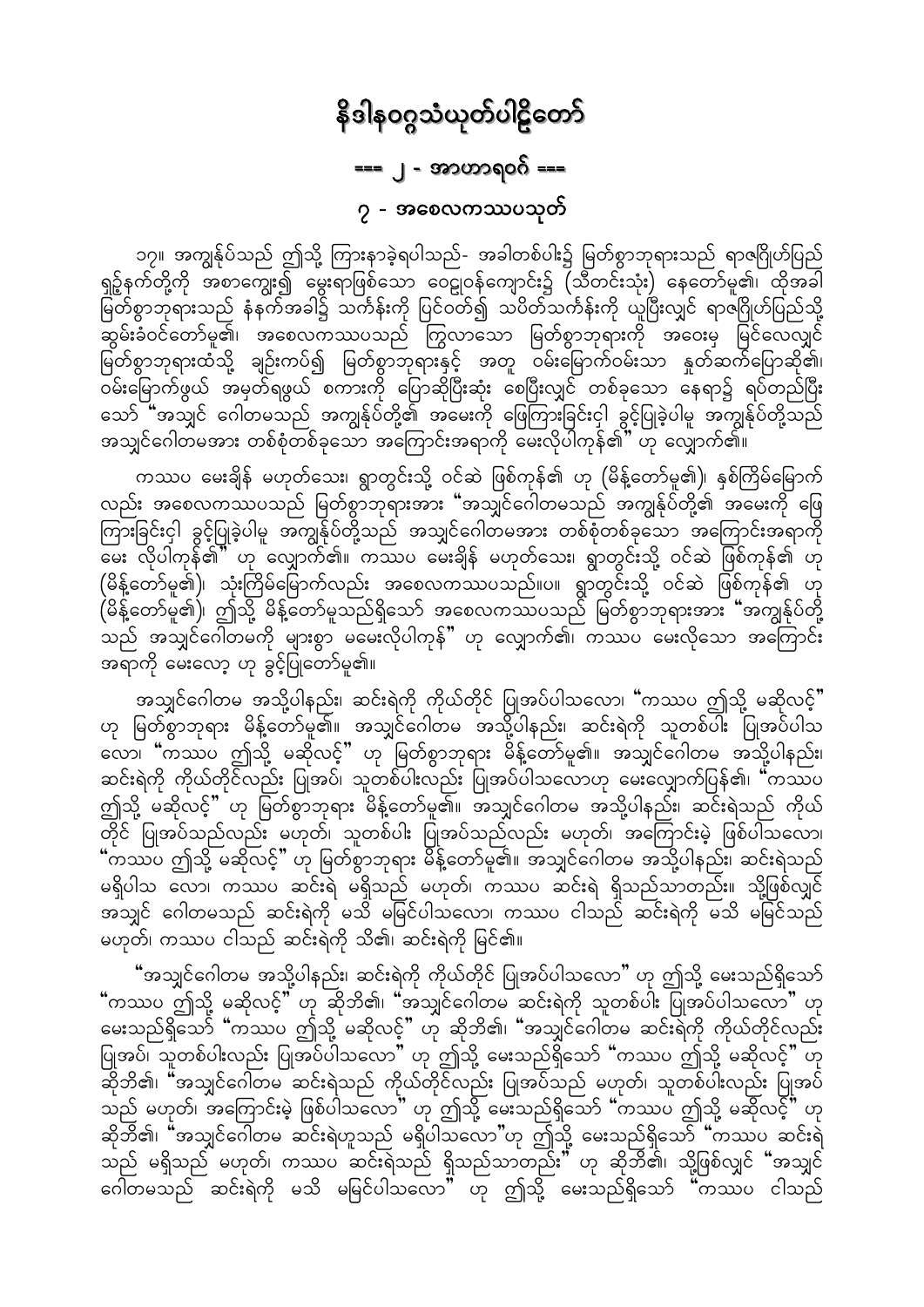ဆင်းရဲကို မသိ မမြင်သည် မဟုတ်၊ ကဿပ ငါသည် ဆင်းရဲကို သိ၏၊ ဆင်းရဲကို မြင်၏" ဟု ဆိုဘိ၏။ အသျှင် ဘုရား မြတ်စွာဘုရားသည် အကျွန်ုပ်အား ဆင်းရဲကို ပြောကြားတော်မူပါလော့၊ အသျှင်ဘုရား မြတ်စွာဘုရားသည် အကျွန်ုပ်အား ဆင်းရဲကို ဟောကြားတော်မူပါလော့ ဟု (လျှောက်၏)။

ကဿပ "ထိုသူသည် ပြု၏၊ ထိုသူသည် ခံစား၏" ဟူ၍ အစကပင် ရှိခဲ့သော် "ဆင်းရဲကို ကိုယ်တိုင် ပြုအပ်၏" ဟူ၍ ဆိုသော သူသည် သဿတအယူသို့ ရောက်၏။ "ကဿပ သူတစ်ပါး ပြု၏၊ သူတစ်ပါး  $\frac{1}{2}$ ်တား၏" ဟု အစကပင် ရှိခဲ့သော် ဝေဒနာ နှိပ်စက်စဉ် "ဆင်းရဲကို သူတစ်ပါး ပြုအပ်၏" ဟူ၍ ဆိုသော သူသည် ဉစ္ဆေဒဒိဋ္ဌိသို့ ရောက်၏။ ကဿပ ထိုနှစ်ပါးသော အစွန်းတို့ကို မကပ်ရောက်မူ၍ အလယ် ..<br>အလတ်အားဖြင့် မြတ်စွာဘုရား တရားဟောတော်မူ၏၊ မသိမှု 'အဝိဇ္ဇာ' အကြောင်းခံကြောင့် ပြုစီရင်မှု ်သခ်ီါရတို့ ဖြစ်ကုန်၏၊ ပြုစီရင်မှု 'သင်္ခါရ' အကြောင်းခံကြောင့် သိမှု 'ဝိညာဏ်' ဖြစ်၏။ပ။ ဤသို့လျှင် အလုံးစုံသော ဆင်းရဲအစု ဖြစ်ပေါ် ၏။ မသိမှု 'အဝိဇ္ဇာ'၏သာလျှင် အရဟတ္တမဂ်ဖြင့် အကြွင်းမဲ့ ချုပ်ခြင်း ကြောင့် ပြုစီရင်မှု 'သင်္ခါရတို့ ချုပ်ကုန်၏၊ ပြုစီရင်မှု 'သင်္ခါရတို့ ချုပ်ခြင်းကြောင့် သိမှု 'ဝိညာဏ်' ချုပ်၏။ပ။ ဤသို့လျှင် အလုံးစုံသော ဆင်းရဲအစု ချုပ်၏။

ဤသို့ ဟောတော်မူသည် ရှိသော် အစေလကဿပသည် မြတ်စွာဘုရားအား ဤစကားကို လျှောက်၏- "အသျှင်ဘုရား (တရားတော်သည်) အလွန်နှစ်သက်ဖွယ် ရှိစွတ်ကား၊ အသျှင်ဘုရား  $\overline{(\infty, \infty)}$ ် အလွန်နှစ်သက်ဖွယ်ရှိစွတကား၊ အသျှင်ဘုရား မှောက်၍ ထားသောဝတ္ထုကို လှန်ဘိသကဲ့သို့ လည်းကောင်း။ပ။ 'မျက်စိအမြင်ရှိသော သူတို့သည် အဆင်းတို့ကို မြင်ကြကုန်လတ္တံ့'ဟု အမိုက်မှောင်၌ ဆီမီးတန်ဆောင် ကို ဆောင်ပြဘိသကဲ့သို့လည်းကောင်း ဤအတူသာလျှင် မြတ်စွာဘုရား သည် အကြောင်းအမျိုးမျိုးဖြင့် တရားတော်ကို ပြတော်မူပါပေ၏၊ အသျှင်ဘုရား ထိုအကျွန်ုပ်သည် မြတ်စွာဘုရားကို ကိုးကွယ်ရာဟူ၍ ဆည်းကပ်ပါ၏၊ တရားတော်ကိုလည်းကောင်း၊ သံဃာတော်ကို လည်းကောင်း ကိုးကွယ်ရာဟူ၍ ဆည်းကပ် ပါ၏၊ အသျှင်ဘုရား အကျွန်ုပ်သည် မြတ်စွာဘုရား၏ အထိတော်၌ ရှင်အဖြစ် ရဟန်းအဖြစ်ကို ရလို ပါ၏" ဟု လျှောက်၏။

"ကဿပ သာသနာတော်မှ တစ်ပါးသော အယူကို ယူဖူးသူသည် ဤဓမ္မဝိနယ (သာသနာတော်) ၌ ရှင်အဖြစ်ကို ရလိုမူ ပဉ္စင်းအဖြစ်ကို ရလိုမူ လေးလတို့ပတ်လုံး အစမ်းကျင့်သုံးရ၏၊ လေးလလွန်သော အခါ ရဟန်းတို့သည် နှစ်သက်သော စိတ်ရှိကြလျှင် ရှင်ပြုပေးကြကုန်၏၊ ရဟန်းဖြစ်ရန် ပဉ္စင်းပြုပေးကြ ကုန်၏၊ စင်စစ်သော်ကား ဤအရာ၌ ငါဘုရားသည် ပုဂ္ဂိုလ်၏ ထူးခြားသည်၏ အဖြစ်ကို သိတော်မူ၏ ဟု (မိန့် တော်မူ၏)။

"အသျှင်ဘုရား သာသနာတော်မှ တစ်ပါးသော အယူကို ယူဖူးသူသည် ဤဓမ္မဝိနယ  $($ သာသနာဓောာ် $)\,$ ၌ ရှင်အဖြစ်ကို ရလိုမူ ပဉ္စင်းအဖြစ်ကို ရလိုမူ လေးလပတ်လုံး အစမ်းကျင့်သုံးရမည်၊ လေးလလွန်သောအခါ ရဟန်းတို့သည် နှစ်သက်သော စိတ်ရှိကြလျှင် အကယ်၍ ရှင်ပြုပေးကြကုန်မူ ရဟန်းဖြစ်ရန် ပဉ္စင်းပြုပေး ကြကုန်မူ အကျွန်ုပ်သည် လေးနှစ်တို့ပတ်လုံး အစမ်းကျင့်သုံးပါမည်၊ လေးနှစ် ု နှိုင်းမြောက်အခါ ရဟန်းတို့သည် နှစ်သက်သော စိတ်ရှိကြလျှင် ရှင်ပြုပေးတော်မူကြပါကုန်၊ ရဟန်းဖြစ် ရန် ပဉ္စင်းပြုပေးတော်မူကြ ပါကုန်" ဟု လျှောက်၏။

အစေလကဿပသည် မြတ်စွာဘုရား၏ အထံတော်၌ ရှင်အဖြစ်ကို ရလေ၏၊ ပဉ္စင်းအဖြစ်ကို ရလေ၏၊ ပဉ္စင်းဖြစ်၍ မကြာသေးသော အသျှင်ကဿပသည် တစ်ယောက်တည်း ဆိတ်ငြိမ်ရာသို့ ကပ်လျက် မမေ့မလျော့ ပြင်းစွာ အားထုတ်သည် ဖြစ်၍ နိဗ္ဗာန်သို့ စေလွှတ်ထားသော စိတ်ရှိလျက် နေသည် ရှိသော် ကောင်းစွာသာလျှင် အိမ်ရာထောင်သော လူ့ဘောင်မှ အိမ်ရာမထောင်သော ရဟန်း ဘောင်သို့ ဝင်ရောက်ကြ သော အမျိုးကောင်းသားများ လိုလားအပ်သော အတုမရှိသော အကျင့်မြတ်၏ အဆုံးဖြစ်သော အရဟတ္တ ဖိုလ်ကို မကြာမီ ယခုဘဝ၌ပင် ကိုယ်တိုင် ထူးသော ဉာဏ်ဖြင့် မျက်မှောက်ပြု လျက် ရောက်၍ နေရ၏ "ပဋိသန္ဓေနေမှု 'ဇာတိ' ကုန်ပြီ၊ မြတ်သော အကျင့်ကို ကျင့်သုံးပြီးပြီ၊ (ဤမဂ်)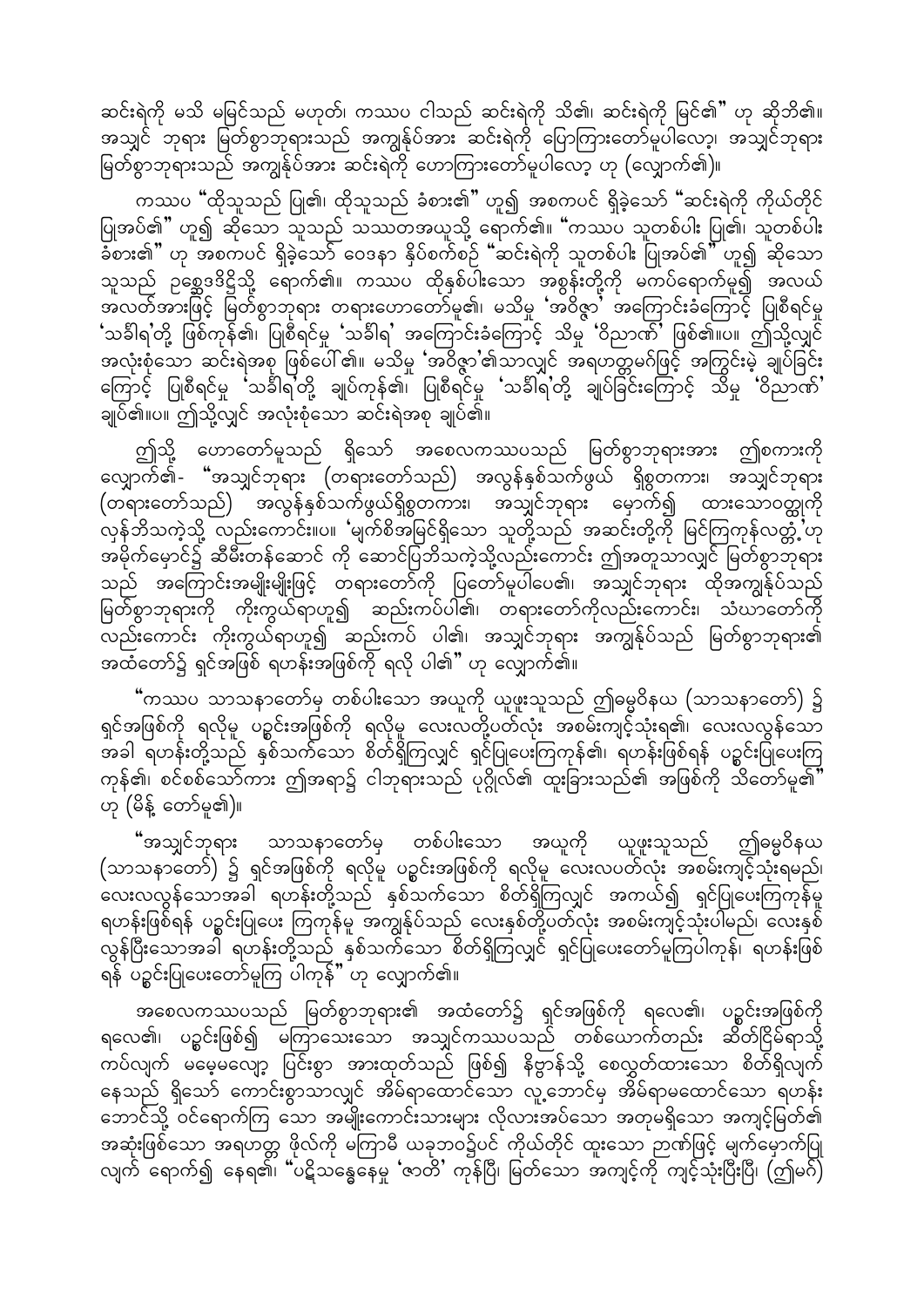<span id="page-33-0"></span>ကိစ္စအလို့ငှါ တစ်ပါးသော ပြုဖွယ်ကိစ္စ မရှိတော့ပြီ" ဟု သိ၏၊ အသျှင်ကဿပသည် ရဟန္တာတို့တွင် တစ်ိပါးအပါအဝင် ဖြစ်၏။

သတ္တမသုတ်။

## နိဒါနဝဂွသံယုတ်ပါဠိတော် === ၂ - အာဟာရဝဂ် === ၈ - တိမ္မရှကသုတ်

၁၈။ သာဝတ္ထိပြည်၌ (သီတင်းသုံး) နေတော်မူ၏၊ ထိုအခါ တိမ္ဗရုကပရိဗိုဇ်သည် မြတ်စွာဘုရားထံသို့<br>ချဉ်းကပ်ပြီးသော် မြတ်စွာဘုရားနှင့် အတူ ဝမ်းမြောက်ဝမ်းသာ နှုတ်ဆက်ပြောဆို၏၊ ဝမ်းမြောက်ဖွယ် ၖၓၴၣၣၣၣ<br>ၾကင်မေ့ဖွယ် အမှတ်ရဖွယ် စကားကို ပြောဆို ပြီးဆုံးစေပြီး၍ တစ်ခုသော နေရာ၌ ထိုင်နေပြီးသော 

"အသျှင်ဂေါတမ အသို့ပါနည်း၊ ချမ်းသာဆင်းရဲကို ကိုယ်တိုင် ပြုအပ်ပါသလော" ဟု လျှောက်ထား ္း<br>၏၊ "တိမ္ဗရုက ဤသို့ မဆိုလင့်" ဟု မြတ်စွာဘုရား မိန့်တော်မူ၏။ အသျှင်ဂေါတမ<sup>်</sup> အသို့ပါနည်း၊<br>ချမ်းသာဆင်းရဲကို သူတစ်ပါး ပြုအပ်ပါသလောဟု လျှောက်ပြန်၏၊ "တိမ္ဗရုက ဤသို့ မဆိုလင့်" ဟု မြတ်စွာဘုရား မိန့်တော်မူ၏။ အသျှင်ဂေါတမ အသို့ပါနည်း၊ ချမ်းသာဆင်းရဲကို ကိုယ်တိုင်လည်း ပြုအပ်၊ မိန့်တော်မူ၏။ အသျှင်ဂေါတမ အသို့ပါနည်း၊ ချမ်းသာဆင်းရဲကို ကိုယ်တိုင်လည်း ပြုအပ်သည် မဟုတ်၊ သူတစ်ပါးလည်း ပြုအပ်သည် မဟုတ်၊ အကြောင်းမဲ့ ဖြစ်ပါသလောဟု လျှောက်ပြန်၏၊ "တိမ္ဗရုက ဤသို့<br>မဆိုလင့်" ဟု မြတ်စွာဘုရား မိန့်တော်မူ၏။ "အသျှင်ဂေါတမ အသို့ပါနည်း၊ ချမ်းသာဆင်းရဲသည် မရှိပါ သလော" ဟု လျှောက်ပြန်၏၊ တိမ္ဗရုက ချမ်းသာဆင်းရဲသည် မရှိသည် မဟုတ်၊ တိမ္ဗရုက ချမ်းသာဆင်းရဲ သည် ရှိသည်သာတည်းဟု မိန့်တော်မူ၏။ သို့ဖြစ်လျှင် အသျှင်ဂေါတမသည် ချမ်းသာဆင်းရဲကို မသိပါ သလော၊ မမြင်ပါသလောဟု လျှောက်ပြန်၏၊ တိမ္ဗရုက ငါဘုရားသည် ချမ်းသာဆင်းရဲကို မသိသည် မဟုတ်၊ မမြင်သည် မဟုတ်၊ တိမ္ဗရုက ငါဘုရားသည် ချမ်းသာ ဆင်းရဲကို သိ၏၊ ချမ်းသာဆင်းရဲကို မြင်၏ ဟု မိန့်တော်မူ၏။

"အသျှင်ဂေါတမ အသို့ပါနည်း၊ ချမ်းသာဆင်းရဲကို ကိုယ်တိုင် ပြုအပ်ပါသလော" ဟု ဤသို့ မေး အပ်သည်ရှိသော် "တိမ္ဗရုက<sup>်</sup> ဤသို့ မဆိုလင့်" ဟု မိန့်တော်မူဘိ၏။ "အသျှင်ဂေါတမ အသို့ပါနည်း၊ ချမ်းသာဆင်းရဲကို သူတစ််ပါး ပြုအပ်ပါသလော" ဟု မေးအပ်သည်ရှိသော် "တိမ္ဗရုက ဤသို့ မဆိုလင့်" ဟု မိန့်တော်မူဘိ၏။ "အသျှင်ဂေါတမ အသို့ပါနည်း၊ ချမ်းသာဆင်းရဲကို ကိုယ်တိုင်လည်း ပြုအပ် သူတစ်ပါးလည်း ပြုအပ်ပါသလော"ဟု မေးသည်ရှိသော် "တိမ္ဗရုက ဤသို့ မဆိုလင့်"ဟု မိန့်တော်မူဘိ၏။ "အသျှင် ဂေါတမ အသို့ပါနည်း၊ ချမ်းသာဆင်းရဲကို ကိုယ်တိုင်လည်း ပြုအပ်သည် မဟုတ်၊ သူတစ်ိပါးလည်း ပြု အပ်သည် မဟုတ်၊ အကြောင်းမဲ့ ဖြစ်ပါသလော''ဟု မေးလျှောက်သည်ရှိသော်<br>"တိမ္ဗရုက ဤသို့ မဆိုလင့်''ဟု မိန့်တော်မူဘိ၏၊ "အသျှင်ဂေါတမ အသို့ပါနည်း၊ ချမ်းသာဆင်းရဲသည် မရှိပါသလော"ဟု မေးလျှောက် သည်ရှိသော် "တိမ္ဗရုက ချမ်းသာဆင်းရဲသည် မရှိသည် မဟုတ်၊ ား<br>တိမ္ဗရုက္ခချမ်းသာဆင်းရဲသည် ရှိ၏''ဟု မိန့်ဆိုတော်မူဘိ၏။ သို့ဖြစ်လျှင် အသျှင်ဂေါတမသည်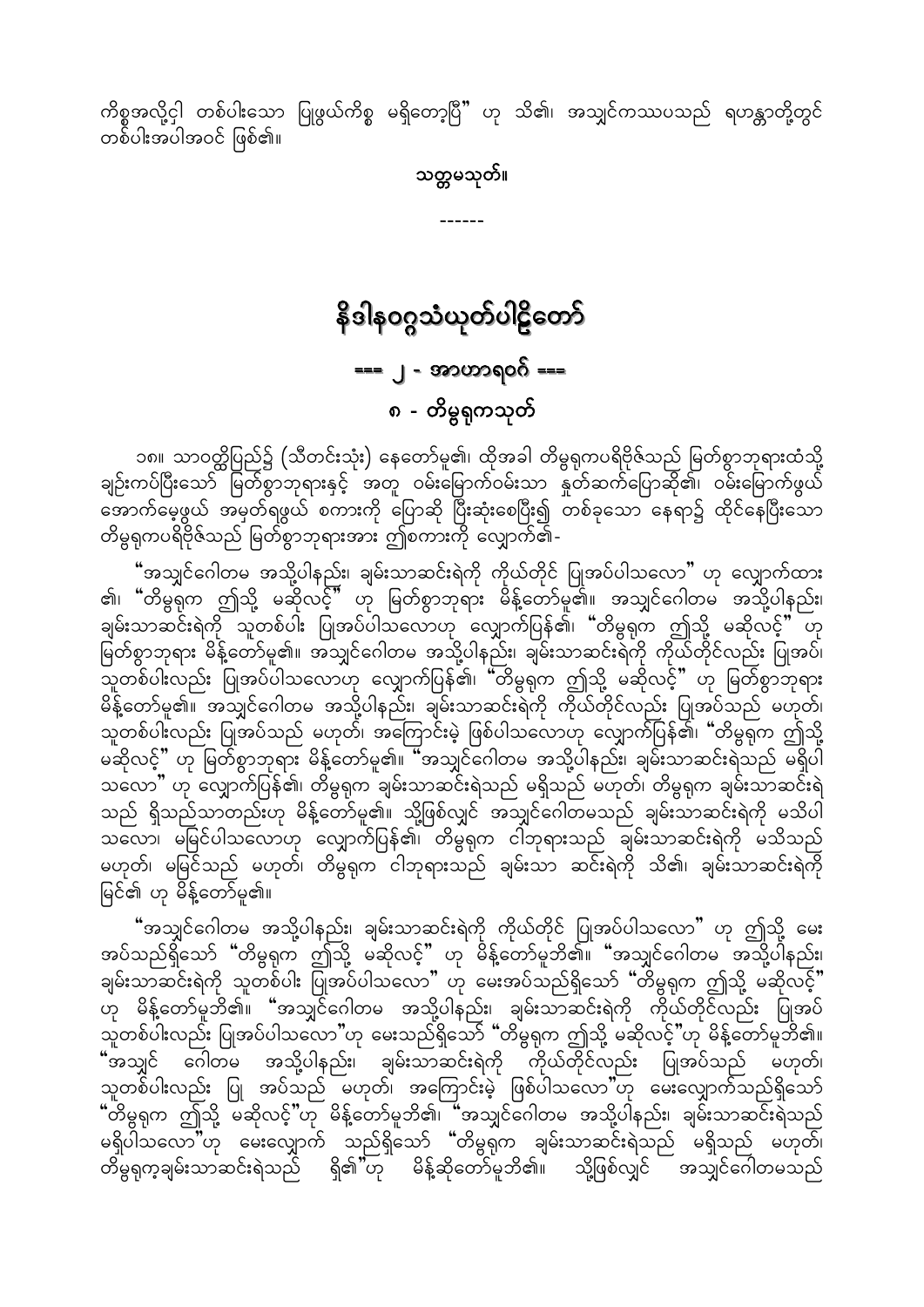<span id="page-34-0"></span>ချမ်းသာဆင်းရဲကို မသိမမြင်ပါ သလော"ဟု ဤသို့ မေးလျှောက်သည်ရှိသော် "တိမ္ဗရုက စင်စစ် .<br>ငါဘုရားသည် ချမ်းသာဆင်းရဲကို မသိသည် မဟုတ်၊ မမြင် သည် မဟုတ်၊ တိမ္ဗရုက ငါဘုရားသည် ် ' ပြင်လဲလို' သိ၏၊ ချမ်းသာဆင်းရဲကို မြင်၏"ဟု မိန့်ဆို တော်မူဘိ၏။ အသျှင်ဂေါတမှသည် .<br>အကျွန်ုပ်အား ချမ်းသာဆင်းရဲကို ပြောကြားတော်မူပါလော့၊ အသျှင် ဂေါတမသည် အကျွန်ုပ်အား ချမ်းသာဆင်းရဲကို ဟောကြားတော်မူပါလော့ဟု လျှောက်၏။

တိမ္ဗရုက **"**ထိုအရာသည်ပင် ဝေဒနာတည်း၊ ထိုဝေဒနာသည်ပင် ခံစား၏"ဟူ၍ အစကပင် ရှိခဲ့မူ "ချမ်းသာဆင်းရဲကို ကိုယ်တိုင် ပြုအပ်၏" ဟူသော အယူသည် ဖြစ်ခဲ့၏၊ ဤသို့ ထိုအရာသည်ပင် ၀ေဒနာ၊ ထိုဝေဒနာသည်ပင် ခံစား၏ ဟူ၍လည်း ငါ မဆို။ **"**တိမ္ဗရုက ဝေဒနာသည် တခြားတည်း၊ ခံစားသူသည် တခြားတည်း"ဟူ၍ အစကပင် ရှိခဲ့မူ ဝေဒနာနိုပ်စက်မှု ဖြစ်လတ်သော် "ချမ်းသာဆင်းရဲကို သူတစ်ပါး ပြုအပ်၏" ဟူသော အယူသည် ဖြစ်ခဲ့၏၊ ဤသို့ ဝေဒနာသည် တခြား ခံစားသူသည် wြေဆုံးထည်းဟူ၍လည်း ငါ မဆို။ တိမ္ဗရုက ထိုနှစ်ပါးသော အစွန်းတို့သို့ မကပ်ရောက်မူ၍ အလယ် အလတ် အားဖြင့် ငါဘုရား တရားဟောတော်မူ၏၊ အဝိဇ္ဇာ အကြောင်းခံကြောင့် သင်္ခါရတို့ ဖြစ်ကုန်၏၊ သခ်ီါရ အကြောင်းခံကြောင့် ဝိညာဏ် ဖြစ်၏။ပ။ ဤသို့လျှင် အလုံးစုံသော ဆင်းရဲအစု ဖြစ်၏။ အဝိဇ္ဇာ၏သာလျှင် အရဟတ္တမဂ်ဖြင့် အကြွင်းမဲ့ ချုပ်ခြင်းကြောင့် သင်္ခါရတို့ ချုပ်ကုန်၏၊ သင်္ခါရတို့ ချုပ်ခြင်းကြောင့် ဝိညာဏ် ချုပ်၏။ပ။ ဤသို့ လျှင် အလုံးစုံသော ဆင်းရဲအစု ချုပ်၏ ဟု ဟောတော်မူ၏။

ဤသို့ ဟောကြားတော်မူသည် ရှိသော် တိမ္ဗရုကပရိဗိုဇ်သည် မြတ်စွာဘုရားအား ဤသို့သော p<br>စကားကို လျှောက်၏- "အသျှင်ဂေါတမ (တရားတော်သည်) အလွန်နှစ်သက်ဖွယ် ရှိစွတကား။ပ။ ထို အကျွန်ုပ်သည် အသျှင်ဂေါတမကို ကိုးကွယ်ရာဟူ၍ ဆည်းကပ်ပါ၏၊ တရားတော်ကိုလည်းကောင်း၊ ာ ရွိ ၊<br>သံဃာ တော်ကိုလည်းကောင်း ကိုးကွယ်ရာဟူ၍ ဆည်းကပ်ပါ၏။ အသျှင်ဂေါတမသည် အကျွန်ုပ်ကို ယနေ့မှ အစ ပြု၍ အသက်ထက်ဆုံး ရတနာသုံးပါးကို ကိုးကွယ်ဆည်းကပ်သော ဉပါသကာ ဟူ၍ မှတ်တော်မူပါလော့ $"\,$  ဟု  $(\text{eqp} \, \hat{\sigma})$ ။

အဋ္ဌမသုတ်။

------

နိဒါန၀ဂွသံယုတ်ပါဠိတော် )<br>D  $\frac{1}{2}$  $\vdots$ d d f ==== ၂ - အာဟာရဝဂ် === ၉ - ဗာလ ပဏ္ဍိတသုတ်

၁၉။ သာဝတ္ထိပြည်၌ (သီတင်းသုံး) နေတော်မူ၏၊ ရဟန်းတို့ မသိမှု 'အဝိဇ္ဇာ' အပိတ်ပင်ခံရသော တပ်မက်မှု 'တဏှာ'နှင့် ယှဉ်သော သူမိုက်အား တြုသို့ ဤကိုယ်သည် ဖြစ်ပေါ်လာ၏။ ဤသို့လျှင် ဤကိုယ်လည်းကောင်း၊ အပသန္တာန်၌ နာမ်ရုပ်လည်းကောင်း ဤသို့အားဖြင့် ဤနှစ်ပါးစုံသည် ဖြစ်၏။ ESpfyg;pHk udkvnf;aumif;? tm,weajcmufyg;wdkYudkvnf;aumif; pGJí awGUxdrI ]zó} jzpf\/ ယင်းဖဿာ ယတနခြောက်ပါးတို့ဖြင့်လည်းကောင်း၊ ထိုခြောက်ပါးတို့တွင် တစ်ပါးပါးဖြင့်လည်းကောင်း တွေ့ထိသော သူမိုက်သည် ချမ်းသာဆင်းရဲကို ခံစား၏။

ရဟန်းတို့ မသိမှု 'အဝိဇ္ဇာ' ဖြင့် အပိတ်ပင်ခံရသော တပ်မက်မှု 'တဏှာ' နှင့် ယှဉ်သော ပညာရှိအား ဤသို့ ဤကိုယ်သည် ဖြစ်ပေါ် လာ၏။ ဤသို့လျှင် ဤကိုယ် လည်းကောင်း၊ အပသန္တာန်၌ နာမ်ရုပ် လည်း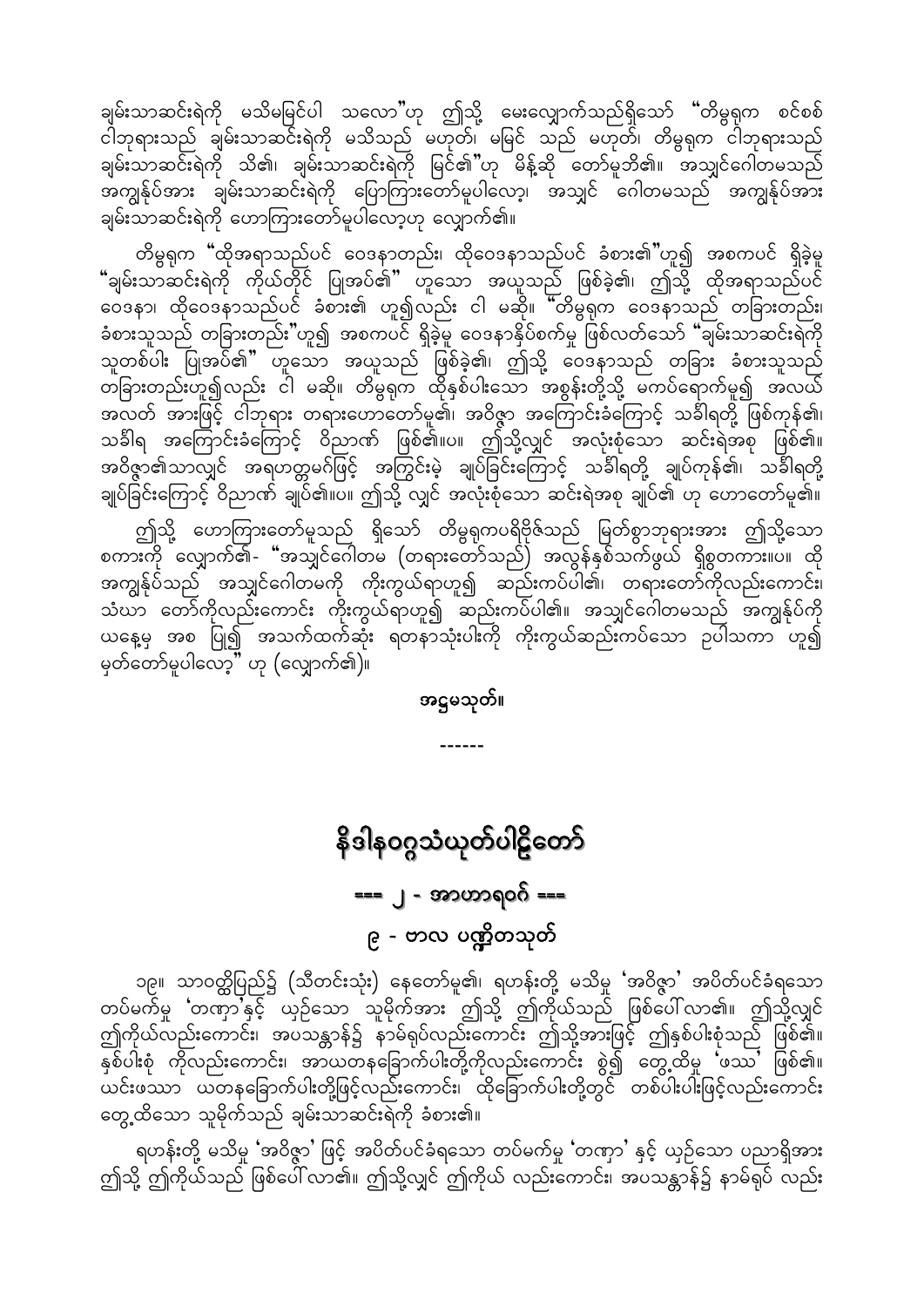ကောင်း ဤသို့အားဖြင့် ဤနှစ်ပါးစုံသည် ဖြစ်၏။ ဤနှစ်ပါးစုံကိုလည်းကောင်း၊ အာယတနခြောက်ပါး တို့ကိုလည်းကောင်း စွဲ၍ တွေ့ထိမှု 'ဖဿ' ဖြစ်၏။ ယင်းဖဿာယတနခြောက်ပါးတို့ဖြင့်လည်းကောင်း၊  $\alpha$ ိုခြောက်ပါးတို့တွင် တစ်ပါးပါးဖြင့်လည်းကောင်း တွေ့ထိသော ပညာရှိသည် ချမ်းသာဆင်းရဲကို ခံစား الق

ရဟန်းတို့ ထိုပုဂ္ဂိုလ်နှစ်ယောက်တို့တွင် သူမိုက်နှင့် ပညာရှိ၏ ထူးခြားချက်ကား အဘယ်နည်း၊ ကွဲလွဲချက်ကား အဘယ်နည်း၊ ထူးသော အကြောင်းကား အဘယ်နည်း ဟု (မေးတော်မူ၏)၊ အသျှင်ဘုရား ဤတရားတော်တို့သည် အကျွန်ုပ်တို့အား မြတ်စွာဘုရားသာလျှင် အရင်းမူလရှိပါကုန်၏၊ မြတ်စွာဘုရား သာလျှင် ထုတ်ဆောင်သူရှိပါကုန်၏၊ မြတ်စွာဘုရားသာလျှင် လဲလျောင်းရာရှိပါကုန်၏၊ toQifbk&m; awmif;yefygukef\? a[mawmfrltyfaom xdkw&m;awmf\ teufudk jrwfpGmbk&m; ၏ ကြွက်၌ ထင်စေတော်မူပါလော့၊ မြတ်စွာဘုရားထံမှ ကြားနာရ၍ ရဟန်းတို့သည် ဆောင်ထားကြ ရပါကုန်လတ္တံ့ ဟု (လျှောက်ကုန်၏)။

ရဟန်းတို့ "သို့ဖြစ်လျှင် နာကုန်လော့၊ ကောင်းစွာ နှလုံးသွင်းကုန်လော့၊ ဟောကြားအံ့ဟု (မိန့် တော်မူ၏)၊ "အသျှင်ဘုရား ကောင်းပါပြီ" ဟု ထိုရဟန်းတို့သည် မြတ်စွာဘုရားအား ပြန်ကြားလျှောက်ကြ ကုန်၏၊ မြတ်စွာဘုရားသည် ဤတရားကို ဟောတော်မူ၏-

ရဟန်းတို့ မသိမှု 'အဝိဇ္ဇာ'ဖြင် ့အပိတ်ပင်ခံရသော တပ်မက်မှု 'တဏှာ'နှင့် ယှဉ်သော သူမိုက်အား ဤကိုယ်သည် ဖြစ်ပေါ် လာ၏၊ သူမိုက်သည် ထိုအဝိဇ္ဇာကိုလည်း မပယ်အပ်သေး၊ ထိုတဏှာသည်လည်း —<br>မကုန်ခန်းသေး၊ ထိုသို့ဖြစ်ခြင်းသည် အဘယ်ကြောင့်နည်းဟူမူ- ရဟန်းတို့ သူမိုက်သည် ဝဋ်ဆင်းရဲ ကုန်ရန် မြတ်သော အကျင့်ကို ကောင်းစွာ မကျင့်၊ ထို့ကြောင့် သူမိုက်သည် ခန္ဓာကိုယ် ပျက်စီးသော် ခန္ဓာကိုယ်ကို ရပြန်၏၊ ထိုသူမိုက်သည် ခန္ဓာကိုယ်ကို ရသည်ရှိသော် ပဋိသန္ဓေနေမှု 'ဇာတိ'၊ အိုမှု 'ဇရာ'၊ သေမှု 'မရဏႛ၊ စိုးရိမ်မှု 'သောကႛ၊ ငိုကြွေးမှု 'ပရိဒေဝႛ၊ ဆင်းရဲမှု 'ဒုက္ခႛ၊ နှလုံးမသာမှု 'ဒေါမနဿႛ၊ ပြင်းစွာ ပင်ပန်းမှု 'ဥပါယာသ'တို့မှ မလွတ်၊ "ဆင်းရဲမှ မလွတ်မြောက်" ဟု ငါ ဆို၏။

ရဟန်းတို့ မသိမှု 'အဝိဇ္ဇာ' ဖြင် ့အပိတ်ပင်ခံရသော တပ်မက်မှု 'တဏှာ'နှင့် ယှဉ်သော ပညာရှိအား ဤကိုယ်သည် ဖြစ်ပေါ်လာ၏၊ ပညာရှိအား ထိုအဝိဇ္ဇာကိုလည်း ပယ်အပ်ပြီးပြီ၊ ထိုတဏှာသည်လည်း —<br>ကုန် ခန်းပြီ၊ ထိုသို့ ဖြစ်ခြင်းသည် အဘယ်ကြောင်နည်းဟူမူ- ရဟန်းတို့ ပညာရှိသည် ဝဋ်ဆင်းရဲကုန်ရန် မြတ် သောအကျင့်ကို ကောင်းစွာ ကျင့်၏၊ ထို့ကြောင့် ပညာရှိသည် ခန္ဓာကိုယ် ပျက်စီးပြီးသော် ခန္ဓာကိုယ်ကို တစ်ဖန် မရ၊ ထိုပညာရှိသည် ခန္ဓာကိုယ်ကို တစ်ဖန် မရခဲ့သည် ရှိသော် ပဋိသန္ဓေနေမှု **'**ဇာတိ'၊ အိုမှု 'ဇရာ'၊ သေမှု 'မရဏ'၊ စိုးရိမ်မှု 'သောက'၊ ငိုကြွေးမှု 'ပရိဒေဝ'၊ ဆင်းရဲမှု 'ဒုက္ခ'၊ နှလုံးမသာမှု<sup>ီ•</sup>ဒေါမနဿႛ၊ ပြင််းစွာ ပင်ပန်းမှု 'ဉပါယာသ'တို့မှ လွတ်၏၊ "ဆင်းရဲမှ လွတ်မြောက်၏" ဟု ငါ ဆို၏။ ရဟန်းတို့ ဤမြတ်သော အကျင့်ကို ကျင့်သုံးခြင်းသည် သူမိုက်နှင့် ပညာရှိ၏ ထူးခြားချက် တည်း၊ ကွဲလွဲချက်တည်း၊ ထူးသော အကြောင်းတည်း ဟု (ဟောတော်မူ၏)။

န၀မသုတ်။

------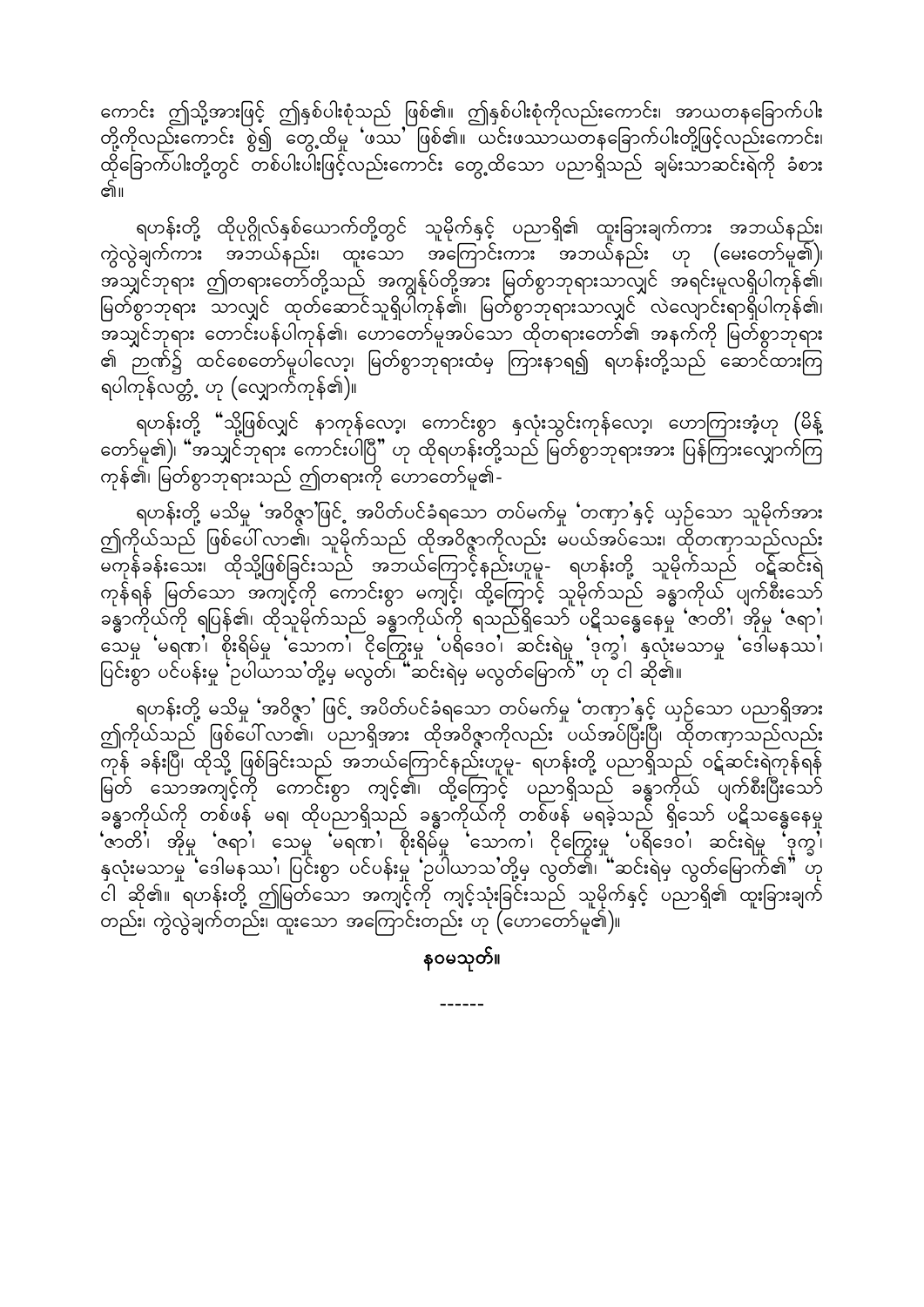# နိဒါနဝဂ္ဂသံယုတ်ပါဠိတော် === ၂ - အာဟာရဝဂ် === ၁၀ - ပစ္စယသုတ်

၂၀။ သာဝတ္ထိပြည်၌ (သီတင်းသုံး) နေတော်မူ၏၊ ရဟန်းတို့ သင်တို့အား အကြောင်း 'ပဋိစ္စသမုပ္ပါဒ်' တရားတို့ကိုလည်းကောင်း၊ စွဲ၍ ဖြစ်သော အကျိုး 'ပဋိစ္စသမုပ္ပန္နွႛ တရားတို့ကို လည်းကောင်း ဳဟောအံ့။ ထိုတရားကို နာကုန်လော့၊ ကောင်းစွာ နှလုံးသွင်းကုန်လော့ ဟု မိန့်တော်မူ၏၊ "အသျှင်ဘုရား ကောင်းပါပြီ" ဟု ထိုရဟန်းတို့သည် မြတ်စွာဘုရားအား ပြန်ကြားလျှောက်ကုန်၏၊ မြတ်စွာဘုရားသည် ဤတရားစကားကို ဟောတော်မူ၏-

ရဟန်းတို့ အကြောင်း ပဋိစ္စသမုပ္ပါဒ်ႛ တရားသည် အဘယ်နည်း။ ပဋိသန္ဓေနေမူ 'ဇာတိႛ အကြောင်းခံကြောင့် အိုမှု 'ဇရာ', သေမှု 'မရဏ' ဖြစ်၏၊ အကြောင်းတရားတို့၏ တည်သည်၏အဖြစ် အကြောင်းတရားတို့၏ မြဲသည်၏အဖြစ် အကျိုးတို့၏ အကြောင်းတရား၏အဖြစ် ဟူသော ဤသဘော သည် မြတ်စွာဘုရားတို့ ပွင့်သော်လည်းကောင်း၊ မပွင့်သော်လည်းကောင်း တည်ရှိနေသည်သာတည်း။ ထိုအကြောင်းတရားကို မြတ်စွာဘုရားသည် ထိုးထွင်း၍ သိတော်မူ၏၊ (ဉာဏ်ဖြင့်) သက်ဝင်တော်မူ၏၊ သိတော်မူပြီး၍ (ဉာဏ်ဖြင့်) သက်ဝင်တော်မူ၍ ဟောကြားတော်မူ၏၊ ဟောတော်မူ၏၊ သိစေတော်မူ၏၊ ဖြစ်စေတော်မူ၏၊ ဖွင့်ပြတော်မူ၏၊ ဝေဖန်တော်မူ၏၊ ပေါ်လွင်အောင် ပြုတော်မူ၏၊ "ရှုကုန်လော့" ဟူ၍ .<br>လည်း ဟောတော်မူ၏။ ရဟန်းတို့ ပဋိ သန္ဓေနေမှု 'ဇာတိ' အကြောင်းခံကြောင့် အိုမှု 'ဇရာ', သေမှု မရဏႛ ဖြစ်၏။

ရဟန်းတို့ ဘဝ အကြောင်းခံကြောင့် ပဋိသန္ဓေနေမှု 'ဇာတိ' ဖြစ်၏။ပ။ ရဟန်းတို့ ပြင်းစွာ စွဲလမ်းမှု ဉပါဒါန်ႛ အကြောင်းခံကြောင့် ဘဝ ဖြစ်၏။ ရဟန်းတို့ တပ်မက်မှု တဏှာႛ အကြောင်းခံကြောင့် ပြင်းစွာ 'အာယတနႛ မြောက်ပါး (သဠာယတန) အကြောင်းခံကြောင့် တွေ့ထိမှု 'ဖဿႛ ဖြစ်၏။ ရဟန်းတို့<br>နှာမ်ရုပ် အကြောင်းခံ ကြောင့် တည်ရာ 'အာယတနႛ ခြောက်ပါး (သဠာယတန) ဖြစ်၏။ ရဟန်းတို့ သိမှု 'ဝိညာဏ်' အကြောင်းခံ ကြောင့် နာမ်ရုပ် ဖြစ်၏။ ရဟန်းတို့ ပြုစီရင်မှု 'သင်္ခါရဲ' အကြောင်းခံကြောင့် သိမှု 'ဝိညာဏ်' ဖြစ်၏။ ရဟန်းတို့ မသိမှု 'အဝိဇ္ဇာ' အကြောင်းခံကြောင့် ပြုစီရင်မှု 'သင်္ခါရ'တို့ ဖြစ်ကုန်၏။ အကြောင်းတရားတို့၏ တည်သည်၏အဖြစ် အကြောင်းတရားတို့၏ မြဲသည်၏အဖြစ် အကျိုး .<br>တို့၏ အကြောင်းတရား၏အဖြစ် ဟူသော ဤသဘောသည် မြတ်စွာဘုရားတို့ ပွင့်သော် လည်းကောင်း၊ မပွင့်သော်လည်းကောင်း တည်ရှိနေ သည်သာတည်း။ ထိုအကြောင်းတရားကို မြတ်စွာဘုရားသည် ထိုးထွင်း၍ သိတော်မူ၏၊ (ဉာဏ်ဖြင့်) သက်ဝင်တော်မူ၏၊ သိတော်မူပြီး၍ (ဉာဏ်ဖြင့်) သက်ဝင်တော်မူ - ပြီး၍ ဟောကြားတော်မူ၏၊ ဟောတော်မူ၏၊ သိစေတော်မူ၏၊ ဖြစ်စေတော်မူ၏၊ ဖွင့်ပြတော်မူ၏၊<br>ဝေဖန်တော်မူ၏၊ ပေါ်လွင်အောင် ပြုတော်မူ၏၊ "ရှုကုန်လော့" ဟူ၍လည်း ဟောတော်မူ၏။ ရဟန်းတို့ မသိမှ 'အဝိဇ္ဇာ' အကြောင်းခံကြောင့် ပြုစီရင်မှု 'သင်္ခါရ' တို့ ဖြစ်ကုန်၏၊ ရဟန်းတို့ ဤသို့လျှင် "ဇာတိ ကြောင့် ဇရာမရဏဖြစ်၏" စသည်တို့၌ မှန်သည်၏အဖြစ် မချွတ် ယွင်းသည်၏အဖြစ် တစ်ပါးသော ့<br>သဘောအားဖြင့် မဖြစ်သည်၏ အဖြစ် အကျိုးတို့၏ အကြောင်းတရား၏ အဖြစ်ကို အကြောင်း ပ်ဋိစ္စသမုပ္ပါဒိႛတရား ဟု ဆိုအပ်၏။

ရဟန်းတို့ အကျိုး ပဋိစ္စသမုပ္ပန္ရ့ႛ တရားတို့ဟူသည် အဘယ်နည်း။ ရဟန်းတို့ အိုမှု 'ဇရာ' , သေမှု<br>'မရဏ'သည် မမြဲ၊ ပြုစီရင်ခံရ၏၊ အကြောင်းကို စွဲ၍ ဖြစ်၏၊ ကုန်ခြင်းသဘောရှိ၏၊ ပျက်ခြင်း သဘော ရှိ၏၊ ကင်းပြတ်ခြင်းသဘောရှိ၏၊ ချုပ်ခြင်းသဘောရှိ၏။ ရဟန်းတို့ ပဋိသန္ဓေနေမှု 'ဇာတိ'သည် မမြဲ၊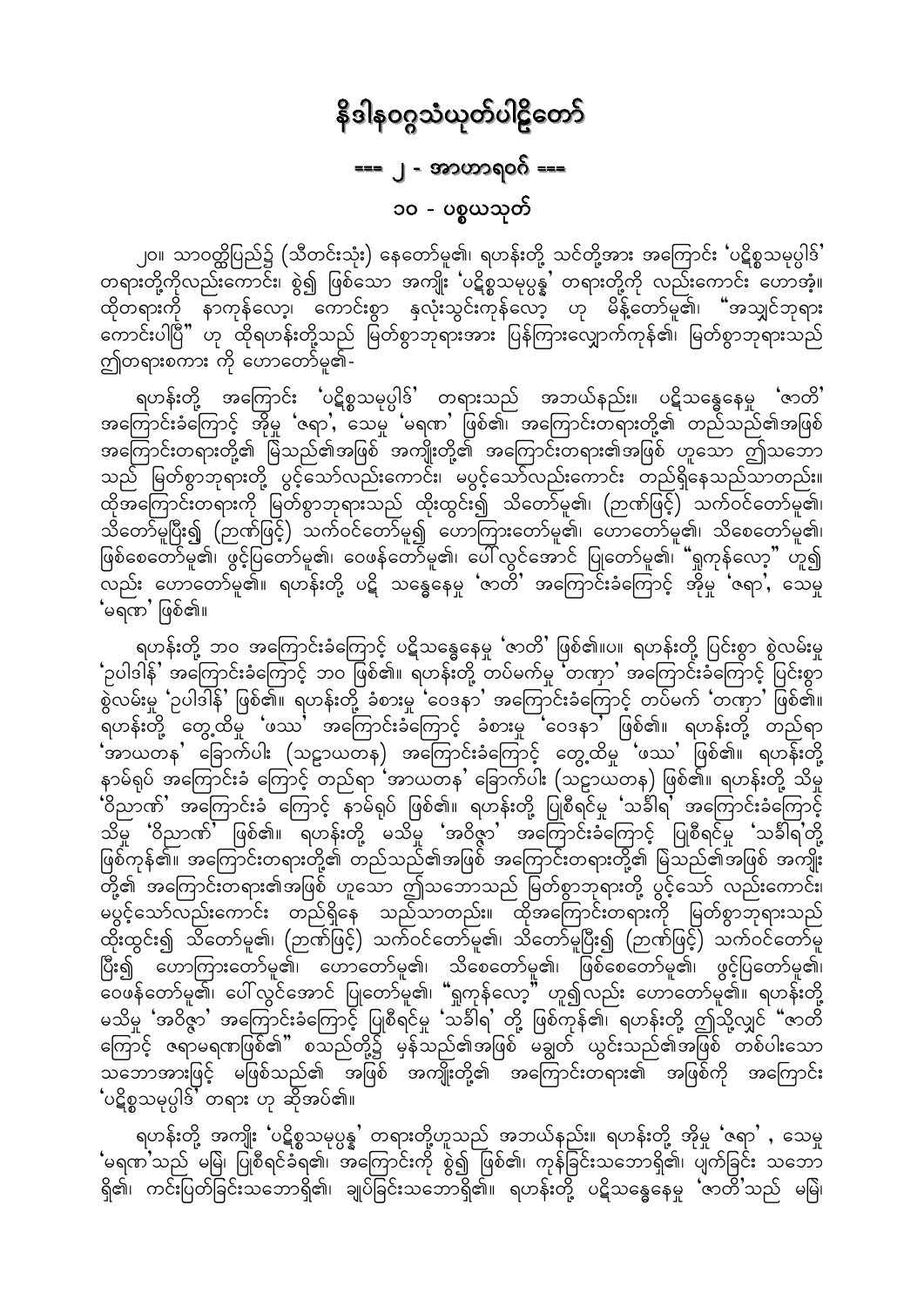ပြုစီရင် ခံရ၏၊ အကြောင်းကို စွဲ၍ ဖြစ်၏၊ ကုန်ခြင်းသဘောရှိ၏၊ ပျက်ခြင်းသဘောရှိ၏၊ ကင်းပြတ်ခြင်း င္. . .<br>သဘော ရှိ၏၊ ချုပ်ခြင်းသဘောရှိ၏။ ရဟန်းတို့ ဘဝသည် မမြဲ၊ ပြုစီရင်ခံရ၏၊ အကြောင်းကို စွဲ၍ ဖြစ်၏၊ ကုန်ခြင်း သဘောရှိ၏၊ ပျက်ခြင်းသဘောရှိ၏၊ ကင်းပြတ်ခြင်းသဘောရှိ၏၊ ချုပ်ခြင်းသဘောရှိ၏။ -<br>ရဟန်းတို့ ပြင်းစွာ စွဲလမ်းမှု 'ဥပါဒါန်ႛ သည်။ ရဟန်းတို့ တပ်မက်မှု 'တဏှာ' သည်။ ရဟန်းတို့ တွေ့ထိမှု 'ဖဿ' သည်။ ရဟန်းတို့ တည်ရာ 'အာယတနဲႛ ခြောက်ပါး (သဠာယတန) သည်။ ရဟန်းတို့ 'နာမ်ရုပ်ႆ' သည်။ ရဟန်းတို့ သိမှု 'ဝိညာဏ်' သည်။ ရဟန်းတို့ ပြုစီရင်မှု 'သခါရ´တို့သည်။ ရဟန်းတို့ မသိမှု .<br>'အဝိဇ္ဇာ'သည် မမြဲ၊ ပြု စီရင်ခံရ၏၊ အကြောင်းကို စွဲ၍ ဖြစ်၏၊ ကုန်ခြင်းသဘောရှိ၏၊ ပျက်ခြင်း သဘော ရှိ၏၊ ကင်းပြတ်ခြင်း သဘောရှိ၏၊ ချုပ်ခြင်းသဘောရှိ၏။ ရဟန်းတို့ ဤတရားတို့ကို အကြောင်းကို စွဲ၍ ျ<br>ဖြစ်သော အကျိုး ပဋိစ္စသမုပ္ပန္နဲႛ တရားတို့ ဟူ၍ ဆိုအပ်ကုန်၏။

ရဟန်းတို့ အကြင်အခါ၌ အရိယာတပည့်အား ဤသည်ကား အကြောင်း 'ပဋိစ္စသမုပ္ပါဒ်' တရား တည်း၊ ဤသည်ကား အကျိုး ပဋိစ္စသမုပ္ပန္ရွ တရားတို့တည်းဟုဟုတ်မှန်သောအတိုင်း မှန်ကန်သော ပညာဖြင့် ကောင်းစွာ မြင်အပ်ကုန်၏၊ ထိုအခါ ထိုအရိယာတပည့်သည် "ငါသည် လွန်ခဲ့သော ကာလက ဖြစ်ဖူးပြီလော၊ လွန််ခဲ့သော ကာလက မဖြစ်ဖူးသလော၊ လွန်ခဲ့သော ကာလက အဘယ်သို့ ဖြစ်ခဲ့သနည်း၊ လွန်ခဲ့သော ကာလက အဘယ်ပုံ ဖြစ်ခဲ့သနည်း၊ ငါသည် လွန်ခဲ့သော ကာလက<sup>ီ</sup> အဘယ်သို့ ဖြစ်ပြီး၍အဘယ်သို့ ဖြစ်ခဲ့သနည်း" ဟု ရှေးအဖို့သို့လည်း ပြေးဝင်လတ္တံ့။ "ငါသည် နောင်ကာလ၌ .<br>ဖြစ်လတ္တံ့လော၊ နောင်ကာလ၌ မဖြစ်လတ္တံ့လော၊ နောင်ကာလ၌ အဘယ်သို့ ဖြစ်လတ္တံ့နည်း၊ -<br>နောင်ကာလ၌ အဘယ်ပုံ ဖြစ်လတ္တံ့နည်း၊ ငါသည် နောင်ကာလ၌ အဘယ်သို့ ဖြစ်၍ အဘယ်သို့ ဖြစ်လတ္တံ့နည်း" ဟု နောက်အဖို့သို့လည်း ပြေးဝင် လတ္တံ့။ "ငါသည် ဖြစ်နေသလော၊ မဖြစ်နေသလော၊ ပ<br>အဘယ်သို့ ဖြစ်နေသနည်း၊ အဘယ်ပုံ ဖြစ်နေ သနည်း၊ ဤသတ္တဝါသည် အဘယ်အရပ်မှ လာခဲ့သနည်း၊<br>ထိုသတ္တဝါသည် အဘယ်အရပ်ကို သွားလတ္တံ့နည်း ဟု ဤယခု မျက်မှောက်လောက၌လည်း မိမိခန္ဓာကိုယ်၌ သို့လော သို့လော (ယုံမှားခြင်း) ဖြစ် လတ္တံ့ဟူသော ထိုအကြောင်းသည် မရှိ။ ထိုသို့ မရှိခြင်းသည် အဘယ့်ကြောင့်နည်း၊ ရဟန်းတို့ အရိယာ တပည့်အား ဤသည်ကား အကြောင်း ပ်ဋိစ္စသမုပ္ပါဒ်ဲ တရားတည်း၊ ဤသည်တို့ကား အကျိုး ပဋိစ္စသမုပ္ပန္နဲ့ တရားတို့တည်း ဟု ဟုတ်မှန်သော အတိုင်း မှန်ကန်သော ပညာဖြင့် ကောင်းစွာ မြင်သောကြောင့်ပင်တည်း ဟု (ဟောတော်မူ၏)။

ဒသမသုတ်။

နှစ်ခုမြောက် အာဟာရဝဂ် ပြီး၏။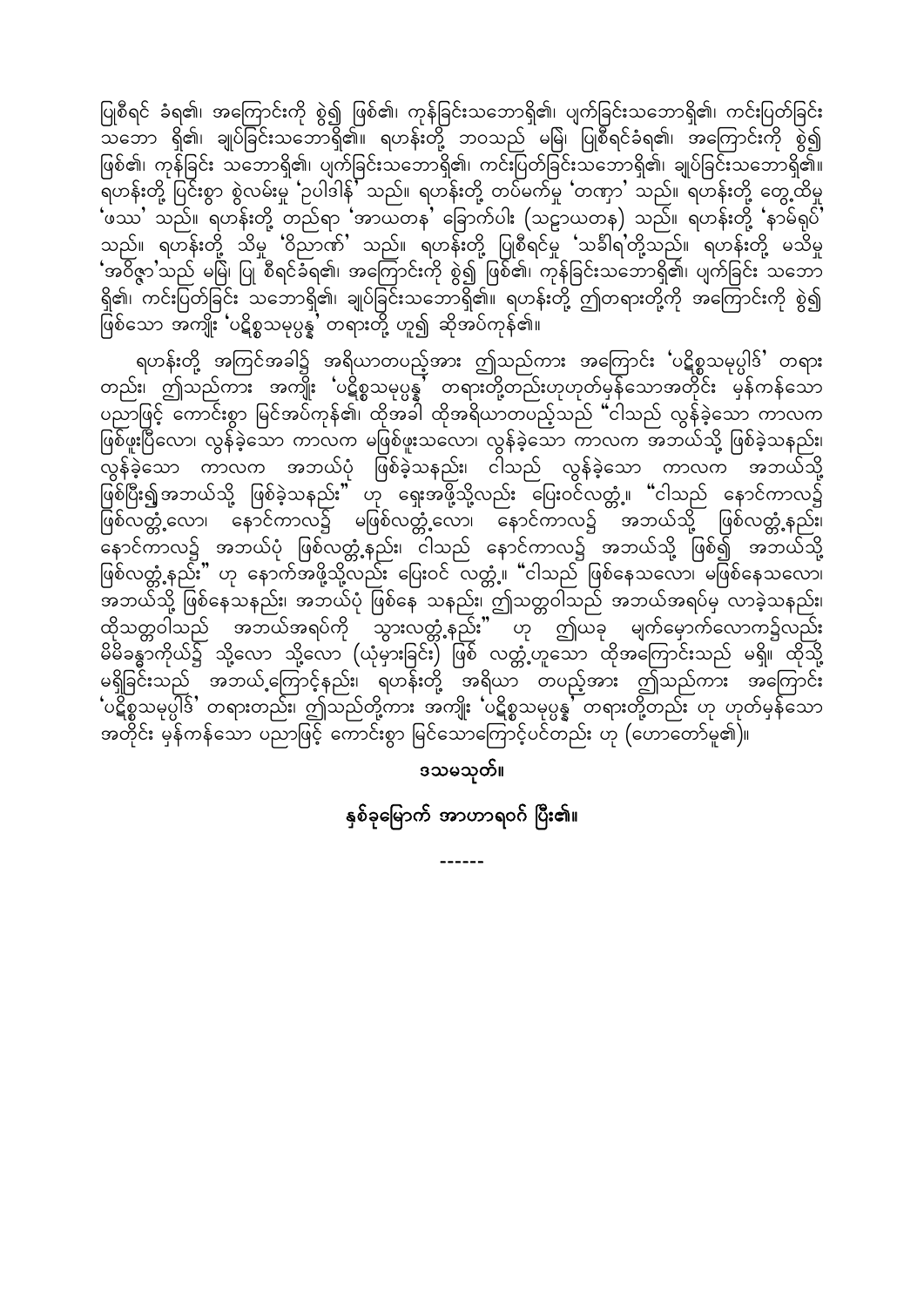## နိဒါနဝဂ္ဂသံယုတ်ပါဠိတော်

၁ - ဒသဗလသုတ်

၂၁။ သာဝတ္ထိပြည်၌ (သီတင်းသုံး) နေတော်မူ၏၊ ရဟန်းတို့ မြတ်စွာဘုရားသည် အားတော် ဆယ်ပါးနှင့် ပြည့်စုံတော်မူခြင်းကြောင့်လည်းကောင်း၊ လေးပါးသော ရဲရင့်ခြင်းတို့နှင့် ပြည့်စုံတော်မူခြင်း ကြောင့်လည်းကောင်း မြတ်သောအရာ၌ တည်၏ ဟု ဝန်ခံတော်မူ၏။ ပရိသတ်တို့၌ ခြင်္သေ့သံကဲ့သို့ ကြုံးဝါးတော်မူ၏။ မြတ်သော တရားစက်ကို လည်စေတော်မူ၏။ -

ဤသည်ကား ရုပ်တည်း၊ ဤသို့ ရုပ်ဖြစ်ပေါ်၏၊ ဤသို့ ရုပ်ချုပ်၏။ ဤသည်ကား ဝေဒနာတည်း၊ ္ကာသို့ ဝေဒနာဖြစ်ပေါ် ၏၊ ဤသို့ ဝေဒနာချုပ်၏။ ဤသည်ကား သညာတည်း၊ ဤသို့ သညာ ဖြစ်ပေါ် ၏၊<br>ဤသို့ သညာချုပ်၏။ ဤသည်ကား သင်္ခါရတို့တည်း၊ ဤသို့ သင်္ခါရတို့ ဖြစ်ပေါ် ကုန်၏၊ ဤသို့ သင်္ခါရတို့ ဤအကြောင်းတရား ရှိခဲ့သော် ဤအကျိုးတရား ဖြစ်၏၊ ဤအကြောင်းတရား ဖြစ်ခြင်းကြောင့် ဤအကျိုး ကြောင့် ဤအကျိုးတရား ချုပ်၏။

ယင်းသို့ အကြောင်းအကျိုး ဖြစ်ပုံချုပ်ပုံကား မသိမှု 'အဝိဇ္ဇာ' အကြောင်းခံကြောင့် ပြုစီရင်မှု 'သင်္ခါရ'<br>တို့ ဖြစ်ကုန်၏၊ ပြုစီရင်မှု 'သင်္ခါရ' အကြောင်းခံကြောင့် သိမှု 'ဝိညာဏ်' ဖြစ်၏။ပ။ ဤသို့လျှင်<br>အလုံးစုံသော ဆင်းရဲအစု ဖြစ်ပေါ် ချုပ်ခြင်းကြောင့် ပြုစီရင်မှု သခ်္ခါရ' တို့ ချုပ်ကုန်၏၊ ပြုစီရင်မှု 'သင်္ခါရ' တို့ ချုပ်ခြင်းကြောင့် သိမှု 'ဝိညာဏ်' ချုပ်၏။ပ။ ဤသို့လျှင် အလုံးစုံသော ဆင်းရဲအစု ချုပ်၏ ဟု (ကြုံးဝါးတော်ိမူ၏)။

ပဌမသုတ်။

# နိဒါနဝဂ္ဂသံယုတ်ပါဠိတော်

=== ၃ - ဒသဗလဝဂ် ===

၂ - ဒုတိယ ဒသဗလသုတ်

၂၂။ သာဝတ္ထိပြည်၌ (သီတင်းသုံး) နေတော်မူ၏၊ ရဟန်းတို့ မြတ်စွာဘုရားသည် အားတော် ဆယ်ပါးနှင့် ပြည့်စုံတော်မူခြင်းကြောင့်လည်းကောင်း၊ လေးပါးသော ရဲရင့်ခြင်းတို့နှင် ပြည့်စုံတော်မူခြင်း ကြောင့်လည်းကောင်း မြတ်သောအရာ၌ တည်၏ဟု ဝန်ခံတော်မူ၏၊ ပရိသတ်တို့၌ ခြင်္သေ့သံကဲ့သို့ <u>ကြ</u>ိုးဝါး တော်မူ၏၊ မြတ်သော တရားစက်ကို လည်စေတော်မူ၏။

ဤသည်ကား ရုပ်တည်း၊ ဤသို့ ရုပ်ဖြစ်ပေါ်၏၊ ဤသို့ ရုပ်ချုပ်၏။ ဤသည်ကား ဝေဒနာတည်း၊ ဤသို့ ဝေဒနာဖြစ်ပေါ်၏၊ ဤသို့ ဝေဒနာချုပ်၏။ ဤသည်ကား သညာတည်း၊ ဤသို့ သညာဖြစ်ပေါ်၏၊ ္ကြား<br>ဤသို့ သညာချုပ်၏။ ဤသည်ကား သင်္ခါရတို့တည်း၊ ဤသို့ သင်္ခါရတို့ ဖြစ်ပေါ်ကုန်၊ ဤသို့ သင်္ခါရတို့ —<br>ချုပ်ကုန်၏။ ဤသည်ကား ဝိညာဏ်တည်း၊ ဤသို့ ဝိညာဏ်ဖြစ်ပေါ်၏၊ ဤသို့ ဝိညာဏ်ချုပ်၏။ ဤသို့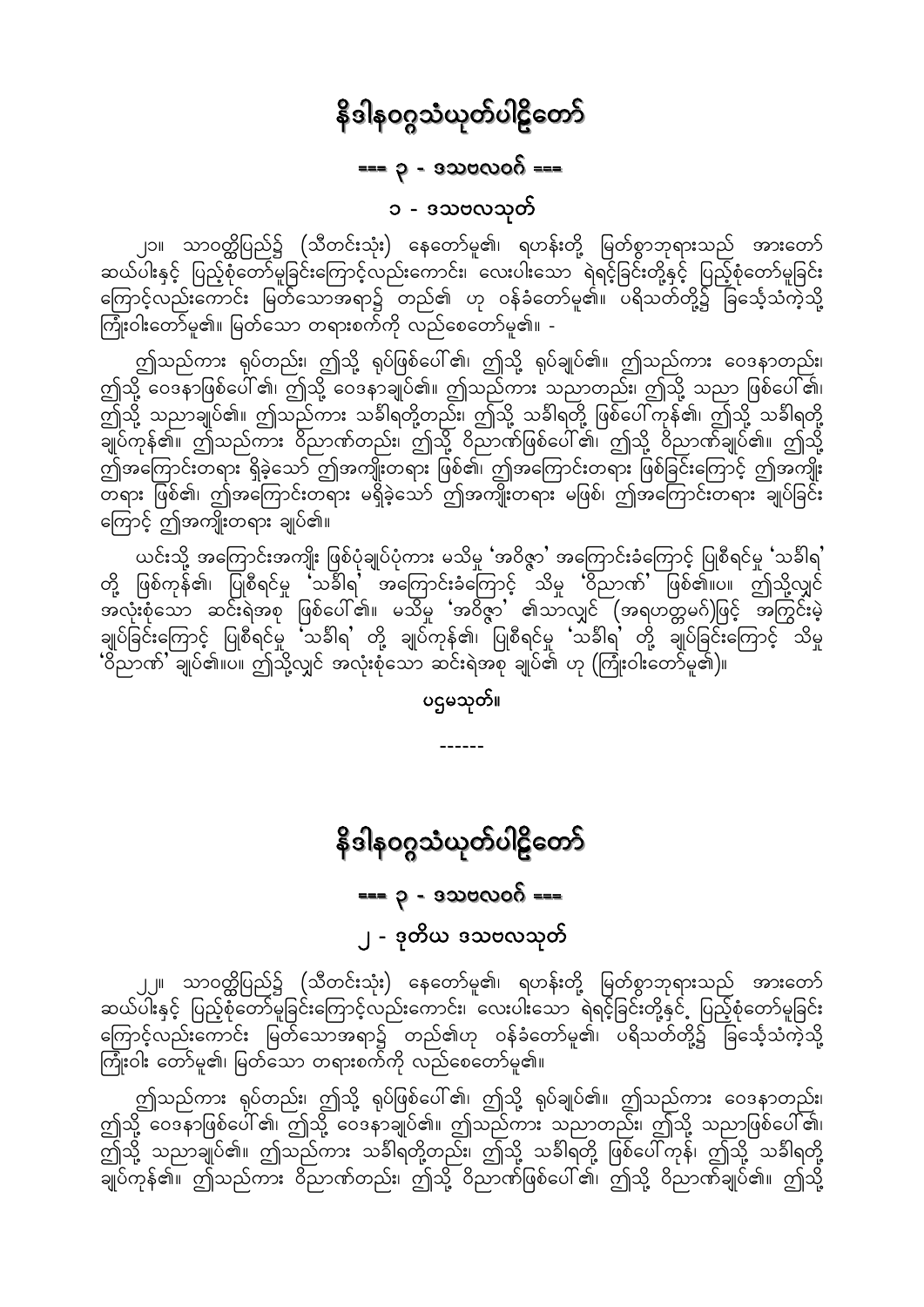ဤအကြောင်းတရား ရှိခဲ့သော် ဤအကျိုးတရား ဖြစ်၏၊ ဤအကြောင်းတရား ဖြစ်ခြင်းကြောင့် ဤအကျိုး —<br>တရား ဖြစ်၏၊ ဤအကြောင်းတရား မရှိခဲ့သော် ဤအကျိုးတရား မဖြစ်၊ ဤအကြောင်းတရား ချုပ်ခြင်း ကြောင့် ဤအကျိုးတရား ချုပ်၏။

ယင်းသို့ အကြောင်းအကျိုး ဖြစ်ပုံချုပ်ပုံကား မသိမှု 'အဝိဇ္ဇာ' အကြောင်းခံကြောင့် ပြုစီရင်မှု 'သင်္ခါရ' တို့ ဖြစ်ကုန်၏၊ ပြစီရင်မှု 'သင်္ခါရ' တို့ အကြောင်းခံကြောင်္ သိမှု 'ဝိညာဏ်' ဖြစ်၏။ပ။ ဤသို့လျှင်<br>အလုံးစုံသော ဆင်းရဲအစု ဖြစ်၏။ မသိမှု 'အဝိဇ္ဇာ'၏သာလျှင် (အရဟတ္တမဂ်)ဖြင့် အကြွင်းမဲ့ ချုပ်ခြင်း ကြောင့် ပြုစီ ရင်မှု 'သင်္ခါရ' တို့ ချုပ်ကုန်၏၊ ပြုစီရင်မှု 'သင်္ခါရ' တို့ ချုပ်ခြင်းကြောင့် သိမှု 'ဝိညာဏ်' ချုပ််၏။ပ။ ဤသို့လျှင် အလုံးစုံသော ဆင်းရဲအစု ချုပ်၏။

ရဟန်းတို့ ငါဘုရားသည် တရားကို ဤသို့ ကောင်းစွာ ဟောအပ်၏၊ ပေါ်လွင်စေအပ်၏၊ ဖွင့်လှစ် အပ်၏၊ အစုတ်အပြတ် အချုပ်အဖာ မရှိသော ပုဆိုးသစ်ကဲ့သို့ ဝေဖန်ပြအပ်၏၊ ရဟန်းတို့ ငါသည် ဤသို့ ပဋိစ္စသမုပ္ဂါဒ်ိတရားကို ကောင်းစွာ ဟောအပ် ပေါ်လွင်စေအပ် ဖွင့်လှစ်အပ် အစုတ်အပြတ် အချုပ်အဖာ မရှိသော ပုဆိုးသစ်ကဲ့သို့ ဝေဖန်အပ်သည် ရှိသော် သဒ္ဓါတရားဖြင့် ရဟန်းပြုသော အမျိုးကောင်းသား သည် "အရေ၊ အကြော၊ အရိုးသာ ကြွင်း၍ ကိုယ်၌ အသား၊ အသွေး ကုန်ခန်း ခြောက်သွေ့စေဦးတော့။ ယောက်ျားတို့၏ အားအစွမ်း၊ ယောက်ျားတို့၏ လုံ့လ၊ ယောက်ျားတို့၏ အားထုတ်မှုဖြင့် ရောက်အပ်သော အရဟတ္တဖိုလ်သို့ မရောက်မူ၍ လုံ့လ၏ ရပ်တံ့ခြင်း မဖြစ်အံ့" ဟု အားထုတ်ခြင်းငှါ သင့်သည်သာလျှင် တည်း။

ရဟန်းတို့ ပျင်းရိသော သူသည် ယုတ်ညံ့ကုန်သော အကုသိုလ်တရားတို့ဖြင့် ရောပြွမ်းသည်ဖြစ်၍ ဆင်းရဲစွာ နေရ၏၊ ကြီးမားလှသော မိမိအကျိုးကိုလည်း ဆုတ်ယုတ်စေ၏၊ ရဟန်းတို့ ထက်သန်သော လုံ့လရှိသူကား ယုတ်ညံ့ကုန်သော အကုသိုလ်တရားတို့မှလည်း ကင်းဆိတ်သည်ဖြစ်၍ ချမ်းသာစွာ နေရ၏၊ ကြီးမားလှသော မိမိအကျိုးကိုလည်း ပြည့်စုံစေ၏၊ ရဟန်းတို့ ယုတ်ညံ့သော လုံ့လဖြင့် မြင့်မြတ် သော (အရဟတ္တဖိုလ်) အဆင့်သို့ မရောက်နိုင်၊ ထက်မြက် မြင့်မြတ်သော လုံ့လဖြင့်သာ မြင့်မြတ်သော (အရဟတ္တ ဖိုလိ) အဆင့်သို့ ရောက်နိုင်၏။

ရဟန်းတို့ ဤမြတ်သော အကျင့်သည် ကြည်လင်သော သောက်ဖွယ် ဖြစ်၏၊ မြတ်စွာဘုရား သည်လည်း မျက်မှောက်ရှိ၏၊ ရဟန်းတို့ ထို့ကြောင့် ဤသာသနာတော်၌ မရောက်သေးသည့် အရဟတ္တ ဖိုလ် (နိဗ္ဗာန်) သို့ ရောက်ရန် မရသေးသည်ကို ရရန် မျက်မှောက် မပြုရသေးသည်ကို မျက်မှောက်ပြုရန် လုံ့လ<sup>ဲ</sup>ကို အားထုတ်ကြကုန်လော့၊ "ဤသို့လျှင် ငါတို့၏ ဤရဟန်းအဖြစ်သည် ငါတို့အား မမြုံသည် အကျိုး ရှိသည် ကြီးပွားခြင်းရှိသည် ဖြစ်လတ္တံ့၊ အကြင်သူတို့၏ သင်္ကန်း, ဆွမ်း, ကျောင်းအိပ်ရာနေရာ,<br>သူနာ၏ အထောက်အပံ့ ဆေး အသုံးအဆောင်ကို ငါတို့ သုံးဆောင်မှီဝဲအပ်ကုန်၏၊ ငါတို့၌ ပြုအပ်ကုန်သော ထိုသူတို့၏ ကောင်းမှုတို့သည်လည်း ကြီးသော အကျိုးအာနိသင် ရှိကုန်လတ္တံ့"ဟု မြို့<br>အားထုတ်ကြကုန်လော့။ ရဟန်းတို့ ဤသို့ ကျင့်ရမည်- ရဟန်းတို့ မိမိ၏ အကျိုးကိုလည်းကောင်း၊ သူတစ်ပါးတို့၏ အကျိုးကိုလည်းကောင်း၊ မိမိအကျိုး သူတစ်ပါးအကျိုး နှစ်ပါးစုံကိုလည်းကောင်း ကောင်းစွာ မြင်သော သူသည် မမေ့မလျော့မှု အပ္ပမာဒတရားနှင့် ပြည့်စုံစေခြင်းငှါ သင့်သည်သာ လျှင်တည်း ဟု (ဟောတော််မူ၏)။

ဒုတိယသုတ်။

 $\frac{1}{2}$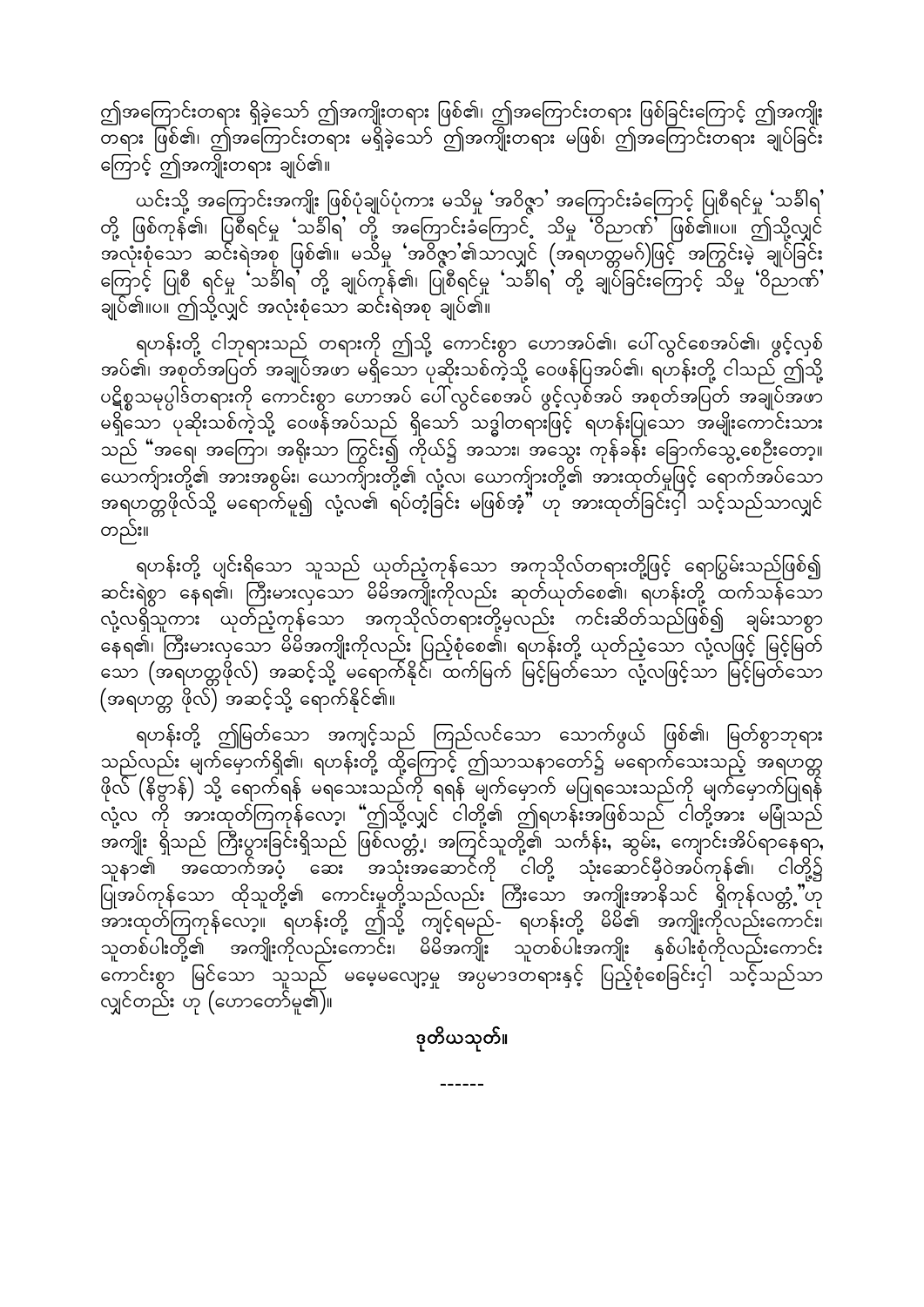# နိဒါန၀ဂ္ဂသံယုတ်ပါဠိတော်

=== ၃ - ဒသဗလဝဂ် ===

၃ - ဉပနိသသုတ်

၂၃။ သာဝတ္ထိပြည်၌ (သီတင်းသုံး) နေတော်မူ၏၊ ရဟန်းတို့ သိသောသူ မြင်သောသူအားသာ အာသဝတို့၏ ကုန်ခြင်းကို ငါ ဆို၏၊ မသိသောသူ မမြင်သောသူအား အာသဝတို့၏ ကုန်ခြင်းကို ငါ မဆို။ ရဟန်းတို့ အဘယ်ကို သိသောသူ မြင်သောသူအား အာသဝတို့ကုန်ခြင်း ဖြစ်သနည်း၊ ဤသည် ကား ရုပ် တည်း၊ ဤသို့ ရုပ်ဖြစ်ပေါ် ၏၊ ဤသို့ ရုပ်ချုပ်၏။ ဤသည်ကား ဝေဒနာတည်း။ပ။ ဤသည်ကား သညာ တည်း။ ဤသည်ကား သင်္ခါရတို့တည်း။ ဤသည်ကား ဝိညာဏ်တည်း၊ ဤသို့ ဝိညာဏ် ဖြစ်ပေါ် ၏၊ ဤသို့ ဝိညာဏ်ချုပ်၏ဟု ဤသို့ သိသူ ဤသို့ မြင်သူအား အာသဝတို့ ကုန်ခြင်း ဖြစ်၏။

ရဟန်းတို့ ထိုသိသူ မြင်သူအား အာသဝတို့၏ ကုန်ရာ အရဟတ္တဖိုလ် ဖြစ်လတ်သော် အာသဝတို့ ကုန်ရာ အရဟတ္တဖိုလ်၌ သိသော ပစ္စဝေက္ခဏာဉာဏ်ကိုလည်း အကြောင်းနှင့်တကွ ဖြစ်၏ဟု ငါဆို၏၊<br>အ ကြောင်းမရှိဘဲ ဖြစ်၏ဟု ငါမဆို။ ရဟန်းတို့ အာသဝတို့ ကုန်ရာ အရဟတ္တဖိုလ်၌ သိသော (ပစ္စဝေတ္ဇဏာဉာဏ်)၏ အကြောင်းကား အဘယ်နည်း ဟု (မေးသော်) "အာသဝတို့မှ လွတ်မြောက်မှု .<br>အရဟတ္တဖိုလ်" ဟူ၍ ဆိုရာ၏။ ရဟန်းတို့ လွတ်မြောက်မှု အရဟတ္တဖိုလ်ကိုလည်း အကြောင်းနှင့်တကွ ဖြစ်၏ဟု ငါဆို၏၊ အ ကြောင်းမရှိဘဲ ဖြစ်၏ဟု ငါမဆို။ ရဟန်းတို့ လွတ်မြောက်မှု အရဟတ္တဖိုလ်၏ (အရဟတ္တမဂ်) ကိုလည်း အ ကြောင်းနှင့်တကွ ဖြစ်၏ဟု ငါဆို၏၊ အကြောင်းမရှိဘဲ ဖြစ်၏ဟု ငါမဆို။ .<br>ရဟန်းတို့ တပ်ခြင်းကင်းမှု (အရဟတ္တမဂ်)၏ အကြောင်းကား အဘယ်နည်း၊ "ငြီးငွေ့မှု 'နိဗ္ဗိဒါဉာဏ်' က်သုံး ။ ရဟန်းတို့ ငြီးငွေ့မှု နိဗ္ဗိဒါဉာဏ် ကိုလည်း အကြောင်းနှင့်တကွ ဖြစ်၏ဟု ငါဆို၏၊<br>အကြောင်းမရှိဘဲ ဖြစ်၏ဟု ငါမဆို။ ရဟန်းတို့ ငြီးငွေ့မှု နိဗ္ဗိဒါဉာဏ် ၏ အကြောင်းကား အဘယ်နည်း၊<br>" "ဟုတ်တိုင်းမှန်စွာ သိမြင်သော ဉာဏ်အမြင်တည်း"။ ရဟန်းတို့ ဟုတ်တိုင်းမှန်စွာ သိမြင်သော ဉာဏ်အမြင်ကိုလည်း အကြောင်းနှင့်တကွ ဖြစ်၏ဟု ငါဆို၏၊ အကြောင်းမရှိဘဲ ဖြစ်၏ဟု ငါမဆို။ ရဟန်းတို့ဟုတ်တိုင်းမှန်စွာ သိမြင်သော ဉာဏ်အမြင်၏ အကြောင်းကား အဘယ်နည်း၊ "တည်ကြည်မှု 'သမာဓိ' တည်း'။ ရဟန်းတို့ တည်ကြည်မှု 'သမာဓိ' ကိုလည်း အကြောင်းနှင့်တကွ ဖြစ်၏ ဟု ငါဆို၏၊ အကြောင်းမရှိဘဲ ဖြစ်၏ ဟု ငါမဆို။

ရဟန်းတို့ တည်ကြည်မှု 'သမာဓိ' ၏ အကြောင်းကား အဘယ်နည်း၊ "ချမ်းသာခြင်း 'သုခ' တည်း"။ ရဟန်းတို့ ချမ်းသာခြင်း 'သုခ' ကိုလည်း အကြောင်းနှင့်တကွ ဖြစ်၏ဟု ငါဆို၏၊ အကြောင်းမရှိဘဲ ဖြစ်၏ ဟု ငါမဆို။ ရဟန်းတို့ ချမ်းသာခြင်း 'သုခ' ၏ အကြောင်းကား အဘယ်နည်း၊ "ငြိမ်းချမ်းမှု 'ပဿဒ္ဓ' တည်း"။ ရဟန်းတို့ ငြိမ်းချမ်းမှု 'ပဿဒ္ဓိ' ကိုလည်း အကြောင်းနှင့်တကွ ဖြစ်၏ဟု ငါဆို၏၊ အကြောင်း မရှိဘဲ ဖြစ်၏ ဟု ငါမဆို။ ရဟန်းတို့ ငြိမ်းချမ်းမှု ပဿဒ္ဓိ' ၏ အကြောင်းကား အဘယ်နည်း၊ "နှစ်သက်မှု 'ပီတိ' တည်း"။ ရဟန်းတို့ နှစ်သက်မှု 'ပီတိ' ကိုလည်း အကြောင်းနှင့်တကွ ဖြစ်၏ဟု ငါဆို၏၊ အကြောင်းမရှိဘဲ ဖြစ်၏ ဟု ငါ မဆို။ ရဟန်းတို့ နှစ်သက်မှု 'ပီတိ' ၏ အကြောင်းကား အဘယ်နည်း၊ ၱဝမ်းမြောက်မှု 'ပါမောဇ္ဇ' တည်း"။ ရဟန်းတို့ ဝမ်းမြောက်မှု 'ပါမောဇ္ဇ' ကိုလည်း အကြောင်းနှင့်တကွ ဖြစ်၏ ဟု ငါဆို၏၊ အကြောင်းမရှိဘဲ ဖြစ်၏ဟု ငါမဆို။ ရဟန်းတို့ ဝမ်းမြောက်မှု ပါမောဇ္ဇဲ ၏ -<br>အကြောင်းကား အဘယ်နည်း၊ "ယုံကြည်မှု 'သဒ္ဓါ' တည်း"။ ရဟန်းတို့ ယုံကြည်မှု 'သဒ္ဓါ' ကိုလည်း အကြောင်းနှင့် တကွ ဖြစ်၏ ဟု ငါဆို၏၊ အကြောင်းမရှိဘဲ ဖြစ်၏ဟု ငါမဆို။

ရဟန်းတို့ ယုံကြည်မှု 'သဒ္ဓါ' ၏ အကြောင်းကား အဘယ်နည်း၊ "ဆင်းရဲမှု 'ဒုက္ခ' တည်း"။ ရဟန်းတို့ ဆင်းရဲမှု 'ဒုက္ခ'ကိုလည်း အကြောင်းနှင့်တကွ ဖြစ်၏ ဟု ငါဆို၏၊ အကြောင်းမရှိဘဲ ဖြစ်၏ ဟု ငါမဆို။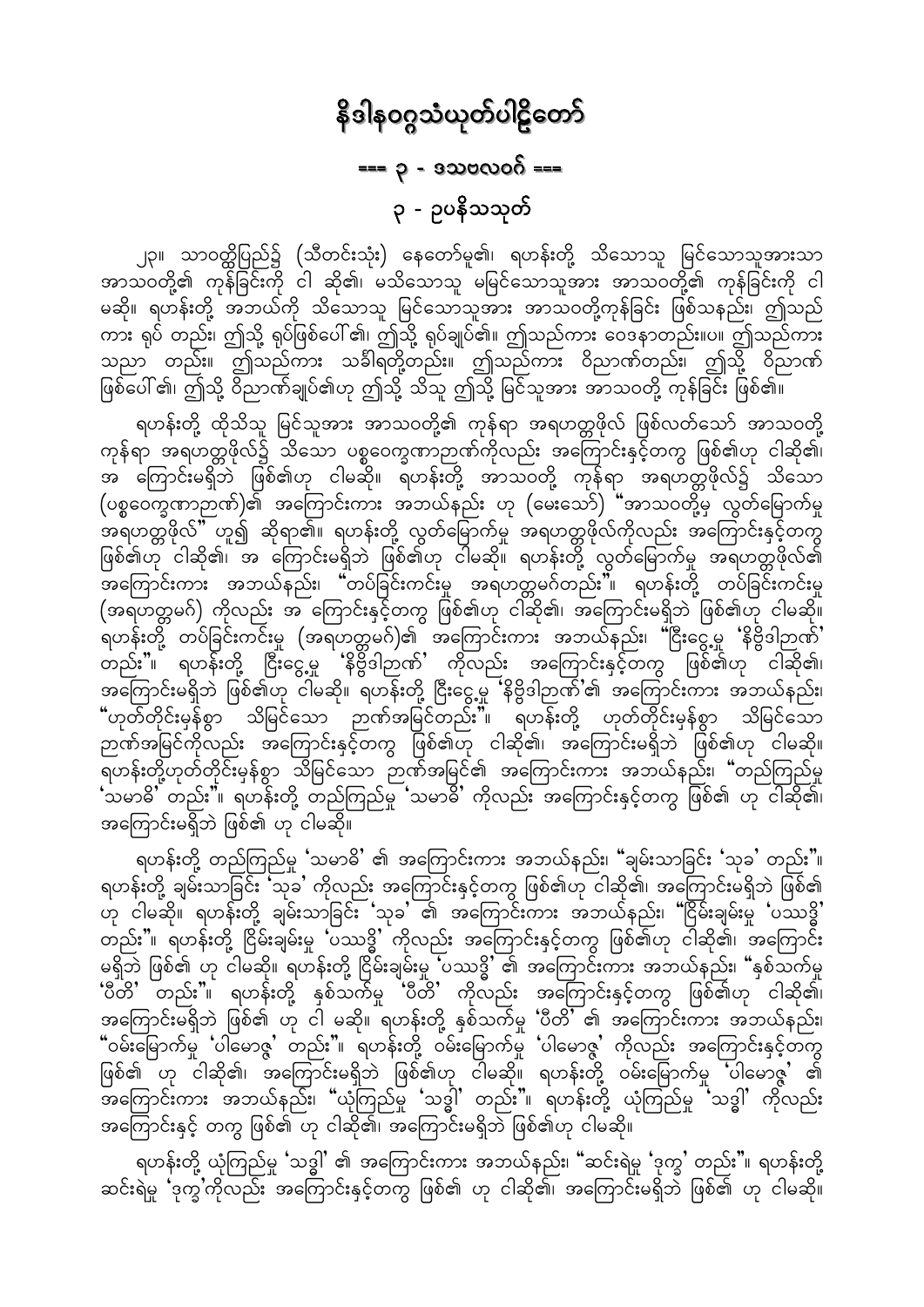ရဟန်းတို့ ထိုဆင်းရဲမှု 'ဒုက္ခ'၏ အကြောင်းကား အဘယ်နည်း၊ "ပဋိသန္ဓေနေမှု 'ဇာတိ' တည်း"။ ္<br>ျပန်းတို့ ပဋိသန္ဓေနေမှု `ဇာတိ' ကိုလည်း အကြောင်းနှင့်တကွ ဖြစ်၏ ဟု ငါဆို၏၊ အကြောင်းမရှိဘဲ ဖြစ်၏ ဟု ငါမဆို။

ရဟန်းတို့ ပဋိသန္ဓေနေမှု 'ဇာတိ'၏ အကြောင်းကား အဘယ်နည်း၊ "ဘဝတည်း"။ ရဟန်းတို့ ဘဝကို လည်း အကြောင်းနှင့်တကွ ဖြစ်၏ ဟု ငါဆို၏၊ အကြောင်းမရှိဘဲ ဖြစ်၏ဟု ငါမဆို။ ရဟန်းတို့ ဘဝ၏  $\frac{1}{2}$ အကြောင်းကား အဘယ်နည်း၊ "ပြင်းစွာ စွဲလမ်းမှု ဉ်ပါဒါန် $^{"}$  တည်း"။ ရဟန်းတို့ ပြင်းစွာ စွဲလမ်းမှု [ပေါ့ဒါ်န်] ကိုလည်း အကြောင်းနှင့်တကွ ဖြစ်၏ဟု ငါဆို၏၊ အကြောင်းမရှိဘဲ ဖြစ်၏ဟု ငါမဆို။  $\sim$ ရဟန်းတို့ ပြင်းစွာ စွဲလမ်းမှု 'ဥပါဒါန်'၏ အကြောင်းကား အဘယ်နည်း၊ "တပ်မက်မှု 'တဏှာ'တည်း"။ ရဟန်းတို့ တပ်မက်မှု 'တဏှာ'ကိုလည်း အကြောင်းနှင့်တကွ ဖြစ်၏ ဟု ငါဆို၏၊ အကြောင်း မရှိဘဲ ဖြစ်၏ ဟု ငါမဆို။

ရဟန်းတို့ တပ်မက်မှု 'တဏှာ'၏ အကြောင်းကား အဘယ်နည်း၊ "ခံစားမှု 'ဝေဒနာ'တည်း"။ပ။ "တွေ့ထိမှု 'ဖဿ' တည်း"။ "တည်ရာ 'အာယတန'ခြောက်ပါး (သဠာယတန) တည်း"။ "နာမ်ရုပ်တည်း"။ သိမှု 'ဝိညာဏ်'။ ပြုစီရင်မှု 'သင်္ခါရ<sup>'</sup>တို့တည်း။ ရဟန်းတို့ ပြုစီရင်မှု 'သင်္ခါရ'တို့တိုလည်း အကြောင်းနှင့် တကွ ဖြစ်၏ ဟု ငါဆို၏၊ အကြောင်းမရှိဘဲ ဖြစ်၏ဟု ငါမဆို။ ပြုစီရင်မှု 'သင်္ခါရ တို့၏ အကြောင်းကား အဘယ် နည်း၊ "မသိမှု 'အဝိဇ္ဇာ'တည်း"။

ရဟန်းတို့ ဤသို့လျှင် ပြုစီရင်မှု 'သခ်ါရ'တို့သည် မသိမှု 'အဝိဇ္ဇာ'လျှင် အကြောင်းရှိကုန်၏၊ သိမှု **'**ဝိညာဏ်'သည် ပြုစီရင်မှု 'သင်္ခါရ'တို့လျှင် အကြောင်းရှိ၏၊ နာမ်ရုပ်သည် သိမှု 'ဝိညာဏ်'လျှင် အကြောင်း ရှိ၏၊ တည်ရာ 'အာယတန'ခြောက်ပါး (သဠာယတန) သည် နာမ်ရုပ်လျှင် အကြောင်းရှိ၏၊ တွေ့ထိမှု 'ဖဿ' သည် တည်ရာ 'အာယတန'ခြောက်ပါး (သဠာယတန) လျှင် အကြောင်းရှိ၏၊ ခံစားမှု ်ဝေဒနာ သည် တွေ့ထိမှု 'ဖဿ'လျှင် အကြောင်းရှိ၏၊ တပ်မက်မှု 'တဏှာ'သည် ခံစားမှု 'ဝေဒနာ'လျှင်  $\frac{1}{2}$ အကြောင်းရှိ၏၊ ပြင်းစွာ စွဲလမ်းမှုိဉပါဒါန် သည် တပ်မက်မှု 'တဏှာ'လျှင် အကြောင်းရှိ၏၊ ဘဝသည် jyon paging politiki jyif tamaman paging tamaman boli tamaman boli tamaman boli dan boli tamaman boli tamaman<br>Dogo boli tamaman boli tamaman boli tamaman boli tamaman boli tamaman boli tamaman boli tamaman boli tamaman b မြောင်းရဲခြင်း 'ဒုက္ခ'သည် ပဋိသန္ဓေ နေမှု 'ဇာတိ'လျှင် အကြောင်းရှိ၏၊ ယုံကြည်မှု 'သဒ္ဓါ'သည် ဆင်းရဲခြင်း 'ဒုက္ခ'လျှင် အကြောင်းရှိ၏၊ ဝမ်း မြောက်ခြင်း 'ပါမောဇ္ဇ'သည် ယုံကြည်မှု 'သဒ္ဓါ'လျှင် အကြောင်းရှိ၏၊ ESP & Sounding of the United States of the United States of the Sounding of the Sounding of the Sounding of th<br>The Sounding of the Mumificial original parameter of the Sounding of the Sounding of the Sounding of the Sound နှစ်သက်ခြင်း 'ပီတိ'လျှင် အကြောင်းရှိ၏၊ ချမ်းသာခြင်း 'သုခ'သည် ငြိမ်းအေးခြင်း 'ပဿဒ္ဓိ'လျှင် ာကြောင်းရှိ၏၊ တည်ကြည်မှု 'သမာဓိ'သည် ချမ်းသာခြင်း 'သုခ'လျှင် အကြောင်းရှိ၏၊ ယထာဘူတဉာဏ် အမြင်သည် တည်ကြည်မှု သမာဓိ'လျှင် အကြောင်းရှိ၏၊ နိဗ္ဗိဒါဉာဏ်သည် ယထာဘူတဉာဏ်လျှင် အကြောင်းရှိ၏၊ တပ်ခြင်းကင်းမှု (အရဟတ္တမဂ်) သည် နိဗ္ဗိဒါဉာဏ် လျှင် အကြောင်းရှိ၏၊ ဝိမုတ္တိ  $(\omega_{\rm f}$ သော အရဟတ္တဖိုလ်) သည် တပ်ခြင်းကင်းမှု (အရဟတ္တမဂ်) လျှင် အကြောင်း ရှိ၏၊ အာသဝေါ တရားတို့ ကုန်ခြင်း၌ သိသော ပစ္စဝေက္ခဏာဉာဏ်သည် ဝိမုတ္တိ (ဟူသော အရဟတ္တဖိုလ်) လျှင် အကြောင်းရှိ၏။

ရဟန်းတို့ ဉပမာသော်ကား တောင်ထိပ်၌ တခဲနက် မိုးသည်းထန်စွာ ရွာသွန်းသည်ရှိသော် ထိုရေ သည် နိမ့်ရာ နိမ့်ရာသို့ စီးသွား၍ တောင် ချောက် ပပ်ကြားကွဲ မြောင်းငယ် မြောင်းကြီးတို့ကို ပြည့်စေ၏၊ တောင် ချောက် ပပ်ကြားကွဲ မြောင်းငယ် မြောင်းကြီးတို့ ပြည့်လတ်သော် အိုင်ငယ်တို့ကို ပြည့်စေကုန်၏၊ အိုင်ငယ်တို့ ပြည့်လတ်သော် အိုင်ကြီးတို့ကို ပြည့်စေကုန်၏၊ အိုင်ကြီးတို့ ပြည့်လတ်သော် မြစ်ငယ်တို့ကို ပြည့်စေကုန်၏၊ မြစ်ငယ်တို့ ပြည့်လတ်သော် မြစ်ကြီးတို့ကို ပြည့်စေကုန်၏၊ မြစ်ကြီးတို့ ပြည့်လတ်သော် ်မဟာသမုဒ္ဒရာကို ပြည့်စေကုန်၏။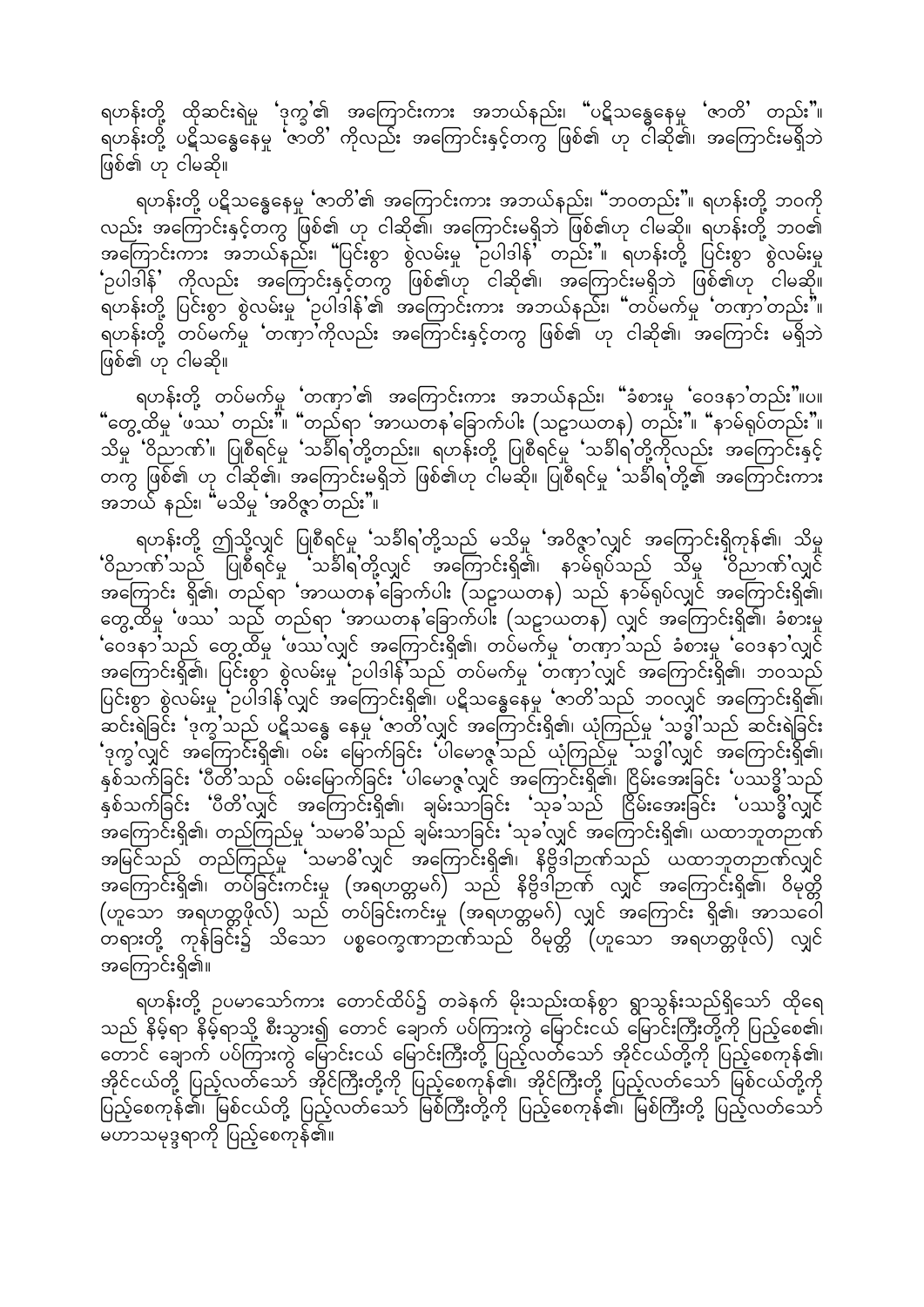ရဟန်းတို့ ဤဥပမာအတူသာလျှင် သင်္ခါရတို့သည် အဝိဇ္ဇာလျှင် အကြောင်းရှိကုန်၏၊ ဝိညာဏ်သည် သင်္ခါရတို့လျှင် အကြောင်းရှိ၏၊ နာမ်ရုပ်သည် ဝိညာဏ်လျှင် အကြောင်းရှိ၏၊ သဠာယတနသည် နာမ်ရုပ် လျှင် အကြောင်းရှိ၏၊ ဖဿသည် သဠာယတနလျှင် အကြောင်းရှိ၏၊ ဝေဒနာသည် ဖဿလျှင် အကြောင်း ရှိ၏၊ တဏှာသည် ဝေဒနာလျှင် အကြောင်းရှိ၏၊ ဉပါဒါန်သည် တဏှာလျှင် အကြောင်းရှိ၏၊ ဘဝသည် ဉပါဒါန်လျှင် အကြောင်းရှိ၏၊ ဇာတိသည် ဘဝလျှင် အကြောင်းရှိ၏၊ ဒုက္ခသည် ဇာတိလျှင် အကြောင်းရှိ၏၊ သဒ္ဓါသည် ဒုက္ခလျှင် အကြောင်းရှိ၏၊ ပါမောဇ္ဇသည် သဒ္ဓါလျှင် အကြောင်းရှိ၏၊ ပီတိသည် ပါမောဇ္ဇလျှင် အကြောင်းရှိ၏၊ ပဿဒ္ဓိသည် ပီတိလျှင် အကြောင်းရှိ၏၊ သုခသည် ပဿဒ္ဓိလျှင် အကြောင်းရှိ၏၊ သမာဓိ သည် သုခလျှင် အကြောင်းရှိ၏၊ ယထာဘူတဉာဏ်အမြင်သည် သမာဓိလျှင် -<br>အကြောင်းရှိ၏၊ နိဗ္ဗိဒါဉာဏ် သည် ယထာဘူတဉာဏ်အမြင်လျှင် အကြောင်းရှိ၏၊ တပ်ခြင်းကင်းမှု (အရဟတ္တမဂ်) သည် နိဗ္ဗိဒါဉာဏ်လျှင် အကြောင်းရှိ၏၊ ဝိမုတ္တိ (ဟူသော အရဟတ္တဖိုလ်) သည်<br>တပ်ခြင်းကင်းမှု (အရဟတ္တမဂ်) လျှင် အကြောင်းရှိ၏၊ အာသဝေါတရားတို့၏ ကုန်ခြင်း၌ သိသော ပစ္စဝေက္ခဏာဉာဏ်သည် ဝိမုတ္တိ (ဟူသော အရဟတ္တဖိုလ်) လျှင် အကြောင်းရှိ၏ ဟု ဟောတော်မူ၏။

တတိယသုတ်။

နိဒါနဝဂွသံယုတ်ပါဠိတော်

=== ၃ - ဒသဗလဝဂ် ===

၄ - အညတိတ္ထိယသုတ်

၂၄။ ရာဇဂြိုဟ်ပြည် ဝေဠုဝန်ကျောင်း၌ (သီတင်းသုံး) နေတော်မူ၏၊ ထိုအခါ အသျှင်သာရိပုတ္တရာ သည် နံနက်အခါ သင်္ကန်းကို ကောင်းစွာ ပြင်ဝတ်၍ သပိတ်သင်္ကန်းကို ဆောင်ယူပြီးလျှင် ရာဇဂြိုဟ်ပြည် သို့ ဆွမ်းခံဝင်တော်မူ၏၊ ထိုအခါ အသျှင်သာရိပုတ္တရာအား- "ရာဇဂြိုဟ်ပြည်၌ ဆွမ်းခံခြင်းငှါ အလွန်စော သေး၏၊ သာသနာတော်ပြင်ပဖြစ်သည့် တိတ္ထိပဲရိဗိုဇ်တို့ ကျောင်းတိုက်သို့ ငါချဉ်းကပ်ရမူ ကောင်းလေစွ" ဟု အကြံ ဖြစ်၏။

ထို့နောက် အသျှင်သာရိပုတ္တရာသည် သာသနာတော်ပြင်ပ တိတ္ထိပရိဗိုဇ်တို့ ကျောင်းတိုက်သို့ ချဉ်း ကပ်ပြီး၍ တိတ္ထိပရိဗိုဇ်တို့နှင့် အတူ ဝမ်းမြောက်ဝမ်းသာ နှုတ်ဆက်ပြောဆို ပြီးဆုံးစေပြီးလျှင် တစ်ခုသော နေရာ၌ ထိုင်နေ၏၊ တစ်ခုသော နေရာ၌ ထိုင်နေပြီးသော အသျှင်သာရိပုတ္တရာအား တိတ္ထိပရိဗိုဇ်တို့သည် ဤသို့ ဆိုကြကုန်၏-

"င့ါ့သျှင်သာရိပုတ္တရာ ဆင်းရဲကို ကိုယ်တိုင်ပြုအပ်၏ဟု ပညတ်ကြသည့် ကမ္မဝါဒီ သမဏဗြာဟ္မဏ အချို့တို့ ရှိကုန်၏၊ ငါ့သျှင်သာရိပုတ္တရာ ဆင်းရဲကို သူတစ်ပါးပြုအပ်၏ဟု ပညတ်ကြသည့် ကမ္မဝါဒီ သမဏဗြာဟ္မဏအချို့တို့ ရှိကုန်၏၊ ငါ့သျှင်သာရိပုတ္တရာ ဆင်းရဲကို ကိုယ်တိုင်လည်း ပြုအပ်၊ သူတစ်ပါးလည်း ပြုအပ်၏ဟု ပညတ်ကြသည့် ကမ္မဝါဒီ သမဏဗြာဟ္မဏအချို့တို့ ရှိကုန်၏၊ ငါ့သျှင် <sup>ာ</sup>ာရိပုတ္တရာ ဆင်းရဲကို ကိုယ်တိုင်ပြုအပ်သည်လည်း မဟုတ်၊ သူတစ်ပါးပြုအပ်သည်လည်း မဟုတ်၊ အကြောင်းမဲ့ ဖြစ်၏ ဟု ပညတ်ကြသည့် ကမ္မဝါဒီ သမဏဗြာဟ္မဏအချို့တို့ ရှိကုန်၏၊ ငါ့သျှင် သာရိပုတ္တရာ ဤအရာ၌ ရဟန်း ဂေါတမသည် အဘယ်သို့ အယူရှိပါသနည်း၊ အဘယ်သို့ ဟောကြား ပါသနည်း၊ အကျွန်ုပ်တို့သည် အဘယ်သို့ ပြောကြားသည်ရှိသော် ရဟန်းဂေါတမ (ဆိုသော) စကားကိုပင်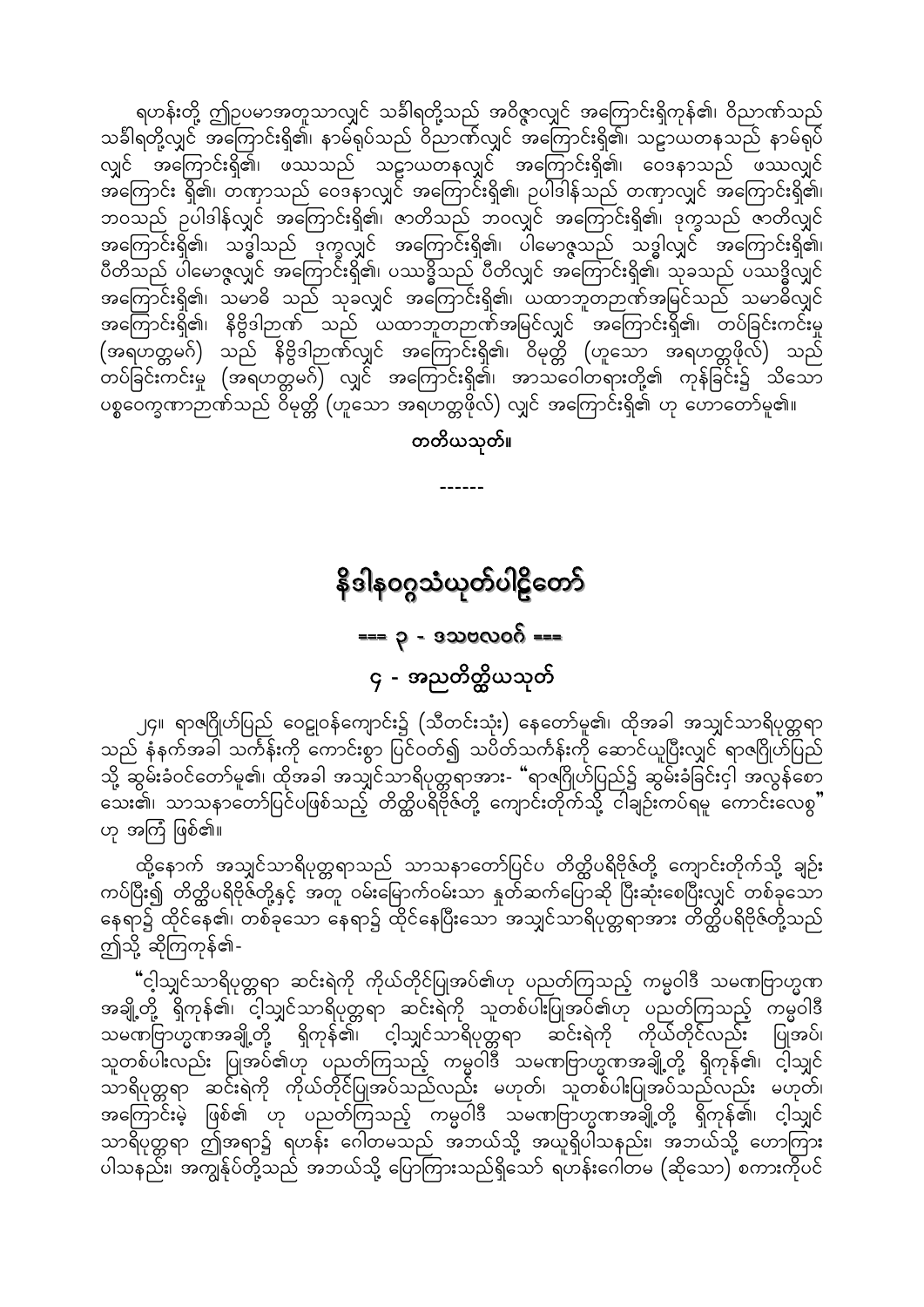အတုလိုက်၍ ဆိုသည် မည်ပါကုန် သနည်း၊ ရဟန်းဂေါတမကို မဟုတ်မမှန်သော စကားဖြင့် မစွပ်စွဲသည် မည်ပါကုန် အံ့နည်း၊ အသျှင်ဂေါတမ၏ တရားနှင့် လျော်သော တရားကိုလည်း ပြောကြားသည် မည်ပါကုန် အံ့နည်း၊ အကြောင်းနှင့်တကွ အယူသို့ ကျရောက်ခြင်းသည် တစ်စုံတစ်ရာ ကဲ့ရဲ့ဖွယ် 

ငါ့သျှင်တို့ ဆင်းရဲဒုက္ခကို ပဋိစ္စသမုပ္ပန္န (စွဲ၍ ဖြစ်သော) တရားဟု မြတ်စွာဘုရား ဟောတော်မူ<br>အပ်၏၊ အဘယ်ကို စွဲ၍ ဖြစ်သနည်း၊ တွေ့ထိမှု 'ဖဿ'ကို စွဲ၍ ဖြစ်၏၊ ဤသို့ ဆိုသောသူသည် မြတ်စွာဘုရား ဆိုသော စကားကိုပင် အတုလိုက်၍ ဆိုသည် မည်၏၊ မြတ်စွာဘုရားကို မဟုတ်မမှန်သော .<br>စကားဖြင့် မစွပ်စွဲသည် မည်၏၊ မြတ်စွာဘုရား၏ တရားနှင့် လျော်သော တရားကိုလည်း ပြောကြားသည် မည်၏၊ အကြောင်းနှင့် တကွ အယူသို့ ကျရောက်ခြင်းသည် တစ်စုံတစ်ရာ ကဲ့ရဲ့ဖွယ် အကြောင်းသို့ မရောက်ဘဲ ရှိရာ၏။

င့ါ့သျှင်တို့ ထိုအယူလေးပါးတို့တွင် အကြင် ကမ္မဝါဒီ သမဏဗြာဟ္မဏတို့သည် ဆင်းရဲဒုက္ခကို ကိုယ်တိုင် ပြုအပ်၏ ဟူ၍ ပညတ်ကုန်၏၊ ထိုသမဏဗြာဟ္မဏတို့၏ ဝေဒနာသည်လည်း တွေ့ထိမှု 'ဖဿ' အကြောင်းခံ ကြောင့် ဖြစ်၏။ အကြင်ကမ္မဝါဒီသမဏဗြာဟ္မဏတို့သည် ဆင်းရဲဒုက္ခကို သူတစ်ပါး ပြုအပ်၏ဟူ၍ ပညတ် ကုန်၏၊ ထိုသမဏဗြာဟ္မဏတို့၏ ဝေဒနာသည်လည်း တွေ့ထိမှု 'ဖဿ' ပြုအပ််၏၊ သူတစ်ပါးလည်း ပြုအပ်ဟူ၍ ပညတ်ကုန်၏၊ ထိုသမဏဗြာဟ္မဏတို့၏ ဝေဒနာသည်လည်း —-<br>တွေ့ထိမှု 'ဖဿ' အကြောင်းခံကြောင့် ဖြစ်၏။ အကြင်ကမ္မဝါဒီသမဏဗြာဟ္မဏတို့သည် ဆင်းရဲဒုက္ခကို ကိုယ်တိုင် ပြုသည်လည်း မဟုတ်၊ သူတစ်ပါးတို့ ပြုသည်လည်း မဟုတ်၊ အကြောင်းမဲ့ ဖြစ်၏ဟု ပညတ်ကုန်၏၊ ထိုသမဏဗြာဟ္မဏတို့၏ ဝေဒနာသည်လည်း တွေ့ထိမှု 'ဖဿ' အကြောင်းခံကြောင့်  $\mathbb{Q}\overline{\mathbb{S}}$ ଙ୍ଗା ।

င့ါသျှင်တို့ ထိုအယူလေးပါးတို့တွင် ဆင်းရဲဒုက္ခကို ကိုယ်တိုင်ပြုအပ်၏ဟု ပညတ်ကုန်သော ကမ္မဝါဒီ သမဏဗြာဟ္မဏတို့သည် စင်စစ်အားဖြင့် တွေ့ထိမှု 'ဖဿ'ကို ကြဉ်ထား၍ ဆင်းရဲဒုက္ခကို ခံစားကုန် ့ ပါ မ<br>လတ္တံ့ ဟူသော ဤအကြောင်းသည် မရှိ။ ဆင်းရဲဒုက္ခကို သူတစ်ပါးပြုအပ်၏ဟု ပညတ်ကုန်သော<br>ကမ္မဝါဒီသမဏ ဗြာဟ္မဏတို့သည် စင်စစ်အားဖြင့် တွေ့ထိမှု 'ဖဿ'ကို ကြဉ်ထား၍ ဆင်းရဲဒုက္ခကို ခံစားကုန် လတ္တံ့ ဟူသော ဤအကြောင်းသည် မရှိ။ ဆင်းရဲဒုက္ခကို ကိုယ်တိုင်လည်း ပြုအပ်၏၊ သူတစ်ပါးလည်း ပြုအပ်၏ ဟူ၍ ပညတ်ကုန်သော ကမ္မဝါဒီသမဏဗြာဟ္မဏတို့သည် စင်စစ်အားဖြင့် <sup>့</sup><br>တွေ့ထိမှု 'ဖဿ'ကို ကြဉ်ထား၍ ဆင်းရဲ ဒုက္ခကို ခံစားကုန်လတ္တံ့ဟူသော ဤအကြောင်းသည် မရှိ။ ဆင်းရဲဒုက္ခတို့ကို ကိုယ်တိုင်လည်း ပြုအပ်သည် မဟုတ်၊ သူတစ်ပါးလည်း ပြုအပ်သည် မဟုတ်၊ အကြောင်းမဲ့ ဖြစ်၏ ဟူ၍ ပညတ်ကုန်သော ကမ္မဝါဒီသမဏ ဗြာဟ္မဏတို့သည် စင်စစ်အားဖြင့် တွေ့ထိမှု 'ဖဿ'ကို ကြဉ်ထား၍ ဆင်းရဲဒုက္ခကို ခံစားကုန်လတ္တံ့ဟူသော ဤအကြောင်းသည် မရှိဟု ဟောတော်မူ၏။

အသျှင်အာနန္ဒာသည် သာသနာပြင်ပအယူရှိသော တိတ္ထိပရိဗိုဇ်တို့နှင့် အတူ အသျှင်သာရိပုတ္တရာ၏ ဤစကားပြောဟောနေသည်ကို ကြားလေသော် ရာဇဂြိုဟ်ပြည်၌ ဆွမ်းခံပြီးလျှင် ဆွမ်းစားပြီးနောက် ာ<br>ဆွမ်း ခံရွာမှ ဖဲခဲ့၍ မြတ်စွာဘုရားထံသို့ ချဉ်းကပ်ကာ မြတ်စွာဘုရားကို ရှိခိုးပြီးလျှင် တစ်ခုသော နေရာ၌<br>ထိုင်ပြီးသော် သာသနာတော်ပြင်ပ အယူရှိသော တိတ္ထိပရိဗိုဇ်တို့နှင့် အတူ အသျှင်သာရိပုတ္တရာ၏ ပြောသမျှ စကားအလုံးစုံကို မြတ်စွာဘုရားအား လျှောက်ကြား၏။

အာနန္ဒာ ကောင်းစွ ကောင်းစွ၊ ကောင်းစွာ ဖြေကြားလိုသူသည် သာရိပုတ္တရာ ဖြေကြားသကဲ့သို့<br>ဖြေကြားရာ၏၊ အာနန္ဒာ ဆင်းရဲဒုက္ခကို ပဋိစ္စသမုပ္ပန္န (စွဲ၍ ဖြစ်သော) တရား ဟူ၍ ငါဘုရား ဟော၏။ ု့ မယ္လ္ကာ လူရဲ့ ဖြစ်သနည်း၊ 'ဖ်ဿ'ကို စွဲ၍ ဖြစ်၏၊ ဤသို့ ဆိုသောသူသည် ငါဘုရားဆိုသော စကား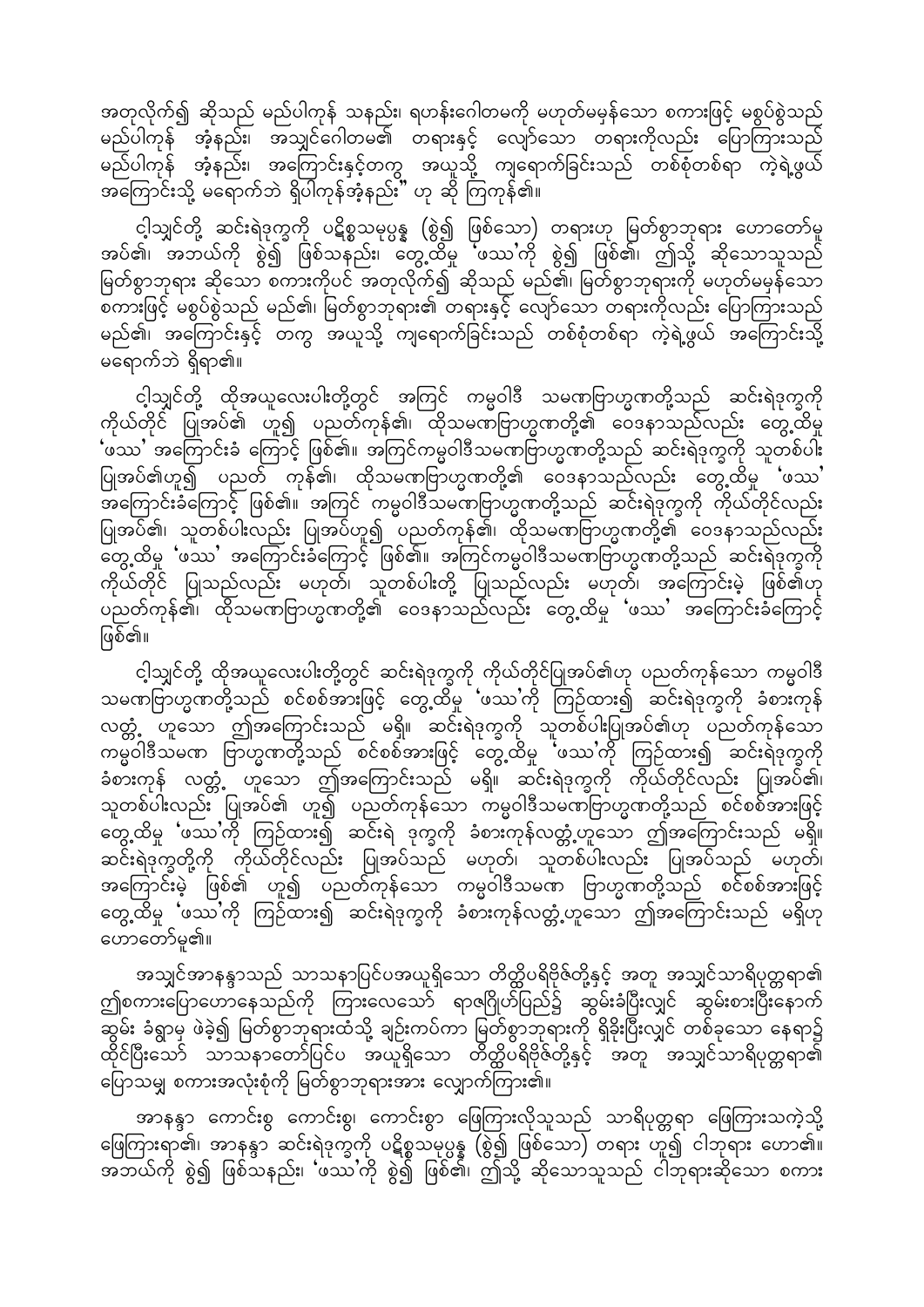ကိုပင် အတုလိုက်၍ ဆိုသည် မည်ရာ၏၊ ငါဘုရားကိုလည်း မဟုတ်မမှန်သော စကားဖြင့် မစွပ်စွဲသည် ဖြစ်ရာ၏၊ ငါဘုရား၏ တရားနှင့် လျော်သော တရားကိုလည်း ပြောကြားသည် မည်ရာ၏၊ အကြောင်းနှင့် တကွ အယူသို့ ကျရောက်ခြင်းသည် တစ်စုံတစ်ရာ ကဲ့ရဲ့ဖွယ် အကြောင်းသို့ မရောက်ဘဲ ရှိရာ၏။

အာနန္ဒာ ထိုအယူလေးပါးတို့တွင် အကြင်ကမ္မဝါဒီသမဏဗြာဟ္မဏတို့သည် ဆင်းရဲဒုက္ခကို ကိုယ်တိုင် ပြုအပ်၏ ဟူ၍ ပညတ်ကုန်၏၊ ထိုသမဏဗြာဟ္မဏတို့၏ ဝေဒနာသည်လည်း တွေ့ထိမှု ဖသာ' မြို့ အကြောင်းခံကြောင့် ဖြစ်၏။ပ။ အကြင် ကမ္မဝါဒီ သမဏဗြာဟ္မဏတို့သည်။ပ။ အကြင် ကမ္မဝါဒီ သမဏဗြာဟ္မဏ တို့သည် ကား။ပ။ အကြင် ကမ္မဝါဒီ သမဏဗြာဟ္မဏတို့သည် ဆင်းရဲဒုက္ခကို ကိုယ်တိုင် ပြုသည်လည်း မဟုတ်၊ သူတစ်ပါး ပြုသည်လည်း မဟုတ်၊ အကြောင်းမဲ့ ဖြစ်၏ဟု ပညတ်ကုန်၏၊ ထိုသမဏ ဗြာဟ္မဏတို့၏ ဝေဒနာသည်လည်း တွေ့ထိမှု 'ဖဿ' အကြောင်းခံကြောင့် ဖြစ်၏၊

အာနန္ဒာ ထိုအယူလေးပါးတို့တွင် ဆင်းရဲဒုက္ခကို ကိုယ်တိုင်ပြုအပ်သည်ဟူ၍ ပညတ်ကြကုန်သော<br>ကမ္မဝါဒီ သမဏုဗြာဟ္မဏတို့သည် ဖဿကို ကြဉ်ထား၍ ဆင်းရဲဒုက္ခကို ခံစားကုန်လတ္တံ့ဟူသော ဤ ကိုယ်တိုင် ပြုအပ်သည်လည်း မဟုတ်၊ သူတစ်ပါးပြုအပ်သည်လည်း မဟုတ်၊ အကြောင်းမဲ့ ဖြစ်၏ ဟု ပညတ်ကုန်သော ကမ္မဝါဒီသမဏဗြာဟ္မဏတို့သည် စင်စစ်အားဖြင့် ဖဿကို ကြဉ်ထား၍ ဆင်းရဲဒုက္ခကို ခံစားကုန်လတ္တံ့ ဟူ သော ဤအကြောင်းသည် မရှိ။

အာနန္ဒာ အခါတစ်ပါး၌ ငါဘုရားသည် ဤရာဇဂြိုဟ်ပြည်၌ပင်လျှင် ရှဉ့်နက်တို့ကို အစာကျွေး၍ မွေးရာဖြစ်သော ဝေဠုဝန်ကျောင်း၌ (သီတင်းသုံး) နေတော်မူ၏၊ အာနန္ဒာ ထိုအခါ ငါဘုရားသည် နံနက် အခါ၌ သင်္ကန်းကို ပြင်ဝတ်၍ သပိတ်သင်္ကန်းကို ဆောင်ယူပြီးလျှင် ရာဇဂြိုဟ်ပြည်၌ ဆွမ်းခံဝင်၏၊ အာနန္ဒာ ထိုငါဘုရားအား "ရာဇဂြိုဟ်ပြည်သို့ ဆွမ်းခံခြင်းငှါ အလွန်စောသေး၏၊ ငါသည် သာသနာတော် ပြင်ပ<sup>ိ</sup>အယူ ရှိကုန်သော တိတ္ထိပရိဗိုဇ်တို့၏ အရံသို့ ချဉ်းကပ်ရမူကား ကောင်းရာ၏" ဟု အကြံ ဖြစ်၏။

အာနန္ဒာ ထိုအခါ ငါဘုရားသည် သာသနာတော်ပြင်ပအယူရှိကုန်သော တိတ္ထိပရိဗိုဇ်တို့၏ အရံသို့ ချဉ်းကပ်ပြီးလျှင် ထိုသာသနာတော်ပြင်ပအယူရှိကုန်သော တိတ္ထိပရိဗိုဇ်တို့နှင့် အတူ ဝမ်းမြောက်ဝမ်းသာ နှုတ်ဆက်ပြောဆို၏၊ ဝမ်းမြောက်ဝမ်းသာ နှုတ်ဆက်ပြောဆိုပြီးလျှင် တစ်ခုသော နေရာ၌ ထိုင်နေ၏၊ <u>ာ.</u><br>အာနန္ဒာ တစ်ခုသော နေရာ၌ ထိုင်နေပြီးသော ငါဘုရားအား ထိုသာသနာတော်ပြင်ပအယူရှိကုန်သော တိတ္ထိပရိဗိုဇ်တို့သည် ဤစကားကို လျှောက်ကုန်၏-

်င့္သြားေရာက္ပါတီမွာ ဆင်းရဲကို ကိုယ်တိုင် ပြုအပ်၏ဟု ပညတ်ကြသည့် ကမ္မဝါဒီသမဏဗြာဟ္မဏ<br>အချို့တို့ ရှိကုန်၏၊ ငါ့သျှင်ဂေါတမ ဆင်းရဲကို သူတစ်ပါး ပြုအပ်၏ ဟု ပညတ်ကြသည့် ကမ္မဝါဒီ သမဏဗြာဟ္မဏ အချို့တို့ ရှိကုန်၏၊ ငါ့သျှင်ဂေါတမ<sup>ီ</sup>ဆင်းရဲကို ကိုယ်တိုင်လည်း ပြုအပ်၊ သူတစ်ပါးလည်း ပြုအပ်၏ဟု ပညတ်ကြသည့် ကမ္မဝါဒီသမဏဗြာဟ္မဏအချို့တို့ ရှိကုန်၏၊ ငါ့သျှင်ဂေါတမ ဆင်းရဲကို တိုယ်တိုင် ပြုအပ် သည်လည်း မဟုတ်၊ သူတစ်ပါး ပြုအပ်သည်လည်း မဟုတ်၊ အကြောင်းမဲ့ ဖြစ်၏ဟု ပညတ်ကြသည့် ကမ္မဝါဒီသမဏဗြာဟ္မဏအချို့တို့ ရှိကုန်၏၊ ဤအရာ၌ အသျှင်ဂေါတမသည် အဘယ်သို့ အယူရှိပါသနည်း၊ အဘယ်သို့ ဟောကြားပါသနည်း၊ အဘယ်သို့ ပြောကြားသည်ရှိသော် အသျှင်ဂေါတမ ဆိုသော စကားကိုပင် အတုလိုက်၍ ဆိုသည် မည်ပါကုန်အံ့နည်း၊ အသျှင်ဂေါ်တမကို မဟုတ်မမှန်သော စကားဖြင့် မစွပ်စွဲသည် မည်ပါကုန်အံ့နည်း၊ အသျှင်ဂေါတမ၏ တရားနှင့် လျော်သော တရားကိုလည်း ပြောကြားသည် မည်ပါကုန် အံ့နည်း၊ အကြောင်းနှင့် တကွ အယူသို့ ကျရောက်ခြင်းသည် တစ်စုံတစ်ရာ ကဲ့ရဲဖွယ် အကြောင်းသို့ မရောက်ဘဲ ရှိပါကုန်အံ့နည်း" ဟု (လျှောက်၏)။

အာနန္ဒာ ဤသို့ ဆိုအပ်သည်ရှိသော် ငါသည် သာသနာတော်ပြင်ပအယူရှိကုန်သော ထိုပရိဗိုဇ်တို့ အား ဤသို့သော စကားကို မိန့်ဆို၏- "ငါ့သျှင်တို့ ဆင်းရဲဒုက္ခကို ပဋိစ္စသမုပ္ပန္န (စွဲ၍ ဖြစ်သော) တရား ဟူ၍ ငါ ဟောအပ်၏။ အဘယ်ကို စွဲ၍ ဖြစ်သနည်း၊ ဖဿကို စွဲ၍ ဖြစ်၏။ ဤသို့ ဆိုသော သူသည်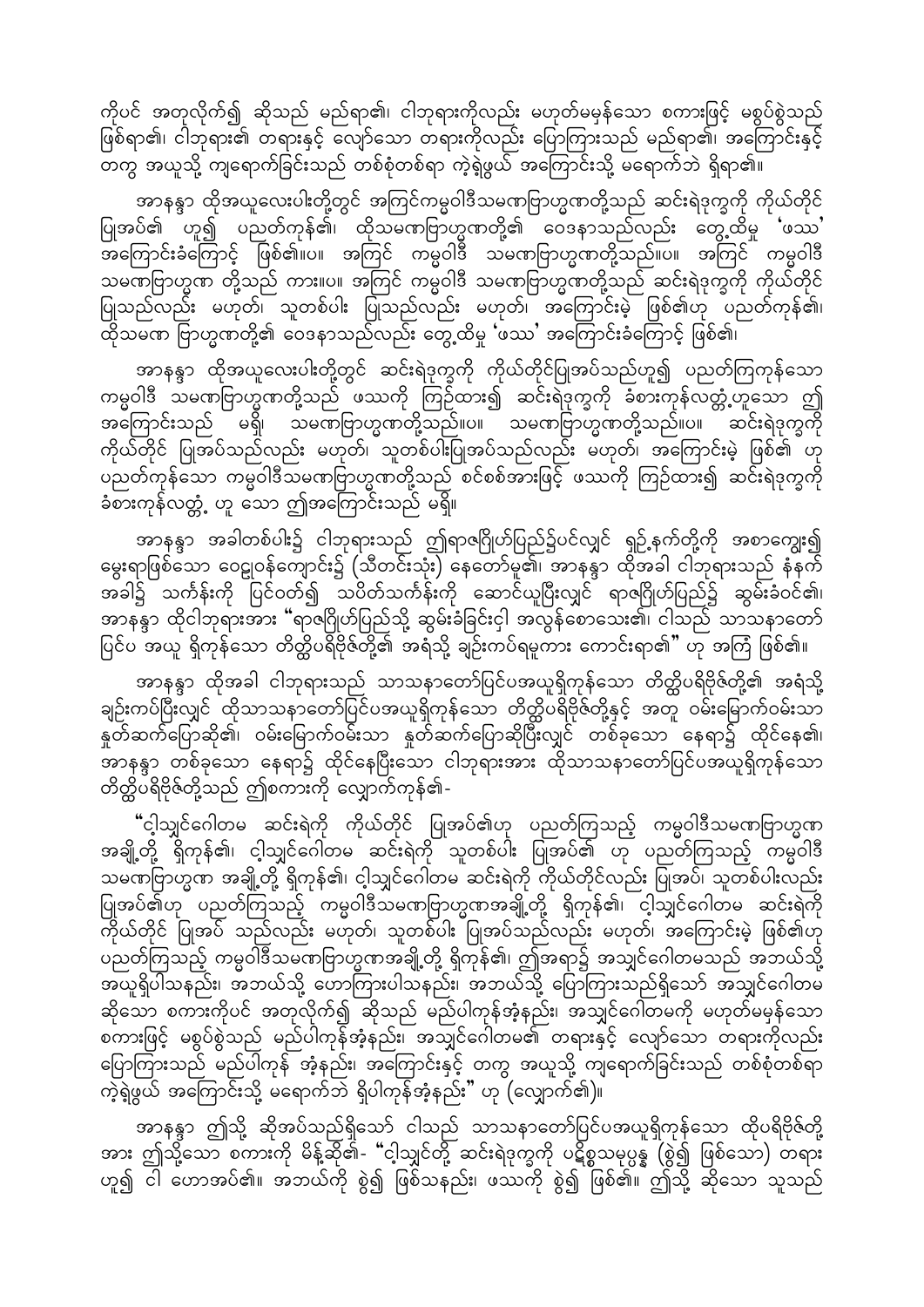ငါဆိုသော စကားကိုပင် အတုလိုက်၍ ဆိုသည် မည်ရာ၏၊ ငါ့ကိုလည်း မဟုတ်မမှန်သော စကားဖြင့် မစွပ်စွဲသည် မည်၏၊ ငါ၏ တရားနှင့် လျော်သော တရားကိုလည်း ပြောကြားသည် မည်၏၊ အကြောင်း နှင့်တကွ အယူသို့ ကျရောက်ခြင်းသည် တစ်စုံတစ်ရာ ကဲ့ရဲဖွယ်အကြောင်းသို့ မရောက်ဘဲ ရှိရာ၏" ဟု (မိန့်ဆို၏)။

င့ါသျှင်တို့ ထိုအယူလေးပါးတို့တွင် အကြင်ကမ္မဝါဒီသမဏဗြာဟ္မဏတို့သည် ဆင်းရဲဒုက္ခကို ကိုယ်တိုင် ပြုအပ်၏ ဟူ၍ ပညတ်ကုန်၏၊ ထိုသမဏဗြာဟ္မဏတို့၏ ဝေဒနာသည်လည်း ဖဿ အကြောင်းခံကြောင့် ဖြစ်၏၊ အကြင် ကမ္မဝါဒီ သမဏဗြာဟ္မဏတို့သည်လည်း။ပ။ အကြင် ကမ္မဝါဒီ သမဏဗြာဟ္မဏ တို့သည်လည်း။ပ။ အကြင် ကမ္မဝါဒီ သမဏဗြာဟ္မဏတို့သည်ကား ဆင်းရဲဒုက္ခကို ကိုယ်တိုင် ပြုအပ်သည်လည်း မဟုတ်၊ သူတစ်ပါး ပြုအပ်သည်လည်း မဟုတ်၊ အကြောင်းမဲ့ ဖြစ်၏ဟူ၍ ပညတ်ကုန်၏၊ ထိုသမဏဗြာဟ္မဏတို့၏့ဝေဒနာသည်လည်း ဖဿ အကြောင်းခံကြောင့် ဖြစ်၏၊

င့ါသျှင်တို့ ထိုအယူလေးပါးတို့တွင် ဆင်းရဲဒုက္ခကို ကိုယ်တိုင် ပြုအပ်၏ ဟူ၍ ပညတ်ကုန်သော ကမ္မဝါဒီ သမဏဗြာဟ္မဏတို့သည် စင်စစ်အားဖြင့် ဖဿကို ကြဉ်ထား၍ ဆင်းရဲကို ခံစားကုန်လတ္တံ့ ဟူသော ဤအကြောင်းသည် မရှိ၊ သမဏဗြာဟ္မဏတို့သည်။ပ။ သမဏဗြာဟ္မဏတို့သည်ကား။ပ။ ဆင်းရဲ ဒုက္ခကို ကိုယ်တိုင် ပြုအပ်သည်လည်း မဟုတ်၊ သူတစ်ပါး ပြုအပ်သည်လည်း မဟုတ်၊ အကြောင်းမဲ့ ဖြစ်၏ ဟု ပညတ်ကုန်သော ကမ္မဝါဒီသမဏဗြာဟ္မဏတို့သည် စင်စစ်အားဖြင့် ဖဿကို ကြဉ်ထား၍ ဆင်းရဲကို ခံစား ကုန်လတ္တံ့ ဟူသော ဤအကြောင်းသည် မရှိဟု ဟောတော်မူ၏။ အသျှင်ဘုရား အံ့ဖွယ် ရှိပါ၏၊ အသျှင် ဘုရား မဖြစ်ဖူးမြဲ ဖြစ်ပါ၏၊ ယင်းသို့သော အရာ၌ တစ်ခုသော ပုဒ်ဖြင့် အလုံးစုံသော<br>အနက်ကို ဟောအပ်သည် ဖြစ်ဘိ၏၊ အသျှင်ဘုရား ဤအနက်ကိုပင်လျှင် အကျယ်အားဖြင့် ဟောသည် ရှိသော် နက်နဲသည်လည်း ဖြစ်ရာ၏၊ နက်နဲသော အသွင်ရှိသည်လည်း ဖြစ်ရာ၏ဟု လျှောက်၏။

အာနန္ဒာ သို့ဖြစ်လျှင် ဤအရာဝယ် သင့်ဉာဏ်၌ ထင်စေလော့ဟု မိန့်တော်မူ၏၊ အသျှင်ဘုရား အကျွန်ုပ်ကို "ငါ့သျှင်အာနန္ဒာ အိုခြင်း 'ဇရာ' သေခြင်း 'မရဏ'သည် အဘယ်တရားလျှင် အကြောင်းခံ ရှိသနည်း၊ အဘယ်တရားလျှင် ဖြစ်ပေါ်ကြောင်း ရှိသနည်း၊ အဘယ်တရားကြောင့် ဖြစ်သနည်း၊ အဘယ်<br>တရားလျှင် အမွန်အစရှိသနည်း'' ဟု မေးလာကြပါကုန်မူ "ငါ့သျှင်တို့ အိုခြင်း 'ဇရာ' သေခြင်း 'မရဏ' သည် စင်စစ် 'ဇာတိ' လျှင် အကြောင်းခံရှိ၏၊ ဇာတိလျှင် ဖြစ်ပေါ်ကြောင်းရှိ၏၊ 'ဇာတိ' ကြောင့် ဖြစ်၏၊ 'ဇာတိ' လျှင် အမွန် အစရှိ၏" ဟု ဤသို့ ဖြေကြားပါအံ့။

အသျှင်ဘုရား အကျွန်ုပ်ကို "ငါ့သျှင်အာနန္ဒာ ပဋိသန္ဓေနေမှု 'ဇာတိ'သည် အဘယ်တရားလျှင် အကြောင်းခံရှိသနည်း၊ အဘယ်တရားလျှင် ဖြစ်ပေါ်ကြောင်းရှိသနည်း၊ အဘယ်တရားကြောင့် ဖြစ် သနည်း၊ အဘယ်တရားလျှင် အမွန်အစရှိသနည်း" ဟု မေးလာကြကုန်မူ "ပဋိသန္ဓေနေမှု 'ဇာတိ'သည် ဘဝလျှင် အကြောင်းခံ ရှိ၏၊ ဘဝလျှင် ဖြစ်ပေါ်ကြောင်းရှိ၏၊ ဘဝကြောင့် ဖြစ်၏၊ ဘဝလျှင် အမွန်အစ ရှိ၏" ဟု ဤသို့ ဖြေကြားပါအံ့။

အသျှင်ဘုရား အကျွန်ုပ်ကို "ငါ့သျှင်အာနန္ဒာ ဘဝသည် အဘယ်တရားလျှင် အကြောင်းခံရှိသနည်း၊ အဘယ် တရားလျှင် ဖြစ်ပေါ်ကြောင်းရှိသနည်း၊ အဘယ်တရားကြောင့် ဖြစ်သနည်း၊ အဘယ်တရားလျှင် အမွန်အစ ရှိသနည်း" ဟု မေးလာကြကုန်မူ "ဘဝသည် ဉပါဒါန်တရားလျှင် အကြောင်းခံရှိ၏၊ ဉပါဒါန်လျှင် ဖြစ်ပေါ် ကြောင်းရှိ၏၊ ဉပါဒါန်ကြောင့် ဖြစ်၏၊ ဉပါဒါန်လျှင် အမွန်အစရှိ၏" ဟု ဤသို့ ဖြေကြားပါအံ့။

အသျှင်ဘုရား အကျွန်ုပ်ကို "ငါ့သျှင်အာနန္ဒာ ပြင်းစွာ စွဲလမ်းမှု 'ဥပါဒါန်'သည်။ပ။ ငါ့သျှင် တပ် မက်မှု 'တဏှာ'သည်။ပ။ ငါ့သျှင် ခံစားမှု 'ဝေဒနာ'သည်။ပ။ အသျှင်ဘုရား အကျွန်ုပ်ကို "ငါ့သျှင်အာနန္ဒာ တွေ့ထိမှု 'ဖဿ'သည် အဘယ်တရားလျှင် အကြောင်းခံရှိသနည်း၊ အဘယ်တရားလျှင် ဖြစ်ပေါ်ကြောင်း ရှိသနည်း၊ အဘယ်တရားကြောင့် ဖြစ်သနည်း၊ အဘယ်တရားလျှင် အမွန်အစရှိသနည်း" ဟု မေးလာကြ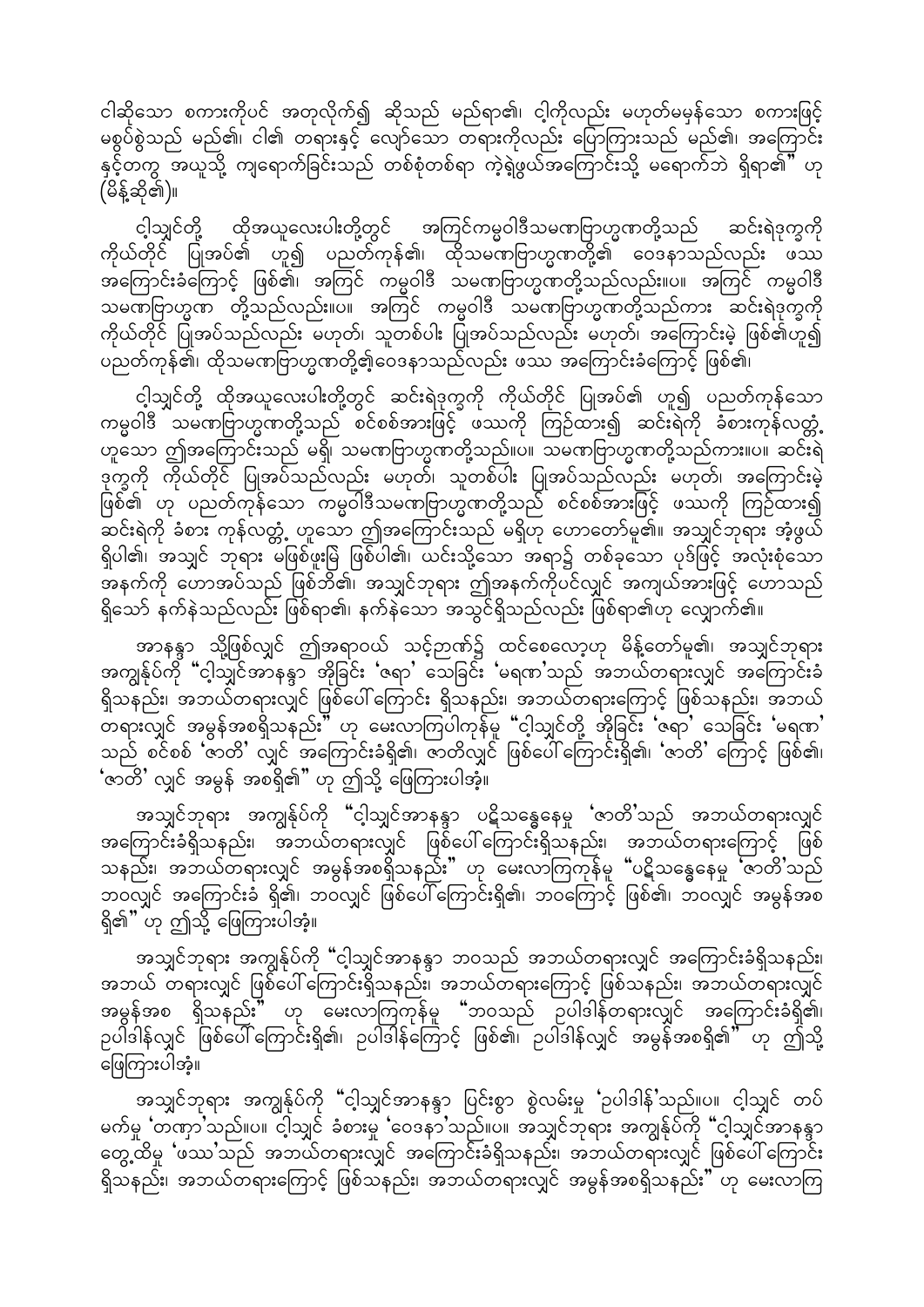ကုန်မူ "တွေ့ထိမှု 'ဖဿ'သည် တည်ရာ 'အာယတန' ခြောက်ပါးလျှင် အကြောင်းခံရှိ၏၊ အာယတန ြောက်ပါးလျှင် ဖြစ်ပေါ်ကြောင်း ရှိ၏၊ အာယတနခြောက်ပါးကြောင့် ဖြစ်၏၊ အာယတနခြောက်ပါးလျှင် ာပ<br>အမွန်အစ ရှိ၏" ဟု ဤသို့ ဖြေကြားပါအံ့။ "ငါ့သျှင် ဖဿ၏ တည်ရာ 'အာယတန'ခြောက်ပါးတို့၏ (အရဟတ္တမဂ်ံဖြင့်) အကြွင်းမဲ့ ချုပ်ခြင်းကြောင့် တွေ့ထိမှု 'ဖဿ' ချုပ်၏၊ တွေ့ထိမှု 'ဖဿ' ျား အသက္တာ အမ်က္ကား အမ်က္ကား<br>(၁) အလြင်းေတြာင့် ခံစားမှု 'ဝေဒနာႛ ချုပ်၏၊ ခံစားမှု 'ဝေဒနာႛ ချုပ်ခြင်းေကြာင့် တပ်မက်မှု 'တဏၠာႛ<br>ချုပ်၏၊ တပ်မက်မှု 'တဏၠာႛ ချုပ်ခြင်းေကြာင့် ပြင်းစွာ စွဲလမ်းမှု 'ဥပါဒါန်ႛ ချုပ်၏၊ ပြင်းစွာ စွဲလမ်း ု့<br>ပဋိသန္ဓေနေမှု ဇာတိ ချုပ်ခြင်းကြောင့် အိုခြင်း ဇရာ၊ သေခြင်း မရဏ၊ စိုးရိမ်ခြင်း သောက၊<br>ငိုကြွေးခြင်း ပရိဒေဝ၊ ဆင်းရဲခြင်း ဒုက္ခ၊ နှလုံးမသာခြင်း ခေါမနဿ၊ ပြင်းစွာ ပင်ပန်းခြင်း 'ဉပါယာသ'တို့ ချုပ်ကုန်၏။ ဤသို့လျှင် အလုံးစုံသော ဆင်းရဲအစု ချုပ်၏ ဟု ဤသို့ ဖြေကြားပါအံ့ ဟု (လျှောက်၏)။

စတုတ္ထသုတ်။

နိဒါနဝဂ္ဂသံယုတ်ပါဠိတော်

=== ၃ - ဒသဗလဝဂ် ===

၅ - ဘူမိဇသုတ်

၂၅။ သာဝတ္ထိပြည်၌ (သီတင်းသုံး) နေတော်မူ၏၊ ထိုအခါ အသျှင်ဘူမိဇသည် ညနေချမ်းအခါ တစ်ပါးတည်း ကိန်းအောင်းရာမှ ထလျက် အသျှင်သာရိပုတ္တရာထံသို့ ချဉ်းကပ်၍ အသျှင်သာရိပုတ္တရာ နှင့်အတူ ဝမ်းမြောက်ဝမ်းသာ နှတ်ဆက်စကား ပြောဆိုပြီးလျှင် တစ်ခုသော နေရာ၌ ထိုင်နေပြီးသော် ာ<br>အသျှင် သာရိပုတ္တရာအား ဤစကားကို လျှောက်၏-

"င့ါ့သျှင်သာရိပုတ္တရာ ချမ်းသာဆင်းရဲကို ကိုယ်တိုင် ပြုအပ်၏ဟူ၍ ပညတ်ကုန်သော ကမ္မဝါဒီ သမဏဗြာဟ္မဏအချို့တို့ ရှိကြကုန်၏၊ ငါ့သျှင်သာရိပုတ္တရာ ချမ်းသာဆင်းရဲကို သူတစ်ပါး ပြုအပ်၏ဟူ၍ အချို့တို့ ရှိကြ ကုန်၏၊ ငါ့သျှင်သာရိပုတ္တရာ ချမ်းသာဆင်းရဲကို ကိုယ်တိုင် ပြုအပ်သည်လည်း မဟုတ်၊ သူတစ်ပါး ပြုအပ် သည်လည်း မဟုတ်၊ အကြောင်းမဲ့ ဖြစ်၏ဟူ၍ ပညတ်ကုန်သော ကမ္မဝါဒီ ာ<br>သမဏဗြာဟ္မဏ အချို့တို့ ရှိကြ ကုန်၏။ ငါ့သျှင်သာရိပုတ္တရာ ဤအရာ၌ အကျွန်ုပ်တို့၏ မြတ်စွာဘုရား သည် အဘယ်သို့ အယူရှိပါသနည်း၊ အဘယ်သို့ ဟောကြားပါသနည်း၊ အဘယ်သို့ ပြောကြားသည် ရှိသော် မြတ်စွာဘုရား၏ ဟောသော စကား ကိုပင် အတုလိုက်၍ ဆိုသည် မည်ပါကုန်အံ့နည်း၊ မြတ်စွာဘုရားကိုလည်း မဟုတ်မမှန်သော စကားဖြင့် မစွပ်စွဲသည် မည်ပါကုန်အံ့နည်း၊ မြတ်စွာဘုရား၏ .<br>တရားနှင့် လျော်သော တရားကိုလည်း ပြောကြားသည် မည်ပါကုန်အံ့နည်း၊ အကြောင်းနှင့် တကွ အယူသို့ ကျရောက်ခြင်းသည် တစ်စုံတစ်ရာ ကဲ့ရဲ့ဖွယ်သို့ မရောက်ဘဲ ရှိပါအံ့နည်း" ဟု လျှောက်၏။

င့ါသျှင် ချမ်းသာဆင်းရဲကို ပဋိစ္စသမုပ္ပန္န (စွဲ၍ ဖြစ်သော) တရား ဟူ၍ မြတ်စွာဘုရား ဟောတော်မူ <u>၏။ အဘယ်ကို စွဲ၍ ဖြစ်သနည်း၊ ဖဿကို စွဲ၍ ဖြစ်၏။ ဤသို့ ဆိုသောသူသည် မြတ်စွာဘုရား</u>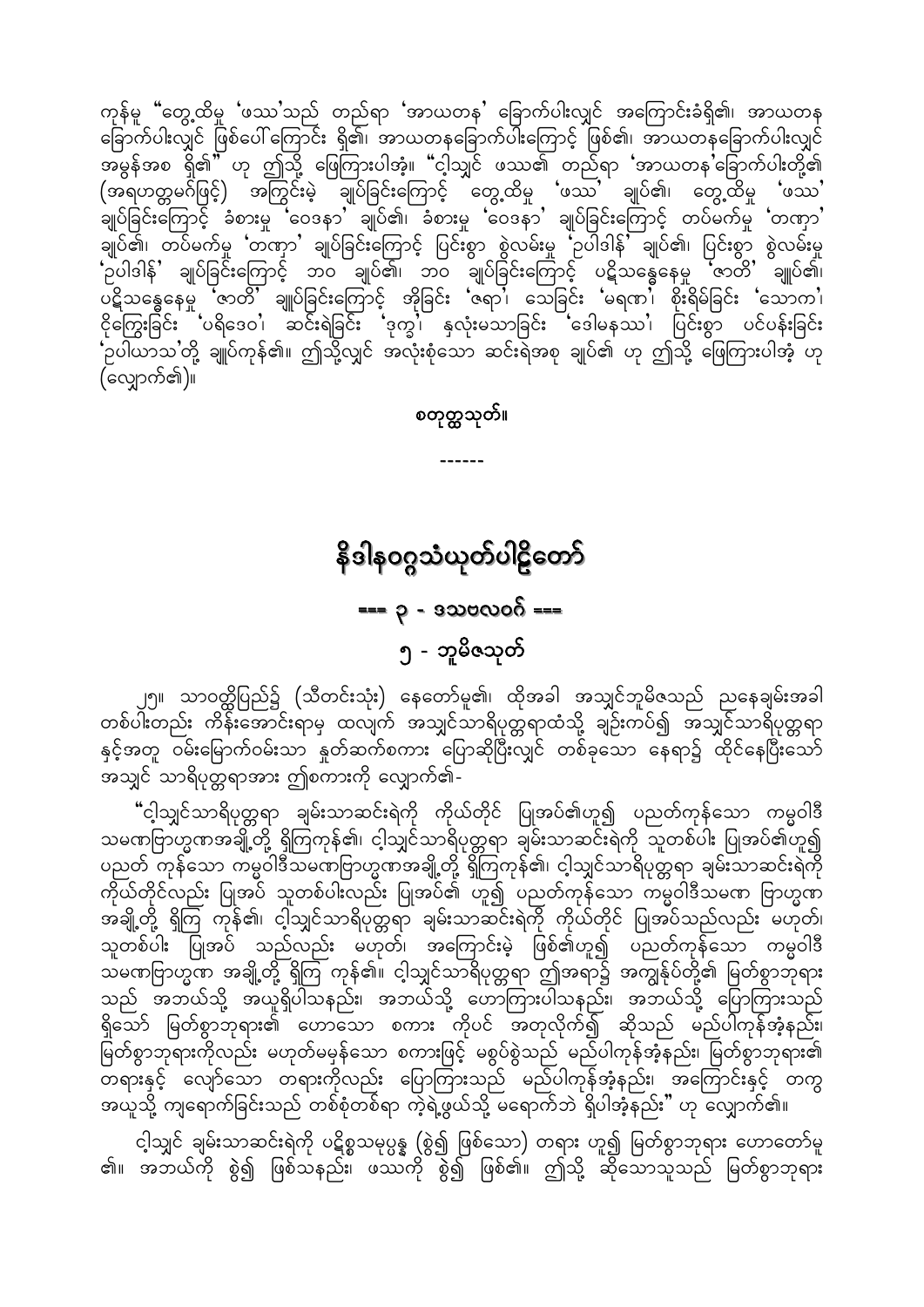ဟောတော်မူ အပ်သော စကားကိုပင် အတုလိုက်၍ ဆိုသည် မည်ရာ၏၊ မြတ်စွာဘုရားကိုလည်း မဟုတ်မမှန်သော စကားဖြင့် မစွပ်စွဲသည် မည်ရာ၏၊ မြတ်စွာဘုရား၏ တရားနှင့် လျော်သော တရားကိုလည်း ပြောကြားသည် မည်ရာ၏၊ အကြောင်းနှင့်တကွ အယူသို့ ကျရောက်ခြင်းသည် တစ်စုံတစ်ရာ ကဲ့ရဲ့ဖွယ်သို့ မရောက်ဘဲ ရှိရာ၏။

င့ါ့သျှင် ထိုအယူလေးပါးတို့တွင် အကြင် ကမ္မဝါဒီ သမဏဗြာဟ္မဏတို့သည် ချမ်းသာဆင်းရဲကို ကိုယ်တိုင် ပြုအပ်၏ ဟူ၍ ပညတ်ကုန်၏၊ ထိုသမဏဗြာဟ္မဏတို့၏ ဝေဒနာသည်လည်း ဖဿ အကြောင်းခံကြောင့် ဖြစ်၏၊ အကြင် ကမ္မဝါဒီ သမဏဗြာဟ္မဏတို့သည်ကား။ပ။ အကြင်သမဏဗြာဟ္မဏ တို့သည်ကား။ပ။ အကြင်ကမ္မဝါဒီသမဏဗြာဟ္မဏတို့သည်ကား ချမ်းသာဆင်းရဲကို ကိုယ်တိုင် ပြုအပ် သည်လည်း မဟုတ်၊ သူတစ်ပါး ပြုအပ်သည်လည်း မဟုတ်၊ အကြောင်းမဲ့ ဖြစ်၏ဟူ၍ ပညတ်ကုန်၏၊ ထိုသမဏဗြာဟ္မဏတို့၏ ဝေဒနာသည်လည်း ဖဿ အကြောင်းခံကြောင့် ဖြစ်၏။

င့ါ့သျှင် ထိုအယူလေးပါးတို့တွင် ချမ်းသာဆင်းရဲကို ကိုယ်တိုင် ပြုအပ်၏ဟူ၍ ပညတ်ကုန်သော ကမ္မဝါဒီသမဏဗြာဟ္မဏတို့သည် စင်စစ်အားဖြင့် ဖဿကို ကြဉ်ထား၍ ချမ်းသာဆင်းရဲကို ခံစားကြကုန် လတ္တံ့ ဟူသော ဤအကြောင်းသည် မရှိ၊ အကြင် သမဏဗြာဟ္မဏ တို့သည်ကား။ပ။ အကြင် ာမိတ်တို့<br>သမဏဗြာဟ္မဏ တို့သည်ကား။ပ။ အကြင်<sup>ံ</sup>ကမ္မဝါဒိီ သမဏဗြာဟ္မဏတို့သည်ကား ချမ်းသာဆင်းရဲကို ကိုယ်တိုင် ပြုအပ်သည်လည်း မဟုတ်၊ သူတစ်ပါး ပြုအပ်သည်လည်း မဟုတ်၊ အကြောင်းမဲ့ ဖြစ်၏ဟူ၍ ပညတ်ကုန်၏၊ ထို သမဏဗြာဟ္မဏတို့သည် စင်စစ်အားဖြင့် ဖဿကို ကြဉ်ထား၍ ချမ်းသာဆင်းရဲကို ခံစားကြကုန်လတ္တံ့ ဟူသော ဤအကြောင်းသည် မရှိ ဟု မိန့်ဆို၏။

အသျှင်အာနန္ဒာသည် အသျှင်ဘူမိဇနှင့် အတူ အသျှင်သာရိပုတ္တရာ၏ ဟောသမျှ စကားအလုံးစုံကို ကြားလေ၏၊ ထိုအခါ အသျှင်အာနန္ဒာသည် မြတ်စွာဘုရားထံသို့ ချဉ်းကပ်ပြီးလျှင် မြတ်စွာဘုရားကို ရှိခိုး ...<br>လျက် တစ်ခုသော နေရာ၌ ထိုင်နေပြီးသော် အသျှင်ဘူမိဇနှင့် အတူ အသျှင်သာရိပုတ္တရာ၏ ပြောဟော သမျှ စကားအလုံးစုံကို မြတ်စွာဘုရားအား လျှောက်ကြား၏။

အာနန္ဒာ ကောင်းစွ ကောင်းစွ၊ ကောင်းစွာ ဖြေကြားလိုသူသည် သာရိပုတ္တရာ ဖြေကြားသကဲ့သို့ ဖြေကြားရာ၏၊ အာနန္ဒာ စင်စစ် ချမ်းသာဆင်းရဲကို ပဋိစ္စသမုပ္ပန္န (စွဲ၍ ဖြစ်သော) တရား ဟူ၍ ငါဟော<br>အပ်၏။ အဘယ်ကို စွဲ၍ ဖြစ်သနည်း၊ ဖဿကို စွဲ၍ ဖြစ်၏။ ဤသို့ ဆိုသောသူသည် ငါဘုရားဟော အပ်သော စကားကိုပင် အတုလိုက်၍ ဆိုသည် မည်ရာ၏၊ ငါဘုရားကိုလည်း မဟုတ်မမှန်သော စကားဖြင့် မစွပ်စွဲသည် မည်ရာ၏၊ ငါဘုရား၏ တရားနှင့် လျော်သော တရားကိုလည်း ပြောကြားသည် မည်ရာ၏၊ အကြောင်းနှင့် တကွ အယူသို့ ကျရောက်ခြင်းသည် တစ်စုံတစ်ရာ ကဲ့ရဲ့ဖွယ်အကြာင်းသို့ မရောက်ဘဲ ရှိရာ၏။

အာနန္ဒာ ထိုအယူလေးပါးတို့တွင် အကြင်ကမ္မဝါဒီသမဏဗြာဟ္မဏတို့သည် ချမ်းသာဆင်းရဲကို ကိုယ် တိုင် ပြုအပ်၏ဟူ၍ ပညတ်ကုန်၏၊ ထိုသမဏဗြာဟ္မဏတို့၏ ဝေဒနာသည်လည်း ဖဿ အကြေင်းခံ ကြောင့် ဖြစ်၏၊ အကြင်သမဏဗြာဟ္မဏတို့သည်ကား။ပ။ အကြင် သမဏဗြာဟ္မဏတို့သည်ကား။ပ။ အကြင် တမ္မဝါဒီ သမဏဗြာဟ္မဏတို့သည်ကား ဆင်းရဲကို ကိုယ်တိုင် ပြုအပ်သည်လည်း မဟုတ်၊ သူတစ်ပါး ပြုအပ်သည်လည်း မဟုတ်၊ အကြောင်းမဲ့ ဖြစ်၏ ဟူ၍ ပညတ်ကုန်၏၊ ထိုသမဏဗြာဟ္မဏ တို့၏ ဝေဒနာသည်လည်း ဖဿ အကြောင်းခံကြောင့် ဖြစ်၏။

အာနန္ဒာ ထိုအယူလေးပါးတို့တွင် ချမ်းသာဆင်းရဲကို ကိုယ်တိုင် ပြုအပ်၏ဟူ၍ ပညတ်ကြကုန်သော ကမ္မဝါဒီ သမဏဗြာဟ္မဏတို့သည် စင်စစ်အားဖြင့် ဖဿကို ကြဉ်ထား၍ ချမ်းသာဆင်းရဲကို ခံစားကြကုန် လတ္တံ့ ဟူသော ဤအကြောင်းသည် မရှိ၊ အကြင် သမဏဗြာဟ္မဏ တို့သည်ကား။ပ။ အကြင် သမဏဗြာဟ္မဏ တို့သည်ကား။ပ။ အကြင်ကမ္မဝါဒီသမဏဗြာဟ္မဏတို့သည်ကား။ပ။ ချမ်းသာဆင်းရဲကို ကိုယ်တိုင် ပြုအပ် သည်လည်း မဟုတ်၊ သူတစ်ပါး ပြုအပ်သည်လည်း မဟုတ်၊ အကြောင်းမဲ့ ဖြစ်၏ ဟူ၍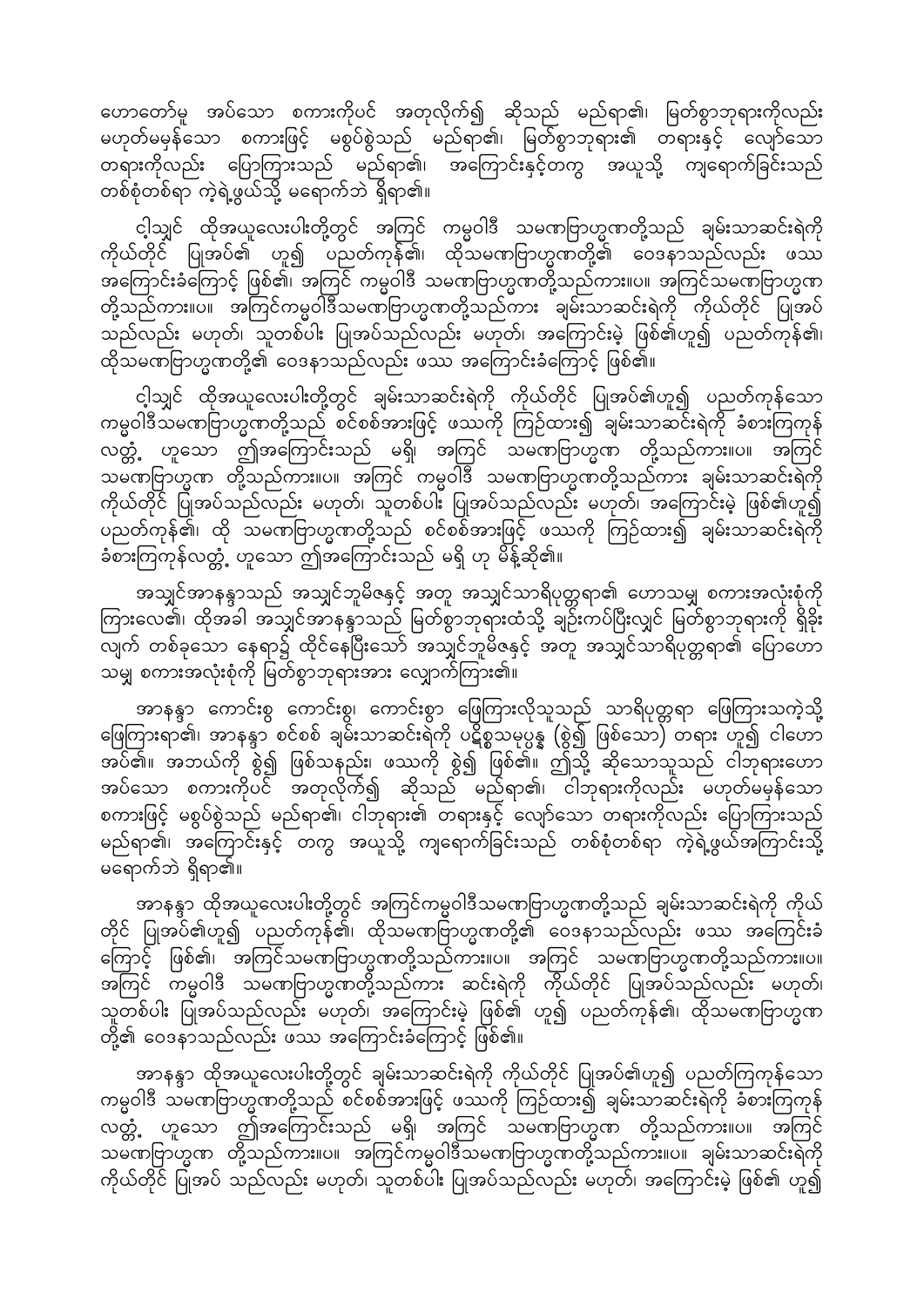ပညတ်ကြကုန်သော ကမ္မဝါဒီ သမဏဗြာဟ္မဏတို့သည် စင်စစ်အားဖြင့် ဖဿကို ကြဉ်ထား၍ ချမ်းသာ ဆင်းရဲကို ခံစားကုန်လတ္တံ့ ဟူသော ဤအကြောင်းသည် မရှိ။

အာနန္ဒာ ကိုယ် 'ကာယ' ရှိခဲ့သော် ကိုယ်၌ ဖြစ်သော စေ့ဆော်မှု 'ကာယသဉ္စေတနာ' ဟူသော အကြောင်းကြောင့် အတွင်းသန္တာန်၌ ချမ်းသာဆင်းရဲ ဖြစ်၏။ အာနန္ဒာ နူတ် 'ဝါစာ' ရှိခဲ့သော် နူတ်၌ ဖြစ်သော စေ့ဆော်မှု 'ဝစီသဉ္စေတနာ'ဟူသော အကြောင်းကြောင့် အတွင်းသန္တာန်၌ ချမ်းသာဆင်းရဲ ဖြစ်၏။ အာနန္ဒာ စိတ် 'မနော' ရှိခဲ့သော် စိတ်၌ ဖြစ်သော စေ့ဆော်မှု 'မနောသဉ္စေတနာ'ဟူသော အကြောင်းကြောင့် အတွင်းသန္တာန်၌ ချမ်းသာဆင်းရဲ ဖြစ်၏။ ဤစေတနာသည် မသိမှု 'အဝိဇ္ဇာ' အကြောင်းကြောင့်လည်း ဖြစ်၏။

အာနန္ဒာ အကြင်ကိုယ်ဖြင့် ပြုစီရင်မှု 'ကာယသခ်ီါရ'ဟူသော အကြောင်းကြောင့် မိမိသန္တာန်၌ ချမ်းသာဆင်းရဲသည် ဖြစ်၏၊ ထိုကိုယ်ဖြင့် ပြုစီရင်မှု 'ကာယသင်္ခါရ'ကို ကိုယ်တိုင်မူလည်း ပြုစီရင်၏။ ့<br>အာနန္ဒာ အကြင်ကိုယ်ဖြင့် ပြုစီရင်မှု 'ကာယသင်္ခါရ' ဟူသော အကြောင်းကြောင့် မိမိသန္တာန်၌ ချမ်းသာ ဆင်းရဲသည် ဖြစ်၏၊ ထိုကိုယ်ဖြင့် ပြုစီရင်မှု 'ကာယသင်္ခါရ'ကို သူတစ်ပါးတို့မူလည်း ပြုစီရင်ကုန်၏။ အာနန္ဒာ အကြင်ကိုယ်ဖြင့် ပြုစီရင်မှု 'ကာယသင်္ခါရ' ဟူသော အကြောင်းကြောင့် မိမိသန္တာန်၌ ချမ်းသာ ဆင်းရဲသည် ဖြစ်၏၊ ထိုကိုယ်ဖြင့် ပြုစီရင်မှု 'ကာယသင်္ခါရ' ကို ကောင်းစွာ သိသည် ဖြစ်၍မူလည်း ပြုစီရင်၏။ အာနန္ဒာ အကြင်ကိုယ်ဖြင့် ပြုစီရင်မှု 'ကာယသင်္ခါရ' ဟူသော အကြောင်းကြောင့်မိမိသန္တာန်၌ ချမ်းသာ ဆင်းရဲသည် ဖြစ်၏၊ ထိုကိုယ်ဖြင့် ပြုစီရင်မူ 'ကာယသင်္ခါရ' ကို ကောင်းစွာ မသိမူ၍လည်း ပြုစီရင်၏။

အာနန္ဒာ အကြင်နှုတ်ဖြင့် ပြုစီရင်မှု 'ဝစီသခ်ါရ' ဟူသော အကြောင်းကြောင့် မိမိသန္တာန်၌ ချမ်းသာ ဆင်းရဲသည် ဖြစ်၏၊ ထိုနှုတ်ဖြင့် ပြုစီရင်မှု 'ဝစီသင်္ခါရ်' ကို ကိုယ်တိုင်မူလည်း ပြုစီရင်၏။ အာနန္ဒာ အကြင်နှုတ်ဖြင့် ပြုစီရင်မှု 'ဝစီသင်္ခါရ' ဟူသော အကြောင်းကြောင့် မိမိသန္တာန်၌ ချမ်းသာဆင်းရဲသည် ဖြစ်၏၊ ထိုနှုတ်ဖြင့် ပြုံစီရင်မှု 'ဝစီသင်္ခါရ' ကို သူတစ်ပါးတို့မူလည်း ပြုစီရင်ကုန်၏။ အာနန္ဒာ ဖြစ်၏၊ ထိုနှုတ်ဖြင့် ပြုစီရင်မှု 'ဝစီသင်္ခါရ' ကို ကောင်းစွာ သိသည် ဖြစ်၍မူလည်း ပြုစီရင်၏။ပ။ မသိမူ၍ လည်း ပြုစီရင်၏။

အာနန္ဒာ အကြင်စိတ်ဖြင့် ပြုစီရင်မှု 'မနောသခ်ီါရ' ဟူသော အကြောင်းကြောင့် မိမိသန္တာန်၌<br>ချမ်းသာ ဆင်းရဲသည် ဖြစ်၏၊ ထိုစိတ်ဖြင့် ပြုစီရင်မှု 'မနောသခ်ီါရ' ကို ကိုယ်တိုင်မှုလည်း ပြုစီရင်၏၊ ာ<br>အာနန္ဒာ အကြင်စိတ်ဖြင့် ပြုစီရင်မှု 'မနောသင်္ခါရ ဟူသော အကြောင်းကြောင့် မိမိသန္တာန်၌ ချမ်းသာ<br>ဆင်းရဲသည် ဖြစ်၏၊ ထိုစိတ်ဖြင့် ပြုစီရင်မှု 'မနောသင်္ခါရ' ကို သူတစ်ပါးတို့မူလည်း ပြုစီရင် ကုန်၏၊ အာနန္ဒာ အကြင် စိတ်ဖြင့် ပြုစီရင်မှု 'မနောသခါရ' ဟူသော အကြောင်းကြောင့် မိမိသန္တာန်၌ ချမ်းသာ ဆင်းရဲသည် ဖြစ်၏၊ ထိုစိတ်ဖြင့် ပြုံစီရင်မှု 'မနောသင်္ခါရ' ကို ကောင်းစွာ သိသည် ဖြစ်၍ မူလည်း ပြုစီရင်၏။ပ။ မသိမူ၍လည်း ပြုစီရင််၏။

အာနန္ဒာ ဤတရားတို့၌ မသိမှု 'အဝိဇ္ဇာ'သည် ကျရောက်၏၊ အာနန္ဒာ အကြင်စေတနာကာယဟူ သော အကြောင်းကြောင့် မိမိသန္တာန်၌ ချမ်းသာဆင်းရဲသည် ဖြစ်၏၊ မသိမှု အဝိဇ္ဇာ ၏သာလျှင်<br>အရဟတ္တမဂ်ဖြင် အကြွင်းမဲ့ ချူပ်ခြင်းကြောင့် ထိုစေတနာကာယသည် မဖြစ်။ အကြင်စေတနာဝါစာ ဟူသော အကြောင်းကြောင့် မိမိသန္တာန်၌ ချမ်းသာဆင်းရဲသည် ဖြစ်၏၊ မသိမှု 'အဝိဇ္ဇာ' ၏သာလျှင် …<br>အရဟတ္တမဂ်ဖြင့် အကြွင်းမဲ့ ချုပ်ခြင်းကြောင့် ထိုစေတနာဝါစာသည် မဖြစ်။ အကြင်မနောဟူသော အကြောင်းကြောင့် မိမိသန္တာန်၌ ချမ်းသာဆင်းရဲသည် ဖြစ်၏၊ မသိမှု 'အဝိဇ္ဇာ' ၏သာလျှင် အရဟတ္တမဂ်ဖြင့် အကြွင်းမဲ့ ချုပ်ခြင်းကြောင့် ထိုမနောကံသည် မဖြစ်။ ထိုစေတနာသည် (ချမ်းသာ ဆင်းရဲ၏) ပေါက်ရောက်ရာ လယ်မြေ မဟုတ်။ပ။ ထိုစေတနာသည် (ချမ်းသာဆင်းရဲ၏) တည်ရာ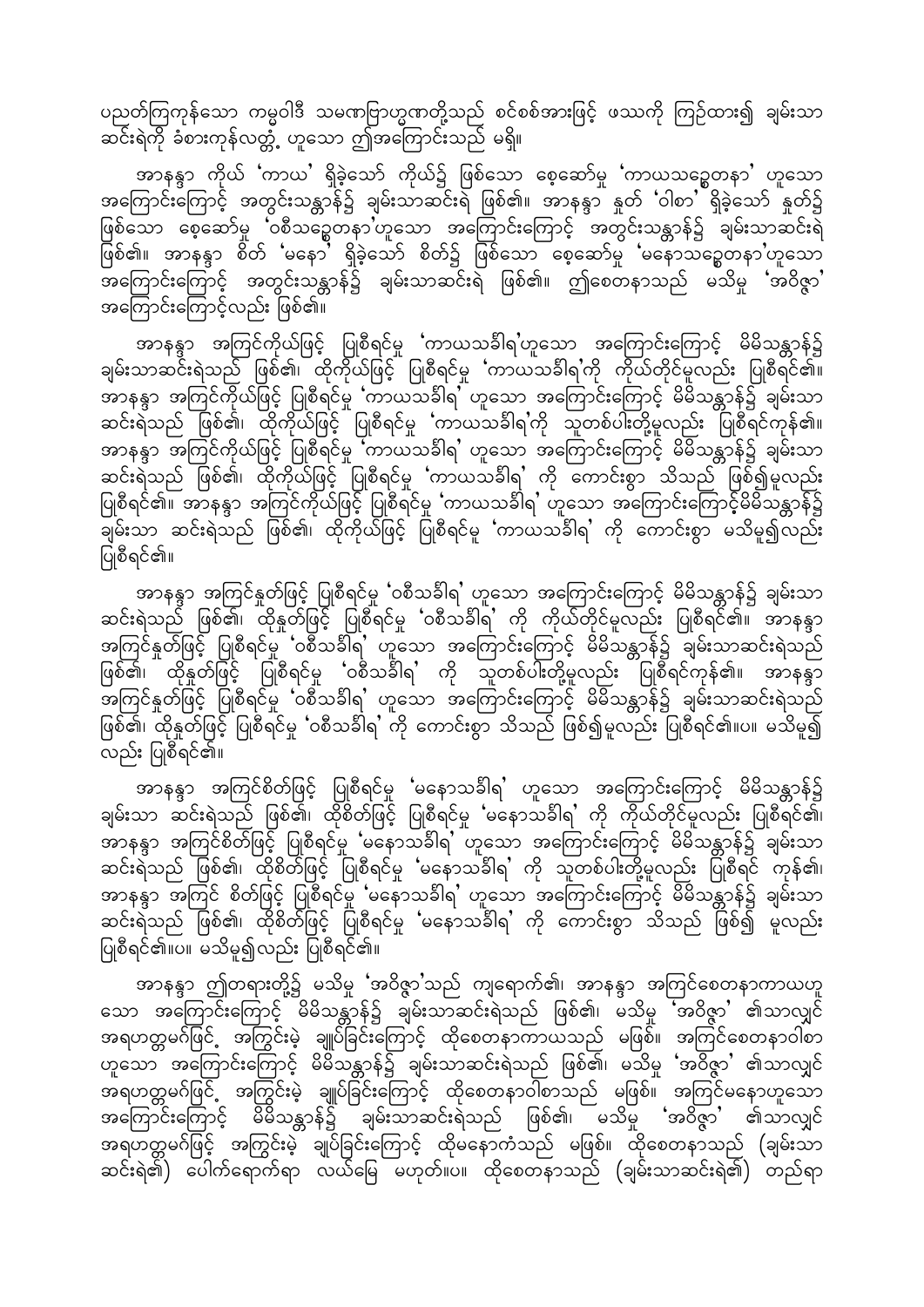ယာမြေ မဟုတ်။ပ။ ထိုစေတနာသည် (ချမ်းသာဆင်းရဲ၏) တည်ရာ အာယတန မဟုတ်။ပ။ အကြင် မနော ဟူသော အကြောင်းကြောင့် မိမိသန္တာန်၌ ချမ်းသာဆင်းရဲ သည် ဖြစ်၏၊ ထိုစေတနာသည် ချမ်းသာ ဆင်းရဲ၏ အကြောင်းမဟုတ် ဟု (ဟောတော်မူ၏)။

ပဥ္စမသုတ်။

# နိဒါနဝဂွသံယုတ်ပါဠိတော် ၆ - ဥပဝါဏသုတ်

၂၆။ သာဝတ္တိပြည်၌ (သီတင်းသုံး) နေတော်မူ၏၊ ထိုအခါ အသျှင်ဉပဝါဏသည် မြတ်စွာဘုရား ထံသို့ ချဉ်းကပ်၍ မြတ်စွာဘုရားကို ရှိခိုးလျက် တစ်ခုသော နေရာ၌ ထိုင်နေပြီးသော် မြတ်စွာဘုရားအား ကျစကားကို လျှောက်၏-

"အသျှင်ဘုရား ဆင်းရဲကို ကိုယ်တိုင်ပြုအပ်၏ဟု ပညတ်ကုန်သော အချို့သော သမဏဗြာဟ္မဏတို့ ရှိကုန်၏၊ ဆင်းရဲကို သူတစ်ပါးပြုအပ်၏ဟု ပညတ်ကုန်သော အချို့သော သမဏဗြာဟ္မဏတို့ ရှိကုန်၏၊ ဗြာဟ္မဏတို့ ရှိကုန်၏၊ ဆင်းရဲကို ကိုယ်တိုင်လည်း ပြုအပ်သည် မဟုတ်၊ သူတစ်ပါးလည်း ပြုအပ်သည် .<br>မဟုတ်၊ အကြောင်းမဲ့ ဖြစ်၏ဟူ၍ ပညတ်ကုန်သော အချို့သော သမဏဗြာဟ္မဏတို့ ရှိကုန်၏။ ဤအရာ၌ အကျွန်ုပ်တို့၏ မြတ်စွာဘုရားသည် အဘယ်သို့ အယူရှိပါသနည်း၊ အဘယ်သို့ ဟောကြား ာ<br>ပါသနည်း၊ အကျွန်ုပ်တို့သည် အဘယ်သို့ ပြောကြားသည်ရှိသော် မြတ်စွာဘုရား ဟောသော စကားကိုပင် အတုလိုက်၍ ဆိုသည် မည်ပါကုန်အံ့နည်း၊ မြတ်စွာဘုရားကိုလည်း မဟုတ်မမှန်သော စကားဖြင့် မစွပ်စွဲသည် မည်ပါ ကုန်အံ့နည်း၊ မြတ်စွာဘုရား ဟောသော တရားနှင့် လျော်သော တရားကိုလည်း ပြောသည် မည်ပါကုန် အံ့နည်း၊ အကြောင်းနှင့် တကွ အယူသို့ ကျရောက်ခြင်းသည် တစ်စုံတစ်ရာ ကဲ့ရဲ့ဖွယ်သို့ မရောက်ဘဲ ရှိပါအံ့နည်း" ဟု လျှောက်၏။

ဉပဝါဏ ဆင်းရဲကို ပဋိစ္စသမုပ္ပန္န (စွဲ၍ ဖြစ်သော) တရားဟူ၍ ငါဘုရား ဟောတော်မူ၏။<br>အဘယ်ကို စွဲ၍ ဖြစ်သနည်း၊ တွေ့ထိမှု 'ဖဿ'ကို စွဲ၍ ဖြစ်၏။ ဤသို့ ဆိုသောသူသည် ငါဘုရား ဟောသော စကားကိုပင် အတုလိုက်၍ ဆိုသည် မည်ရာ၏၊ ငါဘုရားကိုလည်း မဟုတ်မမှန်သော စကားဖြင့် မစွပ်စွဲသည် မည်ရာ၏၊ ငါဘုရား၏ တရားနှင့် လျော်သော တရားကိုလည်း ပြောကြားသည် မည်ရာ၏၊ အကြောင်းနှင့် တကွ အယူသို့ ကျရောက်ခြင်းသည် ကဲ့ရဲ့ဖွယ် တစ်စုံတစ်ရာသို့ မရောက်ဘဲ ရှိရာ၏။

ဉပဝါဏ ထိုအယူလေးပါးတို့တွင် အကြင်သမဏဗြာဟ္မဏတို့သည် ဆင်းရဲကို ကိုယ်တိုင်လည်း ပြုအပ််၏ ဟု ပညတ်ကြကုန်၏၊ ထိုသမဏဗြာဟ္မဏတို့၏ ဝေဒနာသည် တွေ့ထိမှု 'ဖဿ' အကြောင်းခံ ကြောင့် ဖြစ်၏၊ အကြင်သမဏဗြာဟ္မဏတို့သည်ကား။ပ။ အကြင်သမဏဗြာဟ္မဏတို့သည်ကား။ပ။ အကြင် သမဏဗြာဟ္မဏတို့သည် ဆင်းရဲကို ကိုယ်တိုင် ပြုအပ်သည်လည်း မဟုတ် သူတစ်ပါး ပြုအပ် သည်လည်း မဟုတ် အကြောင်းမဲ့ ဖြစ်၏ဟူ၍ ပညတ်ကုန်၏၊ ထိုသမဏဗြာဟ္မဏတို့၏ ဝေဒနာသည် လည်း တွေ့ထိမှု 'ဖဿ' အကြောင်းခံကြောင့် ဖြစ်၏။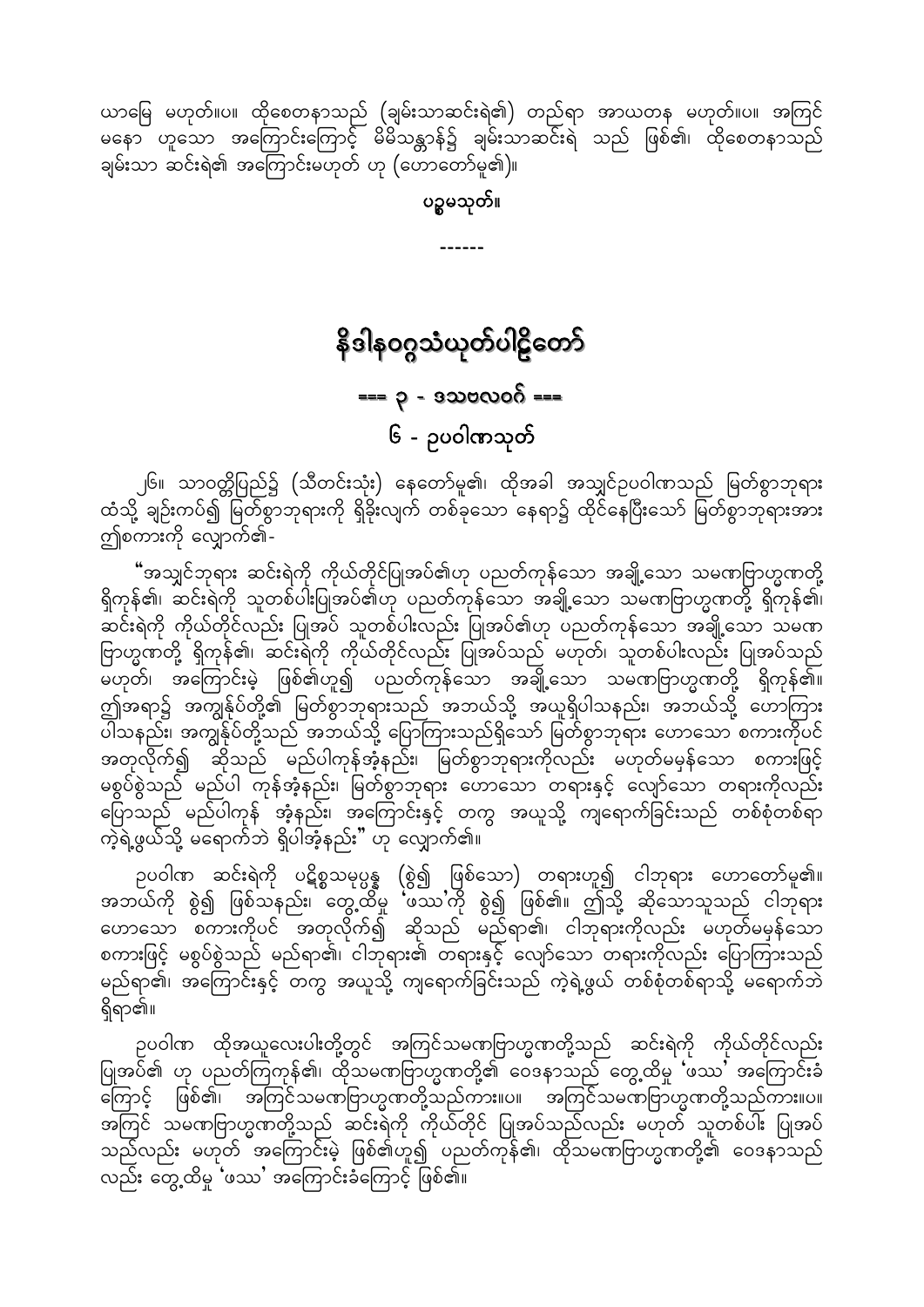ဉပဝါဏ ထိုအယူလေးပါးတို့တွင် ဆင်းရဲကို ကိုယ်တိုင် ပြုအပ်၏ဟု ပညတ်ကုန်သော သမဏ ဗြာဟ္မဏတို့သည် စင်စစ်အားဖြင့် တွေ့ထိမှု 'ဖဿ'ကို ကြဉ်ထား၍ ဆင်းရဲကို ခံစားကြကုန်လတ္တံ့ဟူသော ဤအကြောင်းမျိုးသည် မရှိ။ အကြင်သမဏဗြာဟ္မဏတို့သည်ကား။ပ။ အကြင် သမဏဗြာဟ္မဏ တို့သည် —.<br>ကား။ပ။ အကြင်သမဏဗြာဟ္မဏတို့သည် ဆင်းရဲကို ကိုယ်တိုင် ပြုအပ်သည်လည်း မဟုတ်၊ သူတစ်ပါး ပြုအပ် သည်လည်း မဟုတ်၊ အကြောင်းမဲ့ ဖြစ်၏ဟု ပညတ်ကုန်၏၊ ထိုသမဏဗြာဟ္မဏတို့သည် စင်စစ် – -<br>တွေ့ထိမှု 'ဖဿ´ ကို ကြဉ်ထား၍ ဆင်းရဲကို ခံစားကြကုန်လတ္တံ့ ဟူသော ဤအကြောင်းမျိုးသည် မရှိ ဟု (ဟောတော်မူ၏)။

ဆဋ္ဌသုတ်။

နိဒါနဝဂ္ဂသံယုတ်ပါဠိတော် === ၃ - ဒသဗလဝဂ် ===

၇ - ပစ္စယသုတ်

၂၇။ သာဝတ္ထိပြည်၌ (သီတင်းသုံး) နေတော်မူ၏၊ ရဟန်းတို့ မသိမှု 'အဝိဇ္ဇာ' အကြောင်းခံကြောင့် ပြုစီရင်မှု 'သင်္ခါရ' တို့ ဖြစ်ကုန်၏၊ ပြုစီရင်မှု 'သင်္ခါရ' အကြောင်းခံကြောင့် သိမှု 'ဝိညာဏ်' ဖြစ်၏။ပ။ ဤသို့ လျှင် အလုံးစုံသော ဆင်းရဲအစု ဖြစ်ပေါ် ၏။

ရဟန်းတို့ အိုခြင်း 'ဇရာ' သေခြင်း 'မရဏ'သည် အဘယ်နည်း၊ ထိုထိုသတ္တဝါတို့အား ထိုထိုဘုံဘဝ၌ အကြင်အိုခြင်း အိုသည်၏အဖြစ် သွားကျိုးခြင်း ဆီဖြူခြင်း အရေတွန့်ခြင်း အသက်၏ ဆုတ်ယုတ်ခြင်း ဣန္ဒြေတို့၏ ရင့်ကျက်ခြင်းဟူသော ဤသဘောတရားကို အိုခြင်း ဇရာ'ဟူ၍ ဆိုအပ်၏။ ထိုထိုသတ္တဝါ ်ကို ဖြို့ ဖို့<br>တို့၏ ထိုထိုဘုံဘဝမှ ရွေ့လျောခြင်း ရွေ့လျောသည်၏အဖြစ် ပျက်ခြင်း ကွယ်ပျောက်ခြင်း အသက်ကို စွန့်ခြင်း သေခြင်း ဘဝအဆုံးကို ပြုခြင်း ခန္ဓာတို့၏ ပျက်ခြင်း ကိုယ်ကောင်ကို ပစ်ချရခြင်း ဟူသော ွ....<br>သဘောတရား ကို သေခြင်း 'မရဏ' ဟူ၍ ဆိုအပ်၏။ ဤအိုခြင်း 'ဇရာ'သည်လည်းကောင်း၊ သေခြင်း 'မရဏ'သည်လည်းကောင်း ရှိ၏။ ရဟန်းတို့ ဤသဘောတရားကို ဇရာမရဏဟူ၍ ဆိုအပ်၏။ ဇာတိ<br>ဖြစ်ခြင်းကြောင့် ဇရာ မရဏ ဖြစ်ပေါ်၏၊ ဇာတိ ချုပ်ခြင်းကြောင့် ဇရာမရဏ ချုပ်၏၊ အင်္ဂါရှစ်ပါးရှိသော ဤအရိယာမဂ်သည် ဇရာမရဏ၏ ချုပ်ရာ (နိဗ္ဗာန်) သို့ ရောက်ကြောင်း အကျင့် ပေတည်း။ မှန်ကန်သော အလုပ်၊ မှန်ကန်သော အသက်မွေးမှု၊ မှန်ကန်သော အားထုတ်မှု၊ မှန်ကန်သော အောက်မေ့မှု၊ မှန်ကန်သော တည်ကြည်မှုတည်း။

ရဟန်းတို့ ပဋိသန္ဓေနေမှု 'ဇာတိ'ဟူသည် အဘယ်နည်း။ပ။ ရဟန်းတို့ ဘဝဟူသည် အဘယ်နည်း။<br>ရဟန်းတို့ ပြင်းစွာ စွဲလမ်းမှု 'ဥပါဒါန်'ဟူသည် အဘယ်နည်း။ ရဟန်းတို့ တပ်မက်မှု 'တဏှာ'ဟူသည် အဘယ်နည်း။ ရဟန်းတို့ ခံစားမှု 'ဝေဒနာ'ဟူသည် အဘယ်နည်း။ ရဟန်းတို့ တွေ့ထိမှု 'ဖဿ'ဟူသည် အဘယ်နည်း။ ရဟန်းတို့ တည်ရာ 'အာယတန်'ခြောက်ပါး ဟူသည် အဘယ်နည်း။ ရဟန်းတို့ နာမ်ရှပ်ဟူ သည် အဘယ်နည်း။ ရဟန်းတို့ သိမှု 'ဝိညာဏ်'ဟူသည် အဘယ်နည်း။

ရဟန်းတို့ ပြုစီရင်မှု 'သင်္ခါရ'တို့ဟူသည် အဘယ်နည်း။ ရဟန်းတို့ ပြုစီရင်မှု 'သင်္ခါရ'တို့သည် ဤ<br>သုံးပါးတို့တည်း။ ကိုယ်ဖြင့် ပြုစီရင်မှု 'ကာယသင်္ခါရ<sup>'</sup>၊ နှုတ်ဖြင့် ပြုစီရင်မှု 'ဝစီသင်္ခါရ'၊ စိတ်ဖြင့် ပြုစီရင်မှု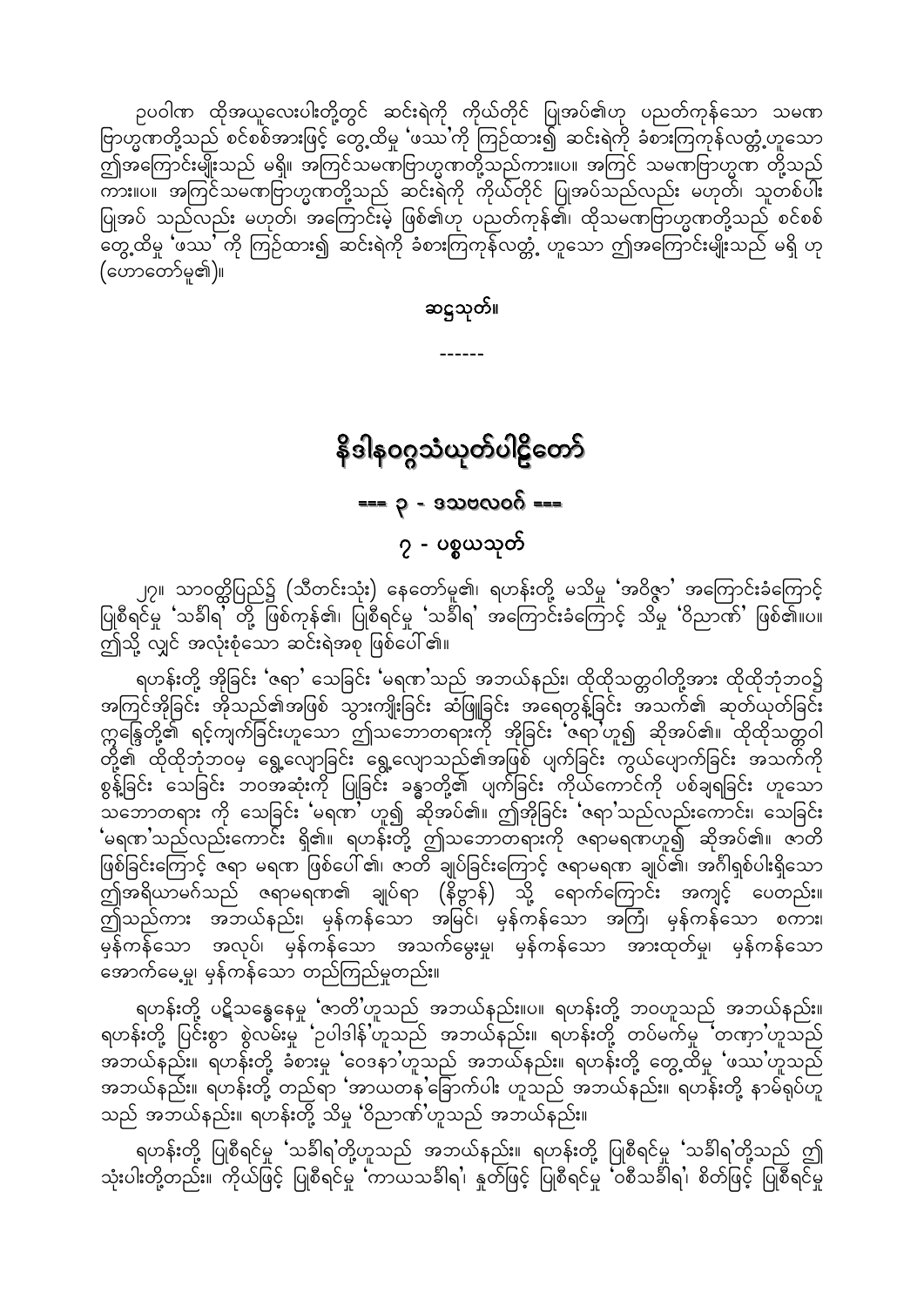<mark>'</mark>စိတ္တသခ်ိါရ'တို့တည်း။ ရဟန်းတို့ ဤတရားသုံးပါးတို့ကို ပြုစီရင်မှု 'သခ်ိါရ'တို့ဟူ၍ ဆိုအပ်ကုန်၏။ မသိမှု 'အဝိဇ္ဇာ' ဖြစ်ခြင်းကြောင့် ပြုစီရင်မှု 'သင်္ခါရ'တို့ ဖြစ်ကုန်၏၊ အဝိဇ္ဇာ ချုပ်ခြင်းကြောင့် သင်္ခါရတို့ ချုပ်ကုန်၏၊ အင်္ဂါရှစ်ပါးရှိသော ဤအရိယာမဂ်သည် သင်္ခါရတို့၏ ချုပ်ရာ (နိဗ္ဗာန်) သို့ ရောက်ကြောင်း ာ<br>အကျင့်တည်း။ ဤသည်ကား အဘယ်နည်း၊ မှန်ကန်သောအမြင်။ပ။ မှန်ကန်သော တည်ကြည်မှုတည်း။

ရဟန်းတို့ အရိယာတပည့်သည် ဤသို့ အကြောင်းကို သိ၏၊ ဤသို့ အကြောင်းတရားတို့၏ ဖြစ်ပေါ်<br>ကြောင်းကို သိ၏၊ ဤသို့ အကြောင်းတရားတို့၏ ချုပ်ရာကို သိ၏၊ ဤသို့ အကြောင်းတရားတို့၏ ချုပ်ရာ (နိဗ္ဗာန်) သို့ ရောက်ကြောင်းအကျင့်ကို သိ၏၊ ထိုကြောင့် ဤအရိယာတပည့်ကို အယူနှင့် ပြည့်စုံသူ ဟူ၍ ညောက်လာသူ ဟူ၍ လည်းကောင်း၊ ဤသူတော်ကောင်းတရားကို မြင်သူ ဟူ၍ လည်းကောင်း၊ ကျင့်ဆဲ<br>'သေက္ခ' ဉာဏ်နှင့် ပြည့်စုံသူ ဟူ၍ လည်းကောင်း၊ ကျင့်ဆဲ 'သေက္ခ' ဝိဇ္ဇာနှင့် ပြည့်စုံသူ ဟူ၍ လည်းကောင်း၊ ၁ ၊ ပြင်း ။<br>လည်းကောင်း၊ တရားအယဉ်သို့ ရောက်သူ ဟူ၍ လည်းကောင်း၊ (ကိလေသာကို) ဖောက်ခွဲနိုင်သော<br>အရိယာပညာရှိ ဟူ၍ လည်းကောင်း၊ အမြိုက် (နိဗ္ဗာန်) တံခါးသို့ ရောက်၍ တည်သူ ဟူ၍ လည်းကောင်း ဆိုအပ်၏။

သတ္တမသုတ်။

နိဒါနဝဂ္ဂသံယုတ်ပါဠိတော်

=== ၃ - ဒသဗလဝဂ် === ၈ - ဘိက္ခုသုတ်

၂၈။ သာဝတ္တိပြည်၌ (သီတင်းသုံး) နေတော်မူ၏၊ ထိုအခါ၌။ပ။ ရဟန်းတို့ ဤသာသနာတော်၌ ရဟန်းသည် အိုခြင်း 'ဇရာ' သေခြင်း 'မရဏ'ကို သိင်္ခါ၊ အိုခြင်း 'ဇရာ' သေခြင်း 'မရဏ' ဖြစ်ပေါ် ကြောင်း ကို သိ၏၊ အိုခြင်း 'ဇရာ' သေခြင်း 'မရဏ'၏ ချုပ်ရာကို သိ၏၊ အိုခြင်း 'ဇရာ' သေခြင်း 'မရဏ'၏ ချုပ်ရာ (နိဗ္ဗာန််) သို့ ရောက်ကြောင်းအကျင့်ကို သိ၏။ ပဋိသန္ဒေနေမှု 'ဇာတိ'ကို သိ၏။ပ။ ဘဝကို သိ၏။ ပြင်းစွာ စွဲလမ်းမှု ဉပါဒါန် ကို သိ၏။ တပ်မက်မှု တက္ဉာ ကို သိ၏။ ခံစားမှု 'ဝေဒနာ' ကို သိ၏။ တွေ့ထိမှု 'ဖဿ'ကို သိ၏။ တည်ရာ 'အာယတန'ခြောက်ပါး (သဠာယတန) ကို သိ၏။ နာမ်ရုပ်ကို သိ၏။ သိမှု 'ဝိညာဏ်'ကို သိ၏။ ပြုစီရင်မှု 'သင်္ခါရ'တို့ကို သိ၏၊ ပြုစီရင်မှု 'သင်္ခါရ'တို့၏ ဖြစ်ကြောင်းကို သိ၏၊ ပြုစီရင်မှု သင်္ခါရတို့၏ ချုပ်ရာကို သိ၏၊ ပြုစီရင်မှု 'သင်္ခါရတို့၏ ချုပ်ရာ (နိဗ္ဗာန်) သို့ ရောက် ကြောင်း အကျင့်ကို သိ၏။

ရဟန်းတို့ အိုခြင်း 'ဇရာ' သေခြင်း 'မရဏ'သည် အဘယ်နည်း၊ ထိုထိုသတ္တဝါတို့အား ထိုထိုဘုံဘဝ၌<br>အိုခြင်း အိုသည်၏ အဖြစ် သွားကျိုးခြင်း ဆံဖြူခြင်း အရေတွန့်ခြင်း အသက်၏ ဆုတ်ယုတ်ခြင်း .<br>တို့၏ ထိုထို ဘုံဘဝမှ ရွေ့လျောခြင်း ရွေ့လျောသည်၏ အဖြစ် ပျက်ခြင်း ကွယ်ပျောက်ခြင်း အသက်ကို စွန့်ခြင်း သေခြင်း ဘဝအဆုံးကို ပြုခြင်း ခန္ဓာတို့၏ ပျက်ခြင်း ကိုယ်ကောင်ကို ပစ်ချရခြင်းဟူသော ပ္ပ္လြယ္<br>ပါသဘောတရားကို သေခြင်း 'မရဏ'ဟူ၍ ဆိုအပ်၏။ ဤအိုခြင်း 'ဇရာ' သေခြင်း 'မရဏ'သည် ရှိ၏၊<br>ရဟန်းတို့ ဤတရားကို အိုခြင်း 'ဇရာ' သေခြင်း 'မရဏ' ဟူ၍ ဆိုအပ်၏။ ဇာတိ ဖြစ်ပေါ်ခြင်းကြောင့်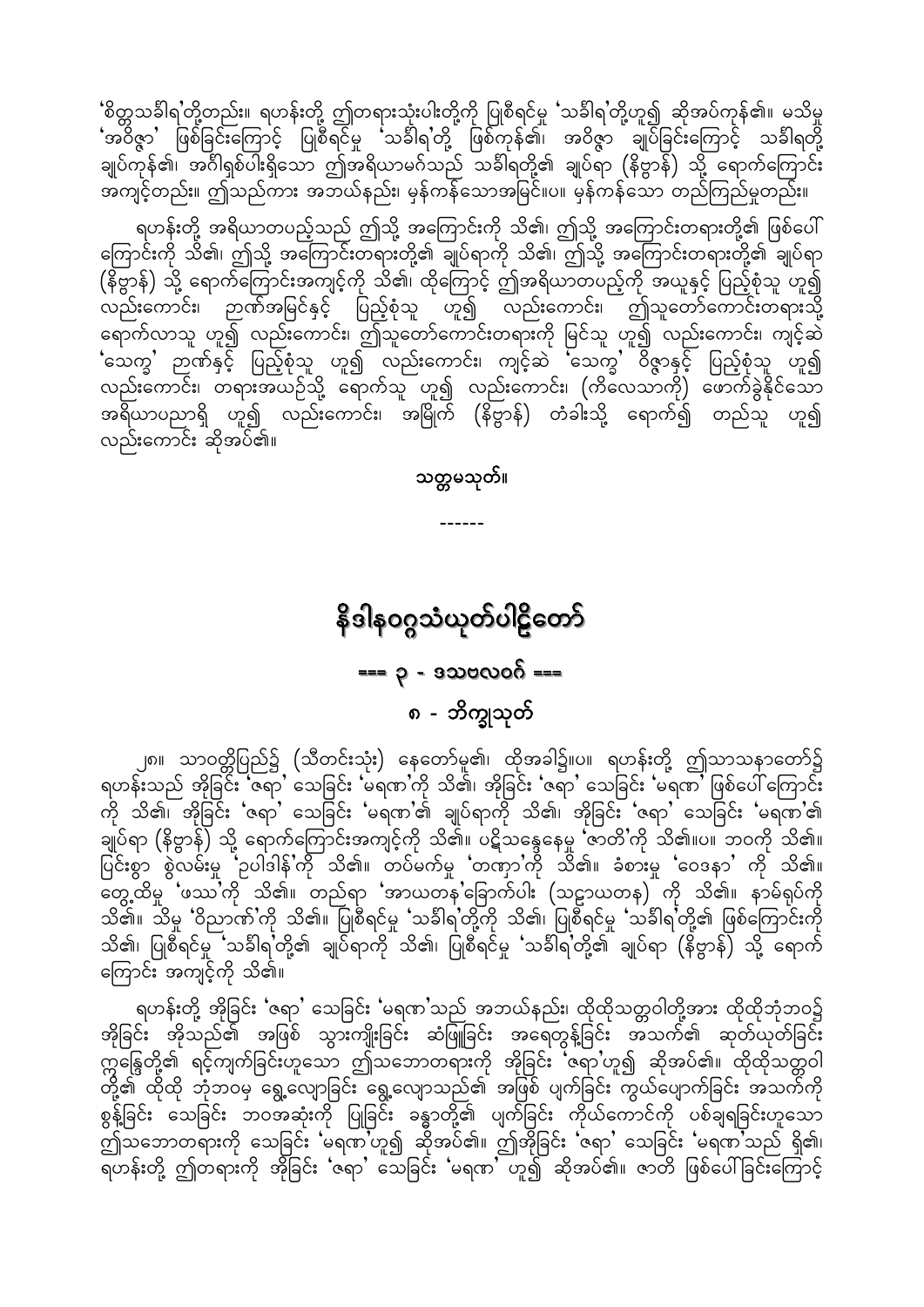ဇရာမရဏ ဖြစ်၏၊ ဇာတိ ချုပ်ခြင်းကြောင့် ဇရာမရဏ ချုပ်၏၊ အင်္ဂါရှစ်ပါးရှိသော ဤအရိယာမဂ်သည် .<br>ဇရာမရဏ၏ ချုပ်ရာ (နိဗ္ဗာန်) သို့ ရောက်ကြောင်း အကျင့်တည်း။ ဤသည်ကား အဘယ်နည်း။ မှန်ကန် သော အမြင်။ပ။ မှန်ကန်သော တည်ကြည်မှုတည်း။

ရဟန်းတို့ ဇာတိဟူသည် အဘယ်နည်း။ပ။ ရဟန်းတို့ ဘဝဟူသည် အဘယ်နည်း။ ရဟန်းတို့ ဉပါဒါန်ဟူသည် အဘယ်နည်း။ ရဟန်းတို့ တဏှာဟူသည် အဘယ်နည်း။ ဝေဒနာဟူသည ်။ ဖဿဟူ -<br>သည်။ သဠာယတနဟူသည်။ နာမ်ရုပ်ဟူသည်။ ဝိညာဏ်ဟူသည် အဘယ်နည်း။

ရဟန်းတို့ သင်္ခါရတို့ဟူသည် အဘယ်နည်း။ ရဟန်းတို့ ပြုစီရင်မှု 'သင်္ခါရ'တို့သည် ဤသုံးပါး သခ်ီါရတို့ ဖြစ်ပေါ်ကုန်၏ အဝိဇ္ဇာ ချပ်ခြင်းကြောင့် သခါရတို့ ချုပ်ကုန်၏၊ အင်္ဂါရှစ်ပါးရှိသော ဤအရိယာ မဂ်သည်ပင်လျှင် သင်္ခါရတို့၏ ချုပ်ရာ (နိဗ္ဗာန်) သို့ ရောက်ကြောင်းအကျင့်တည်း။ ဤသည် 

ရဟန်းတို့ ရဟန်းသည် ဤသို့ ဇရာမရဏကို သိ၏၊ ဤသို့ ဇရာမရဏ ဖြစ်ပေါ်ကြောင်းကို သိ၏၊ ဤသို့ ဇရာမရဏ၏ ချုပ်ရာကို သိ၏၊ ဤသို့ ဇရာမရဏ၏ ချုပ်ရာ (နိဗ္ဗာန်) သို့ ရောက်ကြောင်းအကျင့် ာ<br>ကို သိ၏ ဤသို့ ဇာတိကို သိ၏။ပ။ ဘဝကို။ ဥပါဒါန်ကို။ တဏှာကို။ ဝေဒနာကို။ ဖဿကို။ သဠာ ယတနကို။ နှာမ်ရုပ်ကို။ ဝိညာဏ်ကို။ သင်္ခါရတို့ကို။ သင်္ခါရတို့၏ ဖြစ်ကြောင်းကို။ သင်္ခါရတို့၏ ချုပ်ရာကို။ သခ်ီါရတို့၏ ချုပ်ရာ (နိဗ္ဗာန်) သို့ ရောက်ကြောင်း အကျင့်ကို သိ၏။ ရဟန်းတို့ ဤရဟန်းကို ကောင်းသော အယူနှင့် ပြည့်စုံသူ ဟူ၍ လည်းကောင်း၊ ဉာဏ်အမြင်နှင့် ပြည့်စုံသူ ဟူ၍ လည်းကောင်း၊ ဤသူတော်ကောင်း တရားသို့ ရောက်လာသူ ဟူ၍ လည်းကောင်း၊ ဤသူတော်ကောင်းတရားကို ရှုမြင်သူ များ။<br>ဟူ၍ လည်းကောင်း၊ ကျင့်ဆဲ 'သေက္ခ' ဉာဏ်နှင့် ပြည့်စုံသူ ဟူ၍ လည်းကောင်း၊ ကျင့်ဆဲ 'သေက္ခ'<br>ဝိဇ္ဇာနှင့် ပြည့်စုံသူ ဟူ၍ လည်းကောင်း၊ တရားအယဉ်သို့ ရောက်သူဟူ၍လည်းကောင်း၊ (ကိလေသာကို) ဖောက်ခွဲနိုင်သော အရိယာပညာရှိဟူ၍လည်းကောင်း၊ အမြိုက် (နိဗ္ဗာန််၏) တံခါးသို့ ရောက်၍ တည်သူ ဟူ၍ လည်းကောင်း ဆိုအပ်၏ ဟု (မိန့်တော်မူ၏)။

အဋ္ဌမသုတ်။

 $\frac{1}{2}$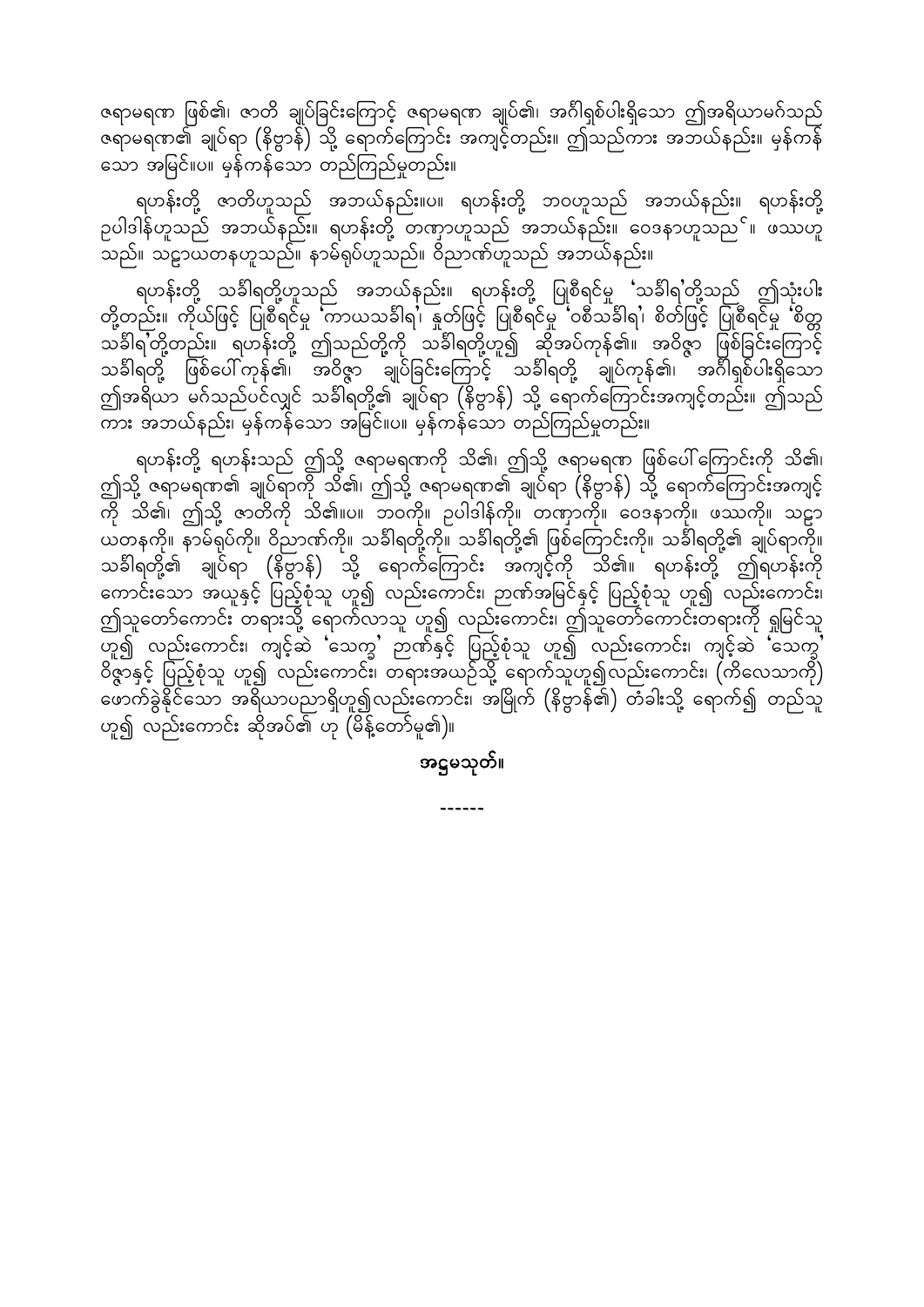## နိဒါန၀ဂွသံယုတ်ပါဠိတော်

#### ၉ - သမဏဗြာဟ္မဏသုတ်

၂၉။ သာဝတ္ထိပြည်၌ (သီတင်းသုံး) နေတော်မူ၏၊ ထိုအခါ၌။ပ။ ရဟန်းတို့ အကြင်သမဏတို့သည် လည်းကောင်း၊ ဗြာဟ္မဏတို့သည်လည်းကောင်း အိုခြင်း 'ဇရာ' သေခြင်း 'မရဏ'ကို မသိကုန်၊ အိုခြင်း 'ဇရာ' သေခြင်း 'မရဏ'၏ ဖြစ်ပေါ် ကြောင်းကို မသိကုန်၊ အိုခြင်း 'ဇရာ' သေခြင်း 'မရဏ'၏ ချုပ်ရာကို မသိကုန်၊ အိုခြင်း 'ဇရာ' သေခြင်း 'မရဏ'၏ ချုပ်ရာ (နိဗ္ဗာန်) သို့ ရောက်ကြောင်းအကျင့်ကို မသိကုန်။ ပဋိသန္ဓေနေမှု ဇာတိ' ကို မသိကုန်။ပ။ ဘဝကို။ ပြင်းစွာ စွဲလမ်းမှု 'ဉပါဒါန် ကို။ တပ်မက်မှု 'တဏှာ'ကို။ ခံစားမှု ီဝေဒနာ'ကို။ တွေ့ထိမှု 'ဖဿ'ကို။ တည်ရာ 'အာယတန' ခြောက်ပါး (သဠာယတန) ကို။<br>နာမ်ရုပ်ကို။ သိမှု 'ဝိညာဏ်'ကို။ ပြုစီရင်မှု 'သင်္ခါရ'တို့ကို။ ပြုစီရင်မှု 'သင်္ခါရ'တို့၏ ဖြစ်ကြောင်းကို။ ပြုစီရင်မှု 'သင်္ခါရီတို့၏ ချုပ်ရာကို။ ပြုစီရင်မှု 'သင်္ခါရဲတို့ ချုပ်ရာ 'နိဗ္ဗာန်'သို့ ရောက်ကြောင်းအကျင့်ကို မိသိကုန်။ ရဟန်းတို့ ထို သမဏတို့ကိုလည်းကောင်း၊ ဗြာဟ္မဏတို့ကိုလည်းကောင်း သမဏတို့၌မူလည်း သမဏဟူ၍ မသမုတ်အပ်ကုန်၊ ဗြာဟ္မဏတို့၌မူလည်း ဗြာဟ္မဏ ဟူ၍ မသမုတ်အပ်ကုန်၊ ထိုအသျှင် တို့သည် သမဏအဖြစ်ကို လည်းကောင်း၊ ငြာဟွဏအဖြစ်ကို လည်းကောင်း မျက်မှောက်ဘဝ၌ပင် ကိုယ်တိုင် ထူးသောဉာဏ်ဖြင့် မျက်မှောက် ပြုလျက် ရောက်၍ မနေရကုန်။

ရဟန်းတို့ အကြင်သမဏတို့သည်လည်းကောင်း၊ ဗြာဟ္မဏတို့သည်လည်းကောင်း ဇရာမရဏကို သိကုန်၏၊ ဇရာမရဏ၏ ဖြစ်ပေါ်ကြောင်းကို သိကုန်၏၊ ဇရာမီရဏ၏ ချုပ်ရာကို သိကုန်၏၊ ဇရာမရဏ ၏ ချုပ်ရာ (နိဗ္ဗာန်) သို့ ရောက်ကြောင်းအကျင့်ကို သိကုန်၏။ ဇာတိကို သိကုန်၏။ပ။ ဘဝကို။ ဉပါဒါနီကို။ တဏှာကို။ ဝေဒနာကို။ ဖဿကို။ သဠာယတနကို။ နာမ်ရုပ်ကို။ ဝိညာဏ်ကို။ သင်္ခါရတို့ကို၊ သင်္ခါရတို့၏ ဖြစ်ကြောင်းကို၊ သင်္ခါရတို့၏ ချုပ်ရာကို၊ သင်္ခါရတို့၏ ချုပ်ရာ (နိဗ္ဗာန်) သို့ ရောက်ကြောင်း အကျင့်ကို သိကုန်၏။ ရဟန်းတို့ ထိုသမဏတို့ကို လည်းကောင်း၊ ဗြာဟ္မဏတို့ကို လည်းကောင်း သမဏတို့၌ မူလည်း သမဏတို့ ဟူ၍ သမုတ်အပ်ကုန်၏၊ ဗြာဟ္မဏတို့၌မူလည်း ဗြာဟ္မဏတို့ဟူ၍ သမုတ်အပ် ကုန်၏၊ ထိုအသျှင်တို့သည် သမဏအဖြစ်ကိုလည်းကောင်း၊ ဗြာဟ္မဏအဖြစ်ကိုလည်းကောင်း<br>မျက်မှောက်ဘဝ၌ပင် ကိုယ်တိုင် ထူးသော ဉာဏ်ဖြင့် မျက်မှောက်ပြုလျက် ရောက်၍ နေရကုန်၏ ဟု (ဟောတော်မူ၏)။

နဝမသုတ်။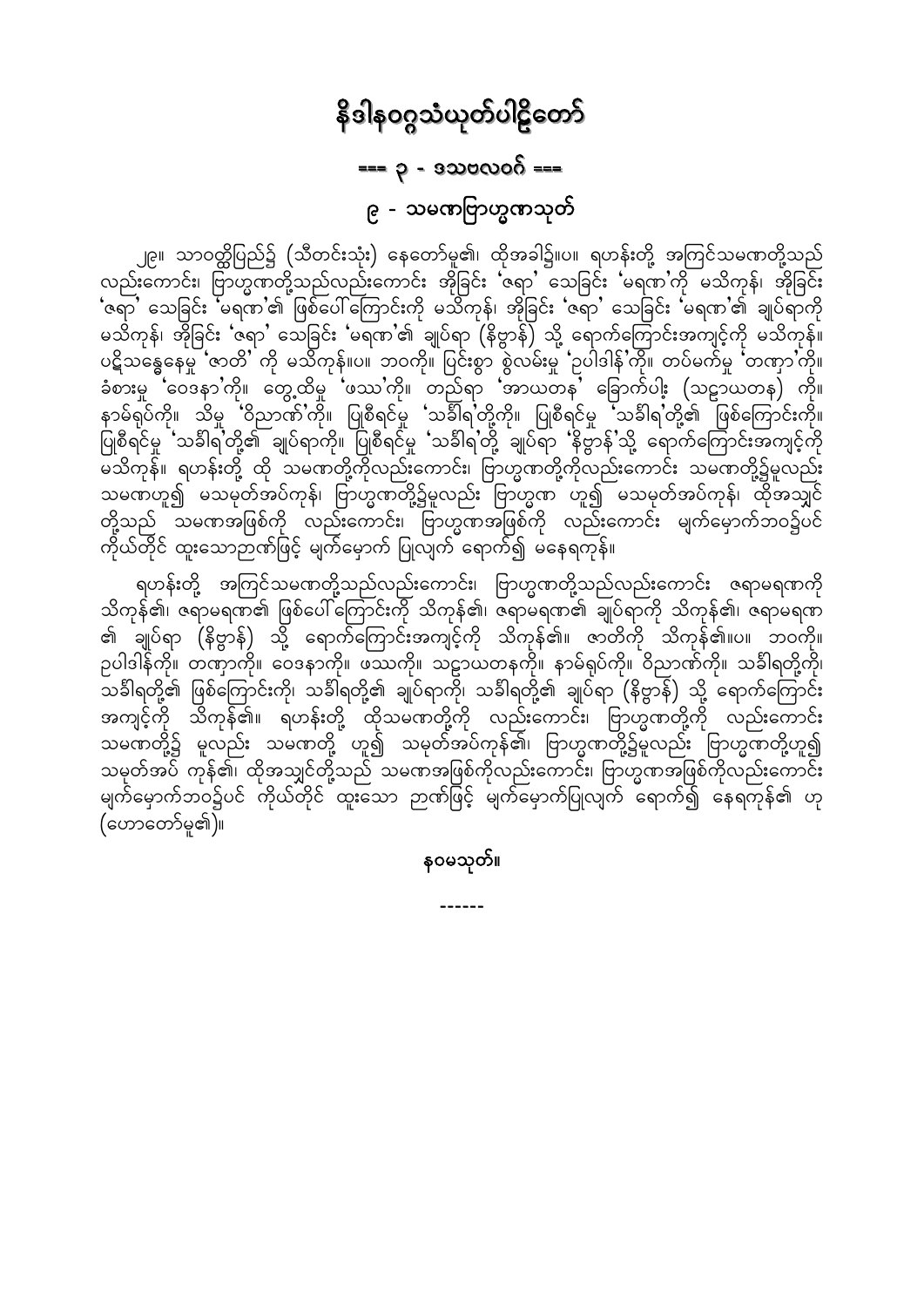#### နိဒါနဝဂ္ဂသံယုတ်ပါဠိတော်

## 

#### ၁၀ - ဒုတိယ သမဏဗြာဟ္မဏသုတ်

၃၀။ သာဝတ္ထိပြည်၌ (သီတင်းသုံး) နေတော်မူ၏၊ ထိုအခါ၌။ပ။ ရဟန်းတို့ အကြင် သမဏဗြာဟ္မဏ တို့သည် အိုခြင်း ဇရာ သေခြင်း မ်ရဏႛကို မသိကုန်၊ အိုခြင်း 'ဇရာႛ သေခြင်း 'မရဏႛ၏ ဖြစ်ပေါ် ကြောင်းကို မသိကုန်၊ အိုခြင်း 'ဇရာ' သေခြင်း 'မရဏ'၏ ချပ်ရာကို မသိကုန်၊ အိုခြင်း 'ဇရာ' သေခြင်း မရဏ'၏ ချုပ်ရာ (နိဗ္ဗာန်) သို့ ရောက်ကြောင်းအကျင့်ကို မသိကုန်၊ ထိုသမဏဗြာဟ္မဏတို့သည် အိုခြင်း 'ဇရာ' သေခြင်း 'မရဏ'ကို လွန်၍ တည်ကုန်လတ္တံ့ဟူသော ဤအကြောင်းမျိုးသည် မရှိ။ ပဋိသန္ဓေနေမှု<br>'ဇာတိ'ကို ့မသိကုန်။ပ။ ဘဝကို။ ပြင်းစွာ စွဲလမ်းမှု 'ဥပါဒါန်'ကို။ တပ်မက်မှု 'တဏ္ဍာ'ကို။ ခံစားမှု 'ဝေဒနာ'ကို။ တွေ့ထိမှု 'ဖဿ'ကို။ တည်ရာ 'အာယတန<sup>ှ</sup>' ခြောက်ပါး (သဠာယတန) ကို။ နာမ်ရုပ်ကို။ သိမှု 'ဝိညာဏ်'ကို။ ပြုစီရင်မှု 'သင်္ခါရ'တို့ကို မသိကုန်၊ ပြုစီရင်မှု 'သင်္ခါရ'တို့၏ ဖြစ်ကြောင်းကို မသိကုန်၊ .<br>ပြုစီရင်မှု သင်္ခါရတို့၏ ချုပ် ရာကို မသိကုန်၊ ပြုစီရင်မှု သင်္ခါရတို့ ချုပ်ရာ (နိဗ္ဗာန်) သို့ ရောက်ကြောင်း မြို့သည်။<br>မြို့တွင် အသည် အသည် အသည် အသည် အမျိုးကို အသည် အသည် တည်တုန်လတ္တံ့ .<br>ဟူသော ဤအကြောင်းမျိုးသည် မရှိနိုင်ဟု ဟောတော်မူ၏။

ရဟန်းတို့ အကြင်သမဏဗြာဟ္မဏတို့သည် ဇရာမရဏကို သိကုန်၏၊ ဇရာမရဏ၏ ဖြစ်ပေါ် ကြောင်းကို သိကုန်၏၊ ဇရာမရဏ၏ ချုပ်ရာကို သိကုန်၏၊ ဇရာမရဏ၏ ချုပ်ရာ (နိဗ္ဗာန်) သို့ ရောက် ကြောင်း အကျင့်ကို သိကုန်၏၊ ထိုသမဏဗြာဟ္မဏတို့သည် ဇရာမရဏကို လွန်၍ တည်ကုန်လတ္တံ့ .<br>ဟူသော ဤအကြောင်းမျိုးသည် ရှိနိုင်၏။

ဇာတိကို သိကုန်၏။ပ။ ဘဝကို။ ဉပါဒါန်ကို။ တဏှာကို။ ဝေဒနာကို။ ဖဿကို။ သဠာယတနကို။ နာမ်ရုပ်ကို။ ဝိညာဏ်ကို။ သင်္ခါရတို့ကို သိကုန်၏၊ သင်္ခါရတို့၏ ဖြစ်ပေါ်ကြောင်းကို သိကုန်၏၊ သင်္ခါရ .<br>တို့၏ ချုပ်ရာကို သိကုန်၏၊ သင်္ခါရတို့၏ ချုပ်ရာ (နိဗ္ဗာန်) သို့ ရောက်ကြောင်းအကျင့်ကို သိကုန်၏၊ ထို ရှိနိုင်၏ ဟု (ဟောတော်မူ၏)။

ဒသမသုတ်။

သုံးခုမြောက် ဒသဗလဝဂ် ပြီး၏။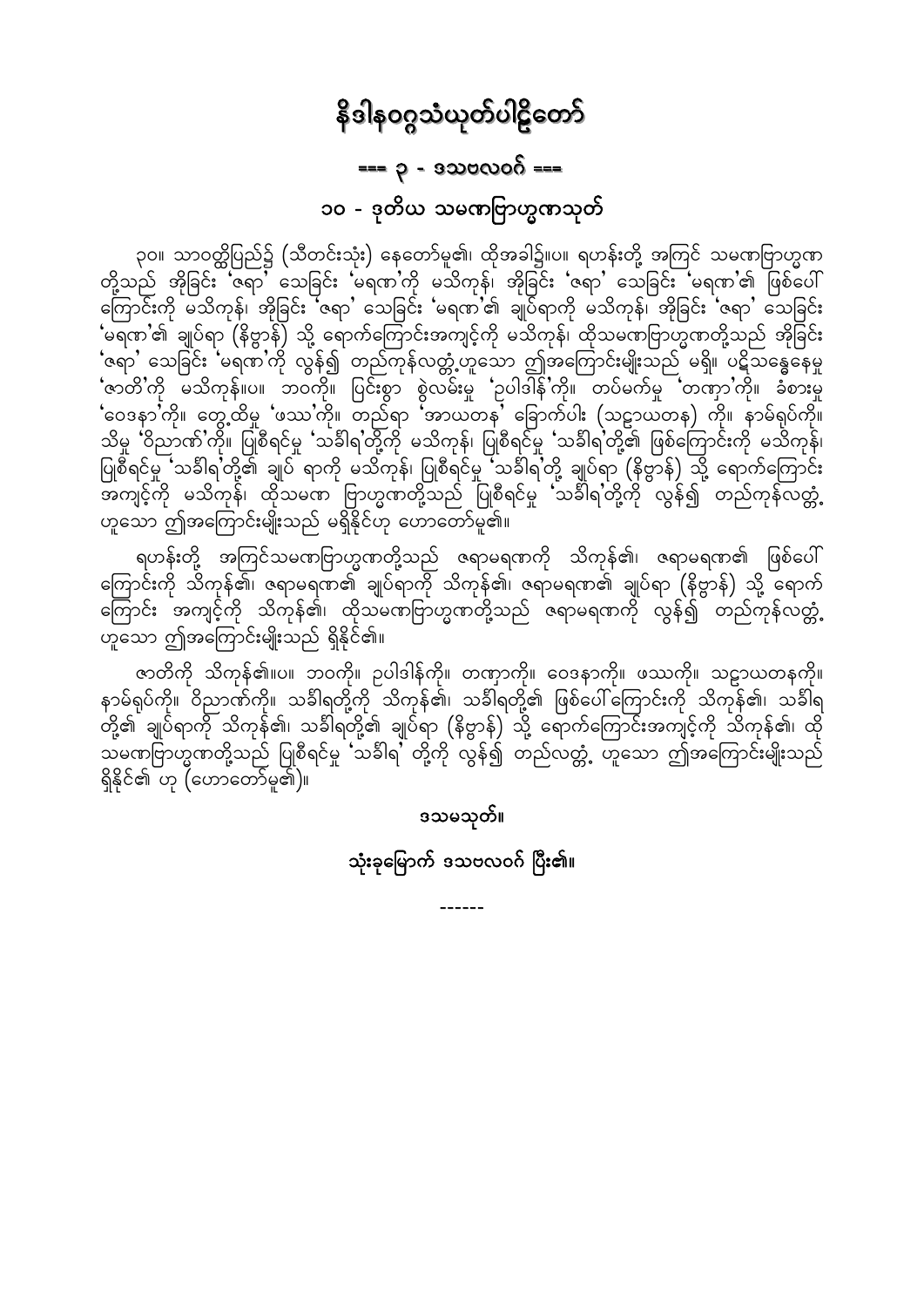#### နိဒါန၀ဂ္ဂသံယုတ်ပါဠိတော်

## === ၄ - ကဠာရခတ္တိယဝဂ် ===

၁ - ဘူတသုတ်

၃၁။ အခါတစ်ပါး၌ မြတ်စွာဘုရားသည် သာဝတ္ထိပြည်၌ (သီတင်းသုံး) နေတော်မူ၏၊ ထိုအခါ<br>မြတ်စွာဘုရားသည် အသျှင်သာရိပုတ္တရာကို ခေါ် တော်မူ၏၊ သာရိပုတ္တရာ ပါရာယနဝဂ် အဇိတလုလင် မေးအပ်သော အမေး၌-

"(အသျှင်ဘုရား) ဤသာသနာတော်၌ အကြင်ပုဂ္ဂိုလ်တို့သည် သိအပ်ပြီးသော တရားရှိကုန်၏၊ များစွာသော အကြင်ပုဂ္ဂိုလ်တို့သည်လည်း ကျင့်ဆဲဖြစ်ကုန်၏၊ ထို ပုဂ္ဂိုလ်တို့၏ အကျင့်ကို အကျွန်ုပ် မေးအပ်သော ရင့်ကျက်သော ပညာရှိတော်မူသော မြတ်စွာဘုရားသည် ဟောတော်မူပါလော့"ဟု ဤတရားစကားကို ဟောအပ်ပြီ။

သာရိပုတ္တရာ အကျဉ်းအားဖြင့် ဟောအပ်သော ဤတရား၏ အနက်ကို အကျယ်အားဖြင့် အဘယ်သို့ မှတ်အပ်သနည်း"ဟု မိန့်တော်မူ၏၊ ဤသို့ မိန့်တော်မူသည် ရှိသော် အသျှင်သာရိပုတ္တရာ သည် ဆိတ်ဆိတ် နေ၏၊ နှစ်ကြိမ်မြောက်လည်း မြတ်စွာဘုရားသည် အသျှင်သာရိပုတ္တရာကို မိန့်တော်မူ ၏။ပ။ နှစ်ကြိမ်မြောက်လည်း အသျှင်သာရိပုတ္တရာသည် ဆိတ်ဆိတ် နေ၏၊ သုံးကြိမ်မြောက်လည်း မြတ်စွာဘုရား သည် အသျှင်သာရိပုတ္တရာကို မိန့်တော်မူ၏။ "သာရိပုတ္တရာ ပါရာယနဝဂ် အဇိတလုလင် မေးအပ်သော အမေး၌-

"(အသျှင်ဘုရား) ဤသာသနာတော်၌ အကြင်ပုဂ္ဂိုလ်တို့သည် သိအပ်ပြီးသော တရား ရှိကုန်၏၊ များစွာသော အကြင် ပုဂ္ဂိုလ်တို့သည်လည်း ကျင့်ဆဲဖြစ်ကုန်၏၊ ထို ပုဂ္ဂိုလ်တို့၏ အကျင့်ကို အကျွန်ုပ် မေးအပ်သော ရင့်ကျက်သော ပညာရှိတော်မူသော မြတ်စွာဘုရားသည် ဟောတော်မူပါလော့" ဟု ဤ တရားစကားကို ဟောအပ်ပြီ။

သာရိပုတ္တရာ အကျဉ်းအားဖြင့် ဟောအပ်သော ဤတရား၏ အနက်ကို အကျယ်အားဖြင့်<br>အဘယ်သို့ မှတ်အပ်သနည်း" ဟု မိန့်တော်မူပြန်၏၊ သုံးကြိမ်မြောက်လည်း အသျှင်သာရိပုတ္တရာသည် ဆိတ်ဆိတ် နေ၏။

သာရိပုတ္တရာ "ဤသည်ကား ခန္ဓာငါးပါးတည်း" ဟု ရှုလော့ဟု (မိန့်တော်မူ၏)။ အသျှင်ဘုရား "ဤ သည်ကား ခန္ဓာငါးပါးတည်း" ဟု ဟုတ်မှန်သောအတိုင်း ကောင်းသော ပညာဖြင့် ရှု၏၊ "ဤသည်ကား ခန္ဓာငါးပါးတည်း" ဟု ဟုတ်မှန်သောအတိုင်း ကောင်းသော ပညာဖြင့် ရှုပြီး၍ ခန္ဓာငါးပါးကို ငြီးငွေ့ခြင်း ငှါ တပ်မက်မှု ကင်းခြင်းငှါ ချုပ်ငြိမ်းခြင်းငှါ ကျင့်၏ဟု (မိန့်တော်မှု၏)။ "ထိုခန္ဓာငါးပါးသည် အာဟာရ .<br>လျှင် ဖြစ်ကြောင်းရှိ၏" ဟု ဟုတ်မှန်သောအတိုင်း ကောင်းသော ပညာဖြင့် ရှု၏၊ "ထိုခန္ဓာငါးပါး သည် အာဟာရ လျှင် ဖြစ်ကြောင်းရှိ၏"ဟုဟုတ်မှန်သောအတိုင်း ကောင်းသော ပညာဖြင့် ရှုပြီးလျှင် အာဟာရလျှင် ဖြစ် ကြောင်းရှိသော ခန္ဓာငါးပါးကို ငြီးငွေ့ခြင်းငှါ တပ်မက်မှု ကင်းခြင်းငှါ ချုပ်ငြိမ်းခြင်းငှါ<br>ကျင့်၏၊ "ထိုအာဟာရ ချုပ်ခြင်းကြောင့် ခန္ဓာငါးပါးသည် ချုပ်ခြင်းသဘောရှိ၏" ဟု ဟုတ်မှန်သော အတိုင်း ကောင်းသော ပညာဖြင့် ရှု၏၊ "ထိုအာဟာရ ချုပ်ခြင်းကြောင့် ခန္ဓာငါးပါးသည် ချုပ်ခြင်းသဘော ရှိ၏" ဟု ဟုတ်မှန်သောအတိုင်း ကောင်းသော ပညာဖြင့် ရှု၍ ချုပ်ခြင်းသဘောရှိသော ခန္ဓာငါးပါးကို ်သေက္ခ ဖြစ်ပါ၏။

အသျှင်ဘုရား အဘယ်သို့လျှင် သိအပ်ပြီးသော တရားရှိသူ ဖြစ်သနည်း။ အသျှင်ဘုရား "ဤသည် ကား ခန္ဓာငါးပါးတည်း" ဟု ဟုတ်မှန်သောအတိုင်း ကောင်းသော ပညာဖြင့် ရှု၏၊ "ဤသည်ကား ခန္ဓာ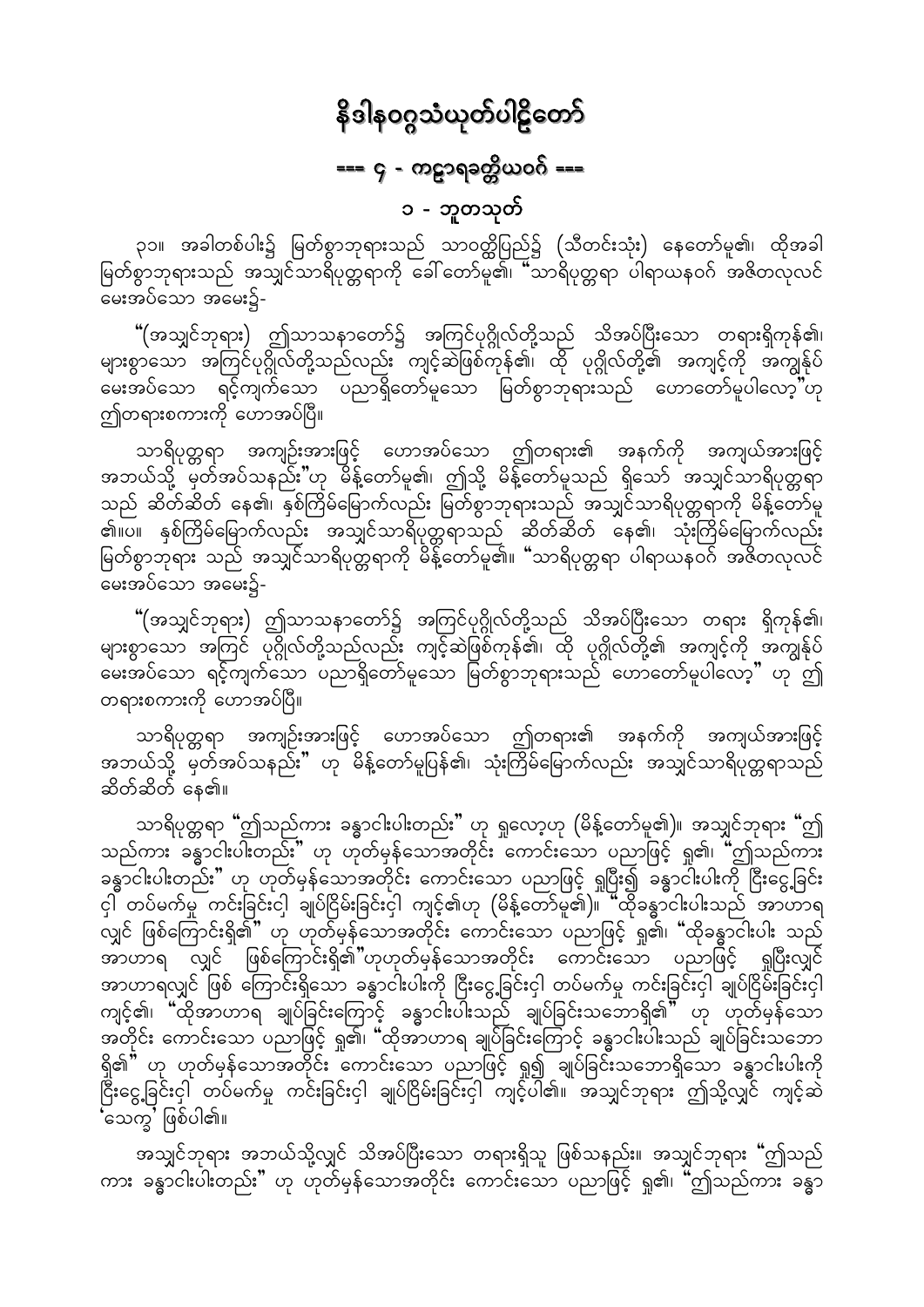ငါးပါးတည်း" ဟု ဟုတ်မှန်သောအတိုင်း ကောင်းသော ပညာဖြင့် ရှုပြီး၍ ခန္ဓာငါးပါးကို ငြီးငွေ့ခြင်း ကြောင့် တပ်မက်မှု ကင်းခြင်းကြောင့် ချုပ်ငြိမ်းခြင်းကြောင့် မစွဲလမ်းမူ၍ (ကိလေသာတို့မှ) လွတ်ခြင်း ာက် ပြစ်၏။ "ထိုခန္ဓာငါးပါးသည် အာဟာရလျှင် ဖြစ်ကြောင်းရှိ၏"ဟုဟုတ်မှန်သောအတိုင်း ကောင်းသော ပညာဖြင့် ရှို့၏၊ "ခန္ဓာငါးပါးသည် အာဟာရလျှင် ဖြစ်ကြောင်းရှို့၏" ဟု ဟုတ်မှန်သော အတိုင်း ကောင်းသော ပညာဖြင့် ရှုပြီး၍ အာဟာရလျှင် ဖြစ်ကြောင်းရှိသော ခန္ဓာငါးပါးကို ငြီးငွေ့ခြင်း ကြောင့် တပ်မက်မှု ကင်းခြင်းကြောင့် ချုပ်ငြိမ်းခြင်းကြောင့် မစွဲလမ်းမူ၍ (ကိလေသာတို့မှ) လွတ်ခြင်း သည် ဖြစ်၏။ "ထိုအာဟာရ၏ ချုပ်ခြင်း ကြောင့် ခန္ဓာငါးပါးသည် ချုပ်ခြင်းသဘောရှိ၏" ဟု ဟုတ်မှန် သောအတိုင်း ကောင်းသော ပညာဖြင့်ရှု၏၊ "ထိုအာဟာရ၏ ချုပ်ခြင်းကြောင့် ခန္ဓာငါးပါးသည် ချုပ်ခြင်း သဘောရှိ၏" ဟုဟုတ်မှန်သောအတိုင်း ကောင်း သော ပညာဖြင့် မြင်၍ ချုပ်ငြိမ်းမှုသဘောရှိသော ခန္ဓာငါးပါးကို ငြီးငွေ့ခြင်းကြောင့် တပ်မက်မှု ကင်းခြင်း ကြောင့် ချုပ်ငြိမ်းခြင်းကြောင့် မစွဲလမ်းမူ၍  $\alpha$ ကိုလေသာတို့မှ $\alpha$  လွတ်မြောက်ခြင်းသည် ဖြစ်၏။ အသျှင်ဘုရား ဤသို့လျှင် သိအပ်ပြီးသော တရားရှိသူ ဖြစ်ပါ၏။ "အရှင်ဘုရား ဤသို့လျှင် ပါရာယနဝဂ် အဇိတလုလင် မေးအပ်သော အမေး၌-

"(အသျှင်ဘုရား) ဤသာသနာတော်၌ အကြင်ပုဂ္ဂိုလ်တို့သည် သိအပ်ပြီးသော တရားရှိကုန်၏၊ များစွာသော အကြင် ပုဂ္ဂိုလ်တို့သည်လည်း ကျင့်ဆဲဖြစ်ကုန်၏၊ ထို ပုဂ္ဂိုလ်တို့၏ အကျင့်ကို အကျွန်ုပ် ္မွာ<br>မေးအပ်သော ရင့်ကျက်သော ပညာရှိတော်မူသော မြတ်စွာဘုရားသည် ဟောတော်မူပါလော့" ဟု ဤတရားစကားကို ဟောအပ်ပြီ။

အသျှင်ဘုရား အကျဉ်းအားဖြင့် ဟောတော်မူအပ်သော ဤတရား၏ အနက်ကို ဤသို့လျှင် အကျယ် အားဖြင့် အကျွန်ုပ် သိပါ၏" ဟု (လျှောက်၏)။

သာရိပုတ္တရာ ကောင်းစွ ကောင်းစွ၊ သာရိပုတ္တရာ **"**ဤသည်ကား ခန္ဓာငါးပါးတည်း" ဟု ဟုတ်မှန် သောအတိုင်း ကောင်းသော ပညာဖြင့် မြင်၏၊ "ဤသည်ကား ခန္ဓာငါးပါးတည်း" ဟု ဟုတ်မှန်သော tw*ysis* of the source of the control of the second of the central of the control of the control of the control o<br>အတိုင်း ကောင်းသော ပညာဖြင့် မြင်၍ ခန္ဓာငါးပါးကို ငြီးငွေ့ခြင်းငှါ တပ်မက်မှု ကင်းခြင်းငှါ ချုပ်ငြိမ်းခြင်းငှါ ကျင့်၏။ "ထိုခန္ဓာငါးပါးသည် အာဟာရလျှင် ဖြစ်ကြောင်းရှိ၏" ဟု ဟုတ်မှန်သော  $\frac{1}{\sqrt{2}}$ အတိုင်း ကောင်းသော ပညာဖြင့် မြင်၏၊ ထိုခန္ဓာငါးပါးသည် အာဟာရလျှင် ဖြစ်ကြောင်းရှိ၏ ဟု ဟုတ်မှန်သော အတိုင်း ကောင်းသော ပညာဖြင့် မြင်၍ အာဟာရကြောင့်ဖြစ်သော ခန္ဓာငါးပါးကို ငြီးငွေ့ခြင်းငှါ တပ်မက်မှု ကင်းခြင်းငှါ ချပ်ြိမ်ိုးခြင်းငှါ ကျင့်၏၊ "ထိုအာဟာရ၏ ချုပ်ခြင်းကြောင့် ခန္ဓာငါးပါးသည် ချုပ်ခြင်းသဘောရှိ၏" ဟု ဟုတ်မှန်သော အတိုင်း ကောင်းသော ပညာဖြင့် မြင်၏၊ "ထိုအာဟာရ၏ ချဲပ်ခြင်းကြောင့် ခန္ဓာငါးပါးသည် ချုပ်ခြင်း သဘောရှိ၏" ဟု ဟုတ်မှန်သောအတိုင်း ကောင်းသော ပညာဖြင့် မြင်၍ ချုပ်ခြင်းသဘောရှိသော ခန္ဓာငါးပါး ကို ငြီးငွေ့ခြင်းငှါ တပ်မက်မှု ကင်းခြင်းငှါ ချုပ်ငြိမ်းခြင်းငှါ ကျင့်၏၊ သာရိပုတ္တရာ ဤသို့လျှင် ကျင့်ဆဲဖြစ်၏။

သာရိပုတ္တရာ အဘယ်သို့လျှင် သိအပ်ပြီးသော တရားရှိသူ ဖြစ်သနည်း။ သာရိပုတ္တရာ "ဤသည် ကား ခန္ဓာငါးပါးတည်း" ဟု ဟုတ်မှန်သောအတိုင်း ကောင်းသော ပညာဖြင့် မြင်၏၊ "ဤသည်ကား ခန္ဓာ ငါးပါးတည်း" ဟု ဟုတ်မှန်သောအတိုင်း ကောင်းသော ပညာဖြင့် မြင်၍ ခန္ဓာငါးပါးကို ငြီးငွေ့ခြင်း ကြောင့် တပ်မက်မူ ကင်းခြင်းကြောင့် ချုပ်ငြိမ်းခြင်းကြောင့် မစွဲလမ်းမူ၍ (ကိလေသာတို့မှ) လွတ်ခြင်း သည် ဖြစ်၏။ "ထိုခန္ဓာငါးပါးသည် အာဟာရလျှင် ဖြစ်ကြောင်းရှိ၏" ဟု ဟုတ်မှန်သောအတိုင်း ကောင်း သော ပညာဖြင့် မြင်၏၊ "ထိုခန္ဓာငါးပါးသည် အာဟာရလျှင် ဖြစ်ကြောင်းရှိ၏" ဟု ဟုတ်မှန်သောအတိုင်း ကောင်းသော ပညာဖြင့် မြင်၍ အာဟာရလျှင် ဖြစ်ကြောင်းရှိသော ခန္ဓာငါးပါးကို ငြီးငွေ့ခြင်းကြောင့် တပ်မက်မှု ကင်းခြင်း ကြောင့် ချုပ်ငြိမ်းခြင်းကြောင့် မစွဲလမ်းမှု၍ (ကိလေသာတို့မှ) လွတ်ခြင်းသည် ဖြစ်၏။ "ထိုအာဟာရ၏ ချုပ်ခြင်းကြောင့် ခန္ဓာငါးပါးသည် ချုပ်ခြင်းသဘောရှိ၏" ဟု ဟုတ်မှန်သော ...<br>အတိုင်း ကောင်းသော ပညာဖြင့် မြင်၏၊ "ထိုအာဟာရ၏ ချုပ်ခြင်းကြောင့် ခန္ဓာငါးပါးသည် ချုပ်ခြင်းသဘော ရှိ၏" ဟု ဟုတ်မှန်သောအတိုင်း ကောင်းသော ပညာဖြင့် မြင်၍ ချုပ်ငြိမ်းမှု သဘော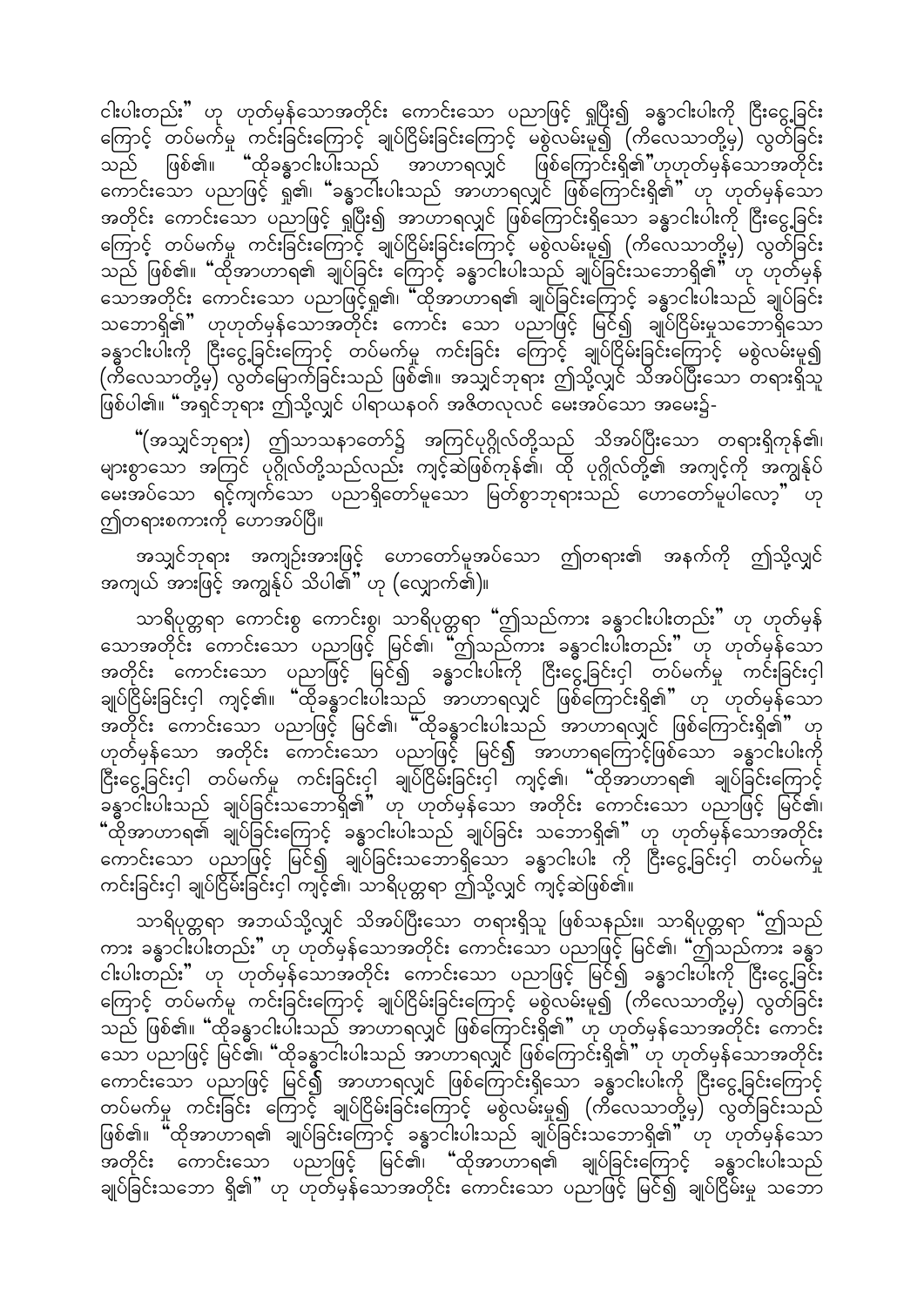ရှိသော ခန္ဓာငါးပါးကို ငြီးငွေ့ခြင်းကြောင့် တပ်မက်မှု ကင်းခြင်းကြောင့် ချုပ်ငြိမ်းခြင်းကြောင့် မစွဲလမ်းမူ၍ ု<br>(ကိလေသာတို့မှ) လွတ်ခြင်းသည် ဖြစ်၏။ သာရိပုတ္တရာ ဤသို့လျှင် သိအပ်ပြီးသော တရားရှိသူ ဖြစ်၏။ "သာရိပုတ္တရာ ဤသို့လျှင် ပါရာယနဝဂ် အဇိတလုလင် မေးအပ်သော အမေး၌-

"(အသျှင်ဘုရား) ဤသာသနာတော်၌ အကြင်ပုဂ္ဂိုလ်တို့သည် သိအပ်ပြီးသော တရားရှိကုန်၏၊<br>များစွာသော အကြင် ပုဂ္ဂိုလ်တို့သည် ကျင့်ဆဲ ဖြစ်ကုန်၏၊ ထိုပုဂ္ဂိုလ်တို့၏ အကျင့်ကို အကျွန်ုပ် မေးအပ် ္ စ<br>သော ရင့်ကျက်သော ပညာရှိတော်မူသော မြတ်စွာဘုရားသည် ဟောတော်မူပါလော့" ဟု ဤတရား စကားကို ဟောအပ်ပြီ။

သာရိပုတ္တရာ အကျဉ်းအားဖြင့် ဟောအပ်သော ဤတရား၏ အနက်ကို ဤသို့လျှင် အကျယ်အား<br>ဖြင့် မှတ်အပ်၏" ဟု (ဟောတော်မူ၏)။

ပဌမသုတ်။

နိဒါနဝဂ္ဂသံယုတ်ပါဠိတော် === ၄ - ကဠာရခတ္တိယဝဂ် === ၂ - ကဠာရသုတ်

၃၂။ သာဝတ္ထိပြည်၌ (သီတင်းသုံး) နေတော်မူ၏၊ ထိုအခါ ကဠာရခတ္တိယမည်သော ရဟန်းသည် အသျှင်သာရိပုတ္တရာထံသို့ ချဉ်းကပ်၍ အသျှင်သာရိပုတ္တရာနှင့် အတူ ဝမ်းမြောက်ဝမ်းသာ နှုတ်ဆက် ပြောဆို၏၊ ဝမ်းမြောက်ဖွယ် အမှတ်ရဖွယ် စကားကို ပြောဆိုပြီးဆုံးစေ၍ တစ်ခုသော နေရာ၌ ထိုင်နေပြီး ို့<br>သော် အသျှင်သာရိပုတ္တရာအား ဤစကားကို လျှောက်၏၊ "ငါ့သျှင်သာရိပုတ္တရာ မောဠိယဖဂ္ဂုနမည်သော ရဟန်းသည် သိက္ခာကိုချ၍ လူထွက်၏" ဟု လျှောက်၏၊ ထိုအသျှင်သည် ဤဓမ္မဝိနယ (သာသနာတော်) .<br>(မိန့်ဆို၏)၊ ငါ့သျှင် နောင်အခါ၌လည်း သက်သာရာ ရပါမည်လောဟု လျှောက်ပြန်၏၊ ငါ့သျှင် ငါသည် တွေးတောခြင်း မရှိဟု (မိန့်ဆို၏)၊ ထိုအခါ ကဠာရခတ္တိယမည်သော ရဟန်းသည် နေရာမှ ထ၍ ျှ<br>မြတ်စွာဘုရားထံသို့ ချဉ်းကပ်ကာ မြတ်စွာဘုရားကို ရှိခိုးပြီးလျှင် တစ်ခုသော နေရာ၌ ထိုင်နေပြီးသော် မြတ်စွာဘုရားအား ဤသို့သော စကားကို လျှောက်၏- "အသျှင်ဘုရား အသျှင်သာရိပုတ္တရာသည် .<br>ပဋိသန္ဓေနေမှု 'ဇာတိ' ကုန်ပြီ၊ မြတ်သော အကျင့်ကို ကျင့်သုံးပြီးပြီ၊ ပြုဖွယ်ကိစ္စကို ပြုပြီးပြီ၊ တစ်ဖန် ပြုဖွယ်ကိစ္စ မရှိတော့ပြီဟု သိ၏ ဟူ၍ အရဟတ္တဖိုလ်ကို ပြောကြားပါ၏" ဟု လျှောက်၏။

ထိုအခါ မြတ်စွာဘုရားသည် ရဟန်းတစ်ပါးကို "ရဟန်း သင်သည် လာခဲ့လော့၊ ငါဘုရား၏ စကားဖြင့် 'ငါ့သျှင်သာရိပုတ္တရာ မြတ်စွာဘုရားသည် သင့်ကို ခေါ် တော်မူ၏' ဟု ဆို၍ သာရိပုတ္တရာကို မိက်အမြန္ ႏိုင္ငံျပင္ထား ျပည္ပညာေၾကာင့္ ေနရင္ ေလာက္ေတြကို အတြက္လည္ ေတြကို မိုးေတြကို အသံ<br>ေခါ် ချေလော့" ဟု မိန့်တော်မူ၏၊ "အသျှင်ဘုရား ကောင်းပါပြီ"ဟု ထိုရဟန်းသည် မြတ်စွာဘုရားအား<br>ပန်ခံပြီးလျှင် အသျှင်သာရိပုတ္တရာထံသို့ ချဉ်းက -<br>အသျှင်သာရိပုတ္တရာသည် ထိုရဟန်းအား ဝန်ခံ၍ မြတ်စွာဘုရားထံသို့ ချဉ်းကပ်ကာ မြတ်စွာဘုရားကို ရှိုးခိုးလျက် တစ်ခုသော နေရာ၌ ထိုင်နေသော အသျှင်သာရိပုတ္တရာအား မြတ်စွာဘုရားသည် ဤစကား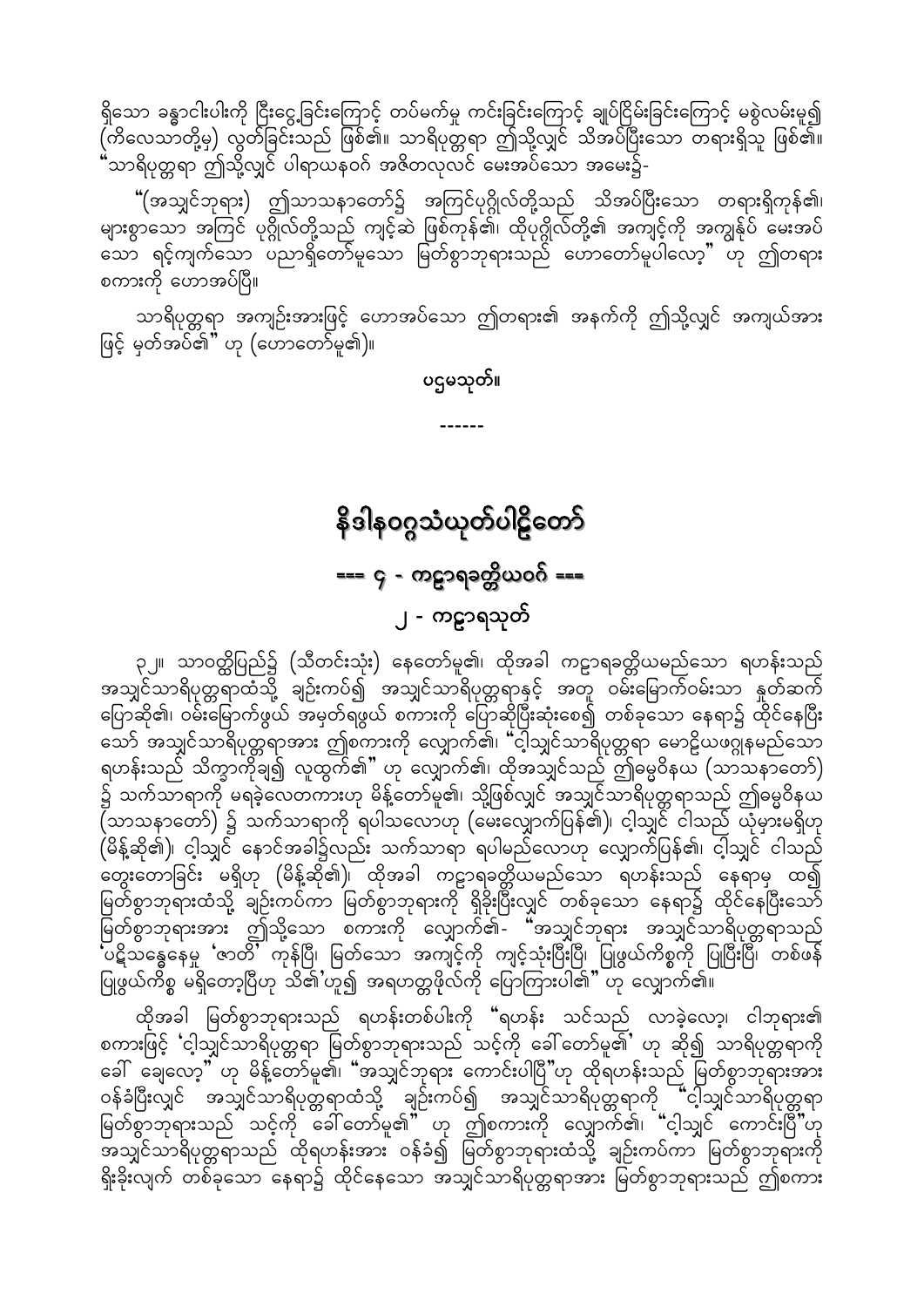ကို မိန့်တော်မူ၏၊ "သာရိပုတ္တရာ သင်သည် 'ပဋိသန္ဓေနေမှု ကုန်ပြီ၊ မြတ်သော အကျင့်ကို ကျင့်သုံးပြီးပြီ၊ ပြုဖွယ်ကိစ္စကို ပြုပြီးပြီ၊ ဤအရဟတ္တဖိုလ်အကျိုးငှါ တစ်ဖန် ပြုဖွယ်ကိစ္စ မရှိတော့ပြီဟု သိ၏ ဟူ၍ င်း<br>အရဟတ္တဖိုလ်ကို ပြောကြား၏ ဟူသည် မှန်သလော" ဟု (မိန့်တော်မူ၏)။ အသျှင်ဘုရား အကျွန်ုပ်သည် ထိုပုဒ် ထိုသဒ္ဒါတို့ဖြင့် အဓိပ္ပါယ်ကို (တိုက်ရိုက်) မဆိုပါ ဟု လျှောက်၏၊ သာရိပုတ္တရာ မည်သည့် ပရိယာယ်မျိုးဖြင့်မဲဆို အမျိုးကောင်းသားသည် အရဟတ္တဖိုလ်ကို ပြောကြား၏၊ မည့်သို့ပင်ဖြစ်စေ ပြောကြားသည်ကို ပြောကြားသောအားဖြင့် မှတ်အပ်၏ ဟု မိန့်တော်မူ၏၊ အသျှင်ဘုရား အကျွန်ုပ်<br>သည်လည်း "ထိုပုဒ် ထိုသဒ္ဒါတို့ဖြင့် အဓိပ္ပါယ်ကို (တိုက်ရိုက်) မသိပါ ဟု ဤသို့ လျှောက်ထားပြီးသည် မဟုတ်ပါလော"်ဟု လျှောက်၏။

<mark>"</mark>ငါ့သျှင်သာရိပုတ္တရာ သင်သည် အဘယ်သို့ သိသောကြောင့် အဘယ်သို့ မြင်သောကြောင့် .<br>ပဋိသန္ဓေ နေမှု ကုန်ပြီ၊ မြတ်သော အကျင့်ကို ကျင့်သုံးပြီးပြီ၊ ပြုဖွယ်ကိစ္စကို ပြုပြီးပြီ၊ ဤအရဟတ္တဖိုလ် အကျိုးငှါ တစ်ဖန် ပြုဖွယ်ကိစ္စ မရှိတော့ပြီဟု သိ၏'ဟူ၍ အရဟတ္တဖိုလ်ကို ပြောကြားသနည်း'ဟု သင့်ကို မေးကြမူ သင် အဘယ်သို့ ဖြေကြားမည်နည်းဟု မေးတော်မူ၏။ "ငါ့သျှင်သာရိပုတ္တရာ သင်သည် -<br>အဘယ်သို့ သိသောကြောင့် အဘယ်သို့ မြင်သောကြောင့် ပဋိသန္ဓေနေမှု ကုန်ပြီ၊ မြတ်သော အကျင့်ကို ကျင့်သုံးပြီးပြီ၊ ပြုဖွယ်ကိစ္စကို ပြုပြီးပြီ၊ ဤအရဟတ္တဖိုလ်အကျိုးငှါ တစ်ဖန် ပြုဖွယ်ကိစ္စ မရှိတော့ပြီဟု သိ၏ ဟူ၍ အရဟတ္တဖိုလ်ကို ပြောကြားသနည်း" ဟု အကျွန်ုပ်ကို မေးကြကုန်မူ အကျွန်ုပ်သည် ဤဆို လတ္တံ့သော အတိုင်း ဖြေကြားပါအံ့။ ငါ့သျှင်တို့ အကြင်အကြောင်းကြောင့် ပဋိသန္ဓေနေမှု ဇာတိ ပြီး ကို အိုင်ပြီး အသည် ပြီးသို့ အောက် အိုင်ပြီး အိုင်း အိုင်ပြီး အိုင်ပြီး အိုင်ပြီး အိုင်ပြီး မြိတ်သော<br>ပြု၍ သိအပ်ပြီ၊ (ငါသည် ပဋိသန္ဓေနေမှု) ကုန်၏ဟူ၍ သိပြီးသော် 'ပဋိသန္ဓေနေမှု ကုန်ပြီ၊ မြတ်သော ႜႝၣႍ<br>အကျင့်ကို ကျင့်သုံးပြီးပြီ၊ ပြုဖွယ်ကိစ္စကို ပြုပြီးပြီ၊ ဤအရဟတ္တဖိုလ်အကျိုးငှါ တစ်ဖန် ပြုဖွယ်ကိစ္စ မရှိတော့ပြီဟု သိပါ၏ ဟု အကျွန်ုပ်သည် ဤသို့ ဖြေကြားပါအံ့" ဟု လျှောက်၏။

"င့ါ့သျှင်သာရိပုတ္တရာ ပဋိသန္ဓေနေမှု 'ဇာတိ'သည် အဘယ်တရားလျှင် အကြောင်းရှိသနည်း၊ အဘယ် တရားလျှင် ဖြစ်ပေါ်ကြောင်းရှိသနည်း၊ အဘယ်ကြောင့် ဖြစ်သနည်း၊ အဘယ်တရားလျှင်<br>အမွန်အစ ရှိသနည်း" ဟု ဤသို့ သင့်ကို မေးကြကုန်မူ သင် အဘယ်သို့ ဖြေကြားမည်နည်းဟု<br>မိန့်တော်မူ၏၊ "ငါ့သျှင် သာရိပုတ္တရာ ပဋိသန္ဓေနေမှု 'ဇာတိ' သည် အဘယ်တရ သနည်း။ပဲ။ အဘယ်တရားလျှင် အမွန်အစရှိသနည်း" ဟု ဤသို့ မေးကြကုန်မူ "ငါ့သျှင်တို့ ပဋိသန္ဓေနေမှု<br>'ဇာတိ' သည် ဘဝလျှင် အ ကြောင်းရှိ၏၊ ဘဝလျှင် ဖြစ်ပေါ် ကြောင်းရှိ၏၊ ဘဝကြောင့် ဖြစ်၏၊ ဘဝလျှင် အမွန်အစရှိ၏" ဟူ၍ အကျွန်ုပ် သည် ဤသို့ ဖြေကြားပါအံ့ဟု လျှောက်၏။

"ငါ့သျှင်သာရိပုတ္တရာ ဘဝသည် အဘယ်တရားလျှင် အကြောင်းရှိသနည်း၊ အဘယ်တရားလျှင် ဖြစ်<br>ပေါ်ကြောင်းရှိသနည်း၊ အဘယ်ကြောင့် ဖြစ်သနည်း၊ အဘယ်တရားလျှင် အမွန်အစရှိသနည်း''ဟု မေးကြ ကုန်မူ သင် အဘယ်သို့ ဖြေကြားမည်နည်း ဟု မေးတော်မူ၏။ "အသျှင်ဘုရား ငါ့သျှင် သာရိပုတ္တရာ ဘဝသည် အဘယ်တရားလျှင် အကြောင်းရှိသနည်း၊ အဘယ်တရားလျှင် ဖြစ်ပေါ် ကြောင်း ရှိသနည်း၊ အဘယ်ကြောင့် ဖြစ်သနည်း၊ အဘယ်တရားလျှင် အမွန်အစရှိသနည်း" ဟု မေးကြကုန်မူ "င့ါ့သျှင်တို့ ဘဝသည် ဉပါဒါန်လျှင် ဖြစ်ပေါ်ကြောင်းရှိ၏၊ ဉပါဒါန်ကြောင့် ဖြစ်၏၊ ဉပါဒါန်လျှင် အမွန်အစရှိ၏" ဟူ၍ အကျွန်ုပ်သည် ဤသို့ ဖြေကြားပါအံ့ဟု လျှောက်၏။

"င့ါ့သျှင်သာရိပုတ္တရာ စွဲလမ်းမှု 'ဥပါဒါန်' သည်။ပ။ ဤသို့ သင့်ကို မေးကြကုန်မူ သာရိပုတ္တရာ "ငါ့သျှင်သာရိပုတ္တရာ တပ်မက်မှု 'တဏှာ'သည် အဘယ်တရားလျှင် အကြောင်းရှိသနည်း၊ အဘယ်တရား လျှင် ဖြစ်ပေါ်ကြောင်းရှိသနည်း၊ အဘယ်တရားကြောင် ဖြစ်သနည်း၊ အဘယ်တရားလျှင် အမွန်အစရှိသ နည်း" ဟု သင့်ကို မေးကြကုန်မူ သင် အဘယ်သို့ ဖြေကြားမည်နည်း ဟု မိန့်တော်မူ၏။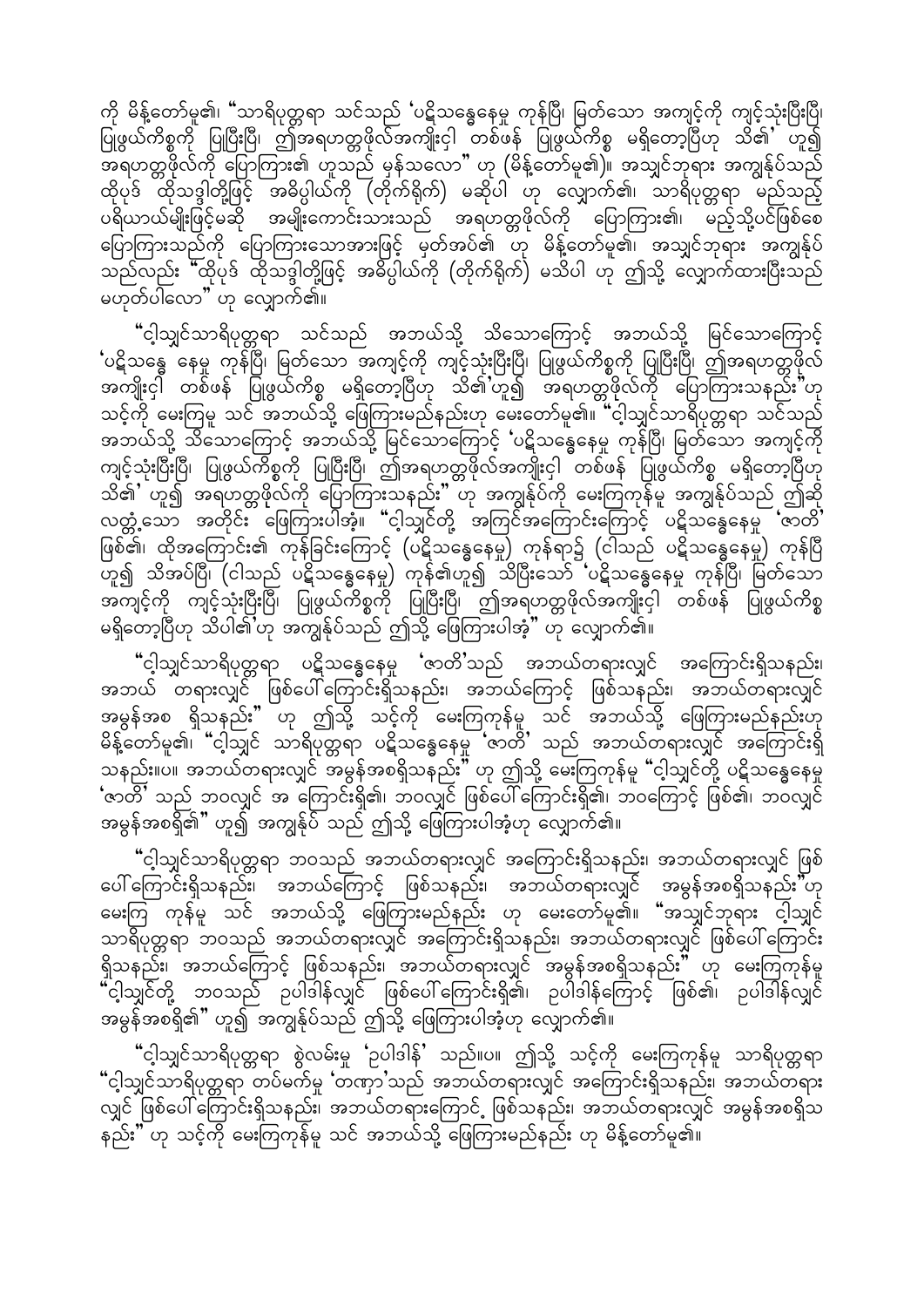"အသျှင်ဘုရား ငါ့သျှင်သာရိပုတ္တရာ တပ်မက်မှု 'တဏှာ'သည် အဘယ်တရားလျှင် အကြောင်းရှိသ နည်း၊အဘယ်တရားလျှင် ဖြစ်ပေါ်ကြောင်းရှိသနည်း၊ အဘယ်တရားကြောင့် ဖြစ်သနည်း၊ အဘယ်တရား vQif trGeftp &Sdoenf;}} [lí ar;Muukefrl ]]ighoQifwdkY wyfrufrI ]wPSm}onf a0'emvQif t ကြောင်းရှိ၏၊ ဝေဒနာလျှင် ဖြစ်ပေါ်ကြောင်းရှိ၏၊ ဝေဒနာကြောင့် ဖြစ်၏၊ ဝေဒနာလျှင် အမွန်အစရှိ၏" ကြော် အကျွန်ုပ်သည် ဤသို့ ဖြေကြားပါအံ့၊ ဤသို့ မေးသည်ရှိသော် ဤသို့ ဖြေကြားပါအံ့ဟု လျှောက်၏။

"ငါ့သျှင်သာရိပုတ္တရာ သင်သည် အဘယ်သို့ သိသောကြောင့် အဘယ်သို့ မြင်သောကြောင့် ၀ေဒနာတို့၌ နှစ်သက်ခြင်း မထင်ပါသနည်း<sup>"</sup>ဟု ဤသို့ မေးကြကုန်မှု သင် အဘယ်သို့ ဖြေကြားမည်နည်း ဟု မိန့်တော်မူ၏။ "ငါ့သျှင်သာရိပုတ္တရာ သင်သည် အဘယ်သို့ သိသောကြောင့် အဘယ်သို့ မြင်သော ကြောင့် ဝေဒနာတို့၌ နှစ်သက်ခြင်း မထင်ပါသနည်း" ဟု ဤသို့ မေးကြကုန်မူ "ငါ့သျှင်တို့ ခံစားမှု ]a0'em} wdkYonf þoHk;yg;wdkYwnf;? tb,f oHk;yg;wdkYenf;[lrl- okca0'em? 'ku©a0'em? အဒုက္ခမသုခဝေဒနာတို့တည်း။ ငါ့သျှင်တို့ ဤဝေဒနာသုံးပါးတို့သည် စင်စစ် မမြဲကုန်၊ အကြင် တရားသည် မမြဲ၊ ထိုတရား သည် ဆင်းရဲဒုက္ခတည်း၊ ဤသို့ သိသည်ရှိသော် ဝေဒနာတို့၌ နှစ်သက်ခြင်း မထင်" ဟူ၍ အကျွန်ုပ် ဤသို့ ဖြေကြားပါအံ့၊ ဤသို့ မေးသည်ရှိသော် ဤသို့ ဖြေကြားပါအံ့ ဟု လျှောက်၏။

သာရိပုတ္တရာ ကောင်းစွ ကောင်းစွ၊ "ဝေဒနာဟူသမျှ အားလုံးသည် ဒုက္ခဖြစ်၏" ဟူသော ဤစကား သည် ထိုတရား၏ အနက်ကိုပင် အကျဉ်းအားဖြင့် ဖြေကြားခြင်းငှါ အကြောင်းပရိယာယ်ပင် ဖြစ်၏။

င့ါသျှင်သာရိပုတ္တရာ "သင်သည် အဘယ်သို့ လွတ်မြောက်ခြင်းကြောင့် 'ပဋိသန္ဓေနေမှု 'ဇာတိ' ကုန်ပြီ၊ မြတ်သော အကျင့်ကို ကျင့်သုံးပြီးပြီ၊ ပြုဖွယ်ကိစ္စကို ပြုပြီးပြီ၊ ဤအရဟတ္တဖိုလ်အကျိုးငှါ တစ်ဖန် ပြုဖွယ်ကိစ္စ မရှိပြီဟု ဤသို့ သိ၏ 'ဟူ၍ အရဟတ္တဖိုလ်ကို ပြောကြားသနည်း" ဟု မေးလာကြကုန်မူ သင် အဘယ်သို့ ဖြေကြားမည်နည်း ဟု မိန့်တော်မူ၏။ "ငါ့သျှင်သာရိပုတ္တရာ သင်သည် အဘယ်သို့ လွတ်မြောက်ခြင်းကြောင့် ပဋိသန္ဓေနေမှု ဇာတိ' ကုန်ပြီ၊ မြတ်သော အကျင့်ကို ကျင့်သုံးပြီးပြီ၊ ပြုဖွယ်ကိစ္စကို ပြုပြီးပြီ၊ ဤအရဟတ္တဖိုလ်အကျိုးငှါ တစ်ဖန် ပြုဖွယ်ကိစ္စ မရှိတော့ပြီဟု သိ၏'ဟူ၍ အရဟတ္တဖိုလ်ကို ပြောကြားသနည်း" ဟု မေးလာကြကုန်မူ "ငါ့သျှင်တို့ ငါသည် အဇ္ဈတ္တသန္တာန်၌ jabi bizot jama ve miriških jama ve miriških jurijskih jama.<br>Rojskih jama ve filozofici poveden je večini povezničava je filozoficijskih predstava ve filozoficiram je pove အကြင်အခြင်းအရာအားဖြင့် သတိ ရှိသည်ဖြစ်၍ နေသော အကျွန်ုပ်ကို အာသဝေါတရားတို့သည် မစီးဝင်နိုင်ကုန်၊ မိမိကိုယ်ကိုလည်း အယုတ် အားဖြင့် မသိ၊ ထိုအခြင်းအရာအားဖြင့် သတိနှင့် ပြည့်စုံသူ ဖြစ်၍ နေပါ၏ $"$  ဟုလျှောက်၏။

သာရိပုတ္တရာ ကောင်းစွ ကောင်းစွ၊ "သမဏဖြစ်တော်မူသော မြတ်စွာဘုရားသည် ဟောကြားအပ် သော အာသဝတရားတို့၌ ငါ ယုံမှား မရှိ၊ ထိုအာသဝတရားတို့ကို ငါ ပယ်ပြီးပြီလောဟူ၍လည်း တွေး တောမူ မဖြစ်" ဟူသော ဤစကားသည် ထိုတရား၏ အနက်ကိုပင် အကျဉ်းအားဖြင့် ဖြေကြားခြင်းငှါ အကြောင်းပရိယာယ် ဖြစ်ပေ၏ဟု မိန့်တော်မူ၏၊ မြတ်စွာဘုရားသည် ဤစကားကို ဟောတော်မူပြီး၍ နေရာမှ ထကာ ကျောင်းသို့ ဝင်တော်မူ၏။

ထိုအခါ အသျှင်သာရိပုတ္တရာသည် မြတ်စွာဘုရား ကြွသွား၍ မကြာမြင့်မီပင် ရဟန်းတို့ကို rdefillom: المسابق المسابق والمسابق والمسابق والمسابق والمسابق والمسابق والمسابق والمسابق والمسابق والمسابق وا<br>مسابق المسابق والمسابق والمسابق والمسابق والمسابق والمسابق والمسابق والمسابق والمسابق والمسابق والمسابق والمسا မြတ်စွာဘုရားသည် ပဌမပြဿနာကို မေးတော်မူ၏၊ ထိုငါ့အား နောင့်နှေးခြင်း ဖြစ်ခဲ့၏၊ ငါ့သျှင်တို့ ငါ့အား မြတ်စွာဘုရားသည် ပဌမပြဿနာကို ဝမ်းမြောက်တော်မူ၏၊ ငါ့သျှင်တို့ ထိုငါ့အား ဤသို့သော အကြံသည် ဖြစ်၏၊ တစ်နေ့ လုံးလည်း မြတ်စွာဘုရားသည် ငါ့အား တစ်မျိုးတစ်မျိုးသောပုဒ်တို့ဖြင့် wpf ကို ကို ကို တိုက်ကွန်းကို ထိုအနက်ကို အကယ်၍ မေးငြားအံ့၊ တစ်နေ့လုံးလည်း ငါသည်<br>- တစ်မျိုးတစ်မျိုးသောပရိယာယ်တို့ဖြင့် ထိုအနက်ကို အကယ်၍ မေးငြားအံ့၊ တစ်နေ့လုံးလည်း ငါသည် မြတ်စွာဘုရားအား တစ်မျိုး တစ်မျိုးသောပုဒ်တို့ဖြင့် တစ်မျိုးတစ်မျိုးသောပရိယာယ်တို့ဖြင့် ထိုအနက်ကို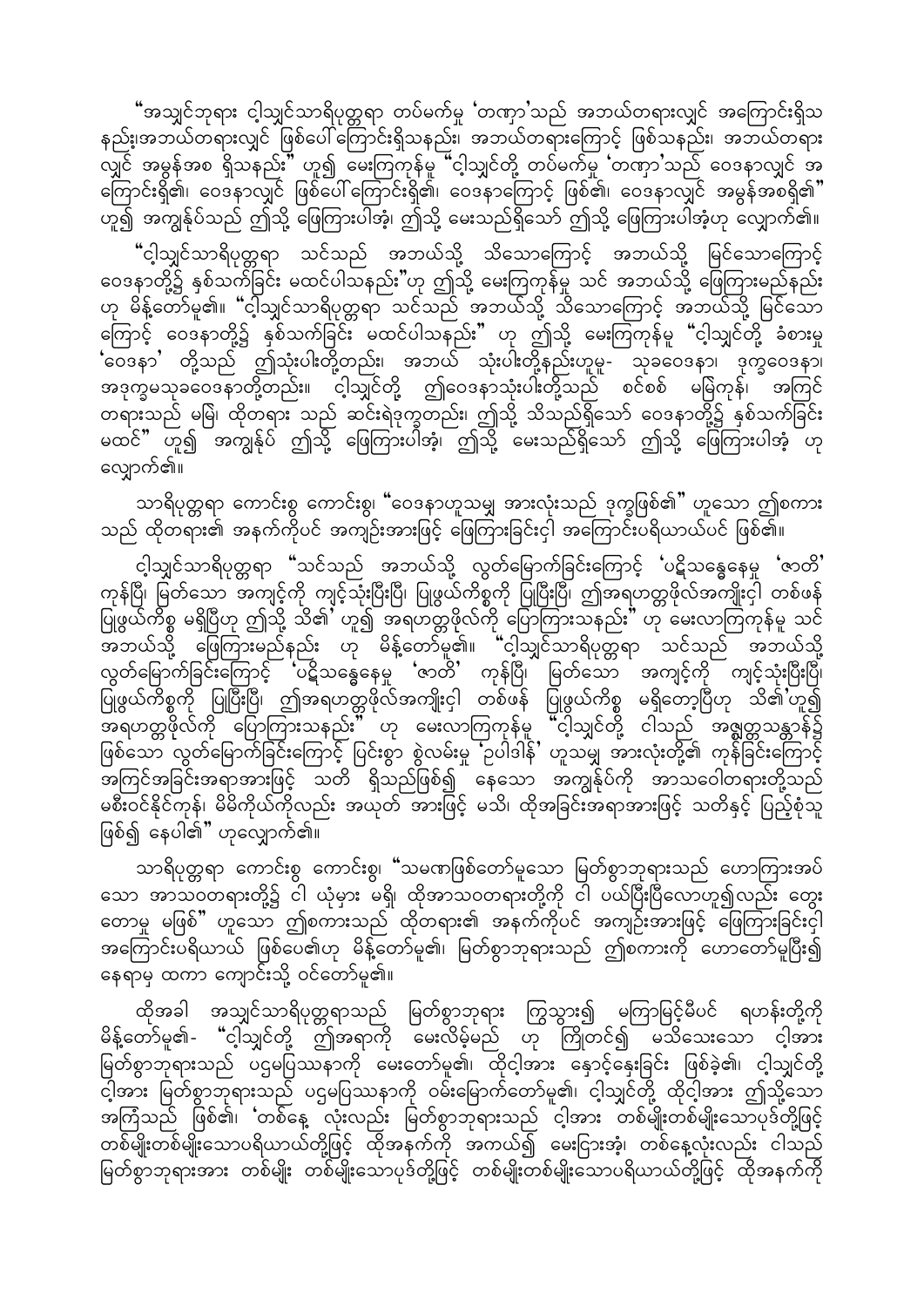ဖြေကြားအံ့။ တစ်ညဉ့်လုံးလည်း မြတ်စွာဘုရားသည် ငါ့အား တစ်မျိုးတစ်မျိုးသောပုဒ်တို့ဖြင့် တစ်မျိုး တစ်မျိုးသော ပရိယာယ်တို့ဖြင့် ထိုအနက်ကို အကယ်၍ မေးငြားအံ့၊ တစ်ညဉ့်လုံးလည်း ငါသည် မြတ်စွာဘုရားအား တစ်မျိုးတစ်မျိုးသော ပုဒ်တို့ဖြင့် တစ်မျိုးတစ်မျိုးသောပရိယာယ်တို့ဖြင့် ထိုအနက်ကို ajzMum;tHh/ wpfnOfhwpfaeYwdkYywfvHk;vnf; jrwfpGmbk&m;onf ightm; wpfrsKd;wpfrsKd;aom ပုဒ်တို့ဖြင့် တစ်မျိုးတစ်မျိုးသောပရိယာယ်တို့ဖြင့် ထိုအနက်ကို အကယ်၍ မေးငြားအံ့၊ တစ်ညဉ့်တစ်နေ့တို့ ပတ်လုံးလည်း ငါသည် မြတ်စွာဘုရားအား တစ်မျိုး တစ်မျိုးသောပုဒ်တို့ဖြင့် တစ်မျိုးတစ်မျိုးသော y<br>ပရိယာယ်တို့ဖြင့် ထိုအနက်ကို ဖြေကြားအံ့။ နှစ်ညဉ့်နှစ်နေ့တို့ ပတ်လုံးလည်း မြတ်စွာဘုရားသည် ငါ့အား တစ်မျိုးတစ်မျိုးသော ပုဒ်တို့ဖြင့် တစ်မျိုးတစ်မျိုးသော ပရိယာယ်တို့ဖြင့် ထိုအနက်ကို အကယ်၍ မေးငြားအံ့။ပ။ နှစ်ညဉ့်နှစ်နေ့တို့ပတ်လုံးလည်း ငါသည် မြတ်စွာဘုရားအား ထိုအနက်ကို ဖြေကြားအံ့။ပ။ သုံးညဉ့်သုံးနေ့တို့ပတ်လုံးလည်း မြတ်စွာဘုရားသည် ငါ့အား ထိုအနက်ကို အကယ်၍ မေးငြားအံ့။ပ။ သုံးညဉ့်သုံးနေ့တို့ပတ်လုံးလည်း ငါသည် မြတ်စွာဘုရားအား ထိုအနက်ကို ဖြေ ကြားအံ့။ပ။ ကော်ညှိလေးနေ့တို့ပတ်လုံးလည်း မြတ်စွာဘုရားသည် ငါ့အား ထိုအနက်ကို အကယ်၍ မေး ငြားအံ့။ပ။ လေးညဉ့်လေးနေ့တို့ပတ်လုံးလည်း ငါသည် မြတ်စွာဘုရားအား ထိုအနက်ကို ဖြေကြားအံ့။ပ။ ငါးညဉ့်ငါးနေ့တို့ပတ်လုံးလည်း မြတ်စွာဘုရားသည် ငါ့အား ထိုအနက်ကို အကယ်၍ မေးငြားအံ့။ပ။ ငါးညဉ့် ငါးနေ့တို့ပတ်လုံးလည်း ငါသည် မြတ်စွာဘုရားအား ထိုအနက်ကို ဖြေကြားအံ့။ပ။ ခြောက်ညဉ့် ကြောက်နေ့တို့ ပတ်လုံးလည်း မြတ်စွာဘုရားသည် ငါ့အား ထိုအနက်ကို အကယ်၍ မေးငြားအံ့။ပ။ ခြောက်ညဉ့်ခြောက် နေ့တို့ပတ်လုံးလည်း ငါသည် မြတ်စွာဘုရားအား ထိုအနက်ကို ဖြေကြားအံ့။ပ။ ခုနှစ်ညဉ့်ခုနှစ်နေ့တို့ ပတ်လုံးလည်း မြတ်စွာဘုရားသည် ငါ့အား တစ်မျိုးတစ်မျိုးသောပုဒ်တို့ဖြင့် ြစ် တို့ဆိုင်း<br>တစ်မျိုးတစ်မျိုးသော ပရိယာယ်တို့ဖြင့် ထိုအနက်ကို အကယ်၍ မေးငြားအံ့၊ ခုနစ်ညဉ့်ခုနစ်နေ့တို့ ပတ်လုံးလည်း ငါသည် မြတ်စွာဘုရားအား တစ်မျိုးတစ်မျိုးသောပုဒ်တို့ဖြင့် တစ်မျိုးတစ်မျိုးသော ပရိယာယ်တို့ဖြင့် ထိုအနက်ကို ဖြေကြားအံ့' ဟု အကြံ သည် ဖြစ်၏" ဟု မိန့်ဆို၏။

ထိုအခါ ကဠာရခတ္တိယရဟန်းသည် နေရာမှ ထကာ မြတ်စွာဘုရားထံသို ချဉ်းကပ်၍ မြတ်စွာဘုရား ကို ရှိခိုးပြီးလျှင် တစ်ခုသော နေရာ၌ ထိုင်နေပြီးသော် မြတ်စွာဘုရားအား ဤစကားကို လျှောက်၏- $\lq\lq$ အသျှင်ဘုရား အသျှင်သာရိပုတ္တရာသည် ခြင်္သေ့မင်း၏ ကြုံးဝါးခြင်းကဲ့သို့ ကြုံးဝါးပါ၏၊ ငါ့သျှင်တို့ ဤ အရာကို မေးလိမ့်မည် ဟု ကြိုတင်၍ မသိသေးသော ငါ့အား မြတ်စွာဘုရားသည် ပဌမပြဿနာကို မေး တော်မူ၏၊ ထိုငါ့အား နှောင့်နှေးခြင်း ဖြစ်ခဲ့၏၊ ငါ့သျှင်တို့ ငါ့အား မြတ်စွာဘုရားသည် ပဌမပြဿနာကို ၀မ်းမြောက်တော်မူ၏၊ ငါ့သျှင်တို့ ထိုငါ့အား ဤသို့သော အကြံသည် ဖြစ်၏ - 'တစ်နေ့လုံးလည်း မြတ်စွာဘုရားသည် ငါ့အား တစ်မျိုးတစ်မျိုးသောပုဒ်တို့ဖြင့် တစ်မျိုးတစ်မျိုးသောပရိယာယ်တို့ဖြင့် .<br>ထိုအနက်ကို အကယ်၍ မေးငြားအံ့၊ တစ်နေ့လုံးလည်း ငါသည် မြတ်စွာဘုရာအား တစ်မျိုးတစ်မျိုးသော ပုဒ်တို့ဖြင့် တစ်မျိုးတစ်မျိုးသောပရိယာယ်တို့ဖြင့် ထိုအနက်ကို ဖြေကြားအံ့၊ တစ်ညဉ့်ပတ်လုံးလည်း။ပ။ ာစ်ညဉ့်တစ် နေ့တို့ပတ်လုံးလည်း မြတ်စွာဘုရားသည် ငါ့ကို။ပ။ နှစ်ညဉ့်နှစ်နေ့တို့ပတ်လုံးလည်း မြတ်စွာဘုရားသည် ငါ့ကို။ပ။ သုံးညဉ့်သုံးနေ့တို့ ပတ်လုံးလည်း မြတ်စွာဘုရားသည် ငါ့ကို။ပ။ av;nOfhav;aeYwdkY ywfvHk;vnf;/ ig;nOfhig;aeYwdkY ywfvHk;vnf;/ ajcmufnOfhajcmufaeYwdkY ပတ်လုံးလည်း။ ခုနစ်ညဉ့်ခုနစ်နေ့တို့ ပတ်လုံးလည်း မြတ်စွာဘုရားသည် ငါ့ကို တစ်မျိုးတစ်မျိုးသော ပုဒ်တို့ဖြင့် တစ်မျိုးတစ်မျိုးသော ပရိယာယ်တို့ဖြင့် ထိုအနက်ကို အကယ်၍ မေးငြားအံ့၊ ခုနှစ်ညဉ့် ခုနှစ်နေ့တို့ ပတ်လုံးလည်း ငါသည် မြတ်စွာဘုရားအား တစ်မျိုးတစ်မျိုးသောပုဒ်တို့ဖြင့် တစ်မျိုးတစ်မျိုး သောပရိယာယ်တို့ဖြင့် ထိုအနက်ကို ဖြေကြားအံ့' ဟု အကြံသည် ဖြစ်၏ဟု ကြုံးဝါးပါ၏" ဟု (လျှောက်၏)။

ရဟန်း သာရိပုတ္တရာအား အကြင်ဓမ္မဓာတ်သာဝကပါရမီဉာဏ်၌ ထိုးထွင်း၍ သိသည်၏ အဖြစ် ကြောင့် တစ်နေ့လုံးလည်း ငါဘုရားသည် သာရိပုတ္တရာအား တစ်မျိုးတစ်မျိုးသောပုဒ်တို့ဖြင့် တစ်မျိုး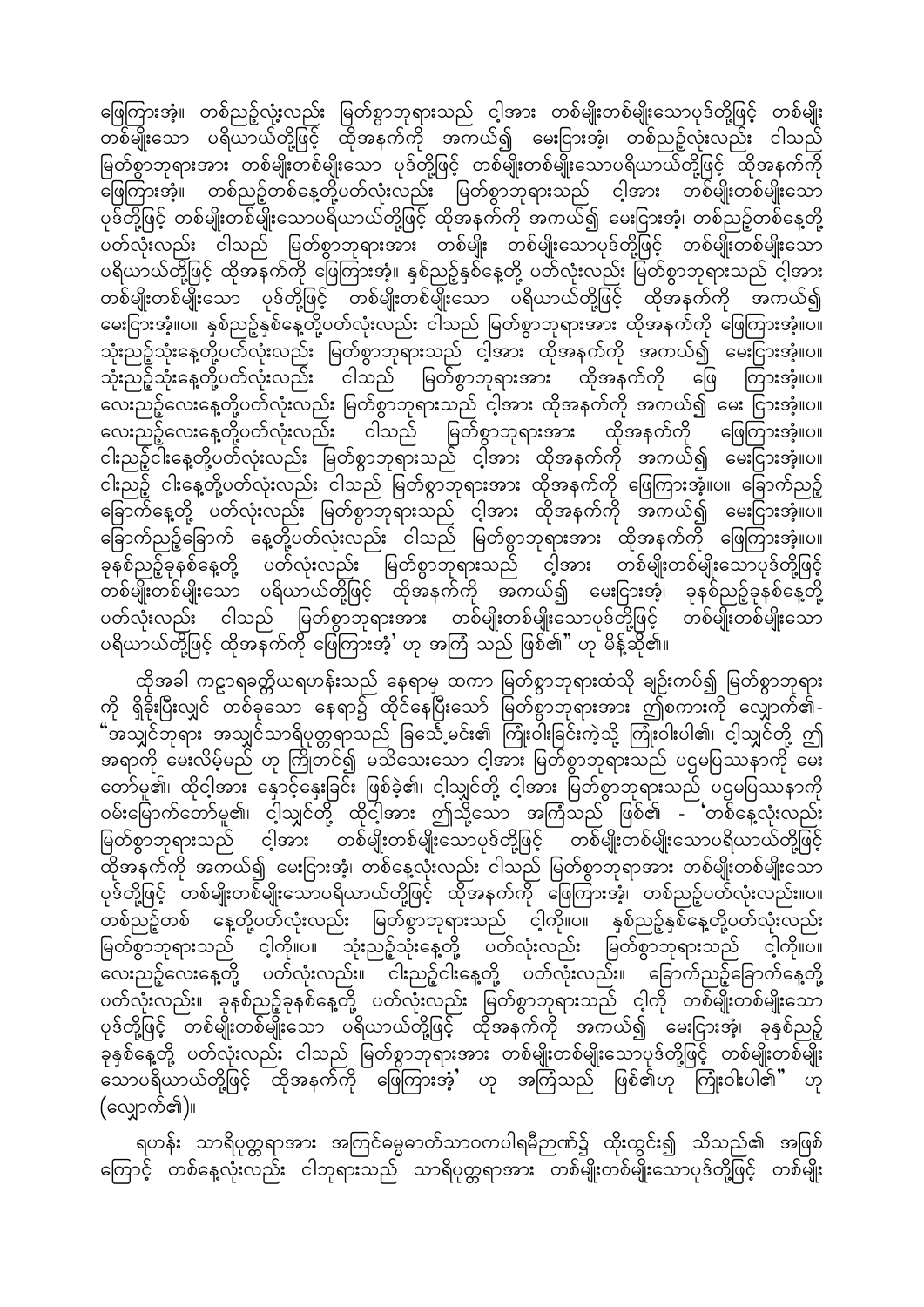တစ်မျိုးသော ပရိယာယ်တို့ဖြင့် ထိုအနက်ကို အကယ်၍ မေးငြားအံ့၊ တစ်နေ့လုံးလည်း သာရိပုတ္တရာ သည် ငါဘုရားအား တစ်မျိုးတစ်မျိုးသောပုဒ်တို့ဖြင့် တစ်မျိုးတစ်မျိုးသောပရိယာယ်တို့ဖြင့် ထိုအနက်ကို ဖြေကြားရာ၏။ တစ် ညဉ့်ပတ်လုံးလည်း ငါဘုရားသည် သာရိပုတ္တရာအား တစ်မျိုးတစ်မျိုးသောပုဒ်တို့ဖြင့် တစ်မျိုးတစ်မျိုးသော ပရိယာယ်တို့ဖြင့် ထိုအနက်ကို အကယ်၍ မေးငြားအံ့၊ တစ်ညဉ့်ပတ်လုံးလည်း သာရိပုတ္တရာသည် ငါဘုရား အား ထိုအနက်ကို ဖြေကြားရာ၏။ပ။ တစ်ညဉ့်တစ်နေ့တို့ပတ်လုံးလည်း ငါဘုရားသည် သာရိပုတ္တရာအား ထိုအနက်ကို အကယ်၍ မေးငြားအံ့၊ တစ်ညဉ့်တစ်နေ့တို့ပတ်လုံးလည်း သာရိပုတ္တရာသည် ငါဘုရားအား ထိုအနက်ကို ဖြေကြားရာ၏။ နှစ်ညဉ့်နှစ်နေ့တို့ပတ်လုံးလည်း ငါဘုရားသည် သာရိပုတ္တရာအား ထိုအနက် ကို အကယ်၍ မေးငြားအံ့၊ နှစ်ညဉ့်နှစ်နေ့တို့ပတ်လုံးလည်း သာရိပုတ္တရာသည် ငါဘုရားအား ထိုအနက်ကို ဖြေကြားရာ၏။ သုံးညဉ့်သုံးနေ့တို့ပတ်လုံးလည်း i) လိုက် တိုက် တိုက်တွေ့<br>ငါဘုရားသည် သာရိပုတ္တရာအား ထိုအနက်ကို အကယ်၍ မေးငြားအံ့၊ သုံးညဉ့်သုံးနေ့တို့ပတ်လုံးလည်း သာရိပုတ္တရာသည် ငါဘို ၊ႏွားအား ထိုအနက်ကို ဖြေကြား ရာ၏။ လေးညဉ့်လေးနေ့တို့ပတ်လုံးလည်း ငါဘုရားသည် သာရိပုတ္တရာအား ထိုအနက်ကို အကယ်၍ မေး ငြားအံ့၊ လေးညဉ့်လေးနေ့တို့ ပတ်လုံးလည်း သာရိပုတ္တရာသည် ငါဘုရားအား ထိုအနက်ကို ဖြေကြားရာ၏၊ ငါးညဉ့်ငါးနေ့တို့ပတ်လုံး လည်း ငါဘုရားသည် သာရိပုတ္တရာအား ထိုအနက်ကို အကယ်၍ မေးငြားအံ့၊ ငါးညဉ့်ငါးနေ့တို့ပတ်လုံး လည်း သာရိပုတ္တရာသည် ငါဘုရားအား ထိုအနက်ကို ဖြေကြားရာ၏၊ ခြောက်ညှို့ ခြောက်နေ့တို့ ပတ်လုံးလည်း ငါဘုရားသည် သာရိပုတ္တရာအား ထိုအနက်ကို အကယ်၍ မေးငြားအံ့၊ ခြောက်ညဉ့် ခြောက်နေ့တို့ပတ်လုံးလည်း သာရိပုတ္တရာသည် ငါဘုရားအား ထိုအနက်ကို ဖြေကြားရာ၏၊ ခုနစ်ညဉ့် ခုနှစ်နေ့တို့ပတ်လုံးလည်း ငါဘုရားသည် သာရိပုတ္တရာအား တစ်မျိုးတစ်မျိုးသောပုဒ်တို့ဖြင့် တစ်မျိုး wpfrag;<br>တစ်မျိုးသော ပရိယာယ်တို့ဖြင့် ထိုအနက်ကို အကယ်၍ မေးငြားအံ့၊ ခုနစ်ညဉ့်ခုနစ်နေ့တို့ပတ်လုံးလည်း သာရိပုတ္တရာသည် ငါဘုရားအား တစ်မျိုးတစ်မျိုးသောပုဒ်တို့ဖြင့် တစ်မျိုးတစ်မျိုးသောပရိယာယ်တို့ဖြင့် ထိုအနက်ကို ဖြေကြားရာ၏၊ ထိုဓမ္မဓာတ်သာဝကပါရမီဉာဏ်ကို ထိုးထွင်း၍ သိပြီ ဟု (မိန့်တော်မူ၏)။

'ဒုတိယသုတ်

------

#### နိဒါန၀ဂွသံယုတ်ပါဠိတော် )<br>D  $\frac{1}{2}$  $\vdots$ d d f

[====== 44 -- uuVVmm&&ccww](#page-4-0) dd,d ,00\*\* f ====== å å

၃ - ဉာဏဝတ္ထုသုတ်

၃၃။ သာဝတ္ထိပြည်၌ (သီတင်းသုံး) နေတော်မူ၏၊ ရဟန်းတို့ သင်တို့အား လေးဆယ့်လေးပါးကုန် သော ဉာဏ် ဟူသော တည်ရာ 'ဉာဏဝတ္ထု' တို့ကို ဟောကြားပေအံ့၊ ထိုတရားကို နာကြကုန်လော့၊ ကောင်းစွာ နှလုံးသွင်းကြကုန်လော့၊ ဟောကြားအံ့ဟု မိန့်တော်မူ၏၊ "အသျှင်ဘုရား ကောင်းပါပြီ" ဟု ထိုရဟန်းတို့သည် မြတ်စွာဘုရားအား ပြန်ကြားလျှောက်ထားကြကုန်၏၊ မြတ်စွာဘုရားသည် ဤတရားကို  $\sim$ ကာတော်မူ၏ -

ရဟန်းတို့ လေးဆယ့်လေးပါးကုန်သော ဉာဏ်ဟူသော တည်ရာ 'ဉာဏဝတ္ထု' တို့သည် အဘယ်တို့ နည်း၊ အိုခြင်း 'ဇရာ' သေခြင်း 'မရဏ'၌ သိသောဉာဏ်၊ အိုခြင်း 'ဇရာ' သေခြင်း 'မရဏ'၏ ဖြစ်ပေါ်ကြောင်း၌ သိသောဉာဏ်၊ အိုခြင်း 'ဇရာ'သေခြင်း 'မရဏ'၏ ချုပ်ရာ၌ သိသောဉာဏ်၊ အိုခြင်း  $\mathcal{L}_{\infty}$ ကြောင်း မြရက $\mathcal{L}_{\infty}$ ါရော $\mathcal{L}_{\infty}$  (နိဗ္ဗာန်) သို့ ရောက်ကြောင်းအကျင့်၌ သိသောဉာဏ်။ ပဋိသန္ဓေနေမှု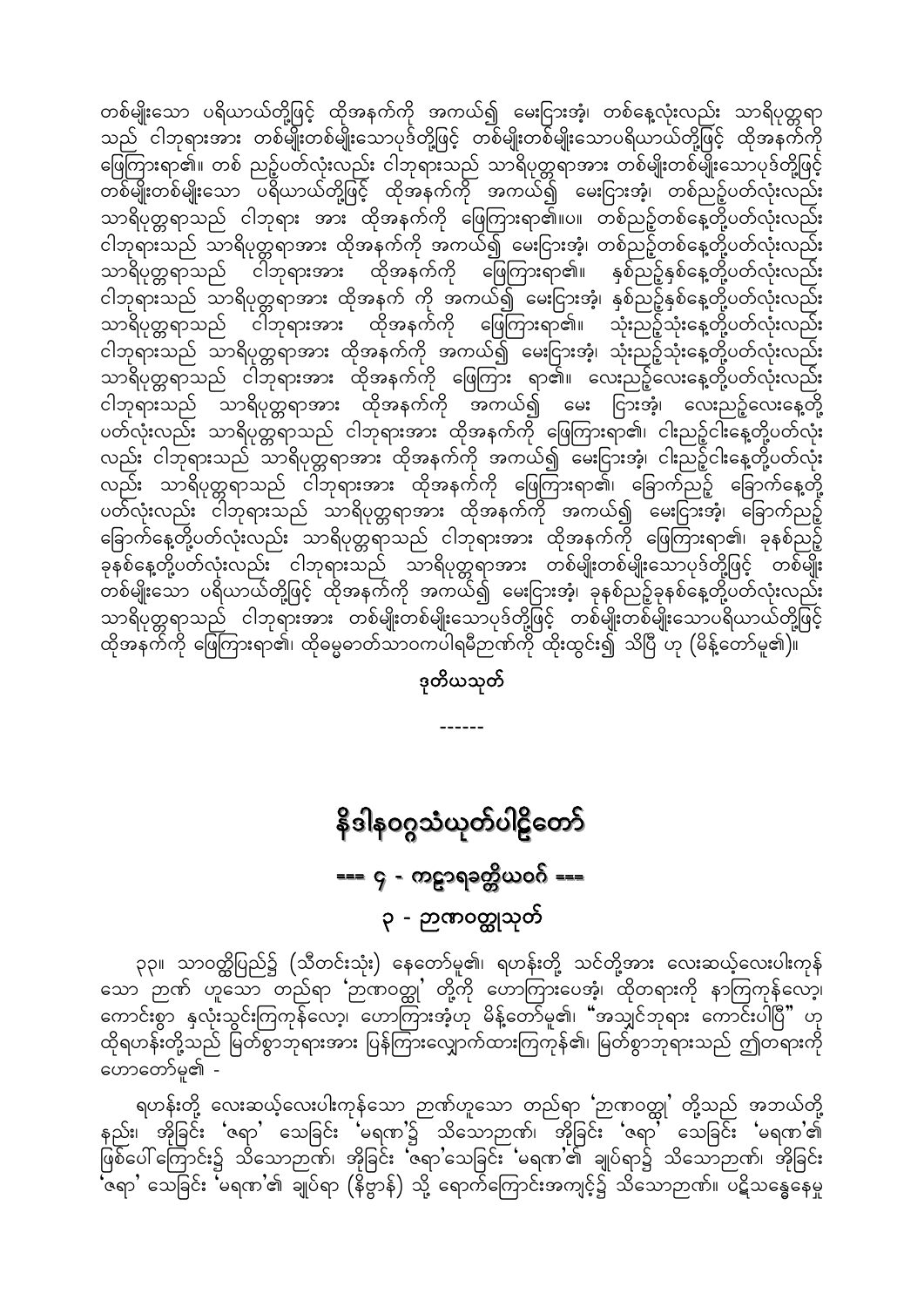်ဇာတိႛ ၌ သိသောဉာဏ်၊ ပဋိသန္ဓေ နေမှု ်ဇာတိႛ ဖြစ်ပေါ်ကြောင်း၌ သိသောဉာဏ်၊ ပဋိသန္ဓေနေမှု  $\cdot$ ဇာတိ $\cdot$  ၏ ချုပ်ရာ၌ သိသောဉာဏ်၊ ပဋိသန္ဓေ နေမှု 'ဇာတိ'၏ ချုပ်ရာ (နိဗ္ဗာန်) သို့ ရောက်ကြောင်း အကျင့်၌ သိသောဉာဏ်။ ဘဝ၌သိသောဉာဏ်၊ ဘဝ၏ ဖြစ်ပေါ်ကြောင်း၌ သိသောဉာဏ်၊ ဘဝ၏ ချုပ်ရာ၌ သိသောဉာဏ်၊ ဘဝ၏ ချုပ်ရာ (နိဗ္ဗာန်) သို့ ရောက် ကြောင်းအကျင့်၌ သိသောဉာဏ်။ ပြင်းစွာ စွဲလန်းမှု 'ဥပါဒါန်'၌ သိသောဉာဏ်၊ ပြင်းစွာ စွဲလန်းမှု 'ဥပါဒါန်' ဖြစ်ပေါ်ကြောင်း၌ သိသောဉာဏ်၊ ပြင်းစွာ စွဲလန်းမှု ဉ်ပါဒါန်'၏ ချုပ်ရာ၌ သိသောဉာဏ်၊ ပြင်းစွာ စွဲလန်းမှု 'ဉပါဒါန်'၏ ချုပ်ရာ (နိဗ္ဗာန်) ာ လိုက်ပြောင်း အကျင့်၌ သိသောဉာဏ်။ တပ်မက်မှု တဏှာ ၌ သိသော ဉာဏ်၊ တပ်မက်မှု  $\,$ ်တဏှာ $\,$  ဖြစ်ပေါ် ကြောင်း၌ သိသောဉာဏ်၊ တပ်မက်မှု 'တဏှာ'၏ ချုပ်ရာ၌ သိသော ဉာဏ်၊ တပ်မက်မှု **'**တဏှာ'၏ ချုပ်ရာ (နိဗ္ဗာန်) သို့ ရောက်ကြောင်းအကျင့်၌ သိသောဉာဏ်။ ခံစားမှု 'ဝေဒနာ'၌ သိသောဉာဏ်၊ ခံစားမှု 'ဝေဒနာ' ဖြစ်ပေါ်ကြောင်း၌ သိသောဉာဏ်၊ ခံစားမှု 'ဝေဒနာ'၏ ချုပ်ရာ၌ သိသောဉာဏ်၊ ခံစားမှု 'ဝေဒနာ'၏ ချုပ်ရာ (နိဗ္ဗာန်) သို့ ရောက်ကြောင်းအကျင့်၌ သိသောဉာဏ်။ တွေ့ထိမှု ဖသာ'၌ သိသောဉာဏ်။ပ။ တည်ရာ 'အာယတန'ခြောက်ပါး (သဠာယတန) ၌ သိသောဉာဏ်။<br>ကြွယ်မှု နာမ်ရှပ်၌ သိသောဉာဏ်။ သိမှု 'ဝိညာဏ်'၌ သိသောဉာဏ်။ ပြုစီရင်မှု 'သင်္ခါရ*ပ်*ဝို့၌ သိသောဉာဏ်၊ ပြုစီရင်မှု 'သခ်ီါရ'တို့ ဖြစ်ပေါ်ကြောင်း၌ သိသောဉာဏ်၊ ပြုစီရင်မှု 'သင်္ခါရ'တို့ ချုပ်ရာ၌ သိသောဉာဏ်၊ )<br>ပြုစီရင်မှု 'သခ်ါရ'တို့ ချုပ်ရာ (နိဗ္ဗာန်) သို့ ရောက်ကြောင်းအကျင့်၌ သိသောဉာဏ်တို့တည်း။ ရဟန်းတို့ ကြသည်တို့ကို လေးဆယ့်လေးပါးကုန်သော ဉာဏ်ဟူသော တည်ရာ 'ဉာဏဝတ္ထု'တို့ဟူ၍ ဆိုအပ်ကုန်၏။

ရဟန်းတို့ အိုခြင်း 'ဇရာ', သေခြင်း 'မရဏ'ဟူသည် အဘယ်နည်း၊ ထိုထိုသတ္တဝါတို့အား ထိုထို ဘုံဘဝ၌ အိုခြင်း အိုသည်၏ အဖြစ် သွားကျိုးခြင်း ဆံဖြူခြင်း အရေတွန့်ခြင်း အသက်၏ ဆုတ်ယုတ်ခြင်း  $\varpi$ န္ဒြေတို့၏ ရင့်ကျက်ခြင်းဟူသော ဤသဘောတရားကို အိုခြင်း 'ဇရာ'ဟူ၍ ဆိုအပ်၏။ ထိုထိုသတ္တဝါ ...<br>တို့၏ ထိုထိုဘုံဘဝမှ ရွေ့လျောခြင်း ရွေ့လျောသည်၏ အဖြစ် ပျက်ခြင်း ကွယ်ပျောက်ခြင်း အသက်ကို စွန့်ခြင်း သေခြင်း ဘဝအဆုံးကို ပြုခြင်း ခန္ဓာတို့၏ ပျက်ခြင်း ကိုယ်ကောင်ကို ပစ်ချခြင်းဟူသော ာ်မိဘာကို မရဏ ဟူ၍ ဆိုအပ်၏။ ဤသည်ကား အိုခြင်း 'ဇရာ'တည်း၊ ဤသည်ကား သေခြင်း 'မရဏ'တည်း။ ရဟန်းတို့ ဤသဘောတရားကို အိုခြင်း 'ဇရာ', သေခြင်း 'မရဏ'ဟု ဆိုအပ်၏။

ပဋိသန္ဓေနေမှု 'ဇာတိ' ဖြစ်ခြင်းကြောင့် အိုမှု 'ဇရာ' သေမှု 'မရဏ' ဖြစ်၏၊ ပဋိသန္ဓေနေမှု 'ဇာတိ' ချုပ်ခြင်းကြောင့် အိုမှု 'ဇရာ' သေမှု 'မရဏ' ချုပ်၏၊ အင်္ဂါရှစ်ပါးရှိသော ဤအရိယမဂ်သည်ပင် အိုမှု ်ဇရာႛ သေမှု 'မရဏႛ ချုပ်ရာ (နိဗ္ဗာန်) သို့ ရောက်ကြောင်းအကျင့် ဖြစ်၏။ ဤသည်တို့ကား အဘယ် တို့နည်း၊ မှန်ကန် သော အမြင်။ပ။ မှန်ကန်သော တည်ကြည်မှုတည်း။

ရဟန်းတို့ အရိယာတပည့်သည် ဤသို့ အိုခြင်း 'ဇရာ' သေခြင်း 'မရဏ'ကို သိ၏၊ ဤသို့ အိုခြင်း သေခြင်း၏ ဖြစ်ပေါ်ကြောင်းကို သိ၏၊ ဤသို့ အိုခြင်းသေခြင်း၏ ချုပ်ရာကို သိ၏၊ ဤသို့ အိုခြင်းသေခြင်း၏ ချုပ်ရာ (နိဗ္ဗာန်)သို့ ရောက်ကြောင်းအကျင့်ကို သိ၏။ ဤသည်ကား ထိုအရိယာ တပည့်၏ တရား၌ သိသော ဉာဏ်တည်း၊ ထိုအရိယာတပည့်သည် မြင်အပ် သိအပ် အခါမလင့် အကျိုးကို ပေးတတ် ရောက်အပ် ဉာဏ်ဖြင့် သက်ဝင်၍ ယူအပ်သော ဤသစ္စာလေးပါးတရားတို့ဖြင့် အတိတ်အနာဂတ်၌ နည်းကို ဆောင်၏။

လွန်လေပြီးသော 'အတိတ်' ကာလ၌ အကြင်သမဏဗြာဟ္မဏတို့သည် အိုခြင်း 'ဇရာ' သေခြင်း ်မရဏ)ကို သိကုန်၏၊ အိုခြင်းသေခြင်း၏ ဖြစ်ပေါ်ကြောင်းကို သိကုန်၏၊ အိုခြင်းသေခြင်း၏ ချုပ်ရာကို သိကုန်၏၊ အိုခြင်း သေခြင်း၏ ချုပ်ရာ (နိဗ္ဗာန်) သို့ ရောက်ကြောင်းအကျင့်ကို သိကုန်၏၊ ထိုသမဏဗြာဟ္မဏ အားလုံးတို့သည် ယခုအခါ၌ ငါ သိသကဲ့သို့ ဤအတူသာလျှင် သိကုန်၏။

နောင် 'အနာဂတ်' ကာလ၌ အကြင်သမဏဗြာဟ္မဏတို့သည် အိုခြင်း 'ဇရာ' သေခြင်း 'မရဏ'ကို သိကုန် လတ္တံ့၊ အိုခြင်းသေခြင်း၏ ဖြစ်ပေါ်ကြောင်းကို သိကုန်လတ္တံ့၊ အိုခြင်းသေခြင်း၏ ချုပ်ရာကို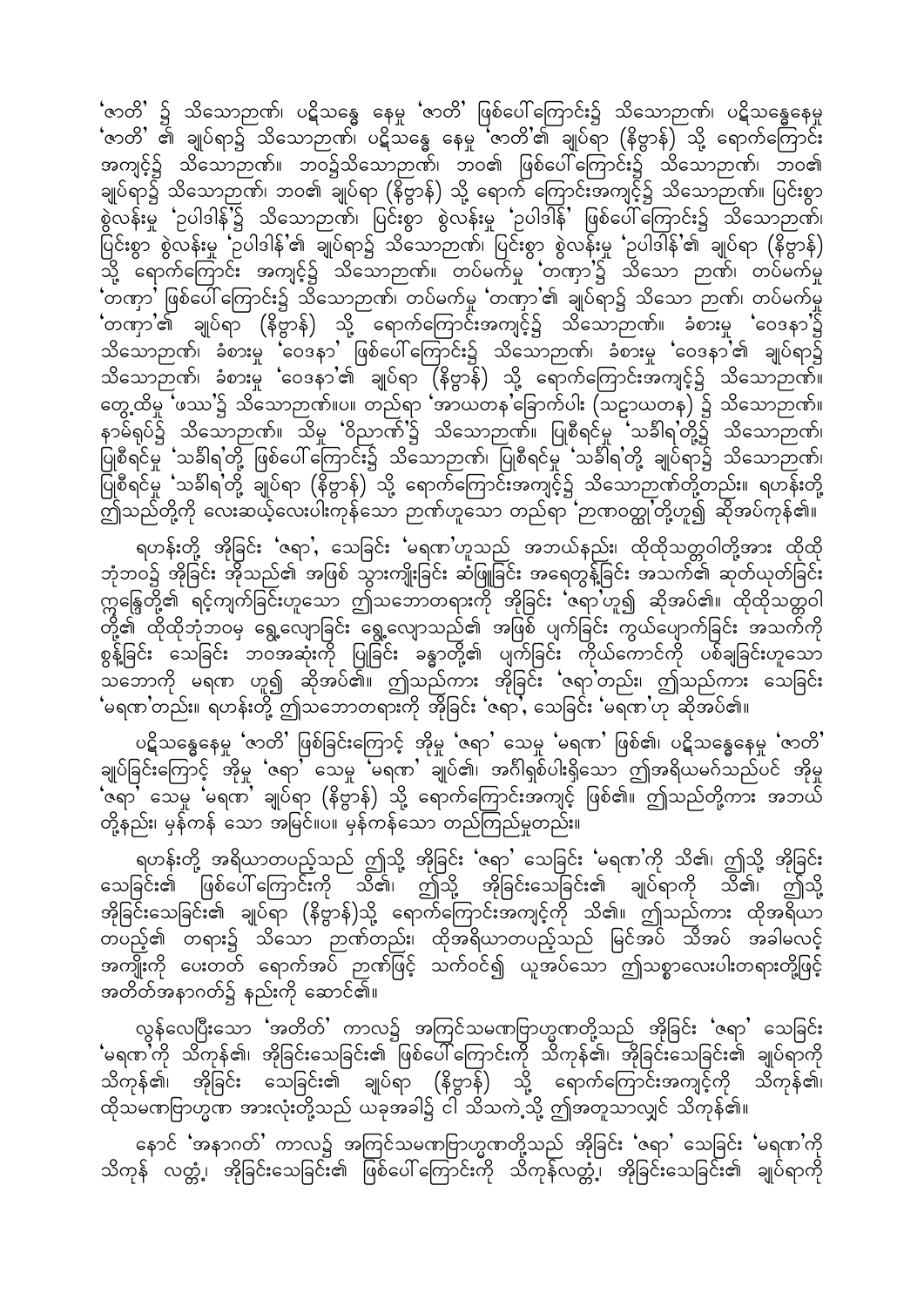သိကုန်လတ္တံ့၊ အိုခြင်းသေခြင်း၏ ချုပ်ရာ (နိဗ္ဗာန်) သို့ ရောက်ကြောင်း အကျင့်ကို သိကုန်လတ္တံ့၊ ထိုသမဏဗြာဟ္မဏ အားလုံးတို့သည် ယခုအခါ၌ ငါ သိသကဲ့သို့ ဤအတူသာလျှင် သိကြကုန်လတ္တံ့ဟု အတိတ် အနာဂတ်တို့၌ နည်းကို ဆောင်၏၊ ဤသည်ကား ထိုအရိယာတပည့်၏ (မဂ်ဉာဏ်သို့) အစဉ်လိုက်ခြင်း၌ ဖြစ်သော ဉာဏ်တည်း။

ရဟန်းတို့ အကြင်အခါ၌ အရိယာတပည့်အား (သစ္စာလေးပါး) တရား၌ သိသောဉာဏ် လည်း ကောင်း၊ မဂ်ဉာဏ်သို့ အစဉ်လိုက်ခြင်း၌ သိသော (ပစ္စဝေက္ခဏာ) ဉာဏ်လည်းကောင်း ဤနှစ်ပါးသော ဉာဏ်တို့သည် စင်ကြယ်ကုန်၏၊ ဖြူစင်ကုန်၏။ ရဟန်းတို့ ထိုအခါ ဤအရိယာတပည့်ကို "မှန်ကန်သော<br>အယူနှင့် ပြည့်စုံသူ" ဟူ၍ လည်းကောင်း၊ "မှန်ကန်သောဉာဏ်အမြင့်နှင့် ပြည့်စုံသူ" ဟူ၍ လည်း ကောင်း၊ "ဤသူတော် ကောင်းတရားသို့ ရောက်လာသူ" ဟူ၍ လည်းကောင်း၊ "ဤသူတော်ကောင်း<br>တရားကို မြင်သူ" ဟူ၍ လည်းကောင်း၊ "ကျင့်ဆဲ 'သေက္ခ'ဉာဏ်နှင့် ပြည့်စုံသူ" ဟူ၍ လည်းကောင်း၊ "ကျင့်ဆဲ 'သေက္ခ' ဝိဇ္ဇာနှင့် ပြည့်စုံသူ" ဟူ၍ လည်းကောင်း၊ "တရားအယဉ်သို့ ကောင်းစွာ ရောက်သူ" ဟူ၍ လည်းကောင်း၊ "(ကိလေသာကို) ဖောက်ခွဲသော အရိယာပညာရှိ" ဟူ၍ လည်းကောင်း၊ "အမြိုက်နိဗ္ဗာန် တံခါးဝသို့ ရောက်၍ တည်သူ" ဟူ၍ လည်းကောင်း ဆိုအပ်၏။

ရဟန်းတို့ ပဋိသန္ဓေနေမှု 'ဇာတိ'ဟူသည် အဘယ်နည်း။ ရဟန်းတို့ ဘဝဟူသည် အဘယ်နည်း။ ရဟန်းတို့ ပြင်းစွာ စွဲလမ်းမှု ဉပါဒါန် ဟူသည် အဘယ်နည်း။ ရဟန်းတို့ တပ်မက်မှု တဏှာ ဟူသည် အဘယ်နည်း။ ရဟန်းတို့ ခံစားမှု 'ဝေဒနာ'ဟူသည် အဘယ်နည်း။ ရဟန်းတို့ တွေ့ထိမှု 'ဖဿ'ဟူသည် အဘယ်နည်း။ ရဟန်းတို့ တည်ရာ 'အာယတန ခြောက်ပါး (သဠာယတန) ဟူသည် အဘယ်နည်း။ ရဟန်းတို့ 'နာမ်ရုပ်'ဟူသည် အဘယ်နည်း။ ရဟန်းတို့ သိမှု 'ဝိညာဏ်'ဟူသည် အဘယ်နည်း။ ရဟန်းတို့ ပြုပြင်စီရင်မှု 'သင်္ခါရ'တို့ဟူသည် အဘယ်နည်း၊ ရဟန်းတို့ ပြုပြင်စီရင်မှု 'သင်္ခါရ'တို့သည် ကိုယ်ဖြင့် ပြုပြင် စီရင်မှု 'ကာယသင်္ခါရ၊ နူတ်ဖြင့် ပြုပြင်စီရင်မှု 'ဝစီသင်္ခါရ၊ စိတ်ဖြင့် ပြုပြင်စီရင်မှု 'စိတ္တသင်္ခါရတို့တည်း။ ္<br>ရဟန်းတို့ ဤတရားတို့ကို သင်္ခါရတို့ ဟူ၍ ဆိုအပ်ကုန်၏။

မသိမှု 'အဝိဇ္ဇာ' ဖြစ်ခြင်းကြောင့် ပြုစီရင်မှု 'သခ်ီါရ'တို့ ဖြစ်ပေါ် ၏၊ မသိမှု 'အဝိဇ္ဇာ' ချုပ်ခြင်းကြောင့် ပြုစီရင်မူ `သခ်ီါရ တို့ ချုပ်၏၊ အင်္ဂါရှစ်ပါးရှိသော ဤအရိယာမဂ်တရားသည်ပင် ပြုစီရင်မှု `သခ်ီါရ တို့၏ မြစ်က (နိဗ္ဗာန်) သို့ ရောက်ကြောင်းအကျင့်တည်း။ ဤသည်ကား အဘယ်နည်း၊ မှန်ကန်သောအမြင်။ပ။ မှန်ကန်သော တည်ကြည်မှုတည်း။

ရဟန်းတို့ အကြင်အခါ၌ အရိယာတပည့်သည် ဤသို့ ပြုစီရင်မှု 'သင်္ခါရ'တို့ကို သိ၏၊ ဤသို့<br>ပြုစီရင်မှု 'သင်္ခါရ'တို့ ဖြစ်ပေါ်ကြောင်းကို သိ၏၊ ဤသို့ ပြုစီရင်မှု 'သင်္ခါရ'တို့၏ ချုပ်ရာကို သိ၏၊ ဤသို့ ပြုံစီရင်မှု 'သင်္ခါရ'တို့၏ ချုပ်ရာ (နိဗ္ဗာန်) သို့ ရောက်ကြောင်းအကျင့်ကို သိ၏၊ ဤသည်ကား ထိုအရိယာ တပည့်၏ သစ္စာလေးပါးတရား၌ သိသောဉာဏ်တည်း။ ထိုအရိယာတပည့်သည် မြင်အပ် သိအပ် အခါမလင့် အကျိုးကို ပေးတတ် ရောက်အပ်ဉာဏ်ဖြင့် သက်ဝင်၍ ယူအပ်သော ဤသစ္စာလေးပါး တရားဖြင့် အတိတ် အနာဂတ်၌ နည်းကို ဆောင်၏။

လွန်ပြီးသော 'အတိတ်'ကာလ၌ အကြင်သမဏဗြာဟ္မဏတို့သည် ပြုစီရင်မှု 'သခ်ဴါရ'တို့ကို သိကုန်၏၊<br>ပြုစီရင်မှု 'သခ်ဴါရ'တို့ ဖြစ်ပေါ်ကြောင်းကို သိကုန်၏၊ ပြုစီရင်မှု 'သင်္ခါရ'တို့၏ ချုပ်ရာကို သိကုန်၏၊ မြို့စီရင်မှု 'သင်္ခါရ*ဝ*ို့၏ ချုပ်ရာ (နိုဗ္ဗာန်) သို့ ရောက်ကြောင်းအကျင့်ကို သိကုန်၏၊ ထိုသမဏဗြာဟ္မဏ မြားလုံးတို့ သည် ယခုအခါ ငါ သိသကဲ့သို့ ဤအတူသာလျှင် သိကုန်၏။

နောင် 'အနာဂတ်'ကာလ၌ အကြင်သမဏဗြာဟ္မဏတို့သည် ပြုစီရင်မှု 'သခ်ီါရ'တို့ကို သိကုန်လတ္တံ့၊<br>ပြုစီရင်မှု 'သခ်ီါရ'တို့၏ ဖြစ်ပေါ် ကြောင်းကို သိကုန်လတ္တံ့၊ ပြုစီရင်မှု 'သင်္ခါရ'တို့၏ ချုပ်ရာကို သိကုန်<br>လတ္တံ့၊ ပြုစီရင်မှု 'သင်္ခါရ'တို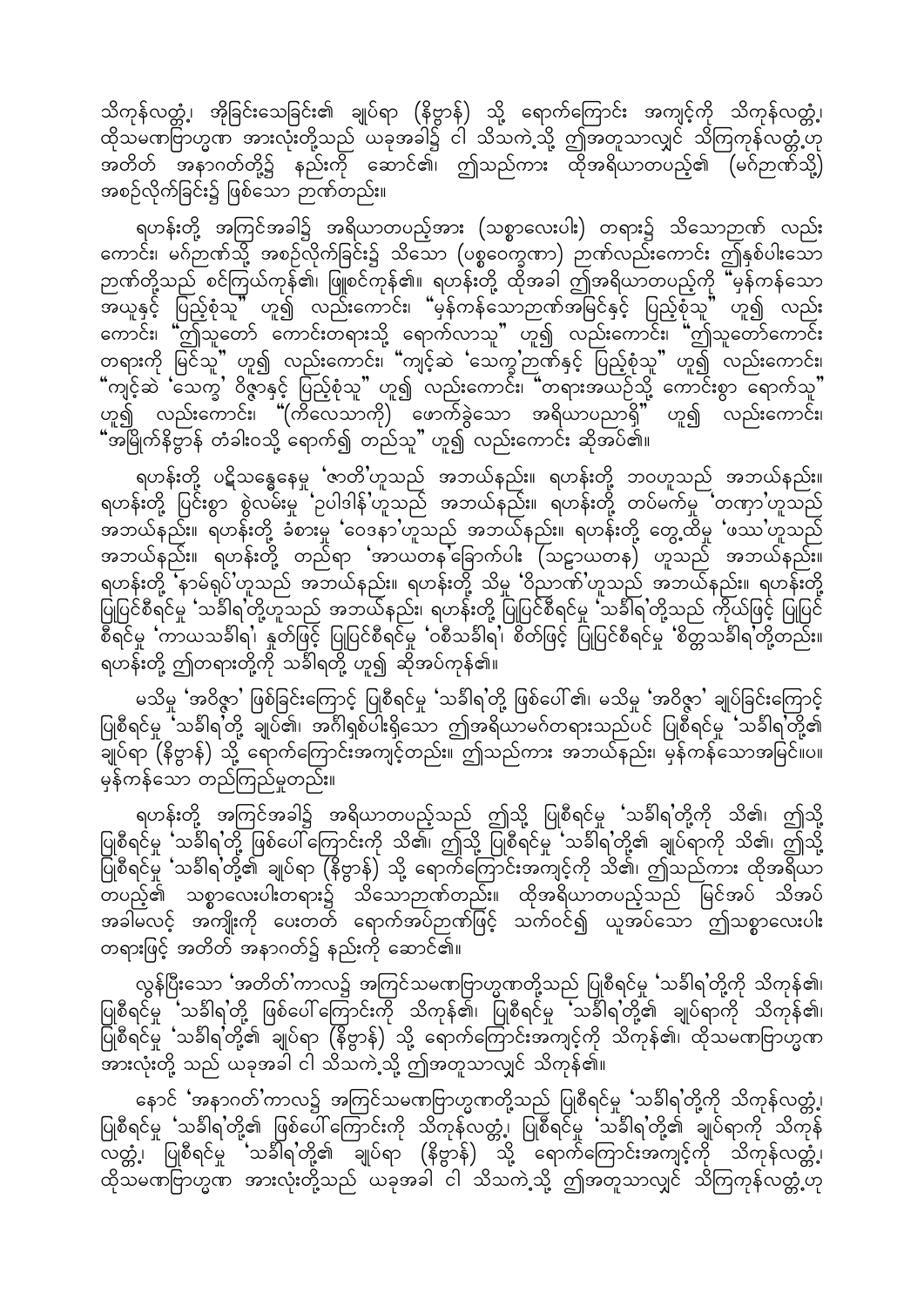နည်းကို ဆောင်၏၊ ဤ သည်ကား ထိုအရိယာတပည့်၏ (မဂ်ဉာဏ်သို့) အစဉ်လိုက်ခြင်း၌ ဖြစ်သော ဉာဏ်တည်း။

ရဟန်းတို့ အကြင် အခါ၌ အရိယာတပည့်အား (သစ္စာလေးပါး) တရား၌ သိသော ဉာဏ် လည်းကောင်း၊ မဂ်ဉာဏ်သို့ အစဉ်လိုက်ခြင်း၌ သိသော (ပစ္စဝေက္ခဏာ) ဉာဏ်လည်းကောင်း ဤနှစ်ပါးသော ဉာဏ်တို့ သည် စင်ကြယ်ကုန်၏၊ ဖြူစင်ကုန်၏။ ရဟန်းတို့ ထိုအခါ ဤအရိယာတပည့်ကို ချုပ<br>'မှန်ကန်သောအယူနှင့် ပြည့်စုံသူ'ဟူ၍လည်းကောင်း၊ ''မှန်ကန်သောဉာဏ်အမြင်နှင့် ပြည့်စုံသူ'' ဟူ၍ လည်းကောင်း၊ "ဤသူတော် ကောင်းတရားသို့ ရောက်လာသူ" ဟူ၍လည်းကောင်း၊ "ဤသူတော်ကောင်း တရားကို မြင်သူ" ဟူ၍ လည်းကောင်း၊ "ကျင့်ဆဲ 'သေက္ခ'ဉာဏ်နှင့် ပြည့်စုံသူ" ဟူ၍ လည်းကောင်း၊ "ကျင့်ဆဲ 'သေက္ခ' ဝိဇ္ဇာနှင့် ပြည့်စုံသူ"ဟူ၍လည်းကောင်း၊ "တရားအယဉ်သို့ ကောင်းစွာ ရောက်သူ" ဟူ၍ လည်းကောင်း၊ "(ကိလေသာကို) ဖောက်ခွဲနိုင်သော အရိယာပညာရှိ" ဟူ၍ လည်းကောင်း၊ "အမြိုက်နိဗ္ဗာန် တံခါးဝသို့ ရောက်၍ တည်သူ" ဟူ၍ လည်းကောင်း ဆိုအပ်၏ဟု (ဟောတော်မူ၏)။

တတိယသုတ်။

------

နိဒါနဝဂွသံယုတ်ပါဠိတော် d )<br>D  $\ddot{\phantom{a}}$  $\frac{1}{2}$ k l<br>. f d d f [====== 44 -- uuVVmm&&ccww](#page-4-0) d d,d,00\*\* f f ====== å å å ၄ - ဒုတိယဉာဏဝတ္ထုသုတ်

၃၄။ သာဝတ္ထိပြည်၌ (သီတင်းသုံး) နေတော်မူ၏၊ ရဟန်းတို့ သင်တို့အား ခုနစ်ဆယ့်ခုနစ်ပါးကုန် သော ဉာဏ်ဟူသော တည်ရာ 'ဉာဏဝတ္တု'တို့ကို ဟောပေအံ့၊ ထိုတရားကို နာကြကုန်လော့၊ ကောင်းစွာ နှလုံးသွင်းကြကုန်လော့၊ ဟောပေအံ့ဟု မိန့်တော်မူ၏၊ "အသျှင်ဘုရား ကောင်းပါပြီ"ဟု ထိုရဟန်းတို့သည် ှ<br>မြတ်စွာဘုရားအား ပြန်ကြားလျှောက်ထားကြကုန်၏၊ မြတ်စွာဘုရားသည် ဤတရားကို ဟောတော်မူ၏ -

ရဟန်းတို့ ခုနစ်ဆယ့်ခုနစ်ပါးသော ဉာဏ်ဟူသော တည်ရာ 'ဉာဏဝတ္ထု'တို့သည် အဘယ်တို့နည်း၊ ပဋိသန္ဓေနေမှု 'ဇာတိ' အကြောင်းခံကြောင့် အိုမှု 'ဇရာ' သေမှု 'မရဏ' ဖြစ်၏ဟူ၍ သိသောဉာဏ်၊ ပဋိသန္ဓေ နေမှု 'ဇာတိ' မရှိခဲ့သော် အိုမှု 'ဇရာ' သေမှု 'မရဏ' မရှိဟု သိသောဉာဏ်။ လွန်ပြီး ်အတိတိႛကာလ၌လည်း ပဋိသန္ဓေနေမှု 'ဇာတိႛ အကြောင်းခံကြောင့် အိုမှု 'ဇရာ'သေမှု 'မရဏႛ ဖြစ်၏ဟု သိသောဉာဏ်၊ ပဋိသန္ဓေနေမှု 'ဇာတိ' မရှိသော် အိုမှု 'ဇရာ'သေမှု 'မရဏဲ 'မရှိဟု သိသောဉာဏ်။ နောင် ်အနာဂတ်´ကာလ၌လည်း ပဋိသန္ဓေနေမှု 'ဇာတိ' အကြောင်းခံကြောင့် အိုမှု 'ဇရာ'သေမှု 'မရဏ' ဖြစ်၏ဟု သိသောဉာဏ်၊ ပဋိသန္ဓေနေမှု 'ဇာတိ' မရှိသော် အိုမှု 'ဇရာ' သမှု 'မရဏ မရှိဟု ာ<br>သိသောဉာဏ်။ ထိုပုဂ္ဂိုလ်အား ဖြစ်ပေါ်လာသည့် ဓမ္မဋ္ဌိတိဉာဏ်သည်လည်း ကုန်ခြင်းသဘောရှိ၏၊ ပျက်ခြင်းသဘောရှိ၏၊ ကင်းပြတ်ခြင်းသဘောရှိ၏၊ ချုပ်ခြင်း သဘောရှိ၏ ဟု သိသောဉာဏ်။

ဘဝ အကြောင်းခံကြောင့် ဇာတိ ဖြစ်၏ဟု သိသောဉာဏ်။ပ။ ဉပါဒါန် အကြောင်းခံကြောင့် ဘဝ ဖြစ်၏ဟု သိသောဉာဏ်။ တဏှာ အကြောင်းခံကြောင့် ဉပါဒါန် ဖြစ်၏ဟု သိသောဉာဏ်။ ဝေဒနာ ပြီး<br>မြောက်ကြောင်းခံကြောင့် တဏှာ ဖြစ်၏ဟု သိသောဉာဏ်။ ဖဿ အကြောင်းခံကြောင့် ဝေဒနာ ဖြစ်၏ဟု တိသောဉာဏ်။ သဠာယတန အကြောင်းခံ ကြောင့် ဖဿ ဖြစ်၏ဟု သိသောဉာဏ်။ နာမ်ရုပ် အကြောင်း ခံကြောင့် သဠာယတန ဖြစ်၏ဟု သိသောဉာဏ်။ ဝိညာဏ် အကြောင်းခံကြောင့် နာမ်ရှပ် ဖြစ်၏ဟု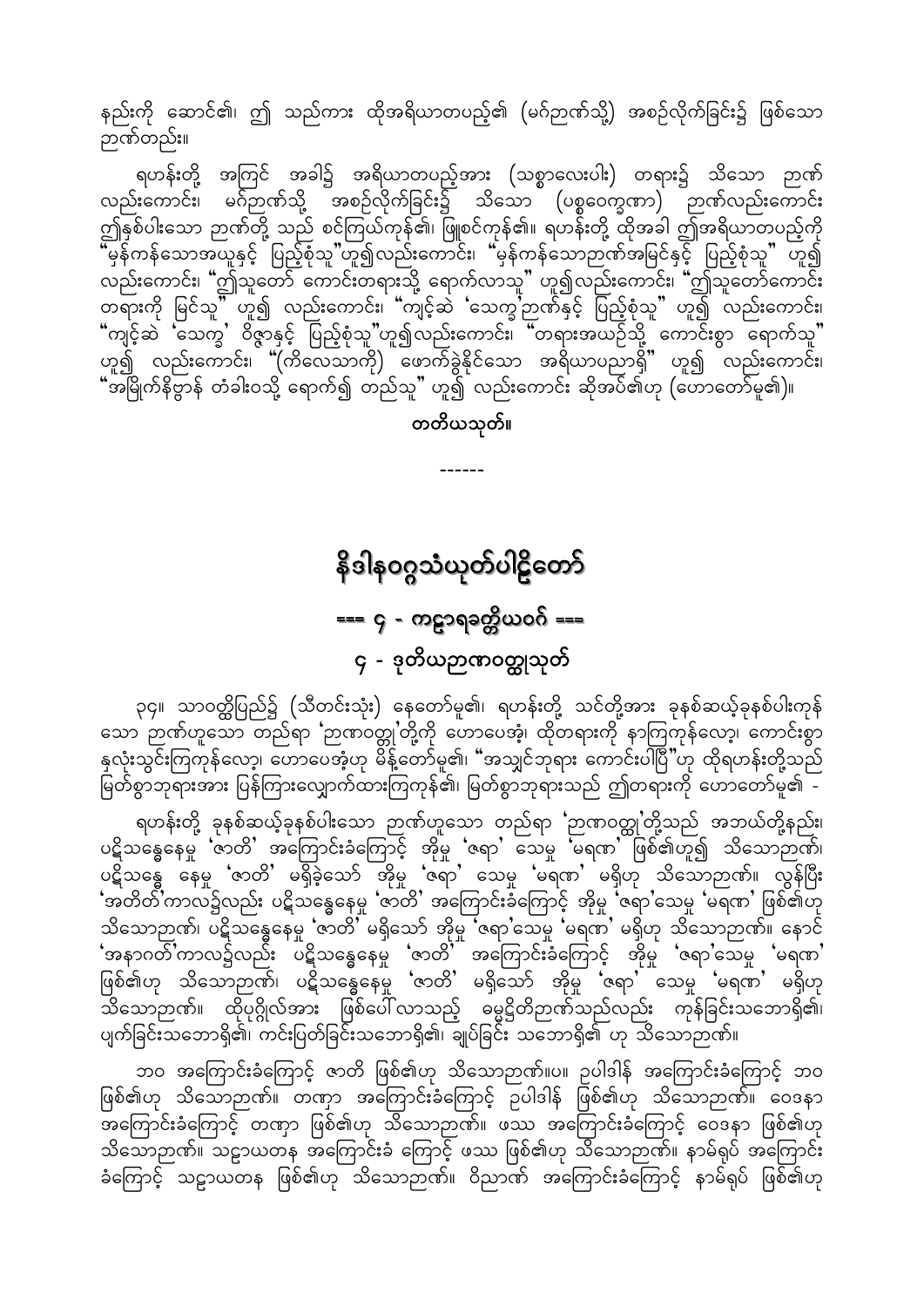သိသောဉာဏ်။ သခ်္ခါရ အကြောင်းခံကြောင့် ဝိညာဏ် ဖြစ်၏ဟု သိသောဉာဏ်။ အဝိဇ္ဇာ အကြောင်းခံ ကြောင့် သင်္ခါရတို့ ဖြစ်ကုန်၏ဟု သိသောဉာဏ်။ အဝိဇ္ဇာ မရှိခဲ့သော် သင်္ခါရတို့ မရှိကုန်ဟု သိသောဉာဏ်။ လွန်ပြီး 'အတိတ်'ကာလ၌လည်း အဝိဇ္ဇာ အကြောင်းခံကြောင့် သင်္ခါရတို့ ဖြစ်ကုန်၏ဟု သိသောဉာဏ်၊ အဝိဇ္ဇာ မရှိခဲ့သော် သင်္ခါရတို့ မရှိကုန်ဟု သိသောဉာဏ်။ နောင် **'**အနာဂတ်' ကာလ၌လည်း အဝိဇ္ဇာ အကြောင်းခံကြောင့် သင်္ခါရတို့ ဖြစ်ကုန်၏ဟု သိသောဉာဏ်၊ အဝိဇ္ဇာ မရှိသော် သခ်ီါရတို့ မရှိကုန်ဟု သိသောဉာဏ်။ ထိုပုဂ္ဂိုလ်အား ဖြစ်ပေါ်လာသည့်ဓမ္မဋိတိဉာဏ်သည်လည်း ကုန်ခြင်းသဘောရှိ၏၊ ပျက်ခြင်း သဘောရှိ၏၊ ကင်းပြတ်ခြင်းသဘောရှိ၏၊ ချုပ်ခြင်းသဘောရှိ၏ဟု 'ဉာဏဝတ္ထု'တို့ ဟူ၍ ဆိုအပ်ကုန်၏ ဟု (ဟောတော်မူ၏)။

စတုတ္ထသုတ်။

နိဒါန၀ဂွသံယုတ်ပါဠိတော် === ၄ - ကဠာရခတ္တိယဝဂ် === ၅ - အဝိဇ္ဇာပစ္စယသုတ်

၃၅။ မြတ်စွာဘုရားသည် သာဝတ္ထိပြည်၌ (သီတင်းသုံး) နေတော်မူ၏၊ ရဟန်းတို့ မသိမှု 'အဝိဇ္ဇာ' အကြောင်းခံကြောင့် ပြုစီရင်မှု 'သင်္ခါရီ'တို့ ဖြစ်ကုန်၏၊ ပြုစီရင်မှု 'သင်္ခါရ' အကြောင်းခံကြောင့် သိမှု 'ဝိညာဏ်' ဖြစ်၏။ပ။ ဤသို့လျှင် အလုံးစုံသော ဆင်းရဲအစု ဖြစ်၏ဟု ဟောတော်မူ၏။

ဤသို့ ဟောတော်မူသည်ရှိသော် ရဟန်းတစ်ပါးသည် မြတ်စွာဘုရားအား "အသျှင်ဘုရား အိုခြင်း 'ဇရာ' သေခြင်း 'မရဏ'ဟူသည် အဘယ်ပါနည်း၊ ဤဇရာမရဏသည် အဘယ်သူ၏ ဇရာမရဏပါနည်း" ဟု ဤစကားကို လျှောက်၏။ "အမေးပြဿနာသည် မသင့်လျော်" ဟု မြတ်စွာဘုရားသည် မိန့်တော် မူ၏။ ရဟန်း အကြင်သူသည် "ဇရာမရဏဟူသည် အဘယ်ပါနည်း၊ ဤဇရာမရဏသည် အဘယ်သူ၏ ူ - ၂ ၂ ၂ ၂ ။ ၂ ၂ ။ ၂ ၂ ၂ ။ ၂ ၂ ။ ၂ ၂ ။ ၂ ၂ ။ ၂ ၂ ။ ၂ ၂ ။ ၂ ။ ၂ ။ ၂ ။ ၂ ။ ၂ ။ ၂ ။ ၂ ။ ၂ ။ ၂ ။ ၂ ။ ၂ ။ ၂ ။ ၂ ။<br>ဇရာ မရဏပါနည်း ဟု ဤသို့မူလည်း ဆိုငြားအံ့။ ရဟန်း အကြင်သူသည် "ဇရာမရဏသည် တစ်မျိုး<br>တခြားတည်း၊ ဤဇရာမရဏသည် တစ်ပါးသူ၏ ဇ နှစ်ယောက်တို့၏) ထိုနှစ်မျိုးသည် အနက်အားဖြင့် တူ၏၊ သဒ္ဒါသည်သာလျှင် ထူးခြား၏။ ရဟန်း "ထိုအသက်သည် ထိုကိုယ်ပင်တည်း" ဟူ၍လည်း အယူမှား ရှိခဲ့မူ မြတ်သော အကျင့်ကို ကျင့်သုံးမှု မဖြစ်၊ ရဟန်း "အသက်သည် တခြား ကိုယ်သည် တခြား" ဟူ၍လည်း အယူမှား ရှိခဲ့မူ မြတ်သော အကျင့်ကို ကျင့်သုံးမှု မဖြစ်။ ရဟန်း ထိုနှစ်ပါးသော အစွန်းတို့သို့ မကပ်ရောက်မူ၍ အလယ်အလတ်ဖြင့် "ဇာတိ အကြောင်းခံကြောင့် ဇရာမရဏ ဖြစ်၏" ဟု မြတ်စွာဘုရားသည် တရားကို ဟောတော်မူ၏။

"အသျှင်ဘုရား ဇာတိဟူသည် အဘယ်ပါနည်း၊ ဤဇာတိသည် အဘယ်သူ၏ ဇာတိပါနည်း" ဟု<br>လျှောက်၏။ "အမေးပြဿနာသည်ကား မသင့်လျော်" ဟု မြတ်စွာဘုရားသည် မိန့်တော်မူ၏။ ရဟန်း အကြင်သူသည် "ဇာတိဟူသည် အဘယ်ပါနည်း၊ ဤဇာတိသည် အဘယ်သူ၏ ဇာတိပါနည်း" ဟု<br>ဤသို့မူလည်း ဆိုငြားအံ့၊ ရဟန်း အကြင်သူသည် "ဇာတိသည် တစ်မျိုးတခြားတည်း၊ ဤဇာတိသည် အနက်အားဖြင့် တူ၏၊ သဒ္ဒါသည်သာလျှင် ထူးခြား၏။ ရဟန်း "ထိုအသက်သည် ထိုကိုယ် ပင်တည်း"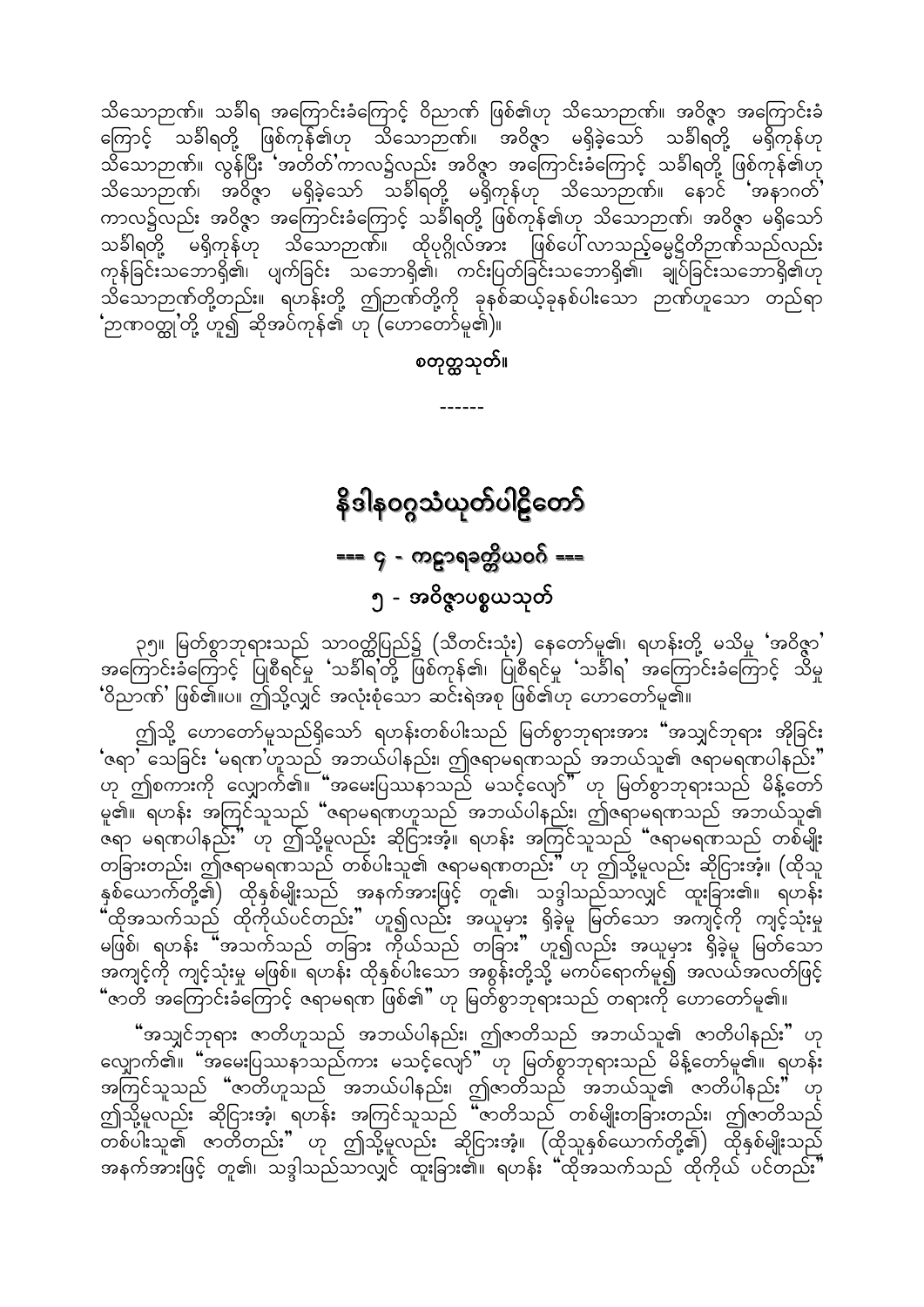ဟူ၍လည်း အယူမှား ရှိခဲ့မူ မြတ်သော အကျင့်ကို ကျင့်သုံးမှု မဖြစ်၊ ရဟန်း "အသက်သည် တခြား ကိုယ်သည် တခြား"ဟူ၍လည်း အယူမှား ရှိခဲ့မူ မြတ်သော အကျင့်ကို ကျင့်သုံးမှု မဖြစ်။ ရဟန်း ထိုနှစ်ပါးသော အစွန်းတို့သို့ မကပ်ရောက်မူ၍ အလယ်အလတ်ဖြင့် "ဘဝ အကြောင်းခံကြောင့် ဇာတိ  $\bar{\mathbb{Q}}$ စ်၏" ဟု မြတ်စွာဘုရားသည် တရားကို ဟောတော်မူ၏။

"အသျှင်ဘုရား ဘဝဟူသည် အဘယ်ပါနည်း၊ ဤဘဝသည် အဘယ်သူ၏ ဘဝပါနည်း" ဟု လျောက်၏။ "အမေးပြဿနာသည်ကား မသင့်လျော်" ဟု မြတ်စွာဘုရားသည် မိန့်တော်မူ၏။ ရဟန်း အကြင်သူသည် "ဘဝဟူသည် အဘယ်ပါနည်း၊ ဤဘဝသည် အဘယ်သူ၏ ဘဝပါနည်း" ဟု ဤသို့မူလည်း ဆိုငြားအံ့၊ ရဟန်း အကြင်သူသည် "ဘဝသည် တစ်မျိုးတခြားတည်း၊ ဤဘဝသည် တစ်ပါးသူ၏ ဘဝတည်း $"$ ဟု ဤသို့မူလည်း ဆိုငြားအံ့။ (ထိုသူနှစ်ယောက်တို့၏) ထိုနှစ်မျိုးသည် အနက်အားဖြင့် တူ၏၊ သဒ္ဒါသည်သာလျှင် ထူးခြား၏။ ရဟန်း "ထိုအသက်သည် ထိုကိုယ်ပင်တည်း" ဟူ၍လည်း အယူမှား ရှိခဲ့မူ မြတ်သော အကျင့်ကို ကျင့်သုံးမှု မဖြစ်၊ ရဟန်း "အသက်သည် တခြား ကိုယ်သည် တခြား" ဟူ၍လည်း အယူမှား ရှိခဲ့မူ မြတ်သော အကျင့်ကို ကျင့်သုံးမှု မဖြစ်။ ရဟန်း ထိုနှစ်ပါးသော အစွန်းတို့သို့ မကပ့်ရောက်မူ၍ အလယ်အလတ်ဖြင့် "ဥပါဒါန် အကြောင်းခံကြောင့် ဘဝ ဖြစ်၏" ဟူ၍ မြတ်စွာဘုရားသည် တရားကို ဟောတော်မူ၏။ "တဏှာ အကြောင်းခံကြောင့် ဉပါဒါန် ဖြစ်၏" ဟူ၍။ "ဝေဒနာ အကြောင်းခံ ကြောင့် တဏှာ ဖြစ်၏" ဟူ၍။ "ဖဿအ ကြောင်းခံကြောင့် a0'em jzpf\}} [lí/ ]]oVm,we t aMumif;cHaMumifh zó jzpf\}} [lí/ ]]emrf½kyf  $t$ ောင်းခံကြောင့် သဠာယတန ဖြစ်၏" ဟူ၍။ "ဝိညာဏ် အကြောင်းခံကြောင့် နာ့မ်ရုပ် ဖြစ်၏" ဟူ၍။ "သခါရ အကြောင်းခံကြောင့် ဝိညာဏ် ဖြစ်၏" ဟူ၍ မြတ်စွာဘုရားသည် တရားကို ဟောတော်မူ ၏။

"အသျှင်ဘုရား သင်္ခါရတို့သည် အဘယ်တို့ပါနည်း၊ ဤသင်္ခါရတို့သည် အဘယ်သူ၏ သင်္ခါရတို့ပါ နည်း" ဟု လျောက်၏။ "အမေးပြဿနာသည်ကား မသင့်လျော်" ဟု မြတ်စွာဘုရားသည် မိန့်တော်မူ၏။ &[ef; tMuifolonf ]]ocFg&wdkY[lonf tb,fygenf;? þocFg&wdkYonf tb,fol\ ocFg&wdkY ပါနည်း" ဟု ဤသို့မူလည်း ဆိုငြားအံ့၊ ရဟန်း အကြင်သူသည် "သင်္ခါရတို့သည် တစ်မျိုးတခြားတည်း၊ ရက်သင်္ခါရတို့သည် တစ်ပါးသူ၏ သင်္ခါရတို့တည်း"ဟု ဤသို့မူလည်း ဆိုငြားအံ့။ (ထိုသူနှစ်ယောက်တို့၏) xkdESpfrsKd;onf teuftm;jzifh wl\? o'´gonfomvQif xl;jcm;\/ &[ef; ]]xkdtoufonf ထိုကိုယ် ပင်တည်း" ဟူ၍လည်း အယူမှား ရှိခဲ့မူ မြတ်သော အကျင့်ကို ကျင့်သုံးမှု မဖြစ်၊ ရဟန်း "အသက်သည် တခြား ကိုယ်သည် တခြား" ဟူ၍လည်း အယူမှား ရှိခဲ့မူ မြတ်သော အကျင့်ကို ကျင့်သုံး မှု မဖြစ်။ ရဟန်း ထိုနှစ်ပါးသော အစွန်းတို့သို့ မကပ်ရောက်မူ၍ အလယ်အလတ်ဖြင့် "အဝိဇ္ဇာ —-<br>အကြောင်းခံကြောင့် သင်္ခါရတို့ ဖြစ်ကုန်၏" ဟု မြတ်စွာဘုရားသည် တရားကို ဟောတော်မူ၏။

ရဟန်း မသိမှု 'အဝိဇ္ဇာ'၏သာလျှင် အရဟတ္တမဂ်ဖြင့် အကြွင်းမဲ့ ချုပ်ခြင်းကြောင့် - "ဇရာမရဏ သည် အဘယ်ပါနည်း၊ ဤဇရာမရကသည် အဘယ်သူ၏ ဇရာမရဏပါနည်း" ဟူ၍ လည်းကောင်း၊ "ဇရာမရဏသည် တစ်မျိုးတခြားတည်း၊ ဤဇရာမရဏသည် တစ်ပါးသူ၏ ဇရာမရဏတည်း" ဟူ၍ white books — "ထိုအသက်သည် ထိုကိုယ်ပင်တည်း" ဟူ၍ လည်းကောင်း၊ "အသက်သည် တခြား ကိုယ်သည် တခြား" ဟူ၍ လည်းကောင်း ငြောင့်တံကျင်ကဲ့သို့ စူးဝင်ကုန်သော ဆန့်ကျင်ဘက် ဖြစ်ကုန် သော တုန်လှုပ်ကုန်သော မိစ္ဆာ အယူဟူသမျှ အားလုံးတို့ကို ပယ်အပ်ကုန်၏၊ အမြစ်အရင်းကို အကြွင်းမဲ့ ဖြတ်အပ်ကုန်၏၊ ထန်းပင်ငုတ် ကဲ့သို့ ပြုအပ်ကုန်၏၊ တစ်ဖန် မဖြစ်ခြင်းကို ပြုအပ်ကုန်၏၊ နောင်အခါ မြဖြစ်ခြင်းသဘော ရှိကုန်၏။

ရဟန်း အဝိဇ္ဇာ၏သာလျှင် အရဟတ္တမဂ်ဖြင့် အကြွင်းမဲ့ ချုပ်ခြင်းကြောင့်- "ဇာတိသည် အဘယ်ပါ နည်း၊ ဤဇာတိသည် အဘယ်သူ၏ ဇာတိပါနည်း" ဟူ၍ လည်းကောင်း၊ "ဇာတိသည် တစ်မျိုးတခြား wnf;? þZmwdonf wpfyg;ol\ Zmwdwnf;}} [lí vnf;aumif;? ]]xkdtoufonf xkdukd,fyif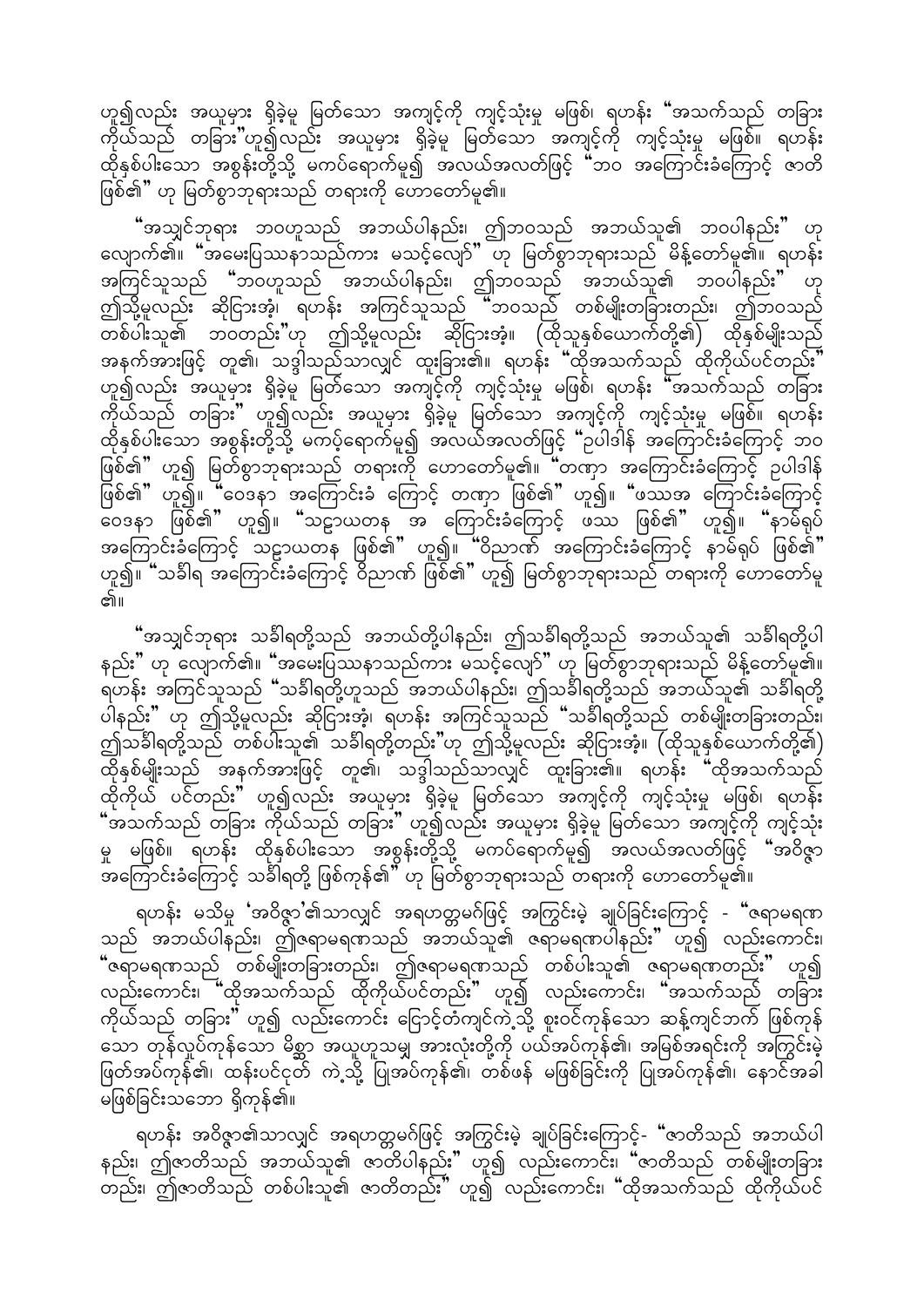ပြုအပ်ကုန်၏၊ တစ်ဖန် မဖြစ်ခြင်းကို ပြုအပ်ကုန်၏၊ နောင်အခါ မဖြစ်ခြင်းသဘော ရှိကုန်၏။ ရဟန်း အဝိဇ္ဇာ၏သာလျှင် အရဟတ္တမဂ်ဖြင့် အကြွင်းမဲ့ ချုပ်ခြင်းကြောင့်- ဘဝသည် အဘယ်နည်း

ြောင့်တံကျင်ကဲ့သို့ စူးဝင်ကုန်သော ဆန့်ကျင်ဘက်ဖြစ်ကုန်သော တုန်လှုပ်ကုန်သော မိစ္ဆာအယူဟူသမျှ အားလုံးတို့ကို ပယ်အပ် ကုန်၏၊ အမြစ်အရင်းကို အကြွင်းမဲ့ ဖြတ်အပ်ကုန်၏၊ ထန်းပင်ငုတ်ကဲ့သို့

တည်း" ဟူ၍ လည်းကောင်း၊ "အသက်သည် တခြား ကိုယ်သည် တခြား" ဟူ၍ လည်းကောင်း

။ပ။ ဉပါဒါန်သည် အဘယ်နည်း။ တဏှာသည် အဘယ်နည်း။ ဝေဒနာသည် အဘယ်နည်း။ ဖဿသည် အဘယ်နည်း။ သဠာယတနသည် အဘယ်နည်း။ နာမ်ရုပ်သည် အဘယ်နည်း။ ဝိညာဏ်သည် အဘယ် နည်း။ပ။

ရဟန်း အဝိဇ္ဇာ၏သာလျှင် အရဟတ္တမဂ်ဖြင့် အကြွင်းမဲ့ ချုပ်ခြင်းကြောင့်- "သင်္ခါရတို့သည် အဘယ် ပါနည်း၊ ဤသင်္ခါရတို့သည် အဘယ်သူ၏ သင်္ခါရတို့ပါနည်း"ဟူ၍လည်းကောင်း၊ "သင်္ခါရတို့သည် တစ်မျိုး ုိင္ပဲ ့ ့ ။ ့ ။<br>တခြားတည်း၊ ဤသင်္ခါရတို့သည် တစ်ပါးသူ၏ သင်္ခါရတို့တည်း ဟူ၍လည်းကောင်း၊ "ထိုအသက်သည် ထို ကိုယ်ပင်တည်း" ဟူ၍လည်းကောင်း၊ "အသက်သည် တခြားကိုယ်သည် တခြား" ဟူ၍ လည်းကောင်း ငြောင့်တံကျင်ကဲ့သို့ စူးဝင်ကုန်သော ဆန့်ကျင်ဘက်ဖြစ်ကုန်သော တုန်လှုပ်ကုန်သော မိစ္ဆာအယူဟူသမျှ အားလုံးတို့ကို ပယ်အပ်ကုန်၏၊ အမြစ်အရင်းကို အကြွင်းမဲ့ ဖြတ်အပ်ကုန်၏၊ ထန်းပင်ငုတ်ကဲ့သို့ ပြုအပ် ကုန်၏၊ တစ်ဖန် မဖြစ်ခြင်းကို ပြုအပ်ကုန်၏၊ နောင်အခါ မဖြစ်ခြင်းသဘော ရှိကုန်၏ (ဟောတော်မူ၏)။

ပဥ္စမသုတ်။

နိဒါန၀ဂွသံယုတ်ပါဠိတော် === ၄ - ကဠာရခတ္တိယဝဂ် === ၆ - ဒုတိယ အဝိဇ္ဇာပစ္စယသုတ်

၃၆။ သာဝတ္တိပြည်၌ (သီတင်းသုံး) နေတော်မူ၏၊ ရဟန်းတို့ မသိမှု 'အဝိဇ္ဇာ' အကြာင်းခံကြောင့် ပြု စီရင်မှု 'သခ်ီ၊ရ'တို့ ဖြစ်ကုန်၏၊ ပြုစီရင်မှု 'သင်္ခါရ' အကြောင်းခံကြောင့် သိမှု 'ဝိညာဏ်' ဖြစ်၏။ပ။ ဤသို့လျှင် အလုံးစုံသော ဆင်းရဲအစု ဖြစ်၏။

ရဟန်းတို့ အကြင်သူသည် "အိုခြင်း 'ဇရာ' သေခြင်း 'မရဏ'သည် အဘယ်ပါနည်း၊ ဤဇရာမရဏ သည် အဘယ်သူ၏ ဇရာမရဏနည်း ဟူ၍မူလည်း ဆိုငြားအံ့၊ ရဟန်းတို့ အကြင်သူသည် "ဇရာမရဏ သည် တစ်မျိုးတခြားတည်း၊ ဤဇရာမရဏသည် တစ်ပါးသူ၏ ဇရာမရဏတည်း" ဟူ၍မူလည်း ဆိုငြား <u>အံ့။ (ထို</u>သူနှစ်ယောက်တို့၏) ထိုနှစ်မျိုးသည် အနက်အားဖြင့် တူ၏၊ သဒ္ဒါသည်သာလျှင် ထူးခြား၏။ ရဟန်းတို့ "ထိုအသက်သည် ထိုကိုယ်ပင်တည်း" ဟူ၍လည်း အယူမှား ရှိခဲ့မူ မြတ်သော အကျင့်ကို<br>ကျင့်သုံးမှု မဖြစ်၊ ရဟန်းတို့ "အသက်သည် တခြား ကိုယ်သည် တခြားတည်း" ဟူ၍လည်း အယူမှား ရှိခဲ့မူ မြတ်သော အကျင့်ကို ကျင့်သုံးမှု မဖြစ်။ ရဟန်းတို့ ထိုနှစ်ပါးသော အစွန်းတို့သို့ မကပ်ရောက်မှု၍ -<br>အလယ်အလတ်ဖြင့် "ပဋိသန္ဓေနေမှု 'ဇာတိ' အကြောင်းခံကြောင့် အိုခြင်း 'ဇရာ' သေခြင်း 'မရဏ' ဖြစ်၏" ဟု မြတ်စွာဘုရား သည် တရားကို ဟောတော်မူ၏။

ပဋိသန္ဓေနေမှု 'ဇာတိ'သည် အဘယ်နည်း။ပ။ ဘဝသည် အဘယ်နည်း။ ပြင်းစွာ စွဲလမ်းမှု 'ဥပါဒါန်' သည် အဘယ်နည်း။ တပ်မက်မှု 'တဏှာ'သည် အဘယ်နည်း။ ခံစားမှု 'ဝေဒနာ'သည် အဘယ်နည်း။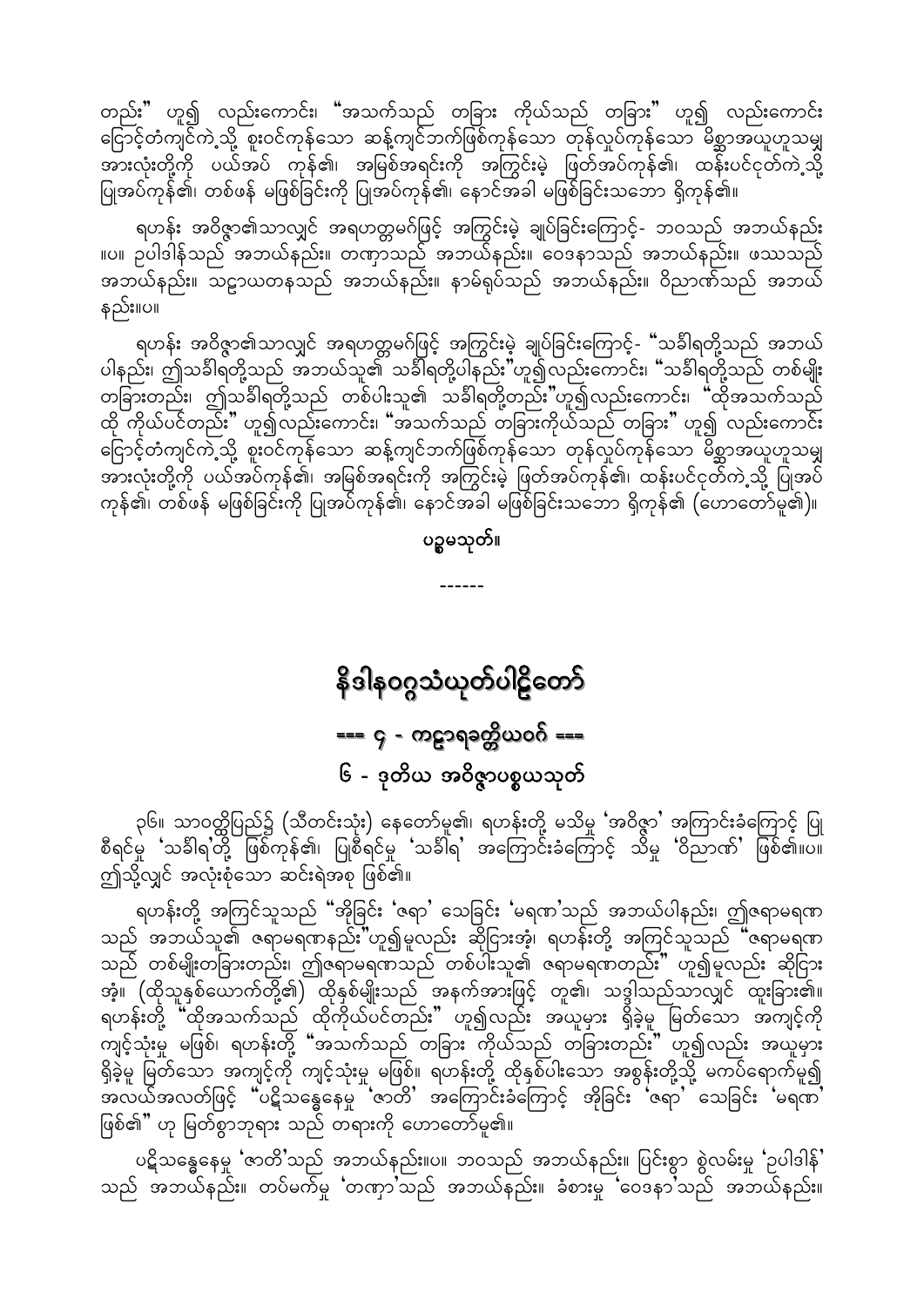တွေ့ ထိမှု 'ဖဿ'သည် အဘယ်နည်း။ တည်ရာ 'အာယတန'ခြောက်ပါး (သဠာယတန) သည် ာလို့ သည်။<br>အဘယ်နည်း။ နာမ် ရုပ် သည် အဘယ်နည်း။ သိမှု 'ဝိညာဏ်'သည် အဘယ်နည်း။ ရဟန်းတို့ အကြင်သူ သည် "ပြုစီရင်မှု 'သင်္ခါရ'တို့သည် အဘယ်ပါနည်း၊ ဤသင်္ခါရတို့သည် အဘယ်သူ၏ သင်္ခါရတို့နည်း"<br>ဟူ၍မူလည်း ဆိုငြားအံ့၊ ရဟန်းတို့ အကြင်သူသည် "သင်္ခါရတို့သည် တစ်မျိုးတခြားတည်း၊ ဤသင်္ခါရ တို့သည် တစ်ပါးသူ၏ သင်္ခါရတို့တည်း"ဟူ၍မူလည်း ဆိုငြားအံ့။ (ထိုသူနှစ်ယောက်တို့၏) ထိုနှစ်မျိုးသည် အနက်အားဖြင့် တူ၏၊ သဒ္ဒါ သည်သာလျှင် ထူးခြား၏။ ရဟန်းတို့ "ထိုအသက်သည် ထိုကိုယ်ပင်တည်း" ာ သားသားများ သူသား အိုး သည် သားများသား သုတ္တနား သုတ္တနား သုတ္တနား သုတ္တနား အသက်သည် တခြား<br>ဟူ၍လည်း အယူမှား ရှိခဲ့မူ မြတ်သော အကျင့်ကို ကျင့်သုံးမှု မဖြစ်၊ ရဟန်းတို့ "အသက်သည် တခြား<br>ရဟန်းတို့ ထိုနှစ်ပါးသော အစွန်းတို့သို့ မကပ်ရ အကြောင်းခံကြောင့် "ပြုစီရင်မှု 'သင်္ခါရ'တို့ ဖြစ်ကုန်၏" ဟူ၍ မြတ်စွာဘုရားသည် တရားကို ဟောတော်မူ၏။

ရဟန်းတို့ မသိမှု 'အဝိဇ္ဇာ'၏သာလျှင် အရဟတ္တမဂ်ဖြင့် အကြွင်းမဲ့ ချုပ်ခြင်းကြောင့် "အိုခြင်း 'ဇရာ' သေခြင်း 'မရဏ'သည် အဘယ်ပါနည်း၊ ဤဇရာမရဏသည် အဘယ်သူ၏ ဇရာမရဏပါနည်း" ဟူ၍ လည်းကောင်း၊ "ဇရာမရဏသည် တစ်မျိုးတခြားတည်း၊ ဤဇရာမရဏသည် တစ်ပါးသူ၏ ဇရာမရဏတည်း" ဟူ၍ လည်းကောင်း၊ "ထိုအသက်သည် ထိုကိုယ်ပင်တည်း"ဟူ၍လည်းကောင်း၊ "အသက်သည်တခြား တိုယ်သည်တခြား" ဟူ၍ လည်းကောင်း ငြောင့်တံကျင်ကဲ့သို့ စူးဝင်ကုန်သော ဆန့်ကျင်ဘက် ဖြစ်ကုန်သော တုန်လှုပ်ကုန်သော မိစ္ဆာအယူဟူသမျှ အားလုံးတို့ကို ပယ်အပ်ကုန်၏၊ အမြစ်အရင်းကို အကြွင်းမဲ့ ဖြတ်အပ်ကုန်၏၊ ထန်းပင်ငုတ်သကဲ့သို့ ပြုအပ်ကုန်၏၊ တစ်ဖန် မဖြစ်ခြင်းကို ပြုအပ်ကုန်၏၊ နောင်အခါ မဖြစ်ခြင်းသဘော ရှိကုန်၏။

ရဟန်းတို့ မသိမှု 'အဝိဇ္ဇာ' ၏သာလျှင် အရဟတ္တမဂ်ဖြင့် အကြွင်းမဲ့ ချုပ်ခြင်းကြောင့် "ဇာတိသည် .<br>အဘယ်နည်း။ပ။ ဘဝသည် အဘယ်နည်း။ ဝေဒနာသည် အဘယ်နည်း။ ဖဿသည် အဘယ်နည်း။ သဠာယတနသည် အဘယ်နည်း။ နာမ်ရုပ်သည် အဘယ်နည်း။ ဝိညာဏ်သည် အဘယ်နည်း။ သင်္ခါရတို့ သည် အဘယ်တို့နည်း၊ သင်္ခါရတို့သည် အဘယ်သူ၏ သင်္ခါရတို့နည်း" ဟူ၍ လည်းကောင်း၊ "သင်္ခါရတို့ သည် တစ်မျိုးတခြားတည်း၊ ဤသင်္ခါရတို့သည် တစ်ပါးသူ၏ သင်္ခါရတို့တည်း" ဟူ၍ လည်းကောင်း၊ "ထို အသက်သည် ထိုကိုယ်ပင်တည်း" ဟူ၍လည်းကောင်း၊ "အသက်သည် တခြား ကိုယ်သည် တခြား" ဟူ၍ လည်းကောင်း ငြောင့်တံကျင်ကဲ့သို့ စူးဝင်ကုန်သော ဆန့်ကျင်ဘက် ဖြစ်ကုန်သော တုန်လှုပ်ကုန်သော<br>မိစ္ဆာအယူ ဟူသမျှ အားလုံးတို့ကို ပယ်အပ်ကုန်၏၊ အမြစ်ရင်းကို အကြွင်းမဲ့ ဖြတ်အပ်ကုန်၏၊ ထန်းပင်ငုတ် ကဲ့သို့ ပြုအပ်ကုန်၏၊ တစ်ဖန် မဖြစ်ခြင်းကို ပြုအပ်ကုန်၏၊ နောင်အခါ မဖြစ်ခြင်းသဘော ရှိကုန်၏ ဟူ၍ (ဟောတော်မူ၏)။

ဆဋ္ဌသုတ်။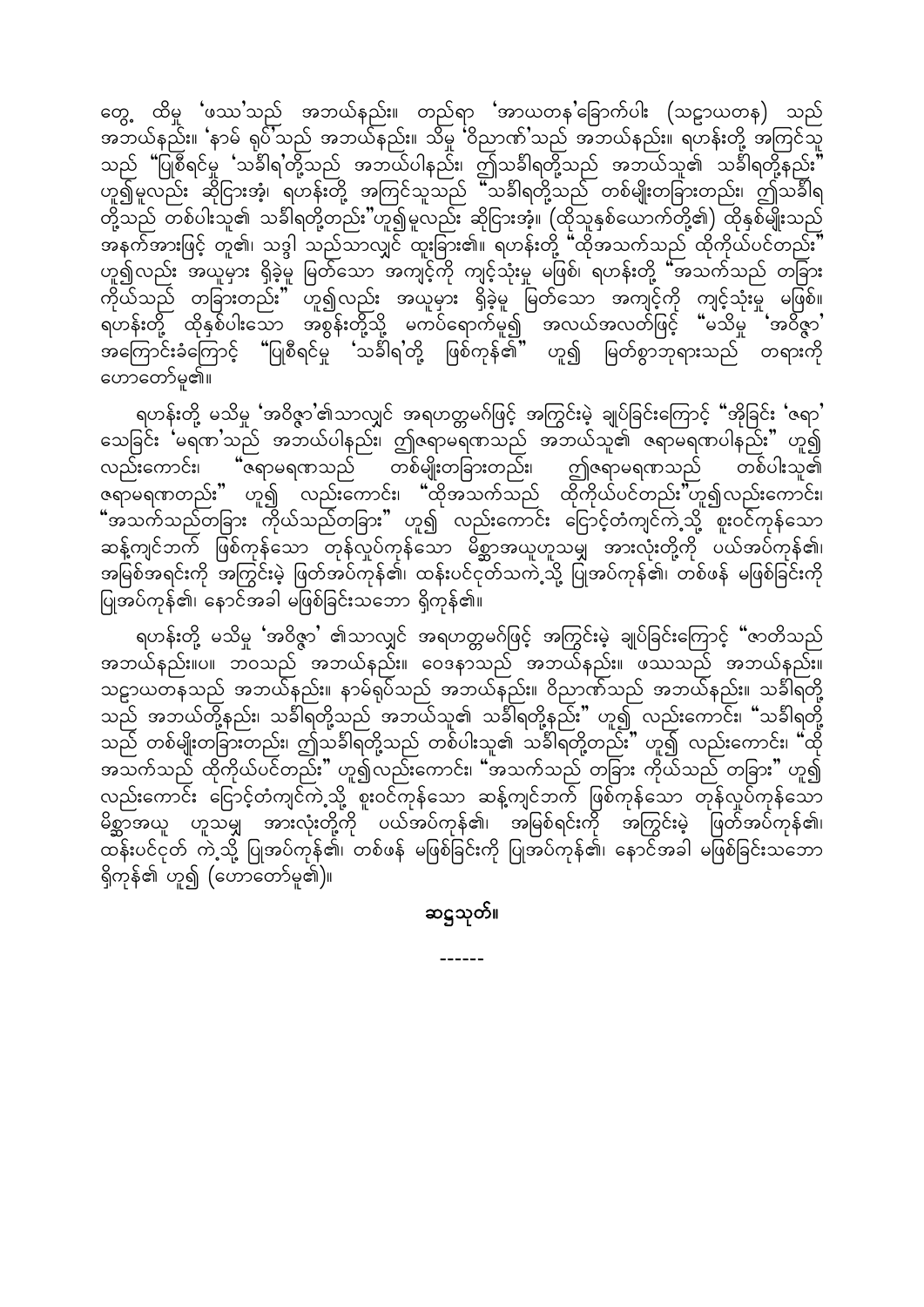# နိဒါန၀ဂ္ဂသံယုတ်ပါဠိတော်

#### === ၄ - ကဠာရခတ္တိယဝဂ် ===

၇ - န တုမှသုတ်

၃၇။ သာဝတ္ထိပြည်၌ (သီတင်းသုံး) နေတော်မူ၏၊ ရဟန်းတို့ ဤကိုယ်သည် သင်တို့၏ ဉစ္စာ မဟုတ်၊ သူတစ်ပါးတို့၏ ဉစ္စာလည်း မဟုတ်၊ ရဟန်းတို့ ဤကိုယ်သည် ကံဟောင်းကြောင့် ဖြစ်၏၊ (အကြောင်း \_\_<br>တရားတို့) ပြုံစီရင်အပ်သော တရားတည်း၊ စေတနာကံလျှင် အရင်းခံရှိ၏၊ ခံစားမှု 'ဝေဒနာ'၏ တည်ရာ ဖြစ်၏ ဟူ၍ မှတ်အပ်၏။

ရဟန်းတို့ ထိုအရာ၌ အကြားအမြင်နှင့် ပြည့်စုံသော အရိယာတပည့်သည် ပဋိစ္စသမုပ္ပါဒ်ကိုသာလျှင် ကောင်းစွာ သင့်လျော်သောအားဖြင့် နှလုံးသွင်း၏- "ဤသို့ ဤအကြောင်းတရား ရှိခဲ့သော် ဤအကျိုး တရား ဖြစ်၏၊ ဤအကြောင်းတရား၏ ဖြစ်ခြင်းကြောင့် ဤအကျိုးတရား ဖြစ်၏၊ ဤအကြောင်းတရား မရှိခဲ့သော် ဤအကျိုးတရား မဖြစ်၊ ဤအကြောင်းတရား၏ ချုပ်ခြင်းကြောင့် ဤအကျိုးတရား ချုပ်၏၊ အကြင်မသိမှု အဝိဇ္ဇာ အကြောင်းခံကြောင့် ပြုစီရင်မှု သင်္ခါရတို့ ဖြစ်ကုန်၏၊ ပြုစီရင်မှု သင်္ခါရ' အကြောင်းခံ ကြောင့် သိမှု 'ဝိညာဏ်' ဖြစ်၏။ပ။ ဤသို့လျှင် အလုံးစုံသော ဆင်းရဲအစု ဖြစ်၏။ မသိမှု 'အဝိဇ္ဇာ'၏သာ လျှင် အရဟတ္တမဂ်ဖြင့် အကြွင်းမဲ့ ချုပ်ခြင်းကြောင့် ပြုစီရင်မှု 'သင်္ခါရ'တို့ ချုပ်ကုန်၏၊ .<br>ပြုစီရင်မှု 'သင်္ခါရ'တို့ ချုပ်ခြင်းကြောင့် သိမှု 'ဝိညာဏ်' ချုပ်၏။ပ။ ဤ သို့လျှင် အလုံးစုံသော ဆင်းရဲအစု ချုပ်၏" ဟု (ဟောတော်မူ၏)။

သတ္တမသုတ်။

နိဒါနဝဂ္ဂသံယုတ်ပါဠိတော် === ၄ - ကဠာရခတ္တိယဝဂ် === ၈ - စေတနာသုတ်

၃၈။ သာဝတ္ထိပြည်၌ (သီတင်းသုံး) နေတော်မူ၏၊ ရဟန်းတို့ အကြင်စေ့ဆော်မှုကို စေ့ဆော်၏၊ အကြင် ကြံစည်မှုကို ကြံစည်၏၊ အကြင် ကိန်းအောင်းတတ်သော တရားသည်လည်း ကိန်းအောင်း၏၊ ဤစေ့ ဆော်မူ စသည်သည် ဝိညာဏ်တည်ရန် အကြောင်းဖြစ်၏၊ အကြောင်းရှိသော် ဝိညာဏ်တည်မူ -<br>နောက်တစ်ဖန် ဘဝသစ် ဖြစ်ခြင်းရှိခဲ့သော် နောင်အခါ၌ ပဋိသန္ဓေနေခြင်း အိုခြင်း သေခြင်း စိုးရိမ်ခြင်း ငိုကြွေးခြင်း ဆင်းရဲခြင်း နှလုံးမသာခြင်း ပြင်းစွာ ပင်ပန်းခြင်းတို့ ဖြစ်ကုန်၏၊ ဤသို့လျှင် အလုံးစုံသော ဆင်းရဲအစု ဖြစ်၏။

ရဟန်းတို့ အကယ်၍ မစေ့ဆော်စေကာမူ အကယ်၍ မကြံစည်စေကာမူ အကယ်၍ (အနုသယ) ကိန်း အောင်းခဲ့ငြားအံ့၊ ဤ (အနုသယ) ကိန်းအောင်းခြင်းသည်ပင် ဝိညာဏ်တည်ရန် အကြောင်း ဖြစ်၏၊ -<br>အကြောင်း ရှိသော် ဝိညာဏ်တည်မှု ဖြစ်၏၊ ထိုကမ္မဝိညာဏ် တည်သည်ရှိသော် စည်ပင်သည်ရှိသော်<br>နောင်တစ်ဖန် ဘဝသစ် ဖြစ်၏၊ နောင်တစ်ဖန် ဘဝသစ် ဖြစ်ခြင်းရှိခဲ့သော် နောင်အခါ၌ ပဋိသန္ဓေနေခြင်း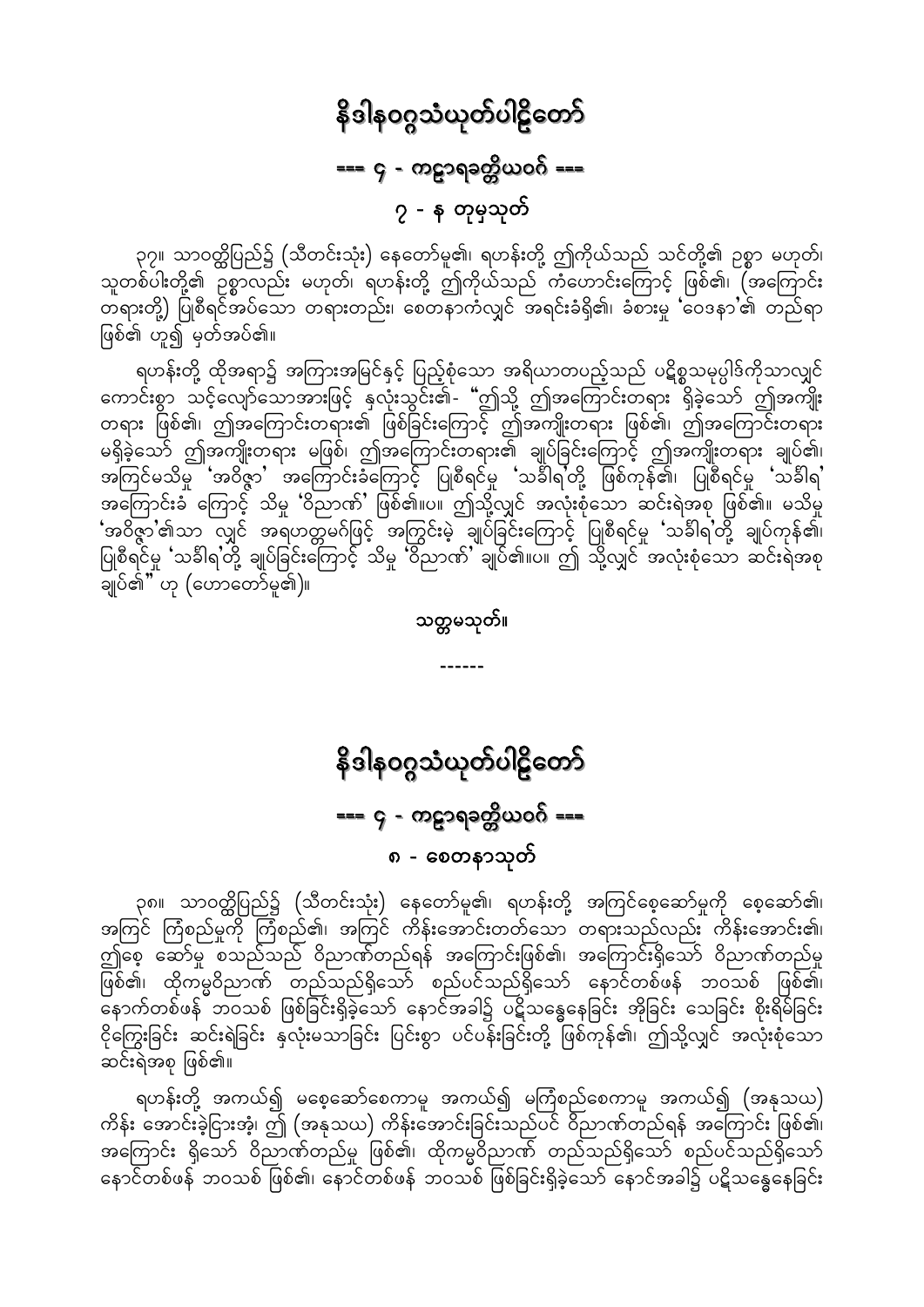အိုခြင်း သေခြင်း စိုးရိမ်ခြင်း ငိုကြွေးခြင်း ဆင်းရဲခြင်း နှလုံးမသာခြင်း ပြင်းစွာ ပင်ပန်းခြင်းတို့ ဖြစ်ကုန်၏၊ ဤသို့လျှင် အလုံးစုံသော ဆင်းရဲအစု ဖြစ်၏။

ရဟန်းတို့ အကြင်အခါ၌ စေ့လည်း မစေ့ဆော်၊ ကြံလည်း မကြံစည်၊ (အနုသယ)လည်း မကိန်း အောင်း၊ (ထိုအခါ) ဤသို့ အနုသယ မကိန်းအောင်းခြင်းသည်ပင် ဝိညာဏ်တည်ရန် အကြောင်း မဖြစ်၊ အကြောင်း မရှိသော် ဝိညာဏ်တည်မှု မဖြစ်၊ ထိုကမ္မဝိညာဏ် မတည်သည်ရှိသော် မစည်ပင်သည်ရှိသော် နောင်တစ်ဖန် ဘဝသစ် မဖြစ်၊ နောင်တစ်ဖန် ဘဝသစ်ဖြစ်ခြင်း မရှိခဲ့သော် နောင်အခါ၌ ပဋိသန္ဓေ နေခြင်း အိုခြင်း သေခြင်း စိုးရိမ်ခြင်း ငိုကြွေးခြင်း ဆင်းရဲခြင်း နှလုံးမသာခြင်း ပြင်းစွာ ပင်ပန်းခြင်းတို့ ချုပ်ကုန်၏၊ ဤသို့လျှင် အလုံးစုံသော ဆင်းရဲအစု ချုပ်၏ ဟု (ဟောတော်မူ၏)။

အဋ္ဌမသုတ်။

နိဒါန၀ဂွသံယုတ်ပါဠိတော်

=== ၄ - ကဠာရခတ္တိယဝဂ် === ၉ - ဒုတိယ စေတနာသုတ် ၃၉။ သာဝတ္ထိပြည်၌ (သီတင်းသုံး) နေတော်မူ၏၊ ရဟန်းတို့ အကြင်စေ့ဆော်မှုကို စေ့ဆော်၏၊ အကြင်ကြံစည်မှုကို ကြံစည်၏၊ အကြင်ကိန်းအောင်းတတ်သော တရားသည်လည်း ကိန်းအောင်း၏၊ ဤစေ့ ဆော်မှု စသည်သည် ဝိညာဏ်တည်ရန် အကြောင်း ဖြစ်၏၊ အကြောင်း ရှိသော် ဝိညာဏ်တည်မှု ဖြစ်၏၊ ထိုကမ္မဝိညာဏ် တည်သည်ရှိသော် စည်ပင်သည်ရှိသော် နာမ်ရုပ်၏ သက်ဝင်ခြင်းသည် ဖြစ်၏၊ နာမ်ရုပ် အကြောင်းခံကြောင့် တည်ရာ 'အာယတန'ခြောက်ပါး (သဠာယတန) ဖြစ်၏၊ တည်ရာ 'အာယတနႛ ခြောက်ပါး (သဠာယတန) အကြောင်းခံကြောင့် တွေ့ထိမှု 'ဖဿႛ ဖြစ်ဴ၏၊ တွေ့ထိမှု 'ဖဿဲႛ အကြောင်းခံကြောင့် ခံစားမှု 'ဝေဒနာ' ဖြစ်၏။ပ။ တပ်မက်မှု 'တဏှာ'။ ပြင်းစွာ စွဲလမ်းမှု 'ဉပါဒါန်'။ ဘဝ။ ပဋိသန္ဓေနေမှု 'ဇာတိ'။ အိုခြင်း သေခြင်း စိုးရိမ်ခြင်း ငိုကြွေးခြင်း ဆင်းရဲခြင်း နှလုံးမသာခြင်း ပြင်းစွာ ပင်ပန်းခြင်းတို့ ဖြစ်ကုန်၏၊ ဤသို့ လျှင် အလုံးစုံသော ဆင်းရဲအစု ဖြစ်၏။

ရဟန်းတို့ အကယ်၍ မစေ့ဆော်စေကာမူ အကယ်၍ မကြံစည်စေကာမူ အကယ်၍ (အနုသယ)<br>ကိန်း အောင်းငြားအံ့၊ ဤ (အနုသယ) ကိန်းအောင်းခြင်းသည်ပင် ဝိညာဏ်တည်ရန် အကြောင်း ဖြစ်၏၊ အကြောင်း ရှိသော် ဝိညာဏ်တည်မှု ဖြစ်၏၊ ထိုကမ္မဝိညာဏ် တည်သည်ရှိသော် စည်ပင်သည်ရှိသော် နာမ်ရုပ်၏ သက်ဝင်ခြင်း ဖြစ်၏၊ နာမ်ရုပ် အကြောင်းခံကြောင့် သဠာယတန ဖြစ်၏။ပ။ ဤသို့လျှင် အလုံးစုံသော ဆင်းရဲအစု ဖြစ်၏။

ရဟန်းတို့ အကြင်အခါ၌ စေ့လည်း မစေ့ဆော်၊ ကြံလည်း မကြံစည်၊ (အနုသယ)လည်း မကိန်း အောင်း၊ (ထိုအခါ) ဤသို့ အနုသယ မကိန်းအောင်းခြင်းသည် ဝိညာဏ်တည်ရန် အကြောင်း မဖြစ်၊ အကြောင်း မရှိသော် ဝိညာဏ်တည်မှု မဖြစ်၊ ထိုကမ္မဝိညာဏ် မတည်သည်ရှိသော် မစည်ပင်သည်ရှိသော် နာမ်ရှပ်၏ သက်ဝင်ခြင်း မဖြစ်၊ နာမ်ရှပ် ချုပ်ခြင်းကြောင့် သဠာယတန ချုပ်၏။ပ။ ဤသို့လျှင် အလုံးစုံ သော ဆင်းရဲအစု ချုပ််၏ ဟု (ဟောတော်မူ၏)။

နဝမသုတ်။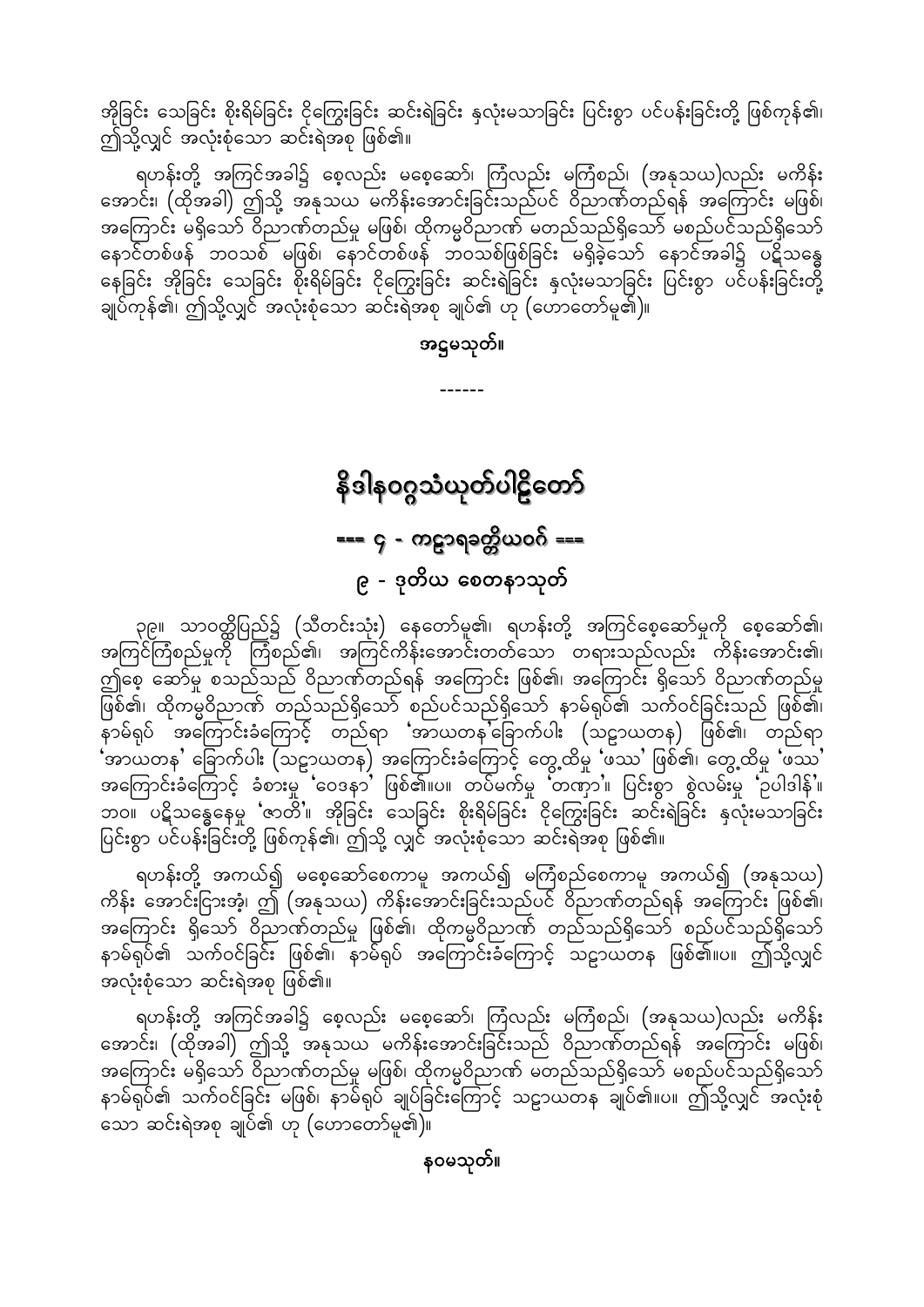# နိဒါန၀ဂွသံယုတ်ပါဠိတော် === ၄ - ကဠာရခတ္တိယဝဂ် === ၁၀ - တတိယ စေတနာသုတ်

၄၀။ သာဝတ္တိပြည်၌ (သီတင်းသုံး) နေတော်မူ၏၊ ရဟန်းတို့ အကြင်စေ့ဆော်မှုကို စေ့ဆော်၏၊ .<br>အကြင် ကြံစည်မှုကို ကြံစည်၏၊ အကြင်ကိန်းအောင်းတတ်သော တရားသည်လည်း ကိန်းအောင်း၏၊ ဤစေ့ ဆော်မှု စသည်သည် ဝိညာဏ်တည်ရန် အကြောင်း ဖြစ်၏၊ အကြောင်း ရှိသော် ဝိညာဏ်တည်မှု ဖြစ်၏၊ ထိုကမ္မဝိညာဏ် တည်သည်ရှိသော် စည်ပင်သည်ရှိသော် ညွှတ်ခြင်း 'တကှာ' ဖြစ်၏၊ ညွှတ်ခြင်း ပ္<br>'တဏှာ' ရှိသော် လားရာ 'ဂတိ' ဖြစ်၏၊ လားရာ 'ဂတိ'ရှိသော် စုတိ ပဋိသန္ဓေ ဖြစ်၏၊ စုတိ ပဋိသန္ဓေရှိသော် နောင်အခါ၌ ပဋိသန္ဓေနေခြင်း အိုခြင်း သေခြင်း စိုးရိမ်ခြင်း ငိုကြွေးခြင်း ဆင်းရဲခြင်း နှလုံးမသာခြင်း ပြင်းစွာ ပင်ပန်းခြင်းတို့ ဖြစ်ကုန်၏၊ ဤသို့လျှင် အလုံးစုံသော ဆင်းရဲအစု ဖြစ်၏။

ရဟန်းတို့ အကယ်၍ မစေ့ဆော်စေကာမူ အကယ်၍ မကြံစည်စေကာမူ အကယ်၍ (အနုသယ) အကြောင်း ရှိသော် ဝိညာဏ်တည်မှု ဖြစ်၏၊ ထိုကမ္မဝိညာဏ် တည်သည်ရှိသော် စည်ပင်သည်ရှိသော် ညွတ်ခြင်း 'တဏှာ' ဖြစ်၏၊ ညွတ်ခြင်း 'တဏှာ'ရှိသော် လားရာ 'ဂတိ' ဖြစ်၏၊ လားရာ 'ဂတိ'ရှိသော် စုတိ ု့<br>ပဋိသန္ဓေ ဖြစ်၏၊ စုတိ ပဋိသန္ဓေရှိသော် နောင်အခါ၌ ပဋိသန္ဓေနေခြင်း အိုခြင်း သေခြင်း စိုးရိမ်ခြင်း ငိုကြွေးခြင်း ဆင်းရဲခြင်း နှလုံးမသာခြင်း ပြင်းစွာ ပင်ပန်းခြင်းတို့ ဖြစ်ကုန်၏၊ ဤသို့လျှင် အလုံးစုံသော ဆင်းရဲအစု ဖြစ်၏။

ရဟန်းတို့ အကြင်အခါ၌ စေ့လည်း မစေ့ဆော်၊ ကြံလည်း မကြံစည်၊ (အနုသယ)လည်း မကိန်း အောင်း၊ ထိုအခါ ဤသို့ အနုသယ မကိန်းအောင်းခြင်းသည်ပင် ဝိညာဏ်တည်ရန် အကြောင်း မဖြစ်၊ အကြောင်း မရှိသော် ဝိညာဏ်တည်မှု မဖြစ်။ ထိုကမ္မဝိညာဏ် မတည်သည်ရှိသော် မစည်ပင်သည်<br>ရှိသော် ညွတ်ခြင်း တဏှာ မဖြစ်၊ ညွတ်ခြင်း တဏှာ မဖြစ်သော် လားရာ ဂတိ မရှိ၊ လားရာ ဂတိ မရှိသော် စုတိ ပဋိသန္ဓေ မဖြစ်၊ စုတိ ပဋိသန္ဓေ မဖြစ်သော် နောင်အခါ၌ ပဋိသန္ဓေနေခြင်း အိုခြင်း သေခြင်း စိုးရိမ်ခြင်း ငိုကြွေးခြင်း ဆင်းရဲခြင်း နှလုံးမသာခြင်း ပြင်းစွာ ပင်ပန်းခြင်းတို့ ချုပ်ကုန်၏၊ ဤသို့လျှင် အလုံးစုံသော ဆင်းရဲအစု ချုပ်၏ဟု (ဟောတော်မူ၏)။

ဒသမသုတ်။

လေးခုမြောက် ကဠာရခတ္တိယဝဂ်ပြီး<mark>၏</mark>။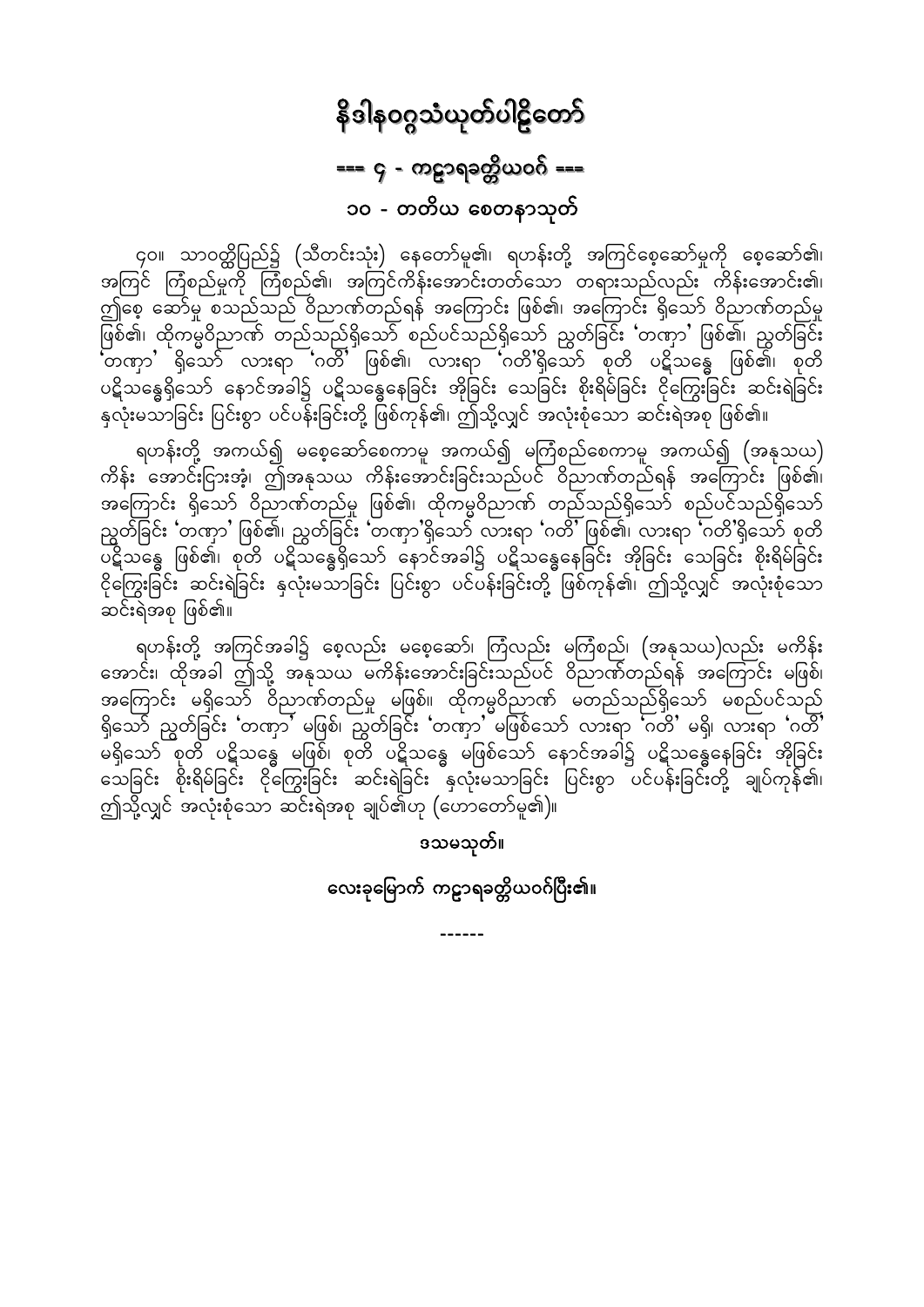#### နိဒါန၀ဂ္ဂသံယုတ်ပါဠိတော်

=== ၅ - ဂဟပတိဝဂ် ===

၁ - ပဉ္စဝေရဘယသုတ်

၄၁။ သာဝတ္ထိပြည်၌ (သီတင်းသုံး) နေတော်မူ၏၊ ထိုအခါ အနာထပိဏ်သူဌေးသည် မြတ်စွာဘုရား ထံသို့ ချဉ်းကပ်ပြီး၍ မြတ်စွာဘုရားကို ရှိခိုးပြီးလျှင် တစ်ခုသော နေရာ၌ ထိုင်နေ၏၊ တစ်ခုသော နေရာ၌ ထိုင်နေသော အနာထပိဏ်သူဌေးအား မြတ်စွာဘုရားသည် ဤစကားကို မိန့်တော်မူ၏ -

သူကြွယ် အကြင်အခါ၌ အရိယာတပည့်အား ငါးပါးကုန်သော ဘေး၊ ငါးပါးကုန်သော ရန်တို့သည် .<br>ငြိမ်းကုန်၏၊ လေးပါးကုန်သော သောတာပတ္တိအင်္ဂါတို့နှင့် ပြည့်စုံ၏၊ ထိုအခါ ထိုအရိယာတပည့်သည် .<br>အပြစ်ကင်းသော သိအပ်သော တရားကိုလည်း ပညာဖြင့် ကောင်းစွာ မြင်အပ်၏၊ ကောင်းစွာ ထိုးထွင်း<br>၍ သိအပ်၏၊ ထိုအရိယာတပည့်သည် အလိုရှိခဲ့သော် "ငါ့အား ငရဲ၌ ကျရောက်မှု ကုန်ပြီ၊ တိရစ္ဆာန်မျိုး၌ .<br>ဖြစ်မှု ကုန်ပြီ၊ ပြိတ္တာဘုံ၌ ဖြစ်မှု ကုန်ပြီ၊ မကောင်းသော လားရာ အပါယ်ဘုံသို့ ကျရောက်မှု ကုန်ပြီ၊ ငါသည် သောတာပန်ဖြစ်၏၊ ပျက်စီး၍ ကျရောက်ခြင်း သဘော မရှိ၊ ကိန်းသေမြဲ၏၊ အထက် မဂ်သုံးပါးလျှင် လဲလျောင်းရာ ရှိ၏" ဟု မိမိသည်ပင်လျှင် မိမိကိုယ်ကို ပြောကြားနိုင်ရာ၏။

အဘယ် ငါးပါးကုန်သော ဘေး၊ ငါးပါးကုန်သော ရန်တို့သည် ငြိမ်းကုန်သနည်း။ သူကြွယ် သူ့ အသက်ကို သတ်လေ့ရှိသူသည် သူ့အသက်ကို သတ်ခြင်းအကြောင်းကြောင့် မျက်မှောက်၌ ဖြစ်သော ဘေး ရန်သည် ပွားစီး၏၊ တမလွန်၌ ဖြစ်သော ဘေးရန်သည် ပွားစီး၏၊ စိတ်၌ ဖြစ်သော ဆင်းရဲခြင်း နှလုံးမသာခြင်းကိုလည်း ခံစားရ၏၊ သူ့အသက်ကို သတ်ခြင်းမှ ရှောင်ကြဉ်သော သူအား ဤသို့သော ဘေးရန် သည် ငြိမ်းအေး၏။ (၁)

သူကြွယ် မပေးသည်ကို ခိုးယူလေ့ရှိသူသည် ခိုးယူခြင်း အကြောင်းကြောင့် မျက်မှောက်၌ ဖြစ်သော ဘေးရန်သည် ပွားစီး၏၊ တမလွန်၌ ဖြစ်သော ဘေးရန်သည် ပွားစီး၏၊ စိတ်၌ ဖြစ်သော ဆင်းရဲခြင်း နှလုံးမသာခြင်းကိုလည်း ခံစားရ၏၊ မပေးသည်ကို ခိုးယူခြင်းမှ ရှောင်ကြဉ်သော သူအား ဤသို့သော ဘေးရန်သည် ငြိမ်းအေး၏။ (၂)

သူကြွယ် ကာမတို့၌ မှားသောအားဖြင့် ကျင့်လေ့ရှိသော သူသည် ကာမတို့၌ မှားသောအားဖြင့် ကျင့်ခြင်းအကြောင်းကြောင့် မျက်မှောက်၌ ဖြစ်သော ဘေးရန်သည် ပွားစီး၏၊ တမလွန်၌ ဖြစ်သော ဘေး ရန်သည် ပွားစီး၏၊ စိတ်၌ ဖြစ်သော ဆင်းရဲခြင်း နှလုံးမသာခြင်းကိုလည်း ခံစားရ၏၊ ကာမတို့၌ မှား သောအားဖြင့် ကျင့်ခြင်းမှ ရှောင်ကြဉ်သော သူအား ဤသို့သော ဘေးရန်သည် ငြိမ်းအေး၏။ (၃)

သူကြွယ် မဟုတ်မမှန်သော စကားကို ပြောလေ့ရှိသူသည် မမှန်စကားကို ပြောခြင်းအကြောင်း ကြောင့် မျက်မှောက်၌ ဖြစ်သော ဘေးရန်သည် ပွားစီး၏၊ တမလွန်၌ ဖြစ်သော ဘေးရန်သည် ပွားစီး၏၊ စိတ်၌ ဖြစ်သော ဆင်းရဲခြင်း နှလုံးမသာခြင်းကိုလည်း ခံစားရ၏၊ မဟုတ်မမှန်သော စကားကို ပြောခြင်းမှ ရှောင်ကြဉ်သော သူအား ဤသို့သော ဘေးရန်သည် ငြိမ်းအေး၏။ (၄)

သူကြွယ် မူးယစ်မေ့လျော့ကြောင်း ဖြစ်သော သေအရက်ကို သောက်လေ့ရှိသူသည် မူးယစ်မေ့လျော့ ကြောင်း ဖြစ်သော သေအရက်ကို သောက်ခြင်းအကြောင်းကြောင့် မျက်မှောက်၌ ဖြစ်သော ဘေးရန်သည် ပွားစီး၏၊ တမလွန်၌ ဖြစ်သော ဘေးရန်သည် ပွားစီး၏၊ စိတ်၌ ဖြစ်သော ဆင်းရဲခြင်း နှလုံးမသာခြင်းကိုလည်း ခံစားရ၏၊ မူးယစ်မေ့လျော့ကြောင်း ဖြစ်သော သေအရက်ကို သောက်စားခြင်းမှ ရှောင်ကြဉ်သော သူအား ဤသို့သော ဘေးရန်သည် ငြိမ်းအေး၏။ (၅)

အဘယ်လေးပါးကုန်သော သောတာပတ္တိအင်္ဂါတို့နှင့် ပြည့်စုံသနည်း၊ သူကြွယ် ဤသာသနာတော်၌ အရိယာတပည့်သည် "ထိုမြတ်စွာဘုရားသည် ပူဇော်အထူးကို ခံတော်မူထိုက်သော အကြောင်းကြောင့်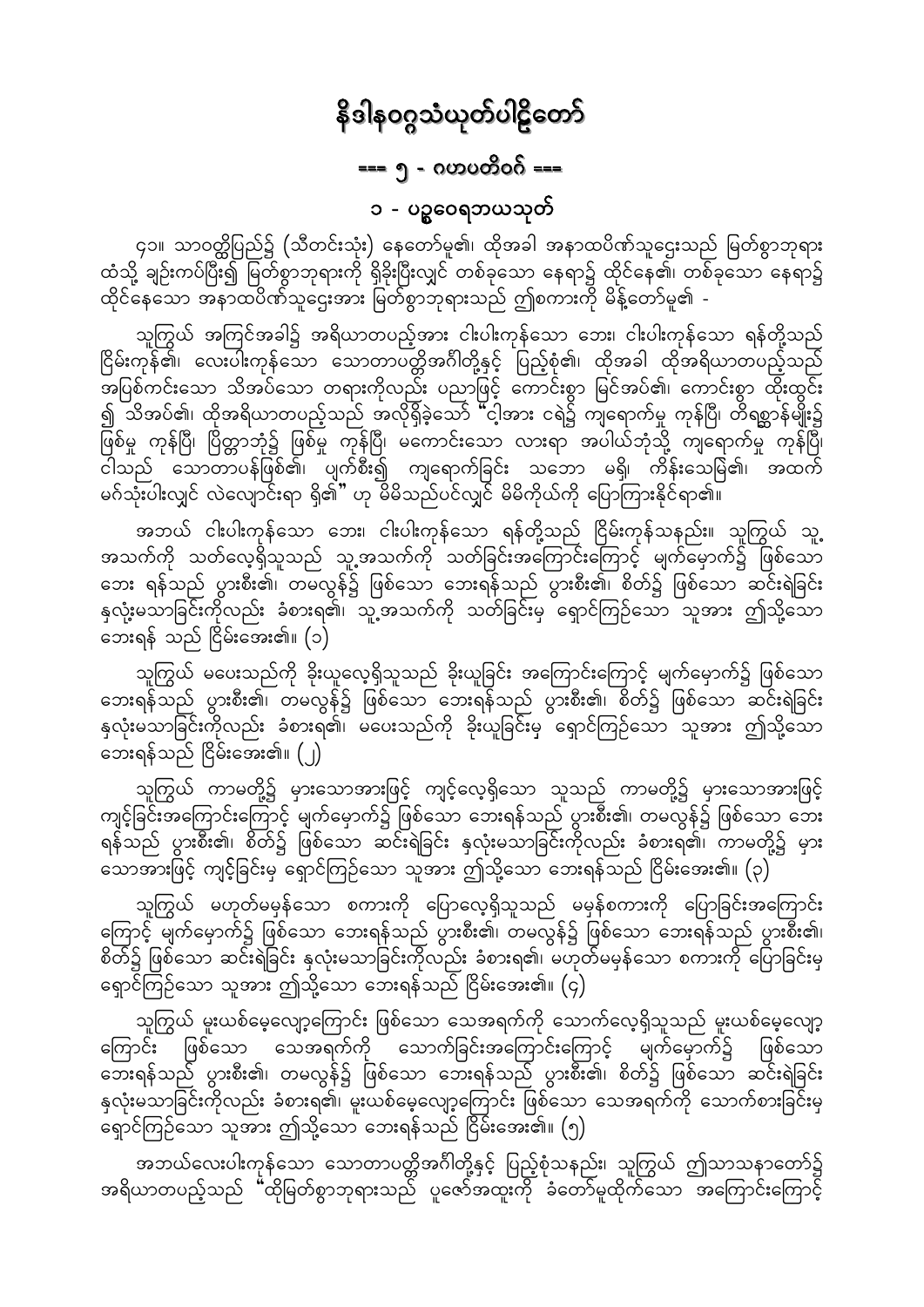လည်း 'အရဟံ' မည်တော်မူ၏၊ (အလုံးစုံသော တရားတို့ကို) ကိုယ်တိုင်မှန်စွာ သိတော်မူသော အကြောင်းကြောင့်လည်း 'သမ္မာသမ္ဗုဒ္ဓ' မည်တော်မူ၏၊ အသိဉာဏ် 'ဝိဇ္ဇာ', အကျင့် 'စရဏ' တို့နှင့် ပြည့်စုံတော်မူသော အကြောင်း ကြောင့်လည်း 'ဝိဇ္ဇာစရဏသမ္ပန္န<sup>7</sup>မည်တော်မူ၏၊ ကောင်းသော စကားကို မိထိ -<br>ဆိုတော်မူတတ်သော အကြောင်း ကြောင့်လည်း သုဂတ'မည်တော်မူ၏၊ လောကကို သိတော်မူသော အကြောင်းကြောင့်လည်း 'လောကဝိဒူ' မည်တော်မူ၏၊ ဆုံးမထိုက်သော သူကို ဆုံးမတတ်သည့် အတုမဲ့ ပုဂ္ဂိုလ်ဖြစ်တော်မူသော အကြောင်းကြောင့်လည်း 'အနုတ္တရော ပုရိသဒမ္မသာရထိ' မည်တော်မူ၏၊ နတ်လူတို့၏ ဆရာဖြစ်တော်မူသော အကြောင်း ကြောင့်လည်း သတ္ထာ ဒေဝမနုဿာနံႛ မည်တော်မူ၏၊ သစ္စာလေးပါး တရားတို့ကို သိစေတော်မူသော အကြောင်းကြောင့်လည်း ဗုဒ္ဓ' မည်တော်မူ၏၊ ဘုန်းတန်ခိုး ကြီးတော်မူသော အကြောင်းကြောင့်လည်း ဘဂဝါ မည်တော်မူ၏ ဟု မြတ်စွာဘုရား၌ သက်ဝင်ယုံကြည်ခြင်းနှင့် ပြည့်စုံ၏။ (၁)

"မြတ်စွာဘုရား ဟောထားသော တရားတော်သည် ကောင်းစွာ ဟောထားသော တရားတော်ပါပေ တည်း၊ ကိုယ်တိုင် သိမြင်နိုင်သော တရားတော်ပါပေတည်း၊ အခါမလင့် အကျိုးပေးတတ်သော တရား တော် ပါပေတည်း၊ 'လာလှည့် ရှုလှည့်' ဟု ဖိတ်ခေါ်ပြထိုက်သော တရားတော်ပါပေတည်း၊ မိမိ၏ ကိုယ်ထဲ စိတ်ထဲ၌ ဆောင်ယူထားထိုက်သော တရားတော်ပါပေတည်း၊ (အရိယာ) ပညာရှိတို့သာ ကိုယ်စီကိုယ်င သိနိုင်ခံစားနိုင် သော တရားတော်ပါပေတည်း" ဟု တရားတော်၌ သက်ဝင်ယုံကြည်ခြင်း နှင့် ပြည့်စုံ၏။ (၂)

"မြတ်စွာဘုရား၏ တပည့်သား သံဃာတော်သည် ကောင်းသောအကျင့် ရှိတော်မူပါပေ၏၊ မြတ်စွာဘုရား၏ တပည့်သား သံဃာတော်သည် ဖြောင့်မတ်သောအကျင့် ရှိတော်မူပါပေ၏၊ မြတ်စွာဘုရား၏ တပည့်သား သံဃာတော်သည် မှန်သောအကျင့် ရှိတော်မူပါပေ၏၊ မြတ်စွာဘုရား၏ ပုဂ္ဂိုလ်အားဖြင့် ရှစ်ပါး အရေအတွက်ရှိသော မြတ်စွာဘုရား၏ တပည့်သား သံဃာတော်သည် ု...<br>အရပ်ဝေးမှ ဆောင်လာ၍သော်လည်း ပေးလျှပူဇော်ရန် ထိုက်တန်တော်မူပါပေ၏၊ ဧည့်သည်အလို့ငှါ စီမံထားသော ဝတ္ထုကိုလည်း ပေးလှူပူဇော်ရန် ထိုက်တန်တော်မူပါပေ၏၊ တမလွန်အတွက် ရည်မျှော် သော အလှူကို ခံတော်မူထိုက်ပါပေ၏၊ လက်အုပ် ချီခြင်းငှါ ထိုက်တော်မူပါပေ၏၊ သတ္တဝါအပေါင်း၏ ကောင်းမှုပြုရန် အမြတ်ဆုံး လယ်မြေ ဖြစ်တော်မူပါပေ၏" ဟု သံဃာတော်၌ သက်ဝင်ယုံကြည်ခြင်းနှင့် ပြည့်စုံ၏။ (၃)

မကျိုး မပေါက် မပြောက် မကျားကုန်သော တဏှာကျွန်အဖြစ်မှ လွတ်မြောက်ကုန်သော ပညာရှိတို့ ချီးမွမ်းအပ်ကုန်သော မှားသောအားဖြင့် မသုံးသပ်အပ်ကုန်သော တည်ကြည်မှုသမာဓိကို ဖြစ်စေတတ် .<br>ကုန်သော အရိယာတို့ နှစ်သက်အပ်သော သီလတို့နှင့် ပြည့်စုံ၏။ ဤလေးပါးကုန်သော သောတာပတ္တိ အင်္ဂါတို့နှင့် ပြည့်စုံ၏။ (၄)

ထိုပုဂ္ဂိုလ်သည် အပြစ်ကင်းသော သိအပ်သော အဘယ်မည်သော တရားကိုလည်း ပညာဖြင့် ကောင်းစွာ မြင်အပ်သနည်း၊ ကောင်းစွာ ထိုးထွင်း၍ သိအပ်သနည်း။ သူကြွယ် ဤသာသနာတော်၌ အရိယာတပည့်သည် ပဋိစ္စသမုပ္ပါဒ်ကိုသာလျှင် ကောင်းစွာ သင့်သောအားဖြင့် နှလုံးသွင်း၏၊ "ဤသို့ ဤအကြောင်းတရား ရှိသော် ဤအကျိုးတရား ဖြစ်၏၊ ဤအကြောင်းတရား မရှိသော် ဤအကျိုးတရား မြဖ်စ်၊ ဤအကြောင်းတရား ဖြစ်ခြင်းကြောင့် ဤအကျိုးတရား ဖြစ်၏၊ ဤအကြောင်းတရား ချုပ်ခြင်း ကြောင့် ဤအကျိုးတရား ချုပ်၏၊ ယင်းအကြောင်းကြောင့် အကျိုးဖြစ်ပုံကား- မသိမှု 'အဝိဇ္ဇာ' အကြောင်း ခံကြောင့် ပြုစီရင်မှု 'သင်္ခါရ'တို့ ဖြစ်ကုန်၏၊ ပြုစီရင်မှု 'သင်္ခါရ'တို့ အကြောင်းခံကြောင့် သိမှု .<br>မြည်သည် အစိုင်း။<br>(၁) ထိုင်းမြန်းတွင် အတွင်းများ အသုံးစုံသော ဆင်းရဲအစု ဖြစ်၏၊ မသိမှု အဝိဇ္ဇာ ၏သာလျှင်<br>(၁) ထိုင်းရဲအတွယ် အတွင်းမှု သုံးစိုင်းကြောင့် ပြုစီရင်မှု သင်္ခါရတို့ ချုပ်ကုန်၏၊ ပြုစီရင်မှု သင်္ခါရတို့ ချုပ်ခြင်းကြောင့် သိမှု ဝိညာဏ် ချုပ်၏။ပ။ ဤသို့လျှင် အလုံးစုံသော ဆင်းရဲအစု ချုပ်၏။ ဤသည်ကား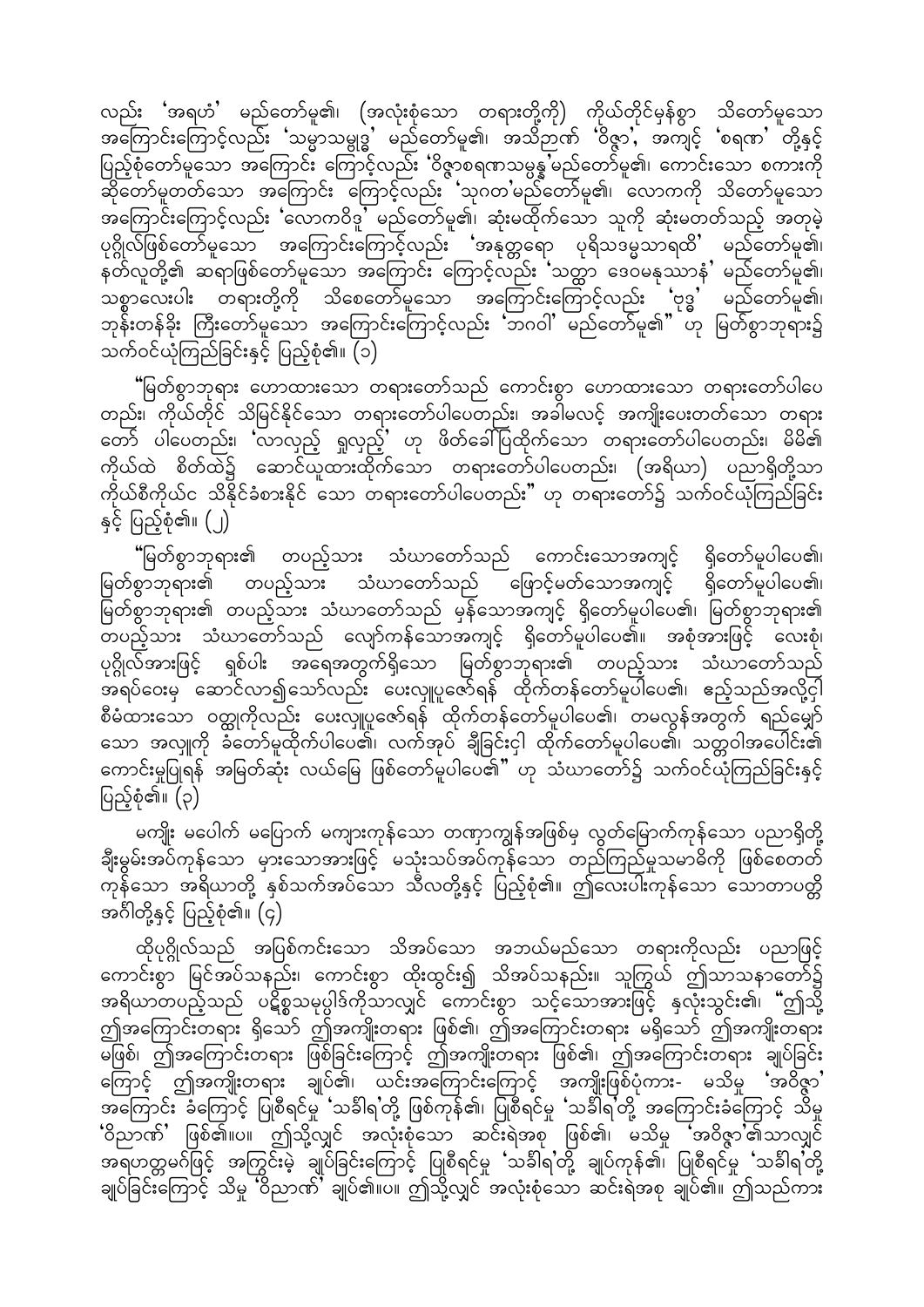အရိယာတပည့်သည် ပညာဖြင့် ကောင်းစွာ မြင်အပ် ကောင်းစွာ ထိုးထွင်း၍ သိအပ်သော အပြစ်ကင်း သော တရားတည်း။

သူကြွယ် အကြင်အခါ၌ အရိယာတပည့်အား ဤငါးပါးကုန်သောဘေး၊ ဤငါးပါးကုန်သော ရန်တို့ သည် ငြိမ်းကုန်၏၊ လေးပါးကုန်သော ဤသောတာပတ္တိအင်္ဂါတို့နှင့် ပြည့်စုံ၏၊ အပြစ်ကင်းသော သိအပ် သော တရားကိုလည်း ပညာဖြင့် ကောင်းစွာ မြင်အပ်၏၊ ကောင်းစွာ ထိုးထွင်း၍ သိအပ်၏။ ထိုအခါ မို့သော တရားကူးသည် အလိုရှိခဲ့မူ "ငါ့အား ငရဲကျရောက်မှု ကုန်ပြီ၊ တိရစ္ဆာန်မျိုး၌ ဖြစ်မှု ကုန်ပြီ၊<br>ပြိတ္တာဘုံ၌ ဖြစ်မှု ကုန်ပြီ၊ မကောင်းသောလားရာ အပါယ်ဘုံသို့ ကျရောက်မှု ကုန်ပြီ၊ ငါသည်<br>သောတာပန်ဖြစ်၏၊ ပျက်စီး၍ ကျရောက်ခြင်း မရှိ 

ပဌမသုတ်

------

နိဒါန၀ဂ္ဂသံယုတ်ပါဠိတော်

=== ၅ - ဂဟပတိဝဂ် ===

၂ - ဒုတိယ ပဉ္စဝေရဘယသုတ်

၄၂။ သာဝတ္ထိပြည်၌ (သီတင်းသုံး) နေတော်မူ၏၊ ရဟန်းတို့ အကြင်အခါ၌ အရိယာတပည့်အား ဤငါးပါးကုန်သော ဘေး၊ ဤငါးပါးကုန်သော ရန်တို့သည် ငြိမ်းကုန်၏၊ လေးပါးကုန်သော ဤသောတာ ပတ္တိ အင်္ဂါတို့နှင့် ပြည့်စုံ၏ ထိုအရိယာတပည့်သည် အပြစ်ကင်းသော သိအပ်သော တရားကိုလည်း ပညာဖြင့်ကောင်းစွာ မြင်အပ်၏၊ ကောင်းစွာ ထိုးထွင်း၍ သိအပ်၏၊ ထိုအရိယာ တပည့်သည် .<br>အလိုရှိခဲ့သော် "ငါ့အား ငရဲသို့ ကျရောက်မှု ကုန်ပြီ။ပ။ ပျက်စီး၍ ကျရောက်ခြင်း မရှိ၊ ကိန်းသေ မြဲ၏၊ အထက်မဂ်သုံးပါးလျှင် လဲလျောင်းရာ ရှိ၏" ဟု မိမိသည်ပင်လျှင် မိမိကိုယ်ကို ပြောကြားနိုင်ရာ၏။

အဘယ်ငါးပါးကုန်သော ဘေးရန်တို့ ငြိမ်းကုန်သနည်း၊ ရဟန်းတို့ သူ့အသက်ကို သတ်လေ့ရှိသူ<br>သည်။ပ။ ရဟန်းတို့ မပေးသည်ကို ခိုးယူလေ့ရှိသူသည်။ ရဟန်းတို့ ကာမတို့၌ မှားသောအားဖြင့် ကျင့်လေ့ရှိသူသည်။ ရဟန်းတို့ မမှန်သော စကားကို ပြောလေ့ရှိသူသည်။ ရဟန်းတို့ မေ့လျော့ကြောင်း ဖြစ်သော သေအရက်ကို သောက်လေ့ ရှိသူသည်။ပ။ ဤငါးပါးကုန်သော ဘေးရန်တို့သည် ငြိမ်းကုန်၏။

အဘယ်လေးပါးကုန်သော သောတာပတ္တိအင်္ဂါတို့နှင့် ပြည့်စုံသနည်း၊ ရဟန်းတို့ ဤသာသနာတော်၌ အရိယာတပည့်သည် မြတ်စွာဘုရား၌။ပ။ တရားတော်၌။ပ။ သံဃာတော်၌ သက်ဝင်ယုံကြည်ခြင်းနှင့် ပြည့်စုံ၏၊ အရိယာတို့ နှစ်သက်အပ်ကုန်သော သီလတို့နှင့် ပြည့်စုံ၏၊ ဤလေးပါးကုန်သော သောတာ ပတ္တိ အင်္ဂါတို့နှင့် ပြည့်စုံ၏၊

အပြစ်ကင်းသော သိအပ်သော အဘယ်မည်သော တရားကို ပညာဖြင့် ကောင်းစွာ မြင်အပ်သနည်း၊ ကောင်းစွာ ထိုးထွင်း၍ သိအပ်သနည်း။ ရဟန်းတို့ ဤသာသနာတော်၌ အရိယာတပည့်သည် ပဋိစ္စသမုပ္ပါဒ် ကိုသာလျှင် ကောင်းစွာ သင့်လျော်သော အားဖြင့် နှလုံးသွင်း၏။ပ။ ဤသည်ကား ထိုအရိယာ တပည့်သည် ပညာဖြင့် ကောင်းစွာ မြင်အပ် ကောင်းစွာ ထိုးထွင်း၍ သိအပ်သော အပြစ်ကင်းသော တရားတည်း။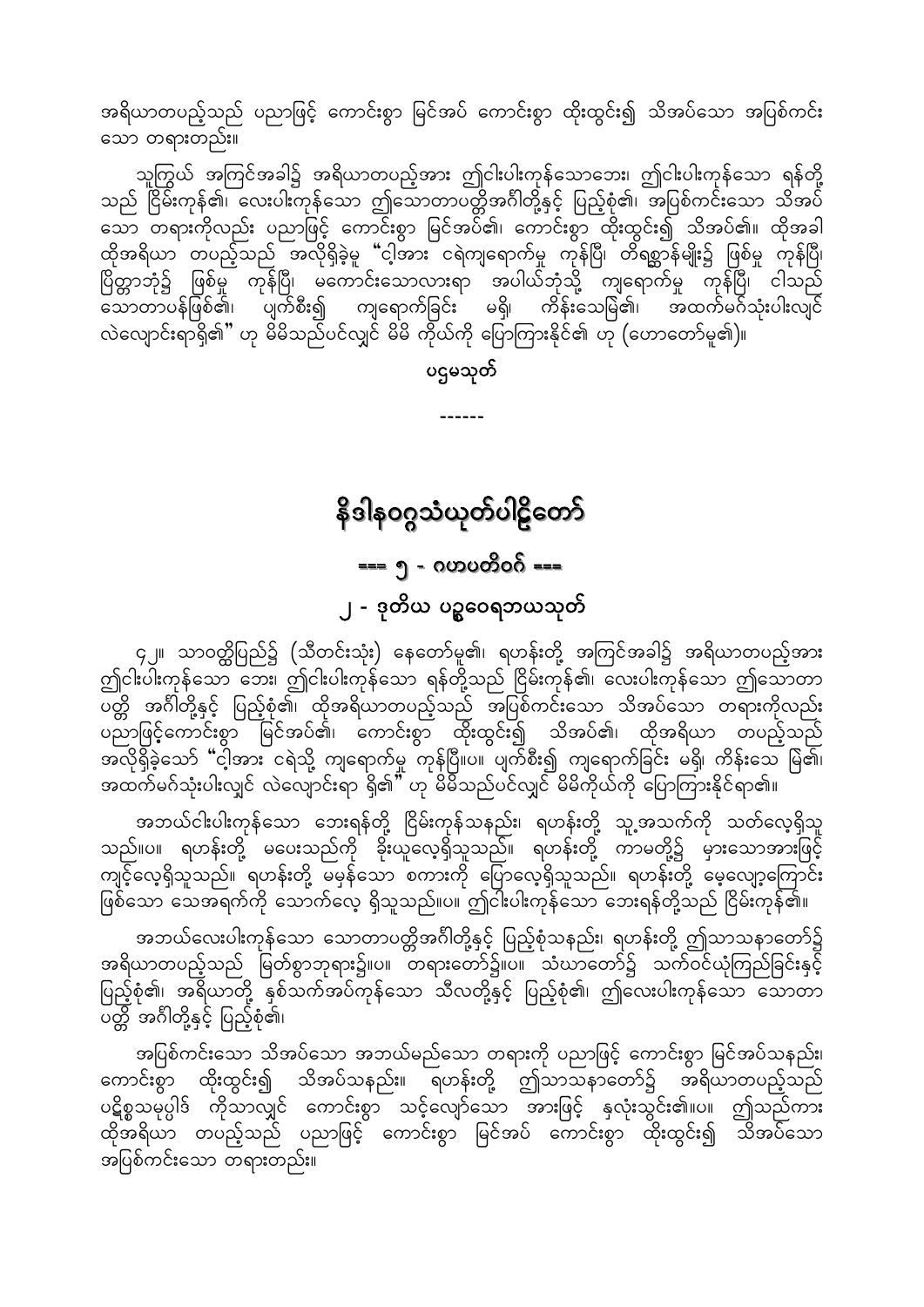ရဟန်းတို့ အကြင်အခါ၌ အရိယာတပည့်အား ဤငါးပါးကုန်သော ဘေးရန်တို့သည် ငြိမ်းကုန်၏။ လေးပါးကုန်သော ဤသောတာပတ္တိအင်္ဂါတို့နှင့် ပြည့်စုံ၏၊ ဤအပြစ်ကင်းသော သိအပ်သော တရားကို လည်း ပညာဖြင့် ကောင်းစွာ မြင်အပ်၏၊ ကောင်းစွာ ထိုးထွင်း၍ သိအပ်၏၊ ထိုအရိယာ တပည့်သည် အလိုရှိခဲ့သော် "ငါ့အား ငရဲဘုံ၌ ကျရောက်မှု ကုန်ပြီ၊ တိရစ္ဆာန်မျိုး၌ ဖြစ်မှု ကုန်ပြီ၊ ပြိတ္တာဘုံ၌ ဖြစ်မှု ကုန်ပြီ၊ မကောင်းသော လားရာ အပါယ်ဘုံသို့ ကျရောက်မှု ကုန်ပြီ၊ ငါသည် သောတာပန်ဖြစ်၏၊ ပျက်စီး ၍ ကျရောက်ခြင်း မရှိ၊ ကိန်းသေ မြဲ၏၊ အထက်မဂ်သုံးပါးလျှင် လဲလျောင်းရာ ရှိ၏"ဟု မိမိသည်ပင်လျှင် မိမိကိုယ်ကို ပြောကြားနိုင်ရာ၏ ဟု (ဟောတော်မူ၏)။

ဒုတိယသုတ်။

နိဒါန၀ဂွသံယုတ်ပါဠိတော် === ၅ - ဂဟပတိဝဂ် === ၃ - ဒုက္ခသုတ်

၄၃။ သာဝတ္ထိပြည်၌ (သီတင်းသုံး) နေတော်မူ၏၊ ရဟန်းတို့ ဆင်းရဲ ဖြစ်ပေါ်ခြင်းကိုလည်းကောင်း၊ ချုပ်ခြင်းကိုလည်းကောင်း ဟောအံ့၊ ထိုတရားကို နာကြကုန်လော့၊ ကောင်းစွာ နှလုံးသွင်းကြကုန်လော့၊ ပြန်ကြားလျှောက်ထားကြကုန်၏၊ မြတ်စွာဘုရားသည် ဤတရားကို ဟောတော်မူ၏ -

ရဟန်းတို့ ဆင်းရဲဖြစ်ပေါ်ခြင်း ဟူသည် အဘယ်နည်း။ မျက်စိကိုလည်းကောင်း၊ အဆင်းတို့ကို<br>လည်းကောင်း စွဲ၍ မျက်စိ၌မှီသော သိမှု စက္ခုဝိညာဏ် ဖြစ်၏။ သုံးပါးတို့၏ ပေါင်းဆုံမိခြင်းကြောင့်<br>တွေ့ထိမှု 'ဖဿ' ဖြစ်၏၊ ဖဿ အကြောင်းခံကြောင့် ခံစားမ ကြောင့် တပ်မက်မှု 'တဏှာ' ဖြစ်၏၊ ရဟန်းတို့ ဤသည်ကား ဆင်းရဲဖြစ်ပေါ်ခြင်းတည်း။

နားကိုလည်းကောင်း၊ အသံတို့ကို လည်းကောင်း စွဲ၍ နား၌မှီသော သိမှု 'သောတဝိညာဏ်' ဖြစ်၏။ပ။ နှာခေါင်းကိုလည်းကောင်း၊ အနံ့တို့ကိုလည်းကောင်း စွဲ၍။ပ။ လျှာကိုလည်းကောင်း၊ ာ<br>အရသာတို့ကို လည်းကောင်း စွဲ၍။ပ။ ကိုယ်ကို လည်းကောင်း၊ အတွေ့အထိတို့ကို လည်းကောင်း စွဲ၍<br>။ပ။ စိတ်ကို လည်းကောင်း၊ သဘောတရား 'မွောရုံ' တို့ကို လည်းကောင်း စွဲ၍ စိတ် ဟူသော ံမနောဝိညာဏ်ႛ ဖြစ်၏၊ သုံးပါး့တို့၏ ပေါင်းဆုံမိခြင်းကြောင့် ဖဿ ဖြစ်၏၊ ဖဿ အကြောင်းခံကြောင့် ဝေဒနာ ဖြစ်၏၊ ဝေဒနာ အကြောင်းခံကြောင့် တဏှာ ဖြစ်၏၊ ရဟန်းတို့ ဤသည်ကား ဆင်းရဲ ဖြစ်ပေါ်ခြင်း တည်း။

ရဟန်းတို့ ဆင်းရဲချုပ်ခြင်း ဟူသည် အဘယ်နည်း၊ မျက်စိကို လည်းကောင်း၊ အဆင်းတို့ကို<br>လည်းကောင်း စွဲ၍ မျက်စိ၌ မှီသော သိမှု စက္ခုဝိညာဏ် ဖြစ်၏၊ သုံးပါးတို့၏ ပေါင်းဆုံမိခြင်းကြောင့် ဖဿ ဖြစ်၏၊ ဖဿ အကြောင်းခံကြောင့် ဝေဒနာ ဖြစ်၏၊ ဝေဒနာ အကြောင်းခံကြောင့် တဏှာ ဖြစ်၏၊ ထို တဏှာ၏သာလျှင် အရဟတ္တမဂ်ဖြင့် အကြွင်းမဲ့ ချုပ်ခြင်းကြောင့် ဉပါဒါန် ချုပ်၏၊ ဉပါဒါန် ချုပ်ခြင်းကြောင့် ဘဝ ချုပ်၏၊ ဘဝ ချုပ်ခြင်းကြောင့် ဇာတိ ချုပ်၏၊ ဇာတိ ချုပ်ခြင်းကြောင့် အိုခြင်း <sup>့</sup> သခြင်း စိုးရိမ်ခြင်း ငိုကြွေးခြင်း ဆင်းရဲခြင်း နှလုံးမသာခြင်း ပြင်းစွာ ပင်ပန်းခြင်းတို့ ချုပ်ကုန်၏၊ ဤသို့လျှင် အလုံးစုံသော ဆင်းရဲအစု ချုပ်၏၊ ရဟန်းတို့ ဤသည်ကား ဆင်းရဲ၏ ချုပ်ခြင်းတည်း။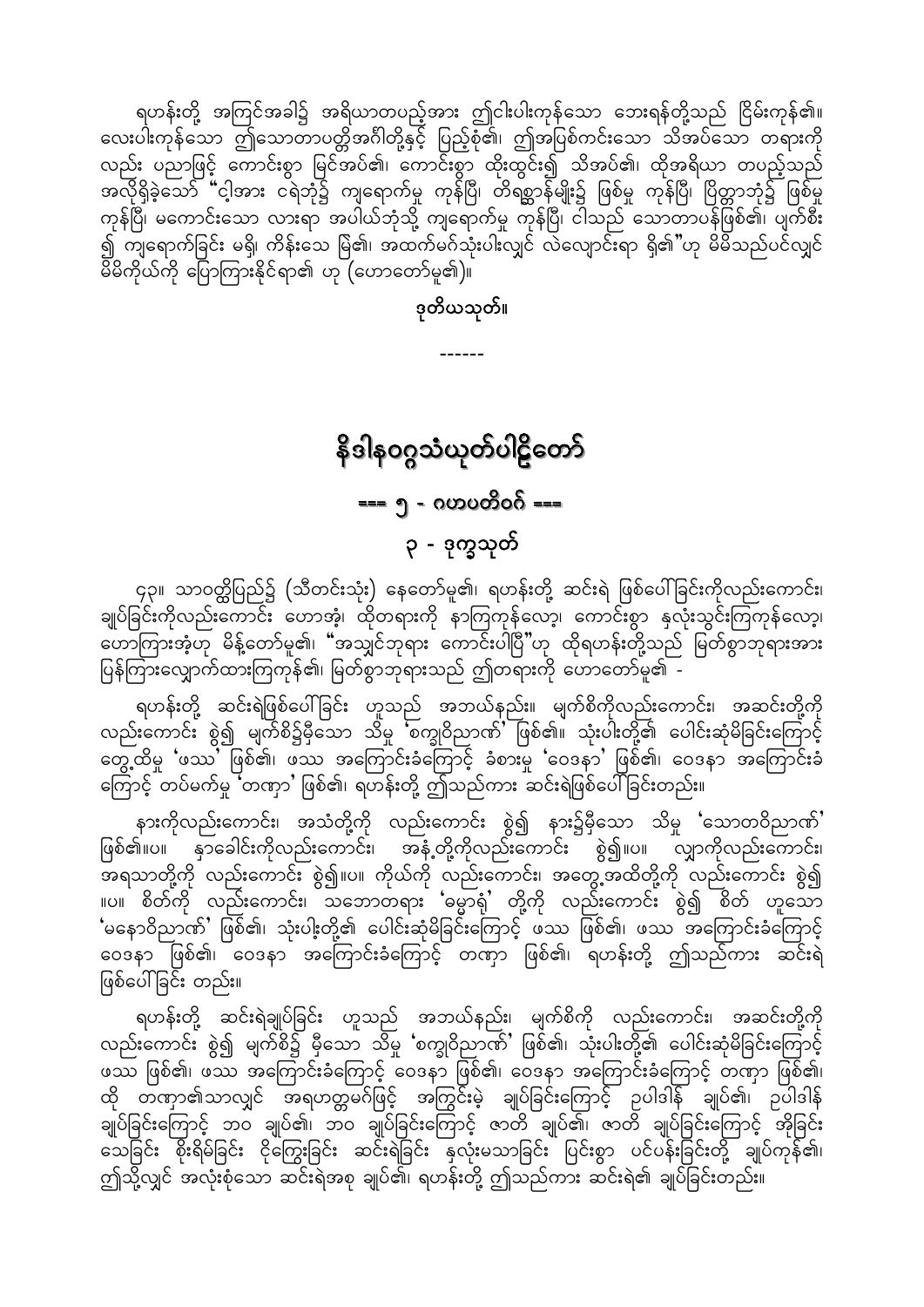နားကို လည်းကောင်း၊ အသံတို့ကို လည်းကောင်း စွဲ၍ နား၌ မှီသော သိမှု 'သောတဝိညာဏ်' .<br>ဖြစ်၏။ပ။ နှာခေါင်းကို လည်းကောင်း၊ အနံ့တို့ကို လည်းကောင်း စွဲ၍။ပ။ လျှာကို လည်းကောင်း၊ မြို့ သည်။ အသုံးကောင်း စွဲ၍။ပ။ ကိုယ်ကို လည်းကောင်း၊ အတွေ့အထိတို့ကို လည်းကောင်း စြော<br>စွဲ၍။ပ။ စိတ်ကို လည်းကောင်း၊ သဘောတရား 'ဓမ္မာရုံ' တို့ကို လည်းကောင်း စွဲ၍ စိတ် ဟူသော ·<br>မနောဝိညာဏ်ႛ ဖြစ်၏၊ သုံးပါးတို့၏ ပေါင်းဆုံမိခြင်းကြောင့် ဖဿ ဖြစ်၏၊ ဖဿ အကြောင်းခံကြောင့် ဝေဒနာ ဖြစ်၏၊ ဝေဒနာ အကြောင်းခံကြောင့် တဏှာ ဖြစ်၏၊ ထိုတဏှာ၏သာလျှင် အရဟတ္တမဂ်ဖြင့် အကြွင်းမဲ့ ချုပ်ခြင်းကြောင့် ဉပါဒါန် ချုပ်၏၊ ဉပါဒါန် ချုပ်ခြင်းကြောင့် ဘဝ ချုပ်၏၊ ဘဝ ချုပ်ခြင်းကြောင့် ဇာတိ ချုပ်၏၊ ဇာတိ ချုပ်ခြင်းကြောင့် အိုခြင်း သေခြင်း စိုးရိမ်ခြင်း ငိုကြွေးခြင်း ချုပ်၏၊ ရဟန်းတို့ ဤသည်ကား ဆင်းရဲ၏ ချပ်ခြင်းတည်း ဟု (ဟောတော်မူ၏)။

တတိယသုတ်။

 $- - - - - -$ 

နိဒါနဝဂ္ဂသံယုတ်ပါဠိတော်

=== ၅ - ဂဟပတိဝဂ် === ၄ - လောကသုတ် ၄၄။ သာဝတ္တိပြည်၌ (သီတင်းသုံး) နေတော်မူ၏၊ ရဟန်းတို့ လောကဖြစ်ခြင်းကိုလည်းကောင်း၊ ချုပ်ခြင်းကိုလည်းကောင်း ဟောအံ့။ ထိုတရားကို နာကြကုန်လော့၊ ကောင်းစွာ နှလုံးသွင်းကြကုန်လော့၊ .<br>ပြန်ကြားလျှောက်ထားကြကုန်၏၊ မြတ်စွာဘုရားသည် ဤတရားကို ဟောတော်မူ၏ -

ရဟန်းတို့ လောကဖြစ်ခြင်းဟူသည် အဘယ်နည်း။ မျက်စိကိုလည်းကောင်း၊ အဆင်းတို့ကို သည်းကောင်း စွဲ၍ မျက်စိ၌ မှီသော သိမှု စက္ခုဝိညာဏ် ဖြစ်၏၊ သုံးပါးတို့၏ ပေါင်းဆုံမိခြင်းကြောင့် ့ ပြက်သည်။ အခြောင်းခဲ့ကြောင်း သည် အသုံးမှ အသုံး ဖြစ်၏၊ ဝေဒနာ အကြောင်းခံ ကြောင့် တပ်မက်မှု 'တဏှာ' ဖြစ်၏၊ တဏှာ အကြောင်းခံကြောင့် ဉပါဒါန် ဖြစ်၏၊ ဉပါဒါန် အကြောင်းခံ ကြောင့် ဘဝ ဖြစ်၏၊ ဘဝ အကြောင်းခံကြောင့် ဇာတိ ဖြစ်၏၊ ဇာတိ အကြောင်းခံကြောင့် အိုခြင်း သေခြင်း စိုးရိမ်ခြင်း ငိုကြွေးခြင်း ဆင်းရဲခြင်း နှလုံးမသာခြင်း ပြင်းစွာ ပင်ပန်းခြင်းတို့ ဖြစ်ကုန်၏၊ ရဟန်ဳိးတို့ ဤသည်ကား လောကဖြစ်ခြင်းတည်း။

နားကိုလည်းကောင်း၊ အသံတို့ကိုလည်းကောင်း စွဲ၍။ပ။ နှာခေါင်းကိုလည်းကောင်း၊ အနံ့တို့ကို လည်းကောင်း စွဲ၍။ လျှာကိုလည်းကောင်း၊ အရသာတို့ကိုလည်းကောင်း စွဲ၍။ ကိုယ်ကိုလည်းကောင်း၊ အတွေ့အထိတို့ကိုလည်းကောင်း စွဲ၍။ စိတ်ကိုလည်းကောင်း၊ သဘောတရား 'ဓမ္မာရုံ'တို့ကိုလည်းကောင်း<br>စွဲ၍ စိတ်ဟူသော 'မနောဝိညာဏ်' ဖြစ်၏၊ သုံးပါးတို့၏ ပေါင်းဆုံမိခြင်းကြောင့် ဖဿ ဖြစ်၏၊ ဖဿ ို့<br>အကြောင်းခံကြောင့် ဝေဒနာ ဖြစ်၏။ပ။ ဇာတိ အကြောင်းခံကြောင့် အိုခြင်း သေခြင်း စိုးရိမ်ခြင်း ငိုကြွေးခြင်း ဆင်းရဲခြင်း နှလုံးမသာခြင်း ပြင်းစွာ ပင်ပန်းခြင်းတို့ ဖြစ်ကုန်၏၊ ရဟန်းတို့ ဤသည်ကား လောက ဖြစ်ခြင်းတည်း။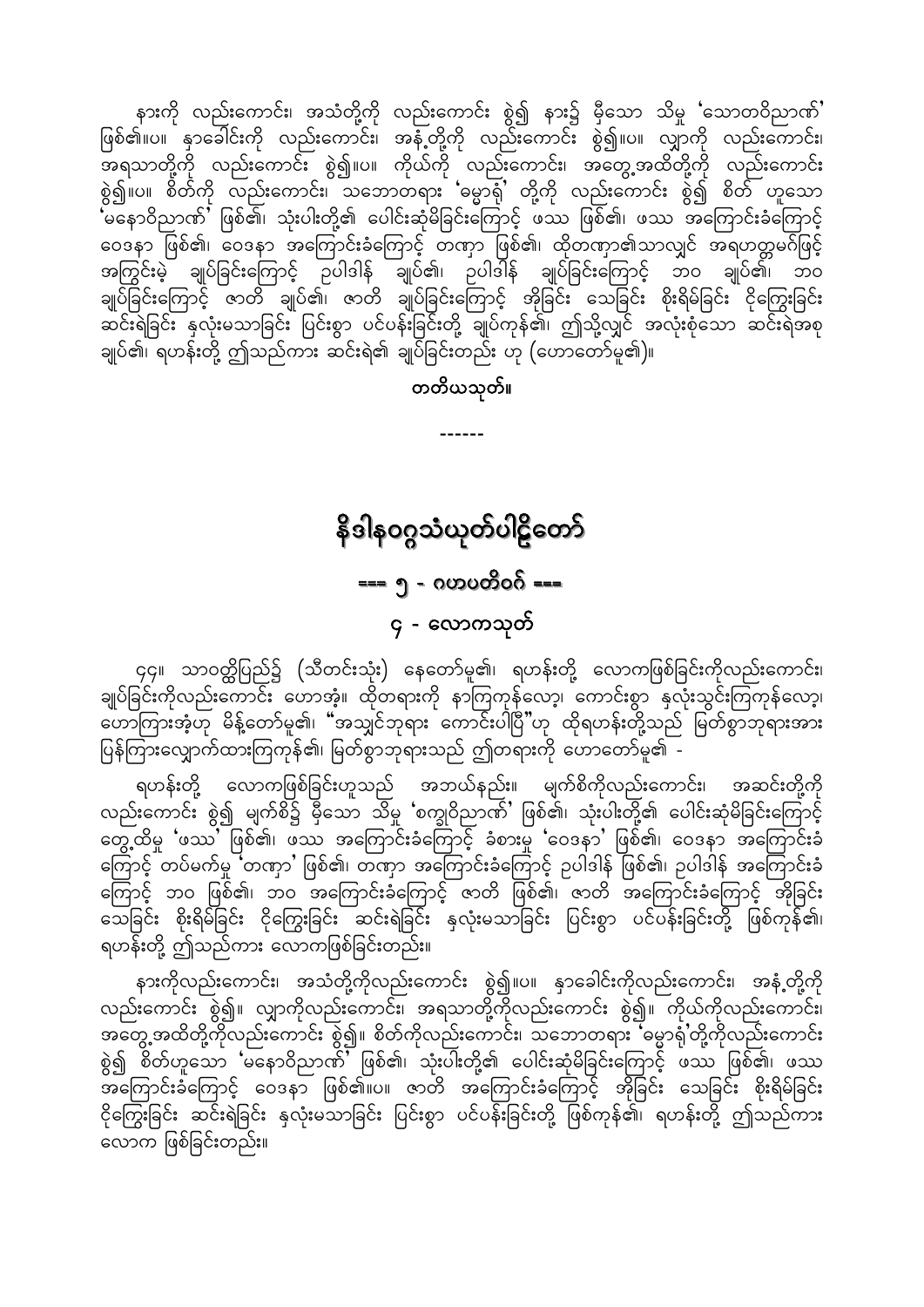ရဟန်းတို့ လောကချုပ်ခြင်းဟူသည် အဘယ်နည်း။ မျက်စိကိုလည်းကောင်း၊ အဆင်းတို့ကို ျား ၂ ရက် မှ ၂ ရက် ၂ ရက် ၂ ရက် ၂ ရက် ၁ ရက် ၁ ရက် ၁ ရက် ၁ ရက် ၁ ရက် ၁ ရက် ၁ ရက် ၁ ရက် ၁ ရက် ၁ ရက် ၁ ရက် ၁ ရက် ၁<br>လည်းကောင်း စွဲ၍ မျက်စိ၌ မှီသော သိမှု စက္ခုဝိညာဏ် ဖြစ်၏၊ သုံးပါးတို့၏ ပေါင်းဆုံမိခြင်းကြောင့် ဖဿ ဖြစ်၏၊ ဖဿ အကြောင်းခံကြောင့် ဝေဒနာ ဖြစ်၏၊ ဝေဒနာ အကြောင်းခံကြောင့် တဏှာ ဖြစ်၏၊ ထို တဏှာ၏သာလျှင် အရဟတ္တမဂ်ဖြင့် အကြွင်းမဲ့ ချုပ်ခြင်းကြောင့် ဉပါဒါန် ချုပ်၏၊ ဉပါဒါန် ချုပ်ခြင်းကြောင့် ဘဝ ချုပ်၏။ပ။ ဤသို့လျှင် အလုံးစုံသော ဆင်းရဲအစု ချုပ်၏၊ ရဟန်းတို့ ဤသည်ကား လောက ချုပ်ခြင်းတည်း။

နားကိုလည်းကောင်း၊ အသံတို့ကိုလည်းကောင်း စွဲ၍။ပ။ နှာခေါင်းကိုလည်းကောင်း၊ အနံ့တို့ကို<br>လည်းကောင်း စွဲ၍။ လျှာကိုလည်းကောင်း၊ အရသာတို့ကိုလည်းကောင်း စွဲ၍။ ကိုယ်ကိုလည်းကောင်း၊ ာ ကားသည်။ အသားသည်။ ထုတ်ကိုလည်းကောင်း၊ သဘောတရား 'မွောရုံ' တို့ကို<br>အတွေ့အထိတို့ကို လည်းကောင်း စွဲ၍။ စိတ်ကိုလည်းကောင်း၊ သဘောတရား 'မွောရုံ' တို့ကို<br>"မြန်မာတွင်း စွဲ၍ စိတ်ဟူသော 'မနောဝိညာဏ်' ဖြစ်၏၊ သုံးပါးတို့၏ ပေါင်းဆုံမိခြင်း .<br>ဖြစ်၏၊ ဖဿ အကြောင်းခံကြောင့် ဝေဒနာ ဖြစ်၏၊ ဝေဒနာ အကြောင်းခံကြောင့် တဏှာ ဖြစ်၏၊ .<br>ထိုတဏှာ၏သာလျှင် အရဟတ္တမဂ်ဖြင့် အကြွင်းမဲ့ ချုပ်ခြင်းကြောင့် ဉပါဒါန် ချုပ်၏၊ ဉပါဒါန် ချုပ်ခြင်းကြောင့် ဘဝ ချုပ်၏။ပ။ ဤသို့လျှင် အလုံးစုံသော ဆင်းရဲအစု ချုပ်၏၊ ရဟန်းတို့ ဤသည်ကား လောကချုပ်ခြင်းတည်းဟု (ဟောတော်မူ၏)။

စတုတ္ထသုတ်။

နိဒါနဝဂ္ဂသံယုတ်ပါဠိတော် === ၅ - ဂဟပတိဝဂ် === ၅ - ဉာတိကသုတ်

၄၅။ အကျွန်ုပ်သည် ဤသို့ ကြားနာခဲ့ရပါသည်- အခါတစ်ပါး၌ မြတ်စွာဘုရားသည် ဉာတိကရွာ အုဌ်ကျောင်း၌ (သီတင်းသုံး) နေတော်မူ၏၊ ထိုအခါ ဆိတ်ငြိမ်ရာသို့ ကပ်သည် ဖြစ်၍ တစ်ပါးတည်း ု့<br>ကိန်းအောင်းတော်မူသော မြတ်စွာဘုရားသည် ဤတရားတော်ကို ဟောတော်မူ၏- မျက်စိကို<br>လည်းကောင်း၊ အဆင်းတို့ကိုလည်းကောင်း စွဲ၍ မျက်စိ၌ မှီသော သိမှု စက္ခုဝိညာဏ် ဖြစ်၏၊ သုံးပါး တို့၏ ပေါင်းဆုံမိခြင်းကြောင့် ဖဿ ဖြစ်၏၊ ဖဿ အကြောင်းခံကြောင့် ဝေဒနာ ဖြစ်၏၊ ဝေဒနာ အကြောင်းခံကြောင့် တဏှာ ဖြစ်၏၊ တဏှာ အကြောင်းခံကြောင့် ဉပါဒါန် ဖြစ်၏။ပ။ ဤသို့လျှင် အလုံးစုံသော ဆင်းရဲအစု ဖြစ်၏။

နားကို လည်းကောင်း၊ အသံတို့ကို လည်းကောင်း။ပ။ နှာခေါင်းကို လည်းကောင်း၊ အနံ့တို့ကို လည်းကောင်း။ လျှာကို လည်းကောင်း၊ အရသာတို့ကို လည်းကောင်း။ ကိုယ်ကို လည်းကောင်း၊ အတွေ့အထိတို့ကိုလည်းကောင်း။ စိတ်ကိုလည်းကောင်း၊ သဘောတရား 'မြွောရုံတို့ကိုလည်းကောင်း စွဲ၍ စိတ်ဟူသော မ်နောဝိညာဏ်' ဖြစ်၏၊ သုံးပါးတို့၏ ပေါင်းဆုံမိခြင်းကြောင့် ဖသာ ဖြစ်၏၊ ဖဿ အကြောင်းခံကြောင့် ဝေဒနာ ဖြစ်၏၊ ဝေဒနာ အကြောင်းခံကြောင့် တဏှာ ဖြစ်၏၊ တဏှာ အကြောင်းခံကြောင့် ဉပါဒါန် ဖြစ်၏။ပ။ ဤသို့လျှင် အလုံးစုံသော ဆင်းရဲအစု ဖြစ်၏။

မျက်စိကိုလည်းကောင်း၊ အဆင်းတို့ကိုလည်းကောင်း စွဲ၍ မျက်စိ၌ မှီသော သိမှု 'စက္ခုဝိညာဏ်' ဖြစ်၏၊ သုံးပါးတို့၏ ပေါင်းဆုံမိခြင်းကြောင့် ဖဿ ဖြစ်၏၊ ဖဿ အကြောင်းခံကြောင့် ဝေဒနာ ဖြစ်၏၊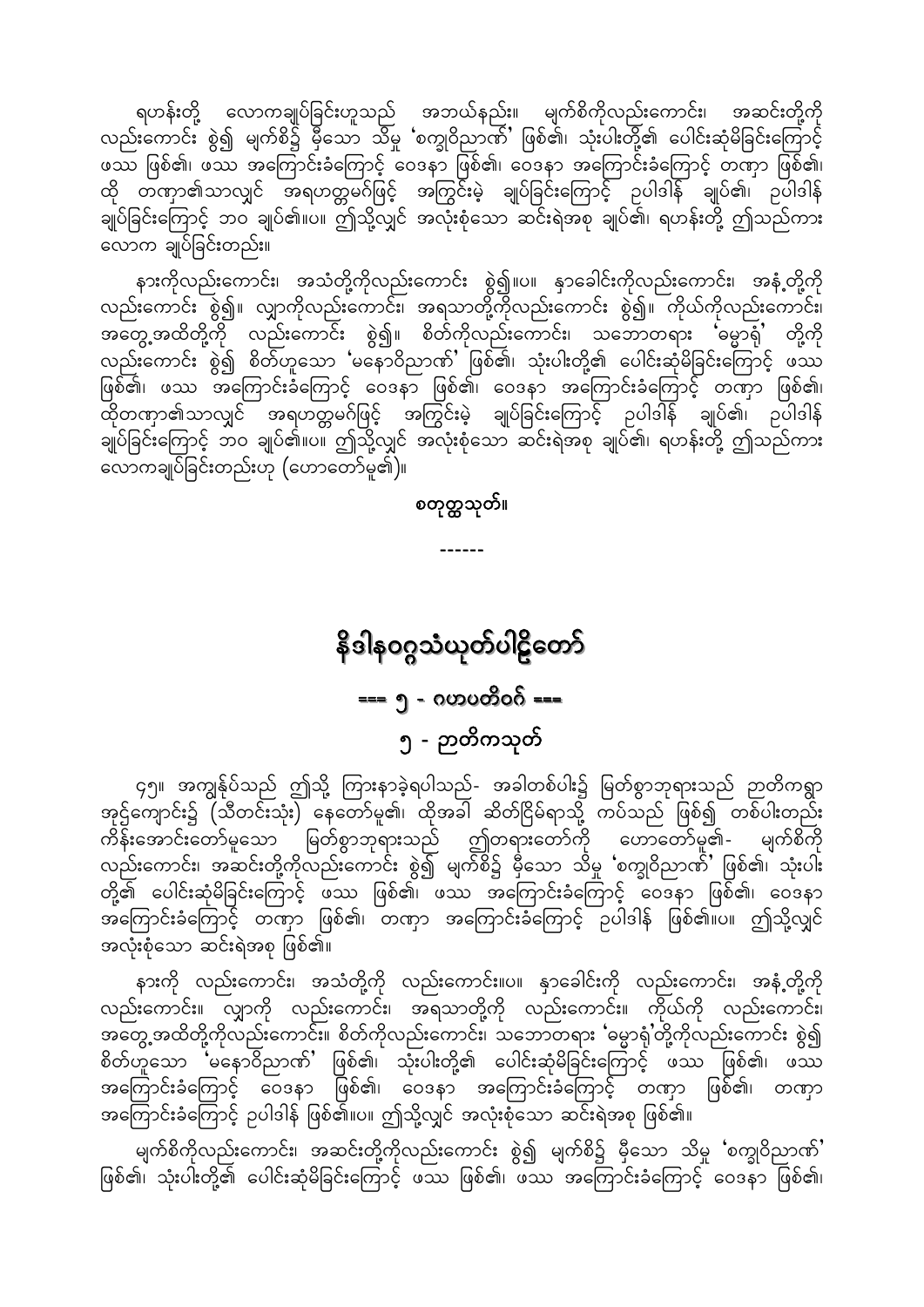ဝေဒနာ အကြောင်းခံကြောင့် တဏှာ ဖြစ်၏၊ ထိုတဏှာ၏သာလျှင် အရဟတ္တမဂ်ဖြင့် အကြွင်းမဲ့ ချုပ်ခြင်း ကြောင့် ဉပါဒါန် ချုပ်၏၊ ဉပါဒါန် ချုပ်ခြင်းကြောင့် ဘဝ ချုပ်၏။ပဲ။ ဤသို့လျှင် အလုံးစုံသော ဆင်းရဲအစု ချုပ်၏။ နားကိုလည်းကောင်း၊ အသံတို့ကိုလည်းကောင်း စွဲ၍။ပ။ စိတ်ကိုလည်းကောင်း၊ သဘောတရား  $\cdot$ ဓမ္မာရုံ $\cdot$  တို့ကို လည်းကောင်း စွဲ၍ စိတ်ဟူသော 'မနော၀ိညာဏ်' ဖြစ်၏၊ သုံးပါးတို့၏ ပေါင်းဆုံမိခြင်း ကြောင့် ဖဿ ဖြစ်၏၊ ဖဿ အကြောင်းခံကြောင့် ဝေဒနာ ဖြစ်၏၊ ဝေဒနာ အကြောင်းခံကြောင့် တဏှာ ဖြစ််၏၊ ထိုတဏှာ၏သာလျှင် အရဟတ္တမဂ်ဖြင့် အကြွင်းမဲ့ ချုပ်ခြင်းကြောင့် ဉပါဒါန် ချုပ််၏၊ ဉပါဒါန် ချုပ်ခြင်းကြောင့် ဘဝ ချုပ်၏။ပ။ ဤသို့လျှင် အလုံးစုံသော ဆင်းရဲအစု ချုပ်၏ ဟု (ဟောတော်မူ၏)။

ထိုအခါ ရဟန်းတစ်ပါးသည် မြတ်စွာဘုရား၏ အသံတော်ကို ကြားလောက်ရာအရပ်၌ ရပ်တည် နေ၏၊ မြတ်စွာဘုရားသည် အနီး၌နေသော ထိုရဟန်းကို မြင်တော်မူသောကြောင့် ထိုရဟန်းအား "ရဟန်း သင်သည် ငါဘုရား ဟောတော်မူအပ်သော ဤတရားကို ကြားသည် မဟုတ်လော"ဟု ဤစကားကို မိန့်တော်မူ၏၊ အသျှင်ဘုရား ကြားပါ၏ ဟု လျှောက်၏၊ ရဟန်း သင်သည် ဤတရားတော် ျာ<br>ကို သင်ယူလော့၊ ရဟန်း သင်သည် ဤတရားတော်ကို လေ့ကျက်လော့၊ ရဟန်း သင်သည် ဤ ာရားတော်ကို ဆောင်လော့၊ ရဟန်း ဤတရားတော်သည် အကျိုးစီးပွားနှင့် စပ်၍ မြတ်သောအကျင့်၏ အစဖြစ်၏ ဟု (မိန့်တော်မူ၏)။

ပဉ္စမသုတ်။

------

နိဒါန၀ဂွသံယုတ်ပါဠိတော် d )<br>D  $\ddot{\phantom{a}}$  $\frac{1}{2}$ k l<br>I f d d f [====== 55 -- \\*\\*\[\[yyww](#page-4-0) 0d 0\*\* f f ====== d d

၆ - အညတရ ဗြာဟ္မဏသုတ်

၄၆။ သာဝတ္တိပြည်၌ (သီတင်းသုံး) နေတော်မူ၏၊ ထိုအခါ ပုဏ္ဏားတစ်ယောက်သည် မြတ်စွာဘုရား ထံသို့ ချဉ်းကပ်၍ မြတ်စွာဘုရားနှင့် အတူ ဝမ်းမြောက်ဝမ်းသာ နှုတ်ဆက်စကား ပြောဆိုပြီးလျှင် တစ်ခု သော နေရာ၌ ထိုင်ပြီးသော် မြတ်စွာဘုရားအား "အသျှင်ဂေါတမ အသို့ပါနည်း၊ ထိုသူသည် ပြုလုပ်၏၊ ထိုပြုလုပ်သူသည် ခံစားသလော" ဟု (ဤစကားကို လျှောက်၏)၊ ပုဏ္ဏား "ထိုသူသည် ပြုလုပ်၏။ ထို ပြုလုပ်သူသည် ခံစားအပ်၏" ဟူသော ဤအယူသည် တစ်ခုသော အစွန်းတည်းဟု (မိန့်တော်မူ၏)။

"အသျှင်ဂေါတမ အသို့ပါနည်း၊ တစ်ပါးသော သူသည် ပြုလုပ်၏၊ ပြုလုပ်သူမှ တစ်ပါးသော သူသည် ခံစားသလော" ဟု လျှောက်ပြန်၏။ ပုဏ္ဏား "တစ်ပါးသော သူသည် ပြုလုပ်၏၊ ပြုလုပ်သူမှ web blooks of chipming of the polonical character of the polonic control of the control of the confunction of  $\sigma$ သော အစွန်းတို့ကို မကပ်ရောက်မူ၍ အလယ်အလတ်ဖြင့် မြတ်စွာဘုရားသည် တရားကို ဟောတော်မူ ၏၊ အဝိဇ္ဇာ အကြောင်းခံကြောင့် သင်္ခါရတို့ ဖြစ်ကုန်၏၊ သင်္ခါရ အကြောင်းခံကြောင့် ဝိညာဏ် ဖြစ်၏။ပ။ ဤသို့လျှင် အလုံးစုံသော ဆင်းရဲအစု ဖြစ်၏။ အဝိဇ္ဇာ၏သာလျှင် အရဟတ္တမဂ်ဖြင့် အကြွင်းမဲ့ al မီ "<br>ချုပ်ခြင်းကြောင့် သင်္ခါရတို့ ချုပ်ကုန်၏၊ သင်္ခါရတို့ ချုပ်ခြင်းကြောင့်။ပ။ ဤသို့လျှင် အလုံးစုံသော ာင်းရဲအစု ချုပ်၏ ဟု (ဟော တော်မူ၏)။

ဤသို့ ဟောတော်မူသည် ရှိသော် ထိုပုဏ္ဏားသည် မြတ်စွာဘုရားအား ဤစကားကို လျှောက်၏၊ "အသျှင်ဂေါတမ (တရားတော်သည်) အလွန်နှစ်သက်ဖွယ် ရှိပါ၏၊ အသျှင်ဂေါတမ (တရားတော်သည်)  $\,$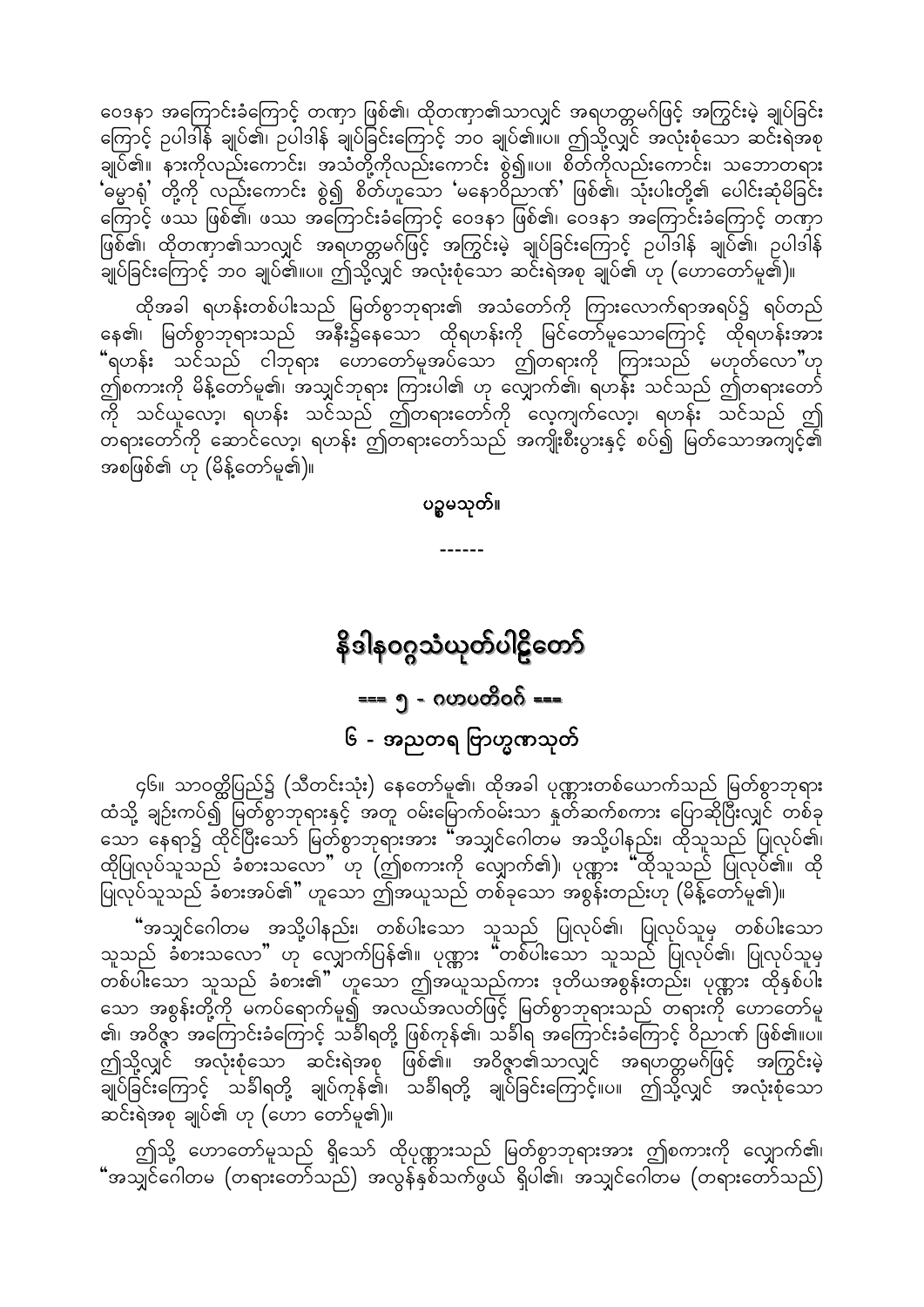အလွန်နှစ်သက်ဖွယ် ရှိပါ၏။ပ။ အသျှင်ဂေါတမသည် အကျွန်ုပ်ကို ယနေ့မှ အစပြု၍ အသက်ထက်ဆုံး ရတနာသုံးပါးကို ကိုးကွယ်ဆည်းကပ်ခြင်းသို့ ရောက်သော ဉပါသကာ ဟူ၍ မှတ်တော်မူပါလော့" ဟု (လျှောက်ကြားလေ၏)။

ဆဋ္ဌသုတ်

# နိဒါနဝဂွသံယုတ်ပါဠိတော်

=== ၅ - ဂဟပတိဝဂ် ===

#### ၇ - ဇာဏုသောာဏိသုတ်

၄၇။ သာဝတ္ထိပြည်၌ (သီတင်းသုံး) နေတော်မူ၏၊ ထိုအခါ ဇာဏုသောာဏိပုဏ္ဏားသည် .<br>မြတ်စွာဘုရားထံသို့ ချဉ်းကပ်၍ မြတ်စွာဘုရားနှင့် အတူ နှုတ်ဆက် ပြောဆိုပြီး၍။ပ။ တစ်ခုသော ဟု (ဤစကားကို လျှောက်၏)။ ပုဏ္ဏား "အလုံးစုံသည် ရှိ၏" ဟူသော ဤအယူသည် တစ်ခုသော အစွန်းတည်း ဟု (မိန့်တော်မူ၏)။

"အသျှင်ဂေါတမ အသို့ပါနည်း၊ အလုံးစုံသည် မရှိပါသလော" ဟု မေးလျှောက်ပြန်၏။ ပုဏ္ဏား "အလုံးစုံသည် မရှိ" ဟူသော် ဤအယူသည်လည်း ဒုတိယအစွန်းတည်း၊ ပုဏ္ဏား ထိုနှစ်ပါးသော အစွန်း တို့သို့ မကပ်ရောက်မူ၍ အလယ်အလတ်ဖြင့် မြတ်စွာဘုရားသည် တရားကို ဟောတော်မူ၏၊ မသိမှု 'အဝိဇ္ဇာ' အကြောင်းခံကြောင့် ပြုစီရင်မှု 'သင်္ခါရ တို့ ဖြစ်ကုန်၏၊ သင်္ခါရ အကြောင်းခံကြောင့် သိမှု •်ဝိညာဏ်' ဖြစ်၏။ပ။ ဤသို့လျှင် အလုံးစုံသော ဆင်းရဲအစု ဖြစ်၏။ မသိမှု 'အဝိဇ္ဇာ' ၏သာလျှင်<br>အရဟတ္တမဂ်ဖြင့် အကြွင်းမဲ့ ချုပ်ခြင်းကြောင့် သင်္ခါရတို့ ချုပ်ကုန်၏၊ သင္ခါရတို့ ချုပ်ခြင်းကြောင့် ဝိညာဏ် ချုပ်၏။ပ။ ဤသို့လျှင် အလုံးစုံသော ဆင်းရဲအစု ချုပ်၏ ဟု (ဟောတော်မူ၏)။

ဤသို့ ဟောတော်မူသည် ရှိသော် ဇာဏုသောာဏိပုဏ္ဏားသည် မြတ်စွာဘုရားအား ဤစကားကို<br>လျှောက်၏၊ "အသျှင်ဂေါတမ (တရားတော်သည်) အလွန်နှစ်သက်ဖွယ် ရှိပါ့၏။ပ။ အသက်ထက်ဆုံး ကိုးကွယ်ဆည်းကပ်ခြင်းသို့ ရောက်သော ဉပါသကာ ဟူ၍ မှတ်တော်မူပါလော့" ဟု (လျှောက်၏)။

သတ္တမသုတ်

 $- - - - - -$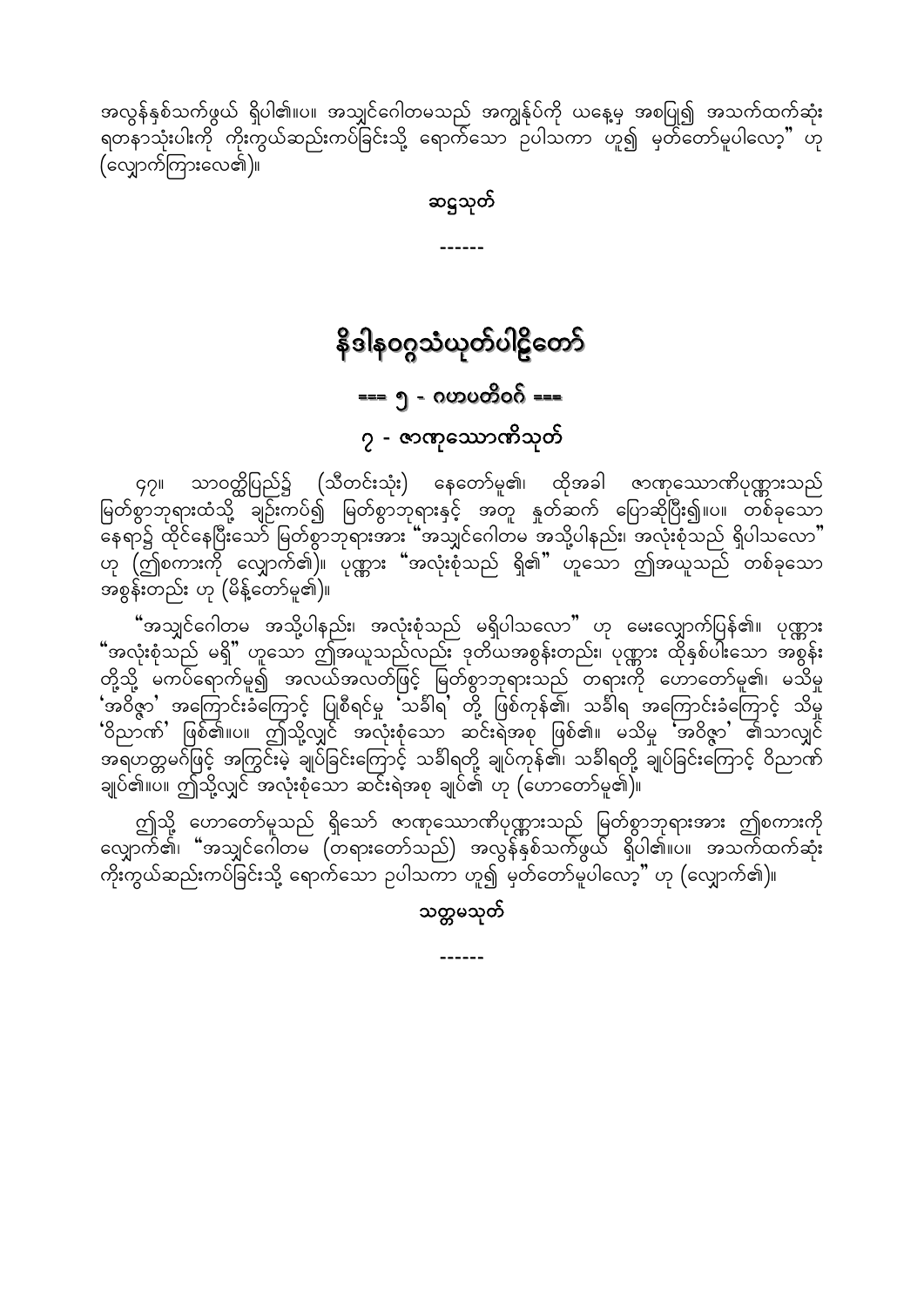### နိဒါန၀ဂွသံယုတ်ပါဠိတော်

---- ၅ - ဂဟပတိဝဂ် ----

၈ - လောကာယတိကသုတ်

၄၈။ သာဝတ္ထိပြည်၌ (သီတင်းသုံး) နေတော်မူ၏၊ ထိုအခါ လောကာယတိကပုဏ္ဏားသည် .<br>မြတ်စွာဘုရားထံသို့ ချဉ်းကပ်ပြီးလျှင် တစ်ခုသော နေရာ၌ ထိုင်နေပြီးသော် မြတ်စွာဘုရားအား<br>"အသျှင်ဂေါတမ အသို့ပါနည်း၊ အလုံးစုံသည် ရှိပါသလော" ဟု (ဤစကားကို လျှောက်၏)၊ ပုဏ္ဏား "အလုံးစုံသည် ရှိ၏" ဟူသော ဤအယူသည် တစ်ခုသော လောကချဲ့ တရားပေတည်း ဟု (မိန့်တော်မူ၏)။

"အသျှင်ဂေါတမ အသို့ပါနည်း၊ အလုံးစုံသည် မရှိပါသလော" ဟု မေးလျှောက်ပြန်၏၊ ပုဏ္ဏား "အလုံးစုံသည် မရှိ" ဟူသော ဤအယူသည် ဒုတိယ လောကချဲ့ တရားတည်း ဟု (မိန့်တော်မူ၏)။

"အသျှင်ဂေါတမ အသို့ပါနည်း၊ အလုံးစုံသည် တူသောသဘော ရှိပါသလော" ဟု မေးလျှောက်<br>ပြန်၏၊ ပုဏ္ဏား "အလုံးစုံသည် တူသောသဘော ရှိ၏" ဟူသော ဤအယူသည် တတိယ လောကချဲ့ ပြ ၊<br>တရားပေတည်း ဟု (မိန့်တော်မူ၏)။

"အသျှင်ဂေါတမ အသို့ပါနည်း၊ အလုံးစုံသည် ထူးခြားသောသဘော ရှိပါသလော" ဟု မေးလျှောက် .<br>ပြန်၏၊ ပုဏ္ဏား "အလုံးစုံသည် ထူးခြားသောသဘော ရှိ၏" ဟူသော ဤအယူသည် စတုတ္ထ လောကချဲ့ ပြက်သော<br>ပြန်းပေတည်း ဟု (မိန့်တော်မူ၏)။ ပုဏ္ဏား ထိုနှစ်ပါးသော အစွန်းတို့သို့ မကပ်ရောက်မူ၍ အလယ် ့<br>အလတ်ဖြင့် မြတ်စွာဘုရားသည် တရားကို ဟောတော်မူ၏၊ မသိမှု အဝိဇ္ဇာ အကြောင်းခံကြောင့်<br>ပြုစီရင်မှု သင်္ခါရတို့ ဖြစ်ကုန်၏၊ သင်္ခါရ အကြောင်းခံကြောင့် သိမှု ဝိညာဏ် ဖြစ်၏။ပ။ ဤသို့လျှင် ပါ ။ ။<br>အလုံးစုံသော ဆင်းရဲအစု ဖြစ်၏။ အဝိဇ္ဇာ၏သာလျှင် အရဟတ္တမဂ်ဖြင့် အကြွင်းမဲ့ ချုပ်ခြင်းကြောင့် သင်္ခါရတို့ ချုပ်ကုန်၏၊ သင်္ခါရတို့ ချုပ်ခြင်းကြောင့် ဝိညာဏ် ချုပ်၏။ပ။ ဤသို့လျှင် အလုံးစုံသော ဆင်းရဲအစု ချုပ်၏ ဟု (ဟောတော်မူ၏)။

ဤသို့ ဟောတော်မူသည် ရှိသော် လောကာယတိကပုဏ္ဏားသည် မြတ်စွာဘုရားအား ဤစကားကို<br>လျှောက်၏- "အသျှင်ဂေါတမ (တရားတော်သည်) အလွန်နှစ်သက်ဖွယ် ရှိပါ၏။ပ။ အကျွန်ုပ်ကို ယနေ့မှ .<br>အစ်ပြု၍ အသက်ထက်ဆုံး ကိုးကွယ်ဆည်းကပ်ခြင်းသို့ ရောက်သော ဥပါသကာဟု မှတ်တော်မူပါလော့" ဟု (လျှောက်၏)။

အဋ္ဌမသုတ်။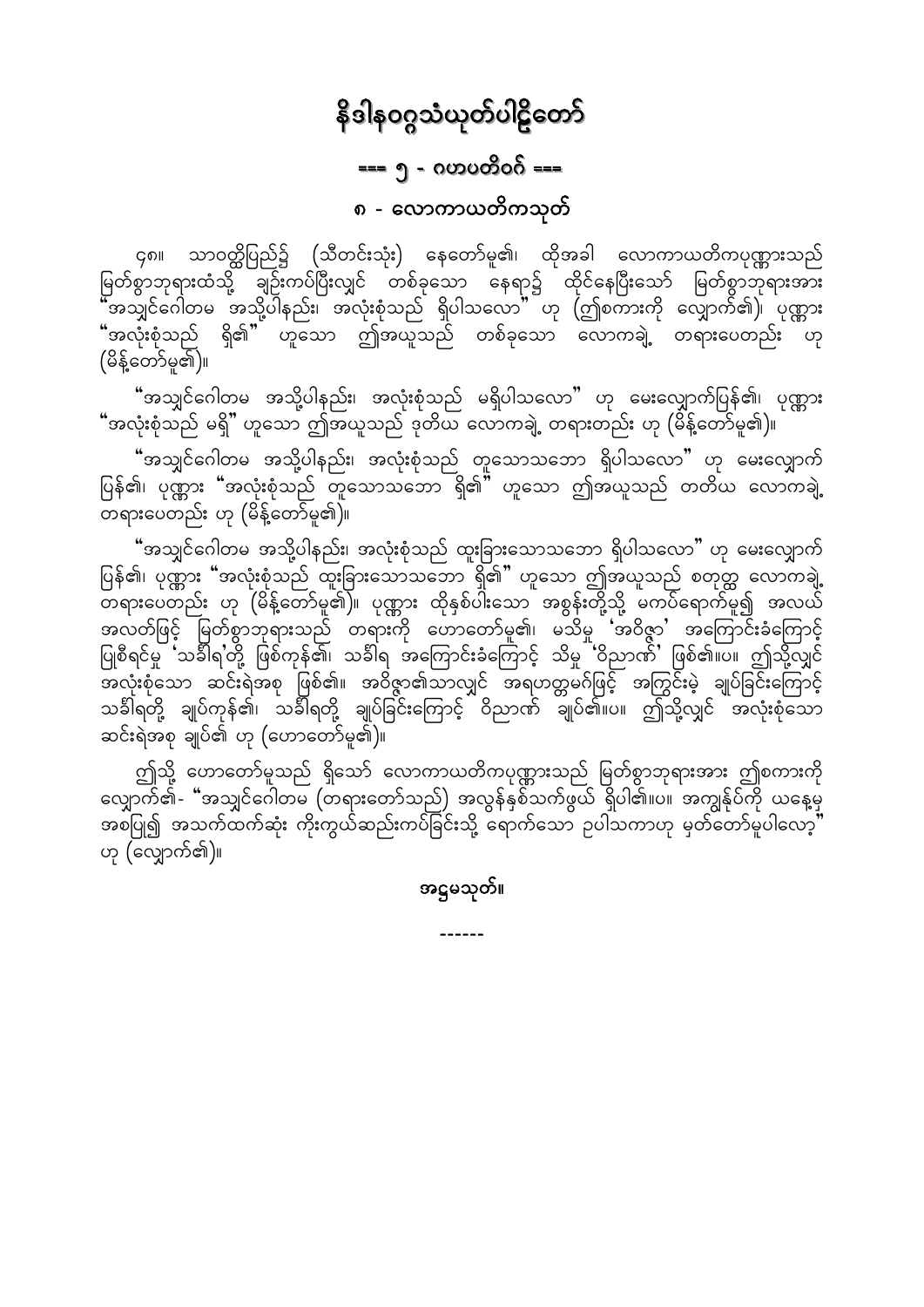#### နိဒါန၀ဂ္ဂသံယုတ်ပါဠိတော်

=== ၅ - ဂဟပတိဝဂ် ===

၉ - အရိယသာဝကသုတ်

၄၉။ သာဝတ္ထိပြည်၌ (သီတင်းသုံး) နေတော်မူ၏၊ ရဟန်းတို့ အကြားအမြင်နှင့် ပြည့်စုံသော<br>အရိယာတပည့်အား ဤသို့သော အကြံ မဖြစ်- "အသို့နည်း အဘယ်တရားရှိသော် အဘယ်တရား ဖြစ် သနည်း၊ အဘယ်တရား ဖြစ်ခြင်းကြောင့် အဘယ်တရား ဖြစ်သနည်း၊ အဘယ်တရားရှိသော် ပြုစီရင်မှု 'သင်္ခါရ' တို့ ဖြစ်ကုန်သနည်း၊ အဘယ်တရားရှိသော် သိမှု 'ဝိညာဏ်' ဖြစ်သနည်း၊ အဘယ်တရားရှိသော်ိ<br>နာမ်ရုပ် ဖြစ်သနည်း၊ အဘယ်တရား ရှိသော် တည်ရာ 'အာယတန' ခြောက်ပါး (သဠာယတန) ဖြစ်သနည်း၊ အဘယ်တရားရှိသော် တွေ့ထိမှု 'ဖဿ'်ဖြစ်သနည်း၊ အဘယ်တရားရှိသော် ခံစားမှု<br>'ဝေဒနာ'ဖြစ်သနည်း၊ အဘယ်တရားရှိသော် တပ်မက်မှု 'တဏှာ'ဖြစ်သနည်း၊ အဘယ်တရားရှိသော် ပြင်းစွာ စွဲလမ်းမှု ဉ်ပါဒါန်' ဖြစ်သနည်း၊ အဘယ်တရားရှိသော် ဘဝ ဖြစ်သနည်း၊ အဘယ်တရားရှိသော် ပဋိသန္ဓေနေမှု 'ဇာတိ' ဖြစ်သနည်း၊ အဘယ်တရားရှိသော် အိုခြင်း 'ဇရာ' သေခြင်း 'မရဏ' ဖြစ်သနည်း" ဟု (အကြံမဖြစ်)။

ရဟန်းတို့ စင်စစ်သော်ကား အကြားအမြင်နှင့် ပြည့်စုံသော အရိယာတပည့်အား မိမိမှတစ်ပါး အားထား ယုံကြည်အပ်သူ မရှိမူ၍ ဤအရာ၌ (ပဋိစ္စသမုပ္ပါဒ်) ဉာဏ်သည် သာလျှင် ဖြစ်၏၊<br>"ဤအကြောင်း တရားရှိသော် ဤအကျိုးတရား ဖြစ်၏၊ ဤအကြောင်းတရား၏ ဖြစ်ခြင်းကြောင့် ဤအကျိုးတရား ဖြစ်၏၊ အဝိဇ္ဇာ ရှိသော် သင်္ခါရတို့ ဖြစ်ကုန်၏၊ သင်္ခါရတို့ ရှိကုန်သော် ဝိညာဏ် ဖြစ်၏၊ ဝိညာဏ် ရှိသော် နာမ်ရုပ် ဖြစ်၏၊ နာမ်ရုပ် ရှိသော် သဠာယတန ဖြစ်၏၊ သဠာယတန ရှိသော် ဖဿ ဖြစ်၏၊ ဖဿ ရှိသော် ဝေဒနာ ဖြစ်၏၊ ဝေဒနာ ရှိသော် တဏှာ ဖြစ်၏၊ တဏှာ ရှိသော် ဉပါဒါန် ဖြစ်၏၊ ပြ<br>ပါဒါန် ရှိသော် ဘဝ ဖြစ်၏၊ ဘဝ ရှိသော် ဇာတိ ဖြစ်၏၊ ဇာတိ ရှိသော် ဇရာမရဏ ဖြစ်၏" ဟု 

ရဟန်းတို့ အကြားအမြင်နှင့် ပြည့်စုံသော အရိယာတပည့်အား ဤသို့သော အကြံ မဖြစ်- "အသို့ နည်း- အဘယ်တရား မရှိသော် အဘယ်တရား မဖြစ်သနည်း၊ အဘယ်တရား ချုပ်ခြင်းကြောင့် အဘယ် တရား ချုပ်သနည်း၊ အဘယ်တရား မရှိသော် သင်္ခါရတို့ မဖြစ်ကုန်သနည်း၊ အဘယ်တရား မရှိသော် ဝိညာဏ် မဖြစ်သနည်း၊ အဘယ်တရား မရှိသော် နာမ်ရုပ် မဖြစ်သနည်း၊ အဘယ်တရား မရှိသော် သဠာယတန မဖြစ်သနည်း၊ အဘယ်တရား မရှိသော် ဖဿ မဖြစ်သနည်း၊ အဘယ်တရား မရှိသော် ဝေဒနာ မဖြစ်သနည်း၊ အဘယ်တရား မရှိသော် တဏှာ မဖြစ်သနည်း၊ အဘယ်တရား မရှိသော် ဉပါဒါန် မဖြစ်သနည်း၊ အဘယ်တရား မရှိသော် ဘဝ မဖြစ်သနည်း၊ အဘယ်တရား မရှိသော် ဇာတိ မဖြစ်သ နည်း၊ အဘယ်တရား မရှိသော် ဇရာမရဏ မဖြစ်သနည်း" ဟု (အကြံမဖြစ်)။

ရဟန်းတို့ စင်စစ်သော်ကား အကြားအမြင်နှင့် ပြည့်စုံသော အရိယာတပည့်အား မိမိမှ တစ်ပါး<br>အားထားယုံကြည်အပ်သူ မရှိမူ၍ ဤအရာ၌ (ပဋိစ္စသမုပ္ပါဒ်) ဉာဏ်သည်သာလျှင် ဖြစ်၏၊ "ဤအကြောင်း တရားသည် မရှိသော် ဤအကျိုးတရား မဖြစ်၊ ဤအကြောင်းတရား ချုပ်ခြင်းကြောင့် ကြံအကျိုးတရား ချုပ်၏၊ အဝိဇ္ဇာ မရှိသော် သင်္ခါရတို့ မဖြစ်ကုန်၊ သင်္ခါရတို့ မရှိကုန်သော် ဝိညာဏ် .<br>မဖြစ်၊ ဝိညာဏ် မရှိသော် နာမ်ရုပ် မဖြစ်၊ နာမ်ရုပ် မရှိသော် သဠာယတန မဖြစ်။ပ။ ဘဝ မဖြစ်။ ဇာတိ မဖြစ်၊ ဇာတိ မရှိသော် ဇရာမရဏ မဖြစ်" ဟု အသိဉာဏ် ဖြစ်၏၊ ထိုအရိယာတပည့်သည် "ဤလောက ၌ ဤသို့ ချုပ်၏" ဟု သိ၏၊ ရဟန်းတို့ အကြင်အခါ၌ အရိယာတပည့်သည် ဤသို့ လောကဖြစ်ခြင်းကို \_<br>လည်းကောင်း၊ လောကချုပ်ခြင်းကို လည်းကောင်း ဟုတ်မှန်သောအတိုင်း သိ၏၊ ရဟန်းတို့ ထိုအခါ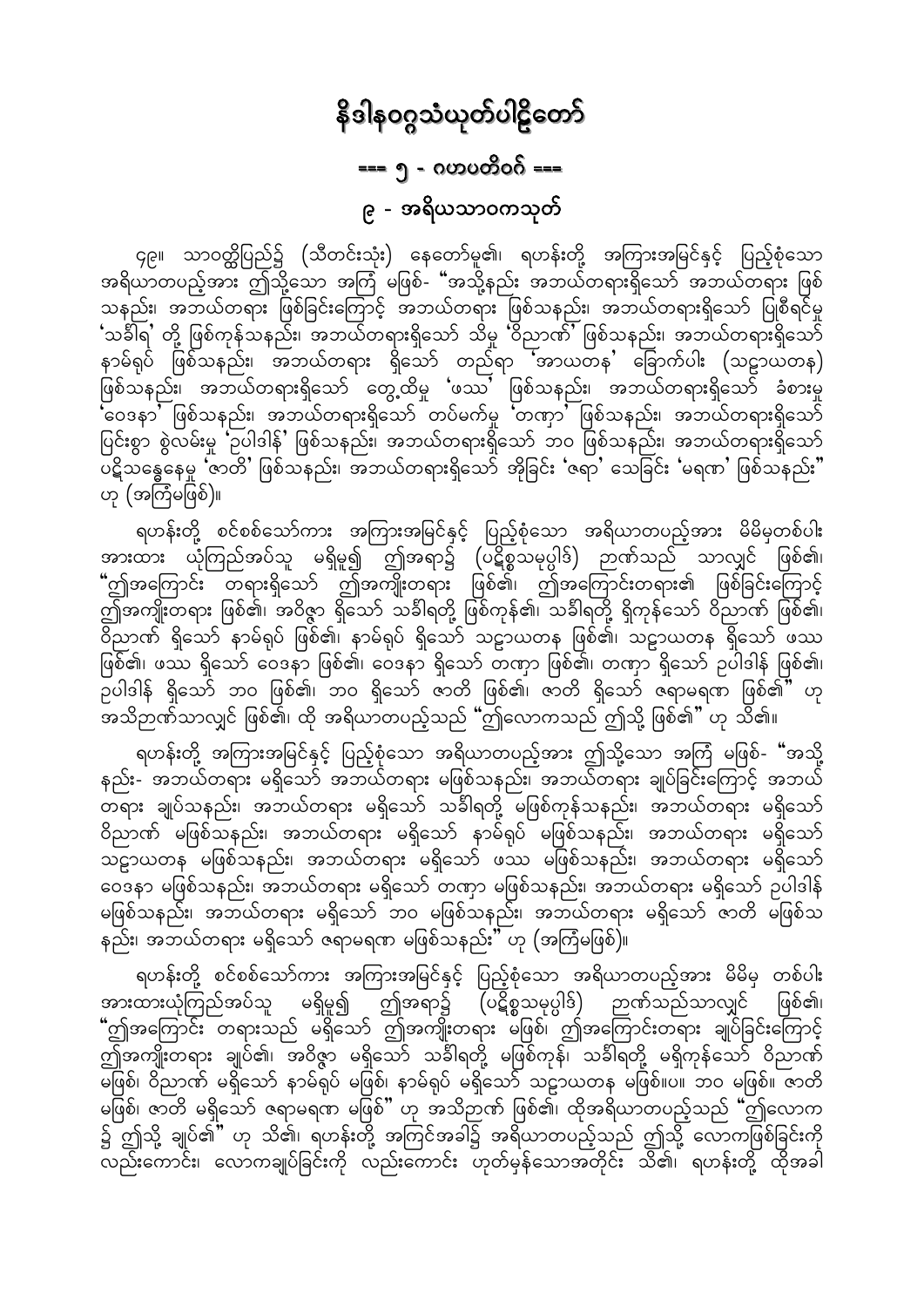ဤအရိယာ တပည့်ကို ကောင်းသောအယူနှင့် ပြည့်စုံသူဟူ၍လည်းကောင်း။ပ။ အမြိုက်နိဗ္ဗာန် တံခါးသို့ များသည်။<br>ရောက်၍ တည်သူ ဟူ၍ လည်းကောင်း ဆိုအပ်၏ ဟု (ဟောတော်မူ၏)။

နဝမသုတ်။

# နိဒါနဝဂ္ဂသံယုတ်ပါဠိတော် === ၅ - ဂဟပတိဝဂ် ===

#### ၁၀ - ဒုတိယ အရိယသာဝကသုတ်

၅၀။ သာဝတ္ထိပြည်၌ (သီတင်းသုံး) နေတော်မူ၏၊ ရဟန်းတို့ အကြားအမြင်နှင့် ပြည့်စုံသော အရိယာ<br>တပည့်အား ဤသို့သော အကြံ မဖြစ်- "အသို့နည်း အဘယ်တရား ရှိသော် အဘယ်တရား ဖြစ်သနည်း၊ အဘယ်တရား ဖြစ်ခြင်းကြောင့် အဘယ်တရား ဖြစ်သနည်း၊ အဘယ်တရား ရှိသော် ပြုစီရင်မှု သင်္ခါရဲတို့ ဖြစ်ကုန်သနည်း၊ အဘယ်တရား ရှိသော် သိမှု 'ဝိညာဏ်' ဖြစ်သနည်း၊ အဘယ်တရား ရှိသော် နာမ်ရှပ် ဖြစ်သနည်း၊ အဘယ်တရား ရှိသော် တည်ရာ 'အာယတန'ခြောက်ပါး (သဠာယတန<sup>်)</sup> ဖြစ်သနည်း၊ .<br>အဘယ် တရားရှိသော် တွေ့ထိမှု 'ဖဿ'်ဖြစ်သနည်း၊ အဘယ်တရား ရှိသော် ခံစားမှု 'ဝေဒနာ' ဖြစ်သနည်း၊ အဘယ်တရား ရှိသော် တပ်မက်မှု 'တဏှာ' ဖြစ်သနည်း၊ အဘယ်တရား ရှိသော် ပြင်းစွာ စွဲလမ်းမှု ဉပါဒါန်ႛ ဖြစ်သနည်း၊ အဘယ်တရား ရှိသော် ဘဝ ဖြစ်သနည်း၊ အဘယ်တရား ရှိသော် ပိဋိသန္ဓေနေမှု 'ဇာတိ'ဖြစ်သနည်း၊ အဘယ်တရား ရှိသော် ဇရာမရဏ ဖြစ်သနည်း" ဟု (အကြံမဖြစ်)။

ရဟန်းတို့ စင်စစ်သော်ကား အကြားအမြင်နှင့် ပြည့်စုံသော အရိယာတပည့်အား မိမိမှ တစ်ပါး အားထား ယုံကြည်အပ်သူ မရှိမူ၍ ဤအရာ၌ (ပဋိစ္စသမုပ္ပါဒ်) ဉာဏ်သည်သာလျှင် ဖြစ်၏၊<br>"ဤအကြောင်း တရားရှိသော် ဤအကျိုးတရား ဖြစ်၏၊ ဤအကြောင်းတရား ဖြစ်ခြင်းကြောင့် ဖြစ်၏၊ ့ ။<br>ဤအကျိုးတရား ဖြစ်၏၊ အဝိဇ္ဇာရှိသော် သင်္ခါရတို့ ဖြစ်ကုန်၏၊ သင်္ခါရတို့ ရှိကုန်သော် ဝိညာဏ် ဖြစ်၏၊<br>ဝိညာဏ်ရှိသော် နာမ်ရုပ် ဖြစ်၏၊ နာမ်ရုပ်ရှိသော် သဠာယတန ဖြစ်၏၊ သဠာယတနရှိသော် ဖဿ ဖြစ်၏၊ ဖဿရှိသော် ဝေဒနာ ဖြစ်၏၊ ဝေဒနာရှိသော် တဏှာ ဖြစ်၏၊ တဏှာရှိသော် ဉပါဒါန် ဖြစ်၏၊ ဉပါဒါန်ရှိသော် ဘဝ ဖြစ်၏၊ ဘဝရှိသော် ဇာတိ ဖြစ်၏၊ ဇာတိရှိသော် ဇရာမရဏ ဖြစ်၏" ဟု အသိဉာဏ် ဖြစ်၏၊ ထိုအရိယာတပည့် သည် "ဤလောကသည် ဤသို့ ဖြစ်၏" ဟု သိ၏။

ရဟန်းတို့ အကြားအမြင်နှင့် ပြည့်စုံသော အရိယာတပည့်အား ဤသို့သော အကြံ မဖြစ်- "အသို့<br>နည်း- အဘယ်တရား မရှိသော် အဘယ်တရား မဖြစ်သနည်း၊ အဘယ်တရား ချုပ်ခြင်းကြောင့် အဘယ် ုိင္<br>တရား ချုပ်သနည်း၊ အဘယ်တရား မရှိသော် သင်္ခါရတို့ မဖြစ်ကုန်သနည်း၊ အဘယ်တရား မရှိသော် ဝိညာဏ် မဖြစ်သနည်း၊ အဘယ်တရား မရှိသော် နာမ်ရုပ် မဖြစ်သနည်း၊ အဘယ်တရား မရှိသော် သဠာယတန မဖြစ်သနည်း၊ အဘယ်တရား မရှိသော် ဖဿ မဖြစ်သနည်း၊ အဘယ်တရား မရှိသော် ဝေဒနာ မဖြစ်သနည်း၊ အဘယ်တရား မရှိသော် တဏှာ မဖြစ်သနည်း။ပ။ ဉပါဒါန်သည်။ ဘဝသည်။ ဇာတိသည် မဖြစ်သနည်း၊ အဘယ်တရား မရှိသော် ဇရာ မရဏသည် မဖြစ်သနည်း" ဟု (အကြံမဖြစ်)။

ရဟန်းတို့ စင်စစ်သော်ကား အကြားအမြင်နှင့် ပြည့်စုံသော အရိယာတပည့်အား မိမိမ<mark>ု</mark> တစ်ပါး -<br>အားထား ယုံကြည်အပ်သူ မရှိမူ၍ ဤအရာ၌ (ပဋိစ္စသမုပ္ပါဒ်) ဉာဏ်သည် သာလျှင် ဖြစ်၏၊<br>"ဤအကြောင်း တရားသည် မရှိသော် ဤအကျိုးတရား မဖြစ်၊ ဤအကြောင်းတရား ချုပ်ခြင်းကြောင့်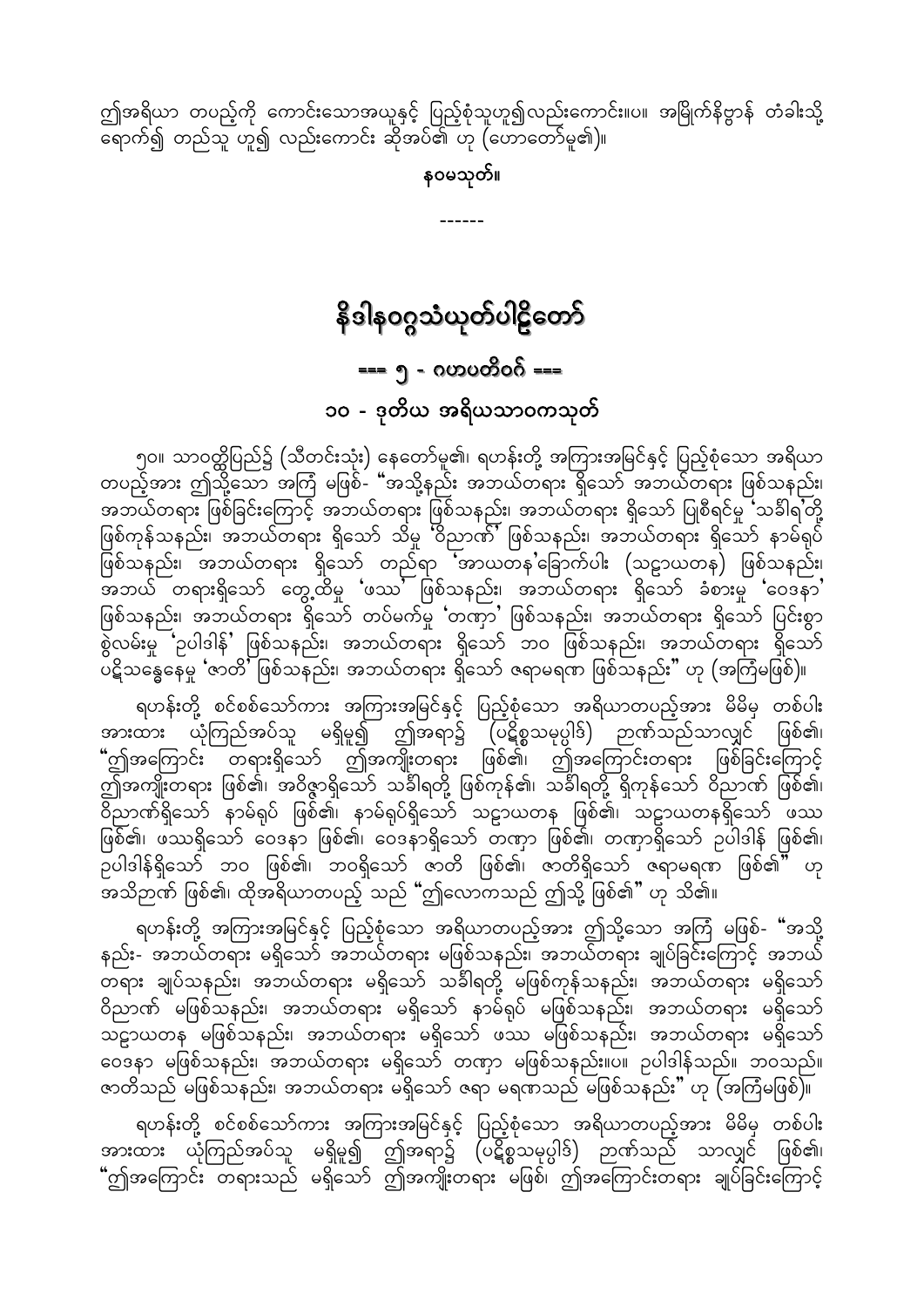ဤအကျိုးတရား ချုပ်၏၊ အဝိဇ္ဇာ မရှိသော် သခ်ီါရတို့ မဖြစ်ကုန်၊ သခ်ီါရတို့ မရှိကုန်သော် ဝိညာဏ် မြေစီ၊ ဝီညာဏ် မရှိသော် နာမိရုပ် မဖြစ်၊ နာမ်ရုပ် မရှိသော် သဠာယတန မဖြစ်။ပ။ ဇာတိ မရှိသော် ု<br>ဇရာမရဏ မဖြစ်" ဟု အသိဉာဏ် ဖြစ်၏၊ ထိုအရိယာတပည့်သည် "ဤလောကသည် ဤသို့ ချုပ်၏" ဟု သိ၏။

ရဟန်းတို့ အကြင်အခါ၌ အရိယာတပည့်သည် ဤသို့ လောကဖြစ်ခြင်းကိုလည်းကောင်း၊ ချုပ်ခြင်း<br>ကိုလည်းကောင်းဟုတ်မှန်သောအတိုင်း သိ၏။ ရဟန်းတို့ ထိုအခါ ဤအရိယာတပည့်ကို မှန်ကန်သော အယူနှင့် ပြည့်စုံသူဟူ၍လည်းကောင်း၊ မှန်ကန်သောဉာဏ်နှင့် ပြည့်စုံသူဟူ၍လည်းကောင်း ဤသူတော်<br>ကောင်းတရားသို့ ရောက်လာသူ ဟူ၍ လည်းကောင်း၊ ဤသူတော်ကောင်းတရားကို မြင်သူ ဟူ၍ ပြောင်း "<br>(ကလေ့သာကို) ဖောက်ခွဲနိုင်သော အရိယာပညာရှိဟူ၍ လည်းကောင်း၊ အမြိုက် နိဗ္ဗာန် တံခါးဝသို့ 、<br>ရောက်၍ တည်သူ ဟူ၍ လည်းကောင်း ဆိုအပ်၏ ဟု (ဟောတော်မူ၏)။

ဒသမသုတ်။

ငါးခုမြောက် ဂဟပတိဝဂ်ပြီး၏။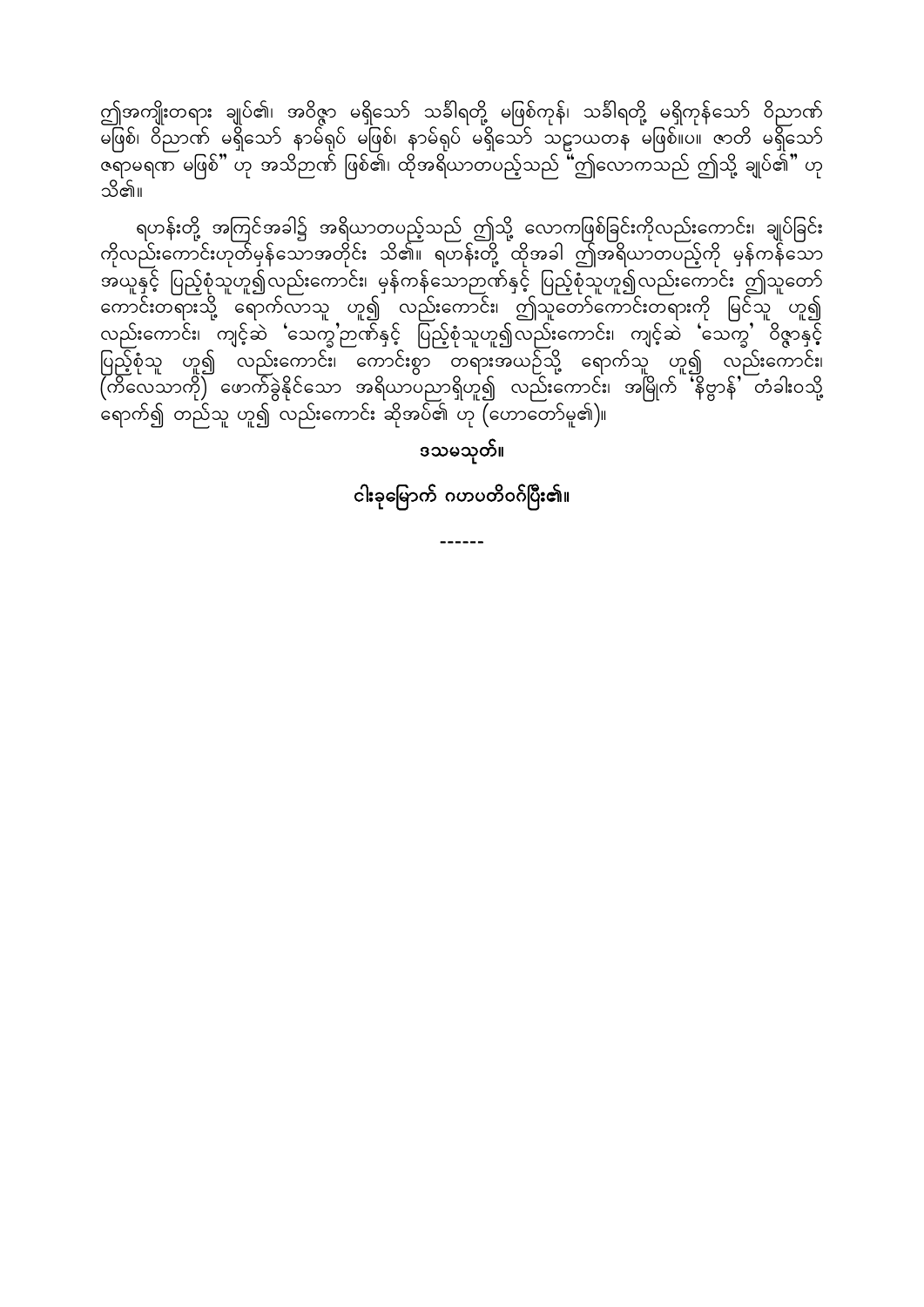#### နိဒါနဝဂ္ဂသံယုတ်ပါဠိတော်

=== ၆ - ဒုက္ခဝဂ် ===

၁ - ပရိဝီမံသနသုတ်

၅၁။ အကျွန်ုပ်သည် ဤသို့ ကြားနာခဲ့ရပါသည်- အခါတစ်ပါး၌ မြတ်စွာဘုရားသည် သာဝတ္ထိပြည်<br>အနာထပိဏ်သူဌေး၏ အရံဖြစ်သော ဇေတဝန်ကျောင်း၌ (သီတင်းသုံး) နေတော်မူ၏၊ ထိုအခါ မြတ်စွာဘုရားသည် ရဟန်းတို့ကို "ရဟန်းတို့" ဟူ၍ ခေါ်တော်မူ၏၊ "အသျှင်ဘုရား" ဟူ၍ ထိုရဟန်း တို့သည် မြတ်စွာဘုရားအား ပြန်ကြား လျှောက်ထား ကုန်၏၊ မြတ်စွာဘုရားသည် ဤစကားကို မိန့်တော်မူ၏-

ရဟန်းတို့ ရဟန်းသည် အချင်းခပ်သိမ်း ဝဋ်ဆင်းရဲကုန်ခြင်းငှါ စူးစမ်းသည် ရှိသော် အဘယ်မျှ လောက်ဖြင့် စူးစမ်းဆင်ခြင်ရာသနည်း ဟု (မိန့်တော်မူ၏)၊ အသျှင်ဘုရား တပည့်တော်တို့အား တရားတော် တို့သည် မြတ်စွာဘုရားသာလျှင် အရင်းခံ ရှိပါကုန်၏၊ မြတ်စွာဘုရားသာလျှင် ထုတ်ဆောင် သူ ရှိပါကုန်၏၊ မြတ်စွာဘုရားသာလျှင် မှီခိုရာ ရှိပါကုန်၏၊ အသျှင်ဘုရား တောင်းပန်ပါကုန်၏၊ "<br>ဟောတော်မူအပ်သော ထိုတရား၏ အနက်သည် မြတ်စွာဘုရား၏ ဉာဏ်၌သာလျှင် ထင်ပါစေလော၊ .<br>မြတ်စွာဘုရားထံမှ ကြားနာ ရ၍ ရဟန်းတို့သည် ဆောင်ထားရပါကုန်လတ္တံ့ဟု လျှောက်ကြကုန်၏၊ -<br>ရဟန်းတို့ သို့ဖြစ်လျှင် ထိုတရားကို နာကုန်လော့၊ ကောင်းစွာ နှလုံးသွင်းကုန်လော့၊ ဟောပေအံ့ဟု (မိန့်တော််မူ၏) "အသျှင်ဘုရား ကောင်းပါပြီ" ဟု ထိုရဟန်းတို့သည် မြတ်စွာဘုရားအား ပြန်ကြား .<br>လျှောက်ထားကြကုန်၏၊ မြတ်စွာဘုရား သည် ဤတရားကို ဟောတော်မူ၏-

ရဟန်းတို့ ဤသာသနာတော်၌ ရဟန်းသည် စူးစမ်းဆင်ခြင်လတ်သော် "အထူးထူး အပြားပြား များလှစွာသော အိုခြင်း 'ဇရာ' သေခြင်း 'မရဏ' ဟု ဆိုအပ်သော အကြင်ဆင်းရဲသည် လောက၌ ဖြစ်၏၊ ဤဆင်းရဲသည် အဘယ်တရားလျှင် အကြောင်းရှိသနည်း၊ အဘယ်တရားလျှင် ဖြစ်ပေါ် ကြောင်းရှိသနည်း၊ ္ခာ<br>အဘယ်တရားကြောင့် ဖြစ်သနည်း၊ အဘယ်တရားလျှင် အမွန်အစရှိသနည်း၊ အဘယ်တရား ရှိသော်<br>ဇရာမရဏ ဖြစ်သနည်း၊ အဘယ်တရား မရှိသော် ဇရာမရဏ မဖြစ်သနည်း'' ဟု စူးစမ်းဆင်ခြင်၏၊ ထို ရဟန်းသည် စူးစမ်းဆင်ခြင်သည် ရှိသော် ဤသို့ သိ၏၊ "အထူးထူးအပြားပြား မျှားလှစွာသော အိုခြင်း 'ဇရာ' သေခြင်း 'မရဏ'ဟု ဆိုအပ်သော အကြင်ဆင်းရဲသည် လောက၌ ဖြစ်၏၊ ဤဆင်းရဲသည်ကား ပဋိသန္ဓေနေမှု 'ဇာတိ'လျှင် အကြောင်းရှိ၏၊ ဇာတိလျှင် ဖြစ်ပေါ်ကြောင်းရှိ၏၊ ဇာတိကြောင့် ဖြစ်၏၊ ဇာတိ လျှင် အမွန်အစရှိ၏၊ ဇာတိရှိသော် ဇရာမရဏ ဖြစ်၏၊ ဇာတိ မရှိသော် ဇရာမရဏ မဖြစ်" ဟု  $(S<sub>ε</sub>)<sub>||</sub>$ 

ထိုရဟန်းသည် အိုခြင်း 'ဇရာ' သေခြင်း 'မရဏ'ကိုလည်း သိ၏၊ ဇရာမရဏ ဖြစ်ပေါ်ကြောင်း ကိုလည်း သိ၏၊ ဇရာမရဏ၏ ချုပ်ရာကိုလည်း သိ၏၊ ဇရာမရဏ၏ ချုပ်ရာ (နိဗ္ဗာန်) သို့ ရောက်ခြင်းငှါ လျောက်ပတ်သော အကျင့်ကိုလည်း သိ၏၊ ထိုသိသောအတိုင်း တရားသို့ အစဉ်လိုက်သည် ဖြစ်၍ ကျင့်၏၊ ရဟန်းတို့ ဤရဟန်းကို အချင်းခပ်သိမ်း ဝဋ်ဆင်းရဲ ကုန်ခြင်းငှါ အိုခြင်း 'ဇရာ' သေခြင်း 'မရဏ' ချုပ်ခြင်းငှါ ကောင်းစွာ ကျင့်သော ရဟန်း ဟူ၍ ဆိုအပ်၏။

ထိုမှတစ်ပါး (ရဟန်းသည်) စူးစမ်းဆင်ခြင်သည်ရှိသော် "ဤပဋိသန္ဓေနေမှု 'ဇာတိ' သည် အဘယ် တရားလျှင် အကြောင်းရှိသနည်း၊ အဘယ်တရားလျှင် ဖြစ်ပေါ်ကြောင်းရှိသနည်း၊ အဘယ်တရားကြောင့် ဖြစ်သနည်း၊ အဘယ်တရားလျှင် အမွန်အစရှိသနည်း၊ အဘယ်တရားရှိသော် ဇာတိ ဖြစ်သနည်း၊ အဘယ် ပ<br>တရား မရှိသော် ဇာတိ မဖြစ်သနည်း' ဟု စူးစမ်းဆင်ခြင်၏၊ ထိုရဟန်းသည့်စူးစမ်းဆင်ခြင်သည်ရှိသော်<br>ဤသို့ သိ၏၊ ''ပဋိသန္ဓေနေမှု 'ဇာတိ' သည် ဘဝလျှင် အကြောင်းရှိ၏၊ ဘဝလျှင် ဖြစ်ပေါ်ကြောင်းရှိ၏၊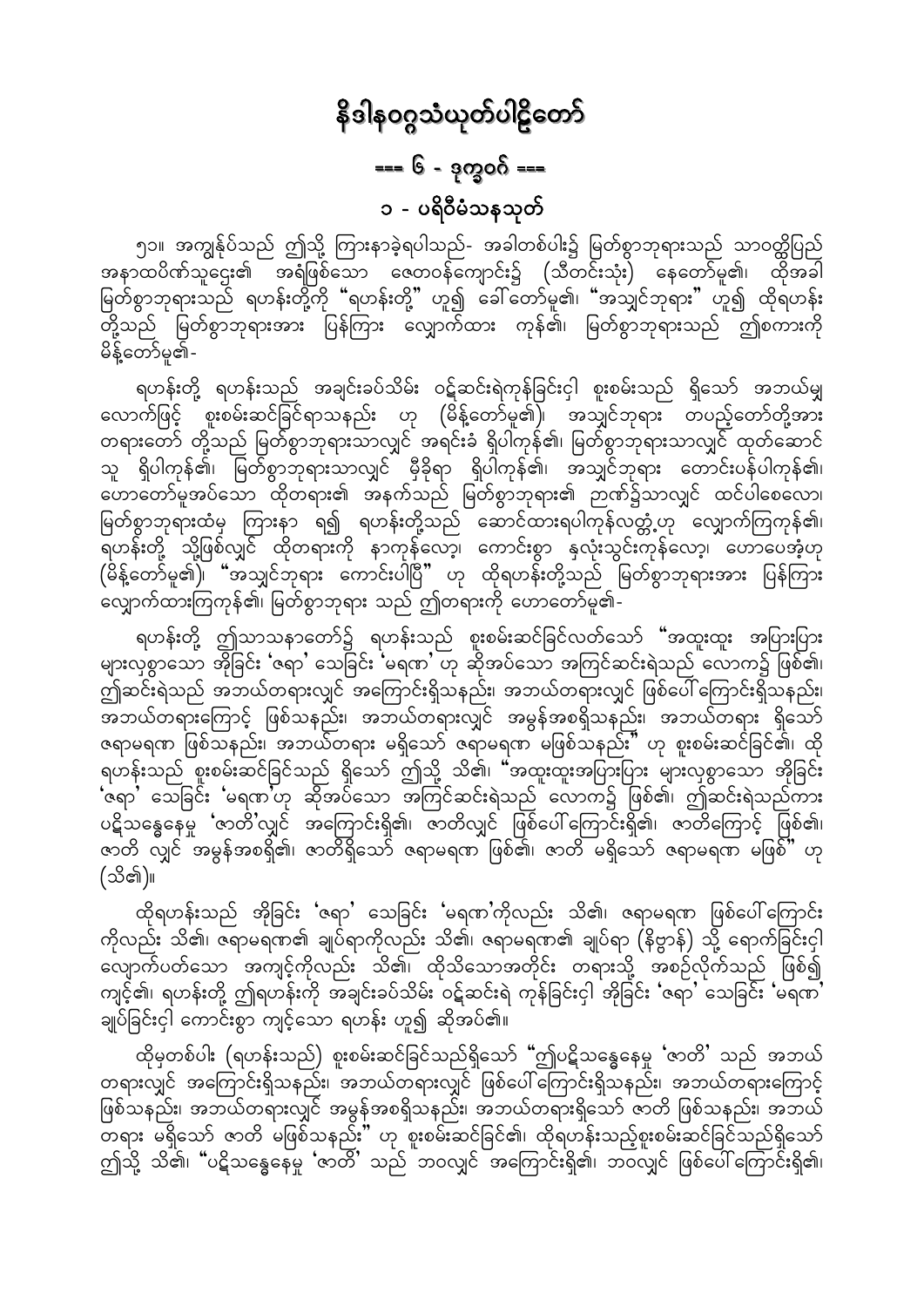ဘဝကြောင့် ဖြစ်၏၊ ဘဝလျှင် အမွန်အစရှိ၏၊ ဘဝရှိသော် ဇာတိ ဖြစ်၏၊ ဘဝ မရှိသော် ဇာတိ မဖြစ်"ဟု  $(3)$ ၏)။

ထိုရဟန်းသည် ဇာတိကိုလည်း သိ၏၊ ဇာတိ၏ ဖြစ်ပေါ်ကြောင်းကိုလည်း သိ၏၊ ဇာတိ၏ ချုပ်ရာ ကိုလည်း သိ၏၊ ဇာတိ၏ ချုပ်ရာ (နိဗ္ဗာန်) သို့ ရောက်ခြင်းငှါ လျောက်ပတ်သော အကျင့်ကိုလည်း သိ၏၊ ထိုသိသောအတိုင်း တရားသို့ အစဉ်လိုက်သည် ဖြစ်၍ ကျင့်၏၊ ရဟန်းတို့ ဤရဟန်းကို အချင်းခပ်သိမ်း ဝဋ်ဆင်းရဲကုန်ခြင်းငှါ ဇာတိချုပ်ခြင်းငှါ ကောင်းစွာ ကျင့်သော ရဟန်းဟူ၍ ဆိုအပ်၏။

ထိုမှတစ်ပါး (ရဟန်းသည်) စူးစမ်းဆင်ခြင်သည် ရှိသော် "ဤဘဝသည် အဘယ်တရားလျှင် အကြောင်း ရှိသနည်း။ပ။ ဤပြင်းစွာ စွဲလမ်းမှု ဉပါဒါန် သည် အဘယ်တရားလျှင် အကြောင်းရှိသနည်း။ ္သာ ကို ေတြကို ေတြကို အသက္ေတြက အေလြးေပါင္း ေတြက ေတြကို ေတြကို ေ အဘယ်တရားလျှင် အကြောင်းရှိကုန်သနည်း။ အဘယ်တရားလျှင် ဖြစ်ပေါ်ကြောင်းရှိကုန်သနည်း၊ အဘယ်တရားကြောင့် ဖြစ်ကုန်သနည်း၊ အဘယ်တရားလျှင် အမွန်အစရှိကုန်သနည်း၊ အဘယ်တရား ရှိသော် ပြုစီရင်မှု သခ်ီါရ တို့ ဖြစ်ကုန်သနည်း၊ အဘယ်တရား မရှိသော် ပြုစီရင်မှု သခ်ီါရ တို့ မဖြစ်ကုန် --<br>သနည်း" ဟု စူးစမ်းဆင်ခြင်၏၊ ထိုရဟန်းသည် စူးစမ်းဆင်ခြင်သည် ရှိသော် "ပြုစီရင်မှု 'သင်္ခါရ'တို့သည် မသိမှု 'အဝိဇ္ဇာ'လျှင် အကြောင်း ရှိကုန်၏၊ အဝိဇ္ဇာလျှင် ဖြစ်ပေါ်ကြောင်းရှိကုန်၏၊ အဝိဇ္ဇာကြောင့် ဖြစ်ကုန်၏၊ အဝိဇ္ဇာလျှင် အမွန်အစရိုကုန်၏၊ အဝိဇ္ဇာရှိသော် သင်္ခါရတို့ ဖြစ်ကုန်၏၊ အဝိဇ္ဇာ မရှိသော် သင်္ခါရတို့ မဖြစ်ကုန်" ဟု (သိ၏)။

ထိုရဟန်းသည် သင်္ခါရတို့ကိုလည်း သိ၏၊ သင်္ခါရတို့၏ ဖြစ်ပေါ် ကြောင်းကိုလည်း သိ၏၊ သင်္ခါရတို့၏<br>ချုပ်ရာကိုလည်း သိ၏၊ သင်္ခါရတို့၏ ချုပ်ရာ (နိဗ္ဗာန်) သို့ ရောက်ခြင်းငှါ လျောက်ပတ်သော အကျင့် ကိုလည်း သိ၏၊ ထိုသိသောအတိုင်း တရားသို့ အစဉ်လိုက်သည် ဖြစ်၍လည်း ကျင့်၏၊ ရဟန်းတို့ ဤ -<br>ရဟန်းကို အချင်းခပ်သိမ်း ဝဋ်ဆင်းရဲကုန်ခြင်းငှါ သင်္ခါရတို့ ချုပ်ခြင်းငှါ ကောင်းစွာ ကျင့်သော ရဟန်း ဟူ၍ ဆိုအပ်၏။

ရဟန်းတို့ အဝိဇ္ဇာရှိသော ပုဂ္ဂိုလ်သည် ကုသိုလ်သခ်ါရကို ပြုစီရင်သည် ဖြစ်အံ့၊ ကုသိုလ်ဝိညာဏ် ဖြစ်၏၊ အကုသိုလ်သင်္ခါရကို ပြုစိရင်သည် ဖြစ်အံ့၊ အကုသိုလ်ဝိညာဏ် ဖြစ်၏၊ (အရူပ) ကုသိုလ် သင်္ခါရကို ပြုစီရင်သည် ဖြစ်အံ့၊ အရူပဝိညာဏ် ဖြစ်၏၊ ရဟန်းတို့ ရဟန်းသည် အကြင်အခါ မသိမှု 'အဝိဇ္ဇာ'ကို ပယ်အပ်ပြီ၊ အသိဉာဏ် 'ဝိဇ္ဇာ' ဖြစ်ပေါ် လာပြီ၊ ထိုအခါ ထိုရဟန်းသည် မသိမှု 'အဝိဇ္ဇာ'<br>ကင်း၍ အသိဉာဏ် 'ဝိဇ္ဇာ' ဖြစ်ပေါ်ခြင်းကြောင့် ပုညာဘိသခ်ါရကို မပြု၊ အပုညာဘိသခ်ါရကို မပြု၊ အာနေဥာဘိသင်္ခါရကို မပြု၊ မပြုသည်ရှိသော် မစေ့ဆော်သည်ရှိသော် လောက၌ တစ်စုံတစ်ခုကိုမျှ (တဏှာဒိဋ္ဌိတို့ဖြင့်) မစွဲလမ်း၊ မစွဲ လမ်းသည်ရှိသော် မတပ်မက်၊ မတပ်မက်သည်ရှိသော် မျက်မှောက် .<br>ဘဝ၌ပင်လျှင် ကိလေသာ ချုပ်ငြိမ်း၏၊ "ပဋိသန္ဓေနေမှု ကုန်ပြီ၊ မြတ်သော အကျင့်ကို ကျင့်သုံးပြီးပြီ၊ ပြုဖွယ်ကိစ္စကို ပြုပြီးပြီ၊ မဂ်ကိစ္စအလို့ငှါ တစ်ပါးသော ပြုဖွယ်ကိစ္စ မရှိတော့ပြီ" ဟု သိ၏။

ထိုရဟန်းသည် သုခဝေဒနာကို အကယ်၍ ခံစားအံ့၊ "ထိုသုခဝေဒနာသည် အမြဲ မရှိ"ဟု သိ၏၊ "တဏှာဖြင့် မစွဲယူအပ်"ဟု သိ၏ "မနှစ်သက်အပ်"ဟု သိ၏။ ဒုက္ခဝေဒနာကို အကယ်၍ ခံစားအံ့၊ "ထိုဒုက္ခဝေဒနာသည် အမြဲ မရှိ"ဟု သိ၏၊ "တဏှာအားဖြင့် မစွဲယူအပ်ဳိ" ဟု သိ၏၊ "မနှစ်သက်အပ်" ဟု သိ၏။ ဥပက္ခာဝေဒနာကို အကယ်၍ ခံစားအံ့၊ "ထိုဥပက္ခာဝေဒနာသည် အမြဲ မရှိ" ဟု သိ၏၊ "တဏှာ အားဖြင့် မစွဲယူအပ်" ဟု သိ၏ "မနှစ်သက်အပ်" ဟု သိ၏။ ထိုရဟန်းသည် သုခဝေဒနာကို အကယ်၍ခံစားအံ့၊ ထိုသုခဝေဒနာကို (တဏှာဒိဋ္ဌိတို့နှင့်) မယှဉ်မူ၍ ခံစား၏။ ဒုက္ခဝေဒနာကို အကယ်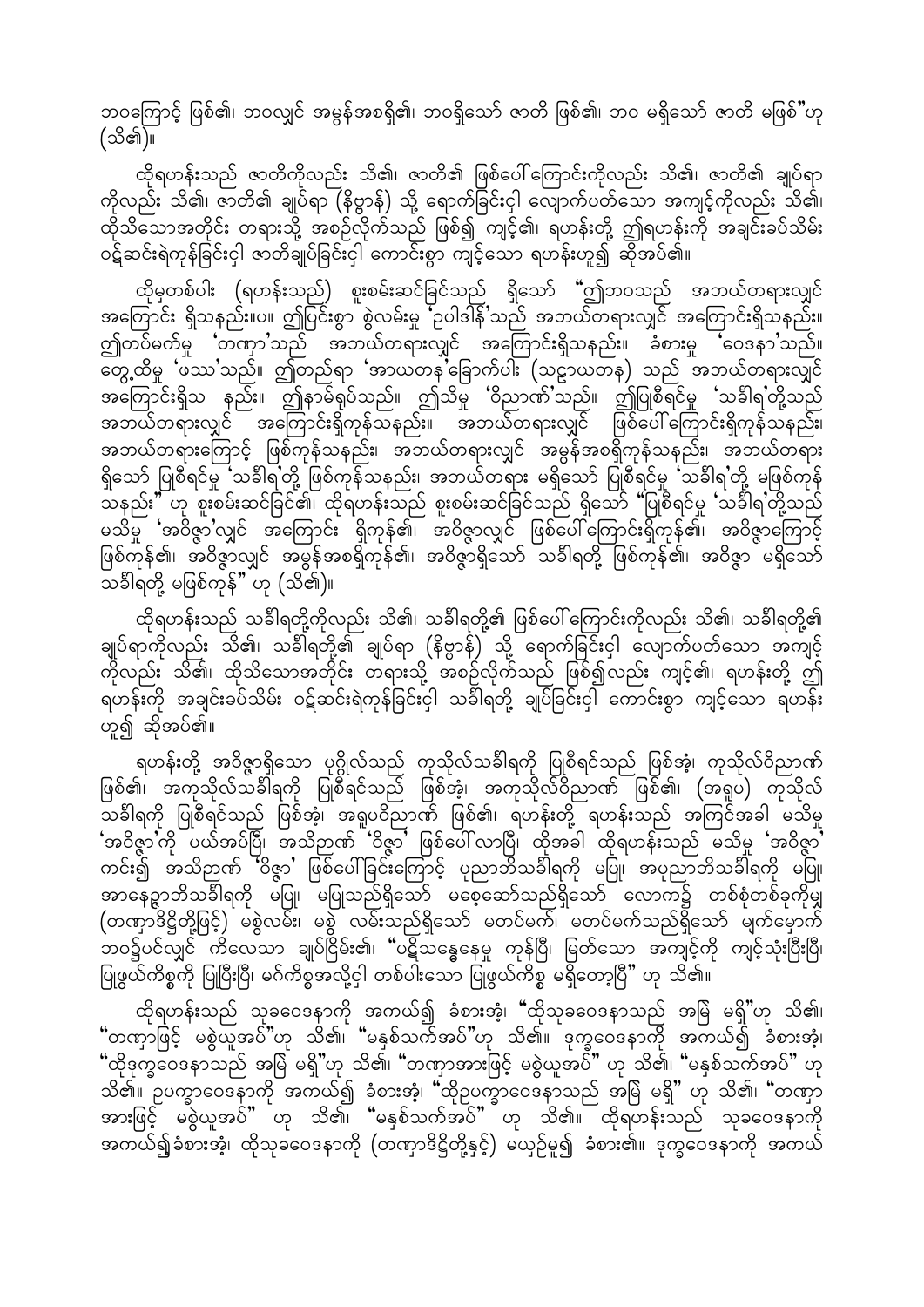၍ ခံစားအံ့၊ ထိုဒုက္ခဝေဒနာကို (တဏှာဒိဋ္ဌိတို့နှင့်) မယှဉ်မူ၍ ခံစား၏။ ဉပေက္ခာဝေဒနာကို အကယ်၍ ခ်စားအံ့၊ ထိုဥပေက္ခာဝေဒနာကို (တဏှာဒိဋ္ဌိတို့နှင့်) မယှဉ်မူ၍ ခံစား၏။

ထိုရဟန်းသည် ကိုယ်ဖြင့် ပိုင်းခြားအပ်သော ပဉ္စဒွါရိကဝေဒနာကို ခံစားသည်ရှိသော် "ကိုယ်ဖြင့် ပိုင်းခြားအပ်သော ဝေဒနာကို ခံစား၏" ဟု သိ၏၊ ဇီဝိတဖြင့် ပိုင်းခြားအပ်သော မနော်ဒွါရိကဝေဒနာကို ခံစားသည်ရှိသော် "ဇီဝိတဖြင့် ပိုင်းခြားအပ်သော ဝေဒနာကို ခံစား၏" ဟု သိ၏၊ ကိုယ်ခန္ဓာ ပျက်စီး၍ သေပြီးသည်မှ နောက်၌ အလုံးစုံသော ခံစားမှုတို့သည် မနှစ်သက်အပ်ကုန်သည် ဖြစ်၍ ဤဘဝ၌ ပင်လျှင် ငြိမ်းအေးကုန်လတ္တံ့၊ ကိုယ်ကောင်တို့သာ ကြွင်းကျန်ကုန်လတ္တံ့" ဟု သိ၏။

ရဟန်းတို့ ဉပမာသော်ကား ယောက်ျားသည် အိုးဖုတ်ရာ ဖိုမှ ပူသော အိုးကို ထုတ်၍ ညီညွှတ်သော<br>မြေအပြင်၌ အအေးခံထားရာ၏၊ ထိုထားရာအရပ်၌ အပူငွေ့သည် ထိုအရပ်၌ပင်လျှင် ငြိမ်းအေးရာ၏၊ -<br>အိုးခွက်တို့သာ ကြွင်းကျန်ကုန်ရာ၏၊ ဤအတူသာလျှင် ရဟန်းသည် ကိုယ်ဖြင့် ပိုင်းခြားအပ်သော<br>ပဉ္စဒွါရိကဝေဒနာကို ခံစားသည်ရှိသော် "ကိုယ်ဖြင့် ပိုင်းခြားအပ်သော ဝေဒနာကို ခံစား၏" ဟု သိ၏၊ ဇီဝိတဖြင့် ပိုင်းခြားအပ်သော မနောဒွါရိကဝေဒနာကို ခံစားသည်ရှိသော် "ဇီဝိတဖြင့် ပိုင်းခြားအပ်သော ဝေဒနာကို ခံစား၏" ဟု သိ၏၊ "ကိုယ်ခန္ဓာပျက်စီး၍ သေပြီးသည်မှ နောက်၌ အလုံးစုံသော ခံစားမှု တို့သည် မနှစ် သက်အပ်ကုန်သည် ဖြစ်၍ ဤဘဝ၌ပင်လျှင် ငြိမ်းအေးကုန်လတ္တံ့၊ ကိုယ်ကောင်တို့သာ ကြွင်းကျန်ကုန် လတ္တံ့" ဟု သိ၏။

ရဟန်းတို့ ထိုအရာကို အဘယ်သို့ မှတ်ထင်ကုန်သနည်း၊ အာသဝကုန်ပြီးသော ရဟန်းသည် ပုညာဘိသခ်ီါရကိုမူလည်း ပြုရာသေးသလော၊ အပုညာဘိသခ်ီါရကိုမူလည်း ပြုရာသေးသလော၊ - —<br>အာနေဥာဘိ သင်္ခါရကိုမူလည်း ပြုရာသေးသလောဟု မေးတော်မူ၏။ အသျှင်ဘုရား မပြုရာပါဟု လျှောက်ကုန်၏။ အချင်းခပ်သိမ်း ပြုစီရင်မှု 'သင်္ခါရ'တို့ မရှိသော် သင်္ခါရတို့ ချုပ်ခြင်းကြောင့် ဝိညာဏ် သည် ထင်သေးသလော။ အသျှင်ဘုရား မထင်ရာပါ။ အချင်းခပ်သိမ်း ဝိညာဏ်သည် မရှိခဲ့သော် ဝိညာဏ်၏ ချုပ်ခြင်းကြောင့် နာမ်ရုပ်သည် ထင်သေးသလော။ အသျှင်ဘုရား မထင်ရာပါ။ အချင်း ခပ်သိမ်း နာမ်ရှပ် မရှိသော် နာမ်ရုပ် ချုပ်ခြင်းကြောင့် သဠာယတနသည် ထင်ရာသေးသလော။ အသျှင်ဘုရား မထင်ရာပါ။ အချင်း ခပ်သိမ်း သဠာယတန မရှိသော် သဠာယတန ချုပ်ခြင်းကြောင့် ဖဿသည် ထင်ရာသေးသလော။ အသျှင် ဘုရား မထင်ရာပါ။ အချင်းခပ်သိမ်း ဖဿ မရှိသော် ဖဿ ချုပ်ခြင်းကြောင့် ဝေဒနာသည် ထင်ရာသေး သလော။ အသျှင်ဘုရား မထင်ရာပါ။ အချင်းခပ်သိမ်း ဝေဒနာ မရှိသော် ဝေဒနာ ချုပ်ခြင်းကြောင့် တဏှာ သည် ထင်ရာသေးသလော။ အသျှင်ဘုရား မထင်ရာပါ။ အချင်းခပ်သိမ်း တဏှာ မရှိသော် တဏှာ ချပ်ခြင်းကြောင့် ဥပါဒါန်သည် ထင်ရာသေး သလော။ အသျှင်ဘုရား မထင်ရာပါ။ အချင်းခပ်သိမ်း ဉပါဒါန် မရှိ သော် ဉပါဒါန် ချုပ်ခြင်းကြောင့် ဘဝသည် ထင်ရာသေးသလော။ အသျှင်ဘုရား မထင်ရာပါ။ အချင်း ခပ်သိမ်း ဘဝ မရှိသော် ဘဝ ချုပ်ခြင်းကြောင့် ဇာတိသည် ထင်ရာသေးသလော။ အသျှင်ဘုရား မထင် ရာပါ။ အချင်းခပ်သိမ်း ဇာတိ မရှိသော် ဇာတိ ချုပ်ခြင်းကြောင့် ဇရာမရဏသည် ထင်ရာသေးသလော။ အသျှင်ဘုရား မထင်ရာပါ။

ရဟန်းတို့ ကောင်းစွ ကောင်းစွ၊ ရဟန်းတို့ ဤတရားသည် ဤအတိုင်းပင်တည်း၊ ဤတရားတော် သည် တစ်ပါးသော အခြင်းအရာအားဖြင့် မဖြစ်၊ ရဟန်းတို့ ဤတရားတော်ကို ယုံမှား မရှိမူ၍ ယုံကြည် ကြကုန်လော့၊ သက်ဝင်ကြကုန်လော့၊ ဤတရားတော်၌ သို့လော သို့လော တွေးတောမူ ကင်းကုန်လော့၊ ဤသည်လျှင် ဝဋ်ဆင်းရဲ၏ အဆုံးတည်း ဟု (ဟောတော်မူ၏)။

ပဌမသုတ်။

 $- - - - - -$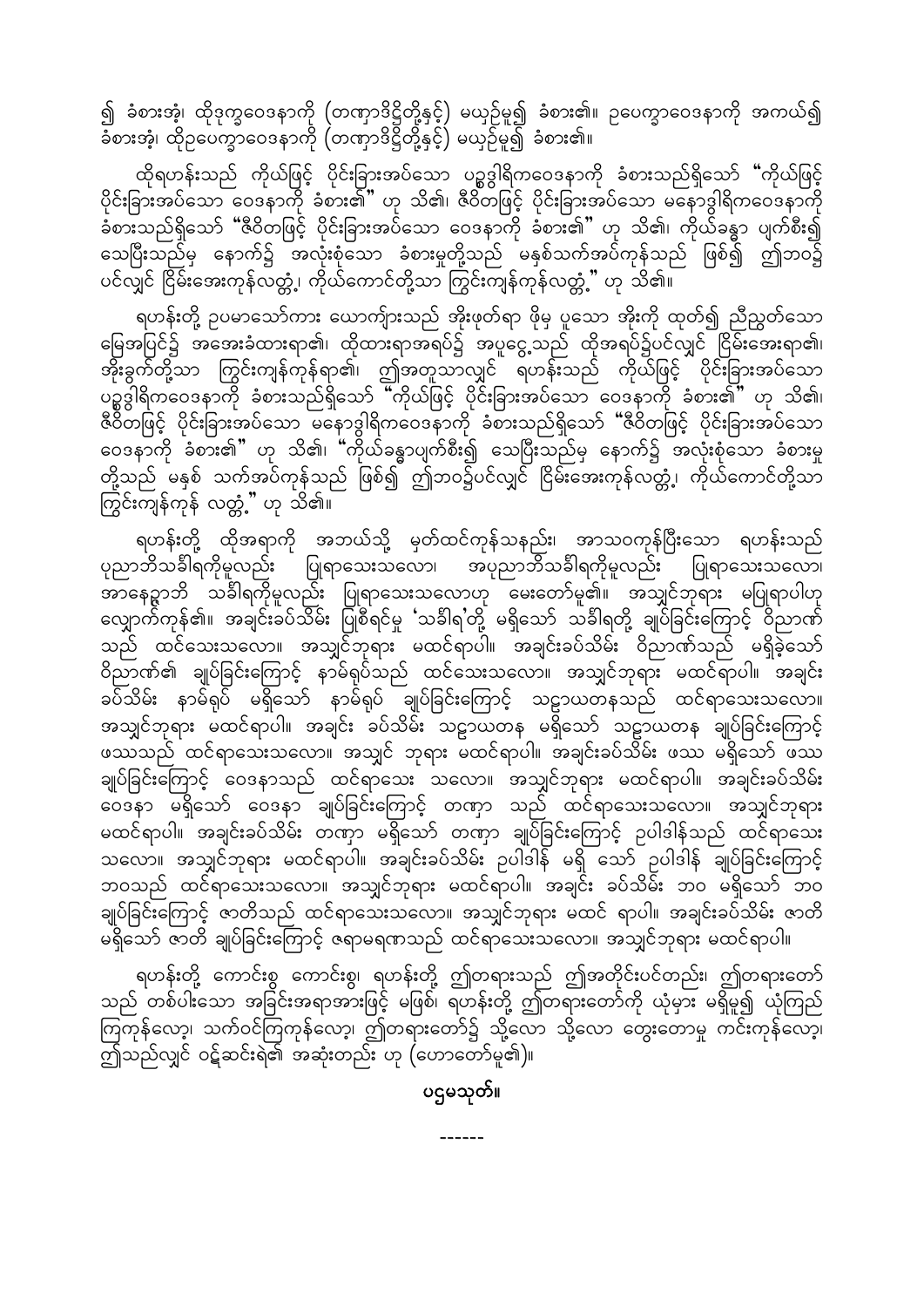#### နိဒါန၀ဂွသံယုတ်ပါဠိတော်

=== ၆ - ဒုက္ခဝဂ် ===

၂ - ဉပါဒါနသုတ်

၅၂။ သာဝတ္ထိပြည်၌ (သီတင်းသုံး) နေတော်မူ၏၊ ရဟန်းတို့ ဉပါဒါန်တို့၏ အကြောင်းဖြစ်သော (တေဘူမိက) တရားတို့၌ သာယာဖွယ်ဟု ရှုသည်ဖြစ်၍ နေသော သူအား တပ်မက်မှု 'တဏှာ' ပွား၏၊<br>တပ်မက်မှု 'တဏှာ' အကြောင်းခံကြောင့် ပြင်းစွာ စွဲလမ်းမှု 'ဥပါဒါန်' ဖြစ်၏၊ ဥပါဒါန် အကြောင်းခံ ကြောင့် ဘဝ ဖြစ်၏၊ ဘဝ အကြောင်းခံကြောင့် ပဋိသန္ဓေနေမှု 'ဇာတိ' ဖြစ်၏၊ ဇာတိ အကြောင်းခံ<br>ကြောင့် အိုခြင်း 'ဇရာ'၊ သေခြင်း 'မရဏ'၊ စိုးရိမ်ခြင်း 'သောက'၊ ငိုကြွေးခြင်း 'ပရိဒေဝ'၊ ဆင်းရဲခြင်း 'ဒုက္ခ'၊ နှလုံးမသာယာခြင်း 'ဒေါမနဿ'၊ ပြင်းစွာ ပင်ပန်းခြင်း 'ဥပါယာသ'တို့ ဖြစ်ကုန်၏။ ဤသို့လျှင် အလုံးစုံသော ဆင်းရဲအစု ဖြစ်၏။

ရဟန်းတို့ ဉပမာသော်ကား လှည်းဆယ်စီးတိုက် အစီးနှစ်ဆယ်တိုက် အစီးသုံးဆယ်တိုက် အစီး လေးဆယ်တိုက် ထင်းတို့၏ မီးပုံကြီးသည် တောက်လောင်နေရာ၏၊ ထိုမီးပုံကြီး၌ ယောကျ်ားသည် မြက် ခြောက်တို့ကိုလည်းကောင်း၊ နွားချေးခြောက်တို့ကိုလည်းကောင်း၊ ထင်းခြောက်တို့ကိုလည်းကောင်း အခါ အားလျော်စွာ ထည့်ရာ၏။ ရဟန်းတို့ ဤသို့ ထည့်သော် ထိုမီးပုံကြီးသည် ထိုမြက်ခြောက်စသော အစာရှိ သည်ဖြစ်၍ မြက်ခြောက်စသော လောင်စာရှိသည်ဖြစ်၍ ကြာမြင့်စွာသော ကာလပတ်လုံး တောက် သာယာဖွယ် ဟု ရှုသည်ဖြစ်၍ နေသောသူအား တပ်မက်မှု 'တဏှာ' ပွား၏၊ တဏှာ အကြောင်းခံ ကြောင့် ပြင်းစွာ စွဲလမ်းမှု ဉပါဒါန်ႛ ဖြစ်၏။ပ။ ဤသို့လျှင် အလုံးစုံသော ဆင်းရဲအစု ဖြစ်၏။

ရဟန်းတို့ ဉပါဒါန်တို့၏ အကြောင်းဖြစ်သော တေဘူမိကတရားတို့၌ အပြစ်ဟု ရှုသည်ဖြစ်၍ နေ သော သူအား တပ်မက်မှု တဏှာ ချုပ်၏၊ တဏှာ ချုပ်ခြင်းကြောင့် ပြင်းစွာ စွဲလမ်းမှု ဉ်ပါဒါန် ချုပ်၏၊<br>ဉပါဒါန် ချုပ်ခြင်းကြောင့် ဘဝ ချုပ်၏၊ ဘဝ ချုပ်ခြင်းကြောင့် ပဋိသန္ဓေနေမှု 'ဇာတိ' ချုပ်၏၊ ဇာတိ ချုပ်ခြင်းကြောင့် အိုခြင်း 'ဇရာ'၊ သေခြင်း 'မရဲဏ'၊ စိုးရိမ်ခြင်း 'သောက'၊ ငိုကြွေးခြင်း 'ပရိဒေဝ'၊ ဆင်းရဲခြင်း 'ဒုက္ခ'၊ နှလုံးမသာယာခြင်း 'ဒေါမနဿ'၊ ပြင်းစွာ ပင်ပန်းခြင်း 'ဉပါယာသ'တို့ ချုပ်ကုန်၏။ ဤသို့လျှင် အလုံးစုံသော ဆင်းရဲအစု ချုပ်၏။

ရဟန်းတို့ ဉပမာသော်ကား လှည်းဆယ်စီးတိုက် အစီးနှစ်ဆယ်တိုက် အစီးသုံးဆယ်တိုက် အစီး လေးဆယ်တိုက် ထင်းတို့၏ မီးပုံကြီးသည် တောက်လောင်နေရာ၏၊ ထိုမီးပုံကြီး၌ ယောကျ်ားသည် မြက် ခြောက်တို့ကိုလည်းကောင်း၊ နွားချေးခြောက်တို့ကိုလည်းကောင်း၊ ထင်းခြောက်တို့ကိုလည်းကောင်း အခါ ုပ္ပြ ႏုပ္ပြ ပ<br>ကြားလျော်စွာ မထည့်တော့ချေ။ ရဟန်းတို့ ဤသို့ မထည့်သည်ရှိသော် ထိုမီးပုံကြီးသည် ရှေးဖြစ်သော မီးစွဲငြိရာ ထင်း၏ ကုန်ခြင်းကြောင့် လည်းကောင်း၊ အခြားလောင်စာကိုလည်း မရခြင်းကြောင့် ု့<br>လည်းကောင်း လောင်စာ မရှိမူ၍ ငြိမ်းအေးလေရာ၏။ ရဟန်းတို့ ဤအတူသာလျှင် ဉပါဒါန်၏<br>အကြောင်းဖြစ်သော တေဘူမိကတရားတို့၌ အပြစ် ဟု ရှုသည်ဖြစ်၍ နေသောသူအား တပ်မက်မှု ်တဏှာ' ချုပ်၏၊ တဏှာ ချုပ်ခြင်းကြောင့် ပြင်းစွာ စွဲလမ်းမှု ဉပါဒါန်<sup>'</sup> ချုပ်၏။ပ။ ဤသို့လျှင် အလုံးစုံသော ဆင်းရဲအစု ချုပ်၏ ဟု (ဟောတော်မူ၏)။

ဒုတိယသုတ်။

-------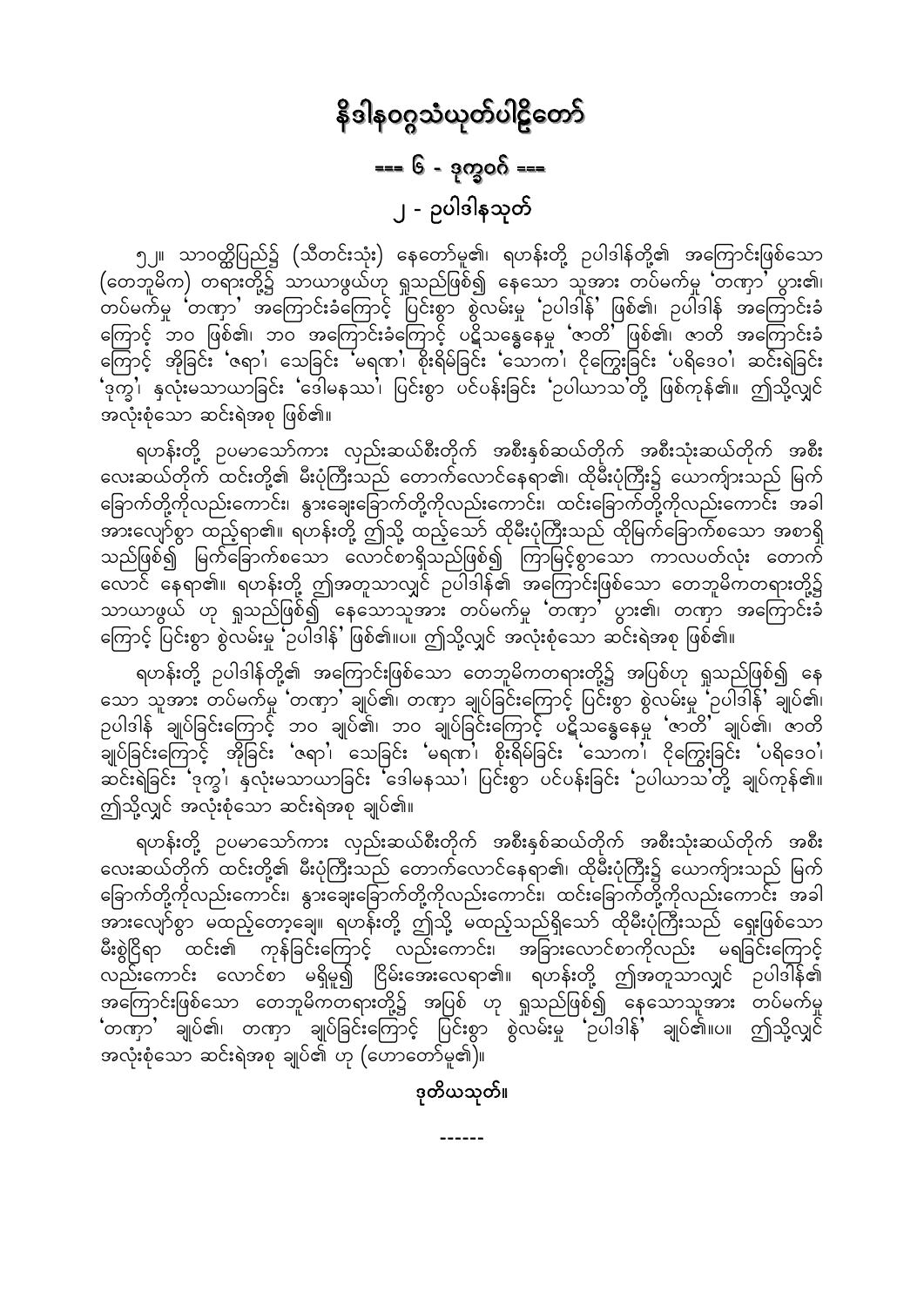# နိဒါန၀ဂွသံယုတ်ပါဠိတော် === ၆ - ဒုက္ခဝဂ် ===

၃ - သံယောဇနသုတ်

၅၃။ သာဝတ္ထိပြည်၌ (သီတင်းသုံး) နေတော်မူ၏၊ ရဟန်းတို့ နှောင်ဖွဲ့ကြောင်း 'သံယောဇဉ်'၏ အကြောင်းဖြစ်သော တေဘူမိကတရားတို့၌ သာယာဖွယ်ဟု ရှုသည် ဖြစ်၍ နေသောသူအား တပ်မက်မှု ်တဏှာ' ပွား၏၊ တဏှာ အကြောင်းခံကြောင့် ပြင်းစွာ စွဲလမ်းမှု 'ဉပါဒါန်' ဖြစ်၏၊ ဉပါဒါန် အကြောင်း ခံကြောင့် ဘဝ ဖြစ်၏၊ ဘဝ အကြောင်းခံကြောင့် ပဋိသန္ဓေနေမှု 'ဇာတိ' ဖြစ်၏၊ ဇာတိ အကြောင်းခံ ကြောင့် အိုခြင်း ဇရာ၊ သေခြင်း မြရဏ၊ စိုးရိမ်ခြင်း 'သောက၊ ငိုကြွေးခြင်း 'ပရိဒေဝ၊ ဆင်းရဲခြင်း 'ဒုက္ခ'၊ နှလုံး မသာယာခြင်း 'ဒေါမနဿ'၊ ပြင်းစွာ ပင်ပန်းခြင်း 'ဥပါယာသ'တို့ ဖြစ်ကုန်၏။ ဤသို့လျှင် အလုံးစုံသော ဆင်းရဲအစု ဖြစ်၏။

ရဟန်းတို့ ဥပမာသော်ကား ဆီကိုလည်းကောင်း၊ မီးစာကိုလည်းကောင်း စွဲ၍ ဆီမီးသည် တောက် လောင်နေ၏။ ထိုဆီမီး၌ ယောက်ျားသည် အခါအားလျော်စွာ ဆီကို သွန်းလောင်းရာ၏၊ မီးစာကိုလည်း ထည့်ပေးရာ၏၊ ရဟန်းတို့ ဤသို့ ဖြစ်သည်ရှိသော် ထိုဆီမီးသည် ထိုအစာရှိသည် ဖြစ်၍လည်းကောင်း၊ ထိုမ်ိဳးစာလျှင် စွဲလောင်ရာရှိသည် ဖြစ်၍လည်းကောင်း ကြာရှည်စွာသော ကာလပတ်လုံး တောက်လောင် ု<br>နေရာ၏။ ရဟန်းတို့ ဤအတူသာလျှင် သံယောဇဉ်၏ အကြောင်းဖြစ်သော တေဘူမိကတရားတို့၌ သာယာ ဖွယ်ဟု ရှုသည်ဖြစ်၍ နေသောသူအား တဏှာ ပွား၏၊ တဏှာ အကြောင်းခံကြောင့် ဉပါဒါန် ဖြစ်၏၊ ဉပါဒါန် အကြောင်းခံကြောင့် ဘဝ ဖြစ်၏၊ ဘဝ အကြောင်းခံကြောင့် ဇာတိ ဖြစ်၏၊ ဇာတိ အကြောင်းခံ ကြောင့် အိုခြင်း 'ဇရာ'၊ သေခြင်း 'မရဏ'၊ စိုးရိမ်ခြင်း 'သောက'၊ ငိုကြွေးခြင်း 'ပရိဒေဝ'၊ ဆင်းရဲခြင်း 'ဒုက္ခ့၊ နှလုံးမသာယာခြင်း 'ဒေါ်မနဿ'၊ ပြင်းစွာ ပင်ပန်းခြင်း 'ဥပါယာသ'တို့ ဖြစ်ကုန်၏။ ဤသို့လျှင် အလုံးစုံသော ဆင်းရဲအစု ဖြစ်၏။

ရဟန်းတို့ သံယောဇဉ်၏ အကြောင်းဖြစ်သော တေဘူမိကတရားတို့၌ အပြစ်ဟု ရှုသည်ဖြစ်၍ နေ သော သူအား တဏှာသည် ချုပ်၏၊ တဏှာ ချုပ်ခြင်းကြောင့် ပြင်းစွာ စွဲလမ်းမှု ဉ်ပါဒါန် ချုပ်၏၊ ဉပါဒါန် ချုပ်ခြင်းကြောင့် ဘဝ ချုပ်၏၊ ဘဝ ချုပ်ခြင်းကြောင့် ဇာတိ ချုပ်၏၊ ဇာတိ ချုပ်ခြင်းကြောင့် အိုခြင်း 'ဇဲရာ'၊ သေခြင်း 'မရဏႛ၊ စိုးရိမ်ခြင်း 'သောကႛ၊ ငိုကြွေးခြင်း 'ပရိဒေဝ'၊ ဆင်းရဲခြင်း 'ဒုက္ခ'၊ ္<br>နှလုံးမသာယာခြင်း 'ဒေါမနဿႛ၊ ပြင်းစွာ ပင်ပန်းခြင်း ပုပါယာသႛတို့ ချုပ်ကုန်၏။ ဤသို့လျှင် အလုံးစုံသော ဆင်းရဲအစု ချုပ်၏။

ရဟန်းတို့ ဥပမာသော်ကား ဆီကိုလည်းကောင်း၊ မီးစာကိုလည်းကောင်း စွဲ၍ ဆီမီးသည် တောက် လောင်နေရာ၏၊ ထိုဆီမီး၌ ယောကျ်ားသည် အခါအားလျော်စွာ ဆီကို မသွန်းလောင်း၊ မီးစာကိုလည်း ထည့်မပေးတော့ချေ၊ ရဟန်းတို့ ဤသို့ ဖြစ်သည်ရှိသော် ထိုဆီမီးသည် ရှေးဖြစ်သော မီးစာ၏ ကုန်ခြင်း ကြောင့် လည်းကောင်း၊ တစ်ပါးသော မီးစာကို မရခြင်းကြောင့် လည်းကောင်း လောင်စာ မရှိသည်ဖြစ်၍ .<br>ငြိမ်းအေးရာ၏။ ရဟန်းတို့ ဤအတူသာလျှင် သံယောဇဉ်၏ အကြောင်းဖြစ်သော တေဘူမိကတရားတို့၌ -<br>အပြစ် ဟု ရူသည်ဖြစ်၍ နေသော သူအား တဏှာ ချုပ်၏၊ တဏှာ ချုပ်ခြင်းကြောင့် ဉပါဒါန် ချုပ်၏။ပ။ ဤသို့လျှင် အလုံးစုံသော ဆင်းရဲအစု<sup>ံ</sup>ချုပ်၏ ဟု (ဟောတော်မူ၏)။

တတိယသုတ်။

-------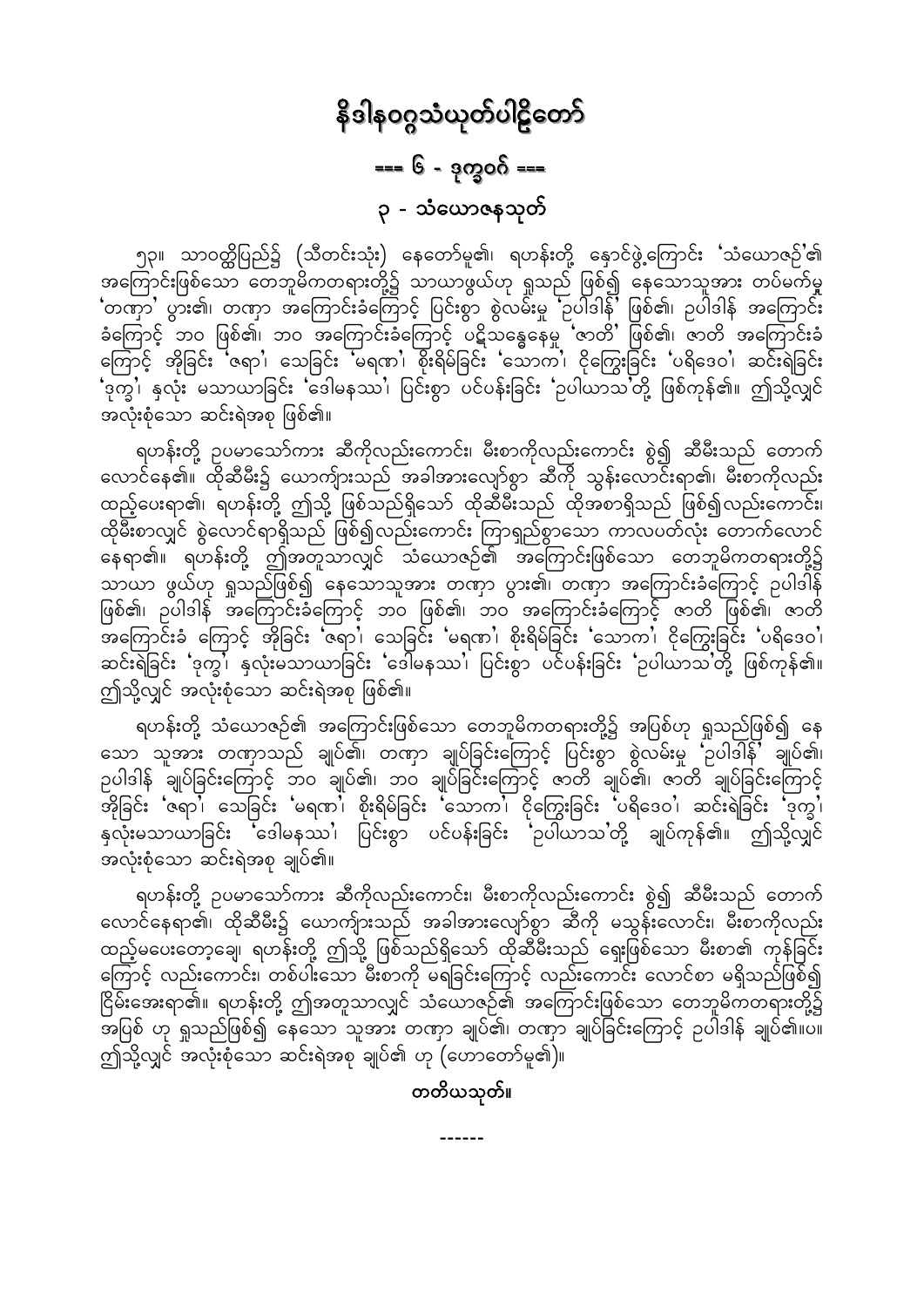### နိဒါနဝဂ္ဂသံယုတ်ပါဠိတော် === ၆ - ဒုက္ခဝဂ် === ၄ - ဒုတိယသံယောဇနသုတ်

၅၄။ သာဝတ္ထိပြည်၌ (သီတင်းသုံး) နေတော်မူ၏၊ ရဟန်းတို့ ဉပမာသော်ကား ဆီကိုလည်းကောင်း၊ မီးစာကို လည်းကောင်း စွဲ၍ ဆီမီးသည် တောက်လောင်နေရာ၏။ ထိုဆီမီး၌ ယောကျ်ားသည် အခါအား ာသော ပြောက်<br>လျော်စွာ ဆီကို သွန်းလောင်းရာ၏၊ မီးစာကိုလည်း ထည့်ပေးရာ၏၊ ရဟန်းတို့ ဤသို့ ဖြစ်သည်ရှိသော် ထိုဆီမီးသည် ထိုအစာရှိသည် ဖြစ်၍ လည်းကောင်း၊ ထိုမီးစာလျှင် စွဲလောင်ရာ ရှိသည် ဖြစ်၍ ု<br>လည်းကောင်း ကြာရှည်စွာသော ကာလပတ်လုံး တောက်လောင်နေရာ၏၊ ရဟန်းတို့ ဤအတူသာလျှင် သံယောဇဉ်၏ အကြောင်းဖြစ်သော တေဘူမိကတရားတို့၌ သာယာဖွယ်ဟု ရှုသည်ဖြစ်၍ နေသော သူအား တပ်မက်မှု 'တဏှာ' ပွား၏၊ တဏှာ အကြောင်းခံကြောင့် ပြင်းစွာ စွဲလမ်းမှု 'ဉပါဒါန််' ဖြစ်၏။ပ။ ဤသို့လျှင် အလုံးစုံသော ဆင်းရဲအစု ဖြစ်၏။

ရဟန်းတို့ ဥပမာသော်ကား ဆီကိုလည်းကောင်း၊ မီးစာကိုလည်းကောင်း စွဲ၍ ဆီမီးသည် တောက် လောင်နေရာ၏။ ထိုဆီမီး၌ ယောကျ်ားသည် အခါအားလျော်စွာ ဆီကို မသွန်းလောင်း၊ မီးစာကိုလည်း ထည့်မပေးတော့ချေ၊ ရဟန်းတို့ ဤသို့ ဖြစ်သည်ရှိသော် ထိုဆီမီးသည် ရှေးဖြစ်သော မီးစာ၏ ကုန်ခြင်း ကြောင့် လည်းကောင်း၊ တစ်ပါးသော မီးစာကို မရခြင်းကြောင့် လည်းကောင်း လောင်စာ မရှိသည်ဖြစ်၍ ငြိမ်းအေးရာ၏။ ရဟန်းတို့ ဤအတူသာလျှင် သံယောဇဉ်၏ အကြောင်းဖြစ်သော တေဘူမိကတရားတို့၌ -<br>အပြစ်ဟု ရှုသည်ဖြစ်၍ နေသောသူအား တဏှာ ချုပ်၏၊ တဏှာ ချုပ်ခြင်းကြောင့် ဉပါဒါန် ချုပ်၏။ပ။ ဤသို့လျှင် အလုံးစုံသော ဆင်းရဲအစု ချုပ်၏ ဟု (ဟောတော်မူ၏)။

စတုတ္ထသုတ်။

 $- - - - - -$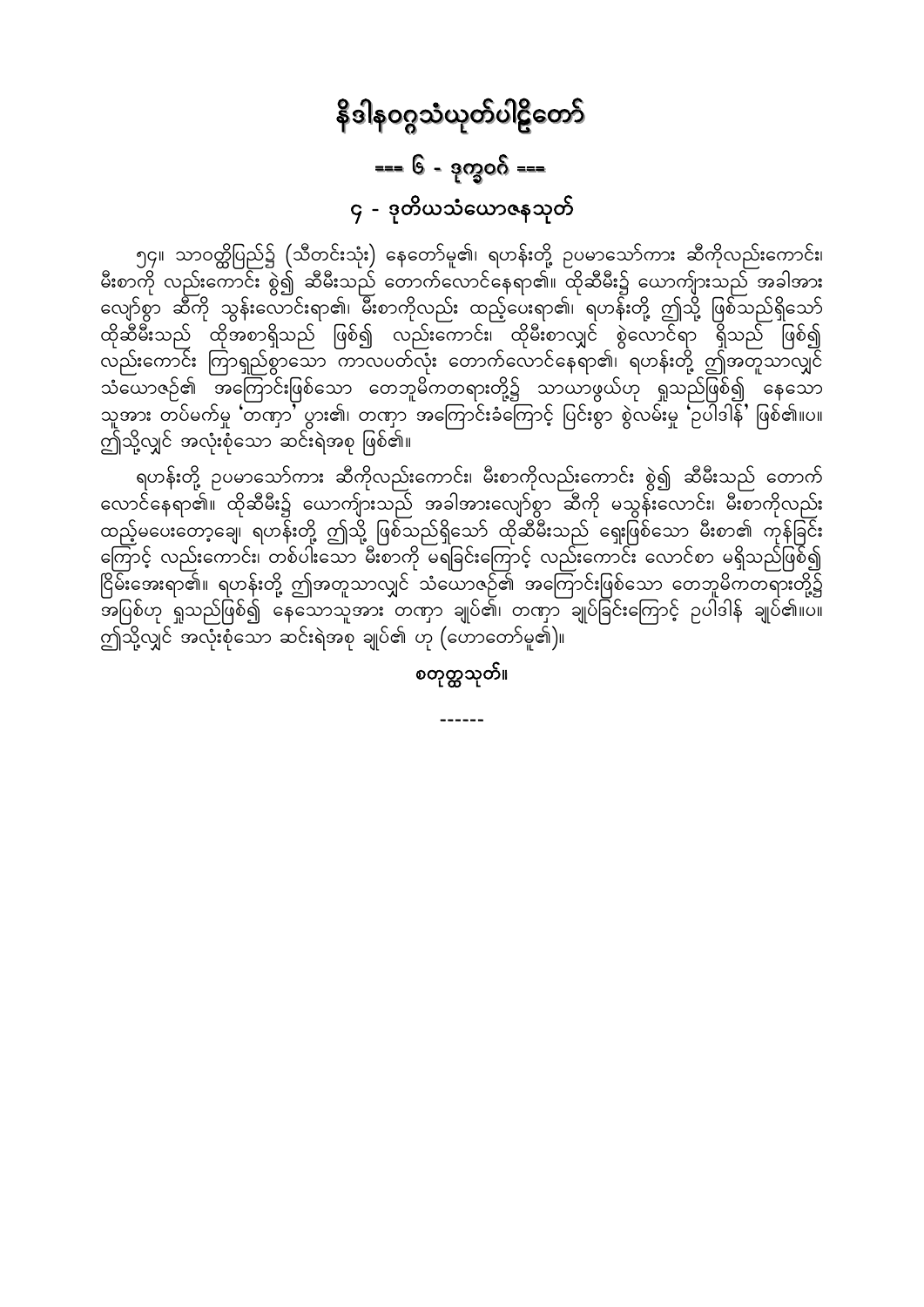#### နိဒါန၀ဂွသံယုတ်ပါဠိတော်

=== ၆ - ဒုက္ခဝဂ် ===

၅ - မဟာရုက္ခသုတ်

၅၅။ သာဝတ္ထိပြည်၌ (သီတင်းသုံး) နေတော်မူ၏၊ ရဟန်းတို့ ဉပါဒါန်၏ အကြောင်းဖြစ်သော တေဘူမိက တရားတို့၌ သာယာဖွယ် ဟု ရှုသည်ဖြစ်၍ နေသောသူအား တပ်မက်မှု 'တဏှာ' ပွား၏၊ တဏှာ အကြောင်းခံကြောင့် ဉပါဒါန် ဖြစ်၏၊ ဉပါဒါန်အကြောင်းခံကြောင့် ဘဝ ဖြစ်၏။ပ။ ဤသို့လျှင် အလုံးစုံသော ဆင်းရဲအစု ဖြစ်၏။

ရဟန်းတို့ ဉပမာသော်ကား သစ်ပင်ကြီးသည် ရှိရာ၏၊ ထိုသစ်ပင်ကြီး၏ အောက်သို့လည်းကောင်း၊ ဖီလာ (ကန့်လန့်) သို့လည်းကောင်း သွားကုန်သော အလုံးစုံသောအမြစ်တို့သည် အထက်သို့ ဩဇာဓာတ် ကို ဆောင်ကုန်၏။ ရဟန်းတို့ ဤသို့ ဆောင်သည်ရှိသော် ထိုသစ်ပင်ကြီးသည် ထိုဩဇာဓာတ်လျှင် တည်ရာ၏၊ ရဟန်းတို့ ဤအတူသာလျှင် ဉပါဒါန်၏ အကြောင်းဖြစ်သော တေဘူမိကတရားတို့၌ သာယာဖွယ် ဟု ရှုသည် ဖြစ်၍ နေသောသူအား တပ်မက်မှု တဏှာ ပွား၏၊ တဏှာ အကြောင်းခံ ကြောင့် ဉပါဒါန် ဖြစ်၏။ပ။ ဤသို့လျှင် အလုံးစုံသော ဆင်းရဲအစု ဖြစ်၏။

ရဟန်းတို့ ဉပါဒါန်၏ အကြောင်းဖြစ်သော တေဘူမိကတရားတို့၌ အပြစ်ဟု ရူသည်ဖြစ်၍ နေသော သူအား တဏှာ ချုပ်၏၊ တဏှာ ချုပ်ခြင်းကြောင့် ဥပါဒါန် ချုပ်၏၊ ဥပါဒါန် ချုပ်ခြင်းကြောင့် ဘဝချုပ်၏ ။ပ။ ဤသို့ လျှင် အလုံးစုံသော ဆင်းရဲအစု ချုပ်၏။

ရဟန်းတို့ ဥပမာသော်ကား သစ်ပင်ကြီးသည် ရှိရာ၏၊ ထိုအခါ ယောက်ျားသည် ပေါက်တူး ခြင်းတောင်းကို ယူ၍ လာပြီးသော် ထိုသစ်ပင်ကို အရင်း၌ ဖြတ်ရာ၏၊ အရင်းကို ဖြတ်ပြီး၍ မြေကို .<br>တူးရာ၏၊ မြေကို တူးပြီး၍ အမြစ်တို့ကို ထုတ်ရာ၏၊ အယုတ်သဖြင့် ပန်းရင်းရိုးမျှလောက်သော အမြစ် ု့ ၊<br>ညှောက်ကလေး တို့ကိုသော်လည်း နုတ်ပစ်ရာ၏၊ ထိုယောက်ျားသည် ထိုသစ်ပင်ကို အပိုင်းပိုင်း ဖြတ်ရာ၏၊ အပိုင်းပိုင်း ဖြတ်ပြီး၍ ခွဲရာ၏၊ ခွဲပြီး၍ အစိတ်စိတ် ပြုရာ၏၊ အစိတ်စိတ် ပြုပြီး၍ လေနေပူ၌ ခြောက်သွေ့ စေရာ၏၊ လေနေပူ၌ ခြောက်သွေ့စေပြီး၍ မီးဖြင့် ရှို့ရာ၏၊ မီးဖြင့် ရှို့ပြီး၍ ပြာကို ပြုရာ၏၊ မြစ်၌သော်လည်း မျှောရာ၏၊ ရဟန်းတို့ ဤသို့ ပြုသည်ရှိသော် ထိုသစ်ပင်ကြီးသည် အရင်းပြတ်<br>သည်မူလည်း ဖြစ်ရာ၏၊ ထန်းပင်ငုတ်ကဲ့သို့ ပြုပြီးသည် တစ်ဖန် မဖြစ်ခြင်းကို ပြုပြီးသည် နောင်အခါ၌ တစ်ဖန် မဖြစ်ခြင်းသဘော ရှိသည် ဖြစ်ရာ၏၊ ရဟန်းတို့ ဤအတူသာလျှင် ဉပါဒါန်၏ အကြောင်း ဖြစ်သော တေဘူမိကတရားတို့၌ အပြစ် ဟု အဖန်တလဲလဲ ရှုသည်ဖြစ်၍ နေသောသူအား တဏှာ ချုပ်၏၊ တဏှာ ချုပ်ခြင်းကြောင့် ဉပါဒါန် ချုပ်၏၊ ဉပါဒါန် ချုပ်ခြင်းကြောင့် ဘဝ ချုပ်၏။ပ။ ဤသို့လျှင် အလုံးစုံသော ဆင်းရဲအစု ချုပ်၏ ဟု (ဟောတော်မူ၏)။

ပဥ္စမသုတ်။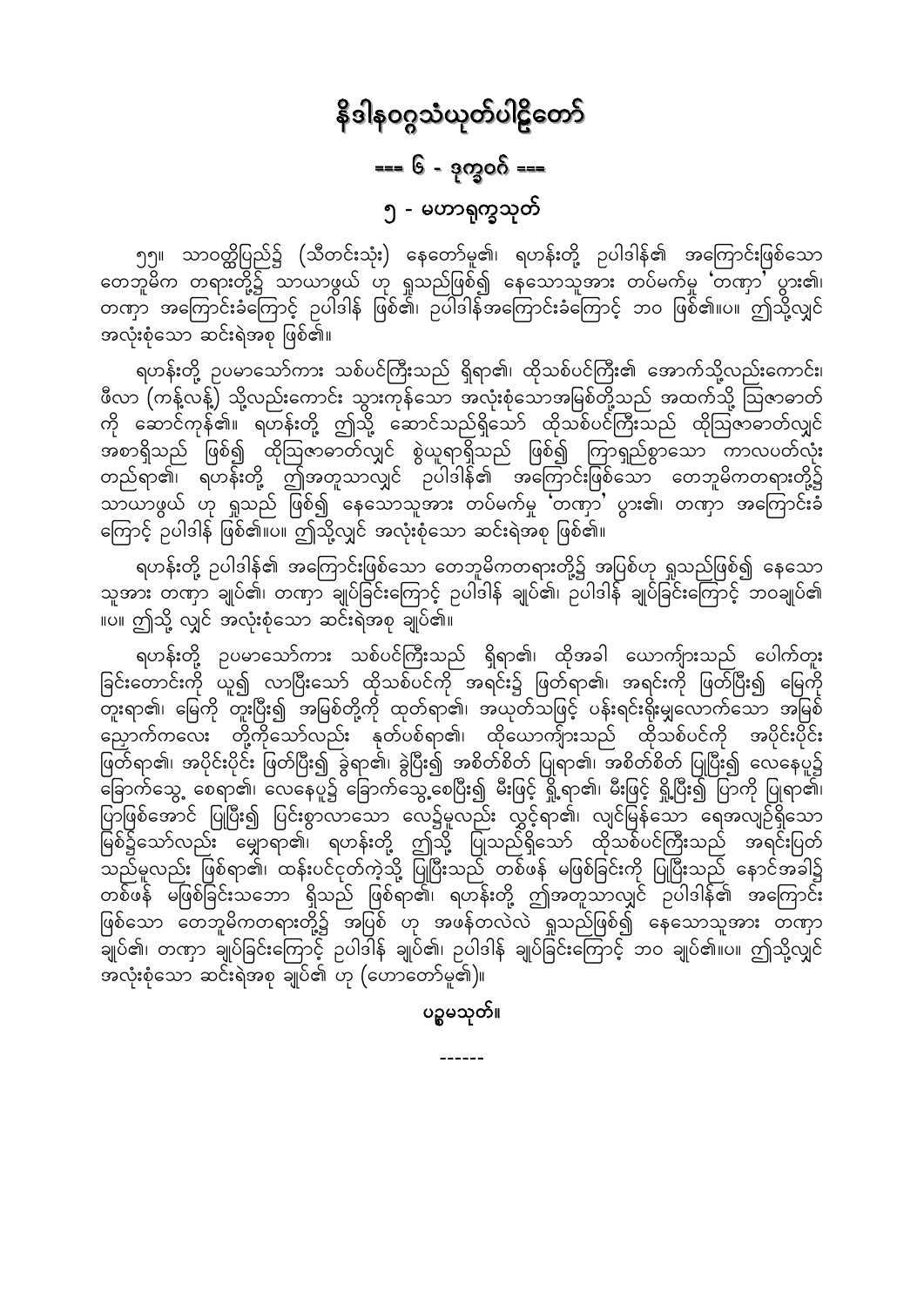### နိဒါန၀ဂွသံယုတ်ပါဠိတော် === ၆ - ဒုက္ခဝဂ် === ၆ - ဒုတိယ မဟာရုက္ခသုတ်

၅၆။ သာဝတ္တိပြည်၌ (သီတင်းသုံး) နေတော်မူ၏၊ ရဟန်းတို့ ဥပမာသော်ကား သစ်ပင်ကြီးသည် ျ ၊<br>အလုံးစုံသော အမြစ်တို့သည် အထက်သို့ ဩဇာဓာတ်ကို ဆောင်ကုန်၏။ ရဟန်းတို့ ဤသို့လျှင် ထို သစ်ပင်ကြီးသည် ထိုဩဇာဓာတ်ကို ဆောင်သည်ဖြစ်၍ ထိုဩဇာဓာတ်လျှင် စွဲမှီရာရှိသည်ဖြစ်၍<br>ကြာရှည်စွာသော ကာလပတ်လုံး တည်ရာ၏၊ ရဟန်းတို့ ဤအတူသာလျှင် ဉပါဒါန်၏ အကြောင်း မြစ်သော တေဘူမိကတရားတို့၌ သာယာဖွယ် ဟု ရှုသည်ဖြစ်၍ နေသောသူအား တဏှာ ပွား၏၊ တဏှာ<br>အကြောင်းခံ ကြောင့် ပြင်းစွာ စွဲလမ်းမှု 'ဥပါဒါန်' ဖြစ်၏။ပ။ ဤသို့လျှင် အလုံးစုံသော ဆင်းရဲအစု ဖြစ်၏။

ရဟန်းတို့ ဉပမာသော်ကား သစ်ပင်ကြီးသည် ရှိရာ၏၊ ထိုအခါ ယောကျ်ားသည် ပေါက်တူး<br>ခြင်းတောင်းကို ယူ၍ လာရာ၏၊ ထိုယောကျ်ားသည် ထိုသစ်ပင်ကို အရင်း၌ ဖြတ်ရာ၏၊ အရင်း၌ ဖြတ် .<br>ပြီး၍ မြေကို တူးရာ၏၊ မြေကို တူးပြီး၍ အမြစ်တို့ကို ထုတ်ရာ၏။ပ။ လျင်မြန်သော ရေအလျဉ်ရှိသော မြစ်၌မူလည်း မျှောရာ၏၊ ရဟန်းတို့ ဤသို့လျှင် ထိုသစ်ပင်ကြီးသည် အမြစ်အရင်းကို ဖြတ်ပြီးသည် မြစ်ရာ၏၊ ထန်းပင်ငုတ်ကဲ့သို့ ပြုပြီးသည် တစ်ဖန် မဖြစ်ခြင်းကို ပြုပြီးသည် နောင်အခါ၌ တစ်ဖန် .<br>မဖြစ်ခြင်းသဘောရှိသည် ဖြစ်ရာ၏၊ ရဟန်းတို့ ဤအတူသာလျှင် ဉပါဒါန်၏ အကြောင်းဖြစ်သော တေဘူ မိကတရားတို့၌ အပြစ် ဟု ရှုသည်ဖြစ်၍ နေသောသူအား တဏှာ ချုပ်၏၊ တဏှာ ချုပ်ခြင်းကြောင့် ဉပါဒါန် ချုပ်၏။ပ။ ဤသို့လျှင် အလုံးစုံသော ဆင်းရဲအစု ချုပ်၏ ဟု (ဟောတော်မူ၏)။

ဆဋ္ဌသုတ်။

------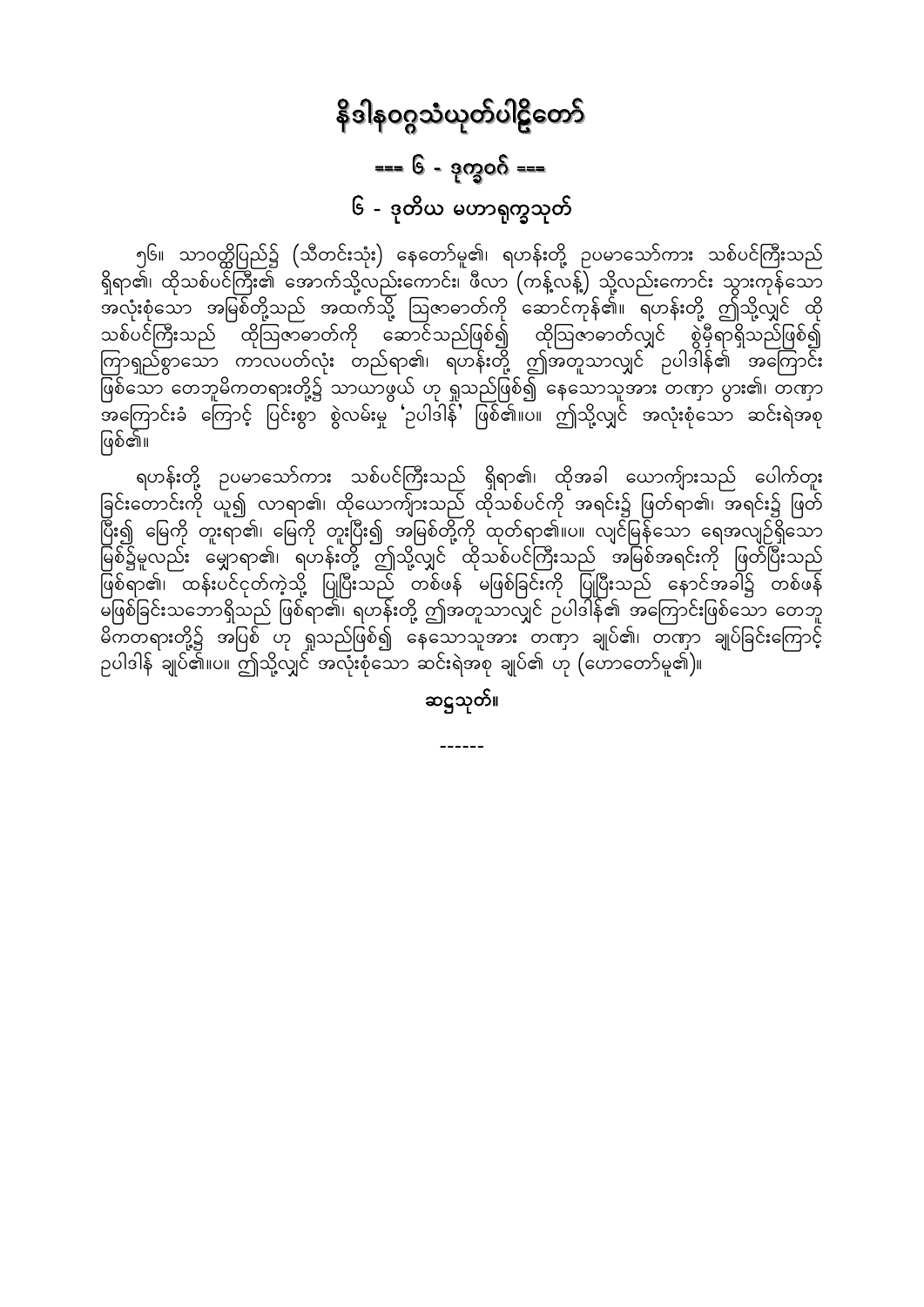#### နိဒါန၀ဂွသံယုတ်ပါဠိတော်

=== ၆ - ဒုက္ခဝဂ် ===

၇ - တရုဏ ရုက္ခသုတ်

၅၇။ သာဝတ္တိပြည်၌ (သီတင်းသုံး) နေတော်မူ၏၊ ရဟန်းတို့ သံယောဇဉ်၏ အကြောင်းဖြစ်သော တေဘူမိကတရားတို့၌ သာယာဖွယ်ဟု ရှုသည်ဖြစ်၍ နေသောသူအား တဏှာ ပွား၏၊ တဏှာ အကြောင်း ခံကြောင့် ဉပါဒါန် ဖြစ်၏။ပ။ ဤသို့လျှင် အလုံးစုံသော ဆင်းရဲအစု ဖြစ်၏။

ရဟန်းတို့ ဥပမာသော်ကား ပျိုနုသော သစ်ပင်သည် ရှိရာ၏၊ ပျိုနုသော သစ်ပင်အား ယောက်ျား သည် အခါအားလျော်စွာ အမြစ်တို့ကို သန့်စင်စေရာ၏၊ အခါအားလျော်စွာ မြေစာ ကျွေးရာ၏၊ အခါအား လျော်စွာ ရေပေးရာ၏၊ ဤသို့ ဖြစ်သည်ရှိသော် သစ်ပင်ပျိုသည် ထိုမြေရေလျှင် အစာရှိသည် ဖြစ်၍ ထိုမြေရေလျှင် စွဲယူရာရှိသည်ဖြစ်၍ ကြီးပွားခြင်း စည်ပင်ခြင်း ပြန့်ပြောခြင်းသို့ ရောက်ရာ၏။

ရဟန်းတို့ ဤအတူသာလျှင် သံယောဇဉ်၏ အကြောင်းဖြစ်သော တေဘူမိကတရားတို့၌ သာယာ ဖွယ်ဟု ရှုသည်ဖြစ်၍ နေသော သူအား တဏှာ ပွား၏၊ တဏှာ အကြောင်းခံကြောင့် ဉပါဒါန် ဖြစ်၏။ပ။ .<br>ဤသို့လျှင် အလုံးစုံသော ဆင်းရဲအစု ဖြစ်၏။ ရဟန်းတို့ သံယောဇဉ်၏ အကြောင်းဖြစ်သော တေဘူမိက —<br>တရားတို့၌ အပြစ်ဟု ရှုသည်ဖြစ်၍ နေသော သူအား တဏှာ ချုပ်၏၊ တဏှာ ချုပ်ခြင်းကြောင့် ဉပါဒါန် ချုပ်၏။ပ။ ဤသို့လျှင် အလုံးစုံသော ဆင်းရဲအစု ချုပ်၏။

ရဟန်းတို့ ဉပမာသော်ကား ပျိုနုသော သစ်ပင်သည် ရှိရာ၏၊ ထိုအခါ၌ ယောက်ျားသည် ပေါက်တူး ခြင်းတောင်းကို ယူ၍ လာရာ၏။ပဲ။ လျင်မြန်သော ရေအလျဉ်ရှိသော မြစ်၌မူလည်း မျှောရာ၏၊ ပ<br>ရဟန်းတို့ ဤသို့ ဖြစ်သည်ရှိသော် ထိုသစ်ပင်ပျိုသည် ဖြတ်ပြီးသော အရင်းအမြစ်ရှိသည် ဖြစ်ရာ၏၊ ထန်းပင်ငုတ် ကဲ့သို့ ပြုပြီးသည် တစ်ဖန် မဖြစ်ခြင်းကို ပြုပြီးသည် နောင်အခါ၌ တစ်ဖန် မဖြစ်ခြင်း သဘောရှိသည် ဖြစ်ရာ၏၊ ရဟန်းတို့ ဤအတူသာလျှင် သံယောဇဉ်၏ အကြောင်းဖြစ်သော တေဘူမိက တရားတို့၌ အပြစ် ဟု ရှုသည်ဖြစ်၍ နေသော သူအား တဏှာ ချုပ်၏၊ တဏှာ ချုပ်ခြင်းကြောင့် ဉပါဒါန် ချုပ်၏။ပ။ ဤသို့လျှင် အလုံးစုံသော ဆင်းရဲအစု ချုပ်၏ ဟု (ဟောတော်မူ၏)။

သတ္တမသုတ်။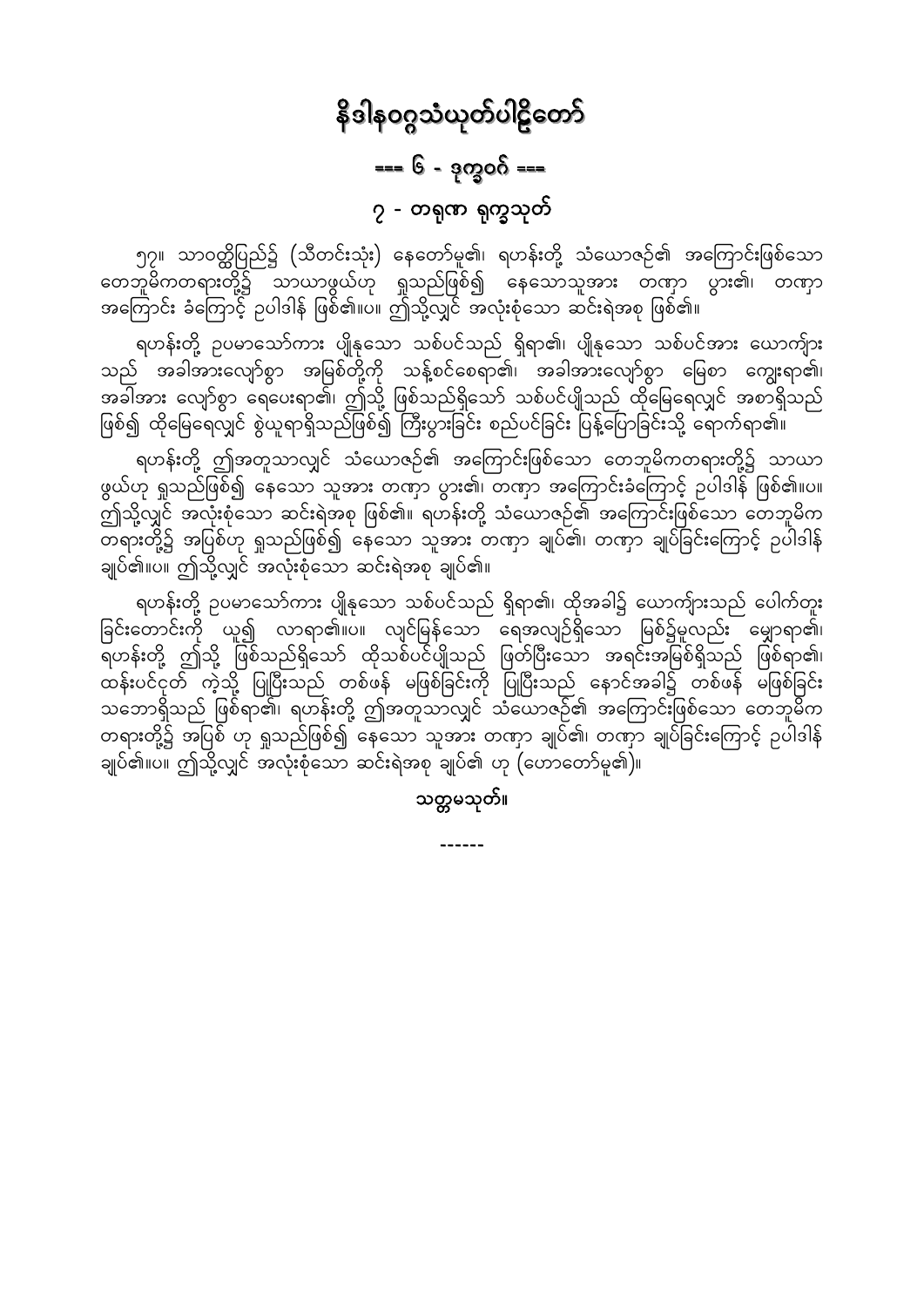#### နိဒါန၀ဂွသံယုတ်ပါဠိတော်

--- ၆ - ဒုက္ခဝဂ် ---

၈ - နာမရူပသုတ်

၅၈။ သာဝတ္တိပြည်၌ (သီတင်းသုံး) နေတော်မူ၏၊ ရဟန်းတို့ သံယောဇဉ်၏ အကြောင်းဖြစ်သော တေဘူမိကတရားတို့၌ သာယာဖွယ်ဟု ရှုသည်ဖြစ်၍ နေသောသူအား နာမ်ရုပ်၏ သက်ဝင်ခြင်းသည်<br>ဖြစ်၏၊ နာမ်ရုပ် အကြောင်းခံကြောင့် တည်ရာ 'အာယတန' ခြောက်ပါး (သဠာယတန) ဖြစ်၏။ပ။ .<br>ဤသို့လျှင် အလုံးစုံသော ဆင်းရဲအစု ဖြစ်၏။

ရဟန်းတို့ ဥပမာသော်ကား သစ်ပင်ကြီးသည် ရှိရာ၏၊ ထိုသစ်ပင်ကြီး၏ အောက်သို့လည်းကောင်း၊ .<br>ဖီလာ (ကန့်လန့်) သို့လည်းကောင်း သွားကုန်သော အလုံးစုံသော အမြစ်တို့သည် အထက်သို့ ဩဇာဓာတ်ကို မဆာင်ကုန်၏။ ရဟန်းတို့ ဤသို့လျှင် ထိုသစ်ပင်ကြီးသည် ထိုဩဇာဓာတ်လျှင် ု<br>အစာရှိသည် ဖြစ်၍ ထိုဩဇာဓာတ်လျှင် စွဲယူ ရာရှိသည် ဖြစ်၍ ကြာရှည်စွာသော ကာလပတ်လုံး တည်ရာ၏၊ ရဟန်းတို့ ဤအတူသာလျှင် သံယောဇဉ်၏ အကြောင်းဖြစ်သော တေဘူမိကတရားတို့၌ သာယာဖွယ်ဟု ရူသည်ဖြစ်၍ နေသောသူအား နာမ်ရှပ်၏ သက်ဝင်ခြင်းသည် ဖြစ်၏။ပ။

ရဟန်းတို့ သံယောဇဉ်၏ အကြောင်းဖြစ်သော တေဘူမိကတရားတို့၌ အပြစ်ဟု ရှုသည် ဖြစ်၍ နေသော သူအား နာမ်ရုပ်၏ သက်ဝင်ခြင်းသည် မဖြစ်၊ နာမ်ရုပ် ချုပ်ခြင်းကြောင့် သဠာယတန ချုပ်၏ ။ပ။ ဤသို့လျှင် အလုံးစုံသော ဆင်းရဲအစု ချုပ်၏။

ရဟန်းတို့ ဥပမာသော်ကား သစ်ပင်ကြီးသည် ရှိရာ၏၊ ထိုအခါ၌ ယောက်ျားသည် ပေါက်တူး ခြင်းတောင်းကို ယူ၍ လာရာ၏။ပ။ နောင်အခါ၌ တစ်ဖန် မဖြစ်ခြင်းသဘော ရှိ၏၊ ရဟန်းတို့ ဤဥပမာ ပ<br>အတူသာလျှင် သံယောဇဉ်၏ အကြောင်းဖြစ်သော တေဘူမိကတရားတို့၌ အပြစ်ကို ရှုသည်ဖြစ်၍ နေသော သူအား နာမ်ရုပ်၏ သက်ဝင်ခြင်းသည် မဖြစ်၊ နာမ်ရုပ် ချင်ခြင်းကြောင့် သဠာယတန ချုပ်၏။ပ။ ဤသို့ လျှင် အလုံးစုံသော ဆင်းရဲအစု ချုပ်၏ ဟု (ဟောတော်မူ၏)။

အဋ္ဌမသုတ်။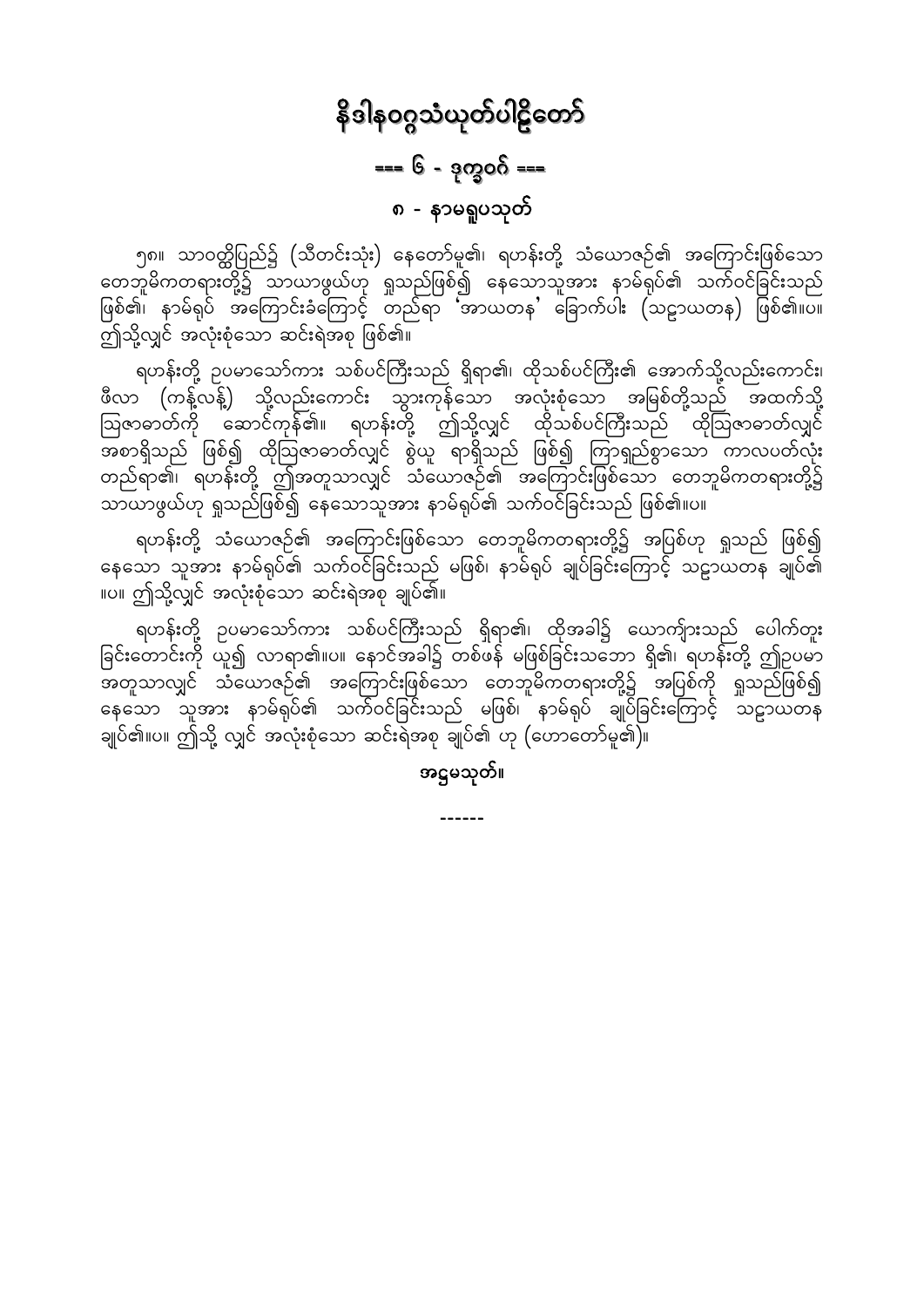# နိဒါန၀ဂွသံယုတ်ပါဠိတော် === ၆ - ဒုက္ခဝဂ် === ၉ - ၀ိညာဏသုတ်

၅၉။ သာဝတ္တိပြည်၌ (သီတင်းသုံး) နေတော်မူ၏၊ ရဟန်းတို့ သံယောဇဉ်၏ အကြောင်းဖြစ်သော တေဘူမိကတရားတို့၌ သာယာဖွယ်ဟု ရှုသည်ဖြစ်၍ နေသောသူအား ဝိညာဏ်၏ သက်ဝင်ခြင်းသည် ဖြစ်၏၊ ဝိညာဏ် အကြောင်းခံကြောင့် နာမ်ရုပ် ဖြစ်၏။ပ။ ဤသို့လျှင် အလုံးစုံသော ဆင်းရဲအစု ဖြစ်၏။

ရဟန်းတို့ ဉပမာသော်ကား သစ်ပင်ကြီးသည် ရှိရာ၏၊ ထိုသစ်ပင်ကြီး၏ အမြစ်တို့သည်။ပ။ ရဟန်းတို့ ဤအတူသာလျှင် သံယောဇဉ်၏ အကြောင်းဖြစ်သော တေဘူမိကတရားတို့၌ သာယာဖွယ်ဟု ရှုသည်ဖြစ်၍ နေသော သူအား ဝိညာဏ်၏ သက်ဝင်ခြင်းသည် ဖြစ်၏။ပ။ ရဟန်းတို့ သံယောဇဉ်၏ ှာ<br>အကြောင်းဖြစ်သော တေဘူမိကတရားတို့၌ အပြစ်ဟု ရှုသည်ဖြစ်၍ နေသောသူအား ဝိညာဏ်၏<br>သက်ဝင်ခြင်းသည် မဖြစ်၊ ဝိညာဏ် ချုပ်ခြင်းကြောင့် နာမ်ရုပ် ချုပ်၏။ပ။ ဤသို့လျှင် အလုံးစုံသော ဆင်းရဲအစု ချုပ်၏။

ရဟန်းတို့ ဉပမာသော်ကား သစ်ပင်ကြီးသည် ရှိရာ၏၊ ထိုအခါ၌ ယောက်ျားသည် ပေါက်တူး ခြင်းတောင်းကို ယူ၍ လာရာ၏။ပ။ နောင်အခါ၌ တစ်ဖန် မဖြစ်ခြင်းသဘော ရှိ၏၊ ရဟန်းတို့ ဤအတူ သူအား ဝိညာဏ်၏ သက်ဝင်ခြင်းသည် မဖြစ်၊ ဝိညာဏ် ချုပ်ခြင်းကြောင့် နာမ်ရုပ် ချုပ်၏။ပ။ ဤသို့လျှင် ာ<br>ထုံးစုံသော ဆင်းရဲအစု ချုပ်၏ ဟု (ဟောတော်မူ၏)။

နဝမသုတ်။

------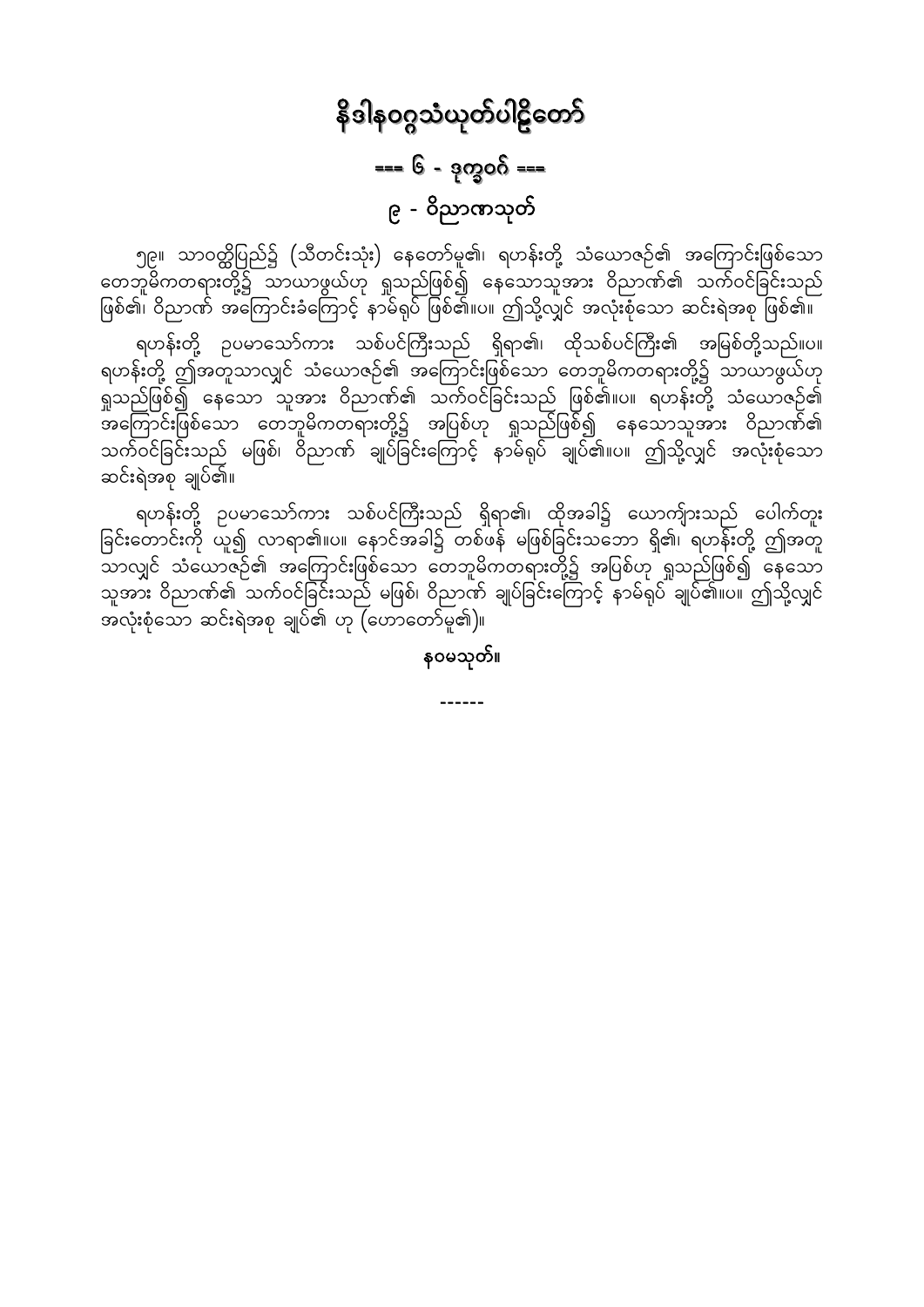# နိဒါနဝဂ္ဂသံယုတ်ပါဠိတော်

=== ၆ - ဒုက္ခဝဂ် ===

၁၀ - နိဒါနသုတ်

၆၀။ အခါတစ်ပါး၌ မြတ်စွာဘုရားသည် ကုရုတိုင်း ကမ္မာသဓမ္မမည်သော ကုရုတိုင်းသူတို့၏ နိဂုံး၌ (သီတင်းသုံး) နေတော်မူ၏၊ ထိုအခါ အသျှင်အာနန္ဒာသည် မြတ်စွာဘုရားထံသို့ ချဉ်းကပ်၍ .<br>မြတ်စွာဘုရားကို ရှိခိုးပြီးလျှင် တစ်ခုသော နေရာ၌ ထိုင်နေပြီးသော် မြတ်စွာဘုရားအား ဤစကားကို -<br>လျှောက်၏- "အသျှင်ဘုရား အံ့ဖွယ်ရှိစွတကား၊ အသျှင်ဘုရား မဖြစ်ဖူးမြဲ ဖြစ်စွတကား၊ အသျှင်ဘုရား ဤ (ပဋိစ္စသမုပ္ပါဒ်) သည် အလွန်လည်း နက်နဲပါ၏၊ နက်နဲသော အရိပ်အရောင်လည်း ထင်ပါ၏၊ ထိုသို့ပင် ဖြစ်ပါသော်လည်း အကျွန်ုပ်အား တိမ်သကဲ့သို့ ထင်ပါ၏" ဟု (လျှောက်၏)။

အာနန္ဒာ ဤသို့ မဆိုလင့်၊ အာနန္ဒာ ဤသို့ မဆိုလင့်၊ အာနန္ဒာ ဤ (ပဋိစ္စသမုပ္ပါဒ်) သည် နက်လည်း နက်နဲ၏၊ နက်နဲသော အရိပ်အရောင်လည်း ရှိ၏၊ အာနန္ဒာ ဤ (ပဋိစ္စသမုပ္ပါဒ်) တရားကို .<br>လျှော်စွာ မသိနိုင်သောကြောင့် ထိုးထွင်း၍ မသိနိုင်သောကြောင့် ဤသတ္တဝါအပေါင်းသည် ရက်ကန်း ချည်ထွေးကဲ့သို့ လည်းကောင်း၊ စာပေါင်းသိုက်ကဲ့သို့ လည်းကောင်း၊ ဖြူဆံမြက်ပြိန်းမြက်ကဲ့သို့ လည်းကောင်း ဖြစ်၍ ချမ်းသာကင်းသော မကောင်းသော လားရာ ပျက်စီးကျရောက်ရာ ဖြစ်သော သံသရာကို မလွန်မြောက်နိုင်။

အာနန္ဒာ ဉပါဒါန်၏ အကြောင်းဖြစ်သော တေဘူမိကတရားတို့၌ သာယာဖွယ်ဟု ရှုသည်ဖြစ်၍ နေ သော သူအား တပ်မက်မှု 'တဏှာ'သည် ပွား၏၊ တဏှာ အကြောင်းခံကြောင့် ပြင်းစွာ စွဲလမ်းမှု 'ဥပါဒါန်' ဖြစ်၏၊ ဉပါဒါန် အကြောင်းခံကြောင့် ဘဝ ဖြစ်၏၊ ဘဝ အကြောင်းခံကြောင့် ပဋိသန္ဓေနေမှု 'ဇာတိ' ဖြစ်၏၊ ဇာတိ အကြောင်းခံကြောင့် အိုခြင်း 'ဇရာ'၊ သေခြင်း 'မရဏ'၊ စိုးရိမ်ခြင်း 'သောက'၊ ငိုကြွေးခြင်း ပ်ရိဒေဝ ၊ဆင်းရဲခြင်း 'ဒုက္ခ၊ နှလုံးမသာယာခြင်း 'ဒေါ်မနဿ ၊ ပြင်းစွာ ပင်ပန်းခြင်း 'ဥပါယာသ'တို့ ဖြစ်ကုန်၏။ ဤသို့လျှင် အလုံးစုံသော ဆင်းရဲအစု ဖြစ်၏၊

အာနန္ဒာ ဉပမာသော်ကား သစ်ပင်ကြီးသည် ရှိရာ၏၊ ထိုသစ်ပင်ကြီး၏ အောက်သို့လည်းကောင်း၊ ဖီလာ (ကန့်လန့်) သို့လည်းကောင်း သွားကုန်သော အလုံးစုံသော အမြစ်တို့သည် အထက်သို့ ဩဇာဓာတ်ကို ဆောင်ကုန်၏၊ အာနန္ဒာ ဤသို့ ဖြစ်သည်ရှိသော် ထိုသစ်ပင်ကြီးသည် ထိုဩဇာဓာတ်လျှင် တည်ရာ၏၊ အာနန္ဒာ ဤအတူသာလျှင် ဉပါဒါန်၏ အကြောင်းဖြစ်သော တေဘူမိကတရားတို့၌ သာယာဖွယ် ဟု ရှုသည်ဖြစ်၍ နေသောသူအား တဏှာ ပွား၏၊ တဏှာ အကြောင်းခံကြောင့် ဉပါဒါန် ဖြစ်၏၊ ဥပါဒါန် အကြောင်းခံကြောင့် ဘဝ ဖြစ်၏။ပ။ ဤသို့လျှင် အလုံးစုံသော ဆင်းရဲအစု ဖြစ်၏၊

အာနန္ဒာ ဉပါဒါန်၏ အကြောင်းဖြစ်သော တေဘူမိကတရားတို့၌ အပြစ်ဟု ရှုသည်ဖြစ်၍ နေသော သူအား တဏှာ ချုပ်၏၊ တဏှာ ချုပ်ခြင်းကြောင့် ဉပါဒါန် ချုပ်၏၊ ဉပါဒါန် ချုပ်ခြင်းကြောင့် ဘဝ ျ<sup>--</sup><br>ချုပ်၏။ပ။ ဤသို့လျှင် အလုံးစုံသော ဆင်းရဲအစု ချုပ်၏၊

အာနန္ဒာ ဉပမာသော်ကား သစ်ပင်ကြီးသည် ရှိရာ၏၊ ထိုအခါ၌ ယောကျ်ားသည် ပေါက်တူး<br>ခြင်းတောင်းကို ယူ၍ လာရာ၏၊ ထိုယောက်ျားသည် ထိုသစ်ပင်ကို အရင်း၌ ဖြတ်ရာ၏၊ အရင်း၌ .<br>ဖြတ်ပြီး၍ မြေကို တူးရာ၏၊ မြေကို တူးပြီး၍ အမြစ်တို့ကို ထုတ်ရာ၏၊ အယုတ်သဖြင့် ပန်းရင်းရိုးမျှ လောက်ဖြစ်သော အမြစ်ညှောက်ကလေးကို ပင်သော်လည်း နုတ်ရာ၏၊ ထိုယောကျ်ားသည် သစ်ပင်ကို အပိုင်းပိုင်း ဖြတ်ရာ၏၊ အပိုင်းပိုင်း ဖြတ်ပြီး၍ ခွဲရာ၏၊ ခွဲပြီး၍ အစိတ်စိတ် ပြုရာ၏၊ အစိတ်စိတ် ပြုပြီး၍ လေ နေပူ၌ ခြောက် သွေ့စေရာ၏၊ လေ နေပူ၌ ခြောက်သွေ့စေပြီး၍ မီးဖြင့် ရှို့ရာ၏၊ မီးဖြင့် ရှို့ပြီး၍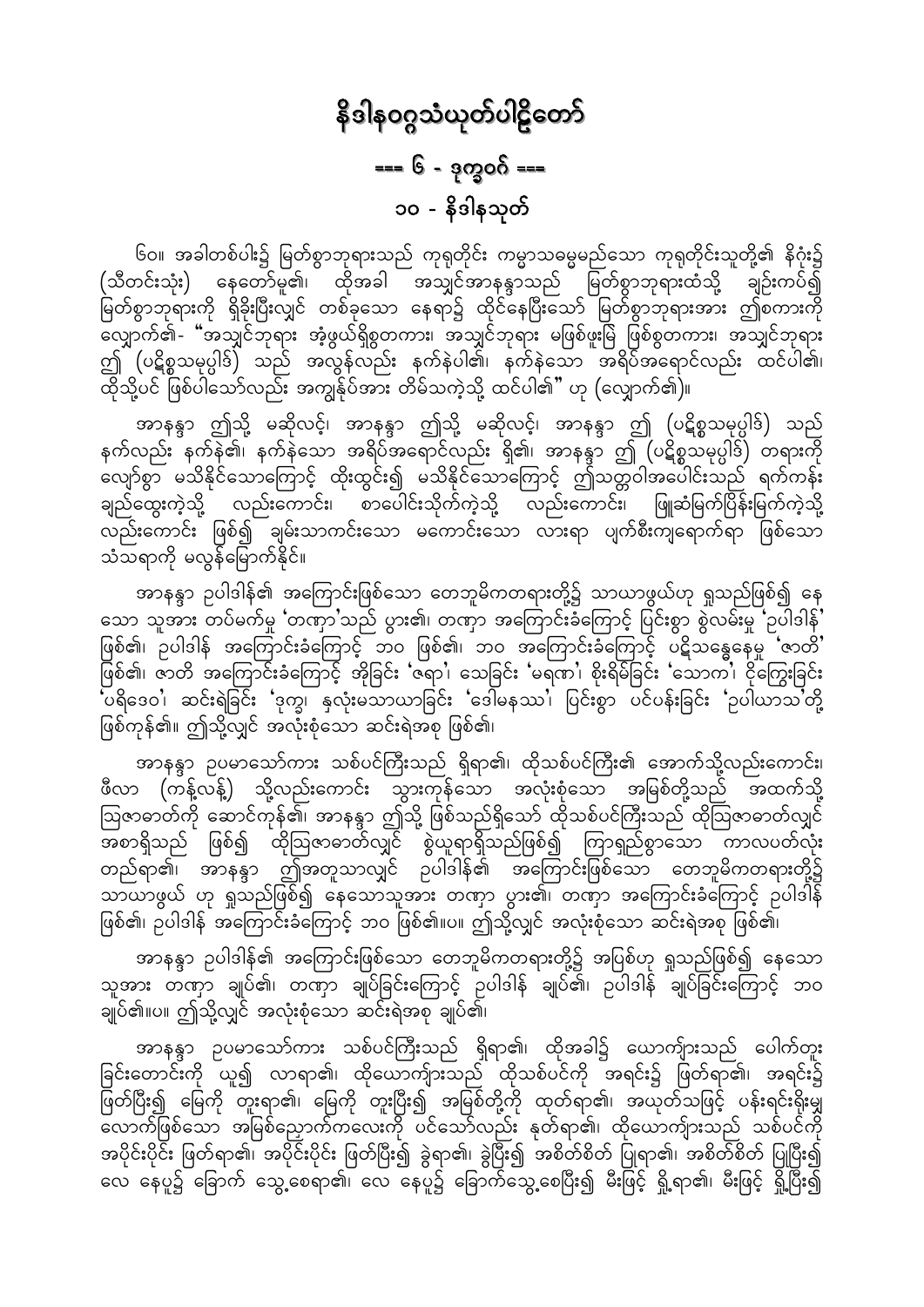ပြာပြုရာ၏၊ ပြာဖြစ် အောင် ပြုပြီး၍ ပြင်းစွာလာသော လေ၌မူလည်း လွှင့်ရာ၏၊ လျင်မြန်သော<br>ရေအလျဉ်ရှိသော မြစ်၌မူလည်း မျှောရာ၏၊ အာနန္ဒာ ဤသို့ ပြုသည်ရှိသော် ထိုသစ်ပင်ကြီးသည် အရင်း ပြတ်သည်မူလည်း ဖြစ်ရာ၏၊ ထန်းပင်ငုတ်ကဲ့သို့ ပြုပြီးသည် တစ်ဖန် မဖြစ်ခြင်းကို ပြုပြီးသည်<br>နောင်အခါ၌ တစ်ဖန် မဖြစ်ခြင်းသဘော့သည် ဖြစ်ရာ၏။ အာနန္ဒာ ဤအတူသာလျှင် ဥပါဒါန်၏ ပရိဒေဝါ ဆင်းရဲခြင်း ဒုက္ခ၊ နှလုံးမသာယာခြင်း ခေါမနဿါ ပြင်းစွာ ပင်ပန်းခြင်း ဉပါယာသတို့ ချုပ်ကုန်၏၊ ဤသို့လျှင် အလုံးစုံသော ဆင်းရဲအစု ချုပ်၏ ဟု (ဟောတော်မူ၏)။

#### ဒသမသုတ် ခြောက်ခုမြောက် ဒုက္ခဝဂ် ပြီး၏။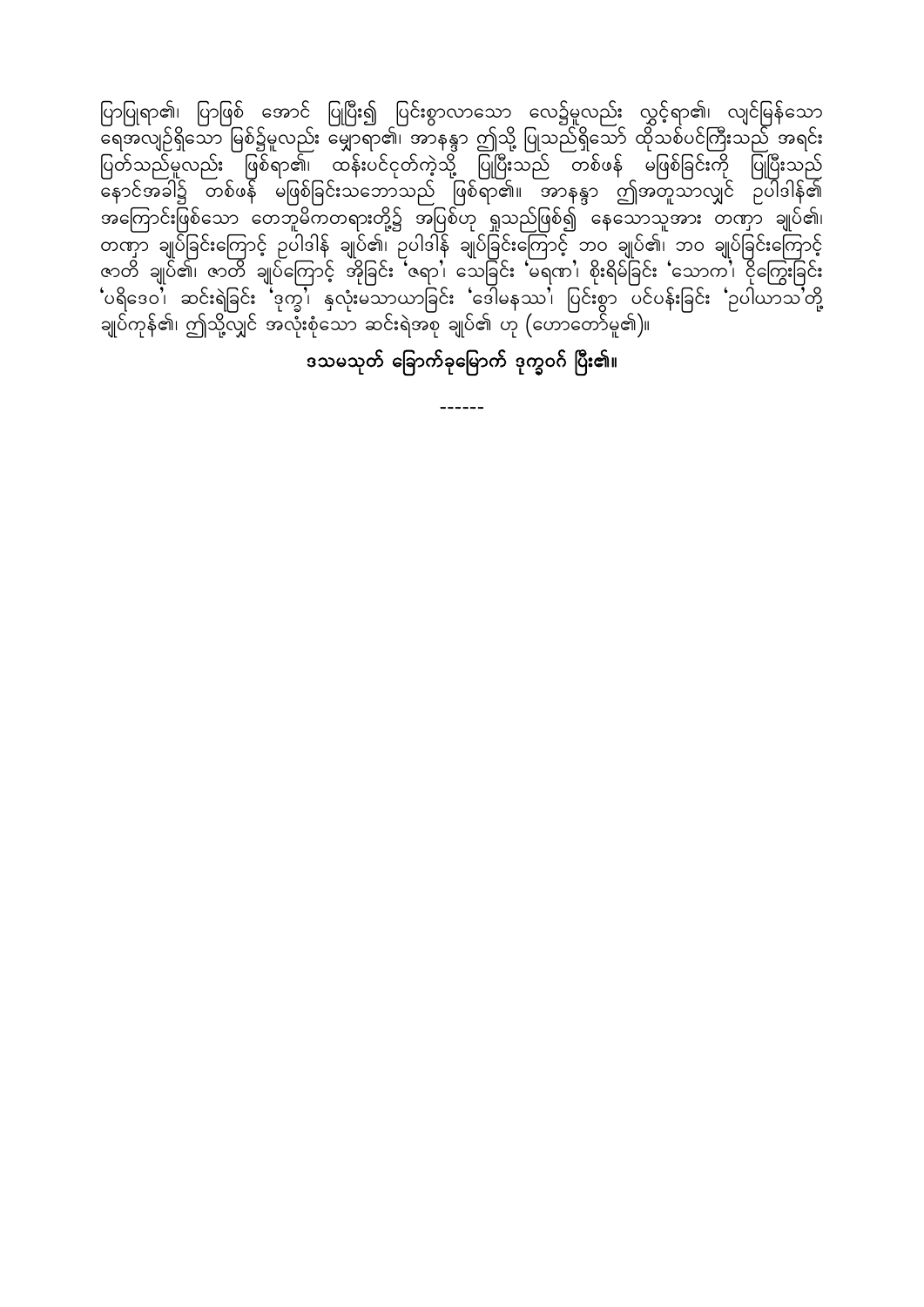#### နိဒါနဝဂ္ဂသံယုတ်ပါဠိတော်

=== ၇ - မဟာ၀ဂ် ===

၁ - အဿှတဝါသုတ်

၆၁။ အကျွန်ုပ်သည် ဤသို့ ကြားနာခဲ့ရပါသည်- အခါတစ်ပါး၌ မြတ်စွာဘုရားသည် သာဝတ္ထိပြည် အနာထပိဏ်သူဌေး၏ အရံဖြစ်သော ဇေတဝန်ကျောင်း၌ (သီတင်းသုံး) နေတော်မူ၏၊ ရဟန်းတို့ အကြား အမြင် မရှိသော ပုထုဇဉ်သည် မဟာဘုတ်လေးပါးဖြင့် ပြီးသော ဤကိုယ်၌ ငြီးငွေ့မူလည်း ငြီးငွေ့ရာ၏၊ တပ်ခြင်းကင်းမူလည်း ကင်းရာ၏၊ လွတ်လိုခြင်း ဖြစ်မူလည်း ဖြစ်ရာ၏။ ထိုသို့ ဖြစ်ခြင်းသည် အဘယ် ကြောင့်နည်း၊ <sup>"</sup>ရဟန်းတို့ မဟာဘုတ်လေးပါးဖြင့် ပြီးသော ဤကိုယ်၏ တိုးပွားခြင်းသည်လည်းကောင်း၊ ဆုတ်ယုတ်ခြင်းသည်လည်းကောင်း၊ ဖြစ်ခြင်းသည်လည်းကောင်း၊ ပျက်ခြင်းသည်လည်းကောင်း ထင်၏။ ထို့ကြောင့် အကြားအမြင် မရှိသော ပုထုဇဉ်သည် ဤကိုယ်၌ ငြီးငွေ့မူလည်း ငြီးငွေ့ရာ၏၊ တပ်ခြင်းကင်း မူလည်း ကင်းရာ၏၊ လွတ်လိုခြင်း ဖြစ်မှုလည်း ဖြစ်ရာ၏။

ရဟန်းတို့ အကြားအမြင် မရှိသော ပုထုဇဉ်သည် စိတ်ဟူ၍လည်းကောင်း၊ မနောဟူ၍လည်းကောင်း ဝိညာဏ်ဟူ၍လည်းကောင်း ဆိုအပ်သော သဘောတရား၌ ငြီးငွေ့ခြင်းငှါ မစွမ်းနိုင်၊ တပ်ခြင်း ကင်းခြင်းငှါ မစွမ်းနိုင်၊ လွတ်လိုခြင်းငှါ မစွမ်းနိုင်။ ထိုသို့ မစွမ်းနိုင်ခြင်းသည် အဘယ်ကြောင့်နည်း၊ ရဟန်းတို့ အကြားအမြင် မရှိသော ပုထုဇဉ်သည် ဤစိတ်ဟူသော သဘောတရားကို "ဤသည်ကား ငါ၏ ဉစ္စာဖြစ်၏၊ ဤသည်ကား ငါ ဖြစ်၏၊ ဤသည်ကား ငါ၏ အတ္တတည်း" ဟု ရှည်စွာသော ကာလ ပတ်လုံး (တဏှာဒိဋ္ဌိတို့ဖြင့်) စွဲယူအပ်၏၊ မြတ်နိုးအပ်၏၊ မှားသောအားဖြင့် သုံးသပ်အပ်၏၊ ထို့ကြောင့် အကြားအမြင် မရှိသော ပုထုဇဉ် သည် ထိုစိတ် ဟူသော သဘောတရား၌ ငြီးငွေ့ခြင်းငှါ မစွမ်းနိုင်၊ တပ်ခြင်း ကင်းခြင်းငှါ မစွမ်းနိုင်၊ လွတ်လိုခြင်းငှါ မစွမ်းနိုင်။

ရဟန်းတို့ အကြားအမြင် မရှိသော ပုထုဇဉ်သည် အလိုရှိခဲ့သော် မဟာဘုတ်လေးပါးဖြင့် ပြီးသော ဤကိုယ်ကို အတ္တဟူ၍ ကပ်ရောက်ရာ၏၊ စိတ်ကိုမူ မကပ်ရောက်သည်သာလျှင်တည်း။ ထိုသို့ ဖြစ်ခြင်း သည် အဘယ်ကြောင့်နည်း၊ ရဟန်းတို့ မဟာဘုတ်လေးပါးဖြင့် ပြီးသော ဤကိုယ်သည် တစ်နှစ်ပတ်လုံး တည် သည်ကိုလည်းကောင်း၊ နှစ်နှစ်ပတ်လုံး တည်သည်ကိုလည်းကောင်း၊ သုံးနှစ်ပတ်လုံး တည်သည်ကို လည်းကောင်း၊ လေးနှစ်ပတ်လုံး တည်သည်ကိုလည်းကောင်း၊ ငါးနှစ်ပတ်လုံး တည်သည်ကိုလည်းကောင်း၊ ဆယ် နှစ်ပတ်လုံး တည်သည်ကိုလည်းကောင်း၊ အနှစ်နှစ်ဆယ်ပတ်လုံး တည်သည်ကိုလည်းကောင်း၊ အနှစ်သုံး ဆယ်ပတ်လုံး တည်သည်ကို လည်းကောင်း၊ အနှစ်လေးဆယ်ပတ်လုံး တည်သည်ကို လည်းကောင်း၊ အနှစ် ငါးဆယ်ပတ်လုံး တည်သည်ကို လည်းကောင်း၊ အနှစ်တစ်ရာပတ်လုံး တည်သည် ကို လည်းကောင်း၊ အနှစ် တစ်ရာထက် အလွန် တည်သည်ကို လည်းကောင်း ထင်မြင်အပ်၏။

ရဟန်းတို့ စိတ်ဟူ၍လည်းကောင်း၊ မနောဟူ၍လည်းကောင်း၊ ဝိညာဏ်ဟူ၍လည်းကောင်း ဆိုအပ် သော သဘောတရားသည် ညဉ့်၌လည်းကောင်း၊ နေ့၌လည်းကောင်း တခြားတစ်ပါးသာလျှင် ဖြစ်၏၊ တခြားတစ်ပါးသည် ချုပ်၏။ ရဟန်းတို့ ဉပမာသော်ကား ကြီးစွာသော တောအုပ်၌ လှည့်လည်သော မျောက်သည် သစ်ကိုင်းကို ကိုင်ရာ၏၊ ထိုသစ်ကိုင်းကို လွှတ်၍ တစ်ပါးသော သစ်ကိုင်းကို ကိုင်ရာ၏၊ ထိုသစ်ကိုင်းကိုပင် လွှတ်ပြန်၍ တစ်ပါးသော သစ်ကိုင်းကို ကိုင်ယူပြန်ရာ၏။ ရဟန်းတို့ ဤအတူသာလျှင် စိတ်ဟူ၍ လည်းကောင်း၊ မနောဟူ၍ လည်းကောင်း၊ ဝိညာဏ်ဟူ၍ လည်းကောင်း ဆိုအပ်သော သဘောတရားသည် ညဉ့်၌လည်းကောင်း၊ နေ့၌လည်းကောင်း တခြားတစ်ပါးသာလျှင် ဖြစ်၏၊ တခြား တစ်ပါးသည် ချုပ်၏။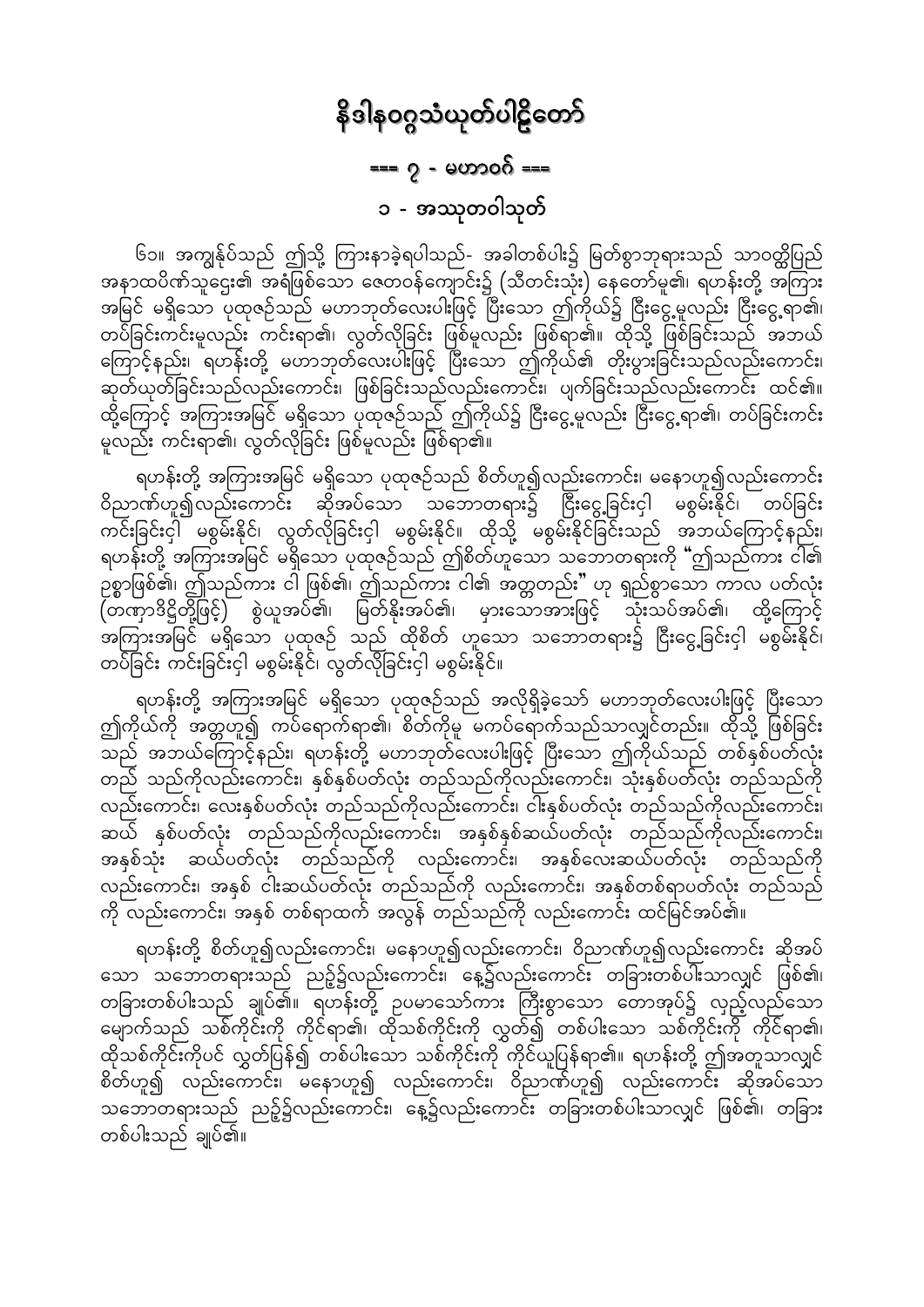ရဟန်းတို့ ထိုသို့ဖြစ်ရာ၌ အကြားအမြင်နှင့် ပြည့်စုံသော အရိယာတပည့်သည် ပဋိစ္စသမုပ္ပါဒ်ကို သာလျှင် ကောင်းစွာ သင့်လျော်သောအားဖြင့် နှလုံးသွင်း၏၊ "ဤအကြောင်းတရား ရှိခဲ့သော် ဤအကျိုး တရား ဖြစ်၏၊ ဤအကြောင်းတရား၏ ဖြစ်ခြင်းကြောင့် ဤအကျိုးတရား ဖြစ်၏၊ ဤအကြောင်းတရား သည် မရှိသော် ဤအကျိုးတရား မဖြစ်၊ ဤအကြောင်းတရား ချပ်ခြင်းကြောင့် ဤအကျိုးတရား ချုပ်၏၊ ယင်းအကြောင်းတရားကြောင့် အကျိုးတရား ဖြစ်ပုံကား မသိမှု 'အဝိဇ္ဇာ' အကြောင်းခံကြောင့် ပြုစီရင်မှု ်သခ်ီ၊ရ*ဝိ*ု့ ဖြစ်ကုန်၏၊ ပြုစီရင်မှု 'သင်္ခါရ*ဝိ*ု့ အကြောင်းခံကြောင့် သိမှု 'ဝိညာဏ်' ဖြစ်၏။ပ။ ဤသို့လျှင်<br>အလုံးစုံသော ဆင်းရဲအစု ဖြစ်၏။ မသိမှု 'အဝိဇ္ဇာ'၏ သာလျှင် အရဟတ္တမဂ်ဖြင့် အကြွင်းမဲ့ ချုပ်ခြင်း ကြောင့် ပြုစီရင်မှု 'သင်္ခါရတို့ ချုပ်ကုန်၏၊ ပြုစီရင်မှု 'သင်္ခါရတို့ ချုပ်ခြင်းကြောင့် သိမှု 'ဝိညာဏ်' ချုပ်၏<br>။ပ။ ဤသို့လျှင် အလုံးစုံသော ဆင်းရဲအစု ချုပ်၏" ဟု (ကောင်းစွာ သင့်လျော်သောအားဖြင့် နှလုံးသွင်း ၏)။

ရဟန်းတို့ အကြားအမြင်နှင့် ပြည့်စုံသော အရိယာတပည့်သည် ဤသို့ မြင်သော် ရုပ်၌လည်း ငြီး ငွေ့၏၊ ဝေဒနာ၌လည်း ငြီးငွေ့၏၊ သညာ၌လည်း ငြီးငွေ့၏၊ သင်္ခါရတို့၌လည်း ငြီးငွေ့၏၊ ဝိညာဏ်၌ လည်း ငြီးငွေ့၏၊ ငြီးငွေ့သည်ရှိသော် တပ်မက်မှု ကင်း၏၊ တပ်မက်မှု ကင်းခြင်းကြောင့် ကိလေသာမှ လွတ်၏၊ ကိလေသာမှ လွတ်ရာ၌ "ကိလေသာမှ လွတ်၏" ဟု အသိဉာဏ် ဖြစ်၏၊ "ပဋိသန္ဓေနေမှု ကုန်ပြီ၊ မြတ်သော အကျင့်ကို ကျင့်သုံးပြီးပြီ၊ ပြုဖွယ်ကိစ္စကို ပြုပြီးပြီ၊ အရဟတ္တဖိုလ် ဟူသော အကျိုးငှါ တစ်ဖန် ပြုဖွယ်ကိစ္စ မရှိတော့ပြီ"ဟု သိ၏ ဟု (ဟောတော်မူ၏)။

ပဌမသုတ်

နိဒါနဝဂွသံယုတ်ပါဠိတော် === ၇ - မဟာ၀ဂ် === ၂ - ဒုတိယ အဿုတဝါသုတ်

၆၂။ သာဝတ္ထိပြည်၌ (သီတင်းသုံး) နေတော်မူ၏၊ ရဟန်းတို့ အကြားအမြင် မရှိသော ပုထုဇဉ်သည် မဟာဘုတ်လေးပါးတို့ဖြင့် ပြီးသော ဤကိုယ်၌ ငြီးငွေ့မူလည်း ငြီးငွေ့ရာ၏၊ တပ်ခြင်းကင်းမူလည်း ကင်း ရာ၏၊ လွတ်လိုခြင်း ဖြစ်မူလည်း ဖြစ်ရာ၏။ ထိုသို့ ဖြစ်ခြင်းသည် အဘယ်ကြောင့်နည်း၊ ရဟန်းတို့<br>မဟာဘုတ်လေးပါးဖြင့် ပြီးသော ဤကိုယ်၏ တိုးပွားခြင်းသည် လည်းကောင်း၊ ဆုတ်ယုတ်ခြင်းသည် လည်းကောင်း၊ ဖြစ်ခြင်းသည် လည်းကောင်း၊ ပျက်ခြင်းသည် လည်းကောင်း ထင်၏။ ထို့ကြောင့် ာ ကားသည်။<br>အကြားအမြင် မရှိသော ပုထုဇဉ်သည် ဤကိုယ်၌ ငြီးငွေ့မူလည်း ငြီးငွေ့ရာ၏၊ တပ်ခြင်းကင်းမူလည်း<br>ကင်းရာ၏၊ လွတ်လိုခြင်း ဖြစ်မူလည်း ဖြစ်ရာ၏။ ရဟန်းတို့ စိတ်ဟူ၍ လည်းကောင်း၊ မနောဟူ၍ လည်းကောင်း၊ ဝိညာဏ် ဟူ၍ လည်းကောင်း ဆိုအပ်သော သဘောတရား၌ အကြားအမြင် မရှိသော ပုထုဇဉ်သည် ငြီးငွေ့ခြင်းငှါ မစွမ်းနိုင်၊ တပ်ခြင်း ကင်းခြင်းငှါ မစွမ်းနိုင်၊ လွတ်လိုခြင်းငှါ မစွမ်းနိုင်။ ထိုသို့ မစွမ်းနိုင်ခြင်းသည် အဘယ့်ကြောင့်နည်း၊ ရဟန်းတို့ အကြားအမြင် မရှိသော ပုထုဇဉ်သည် ဤစိတ် ှိ - ပ<br>ဟူသော သဘောတရားကို "ဤသည်ကား ငါ၏ ဉစ္စာဖြစ်၏၊ ဤသည်ကား ငါ ဖြစ်၏၊ ဤသည်ကား ငါ်၏ ကိုယ်အတ္တတည်း" ဟူ၍ ရှည်စွာသော ကာလပတ်လုံး (တဏှာဒိဋ္ဌိတို့ဖြင့်) စွဲယူအပ်၏၊ မြတ်နိုး အပ်၏၊ မှားသောအားဖြင့် သုံးသပ်အပ်၏၊ ထို့ကြောင့် အကြားအမြင်မရှိသော ပုထုဇဉ်သည် ထိုစိတ်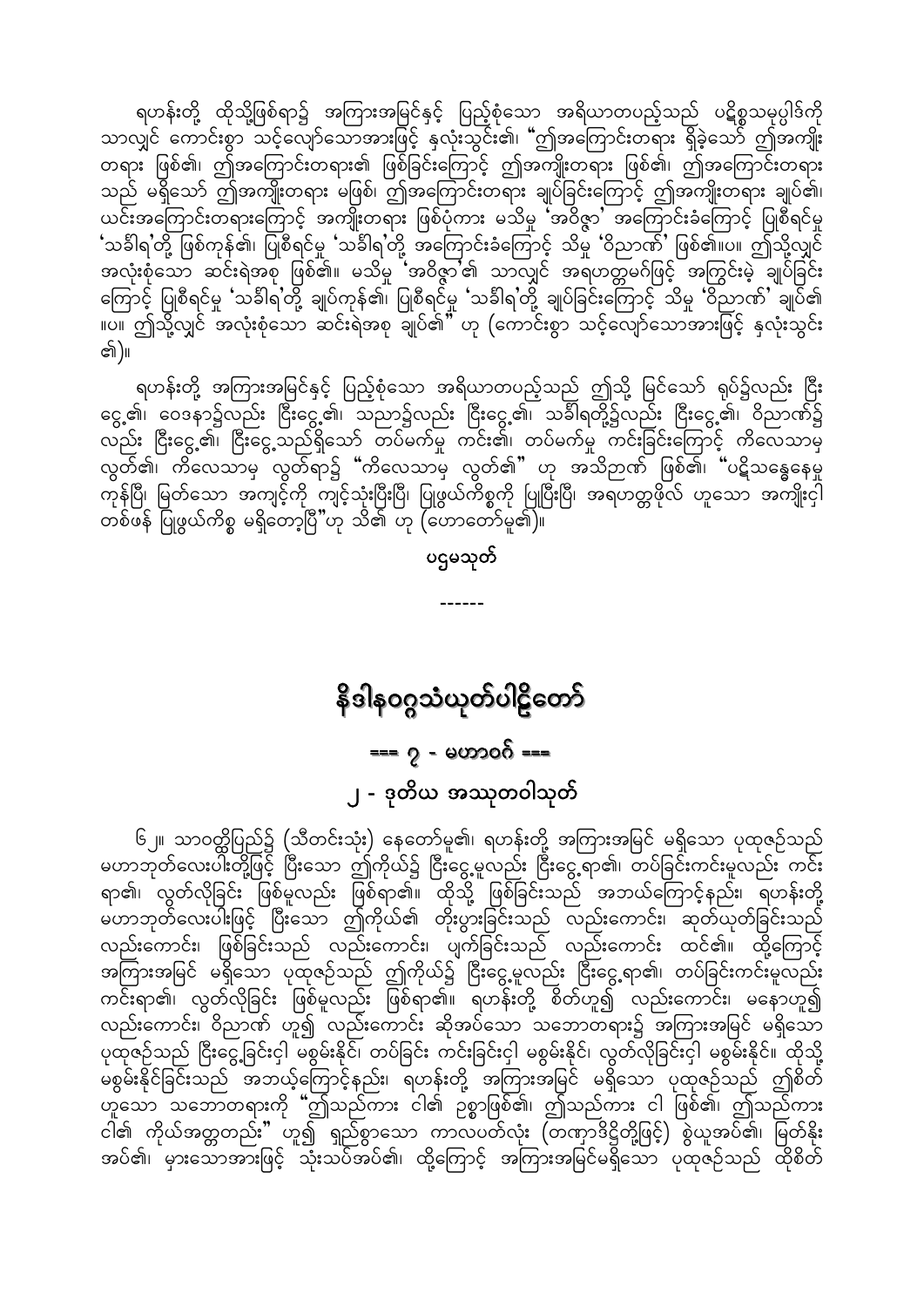ဟူသော သဘောတရား၌ ငြီးငွေ့ခြင်းငှါ မစွမ်းနိုင်၊ တပ်ခြင်း ကင်းခြင်းငှါ မစွမ်းနိုင်၊ လွတ်လိုခြင်းငှါ မစွမ်းနိုင်။

ရဟန်းတို့ အကြားအမြင် မရှိသော ပုထုဇဉ်သည် အလိုရှိခဲ့သော် မဟာဘုတ်လေးပါးဖြင့် ပြီးသော ဤကိုယ်ကို အတ္တဟူ၍ ကပ်ရောက်ရာ၏၊ စိတ်ကိုမူ မကပ်ရောက်နိုင်သည်သာလျှင်တည်း။ ထိုသို့ ဖြစ်ခြင်းသည် အဘယ်ကြောင့်နည်း၊ ရဟန်းတို့ ဤမဟာဘုတ်လေးပါးဖြင့် ပြီးသော ကိုယ်သည် တစ်နှစ် ပတ်လုံး တည်သည်ကို လည်းကောင်း၊ နှစ်နှစ်ပတ်လုံး တည်သည်ကို လည်းကောင်း၊ သုံးနှစ်ပတ်လုံး တည်သည်ကို လည်းကောင်း၊ လေးနှစ်ပတ်လုံး တည်သည်ကို လည်းကောင်း၊ ငါးနှစ်ပတ်လုံး တည်သည် ကို လည်းကောင်း၊ ဆယ်နှစ်ပတ်လုံး တည်သည်ကို လည်းကောင်း၊ အနှစ်နှစ်ဆယ်ပတ်လုံး တည်သည်ကို လည်းကောင်း၊ အနှစ် သုံးဆယ်ပတ်လုံး တည်သည်ကို လည်းကောင်း၊ အနှစ်လေးဆယ်ပတ်လုံး တည်သည်ကို လည်းကောင်း၊ အနှစ် ငါးဆယ်ပတ်လုံး တည်သည်ကို လည်းကောင်း၊ အနှစ်တစ်ရာ ပတ်လုံး တည်သည်ကို လည်းကောင်း၊ အနှစ် တစ်ရာထက်အလွန် တည်သည်ကို လည်းကောင်း ထင်မြင် အပ်၏။ ရဟန်းတို့ စိတ်ဟူ၍လည်းကောင်း၊ မနောဟူ၍ လည်းကောင်း၊ ဝိညာဏ်ဟူ၍ လည်းကောင်း ဆိုအပ်သော သဘောတရားသည် ညဉ့်၌လည်းကောင်း၊ နေ့၌လည်းကောင်း တခြားတစ်ပါးသာလျှင် ဖြစ်၏၊ တခြားတစ်ပါးသည် ချုပ်၏၊

ရဟန်းတို့ ထိုသို့ဖြစ်ရာ၌ အကြားအမြင်နှင့် ပြည့်စုံသော အရိယာတပည့်သည် (ပဋိစ္စသမုပ္ပါဒ်) ကို သာလျှင် သင့်လျော်သောအားဖြင့် ကောင်းစွာ နှလုံးသွင်း၏၊ "ဤသို့ ဤအကြောင်းတရား ရှိသော် ဤ အကျိုးတရားသည် ဖြစ်၏၊ ဤအကြောင်းတရား ဖြစ်ခြင်းကြောင့် ဤအကျိုးတရား ဖြစ်၏၊ ဤအကြောင်း တရား မရှိသော် ဤအကျိုးတရား မဖြစ်၊ ဤအကြောင်းတရား ချုပ်ခြင်းကြောင့် ဤအကျိုးတရား ချုပ်၏"၊ ရဟန်းတို့ ချမ်းသာခံစားမှု 'သုခဝေဒနာ'၏ အကြောင်းဖြစ်သော တွေ့ထိမှု ဖြဿ'ကို စွဲ၍ ချမ်းသာ ခံစားမှု 'သုခဝေဒနာ' ဖြစ်၏၊ ထိုသုခဝေဒနာ၏ အကြောင်းဖြစ်သော ဖဿ ချုပ်ခြင်းကြောင့် သာလျှင် ဖဿအား လျော်စွာ ခံစားအပ်သော သုခဝေဒနာ၏ အကြောင်းဖြစ်သော ဖဿကို စွဲ၍ ဖြစ်သော သုခဝေဒနာ သည် ချုပ်၏၊ ငြိမ်း၏။ ရဟန်းတို့ ဆင်းရဲခံစားမှု 'ဒုက္ခဝေဒနာ'၏ အကြောင်း .<br>ဖြစ်သော တွေ့ထိမှု 'ဖဿ'ကို စွဲ၍ ဆင်းရဲခံစားမှု 'ဒုက္ခဝေဒနာ' ဖြစ်၏၊ ထိုဒုက္ခဝေဒနာ၏ အကြောင်း .<br>ဖြစ်သော ဖဿ ချုပ်ခြင်းကြောင့် သာလျှင် ဖဿအား လျော်စွာ ခံစားအပ်ိသော ဒုက္ခဝေဒနာ၏ ျာသော သော သူတြောင်းမြန်း သောတွေ သောသော သောတွေ ချုပ်၏။ ငြိမ်း၏။ ရဟန်းတို့ ဆင်းရဲ<br>အကြောင်းဖြစ်သော ဖဿကို စွဲ၍ ဖြစ်သော ဒုက္ခဝေဒနာသည် ချုပ်၏၊ ငြိမ်း၏။ ရဟန်းတို့ ဆင်းရဲ<br>'ဒုက္ခ'လည်း မဟုတ် ချမ်းသာ 'သုခ'လည်း မဟုတ်သော ခံစားမှု 'ဥပေ သော တွေ့ထိမှု ဖဿႛကို စွဲ၍ ဆင်းရဲ ဒုက္ခႛလည်း မဟုတ် ချမ်းသာ 'သုခႛလည်း မဟုတ်သော ခံစားမှု<br>'ဥပေက္ခာဝေဒနာႛ ဖြစ်၏၊ ထိုဒုက္ခလည်း မဟုတ် သုခလည်း မဟုတ်သော ဉပေက္ခာဝေဒနာ၏ အကြောင်းဖြစ်သော ဖဿချုပ်ခြင်းကြောင့်သာလျှင် ဖဿအား လျော်စွာ ခံစားအပ်သော ဒုက္ခလည်း မဟုတ် သုခလည်းမဟုတ်သော ဉပေက္ခာဝေဒနာ၏ အကြောင်းဖြစ်သော ဖဿကို စွဲ၍ ဖြစ်သော ဉပေက္ခာဝေဒနာသည် ချုပ်၏၊ ငြိမ်း၏။

ရဟန်းတို့ ဉပမာသော်ကား ထင်းချောင်း နှစ်ချောင်းတို့၏ ပွတ်တိုက်ပေါင်းဆုံခြင်းကြောင့် အပူ ဓာတ်ငွေ့သည် ဖြစ်၏၊ မီးဖြစ်ပေါ်လာ၏၊ ထိုထင်းချောင်း နှစ်ချောင်းတို့ကိုပင်လျှင် အထူးထူး ပြု၍ သုံးဆောင်ခြင်းကြောင့် ထင်းချောင်းအား လျော်သော အပူဓာတ်ငွေ့ ချုပ်၏၊ ငြိမ်း၏။ ရဟန်းတို့ ဤအတူ ပင်လျှင် ချမ်းသာခံစားမှု 'သုခဝေဒနာ'၏ အကြောင်းဖြစ်သော တွေ့ထိမှု 'ဖဿ'ကို စွဲ၍ချမ်းသာခံစားမှု ်သုခဝေဒနာ' ဖြစ်၏၊ ထိုသုခဝေဒနာ၏ အကြောင်းဖြစ်သော ဖဿ<sup>ီ</sup>ချုပ်ခြင်းကြောင့်သာလျှင် ဖဿအား ္<br>လျော်စွာ ခံစားအပ်သော သုခဝေဒနာသည် ချုပ်၏၊ ငြိမ်း၏။ပ။ ဆင်းရဲခံစားမှု 'ဒုက္ခဝေဒနာ'၏<br>အကြောင်း ဖြစ်သော တွေ့ထိမှု 'ဖဿ'ကို စွဲ၍။ ဆင်းရဲ 'ဒုက္ခ'လည်း မဟုတ် ချမ်းသာ 'သုခ'လည်း မဟုတ်သော ခံစားမှု ဉပေက္ခာဝေဒနာ'၏ အကြောင်းဖြစ်သော 'ဖဿ'ကို စွဲ၍ ဆင်းရဲ 'ဒုက္ခ'လည်း မဟုတ် ချမ်းသာ 'သုခ'လည်း မဟုတ်သော ခံစားမှု ဉပေက္ခာဝေဒနာ'သည် ဖြစ်၏၊ ထိုဒုက္ခလည်း မဟုတ်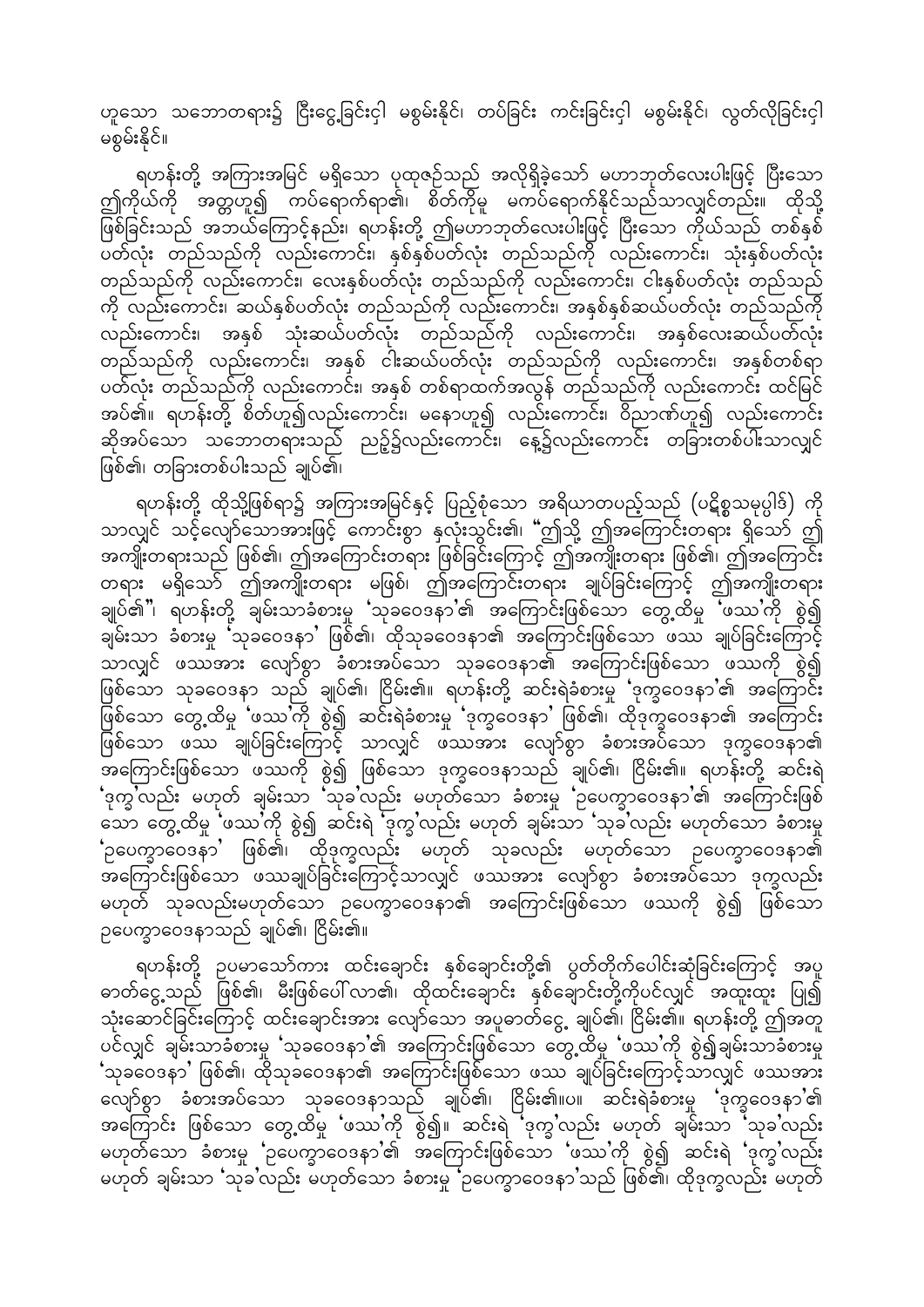သုခလည်း မဟုတ်သော ဉပေက္ခာဝေဒနာ၏ အကြောင်းဖြစ်သော ဖဿ ချုပ်ခြင်းကြောင့်သာလျှင် အကြောင်းဖြစ်သော ဖဿကို စွဲ၍ ဖြစ်သော ဒုက္ခလည်းမဟုတ် သုခလည်းမဟုတ်သော ဉပေက္ခာ ဝေဒနာသည် ချုပ်၏၊ ငြိမ်း၏။

ရဟန်းတို့ အကြားအမြင်နှင့် ပြည့်စုံသော အရိယာတပည့်သည် ဤသို့ မြင်သည် ရှိသော်<br>ဖဿ၌လည်း ငြီးငွေ့၏၊ ဝေဒနာ၌လည်း ငြီးငွေ့့၏၊ သညာ၌လည်း ငြီးငွေ့့၏၊ သင်္ခါရတို့၌လည်း "ပဋိသန္ဓေနေမှု ကုန်ပြီ၊ မြတ်သော အကျင့်ကို ကျင့်သုံး ပြီးပြီ၊ ပြုဖွယ်ကိစ္စကို ပြုပြီးပြီ၊ အရဟတ္တဖိုလ် 

ဒုတိယသုတ်

နိဒါန၀ဂွသံယုတ်ပါဠိတော်

=== ၇ - မဟာ၀ဂ် ===

၃ - ပုတ္တမံသူပမသုတ်

၆၃။ သာဝတ္ထိနိဒါန်း။ ရဟန်းတို့ ဖြစ်ပြီးသတ္တဝါတို့ တည်ခြင်းငှါလည်းကောင်း၊ ဖြစ်ဆဲသတ္တဝါတို့အား ချီးမြှောက် (ထောက်ပံ့)ခြင်းငှါလည်းကောင်း ဖြစ်ကုန်သော ဆောင်တတ်သော သဘော ်အာဟာရ' ာ<br>တို့သည် ဤလေးမျိုးတို့တည်း။ အဘယ်လေးမျိုးတို့နည်းဟူမူ- ကြမ်းတမ်းသည်လည်းဖြစ်စေ, နူးညံ့ သည်လည်းဖြစ်စေ အလုပ်အလွေးကို ပြု၍ မျိုအပ်သော 'ကဗဋီကာရအာဟာရ၊ နှစ်ခုမြောက်သော ဖဿာဟာရ၊ သုံးခုမြောက်သော မနောသဉ္စေတနာဟာရ၊ လေးခုမြောက်သော ဝိညာဏာဟာရတို့တည်း။ ရဟန်းတို့ ဖြစ်ပြီးသတ္တဝါတို့ တည်ခြင်းငှါ် လည်းကောင်း၊ ဖြစ်ဆဲသတ္တဝါ တို့အား ချီးမြှောက် ထောက်ပံ့ခြင်းငှါ လည်းကောင်း ဖြစ်ကုန်သော ဆောင်တတ်သော သဘော 'အာဟာရ' တို့သည် ဤလေးမျိုး တို့တည်း။

ရဟန်းတို့ ကဗဠီကာရအာဟာရကို အဘယ်သို့ မှတ်အပ်သနည်း။ ရဟန်းတို့ ဥပမာသော်ကား လင်မယားနှစ်ယောက်တို့သည် အနည်းငယ်သော ရိက္ခာကို ယူ၍ (သွားလာမှုခက်သော) ခရီးခဲသို့ သွား ကုန်ရာ၏၊ ထိုလင်မယားနှစ်ယောက်တို့အား ချစ်ခင်အပ် နှလုံးကို ပွားစေတတ်သော တစ်ယောက်တည်း ုံ၊ ၊ သားငယ်သည်လည်း ရှိရာ၏၊ ရဟန်းတို့ ထိုအခါ ခရီးခဲသို့ သွားကုန်သော ထိုလင်မယား နှစ်<br>ယောက်တို့အား အနည်းငယ်သော စားနပ်ရိတ္ခာသည် ကုန်ခြင်းသို့ ရောက်ရာ၏၊ ထိုလင်မယား နှစ်<br>ယောက်တို့အား မကူးမြောက်ကြရသေးသော ဤခရီးခဲသည်လည်း ကြွင်းကျ ရိက္ခာသည်လည်း ကုန်ခန်းပြီ၊ မကူးမြောက်ကြရသေးသော ခရီးခဲသည်လည်း ကြွင်းကျန်သေး၏၊ အကယ်၍ ငါတို့ သည် ချစ်ခင်အပ် နှလုံးကို ပွားစေတတ်သော တစ်ယောက်တည်းသော သားငယ်ကို သတ်၍ အသားညှင်း အသားတုံး ပြုပြီးလျှင် သားငယ်၏ အသားတို့ကို စားကြကုန်လျက် ထိုကြွင်းကျန် သေးသော ခရီးခဲကို ကူးမြောက်ကြရမူကား ကောင်းလေရာ၏၊ သုံးယောက်စလုံး မပျက်စီးပါစေ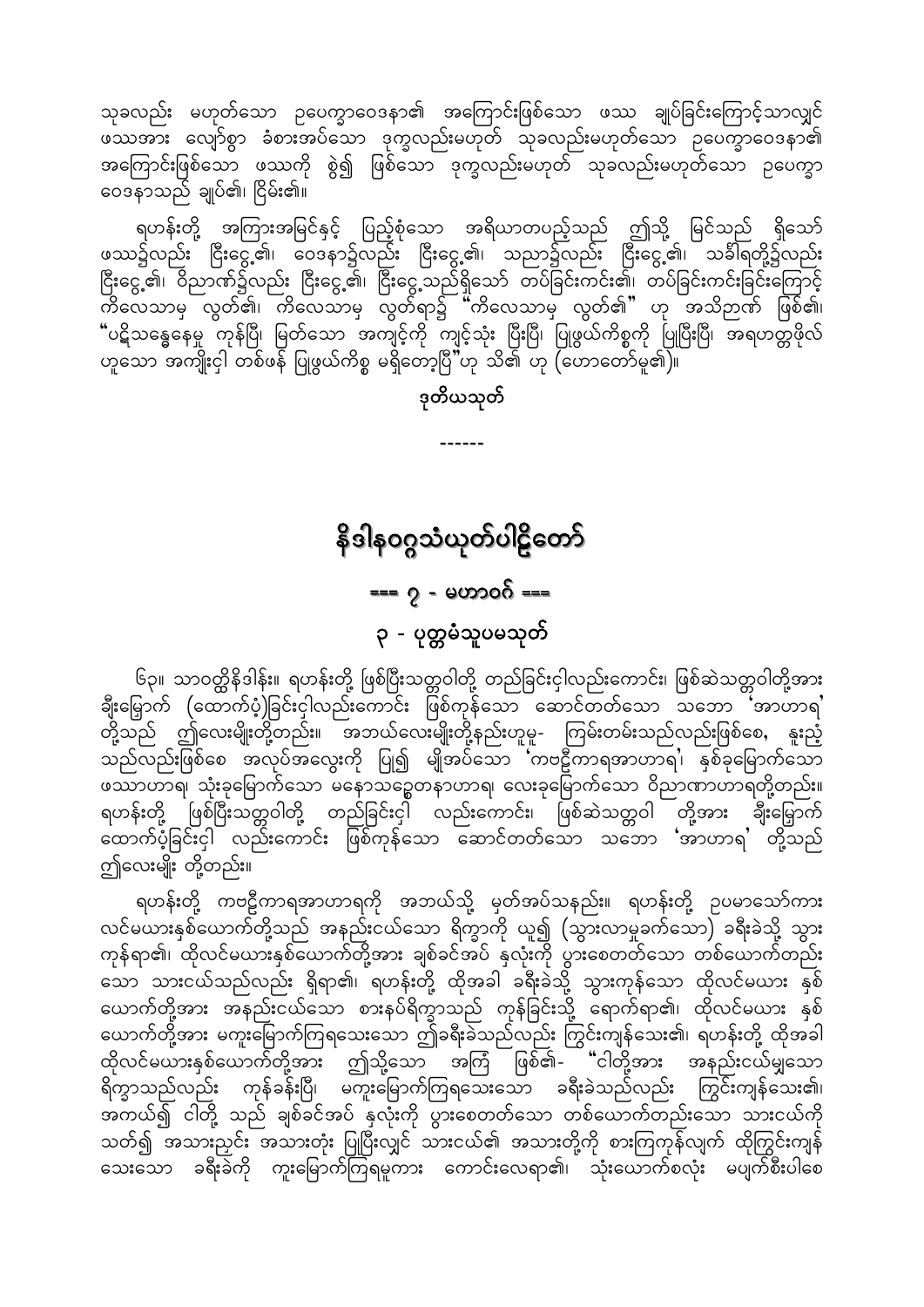ကုန်လင့်" ဟု (အကြံဖြစ်၏)၊ ရဟန်းတို့ ထိုအခါ လင်မယားနှစ်ယောက်တို့သည် ချစ်ခင်အပ် နှလုံးကို .<br>ပြုပြီးလျှင် သားငယ်၏အသားတို့ကို စားကြ ကုန်လျက် ဤသို့ ကြွင်းကျန်သေးသော ထိုခရီးခဲကို စားကုန်၏၊ "တစ်ယောက်တည်းသော သားကလေး အဘယ်မှာနည်း၊ တစ်ယောက်တည်းသော သားကလေး အဘယ်မှာနည်း" ဟု ဆို၍ ရင်တို့ကိုလည်း ထုကုန်ရာ၏။

ရဟန်းတို့ ထိုအရာကို အဘယ်သို့ မှတ်ထင်ကုန်သနည်း၊ ထိုလင်မယားနှစ်ယောက်တို့သည် မြူး တူးခြင်းငှါလည်း အာဟာရကို သုံးဆောင်ကုန်ရာသလော၊ မာန်ယစ်ခြင်းငှါလည်း အာဟာရကို သုံးဆောင် ကုန်ရာသလော၊ တန်ဆာဆင်ခြင်းငှါလည်း အာဟာရကို သုံးဆောင်ကုန်ရာသလော၊ အပြေ အပြစ် ပြုခြင်းငှါလည်း အာဟာရကို သုံးဆောင်ကုန်ရာသလောဟု မေးတော်မူ၏၊ အသျှင်ဘုရား ဤသို့ မဟုတ်ပါ။ ရဟန်းတို့ ထိုလင်မယားနှစ်ယောက်တို့သည် ခရီးခဲကို ကူးမြောက်ရုံငှါသာလျှင် အာဟာရကို သုံးဆောင်ကြ ကုန်သည် မဟုတ်လော ဟု (မေးတော်မူ၏)၊ အသျှင်ဘုရားဟုတ်ပါ၏။ ရဟန်းတို့ ဤအတူသာလျှင် "ကဗဋီကာရအာဟာရကို မှတ်အပ်၏" ဟူ၍ ငါဘုရား ဟောတော်မူ၏။ ရဟန်းတို့ —<br>ကဗဋီကာရအာဟာရကို ပိုင်းခြား၍ သိသည်ရှိသော် ကာမဂုဏ်ငါးပါး၌ တပ်မက်မှု ကာမရာဂကို ပိုင်းခြား သိနိုင်၏၊ ကာမဂုဏ် ငါးပါး၌ တပ်မက်မှု ကာမရာဂကို ပိုင်းခြား၍ သိသည်ရှိသော် ာ<br>အရိယာတပည့်သည် အကြင်ကာမဂုဏ်၌ တပ်မက်နှောင်ဖွဲ့မှု 'ကာမရာဂသံယောဇဉ်'နှင့် ယှဉ်သည်ဖြစ်၍ တစ်ဖန် ဤကာမဘုံလောကသို့ လာရောက်၏၊ ထိုနှောင်ဖွဲ့မှု သံယောဇဉ်သည် မရှိ။

ရဟန်းတို့ ဖဿာဟာရကို အဘယ်သို့ မှတ်အပ်သနည်း။ ရဟန်းတို့ ဉပမာသော်ကား အရေ မရှိ သော နွားမသည် နံရံကို မှီ၍ တည်ငြားအံ့၊ နံရံကို မှီနေကုန်သော သတ္တဝါတို့သည် ထိုနွားမကို ကိုက်ခဲ ကုန်ရာ၏၊ အကယ်၍ သစ်ပင်ကို မှီ၍ တည်ငြားအံ့၊ သစ်ပင်ကို မှီ၍ နေကုန်သော သတ္တဝါတို့သည် ထို ္ဂ်ားမကို ကိုက်ခဲကုန်ရာ၏၊ အကယ်၍ ရေကို မှီ၍ တည်ငြားအံ့၊ ရေကို မှီ၍ နေကုန်သော သတ္တဝါတို့သည် ထိုနွားမကို ကိုက်ခဲကုန်ရာ၏၊ အကယ်၍ လဟာပြင်ကို မှီ၍ တည်ငြားအံ့၊ လဟာပြင်ကို မှီ၍ နေကုန်သော သတ္တဝါတို့သည် ထိုနွားမကို ကိုက်ခဲကုန်ရာ၏၊ ရဟန်းတို့ မည်သည့် အရပ်မဆို ာခ်<br>တစ်ခုခုသော အရပ်ကို မှီ၍ တည်ငြားအံ့၊ ထိုအရပ်ကို မှီ၍ နေကုန်သော သတ္တဝါတို့သည် ထိုနွားမကို ကိုက်ခဲကုန်ရာ၏၊ ရဟန်းတို့ ဤအတူသာလျှင် "ဖဿာဟာရကို မှတ်အပ်၏" ဟူ၍ ငါဘုရား ဟောတော်မူ၏။ ရဟန်းတို့ ဖဿာဟာရကို ပိုင်းခြား၍ သိသည်ရှိသော် ဝေဒနာ သုံးပါးတို့ကို ပိုင်းခြား၍ သိနိုင်၏၊ ဝေဒနာ သုံးပါးတို့ကို ပိုင်းခြား၍ သိသည်ရှိသော် အရိယာတပည့်အား အထက်၌ ပြုဖွယ်ကိစ္စ တစ်စုံတစ်ခုမျှ မရှိတော့ပြီဟု ငါဘုရား ဟောတော်မူ၏။

ရဟန်းတို့ မနောသဥ္ရေတနာဟာရကို အဘယ်သို့ မှတ်အပ်သနည်း။ ရဟန်းတို့ ဥပမာသော်ကား တသူ (လက်ခုပ်တစ်ဖောင်) ကျော်မျှရှိသော မီးကျီးတွင်းသည် အခိုးအလျှံကင်းသော မီးကျီးတို့ဖြင့်<br>ပြည့်ရာ၏၊ ထိုအခါ အသက်ရှည်လိုသော မသေလိုသော ချမ်းသာကို အလိုရှိသော ဆင်းရဲကို ိင်္င -<br>စက်ဆုပ်သော ယောကျ်ားသည် လာရာ၏၊ ထိုယောကျ်ားကို အားကြီးကုန်သော ယောကျ်ားနှစ်ယောက် တို့သည် လက်မောင်း အသီးသီးတို့၌ ကိုင်၍ ထိုမီးကျီးတွင်းသို့ ဆွဲငင်ကုန်ရာ၏၊ ရဟန်းတို့ ထိုအခါ ထိုယောက်ျားအား မီးကျီးစုမှ ဝေးလိုသော စေတနာ ဝေးလိုသော တောင့်တမှု ဝေးလိုသော ဆောက်တည်မှုသည် ဖြစ်ရာ၏။ ထိုသို့ ဖြစ်ခြင်းသည် အဘယ်ကြောင့်နည်း၊ ရဟန်းတို့ ထိုယောက်ျားအား<br>"ငါသည် အကယ်၍ ဤ မီးကျီးတွင်းသို့ ကျအံ့၊ ထိုမီးကျီးတွင်းသို့ ကျခြင်းကြောင့် သေခြင်းသို့သော် လည်းကောင်း၊ သေလောက် နီးပါး ဆင်းရဲသို့သော် လည်းကောင်း ရောက်လိမ့်မည်" ဟု ဤအကြံသည် .<br>ဖြစ်ရာသောကြောင့်တည်း၊ ရဟန်းတို့ ဤအတူသာလျှင် "မနောသဉ္စေတနာဟာရကို မှတ်အပ်၏" ဟူ၍ ိငါဘုရား ဟောတော်မူ၏။ ရဟန်းတို့ မနောသဉ္စေတနာဟာရကို ပိုင်းခြား၍ သိသည်ရှိသော်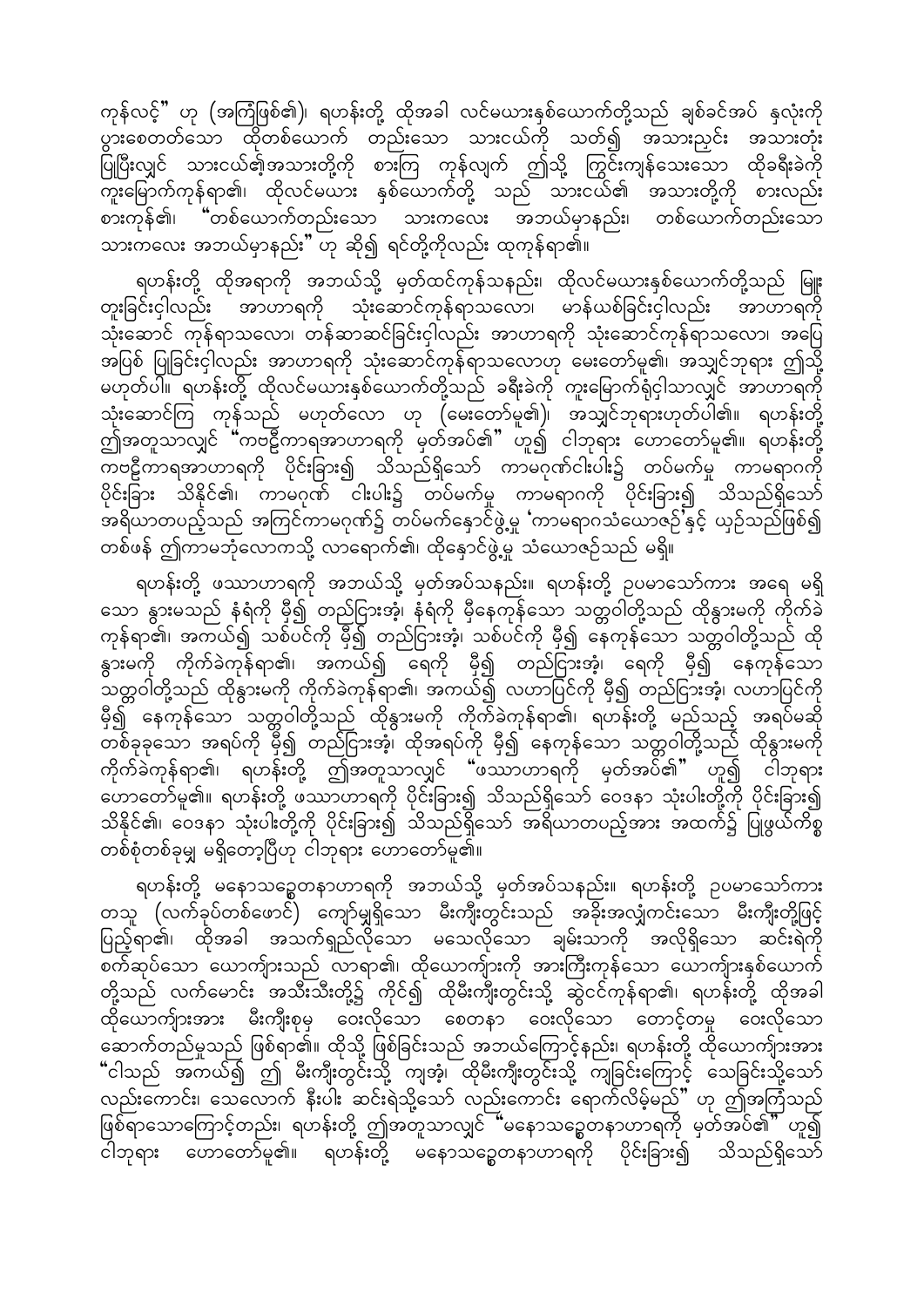တဏှာသုံးပါးတို့ကို ပိုင်းခြား၍ သိနိုင်၏၊ တဏှာသုံးပါးတို့ကို ပိုင်းခြား၍ သိသည်ရှိသော် အရိယာ တပည့်အား အထက်၌ ပြုဖွယ်ကိစ္စ တစ်စုံတစ်ခုမျှ မရှိတော့ပြီ ဟု ငါဘုရား ဟောတော်မူ၏။

ရဟန်းတို့ ဝိညာဏာဟာရကို အဘယ်သို့ မှတ်အပ်သနည်း။ ရဟန်းတို့ ဉပမာသော်ကား ယုတ်ညံ့ သော အကျင့်ရှိသော သူခိုးကို ဖမ်း၍ "အရှင်မင်းကြီး ဤသူသည် ယုတ်ညံ့သော အကျင့်ရှိသော သူခိုးပါ တည်း၊ ဤသူအား အရှင်မင်းကြီး အလိုရှိတိုင်းသော ဒဏ်ကို စီရင်တော်မူပါလော့" ဟု မင်းအား ပြကုန် ရာ၏၊ ထိုမင်းချင်းယောက်ျားတို့ကို မင်းသည် "မင်းချင်းတို့ သွားကြကုန်လော့၊ ဤယောက်ျားကို နံနက် .<br>အခါ၌ လှံပေါင်းတစ်ရာတို့ဖြင့် ထိုးသတ်ကုန်လော့" ဟု ဆို၏၊ ထိုယောက်ျားကို နံနက်အခါ၌ လှံပေါင်း တစ်ရာတို့ဖြင့် ထိုးသတ်ကုန်ရာ၏၊ ထိုအခါ မင်းကြီးသည် နေ့လယ်အခါ၌ "မင်းချင်းတို့ ထိုယောက်ျား သည် အဘယ်သို့ ရှိလေသနည်း" ဟု မေးရာ၏၊ မင်းမြတ် ထိုအတိုင်းပင်လျှင် အသက်ရှင်လျက် နေပါ၏ က လျှောက်ကုန်၏၊ ထိုမင်းချင်းယောကျ်ားတို့ကို မင်းသည် "မင်းချင်းတို့ သွားကြကုန်၊ ထိုယောကျ်ားကို နေ့လယ်အခါ၌ လုံပေါင်းတစ်ရာတို့ဖြင့် ထိုးသတ်ကြကုန်ဦးလော့"ဟု ဆိုရာ၏၊ ထိုယောကျ်ားကို နေ့လယ် အခါ၌ လုံပေါင်းတစ်ရာတို့ဖြင့် ထိုးသတ်ကုန်ရာ၏၊ ထို့နောက် မင်းသည် ညချမ်းအခါ၌ "မင်းချင်းတို့ ထိုယောက်ျားသည် အဘယ်သို့ ရှိလေသနည်း" ဟု မေးရာ၏၊ မင်းမြတ် ထိုအတိုင်းပင်လျှင် အသက်ရှင် \_<br>လျက် နေပါ၏ဟု လျှောက်ကုန်၏၊ ထိုမင်းချင်းယောကျ်ားတို့ကို မင်းသည် "မင်းချင်းတို့ သွားကြကုန်၊ ညချမ်းအခါ၌ လှံပေါင်းတစ်ရာတို့ဖြင့် ထိုးသတ်ကြကုန်ဦးလော့" ဟု ဤသို့ ဆိုရာ၏၊ ထိုယောက်ျားကို ncsrf;tcgü vSHaygif;wpf&mwdkYjzifh xdk;owfukef&m\/ &[ef;wdkY xdkt&mudk tb,fodkY မှတ်ထင်ကြ<sup>ီ</sup> ကုန်သနည်း၊ တစ်နေ့တည်း၌ လှံပေါင်းသုံးရာတို့ဖြင့် ထိုးသတ်ညှဉ်းဆဲအပ်သည်ရှိသော် ာ<br>ထိုလုံပေါင်းသုံးရာတို့ဖြင့် ထိုးခြင်းတည်းဟူသော အကြောင်းကြောင့် ထိုယောက်ျားသည် ဆင်းရဲခြင်း နှလုံးမသာခြင်း ဒုက္ခ ဝေဒနာကို ခံစားရာသလော၊ အသျှင်ဘုရား တစ်ချောင်းသော လုံဖြင့်ပင်လည်း xdk;owfn§Of;qJonf &Sdaomf xdktaMumif;aMumifh qif;&Jjcif; ESvHk;romjcif; a0'emudk cHpm;& ရာ၏၊ လှံပေါင်းသုံးရာတို့ဖြင့် ထိုးသတ်ညှဉ်းဆဲအပ်သော်ကား အဘယ်မှာ ဆိုဖွယ်ရာ ရှိပါတော့အံ့နည်း က် လျှောက်ကြကုန်၏။ ရဟန်းတို့ ဤအတူပင်လျှင် "ဝိညာဏာဟာရကို မှတ်အပ်၏" ဟူ၍ ငါဘုရား ဟောတော်မူ၏။ ရဟန်းတို့ ဝိညာဏာ ဟာရကို ပိုင်းခြား၍ သိအပ်သည်ရှိသော် နာမ်ရုပ်ကို ပိုင်းခြား၍ သိနိုင်၏၊ နာမ်ရုပ်ကို ပိုင်းခြား၍ သိသည် ရှိသော် အရိယာတပည့်အား အထက်၌ ပြုဖွယ်ကိစ္စ တစ်စုံတစ်ခုမျှ မရှိတော့ပြီဟု ငါဘုရား ဟော၏ ဟု (မိန့်တော်မူ၏)။

တတိယသုတ်။

------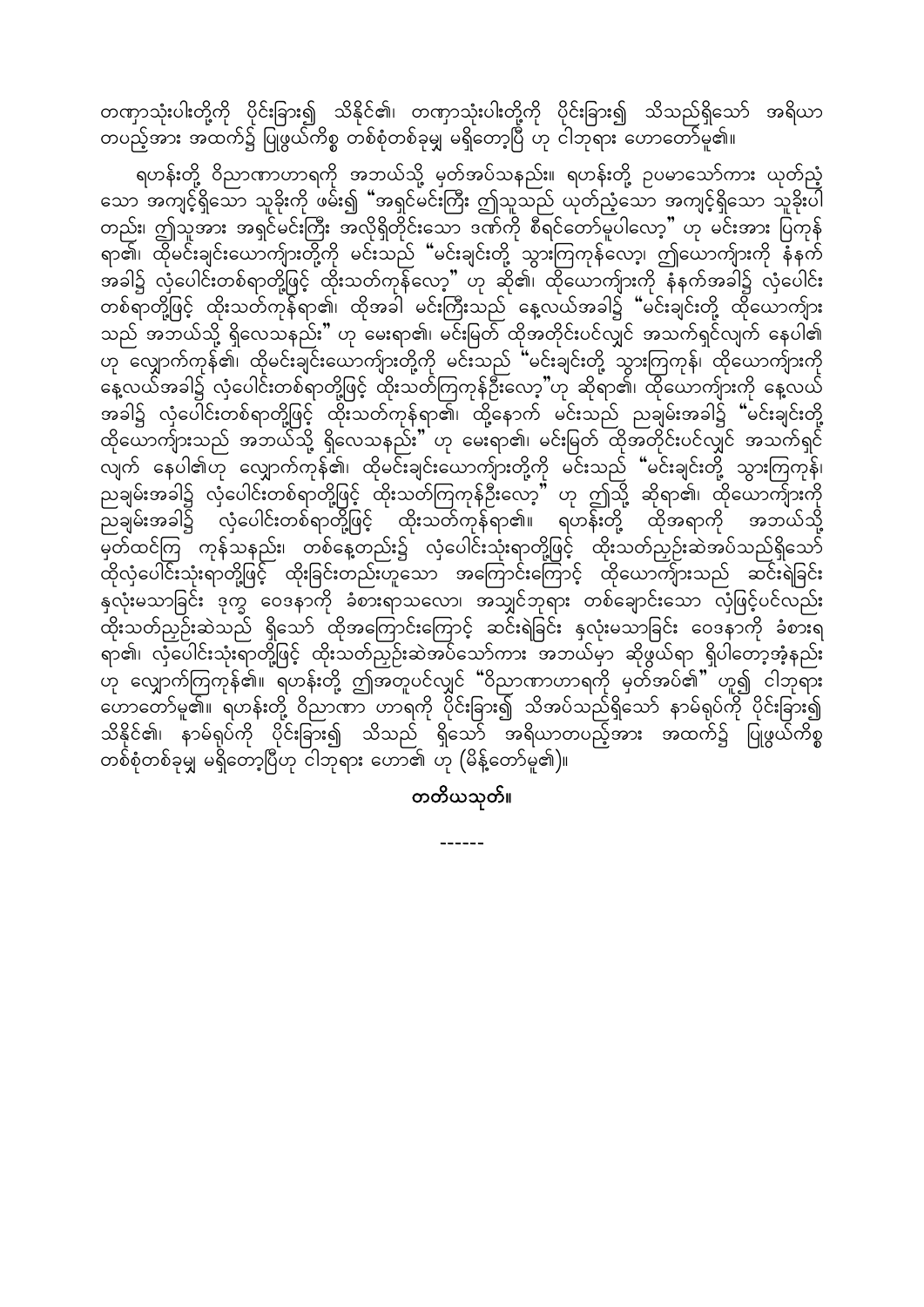### နိဒါနဝဂ္ဂသံယုတ်ပါဠိတော်

=== ၇ - မဟာ၀ဂ် ===

၄ - အတ္တိရာဂသုတ်

၆၄။ သာဝတ္ထိပြည်၌ (သီတင်းသုံး) နေတော်မူ၏၊ ရဟန်းတို့ ဖြစ်ပြီးသတ္တဝါတို့ တည်ခြင်းငှါ<br>လည်းကောင်း၊ ဖြစ်ဆဲသတ္တဝါတို့အား ချီးမြှောက် (ထောက်ပံ့)ခြင်းငှါ လည်းကောင်း ဖြစ်ကုန်သော ဆောင်တတ်သော သဘော 'အာဟာရ'တို့သည် ဤလေးမျိုးတို့တည်း။ အဘယ်လေးမျိုးတို့နည်းဟူမူ-ကြမ်းတမ်း သည်လည်း ဖြစ်စေ, နူးညံ့သည်လည်းဖြစ်စေ အလုပ်အလွေးကို ပြု၍ မျိုအပ်သော .<br>'ကဗဋီကာရအာဟာရ<sup>၊</sup> နှစ်ခုမြောက်သော ဖဿာဟာရ၊ သုံးခုမြောက်သော မနောသဉ္စေတနာဟာရ၊ လေးခုမြောက်သော ဝိညာဏာ ဟာရတို့တည်း။ ရဟန်းတို့ ဖြစ်ပြီး သတ္တဝါတို့ တည်ခြင်းငှါလည်းကောင်း၊ ဖြစ်ဆဲ သတ္တဝါတို့အား ချီးမြှောက်ထောက်ပံ့ခြင်းငှါလည်းကောင်း ဖြစ်ကုန်သော ဆောင်တတ်သော \_<br>သဘော 'အာဟာရ' တို့သည် ဤလေးမျိုးတို့တည်း။

ရဟန်းတို့ ကဗဋီကာရအာဟာရ၌ တပ်စွန်းမှု 'ရာဂ'၊ နှစ်သက်မှု 'နန္ဒိ'၊ တပ်မက်မှု 'တဏှာ' ရှိခဲ့မူ ထိုတေဘူမိကဝဋ်၌ ဝိညာဏ်သည် တည်၏၊ စည်ပင်၏။ အကြင်တေဘူမိကဝဋ်၌ ဝိညာဏ်သည် တည်၏၊ စည်ပင်၏၊ ထိုတေဘူမိကဝဋ်၌ နာမ်ရှပ် သက်ဝင်၏။ အကြင်တေဘူမိကဝဋ်၌ နာမ်ရှပ် သက်ဝင်၏၊ ထို တေဘူမိကဝဋ်၌ သင်္ခါရတို့ ကြီးပွားကုန်၏။ အကြင်တေဘူမိကဝဋ်၌ သင်္ခါရတို့ ကြီးပွားကုန်၏၊ ထို တေဘူမိကဝဋ်၌ နောင်တစ်ဖန် ဘဝသစ်၌ ဖြစ်ခြင်းရှိ၏။ အကြင်တေဘူမိကဝဋ်၌ ပြင်ကို "စိုးရိမ်ခြင်းနှင့် တကွ<sup>ိ</sup>ဖြစ်၏၊ ပူပန်ခြင်းနှင့် တကွ<sup>ိ</sup>ဖြစ်၏၊ ပြင်းစွာ ပင်ပန်းခြင်းနှင့် တကွ ဖြစ်၏" ဟူ၍ ငါဘုရား ဟောတော်မူ၏။

ရဟန်းတို့ ဖဿာဟာရ၌။ပ။ ရဟန်းတို့ မနောသဉ္စေတနာဟာရ၌။ပ။ ရဟန်းတို့ ဝိညာဏာဟာရ၌ တပ်စွန်းမှု 'ရာဂ'၊ နှစ်သက်မှု 'နန္ဒီ'၊ တပ်မက်မှု 'တဏှာ' ရှိခဲ့မူ ထိုတေဘူမိကဝဋ်၌ ဝိညာဏ်သည် တည်၏၊ စည်ပင်၏။ အကြင်တေဘူမိကဝဋ်၌ ဝိညာဏ်သည် တည်၏၊ စည်ပင်၏၊ ထိုတေဘူမိကဝဋ်၌ နာမ်ရုပ် သက်ဝင်၏။ အကြင်တေဘူမိကဝဋ်၌ နာမ်ရုပ် သက်ဝင်၏၊ ထိုတေဘူမိကဝဋ်၌ သင်္ခါရတို့ .<br>ကြီးပွားကုန်၏။ အကြင်တေဘူမိကဝဋ်၌ သင်္ခါရတို့ ကြီးပွားကုန်၏၊ ထိုတေဘူမိကဝဋ်၌ နောင်တစ်ဖန် ထိုတေဘူမိကဝဋ်၌ နောင်အခါ ပဋိသန္ဓေနေမှု အိုမှု သေမှု ရှိ၏။ အကြင်တေဘူမိကဝဋ်၌ နောင်အခါ ပဋိသန္ဓေနေမှု အိုမှု သေမှု ရှိ၏၊ ရဟန်းတို့ ထိုတေဘူမိကဝဋ်ကို "စိုးရိမ်ခြင်းနှင့် တကွ ဖြစ်၏၊ ပူပန်ခြင်းနှင့် တကွ ဖြစ်၏၊ ပြင်းစွာ ပင်ပန်းခြင်းနှင့် တကွ ဖြစ်၏" ဟူ၍ ငါဘုရား ဟောတော်မူ၏။

ရဟန်းတို့ ဉပမာသော်ကား ပန်းဆိုးသမားသည် လည်းကောင်း၊ ပန်းချီဆေးရေးသမားသည် လည်းကောင်း ဆိုးရည် ချိပ်ရည် နနွင်း မဲနယ် ပန်းရောင်ဆေး ရှိခဲ့သော် ကောင်းစွာ ပြေပြစ်သော ပျဉ်၌ ဖြစ်စေ၊ နံရံ၌ဖြစ်စေ၊ အဝတ်ကား၌ဖြစ်စေ အလုံးစုံသော အင်္ဂါကြီးငယ်တို့နှင့် ပြည့်စုံသော မိန်းမရုပ်ကို အတူသာလျှင် ကဗဋီကာရအာဟာရ၌ တပ်စွန်းမှု 'ရာဂ<sup>ှံ</sup>၊ နှစ်သက်မှု 'နန္ဒိ'၊ တပ်မက်မှု 'တဏှာ' ရှိခဲ့မူ<br>ထိုတေဘူမိကဝဋ်၌ ဝိညာဏ်သည် တည်၏၊ စည်ပင်၏။ အကြင်တေဘူမိကဝဋ်၌ ဝိညာဏ်သည် ကြီးပွားကုန်၏၊ ထိုတေဘူမိကဝဋ်၌ နောင် တစ်ဖန် ဘဝသစ်၌ ဖြစ်ခြင်း ရှိ၏။ အကြင်တေဘူမိကဝဋ်၌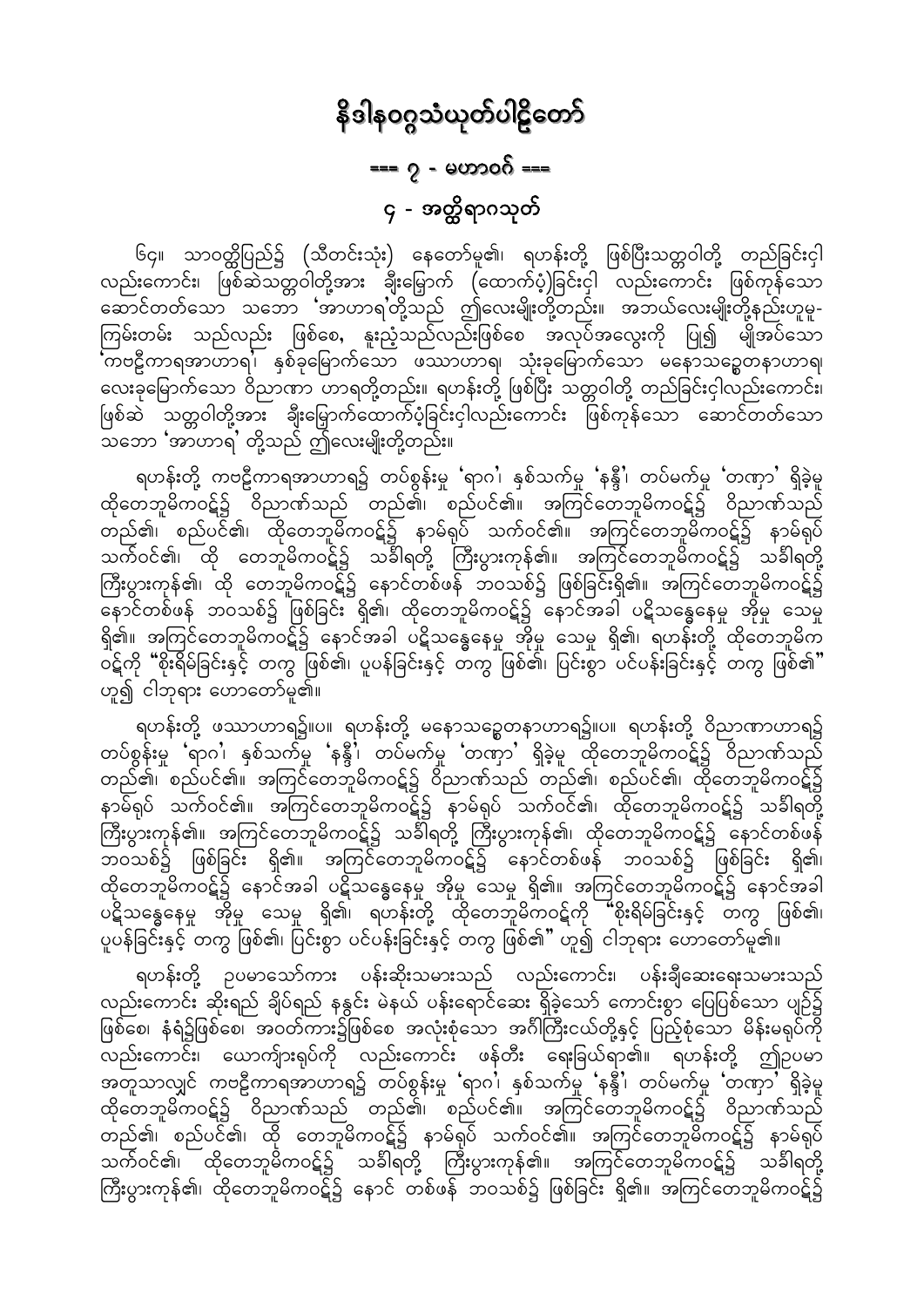နောင်တစ်ဖန် ဘဝသစ်၌ ဖြစ်ခြင်း ရှိ၏၊ ထို တေဘူမိကဝဋ်၌ နောင်အခါ ပဋိသန္ဓေနေမှု အိုမှု သေမှု ရှိ၏။ အကြင်တေဘူမိကဝဋ်၌ နောင်အခါ ပဋိသန္ဓေ နေမှု အိုမှု သေမှု ရှိ၏၊ ရဟန်းတို့ ထိုတေဘူမိက ပြင်ကို "စိုးရိမ်ခြင်းနှင့် တကွ<sup>ိ</sup>ဖြစ်၏၊ ပူပန်ခြင်းနှင့် တကွ<sup>ိ</sup>ဖြစ်၏၊ ပြင်းစွာ ပင်ပန်းခြင်းနှင့် တကွ ဖြစ်၏" ဟူ၍ ငါဘုရား ဟောတော်မူ၏။

ရဟန်းတို့ ဖဿာဟာရ၌။ပ။ ရဟန်းတို့ မနောသဥ္စေတနာဟာရ၌။ ရဟန်းတို့ ဝိညာဏာဟာရ၌ တပ်စွန်းမှု 'ရာဂ'၊ နှစ်သက်မှု 'နန္ဒိ'၊ တပ်မက်မှု 'တဏှာ' ရှိခဲ့မူ ထိုတေဘူမိကဝဋ်၌ ဝိညာဏ်သည် တည်၏၊ စည်ပင်၏။ အကြင်တေဘူမိကဝဋ်၌ ဝိညာဏ်သည် တည်၏၊ စည်ပင်၏၊ ထိုတေဘူမိကဝဋ်၌ .<br>ကြီးပွားကုန်၏။ အကြင်တေဘူမိကဝဋ်၌ သင်္ခါရတို့ ကြီးပွားကုန်၏၊ ထိုတေဘူမိကဝဋ်၌ နောင်တစ်ဖန် — ~<br>ဘဝသစ်၌ ဖြစ်ခြင်း ရှိ၏။ အကြင်တေဘူမိကဝဋ်၌ နောင်တစ်ဖန် ဘဝသစ်၌ ဖြစ်ခြင်း ရှိ၏၊ ထိုတေဘူမိကဝဋ်၌ နောင်အခါ ပဋိသန္ဓေနေမှု အိုမှု သေမှု ရှိ၏။ အကြင်တေဘူမိကဝဋ်၌ နောင်အခါ<br>ပဋိသန္ဓေနေမှု အိုမှု သေမှု ရှိ၏၊ ရဟန်းတို့ ထိုတေဘူမိကဝဋ်ကို "စိုးရိမ်ခြင်းနှင့် တကွ ဖြစ်၏၊ ပူပန်ခြင်းနှင့် တကွ ဖြစ်၏၊ ပြင်းစွာ ပင်ပန်းခြင်းနှင့် တကွ ဖြစ်၏" ဟူ၍ ငါဘုရား ဟောတော်မူ၏။

ရဟန်းတို့ ကဗဋီကာရအာဟာရ၌ တပ်စွန်းမှု 'ရာဂ<sup>'</sup>၊ နှစ်သက်မှု 'နန္ဒီ'၊ တပ်မက်မှု 'တဏှာ' မရှိခဲ့မူ ထို တေဘူမိကဝဋ်၌ ဝိညာဏ်သည် မတည်၊ မစည်ပင်။ အကြင်တေဘူမိကဝဋ်၌ ဝိညာဏ်သည် မတည်၊ မစည်ပင်၊ ထိုတေဘူမိကဝဋ်၌ နာမ်ရုပ် မသက်ဝင်။ အကြင်တေဘူမိကဝဋ်၌ နာမ်ရုပ် မသက်ဝင်၊ ထိုတေဘူမိက ဝဋ်၌ သင်္ခါရတို့ ကြီးပွားခြင်း မရှိ။ အကြင်တေဘူမိကဝဋ်၌ သင်္ခါရတို့ ကြီးပွားခြင်း မရှိ၊ ့<br>ထိုတေဘူမိက ဝဋိ၌ နောင်တစ်ဖန် ဘဝသစ်၌ ဖြစ်ခြင်း မရှိ။ အကြင်တေဘူမိကဝဋ်၌ နောင်တစ်ဖန် ာဝသစ်၌ ဖြစ်ခြင်း မရှိ၊ ထိုတေဘူမိကဝဋ်၌ နောင်အခါ ပဋိသန္ဓေနေမှု အိုမူ သေမှု မရှိ။ အကြင် တေဘူမိကဝဋ်၌ နောင်အခါ ပဋိသန္ဓေနေမှု အိုမှု သေမှု မရှိ၊ ရဟန်းတို့ ထိုတေဘူမိကဝဋ်ကို "စိုးရိမ်ခြင်း မရှိ၊ ပူပန်ခြင်း မရှိ၊ ပြင်းစွာ ပင်ပန်းခြင်း မရှိ" ဟူ၍ ငါဘုရား ဟောတော်ခ်ု၏။

ရဟန်းတို့ ဖဿာဟာရ၌။ပ။ ရဟန်းတို့ မနောသဥ္စေတနာဟာရ၌။ ရဟန်းတို့ ဝိညာဏာဟာရ၌<br>တပ်စွန်းမှု 'ရာဂ<sup>ၢ</sup> နှစ်သက်မှု 'နန္ဒီ၊ တပ်မက်မှု 'တဏှာ' မရှိခဲ့မူ ထိုတေဘူမိက္ဝ<u>ဋ်</u>၌ ဝိညာဏ်သည် မတည်၊ မစည်ပင်။ အကြင်တေဘူမိကဝဋ်၌ ဝိညာဏ်သည် မတည်၊ မစည်ပင်၊ ထိုတေဘူမိကဝဋ်၌ နာမ်ရုပ် မသက်ဝင်။ အကြင်တေဘူမိကဝဋ်၌ နာမ်ရုပ် မသက်ဝင်၊ ထိုတေဘူမိကဝဋ်၌ သင်္ခါရတို့ ကြီးပွားခြင်း မရှိ။ အကြင်တေဘူမိကဝဋ်၌ သင်္ခါရတို့ ကြီးပွားခြင်း မရှိ၊ ထိုတေဘူမိကဝဋ်၌ နောင်တစ်ဖန်<br>ဘဝသစ်၌ ဖြစ်ခြင်း မရှိ။ အကြင်တေဘူမိကဝဋ်၌ နောင်တစ်ဖန် ဘဝသစ်၌ ဖြစ်ခြင်း မရှိ၊ ထိုတေဘူမိက ဝဋ်၌ နောင်အခါ ပဋိသန္ဓေနေမှု အိုမှု သေမှု မရှိ။ အကြင်တေဘူမိကဝဋ်၌ နောင်အခါ ပဋိသန္ဓေနေမှု ာမြှ သေမှု မရှိ၊ ရဟန်းတို့ ထိုတေဘူမိကဝဋ်ကို "စိုးရိမ်ခြင်း မရှိ၊ ပူပန်ခြင်း မရှိ၊ ပြင်းစွာ ပင်ပန်းခြင်း မရှိ" ဟူ၍ ငါဘုရား ဟောတော်မူ၏။

ရဟန်းတို့ ဉပမာသော်ကား အထွတ်တပ်သော အိမ်၌ ဖြစ်စေ၊ အထွတ်တပ်သော ဇရပ်၌ ဖြစ်စေ မြောက်မျက်နှာမှလည်းကောင်း၊ တောင်မျက်နှာမှလည်းကောင်း၊ အရှေ့မျက်နှာမှလည်းကောင်း လေသွန် တံခါးသည် ရှိရာ၏။ နေတက်လတ်သော် လေသွန်တံခါးပေါက်ဖြင့် နေရောင်ခြည်သည် ဝင်၍ အဘယ်၌ တည်ရာသနည်း၊ အသျှင်ဘုရား အနောက်နံရံ၌ တည်ရာပါ၏။ ရဟန်းတို့ အနောက်နံရံသည် အကယ်၍ မရှိသော် အဘယ်၌ တည်ရာသနည်း၊ အသျှင်ဘုရား မြေ၌ တည်ရာပါ၏။ ရဟန်းတို့ မြေသည် အကယ်၍ မရှိသော် အဘယ်၌ တည်ရာသနည်း၊ အသျှင်ဘုရား ရေ၌ တည်ရာပါ၏။ ရဟန်းတို့ ရေသည် အကယ်၍ မရှိသော် အဘယ်၌ တည်ရာသနည်း၊ အသျှင်ဘုရား တည်ရာ မရှိတော့ပါ။ ရဟန်းတို့ ဤအတူသာလျှင် ကဗဋီကာရအာဟာရ၌ တပ်စွန်းမှု 'ရာဂ<sup>ုံ</sup> နှစ်သက်မှု 'နန္ဒိ<sup>ု"</sup>တပ်မက်မှု 'တဏှာ' မရှိခဲ့မှု။ပ။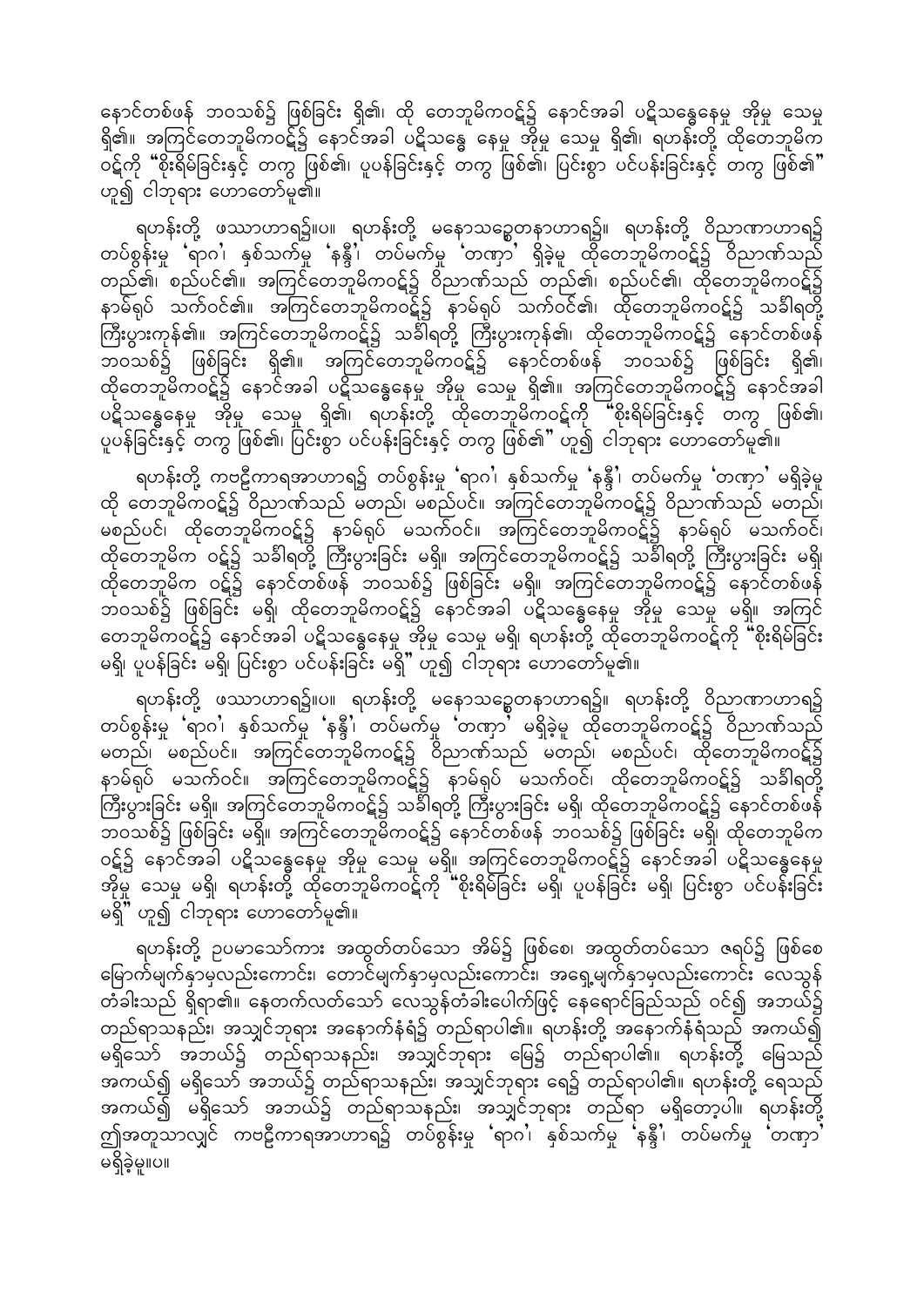ရဟန်းတို့ ဖဿာဟာရ၌။ပ။ ရဟန်းတို့ မနောသဥ္စေတနာဟာရ၌။ ရဟန်းတို့ ဝိညာဏာဟာရ၌ တပ်စွန်းမှု 'ရာဂ'၊ နှစ်သက်မှု 'နန္ဒီ၊ တပ်မက်မှု 'တဏှာ' မရှိခဲ့မူ ထိုတေဘူမိကဝဋ်၌ ဝိညာဏ်သည် မတည်၊ မစည်ပင်။ အကြင်တေဘူမိကဝဋ်၌ ဝိညာဏ်သည် မတည်၊ မစည်ပင်၊ ထိုတေဘူမိကဝဋ်၌ .<br>ကြီးပွားခြင်း မရှိ။ အကြင် တေဘူမိကဝဋ်၌ သင်္ခါရတို့ ကြီးပွားခြင်း မရှိ<sup>"</sup> ထိုတေဘူမိကဝဋ်၌ ထိုတေဘူမိကဝဋ်၌ နောင်အခါ ပဋိသန္ဓေ နေမှု အိုမှု သေမှု မရှိ။ အကြင်တေဘူမိကဝဋ်၌ နောင်အခါ ပဋိသန္ဓေနေမှု အိုမှု သေမှု မရှိ၊ ရဟန်းတို့ ထိုတေဘူမိကဝဋ်ကို "စိုးရိမ်ခြင်း မရှိ၊ ပူပန်ခြင်း မရှိ၊ ပြင်းစွာ ပင်ပန်းခြင်း မရှိ" ဟူ၍ ငါဘုရား ဟောတော်မူ၏ ဟု (မိန့်တော်မူ၏)။

စတုတ္ထသုတ်။

နိဒါနဝဂ္ဂသံယုတ်ပါဠိတော် === ၇ - မဟာ၀ဂ် ===

#### ၅ - နဂရသုတ်

၆၅။ သာဝတ္ထိပြည်၌ (သီတင်းသုံး) နေတော်မူ၏၊ ရဟန်းတို့ သစ္စာလေးပါးတရားကို မသိမီ သစ္စာ လေးပါးတရားကို မသိသော ဘုရားလောင်းသာလျှင် ဖြစ်သော ငါ့အား ဤအကြံသည် ဖြစ်၏- "ဤသတ္တ လောကသည် ဆင်းရဲခြင်းသို့ ရောက်စွတကား၊ ပဋိသန္ဓေနေလည်း နေရ၏၊ အိုလည်း အိုရ၏၊ သေလည်း သေရ၏၊ စုတေလည်း စုတေရ၏၊ တစ်ဖန် ပဋိသန္ဓေနေလည်း နေရ၏၊ ထိုသို့ ဖြစ်ပါလျက် အိုခြင်း, သေခြင်းဆင်းရဲခြင်း၏ ထွက်မြောက်ရာကို မသိ၊ အဘယ်အခါမှ အိုခြင်း,သေခြင်းဆင်းရဲခြင်း၏ ထွက်မြောက်ရာသည် ထင်ရှားပါလတ္တံ့နည်း" ဟု အကြံ ဖြစ်၏။ ရဟန်းတို့ ထိုငါ့အား "အဘယ်တရား ရှိသော် အိုခြင်း, သေခြင်း ဖြစ်သနည်း၊ အိုခြင်း,သေခြင်းသည် အဘယ်အကြောင်းခံကြောင့် ဖြစ်သနည်း" အကြံဖြစ်ပြန်၏၊ ရဟန်းတို့ ထိုငါ့အား သင့်လျော်သောအားဖြင့် နှလုံးသွင်းခြင်းကြောင့် ဟု ာင်္<br>ပဋိသန္ဓေနေမှု 'ဇာတိ' ရှိခဲ့သော် အိုမှု 'ဇရာ' သေမှု 'မရက' ဖြစ်၏၊ ပဋိသန္ဓေနေမှု 'ဇာတိ'<br>အကြောင်းခံကြောင့် အိုမှု 'ဇရာ' သေမှု 'မရဏ' ဖြစ်၏" ဟု ပညာဖြင့် ထိုးထွင်း၍ သိခြင်းသည် ဖြစ်၏။

ရဟန်းတို့ ထိုင့ါ့အား ဤသို့သော အကြံသည် ဖြစ်ပြန်၏- "အဘယ်တရား ရှိသော် ပဋိသန္ဓေနေမှု ဖြစ်သနည်း။ပ။ ဘဝသစ်ဖြစ်သနည်း။ ဥပါဒါန်ဖြစ်သနည်း။ တဏှာဖြစ်သနည်း။ ဝေဒနာဖြစ်သနည်း။ .<br>ဖဿဖြစ်သနည်း။ သဠာယတနဖြစ်သနည်း။ နာမ်ရုပ်ဖြစ်သနည်း။ အဘယ်အကြောင်းခံကြောင့် နာမ်ရုပ် သည် ဖြစ်သနည်း" ဟု အကြံ ဖြစ်ပြန်၏။ ရဟန်းတို့ ထိုငါ့အား သင့်လျော်သောအားဖြင့် နှလုံးသွင်းခြင်း ကြောင့် "ဝိညာဏ်ရှိသော် နာမ်ရှပ် ဖြစ်၏၊ ဝိညာဏ် အကြောင်းခံကြောင့် နာမ်ရှပ်သည် ဖြစ်၏" ဟု ပညာဖြင့် ထိုးထွင်း၍ သိခြင်းသည် ဖြစ်၏။ ရဟန်းတို့ ထိုင့်ါအား "အဘယ်တရား ရှိသော် ဝိညာဏ် ဖြစ်သနည်း၊ အဘယ်အကြောင်းခံကြောင့် ဝိညာဏ် ဖြစ်သနည်း" ဟု အကြံ ဖြစ်ပြန်၏၊ ရဟန်းတို့ ထို င့်ါအား သင့်လျော်သောအားဖြင့် နှလုံးသွင်းခြင်းကြောင့် "နာမ်ရုပ်ရှိသော် ဝိညာဏ် ဖြစ်၏၊ နာမ်ရုပ် အကြောင်းခံကြောင့် ဝိညာဏ် ဖြစ်၏" ဟု ပညာဖြင့် ထိုးထွင်း၍ သိခြင်းသည် ဖြစ်၏။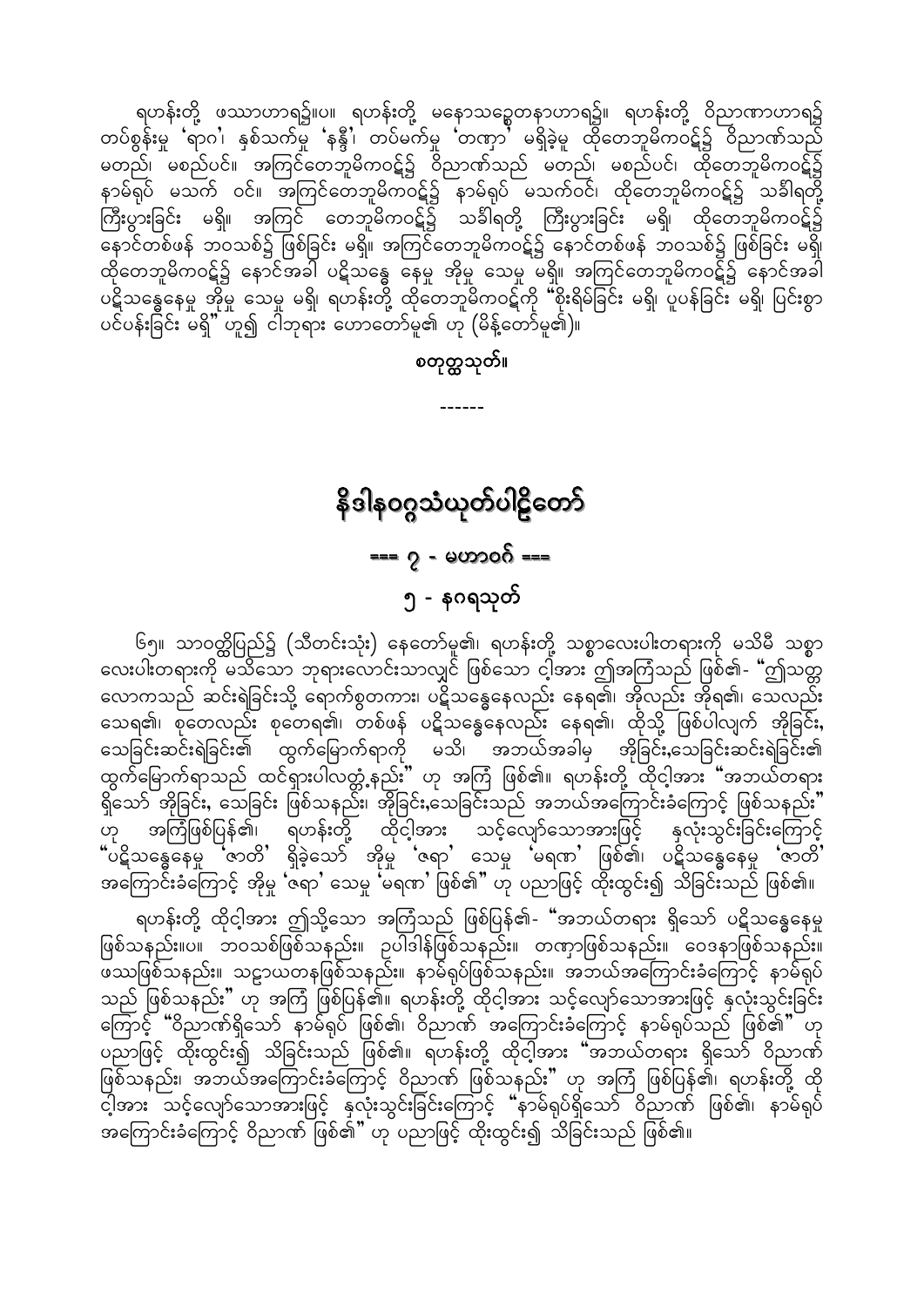ရဟန်းတို့ ထိုင့ါ့အား ဤအကြံသည် ဖြစ်၏၊ ဤဝိညာဏ်သည် တစ်ဖန် နစ်ခဲ့၏၊ နာမ်ရုပ်မှ တစ် ပါးသို့ မရောက်၊ ဤမျှလောက်ဖြင့် ပဋိသန္ဓေလည်း နေရ၏၊ အိုလည်း အိုရ၏၊ သေလည်း သေရ၏၊ စုတေလည်း စုတေရ၏၊ တစ်ဖန် ပဋိသန္ဓေနေခြင်းလည်း ဖြစ်ရ၏၊ ယင်းနာမ်ရုပ် အကြောင်းခံကြောင့် ဝိညာဏ် ဖြစ်၏၊ ဝိညာဏ် အကြောင်းခံကြောင့် နာမ်ရုပ် ဖြစ်၏၊ နာမ်ရုပ် အကြောင်းခံကြောင့် သဠာယတန ဖြစ်၏၊ သဠာယတန အကြောင်းခံကြောင့် ဖဿ ဖြစ်၏။ပ။ ဤသို့လျှင် အလုံးစုံသော ဆင်းရဲအစု ဖြစ်၏။ ရဟန်းတို့ ငါ့အား "ဖြစ်၏ ဖြစ်၏" ဟူ၍ ရှေးက မကြားဖူးသေးကုန်သော တရားတို့၌<br>ပညာမျက်စိသည် ထင်ရှားဖြစ်၏၊ အသိဉာဏ်သည် ထင်ရှားဖြစ်၏၊ ပညာသည် ထင်ရှားဖြစ်၏၊ အသိဉာဏ် 'ဝိဇ္ဇာ' သည် ထင်ရှားဖြစ်၏၊ အရောင်အလင်းသည် ထင်ရှားဖြစ်၏။

ရဟန်းတို့ ထိုင့ါ့အား "အဘယ်တရား မရှိသော် ဇရာမရဏ မဖြစ်သနည်း၊ အဘယ်တရား ချုပ်ခြင်းကြောင့် ဇရာမရဏ ချုပ်သနည်း" ဟု အကြံ ဖြစ်ပြန်၏၊ ရဟန်းတို့ ထိုငါ့အား သင့်လျော်သော း<br>အားဖြင့် နှလုံးသွင်းခြင်းကြောင့် "ဇာတိ မရှိသော် ဇရာမရဏ မဖြစ်၊ ဇာတိ ချုပ်ခြင်းကြောင့် ဇရာမရဏ သည် ချုပ်၏" ဟု ပညာဖြင့် ထိုးထွင်း၍ သိခြင်းသည် ဖြစ်၏။ ရဟန်းတို့ ထိုငါ့အား "အဘယ်တရား မရှိသော် ဇာတိ မဖြစ်သနည်း။ပ။ ဘဝ မဖြစ်သနည်း။ ဉပါဒါန် မဖြစ်သနည်း။ တဏှာ မဖြစ်သနည်း။ ဝေဒနာ မဖြစ်သနည်း။ ဖဿ မဖြစ်သနည်း။ သဠာယတန မဖြစ်သနည်း။ နာမ်ရုပ် မဖြစ်သနည်း၊ အဘယ်တရား ချပ်ခြင်းကြောင့် နာမ်ရုပ် ချုပ်သနည်း" ဟု အကြံ ဖြစ်ပြန်၏။ ရဟန်းတို့ ထိုငါ့အား<br>သင့်လျော်သော အားဖြင့် နှလုံးသွင်းခြင်းကြောင့် "ဝိညာဏ် မရှိသော် နာမ်ရုပ် မဖြစ်၊ ဝိညာဏ် ချုပ်ခြင်းကြောင့် နာမ်ရုပ် ချုပ်၏" ဟု ပညာဖြင့် ထိုးထွင်း၍ သိခြင်းသည် ဖြစ်၏။

ရဟန်းတို့ ထိုငါ့အား "အဘယ်တရား မရှိသော် ဝိညာဏ် မဖြစ်သနည်း၊ အဘယ်တရား ချုပ်ခြင်း ကြောင့် ဝိညာဏ် ချုပ်သနည်း"ဟု အကြံ ဖြစ်ပြန်၏၊ ရဟန်းတို့ ထိုငါ့အား သင့်လျော်သောအားဖြင့်နှလုံး သွင်းခြင်းကြောင့် "နာမ်ရုပ် မရှိသော် ဝိညာဏ် မဖြစ်၊ နာမ်ရုပ် ချုပ်ခြင်းကြောင့် ဝိညာဏ် ချုပ်၏" ဟု ပညာဖြင့် ထိုးထွင်း၍ သိခြင်းသည် ဖြစ်၏။

ရဟန်းတို့ ထိုငါ့အား ဤအကြံသည် ဖြစ်၏၊ အကြင်နာမ်ရုပ် ချုပ်ခြင်းကြောင့် ဝိညာဏ် ချုပ်၏၊<br>ဝိညာဏ် ချုပ်ခြင်းကြောင့် နာမ်ရုပ် ချုပ်၏၊ နာမ်ရုပ် ချုပ်ခြင်းကြောင့် သဠာယတန ချုပ်၏၊ သဠာယတန ချုပ်ခြင်းကြောင့် ဖဿ ချုပ်၏။ပ။ ဤသို့လျှင် အလုံးစုံသော ဆင်းရဲအစု ချုပ်၏ဟု သိခြင်းငှါ ဤမဂ်ကို ငါသည် ရအပ်ပြီ။ ရဟန်းတို့ ငါ့အား "ချုပ်၏ ချုပ်၏" ဟူ၍ ရှေးက မကြားဖူးကုန်သေးသော တရားတို့၌ ပညာမျက်စိသည် ထင်ရှားဖြစ်၏၊ အသိဉာဏ်သည် ထင်ရှားဖြစ်၏၊ ပညာသည် ထင်ရှားဖြစ်၏၊ အသိဉာဏ် 'ဝိဇ္ဇာ'သည် ထင်ရှားဖြစ်၏၊ အရောင်အလင်းသည် ထင်ရှားဖြစ်၏။

ရဟန်းတို့ ဉပမာသော်ကား တောအုပ်ကြီး၌ လှည့်လည်သော ယောက်ျားသည် ရှေးလူတို့ သွား အပ်ပြီးသော လမ်းခရီးဟောင်းကို တွေ့မြင်ရာ၏၊ ထိုယောက်ျားသည် ထိုလမ်းခရီးဟောင်းသို့ အစဉ်လိုက် ၍ သွားရာ၏၊ ထိုသို့ သွားသည်ရှိသော် ရှေးလူတို့ နေထိုင်ဖူးသော အရံ ဉယျာဉ် တော ရေကန်နှင့် ပြည့်စုံသော တံတိုင်း ပြအိုးဖြင့် ခြံရံအပ်သော မွေ့လျော်ဖွယ်ကောင်းသော မင်းနေပြည်ဟောင်း ဖြစ်သော မြို့ဟောင်းကို တွေ့မြင်ရာ၏၊ ရဟန်းတို့ ထိုအခါ၌ ထိုယောကျ်ားသည် မင်းအားလည်းကောင်း၊ ပ<br>မင်းအမတ်အား လည်းကောင်း ပြောကြားရာ၏- "အရှင် တိုက်တွန်းပါ၏၊ သိမှတ်ပါလော့၊ အကျွန်ုပ် သည် တောအုပ်ကြီး၌ လှည့်လည်သည်ရှိသော် ရှေးလူတို့ သွားအပ်ပြီးသော လမ်းခရီးဟောင်းကို တွေ့မြင်ပါ၏၊ အကျွန်ုပ်သည် ထိုလမ်းခရီးဟောင်းသို့ အစဉ်လိုက်သွားပါ၏၊ ထိုသို့ လိုက်သွားသည် ရှိသော် ရှေးလူတို့ နေထိုင်ဖူးသော အရံ ဥယျာဉ် တော ရေကန်နှင့် ပြည့်စုံသော တံတိုင်း ပြအိုးဖြင့် ျီရံအပ်သော ငမွ်လျော်ဖွယ် ကောင်းသော မင်းနေပြည်ဟောင်း ဖြစ်သော မြို့ဟောင်းကို တွေ့မြင်ပါ၏၊ မင်းသည်လည်းကောင်း၊ မင်းအမတ်သည်လည်းကောင်း ထိုမြို့ဟောင်းကို မြို့ (သစ်) ဖန်ဆင်းရာ၏၊ ထိုမင်း၏ မြို့သည် နောင်အခါ၌ စည်ပင်ဝပြော၏၊ များစွာကုန်သော လူတို့သည် သိအပ်၏၊ လူတို့ဖြင့်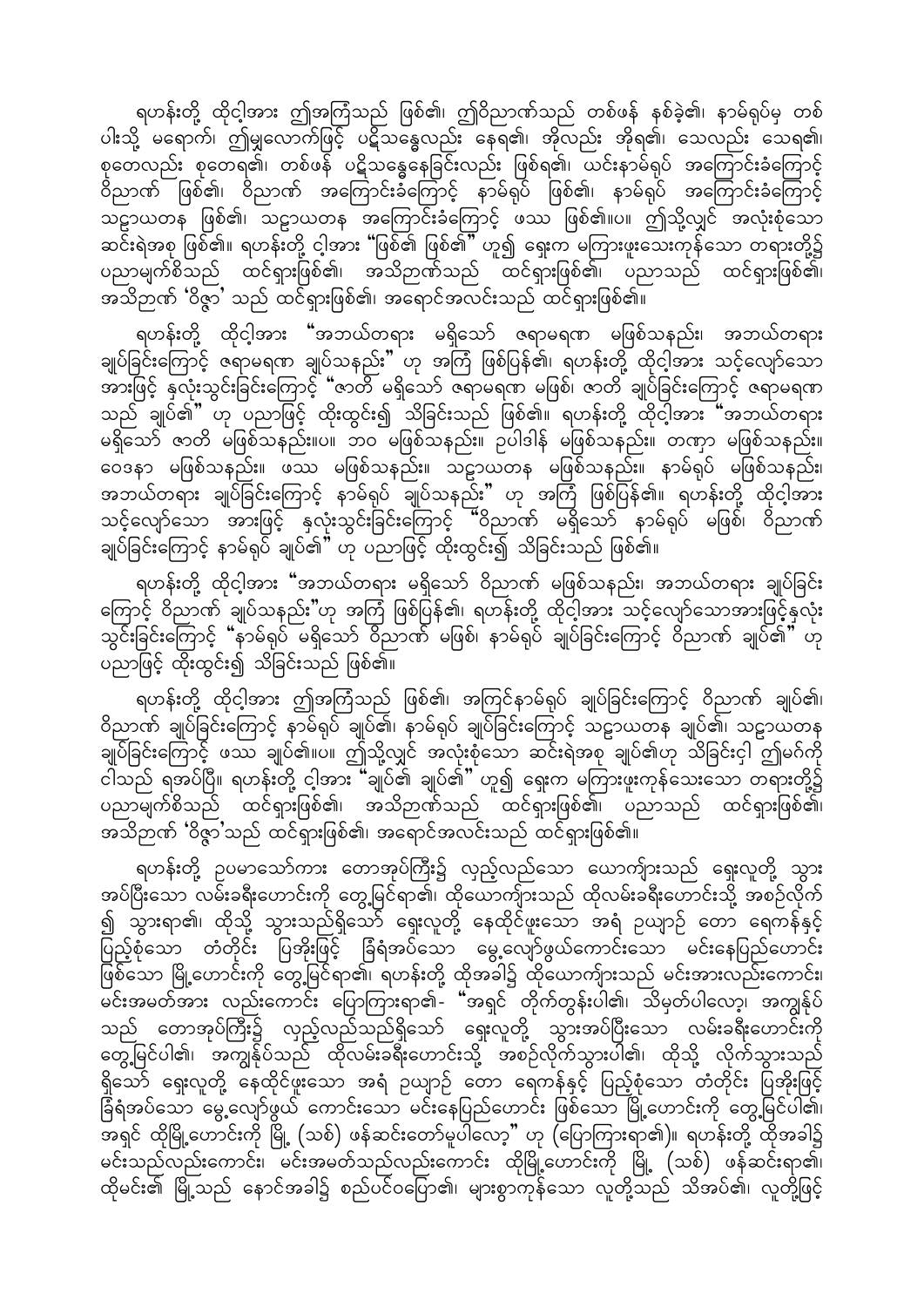ပြွမ်း၏၊ ကြီးကျယ်ပြန့်ပြောခြင်းသို့ ရောက်၏၊ ရဟန်းတို့ ဤအတူသာလျှင် ငါဘုရားသည် ရှေးဘုရားတို့ ျား<br>ကြွသွားတော်မူအပ်ပြီးသော လမ်း ခရီးဟောင်းကို မြင်ရ၏။

ရဟန်းတို့ ရှေးဘုရားတို့ ကြွသွားတော်မူအပ်ပြီးသော လမ်းခရီးဟောင်းသည် အဘယ်နည်းဟူမူ-အင်္ဂါရှစ်ပါးရှိသော ဤအရိယာမဂ်ိ လမ်းခရီးပင်တည်း။ ဤသည်ကား အဘယ်နည်း၊ မှန်ကန်သော အမြင် သမ္မာဒိဋ္ဌိ။ပ။ မှန်ကန်သော တည်ကြည်ခြင်း 'သမ္မာသမာဓိ'တည်း။ ရဟန်းတို့ ဤသည်ကား ကြွသွားတော်မူအပ်ပြီးသော လမ်းခရီးဟောင်းပေတည်း။ ထိုလမ်းခရီးဟောင်းသို့ ရှေးဘုရားတို့ ္ကာ<br>ချုပ်ရာကို သိ၏၊ အိုမှု သေမှု၏ ချုပ်ရာ (နိဗ္ဗာန်) သို့ ရောက်ကြောင်းကို သိ၏၊ အိုမှု သေမှု၏<br>ချုပ်ရာကို သိ၏၊ အိုမှု သေမှု၏ ချုပ်ရာ (နိဗ္ဗာန်) သို့ ရောက်ကြောင်းအကျင့်ကို သိ၏။ ထိုလမ်း<br>ခရီးဟောင်းသို့ အစဉ်လိုက်သော ငါသည် ဇာတိက တဏှာကို သိ၏။ ဝေဒနာကို သိ၏။ ဖဿကို သိ၏။ သဠာယတနကို သိ၏။ နာမ်ရုပ်ကို သိ၏။ ဝိညာဏ်ကို သိ၏။ ထိုလမ်းခရီးဟောင်းသို့ အစဉ် လိုက်သော ငါသည် သင်္ခါရတို့ကို သိ၏၊ သင်္ခါရတို့၏ အကျင့်ကို သိ၏။ ရဟန်းတို့ အကြင်မျှလောက် ထိုမဂ္ဂင် ရှစ်ပါးတည်းဟူသော အကျင့်မြတ်သည် စည်ပင်၏၊ ကျယ်လည်း ကျယ်ဝန်း၏၊ များစွာသော လူတို့သည်လည်း သိအပ်၏၊ နတ်လူတို့အား ကောင်းစွာ ပြအပ်၏၊ (ထိုမျှလောက်) မဂ္ဂင်ရှစ်ပါး တည်းဟူသော အကျင့်မြတ်ကို သိခြင်းငှါ ရဟန်းယောက်ျား ရဟန်းမိန်းမ ဉပါသကာယောက်ျား ဉပါသိကာမိန်းမတို့အား ဟောကြားခဲ့ပြီ။

ပဉ္စမသုတ်

------

နိဒါနဝဂွသံယုတ်ပါဠိတော် === ၇ - မဟာ၀ဂ် === ၆ - သမ္မသသုတ်

၆၆။ အကျွန်ုပ်သည် ဤသို့ ကြားနာခဲ့ရပါသည်- အခါတစ်ပါး၌ မြတ်စွာဘုရားသည် ကုရုတိုင်း ကမ္မာသဒမ္မမည်သော ကုရုတိုင်းသူတို့၏ နိဂုံး၌ (သီတင်းသုံး) နေတော်မူ၏၊ ထိုအခါ မြတ်စွာဘုရားသည် ိုး အသင့္ ေဆာင္း ေျပာင္း ေျပာင္း မွာ ေတြကို ေတြကို ေတြကို ေတြကို ေတြကို ေတြကို ေတြကို<br>ရဟန်းတို့ကို "ရဟန်းတို့" ဟု ခေါ် တော်မူ၏၊ "အသျှင်ဘုရား" ဟု ထိုရဟန်းတို့သည် မြတ်စွာဘုရားအား<br>ပြန်ကြားလျှောက်ကြကုန်၏၊ မြတ်စွာဘုရားသည် "ရဟန မြို့သပ်ကုန်၏လော" ဟု (မိန့်တော်မူ၏)၊ ဤသို့ မိန့်တော်မူသည် ရှိသော် ရဟန်းတစ်ပါးသည်<br>ငြ မြတ်စွာဘုရားအား "အသျှင်ဘုရား အကျွန်ုပ်သည် အတွင်း၌ သုံးသပ်ခြင်းကို သုံးသပ်ပါ၏" ဟု<br>လျှောက်၏၊ ရဟန်း သင်သည် အဘယ်သို့လျှင် အတွင်း၌ သုံးသပ်ခြင်းကို သုံးသပ်သနည်း ဟု (မေးတော်မူ၏)။

ထိုအခါ ထိုရဟန်းသည် ဖြေကြား၏၊ ထိုရဟန်း ဖြေကြားသော အခြင်းအရာ ဟူသမျှသည် .<br>မြတ်စွာဘုရား၏ စိတ်ကို မနှစ်သက်စေနိုင်။

ဤသို့ ဆိုသည်ရှိသော် အသျှင်အာနန္ဒာသည် မြတ်စွာဘုရားအား "မြတ်စွာဘုရား ထိုတရားတော်ကို ဟောအပ်သော အခါပါတည်း၊ ကောင်းသော စကားကို ဆိုတော်မူတတ်သော မြတ်စွာဘုရား<br>ထိုတရားတော်ကို ဟောအပ်သော အခါပါတည်း၊ မြတ်စွာဘုရား ဟောမည့် အတွင်း၌ သုံးသပ်မှု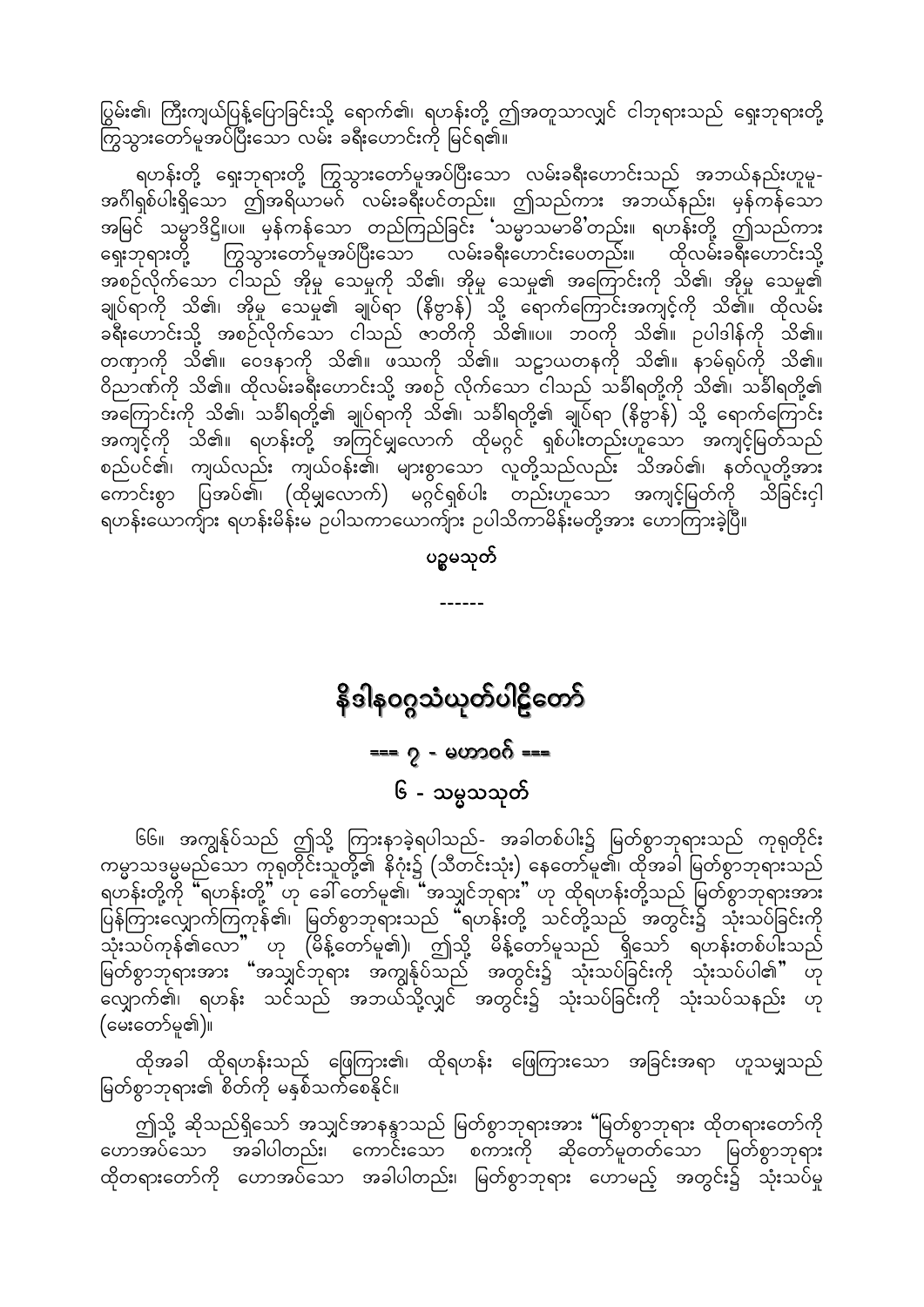အခြင်းအရာကို မြတ်စွာဘုရားထံမှ နာ၍ ရဟန်းတို့သည် ဆောင်ထားကြရပါကုန်လတ္တံ့" ဟု လျှောက်၏၊ အာနန္ဒာ သို့ဖြစ်လျှင် နာကြကုန်လော့၊ ကောင်းစွာ နှလုံးသွင်းကြကုန်လော့၊ ဟောပေအံ့ဟု မိန့်တော်မူ၏၊ "အသျှင်ဘုရား ကောင်းပါပြီ" ဟူ၍ ထိုရဟန်းတို့သည် မြတ်စွာဘုရားအား ပြန်လျှောက်ကြကုန်၏၊ မြတ်စွာဘုရားသည် ဤ တရားကို ဟောတော်မူ၏-

ရဟန်းတို့ သုံးသပ်သော ရဟန်းသည် "လောက၌ များသော အပြားရှိသော အထူးထူးအပြားပြား သော အိုမှု သေမှုဟူသော ဤဆင်းရဲသည် ဖြစ်၏၊ ဤဆင်းရဲသည် အဘယ်တရားလျှင် အကြောင်းရှိ သနည်း၊ အဘယ်တရားလျှင် ဖြစ်ပေါ်ကြောင်းရှိသနည်း၊ အဘယ်တရားကြောင့် ဖြစ်သနည်း၊ အဘယ် ာရားလျှင် အမွန်အစရှိသနည်း၊ အဘယ်တရားရှိသော် ဇရာမရဏ ဖြစ်သနည်း၊ အဘယ်တရား မရှိသော် ဇရာမရဏ မဖြစ်သနည်း" ဟု အတွင်း၌ သုံးသပ်ခြင်းကို သုံးသပ်၏။ သုံးသပ်သော ထိုရဟန်းသည် "များသော အပြားရှိသော အထူးထူးအပြားပြားသော အိုမှု သေမှုဟူသော လောက၌ ဖြစ်ပေါ် သည့် ဤဆင်းရဲ သည်ကား (ခန္ဓာဟူသော) ဉပဓိလျှင် အကြောင်းရှိ၏၊ ဉပဓိလျှင် ဖြစ်ပေါ် ကြောင်းရှိ၏၊ ဉပဓိကြောင့် ဖြစ််၏၊ ဉပဓိလျှင် အမွန်အစရှိ၏၊ (ခန္ဓာဟူသော) ဉပဓိရှိသော် အိုမှု သေမှု ဖြစ်၏၊ (ခန္ဓာဟူသော) ဥပဓိ မရှိသော် အိုမှု သေမှု မဖြစ်" ဟု သီ၏။ ထိုရဟန်းသည် ဇရာမရဏ ကိုလည်း သိ၏၊ ဇရာမရဏ၏ အကြောင်းကိုလည်း သိ၏၊ ဇရာမရဏ၏ ချုပ်ရာကိုလည်း သိ၏၊ ဇရာမရဏ၏ ချုပ်ရာသို့ ရောက်ခြင်းငှါ လျောက်ပတ် သော အကျင့်ကိုလည်း သိ၏၊ ထိုသို့ သိသော အတိုင်းလည်း ကျင့်၏၊ တရားသို့ အစဉ်လိုက်၍ ကျင့်လေ့ ရှိ၏။ ရဟန်းတို့ ဤရဟန်းကို အချင်းခပ်သိမ်း အိုခြင်း သေခြင်း၏ ချုပ်ခြင်းငှါ ဝဋ်ဆင်းရဲ၏ ကုန်ခြင်းငှါ ကောင်းစွာကျင့်သူ ဟု ဆိုအပ်၏။

ထိုမှတစ်ပါး သုံးသပ်သော ရဟန်းသည် "ဤ (ခန္ဓာဟူသော) ဉပဓိသည်ကား အဘယ်တရားလျှင် အကြောင်းရှိသနည်း၊ အဘယ်တရားလျှင် ဖြစ်ပေါ်ကြောင်းရှိသနည်း၊ အဘယ်တရားကြောင့် ဖြစ်သနည်း၊ အဘယ်တရားလျှင် အမွန်အစရှိသနည်း၊ အဘယ်တရား ရှိသော် ဉပဓိ ဖြစ်သနည်း၊ အဘယ်တရား မရှိ သော် ဉပဓိ မဖြစ်သနည်း" ဟု အတွင်း၌ သုံးသပ်ခြင်းကို သုံးသပ်၏။ သုံးသပ်သော ထိုရဟန်းသည် "(ခန္ဓာဟူသော) ဉပဓိသည် တဏှာလျှင် အကြောင်းရှိ၏၊ တဏှာလျှင် ဖြစ်ပေါ်ကြောင်းရှိ၏၊ တဏှာ ကြောင့် ဖြစ်၏၊ တဏှာလျှင် အမွန်အစရှိ၏၊ တဏှာရှိသော် (ခန္ဓာဟူသော) ဉပဓိ ဖြစ်၏၊ တဏှာ၊ မရှိသော် (ခန္ဓာ ဟူသော) ဉပဓိ မဖြစ်" ဟု သိ၏။ ထိုရဟန်းသည် (ခန္ဓာဟူသော) ဉပဓိကိုလည်း သိ၏၊ ဉပါိေ၏ အကြောင်း ကိုလည်း သိ၏၊ ဥပဓိ၏ ချုပ်ရာကိုလည်း သိ၏၊ ဥပဓိ၏ ချုပ်ရာသို့ ရောက်ခြင်းငှါ \_<br>လျှောက်ပတ်သော အကျင့်ကိုလည်း သိ၏ ထိုသို့ သိသောအတိုင်းလည်း ကျင့်၏၊ တရားသို့ အစဉ်လိုက်၍ ကျင့်လေ့ရှိ၏။ ရဟန်းတို့ ဤရဟန်းကို အချင်းခပ်သိမ်း ဉပဓိ၏ ချုပ်ခြင်းငှါ ဝဋ်ဆင်းရဲ၏ ကုန်ခြင်းငှါ ကောင်းစွာ ကျင့်သူ ဟု ဆိုအပ်၏။

ထိုမှတစ်ပါး သုံးသပ်သော ရဟန်းသည် "ဤတဏှာ ဖြစ်သည် ရှိသော် အဘယ်၌ ဖြစ်သနည်း၊ တည်သည် ရှိသော် အဘယ်၌ တည်သနည်း" ဟု အတွင်း၌ သုံးသပ်ခြင်းကို သုံးသပ်၏။ သုံးသပ်သော ထို ရဟန်းသည် လောက၌ ချစ်အပ်သာယာအပ်သော သဘောသည် ရှိ၏၊ ဤတဏှာသည် ဖြစ်သည် ရှိသော် ဤချစ်အပ်သာယာအပ်သော သဘော၌ ဖြစ်၏၊ တည်သည် ရှိသော် ဤချစ်အပ်သာယာ အပ်သော သဘော၌ တည်၏။ လောက၌ ချစ်အပ်သာယာအပ်သော သဘောသည် အဘယ်နည်း၊ လောက၌ မျက်စိသည် ချစ်အပ်သာယာအပ်သော သဘောတည်း။ ဤတဏှာ ဖြစ်သည် ရှိသော် ဤချစ်အပ် သာယာအပ်သော သဘော၌ ဖြစ်၏၊ တည်သည် ရှိသော် ဤချစ်အပ်သာယာအပ်သော<br>သဘော၌ တည်၏။ လောက၌ နားသည် ချစ်အပ်သာယာအပ်သော သဘောတည်း။ပ။ လောက၌ နှာခေါင်းသည် ချစ်အပ်သာယာအပ်သော သဘောတည်း။ လောက၌ လျှာသည် ချစ်အပ် သာယာအပ်ိ သော သဘောတည်း။ လောက၌ ကိုယ်သည် ချစ်အပ်သာယာအပ်သော သဘောတည်း။ လောက၌ စိတ်သည် ချစ်အပ် သာယာအပ်သော သဘောတည်း။ ဤတဏှာသည် ဖြစ်သည် ရှိသော် ဤချစ်အပ်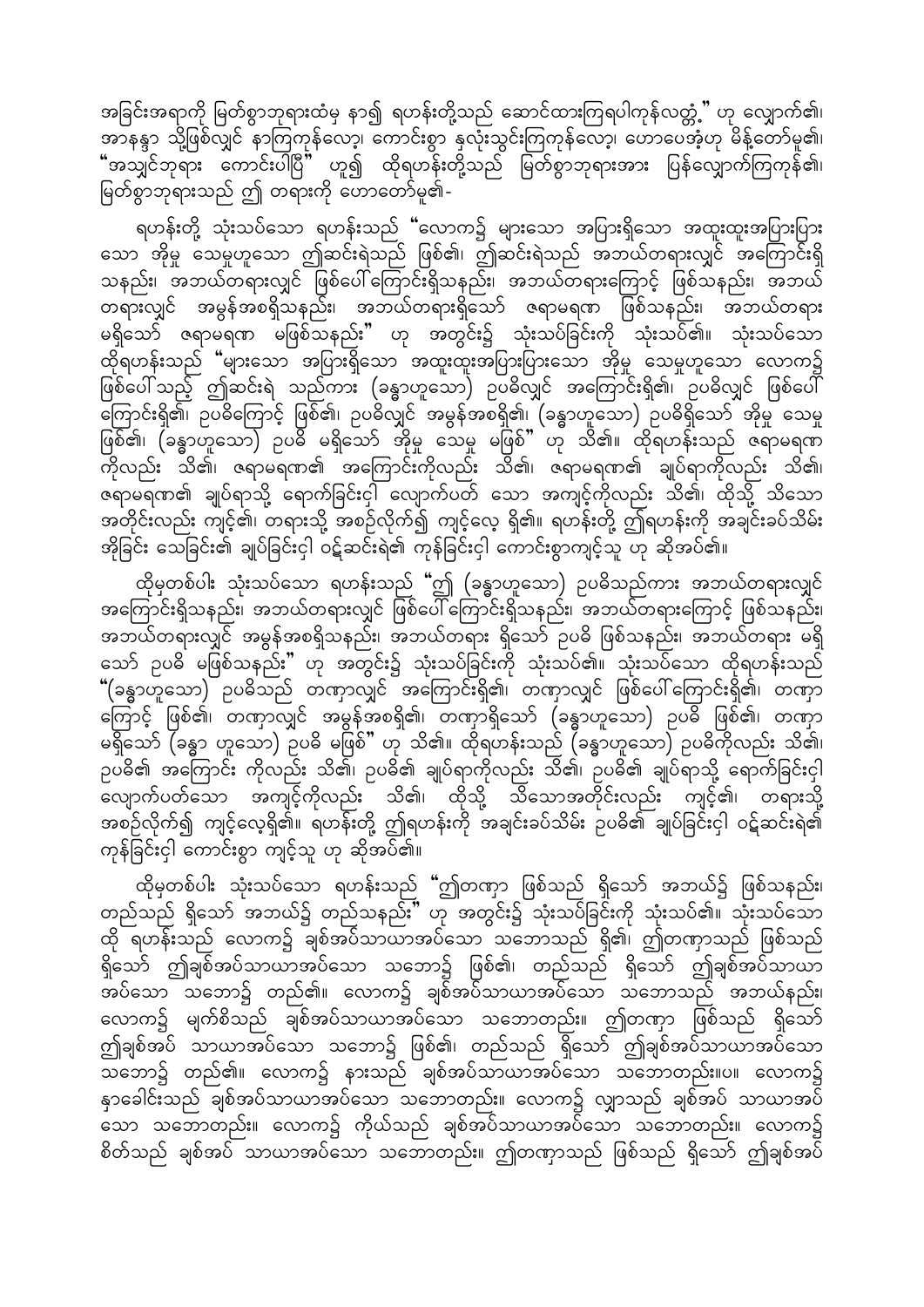သာယာအပ်သော သဘော၌ ဖြစ်၏၊ တည်သည် ရှိသော် ဤချစ်အပ် သာယာအပ်သော သဘော၌ တည်၏။

ရဟန်းတို့ လွန်ပြီး 'အတိတ်' ကာလဝယ် လောက၌ ချစ်အပ်သာယာအပ်သော သဘောကို မြဲသော အားဖြင့် ရှုကုန်၊ ချမ်းသာသောအားဖြင့် ရှုကုန်၊ အနှစ်သာရအားဖြင့် ရှုကုန်၊ အနာကင်းသောအားဖြင့် ရှုကုန်၊ ဘေးကင်းသောအားဖြင့် ရှုကုန်ပြီးဖြစ်သော သမဏဗြာဟ္မဏဟူသမျှတို့သည် တဏှာကို ပွားစေ ကုန်၏။ တဏှာကို ပွားစေကုန်သော ထိုသူတို့သည် (ခန္ဓာဟူသော) ဉပဓိကို ပွားစေကုန်၏၊ ဉပဓိကို ပွား apuke Monteraom (သို့ပါတယ်) ဆင်းရဲကို ပွားစေကုန်၏၊ ဆင်းရဲကို ပွားစေကုန်သော ထိုသူတို့သည်<br>ကြေးထိုင်ခွင့် ပဋိသန္ဓေနေမှု အိုမှု သေမှု စိုးရိမ်မှု ငိုကြွေးမှု ဆင်းရဲမှု နှလုံးမသာမှု ပြင်းစွာ ပင်ပန်းမှုတို့မှ မလွတ်နိုင် ကုန်၊ ဆင်းရဲအပေါင်းမှ မလွတ်နိုင်ကုန်ဟု ငါဘုရား ဟောတော်မူ၏။

ရဟန်းတို့ နောင် 'အနာဂတ်' ကာလဝယ် လောက၌ ချစ်အပ်သာယာအပ်သော သဘောကို မြဲသော အားဖြင့် ရှုကုန်၊ ချမ်းသာသောအားဖြင့် ရှုကုန်၊ အနှစ်သာရအားဖြင့် ရှုကုန်၊ အနာကင်းသောအားဖြင့် ရှုကုန်၊ ဘေးကင်းသောအားဖြင့် ရှုကုန်မည့် သမဏဗြာဟ္မဏဟူသမျှတို့သည် တဏှာကို ပွားစေကုန် လတ္တံ့။ တဏှာကို ပွားစေကုန်မည့် ထိုသူတို့သည် (ခန္ဓာဟူသော) ဉပဓိကို ပွားစေကုန်လတ္တံ့၊ ဉပဓိကို ပွားစေကုန် မည့် ထိုသူတို့သည် ဆင်းရဲကို ပွားစေကုန်လတ္တံ့၊ ဆင်းရဲကို ပွားစေကုန်မည့် ထိုသူတို့သည် ပိဋိသန္ဓေ် နေမှု အိုမှု သေမှု စိုးရိမ်မှု ငိုကြွေးမှု ဆင်းရဲမှု နှလုံးမသာမှု ပြင်းစွာ ပင်ပန်းမှုတို့မှ မလွတ်နိုင်ကုန်လတ္တံ့၊ ဆင်းရဲအပေါင်းမှ မလွတ်နိုင်ကုန်လတ္တံ့ ဟု ငါဘုရား ဟောတော်မူ၏။

ရဟန်းတို့ ယခု 'ပစ္စုပ္ပန်'အခါဝယ် လောက၌ ချစ်အပ်သာယာအပ်သော သဘောကို မြဲသော အားဖြင့် ရှုကုန်၊ ချမ်းသာသောအားဖြင့် ရှုကုန်၊ အနှစ်သာရအားဖြင့် ရှုကုန်၊ အနာကင်းသောအားဖြင့် ရှုကုန်၊ ဘေးကင်းသောအားဖြင့် ရှုကုန်ဆဲဖြစ်သော သမဏဗြာဟ္မဏဟူသမျှတို့သည် တဏှာကို ပွားစေ … န် မ်ာ။ တဏှာကို ပွားစေကုန်သော ထိုသူတို့သည် (ခန္ဓာဟူသော) ဉပဓိကို ပွားစေကုန်၏၊ ဉပဓိကို yားစေကုန်သော ထိုသူတို့သည် ဆင်းရဲကို ပွားစေကုန်၏ ဆင်းရဲကို ပွားစေကုန်သော ထိုသူတို့သည် ပိဋိသန္ဓေနေမှု အိုမှု သေမှု စိုးရိမ်မှု ငိုကြွေးမှု ဆင်းရဲမှု နှလုံး မသာမှု ပြင်းစွာ ပင်ပန်းမှုတို့မှ မလွတ်နိုင်ကုန်၊ ဆင်းရဲ အပေါင်းမှ မလွတ်နိုင်ကုန်ဟု ငါဘုရား ဟောတော်မူ၏။

ရဟန်းတို့ ဉပမာသော်ကား ကြေးခွက်တွင်းရှိ အရက်သည် အဆင်းနှင့် ပြည့်စုံ၏၊ အနံ့နှင့် ပြည့်စုံ၏၊ အရသာနှင့် ပြည့်စုံ၏၊ သို့ပင်ဖြစ်သော်လည်း ထိုအရက်သည် အဆိပ်နှင့် ရောနှောနေ၏၊ ထိုအခါ ယောကျ်ားသည် အလွန်ပူသော ကိုယ်ရှိသည် ဖြစ်၍ အပူဖြင့် နှိပ်စက်အပ်သောကြောင့် ပင်ပန်းသည် ဖြစ်ရ ကား ရေမွတ်သိပ် ဆာသည် ဖြစ်၍ လာရာ၏၊ ထိုယောက်ျားကို ဤသို့ ဆိုကုန်ရာ၏-"အချင်းယောက်ျား ကြေးခွက်တွင်းရှိ အရက်သည် အဆင်းနှင့် ပြည့်စုံ၏၊ အနံ့နှင့် ပြည့်စုံ၏၊ အရသာနှင့် ပြည့်စုံ၏၊ သို့ပင် ဖြစ်သော်လည်း ထိုအရက်သည် အဆိပ်နှင့် ရောနှောနေ၏၊ သင်သည် အကယ်၍ ် ထိုင်ရှိခဲ့မူ သောက်လော့၊ သောက်သည် ရှိသော် သင့်ကို အဆင်းအားဖြင့် လည်းကောင်း၊ အနံ့အားဖြင့် လည်းကောင်း၊ အရသာအားဖြင့် လည်းကောင်း နှစ်သက်စေ လတ္တံ့။ သောက်ပြီးသော်ကား ထိုသေအရက်ကို သောက်ခြင်း အကြောင်းကြောင့် သေခြင်းသို့သော်လည်း ရောက်လတ္တံ့၊ သေလောက် သော ဆင်းရဲသို့သော်လည်း ရောက်ရလတ္တံ့" ဟု (ဆိုကုန်ရာ၏)။ ထိုယောက်ျားသည် ထိုကြေးခွက်တွင်းရှိ အရက်ကို အဆောတလျင် မဆင်ခြင်မူ၍ သောက်ရာ၏၊ မစွန့်လွှတ်ရာ။ ထိုယောက်ျားသည် ထိုသေ အရက်ကို သောက်ခြင်းအကြောင်းကြောင့် သေခြင်းသို့ ဖြစ်စေ၊ သေလောက်သော ဆင်းရဲသို့ဖြစ်စေ ရောက်ရာ၏။

ရဟန်းတို့ ဤအတူသာလျှင် လွန်ပြီး 'အတိတ်' ကာလဝယ် လောက၌ ချစ်အပ်သာယာအပ်သော သဘောကို။ပ။ နောင် 'အနာဂတ်' ကာလဝယ်။ပ။ ယခု 'ပစ္စုပ္ပန်'အခါဝယ် လောက၌ ချစ်အပ် သာယာအပ်သော သဘောကို မြဲသောအားဖြင့် ရူကုန်၊ ချမ်းသာသောအားဖြင့် ရူကုန်၊ အနှစ်သာရ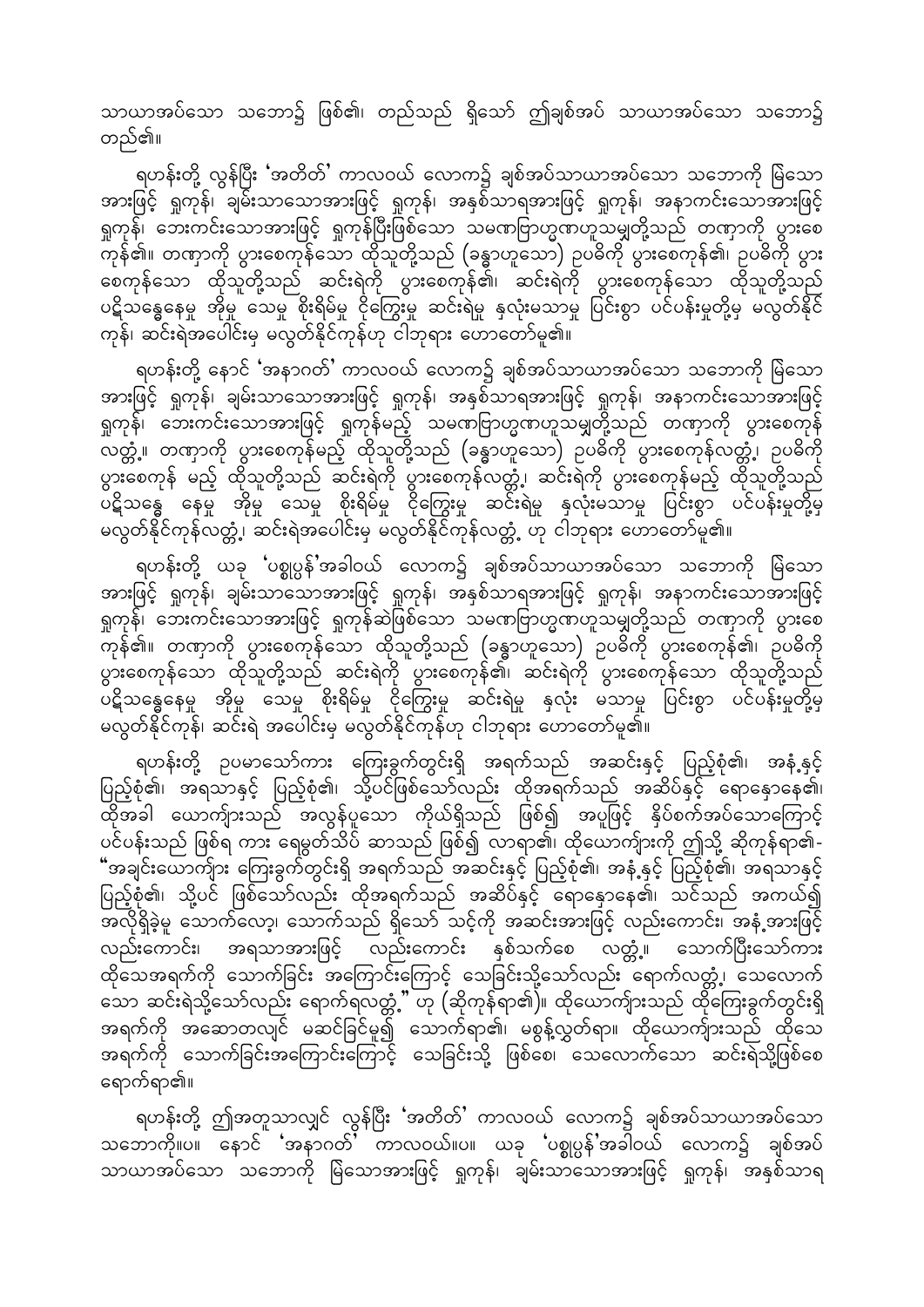အားဖြင့် ရူကုန်၊ အနာကင်း သောအားဖြင့် ရူကုန်၊ ဘေးကင်းသော အားဖြင့် ရူကုန်သော သမဏဗြာဟ္မွဏဟူသမျှတို့သည် တဏှာကို ပွားစေကုန်၏။ တဏှာကို ပွားစေကုန်သော ထိုသူတို့သည် (ခန္ဓာဟူသော) ဉပဓိကို ပွားစေကုန်၏၊ ဉပဓိကို ပွားစေကုန်သော ထိုသူတို့သည် ဆင်းရဲကို ပွားစေ ကုန်၏၊ ဆင်းရဲကို ပွားစေကုန်သော ထိုသူတို့သည် ပဋိသန္ဓေနေမှု အိုမှု သေမှု စိုးရိမ်မှု ငိုကြွေးမှု ဆင်းရဲမှု နှလုံးမသာမှု ပြင်းစွာ ပင်ပန်းမှုတို့မှ မလွတ်ကုန်၊ ဆင်းရဲအပေါင်းမှ မလွတ်ကုန် ဟူ၍ ငါဘုရား ဟောတော်မူ၏။

ရဟန်းတို့ လွန်ပြီး 'အတိတ်'ကာလဝယ် လောက၌ ချစ်အပ်သာယာအပ်သော သဘောကို မမြဲသော အားဖြင့် ရှုကုန်၊ ဆင်းရဲသောအားဖြင့် ရှုကုန်၊ အနှစ်သာရ မရှိသောအားဖြင့် ရှုကုန်၊ အနာရောဂါ အားဖြင့် ရှုကုန်၊ ဘေးအားဖြင့် ရှုကုန်သော သမဏဗြာဟ္မဏဟူသမျှတို့သည် တဏှာကို ပယ်စွန့်ကုန်၏။ wPSmudk y,fpGefYukefaom xdkolwdkYonf (cE¨m[laom) Oy"dudk y,fpGefYukef\? Oy"dudk ပယ်စွန့်ကုန်သော ထို သူတို့သည် ဆင်းရဲကို ပယ်စွန့်ကုန်၏၊ ဆင်းရဲကို ပယ်စွန့်ကုန်သော ထိုသူတို့သည် ပဋိသန္ဓေနေမှု အိုမှု သေမှု စိုးရိမ်မှု ငိုကြွေးမှု ဆင်းရဲမှု နှလုံးမသာမှု ပြင်းစွာ ပင်ပန်းမှုတို့မှ လွတ်မြောက် ကုန်၏၊ ဆင်းရဲ အပေါင်းမှ လွတ်မြောက်ကုန်၏ ဟူ၍ ငါဘုရား ဟောတော်မူ၏။

ရဟန်းတို့ နောင် 'အနာဂတ်'ကာလဝယ် လောက၌ ချစ်အပ်သာယာအပ်သော သဘောကို မမြဲသော အားဖြင့် ရှုကုန်၊ ဆင်းရဲသောအားဖြင့် ရှုကုန်၊ အနှစ်သာရ မရှိသောအားဖြင့် ရှုကုန်၊ အနာရောဂါအားဖြင့် ရှုကုန်၊ ဘေးအားဖြင့် ရှုကုန်မည့် သမဏဗြာဟ္မဏဟူသမျှတို့သည် တဏှာကို ပယ်စွန့်ကုန်လတ္တံ့။ပ။ ဆင်းရဲအပေါင်းမှ လွတ်မြောက် ကုန်လတ္တံ့ဟူ၍ ငါဘုရား ဟောတော်မူ၏။

ရဟန်းတို့ ယခု 'ပစ္စုပ္ပန်' အခါဝယ် ချစ်အပ်သာယာအပ်သော သဘောကို မမြဲသောအားဖြင့် ရူကုန်၊ ဆင်းရဲသော အားဖြင့် ရှုကုန်၊ အနှစ်သာရ မရှိသောအားဖြင့် ရှုကုန်၊ အနာရောဂါအားဖြင့် ရှုကုန်၊ ဘေး <u>အားဖြင့် ရှုဆဲဖြစ်ကုန်သော သမဏ</u>ြတတ္ထဏဟူသမျှတို့သည် တဏှာကို ပယ်စွန့်ကုန်၏။ တဏှာကို ပယ် စွန့်ကုန်သော ထိုသူတို့သည် (ခန္ဓာဟူသော) ဉပိဓိကို ပယ်စွန့်ကုန်၏၊ ဉပိဓိကို ပယ်စွန့်ကုန်သော xx<br>ထိုသူတို့သည် ဆင်းရဲကို ပယ်စွန့်ကုန်၏၊ ဆင်းရဲကို ပယ်စွန့်ကုန်သော ထိုသူတို့သည် ပဋိသန္ဓေနေမှု အိုမှုသေမှု စိုးရိမ်မှု ငိုကြွေးမှု ဆင်းရဲမှု နှလုံးမသာမှု ပြင်းစွာ ပင်ပန်းမှုတို့မှ လွတ်မြောက်ကုန်၏၊ ဆင်းရဲ ် ---<br>အပေါင်းမှ လွှတ်မြောက်ကုန်၏ ဟူ၍ ငါဘုရား ဟောတော်မူ၏။

ရဟန်းတို့ ဉပမာသော်ကား ကြေးခွက်တွင်းရှိ အရက်သည် အဆင်းနှင့် ပြည့်စုံ၏၊ အနံ့နှင့် ပြည့်စုံ၏၊ အရသာနှင် ပြည့်စုံ၏၊ သို့ပင်ဖြစ်သော်လည်း ထိုအရက်သည် အဆိပ်နှင့် ရောနှောနေ၏၊ ထိုအခါ ယောက်ျားသည် အလွန်ပူသော ကိုယ်ရှိသည် ဖြစ်၍ အပူဖြင့် နှိပ်စက်အပ်သောကြောင့် ပင်ပန်းသည် ဖြစ်ရကား ရေမွတ်သိပ်သည် ဖြစ်၍ လာရာ၏၊ ထိုယောက်ျားကို ဤသို့ ဆိုကုန်ရာ၏-"အချင်းယောက်ျား ကြေးခွက်တွင်းရှိ အရက်သည် အဆင်းနှင့် ပြည့်စုံ၏၊ အနံ့နှင့် ပြည့်စုံ၏၊ အရသာနှင့် ပြည့်စုံ၏၊ သို့ပင် ဖြစ်သော်လည်း ထိုအရက်သည် အဆိပ်နှင့် ရောနှောနေ၏၊ သင်သည် အလိုရှိခဲ့မူ သောက်လော့၊ သောက်သည် ရှိသော် သင့်ကို အဆင်းအားဖြင့်လည်းကောင်း၊ အနံ့အားဖြင့် လည်းကောင်း၊ အရသာအားဖြင့် လည်းကောင်း နှစ်သက်စေလတ္တံ့။ သောက်ပြီးသော်ကား ထိုသေ အရက်ကို သောက်ခြင်း အကြောင်းကြောင့် သေခြင်းသို့သော်လည်း ရောက်ရလတ္တံ့၊ သေလောက်သော ဆင်းရဲသို့သော်လည်း ရောက်ရလတ္တံ့" ဟု ဆိုကုန်၏။ ရဟန်းတို့ ထိုအခါ ထိုယောက်ျားအား ဤသို့ အကြံ ဖြစ်ရာ၏၊ "ငါသည် မွတ်သိပ်ခြင်းကို ရေဖြင့်သော် လည်းကောင်း၊ နို့ဓမ်းကြည်ဖြင့်သော် လည်းကောင်း၊ ဆားနှင့် ရောသော မုန့်ညက်ရေဖြင့်သော် လည်းကောင်း၊ လောဏသောဝီရကမည်သော ဆေးဖြင့်သော်လည်းကောင်း ပယ်ဖျောက်ခြင်းငှါ တတ်နိုင်၏။ ငါ့အား ရှည်စွာသော ကာလပတ်လုံး အစီးအပွားရှိခြင်းငှါ ချမ်းသာခြင်းငှါ မဖြစ်စေနိုင်သော ထိုအရက်ကို ငါ မသောက်တော့အံ့" ဟု အကြံ ဖြစ်ရာ၏၊ ထိုယောက်ျားသည် ထိုကြေးခွက်တွင်းရှိ အရက်ကို ဆင်ခြင်ပြီးလျှင် မသောက်မှု၍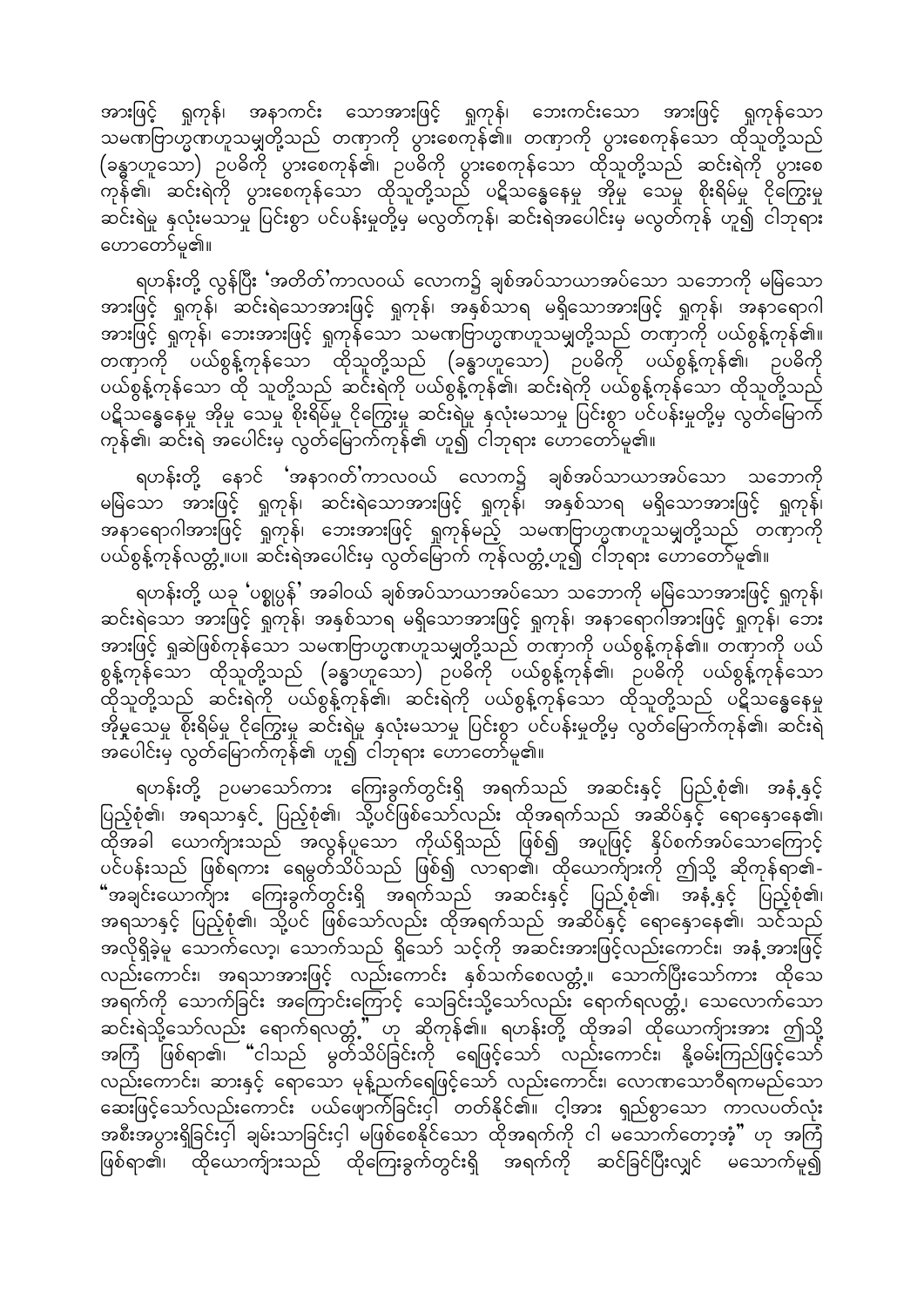စွန့်ပစ်ရာ၏၊ ထိုယောကျ်ားသည် ထိုအကြောင်းကြောင့် သေခြင်းသို့သော်လည်း မရောက်ရာ၊ ွ..<br>သေလောက်သော ဆင်းရဲသို့သော်လည်း မရောက်ရာ။

ရဟန်းတို့ ဤအတူသာလျှင် လွန်ပြီး 'အတိတ်' ကာလဝယ် လောက၌ ချစ်အပ်သာယာအပ်သော သဘောကို မမြဲသောအားဖြင့် ရှုကုန်၊ ဆင်းရဲသော အားဖြင့် ရှုကုန်၊ အနှစ်သာရ မရှိသောအားဖြင့် ရူကုန်၊ အနာရောဂါအားဖြင့်ရှုကုန်၊ ဘေးအားဖြင့် ရူကုန်သော သမဏဗြာဟ္မဏဟူသမျှတို့သည် w<br>တဏှာကို ပယ်စွန့်ကုန်၏။ တဏှာကို ပယ်စွန့်ကုန်သော ထိုသူတို့သည် (ခန္ဓာဟူသော) ဉပဓိကို ပယ်စွန့် ကုန်၏၊ ဉပဓိကို ပယ်စွန့်ကုန်သော ထိုသူတို့သည် ဆင်းရဲကို ပယ်စွန့်ကုန်၏၊ ဆင်းရဲကို ပယ်စွန့်ကုန်သော ထိုသူတို့သည် ပဋိသန္ဓေနေမှု အိုမှု သေမှု စိုးရိမ်မှု ငိုကြွေးမှု ဆင်းရဲမှု နှလုံးမသာမှု ပြင်းစွာ ပင်ပန်းမှုတို့မှ လွတ် မြောက်ကုန်၏၊ ဆင်းရဲအပေါင်းမှ လွတ်မြောက်ကုန်၏ ဟူ၍ ငါဘုရား ဟောတော်မူ၏။

ရဟန်းတို့ နောင် 'အနာဂတ်' ကာလဝယ်။ပ။ ယခု 'ပစ္စုပ္ပန်' အခါဝယ် လောက၌ ချစ်အပ်သာယာ အပ်သော သဘောကို မမြဲသောအားဖြင့် ရှုကုန်၊ ဆင်းရဲသောအားဖြင့် ရှုကုန်၊ အနှစ်သာရ မရှိသော .<br>အားဖြင့် ရှုကုန်၊ အနာရောဂါအားဖြင့် ရှုကုန်၊ ဘေးအားဖြင့် ရှုကုန်သော သမဏဗြာဟ္မဏ ဟူသမျှ တို့သည် တကာကို ပယ်စွန့်ကုန်၏။ တကာကို ပယ်စွန့်ကုန်သော ထိုသူတို့သည် (ခန္ဓာဟူသော) ဉပဓိကို ပယ်စွန့် ကုန်၏၊ ဥပဓိကို ပယ်စွန့်ကုန်သော ထိုသူတို့သည် ဆင်းရဲကို ပယ်စွန့်ကုန်၏၊ ဆင်းရဲကို ပယ်စွန့် ကုန်သော ထိုသူတို့သည် ပဋိသန္ဓေနေမှု အိုမှု သေမှု စိုးရိမ်မှု ငိုကြွေးမှု ဆင်းရဲမှု နှလုံးမသာမှု ပြင်းစွာ ပင်ပန်းမှုတို့မှ လွတ်မြောက်ကုန်၏၊ ဆင်းရဲအပေါင်းမှ လွတ်မြောက်ကုန်၏ဟူ၍ ငါဘုရား ဟောတော်မူ၏ ဟု (မိန့်တော်မူ၏)။

ဆဋ္ဌသုတ်။

------

နိဒါနဝဂွသံယုတ်ပါဠိတော် d )<br>D  $\ddot{\phantom{a}}$  $\frac{1}{2}$  $\vdots$ f d d f f ==== ၇ - မဟာ၀ဂ် === ၇ - နဠကလာပိသုတ်

၆၇။ အခါတစ်ပါး၌ အသျှင်သာရိပုတ္တရာနှင့် အသျှင်မဟာကောဋ္ဌိကတို့သည် ဗာရာဏသီပြည် က္ကသိုပတန မိဂဒါဝုန်တော၌ (သီတင်းသုံး) နေကုန်၏၊ ထိုအခါ အသျှင်မဟာကောဋ္ဌိကသည် ညနေချမ်း း<br>အခါ၌ တစ်ပါးတည်း ကိန်းအောင်းရာမှ ထ၍ အသျှင်သာရိပုတ္တရာရှိရာသို့ ချဉ်းကပ်ပြီးလျှင် အသျှင်သာရိပုတ္တရာနှင့် အတူ ဝမ်းမြောက်ဝမ်းသာ နူတ်ဆက်ပြောဆို ပြီးဆုံးစေပြီး၍ တစ်ခုသော နေရာ၌ ထိုင်ပြီးသော် အသျှင်သာရိပုတ္တရာအား ဤစကားကို လျှောက်၏- "ငါ့သျှင်သာရိပုတ္တရာ ာသို့နည်း၊ အိုမှု 'ဇရာ' သေမှု 'မရဏ'ကို မိမိ ပြုအပ်ပါသလော၊ သူတစ်ပါး ပြုအပ်ပါသလော၊ မိမိ သူတစ်ပါး နှစ်ဦးသားတို့ ပြုအပ်ပါ သလော၊ သို့မဟုတ် ဇရာမရဏသည် မိမိ သူတစ်ပါး နှစ်ဦးသားတို့ ပြုအပ်သည် မဟုတ်ဘဲ အကြောင်းမဲ့ ဖြစ်ပါသလော<sup>"</sup> ဟု လျှောက်၏။ ငါ့သျှင်ကောဋ္ဌိက အိုမူ 'ဇရာ' ပ္ပြီး<br>သေမှု 'မရဏ'ကို မိမိ ပြုအပ်သည် မဟုတ်၊ သူတစ်ပါး ပြုအပ်သည် မဟုတ်၊ မိမိ သူတစ်ပါး နှစ်ဦးသားတို့ ပြုအပ်သည်လည်း မဟုတ်၊ ဇရာမရဏ<sup>ီ</sup> သည် မိမိ<sup>ိ</sup>သူတစ်ပါး နှစ်ဦးသားတို့ ပြုအပ်သည်<br>မဟုတ်ဘဲ အကြောင်းမဲ့ ဖြစ်သည်လည်း မဟုတ်။ စင်စစ်သော်ကား ပဋိသန္ဓေနေမ 'ဇာတိ' ာ<br>မဟုတ်ဘဲ အကြောင်းမဲ့ ဖြစ်သည်လည်း မဟုတ်။ စင်စစ်သော်ကား ပဋိသန္ဓေနေမှု အကြောင်းကြောင့် အိုမှု 'ဇရာ' သေမှု 'မရဏ' ဖြစ်၏ ဟု (မိန့်ဆို၏)။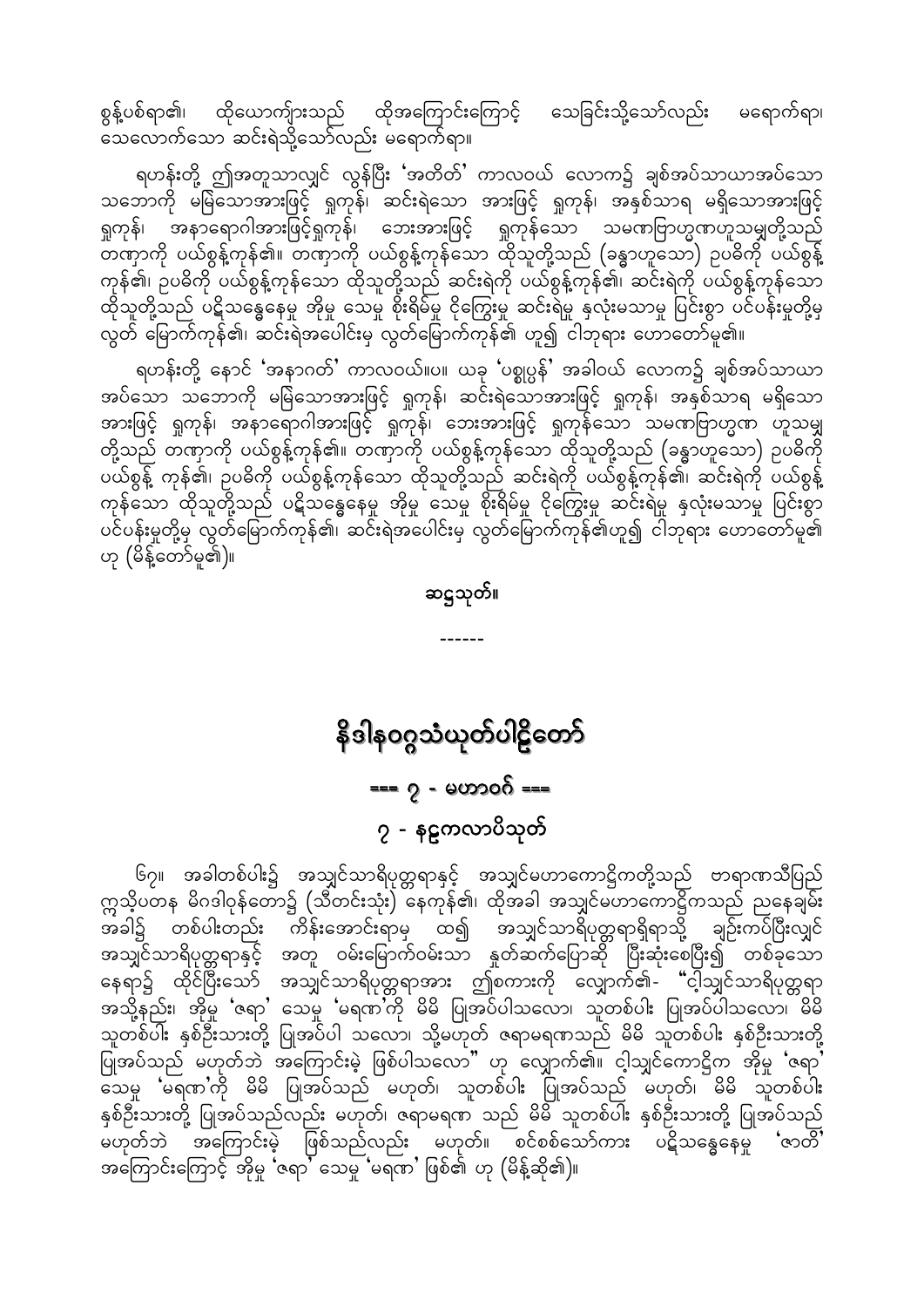င့ါ့သျှင်သာရိပုတ္တရာ အသို့ပါနည်း၊ ဇာတိကို မိမိ ပြုအပ်ပါသလော၊ သူတစ်ပါး ပြုအပ်ပါသလော၊ မိမိ သူတစ်ပါး နှစ်ဦးသားတို့ ပြုအပ်ပါသလော၊ သို့မဟုတ် ဇာတိသည် မိမိ သူတစ်ပါး နှစ်ဦးသားတို့ ပြုအပ်သည် မဟုတ်ဘဲ အကြောင်းမဲ့ ဖြစ်ပါသလောဟု မေးလျှောက်ပြန်၏။ ငါ့သျှင်ကောဠိက ဇာတိကို မိမိ ပြုအပ်သည် မဟုတ်၊ သူတစ်ပါး ပြုအပ်သည် မဟုတ်၊ မိမိ သူတစ်ပါး နှစ်ဦးသားတို့ ပြုအပ်သည် မဟုတ်၊ မိမိ သူတစ်ပါး နှစ်ဦးသားတို့ ပြုအပ်သည် မဟုတ်ဘဲ အကြောင်းမဲ့ ဖြစ်သည်လည်း မဟုတ်။ စင်စစ်သော်ကား ဘဝ အကြောင်းကြောင့် ဇာတိ ဖြစ်၏ ဟု (မိန့်ဆို၏ $\overline{\mathbb{I}\text{I}}$ 

င့ါသျှင်သာရိပုတ္တရာ အသို့ပါနည်း၊ ဘဝကို မိမိ ပြုအပ်ပါသလော။ပ။ ဉပါဒါန်ကို မိမိ ပြုအပ်ပါသ ေလာ။ တဏှာကို မိမိပြုအပ်ပါသလော။ ဝေဒနာကို မိမိ ပြုအပ်ပါသလော။ ဖဿကို မိမိ ပြုအပ်ပါသ လော။ သဠာယတနကို မိမိ ပြုအပ်ပါသလော။ နာမ်ရှပ်ကို မိမိ ပြုအပ်ပါသလော၊ သူတစ်ပါး ပြုအပ်ပါသ လော၊ မိမိ သူတစ်ပါး နှစ်ဦးသားတို့ ပြုအပ်ပါသလော၊ မိမိ သူတစ်ပါး နှစ်ဦးသားတို့ ပြုအပ်သည် မဟုတ်ဘဲ အကြောင်းမဲ့ ဖြစ်ပါသလောဟု မေးလျှောက်ပြန်၏။ ငါ့သျှင်ကောဋ္ဌိက နာမ်ရှပ်ကို မိမိ ပြုအပ် သည် မဟုတ်၊ သူတစ်ပါး ပြုအပ်သည် မဟုတ်၊ မိမိ သူတစ်ပါး နှစ်ဦးသားတို့ ပြုအပ်သည် မဟုတ်၊ မိမိ သူတစ်ပါး နှစ်ဦးသားတို့ ပြုအပ်သည် မဟုတ်ဘဲ အကြောင်းမဲ့ ဖြစ်သည်လည်း မဟုတ်။ စင်စစ်သော် ကား ဝိညာဏ် အကြောင်းကြောင့် နာမ်ရုပ် ဖြစ်၏ ဟု (မိန့်ဆို၏)။

င့ါသျှင်သာရိပုတ္တရာ အသို့ပါနည်း၊ သိမှု 'ဝိညာဏ်'ကို မိမိ ပြုအပ်ပါသလော၊ သူတစ်ပါး ပြုအပ်ပါသလော၊ မိမိ သူတစ်ပါး နှစ်ဦးသားတို့ ပြုအပ်ပါသလော၊ သို့မဟုတ် မိမိ သူတစ်ပါး မြစ်ဦးသားတို့ ပြုအပ်သည် မဟုတ်ဘဲ အကြောင်းမဲ့ ဖြစ်ပါသလော ဟု မေး၏။ ငါ့သျှင်ကောဋ္ဌိက ဝိညာဏ်ကို မိမိ ပြုအပ်သည် မဟုတ်၊ သူတစ်ပါး ပြုအပ်သည် မဟုတ်၊ မိမိ သူတစ်ပါး နှစ်ဦးသားတို့ ပြုအပ်သည် မဟုတ်၊ မိမိ သူတစ်ပါး နှစ်ဦးသားတို့ ပြုအပ်သည် မဟုတ်ဘဲ အကြောင်းမဲ့ ဖြစ်သည်လည်း ာက်။ စင်စစ်သော်ကား နာမ်ရှပ် အကြောင်းကြောင့် ဝိညာဏ် ဖြစ်၏ဟု မိန့်ဆို၏။ ငါ့သျှင်ကောဋိက နာမ်ရုပ်ကို မိမိ ပြုအပ်သည် မဟုတ်၊ သူတစ်ပါး ပြုအပ်သည် မဟုတ်၊ မိမိ သူတစ်ပါး နှစ်ဦးသားတို့ ပြုအပ်သည် မဟုတ်၊ မိမိ သူတစ်ပါး နှစ်ဦးသားတို့ ပြုအပ်သည် မဟုတ်ဘဲ အကြောင်းမဲ့ ဖြစ်သည်လည်း ာ.<br>မဟုတ်၊ စင်စစ်သော်ကား ဝိညာဏ် အကြောင်းကြောင့် နာမ်ရုပ် ဖြစ်၏ ဟု အသျှင်သာရိပုတ္တရာ ဟော သော စကားကို အကျွန်ုပ်တို့သည် ယခုပင် သိရပါကုန်၏။

င့ါသျှင်ကောဋ္ဌိက ဝိညာဏ်ကို မိမိ ပြုအပ်သည် မဟုတ်၊ သူတစ်ပါး ပြုအပ်သည် မဟုတ်၊ မိမိ သူတစ်ပါး နှစ်ဦးသားတို့ ပြုအပ်သည် မဟုတ်၊ မိမိ သူတစ်ပါး နှစ်ဦးသားတို့ ပြုအပ်သည် မဟုတ်ဘဲ အကြောင်းမဲ့ ဖြစ်သည်လည်း မဟုတ်။ စင်စစ်သော်ကား နာမ်ရုပ် အကြောင်းကြောင့် ဝိညာဏ် ဖြစ်၏ဟု အသျှင်သာရိပုတ္တရာ ဟောသော စကားကို ယခု (တစ်မျိုး) သိရပြန်ပါ၏။

င့ါသျှင်သာရိပုတ္တရာ ဟောအပ်သော ဤတရား၏ အနက်ကို အဘယ်သို့ မှတ်ရပါမည်နည်းဟု လျှောက်၏။ ငါ့သျှင် သို့ဖြစ်လျှင် သင့်အား ဉပမာကို ပြုအံ့၊ ဤလောက၌ အချို့သော ပညာရှိသူတို့သည် ကြောဆိုအပ်သော စကား၏ အနက်အဓိပ္ပာယ်ကို ဉပမာအားဖြင့် သိကုန်၏၊ ငါ့သျှင် ဉပမာသော်ကား ကျူစည်းနှစ်စည်းတို့သည် အချင်းချင်း မှီ၍ တည်ကုန်ရာ၏၊ ငါ့သျှင် ဤအတူသာလျှင် နာမ်ရှပ် အကြောင်းကြောင့် ဝိညာဏ် ဖြစ်၏၊ ဝိညာဏ် အကြောင်းခံကြောင့် နာမ်ရုပ် ဖြစ်၏၊ နာမ်ရုပ် အကြောင်းခံကြောင့် သဠာယတန ဖြစ်၏၊ သဠာယတန အကြောင်းခံကြောင့် ဖဿ ဖြစ်၏။ပ။ ဤသို့လျှင် အလုံးစုံသော ဆင်းရဲ အစု ဖြစ်၏။ ငါ့သျှင် ထိုကျူစည်းတို့တွင် တစ်စည်းကို အကယ်၍ ဆွဲငင်ငြားအံ့၊ တစ်စည်းသည် လဲကျ ရာ၏၊ အခြားတစ်စည်းကို အကယ်၍ ဆွဲငင်ငြားအံ့၊ အခြား တစ်စည်းသည် လဲကျရာ၏။ ငါ့သျှင် ဤအတူ သာလျှင် နာမ်ရုပ် ချူပ်ခြင်းကြောင့် ဝိညာဏ် ချုပ်၏၊ ဝိညာဏ် ချုပ်ခြင်းကြောင့် နာမ်ရှိပ် ချုပ်၏၊ နာမ်ရှိပ် ချုပ်ခြင်းကြောင့် သဠာယတန ချုပ်၏။ပ။ သင္ဥာယတန<sup>်း</sup> ချုပ်ခြင်းကြောင့် ဖဿ ချုပ်၏။ပ။ ဤသို့လျှင် အလုံးစုံသော ဆင်းရဲအစု ချုပ်၏ ဟု (မိန့်ဆို၏)။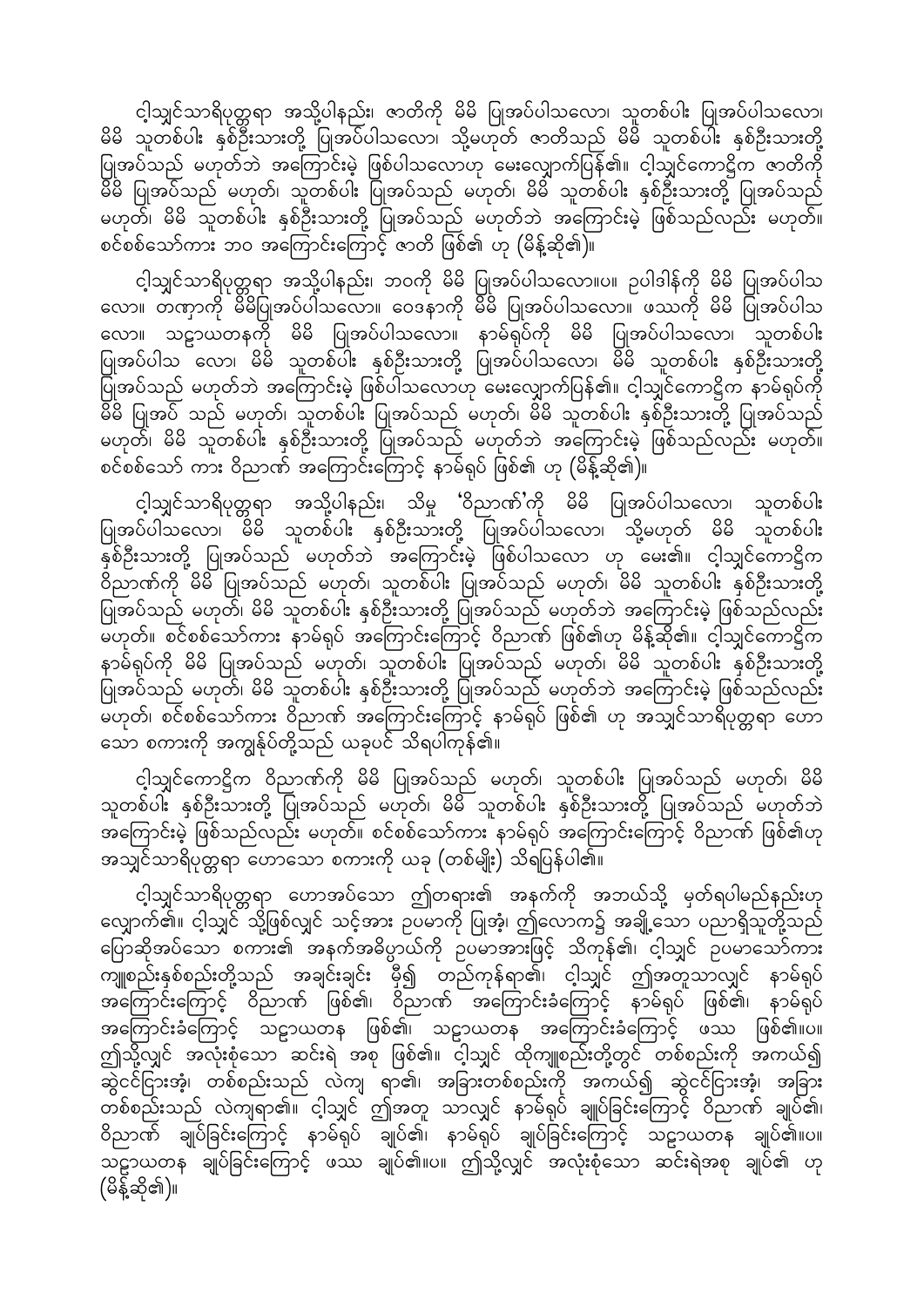င့ါသျှင်သာရိပုတ္တရာ (တရားတော်သည်) အံ့ဖွယ်ရှိပါ၏၊ ငါ့သျှင်သာရိပုတ္တရာ (တရားတော်သည်) မဖြစ်ဖူးမြဲ ဖြစ်ပါ၏၊ အသျှင်သာရိပုတ္တရာသည် ဤတရားတော်ကို အလွန် ကောင်းစွာ ဟောအပ်ပါ၏၊ အကျွန်ုပ်တို့သည် အသျှင်သာရိပုတ္တရာ ဟောအပ်သော ဤတရားတော်ကိုလည်း ဤသုံးဆယ့်ခြောက်ပါး သော ဝတ္ထုတို့ဖြင့် အနုမောဒနာ ပြုပါ၏။

င့ါသျှင်သာရိပုတ္တရာ ရဟန်းသည် အကယ်၍ ဇရာမရဏကို ငြီးငွေ့ခြင်းငှါ တပ်ခြင်းကင်းခြင်းငှါ ချုပ်ခြင်းငှါ တရားဟောခဲ့မူ **"**ဓမ္မကထိကရဟန်း" ဟူ၍ ဆိုထိုက်၏၊ ငါ့သျှင်သာရိပုတ္တရာ ရဟန်းသည် ဇရာ မရဏကို ငြီးငွေ့ခြင်းငှါ တပ်ခြင်း ကင်းခြင်းငှါ ချုပ်ခြင်းငှါ ကျင့်ခဲ့မူ **"**တရားအား လျော်သော အကျင့်ကို ကျင့်သော ရဟန်း'' ဟူ၍ ဆိုထိုက်၏။ ငါ့သျှင်သာရိပုတ္တရာ ရဟန်းသည် ဇရာမရဏကို ြီးငွေ့ခြင်းကြောင့် တပ်ခြင်း ကင်းခြင်းကြောင့် ချုပ်ခြင်းကြောင့် (တဏှာဒိဋ္ဌိတို့ဖြင့်) မစွဲလမ်းမှု၍ ၂ ၀.၂ မြို့<br>(ကိလေသာတို့မှ) လွတ်ခဲ့မှု "မျက်မှောက်နိဗ္ဗာန်သို့ ရောက်သော ရဟန်း" ဟူ၍ ဆိုထိုက်၏။ ရဟန်းသည် 、<br>ဇာတိကို။ ဘဝကို။ ဉပါဒါန် ကို။ တဏှာကို။ ဖဿကို။ သဠာယတနကို။ နာမ်ရပ်ကို။ ဝိညာဏ်ကို။ သခ်ီါရတို့ကို။ အဝိဇ္ဇာကို ငြီးငွေ့ခြင်းဌါ တပ်ခြင်း ကင်းခြင်းဌါ ချုပ်ခြင်းဌါ တရားဟောခဲ့မူ "ဓမ္မကထိကရဟန်း" ဟူ၍ ဆိုထိုက်၏၊ ငါ့သျှင် သာရိပုတ္တရာ ရဟန်းသည် အဝိဇ္ဇာကို ငြီးငွေ့ခြင်းငှါ တပ်ိခြင်း ကင်းခြင်းငှါ <sup>"</sup>ချုပ်ခြင်းငှါ ကျင့်ခဲ့မူ "(လောကုတ္တရာ) တရားအား လျော်သော အကျင့်ကို ကျင့်သော ရဟန်း"ဟူ၍ ဆိုထိုက်၏၊ ငါ့သျှင်သာရိပုတ္တရာ ရဟန်းသည် အဝိဇ္ဇာကို ငြီးငွေ့ခြင်းကြောင့် တပ်ခြင်း ကင်းခြင်းကြောင့် ချုပ်ခြင်းကြောင့် (တဏှာဒိဋ္ဌိတို့ဖြင့်) မစွဲလမ်းမူ၍ (ကိလေသာတို့မှ) လွတ်ခဲ့မူ "မျက်မှောက်နိဗ္ဗာန်သို့ ရောက်သော ရဟန်း" ဟူ၍ ဆိုထိုက်၏ ဟု (မိန့်တော်မူ၏)။

သတ္တမသုတ်။

------

နိဒါန၀ဂွသံယုတ်ပါဠိတော် )<br>D  $\ddot{\phantom{a}}$  $\frac{1}{2}$ k k f d d f f ==== ၇ - မဟာ၀ဂ် === ၈ - ကောသမ္မိသုတ်

၆၈။ အခါတစ်ပါး၌ အသျှင်မုသိလ, အသျှင်ပဝိဋ္ဌ, အသျှင်နာရဒနှင့် အသျှင်အာနန္ဒာတို့သည် ကောသမ္ဗီပြည် ယောသိတာရုံကျောင်း၌ (သီတင်းသုံး) နေကုန်၏၊ ထိုအခါ အသျှင်ပဝိဋ္ဌသည် အသျှင်မုသိလအား ဤစကားကို လျှောက်၏- "ငါ့သျှင်မုသိလ သူတစ်ပါးကို ယုံကြည်မှု 'သဒ္ဓါ'၊ မိမိအလို  $^{\prime}$ ရုစိ $^{\prime}$ ၊ တစ်ဆင့်ကြား 'အနုဿဝ $^{\prime}$ ၊ အခြင်းအရာကို ကြံဆမှု 'အာကာရပရိဝိတက္က $^{\prime}$ ၊ အယူကို စူးစိုက် ကြံစည်၍ နှစ်သက်မှု 'ဒိဋ္ဌိနိဇ္ဈာ နက္ခန္တိ′မှ တစ်ပါး အသျှင်မုသိလအား "ဇာတိ အကြောင်းခံကြောင့် Z&mr&P jzpf\}} [lí odaom ukd,fykdifÓPf &Sdygoavm}} [k (avQmuf\)/ ighoQify0d| သူတစ်ပါးကို ယုံကြည်မှု သဒ္ဓါ၊ မိမိအလို 'ရှိစ်'၊ တစ်ဆင့်ကြား 'အနုဿဝ<sup>'</sup>၊ အခြင်းအရာကို ကြံဆမှု **'**အာကာရပရိဝိတက္က'၊ အယူကို စူးစိုက်ကြံစည်၍ နှစ် သက်မှု 'ဒိဋ္ဌိနိဇ္ဈာနက္ခန္တိ'မှ တစ်ပါး "ဇာတိ အကြောင်းခံကြောင့် ဇရာမရဏ ဖြစ်၏" ဟူသော ဤအကြောင်း ကို ငါ သိ၏၊ ငါ မြင်၏ ဟု ဆို၏။

င့ါသျှင်မုသိလ သူတစ်ပါးကို ယုံကြည်မှု 'သဒ္ဓါ'၊ မိမိအလို 'ရုစိ'၊ တစ်ဆင့်ကြား 'အနုဿဝ'၊ အခြင်း အရာကို ကြံဆမှု 'အာကာရပရိဝိတက္က'၊ အယူကို စူးစိုက်ကြံစည်၍ နှစ်သက်မှု 'ဒိဋ္ဌိနိဇ္ဈာနက္ခန္တိ' မှ တစ်ပါး အသျှင်မုသိလအား "ဘဝ အကြောင်းခံကြောင့် ဇာတိဖြစ်၏" ဟူ၍ သိသော ကိုယ်ပိုင်ဉာဏ်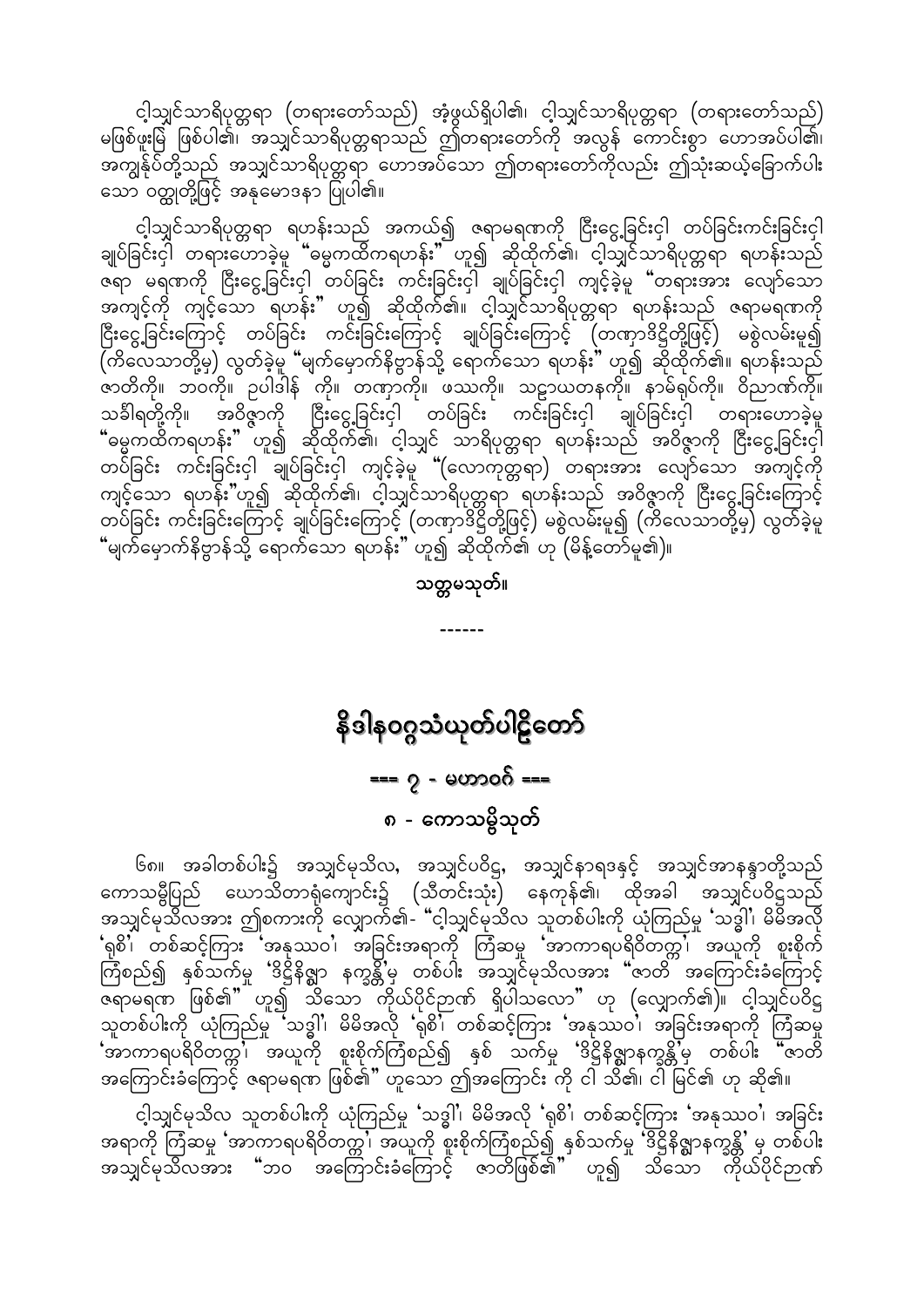ရှိပါသလော။ပ။ "ဉပါဒါန် အကြောင်းခံကြောင့် ဘဝ ဖြစ်၏" ဟူ၍။ "တဏှာ အကြောင်းခံကြောင့် ကြောင့် ဝေဒနာ ဖြစ်၏" ဟူ၍။ "သဠာယတန အကြောင်းခံကြောင့် ဖဿ<sup>ီ</sup>ဖြစ်၏" ဟူ၍။ "နာမ်ရုပ် အကြောင်းခံကြောင့် သဠာယတန ဖြစ်၏"ဟူ၍။ "ဝိညာဏ် အကြောင်းခံကြောင့် နာမ်ရုပ် ဖြစ်၏" ဟူ၍။ "သင်္ခါရ အကြောင်ခံကြောင့် ဝိညာဏ် ဖြစ်၏"ဟူ၍။ "အဝိဇ္ဇာ အကြောင်းခံကြောင့် သင်္ခါရတို့ ဖြစ်ကုန်၏" ဟူ၍ သိသော ကိုယ်ပိုင်ဉာဏ် ရှိပါသ လော။ ငါ့သျှင်ပဝိဋ္ဌ သူတစ်ပါးကို ယုံကြည်မှု 'သဒ္ဓါ၊ မိမိအလို 'ရုစိ၊ တစ်ဆင့်ကြား 'အနုဿဝ'၊ အခြင်း အရာကို ကြံဆမှု 'အာကာရပရိဝိတက္က၊ အယူကို စူးစိုက်ကြံစည်၍ နှစ်သက်မှု 'ဒိဋ္ဌိနိဇ္ဈာနက္ခန္တိ'မှ တစ်ပါး "အဝိဇ္ဇာ အကြောင်းခံကြောင့် သင်္ခါရတို့ ဖြစ်ကုန်၏" ဟူသော ဤအကြောင်းကို ငါ သိ၏၊ ငါ မြင်၏ ဟု ဆို၏။

င့ါသျှင်မုသိလ သူတစ်ပါးကို ယုံကြည်မှု 'သဒ္ဓါ'၊ မိမိအလို 'ရုစိ'၊ တစ်ဆင့်ကြား 'အနုဿဝ'၊ အခြင်း<br>အရာကို ကြံဆမှု 'အာကာရပရိဝိတက္က'၊ အယူကို စူးစိုက်ကြံစည်၍ နှစ်သက်မှု 'ဒိဋ္ဌိနိဇ္ဈာနက္ခန္တိ'မှ တစ်ပါး<br>အသျှင်မုသိလအား "ဇာတိ ချုပ်ခြင်း လော်။ ငါ့သျှင်ပဝိဋ္ဌ သူတစ်ပါးကို ယုံကြည်မှု 'သဒ္ဓါ'၊ မိမိအလို 'ရုစိ'၊ တစ်ဆင့်ကြား 'အနုဿဝ'၊ အခြင်း အရာကို ကြံဆမှု 'အာကာရပရိဝိတက္က ၊ အယူကို စူးစိုက်ကြံစည်၍ နှစ်သက်မှု 'ဒိဋ္ဌိနိဇ္ဈာနက္ခန္တိ'မှ တစ်ပါး "ဇာတိ ချပ်ခြင်းကြောင့် ဇရာမရဏ ချိုပ်၏" ဟူသော ဤအကြောင်းကို ငါ သိ၏၊ ငါ မြင်၏။

င့ါသျှင်မုသိလ သူတစ်ပါးကို ယုံကြည်မှု 'သဒ္ဓါ'၊ မိမိအလို 'ရုစိ'၊ တစ်ဆင့်ကြား 'အနုဿဝ'၊ အခြင်း အရာကို ကြံဆမှု 'အာကာရပရိဝိတက္က ၊ အယူကို စူးစိုက်ကြံစည်၍ နှစ်သက်မှု 'ဒိဋ္ဌိနိဇ္ဈာနတ္ခန္တိ'မှ တစ်ပါး ာ- ျားျား ျားသား<br>အသျှင်မုသိလအား "ဘဝ ချုပ်ခြင်းကြောင့် ဇာတိ ချုပ်၏ ဟူ၍။ပ။ "ဥပါဒါန် ချုပ်ခြင်းကြောင့် ဘဝ ချုပ်၏"ဟူ၍။ "တဏှာ ချုပ်ခြင်းကြောင့် ဉပါဒါန် ချုပ်၏"ဟူ၍။ "ဝေဒနာ ချုပ်ခြင်းကြောင့် တဏှာ ျိပ်၏"ဟူ၍။ "ဖဿ ချုပ်ခြင်းကြောင့် ဝေဒနာ ချုပ်၏"ဟူ၍။ "သဠာယတန ဓျုပ်ခြင်းကြောင့် ဖဿ ချိုပ်၏"ဟူ၍။ "နာမ်ရုပ် ချုပ်ခြင်းကြောင့် သဠာယတန ချုပ်၏"ဟူ၍။ "ဝိညာဏ် ချုပ်ခြင်းကြောင့်<br>နာမ်ရုပ် ချုပ်၏"ဟူ၍။ "သင်္ခါရတို့ ချုပ်ခြင်းကြောင့် ဝိညာဏ် ချုပ်၏"ဟူ၍။ "အဝိဇ္ဇာ ချုပ်ခြင်းကြောင့် သခါရတို့ ချုပ်ကုန်၏"ဟူ၍ သိသော ကိုယ်ပိုင်ဉာဏ် ရှိပါသလော။ ငါ့သျှင်ပဝိဋ္ဌ သူတစ်ပါးကို ယုံကြည်မှု ်သဒ္ဓါ<sup>႞</sup>္ဓိမိအလို ရုစိ<sup>ုံ</sup>တစ်ဆင့်ကြား အနုဿ၀<sup>႑ဲ</sup> အခြင်းအရာကို ကြံဆမှု အာကာရပရိဝိတက္က ၊ အယူကို စူးစိုက် ကြံစည်၍ နှစ်သက်မှု 'ဒိဋ္ဌိန်ဇ္ဈာနက္ခန္တိ'မှ တစ်ပါး "အဝိဇ္ဇာ ချုပ်ခြင်းကြောင့် သင်္ခါရတို့ ချုပ်ကုန်၏" ဟူသော ဤအကြောင်းကို ငါ သိ၏၊ ငါ မြင်၏။

င့ါသျှင်မုသိလ သူတစ်ပါးကို ယုံကြည်မှု 'သဒ္ဓါ'၊ မိမိအလို 'ရုစိ'၊ တစ်ဆင့်ကြား 'အနုဿဝ'၊ အခြင်း အရာကို ကြံဆမှု 'အာကာရပရိဝိတက္က ၊ အယူကို စူးစိုက်ကြံစည်၍ နှစ်သက်မှု 'ဒိဋ္ဌိနိဇ္ဈာနက္ခန္တိ'မှ တစ်ပါး .<br>အသျှင်မုသိလအား "ဘဝချုပ်ခြင်းသည် နိဗ္ဗာန်တည်း"ဟူ၍ သိသော ကိုယ်ပိုင်ဉာဏ် ရှိပါသလော။ င့ါသျှင် ပဝိဋ္ဌ သူတစ်ပါးကို ယုံကြည်မှု သဒ္ဓါ၊ မိမိအလို 'ရုစိ'၊ တစ်ဆင့်ကြား 'အနုဿဝ'၊ အခြင်းအရာကို<br>ကြံဆမှု 'အာကာရပရိဝိတက္က'၊ အယူကို စူးစိုက်ကြံစည်၍ နှစ်သက်မှု 'ဒိဋ္ဌိနိဇ္ဈာနက္ခန္တိ'မှ တစ်ပါး "ဘဝချပ်ခြင်းသည် နိဗ္ဗာန်တည်း" ဟူသော ဤအကြောင်းကို ငါ သိ၏၊ ငါ မြင်၏။

သို့ဖြစ်လျှင် အသျှင်မုသိလသည် အာသဝကုန်ပြီးသော ရဟန္တာပါလောဟု မေး၏၊ ဤသို့ မေးသည့်ရှိသော် အသျှင်မုသိလသည် ဆိတ်ဆိတ် နေ၏။ ထိုအခါ အသျှင်နာရဒသည် အသျှင်ပဝိဋ္ဌအား "ငါ့သျှင်ပဝိဋ္ဌ တောင်းပိန်ပါ၏၊ ငါသည် ဤအမေးကို ရလိုပါ၏၊ ငါ့အား ဤအမေးကို မေးလော့၊ ငါသည် ဤအမေးကို ဖြေအံ့" ဟု ဆို၏။ အသျှင်နာရဒသည် ဤအမေးကို ရပါစေလော့၊ အကျွန်ုပ်သည် အသျှင်နာရဒအား ဤအမေးကို မေးပါအံ့၊ အသျှင်နာရဒသည် အကျွန်ုပ်၏ အမေးကို ဖြေပါလေ့ာ။

င့ါ့သျှင်နာရဒ<sub>္</sub> သူတစ်ပါးကို ယုံကြည်မှု 'သဒ္ဓါ'၊ မိမိအလို 'ရုစိ'၊ တစ်ဆင့်ကြား 'အနုဿဝ'၊ အခြင်း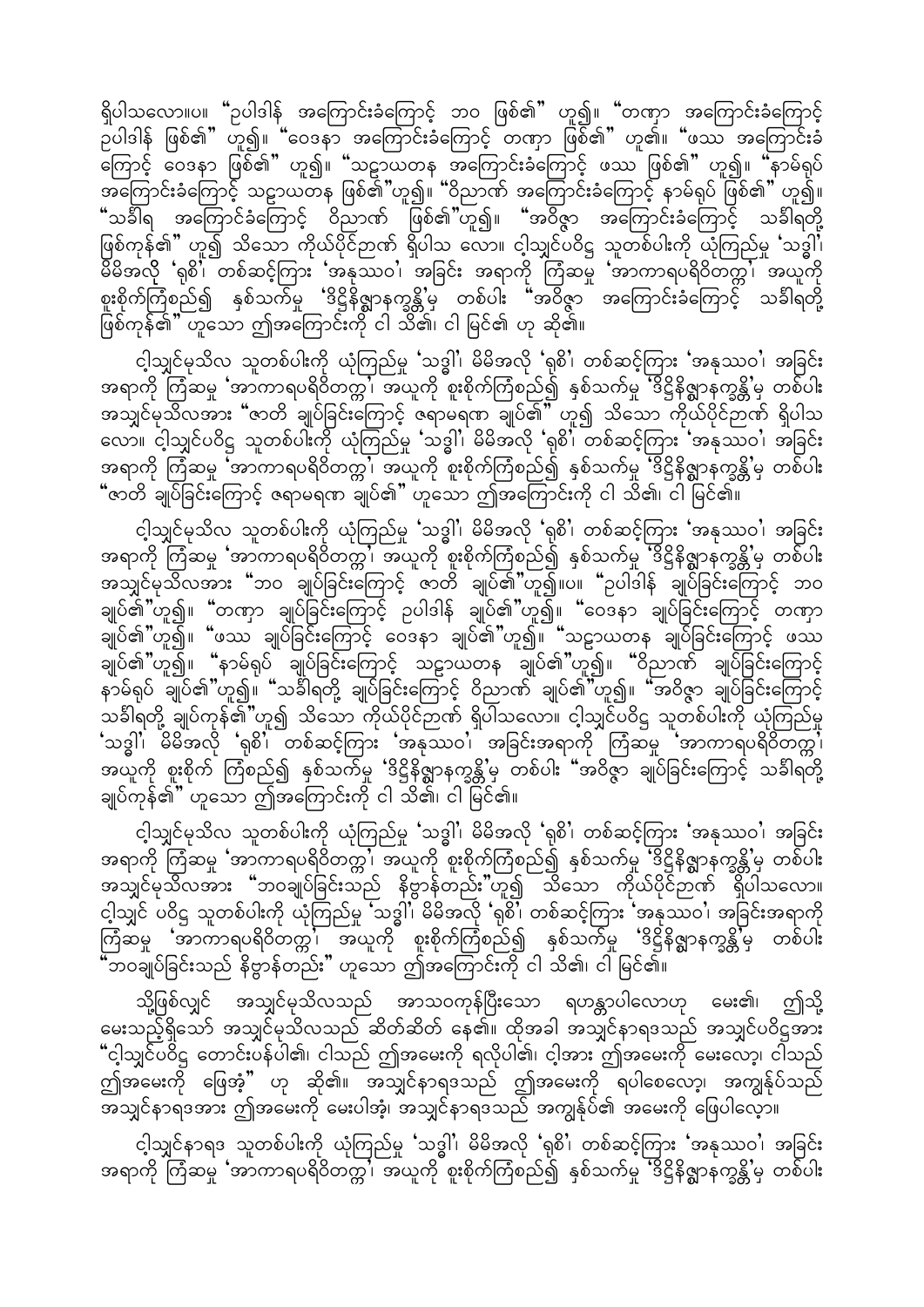အသျှင်နာရဒအား "ဇာတိ အကြောင်းခံကြောင့် ဇရာမရဏ ဖြစ်၏" ဟူ၍ သိသော ကိုယ်ပိုင်ဉာဏ် ရှိပါသ လော။ ငါ့သျှင်ပဝိဋ္ဌ သူတစ်ပါးကို ယုံကြည်မှု 'သဒ္ဓါ'၊ မိမိအလို 'ရုစိ်'၊ တစ်ဆင့်ကြား 'အနုဿဝ'၊ —<br>အခြင်း အရာကို ကြံဆမှု 'အာကာရပရိဝိတက္က'၊ အယူကို စူးစိုက်ကြံစည်၍ နှစ်သက်မှု 'ဒိဋ္ဌိနိဇ္ဈာန်က္ခန္တီ'မှ တစ်ပါး "ဇာတိ အကြောင်းခံကြောင့် ဇရာမရဏ ဖြစ်၏"ဟူသော ဤအကြောင်းကို ငါ သိ၏၊ ငါ မြင်၏။

င့ါ့သျှင်နာရဒ သူတစ်ပါးကို ယုံကြည်မှု 'သဒ္ဓါ'၊ မိမိအလို 'ရုစိ'၊ တစ်ဆင့်ကြား 'အနုဿဝ'၊ အခြင်း အရာကို ကြံဆမှု 'အာကာရပရိဝိတက္က ၊ အယူကို စူးစိုက်ကြံစည်၍ နှစ်သက်မှု 'ဒိဋ္ဌနိဇ္ဈာန်က္ခန္တိပ္ဒ္မ တစ်ပါး .<br>အသျှင်နာရဒအား "ဘဝ အကြောင်းခံကြောင့် ဇာတိ ဖြစ်၏"ဟူ၍ သိသော ကိုယ်ပိုင်ဉာဏ် ရှိပါသလော ။ပ။ "အဝိဇ္ဇာ အကြောင်ခံ ကြောင့် သင်္ခါရတို့ ဖြစ်ကုန်၏"ဟူ၍ သိသော ကိုယ်ပိုင်ဉာဏ် ရှိပါသလော။ င့ါသျှင်ပဝိဋ္ဌ သူတစ်ပါးကို ယုံကြည်မှု 'သဒ္ဓါ'၊ မိမိအလို 'ရုစိ'၊ တစ်ဆင့်ကြား 'အနုဿဝ'၊ အခြင်းအရာကို 

င့ါ့သျှင်နာရဒ သူတစ်ပါးကို ယုံကြည်မှု 'သဒ္ဓါ'၊ မိမိအလို 'ရုစိ'၊ တစ်ဆင့်ကြား 'အနုဿဝ'၊ အခြင်း အရာကို ကြံဆမှု 'အာကာရပရိဝိတက္က ၊ အယူကို စူးစိုက်ကြံစည်၍ နှစ်သက်မှု 'ဒိဋ္ဌနိဇ္ဈာနက္ခန္တိ'မှ တစ်ပါး ာသျှင်နာရဒအား "ဇာတိ ချပ်ခြင်းကြောင့် ဇရာမရဏ ချုပ်၏"ဟု သိသော ကိုယ်ပိုင်ဉာဏ် ရှိပါ<br>သလော။ ငါ့သျှင်ပဝိဋ္ဌ သူတစ်ပါးကို ယုံကြည်မှု 'သဒ္ဓါ'၊ မိမိအလို 'ရုစိ'၊ တစ်ဆင့်ကြား 'အနုဿဝ'၊ အခြင်းအရာကို ကြံဆမှု 'အာကာရပရိဝိတက္က ၊ အယူကို စူးစိုက်ကြံစည်၍ နှစ်သက်မှု 'ဒိဋ္ဌိနိဇ္ဈာန်က္ခန္တိ'မှ တစ်ပါး "ဇာတိ ချုပ်ခြင်းကြောင့် ဇရာမရဏ ချုပ်၏" ဟူသော ဤ အကြောင်းကို ငါ သိ၏၊ ငါ မြင်၏။

င့ါသျှင်နာရဒ သူတစ်ပါးကို ယုံကြည်မှု 'သဒ္ဓါ'၊ မိမိအလို 'ရုစိ'၊ တစ်ဆင့်ကြား 'အနုဿဝ'၊ အခြင်း အရာတို ကြံဆမှု 'အာကာရပရိဝိတက္က ၊ အယူကို စူးစိုက်ကြံစည်၍ နှစ်သက်မှု 'ဒိဋ္ဌနိဇ္ဈာန်က္ခန္တိ'မှ တစ်ပါး အသျှင်နာရဒအား "ဘဝ ချုပ်ခြင်းကြောင့် ဇာတိ ချုပ်၏"။ပ။ "အဝိဇ္ဇာ ချုပ်ခြင်းကြောင့် သင်္ခါရတို့ ချုပ် ကုန်၏" ဟု သိသော ကိုယ်ပိုင်ဉာဏ် ရှိပါသလော။ ငါ့သျှင်ပဝိဋ္ဌ သူတစ်ပါးကို ယုံကြည်မှု သဒ္ဓါ<sup>1</sup>၊ ိမိအလို 'ရုံစိ'၊ တစ်ဆင့်ကြား 'အနုဿဝ'၊ အခြင်းအရာကို ကြံဆမှု 'အာကာရပရိဝိတက္က<sup>၊</sup> အယူကို စူးစိုက်ကြံစည်၍ နှစ်သက်မှု 'ဒိဋ္ဌိနိဇ္ဈာနက္ခန္တိ'မှ တစ်ပါး "အဝိဇ္ဇာ ချုပ်ခြင်းကြောင့် သင်္ခါရတို့ ချုပ်ကုန်၏" က္ေသာ ဤ အကြောင်းကို ငါ သိ၏၊ ငါ မြင်၏။

င့ါ့သျှင်နာရဒ<sub>္</sub> သူတစ်ပါးကို ယုံကြည်မှု 'သဒ္ဓါ'၊ မိမိအလို 'ရုစိ'၊ တစ်ဆင့်ကြား 'အနုဿဝ'၊ အခြင်း အရာကို ကြံဆမှု 'အာကာရပရိဝိတက္က ၊ အယူကို စူးစိုက်ကြံစည်၍ နှစ်သက်မှု 'ဒိဋ္ဌိနိဇ္ဈာန်က္ခန္တိ'မှ တစ်ပါး အသျှင်နာရဒအား "ဘဝချပ်ခြင်းသည် နိဗ္ဗာန်တည်း"ဟူ၍ သိသော ကိုယ်ပိုင်ဉာဏ် ရှိပါသလော။ င့ါသျှင် ပဝိဋ္ဌ သူတစ်ပါးကို ယုံကြည်မှု သဒ္ဓါ၊ မိမိအလို 'ရုံစိၢ တစ်ဆင့်ကြား 'အနုဿဝ'၊ အခြင်းအရာကို ကြံဆမှု 'အာကာရပရိဝိတက္တ'၊ အယူကို စူးစိုက်ကြံစည်၍ နှစ်သက်မှု 'ဒိဋ္ဌိနိဇ္ဈာနက္ခန္တိမှ တစ်ပါး "ဘဝချပ်ခြင်းသည် နိဗ္ဗာန်တည်း" ဟူသော ဤအကြောင်းကို ငါ သိ၏၊ ငါ မြင်၏။

သို့ဖြစ်လျှင် အသျှင်နာရဒသည် အာသဝေါကုန်ပြီးသော ရဟန္တာလော။ င့ါသျှင် "ဘဝချုပ်ခြင်းသည် နိဗ္ဗာန်တည်း" ဟူ၍ ဟုတ်မှန်သောအတိုင်း ကောင်းသော အသိဉာဏ် (မဂ်) ပညာဖြင့် မြင်အပ်၏၊ -<br>အာသဝေါ် ကုန်ပြီးသော ရဟန္တာကား မဟုတ်ပါသေး။ ငါ့သျှင် ဉပမာသော်ကား ခရီးခဲ၌ ရေတွင်း ရှိရာ၏၊ ရေတွင်း ၌ ကြိုးသည်လည်းကောင်း၊ ရေပုံးသည်လည်းကောင်း မရှိရာ။ ထိုအခါ ယောကျ်ားသည် -<br>- ကိုယ်ရှိသည်၊ အပူဖြင့် <sup>်</sup> နှိပ်စက်အပ်သောကြောင့် ပင်ပန်းသည်ဖြစ်ရကား ပူလောင်သော \_<br>ရေမွတ်သိပ်သည် ဖြစ်၍ လာရာ၏၊ ထိုယောက်ျားသည် ထိုရေတွင်းကို ငုံ့ကြည့်ရာ၏၊ ထိုယောက်ျားအား "ရေ" ဟူ၍ သာလျှင် အသိဉာဏ် ဖြစ်၏၊ ကိုယ်ဖြင့်မူကား တွေ့ထိ၍ မနေရ၊ ငါ့သျှင် ဤအတူသာလျှင်<br>"ဘဝချုပ်ခြင်းသည် နိဗ္ဗာန်တည်း" ဟူ၍ ဟုတ်မှန်သောအတိုင်း ကောင်းသော အသိဉာဏ် (မဂ်) ပညာဖြင့် မြင်အပ်၏၊ အာသဝေါ်ကုန်ပြီးသော ရဟန္တာသော်ကား မဟုတ်ပါသေး ဟု ဆို၏။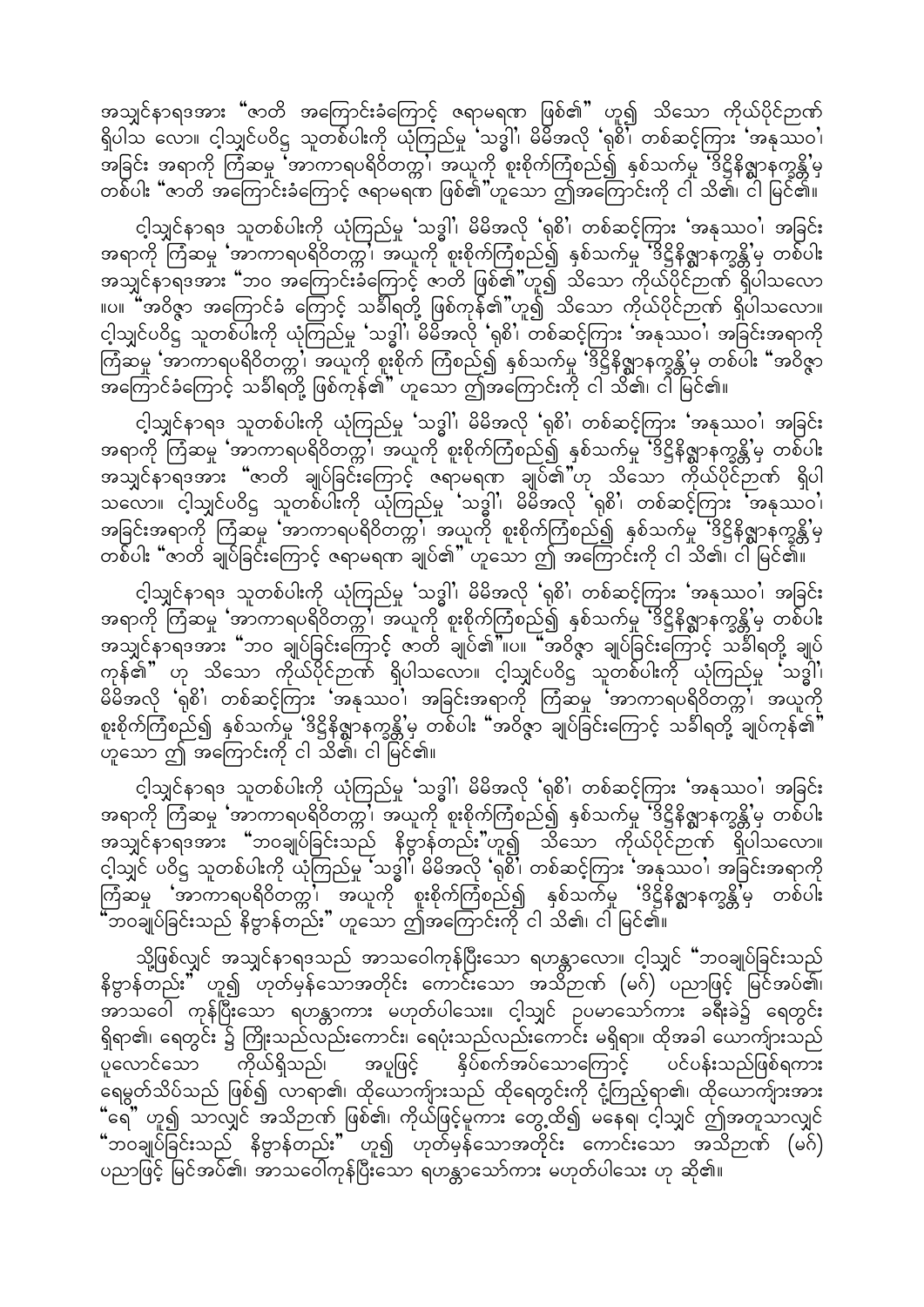ဤသို့ ဆိုသည်ရှိသော် အသျှင်အာနန္ဒာသည် အသျှင်ပဝိဋ္ဌအား "ငါ့သျှင်ပဝိဋ္ဌ ဤသို့ ပြောဆိုသော အသျှင်နာရဒကို သင် အဘယ်သို့ ဆိုမည်နည်း" ဟု ဆို၏။ ငါ့သျှင်အာနန္ဒာ ဤသို့ ပြောဆိုသော အသျှင် နာရဒကို ကောင်းမြတ်သည်မှ တစ်ပါး အပြစ်မရှိသည်မှ တစ်ပါး တစ်စုံတစ်ရာ ဘာကိုမျှ အကျွန်ုပ် မဆိုလိုတော့ပါ ဟု (လျှောက်၏)။

အဋ္ဌမသုတ်။

# နိဒါနဝဂွသံယုတ်ပါဠိတော်

## === ၇ - မဟာ၀ဂ် ===

၉ - ဉပယန္တိသုတ်

၆၉။ အကျွန်ုပ်သည် ဤသို့ ကြားနာခဲ့ရပါသည်- အခါတစ်ပါး၌ မြတ်စွာဘုရားသည် သာဝတ္ထိပြည် အနာထပိဏ်သူဌေး၏ အရံဖြစ်သော ဇေတဝန်ကျောင်း၌ (သီတင်းသုံး) နေတော်မူ၏၊ ထိုအခါ။ပ။ ရဟန်းတို့ မဟာသမုဒ္ဒရာသည် ရေပြည့်လျှံသည်ရှိသော် မြစ်ကြီးတို့ကို ပြည့်လျှံစေ၏၊ မြစ်ကြီးတို့ ပြည့်လျှံ ကုန်သည် ရှိသော် မြစ်ငယ်တို့ကို ပြည့်လျှံစေကုန်၏၊ မြစ်ငယ်တို့ ပြည့်လျှံကုန်သည်ရှိသော် အိုင်ကြီးတို့ကို ပြည့်လျှံ့ စေကုန်၏၊ အိုင်ကြီးတို့ ပြည့်လျှံကုန်သည်ရှိသော် အိုင်ငယ်တို့ကို ပြည့်လျှံ့ စေကုန်၏။

ရဟန်းတို့ ဤအတူသာလျှင် အဝိဇ္ဇာ ပြည့်လျှံသည်ရှိသော် သင်္ခါရတို့ကို ပြည့်လျှံစေ၏၊ သင်္ခါရတို့<br>ပြည့်လျှံကုန်သည်ရှိသော် ဝိညာဏ်ကို ပြည့်လျှံစေကုန်၏၊ ဝိညာဏ် ပြည့်လျှံသည်ရှိသော် နာမ်ရုပ်ကို ပြင်း သူ L ၊ ့ င ။<br>ပြည့် လျှံစေ၏၊ နာမ်ရုပ် ပြည့်လျှံသည်ရှိသော် သဠာယတနကို ပြည့်လျှံစေ၏၊ သဠာယတန ပြည့်လျှံသည် မွင္မာ …<br>ရှိသော် ဖဿကို ပြည့်လျှံစေ၏၊ ဖဿ ပြည့်လျှံသည် ရှိသော် ဝေဒနာကို ပြည့်လျှံစေ၏၊ ဝေဒနာ ျ<br>ပြည့်လျှံသည် ရှိသော် တဏှာကို ပြည့်လျှံစေ၏၊ တဏှာ ပြည့်လျှံသည်ရှိသော် ဉပါဒါန်ကို ပြည့်လျှံစေ၏၊ ဉပါဒါန် ပြည့် လျှံသည်ရှိသော် ဘဝကို ပြည့်လျှံစေ၏၊ ဘဝ ပြည့်လျှံသည်ရှိသော် ဇာတိကို ပြည့်လျှံစေ၏၊ -<br>ဇာတိ ပြည့် လျှံသည်ရှိသော် ဇရာမရဏကို ပြည့်လျှံစေ၏။

ရဟန်းတို့ မဟာသမုဒ္ဒရာရေ လျော့ကျသည်ရှိသော် မြစ်ကြီးတို့ကို လျော့ကျစေ၏၊ မြစ်ကြီးတို့ လျော့ကျကုန်သည် ရှိသော် မြစ်ငယ်တို့ကို လျော့ကျစေကုန်၏၊ မြစ်ငယ်တို့ လျော့ကျကုန်သည်ရှိသော် စေကုန်၏။

ရဟန်းတို့ ဤအတူသာလျှင် အဝိဇ္ဇာ လျော့ကျသည်ရှိသော် သခ်ီါရတို့ကို လျော့ကျစေ၏၊ သင်္ခါရတို့ လျော့ကျသည်ရှိသော် ဝိညာဏ်ကို လျော့ကျစေကုန်၏၊ ဝိညာဏ် လျော့ကျသည်ရှိသော် နာမ်ရုပ်ကို ့<br>လျှော့ကျစေ၏၊ နာမ်ရုပ် လျော့ကျသည်ရှိသော် သဠာယတနကို လျော့ကျစေ၏၊ သဠာယတန လျော့ကျသည် ရှိသော် ဖဿကို လျော့ကျစေ၏၊ ဖဿ လျော့ကျသည်ရှိသော် ဝေဒနာတို့ကို လျော့ကျ စေ၏၊ ဝေဒနာ လျော့ကျသည်ရှိသော် တဏှာကို လျော့ကျစေ၏၊ တဏှာ လျော့ကျသည်ရှိသော် ဉပါဒါန်ကို လျော့ကျစေ၏၊ ဉပါဒါန် လျော့ကျသည်ရှိသော် ဘဝကို လျော့ကျစေ၏၊ ဘဝ လျော့ကျသည် (ဟောတော်မူ၏)။

နဝမသုတ်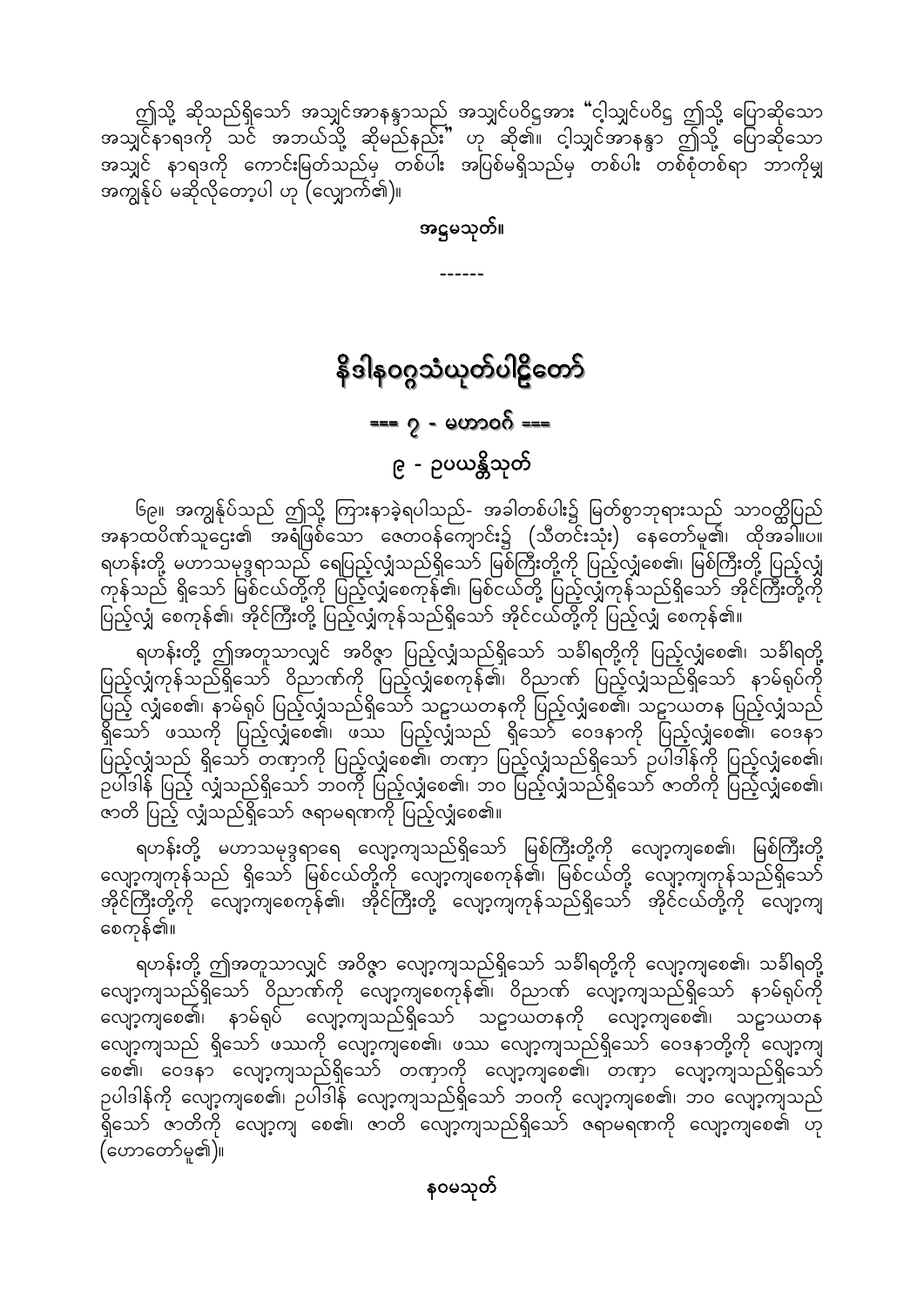# နိဒါနဝဂ္ဂသံယုတ်ပါဠိတော်

=== ၇ - မဟာ၀ဂ် ===

၁၀ - သုသိမသုတ်

၇၀။ အကျွန်ုပ်သည် ဤသို့ ကြားနာခဲ့ရပါသည်- အခါတစ်ပါး၌ မြတ်စွာဘုရားသည် ရာဇဂြိုဟ်ပြည် ရှဉ့်နက်တို့ကို အစာကျွေး၍ မွေးရာဖြစ်သော ဝေဠုဝန်ကျောင်း၌ (သီတင်းသုံး) နေတော်မူ၏၊ ထိုအခါ အပူဇော်ခံရ၏၊ အသုံးအဆောင်တို့ကို ရ၏။ ရဟန်းသံဃာသည်လည်း အရှိအသေပြုခံရ၏၊ အလေးပြုခံရ၏၊ အမြတ်နိုး ခံရ၏၊ အပူဇော်ခံရ၏၊ အဆည်းကပ်ခံရ၏၊ သင်္ကန်း ဆွမ်း ကျောင်း အိပ်ရာနေရာ သူနာတို့၏ အထောက်အပံ့ ဆေး အသုံး အဆောင်တို့ကို ရ၏။ သာသနာတော်ပြင်ပအယူရှိကုန်သော ပရိဗိုဇ်တို့ သည်ကား အရိုအသေပြု မခံရကုန်၊ အလေးပြု မခံရကုန်၊ အမြတ်နိုး မခံရကုန်၊ အပူဇော် မခံရကုန်၊ အဆည်းကပ် မခံရကုန်၊ သင်္ကန်း ဆွမ်း ကျောင်းအိပ်ရာနေရာ သူနာတို့၏ အထောက်အပံ့ဖြစ်သော ဆေး အသုံးအဆောင်တို့ကို မရကုန်။

ထိုအခါ သုသိမပရိဗိုဇ်သည် များစွာသော ပရိဗိုဇ်ပရိသတ်နှင့် အတူ ရာဇဂြိုဟ်ပြည်၌ နေ၏၊ ထိုအခါ သုသိမပရိဗိုဇ်၏ ပရိသတ်တို့သည် သုသိမပရိဗိုဇ်အား ဤစကားကို ဆိုကုန်၏၊ "ငါ့သျှင်သုသိမ သင် လာ ဦးလော့၊ ရဟန်းဂေါတမအထံ၌ မြတ်သောအကျင့်ကို ကျင့်ချေလော့၊ သင်သည် တရားကို သင်ခဲ့၍ ငါတို့ကို ပို့ချလော့၊ ငါတို့သည် ထိုတရားကို သင်ယူ၍ လူတို့အား ဟောကုန်အံ့၊ ဤသို့<br>ဟောပြောသည် ရှိသော် ငါတို့သည်လည်း အရိုအသေပြုခံရကုန်လိမ့်မည်၊ အလေးပြုခံရကုန်လိမ့်မည်၊ အမြတ်နိုးခံရကုန်လိမ့်မည်၊ အပူဇော်ခံရကုန်လိမ့်မည်၊ အဆည်းကပ်ခံရကုန်လိမ့်မည်၊ သင်္ကန်း ဆွမ်း ကျောင်းအိပ်ရာနေရာ သူနာတို့၏ အထောက်အပံ့ဖြစ်သော ဆေး အသုံးအဆောင်တို့ကို ရကုန်လိမ့်မည်" ဟု ဆိုကြကုန်၏။ "ငါ့သျှင်တို့ ကောင်းပြီ" ဟု ဆို၍ သုသိမပရိဗိုဇ်သည် မိမိ၏ ပရိဗိုဇ်ပရိသတ်ကို<br>ဝန်ခံပြီးလျှင် အသျှင်အာနန္ဒာထံသို့ ချဉ်းကပ်၍ အသျှင်အာနန္ဒာနှင့် အတူ ဝမ်းမြောက်ဝမ်းသာ နှုတ်ဆက် ပြောဆိုပြီးလျှင် တစ်ခုသော နေရာ၌ ထိုင်နေပြီးသော် "င့ါသျှင်အာနန္ဒာ အကျွန်ုပ်သည် 

ထိုအခါ အသျှင်အာနန္ဒာသည် သုသိမပရိဗိုဇ်ကို ခေါ်ယူကာ မြတ်စွာဘုရားထံသို့ ချဉ်းကပ်၍ မြတ်စွာဘုရားကို ရှိခိုးလျက် တစ်ခုသော နေရာ၌ ထိုင်နေပြီးသော် မြတ်စွာဘုရားအား "အသျှင်ဘုရား ဤသုသိမပရိဗိုဇ်သည် 'ငါ့သျှင်အာနန္ဒာ အကျွန်ုပ်သည် ဤဓမ္မဝိနယ (သာသနာတော်) ၌ မြတ်သော သည်မှ ရှင်ပြုပေးလော့ ဟု မိန့်တော်မူ၏။ သုသိမပရိဗိုဇ်သည် မြတ်စွာဘုရား၏ အထံ၌ ရှင်အဖြစ်ကို ရလေ၏၊ ရဟန်းအဖြစ်ကို ရလေ၏။ ထိုအခါ များစွာကုန်သော ရဟန်းတို့သည် မြတ်စွာဘုရားအထံ၌ "ပဋိသန္ဓေ နေမှု ကုန်ပါပြီ၊ မြတ်သော အကျင့်ကို ကျင့်သုံးပြီးပါပြီ၊ အရဟတ္တဖိုလ်အကျိုးငှါ တစ်ဖန်ိ ပြုဖွယ်ကိစ္စ မရှိ တော့ပါပြီဟု သိကြပါ၏" ဟူ၍ အရဟတ္တဖိုလ်ကို ပြောကြားကုန်၏။ အသျှင်သုသိမ အကျင့်ကို ကျင့်သုံးပြီး ပါပြီ၊ အရဟတ္တဖိုလ်အကျိုးငှါ တစ်ဖန် ပြုဖွယ်ကိစ္စ မရှိတော့ပါပြီဟု သိကြပါ၏'<br>ဟူ၍ အရဟတ္တဖိုလ်ကို ကြားလျှောက်ကုန်သတဲ့" ဟု ကြားလေ၏။ ထိုအခါ အသျှင်သုသိမသည် ႜႜႜႜႜႜႜႜ<br>ၛၯႜႜန်းတို့ထံသို့ ချဉ်းကပ်ပြီးကာ ထိုရဟန်းတို့နှင့်အတူ ဝမ်းမြောက်ဝမ်းသာ နှုတ်ဆက်ပြောဆိုပြီးလျှင် ပ်ဋိသန္ဓေနေမှု ကုန်ပါပြီ၊ မြတ်သော အကျင့်ကို ကျင့်သုံးပြီးပါပြီ၊ အရဟတ္တဖိုလ်အကျိုးငှါ တစ်ဖန် ပြုဖွယ်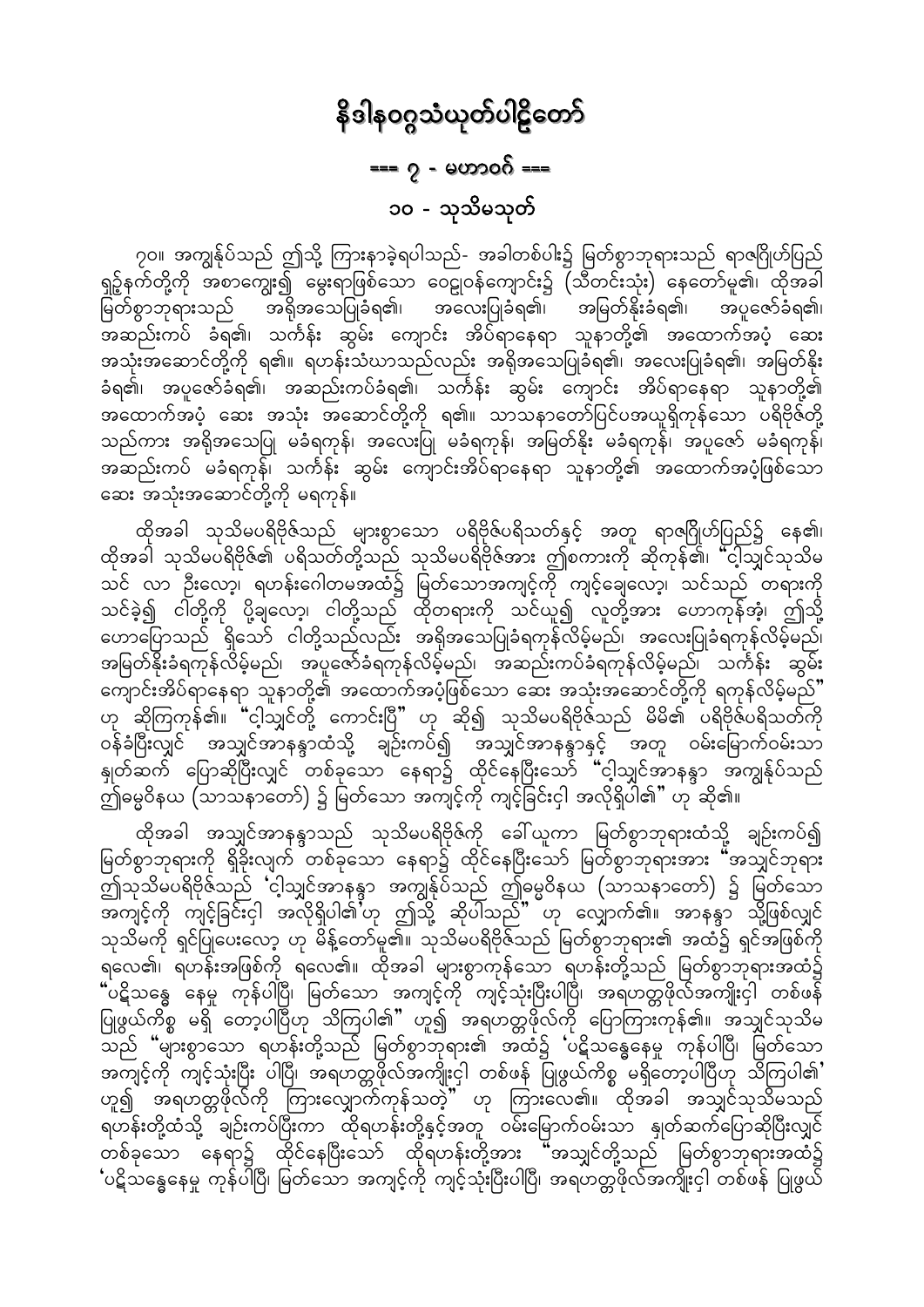ကိစ္စ မရှိတော့ပါပြီဟု သိကြပါ၏ 'ဟူ၍ အရဟတ္တဖိုလ်ကို ကြားလျှောက်ကုန်၏ ဟူသည် မှန်ပါသလော" ဟုိဆို၏၊ ငါ့သျှင် မှန်ပါ၏ ဟု ဆိုကုန်၏။

အသျှင်တို့ ဤသို့ သိကုန် ဤသို့ မြင်ကုန်သော သင်တို့သည် များသော အပြားရှိသော တန်ခိုး ဖန်ဆင်းခြင်းကို ခံစားကုန်သလော- တစ်ယောက်တည်း ဖြစ်လျက်လည်း အများဖြစ်ကုန်သလော၊ အများ ဖြစ်လျက်လည်း တစ်ယောက်တည်း ဖြစ်ကုန်သလော၊ ကိုယ်ထင်ရှားဖြစ်စေကာ ကိုယ်ပျောက်စေကာ နံရံ .<br>တစ်ဖက် တံတိုင်းတစ်ဖက် တောင်တစ်ဖက်သို့ မထိမငြိဘဲ 'ကောင်းကင်၌ကဲ့သို့' သွားကုန်သလော၊ မြေ၌လည်း ငုပ်ခြင်းပေါ်ခြင်းကို 'ရေ၌ကဲ့သို့' ပြုကုန်သလော၊ ရေ၌လည်း မကွဲစေဘဲ 'မြေ၌ကဲ့သို့'<br>သွားကုန် သလော၊ ကောင်းကင်၌လည်း ထက်ဝယ်ဖွဲ့ခွေလျက် 'အတောင်ရှိသော ငှက်ကဲ့သို့' သွားကုန် သလော၊ ဤသို့ တန်ခိုးကြီးကုန်သော ဤသို့ အာနုဘော်ကြီးကုန်သော ဤလနေတို့ကိုလည်း လက်ဖြင့် သုံးသပ် ကုန်သလော၊ ဆုပ်ကိုင်နိုင်ကုန်သလော၊ ဗြဟ္မာ့ပြည်တိုင်အောင်လည်း ကိုယ်ကို မိမိအလိုအတိုင်း ဖြစ်စေနိုင် ကုန်သလော ဟု လျှောက်၏။ ငါ့သျှင် မဖြစ်နိုင်ပါ ဟု ဆိုကုန်၏။

အသျှင်တို့ ဤသို့ သိကုန် ဤသို့ မြင်ကုန်သော သင်တို့သည် အထူးသဖြင့် စင်ကြယ်သော လူတို့၏<br>နားထက် သာလွန်သော နတ်တို့၏ နားနှင့် တူသောနား 'ဒိဗ္ဗသောတ'ဉာဏ်ဖြင့် နတ်၌လည်းဖြစ်ကုန် လူ၌လည်း ဖြစ်ကုန်သော ဝေးသည်လည်းဖြစ်ကုန် နီးသည်လည်းဖြစ်ကုန်သော နှစ်မျိုးသော အသံတို့ကို 

အသျှင်တို့ ဤသို့ သိကုန် ဤသို့ မြင်ကုန်သော သင်တို့သည် သူတစ်ပါးတို့၏ စိတ်ကို မိမိစိတ်ဖြင့် ပိုင်းခြား၍ သိကုန်သလော- စွဲမက်ခြင်း 'ရာဂ'နှင့် တကွသော စိတ်ကိုလည်း "စွဲမက်ခြင်း 'ရာဂ'နှင့် င်္ဂလာသောစိတ်"်ဟု သိကုန်သလော၊ စွဲမက်ခြင်း 'ရာဂ'ိကင်းသော စိတ်ကိုလည်း "စွဲမက်ခြင်း 'ရာဂ' ကင်းသောစိတ်" ဟု သိကုန်သလော။ အမျက်ထွက်ခြင်း 'ဒေါသ'နှင့် တကွသော စိတ်ကိုလည်း "အမျက် ထွက်ခြင်း 'ဒေါသ'နှင့် တကွသောစိတ်" ဟု သိကုန်သလော၊ အမျက်ထွက်ခြင်း 'ဒေါသ' ကင်းသော စိတ်ကိုလည်း "အမျက်ထွက်ခြင်း 'ဒေါသ' ကင်းသောစိတ်" ဟု သိကုန်သလော။ တွေဝေခြင်း 'မောဟ'နှင့် တကွသော စိတ် ကိုလည်း "တွေဝေခြင်း 'မောဟ'နှင့် တကွသောစိတ်" ဟု သိကုန်သလော၊ တွေဝေခြင်း 'မော်ဟ' ကင်းသော စိတ်ကိုလည်း "တွေဝေခြင်း 'မော်ဟ' ကင်းသောစိတ်" ဟု သိကုန်သလော။ ကျုံ့သော စိတ်ကိုလည်း "ကျုံ့သောစိတ်" ဟု သိကုန်သလော၊ ပျံ့လွင့်သော စိတ်ကိုလည်း "ပျံ့လွင့်သောစိတ်" ဟု သိကုန်သလော။ မြတ်သည်၏ အဖြစ်သို့ ရောက်သော စိတ်ကိုလည်း "မြတ်သည်၏ အဖြစ်သို့ ရောက်သောစိတ်" ဟု သိကုန် သလော၊ မြတ်သည်၏ အဖြစ်သို့ မရောက်သော စိတ်ကိုလည်း "မြတ်သည်၏ အဖြစ်သို့ မရောက်သောစိတ်" ဟု သိကုန်သလော။ သာလွန်သော သော စိတ်ကိုလည်း "တည်ကြည်သောစိတ်" ဟု သိကုန်သလော၊ မတည်ကြည်သော စိတ်ကိုလည်း "မတည်ကြည်သောစိတ်" ဟု သိကုန်သလော။ လွတ်မြောက်သော စိတ်ကိုလည်း "လွတ်မြောက်သော စိတ်" ဟု သိကုန်သလော၊ မလွတ်မြောက်သော စိတ်ကိုလည်း "မလွတ်မြောက် သောစိတ်" ဟု သိကုန် သလော ဟု မေးလျှောက်ပြန်၏။ ငါ့သျှင် ဤသို့ မသိပါ။

အသျှင်တို့ ဤသို့ သိကုန် ဤသို့ မြင်ကုန်သော သင်တို့သည် များပြားသော ရှေး၌ ဖြစ်ဖူးသော ဘဝကို အောက်မေ့နိုင်ကုန်သလော- ဤသည်ကား အဘယ်နည်း။ တစ်ဘဝကို လည်းကောင်း၊ နှစ်ဘဝတို့ကို လည်းကောင်း၊ သုံးဘဝတို့ကို လည်းကောင်း၊ လေးဘဝတို့ကို လည်းကောင်း၊ ငါးဘဝတို့ကို လည်းကောင်း၊ ဆယ်ဘဝတို့ကို လည်းကောင်း၊ ဘဝနှစ်ဆယ်တို့ကို လည်းကောင်း၊ ဘဝသုံးဆယ်တို့ကို လည်းကောင်း၊ ဘဝလေးဆယ်တို့ကို လည်းကောင်း၊ ဘဝငါးဆယ်တို့ကို လည်းကောင်း၊ ဘဝတစ်ရာကို ု့<br>လည်းကောင်း၊ ဘဝတစ်ထောင်ကို လည်းကောင်း၊ ဘဝတစ်သိန်းကို လည်းကောင်း၊ များပြားသော ပျက်ကပ်ကို လည်းကောင်း၊ များပြားသော ဖြစ်ကပ်ကို လည်းကောင်း၊ များပြားသော ပျက်ကပ် ဖြစ်ကပ်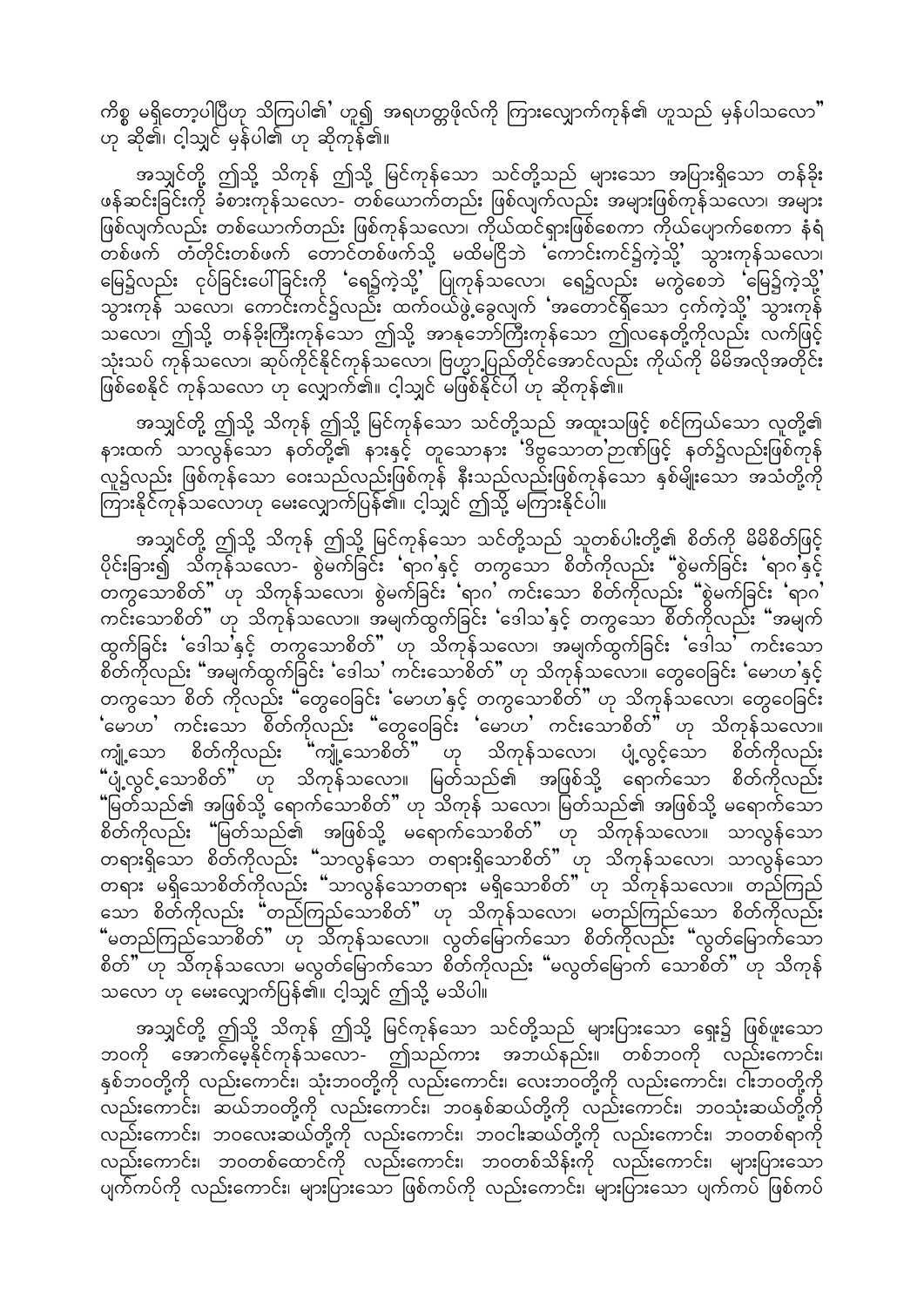တို့ကို လည်းကောင်း "ဤမည်သော ဘဝ၌ ငါသည် ဤသို့သော အမည် ဤသို့သော အနွယ် ဤသို့သော ာသင်း ဤသို့သော အစာရှိခဲ့၏၊ ဤသို့သော ချမ်းသာဆင်းရဲကို ခံစားခဲ့၏၊ ဤသို့ အသက်အပိုင်းအခြား ရှိခဲ့၏။ ထိုငါသည် ထိုဘဝမှ သေခဲ့၍ ဤမည်သော ဘဝ၌ ဖြစ်ပြန်၏၊ ထိုဘဝ၌လည်း ဤသို့သော —<br>အမည် ဤသို့ သော အနွယ် ဤသို့သော အဆင်း ဤသို့သော အစာ ဤသို့သော ချမ်းသာဆင်းရဲကို ခံစားခြင်း ဤသို့ အသက်အပိုင်းအခြား ရှိခဲ့၏။ ထိုငါသည် ထိုဘဝမှ သေခဲ့၍ ဤဘဝ၌ ဖြစ်ပြန်၏" ဟု အခြင်းအရာနှင့်တကွ ညွှန်ပြဖွယ် အမည်အနွယ်နှင့်တကွ များပြားသော ရှေး၌ ဖြစ်ဖူးသောဘဝကို အောက်မေ့နိုင်ကုန်သလော ဟု မေးလျှောက်ပြန်၏။ ငါ့သျှင် ဤသို့ မအောက်မေ့နိုင်ပါ။

အသျှင်တို့ ဤသို့ သိကုန် ဤသို့ မြင်ကုန်သော သင်တို့သည် အထူးသဖြင့် စင်ကြယ်သော လူတို့၏ မျက်စိထက် သာလွန်သော နတ်တို့၏ မျက်စိနှင့်တူသော 'ဒိဗ္ဗစက္ခု'ဖြင် ့သေဆဲသတ္တဝါ ဖြစ်ပေါ်ဆဲ သတ္တဝါ၊ ယုတ်သောသတ္တဝါ၊ အဆင်းလှသောသတ္တဝါ အဆင်းမလှသောသတ္တဝါ၊ ကောင်းသော လားရာရှိသောသတ္တဝါ မကောင်းသော လားရာရှိသော သတ္တဝါတို့ကို မြင်ကုန်သလော၊ ကံအားလျော်စွာ ဖြစ်ပေါ် သောသတ္တဝါတို့ကို သိကုန်သလော- "အချင်းတို့ ဤသတ္တဝါတို့သည် ကိုယ်ဖြင့် ပြုသော မကောင်းသောအကျင့် 'ကာယဒုစရိုက်'၊ နှုတ်ဖြင့်ပြုသော မကောင်းသောအကျင့် 'ဝစီဒုစရိုက်'၊ စိတ်ဖြင့်ပြုသော မကောင်းသောအကျင့် 'မနောဒုစရိုက်'တို့နှင့် ပြည့်စုံကုန်၏၊ အရိယာတို့ကို စွပ်စွဲတတ် ကုန်၏၊ မှားသောအယူရှိကုန်၏၊ မှားသောအယူဖြင့် ပြုကျင့်သော ကံရှိကုန်၏၊ ထိုသတ္တဝါတို့သည် ခန္ဓာကိုယ် ပျက်စီး၍ သေပြီးသည်မှ နောက်၌ ချမ်းသာကင်းသော မကောင်းသောလားရာ ပျက်စီး ကျရောက်ရာ ငရဲသို့ ရောက်ကုန်၏။ အချင်းတို့ ဤသတ္တဝါတို့သည်ကား ကိုယ်ဖြင့် ပြုသော ကောင်းသောအကျင့် ်ကာယ သုစရိုက် ၊ နှုတ်ဖြင့် ပြုသော ကောင်းသောအကျင့် 'ဝစီသုစရိုက် ၊ စိတ်ဖြင့် ပြုသော ကောင်းသောအကျင့် 'မနောသုစရိုက်'တို့နှင့် ပြည့်စုံကုန်၏၊ အရိယာတို့ကို မစွပ်စွဲကုန်၊ မှန်သော \_\_\_<br>အယူရှိကုန်၏၊ မှန်သော အယူဖြင့် ပြုကျင့်သော ကံရှိကုန်၏၊ ထိုသတ္တဝါတို့သည် ခန္ဓာကိုယ် ပျက်စီး၍ သေပြီးသည်မှ နောက်၌ ကောင်းသော လားရာ နတ်ပြည်၌ ဖြစ်ပေါ် ကုန်၏" ဟု သိကုန်သလော။ ဤသို့လျှင် အထူးသဖြင့် စင်ကြယ် သော လူတို့၏ မျက်စိထက် သာလွန်သော နတ်တို့၏ မျက်စိနှင့် wlaom ]'dAÁpu©K}jzifh aoqJowå0g jzpfqJowå0g? ,kwfaomowå0g jrwfaomowå0g? tqif;vS သောသတ္တဝါ အဆင်းမလှသောသတ္တဝါ၊ ကောင်းသော လားရာရှိသော သတ္တဝါ မကောင်းသော လားရာ  $\frac{\pi}{2}$ တော့ သတ္တဝါတို့ကို မြင်ကုန်သလော၊ ကံအားလျော်စွာ ဖြစ်ပေါ်သော သတ္တဝါတို့ကို သိကုန်သလော ဟု မေးလျှောက်ပြန်၏။ ငါ့သျှင် ဤသို့ မသိပါ။

အသျှင်တို့ ဤသို့ သိကုန် ဤသို့ မြင်ကုန်သော သင်တို့သည် ရူပဈာန်တို့ကို လွန်၍ ငြိမ်သက်သော အရူပဝိမောက္ခဈာန်တို့ကို နာမကာယဖြင့် တွေ့ထိ၍ နေကုန်သလောဟု မေးလျှောက်ပြန်၏။ ငါ့သျှင် ဤသို့ မနေပါကုန်။ အသျှင်တို့ ဤအရာ၌ ဤအဖြေသည်ကား ဤတရားတို့သို့လည်း မရောက်ချေ၊ ်<br>အသျှင်တို့ မသင့်ဟူသော ဤအဖြေသည် အသို့နည်း။ ငါ့သျှင်သုသိမ ငါတို့သည် ပညာဖြင့် လွန်မြောက် ကုန်သော 'ပညာဝိမုတ္တ' ပုဂ္ဂိုလ်တို့တည်း ဟု ဆိုကုန်၏။

အကျွန်ုပ်သည် အသျှင်တို့၏ အကျဉ်းအားဖြင့် ဟောအပ်သော ဤစကား၏ အနက်ကို အကျယ် အားဖြင့် မသိပါ၊ တောင်းပန်ပါ၏၊ အသျှင်တို့သည် အကျဉ်းအားဖြင့် ဟောအပ်သော စကား၏ အနက််ကို အကျယ်အားဖြင့် သိနိုင်ရာသော အခြင်းအရာအားဖြင့် အကျွန်ုပ်အား ဆိုပါကုန်လော့ဟု (လျှောက်ပြန်၏)။ ငါ့သျှင်သုသိမ သင်သည် သိသည်မူလည်းဖြစ်စေ၊ မသိသည်မူလည်းဖြစ်စေ၊ စင်စစ် သော်ကား ငါတို့သည် ပညာဖြင့် လွတ်မြောက်ကုန်သော 'ပညာဝိမုတ္တ' ပုဂ္ဂိုလ်တို့တည်း ဟု (ဆိုကုန်၏)။

ထိုအခါ အသျှင်သုသိမသည် နေရာမှ ထကာ မြတ်စွာဘုရားထံသို့ ချဉ်းကပ်၍ မြတ်စွာဘုရားကို ရှိခိုးလျက် တစ်ခုသော နေရာ၌ ထိုင်နေပြီးသော် ထိုရဟန်းတို့နှင့် အတူ ပြောခဲ့သမျှ စကားအလုံးစုံကို မြတ်စွာဘုရားအား လျှောက်၏။ သုသိမ တရား၌ တည်သော ဝိပဿနာဉာဏ်သည် ရှေးဦး ဖြစ်၏၊ နိဗ္ဗာန်ကို မြင်သော မဂ်ဉာဏ်သည် နောက်မှ ဖြစ်၏ ဟု မိန့်တော်မှု၏။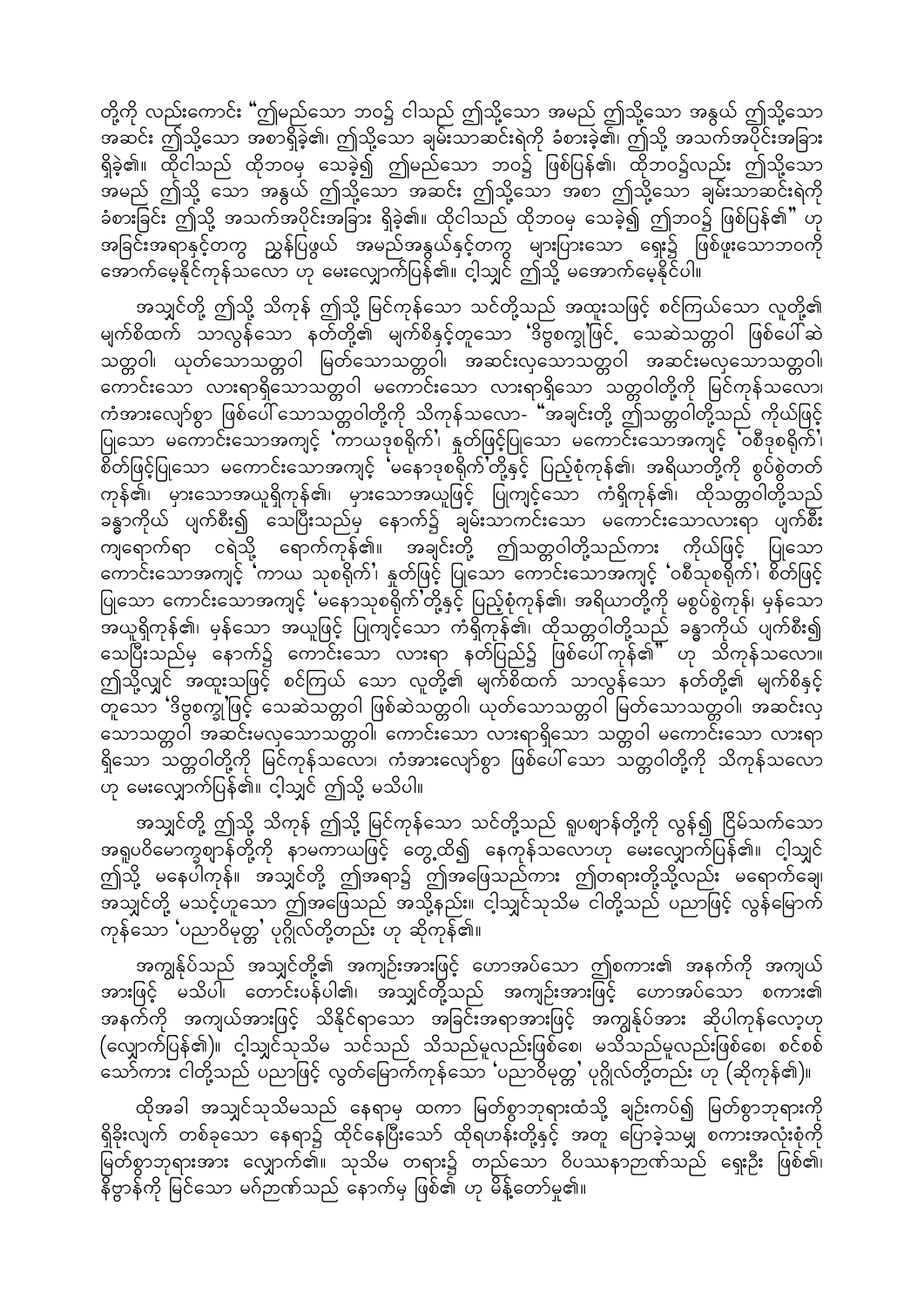အသျှင်ဘုရား မြတ်စွာဘုရားသည် အကျဉ်းအားဖြင့် ဟောအပ်သော ဤတရား၏ အနက်ကို အကျယ်အားဖြင့် အကျွန်ုပ် မသိပါ၊ အသျှင်ဘုရား တောင်းပန်ပါ၏၊ မြတ်စွာဘုရားသည် အကျဉ်း အားဖြင့် ဟောအပ်သော ဤတရားတော်၏ အနက်ကို အကျယ်အားဖြင့် သိနိုင်ရာသော အခြင်းအရာ အားဖြင့် အကျွန်ုပ်အား ဟောတော်မူ ပါလော့ဟု (လျှောက်၏)။ သုသိမ သင်သည် သိသည်မူလည်း ဖြစ်စေ၊ မသိသည်မူလည်း ဖြစ်စေ စင်စစ်သော်ကား တရား၌ တည်သော (ဝိပဿနာ) ဉာဏ်သည်။ ရှေးဦး ဖြစ်၏၊ နိဗ္ဗာန် ကို မြင်သော မဂ်ဉာဏ်သည် နောက်မှ ဖြစ်၏။

သုသိမ ထိုအရာကို အဘယ်သို့ မှတ်ထင်ဘိသနည်း။ ရုပ်သည် မြဲသလော၊ မမြဲသလော။ အသျှင် ဘုရား မမြံပါ။ မမြဲသော ရုပ်သည် ဆင်းရဲလော၊ ချမ်းသာလော။ အသျှင်ဘုရား ဆင်းရဲ ဖြစ်ပါ၏။ မမြံ - - - - ဆင်းရဲသော ဖောက်ပြန်သော သဘောရှိသော ရုပ်ကို "ဤရုပ်သည် ငါ၏ ဉစ္စာတည်း၊ ဤရုပ်သည် ငါ ဖြစ်၏၊ ဤရုပ်သည် ငါ၏ အတ္တတည်း" ဟု ရှုခြင်းငှါ သင့်ပါမည်လော။ အသျှင်ဘုရား (ဤသို့ ရှုခြင်းငှါ) မသင့်ပါ။ ဝေဒနာသည် မြဲသလော၊ မမြဲသလော။ အသျှင်ဘုရား မမြဲပါ။ မမြဲသော ဝေဒနာသည် ဆင်းရဲလော၊ ချမ်းသာလော။ အသျှင်ဘုရား ဆင်းရဲ ဖြစ်ပါ၏။ မမြဲသော ဆင်းရဲသော ဖောက်ပြန်သော သဘောရှိသော ဝေဒနာကို "ဤဝေဒနာသည် ငါ၏ ဉစ္စာတည်း၊ ဤဝေဒနာသည် ငါ ဖြစ်၏၊ ဤဝေဒနာ သည် ငါ၏ အတ္တတည်း" ဟု ရှုခြင်းငှါ သင့်ပါမည်လော။ အသျှင်ဘုရား မသင့်ပါ။ \_<br>သညာသည် မြဲသလော၊ မမြဲသလော။ အသျှင်ဘုရား မမြဲပါ။ပ။ သင်္ခါရတို့သည် မြဲကုန်သလော၊ မမြဲကုန်သလော။ အသျှင်ဘုရား မမြဲပါကုန်။ မမြဲသော သင်္ခါရသည် ဆင်းရဲလော၊ ချမ်းသာလော။ အသျှင်ဘုရား ဆင်းရဲဖြစ်ပါ၏။ မမြဲသော ဆင်းရဲသော ဖောက်ပြန်သော သဘောရှိသော သင်္ခါရတို့ကို "ဤသင်္ခါရတို့သည် ငါ်၏ ဉစ္စာတည်း၊ ဤ သင်္ခါရတို့သည် ငါ ဖြစ်၏၊ ဤသင်္ခါရတို့သည် ငါ၏ ကိုယ်တည်း" ဟု ရှုခြင်းငှါ သင့်ပါမည်လော။ အသျှင် ဘုရား မသင့်ပါ။ ဝိညာဏ်သည် မြဲသလော၊ မမြဲသလော။ အသျှင်ဘုရား မမြဲပါ။ မမြဲသော ဝိညာဏ် သည် ဆင်းရဲလော၊ ချမ်းသာလော။ အသျှင်ဘုရား ဆင်းရဲ ဖြစ်ပါ၏။ မမြဲသော ဆင်းရဲသော ဖောက်ပြန် သော သဘောရှိသော ဝိညာဏ်ကို "ဤဝိညာဏ်သည် ငါ၏ ဥစ္စာတည်း၊ ဤဝိညာဏ်သည် ငါ ဖြစ်၏၊ ဤ ဝိညာဏ်သည် ငါ၏ အတ္တတည်း" ကြေး<br>(၁) ရှုခြင်းငှါ သင့်ပါမည်လော။ အသျှင်ဘုရား မသင့်ပါ။

သုသိမ ထို့ကြောင့် ဤသာသနာတော်၌ လွန်ပြီး 'အတိတ်' နောင် 'အနာဂတ်' ယခု 'ပစ္စုပ္ပန်' .<br>ဖြစ်သော၊ အတွင်း 'အဇ္ဈတ္တ' အပ 'ဗဟိဒ္ဓ'၌ လည်းဖြစ်သော၊ ကြမ်းတမ်းသည်လည်းဖြစ် နူးညံ့သည်လည်း<br>ဖြစ်သော၊ ယုတ်သည်လည်းဖြစ် မြတ်သည်လည်းဖြစ်သော၊ ဝေးသည်လည်းဖြစ် နိုးသည်လည်းဖြစ်သော ရုပ်အားလုံးကို "ဤရုပ်သည် ငါ၏ ဥစ္စာ မဟုတ်၊ ဤရုပ်သည် ငါ မဟုတ်၊ ဤရုပ်သည် ငါ၏ အတ္တ .<br>မဟုတ်" ဟု ဤသို့ဟုတ်မှန်သောအတိုင်း ကောင်းသော ပညာဖြင့် ရှုအပ်၏။ လွန်ပြီး 'အတိတ်' နောင် 'အနာဂတ်' ယခု ပစ္စုပ္ပန်ဖြစ်သော၊ အတွင်း 'အဇ္ဈတ္တ' အပ 'ဗဟိဒ္ဓ'၌လည်းဖြစ်သော၊ ကြမ်းတမ်းသည် လည်းဖြစ် နူးညံ့ သည်လည်းဖြစ်သော၊ ယုတ်သည်လည်းဖြစ် မြတ်သည်လည်းဖြစ်သော၊ ဝေးသည် လည်းဖြစ် နီးသည်လည်း ဖြစ်သော ဝေဒနာအားလုံးကို "ဤဝေဒနာသည် ငါ၏ ဉစ္စာ မဟုတ်၊ ဤဝေဒနာသည် ငါ မဟုတ်၊ ဤ ဝေဒနာသည် ငါ၏ အတ္တ မဟုတ်" ဟု ဤသို့ဟုတ်မှန်သောအတိုင်း နူးညံ့သည်လည်းဖြစ်သော၊ ယုတ်သည်လည်းဖြစ် မြတ်သည်လည်းဖြစ်သော၊ ဝေးသည်လည်းဖြစ် ္ခ်ီ (၂)<br>နီးသည်လည်းဖြစ်သော သင်္ခါရအားလုံးတို့ကို "ဤသင်္ခါရတို့သည် ငါ၏ ဥစ္စာ မဟုတ်၊ ဤသင်္ခါရတို့သည် ှ<br>ငါ မဟုတ်၊ ဤသင်္ခါရတို့သည် ငါ၏ အတ္တ မဟုတ်" ဟု ဤသို့ဟုတ်မှန်သောအတိုင်း ကောင်းသော<br>ပညာဖြင့် ရှုအပ်၏။ လွန်ပြီး အတိတ်' နောင် 'အနာဂတ်' ယခု ပစ္စုပ္ပန်' ဖြစ်သော၊ အတွင်း 'အဇ္ဈတ္တ' အပ ဗဟိဒ္ဓ'၌လည်းဖြစ်သော၊ ကြမ်းတမ်းသည်လည်းဖြစ် နူးညံ့သည်လည်းဖြစ် သော၊ ယုတ်သည်လည်း ဖြစ် မြတ်သည်လည်းဖြစ်သော၊ ဝေးသည်လည်းဖြစ် နီးသည်လည်းဖြစ်သော ဝိညာဏ်အားလုံးကို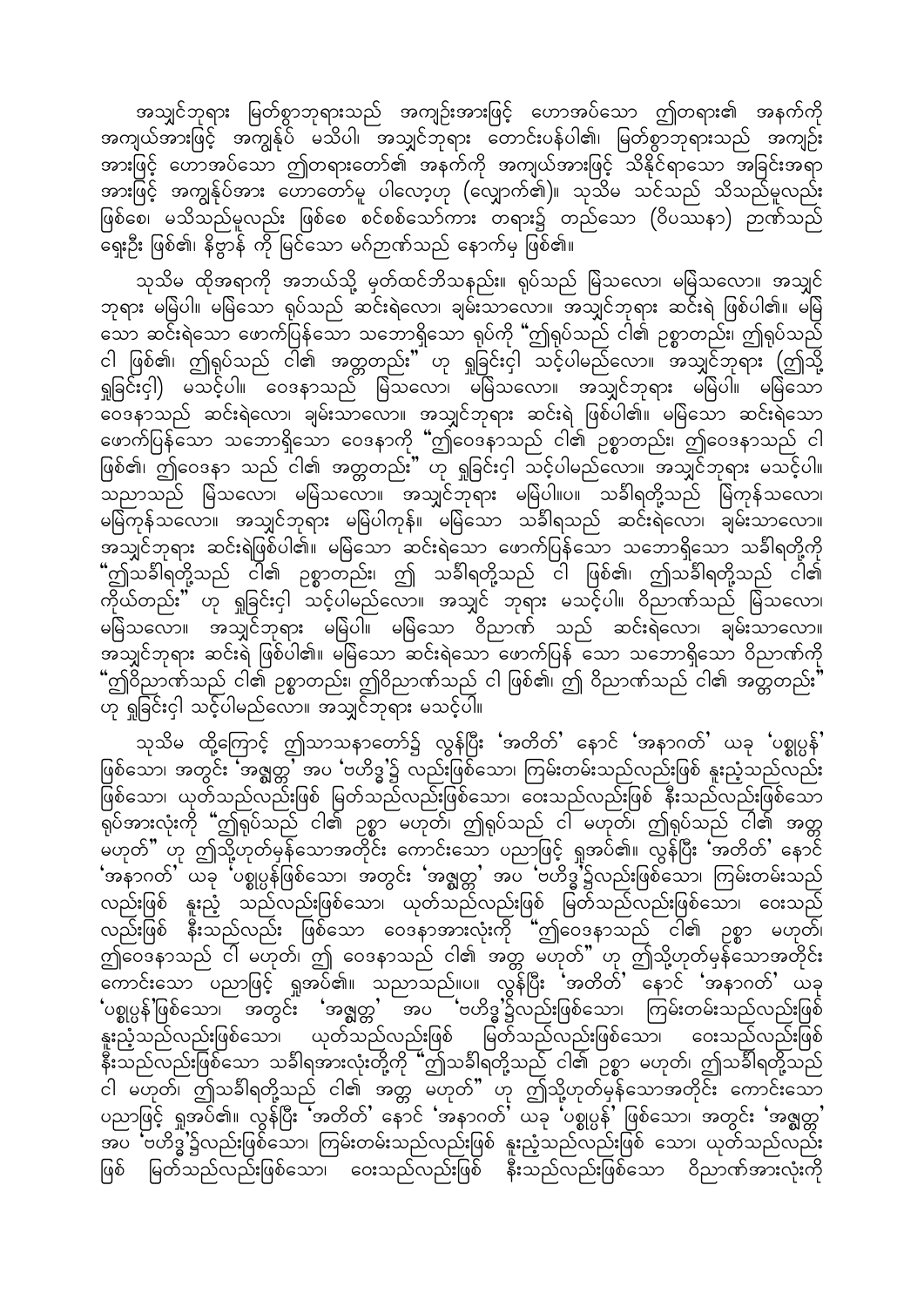"ဤဝိညာဏ်သည် ငါ၏ ဉစ္စာမဟုတ်၊ ဤဝိညာဏ်သည် ငါ မဟုတ်၊ ဤဝိညာဏ် သည် ငါ၏ အတ္တ ု့ ပြုပြီး<br>မဟုတ်" ဟု ဤသို့ဟုတ်မှန်သောအတိုင်း ကောင်းသော ပညာဖြင့် ရှုအပ်၏။

သုသိမ ဤသို့ ရှုသည်ရှိသော် အကြားအမြင်နှင့် ပြည့်စုံသော အရိယာတပည့်သည် ရုပ်၌လည်း ပြီး ပြီးငွေ့၏၊ ငြီးငွေ့သည်ရှိသော် တပ်မက်ခြင်း ကင်း၏၊ တပ်မက်ခြင်း ကင်းခြင်းကြောင့် လွတ် ္မွာ ေပါင္း ေပါင္း ေျပာလံုး ျပည္တာေတြက ေပါင္း ေပါင္း ေပါင္း ေပါင္း<br>၂ ေပါင္း ေပါင္း ေပါင္း ေပါင္း ေပါင္း ေပါင္း ေပါင္း ေပါင္း ေပါင္း မြတ်သော အကျင့်ကို ကျင့်သုံးပြီးပြီ၊ ပြုဖွယ် (မဂ်) ကိစ္စကို ပြုပြီးပြီ၊ အရဟတ္တဖိုလ်အကျိုးငှါ တစ်ဖန် .<br>ပြုဖွယ်ကိစ္စ မရှိတော့ပြီ" ဟု သိ၏။

သုသိမ "ဇာတိ အကြောင်းခံကြောင့် ဇရာမရဏ ဖြစ်၏" ဟု ရှုလော့။ အသျှင်ဘုရား ကောင်းပါပြီ။ သုသိမ<sup>် "</sup>ဘဝ အကြောင်းခံကြောင့် ဇာတိ ဖြစ်၏" ဟု ရူလော့။ အသျှင်ဘုရား ကောင်းပါပြီ။ သုသိမ အကြောင်းခံကြောင့် ဥပါဒါန် ဖြစ်၏" ဟု ရှုလော့။ အသျှင်ဘုရား ကောင်းပါပြီ။ "ဝေဒနာ အကြောင်းခံ ကြောင့် တဏှာ ဖြစ်၏" ဟု။ "ဖဿ အကြောင်းခံကြောင့် ဝေဒနာ ဖြစ်၏" ဟု။ "သဠာယတန .<br>အကြောင်းခံ ကြောင့် ဖဿ ဖြစ်၏" ဟု။ "နာမ်ရုပ် အကြောင်းခံကြောင့် သဠာယတန ဖြစ်၏" ဟု။ "ဝိညာဏ် အကြောင်းခံကြောင့် နာမ်ရုပ် ဖြစ်၏" ဟု။ "သင်္ခါရ အကြောင်းခံကြောင့် ဝိညာဏ် ဖြစ်၏"ဟု။ သုသိမ "အဝိဇ္ဇာ အကြောင်းခံကြောင့် သင်္ခါရတို့ ဖြစ်ကုန်၏" ဟု ရှုလော့။ အသျှင်ဘုရား ကောင်းပါပြီ။

သုသိမ "ဇာတိ ချုပ်ခြင်းကြောင့် ဇရာမရဏ ချုပ်၏" ဟု ရှုလော့၊ အသျှင်ဘုရား ကောင်းပါပြီ။ သုသိမ "ဘဝ ချုပ်ခြင်းကြောင့် ဇာတိ ချုပ်၏" ဟု ရှုလော့၊ အသျှင်ဘုရား ကောင်းပါပြီ။ "ဥပါဒါန် ချုပ်ခြင်းကြောင့် ဘဝ ချုပ်၏" ဟု။ "တဏှာ ချုပ်ခြင်းကြောင့် ဉပါဒါန်ိ ချုပ်၏" ဟု။ "ဝေဒနာ ချုပ်ခြင်း ကြောင့် တဏှာ ချုပ်၏" ဟု။ "ဖဿ ချုပ်ခြင်းကြောင့် ဝေဒနာ ချုပ်၏" ဟု။ "သဠာယတန ချုပ်ခြင်း ့ ၂ န့်<br>ကြောင့် ဖဿ ချုပ်၏" ဟု။ "နာမ်ရုပ် ချုပ်ခြင်းကြောင့် သဠာယတန ချုပ်၏" ဟု။ "ဝိညာဏ် ချုပ်ခြင်းကြောင့် နာမ်ရုပ် ချုပ်၏" ဟု။ "သင်္ခါရ ချုပ်ခြင်းကြောင့် ဝိညာဏ် ချုပ်၏" ဟု။ သုသိမ "အဝိဇ္ဇာ ျို့<br>ချုပ်ခြင်းကြောင့် သင်္ခါရတို့ ချုပ်ကုန်၏" ဟု ရူလော့၊ အသျှင်ဘုရား ကောင်းပါပြီ။

သုသိမ သင်သည် ဤသို့ သိသည် ဤသို့ မြင်သည်ရှိသော် များစွာသော တန်ခိုးဖန်ဆင်းခြင်းကို ခံစားသလော၊ တစ်ယောက်တည်း ဖြစ်လျက်လည်း အများဖြစ်စေနိုင်သလော၊ အများဖြစ်လျက်လည်း တစ်ယောက်တည်း ဖြစ်စေနိုင်သလော၊ ကိုယ်ထင်ရှားဖြစ်စေကာ ကိုယ်ပျောက်စေကာ နံရံတစ်ဖက် တံတိုင်း တစ်ဖက် တောင်တစ်ဖက်သို့ မထိမငြိဘဲ 'ကောင်းကင်၌ကဲ့သို့' သွားလာနိုင်သလော၊ 'ရေ၌ကဲ့သို့' မြေ၌လည်း ငုပ်ခြင်းပေါ်ခြင်းကို ပြုနိုင်သလော၊ ရေ၌လည်း မကွဲစေဘဲ 'မြေ၌ကဲ့သို့' သွားနိုင်သလော၊ ကောင်း ကင်၌လည်း ထက်ဝယ်ဖွဲ့ခွေလျက် 'အတောင်ရှိသော ငှက်ကဲ့သို့' သွားလာနိုင်သလော၊ ဤသို့ တန်ခိုး ကြီးကုန်သော ဤသို့ အာနုဘော်ကြီးကုန်သော ဤလနေတို့ကိုလည်း လက်ဖြင့် သုံးသပ်နိုင် သလော၊ ဆုပ်ကိုင်နိုင်သလော၊ ဗြဟ္မာ့ပြည်တိုင်အောင်လည်း ကိုယ်ကို မိမိအလိုအတိုင်း ဖြစ်စေနိုင် သလော ဟု မေးတော်မူ၏။ အသျှင်ဘုရား မဖြစ်စေနိုင်ပါ။

သုသိမ သင်သည် ဤသို့ သိသည် ဤသို့ မြင်သည်ရှိသော် အထူးသဖြင့် စင်ကြယ်သော လူတို့၏<br>နားထက် သာလွန်သော နတ်တို့၏ နားနှင့် တူသော 'ဒိဗ္ဗသောတ'ဉာဏ်ဖြင့် နတ်၌လည်းဖြစ်ကုန် လူ၌လည်းဖြစ်ကုန်သော၊ ဝေးသည်လည်းဖြစ်ကုန် နီးသည်လည်းဖြစ်ကုန်သော နှစ်မျိုးသော အသံတို့ကို ကြား နိုင်သလော။ အသျှင်ဘုရား မကြားနိုင်ပါ။

သုသိမ သင်သည် ဤသို့ သိသည် ဤသို့ မြင်သည်ရှိသော် တစ်ပါးသောသတ္တဝါ တစ်ပါးသော ပုဂ္ဂိုလ်တို့၏ စိတ်ကို မိမိစိတ်ဖြင့် ပိုင်းခြား၍ သိနိုင်သလော၊ စွဲမက်ခြင်း 'ရာဂ**ႆ**နှင့် တကွဖြစ်သော၊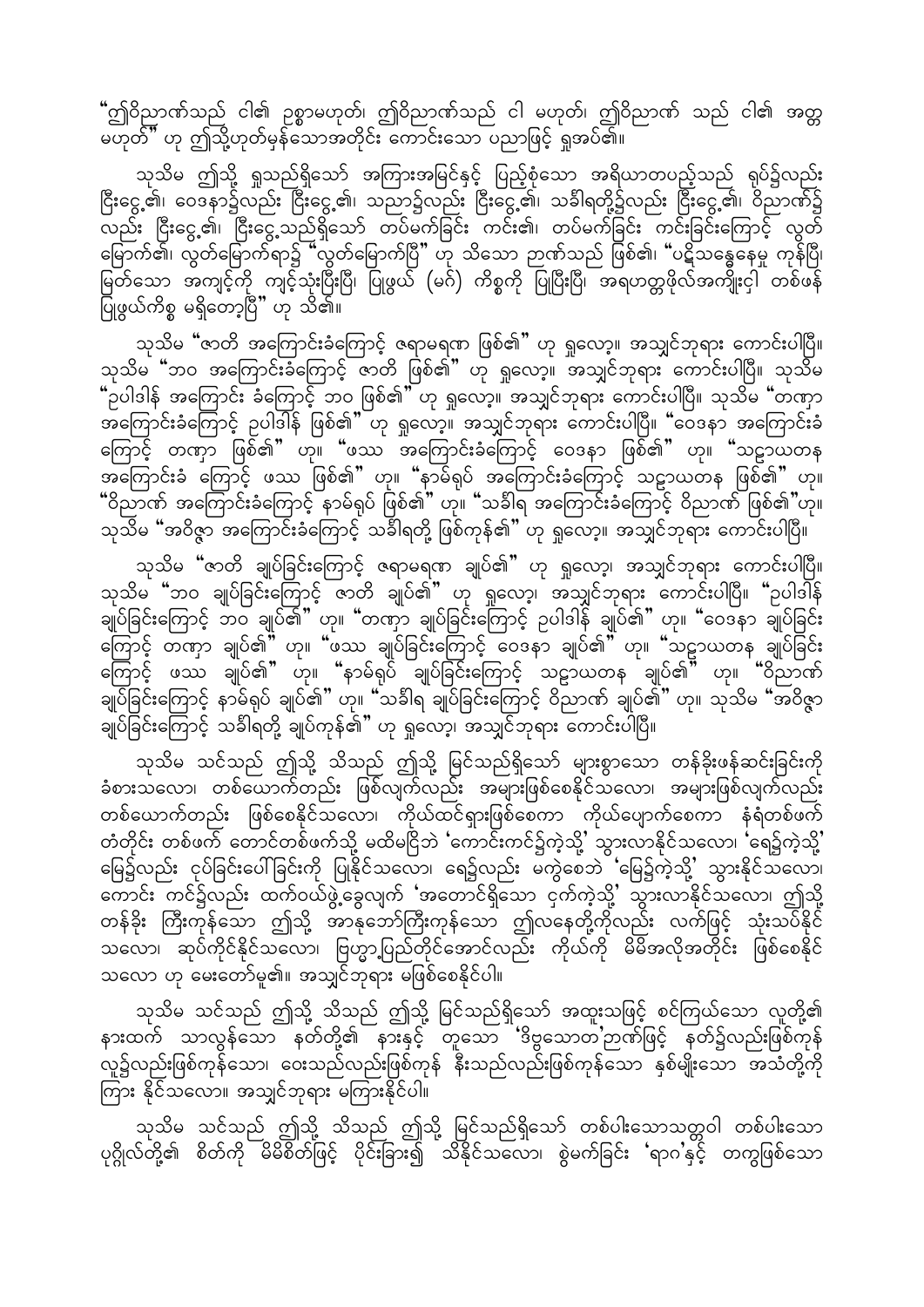စိတ်ကိုလည်း "စွဲမက်ခြင်း 'ရာဂ'နှင့် တကွဖြစ်သောစိတ်" ဟု သိနိုင်သလော။ပ။ လွတ်မြောက်သော စိတ်ကိုလည်း "(ကိလေသာမှ) လွတ်မြောက်သောစိတ်" ဟု သိနိုင်သလော။ အသျှင်ဘုရား မသိနိုင်ပါ။

သုသိမ သင်သည် ဤသို့ သိသည် ဤသို့ မြင်သည်ရှိသော် များပြားစွာသော ရှေး၌ ဖြစ်ဖူးသော ဘဝကို အောက်မေ့နိုင်သလော၊ ဤသည်တား အဘယ်နည်း။ တစ်ဘဝကို။ပ။ ဤသို့ အခြင်းအရာနှင့် တကွ ညွှန်ပြဖွယ် အမည်အနွယ်နှင့်တကွ များပြားသော ရှေး၌ နေဖူးသော ဘဝကို အောက်မေ့နိုင် သလော။ အသျှင်ဘုရား မအောက်မေ့နိုင်ပါ။

သုသိမ သင်သည် ဤသို့ သိသည် ဤသို့ မြင်သည်ရှိသော် အထူးသဖြင့် စင်ကြယ်သော လူတို့၏ မျက်စိထက် သာလွန်သော နတ်မျက်စိနှင့် တူသော မျက်စိ 'ဒိဗ္ဗစက္ခု'ဉာဏ်ဖြင့် သေဆဲသတ္တဝါတို့ကို။ပ။ .<br>ကံအားလျော်စွာ ဖြစ်ပေါ် သော သတ္တဝါတို့ကို သိနိုင်သလော။ အသျှင်ဘုရား မသိနိုင်ပါ။

သုသိမ သင်သည် ဤသို့ သိသည် ဤသို့ မြင်သည်ရှိသော် ရူပဈာန်တို့ကို လွန်၍ ငြိမ်သက်သော အရူပဝိမောက္ခဈာန်တို့ကို နာမကာယဖြင့် တွေ့ထိ၍ နေနိုင်သလော။ အသျှင်ဘုရား မနေနိုင်ပါ။

သုသိမ ယခု ဤအရာ၌ ဤအဖြေသည်ကား ဤတရားတို့သို့လည်း မရောက်ချေ၊ ဤအဖြေသည် အသို့နည်း ဟု မေးတော်မူ၏။

ထိုအခါ၌ အသျှင်သုသိမသည် မြတ်စွာဘုရား၏ ခြေတော်တို့၌ ဦးခိုက်လျက် မြတ်စွာဘုရားအား ဤစကားကို လျှောက်၏- "အသျှင်ဘုရား မိုက်သည့်အလျောက် တွေဝေသည့်အလျောက် မလိမ္မာသည့် —<br>အလျောက် အကျွန်ုပ်ကို အပြစ်သည် လွှမ်းမိုးခဲ့ပါ၏၊ ထိုအကျွန်ုပ်သည် ဤသို့ ကောင်းစွာ ဟောအပ် သော ဓမ္မဝိနယ (သာသနာတော်) ၌ တရားကို ခိုးလို၍ ရဟန်းပြုခဲ့ပါ၏၊ အသျှင်ဘုရား မြတ်စွာဘုရား သည် ထိုအကျွန်ုပ်၏ အပြစ်ကို အပြစ်အားဖြင့် နောင်အခါ၌ စောင့်စည်းခြင်းငှါ သည်းခံတော်မူ ပါလော့" ဟု လျှောက်၏။

သုသိမ စင်စစ်သော်ကား မိုက်သည့်အလျောက် တွေဝေသည့်အလျောက် မလိမ္မာသည့်အလျောက် အပြစ်သည် လွှမ်းမိုးနေ၏၊ အကြင်သင်သည် ဤသို့ ကောင်းစွာ ဟောအပ်သော ဓမ္မဝိနယ ာျမသည္ သွမ်ိဳးပိုးရာမ်ိဳး။ သိုးကိုသောအညီ အကြန္းပြု၏။ သူသိမ ဥပမာသော်ကား ယုတ်မာသော<br>အကျင့်ရှိသော ခိုးသူကို ဖမ်း၍ "မင်းမြတ် ဤသူသည် ယုတ်မာသော အကျင့်ရှိသော ခိုးသူပါတည်း၊<br>ဤခိုးသူအား မင်းမြတ် အလိုရှိသော အပြစ်ဒဏ်ကို စီရင်ပါလော့" ဟ ြီး -<br>ထိုမင်းချင်းတို့ကို မင်းသည် "အချင်းတို့ သွားကုန်လော့၊ ဤယောက်ျားကို ခိုင်သော ကြိုးဖြင့် လက်ပြန်<br>မြဲစွာ ချည်တုပ်၍ သင်တုန်းဖြင့် ခေါင်းတုံး ရိတ်ပြီးလျှင် ကြမ်းတမ်းသော အသံရှိသော ထက်စည် - တီးကာ လမ်းမတစ်ခုမှ လမ်းမတစ်ခုသို့ လမ်းဆုံတစ်ခုမှ လမ်းဆုံတစ်ခုသို့ ဆွဲဆောင်၍ တောင်တံခါးမှ<br>ထုတ်ပြီးလျှင် - မြို့၏ - တောင်အရပ်၌ - ဦးခေါင်းကို - ဖြတ်ကုန်လော့ - ဟု - ဆိုရာ၏၊ - ထိုခိုးသူကို မင်းချင်းတို့သည် ခိုင်သော ကြိုးဖြင့် လက်ပြန် မြဲစွာ ချည်တုပ်၍ သင်တုန်းဖြင့် ခေါင်းတုံးရိတ်ပြီးလျှင်<br>ကြမ်းတမ်းသော အသံရှိသော ထက်စည်ဖြင့် လမ်းမ တစ်ခုမှ လမ်းမတစ်ခုသို့ လမ်းဆုံတစ်ခုမှ လမ်းဆုံတစ်ခုသို့ ဆွဲဆောင်၍ တောင်တံခါးမှ ထုတ်ပြီးလျှင် မြို့၏ တောင်အရပ်၌ ဦးခေါင်းကို ဖြတ်ကုန်ရာ၏။ သုသိမ ထိုအရာကို အဘယ်သို့ မှတ်ထင်သနည်း၊ စင်စစ်အားဖြင့် ထိုခိုးသူယောက်ျား .<br>သည် ထိုသို့ ပြင်းထန်သော ဒဏ်ပေးခြင်းအကြောင်းကြောင့် ဆင်းရဲခြင်း နှလုံးမသာခြင်းကို ခံစားရာ သည် မဟုတ်လော။ မှန်ပါသည် အသျှင်ဘုရား။

သုသိမ ထိုယောက်ျားသည် ထိုခိုးမှုအပြစ်ဒဏ်ကြောင့် ဆင်းရဲခြင်း နှလုံးမသာခြင်းကို ခံစားရရာ၏၊ ဤသို့ ကောင်းစွာ ဟောအပ်သော ဓမ္မဝိနယ (သာသနာတော်) ၌ တရားကို ခိုးလို၍ ရဟန်းပြုခြင်းသည် ထို ခိုးသူ၏ ဆင်းရဲထက် လွန်ကဲသော ဆင်းရဲခြင်းအကျိုးလည်း ရှိ၏၊ လွန်ကဲသော စပ်ရှားခြင်း အကျိုးလည်း ရှိ၏၊ စင်စစ်အားဖြင့် ပျက်စီးကျရောက်ခြင်းငှါ ဖြစ်၏။ သုသိမ အကြင့်ကြောင့် သင်သည် အပြစ်ကို အပြစ် အားဖြင့် မြင်၍ အပြစ်အားလျော်စွာ ကုစား၏၊ ထိုကြောင့် သင်၏ ထိုအပြစ်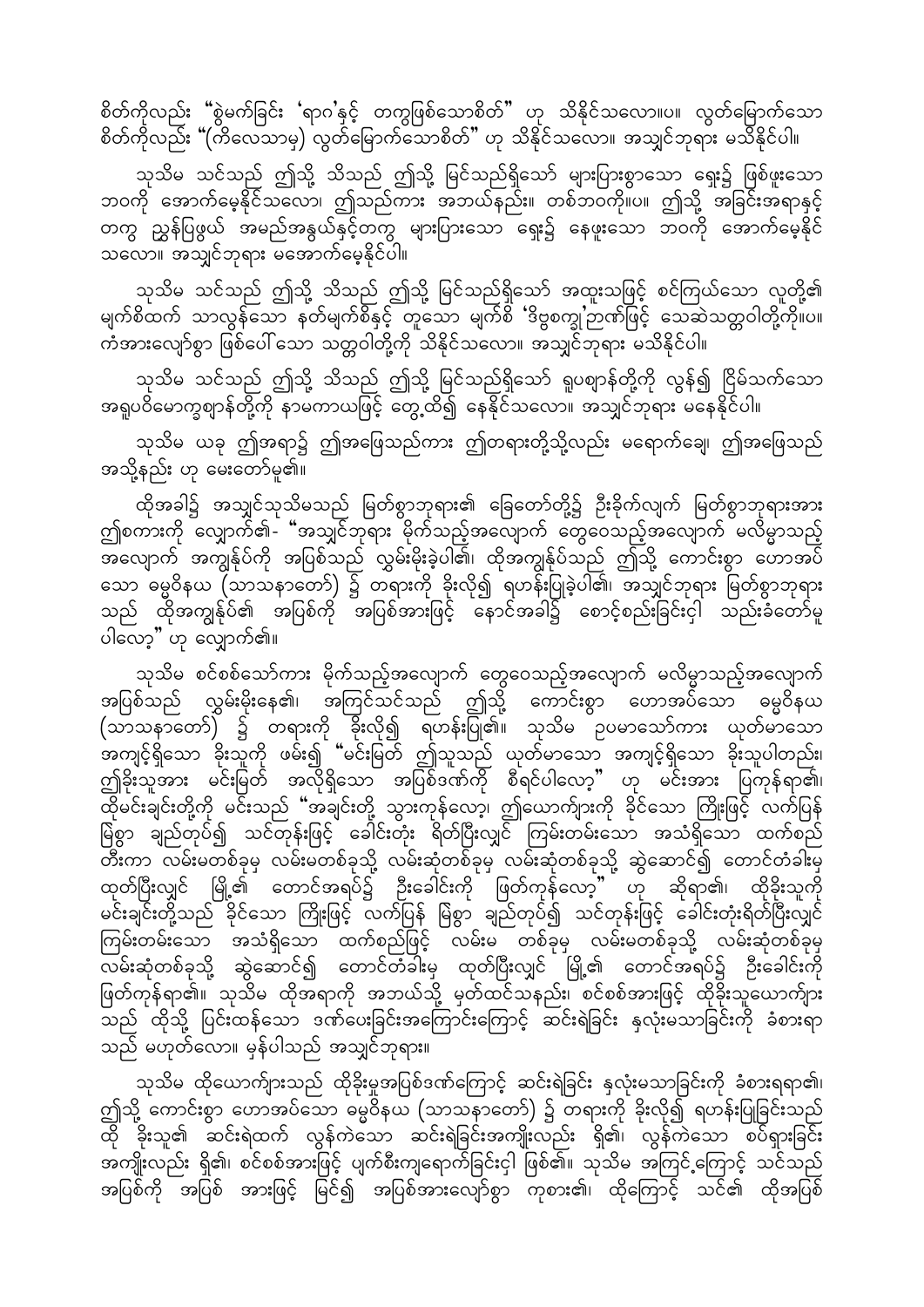## ဒသမသုတ် ခုနစ်ခုမြောက် မဟာဝဂ် <mark>ပြီး၏</mark>။

 $\begin{array}{cccccccccc} - & - & - & - & - & - \\ \hline \end{array}$ 

ဝန်ခံချက်ကို ငါတို့ သည်းခံ ကုန်၏။ အကြင်သူသည် အပြစ်ကို အပြစ်အလျောက် မြင်၏၊ အပြစ်အား<br>လျော်စွာ ကုစား၏၊ နောင်အခါ၌လည်း စောင့်စည်းခြင်းသို့ ရောက်၏၊ ဤသည်ကား ဘုရားအစရှိသော<br>သူတော်ကောင်းတို့၏ အဆုံးအမ၌ ထိုသူ၏ ကြီးပွားကြောင်းတည်း ဟု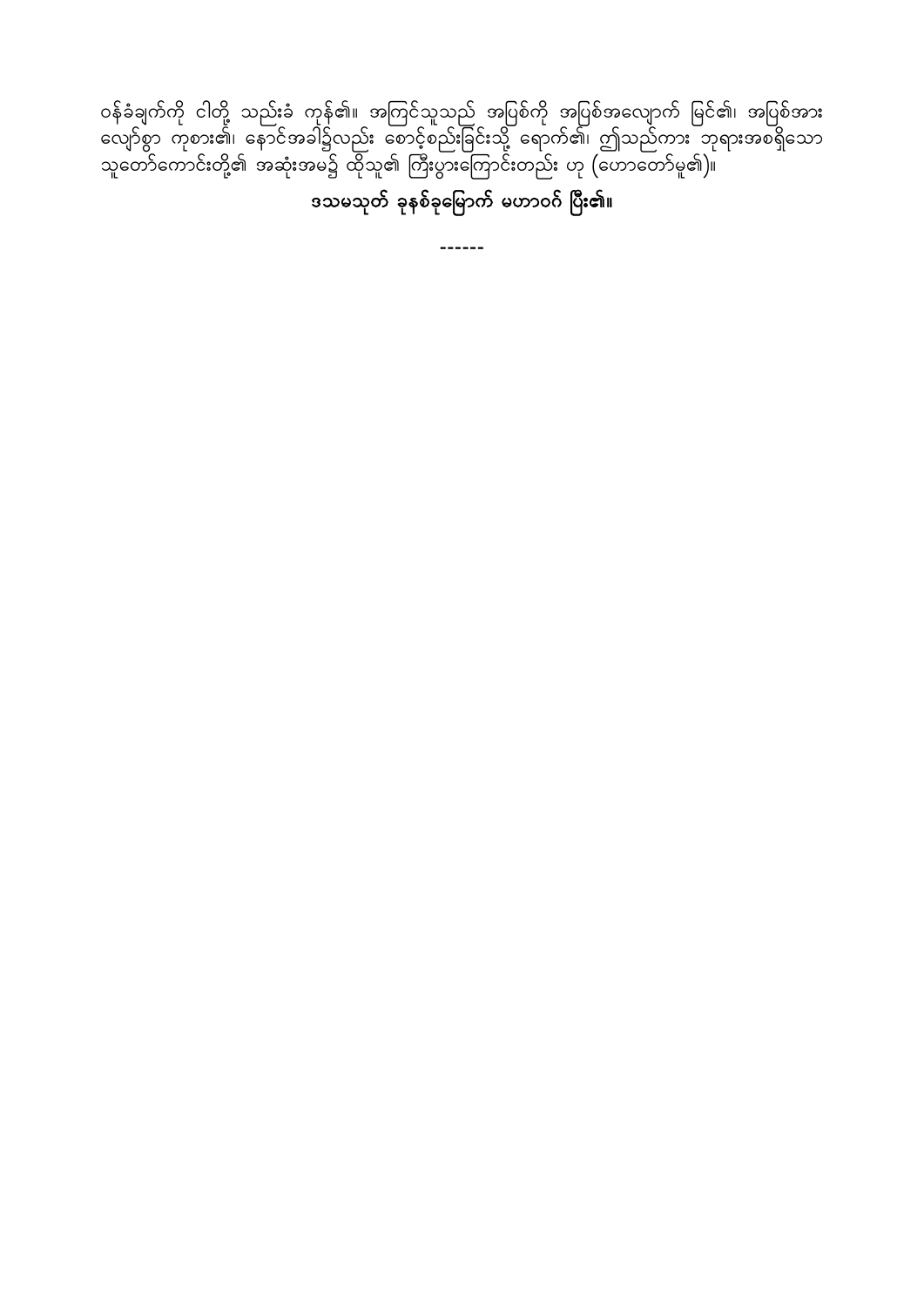နိဒါနဝဂ္ဂသံယုတ်ပါဠိတော် ၁ - ဇရာမရဏသုတ်

၇၁။ အကျွန်ုပ်သည် ဤသို့ ကြားနာခဲ့ရပါသည် - အခါတစ်ပါး၌ မြတ်စွာဘုရားသည် သာဝတ္ထိပြည်<br>အနာထပိဏ်သူဌေး၏ အရံဖြစ်သော ဇေတဝန်ကျောင်း၌ (သီတင်းသုံး) နေတော်မူ၏၊ ထိုအခါ<br>မြတ်စွာဘုရား သည်။ပ။ ရဟန်းတို့ အကြင်သမဏဗြာဟ္မဏတို့သည် အိုခြင်း 'ဇ မသိကုန်၊ အိုခြင်း သေခြင်း၏ အကြောင်းကို မသိကုန်၊ အိုခြင်းသေခြင်း၏ ချုပ်ရာကို မသိကုန်၊ အိုခြင်း သေခြင်း၏ ချုပ်ရာ (နိဗ္ဗာန်) သို့ ရောက်ကြောင်းအကျင့်ကို မသိကုန်။ ရဟန်းတို့ ထိုသမဏဗြာဟ္မဏ တို့ကို သမဏတို့၌မူလည်း သမဏဟူ၍ မသမုတ်အဲပ်ကုန်၊ ဗြာဟ္မဏတို့၌မူလည်း ဗြာဟ္မဏဟူ၍ မသမုတ်အပ်ကုန်၊ ထိုအသျှင်တို့သည် သမဏအဖြစ်ကိုလည်းကောင်း၊ ဗြာဟ္မဏအဖြစ်ကိုလည်းကောင်း ယခုဘဝ၌ပင် ကိုယ်တိုင် ထူးသောဉာဏ်ဖြင့် မျက်မှောက်ပြုကုန်လျက် ရောက်၍ မနေရကုန်။

ရဟန်းတို့ အကြင်သမဏဗြာဟ္မဏတို့သည် အိုခြင်း 'ဇရာ' သေခြင်း 'မရဏ'ကို သိကုန်၏။ပ။ ့<br>အကျင့်ကို သိကုန်၏။ ရဟန်းတို့ ထိုသမဏဗြာဟ္မဏတို့ကို သမဏတို့၌မူလည်း သမဏ ဟူ၍ သမုတ်အပ် ကုန်၏၊ ဗြာဟ္မဏတို့၌မူလည်း ဗြာဟ္မဏ ဟူ၍ သမုတ်အပ်ကုန်၏၊ ထိုအသျှင်တို့သည်ကား သမဏအဖြစ်ကို လည်းကောင်း၊ ဗြာဟ္မဏအဖြစ်ကို လည်းကောင်း ယခုဘဝ၌ပင် ကိုယ်တိုင် ထူးသော 

ပဌမသုတ်

နိဒါနဝဂ္ဂသံယုတ်ပါဠိတော်

=== ၈ - သမဏဗြာဟ္မဏဝဂ် === ၂-၁၁ - ဇာတိသုတ် အစရှိသော (၁၀)သုတ်

၇၂။ သာဝတ္ထိပြည်၌ (သီတင်းသုံး) နေတော်မူ၏၊ ပဋိသန္ဓေနေခြင်း 'ဇာတိ'ကို မသိကုန်။ပ။ ဘဝကို မသိကုန်။ပ။ ဉပါဒါန်ကို မသိကုန်။ပ။ တဏှာကို မသိကုန်။ပ။ ဝေဒနာကို မသိကုန်။ပ။ ဖဿကို မသိကုန်။ပ။ သဠာယတနကို မသိကုန်။ပ။ နာမ်ရှပ်ကို မသိကုန်။ပ။ ဝိညာဏ်ကို မသိကုန်။ပ။ သခ်္ခါရတို့ကို မသိကုန်၊ သင်္ခါရတို့၏ ဖြစ်ပေါ်ကြောင်းကို မသိကုန်၊ သင်္ခါရတို့၏ ချုပ်ရာကို မသိကုန်၊ သခ်ီါတို့၏ ချုပ်ရာ (နိဗ္ဗာန်) သို့ ရောက်ကြောင်း အကျင့်ကို မသိကုန်။ပ။ သိကုန်၏။ပ။ ကိုယ်တိုင် ထူးသောဉာဏ်ဖြင့် မျက်မှောက်ပြုလျက် ရောက်၍ နေရကုန်၏ ဟု (ဟောတော်မူ၏)။

ဧကာဒသမသုတ် ရှစ်ခုမြောက် သမဏဗြာဟ္မဏဝဂ် ပြီး၏။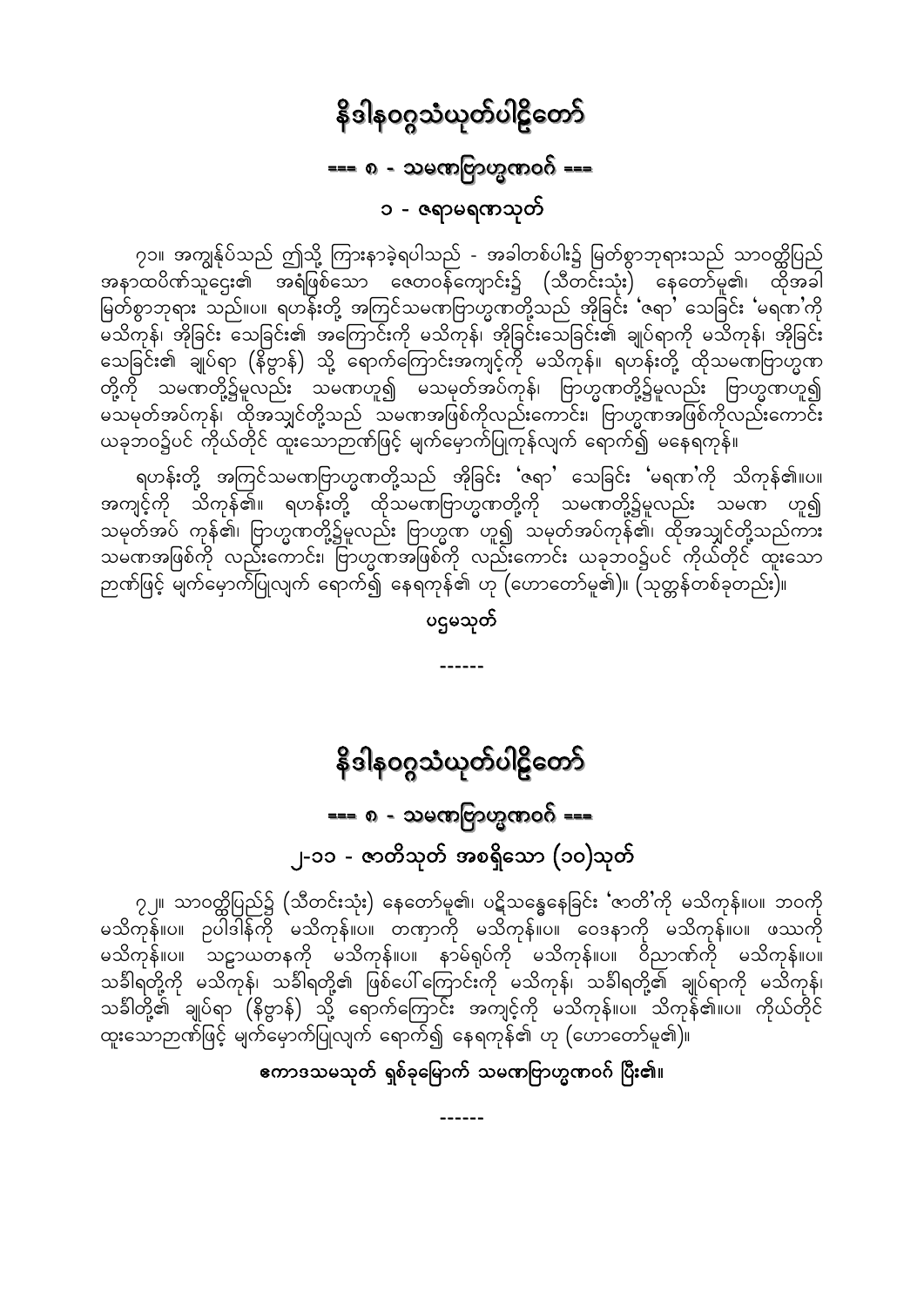## နိဒါနဝဂ္ဂသံယုတ်ပါဠိတော်

=== ၉ - အန္တရပေယျာလ ===

၁ - သတ္တုသုတ်

၇၃။ သာဝတ္ထိပြည်၌ (သီတင်းသုံး) နေတော်မူ၏၊ ရဟန်းတို့ အိုခြင်း 'ဇရာ' သေခြင်း 'မရဏ' ကို ုင်း စာပြောသည်။ အများသည် အသုံး ရှိခြင်း အသုံး အသုံး မရက သောက်မှန်သောအတိုင်း<br>သိခြင်းငှါ ဆရာကို ရှာအပ်၏၊ အိုခြင်း 'ဇရာ' သေခြင်း 'မရက ၌ ဖြစ်ပေါ်ကြောင်းကို ဟုတ်မှန်သော<br>သိခြင်းငှါ ဆရာကို ရှာအပ်၏၊ အိုခြင်း 'ဇရာ' သေခြင်း 'မရဏ ၌ အတိုင်း မသိသူ မမြင်သူသည် အိုခြင်း 'ဇရာ' သေခြင်း 'မရဏ'၏ ဖြစ်ပေါ်ကြောင်း၌ ဟုတ်မှန်သော အတိုင်း သိခြင်းငှါ ဆရာကို ရှာအပ်၏၊ အိုခြင်း 'ဇရာ' သေခြင်း 'မရဏ'၏ ချုပ်ရာကိုဟုတ်မှန်သော အတိုင်း မသိသူ မမြင်သူသည် အိုခြင်း 'ဇရာ' သေခြင်း 'မရဏ'၏ ချုပ်ရာ၌ဟုတ်မှန်သောအတိုင်း သိခြင်းငှါ ဆရာကို ရှာအပ်၏၊ အိုခြင်း 'ဇရာ' သေခြင်း 'မရဏ'၏ ချုပ်ရာ (နိဗ္ဗာန်) သို့ ရောက်ကြောင်း အကျင့်ကို ဟုတ်မှန်သောအတိုင်း မသိသူ မမြင်သူသည် အိုခြင်း 'ဇဲရာ' သေခြင်း 'မရဏ'၏ ချုပ်ရာ (နိဗ္ဗာန်) သို့ ရောက်ကြောင်း အကျင့်၌ ဟုတ်မှန်သောအတိုင်း သိခြင်းငှါ ဆရာကို ရှာအပ်၏ ဟူ၍ (ဟောတော်မူ၏)။ (သုတ္တန်တစ်ခုတည်း)။

ပဌမသုတ်။

ကြုသုတ်အတူ အလုံးစုံသော သုတ်တို့၏ ပေယျာလကို ချဲ့အပ်၏ $|{\scriptstyle \parallel}$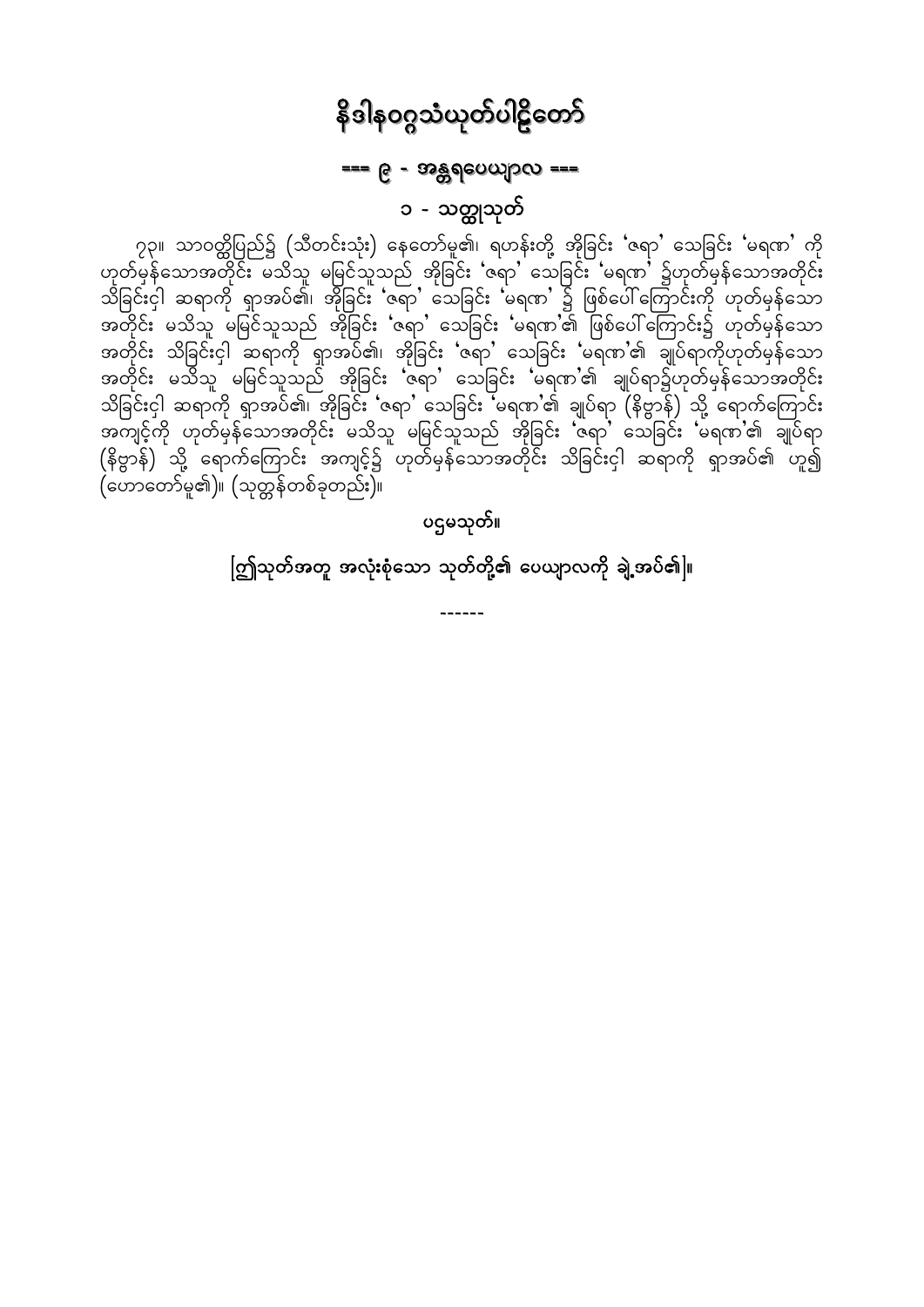## နိဒါနဝဂ္ဂသံယုတ်ပါဠိတော်

=== ၉ - အန္တရပေယျာလ === ၂-၁၁ - ဒုတိယသတ္ထုသုတ် စသည် (၁၀)သုတ်

(၂) ရဟန်းတို့ ပဋိသန္ဓေနေမှု 'ဇာတိ'ကိုဟုတ်မှန်သောအတိုင်း မသိသူ မမြင်သူသည်။ပ။

(၃) ရဟန်းတို့ ဘဝကိုဟုတ်မှန်သောအတိုင်း မသိသူ မမြင်သူသည်။ပ။

(၄) ရဟန်းတို့ ပြင်းစွာ စွဲလမ်းမှု 'ဥပါဒါန်'ကိုဟုတ်မှန်သောအတိုင်း မသိသူ မမြင်သူသည်။ပ။

(၅) ရဟန်းတို့ တပ်မက်မှု 'တဏှာ'ကိုဟုတ်မှန်သောအတိုင်း မသိသူ မမြင်သူသည်။ပ။

(၆) ရဟန်းတို့ ခံစားမှု 'ဝေဒနာ'ကိုဟုတ်မှန်သောအတိုင်း မသိသူ မမြင်သူသည်။ပ။

(၇) ရဟန်းတို့ တွေ့ထိမှု 'ဖဿ'ကိုဟုတ်မှန်သောအတိုင်း မသိသူ မမြင်သူသည်။ပ။

(၈) ရဟန်းတို့ သဠာယတနကိုဟုတ်မှန်သောအတိုင်း မသိသူ မမြင်သူသည်။ပ။

- (၉) ရဟန်းတို့ နာမ်ရုပ်ကိုဟုတ်မှန်သောအတိုင်း မသိသူ မမြင်သူသည်။ပ။
- (၁၀) ရဟန်းတို့ ဝိညာဏ်ကိုဟုတ်မှန်သောအတိုင်း မသိသူ မမြင်သူသည်။ပ။

(၁၁) ရဟန်းတို့ သင်္ခါရတို့ကိုဟုတ်မှန်သောအတိုင်း မသိသူ မမြင်သူသည် သင်္ခါရတို့၌ဟုတ်မှန် သောအတိုင်း သိခြင်းငှါ ဆရာကို ရှာအပ်၏၊ သင်္ခါရတို့၏ အကြောင်းကိုဟုတ်မှန်သောအတိုင်း မသိသူ မမြင်သူသည် သင်္ခါရတို့၏ အကြောင်း၌ဟုတ်မှန်သောအတိုင်း သိခြင်းငှါ ဆရာကို ' ရှာအပ်၏၊ သင်္ခါရတို့၏ ချုပ်ရာကို ဟုတ်မှန်သောအတိုင်း မသိသူ မမြင်သူသည် သင်္ခါရတို့၏ ချုပ်ရာ၌ ဟုတ်မှန် သော အတိုင်း သိခြင်းငှါ ဆရာကို ရှာအပ်၏၊ သင်္ခါရတို့၏ ချုပ်ရာ (နိဗ္ဗာန်) သို့ ရောက်ကြောင်း အကျင့်ကို ဟုတ်မှန်သောအတိုင်း မသိသူမမြင်သူသည် သင်္ခါရတို့၏ ချပ်ရာ (နိဗ္ဗာန်)သို့ ရောက်ကြောင်း အကျင့်၌ ဟုတ်မှန်သော အတိုင်း သိခြင်းငှါ ဆရာကို ရှာအပ်၏ ဟု (မိန့်တော်မူ၏)။

#### ဧကာဒသမသုတ်။

အြလုံးစုံသော သုတ်တို့ကို သစ္စာလေးပါးဖြင့် ခွဲဝေခြင်းကို ပြုအပ်၏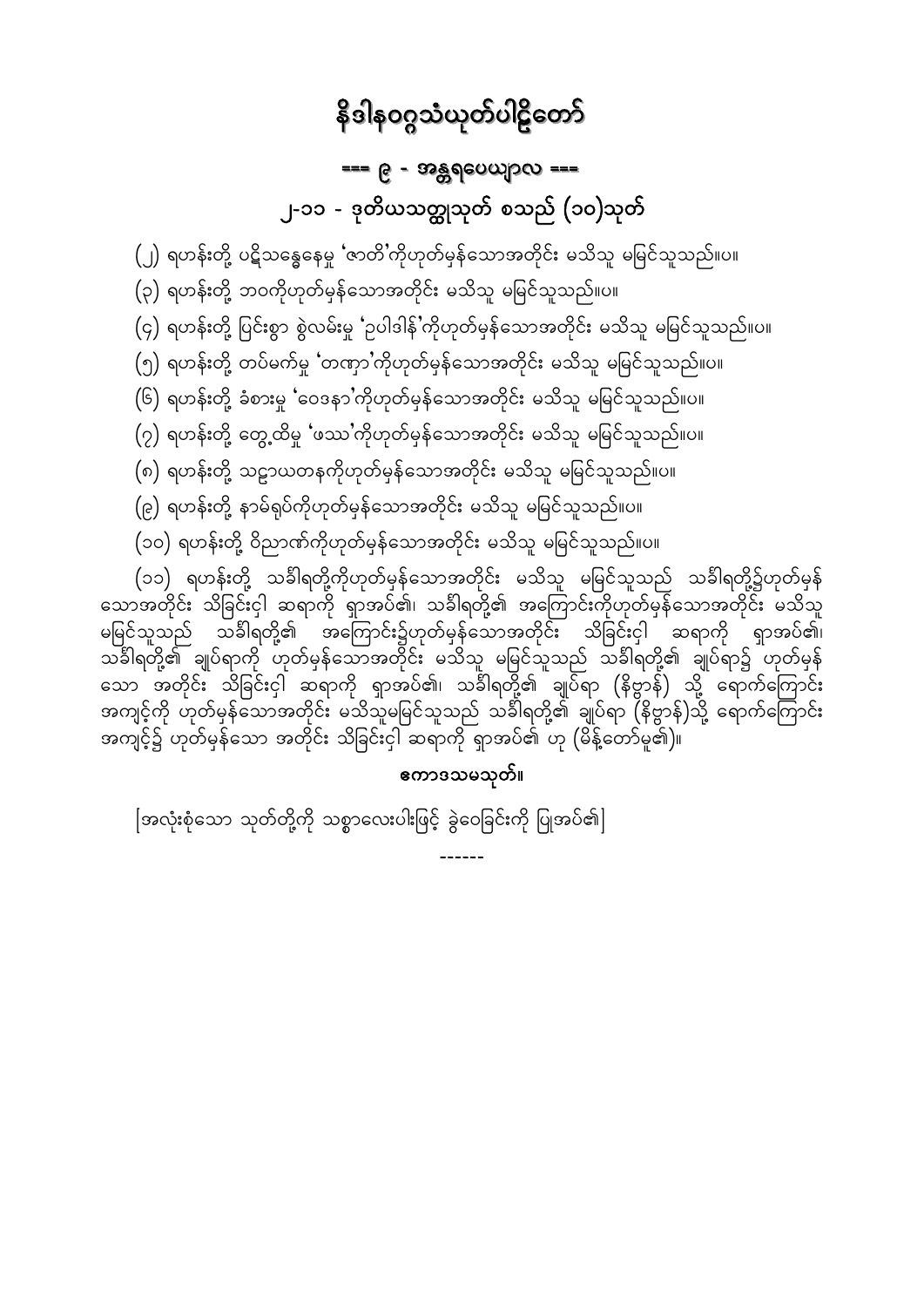## နိဒါန၀ဂွသံယုတ်ပါဠိတော်

=== ၉ - အန္တရပေယျာလ ===

၂-၁၂ - သိက္ခာသုတ်စသော ပေယျာလ (၁၁)သုတ်

(၂) ရဟန်းတို့ အိုခြင်း 'ဇရာ' သေခြင်း 'မရဏ'ကိုဟုတ်မှန်သောအတိုင်း မသိသူ မမြင်သူသည်<br>အိုခြင်း 'ဇရာ' သေခြင်း 'မရဏ'ကိုဟုတ်မှန်သောအတိုင်း သိခြင်းငှါ အကျင့်ကို ကျင့်အပ်၏။

မြပယျာလ။ သစ္စာလေးပါးဖြင့် ခွဲဝေခြင်းကို ပြုအပ်၏။

(၃) ရဟန်းတို့ ဇရာ မရဏကို မသိသူ။ပ။ အားထုတ်ခြင်းကို ပြုအပ်၏။ပ။

(၅) ရဟန်းတို့ ဇရာ မရဏကို မသိသူ။ပ။ လွန်ကဲသောလုံ့လကို ပြုအပ်၏။ပ။

(၇) ရဟန်းတို့ ဇရာ မရဏကို မသိသူ။ပ။ ပြင်းစွာအားထုတ်မှုကို ပြုအပ်၏။ပ။

(၁၂) ရဟန်းတို့ ဇရာ မရဏကို မသိသူ။ပ။ မမေ့မလျော့ခြင်းကို ပြုအပ်၏။ပ။

ကိုးခုမြောက် အန္တရပေယျာလ ပြီး၏။

နိဒါနသံယုတ် ပြီး၏။

 $\frac{1}{2}$ 

(၆) ရဟန်းတို့ ဇရာ မရဏကို မသိသူ။ပ။ မဆုတ်မနစ်သော လုံ့လကို ပြုအပ်၏။ပ။

(၄) ရဟန်းတို့ ဇရာ မရဏကို မသိသူ။ပ။ အလိုဆန္ဒကို ပြုအပ်၏။ပ။

(၈) ရဟန်းတို့ ဇရာ မရဏကို မသိသူ။ပ။ လုံ့လကို ပြုအပ်၏။ပ။

(၁၀) ရဟန်းတို့ ဇရာ မရဏကို မသိသူ။ပ။ သတိကို ပြုအပ်၏။ပ။

(၁၁) ရဟန်းတို့ ဇရာ မရဏကို မသိသူ။ပ။ သမ္ပဇဉ်ကို ပြုအပ်၏။ပ။

(၉) ရဟန်းတို့ ဇရာ မရဏကို မသိသူ။ပ။ မြဲသောလုံ့လကို ပြုအပ်၏။ပ။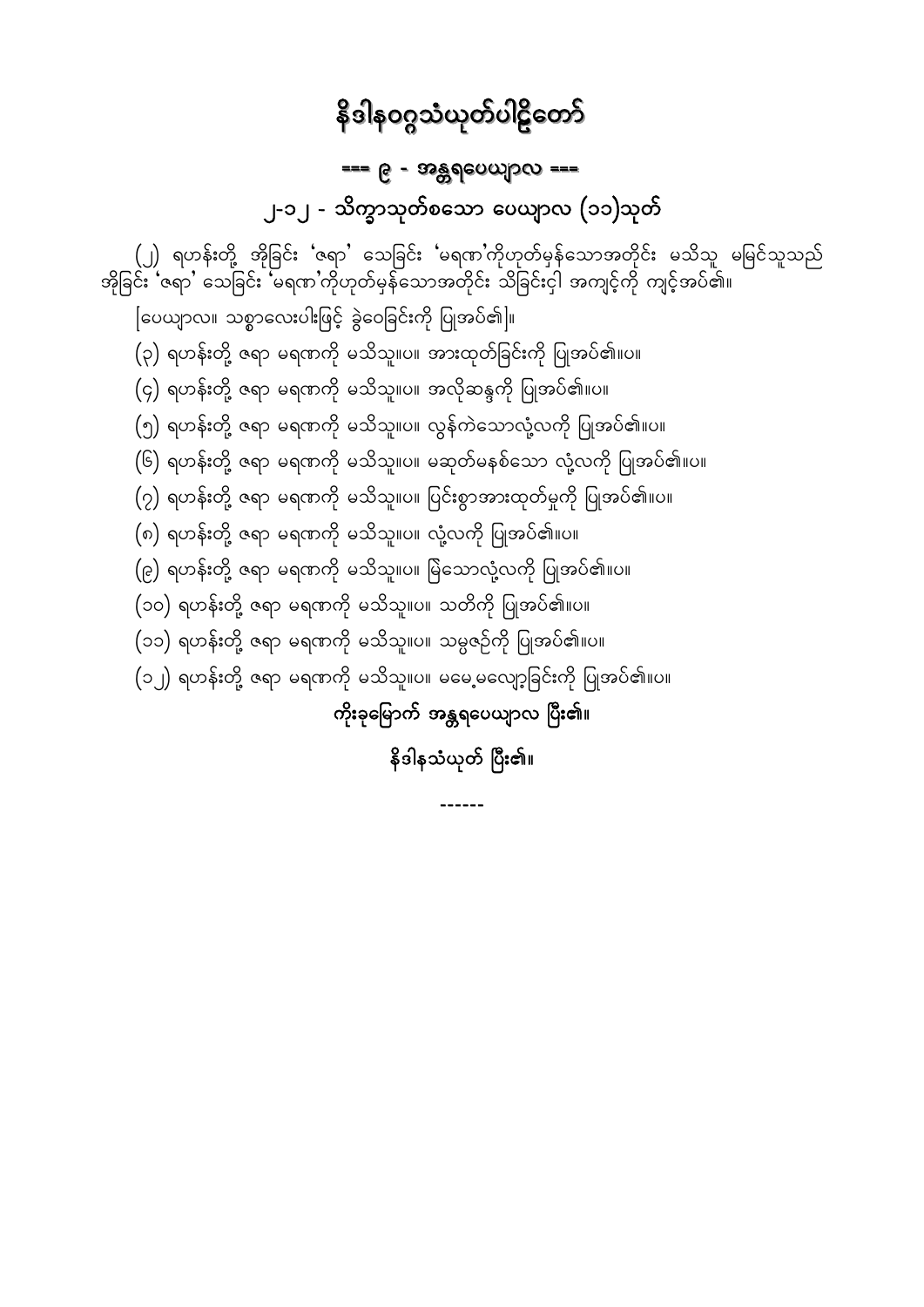## နိဒါနဝဂ္ဂသံယုတ်ပါဠိတော် === ၂ - အဘိသမယသံယုတ် === ၁ - နခသိခါသုတ်

၇၄။ အကျွန်ုပ်သည် ဤသို့ ကြားနာခဲ့ရပါသည်- အခါတစ်ပါး၌ မြတ်စွာဘုရားသည် သာဝတ္ထိပြည် မှ တန်းတို့ ထိုအရာကို အဘယ်သို့ မှတ်ထင်ကုန်သနည်း၊ လက်သည်းဖျား၌ ငါ တင်ထားအပ်သော<br>မြေမှုန့်အနည်းငယ်နှင့် ဤမြေကြီးသည် အဘယ်က များသနည်း" ဟု (မိန့်တော်မူ၏)။

အသျှင်ဘုရား ထိုမြေကြီးသည်သာလျှင် အလွန်များလှပါ၏၊ လက်သည်းဖျား၌ မြတ်စွာဘုရား တင် ထားအပ်သော နည်းပါးလှသော မြေမှုန့်သည် အနည်းငယ်မျှသာတည်း၊ မြတ်စွာဘုရား လက်သည်းဖျား၌<br>တင်ထားအပ်သော မြေမှုန့်အနည်းငယ်သည် ဤမြေကြီးကို ထောက်ထားလျှင် အစိတ်တစ်ရာ စိတ်၍ တစ်စိတ်ကိုမျှ မမီနိုင်၊ အစိတ်တစ်ထောင် စိတ်၍ တစ်စိတ်ကိုမျှ မမီနိုင်၊ အစိတ်တစ်သိန်း စိတ်၍ တစ်စိတ်ကိုမျှ မမီနိုင်ပါ။

ရဟန်းတို့ ဤအတူသာလျှင် အရိယာတပည့်ဖြစ်သော ဉာဏ်အမြင်နှင့် ပြည့်စုံသော (သစ္စာလေးပါး တရားကို) ထိုးထွင်း၍ သိပြီးသော ပုဂ္ဂိုလ်အား ကုန်ပြီးဆုံးပြီးသော ဆင်းရဲဒုက္ခသည်သာလျှင် အလွန် များ၏၊ ကြွင်းကျန်သော ဆင်းရဲဒုက္ခသည် အနည်းငယ်သာတည်း။ ခုနစ်ဘဝအတိုင်းအရှည်ရှိသော ှ<br>ဆင်းရဲ အစုသည် ရှေး၌ ကုန်ဆုံးပြီးသော ဆင်းရဲအစုကို ထောက်ထားလျှင် အစိတ်တစ်ရာ စိတ်၍ တစ်စိတ်ကိုမျှ မမီနိုင်၊ အစိတ်တစ်ထောင် စိတ်၍ တစ်စိတ်ကိုမျှ မမီနိုင်၊ အစိတ်တစ်သိန်း စိတ်၍ တစ်စိတ်ကိုမျှ မမီနိုင်။ ရဟန်းတို့ (သစ္စာလေးပါးတရားကို) ထိုးထွင်း၍ သိခြင်းသည် ဤသို့ အကျိုးကြီး လှ၏၊ ရဟန်းတို့ (တရားမျက်စိ) သောတာပတ္တိမဂ်ဉာဏ် ဓမ္မစက္ခုကို ရခြင်းသည် ဤသို့ အကျိုးကြီးလှ၏ ဟု (ဟောတော်မူ၏)။

ပဌမသုတ်။

 $- - - - - -$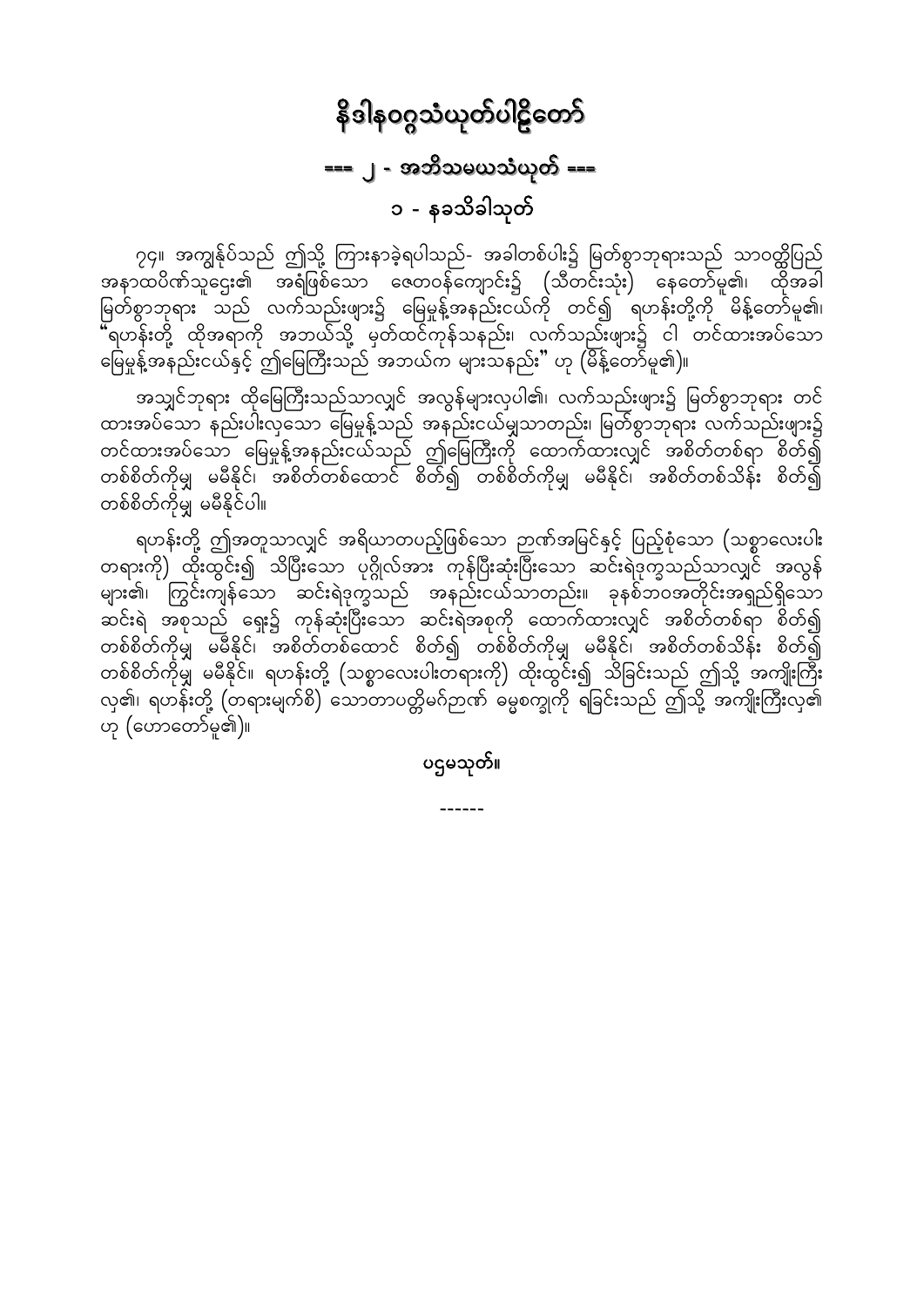# နိဒါနဝဂ္ဂသံယုတ်ပါဠိတော် === ၂ - အဘိသမယသံယုတ် === ၂ - ပေါက္ခရဏီသုတ်

၇၅။ သာဝတ္ထိပြည်၌ (သီတင်းသုံး) နေတော်မူ၏။ ရဟန်းတို့ ဥပမာသော်ကား အလျား ယူဇနာ ငါးဆယ် အနံ ယူဇနာငါးဆယ် အစောက် ယူဇနာငါးဆယ် ရှိသော ရေကန်သည် ရေဖြင့် ပြည့်၏၊ ကမ်းနှင့်အမျှ ဖြစ်၏၊ ကျီးသောက်နိုင်လောက်၏၊ ယောက်ျားသည် ထိုရေကန်မှ ရေကို သမန်းမြက်ဖျား ဖြင့် ထုတ်ယူ ရာ၏။ ရဟန်းတို့ ထိုအရာကို အဘယ်သို့ မှတ်ထင်ကုန်သနည်း၊ သမန်းမြက်ဖျားဖြင့် ်ာ<br>ထုတ်ယူအပ်သော ရေနှင့် ရေကန်တွင်း၌ ရှိသော ရေသည် အဘယ်က ပို၍ များသနည်း ဟု (မိန့်တော်မူ၏)။

အသျှင်ဘုရား ရေကန်တွင်း၌ ရှိသော ရေသည်သာလျှင် များလှပါ၏၊ သမန်းမြက်ဖျားဖြင့် ထုတ်ယူ အပ်သော ရေသည် နည်းလှပါ၏၊ သမန်းမြက်ဖျားဖြင့် ထုတ်ယူအပ်သော ရေသည် ရေကန်၌ ရှိသော ရေကို ထောက်ထားလျှင် အစိတ်တစ်ရာ စိတ်၍ တစ်စိတ်ကိုမျှ မမီနိုင်၊ အစိတ်တစ်ထောင် စိတ်၍ တစ်စိတ် ကိုမျှ မမီနိုင်၊ အစိတ်တစ်သိန်း စိတ်၍ တစ်စိတ်ကိုမျှ မမီနိုင်ပါ။

ရဟန်းတို့ ဤအတူသာလျှင် အရိယာတပည့်ဖြစ်သော ဉာဏ်အမြင်နှင့် ပြည့်စုံသော (သစ္စာလေးပါး တရားကို) ထိုးထွင်း၍ သိပြီးသော ပုဂ္ဂိုလ်အား ပြီးဆုံးပြီးသော ဆင်းရဲဒုက္ခသည်သာလျှင် အလွန်များ၏၊ ကြွင်းကျန်သော ဆင်းရဲဒုက္ခသည် အနည်းငယ်မျှသာတည်း။ ခုနစ်ဘဝအတိုင်းအရှည်ရှိသော ဆင်းရဲအစု သည် ရှေး၌ ကုန်ဆုံးပြီးသော ဆင်းရဲအစုကို ထောက်ထားလျှင် အစိတ်တစ်ရာ စိတ်၍ တစ်စိတ်ကိုမျှ မမီ နိုင်၊ အစိတ်တစ်ထောင် စိတ်၍ တစ်စိတ်ကိုမျှ မမီနိုင်၊ အစိတ်တစ်သိန်း စိတ်၍ တစ်စိတ်ကိုမျှ မမီနိုင်။ .<br>ရဟန်းတို့ (သစ္စာလေးပါးတရားကို) သိခြင်းသည် ဤသို့ အကျိုးကြီးလှ<sup>င်္ချ</sup>၊ (တရားမျက်စိ) သောတာပတ္တိ မဂ်ဉာဏ် ဓမ္မစက္ခုကို ရခြင်းသည် ဤသို့ အကျိုးကြီးလှ၏ ဟု (ဟောတော်မူ၏)။

ဒုတိယသုတ်။

 $- - - - - -$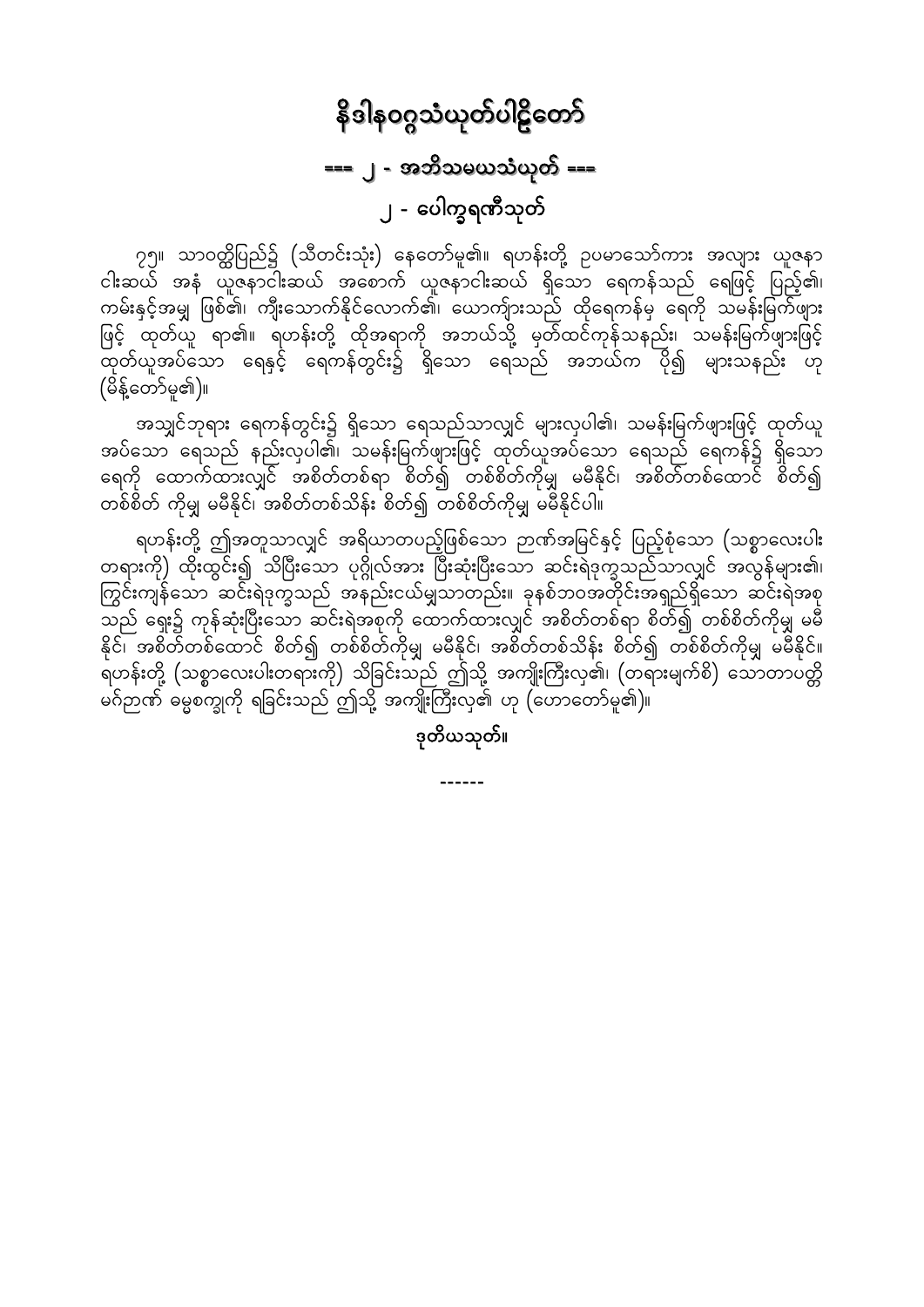နိဒါနဝဂ္ဂသံယုတ်ပါဠိတော် === ၂ - အဘိသမယသံယုတ် === ၃ - သံဘေဇ္ဇဉဒကသုတ်

၇၆။ သာဝတ္ထိပြည်၌ (သီတင်းသုံး) နေတော်မူ၏။ ရဟန်းတို့ ဉပမာသော်ကား ဂင်္ဂါ၊ ယမုနာ၊ အစိရဝတီ၊ သရဘူ၊ မဟီဟူသော မြစ်ကြီးတို့သည် အကြင်အရပ်၌ အတူတကွ ပေါင်းဆုံစီးဆင်းကြွ (၂)<br>ကုန်၏။ ယောက်ျားသည် ထိုမြစ်ကြီးငါးသွယ်တို့ ပေါင်းဆုံစီးဆင်းရာအရပ်မှ ရေနှစ်စက်သုံးစက်တို့ကို ထုတ်ယူရာ၏။ ရဟန်းတို့ ထိုအရာကို အဘယ်သို့ မှတ်ထင်ကုန်သနည်း၊ ထုတ်ယူအပ်သော ရေနှစ်စက် သုံးစက်နှင့် မကွဲမပျက် (ရောနှောနေ) သော ရေသည် အဘယ်က ပို၍ များသနည်း ဟု (မိန့်တော်မူ၏)။

အသျှင်ဘုရား မကွဲမပျက် (ရောနှောနေ) သော ရေသည်သာလျှင် များလှပါ၏၊ ထုတ်ယူအပ်သော ရေ နှစ်စက်သုံးစက်သည်ကား အနည်းငယ်မျှသာတည်း။ ထုတ်ယူအပ်သော ရေနှစ်စက်သုံးစက်တို့သည် မကွဲ မပျက် (ရောနှောနေ) သော ရေကို ထောက်ထားလျှင် အစိတ်တစ်ရာ စိတ်၍ တစ်စိတ်ကိုမျှ မမီနိုင်၊ အစိတ် တစ်ထောင် စိတ်၍ တစ်စိတ်ကိုမျှ မမီနိုင်၊ အစိတ်တစ်သိန်း စိတ်၍ တစ်စိတ်ကိုမျှ မိမီနိုင်ပါ။ ရဟန်းတို့ ဤအတူသာလျှင်။ပ။ (တရားမျက်စိ) သောတာပတ္တိမဂ်ဉာဏ် ဓမ္မစက္ခုကို ရခြင်းသည် ဤသို့ အကျိုးကြီးလှ၏ ဟု (မိန့်တော်မူ၏)။

တတိယသုတ်။

နိဒါနဝဂ္ဂသံယုတ်ပါဠိတော် === ၂ - အဘိသမယသံယုတ် === ၄ - ဒုတိယ သံဘေဇ္ဇဉဒကသုတ်

၇၇။ သာဝတ္ထိပြည်၌ (သီတင်းသုံး) နေတော်မူ၏။ ရဟန်းတို့ ဉပမာသော်ကား ဂင်္ဂါ၊ ယမုနာ၊ အစိရဝတီ၊ သရဘူ၊ မဟီဟူသော မြစ်ကြီးတို့သည် အကြင်အရပ်၌ အတူတကွ ပေါင်းဆုံ စီးဆင်းကုန်၏။<br>ပေါင်းဆုံရာအရပ်ရှိ ထိုမြစ်ရေသည် ရေနှစ်စက်သုံးစက်တို့သာ ကြွင်းကျန်၍ ကုန်ခန်းခြင်းသို့ ရောက်ရာ ၏။ ရဟန်းတို့ ထိုအရာကို အဘယ်သို့ မှတ်ထင်ကုန်သနည်း၊ ကုန်ခန်းခြင်းသို့ ရောက်ကုန်သော ရေနှင့် 

အသျှင်ဘုရား ကုန်ခန်းသော ရေသည်သာလျှင် များလှပါ၏၊ ကြွင်းကျန်သော ရေနှစ်စက်သုံးစက် တို့သည် အနည်းငယ်မျှသာတည်း၊ ကြွင်းကျန်သော ရေနှစ်စက် သုံးစက်တို့သည် ကုန်ခန်းသော ရေကို ထောက်ထားလျှင် အစိတ်တစ်ရာ စိတ်၍ တစ်စိတ်ကိုမျှ မမီနိုင်၊ အစိတ်တစ်ထောင် စိတ်၍ တစ်စိတ်ကိုမျှ မိနိနိုင်၊ အစိတ်တစ်သိန်း စိတ်၍ တစ်စိတ်ကိုမျှ မမီနိုင်ပါ။ ရဟန်းတို့ ဤအတူသာလျှင်။ပ။ (တရားမျက်စိ) သောတာပတ္တိမဂ်ဉာဏ် ဓမ္မစက္ခုကို ရခြင်းသည် ဤသို့ အကျိုးကြီးလှ၏ ဟု (မိန့်တော်မူ၏)။

စတုတ္ထသုတ်။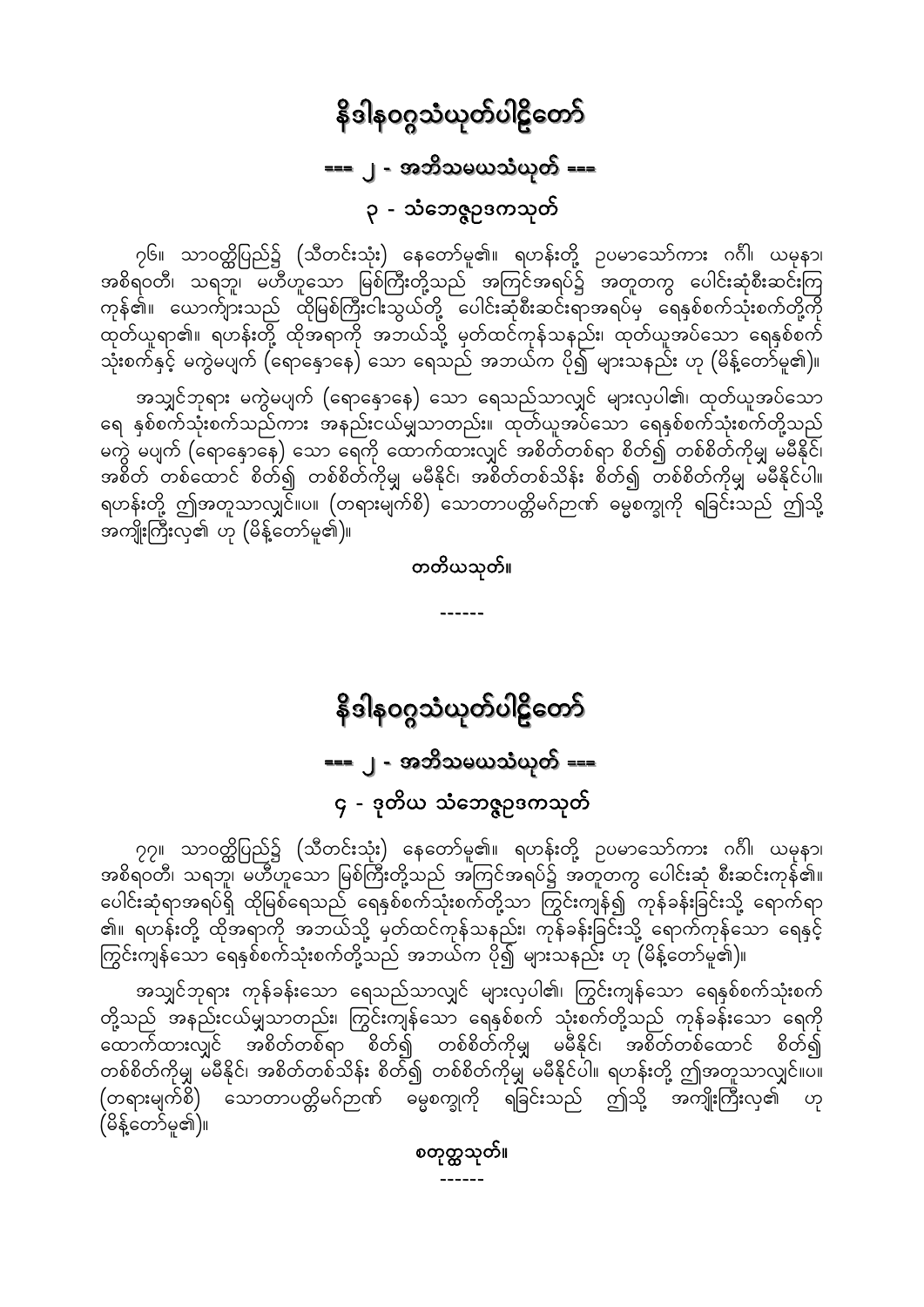နိဒါနဝဂ္ဂသံယုတ်ပါဠိတော် === ၂ - အဘိသမယသံယုတ် === ၅ - ပထဝီသုတ်

၇၈။ သာဝတ္ထိပြည်၌ (သီတင်းသုံး) နေတော်မူ၏။ ရဟန်းတို့ ဉပမာသော်ကား ယောက်ျားသည် မြေကြီးပေါ်၌ ဆီးစေ့မျှလောက်သော မြေစိုင်ခဲခုနစ်ခုတို့ကို ချထားရာ၏။ ရဟန်းတို့ ထိုအရာကို အဘယ် ုပ္ပြဲ<br>သို့ မှတ်ထင်ကုန်သနည်း၊ တစ်နေရာ၌ ချထားအပ်သော ဆီးစေ့မျှလောက်သော မြေစိုင်ခဲ ခုနစ်ခုတို့နှင့် မဟာပထဝီမြေကြီးသည် အဘယ်က ပို၍ များသနည်း ဟု (မိန့်တော်မူ၏)။

အသျှင်ဘုရား မဟာပထဝီမြေကြီးသည်သာလျှင် များလှပါ၏၊ တစ်နေရာ၌ ချထားအပ်သော ဆီးစေ့ မျှလောက်သော မြေစိုင်ခဲခုနစ်ခုတို့သည် နည်းပါးလှကုန်၏၊ တစ်နေရာ၌ ချထားအပ်သော ဆီးစေ့မျှ ္<br>လောက်သော မြေစိုင်ခဲခုနစ်ခုတို့သည် (မဟာပထဝီ) မြေကြီးကို ထောက်ထားလျှင် အစိတ်တစ်ရာ<br>စိတ်၍ တစ်စိတ်ကိုမျှ မမီနိုင်ကုန်၊ အစိတ်တစ်ထောင် စိတ်၍ တစ်စိတ်ကိုမျှ မမီနိုင်ကုန်၊ အစိတ်တစ် သိန်း စိတ်၍ တစ်စိတ်ကိုမျှ မမီနိုင်ကုန်၊ ရဟန်းတို့ ဤအတူသာလျှင်။ပ။ (တရားမျက်စိ) သောတာပတ္တိ မဂ်ဉာဏ် ဓမ္မစက္ခုကို ရခြင်းသည် ဤသို့ အကျိုးကြီးလှ၏ ဟု (မိန့်တော်မူ၏)။

ပဥ္စမသုတ်။

 $- - - - - -$ 

နိဒါနဝဂွသံယုတ်ပါဠိတော် === ၂ - အဘိသမယသံယုတ် === ၆ - ဒုတိယ ပထဝီသုတ်

၇၉။ သာဝတ္ထိပြည်၌ (သီတင်းသုံး) နေတော်မူ၏။ ရဟန်းတို့ ဉပမာသော်ကား ဆီးစေ့မျှလောက် သော မြေစိုင်ခဲခုနစ်ခုတို့သာ ကြွင်းကျန်၍ (မဟာပထဝီ) မြေကြီးသည် ကုန်ဆုံးခြင်းသို့ ရောက်ရာ၏။ ရဟန်းတို့ ထိုအရာကို အဘယ်သို့ မှတ်ထင်ကုန်သနည်း၊ ကုန်ခန်းသော မဟာပထဝီမြေကြီးနှင့် ကြွင်း ု<br>ကျန်သော ဆီးစေ့မျှ လောက်သော မြေစိုင်ခဲ ခုနစ်ခုတို့သည် အဘယ်က ပို၍ များသနည်း ဟု (မိန့်တော်မူ၏)။

အသျှင်ဘုရား ကုန်ခန်းသော မဟာပထဝီမြေကြီးသည်သာလျှင် ပို၍ များလှပါ၏၊ ကြွင်းကျန်သော ဆီးစေ့မျှလောက်သော မြေစိုင်ခဲခုနစ်ခုတို့သည် အနည်းငယ်မျှလောက်သာတည်း။ ကြွင်းကျန်သော ဆီးစေ့ မျှလောက်သော မြေစိုင်ခဲခုနစ်ခုတို့သည် ကုန်ခန်းသော မဟာပထဝီမြေကြီးကို ထောက်ထားလျှင် အစိတ် တစ်ရာ စိတ်၍ တစ်စိတ်ကိုမျှ မမီနိုင်ကုန်၊ အစိတ်တစ်ထောင် စိတ်၍ တစ်စိတ်ကိုမျှ မမီနိုင်ကုန်၊ အစိတ် တစ်သိန်း စိတ်၍ တစ်စိတ်ကိုမျှ မမီနိုင်ပါကုန်။ ရဟန်းတို့ ဤအတူသာလျှင်။ပ။ (တရားမျက်စိ) သောတာပတ္တိမဂ်ဉာဏ် ဓမ္မစက္ခုကို ရခြင်းသည် ဤသို့ အကျိုးကြီးလှ၏ ဟု (မိန့်တော်မူ၏)။

ဆဋ္ဌသုတ်။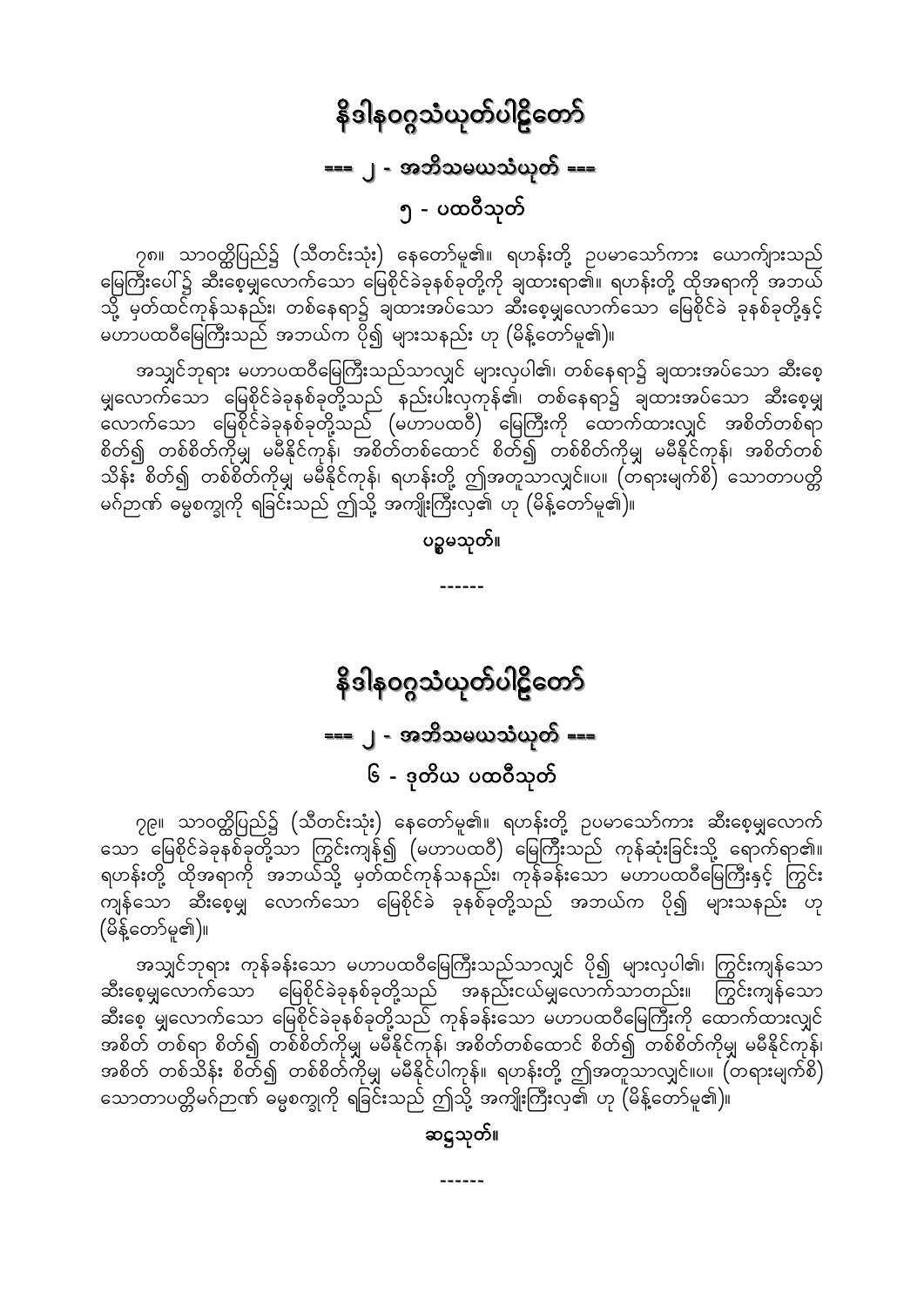# နိဒါနဝဂ္ဂသံယုတ်ပါဠိတော် === ၂ - အဘိသမယသံယုတ် === ၇ - သမုဒ္ဒသုတ်

၈၀။ သာဝတ္ထိပြည်၌ (သီတင်းသုံး) နေတော်မူ၏။ ရဟန်းတို့ ဉပမာသော်ကား ယောက်ျားသည် မဟာသမုဒ္ဒရာမှ ရေနှစ်စက်သုံးစက်တို့ကို ထုတ်ယူရာ၏။ ရဟန်းတို့ ထိုအရာကို အဘယ်သို့ မှတ်ထင်<br>ကုန်သနည်း၊ ထုတ်ယူအပ်သော ရေနှစ်စက်သုံးစက်တို့နှင့် မဟာသမုဒ္ဒရာရှိ ရေသည် အဘယ်က ပို၍ များ သနည်း ဟု (မိန့်တော်မူ၏)။

အသျှင်ဘုရား မဟာသမုဒ္ဒရာရှိ ရေတို့သည်သာလျှင် များလှပါ၏၊ ထုတ်ယူအပ်သော ရေနှစ်စက် သုံးစက်တို့သည် အနည်းငယ်မျှသာတည်း ထုတ်ယူအပ်သော ရေနှစ်စက်သုံးစက်တို့သည် မဟာသမုဒ္ဒရာ ရှိ ရေကို ထောက်ထားလျှင် အစိတ်တစ်ရာ စိတ်၍ တစ်စိတ်ကိုမျှ မမီနိုင်ကုန်၊ အစိတ်တစ်ထောင် စိတ်၍ \_\_<br>တစ်စိတ်ကိုမျှ မမီနိုင်ကုန်၊ အစိတ်တစ်သိန်း စိတ်၍ တစ်စိတ်ကိုမျှ မမီနိုင်ပါကုန်။ ရဟန်းတို့ ဤအတူ သာလျှင်။ပ။ (တရားမျက်စိ) သောတာပတ္တိမဂ်ဉာဏ် ဓမ္မစက္ခုကို ရခြင်းသည် ဤသို့ အကျိုးကြီးလှ၏ ဟု (မိန့်တော်မူ၏)။

သတ္တမသုတ်။

 $\frac{1}{2}$ 

နိဒါန၀ဂွသံယုတ်ပါဠိတော် === ၂ - အဘိသမယသံယုတ် === ၈ - ဒုတိယ သမုဒ္ဒသုတ်

၈၁။ သာဝတ္ထိပြည်၌ (သီတင်းသုံး) နေတော်မူ၏။ ရဟန်းတို့ ဉပမာသော်ကား မဟာသမုဒ္ဒရာသည် ္ အိုပ္ပင္လာသည္ အသင္း<br>ရေနှစ်စက်သုံးစက်တို့သာ ကြွင်းကျန်၍ ကုန်ဆုံးခြင်းသို့ ရောက်ရာ၏။ ရဟန်းတို့ ထိုအရာကို အဘယ်သို့ မှတ်ထင်ကုန်သနည်း၊ မဟာသမုဒ္ဒရာ၌ ကုန်ခန်းသော ရေနှင့် ကြွင်းကျန်သော ရေနှစ်စက်သုံးစက် ာ<br>တို့သည် အဘယ်က ပို၍ များသနည်း ဟု (မိန့်တော်မူ၏)။

အသျှင်ဘုရား မဟာသမုဒ္ဒရာ၌ ကုန်ခန်းသော ရေသည်သာလျှင် များလှပါ၏၊ ကြွင်းကျန်သော ရေနှစ်စက်သုံးစက်တို့သည်ကား အနည်းငယ်မျှသာတည်း။ ကြွင်းကျန်သော ရေနှစ်စက်သုံးစက်တို့သည် မမီနိုင်ကုန်၊ အစိတ်တစ်ထောင် စိတ်၍ တစ်စိတ်ကိုမျှ မမီနိုင်ကုန်၊ အစိတ်တစ်သိန်း စိတ်၍ တစ်စိတ် ကိုမျှ မမီနိုင်ပါကုန်။ ရဟန်းတို့ ဤအတူသာလျှင်။ပ။ (တရားမျက်စိ) သောတာပတ္တိမဂ်ဉာဏ် ဓမ္မစက္ခုကို ရခြင်းသည် ဤသို့ အကျိုးကြီးလှ၏ ဟု (မိန့်တော်မူ၏)။

အဋ္ဌမသုတ်။

 $- - - - - -$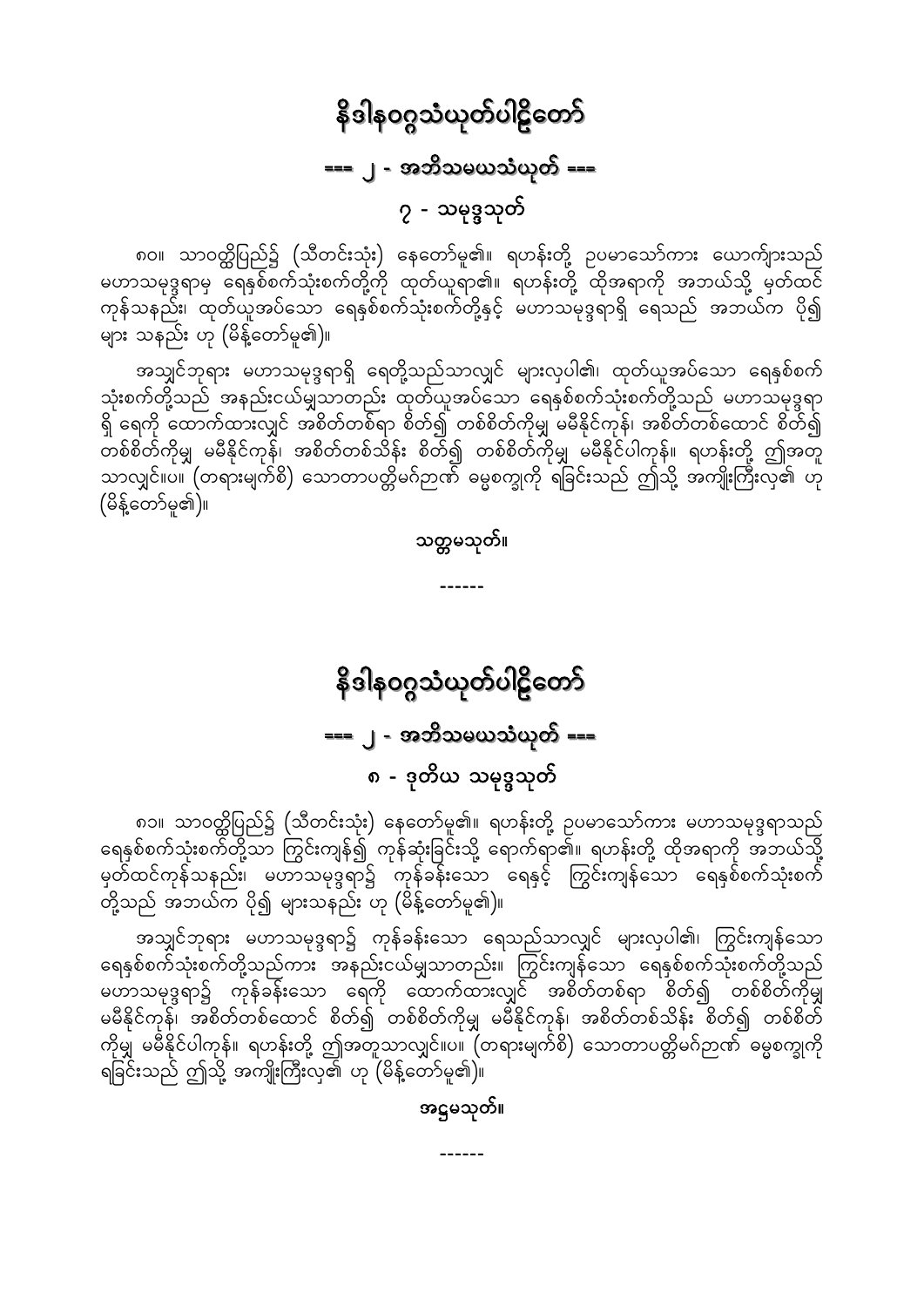နိဒါနဝဂ္ဂသံယုတ်ပါဠိတော် === ၂ - အဘိသမယသံယုတ် === ၉ - ပဗ္ဗတသုတ်

၈၂။ သာဝတ္ထိပြည်၌ (သီတင်းသုံး) နေတော်မူ၏။ ရဟန်းတို့ ဉပမာသော်ကား ယောက်ျားသည် မုန်ညင်းစေ့မျှလောက်သော ကျောက်စရစ်ခဲ ခုနစ်ခုတို့ကို ဟိမဝန္တာတောင်မင်း၏ အနီး၌ ချထားရာ၏။ -<br>ရဟန်းတို့ ထိုအရာကို အဘယ်သို့ မှတ်ထင်ကုန်သနည်း၊ အနီး၌ ချထားအပ်သော မုန်ညင်းစေ့မျှလောက် သော ကျောက်စရစ်ခဲ ခုနစ်ခုတို့နှင့် ဟိမဝန္တာတောင်မင်းသည် အဘယ်က ပို၍ များသနည်း ဟု (မိန့်တော်မှု၏)။

အသျှင်ဘုရား ဟိမဝန္တာတောင်မင်းသည်သာလျှင် များလှပါ၏၊ အနီး၌ ချထားအပ်သော မုန်ညင်းစေ့ မျှလောက်သော ကျောက်စရစ်ခဲ ခုနစ်ခုတို့သည် နည်းလှပါကုန်၏။ အနီး၌ ချထားအပ်သော .<br>မုန်ညင်းစေ့ မျှလောက်သော ကျောက်စရစ်ခဲ ခုနစ်ခုတို့သည် ဟိမဝန္တာတောင်မင်းကို ထောက်ထားလျှင် ာ<br>အစိတ်တစ်ရာ စိတ်၍ တစ်စိတ်ကိုမျှ မမီနိုင်ကုန်၊ အစိတ်တစ်ထောင် စိတ်၍ တစ်စိတ်ကိုမျှ မမီနိုင်ကုန်၊ အစိတ်တစ်သိန်း စိတ်၍ တစ်စိတ်ကိုမျှ မမီနိုင်ပါကုန်။ ရဟန်းတို့ ဤအတူသာလျှင်။ပ။ (တရားမျက်စိ) သောတာပတ္တိ မဂ်ဉာဏ် ဓမ္မစက္ခုကို ရခြင်းသည် ဤသို့ အကျိုးကြီးလှ၏ ဟု (မိန့်တော်မူ၏)။

နဝမသုတ်။

နိဒါန၀ဂွသံယုတ်ပါဠိတော် === ၂ - အဘိသမယသံယုတ် === ၁၀ - ဒုတိယ ပဗ္ဗတသုတ်

၈၃။ သာဝတ္ထိပြည်၌ (သီတင်းသုံး) နေတော်မူ၏။ ရဟန်းတို့ ဉပမာသော်ကား မုန်ညင်းစေ့မျှ လောက်သော ကျောက်စရစ်ခဲ ခုနစ်ခုတို့သာ ကြွင်းကျန်၍ ဟိမဝန္တာတောင်မင်းသည် ကုန်ခန်းရာ၏။<br>ရဟန်းတို့ ထိုအရာကို အဘယ်သို့ မှတ်ထင်ကုန်သနည်း၊ ဟိမဝန္တာတောင်မင်း၏ ကုန်ခန်းပြီး မြေနှင့် ကြွင်းကျန်သော မုန်ညင်းစေ့မျှလောက်သော ကျောက်စရစ်ခဲ ခုနစ်ခုတို့သည် အဘယ်က ပို၍ ယ<br>များသနည်း ဟု (မိန့်တော်မူ၏)။

အသျှင်ဘုရား ဟိမဝန္တာတောင်မင်း၏ ကုန်ခန်းသော မြေသည်သာလျှင် များလှပါ၏၊ ကြွင်းကျန် သော မုန်ညင်းစေ့မျှ လောက်သော ကျောက်စရစ်ခဲ ခုနစ်ခုတို့သည် နည်းပါးကုန်၏။ ကြွင်းကျန်သော မုန်ညင်းစေ့မျှ လောက်သော ကျောက်စရစ်ခဲ ခုနစ်ခုတို့သည် ဟိမဝန္တာတောင်မင်း၏ ကုန်ခန်းသော .<br>မြေကို ထောက်ထားလျှင် အစိတ်တစ်ရာ စိတ်၍ တစ်စိတ်ကိုမျှ မမီနိုင်ကုန်၊ အစိတ်တစ်ထောင် စိတ်၍ တစ်စိတ် ကိုမျှ မမီနိုင်ကုန်၊ အစိတ်တစ်သိန်း စိတ်၍ တစ်စိတ်ကိုမျှ မမီနိုင်ပါကုန်။

ရဟန်းတို့ ဤအတူသာလျှင် အရိယာတပည့်ဖြစ်သော ဉာဏ်အမြင်နှင့် ပြည့်စုံသော သစ္စာလေးပါး တရားကို ထိုးထွင်း၍ သိသော ပုဂ္ဂိုလ်အား ကုန်ဆုံးခြင်းသို့ ရောက်သော ဆင်းရဲဒုက္ခသည်သာလျှင် ျား<br>များ၏၊ ကြွင်းကျန်သော ဆင်းရဲဒုက္ခသည်ကား အနည်းငယ်မျှသာတည်း။ ခုနစ်ဘဝအတိုင်းအရှည်ရှိသော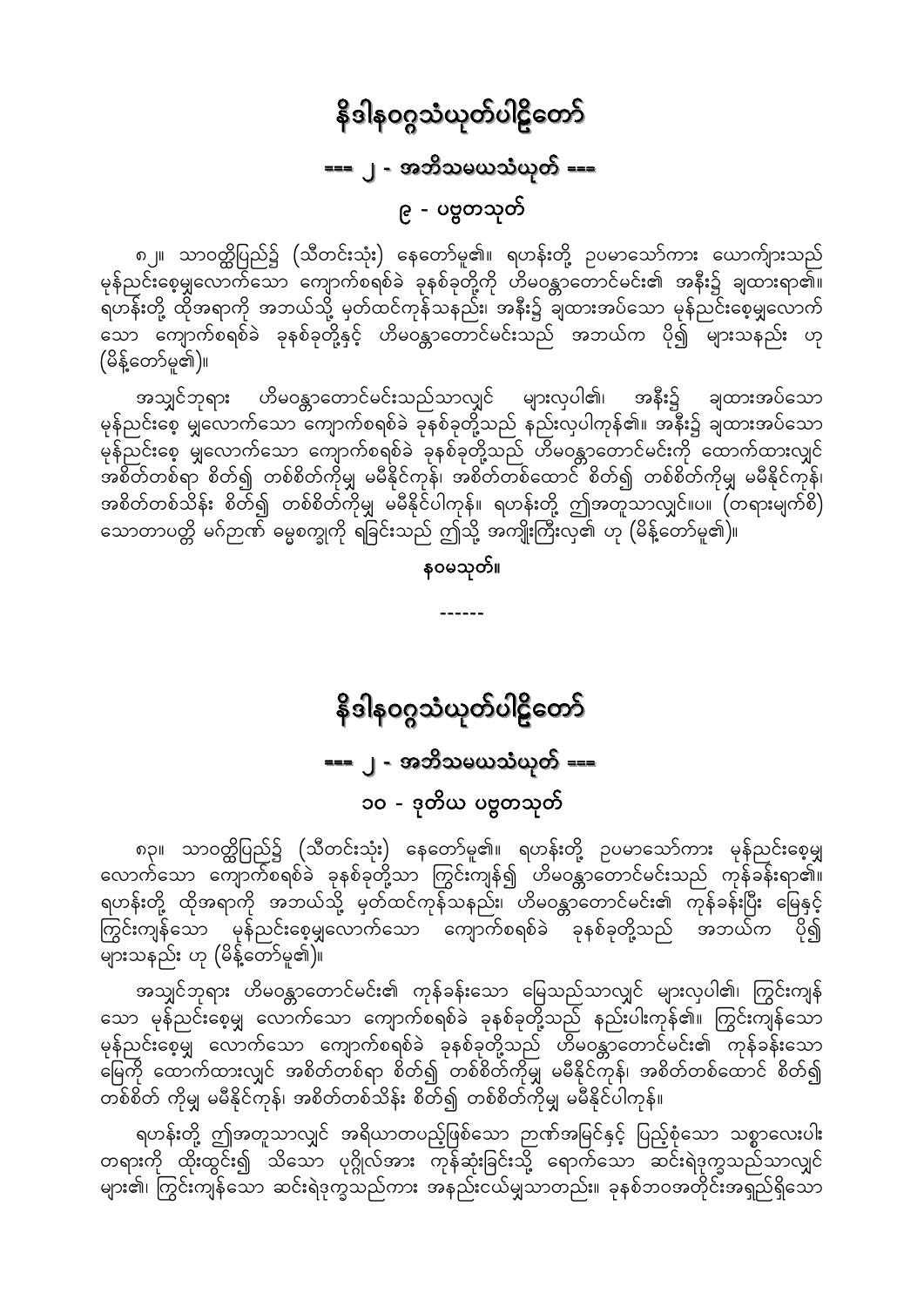ဆင်းရဲအစုသည် ရှေး၌ ကုန်ဆုံးပြီးသော ဆင်းရဲအစုနှင့် နှိုင်းစာသော် အစိတ်တစ်ရာ စိတ်၍ တစ်စိတ် ကိုမျှ မမီနိုင်ကုန်၊ အစိတ်တစ်ထောင် စိတ်၍ တစ်စိတ်ကိုမျှ မမီနိုင်ကုန်၊ အစိတ်တစ်သိန်း စိတ်၍ တစ်စိတ် ကိုမျှ မမီနိုင်ပါကုန်။ ရဟန်းတို့ သစ္စာလေးပါးတရားကို ထိုးထွင်း၍ သိခြင်းသည် ဤသို့ အကျိုးကြီးလှ၏၊ (တရားမျက်စိ) သောတာပတ္တိမဂ်ိဉာဏ် ဓမ္မစက္ခုကို ရခြင်းသည် ဤသို့ အကျိုးကြီးလှ၏ ဟု (ဟောတော်မူ၏)။

ဒသမသုတ်။

------

## နိဒါနဝဂ္ဂသံယုတ်ပါဠိတော်

## === ၂ - အဘိသမယသံယုတ် ===

## ၁၁ - တတိယ ပဗ္ဗတသုတ်

၈၄။ သာဝတ္ထိပြည်၌ (သီတင်းသုံး) နေတော်မူ၏။ ရဟန်းတို့ ဉပမာသော်ကား ယောက်ျားသည် ပဲနောက်စေ့မျှလောက်သော ကျောက်စရစ်ခဲ<sup>်</sup> ခုနစ်ခုတို့ကို မြင်းမိုရ်တောင်မင်း၏ အနီး၌ ချထားရာ၏။<br>ရဟန်းတို့ ထိုအရာကို အဘယ်သို့ မှတ်ထင်ကုန်သနည်း၊ အနီး၌ ချထားအပ်သော ပဲနောက်စေ့မျှလောက် သော ကျောက်စရစ်ခဲ ခုနစ်ခုတို့နှင့် မြင်းမိုရ်တောင်မင်းသည် အဘယ်က ပို၍ များသနည်း ဟု (မိန့်တော်မှု၏)။

အသျှင်ဘုရား မြင်းမိုရ်တောင်မင်းသည်သာလျှင် များလှပါ၏၊ အနီး၌ ချထားအပ်သော ပဲနောက်စေ့ မျှလောက်သော ကျောက်စရစ်ခဲ ခုနစ်ခုတို့သည်ကား အနည်းငယ်မျှသာတည်း။ အနီး၌ ချထားအပ်သော ာ<br>ပဲနောက်စေ့မျှလောက်သော ကျောက်စရစ်ခဲ ခုနစ်ခုတို့သည် မြင်းမိုရ်တောင်မင်းကို ထောက်ထားလျှင်<br>အစိတ်တစ်ရာ စိတ်၍ တစ်စိတ်ကိုမျှ မမီနိုင်ကုန်၊ အစိတ်တစ်ထောင် စိတ်၍ တစ်စိတ်ကိုမျှ မမီနိုင်ကုန်၊ အစိတ်တစ်သိန်း စိတ်၍ တစ်စိတ်ကိုမျှ မမီနိုင်ပါကုန်။

ရဟန်းတို့ ဤအတူသာလျှင် အရိယာတပည့်ဖြစ်သော ဉာဏ်အမြင်နှင့် ပြည့်စုံသော ပုဂ္ဂိုလ်၏ ရအပ်သော တရားကို ထောက်ထားလျှင် သာသနာတော်ပြင်ပအယူရှိသည့် ရဟန်း ပုဏ္ဏား ပရိဗိုဇ်တို့ ရအပ်သော တရားသည် အစိတ်တစ်ရာ စိတ်၍ တစ်စိတ်ကိုမျှ မမီနိုင်၊ အစိတ်တစ်ထောင် စိတ်၍ တစ်စိတ်ကိုမျှ မမီနိုင်၊ အစိတ်တစ်သိန်း စိတ်၍ တစ်စိတ်ကိုမျှ မမီနိုင်။ ရဟန်းတို့ ဉာဏ်အမြင်နှင့် ပြည့်စုံသော ပုဂ္ဂိုလ်သည် ဤသို့ ကြီးကျယ်စွာ ရအပ်ရောက်အပ်သော တရား ရှိ၏၊ ဤသို့ ကြီးကျယ်စွာ ထိုးထွင်း၍ သိအပ်သော ပညာရှိ၏ ဟု (ဟောတော်မူ၏)။

### ဧကာဒသမသုတ်။

## အဘိသမယသံယုတ် <mark>ပြီး၏</mark>။

------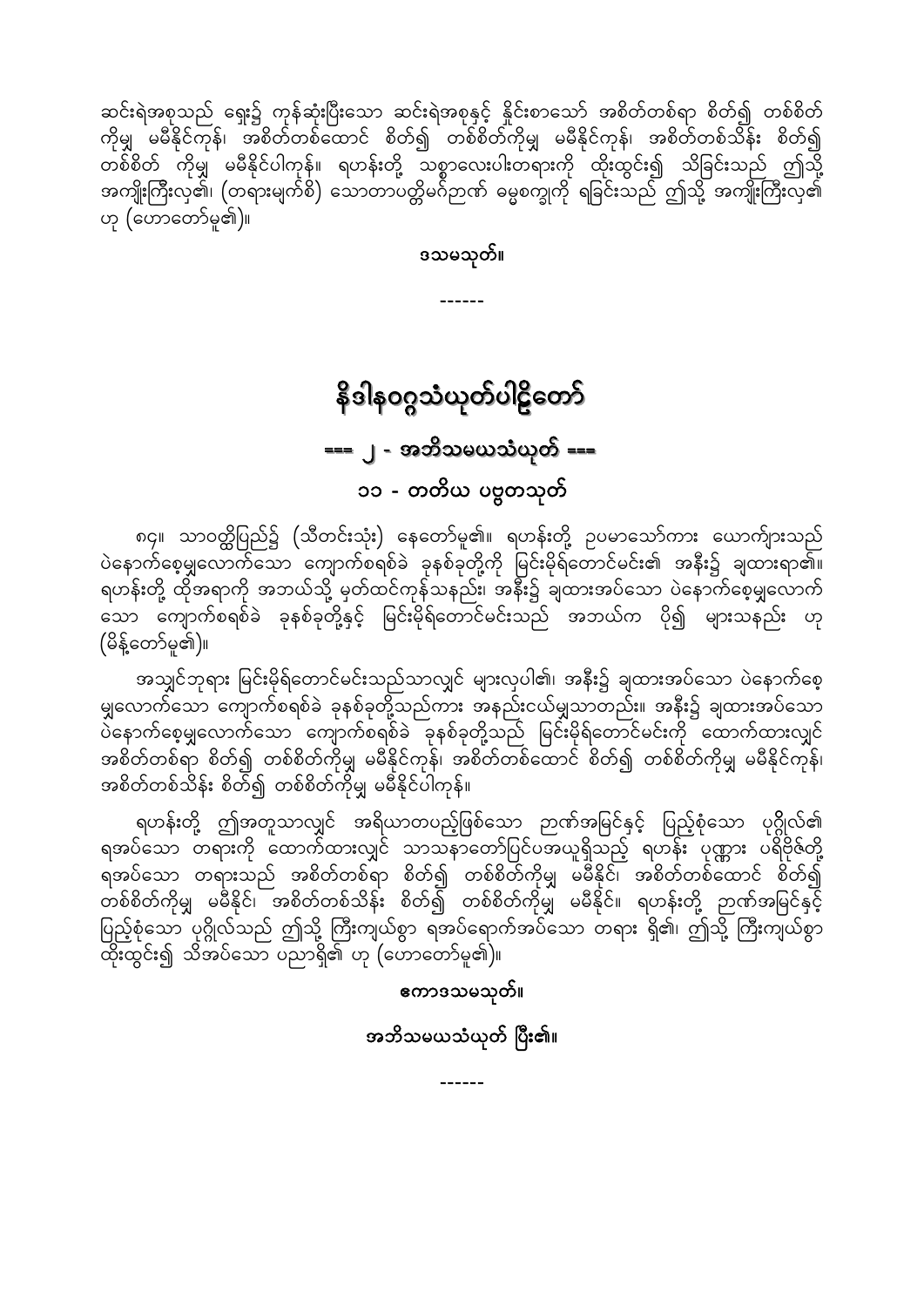နိဒါနဝဂ္ဂသံယုတ်ပါဠိတော် ၃ - ဓာတုသံယုတ် === ၁ - နာနတ္တဝဂ် === ၁ - ဓာတုနာနတ္တသုတ်

၈၅။ သာဝတ္ထိပြည်၌ (သီတင်းသုံး) နေတော်မူ၏။ ရဟန်းတို့ သင်တို့အား ဓာတ်အမျိုးမျိုးကို ဟော မြန်တော်မူ၏။ "အသျှင်ဘုရား ကောင်းပါပြီ" ဟု ထိုရဟန်းတို့သည် မြတ်စွာဘုရားအား ပြန်ကြား လျှောက်ထား ကုန်၏၊ မြတ်စွာဘုရားသည် ဤတရားကို ဟောတော်မူ၏-

ရဟန်းတို့ ဓာတ်အမျိုးမျိုးဟူသည် အဘယ်နည်း။ စက္ခုဓာတ်, ရူပဓာတ်, စက္ခုဝိညာဏဓာတ်၊ သောတတတ်, သဒ္ဒဓာတ်, သောတဝိညာဏဓာတ်၊ ဃာနဓာတ်, ဂန္ဓဓာတ်, ဃာနဝိညာဏဓာတ်၊ <sup>ဇိ</sup>ဝှါဓာတ်, ရသဓာတ်, ဇိဝှါဝိညာဏဓာတ်၊ ကာယဓာတ်, ဖောဋ္ဌဗွဓာတ်, ကာယဝိညာဏဓာတ်၊ မနောဓာတ်, ဓမ္မဓာတ်, မနောဝိညာဏဓာတ်တို့တည်း။ ရဟန်းတို့ ဤသည်ကို ဓာတ်အမျိုးမျိုးဟု ဆိုအပ်၏ ဟု (မိန့်တော်မူ၏)။

ပဌမသုတ်။

နိဒါန၀ဂွသံယုတ်ပါဠိတော် === ၁ - နာနတ္တဝဂ် === ၂ - ဖဿနာနတ္တသုတ်

၈၆။ သာဝတ္ထိပြည်၌ (သီတင်းသုံး) နေတော်မူ၏။ ရဟန်းတို့ ဓာတ်အမျိုးမျိုးကို စွဲ၍ ဖဿအမျိုးမျိုး ဖြစ်၏၊ ရဟန်းတို့ ဓာတ်အမျိုးမျိုးဟူသည် အဘယ်နည်း။ စက္ခုဓာတ်၊ သောတဓာတ်၊ ဃာနဓာတ်၊<br>ဖြစ်၏၊ ရဟန်းတို့ ဓာတ်အမျိုးမျိုးဟူသည် အဘယ်နည်း။ စက္ခုဓာတ်၊ သောတဓာတ်၊ ဃာနဓာတ်၊ )<br>ဇိဝှါဓာတ်၊ ကာယဓာတ်၊ မနောဓာတ်တို့တည်း။ ရဟန်းတို့ ဤသည်ကို ဓာတ်အမျိုးမျိုး ဟု ဆိုအပ်၏။

ရဟန်းတို့ အဘယ်သို့လျှင် ဓာတ်အမျိုးမျိုးကို စွဲ၍ ဖဿအမျိုးမျိုး ဖြစ်သနည်း။ ရဟန်းတို့ စက္ခုဓာတ်ကို စွဲ၍ စက္ခုသမ္ဗဿ ဖြစ်၏၊ သောတဓာတ်ကို စွဲ၍၊ ယာနဓာတ်ကို စွဲ၍၊ ဇိဝ္ဒါဓာတ်ကို စွဲ၍၊ ာ္ခံ၊<br>ကာယဓာတ်ကို စွဲ၍၊ မနောဓာတ်ကို စွဲ၍ မနော့သမ္မသာ ဖြစ်၏။ ရဟန်းတို့ ဤသို့လျှင် ဓာတ် အမျိုးမျိုးကို စွဲ၍ ဖဿအမျိုးမျိုး ဖြစ်၏ ဟု (မိန့်တော်မူ၏)။

ဒုတိယသုတ်။

 $- - - - - -$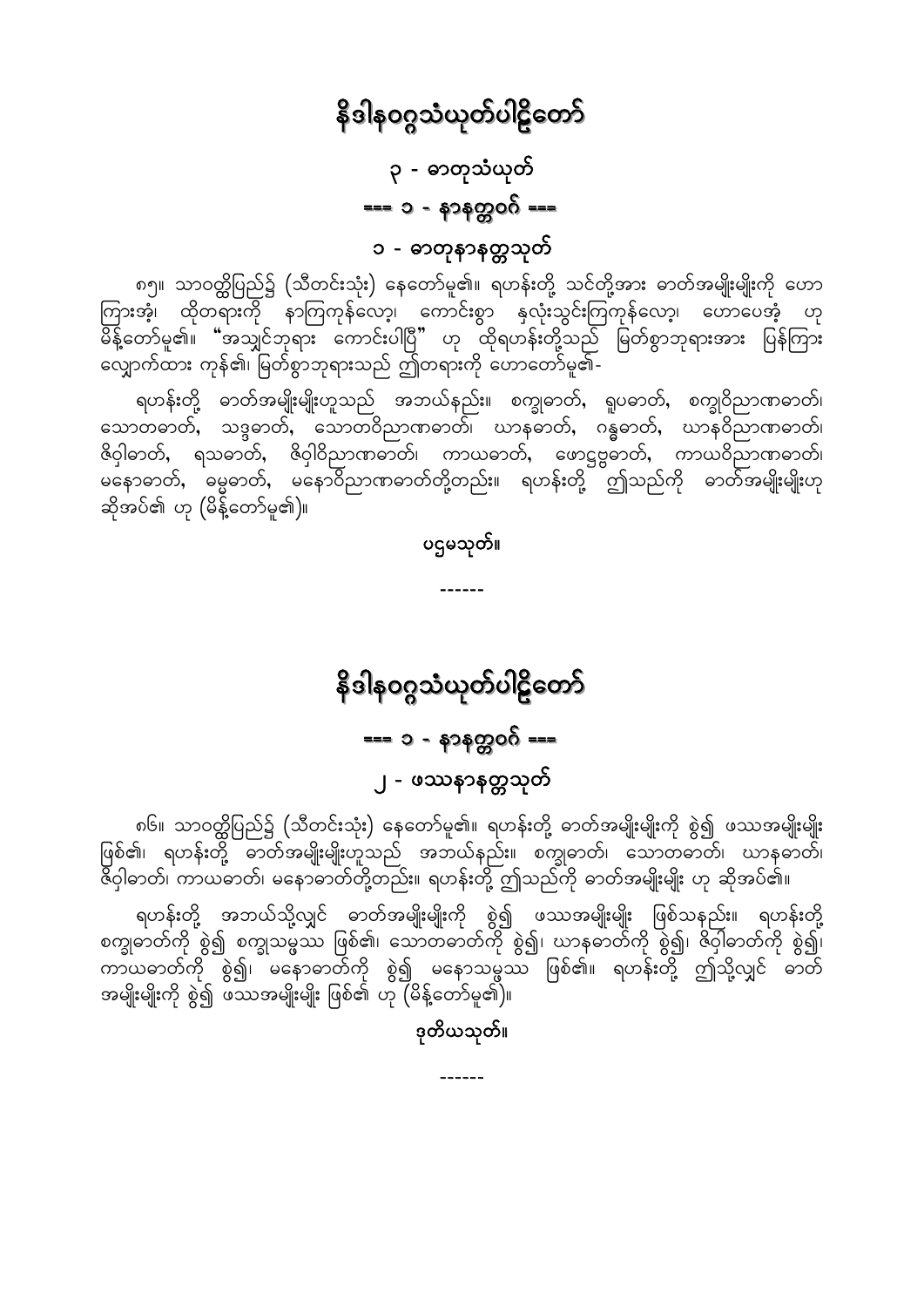# နိဒါနဝဂ္ဂသံယုတ်ပါဠိတော်

=== ၁ - နာနတ္တဝဂ် ===

၃ - နောဖဿနာနတ္ထသုတ်

၈၇။ သာဝတ္ထိပြည်၌ (သီတင်းသုံး) နေတော်မူ၏။ ရဟန်းတို့ ဓာတ်အမျိုးမျိုးကို စွဲ၍ ဖဿအမျိုးမျိုး ဖြစ်၏၊ ဖဿအမျိုးမျိုးကို စွဲ၍ ဓာတ်အမျိုးမျိုး မဖြစ်။ ရဟန်းတို့ ဓာတ်အမျိုးမျိုးဟူသည် အဘယ်နည်း၊ ပ<br>စက္ခုဓာတ်။ပ။ မနောဓာတ်တို့တည်း။ ရဟန်းတို့ ဤသည်ကို ဓာတ်အမျိုးမျိုး ဟု ဆိုအပ်၏။

ရဟန်းတို့ အဘယ်သို့လျှင် ဓာတ်အမျိုးမျိုးကို စွဲ၍ ဖဿအမျိုးမျိုး ဖြစ်သနည်း၊ ဖဿအမျိုးမျိုးကို စွဲ၍ ဓာတ်အမျိုးမျိုး မဖြစ်သနည်း။ ရဟန်းတို့ စက္ခုဓာတ်ကို စွဲ၍ စက္ခုသမ္ဗဿ ဖြစ်၏၊ စက္ခုသမ္ဗဿကို ပို့ချိ စက္ခုဓာတ် မဖြစ်။ပ။ မနောဓာတ်ကို စွဲ၍ မနောသမ္ဗဿ ဖြစ်၏၊ မနောသမ္ဗဿကို စွဲ၍ မနောဓာတ် မြံဖြစ်။ ရဟန်းတို့ ဤသို့လျှင် ဓာတ်အမျိုးမျိုးကို စွဲ၍ ဖဿအမျိုးမျိုး ဖြစ်၏၊ ဖဿ အမျိုးမျိုးကို စွဲ၍ ဓာတ်အမျိုးမျိုး မဖြစ် ဟု (မိန့်တော်မူ၏)။

တတိယသုတ်။

------

နိဒါန၀ဂွသံယုတ်ပါဠိတော်

=== ၁ - နာနတ္တဝဂ် ===

၄ - ဝေဒနာနာနတ္တသုတ်

သာဝတ္ထိပြည်၌ (သီတင်းသုံး) နေတော်မူ၏။ ရဟန်းတို့ ဓာတ်အမျိုးမျိုးကို စွဲ၍ ၈၈။ ဖဿအမျိုးမျိုးဖြစ်၏၊ ဖဿအမျိုးမျိုးကို စွဲ၍ ဝေဒနာအမျိုးမျိုး ဖြစ်၏။ ရဟန်းတို့ ဓာတ်အမျိုးမျိုးဟူသည် အဘယ်နည်း၊ စက္ခုဓာတ်။ပ။ မနောဓာတ်တို့တည်း။ ရဟန်းတို့ ဤသည်ကို ဓာတ်အမျိုးမျိုးဟု ဆိုအပ်၏။

ရဟန်းတို့ အဘယ်သို့လျှင် ဓာတ်အမျိုးမျိုးကို စွဲ၍ ဖဿအမျိုးမျိုး ဖြစ်သနည်း၊ ဖဿအမျိုးမျိုးကို ပို့ဆို၏၊ ဖဿအမျိုးမျိုးကို စွဲ၍ ဝေဒနာအမျိုးမျိုး ဖြစ်၏ ဟု (ဟောတော်မူ၏)။

စတုတ္ထသုတ်။

------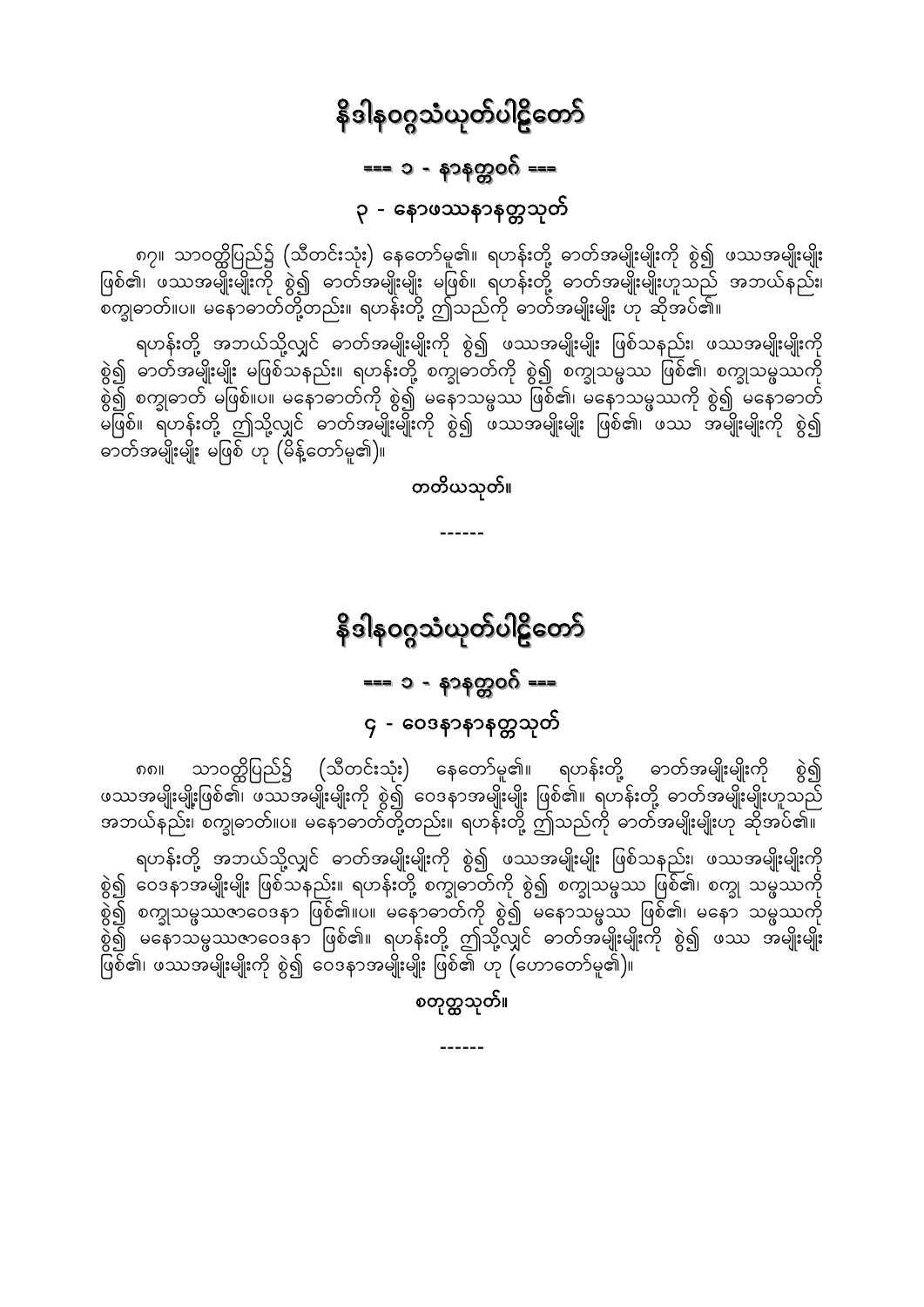## နိဒါနဝဂ္ဂသံယုတ်ပါဠိတော်

=== ၁ - နာနတ္တဝဂ် ===

### ၅ - ဒုတိယ ဝေဒနာနာနတ္တသုတ်

၈၉။ သာဝတ္တိပြည်၌ (သီတင်းသုံး) နေတော်မူ၏။ ရဟန်းတို့ ဓာတ်အမျိုးမျိုးကို စွဲ၍ ဖဿအမျိုးမျိုး ု့<br>ဖြစ်၏၊ ဖဿအမျိုးမျိုးကို စွဲ၍ ဝေဒနာအမျိုးမျိုး ဖြစ်၏။ ဝေဒနာအမျိုးမျိုးကို စွဲ၍ ဖဿအမျိုးမျိုး မဲဖြစ်၊<br>ဖဿအမျိုးမျိုးကို စွဲ၍ ဓာတ်အမျိုးမျိုး မဖြစ်။ ရဟန်းတို့ ဓာတ်အမျိုးမျိုးဟူသည် အဘယ်နည်း၊ စက္ခုဓာတ်။ပ။ မနောဓာတ်တို့တည်း။ ရဟန်းတို့ ဤသည်ကို ဓာတ်အမျိုးမျိုးဟု ဆိုအပ်၏။

ရဟန်းတို့ အဘယ်သို့လျှင် ဓာတ်အမျိုးမျိုးကို စွဲ၍ ဖဿအမျိုးမျိုး ဖြစ်သနည်း၊ ဖဿအမျိုးမျိုးကို<br>စွဲ၍ ဝေဒနာအမျိုးမျိုး ဖြစ်သနည်း။ ဝေဒနာ့အမျိုးမျိုးကို စွဲ၍ ဖဿအမျိုးမျိုး မဖြစ်သနည်း၊ ဖဿ ိ့်<br>အမျိုးမျိုးကို စွဲ၍ ဓာတ်အမျိုးမျိုး မဖြစ်သနည်း။ ရဟန်းတို့ စက္ခုဓာတ်ကို စွဲ၍ စက္ခုသမ္ပဿ ဖြစ်၏၊ စက္ခိုသမ္မဿကို စွဲ၍ စက္ခုသမ္မသၖဇာဝေဒနာ ဖြစ်၏။ စက္ခုသမ္မဿဇာဝေဒနာကို စွဲ၍ စက္ခုသမ္မဿ မဖြစ်၊ စက္ခုသမ္ဗဿကို စွဲ၍ စက္ခုဓာတ် မဖြစ်။ပ။ မနောဓာတ်ကို စွဲ၍ မနောသမ္ဗဿ ဖြစ်၏၊ မနောသမ္ဖဿကို စွဲ၍ မနောသမ္ဖဿဇာဝေဒနာ ဖြစ်၏။ မနောသမ္ဖဿဇာဝေဒနာကို စွဲ၍ မနော သမ္မဿ မဖြစ်၊ မနောသမ္မဿကို စွဲ၍ မနောဓာတ် မဖြစ်။ ရဟန်းတို့ ဤသို့လျှင် ဓာတ်အမျိုးမျိုးကို စွဲ၍ ဖဿအမျိုးမျိုး ဖြစ်၏၊ ဖိဿအမျိုးမျိုးကို စွဲ၍ ဝေဒနာအမျိုးမျိုး ဖြစ်၏။ ဝေဒနာအမျိုးမျိုးကို စွဲ၍<br>ဖဿအမျိုးမျိုး မဖြစ်၊ ဖဿအမျိုးမျိုးကို စွဲ၍ ဓာတ်အမျိုးမျိုး မဖြစ် ဟု (ဟောတော်မူ၏)။

ပဥ္စမသုတ်။

နိဒါန၀ဂွသံယုတ်ပါဠိတော်

=== ၁ - နာနတ္တဝဂ် ===

## ၆ - ဗာဟိရဓာတုနာနတ္တသုတ်

၉ဝ။ သာဝတ္ထိပြည်၌ (သီတင်းသုံး) နေတော်မူ၏။ ရဟန်းတို့ သင်တို့အား ဓာတ်အမျိုးမျိုးကို ဟောပေအံ့၊ ထိုတရားကို နာကြကုန်လော့။ပ။ ရဟန်းတို့ ဓာတ်အမျိုးမျိုးဟူသည် အဘယ်နည်း။ ရူပ ဓာတ်၊ သဒ္ဒဓာတ်၊ ဂန္ဓဓာတ်၊ ရသဓာတ်၊ ဖောဋ္ဌဗ္ဗဓာတ်၊ ဓမ္မဓာတ်တို့တည်း။ ရဟန်းတို့ ဤသည်ကို ဓာတ်အမျိုးမျိုးဟု ဆိုအပ်၏ ဟု (မိန့်တော်မူ၏)။

ဆဋ္ဌသုတ်။

-------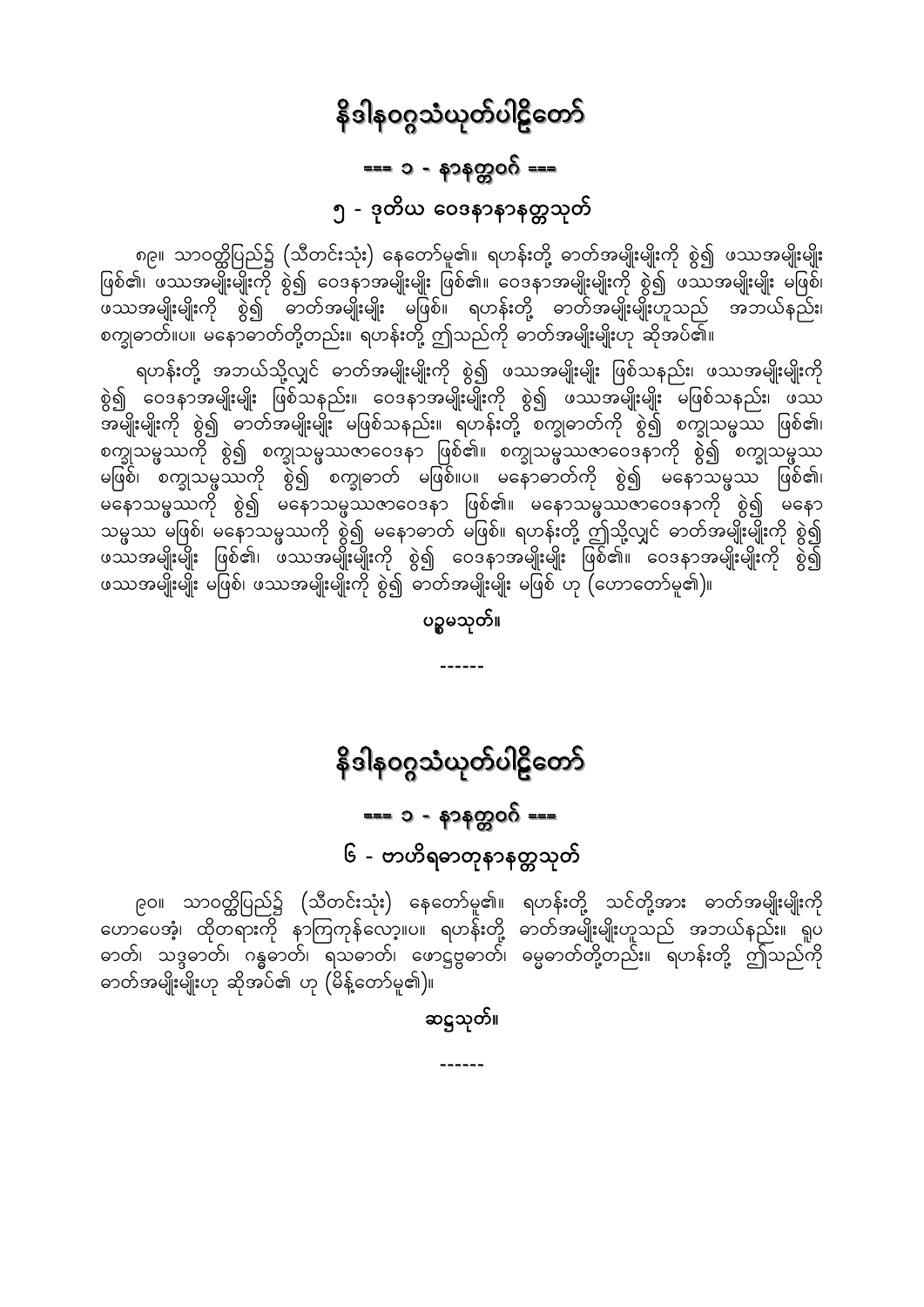## နိဒါန၀ဂွသံယုတ်ပါဠိတော်

=== ၁ - နာနတ္တဝဂ် ===

၇ - သညာနာနတ္တသုတ်

၉၁။ သာဝတ္ထိပြည်၌ (သီတင်းသုံး) နေတော်မူ၏။ ရဟန်းတို့ ဓာတ်အမျိုးမျိုးကို စွဲ၍ သညာ<br>အမျိုးမျိုး ဖြစ်၏၊ သညာအမျိုးမျိုးကို စွဲ၍ ကြံစည်မှု သင်္ကပ္ပ'အမျိုးမျိုး ဖြစ်၏၊ ကြံစည်မှု သင်္ကပ္ပ'<br>အမျိုးမျိုးကို စွဲ၍ အလို ဆန္ဒ'အမျိုးမျိုးဖ .<br>ဖြစ်၏၊ ပူပန်မှု ပရိဠာဟ'အမျိုးမျိုးကို စွဲ၍ ရှာမှီးမှု 'ပရိယေသန'အမျိုးမျိုး ဖြစ်၏။ ရဟန်းတို့ ဓာတ် ဟု ဆိုအပ်၏။

ရဟန်းတို့ အဘယ်သို့လျှင် ဓာတ်အမျိုးမျိုးကို စွဲ၍ သညာအမျိုးမျိုး ဖြစ်သနည်း၊ သညာ အမျိုးမျိုးကို စွဲ၍ ကြံစည်မှု 'သင်္ကပ္ပ'အမျိုးမျိုး ဖြစ်သနည်း၊ ကြံစည်မှု 'သင်္ကပ္ပ'အမျိုးမျိုးကို စွဲ၍ အလို 'ဆန္ဒ'အမျိုးမျိုး ပို့ဆို ကြားသည်။<br>ဖြစ်သနည်း၊ အလို 'ဆန္ဒ'အမျိုးမျိုးကို စွဲ၍ ပူပန်မှု ပရိဠာဟ'အမျိုးမျိုး ဖြစ်သနည်း၊ ပူပန်မှု ပရိဠာဟ 

ရဟန်းတို့ ရူပဓာတ်ကို စွဲ၍ ရူပသညာ ဖြစ်၏၊ ရူပသညာကို စွဲ၍ ရုပ်၌ ဖြစ်သော ကြံစည်မှု ်ရူပသင်္ကပ္ပ' ဖြစ်၏၊ ရူပသင်္ကပ္ပတို စွဲ၍ ရုပ်ံ၌ ဖြစ်သော အလို ်ရူပဆန္ဒ' ဖြစ်၏၊ ရူပဆန္ဒကို စွဲ၍ ရုပ်ံ၌ .<br>ဖြစ်သော ပူပန်မှု 'ရူပ်ပရိဠာဟ' ဖြစ်၏၊ ရူပပရိဠာဟကို စွဲ၍ ရုပ်၌ ဖြစ်သော ရှာမှီးမှု 'ရူပပရိယေသန ဖြစ်၏။ပ။ ဓမ္မဓာတ်ကို စွဲ၍ ဓမ္မသညာ ဖြစ်၏၊ ဓမ္မသညာကို စွဲ၍ ဓမ္မသင်္ကပ္ပ ဖြစ်၏၊ ဓမ္မသင်္ကပ္ပကို စွဲ၍ ်<br>မမ္မစ္ဆန္ဒ ဖြစ်၏၊ ဓမ္မစ္ဆန္ဒကို စွဲ၍ ဓမ္မပရိဠာဟ ဖြစ်၏၊ ဓမ္မပရိဠာဟကို စွဲ၍ ဓမ္မပရိယေသန ဖြစ်၏။

ရဟန်းတို့ ဤသို့လျှင် ဓာတ်အမျိုးမျိုးကို စွဲ၍ သညာအမျိုးမျိုး ဖြစ်၏၊ သညာအမျိုးမျိုးကို စွဲ၍<br>သင်္ကပ္ပအမျိုးမျိုး ဖြစ်၏၊ သင်္ကပ္ပအမျိုးမျိုးကို စွဲ၍ အလိုဆန္ဒအမျိုးမျိုး ဖြစ်၏၊ အလိုဆန္ဒအမျိုးမျိုးကို စွဲ၍ ပရိဋ္ဌာဟအမျိုးမျိုး ဖြစ်၏၊ ပရိဋ္ဌာဟအမျိုးမျိုးကို စွဲ၍ ပရိယေသနအမျိုးမျိုး ဖြစ်၏ ဟု (ဟောတော်မူ၏)။

သတ္တမသုတ်။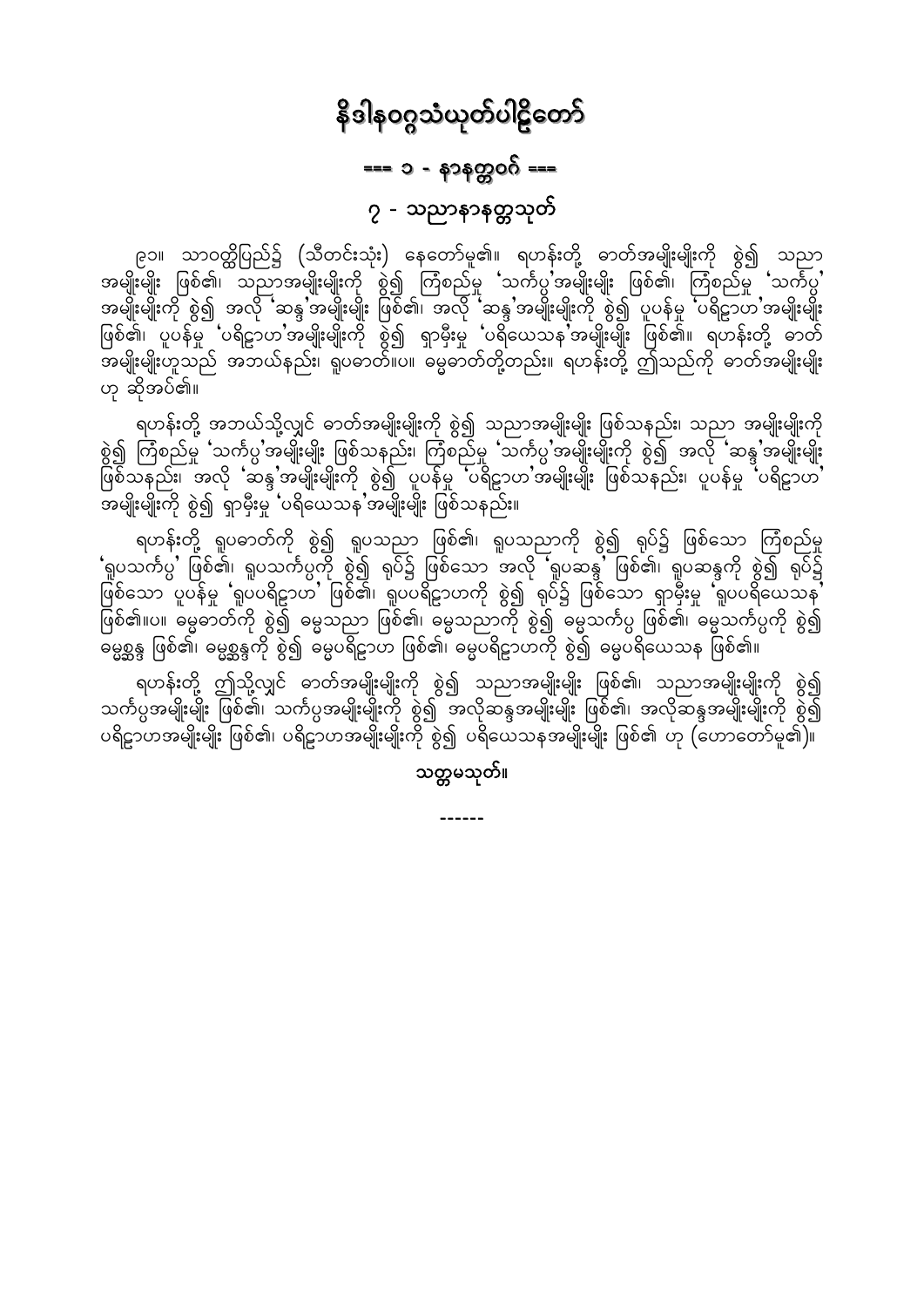## နိဒါန၀ဂွသံယုတ်ပါဠိတော်

### === ၁ - နာနတ္တဝဂ် ===

### ၈ - နော ပရိယေသနာ နာနတ္တသုတ်

၉၂။ သာဝတ္ထိပြည်၌ (သီတင်းသုံး) နေတော်မူ၏။ ရဟန်းတို့ ဓာတ်အမျိုးမျိုးကို စွဲ၍ သညာ အမျိုးမျိုး ဖြစ်၏၊ သညာအမျိုးမျိုးကို စွဲ၍ သင်္ကပ္ပအမျိုးမျိုး ဖြစ်၏၊ သင်္ကပ္ပအမျိုးမျိုးကို စွဲ၍ ဆန္ဒ<br>အမျိုးမျိုး ဖြစ်၏၊ ဆန္ဒအမျိုးမျိုးကို စွဲ၍ ပရိဠာဟအမျိုးမျိုး ဖြစ်၏၊ ပရိဠာဟအမျိုးမျိုးကို စွဲ၍ ပရိ ယေသနအမျိုးမျိုး ဖြစ်၏။ ပဲရိယေသနအမျိုးမျိုးကို စွဲ၍ ပရိဋ္ဌာဟအမျိုးမျိုး မဖြစ်၊ ပရိဋ္ဌာဟအမျိုးမျိုးကို စွဲ၍ ဆန္ဒအမျိုးမျိုး မဖြစ်၊ ဆန္ဒအမျိုးမျိုးကို စွဲ၍ သင်္ကပ္ပ အမျိုးမျိုး မဖြစ်၊ သင်္ကပ္ပအမျိုးမျိုးကို စွဲ၍ သညာအမျိုးမျိုး မဖြစ်၊ သညာအမျိုးမျိုးကို စွဲ၍ ဓာတ်အမျိုးမျိုး မဖြစ်။ ရဟန်းတို့ ဓာတ်အမျိုးမျိုး ဟူသည် အဘယ်နည်း၊ ရူပဓာတ်။ပ။ ဓမ္မဓာတ်တို့တည်း။ ရဟန်းတို့ ဤသည်ကို ဓာတ်အမျိုးမျိုးဟု ဆိုအပ်၏။

ရဟန်းတို့ အဘယ်သို့လျှင် ဓာတ်အမျိုးမျိုးကို စွဲ၍ သညာအမျိုးမျိုး ဖြစ်သနည်း၊ သညာ အမျိုးမျိုးကို စြောက်သည်။ ပြန်ထေသနအမျိုးမျိုး ဖြစ်သနည်း။ ပရိယေသနအမျိုးမျိုးကို စွဲ၍ ပရိဠာဟ အမျိုးမျိုး ိမ္မိတ်သနည်း၊ ပရိဋ္ဌာဟအမျိုးမျိုးကို စွဲ၍ ဆန္ဒအမျိုးမျိုး မဖြစ်သနည်း၊ ဆန္ဒအမျိုးမျိုးကို စွဲ၍ သင်္ကပ္ပ အမျိုးမျိုး မဖြစ်သနည်း၊ သင်္ကပ္ပအမျိုးမျိုးကို စွဲ၍ သညာအမျိုးမျိုး မဖြစ်သနည်း၊ သညာ အမျိုးမျိုးကို စွဲ၍ ဓာတ်အမျိုးမျိုး မဖြစ်သနည်း။

ရဟန်းတို့ ရူပဓာတ်ကို စွဲ၍ ရုပ်၌ ဖြစ်သော မှတ်သားမှု 'ရူပသညာ' ဖြစ်၏။ပ။ ဓမ္မဓာတ်ကို စွဲ၍<br>သဘောတရား သဘာဝ၌ ဖြစ်သော မှတ်သားမှု 'မွေသညာ' ဖြစ်၏၊ ဓမ္မသညာကို စွဲ၍။ပ။ သဘော တရားတို့ကို ရှာမှီးခြင်း 'ဓမ္မပရိယေသနႛ ဖြစ်၏။ ဓမ္မပရိယေသနကို စွဲ၍ သဘောတရားတို့၌ ဖြစ်သော ပူပန်မှု ်ဓမ္မပရိဠာဟ' မဖြစ်၊ ဓမ္မပရိဠာဟကို စွဲ၍ကား သဘောတရားတို့၌ အလို 'ဓမ္မစ္ဆန္ဒ' မဖြစ်၊<br>ဓမ္မစ္ဆန္ဒကို စွဲ၍ သဘောတရားတို့ကို ကြံစည်မှု ဓမ္မသင်္ကပ္ပ' မဖြစ်၊ ဓမ္မသင်္ကပ္ပတို စွဲ၍ သဘောတရားတို့၌ မှတ်သားမှု 'ဓမ္မသညာ' မဖြစ်၊ ဓမ္မသညာကို စွဲ၍ သဘောတရား 'ဓမ္မဓာတ်' မဖြစ်။

ရဟန်းတို့ ဤသို့လျှင် ဓာတ်အမျိုးမျိုးကို စွဲ၍ သညာအမျိုးမျိုး ဖြစ်၏၊ သညာအမျိုးမျိုးကို စွဲ၍။ပ။<br>ပရိယေသနအမျိုးမျိုး ဖြစ်၏။ ပရိယေသနအမျိုးမျိုးကို စွဲ၍ ပရိဠာဟအမျိုးမျိုး မဖြစ်၊ ပရိဠာဟ ့<br>အမျိုးမျိုးကို စွဲ၍ ဆန္ဒအမျိုးမျိုး မဖြစ်၊ ဆန္ဒအမျိုးမျိုးကို စွဲ၍ သင်္ကပ္ပအမျိုးမျိုး မဖြစ်၊ သင်္ကပ္စအမျိုးမျိုးကို စွဲ၍ သညာအမျိုးမျိုး မဖြစ်၊ သညာအမျိုးမျိုးကို စွဲ၍ ဓာတ်အမျိုးမျိုး မဖြစ် ဟု (ဟောတော်မူ၏)။

အဋ္ဌမသုတ်။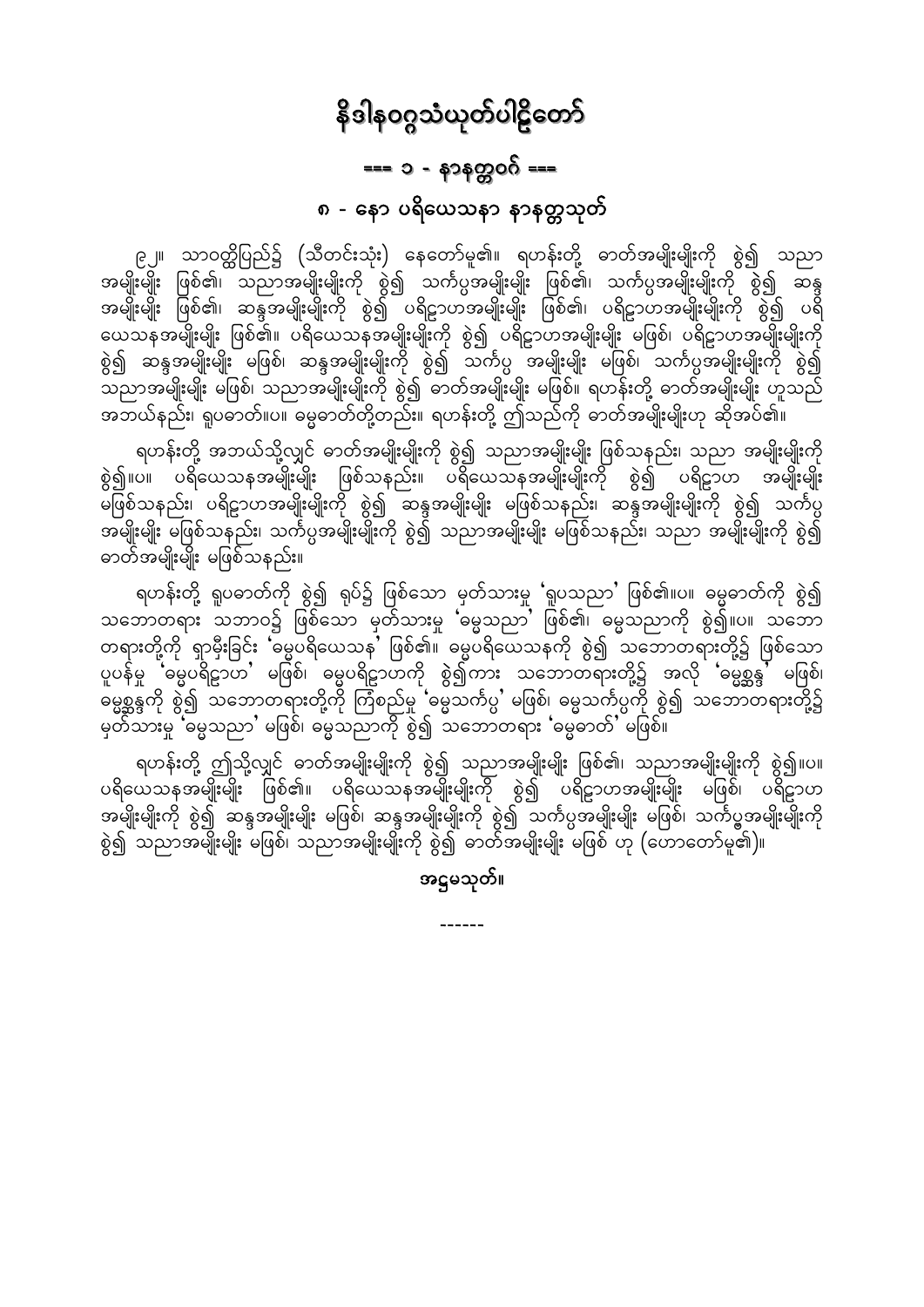# နိဒါန၀ဂွသံယုတ်ပါဠိတော် === ၁ - နာနတ္တဝဂ် === ၉ - ဗာဟိရဖဿနာနတ္တသုတ်

၉၃။ သာဝတ္ထိပြည်၌ (သီတင်းသုံး) နေတော်မူ၏။ ရဟန်းတို့ ဓာတ်အမျိုးမျိုးကို စွဲ၍ သညာအမျိုး ျေး ဖြစ်၏၊ သညာအမျိုးမျိုးကို စွဲ၍ ကြံစည်မှု 'သင်္ကပ္ပ'အမျိုးမျိုး ဖြစ်၏၊ ကြံစည်မှု 'သင်္ကပ္ပ'အမျိုးမျိုးကို<br>စွဲ၍ 'ဖဿ'အမျိုးမျိုး ဖြစ်၏၊ 'ဖဿ'အမျိုးမျိုးကို စွဲ၍ ခံစားမှု 'ဝေဒနာ'အမျိုးမျိုး ဖြစ်၏၊ ခံစားမှု 'ဝေဒနာ' ိဆိုမျိုးမျိုးကို စွဲ၍ အလို 'ဆန္ဒ'အမျိုးမျိုး ဖြစ်၏၊ အလို 'ဆန္ဒ'အမျိုးမျိုးကို စွဲ၍ ပူပန်မှု 'ပရိဠာဟ' အမျိုးမျိုး<br>ဖြစ်၏၊ ပူပန်မှု 'ပရိဠာဟ' အမျိုးမျိုးကို စွဲ၍ ရှာမှီးမှု 'ပရိယေသန'အမျိုးမျိုး ဖြစ်၏၊ ရှာမှီးမှု 'ပရိယေသန' -<br>အမျိုးမျိုးကို စွဲ၍ ရြခြင်း 'လာဘ'အမျိုးမျိုး ဖြစ်၏။ ရဟန်းတို့ ဓာတ်အမျိုးမျိုးဟူသည် အဘယ်နည်း၊ ရူပဓာတ်။ပ။ ဓမ္မဓာတ်တို့တည်း။ ရဟန်းတို့ ဤသည်ကို ဓာတ်အမျိုးမျိုးဟု ဆိုအပ်၏။

ရဟန်းတို့ အဘယ်သို့လျှင် ဓာတ်အမျိုးမျိုးကို စွဲ၍ သညာအမျိုးမျိုး ဖြစ်သနည်း၊ သညာ အမျိုးမျိုးကို စွဲ၍။ပ။ လာဘအမျိုးမျိုး ဖြစ်သနည်း။ ရဟန်းတို့ ရူပဓာတ်ကို စွဲ၍ ရူပသညာ ဖြစ်၏၊ ရူပသညာကို စွဲ၍ ိမ္မွ<br>ရူပသင်္ကပ္ပ ဖြစ်၏၊ ရူပသင်္ကပ္ပကို စွဲ၍ ရူပသမ္ဖဿ ဖြစ်၏၊ ရူပသမ္ဖဿကို စွဲ၍ ရူပသမ္ဖဿဇာဝေဒနာ ဖြစ်၏၊ ရူပသမ္မဿဇာဝေဒနာကို စွဲ၍ ရူပစ္ဆန္ဒ ဖြစ်၏၊ ရူပစ္ဆန္ဒကို စွဲ၍ ရူပပရိဠာဟ ဖြစ်၏၊ ရူပပရိဠာဟကို .<br>စွဲ၍ ရူပပရိယေသန ဖြစ်၏၊ ရူပပရိယေသနကို စွဲ၍ ရူပလာဘ ဖြစ်၏။ပ။ ဓမ္မဓာတ်ကို စွဲ၍ ိ<sup>႕ ။ ၊</sup> ပြ<br>သဘောတရားဓမ္မကို မှတ်သားမှု ဓမ္မသညာ ဖြစ်၏၊ ဓမ္မသညာကို စွဲ၍ ဓမ္မကို ကြံစည်မှု ဓမ္မသင်္ကပ္ပ**ဲ** .<br>ဖြစ်၏၊ သဘောတရားကို ကြံစည်မှု 'ဓမ္မသင်္ကပ္ပ'ကို စွဲ၍ သဘောတရားကို တွေ့ထိမှု 'ဓမ္မ သမ္ဗဿ' ဖြစ်၏၊ ဓမ္မသမ္ဗဿကို စွဲ၍ ဓမ္မသမ္ဗဿဇာဝေဒနာ ဖြစ်၏၊ ဓမ္မသမ္ဗဿဇာဝေဒနာကို စွဲ၍ သဘောတရား ၌ ဖြစ်သော အလို 'ဓမ္မစ္ဆန္ဒ' ဖြစ်၏၊ ဓမ္မစ္ဆန္ဒကို စွဲ၍ သဘောတရား၌ ဖြစ်သော ပူလောင်မှု 'ဓမ္မပရိဋ္ဌာဟ' ဖြစ်၏၊ ဓမ္မပရိဋ္ဌာဟကို စွဲ၍ သဘောတရားကို ရှာမှီးမှု**ံ**ဓမ္မပရိယေသန**ံ** ဖြစ်၏၊ ဓမ္မ ပရိယေသနကို စွဲ၍ သဘောတရားကို ရခြင်း်ခ်မ္မလာဘဲ ဖြစ်၏။

ရဟန်းတို့ ဤသို့လျှင် ဓာတ်အမျိုးမျိုးကို စွဲ၍ သညာအမျိုးမျိုး ဖြစ်၏၊ သညာအမျိုးမျိုးကို စွဲ၍။ပ။<br>ရှာမှီးမှုအမျိုးမျိုး ဖြစ်၏၊ ရှာမှီးမှုအမျိုးမျိုးကို စွဲ၍ ရခြင်းအမျိုးမျိုး ဖြစ်၏ ဟု (ဟောတော်မူ၏)။

နဝမသုတ်။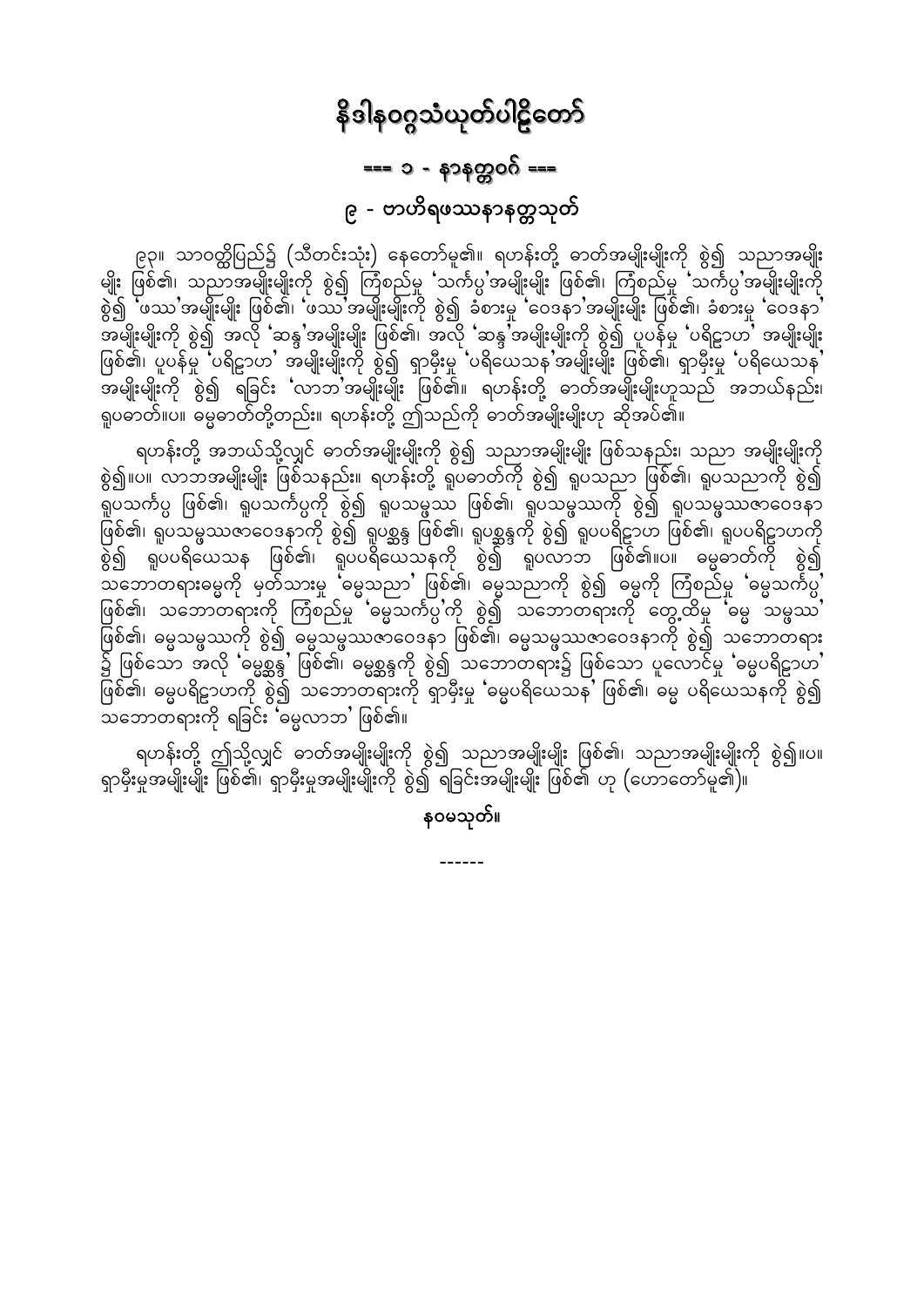# နိဒါနဝဂ္ဂသံယုတ်ပါဠိတော် === ၁ - နာနတ္တဝဂ် ===

### ၁၀ - ဒုတိယ ဗာဟိရဖဿနာနတ္တသုတ်

၉၄။ သာဝတ္တိပြည်၌ (သီတင်းသုံး) နေတော်မူ၏။ ရဟန်းတို့ ဓာတ်အမျိုးမျိုးကို စွဲ၍ သညာ .<br>အမျိုးမျိုး ဖြစ်၏၊ သညာအမျိုးမျိုးကို စွဲ၍ သင်္ကပ္ပအမျိုးမျိုး ဖြစ်၏၊ ဖဿအမျိုးမျိုး။ ဝေဒနာအမျိုးမျိုး။ ဆန္ဒအမျိုးမျိုး။ ပရိဋ္ဌာဟအမျိုးမျိုး ဖြစ်၏၊ ပရိယေသနအမျိုးမျိုးကို စွဲ၍ ရခြင်းအမျိုးမျိုး ဖြစ်၏။ ရခြင်း အမျိုးမျိုးကို စွဲ၍ ပရိယေသနအမျိုးမျိုး မဖြစ်၊ ပရိယေသနအမျိုးမျိုးကို စွဲ၍ ပရိဋ္ဌာဟအမျိုးမျိုး မဖြစ်၊ ပရိင္မွာဟအမျိုးမျိုးကို စွဲ၍။ပ။ ဆန္ဒအမျိုးမျိုး မဖြစ်၊ ဝေဒနာအမျိုးမျိုး။ ဖဿအမျိုးမျိုး။ သင်္ကပ္ပ အမျိုးမျိုး။ သညာအမျိုးမျိုး မဖြစ်၊ သညာအမျိုးမျိုးကို စွဲ၍ ဓာတ်အမျိုးမျိုး မဖြစ်။ ရဟန်းတို့ ဓာတ် အမျိုးမျိုးတို့သည် အဘယ်နည်း။ ရူပဓာတ်။ပ။ ဓမ္မဓာတ်တို့တည်း။ ရဟန်းတို့ ဤသည်ကို ဓာတ် အမျိုးမျိုး ဟု ဆိုအပ်၏။

ရဟန်းတို့ အဘယ်သို့လျှင် ဓာတ်အမျိုးမျိုးကို စွဲ၍ သညာအမျိုးမျိုး ဖြစ်သနည်း၊ သညာ အမျိုးမျိုးကို စွဲ၍ သင်္ကပ္ပအမျိုးမျိုး ဖြစ်သနည်း၊ ဖဿအမျိုးမျိုး။ ဝေဒနာအမျိုးမျိုး။ ဆန္ဒအမျိုးမျိုး။

ပရိဠာဟအမျိုးမျိုး။ ပရိယေသနအမျိုးမျိုး။ ရခြင်းအမျိုးမျိုး ဖြစ်သနည်း။ ရခြင်းအမျိုးမျိုးကို စွဲ၍ ပရိယေသနအမျိုးမျိုး မဖြစ်သနည်း၊ ပရိယေသနအမျိုးမျိုးကို စွဲ၍ ပရိဠာဟအမျိုးမျိုး မဖြစ်သနည်း။ ဆန္ဒအမျိုးမျိုး။ ငေဒနာအမျိုးမျိုး။ ဖဿအမျိုးမျိုး။ သင်္ကပ္ပအမျိုးမျိုးကို စွဲ၍ သညာအမျိုးမျိုး မဖြစ် သနည်း၊ သညာအမျိုးမျိုးကို စွဲ၍ ဓာတ်အမျိုးမျိုး မဲဖြစ်သနည်း။

ရဟန်းတို့ ရူပဓာတ်ကို စွဲ၍ အဆင်းကို မှတ်သားမှု 'ရူပသညာ' ဖြစ်၏။ပ။ သဘောတရား<br>ဓုမ္မဓာတ်ကို စွဲ၍ သဘောတရားကို မှတ်သားမှု 'ဓမ္မသညာ' ဖြစ်၏၊ သဘောတရားကို မှတ်သားမှု ်မိမ္မသညာ ကို စွဲ၍။ပ။ တရားကို ရှာမှီးမှု 'ဓမ္မပရိယေ့သန' ဖြစ်၏၊ တရားကို ရှာမှီးမှု 'ဓမ္မပရိယေသန'ကို စွဲ၍ တရားကို ရခြင်း 'ဓမ္မလာဘ'်ဖြစ်၏။ တရားကို ရခြင်း 'ဓမ္မလာဘ'ကို စွဲ၍ တရားကို ရှာမှီးခြင်း ို့<br>'ဓမ္မပရိယေသန' မဖြစ်၊ တရားကို ရှာမှီးခြင်း 'ဓမ္မပရိယေသန'ကို စွဲ၍ တရား၌ ဖြစ်သော ပူလောင်မှု<br>'ဓမ္မပရိဋ္ဌာဟ' မဖြစ်၊ တရား၌ ဖြစ်သော ပူလောင်မှု 'ဓမ္မပရိဋ္ဌာဟ'ကို စွဲ၍ တရား၌ ဖြစ်သော အလို **်**ဓမ္မစ္ဆန္ဒ<sup>ဲ</sup> မဖြစ်၊ တရား၌ ဖြစ်သော အလို 'ဓမ္မစ္ဆန္ဒ'ကို စွဲ၍ တရားကို တွေ့ထိမှုကြောင့် ဖြစ်သော ခံစားမှု ်မ္မေသမ္ဗဿဇာဝေဒနာႛမဖြစ်၊ တရားကို တွေ့ထိမှုကြောင့် ဖြစ်သော ခံစားမှု `ဓမ္မသမ္ဗဿဇာဝေဒနာႛကို စွဲ၍ တရားကို တွေ့ထိခြင်း 'မွေသမ္ဖဿ' မဖြစ်၊ တရားကို တွေ့ထိခြင်း 'မွေသမ္ဖဿ' ကို စွဲ၍ ိမ္မိဘာတရား၌ ဖြစ်သော ကြံစည်မှု 'ဓမ္မသင်္ကပ္ပ' မဖြစ်၊ သဘောတရား၌ ဖြစ်သော ကြံစည်မှု 'ဓမ္မသင်္ကပ္ပ'ကို စွဲ၍ သဘော တရား၌ ဖြစ်သော မှတ်သားမှု 'ဓမ္မသညာ'သည် မဖြစ်၊ သဘောတရား၌<br>ဖြစ်သော မှတ်သားမှု 'ဓမ္မသညာ' ကို စွဲ၍ သဘောတရား ဓမ္မဓာတ်သည် မဖြစ်။

ရဟန်းတို့ ဤသို့လျှင် ဓာတ်အမျိုးမျိုးကို စွဲ၍ သညာအမျိုးမျိုး ဖြစ်၏၊ သညာအမျိုးမျိုးကို စွဲ၍။ပ။ သင်္ကပ္ပအမျိုးမျိုး။ ဖဿအမျိုးမျိုး။ ဝေဒနာအမျိုးမျိုး။ ဆန္ဒအမျိုးမျိုး။ ပရိဠာဟအမျိုးမျိုး။ ပရိယေသန အမျိုးမျိုး။ လာဘအမျိုးမျိုး ဖြစ်၏။ လာဘအမျိုးမျိုးကို စွဲ၍ ပရိယေသနအမျိုးမျိုး မဖြစ်၊ ပရိယေသန အမျိုးမျိုးကို စွဲ၍ ပရိဠာဟအမျိုးမျိုး မဖြစ်၊ ပရိဠာဟအမျိုးမျိုးကို စွဲ၍ ဆန္ဒအမျိုးမျိုး မဖြစ်၊<br>ဆန္ဒအမျိုးမျိုးကို စွဲ၍ ဝေဒနာအမျိုးမျိုး မဖြစ်၊ ဝေဒနာအမျိုးမျိုးကို စွဲ၍ ဖဿအမျိုးမျိုး မဖြစ်၊ ဖဿ<br>အမျိုးမျိုးကို စွဲ၍ သင်္ကပ္ပအမ အမျိုးမျိုးကို စွဲ၍ ဓာတ်အမျိုးမျိုး မဲဖြစ် ဟု (ဟောတော်မူ၏)။

> ဒသမသုတ်။ ရှေးဦးစွာသော နာနတ္တဝဂ် ပြီး၏။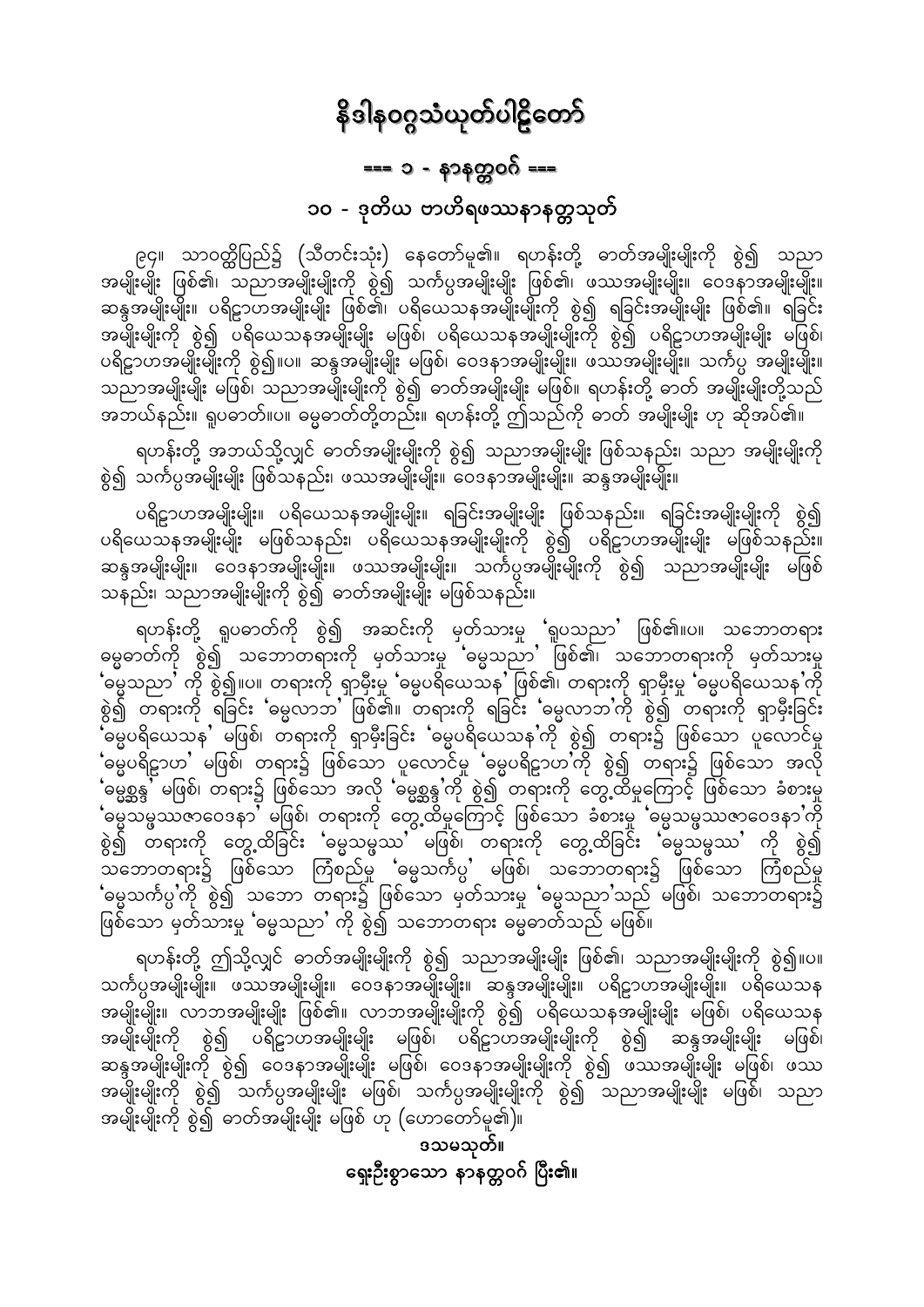## နိဒါန၀ဂ္ဂသံယုတ်ပါဠိတော်

=== ၂ - ဒုတိယဝဂ် ===

၁ - သတ္တဓာတုသုတ်

၉၅။ သာဝတ္ထိပြည်၌ (သီတင်းသုံး) နေတော်မူ၏။ ရဟန်းတို့ ဓာတ်တို့သည် ဤခုနစ်မျိုးတို့တည်း၊ အဘယ်ခုနစ်မျိုးတို့နည်း။ အရောင်အလင်း အာဘာဓာတ်<sup>၊</sup> တင့်တယ်ခြင်းဟူသော သုတ် ဓာတ်၊ ကောင်းကင် ပညတ်လျှင် တည်ရာ 'အာကာသာနဉ္စာယတန'ဓာတ်၊ ပဌမာရုပ္ပဝိညာဏ်လျှင် တည်ရာ 'ဝိညာဏဉ္စာယတန' ဓာတ်၊ ပဌမာရုပ္ပဝိညာဏ်၏ မရှိခြင်း (နတ္ထိဘော) ပညတ်လျှင် တည်ရာ 'အာကိဥ္စညာယတန'ဓာတ်၊ ရုန့်ရင်း သော သညာကား မရှိ, သိမ်မွေ့သော သညာ မရှိသည် မဟုတ်သော တည်ရာ 'နေဝသညာနာသညာ ယတန' ဓာတ်၊ သညာဝေဒနာတို့၏ ချုပ်ခြင်း 'သညာဝေဒယိတန်ရောဓ' ဓာတ်တို့တည်း။ ရဟန်းတို့ ဓာတ်တို့သည် ဤခုနစ်မျိုးတို့တည်း။

ဤသို့ ဟောတော်မူသည်ရှိသော် ရဟန်းတစ်ပါးသည် မြတ်စွာဘုရားအား ဤစကားကို လျှောက်၏ "အသျှင်ဘုရား အရောင်အလင်း 'အာဘာဓာတ်'၊ တင့်တယ်ခြင်းဟူသော 'သုဘ'ဓာတ်၊ ကောင်းကင် ပညတ်လျှင် တည်ရာ 'အာကာသာနဉ္စာယတန'ဓာတ်၊ ပဌမာရုပ္ပဝိညာဏ်လျှင် တည်ရာ 'ဝိညာဏဉ္စာ ယတနႛ ဓာတ်၊ ပဌမာရုပ္ပဝိညာဏ်၏ မရှိခြင်း (နတ္တိဘော) ပညတ်လျှင် တည်ရာ့ 'အာကိဥ္စညာယတန' ဓာတ်၊ ရုန့်ရင်းသော သညာကား မရှိ သိမ်မွေ့သော သညာ မရှိသည် မဟုတ်သော တည်ရာ 'နေဝသညာနာသညာယတနှ' ဓာတ်၊ သညာဝေဒနာတို့၏ ချပ်ခြင်း 'သညာဝေဒယိတနိရောဓ' ဓာတ် ဟူသော ဤဓာတ်တို့သည် အဘယ်ကို စွဲ၍ ထင်ရှားပါကုန်သနည်း" ဟု (လျှောက်၏)။

ရဟန်း အရောင်အလင်း 'အာဘာ'ဓာတ်သည် အမိုက်မှောင်ကို စွဲ၍ ထင်ရှား၏၊ ရဟန်း တင့် တယ်ခြင်း 'သုဘ'ဓာတ်သည် မတင့်တယ်ခြင်း 'အသုဘ'ကို စွဲ၍ ထင်ရှား၏၊ ရဟန်း ကောင်းကင်ပညတ် လျှင် တည်ရာ 'အာကာသာနဥ္စာယတန'ဓာတ်သည် ရုပ်ကို စွဲ၍ ထင်ရှား၏။ ရဟန်း ပဌမာရုပ္ပဝိညာဏ်<br>လျှင် တည်ရာ 'ဝိညာဏဉ္စာယတန'ဓာတ်သည် ကောင်းကင်ပညတ်ဟူသော တည်ရာ 'အာကာသာနဉ္စာ ္ "<br>ယတန ကို စွဲ၍ ထင်ရှား၏၊ ရဟန်း ပဌမာရုပ္ပဝိညာဏ်၏ မရှိခြင်း (နတ္ထိဘော) ပညတ်လျှင် တည်ရာ 'အာကိဥ္စညာယတန'ဓာတ်သည် ဝိညာဏဥ္စာယတနကို စွဲ၍ ထင်ရှား၏၊ ရဟန်း ရုန့်ရင်းသော သညာကား မရှိ, သိမ်မွေ့သော သညာ မရှိသည် မဟုတ်သော တည်ရာ 'နေဝသညာနာသညာယတန' ဓာတ်သည် ပဌမာရုပ္ပဝိညာဏ်၏ မရှိခြင်း (နတ္ထိဘော) ပညတ်ဟူသော တည်ရာ 'အာကိဥ္စညာယတန'ကို စွဲ၍ ထင်ရှား၏၊ ရဟန်း သညာဝေဒနာတို့၏ ချုပ်ခြင်း 'သညာဝေဒယိတနိရောဓ'ဓာတ်သည် ချုပ်ငြိမ်းမှု ကို စွဲ၍ ထင်ရှား၏ ဟု (မိန့်တော်မူ၏)။

အသျှင်ဘုရား အာဘာဓာတ်၊ သုဘဓာတ်၊ အာကာသာနဉ္စာယတနဓာတ်၊ ဝိညာဏဉ္စာယတနဓာတ်၊ အာကိဥ္စညာယတနဓာတ်၊ နေ၀သညာနာသညာယတနဓာတ်၊ သညာဝေဒယိတနိရောဓဓာတ်ဟူသော ဤဓာတ်တို့သည် အဘယ်မည်သော သမာပတ်သို့ ရောက်အပ်ပါကုန်သနည်းဟု (လျှောက်၏)။

ရဟန်း အာဘာဓာတ်၊ သုဘဓာတ်၊ အာကာသနဉ္စာယတနဓာတ်၊ အာကိဉ္စညာယတနဓာတ်ဟူသော ဤဓာတ်တို့သည် သညာသမာပတ်သို့ ရောက်အပ်ကုန်၏။ နေဝသညာနာသညာယတနဓာတ်သည် —<br>သခ်ီါရမှ ကြွင်းသော သမာပတ်သို့ ရောက်အပ်၏။ ရဟန်း သညာဝေဒယိတနိရောဓဓာတ်သည် နိရောဓသမာပတ်သို့ ရောက်အပ်၏ ဟု (ဟောတော်မူ၏)။

### ပဌမသုတ်။

 $- - - - - -$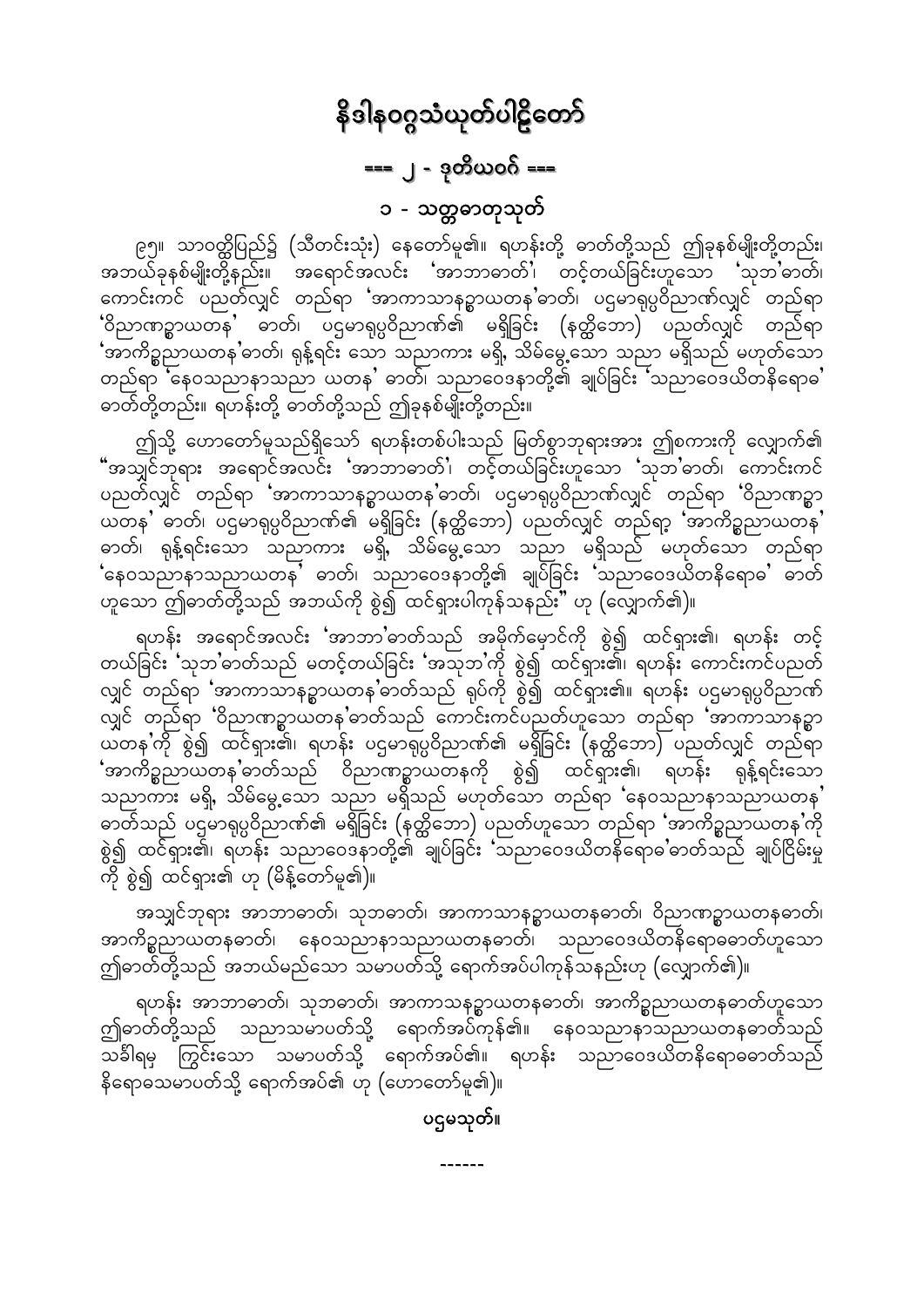## နိဒါန၀ဂွသံယုတ်ပါဠိတော်

=== ၂ - ဒုတိယဝဂ် ===

၂ - သနိဒါနသုတ်

၉၆။ သာဝတ္တိပြည်၌ (သီတင်းသုံး) နေတော်မူ၏။ ရဟန်းတို့ ကာမကို ကြံစည်မှု 'ကာမဝိတက်'သည် အကြောင်းနှင့်တကွ ဖြစ်၏၊ အကြောင်း မရှိမူ၍ မဖြစ်။ ပျက်စီးစေရန် ကြံစည်မှု 'ဗျာပါဒဝိတက်'သည် 'ဝိတိံသာဝိတက်' သည် အကြောင်းနှင့်တကွ ဖြစ်၏၊ အကြောင်း မရှိမူ၍ မဖြစ်။

ရဟန်းတို့ အဘယ်သို့လျှင် ကာမကို ကြံစည်မှု 'ကာမဝိတက်'သည် အကြောင်းနှင့်တကွ ဖြစ်သနည်း၊<br>အကြောင်း မရှိမူ၍ မဖြစ်သနည်း။ ပျက်စီးစေရန် ကြံစည်မှု 'ဗျာပါဒဝိတက်'သည် အကြောင်းနှင့်တကွ ဖြစ် သနည်း၊ အကြောင်း မရှိမူ၍ မဖြစ်သနည်း။ ညှဉ်းဆဲရန် ကြံစည်မှု ဝိဟိံသာဝိတက်'သည် အကြောင်းနှင့် တကွ ဖြစ်သနည်း၊ အကြောင်း မရှိမှု၍ မဖြစ်သနည်း။

ရဟန်းတို့ ကာမဓာတ်ကို စွဲ၍ ကာမ၌ မှတ်သားမှု 'ကာမသညာ'သည် ဖြစ်၏၊ ကာမ၌ မှတ်သားမှု **်**ကာမသညာ ကို စွဲ၍ ကာမကို ကြံစည်မှု 'ကာမသင်္ကပ္ပ'သည် ဖြစ်၏၊ ကာမကို ကြံစည်မှု 'ကာမသင်္ကပ္ပ' ကို စွဲ၍ ကာမ၌ ဖြစ်သော အလို 'ကာမစ္ဆန္ဒ'သည် ဖြစ်၏၊ ကာမ၌ ဖြစ်သော အလို 'ကာမစ္ဆန္ဒ'ကို စွဲ၍<br>ကာမ၌ ပူလောင်မှု 'ကာမပရိဋ္ဌာဟ'သည် ဖြစ်၏၊ ကာမ၌ ပူလောင်မှု 'ကာမပရိဋ္ဌာဟ'ကို စွဲ၍ ကာမကို ရှာမှီးမှု 'ကာမပရိယေသန'သည် ဖြစ်၏။ ရဟန်းတို့ ကာမကို ရှာမှီးမှု 'ကာမပရိယေသန'ကို ရှာမှီးသော<br>အကြား အမြင် မရှိသော ပုထုဇဉ်သည် ကိုယ်, နှုတ်, စိတ် ဟူသော သုံးပါးသော အကြောင်းတို့ဖြင့် မှားသော အကျင့်ကို ကျင့်၏။

ရဟန်းတို့ ဗျာပါဒဓာတ်ကို စွဲ၍ ဗျာပါဒသညာသည် ဖြစ်၏၊ ဗျာပါဒသညာကို စွဲ၍ ဗျာပါဒသင်္ကပ္ပ<br>သည် ဖြစ်၏။ပ။ ဗျာပါဒဆန္ဒသည် ဖြစ်၏၊ ဗျာပါဒပရိဋာဟသည် ဖြစ်၏၊ ဗျာပါဒပရိယေသနသည် ဖြစ်၏။ ရဟန်းတို့ ဗျာပါဒပရိယေသနကို ရှာမှီးသော အကြားအမြင် မရှိသော ပုထုဇဉ်သည် ကိုယ်, နူတ်, စိတ် ဟူသော သုံးပါးသော အကြောင်းတို့ဖြင့် မှားသော အကျင့်ကို ကျင့်၏။

ရဟန်းတို့ ဝိဟိံသာဓာတ်ကို စွဲ၍ 'ဝိဟိံသာသညာ'သည် ဖြစ်၏၊ ဝိဟိံသာသညာကို စွဲ၍ ဝိဟိံသာ သင်္ကပ္ပသည် ဖြစ်၏။ပ။ ဝိတိံသာဆန္ဒသည် ဖြစ်၏၊ ဝိတိံသာပရိဋ္ဌာဟသည် ဖြစ်၏၊ ဝိတိံသာပရိယေသန သည် ဖြစ်၏။ ရဟန်းတို့ ဝိတိံသာပရိယေသနကို ရှာမှီးသော အကြားအမြင် မရှိသော ပုထုဇဉ်သည် ကိုယ်, နူတ်, စိတ် ဟူသော သုံးပါးသော အကြောင်းတို့ဖြင့် မှားသော အကျင့်ကို ကျင့်၏။

ရဟန်းတို့ ဉပမာသော်ကား ယောက်ျားသည် တောက်လောင်နေသော မြက်မီးရှူးကို ခြောက်သွေ့ သော မြက်တော၌ ပစ်ချရာ၏၊ ထိုမီးကို လက်တို့ဖြင့်လည်းကောင်း၊ ခြေတို့ဖြင့်လည်းကောင်း လျင်မြန်စွာ မငြိမ်းသတ်ခဲ့မူ မြက်ထင်းကို မှီ၍ နေသော သတ္တဝါတို့သည် အကျိုးမဲ့ ပျက်စီးခြင်းသို့ ရောက်ကုန်ရာ၏။ ရဟန်းတို့ ဤအတူပင်လျှင် မည်သည့်သမဏဖြစ်စေ၊ ဗြာဟ္မဏဖြစ်စေ ဖြစ်ပေါ် လာသော ဖောက်ပြန်ခြင်း ာ်<br>သို့ ရောက်သော မှတ်သားမှု သညာ ကို လျင်မြန်စွာ မစွန့်ခဲ့မှု မပယ်ဖျောက်ခဲ့မှု ကင်းအောင် မပြုခဲ့မှု တစ်ဖန် မဖြစ်ခြင်းသဘောသို့ မရောက်စေခဲ့မှု ထိုသူသည် မျက်မှောက်ဘဝ၌ပင် ပင်ပန်းခြင်း, ပူဆွေးခြင်း, ပူလောင်ခြင်းနှင့်တကွ ဆင်းရဲစွာ နေရ၏၊ ကိုယ်ခန္ဓာ ပျက်စီး၍ သေပြီးသည်မှ နောက်၌ လည်း မကောင်းသော လားရာ 'ဂတိ'သို့ မချွတ် ရောက်မည် ဟု မျှော်လင့်အပ်၏။

ရဟန်းတို့ ကာမတို့မှ ထွက်မြောက်ရန် ကြံစည်မှု 'နေက္ခမ္မဝိတက်'သည် အကြောင်းနှင့်တကွ ဖြစ်၏၊<br>အကြောင်း မရှိမူ၍ မဖြစ်။ မပျက်စီးစေရန် ကြံစည်မှု 'အဗျာပါဒဝိတက်'သည် အကြောင်းနှင့်တကွ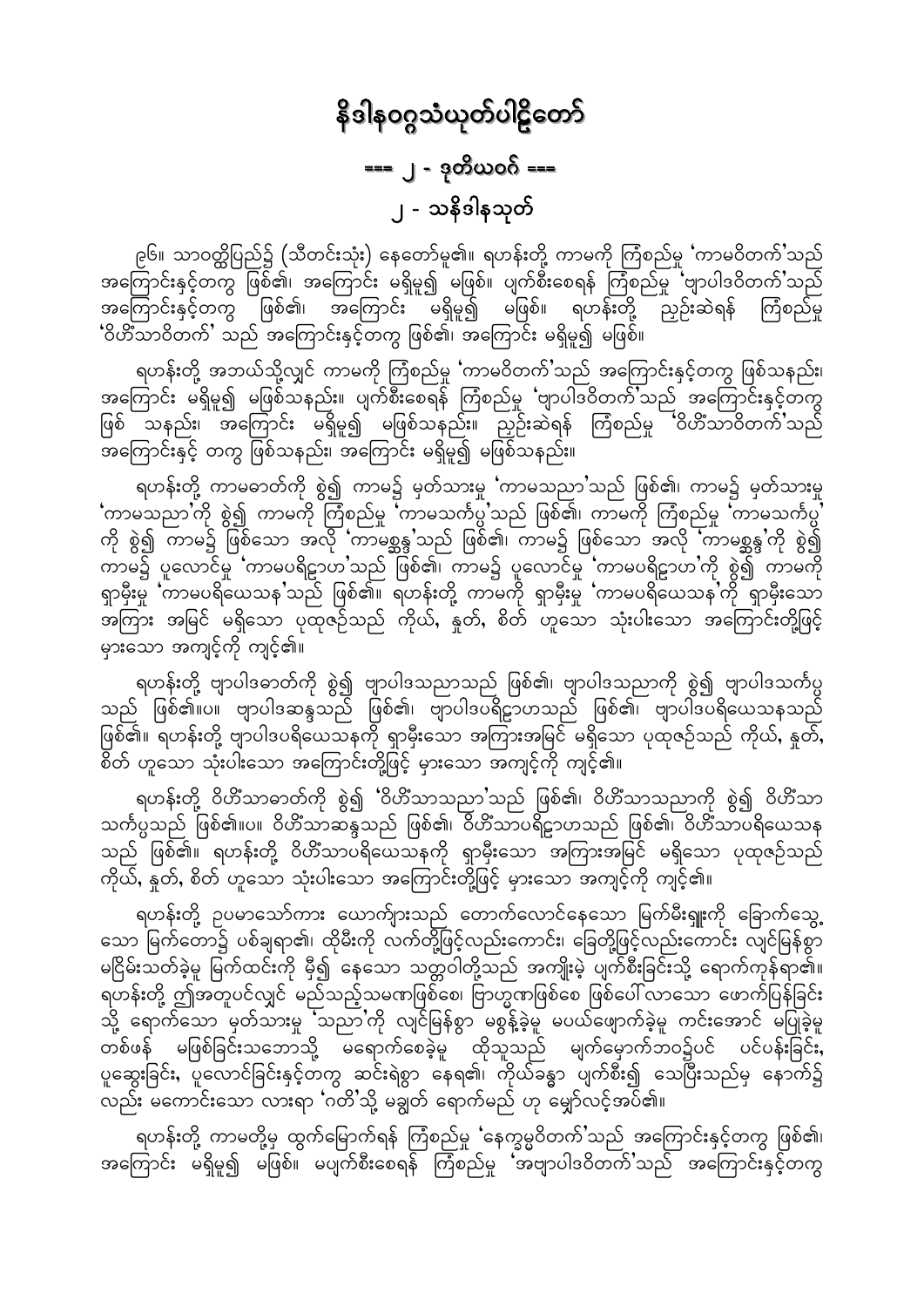ဖြစ်၏၊ အကြောင်း မရှိမူ၍ မဖြစ်။ မညှဉ်းဆဲရန် ကြံစည်မှု 'အဝိတိံသာဝိတက်'သည် အကြောင်းနှင့်တကွ ဖြစ်၏၊ အကြောင်း မရှိမူ၍ မဖြစ်။

ရဟန်းတို့ အဘယ်သို့လျှင် ကာမမှ ထွက်မြောက်ရန် ကြံစည်မှု 'နေက္ခမ္မဝိတက်'သည် အကြောင်းနှင့် တကွ ဖြစ်သနည်း၊ အကြောင်း မရှိမူ၍ မဖြစ်သနည်း။ မပျက်စီးစေရန် ကြံစည်မှု 'အဗျာပါဒဝိတက်'သည် အကြောင်းနှင့်တကွ ဖြစ်သနည်း၊ အကြောင်း မရှိမူ၍ မဖြစ်သနည်း။ မညှဉ်းဆဲရန် ကြံစည်မှု 'အဝိဟိံသာ ဝိတက် သည် အကြောင်းနှင့်တကွ ဖြစ်သနည်း၊ အကြောင်း မရှိမူ၍ မဖြစ်သနည်း။

ရဟန်းတို့ ကာမမှ ထွက်မြောက်ရန် ကြံစည်မှု နေက္ခမ္မဓာတ်ကို စွဲ၍ နေက္ခမ္မသညာသည် ဖြစ်၏၊ နေက္ခမ္မသညာကို စွဲ၍ နေက္ခမ္မသင်္ကပ္ပသည် ဖြစ်၏၊ နေက္ခမ္မသင်္ကပ္ပတို စွဲ၍ နေက္ခမ္မစ္ဆန္ဒသည် ဖြစ်၏၊<br>နေက္ခမ္မစ္ဆန္ဒကို စွဲ၍ နေက္ခမ္မပရိဠာဟသည် ဖြစ်၏၊ နေက္ခမ္မပရိဠာဟကို စွဲ၍ နေက္ခမ္မပရိယေသနသည် ဖြစ်၏။ ရဟန်းတို့ နေက္ခမ္မပရိယေသနကို ရှာမှီးသော အကြားအမြင်နှင့် ပြည့်စုံသော အရိယာတပည့် သည် ကိုယ်, နူတ်, စိတ် ဟူသော သုံးပါးသော အကြောင်းတို့ဖြင့် ကောင်းစွာ ကျင့်၏။

ရဟန်းတို့ အဗျာပါဒဓာတ်ကို စွဲ၍ အဗျာပါဒသညာသည် ဖြစ်၏၊ အဗျာပါဒသညာကို စွဲ၍ အဗျာပါဒ သင်္ကပ္ပသည် ဖြစ်၏။ပ။ အဗျာပါဒစ္ဆန္ဒသည် ဖြစ်၏၊ အဗျာပါဒပရိဠာဟသည် ဖြစ်၏၊<br>အဗျာပါဒပရိယေသန သည် ဖြစ်၏။ ရဟန်းတို့ အဗျာပါဒပရိယေသနကို ရှာမှီးသော အကြားအမြင်နှင့် ပြည့်စုံသော အရိယာ တပည့်သည် ကိုယ်, နှုတ်, စိတ်ဟူသော သုံးပါးသော အကြောင်းတို့ဖြင့် ကောင်းစွာ 

ရဟန်းတို့ အဝိဟိံသာဓာတ်ကို စွဲ၍ အဝိဟိံသာသညာသည် ဖြစ်၏၊ အဝိဟိံသာသညာကို စွဲ၍<br>အဝိဟိံသာသင်္ကပ္ပသည် ဖြစ်၏၊ အဝိဟိံသာသင်္ကပ္ပကို စွဲ၍ အဝိဟိံသာဆန္ဒသည် ဖြစ်၏၊ အဝိဟိံသာဆန္ဒ ကို စွဲ၍ အဝိတိံသာပရိဋ္ဌာဟသည် ဖြစ်၏၊ အဝိတိံသာပရိဋ္ဌာဟကို စွဲ၍ အဝိတိံသာပရိယေသနသည် ဖြစ်၏။ ရဟန်းတို့ အဝိတိံသာပရိယေသနကို ရှာမှီးသော အကြားအမြင်နှင့် ပြည့်စုံသော အရိယာတပည့် .<br>သည် ကိုယ်, နှုတ်, စိတ်ဟူသော သုံးပါးသော အကြောင်းတို့ဖြင့် ကောင်းစွာ ကျင့်၏။

ရဟန်းတို့ ဉပမာသော်ကား ယောက်ျားသည် တောက်လောင်သော မြက်မီးရှူးကို ခြောက်သွေ့သော .<br>မြက်တော၌ ပစ်ချရာ၏။ ထိုမီးကို လက်တို့ဖြင့်လည်းကောင်း၊ ခြေတို့ဖြင့်လည်းကောင်း လျင်မြန်စွာ ၂၂<br>ငြိမ်းသတ်ခဲ့မူ မြက်ထင်းကို မှီ၍ နေကုန်သော သတ္တဝါတို့သည် အကျိုးမဲ့ပျက်စီးခြင်းသို့ မရောက်ကုန်ရာ။ -<br>ရဟန်းတို့ ဤအတူသာလျှင် မည်သည့်သမဏဖြစ်စေ၊ ဗြာဟ္မဏဖြစ်စေ ဖြစ်ပေါ် လာသော ဖောက်ပြန်ခြင်း သို့ ရောက်သော မှတ်သားမှု သညာ ကို လျင်မြန်စွာ စွန့်ခဲ့မူ ဖျောက်ခဲ့မူ ကင်းအောင် ပြုခဲ့မူ တစ်ဖန် မဖြစ်ခြင်းသဘောသို့ ရောက်စေခဲ့မူ ထိုသူသည် မျက်မှောက်ဘဝ၌ပင် ပင်ပန်းခြင်း, ပူဆွေးခြင်း, ပူလောင်ခြင်း မရှိသည် ဖြစ်၍ ချမ်းသာစွာ နေရ၏၊ ကိုယ်ခန္ဓာ ပျက်စီး၍ သေပြီးသည်မှ နောက်၌ .<br>လည်းကောင်းသော လားရာ 'ဂတိ'သို့ မချွတ် ရောက်လိမ့်မည် ဟု မျှော်လင့် အပ်၏ ဟု (မိန့်တော်မူ၏)။

ဒုတိယသုတ်။

 $\frac{1}{2}$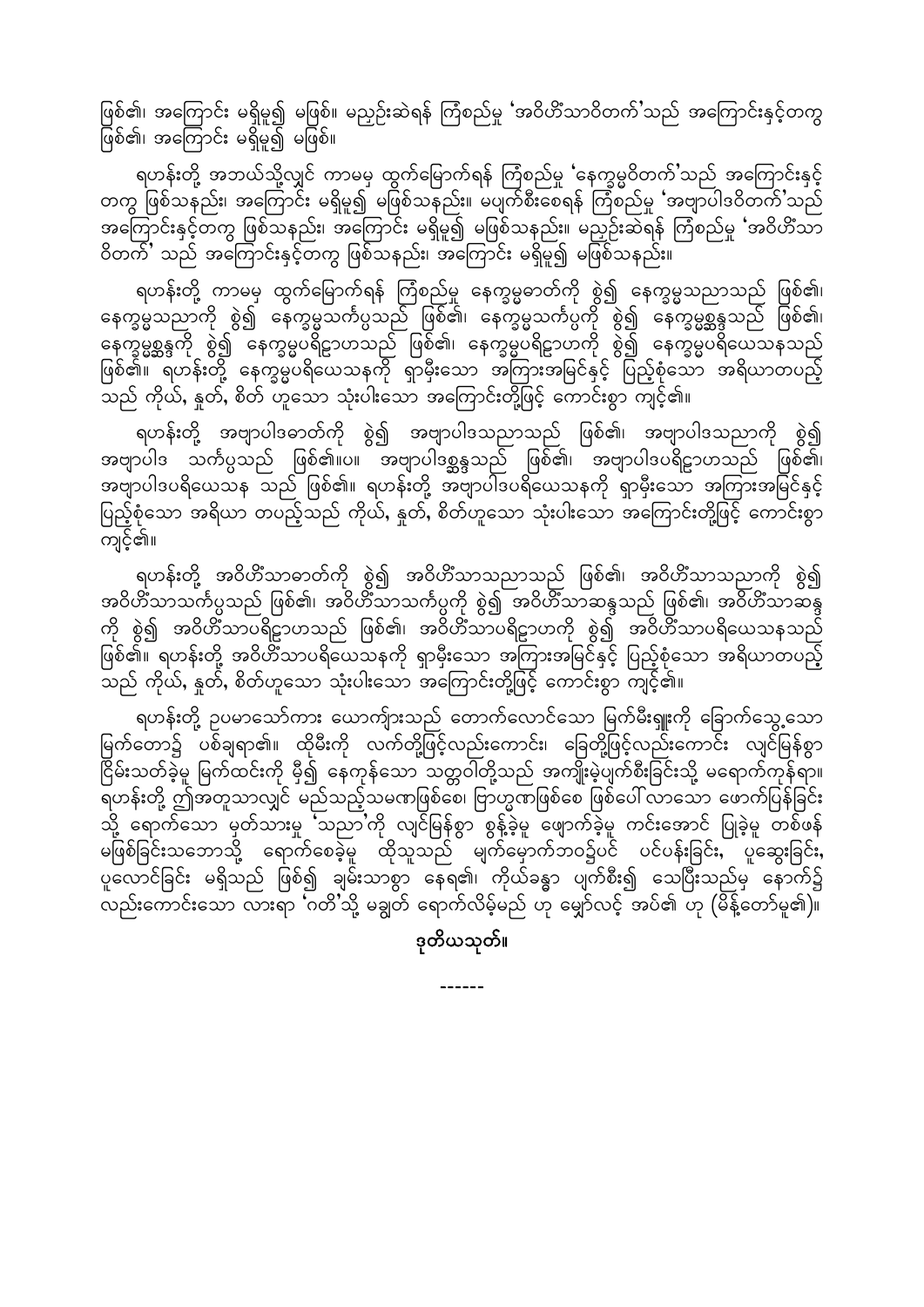#### နိဒါန၀ဂွသံယုတ်ပါဠိတော်

=== ၂ - ဒုတိယဝဂ် ===

၃ - ဂိဥ္ဇကာဝသထသုတ်

၉၇။ အခါတစ်ပါး၌ မြတ်စွာဘုရားသည် ဉာတိကရွာ အုတ်ကျောင်း၌ (သီတင်းသုံး) နေတော်မူ၏၊ ထိုအခါ မြတ်စွာဘုရားသည် ရဟန်းတို့ကို "ရဟန်းတို့" ဟူ၍ ခေါ် တော်မူ၏၊ ထိုရဟန်းတို့သည် "အသျှင် ဘုရား" ဟူ၍ မြတ်စွာဘုရားအား ပြန်ကြားလျှောက်ထားကုန်၏၊ မြတ်စွာဘုရားသည် ဤစကားကို ဟော တော်မူ၏။

"ရဟန်းတို့ ဓာတ်ကို စွဲ၍ မှတ်သားမှု 'သညာ'သည် ဖြစ်၏၊ အယူ 'ဒိဋ္ဌိ'သည် ဖြစ်၏၊ ကြံစည်မှု<br>'ဝိတက်'သည် ဖြစ်၏" ဟု မိန့်တော်မူ၏၊ ဤသို့ မိန့်တော်မူသည်ရှိသော် အသျှင်ကစ္စာနသည် မြတ်စွာဘုရားအား "အသျှင်ဘုရား 'ဘုရား မဟုတ်ကုန်သော သူတို့၌ ဘုရားဟုတ်၏' ဟူသော ဤအယူ သည် အဘယ်ကို စွဲ၍ ထင်ရှားပါသနည်း" ဟု (လျှောက်၏)။

ကစ္စာန မသိမှု 'အဝိဇ္ဇာ'ဓာတ်သည် ကြီးမားသည်သာတည်း။ ကစ္စာန ယုတ်ညံ့သော ဓာတ်ကို စွဲ၍ ယုတ်ညံ့သော မုတ်သားမှု 'သညာ'၊ ယုတ်ညံ့သော အယူ၊ ယုတ်ညံ့သော အကြံ၊ ယုတ်ညံ့သော ု မ<br>စေ့ဆော်မူ၊ ယုတ်ညံ့သော တောင့်တမှု၊ ယုတ်ညံ့သော ဆောက်တည်မှု၊ ယုတ်ညံ့သော ပုဂ္ဂိုလ်၊ ယုတ်ညံ့ သော စကား ဖြစ်၏။ ယုတ်ညံ့သည်ကို ပြောကြား၏၊ ဟော၏၊ ပညတ်၏၊ ဖြစ်စေ၏၊ ဖွင့်ပြဲ၏၊ ဝေဖန်၏၊ ပေါ် လွင် အောင် ပြု၏၊ ထိုသူ၏ ဖြစ်ခြင်းကို ယုတ်ညံ့၏ ဟု (ငါ) ဟော၏။

ကစ္စာန အလယ်အလတ်ဖြစ်သော ဓာတ်ကို စွဲ၍ အလယ်အလတ်ဖြစ်သော မှတ်သားမှု 'သညာ၊<br>အလယ်အလတ်ဖြစ်သော အယူ၊ အလယ်အလတ်ဖြစ်သော အကြံ၊ အလယ်အလတ်ဖြစ်သော စေ့ဆော်မှု၊ အလယ်အလတ်ဖြစ်သော တောင့်တမှု၊ အလယ်အလတ်ဖြစ်သော ဆောက်တည်မှု၊ အလယ်အလတ် ဖြစ်သော ပုဂ္ဂိုလ်၊ အလယ်အလတ်ဖြစ်သော စကား ဖြစ်၏။ အလယ်အလတ်ကို ပြောကြား၏၊ ဟော၏၊ .<br>ပညတ်၏၊ ဖြစ်စေ၏၊ ဝေဖန်၏၊ ဖွင့်ပြ၏၊ ပေါ်လွင်အောင် ပြု၏၊ ထိုသူ၏ ဖြစ်ခြင်းကို အလယ်အလတ် ဖြစ်၏ ဟူ၍ (ငါ) ဟော၏။

ကစ္စာန မြင့်မြတ်သော ဓာတ်ကို စွဲ၍ မြင့်မြတ်သော မှတ်သားမှု 'သညာ'၊ မြင့်မြတ်သော အယူ၊ .<br>မြင့်မြတ်သော အကြံ၊ မြင့်မြတ်သော စေ့ဆော်မှု၊ မြင့်မြတ်သော တောင့်တမှု၊ မြင့်မြတ်သော ဆောက် ပညတ်၏၊ ဖြစ်စေ၏၊ ဖွင့်ပြ၏၊ ဝေဖန်၏၊ ပေါ်လွင်အောင် ပြု၏၊ ထိုသူ၏ ဖြစ်ခြင်းကို မြင့်မြတ်၏ ဟူ၍ (ငါ) ဟော၏။

#### တတိယသုတ်။

------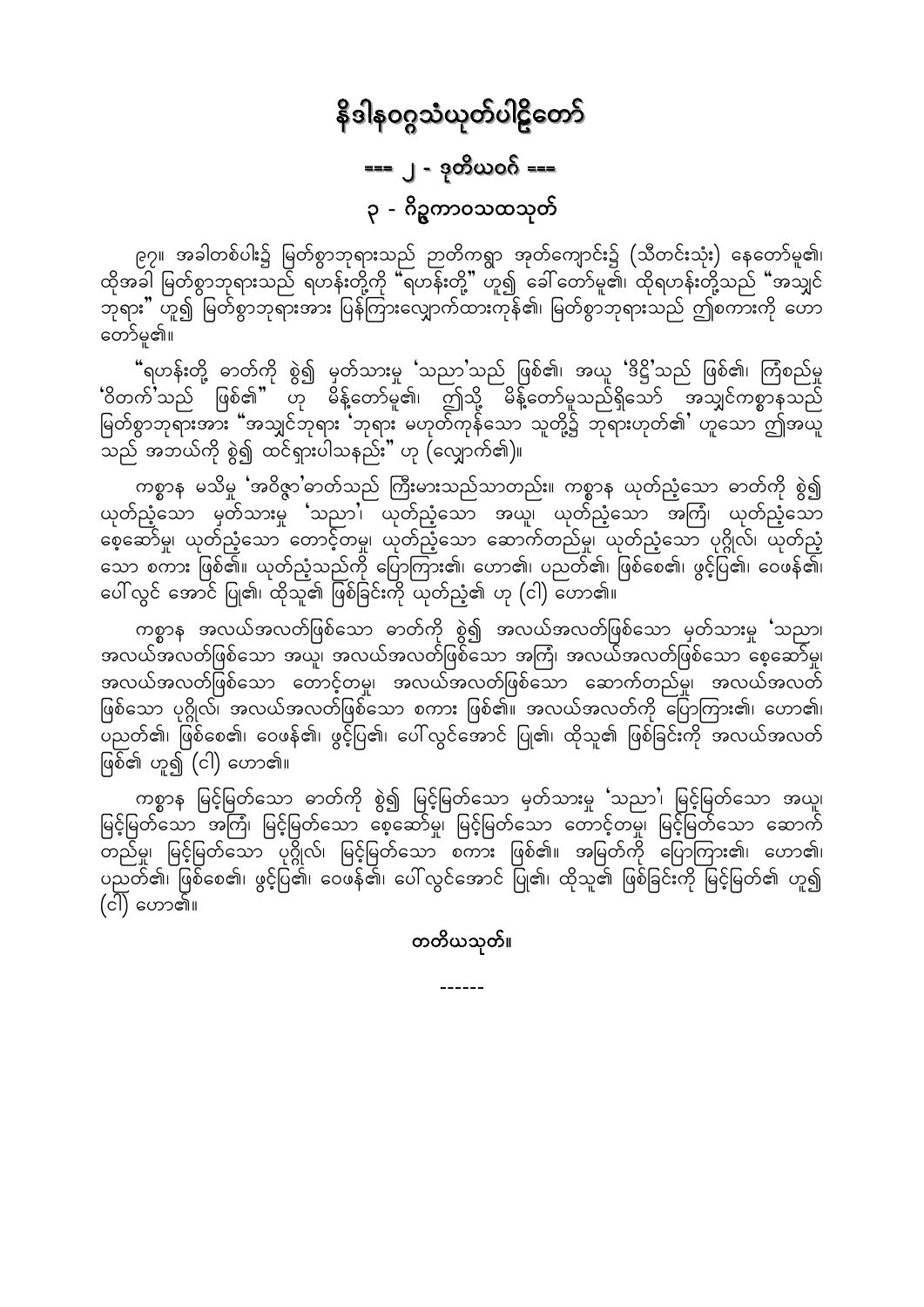#### နိဒါန၀ဂွသံယုတ်ပါဠိတော်

=== ၂ - ဒုတိယဝဂ် ===

၄ - ဟီနာဓိမုတ္တိကသုတ်

၉၈။ သာဝတ္ထိပြည်၌ (သီတင်းသုံး) နေတော်မူ၏။ ရဟန်းတို့ သတ္တဝါတို့သည် ဓာတ်အားဖြင့် သာလျှင် တပေါင်းတည်း ဖြစ်ကုန်၏၊ တသားတည်း ဖြစ်ကုန်၏။ ယုတ်ညံ့သော နှလုံးသွင်း ရှိသော သူတို့သည် ယုတ်ညံ့သော နှလုံးသွင်းရှိသော သူတို့နှင့်အတူ တပေါင်းတည်း တသားတည်း ဖြစ်ကုန်၏။ ကောင်းသော နှလုံးသွင်းရှိသော သူတို့သည် ကောင်းသော နှလုံးသွင်းရှိသော သူတို့နှင့်အတူ တပေါင်း တည်း တသားတည်း ဖြစ်ကုန်၏။

ရဟန်းတို့ လွန်ပြီး 'အတိတ်'အခါ၌လည်း သတ္တဝါတို့သည် ဓာတ်အားဖြင့်သာလျှင် တပေါင်းတည်း ဖြစ်ကုန်ပြီ၊ တသားတည်း ဖြစ်ကုန်ပြီ။ ယုတ်ညံ့သော နှလုံးသွင်းရှိသော သူတို့သည် ယုတ်ညံ့သော နှလုံး မြန်မြန်မြန်မာ သူတို့နှင့်အတူ တပေါင်းတည်း တသားတည်း ဖြစ်ကုန်ပြီ။ ကောင်းသော နှလုံးသွင်းရှိသော သူတို့သည် ကောင်းသော နှလုံးသွင်းရှိသော သူတို့နှင့်အတူ တပေါင်းတည်း တသားတည်း ဖြစ်ကုန်ပြီ။

ရဟန်းတို့ နောင် 'အနာဂတ်'အခါ၌လည်း သတ္တဝါတို့သည် ဓာတ်အားဖြင့်သာလျှင် တပေါင်းတည်း .<br>ဖြစ်ကုန်လတ္တံ့၊ တသားတည်း ဖြစ်ကုန်လတ္တံ့။ ယုတ်ညံ့သော နှလုံးသွင်းရှိသော သူတို့သည် ယုတ်ညံ့သော မြစ္ပြဲ သိုင္း အသင္း အေမာ္ေကာင္း ထိုင္း အသံုး အသံုး အသံုး ေကာင္းေသာ နယုံး ာ<br>သွင်းရှိသော သူတို့သည် ကောင်းသော နှလုံးသွင်းရှိသော သူတို့နှင့်အတူ တပေါင်းတည်း တသားတည်း ဖြစ်ကုန်လတ္တံ့။

ရဟန်းတို့ ယခု 'ပစ္စုပ္ပန်' အခါ၌လည်း သတ္တဝါတို့သည် ဓာတ်အားဖြင့်သာလျှင် တပေါင်းတည်း ဖြစ်ကုန်၏၊ တသားတည်း ဖြစ်ကုန်၏။ ယုတ်ညံ့သော နှလုံးသွင်းရှိသော သူတို့သည် ယုတ်ညံ့သော ဖြစ်ကုန်၏ ဟု (ဟောတော်မူ၏)။

စတုတ္ထသုတ်။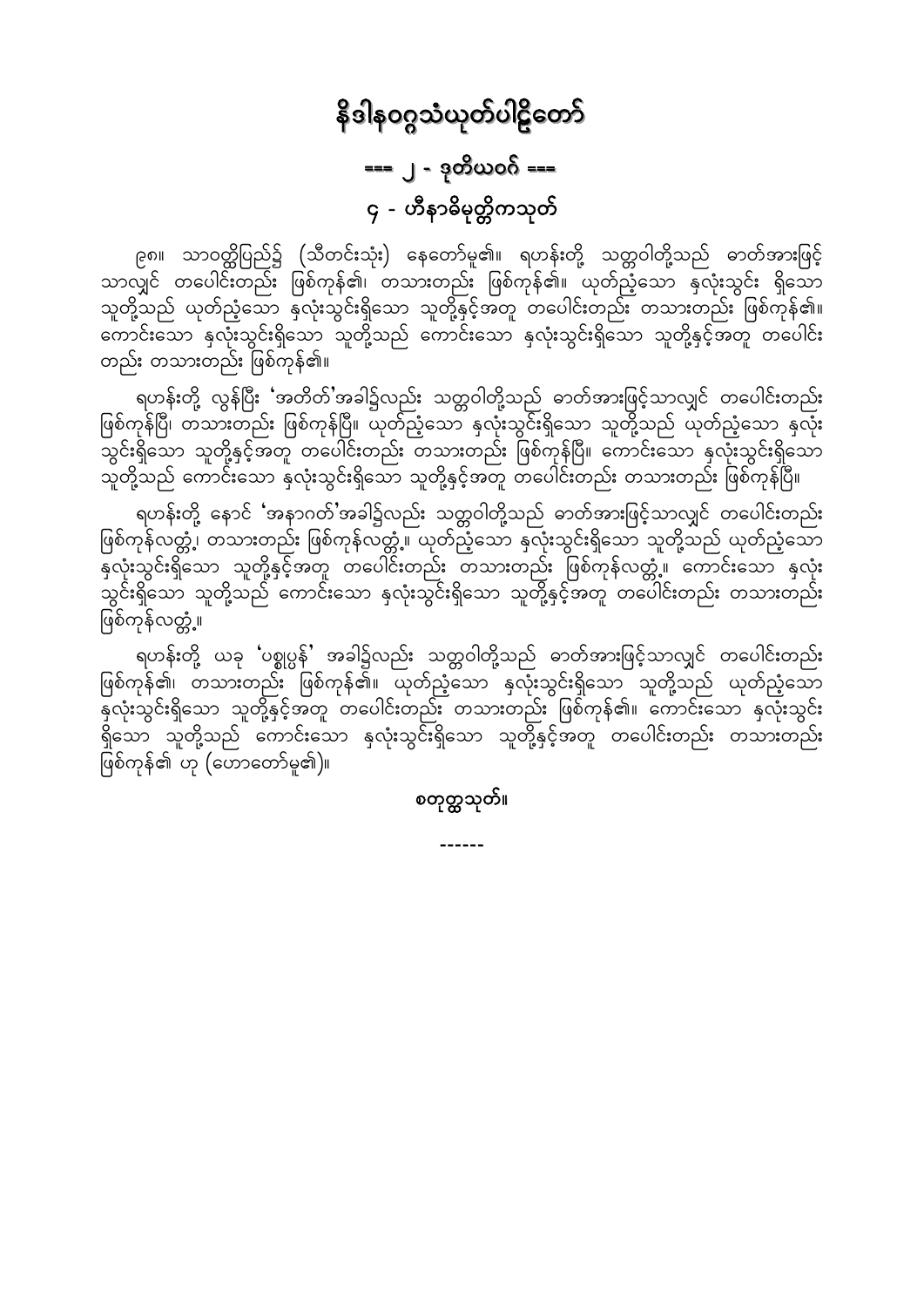# နိဒါနဝဂ္ဂသံယုတ်ပါဠိတော်

=== ၂ - ဒုတိယဝဂ် ===

၅ - စင်္ကမသုတ်

၉၉။ အခါတစ်ပါး၌ မြတ်စွာဘုရားသည် ရာဇဂြိုဟ်ပြည် ဂိဇ္ဈကုဋ်တောင်၌ (သီတင်းသုံး)<br>နေတော်မူ၏၊ ထိုအခါ အရှင်သာရိပုတ္တရာသည် များစွာသော ရဟန်းတို့နှင့်အတူ မြတ်စွာဘုရား၏ မနီးမဝေး၌ စင်္ကြံသွား၏၊ အရှင်မဟာမောဂ္ဂလာန်သည်လည်း များစွာသော ရဟန်းတို့နှင့်အတူ မြတ်စွာဘုရား၏ မနီး မဝေး၌ စင်္ကြံသွား၏၊ အရှင်မဟာကဿပသည်လည်း များစွာသော ရဟန်းတို့နှင့် -<br>အတူ မြတ်စွာဘုရား၏ မနီးမဝေး၌ စင်္ကြံသွား၏၊ အရှင်အနုရုဒ္ဓါသည်းလည်း များစွာသော ရဟန်းတို့နှင့် အတူ မြတ်စွာဘုရား၏ မနီးမဝေး၌ စကြီသွား၏၊ မန္တာနီပုဏ္ဏေးမ၏ သားဖြစ်သော အသျှင်ပုဏ္ဏ သည်လည်း များစွာသော ရဟန်းတို့နှင့်အတူ မြတ်စွာဘုရား၏ မနီးမဝေး၌ စကြီ သွား၏၊ အသျှင်ဉပါလိ သည်လည်း များစွာသော ရဟန်းတို့နှင့်အတူ မြတ်စွာဘုရား၏ မနီးမဝေး၌ စကြံံသွား၏၊ အရှင်အာနန္နာ သည်လည်း များစွာသော ရဟန်းတို့နှင့်အတူ မြတ်စွာဘုရား၏ မနီးမဝေး၌ စကြံသွား၏၊ ဒေဝဒတ် သည်လည်း များစွာသော ရဟန်းတို့နှင့်အတူ မြတ်စွာဘုရား၏ မနီးမဝေး၌ စင်္ကြံသွား၏။

ထိုအခါ မြတ်စွာဘုရားသည် ရဟန်းတို့ကို မိန့်တော်မူ၏- ရဟန်းတို့ များစွာသော ရဟန်းတို့နှင့် အတူ စကြီသွားသော သာရိပုတြာကို သင်တို့ မြင်ကုန်၏လော ဟု (မေးတော်မူ၏)။ အသျှင်ဘုရား မြင်ပါ၏ဟု (လျှောက်ကုန်၏)။ ရဟန်းတို့ အလုံးစုံသော ထိုရဟန်းတို့သည် ကြီးသော ပညာရှိကုန်၏။ ခြံတန်းတို့ များစွာသော ရဟန်းတို့နှင့်အတူ စင်္ကြံသွားသော မောဂ္ဂလာန်ကို သင်တို့ မြင်ကုန်၏လောဟု (မေးတော်မူ၏)။ အသျှင်ဘုရား မြင်ပါကုန်၏ ဟု (လျှောက်ကုန်၏)။ ရဟန်းတို့ အလုံးစုံသော .<br>ထိုရဟန်းတို့သည် ကြီးသော တန်ခိုးရှိကုန်၏။ ရဟန်းတို့ များစွာသော ရဟန်းတို့နှင့်အတူ စကြံသွားသော သင်တို့ မြင်ကုန်၏လော ဟု (မေးတော်မူ၏)။ အသျှင်ဘုရား မြင်ပါကုန်၏ဟု ကဿပကို ိမ္နာတွင် အသံတို့<br>(လျှောက်ကုန်၏)။ ရဟန်းတို့ အလုံးစုံသော ထိုရဟန်းတို့သည် ဓုတင်ကို ဆောင်ကုန်၏။ ရဟန်းတို့ .<br>များစွာသော ရဟန်းတို့နှင့်အတူ စကြံသွားသော အနုရုဒ္ဓါကို သင်တို့ မြင်ကုန်၏လောဟု<br>(မေးတော်မူ၏)။ အသျှင်ဘုရား မြင်ပါကုန်၏ဟု (လျှောက်ကုန်၏)။ ရဟန်းတို့ အလုံးစုံသော ရဟန်းတို့နှင့်အတူ စကြီသွားသော မန္တာနီပုဏ္ဏေးမ၏ သားဖြစ်သော ပုဏ္ဏကို သင်တို့ မြင်ကုန်၏လော ဟု (မေးတော်မူ၏)။ အသျှင်ဘုရား မြင်ပါကုန်၏ဟု (လျှောက်ကုန်၏)။ ရဟန်းတို့ အလုံးစုံသော ထိုရဟန်းတို့သည် တရားဟော 'မြွေကထိက' တို့ ဖြစ်ကုန်၏။ ရဟန်းတို့ များစွာသော ရဟန်းတို့နှင့်အတူ စကြံံသွားသော ဉပါလိကို သင်တို့ မြင် ကုန်၏လော ဟု (မေးတော်မူ၏)။

အသျှင်ဘုရား မြင်ပါကုန်၏ ဟု (လျှောက်ကုန်၏)။ ရဟန်းတို့ အလုံးစုံ သော ထိုရဟန်းတို့သည် ဝိနည်းကို ဆောင်ကုန်၏။ ရဟန်းတို့ များစွာသော ရဟန်းတို့နှင့်အတူ စကြီသွားသော အာနန္ဒာကို သင်တို့ မြင်ကုန်၏လော ဟု (မေးတော်မူ၏)။ အသျှင်ဘုရား မြင်ပါကုန်၏ ဟု (လျှောက်ကုန်၏)။

ရဟန်းတို့ အလုံးစုံသော ထိုရဟန်းတို့သည် များသော အကြားအမြင် ရှိကုန်၏။ ရဟန်းတို့ များစွာ သော ရဟန်းတို့နှင့်အတူ စကြံံသွားသော ဒေဝဒတ်ကို သင်တို့ မြင်ကုန်၏လော ဟု (မေးတော်မူ၏)။

အသျှင်ဘုရား မြင်ပါကုန်၏ ဟု (လျှောက်ကုန်၏)။ ရဟန်းတို့ အလုံးစုံသော ထိုရဟန်းတို့သည် အလိုဆိုး ရှိကုန်၏။

ရဟန်းတို့ သတ္တဝါတို့သည် ဓာတ်အားဖြင့်သာလျှင် တပေါင်းတည်း တသားတည်း ဖြစ်ကုန်၏၊ ယုတ်ညံ့သော နှလုံးသွင်းရှိကုန်သော သူတို့သည် ယုတ်ညံ့သော နှလုံးသွင်းရှိကုန်သော သူတို့နှင့်အတူ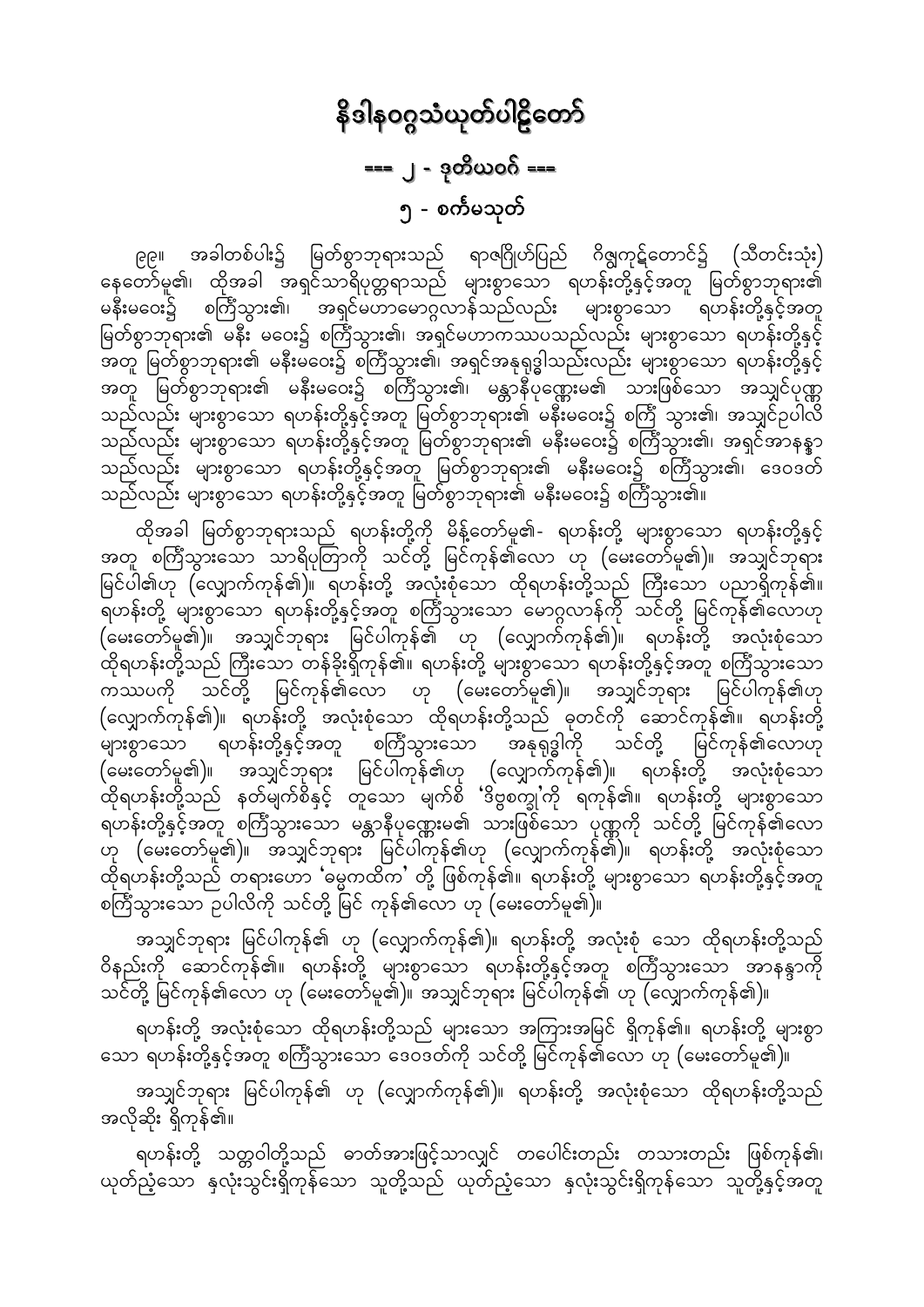တပေါင်းတည်း တသားတည်း ဖြစ်ကုန်၏၊ ကောင်းသော နှလုံးသွင်းရှိကုန်သော သူတို့သည် ကောင်း <u>သော နှလုံးသွင်းရှိ</u>ကုန်သော သူတို့နှင့်အတူ တပေါင်းတည်း တသားတည်း ဖြစ်ကုန်၏။

ရဟန်းတို့ လွန်ပြီး 'အတိတ်' အခါ၌လည်း သတ္တဝါတို့သည် ဓာတ်အားဖြင့်သာလျှင် တပေါင်းတည်း တသားတည်း ဖြစ်ကုန်ပြီ၊ ယုတ်ညံ့သော နှလုံးသွင်းရှိကုန်သော သူတို့သည် ယုတ်ညံ့သော နှလုံးသွင်းရှိ ကုန်သော သူတို့နှင့်အတူ တပေါင်းတည်း တသားတည်း ဖြစ်ကုန်ပြီ၊ ကောင်းသော နှလုံးသွင်းရှိကုန်သော ာကိုသည် ကောင်းသော နှလုံးသွင်းရှိကုန်သော သူတို့နှင့်အတူ တပေါင်းတည်း တသားတည်း ဖြစ်ကုန် ပြီ။

ရဟန်းတို့ နောင် 'အနာဂတ်' အခါ၌လည်း သတ္တဝါတို့သည် ဓာတ်အားဖြင့်သာလျှင် တပေါင်းတည်း တသားတည်း ဖြစ်ကုန်လတ္တံ့၊ ယုတ်ညံ့သော နှလုံးသွင်းရှိကုန်သော သူတို့သည် ယုတ်ညံ့သော နှလုံးသွင်း ္သိကုန်သော သူတို့နှင့်အတူ တပေါင်းတည်း တသားတည်း ဖြစ်ကုန်လတ္တံ့၊ ကောင်းသော နှလုံးသွင်းရှိ ာ် န်သော သူတို့သည် ကောင်းသော နှလုံးသွင်းရှိကုန်သော သူတို့နှင့်အတူ တပေါင်းတည်း တသား တည်း ဖြစ်ကုန်လတ္တံ့။

ရဟန်းတို့ ယခု 'ပစ္စုပ္ပန်'အခါ၌လည်း သတ္တဝါတို့သည် ဓာတ်အားဖြင့်သာလျှင် တပေါင်းတည်း wom; ကျော်; ဖြစ်ကုန်၏၊ ယုတ်ညံ့သော နှလုံးသွင်းရှိကုန်သော သူတို့သည် ယုတ်ညံ့သော နှလုံးသွင်း ရှိကုန်သော သူတို့နှင့်အတူ တပေါင်းတည်း တသားတည်း ဖြစ်ကုန်၏၊ ကောင်းသော နှလုံးသွင်းရှိကုန် ာ<br>သော သူတို့သည် ကောင်းသော နှလုံးသွင်းရှိကုန်သော သူတို့နှင့်အတူ တပေါင်းတည်း တသားတည်း ဖြစ်ကုန်၏ ဟု  $\overline{\left(\text{ev}}$ ာတော်မူ၏ $\right)$ ။

ပဉ္စမသုတ်။

------

နိဒါနဝဂွသံယုတ်ပါဠိတော် d )<br>D  $\frac{1}{2}$  $\vdots$ f d d f === ၂ - ဒုတိယဝဂ် === k k l<br>Barat da Barat da Barat da Barat da Barat da Barat da Barat da Barat da Barat da Barat da Barat da Barat da B<br>Barat da Barat da Barat da Barat da Barat da Barat da Barat da Barat da Barat da Barat da Barat da Barat da Ba ၆ - သဂါထာသုတ်

၁၀၀။ သာဝတ္ထိပြည်၌ (သီတင်းသုံး) နေတော်မူ၏။ ရဟန်းတို့ သတ္တဝါတို့သည် ဓာတ် အားဖြင့် သာလျှင် တပေါင်းတည်း တသားတည်း ဖြစ်ကုန်၏၊ ယုတ်ညံ့သော နှလုံးသွင်း ရှိကုန်သော သူတို့သည် ယုတ်ညံ့သော နှလုံးသွင်းရှိကုန်သော သူတို့နှင့်အတူ တပေါင်းတည်း တသားတည်း ဖြစ်ကုန်၏။

ရဟန်းတို့ လွန်ပြီး 'အတိတ်' အခါ၌လည်း သတ္တဝါတို့သည် ဓာတ်အားဖြင့်သာလျှင် တပေါင်းတည်း တသားတည်း ဖြစ်ကုန်ပြီ။ ယုတ်ညံ့သော နှလုံးသွင်းရှိကုန်သော သူတို့သည် ယုတ်ညံ့သော နှလုံးသွင်းရှိ ကုန်သော သူတို့နှင့်အတူ တပေါင်းတည်း တသားတည်း ဖြစ်ကုန်ပြီ။

ရဟန်းတို့ နောင် 'အနာဂတ်' အခါ၌လည်း သတ္တဝါတို့သည် ဓာတ်အားဖြင့်သာလျှင် တပေါင်းတည်း တသားတည်း ဖြစ်ကုန်လတ္တံ့၊ ယုတ်ညံ့သော နှလုံးသွင်းရှိကုန်သော သူတို့သည် ယုတ်ညံ့သော နှလုံးသွင်း နိုကုန်သော သူတို့နှင့်အတူ တပေါင်းတည်း တသားတည်း ဖြစ်ကုန်လတ္တံ့။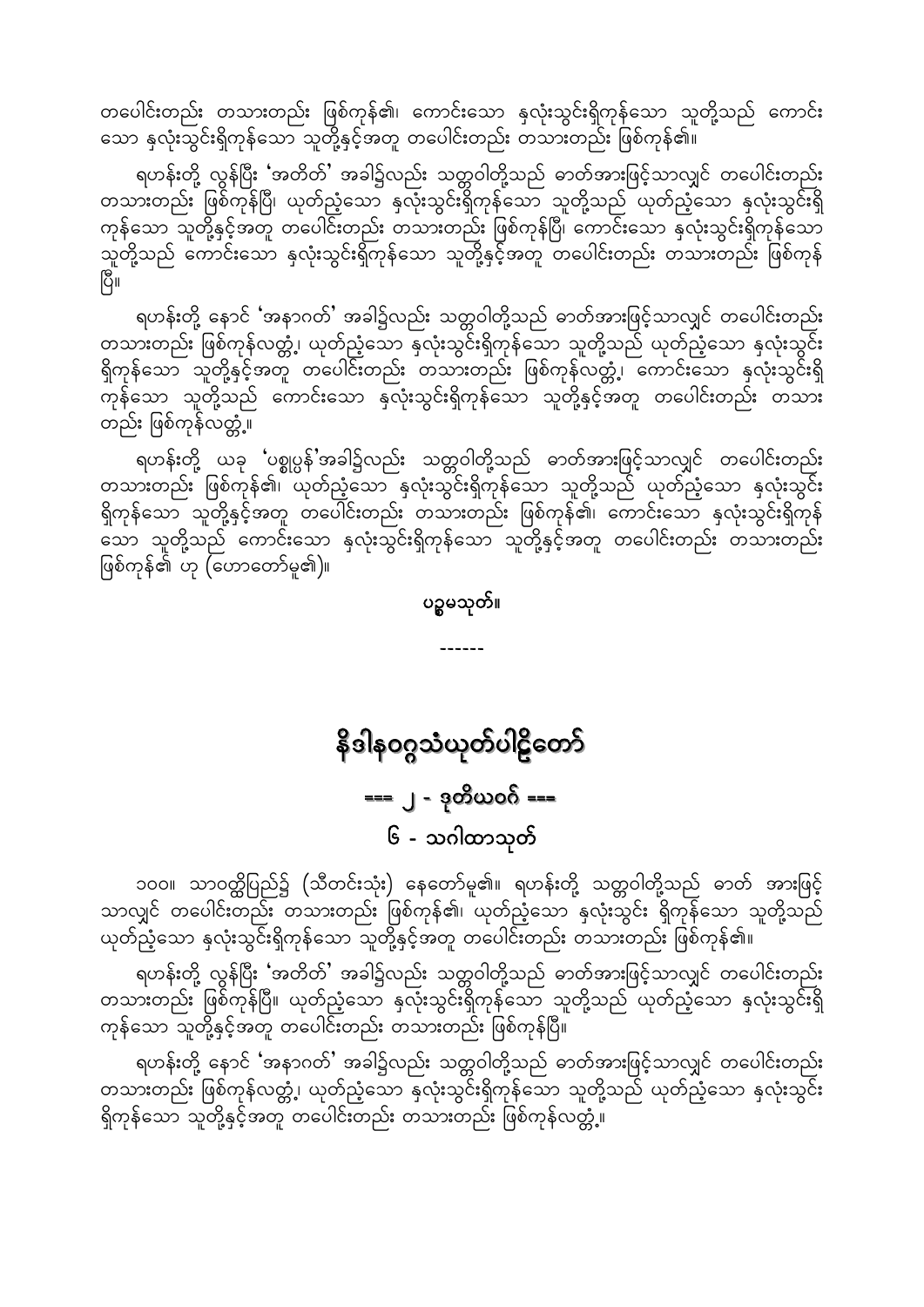ရဟန်းတို့ ယခု 'ပစ္စုပ္ပန်' အခါ၌လည်း သတ္တဝါတို့သည် ဓာတ်အားဖြင့်သာလျှင် တပေါင်းတည်း တသားတည်း ဖြစ်ကုန်၏၊ ယုတ်ညံ့သော နှလုံးသွင်းရှိကုန်သော သူတို့သည် ယုတ်ညံ့သော နှလုံးသွင်းရှိ ကုန်သော သူတို့နှင့်အတူ တပေါင်းတည်း တသားတည်း ဖြစ်ကုန်၏။

ရဟန်းတို့ ဉပမာသော်ကား မစင်ကျင်ကြီးသည် မစင်ကျင်ကြီးနှင့် တပေါင်းတည်း တသားတည်း ဖြစ်၏၊ ကျင်ငယ်သည် ကျင်ငယ်နှင့် တပေါင်းတည်း တသားတည်း ဖြစ်၏၊ တံတွေးသည် တံတွေးနှင့် waygif;with which way way is the conference of the contract of the contract of the contract of the contract of<br>Giga di Bilis was giga wang pangalang ang disegnal was disegned to the contract of the contract of the contra<br> သည် သွေးနှင့် တပေါင်းတည်း တသားတည်း ဖြစ်၏။ ရဟန်းတို့ ဤအတူသာလျှင် သတ္တဝါတို့သည် ဓာတ်အားဖြင့်သာလျှင် တပေါင်းတည်း တသားတည်း ဖြစ်ကုန်၏၊ ယုတ်ညံ့သော နှလုံးသွင်းရှိကုန်သော သူတို့သည် ယုတ်ညံ့သော နှလုံးသွင်းရှိကုန်သော သူတို့နှင့်အတူ တပေါင်းတည်း တသားတည်း ဖြစ်ကုန် မျာ။

လွန်ပြီး 'အတိတ်' အခါ၌လည်း။ပ။ နောင် 'အနာဂတ်' အခါ၌လည်း။ပ။ ယခု 'ပစ္စုပ္ပန်' အခါ၌လည်း သတ္တဝါတို့သည် ဓာတ်အားဖြင့်သာလျှင် တပေါင်းတည်း တသားတည်း ဖြစ်ကုန်၏၊ ယုတ်ညံ့သော နှလုံးသွင်းရှိ ကုန်သော သူတို့သည် ယုတ်ညံ့သော နှလုံးသွင်းရှိကုန်သော သူတို့နှင့်အတူ တပေါင်းတည်း တသားတည်း ဖြစ်ကုန်၏။

ရဟန်းတို့ သတ္တဝါတို့သည် ဓာတ်အားဖြင့်သာလျှင် တပေါင်းတည်း တသားတည်း ဖြစ်ကုန်၏၊ ကောင်းသော နှလုံးသွင်းရှိကုန်သော သူတို့သည် ကောင်းသော နှလုံးသွင်းရှိကုန်သော သူတို့နှင့်အတူ တပေါင်းတည်း တသားတည်း ဖြစ်ကုန်၏။

ရဟန်းတို့ လွန်ပြီး 'အတိတ်'အခါ၌လည်း သတ္တဝါတို့သည် ဓာတ်အားဖြင့်သာလျှင် တပေါင်းတည်း တသားတည်း ဖြစ်ကုန်ပြီ၊ ကောင်းသော နှလုံးသွင်းရှိကုန်သော သူတို့သည် ကောင်းသော နှလုံးသွင်းရှိ ကုန်သော သူတို့နှင့်အတူ တပေါင်းတည်း တသားတည်း ဖြစ်ကုန်ပြီ။

ရဟန်းတို့ နောင် 'အနာဂတ်'အခါ၌လည်း။ပ။ ရဟန်းတို့ ယခု 'ပစ္စုပ္ပန်'အခါ၌လည်း သတ္တဝါတို့သည် ဓာတ်အားဖြင့်သာလျှင် တပေါင်းတည်း တသားတည်း ဖြစ်ကုန်၏၊ ကောင်းသော နှလုံးသွင်းရှိကုန်သော သူတို့သည် ကောင်းသော နှလုံးသွင်းရှိကုန်သော သူတို့နှင့်အတူ တပေါင်းတည်း တသားတည်း ဖြစ်ကုန် الق

ရဟန်းတို့ ဉပမာသော်ကား နို့ရည်သည် နို့ရည်နှင့် တပေါင်းတည်း တသားတည်း ဖြစ်၏၊ ဆီသည် ဆီနှင့် တပေါင်းတည်း တသားတည်း ဖြစ်၏၊ ထောပတ်သည် ထောပတ်နှင့် တပေါင်းတည်း တသား တည်း ဖြစ်၏၊ ပျားရည်သည် ပျားရည်နှင့် တပေါင်းတည်း တသားတည်း ဖြစ်၏၊ တင်လဲသည် တင်လဲနှင့် တပေါင်းတည်း တသားတည်း ဖြစ်၏။

ရဟန်းတို့ ဤအတူသာလျှင် သတ္တဝါတို့သည် ဓာတ်အားဖြင့်သာလျှင် တပေါင်းတည်း တသားတည်း ဖြစ်ကုန်၏၊ ကောင်းသော နဲ့လုံးသွင်းရှိကုန်သော သူတို့သည် ကောင်းသော နှလုံးသွင်းရှိကုန်သော တို့တို့နှင့် အတူ တပေါင်းတည်း တသားတည်း ဖြစ်ကုန်၏၊ လွန်ပြီး 'အတိတ်'အခါ၌လည်း။ နောင် '္ဖြာသောက်' အခါ၌လည်း။ ယခု 'ပစ္စုပ္ပန်'အခါ၌လည်း သတ္တဝါတို့သည် ဓာတ်အားဖြင့်သာလျှင် တပေါင်း တည်း တသားတည်း ဖြစ်ကုန်၏၊ ကောင်းသော နှလုံးသွင်းရှိကုန်သော သူတို့သည် ကောင်းသော နှလုံး သွင်းရှိကုန်သော သူတို့နှင့်အတူ တပေါင်းတည်း တသားတည်း ဖြစ်ကုန်၏ဟု မြတ်စွာဘုရားသည် ဤ တရားတော်ကို ဟောတော်မူ၏၊ မြတ်စွာဘုရားသည် ဤတရားတော်ကို ဟောတော်မူပြီး၍ ထိုမှ နောက်၌ ဤဂါထာတို့ကို မိန့်တော်မူ၏-

"ရဟန်းတို့ တဏှာဖြင့် ကပ်ငြိခြင်းကြောင့် ကိလေသာတောကြီးသည် ပေါက် ရောက် ဖြစ်ပေါ် လာ၏၊ မကပ်ငြိခြင်းကြောင့် ပြတ်၏။ မဟာသမုဒ္ဒရာ၌ သေးငယ်သော သစ်တုံးကို တက်ိစီးမိ၍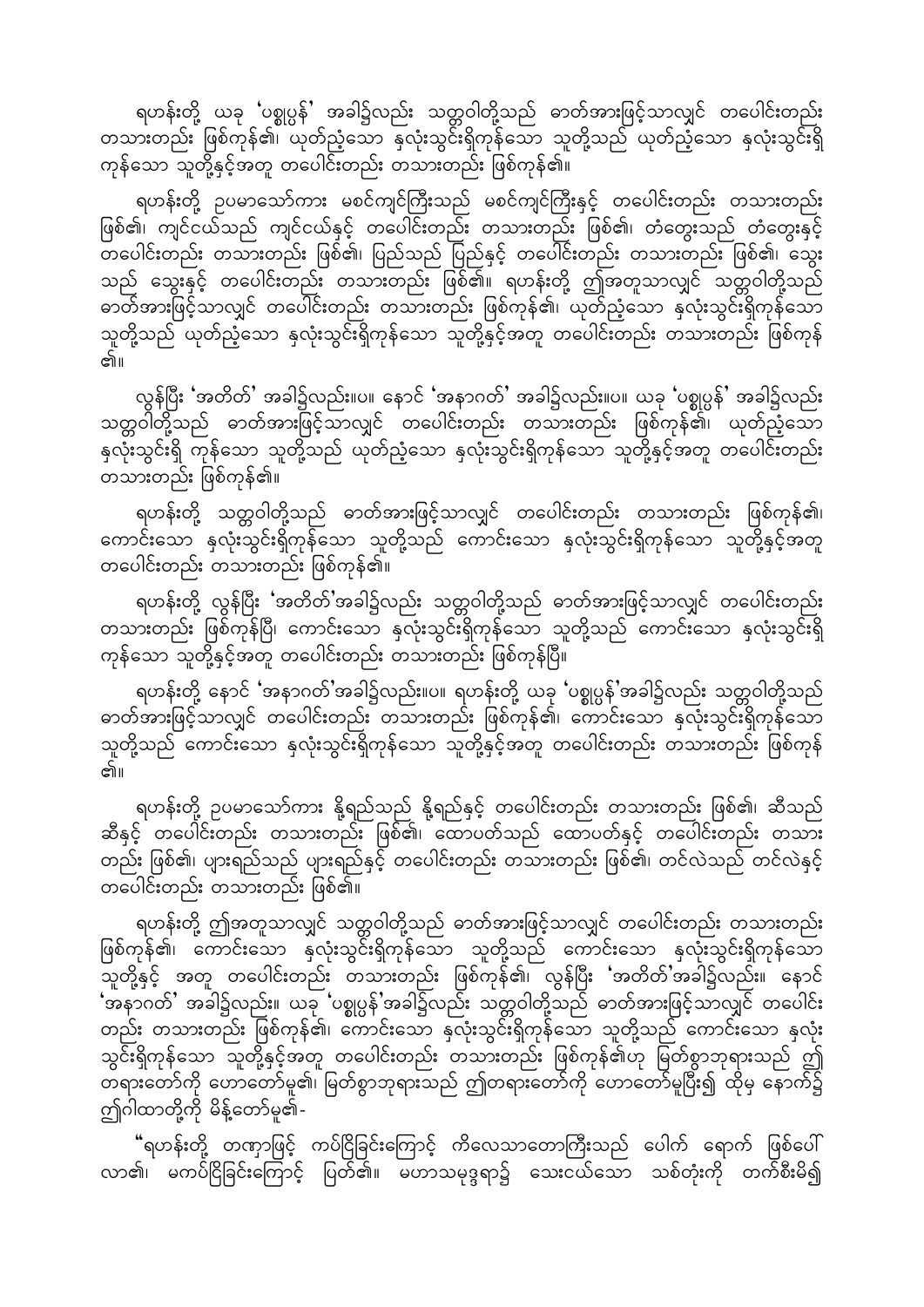နစ်မြုပ်ရလေသကဲ့သို့ ဤအတူ ပျင်းရိ သော သူကို အစွဲပြု၍ ကောင်းသော အသက်မွေးမှုရှိသော ရာ၏။

ဆိတ်ငြိမ်ရာသို့ ကပ်ကုန်သော, ဖြူစင်ကုန်သော, နိဗ္ဗာန်သို့ စေလွှတ်အပ်သော စိတ်ရှိကုန်သော, ဈာန်ဝင်စားလေ့ရှိကုန်သော, ထက်သန်သော လုံ့လရှိကုန်သော, ပညာရှိတို့နှင့်သာလျှင် အတူတကွ ပေါင်းဖော်နေထိုင်ရာ၏" ဟု (မိန့်တော်မူ၏)။

ဆဋ္ဌသုတ်။

နိဒါန၀ဂွသံယုတ်ပါဠိတော် === ၂ - ဒုတိယဝဂ် === ၇ - အဿဒ္ဓသံသန္ဒနသုတ်

၁၀၁။ သာဝတ္တိပြည်၌ (သီတင်းသုံး) နေတော်မူ၏။ ရဟန်းတို့ သတ္တဝါတို့သည် ဓာတ်အားဖြင့်သာ လျှင် တပေါင်းတည်း တသားတည်း ဖြစ်ကုန်၏။ (ရတနာသုံးပါးဂုဏ်ကို) ယုံကြည်မှု မရှိကုန်သော သူတို့ သည် (ရတနာသုံးပါးဂုဏ်ကို) ယုံကြည်မှု မရှိကုန်သော သူတို့နှင့် တပေါင်းတည်း တသားတည်း ဖြစ် တပေါင်းတည်း တသားတည်း ဖြစ်ကုန်၏၊ မကောင်းမှုမှ မကြောက်လန့်သော သူတို့သည် မကောင်းမှုမှ မကြောက်လန့်သော သူတို့နှင့်အတူ တပေါင်းတည်း တသားတည်း ဖြစ်ကုန်၏၊ နည်းသော အကြားအမြင် ရှိသော သူတို့သည် နည်းသော အကြားအမြင်ရှိသော သူတို့နှင့်အတူ တပေါင်းတည်း တသားတည်း ဖြစ် .<br>ကုန်၏၊ ပျင်းရိသော သူတို့သည် ပျင်းရိသော သူတို့နှင့်အတူ တပေါင်းတည်း တသားတည်း ဖြစ်ကုန်၏၊ သတိလွတ်ကင်းသော သူတို့သည် သတိလွတ်ကင်းသော သူတို့နှင့်အတူ တပေါင်းတည်း တသားတည်း ဖြစ်ကုန်၏၊ ပညာမဲ့ကုန်သော သူတို့သည် ပညာမဲ့ကုန်သော သူတို့နှင့်အတူ တပေါင်းတည်း တသား တည်း ဖြစ်ကုန်၏။

ရဟန်းတို့ လွန်ပြီး 'အတိတ်' အခါ၌လည်း သတ္တဝါတို့သည် ဓာတ်အားဖြင့်သာလျှင် တပေါင်းတည်း တသားတည်း ဖြစ်ကုန်ပြီ၊ သဒ္ဓါတရား မရှိသော သူတို့သည် သဒ္ဓါတရား မရှိသော သူတို့နှင့်အတူ မရှက်တတ်သော သူတို့နှင့်အတူ တပေါင်းတည်း တသားတည်း ဖြစ်ကုန်ပြီ၊ မကောင်းမှုမှ မကြောက်လန့် သော သူတို့သည် မကောင်းမှုမှ မကြောက်လန့်သော သူတို့နှင့်အတူ တပေါင်းတည်း တသားတည်း ဖြစ် ကုန်ပြီ၊ နည်းသော အကြားအမြင်ရှိသော သူတို့သည် နည်းသော အကြားအမြင်ရှိသော သူတို့နှင့်အတူ ားပြင်းတည်း တသားတည်း ဖြစ်ကုန်ပြီ၊ ပျင်းရိသော သူတို့သည် ပျင်းရိသော သူတို့နှင့်အတူ တပေါင်း တည်း တသားတည်း ဖြစ်ကုန်ပြီ၊ သတိလွတ်ကင်းသော သူတို့သည် သတိလွတ်ကင်းသော သူတို့နှင့်အတူ တပေါင်းတည်း တသားတည်း ဖြစ်ကုန်ပြီ၊ ပညာမဲ့ကုန်သော သူတို့သည် ပညာမဲ့ကုန်သော သူတို့နှင့်အတူ တပေါင်းတည်း တသားတည်း ဖြစ်ကုန်ပြီ။

ရဟန်းတို့ နောင် 'အနာဂတ်' အခါ၌လည်း သတ္တဝါတို့သည် ဓာတ်အားဖြင့်သာလျှင် တပေါင်းတည်း တသားတည်း ဖြစ်ကုန်လတ္တံ့၊ သဒ္ဓါတရား မရှိသော သူတို့သည် သဒ္ဓါတရား မရှိသော သူတို့နှင့်အတူ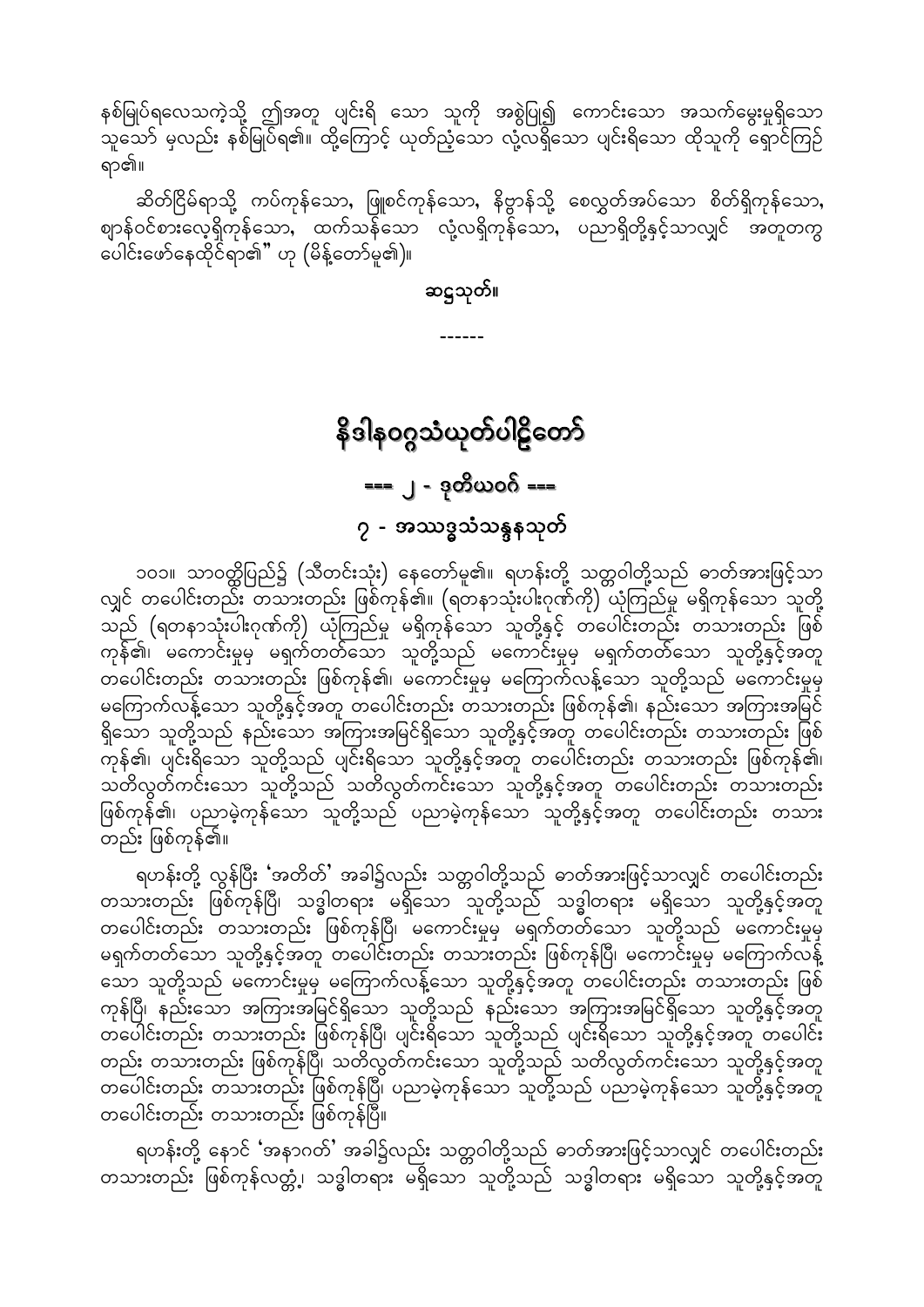တပေါင်းတည်း တသားတည်း ဖြစ်ကုန်လတ္တံ့၊ မကောင်းမှုမှ မရှက်တတ်သော သူတို့သည် မကောင်းမှုမှ မရှက်တတ်သော သူတို့နှင့်အတူ တပေါင်းတည်း တသားတည်း ဖြစ်ကုန်လတ္တံ့၊ မတောင်းမှုမှ မကြောက် ---<br>လန့်သော သူတို့သည် မကောင်းမှုမှ မကြောက်လန့်သော သူတို့နှင့်အတူ တပေါင်းတည်း တသားတည်း ဖြစ်ကုန်လတ္တံ့။ပ။ နည်းသော အကြားအမြင်ရှိသော သူတို့သည် နည်းသော အကြားအမြင်ရှိသော သူတို့ ESifhtwl/y/ ysif;&daom olwdkYonf ysif;&daom olwdkYESifhtwl/y/ owdvGwfuif;aom olwdkYonf -<br>သတိလွတ်ကင်းသော သူတို့နှင့်အတူ။ပ။ ပညာမဲ့ကုန်သော သူတို့သည် ပညာမဲ့ကုန်သော သူတို့နှင့်အတူ တပေါင်းတည်း တသားတည်း ဖြစ်ကုန်လတ္တံ့။

ရဟန်းတို့ ယခု 'ပစ္စုပ္ပန်' အခါ၌လည်း သတ္တဝါတို့သည် ဓာတ်အားဖြင့်သာလျှင် တပေါင်းတည်း တသားတည်း ဖြစ်ကုန်၏၊ သဒ္ဓါတရား မရှိသော သူတို့သည် သဒ္ဓါတရား မရှိသော သူတို့နှင့်အတူ တပေါင်းတည်း တသားတည်း ဖြစ်ကုန်၏၊ မကောင်းမှုမှ မရှက်တတ်သော သူတို့သည် မကောင်းမှုမှ မရှက်တတ်သော သူတို့နှင့်အတူ။ပ။ မကောင်းမှုမှ မကြောက်လန့်သော သူတို့သည် မကောင်းမှုမှ မကြောက်လန့်သော သူတို့နှင့်အတူ။ပ။ နည်းသော အကြားအမြင်ရှိသော သူတို့သည် နည်းသော အကြားအမြင်ရှိသော သူတို့နှင့်အတူ။ပ။ ပျင်းရိသော သူတို့သည် ပျင်းရိသော သူတို့နှင့်အတူ။ပ။ သတ်လွတ်ကင်းသော သူတို့သည် သတိလွတ်ကင်းသော သူတို့နှင့်အတူ တပေါင်းတည်း တသားတည်း ဖြစ်ကုန််၏၊ ပညာမဲ့ကုန်သော သူတို့သည် ပညာမဲ့ကုန်သော သူတို့နှင့်အတူ တပေါင်းတည်း တသား တည်း ဖြစ်ကုန်၏။

ရဟန်းတို့ သတ္တဝါတို့သည် ဓာတ်အားဖြင့်သာလျှင် တပေါင်းတည်း တသားတည်း ဖြစ်ကုန်၏။ သဒ္ဓါတရား ရှိသော သူတို့သည် သဒ္ဓါတရားရှိသော သူတို့နှင့်အတူ တပေါင်းတည်း တသားတည်း ဖြစ်ကုန်၏၊ မကောင်းမှုမှ ရှက်တတ်သော စိတ်ရှိသော သူတို့သည် မကောင်းမှုမှ ရှက်တတ်သော စိတ်ရှိသော သူတို့နှင့်အတူ တပေါင်းတည်း တသားတည်း ဖြစ်ကုန်၏၊ မကောင်းမှုမှ ကြောက်လန့် တတ်သော သူတို့သည် မကောင်းမှုမှ ကြောက်လန့်တတ်သော သူတို့နှင့်အတူ တပေါင်းတည်း တသား တည်း ဖြစ်ကုန်၏၊ များသော အကြားအမြင်ရှိသော သူတို့သည် များသော အကြားအမြင်ရှိသော သူတို့နှင့်အတူ တပေါင်း တည်း တသားတည်း ဖြစ်ကုန်၏၊ ထက်သန်သော လုံ့လရှိသော သူတို့သည် \_\_<br>ထက်သန်သော လုံ့လရှိ သော သူတို့နှင့်အတူ တပေါင်းတည်း တသားတည်း ဖြစ်ကုန်၏၊ ထင်သော သတိရှိသော သူတို့သည် ထင်သော သတိရှိသော သူတို့နှင့်အတူ တပေါင်းတည်း တသားတည်း ဖြစ်ကုန်၏၊ ပညာရှိသော သူတို့သည် ပညာရှိသော သူတို့နှင့်အတူ တပေါင်းတည်း တသားတည်း ဖြစ်ကုန်၏။ ရဟန်းတို့ လွန်ပြီး 'အတိတ်' အခါ၌လည်း။ပ။ <sup>ရ</sup>ဟန်းတို့ နောင် 'အနာဂတ်'အခါ၌လည်း။ပ။  $\frac{1}{2}$ တန်းတို့ ယခု 'ပစ္စုပ္ပန် $\cdot$  အခါ၌လည်း သတ္တဝါတို့သည် ဓာတ်အားဖြင့်သာလျှင် တပေါင်းတည်း wom;wom; ဖြစ်ကုန်၏၊ သဒ္ဓါတရားရှိသော သူတို့သည် သဒ္ဓါတရားရှိသော သူတို့နှင့်အတူ။ပ။ ပညာ ရှိသော သူတို့သည် ပညာရှိသော သူတို့နှင့် အတူ တပေါင်းတည်း တသားတည်း ဖြစ်ကုန်၏ ဟု  $(\mathsf{ev}$ ာတော်မူ၏)။ $\overline{\phantom{a}}$ 

သတ္တမသုတ်။

------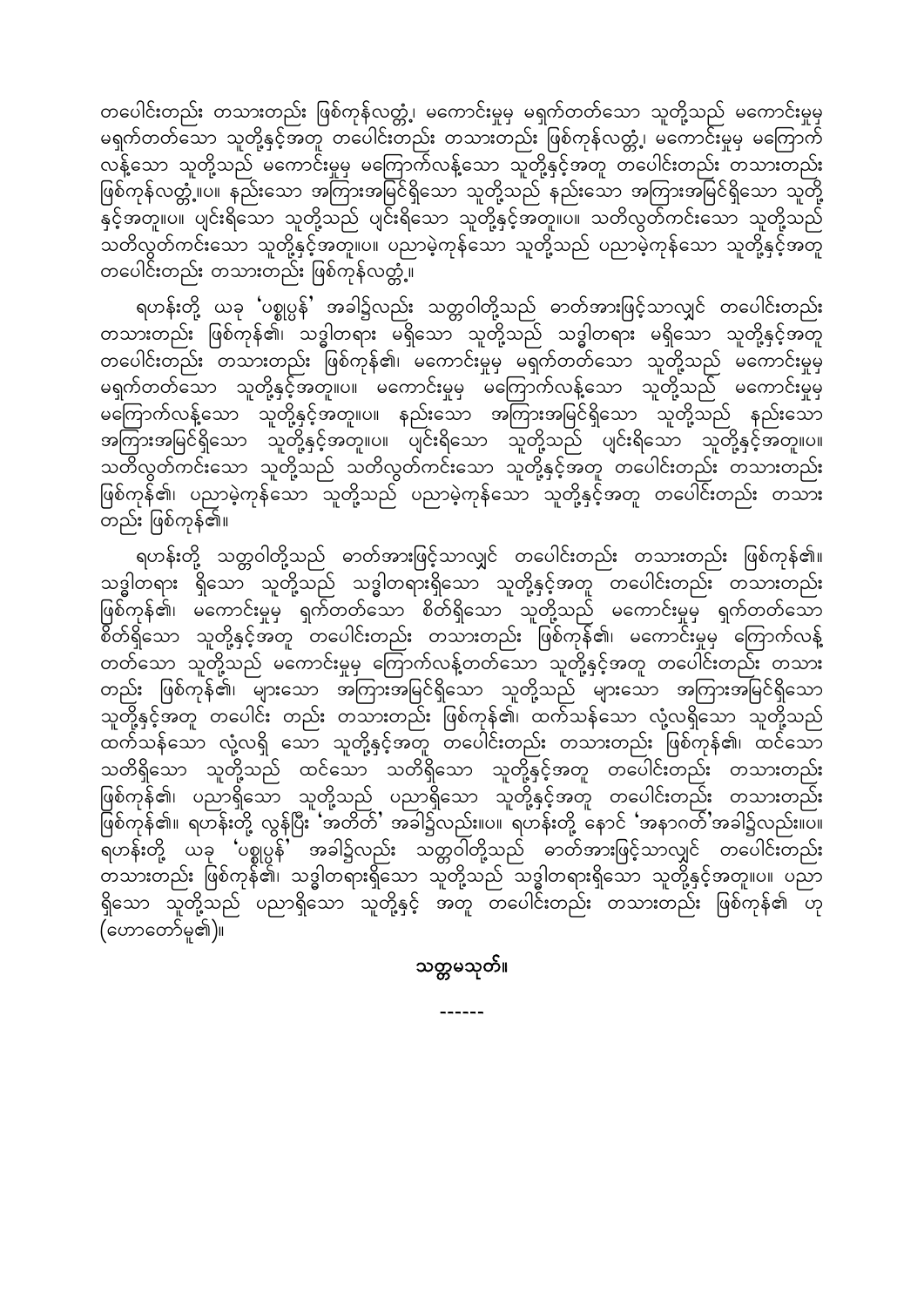#### နိဒါနဝဂ္ဂသံယုတ်ပါဠိတော် === ၂ - ဒုတိယ၀ဂ် === ၈ - အဿဒ္ဓမူလကသုတ်

၁၀၂။ သာဝတ္ထိပြည်၌ (သီတင်းသုံး) နေတော်မူ၏။ ရဟန်းတို့ သတ္တဝါတို့သည် ဓာတ်အားဖြင့်သာ လျှင် တပေါင်းတည်း တသားတည်း ဖြစ်ကုန်၏။ သဒ္ဓါတရား မရှိသော သူတို့သည် သဒ္ဓါတရား မရှိသော ာ<br>သူတို့နှင့်အတူ တပေါင်းတည်း တသားတည်း ဖြစ်ကုန်၏ မကောင်းမှုမှ မရှက်တတ်ကုန်သော ာ<sup>ုံ</sup>တို့သည် မကောင်းမှုမှ မရှက်တတ်ကုန်သော သူတို့နှင့်အတူ တပေါင်းတည်း တသားတည်း ဖြစ်ကုန်၏၊ ပညာမဲ့သော သူတို့သည် ပညာမဲ့သော သူတို့နှင့်အတူ တပေါင်းတည်း တသားတည်း ဖြစ်ကုန်၏။ သဒ္ဓါတရားရှိသော သူတို့သည် သဒ္ဓါတရားရှိသော သူတို့နှင့်အတူ တပေါင်းတည်း တသား<br>တည်း ဖြစ်ကုန်၏၊ မကောင်းမှုမှ ရှက်တတ်သော စိတ်ရှိသော သူတို့သည် မကောင်းမှုမှ ရှက်တတ်သော စိတ်ရှိသော သူတို့နှင့် အတူ တပေါင်းတည်း တသားတည်း ဖြစ်ကုန်၏၊ ပညာရှိသော သူတို့သည် ပညာရှိသော သူတို့နှင့်အတူ တပေါင်းတည်း တသားတည်း ဖြစ်ကုန်၏။

ရဟန်းတို့ လွန်ပြီး 'အတိတ်' အခါ၌လည်း သတ္တဝါတို့သည် ဓာတ်အားဖြင့်သာလျှင် တပေါင်းတည်း တသားတည်း ဖြစ်ကုန်ပြီ။ပ။ ရဟန်းတို့ နောင် 'အနာဂတ်' အခါ၌လည်း သတ္တဝါတို့သည် ဓာတ်အားဖြင့် သာလျှင် တပေါင်းတည်း တသားတည်း ဖြစ်ကုန်လတ္တံ့။ပ။

ရဟန်းတို့ ယခု 'ပစ္စုပ္ပန်' အခါ၌လည်း သတ္တဝါတို့သည် ဓာတ်အားဖြင့်သာလျှင် တပေါင်းတည်း တသားတည်း ဖြစ်ကုန်၏၊ သဒ္ဓါတရား မရှိသော သူတို့သည် သဒ္ဓါတရား မရှိသော သူတို့နှင့်အတူ မရှက်တတ်သော သူတို့နှင့်အတူ တပေါင်းတည်း တသားတည်း ဖြစ်ကုန်၏၊ ပညာမဲ့သော သူတို့သည် ပညာမဲ့သော သူတို့နှင့်အတူ တပေါင်းတည်း တသားတည်း ဖြစ်ကုန်၏။ သဒ္ဓါတရားရှိသော သူတို့သည်<br>သဒ္ဓါတရားရှိသော သူတို့နှင့်အတူ တပေါင်းတည်း တသားတည်း ဖြစ်ကုန်၏၊ မကောင်းမှုမှ ရှက်တတ် သော စိတ်ရှိသော သူတို့သည် မကောင်းမှုမှ ရှက်တတ်သော စိတ်ရှိသော သူတို့နှင့်အတူ တပေါင်းတည်း တသားတည်း ဖြစ်ကုန်၏၊ ပညာရှိသော သူတို့သည် ပညာရှိသော သူတို့နှင့်အတူ တပေါင်းတည်း တသားတည်း ဖြစ်ကုန်၏။ (၁)

ရဟန်းတို့ သတ္တဝါတို့သည် ဓာတ်အားဖြင့်သာလျှင် တပေါင်းတည်း တသားတည်း ဖြစ်ကုန်၏၊ သဒ္ဓါတရား မရှိသော သူတို့သည် သဒ္ဓါတရား မရှိသော သူတို့နှင့်အတူ တပေါင်းတည်း တသားတည်း ဖြစ်ကုန်၏၊ မကောင်းမှုမှ မကြောက်လန့်သော သူတို့သည် မကောင်းမှုမှ မကြောက်လန့်သော သူတို့နှင့် -<br>အတူ တပေါင်းတည်း တသားတည်း ဖြစ်ကုန်၏၊ ပညာမဲ့သော သူတို့သည် ပညာမဲ့သော သူတို့နှင့်အတူ တပေါင်းတည်း တသားတည်း ဖြစ်ကုန်၏။ သဒ္ဓါတရားရှိသော သူတို့သည် သဒ္ဓါတရားရှိသော သူတို့နှင့် အတူ တပေါင်းတည်း တသားတည်း ဖြစ်ကုန်၏၊ မကောင်းမှုမှ ကြောက်လန့်သော သူတို့သည် မကောင်း မှုမှ<sup>ီ</sup>ကြောက်လန့်သော သူတို့နှင့်အတူ တပေါင်းတည်း တသားတည်း ဖြစ်ကုန်၏၊ ပညာရှိကုန်သော ာ-<br>သူတို့သည် ပညာရှိကုန်သော သူတို့နှင့်အတူ တပေါင်းတည်း တသားတည်း ဖြစ်ကုန်၏။ပ။ | ပဌမဝါရ ကဲ့သို့ ချဲ့အပ်၏ | (၂)

ရဟန်းတို့ သတ္တဝါတို့သည် ဓာတ်အားဖြင့်သာလျှင်။ပ။ သဒ္ဓါတရား မရှိသော သူတို့သည် သဒ္ဓါ တရား မရှိသော သူတို့နှင့်အတူ တပေါင်းတည်း တသားတည်း ဖြစ်ကုန်၏၊ နည်းသော အကြားအမြင်ရှိ သော သူတို့သည် နည်းသော အကြားအမြင်ရှိသော သူတို့နှင့်အတူ တပေါင်းတည်း တသားတည်း ဖြစ် ကုန်၏၊ ပညာမဲ့ကုန်သော သူတို့သည် ပညာမဲ့ကုန်သော သူတို့နှင့်အတူ တပေါင်းတည်း တသားတည်း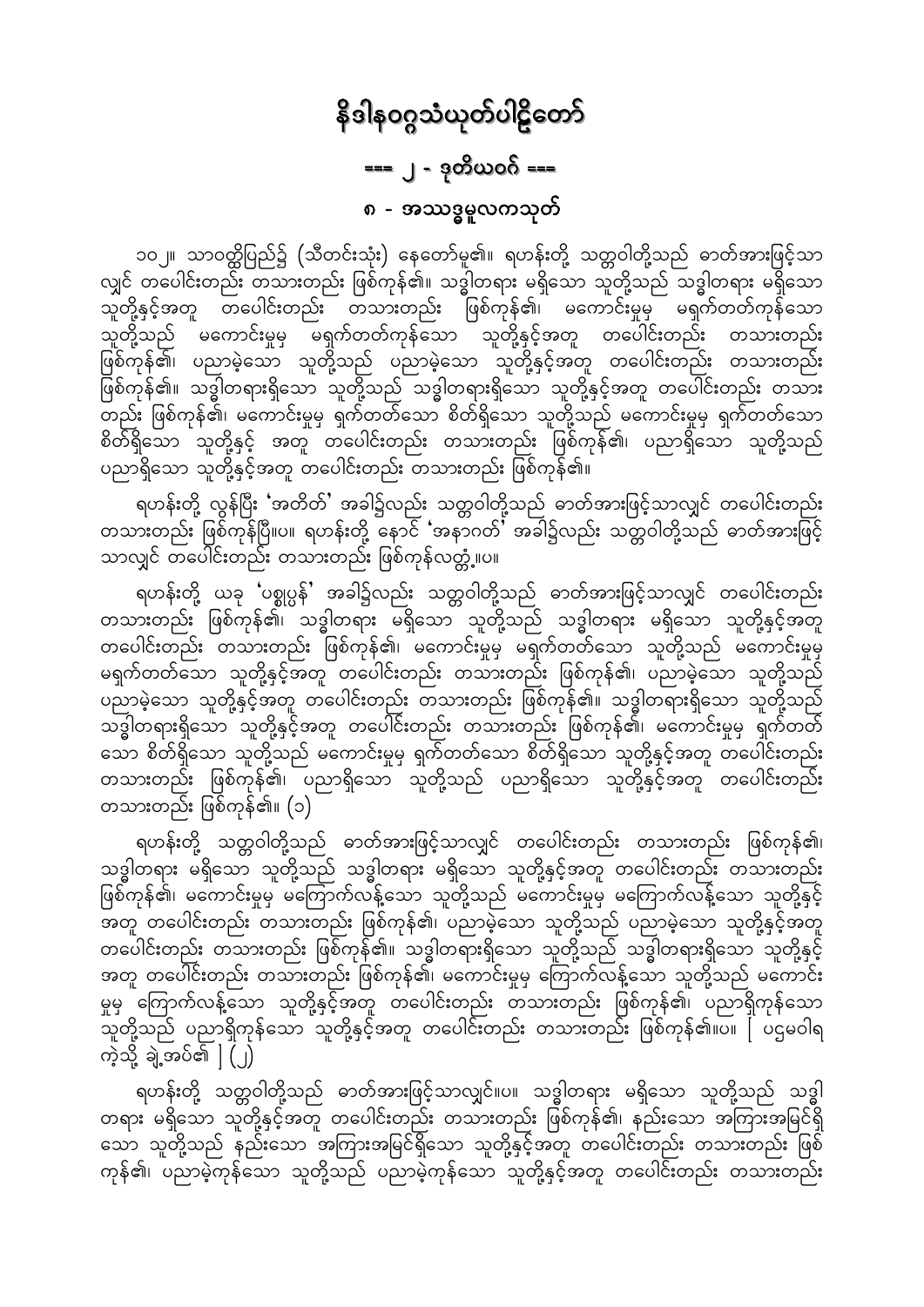ဖြစ်ကုန်၏။ သဒ္ဓါတရားရှိသော သူတို့သည် သဒ္ဓါတရားရှိသော သူတို့နှင့်အတူ တပေါင်းတည်း တသား .<br>တည်း ဖြစ်ကုန်၏၊ များသော အကြားအမြင်ရှိသော သူတို့သည် များသော အကြားအမြင်ရှိသော သူတို့ နှင့်အတူ တပေါင်းတည်း တသားတည်း ဖြစ်ကုန်၏၊ ပညာရှိကုန်သော သူတို့သည် ပညာရှိကုန်သော သူတို့နှင့်အတူ တပေါင်းတည်း တသားတည်း ဖြစ်ကုန်၏။ပါ  $\overline{ \left( \mathfrak{d} \right) }$ 

ရဟန်းတို့ သတ္တဝါတို့သည် ဓာတ်အားဖြင့်သာလျှင်။ပ။ သဒ္ဓါတရား မရှိသော သူတို့သည် သဒ္ဓါ တရားမရှိသော သူတို့နှင့်အတူ တပေါင်းတည်း တသားတည်း ဖြစ်ကုန်၏၊ ပျင်းရိကုန်သော သူတို့သည် ပျင်းရိကုန်သော သူတို့နှင့်အတူ တပေါင်းတည်း တသားတည်း ဖြစ်ကုန်၏၊ ပညာမဲ့သော သူတို့သည် ္ပြဲ ပါတယ္ေတာ့ သူတို့နှင့်အတူ တပေါင်းတည်း တသားတည်း ဖြစ်ကုန်၏။ သဒ္ဓါတရားရှိသော သူတို့သည် o'¨gw&m;&Sdaom olwdkYESifhtwl waygif;wnf; wom;wnf; jzpfukef\? xufoefaom vkHYv&Sd သော သူတို့သည် ထက်သန်သော လုံ့လရှိသော သူတို့နှင့်အတူ တပေါင်းတည်း တသားတည်း ဖြစ်ကုန်၏၊ ပညာရှိကုန်သော သူတို့သည် ပညာရှိကုန်သော သူတို့နှင့်အတူ တပေါင်းတည်း တသား တည်း ဖြစ်ကုန်၏။ပ။  $(q)$ 

ရဟန်းတို့ သတ္တဝါတို့သည် ဓာတ်အားဖြင့်သာလျှင်။ပ။ သဒ္ဓါတရား မရှိသော သူတို့သည် သဒ္ဓါ တရား မရှိသော သူတို့နှင့်အတူ တပေါင်းတည်း တသားတည်း ဖြစ်ကုန်၏၊ သတိလွတ်ကင်းကုန်သော သူတို့သည် သတိလွတ်ကင်းကုန်သော သူတို့နှင့်အတူ တပေါင်းတည်း တသားတည်း ဖြစ်ကုန်၏၊ ပညာမဲ့ ကုန်သော သူတို့သည် ပညာမဲ့ကုန်သော သူတို့နှင့်အတူ တပေါင်းတည်း တသားတည်း ဖြစ်ကုန်၏။ သဒ္ဓါ w&m;&Sdaom olwdkYonf o'¨gw&m;&Sdaom olwdkYESifhtwl waygif;wnf; wom;wnf; jzpfukef\? ထင်သော သတိရှိကုန်သော သူတို့သည် ထင်သော သတိရှိကုန်သော သူတို့နှင့်အတူ တပေါင်းတည်း တသားတည်း ဖြစ်ကုန်၏၊ ပညာရှိကုန်သော သူတို့သည် ပညာရှိကုန်သော သူတို့နှင့်အတူ တပေါင်း တည်း တသားတည်း ဖြစ်ကုန်၏။ပါဟု (မိန့်တော်မူ၏)။  $\overline{\H(\gamma)}$ 

အဋ္ဌမသုတ်။

------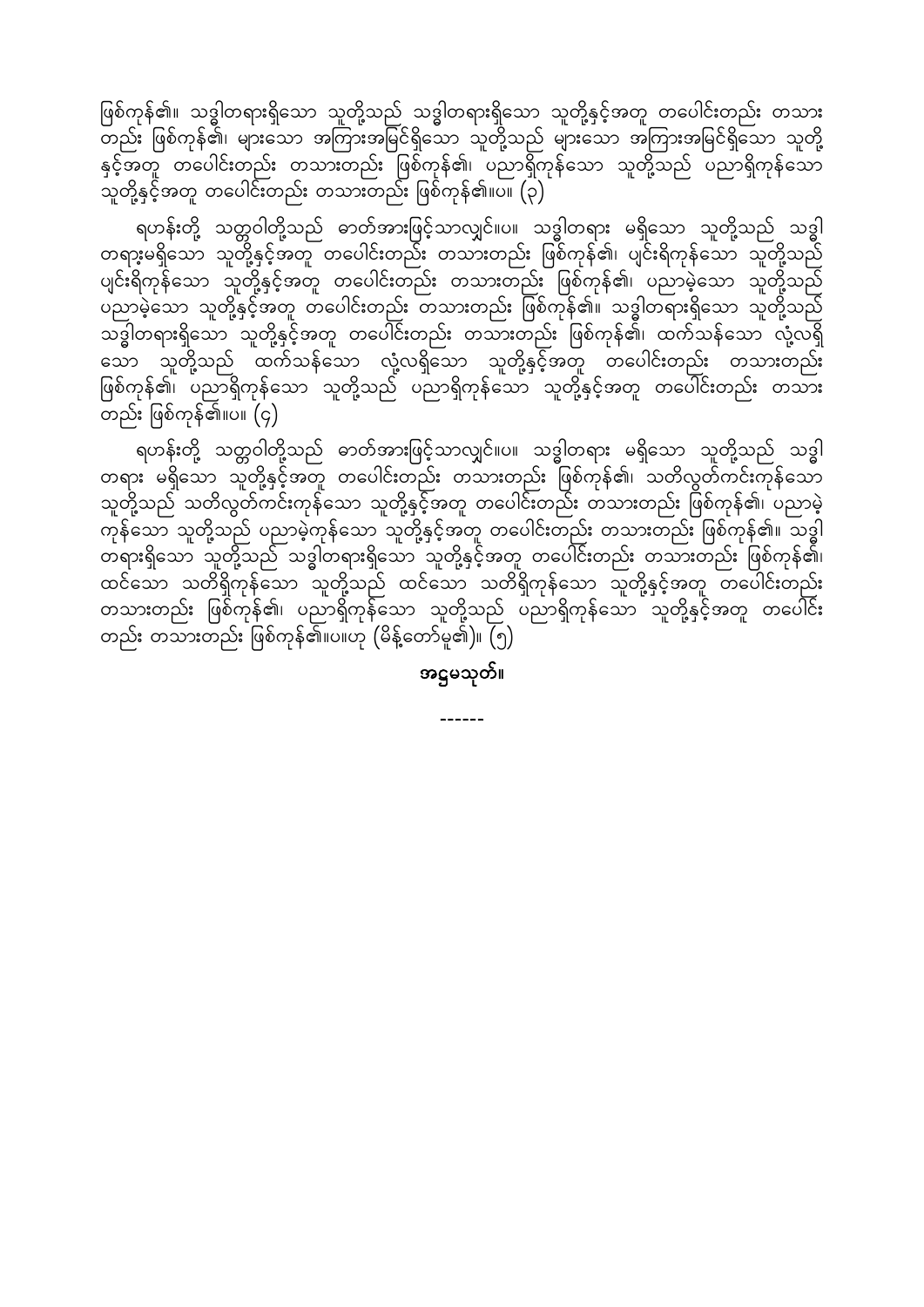#### နိဒါန၀ဂ္ဂသံယုတ်ပါဠိတော် === ၂ - ဒုတိယဝဂ် === ၉ - အဟိရိကမူလကသုတ်

၁၀၃။ သာဝတ္ထိပြည်၌ (သီတင်းသုံး) နေတော်မူ၏။ သတ္တဝါတို့သည် ဓာတ်အားဖြင့်သာလျှင်။ပ။ မကောင်းမှုမှ မရှက်တတ်သော သူတို့သည် မကောင်းမှုမှ မရှက်တတ်သော သူတို့နှင့်အတူ တပေါင်း တည်း တသားတည်း ဖြစ်ကုန်၏၊ မကောင်းမှုမှ မကြောက်လန့်ကုန်သော သူတို့သည် မကောင်းမှုမှ မကြောက်လန့်ကုန်သော သူတို့နှင့်အတူ တပေါင်းတည်း တသားတည်း ဖြစ်ကုန်၏၊ ပညာမဲ့ကုန်သော သူတို့သည် ပညာမဲ့ကုန်သော သူတို့နှင့်အတူ တပေါင်းတည်း တသားတည်း ဖြစ်ကုန်၏။ မကောင်းမှုမှ ရ<sup>ှိ</sup>က်တတ်သော စိတ်ရှိသော သူတို့သည် မကောင်းမှုမှ ရှက်တတ်သော စိတ်ရှိသော သူတို့နှင့်အတူ တပေါင်းတည်း တသားတည်း ဖြစ်ကုန်၏၊ မကောင်းမှုမှ ကြောက်လန့်တတ်သော သူတို့သည် မကောင်းမှု မှ ကြောက်လန့် တတ်သော သူတို့နှင့်အတူ တပေါင်းတည်း တသားတည်း ဖြစ်ကုန်၏၊ ပညာ ရှိကုန် -<br>သော သူတို့သည် ပညာရှိကုန်သော သူတို့နှင့်အတူ တပေါင်းတည်း တသားတည်း ဖြစ်ကုန်၏။ပ။ (၁)

မကောင်းမှုမှ မရှက်တတ်သော သူတို့သည် မကောင်းမှုမှ မရှက်တတ်သော သူတို့နှင့်အတူ အကြားအမြင်ရှိကုန်သော သူတို့နှင့်အတူ တပေါင်းတည်း တသားတည်း ဖြစ်ကုန်၏၊ ပညာမဲ့ကုန်သော သူတို့သည် ပညာမဲ့ကုန်သော သူတို့နှင့်အတူ တပေါင်းတည်း တသားတည်း ဖြစ်ကုန်၏။ မကောင်းမှုမှ ရ<sup>ှိ</sup>က်တတ်သော စိတ်ရှိသော သူတို့သည် မကောင်းမှုမှ ရှက်တတ်သော စိတ်ရှိသော သူတို့နှင့်အတူ တပေါင်းတည်း တသားတည်း ဖြစ်ကုန်၏၊ များသော အကြားအမြင်ရှိကုန်သော သူတို့သည် များသော အကြားအမြင်ရှိကုန်သော သူတို့နှင့်အတူ တပေါင်းတည်း တသားတည်း ဖြစ်ကုန်၏၊ ပညာရှိကုန်သော သူတို့သည် ပညာရှိကုန်သော သူတို့နှင့်အတူ တပေါင်းတည်း တသားတည်း ဖြစ်ကုန်၏။ပ။ (၂)

မကောင်းမှုမှ မရှက်တတ်သော သူတို့သည် မကောင်းမှုမှ မရှက်တတ်သော သူတို့နှင့်အတူ တပေါင်း တည်း တသားတည်း ဖြစ်ကုန်၏၊ ပျင်းရိကုန်သော သူတို့သည် ပျင်းရိကုန်သော သူတို့နှင့် အတူ တပေါင်းတည်း တသားတည်း ဖြစ်ကုန်၏၊ ပညာမဲ့ကုန်သော သူတို့သည် ပညာမဲ့ကုန်သော သူတို့နှင့် အတူ တပေါင်းတည်း တသားတည်း ဖြစ်ကုန်၏။ မကောင်းမှုမှ ရှက်တတ်သော စိတ်ရှိသော သူတို့သည် မကောင်းမှုမှ ရှက်တတ်သော စိတ်ရှိသော သူတို့နှင့်အတူ တပေါင်းတည်း တသားတည်း ဖြစ်ကုန်၏၊ ထက်သန်သော လုံ့လရှိကုန်သော သူတို့သည် ထက်သန်သော လုံ့လရှိကုန်သော သူတို့နှင့်အတူ တပေါင်း တည်း တသားတည်း ဖြစ်ကုန်၏၊ ပညာရှိကုန်သော သူတို့သည် ပညာရှိကုန်သော သူတို့နှင့်အတူ တပေါင်းတည်း တသားတည်း ဖြစ်ကုန်၏။ပ။ (၃)

မကောင်းမှုမှ မရှက်တတ်ကုန်သော သူတို့သည် မကောင်းမှုမှ မရှက်တတ်ကုန်သော သူတို့နှင့်အတူ တပေါင်းတည်း တသားတည်း ဖြစ်ကုန်၏၊ သတိလွတ်ကင်းသော သူတို့သည် သတိလွတ်ကင်းသော သူတို့နှင့်အတူ တပေါင်းတည်း တသားတည်း ဖြစ်ကုန်၏၊ ပညာမဲ့သော သူတို့သည် ပညာမဲ့သော သူတို့နှင့်အတူ တပေါင်းတည်း တသားတည်း ဖြစ်ကုန်၏။ မကောင်းမှုမှ ရှက်တတ်သော စိတ်ရှိသော သူတို့သည် မတောင်းမှုမှ ရှက်တတ်သော စိတ်ရှိသော သူတို့နှင့်အတူ တပေါင်းတည်း တသားတည်း ဖြစ် က်န်၏၊ ထင်သော သတိရှိသော သူတို့သည် ထင်သော သတိရှိသော သူတို့နှင့်အတူ တပေါင်းတည်း ု ၊<br>တသားတည်း ဖြစ်ကုန်၏၊ ပညာရှိကုန်သော သူတို့သည် ပညာရှိကုန်သော သူတို့နှင့်အတူ တပေါင်း တည်း တသားတည်း ဖြစ်ကုန်၏။ပါဟု (မိန့်တော်မူ၏)။ (၄)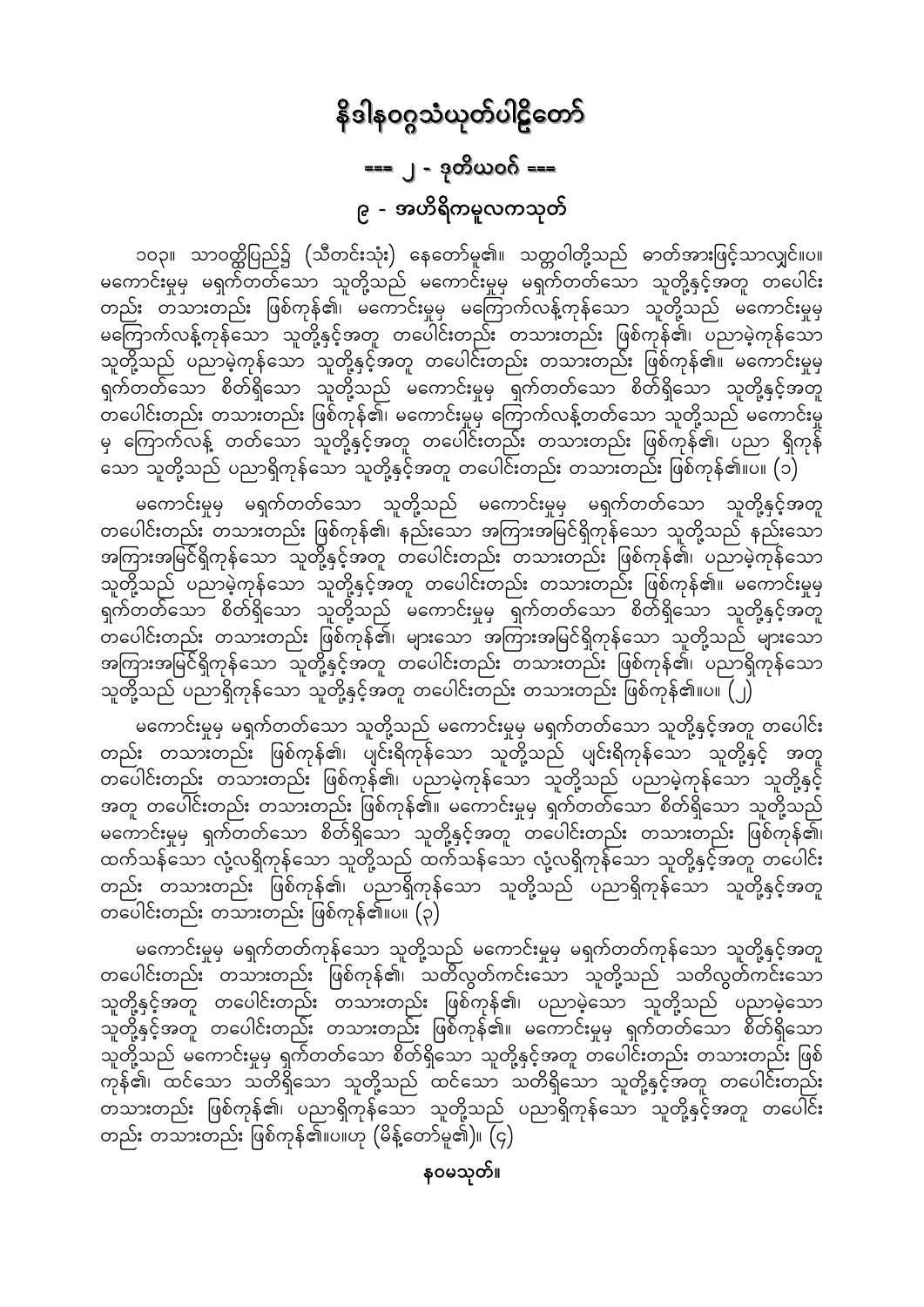#### နိဒါနဝဂွသံယုတ်ပါဠိတော် === ၂ - ဒုတိယဝဂ် === ၁၀ - အနောတ္ထပ္ပမူလကသုတ်

၁၀၄။ သာဝတ္တိပြည်၌ (သီတင်းသုံး) နေတော်မူ၏။ ရဟန်းတို့ သတ္တဝါတို့သည် ဓာတ်အားဖြင့်သာ လျှင် တပေါင်းတည်း တသားတည်း ဖြစ်ကုန်၏။ မကောင်းမှုမှ မကြောက်လန့်တတ်သော သူတို့သည် မကောင်းမှုမှ မကြောက်လန့်တတ်သော သူတို့နှင့်အတူ တပေါင်းတည်း တသားတည်း ဖြစ်ကုန်၏၊ နည်း သော အကြားအမြင်ရှိသော သူတို့သည် နည်းသော အကြားအမြင်ရှိသော သူတို့နှင့်အတူ တပေါင်းတည်း တသားတည်း ဖြစ်ကုန်၏၊ ပညာမဲ့ကုန်သော သူတို့သည် ပညာမဲ့ကုန်သော သူတို့နှင့် အတူ တပေါင်းတည်း တသားတည်း ဖြစ်ကုန်၏။ မကောင်းမှုမှ ကြောက်လန့်တတ်ကုန်သော သူတို့သည် မကောင်းမှုမှ ကြောက် လန့်တတ်ကုန်သော သူတို့နှင့်အတူ တပေါင်းတည်း တသားတည်း ဖြစ်ကုန်၏၊ များသော အကြားအမြင်ရှိ ကုန်သော သူတို့သည် များသော အကြားအမြင်ရှိကုန်သော သူတို့နှင့်အတူ အတူ တပေါင်းတည်း တသားတည်း ဖြစ်ကုန်၏။ပ။ (၁)

မကောင်းမှုမှ မကြောက်လန့်တတ်ကုန်သော သူတို့သည် မကောင်းမှုမှ မကြောက်လန့်တတ်ကုန် သော သူတို့နှင့်အတူ တပေါင်းတည်း တသားတည်း ဖြစ်ကုန်၏၊ ပျင်းရိကုန်သော သူတို့သည် ပျင်းရိ ကုန်သော သူတို့နှင့်အတူ တပေါင်းတည်း တသားတည်း ဖြစ်ကုန်၏၊ ပညာမဲ့ကုန်သော သူတို့သည် ပညာမဲ့ကုန်သော သူတို့နှင့်အတူ တပေါင်းတည်း တသားတည်း ဖြစ်ကုန်၏။ မကောင်းမှုမှ ကြောက်လန့် တတ်ကုန်သော သူတို့သည် မကောင်းမှုမှ ကြောက်လန့်တတ်ကုန်သော သူတို့နှင့်အတူ တပေါင်းတည်း တသားတည်း ဖြစ်ကုန်၏၊ ထက်သန်သော လုံ့လရှိကုန်သော သူတို့သည် ထက်သန်သော လုံ့လရှိကုန် သော သူတို့နှင့်အတူ တပေါင်းတည်း တသားတည်း ဖြစ်ကုန်၏၊ ပညာရှိကုန်သော သူတို့သည် ပညာရှိ ကုန်သော သူတို့နှင့်အတူ တပေါင်းတည်း တသားတည်း ဖြစ်ကုန်၏။ပ။ (၂)

မကောင်းမှုမှ မကြောက်လန့်တတ်ကုန်သော သူတို့သည် မကောင်းမှုမှ မကြောက်လန့်တတ်ကုန်<br>သော သူတို့နှင့်အတူ တပေါင်းတည်း တသားတည်း ဖြစ်ကုန်၏၊ သတိလွတ်ကင်းသော သူတို့သည် သတိ လွတ်ကင်းသော သူတို့နှင့်အတူ တပေါင်းတည်း တသားတည်း ဖြစ်ကုန်၏၊ ပညာမဲ့ကုန်သော သူတို့သည့်ပညာမဲ့ကုန်သော သူတို့နှင့်အတူ တပေါင်းတည်း တသားတည်း ဖြစ်ကုန်၏။ မကောင်းမှုမှ သတိရှိကုန်သော သူတို့နှင့် အတူ တပေါင်းတည်း တသားတည်း ဖြစ်ကုန်၏၊ ပညာရှိကုန်သော သူတို့သည် ပညာရှိကုန်သော သူတို့ နှင့်အတူ တပေါင်းတည်း တသားတည်း ဖြစ်ကုန်၏။ပ။ဟု (မိန့်တော်မူ၏)။  $\overline{(\rho)}$ 

ဒသမသုတ်။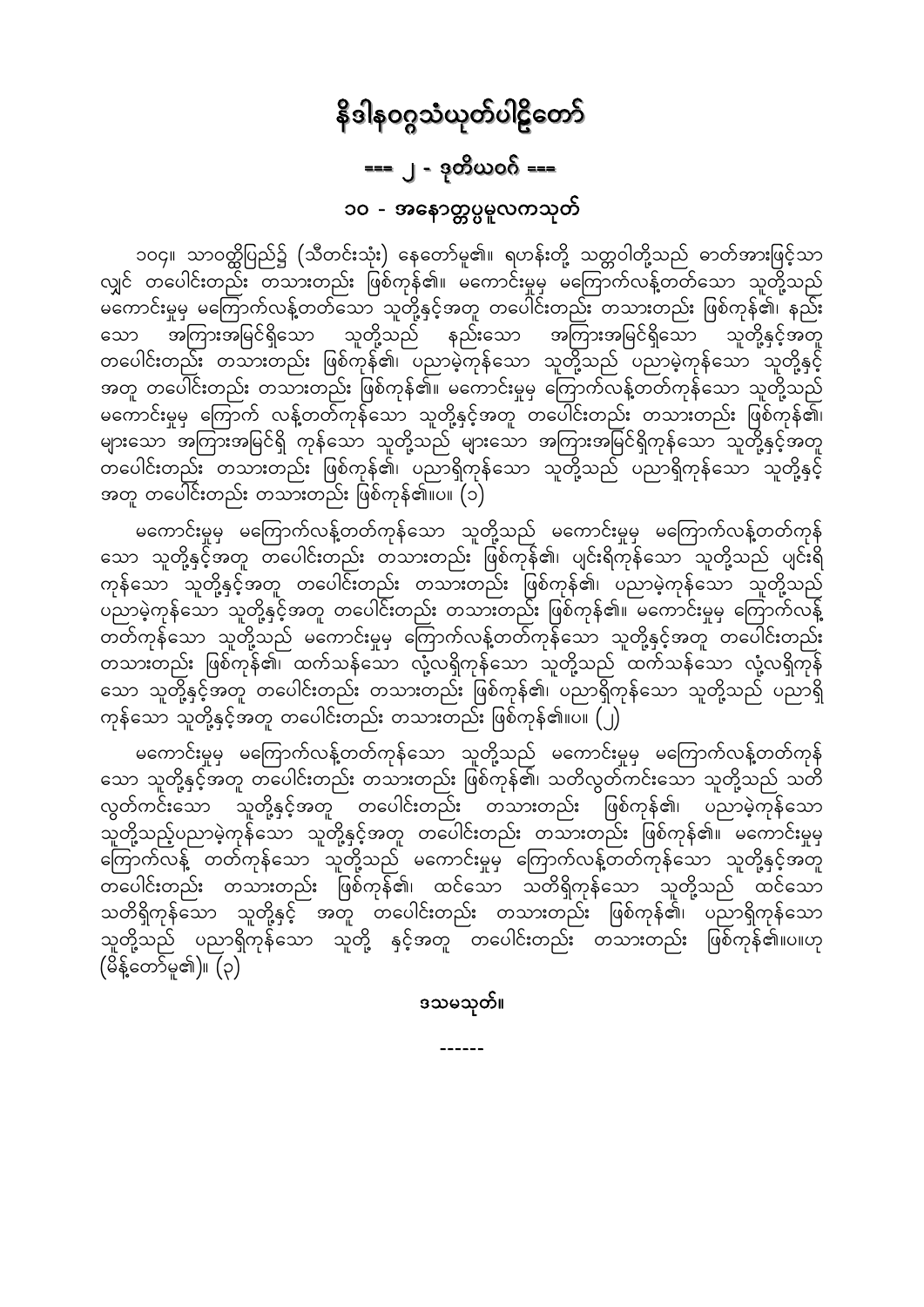# နိဒါန၀ဂွသံယုတ်ပါဠိတော် === ၂ - ဒုတိယ၀ဂ် ===

#### ၁၁ - အပ္ပဿုတမူလကသုတ်

၁၀၅။ သာဝတ္တိပြည်၌ (သီတင်းသုံး) နေတော်မူ၏။ ရဟန်းတို့ သတ္တဝါတို့သည် ဓာတ်အားဖြင့်သာ လျှင် တပေါင်းတည်း တသားတည်း ဖြစ်ကုန်၏။ နည်းသော အကြားအမြင်ရှိကုန်သော သူတို့သည် ှာ ကျွန်းသော အကြားအမြင်ရှိကုန်သော သူတို့နှင့်အတူ တပေါင်းတည်း တသားတည်း ဖြစ်ကုန်၏၊ ပျင်းရိ .<br>ကုန်သော သူတို့သည် ပျင်းရိကုန်သော သူတို့နှင့်အတူ တပေါင်းတည်း တသားတည်း ဖြစ်ကုန်၏၊ ပညာ ့်<br>မဲ့ကုန်သော သူတို့သည် ပညာမဲ့ကုန်သော သူတို့နှင့်အတူ တပေါင်းတည်း တသားတည်း ဖြစ်ကုန်၏။ များသော အကြားအမြင်ရှိကုန်သော သူတို့သည် များသော အကြားအမြင်ရှိကုန်သော သူတို့နှင့်အတူ တ ပေါင်းတည်း တသားတည်း ဖြစ်ကုန်၏၊ ထက်သန်သော လုံ့လရှိကုန်သော သူတို့သည် ထက်သန်သော လုံ့လရှိကုန်သော သူတို့နှင့်အတူ တပေါင်းတည်း တသားတည်း ဖြစ်ကုန်၏၊ ပညာရှိကုန်သော သူတို့ ာက် "<br>သည် ပညာရှိကုန်သော သူတို့နှင့်အတူ တပေါင်းတည်း တသားတည်း ဖြစ်ကုန်၏။ပ။ (၁)

နည်းသော အကြားအမြင်ရှိကုန်သော သူတို့သည် နည်းသော အကြားအမြင်ရှိကုန်သော သူတို့နှင့် အတူ တပေါင်းတည်း တသားတည်း ဖြစ်ကုန်၏၊ သတိလွတ်ကင်းသော သူတို့သည် သတိလွတ်ကင်း သော သူတို့နှင့်အတူ တပေါင်းတည်း တသားတည်း ဖြစ်ကုန်၏၊ ပညာမဲ့ကုန်သော သူတို့သည် ပညာမဲ့ ကုန်သော သူတို့နှင့်အတူ တပေါင်းတည်း တသားတည်း ဖြစ်ကုန်၏။ များသော အကြားအမြင် ရှိကုန်သော သူတို့သည် များသော အကြားအမြင်ရှိကုန်သော သူတို့နှင့်အတူ တပေါင်းတည်း တသား အတူ တပေါင်းတည်း တသားတည်း ဖြစ်ကုန်၏။ပ။ဟု (မိန့်တော်မူ၏)။ (၂)

<mark>ကောဒသမသုတ်။</mark>

 $\frac{1}{2}$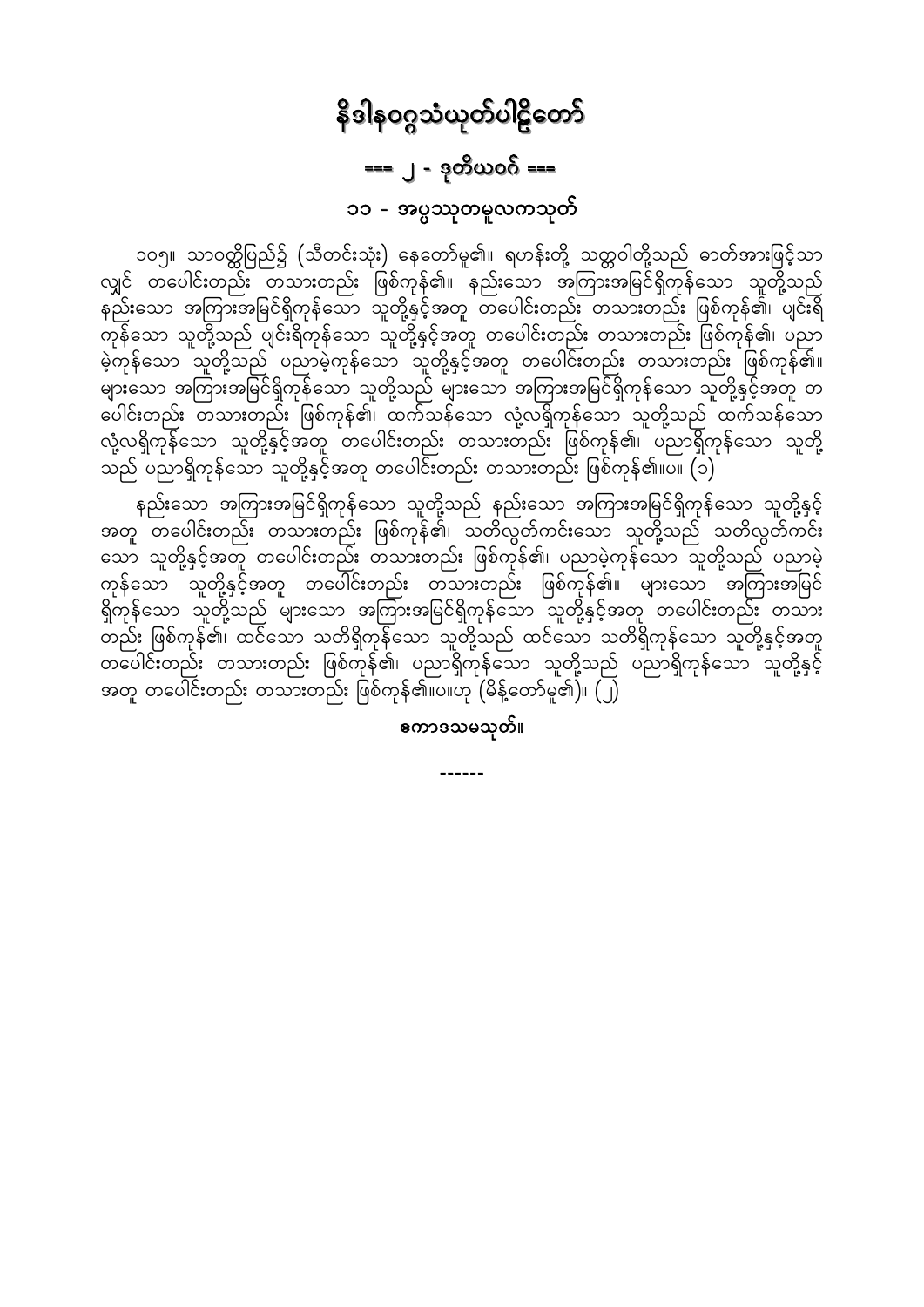#### နိဒါန၀ဂွသံယုတ်ပါဠိတော် === ၂ - ဒုတိယဝဂ် === ၁၂ - ကုသိတမူလကသုတ်

၁၀၆။ သာဝတ္ထိပြည်၌ (သီတင်းသုံး) နေတော်မူ၏။ ရဟန်းတို့ သတ္တဝါတို့သည် ဓာတ်အားဖြင့်သာ လျှင် တပေါင်းတည်း တသားတည်း ဖြစ်ကုန်၏။ ပျင်းရိကုန်သော သူတို့သည် ပျင်းရိကုန်သော သူတို့နှင့်<br>အတူ တပေါင်းတည်း တသားတည်း ဖြစ်ကုန်၏၊ သတိလွတ်ကင်းသော သူတို့သည် သတိလွတ်ကင်း သော သူတို့နှင့်အတူ တပေါင်းတည်း တသားတည်း ဖြစ်ကုန်၏၊ ပညာမဲ့ကုန်သော သူတို့သည် ပညာမဲ့ကုန်သော သူတို့နှင့်အတူ တပေါင်းတည်း တသားတည်း ဖြစ်ကုန်၏။ ထက်သန်သော လုံ့လ ာကား<br>ရိုကုန်သော သူတို့သည် ထက်သန်သော လုံ့လရှိကုန်သော သူတို့နှင့်အတူ တပေါင်းတည်း တသားတည်း<br>ဖြစ်ကုန်၏၊ ထင်သော သတိရှိကုန်သော သူတို့သည် ထင်သော သတိရှိကုန်သော သူတို့နှင့်အတူ -<br>တပေါင်းတည်း တသားတည်း ဖြစ်ကုန်၏၊ ပညာရှိကုန်သော သူတို့သည် ပညာရှိကုန်သော သူတို့နှင့် အတူ တပေါင်းတည်း တသားတည်း ဖြစ်ကုန်၏။ပ။ဟု (မိန့်တော်မူ၏)။

ဒွါဒသမသုတ်။

အြလုံးစုံသော သုတ်တို့၌ အတိတ် အနာဂတ် ပစ္စုပ္ပန်ကို ပြုအပ်၏။

ဒုတိယဝဂ် ပြီး၏။

 $\frac{1}{2}$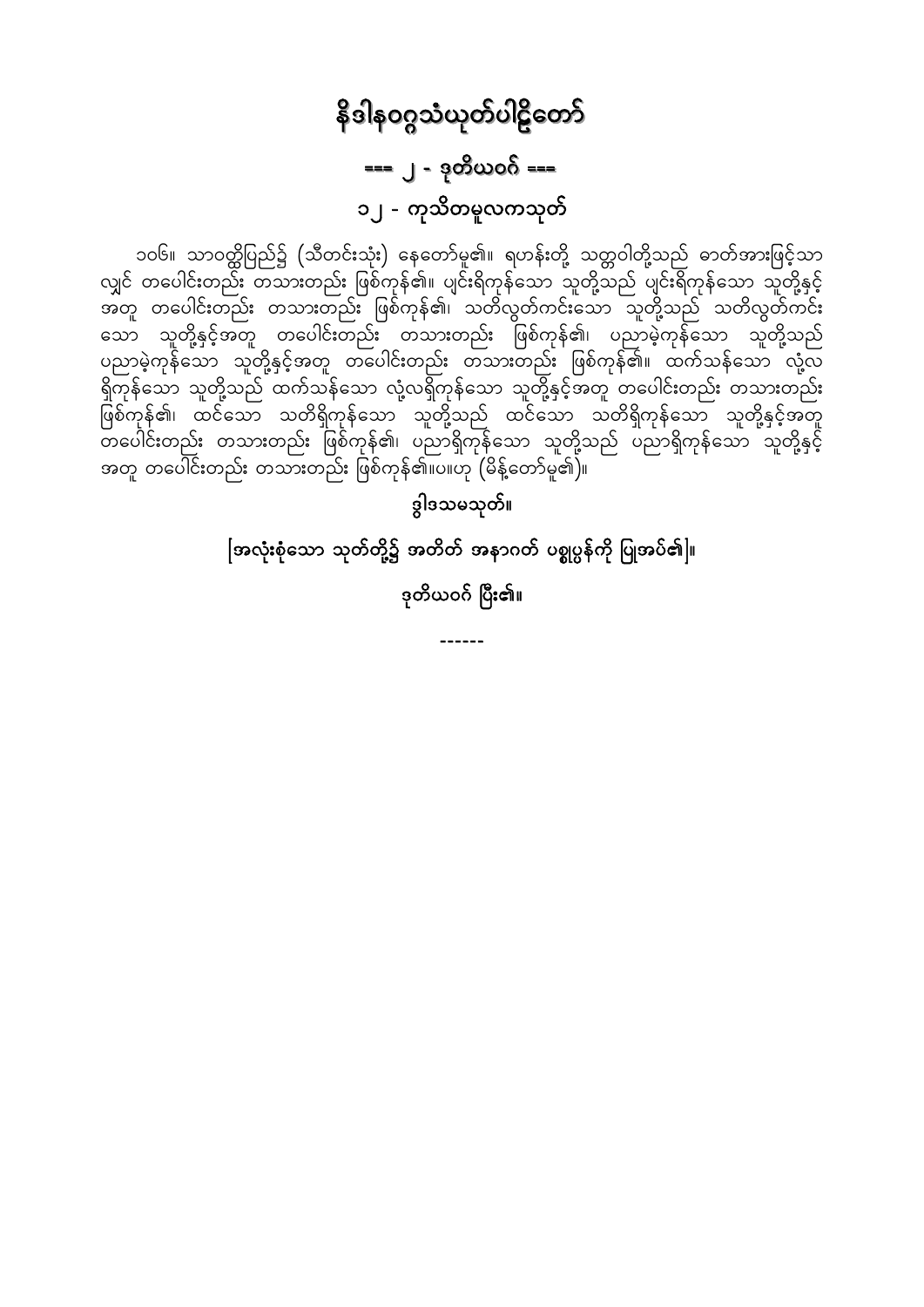#### နိဒါနဝဂ္ဂသံယုတ်ပါဠိတော်

=== ၃ - ကမ္မပထဝဂ် ===

၁ - အသမာဟိတသုတ်

၁၀၇။ သာ၀တ္ထိပြည်၌ (သီတင်းသုံး) နေတော်မူ၏။ ရဟန်းတို့ သတ္တဝါတို့သည် ဓာတ်အားဖြင့်သာ လျှင် တပေါင်းတည်း တသားတည်း ဖြစ်ကုန်၏။ သဒ္ဓါတရား မရှိသူတို့သည် သဒ္ဓါတရား မရှိသူတို့နှင့် ကောင်းမှုမှ မရှက်တတ်ကုန်သော သူတို့နှင့်အတူ တပေါင်းတည်း တသားတည်း ဖြစ်ကုန်၏၊ မကောင်းမှုမှ မကြောက်လန့်တတ်ကုန်သော သူတို့သည် မကောင်းမှုမှ မကြောက်လန့်တတ်ကုန်သော သူတို့နှင့်အတူ တပေါင်းတည်း တသားတည်း ဖြစ်ကုန်၏၊ မတည်ကြည်ကုန်သော သူတို့သည် မတည်ကြည်ကုန်သော သူတို့နှင့်အတူ တပေါင်းတည်း တသားတည်း ဖြစ်ကုန်၏၊ ပညာမဲ့ကုန်သော သူတို့သည် ပညာမဲ့ကုန်သော သူတို့နှင့်အတူ တပေါင်းတည်း တသားတည်း ဖြစ်ကုန်၏။

သဒ္ဓါတရားရှိသူတို့သည် သဒ္ဓါတရားရှိသူတို့နှင့်အတူ တပေါင်းတည်း တသားတည်း ဖြစ်ကုန်၏၊ မကောင်းမှုမှ ရှက်တတ်ကုန်သော စိတ်ရှိသူတို့သည် မကောင်းမှုမှ ရှက်တတ်ကုန်သော စိတ်ရှိသူတို့နှင့် အတူ တပေါင်းတည်း တသားတည်း ဖြစ်ကုန်၏၊ မကောင်းမှုမှ ကြောက်လန့်တတ်ကုန်သော သူတို့သည် မကောင်းမှုမှ ကြောက်လန့်တတ်ကုန်သော သူတို့နှင့်အတူ တပေါင်းတည်း တသားတည်း ဖြစ်ကုန်၏၊ တည်ကြည်သော သူတို့သည် တည်ကြည်သော သူတို့နှင့်အတူ တပေါင်းတည်း တသားတည်း ဖြစ်ကုန်၏၊ ပညာရှိကုန်သော သူတို့သည် ပညာရှိကုန်သော သူတို့နှင့်အတူ တပေါင်းတည်း တသားတည်း ဖြစ်ကုန်၏ ဟု (ဟောတော်မူ၏)။

ပဌမသုတ်။

------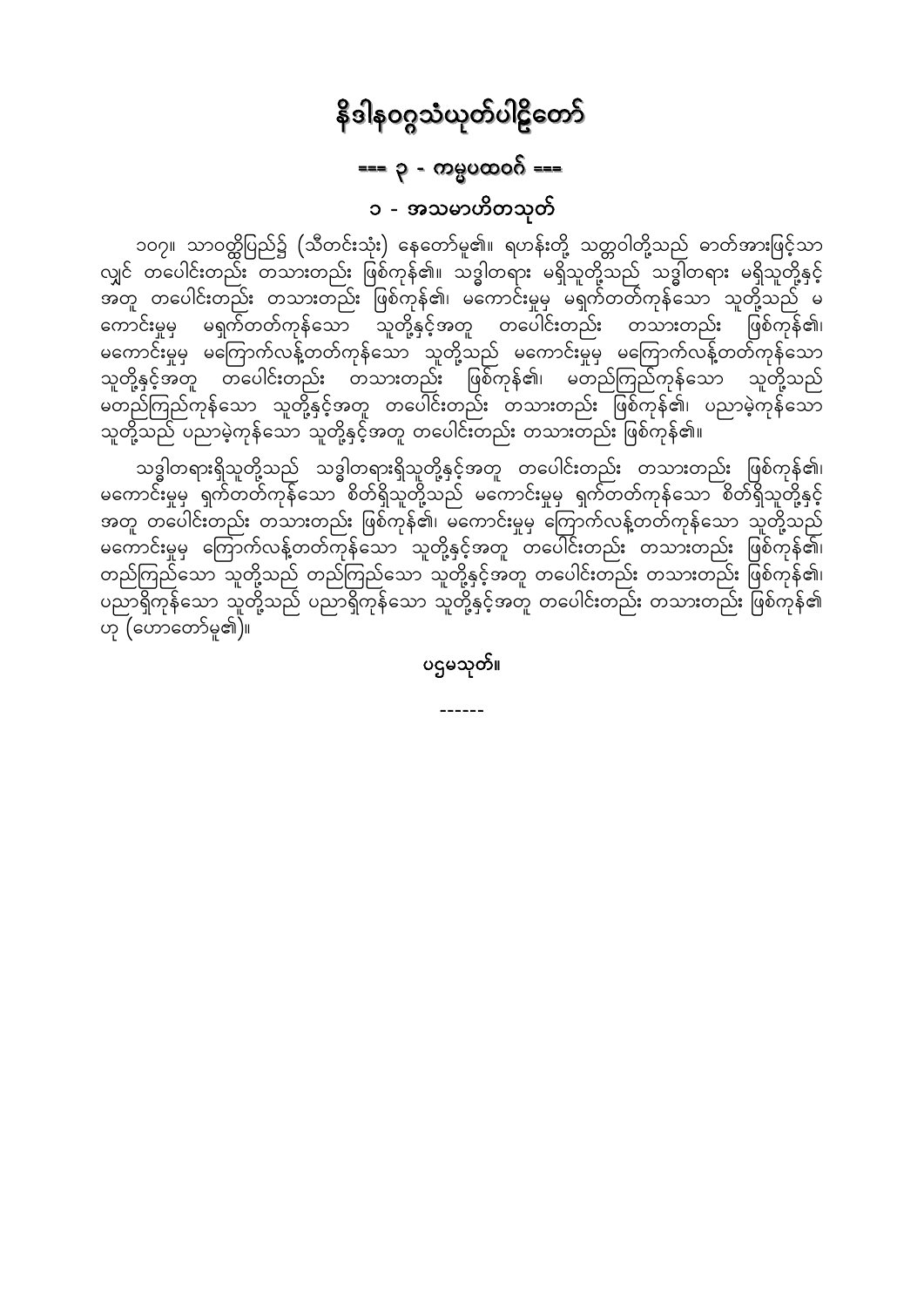#### နိဒါန၀ဂွသံယုတ်ပါဠိတော် === ၃ - ကမ္မပထဝဂ် === ၂ - ဒုဿီလသုတ်

၁၀၈။ သာဝတ္ထိပြည်၌ (သီတင်းသုံး) နေတော်မူ၏။ ရဟန်းတို့ သတ္တဝါတို့သည် ဓာတ်အားဖြင့်သာ လျှင် တပေါင်းတည်း တသားတည်း ဖြစ်ကုန်၏။ သဒ္ဓါတရား မရှိသူတို့သည် သဒ္ဓါတရား မရှိသူတို့နှင့် ာ<br>အတူ တပေါင်းတည်း တသားတည်း ဖြစ်ကုန်၏၊ မကောင်းမှုမှ မရှက်တတ်ကုန်သော သူတို့သည် မ မရှက်တတ်ကုန်သော သူတို့နှင့်အတူ တပေါင်းတည်း တသားတည်း <sup>"</sup> ဖြစ်ကုန်၏၊ ကောင်းမှုမှ မကောင်းမှုမှ မကြောက်လန့်တတ်ကုန်သော သူတို့သည် မကောင်းမှုမှ မကြောက်လန့်တတ်ကုန်သော သူတို့နှင့်အတူ တပေါင်းတည်း တသားတည်း ဖြစ်ကုန်၏၊ သီလမရှိကုန်သော သူတို့သည် သီလမရှိ က်န်သော သူတို့ နှင့်အတူ တပေါင်းတည်း တသားတည်း ဖြစ်ကုန်၏၊ ပညာမဲ့ကုန်သော သူတို့သည် ပညာမဲ့ကုန်သော သူတို့ နှင့်အတူ တပေါင်းတည်း တသားတည်း ဖြစ်ကုန်၏။

သဒ္ဓါတရားရှိသူတို့သည် သဒ္ဓါတရားရှိသူတို့နှင့်အတူ တပေါင်းတည်း တသားတည်း ဖြစ်ကုန်၏၊ မကောင်းမှုမှ ရှက်တတ်ကုန်သော စိတ်ရှိသူတို့သည် မကောင်းမှုမှ ရှက်တတ်ကုန်သော စိတ်ရှိသူတို့နှင့် အတူ တပေါင်းတည်း တသားတည်း ဖြစ်ကုန်၏၊ မကောင်းမှုမှ ကြောက်လန့်တတ်ကုန်သော သူတို့သည် မကောင်းမှုမှ ကြောက်လန့်တတ်ကုန်သော သူတို့နှင့်အတူ တပေါင်းတည်း တသားတည်း ဖြစ်ကုန်၏၊ သီလရှိသော သူတို့သည် သီလရှိသော သူတို့နှင့်အတူ တပေါင်းတည်း တသားတည်း ဖြစ်ကုန်၏၊ ပညာရှိ သော သူတို့သည် ပညာရှိသော သူတို့နှင့်အတူ တပေါင်းတည်း တသားတည်း ဖြစ်ကုန်၏ ဟု (မိန့်တော်မူ၏)။

ဒုတိယသုတ်။

 $- - - - - -$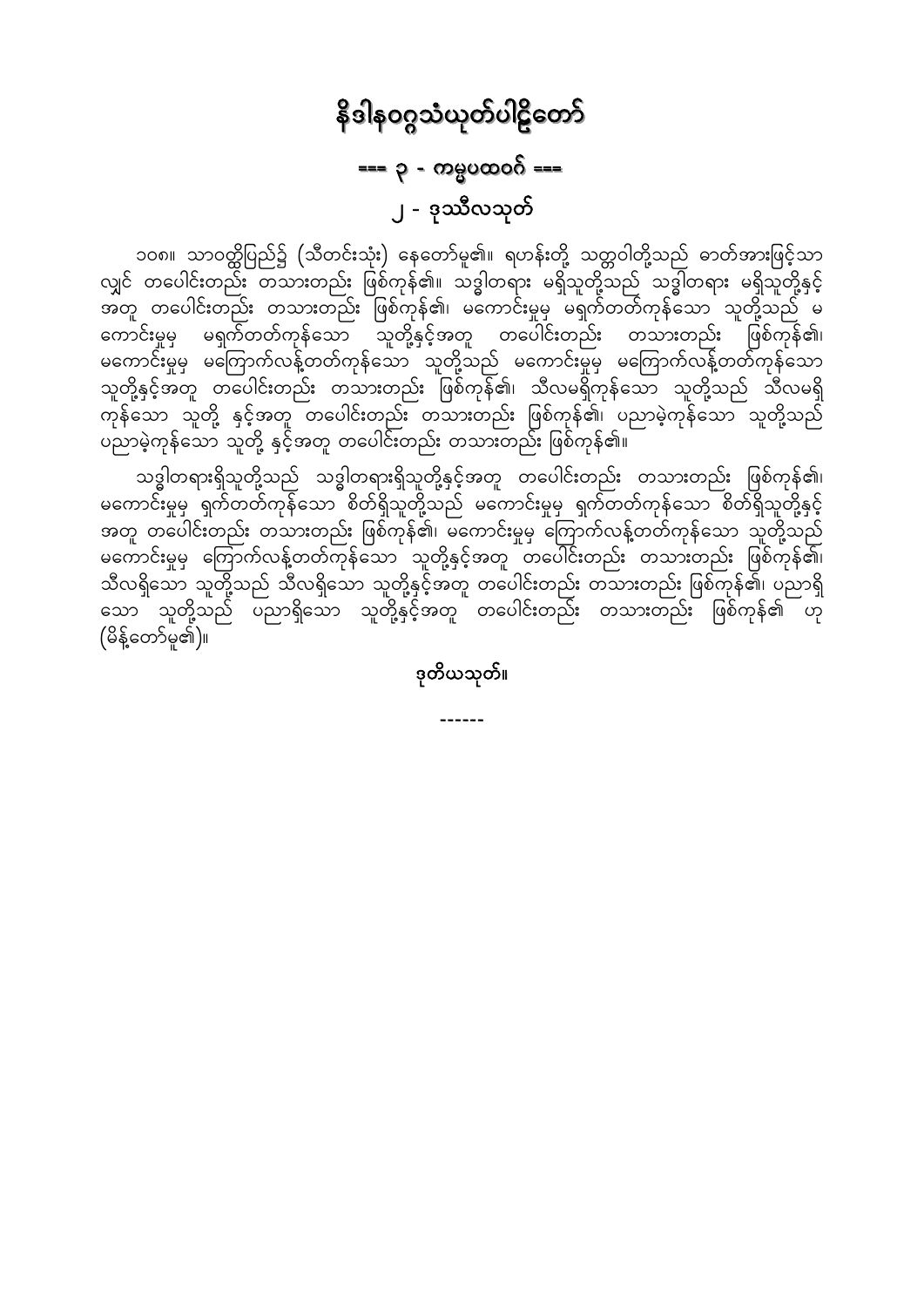#### နိဒါနဝဂ္ဂသံယုတ်ပါဠိတော် === ၃ - ကမ္မပထဝဂ် === ၃ - ပဉ္စသိက္ခာပဒသုတ်

၁၀၉။ သာဝတ္ထိပြည်၌ (သီတင်းသုံး) နေတော်မူ၏။ ရဟန်းတို့ သတ္တဝါတို့သည် ဓာတ်အားဖြင့်သာ လျှင် တပေါင်းတည်း တသားတည်း ဖြစ်ကုန်၏။ သူ့အသက်ကို သတ်လေ့ရှိကုန်သော သူတို့သည် သူ့ မပေးသည်ကို ခိုးယူလေ့ရှိကုန်သော သူတို့သည် မပေးသည်ကို ခိုးယူလေ့ရှိကုန်သော သူတို့နှင့်အတူ တပေါင်းတည်း တသားတည်း ဖြစ်ကုန်၏၊ ကာမတို့၌ မှားသောအားဖြင့် ကျင့်လေ့ရှိသော သူတို့သည် ကာမတို့၌ မှား သောအားဖြင့် ကျင့်လေ့ရှိသော သူတို့နှင့်အတူ တပေါင်းတည်း တသားတည်း ဖြစ်ကုန်၏၊ မဟုတ်မမှန် ပြောလေ့ရှိသူတို့သည် မဟုတ်မမှန် ပြောလေ့ရှိသူတို့နှင့်အတူ တပေါင်းတည်း တသားတည်း ဖြစ်ကုန်၏၊ ယစ်မူးမေ့လျော့ကြောင်း ဖြစ်သော သေအရက်ကို သောက်လေ့ရှိသော သူတို့သည် .<br>ယစ်မူးမေ့လျော့ကြောင်း ဖြစ်သော သေအရက်ကို သောက်လေ့ရှိသော သူတို့နှင့်အတူ တပေါင်းတည်း တသားတည်း ဖြစ်ကုန်၏။

သူ့အသက်ကို သတ်ခြင်းမှ ကြဉ်ရှောင်သော သူတို့သည် သူ့အသက်ကို သတ်ခြင်းမှ သူတို့သည် ကာမတို့၌ မှားသောအားဖြင့် ကျင့်ခြင်းမှ ကြဉ်ရှောင်ကုန်သော သူတို့နှင့်အတူ ကပေါင်းတည်း တသားတည်း ဖြစ်ကုန်၏၊ မဟုတ်မမှန် ပြောဆိုခြင်းမှ ကြဉ်ရှောင်သော သူတို့သည် မဟုတ်မမှန် ပြောဆိုခြင်းမှ ကြဉ်ရှောင်သော သူတို့နှင့်အတူ တပေါင်းတည်း တသားတည်း ဖြစ်ကုန်၏၊<br>ယစ်မူးမေ့လျော့ကြောင်း ဖြစ်သော သေအရက်ကို သောက်ခြင်းမှ ကြဉ်ရှောင်ကုန်သော သူတို့သည် ယစ်မူးမေ့လျော့ကြောင်း ဖြစ်သော သေအရက်ကို သောက်ခြင်းမှ ကြဉ်ရှောင်ကုန်သော သူတို့နှင့်အတူ တပေါင်းတည်း တသားတည်း ဖြစ်ကုန်၏ ဟု (ဟောတော်မူ၏)။

တတိယသုတ်။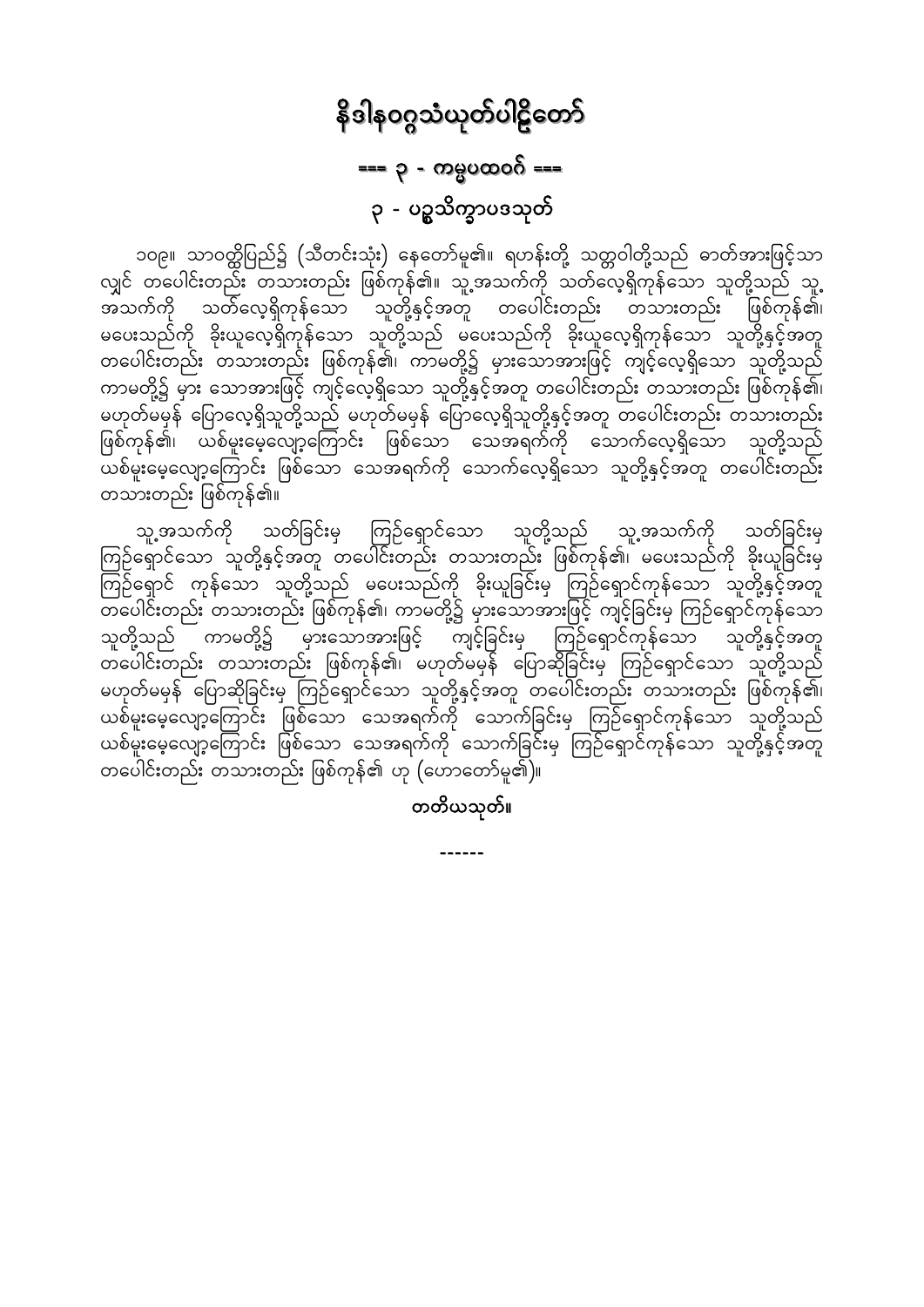### နိဒါန၀ဂွသံယုတ်ပါဠိတော် === ၃ - ကမ္မပထဝဂ် === ၄ - သတ္တကမ္မပထသုတ်

၁၁၀။ သာဝတ္ထိပြည်၌ (သီတင်းသုံး) နေတော်မူ၏။ ရဟန်းတို့ သတ္တဝါတို့သည် ဓာတ်အားဖြင့်သာ လျှင် တပေါင်းတည်း တသားတည်း ဖြစ်ကုန်၏။ သူ့အသက်ကို သတ်လေ့ရှိကုန်သော သူတို့သည် သူ့ ္သာ<br>အသက်ကို သတ်လေ့ရှိကုန်သော သူတို့နှင့်အတူ တပေါင်းတည်း တသားတည်း ဖြစ်ကုန်၏၊ မပေးသည် ကို ခိုးယူလေ့ရှိကုန်သော သူတို့သည် မပေးသည်ကို ခိုးယူလေ့ရှိကုန်သော သူတို့နှင့်အတူ တပေါင်းတည်း သောအားဖြင့် ကျင့်လေ့ရှိသော သူတို့နှင့်အတူ တပေါင်းတည်း တသားတည်း ဖြစ်ကုန်၏၊ မဟုတ်မမှန် ပြောလေ့ရှိသူတို့သည် မဟုတ်မမှန် ပြောလေ့ရှိသူတို့နှင့်အတူ တပေါင်းတည်း တသားတည်း ဖြစ်ကုန်၏၊ တပေါင်းတည်း တသားတည်း ဖြစ်ကုန်၏၊ ကြမ်းတမ်းသော စကားကို ပြောဆိုတတ်သော သူတို့သည် .<br>ကြမ်းတမ်းသော စကားကို ပြောဆိုတတ်သော သူတို့နှင့်အတူ တပေါင်းတည်း တသားတည်း ဖြစ်ကုန်၏၊ .<br>ပြိန်ဖျင်းသော စကားကို ပြောဆိုလေ့ရှိသော သူတို့သည် ပြိန်ဖျင်းသော စကားကို ပြောဆိုလေ့ရှိသော .<br>သူတို့နှင့် အတူ တပေါင်းတည်း တသားတည်း ဖြစ်ကုန်၏။

သူ့အသက်ကို သတ်ခြင်းမှ ကြဉ်ရှောင်သော သူတို့သည်။ပ။ မပေးသည်ကို ခိုးယူခြင်းမှ ာ ကမာေလျာင္း ေျပာင္းေတာ္ေလာင္းေကာင္း အေပးလုပ္ေတြကို အေပးလုပ္ေတြကို ေကာင္း<br>ေကာင္ပါတယ္ တုပ္ခ်ဳပ္ေတာ့ စကားကို ေပြာဆိုခြင်းမှ ကြဉ်ရှောင်သော သူတို့သည် ကြမ်းတမ်းသော<br>- ပြန်ပျင်းသော စကားကို ေပြာဆိုခြင်းမှ ကြဉ်ရောင်သော တပေါင်းတည်း -<br>ပြောဆိုခြင်းမှ ကြဉ်ရှောင် သော သူတို့နှင့်အတူ တပေါင်းတည်း တသားတည်း ဖြစ်ကုန်၏ဟု (မိန့်တော်မှု၏)။

စတုတ္ထသုတ်။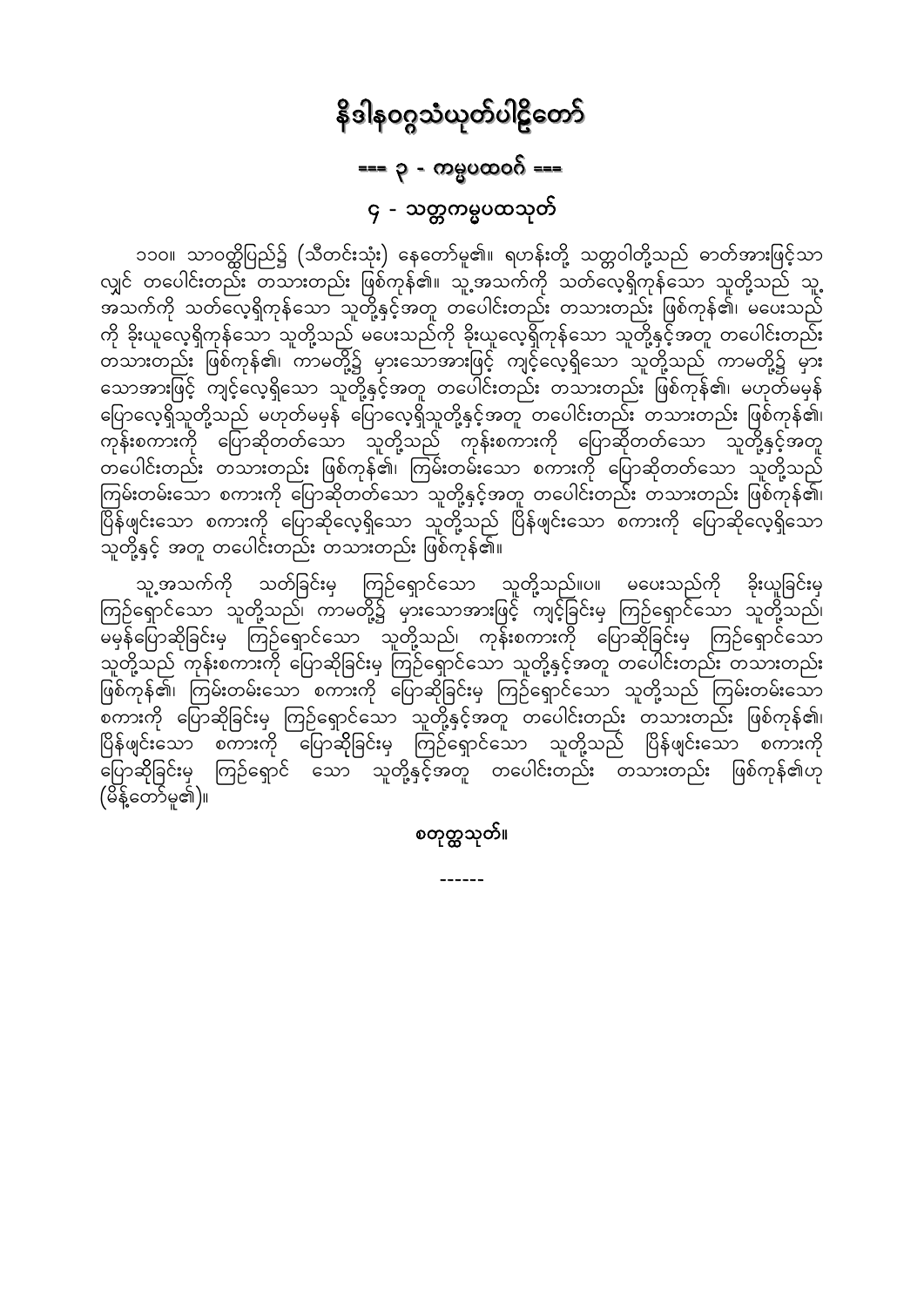# နိဒါနဝဂ္ဂသံယုတ်ပါဠိတော် === ၃ - ကမ္မပထဝဂ် ===

၅ - ဒသကမ္မပထသုတ်

၁၁၁။ သာဝတ္ထိပြည်၌ (သီတင်းသုံး) နေတော်မူ၏။ ရဟန်းတို့ သတ္တဝါတို့သည် ဓာတ်အားဖြင့်သာ လျှင် တပေါင်းတည်း တသားတည်း ဖြစ်ကုန်၏။ သူ့အသက်ကို သတ်လေ့ရှိသော သူတို့သည် ာ<br>သူ့အသက်ကို သတ်လေ့ရှိသော သူတို့နှင့်အတူ တပေါင်းတည်း တသားတည်း ဖြစ်ကုန်၏၊ မပေးသည်ကို -<br>ခိုးယူလေ့ ရှိသော သူတို့သည်။ပ။ ကာမတို့၌ မှားသောအားဖြင့် ကျင့်လေ့ရှိသော သူတို့သည်။ မဟုတ်မမှန် ပြောဆို လေ့ရှိသော သူတို့သည်။ ကုန်းစကားကို ပြောဆိုလေ့ရှိသော သူတို့သည်။ ကြမ်းတမ်းသော စကားကို ပြောဆိုလေ့ရှိသော သူတို့သည်။ ပြိန်ဖျင်းသော စကားကို ပြောဆိုလေ့ရှိသော သူတို့သည် ပြိန်ဖျင်းသော စကားကို ပြောဆိုလေ့ရှိသော သူတို့နှင့်အတူ တပေါင်းတည်း တသားတည်း ဖြစ်ကုန်၏၊ (သူတစ်ပါးတို့၏ စည်းစိမ်ကို) မက်မောစိတ်ရှိသော သူတို့သည် (သူတစ်ပါးတို့၏ စည်းစိမ်ကို) U ၊ ၊ ့ ့ "<br>မက်မောစိတ်ရှိသော သူတို့ နှင့်အတူ တပေါင်းတည်း တသားတည်း ဖြစ်ကုန်၏၊ ဖျက်ဆီးလိုသော စိတ်ရှိသော သူတို့သည် ဖျက်ဆီး လိုသော စိတ်ရှိသော သူတို့နှင့်အတူ တပေါင်းတည်း တသားတည်း ဖြစ်ကုန်၏၊ မှားသော အယူရှိသော သူတို့သည် မှားသော အယူရှိသော သူတို့နှင့်အတူ တပေါင်းတည်း တသားတည်း ဖြစ်ကုန်၏။

သူ့အသက်ကို သတ်ခြင်းမှ ကြဉ်ရှောင်သော သူတို့သည် သူ့အသက်ကို သတ်ခြင်းမှ ကြဉ်ရှောင်သော သူတို့နှင့်အတူ တပေါင်းတည်း တသားတည်း ဖြစ်ကုန်၏၊ မပေးသည်ကို ခိုးယူခြင်းမှ ကြမ်းတမ်းသော စကားကို ပြောဆိုခြင်းမှ။ ပြိန်ဖျင်းသော စကားကို ပြောဆိုခြင်းမှ ကြဉ်ရှောင်သော \_\_<br>သူတို့သည် ပြိန်ဖျင်းသော စကားကို ပြောဆိုခြင်းမှ ကြဉ်ရှောင်သော သူတို့နှင့်အတူ တပေါင်းတည်း (သူတစ်ပါးတို့၏ စည်းစိမ်ကို) မက်မောစိတ် မရှိသော သူတို့နှင့်အတူ တပေါင်းတည်း တသားတည်း ဖြစ်ကုန်၏။ ဖျက်ဆီးလိုသော<sup>်</sup> စိတ် မရှိသော သူတို့သည် ဖျက်ဆီးလိုသော စိတ်မရှိသော သူတို့နှင့်အတူ .<br>တပေါင်းတည်း တသားတည်း ဖြစ် ကုန်၏၊ မှန်သောအယူရှိသော သူတို့သည် မှန်သောအယူရှိသော သူတို့နှင့်အတူ တပေါင်းတည်း တသား တည်း ဖြစ်ကုန်၏ ဟု (မိန့်တော်မူ၏)။

ပဉ္စမသုတ်။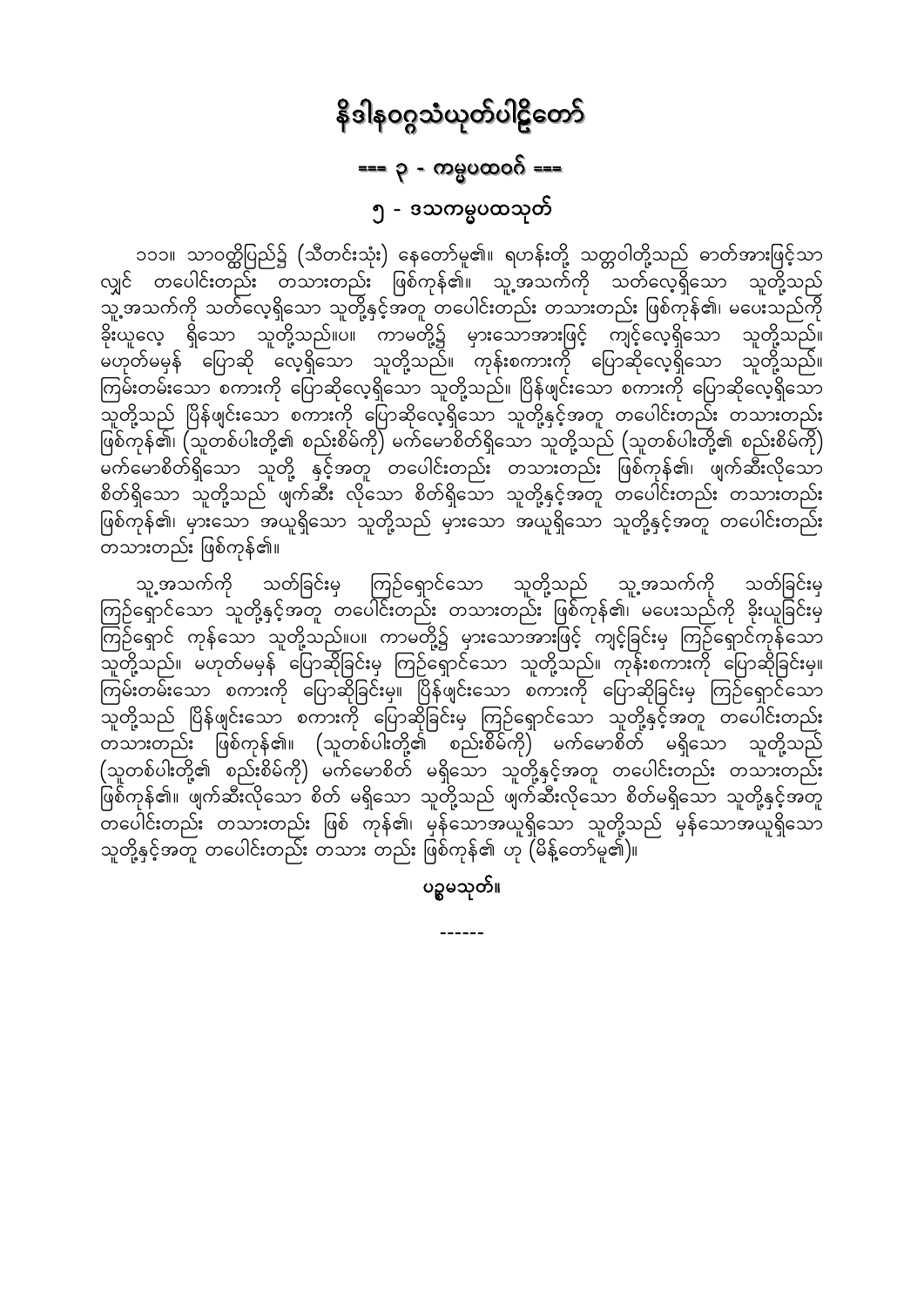#### နိဒါနဝဂ္ဂသံယုတ်ပါဠိတော် === ၃ - ကမ္မပထဝဂ် === ၆ - အဋ္ဌဂီကသုတ်

၁၁၂။ သာဝတ္ထိပြည်၌ (သီတင်းသုံး) နေတော်မူ၏။ ရဟန်းတို့ သတ္တဝါတို့သည် ဓာတ်အားဖြင့်သာ လျှင် တပေါင်းတည်း တသားတည်း ဖြစ်ကုန်၏။ မှားယွင်းသော အယူရှိသော သူတို့သည် မှားယွင်းသော ္သာ<br>အယူရှိသော သူတို့နှင့်အတူ တပေါင်းတည်း တသားတည်း ဖြစ်ကုန်၏၊ မှားယွင်းသော အကြံရှိသော သူတို့သည်။ပ။ မှားယွင်းသော စကားရှိသော သူတို့သည်။ မှားယွင်းသော အလုပ်ရှိသော သူတို့သည်။ မှားယွင်းသော အသက်မွေးမှုရှိသော သူတို့သည်။ မှားယွင်းသော အားထုတ်မှုရှိသော သူတို့သည်။ .<br>မှားယွင်းသော အောက်မေ့မှုရှိသော သူတို့သည်။ မှားယွင်းသော တည်ကြည်မှုရှိသော သူတို့သည် .<br>မှားယွင်းသော တည်ကြည်မှုရှိသော သူတို့နှင့်အတူ တပေါင်းတည်း တသားတည်း ဖြစ်ကုန်၏။

မှန်ကန်သော အယူရှိသော သူတို့သည် မှန်ကန်သော အယူရှိသော သူတို့နှင့်အတူ တပေါင်းတည်း သူတို့သည်။ မှန်ကန်သော အလုပ်ရှိသော သူတို့သည်။ မှန်ကန်သော အသက်မွေးမှုရှိသော သူတို့သည်။<br>မှန်ကန်သော အားထုတ်မှုရှိသော သူတို့သည်။ မှန်ကန်သော အောက်မေ့မှုရှိသော သူတို့သည်။ မှန်ကန် ဒါသာ တည်ကြည်မှုရှိသော သူတို့သည် မှန်ကန်သော တည်ကြည်မှုရှိသော သူတို့နှင့်အတူ တပေါင်း တည်း တသားတည်း ဖြစ်ကုန်၏ ဟု (ဟောတော်မူ၏)။

ဆဋ္ဌသုတ်။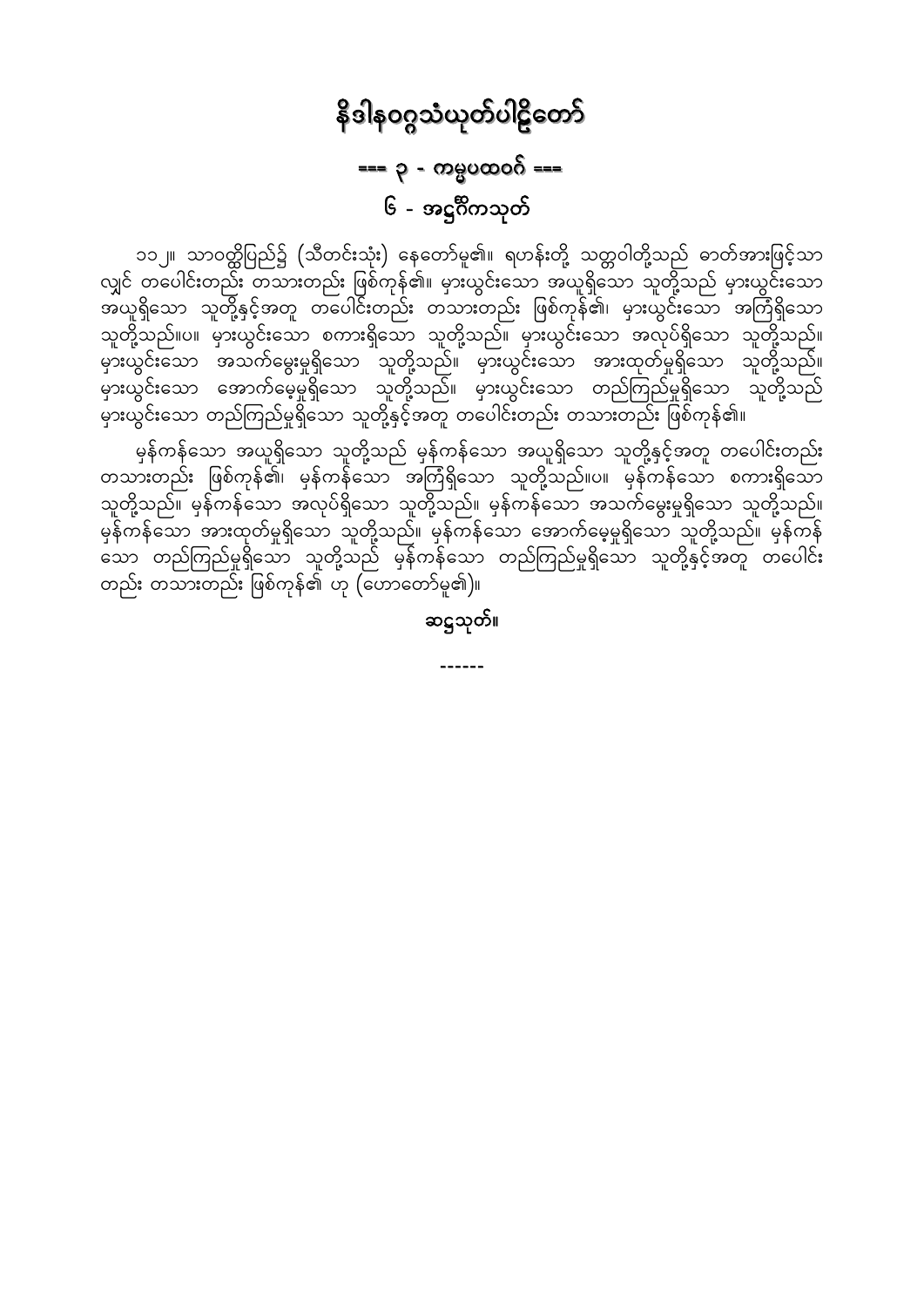#### နိဒါနဝဂ္ဂသံယုတ်ပါဠိတော် === ၃ - ကမ္မပထဝဂ် === ၇ - ဒသင်္ဂသုတ်

၁၁၃။ သာဝတ္ထိပြည်၌ (သီတင်းသုံး) နေတော်မူ၏။ ရဟန်းတို့ သတ္တဝါတို့သည် ဓါတ်အားဖြင့်သာ လျှင် တပေါင်းတည်း တသားတည်း ဖြစ်ကုန်၏။ မှားယွင်းသော အယူရှိသော သူတို့သည် မှားယွင်းသော ာ<br>အယူရှိသော သူတို့နှင့်အတူ တပေါင်းတည်း တသားတည်း ဖြစ်ကုန်၏၊ မှားယွင်းသော အကြံရှိသော သူတို့သည်။ပ။ မှားယွင်းသော စကားရှိသော သူတို့သည်။ မှားယွင်းသော အလုပ်ရှိသော သူတို့သည်။ မှားယွင်းသော အသက်မွေးမှုရှိသော သူတို့သည်။ မှားယွင်းသော အားထုတ်မှုရှိသော သူတို့သည်။ မှား .<br>ယွင်းသော အောက်မေ့မှုရှိသော သူတို့သည်။ မှားယွင်းသော တည်ကြည်မှုရှိသော သူတို့သည် မှားယွင်း သော တည်ကြည်မှုရှိသော သူတို့နှင့်အတူ တပေါင်းတည်း တသားတည်း ဖြစ်ကုန်၏၊ မှားယွင်းသော ဉာဏ်ရှိသော သူတို့သည် မှားယွင်းသော ဉာဏ်ရှိသော သူတို့နှင့်အတူ တပေါင်းတည်း တသားတည်း .<br>ဖြစ်ကုန်၏၊ ဝဋ်ဆင်းရဲမှ လွတ်မြောက်ကြောင်း မဟုတ်သော မိစ္ဆာဝိမုတ္တိရှိသော သူတို့သည် ဝဋ်ဆင်းရဲမှ .<br>လွတ်မြောက်ကြောင်း မဟုတ်သော မိစ္ဆာ၀ိမုတ္တိရှိသော သူတို့နှင့်အတူ တပေါင်းတည်း တသားတည်း ဖြစ် ကုန်၏။

မှန်ကန်သော အယူရှိသော သူတို့သည် မှန်ကန်သော အယူရှိသော သူတို့နှင့်အတူ တပေါင်းတည်း တသားတည်း ဖြစ်ကုန်၏၊ မှန်ကန်သော အကြံရှိသော သူတို့သည်။ပ။ မှန်ကန်သော စကားရှိသော သူတို့သည်။ မှန်ကန်သော အလုပ်ရှိသော သူတို့သည်။ မှန်ကန်သော အသက်မွေးမှုရှိသော သူတို့သည်။ မှန်ကန်သော အားထုတ်မှုရှိသော သူတို့သည်။ မှန်ကန်သော အောက်မေ့မှုရှိသော သူတို့သည်။ မှန်ကန် ှ<br>သော တည်ကြည်မှုရှိသော သူတို့သည်။ မှန်ကန်သော ဉာဏ်ရှိသော သူတို့သည် မှန်ကန်သော ဉာဏ်ရှိ သော သူတို့နှင့်အတူ တပေါင်းတည်း တသားတည်း ဖြစ်ကုန်၏။ ဝဋ်ဆင်းရဲမှ ထွက်မြောက်ကြောင်း ဖြစ် သော သမ္မာဝိမုတ္တိရှိသော သူတို့သည် ဝဋ်ဆင်းရဲမှ ထွက် မြောက်ကြောင်း ဖြစ်သော သမ္မာဝိမုတ္တိရှိသော သူတို့နှင့်အတူ တပေါင်းတည်း တသားတည်း ဖြစ်ကုန်၏ ဟု (ဟောတော်မူ၏)။

သတ္တမသုတ်။

အလုံးစုံသော သုတ်တို့၌ အတိတ် အနာဂတ် ပစ္စုပ္ပန်ကို ပြုအပ်၏။]

သုံးခုမြောက် ကမ္မပထဝဂ် ပြီး၏။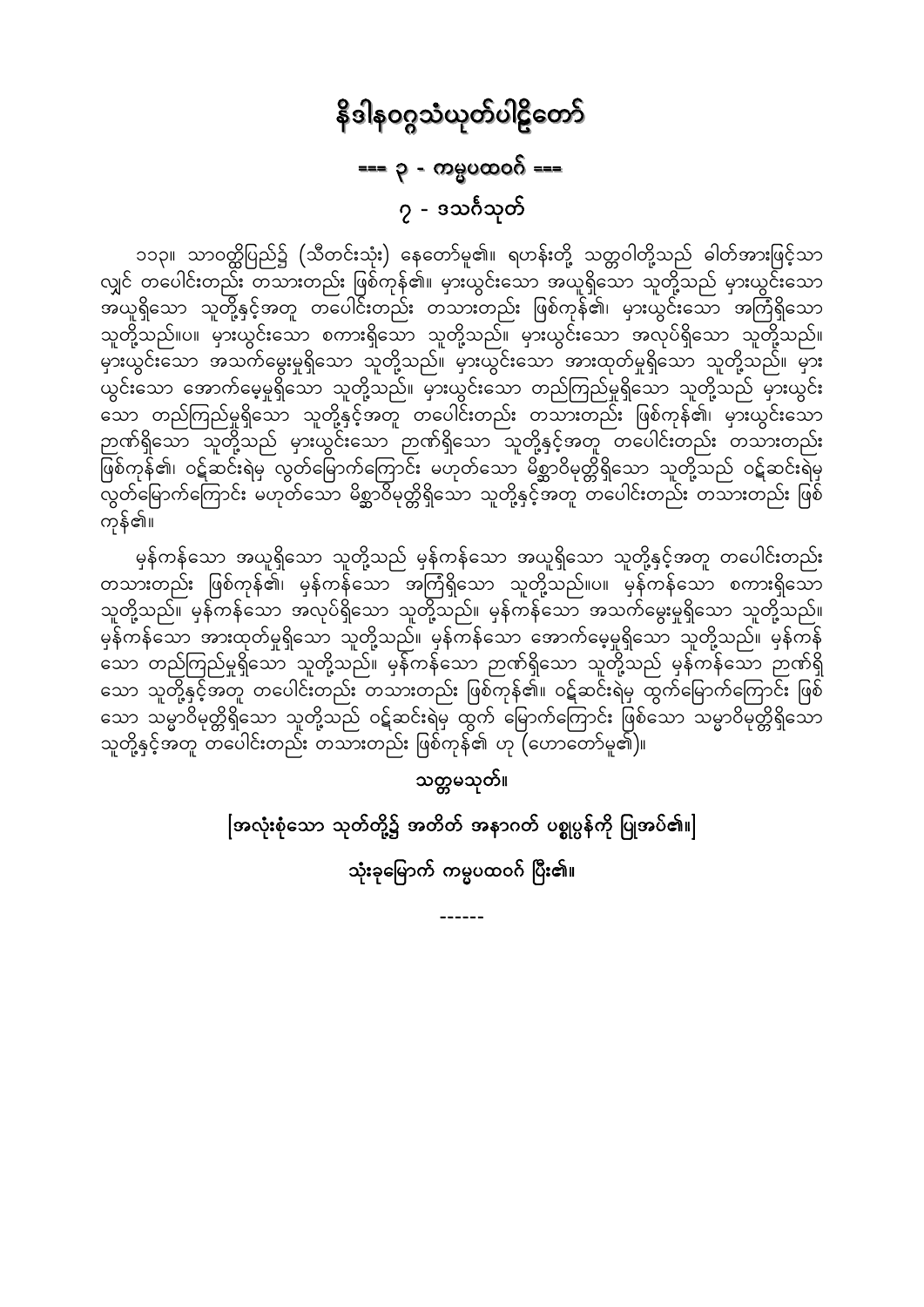နိဒါနဝဂ္ဂသံယုတ်ပါဠိတော်

=== ၄ - စတုတ္ထဝဂ် ===

၁ - စတုဓာတုသုတ်

၁၁၄။ အခါတစ်ပါး၌ မြတ်စွာဘုရားသည် သာဝတ္ထိပြည် အနာထပိဏ်သူဌေး၏ အရံဖြစ်သော ထောဝန်ကျောင်း၌ (သီတင်းသုံး) နေတော်မူ၏။ ရဟန်းတို့ ဓာတ်တို့သည် ဤလေးပါးတို့တည်း၊ အဘယ် လေးပါးတို့နည်း ဟူမှု- ပထဝီဓာတ်၊ အာပေါဓာတ်၊ တေဇောဓာတ်၊ ဝါယောဓာတ်တို့တည်း။ ရဟန်းတို့ ဓာတ်တို့သည် ဤလေးပါးတို့တည်း ဟု (မိန့်တော်မူ၏)။

ပဌမသုတ်

------

နိဒါန၀ဂွသံယုတ်ပါဠိတော် === ၄ - စတုတ္ထဝဂ် === ၂ - ပုဗ္ဗေသမွောဓသုတ်

၁၁၅။ သာဝတ္တိပြည်၌ (သီတင်းသုံး) နေတော်မူ၏။ ရဟန်းတို့ သစ္စာလေးပါးကို မသိမီ သစ္စာ လေးပါကို မသိသေးသော ဘုရားလောင်း ဖြစ်စဉ်ကပင် ငါ့အား ဤအကြံသည် ဖြစ်၏- "ပထဝီဓာတ်၏ သာယာဖွယ်သည် အဘယ်နည်း၊ အပြစ်သည် အဘယ်နည်း၊ ထွက်မြောက်ကြောင်းသည် အဘယ်နည်း။ အာပေါ်ဓာတ်၏ သာယာဖွယ်သည် အဘယ်နည်း၊ အပြစ်သည် အဘယ်နည်း၊ ထွက်မြောက်ကြောင်းသည် အဘယ်နည်း။ တဇောဓာတ်၏ သာယာဖွယ်သည် အဘယ်နည်း၊ အပြစ်သည် အဘယ်နည်း၊ ထွက်မြောက်ကြောင်းသည် အဘယ်နည်း။ ဝါယောဓာတ်၏ သာယာဖွယ်သည် အဘယ်နည်း၊ အပြစ် ာ<br>သည် အဘယ်နည်း၊ ထွက်မြောက်ကြောင်းသည် အဘယ်နည်း" ဟု (အကြံ ဖြစ်၏)။

ရဟန်းတို့ ငါ့အား ဤအကြံသည် ဖြစ်ပြန်၏- "ပထဝီဓာတ်ကို စွဲ၍ ဖြစ်သော ချမ်းသာမှုနှင့် ဝမ်း မြောက်မှုသည် ပထဝီဓာတ်၏ သာယာဖွယ်တည်း၊ ပထဝီဓာတ်၏ အမြဲမရှိခြင်း ဆင်းရဲခြင်း ဖေါက်ပြန် အပြစ်တည်း၊ ပထဝီဓာတ်၌ တပ်မက်မှု ်ဆန္ဒရာဂ'ကို ပယ်ဖျောက်ခြင်းသည် ပထဝီဓာတ်၏ ထွက်မြောက်ကြောင်းတည်း။ အာပေါဓာတ်ကို စွဲ၍။ပ။ တေဇောဓာတ် ကို စွဲ၍။ပ။ ဝါယောဓာတ်ကို စွဲ၍ ဖြစ်သော ချမ်းသာမှုနှင့် ဝမ်းမြောက်မှုသည် ို့<br>ဝါယောဓာတ်၏ သာယာ ဖွယ်တည်း၊ ဝါယောဓာတ်၏ အမြဲမရှိခြင်း ဆင်းရဲခြင်း ဖေါက်ပြန်တတ်သော သဘောရှိခြင်းသည်ကား ဝါယောဓာတ်၏ အပြစ်တည်း၊ ဝါယောဓာတ်၌ တပ်မက်မှု ဆန္ဒရာဂ**'**ကို ပယ်ဖျောက်ခြင်းသည် ဝါယောဓာတ်၏ ထွက်မြောက်ကြောင်းတည်း။

ရဟန်းတို့ ဓာတ်လေးပါးတို့၏ ဤသို့သော သာယာဖွယ်ကိုလည်း သာယာဖွယ်အားဖြင့် အပြစ်ကို လည်း အပြစ်အားဖြင့် ထွက်မြောက်ကြောင်းကိုလည်း ထွက်မြောက်ကြောင်း အားဖြင့် ဟုတ်မှန်သော အတိုင်း မသိသေးသမျှ ကာလပတ်လုံး နတ် မာရ်နတ် ဗြဟ္မာနှင့် တကွသော နတ်လောကနှင့် သမဏ ဗြာဟ္မဏ မင်းများ လူများနှင့် တကွသော လူ့လောက၌ အတုမရှိ မြတ်သော အရဟတ္တမဂ်ဉာဏ်ကို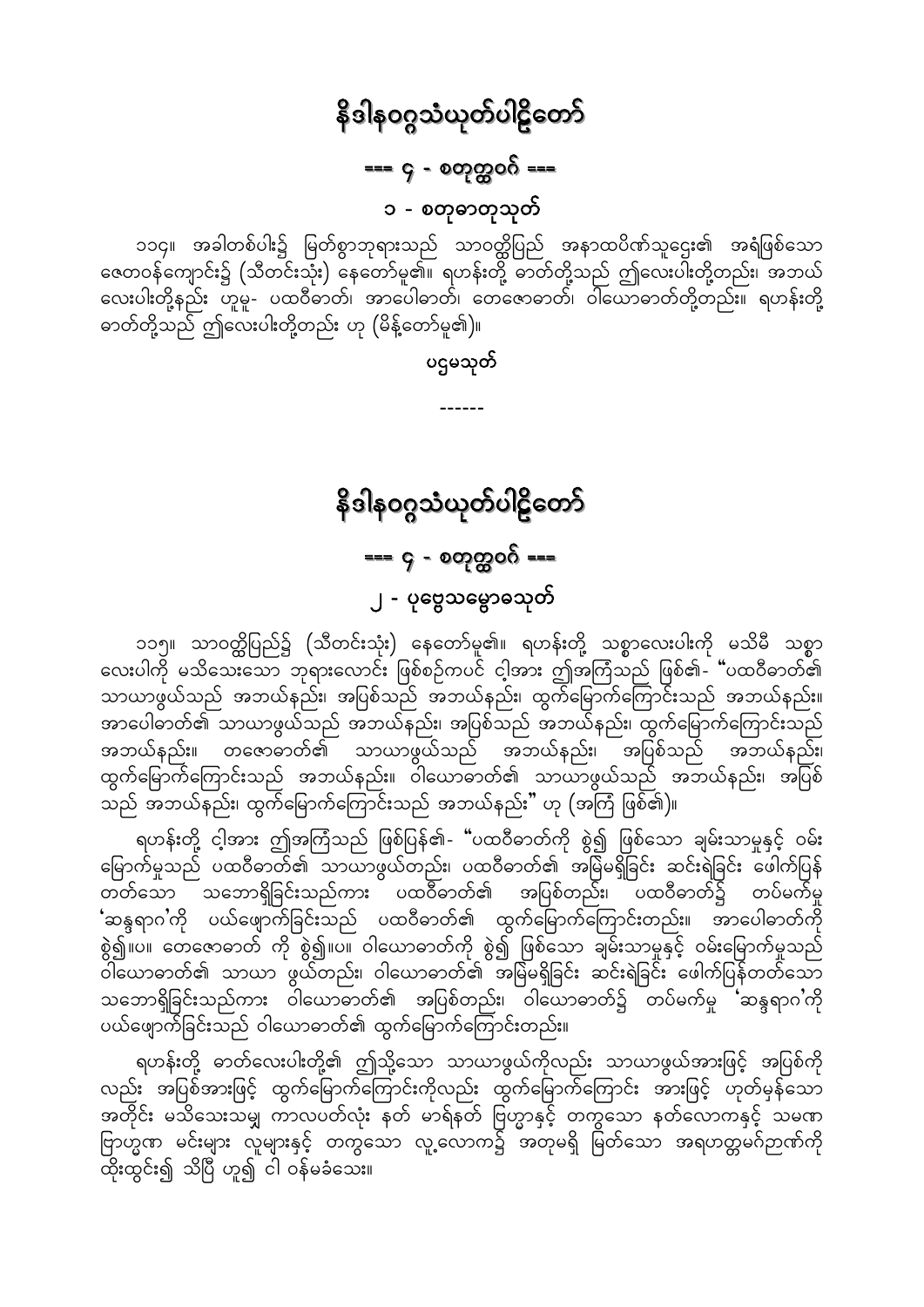ရဟန်းတို့ ဓာတ်လေးပါးတို့၏ ဤသို့သော သာယာဖွယ်ကိုလည်း သာယာဖွယ်အားဖြင့် အပြစ် ကိုလည်း အပြစ်အားဖြင့် ထွက်မြောက်ကြောင်းကိုလည်း ထွက်မြောက်ကြောင်းအားဖြင့် ဟုတ်မှန်သော အတိုင်း သိသော အခါ၌ကား နတ် မာရ်နတ် ဗြဟ္မာနှင့် တကွသော နတ်လောကနှင့် သမဏ ဗြာဟ္မဏ မင်းများ လူများနှင့် တကွသော လူ့လောက၌ အတုမရှိ မြတ်သော အရဟတ္တမဂ်ဉာဏ်ကို ထိုးထွင်း၍ သိပြီဟူ၍ ငါ ဝန်ခံ၏၊ ငါ့အား ဉာဏ်အမြင်သည် ထင်ရှားဖြစ်ပြီ၊ ငါ၏ (ကိလေသာ)တို့မှ လွတ်သော စိတ်သည် မပျက် စီးပြီ၊ ဤကိုယ်၏ အဖြစ်သည် အဆုံးစွန်သော ကိုယ်၏ အဖြစ်တည်း၊ ယခုအခါ<br>တစ်ဖန် ဘဝသစ်၌ ပဋိသန္ဓေနေဖွယ် မရှိတော့ပြီ"ဟု ထိုငါ့အား အကြံ ဖြစ်၏။

ဒုတိယသုတ်။

နိဒါန၀ဂွသံယုတ်ပါဠိတော် === ၄ - စတုတ္ထဝဂ် === ၃ - အစရိသုတ်

၁၁၆။ သာဝတ္ထိပြည်၌ (သီတင်းသုံး) နေတော်မူ၏။ ရဟန်းတို့ ငါသည် ပထဝီဓာတ်၏ သာယာဖွယ် ကို ရှာမှီးလျက် လှည့်လည်ခဲ့ပြီ၊ ပထဝီဓာတ်၏ သာယာဖွယ်ကို သိခဲ့ပြီ၊ ပထဝီဓာတ်၏ သာယာဖွယ် ပ္ပ္လြယ္ခဲ့တဲ့ ပညာဖြင့် ကောင်းစွာ မြင်ခဲ့ပြီ။ ရဟန်းတို့ ငါသည် ပထဝီဓာတ်၏ အပြစ်ကို ရှာမှီးလျက် လှည့်လည် ခဲ့ပြီ၊ ပထဝီဓာတ်၏ အပြစ်ကို သိခဲ့ပြီ၊ ပထဝီဓာတ်၏ အပြစ်ဟူသမျှကို ပညာဖြင့် ကောင်းစွာ မြင််ခဲ့ပြီ။ ရဟန်းတို့ ငါသည် ပထဝီဓာတ်၏ ထွက်မြောက်ကြောင်းကို ရှာမှီးလျက် လှည့်လည်ခဲ့ပြီ၊ ပထဝီဓာတ်၏ ထွက်မြောက်ကြောင်းကို သိခဲ့ပြီ၊ ပထဝီဓာတ်၏ ထွက်မြောက်ကြောင်း ဟူသမျှကို ပညာဖြင့် ကောင်းစွာ မြင်ခဲ့ပြီ။

ရဟန်းတို့ ငါသည် အာပေါဓာတ်၏။ပ။ ရဟန်းတို့ ငါသည် တေဇောဓာတ်၏။ ရဟန်းတို့ ငါသည် ဝါယော်ဓာတ်၏ သာယာဖွယ်ကို ရှာမှီးလျက် လှည့်လည်ခဲ့ပြီ၊ ဝါယောဓာတ်၏ သာယာဖွယ်ကို သိခဲ့ပြီ၊ ဝါယောဓာတ်၏ သာယာဖွယ်ဟူသမျှကို ပညာဖြင့် ကောင်းစွာ မြင်ခဲ့ပြီ။ ရဟန်းတို့ ငါသည် ဝါယောဓာတ် ၏ အပြစ်ကို ရှာမှီးလျက် လှည့်လည်ခဲ့ပြီ၊ ဝါယောဓာတ်၏ အပြစ်ကို သိခဲ့ပြီ၊ ဝါယောဓာတ်၏ အပြစ် ဟူသမျှကို ပညာဖြင့် ကောင်းစွာ မြင်ခဲ့ပြီ။ ရဟန်းတို့ ငါသည် ဝါယောဓာတ်၏ ထွက်မြောက်ကြောင်းကို ရာမှီးလျက် လှည့်လည်ခဲ့ပြီ၊ ဝါယောဓာတ်၏ ထွက်မြောက်ကြောင်းကို သိခဲ့ပြီ၊ ဝါယောဓာတ်၏ ာ<br>ထွက်မြောက်ကြောင်း ဟူသမျှကို ပညာဖြင့် ကောင်းစွာ မြင်ခဲ့ပြီ။

ရဟန်းတို့ ငါသည် ဤဓာတ်လေးပါးတို့၏ သာယာဖွယ်ကိုလည်း သာယာဖွယ်အားဖြင့် အပြစ်<br>ကိုလည်း အပြစ်အားဖြင့် ထွက်မြောက်ကြောင်းကိုလည်း ထွက်မြောက်ကြောင်း အားဖြင့် ဟုတ်မှန်သော ာ<br>အတိုင်း မသိသေးသမျှ ကာလပတ်လုံး နတ် မာရ်နတ် ဗြဟ္မာနှင့် တကွသော နတ်လောကနှင့် ကို ထိုးထွင်း၍ သိပြီ ဟူ၍ ငါ ဝန်မခံသေး။

ရဟန်းတို့ ဤဓာတ်လေးပါးတို့၏ သာယာဖွယ်ကိုလည်း သာယာဖွယ်အားဖြင့် အပြစ်ကိုလည်း အပြစ်အားဖြင့် ထွက်မြောက်ကြောင်းကိုလည်း ထွက်မြောက်ကြောင်းအားဖြင့်ဟုတ်မှန်သောအတိုင်း .<br>သိသော အခါ၌ကား နတ် မာရ်နတ် ဗြဟ္မာနှင့် တကွသော နတ်လောကနှင့် သမဏ ဗြာဟ္မဏ မင်းများ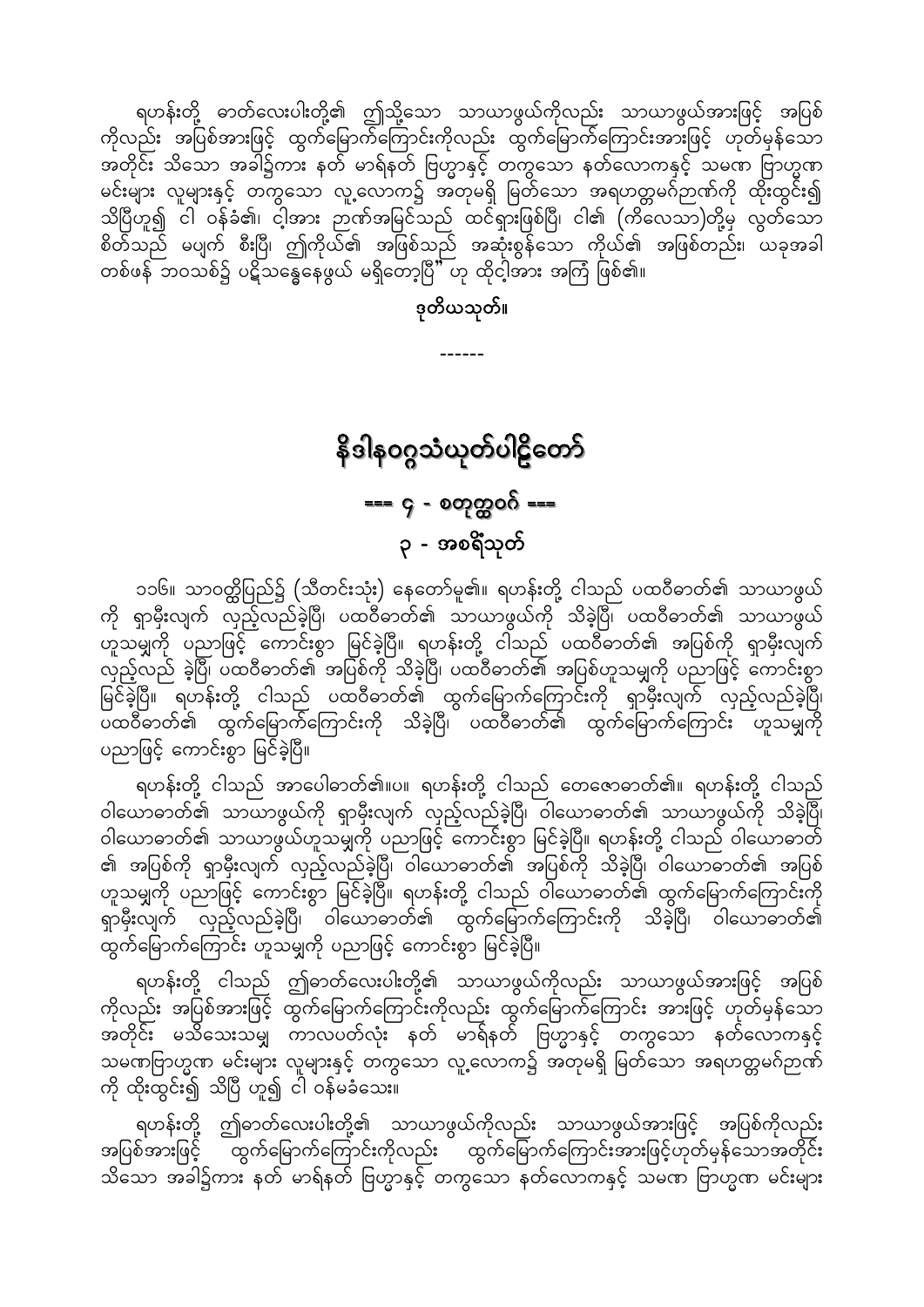လူများနှင့် တကွသော လူ့လောက၌ အတုမရှိ မြတ်သော အရဟတ္တမဂ်ဉာဏ်ကို ထိုးထွင်း၍ သိပြီဟူ၍ ငါ ဝန်ခံ၏။ ငါ့အား ဉာဏ်အမြင်သည် ထင်ရှားဖြစ်ပြီ၊ ငါ၏ (ကိလေသာ)တို့မှ လွတ်သော စိတ်သည် မပျက်စီးတော့ပြီ၊ ဤကိုယ်၏ အဖြစ်သည် အဆုံးစွန်သော ကိုယ်၏ အဖြစ်တည်း၊ ယခုအခါ တစ်ဖန် ဘဝသစ်၌ ပဋိသန္ဓေနေဖွယ် မရှိတော့ပြီ ဟု (ဟောတော်မူ၏)။

တတိယသုတ်။

နိဒါနဝဂွသံယုတ်ပါဠိတော် === ၄ - စတုတ္ထဝဂ် === ၄ - နောစေဒံသုတ်

၁၁၇။ သာဝတ္ထိပြည်၌ (သီတင်းသုံး) နေတော်မူ၏၊ ရဟန်းတို့ ပထဝီဓာတ်၏ သာယာဖွယ်သည် မဖြစ်ခဲ့မှု<sup>ိ</sup> သတ္တဝါတို့သည် ဤပထဝီဓာတ်၌ မတပ်မက်ကုန်ရာ၊ ရဟန်းတို့ ပထဝီဓာတ်၏ သာယာဖွယ် ရှိသောကြောင့်သာလျှင် သတ္တဝါတို့သည် ပထဝီဓာတ်၌ တပ်မက်ကုန်၏။ ရဟန်းတို့ ပထဝီဓာတ်၏ ာ<br>အပြစ်သည် အကယ်၍ မဖြစ်ခဲ့မူ သတ္တဝါတို့သည် ဤပထဝီဓာတ်၌ မငြီးငွေ့ကုန်ရာ၊ ရဟန်းတို့ ပထဝီဓာတ်၌ အပြစ်ရှိသောကြောင့်သာလျှင် သတ္တဝါတို့သည် ပထဝီဓာတ်၌ ငြီးငွေ့ကုန်၏။ ရဟန်းတို့ ပထဝီဓာတ်၏ ထွက်မြောက်ကြောင်း မဖြစ်ခဲ့မှု သတ္တဝါတို့သည် ဤပထဝီဓာတ်မှ မထွက်မြောက်ကုန်၊ ရဟန်းတို့ ပထဝီဓာတ်၏ ထွက်မြောက်ကြောင်း ရှိသောကြောင့်သာလျှင် သတ္တဝါတို့သည် ပထဝီဓာတ်မှ ထွက်မြောက်ကုန်၏။

ရဟန်းတို့ အာပေါဓာတ်၏ သာယာဖွယ်သည် မဖြစ်ခဲ့မူ။ ရဟန်းတို့ တေဇောဓာတ်၏ သာယာဖွယ် သည် မဖြစ်ခဲ့မှု။ ရဟန်းတို့ ဝါယောဓာတ်၏ သာယာဖွယ်သည် မဖြစ်ခဲ့မူ သတ္တဝါတို့သည် ဝါယောဓာတ်၌ မတပ်မက်ကုန်ရာ၊ ရဟန်းတို့ ဝါယောဓာတ်၌ သာယာဖွယ်ရှိသောကြောင့်သာလျှင် သတ္တဝါတို့သည့် ဝါယောဓာတ်၌ တပ်မက်ကုန်၏။ ရဟန်းတို့ ဝါယောဓာတ်၏ အပြစ်သည် မဖြစ်ခဲ့မူ သတ္တဝါတို့သည် ဝါယောဓာတ်၌ မငြီးငွေ့ကုန်ရာ၊ ရဟန်းတို့ ဝါယောဓာတ်၌ အပြစ်ရှိသောကြောင့်သာလျှင် သတ္တဝါ တို့သည် ဤဝါယော ဓာတ်၌ ငြီးငွေ့ကုန်၏။ ရဟန်းတို့ ဝါယောဓာတ်၏ ထွက်မြောက်ကြောင်းသည် မဖြစ်ခဲ့မူ သတ္တဝါတို့သည် ဤဝါယောဓာတ်မှ မထွက်မြောက်ကုန်ရာ၊ ရဟန်းတို့ ဝါယောဓာတ်၏ ထွက်မြောက်ကြောင်း ရှိသောကြောင့် သာလျှင် သတ္တဝါတို့သည် ဝါယောဓာတ်မှ ထွက်မြောက်ကုန်၏။

ရဟန်းတို့ ဤသတ္တဝါတို့သည် ဤဓာတ်လေးပါးတို့၏ သာယာဖွယ်ကိုလည်း သာယာဖွယ်အားဖြင့် အပြစ်ကိုလည်း "အပြစ်အားဖြင့်" ထွက်မြောက်ကြောင်းကိုလည်း ထွက်မြောက်ကြောင်း အားဖြင့် နတ်လောကနှင့် သမဏ ဗြာဟ္မဏ မင်းများ လူများနှင့် တကွသော ဤလူ့လောကမှ ထွက်မြောက်ကုန် မယှဉ်ကုန် ကင်းလွတ်ကုန်သည် ဖြစ်၍ အပိုင်းအခြားကို မလွန်သော စိတ်ဖြင့် မနေရကုန်။

ရဟန်းတို့ သတ္တဝါတို့သည် ဤဓာတ်လေးပါးတို့၏ သာယာဖွယ်ကိုလည်း သာယာဖွယ်အားဖြင့် အပြစ်ကိုလည်း အပြစ်အားဖြင့် ထွက်မြောက်ကြောင်းကိုလည်း ထွက်မြောက်ကြောင်း အားဖြင့်<br>ဟုတ်မှန်သော အတိုင်း သိကြကုန်သော အခါ၌ကား နတ် မာရ်နတ် ဗြဟ္မာနှင့် တကွသော နတ်လောကနှင့် သမဏ ဗြာဟ္မဏ မင်းများ လူများနှင့် တကွသော ဤလူ့လောကမှ ထွက်မြောက်ကုန်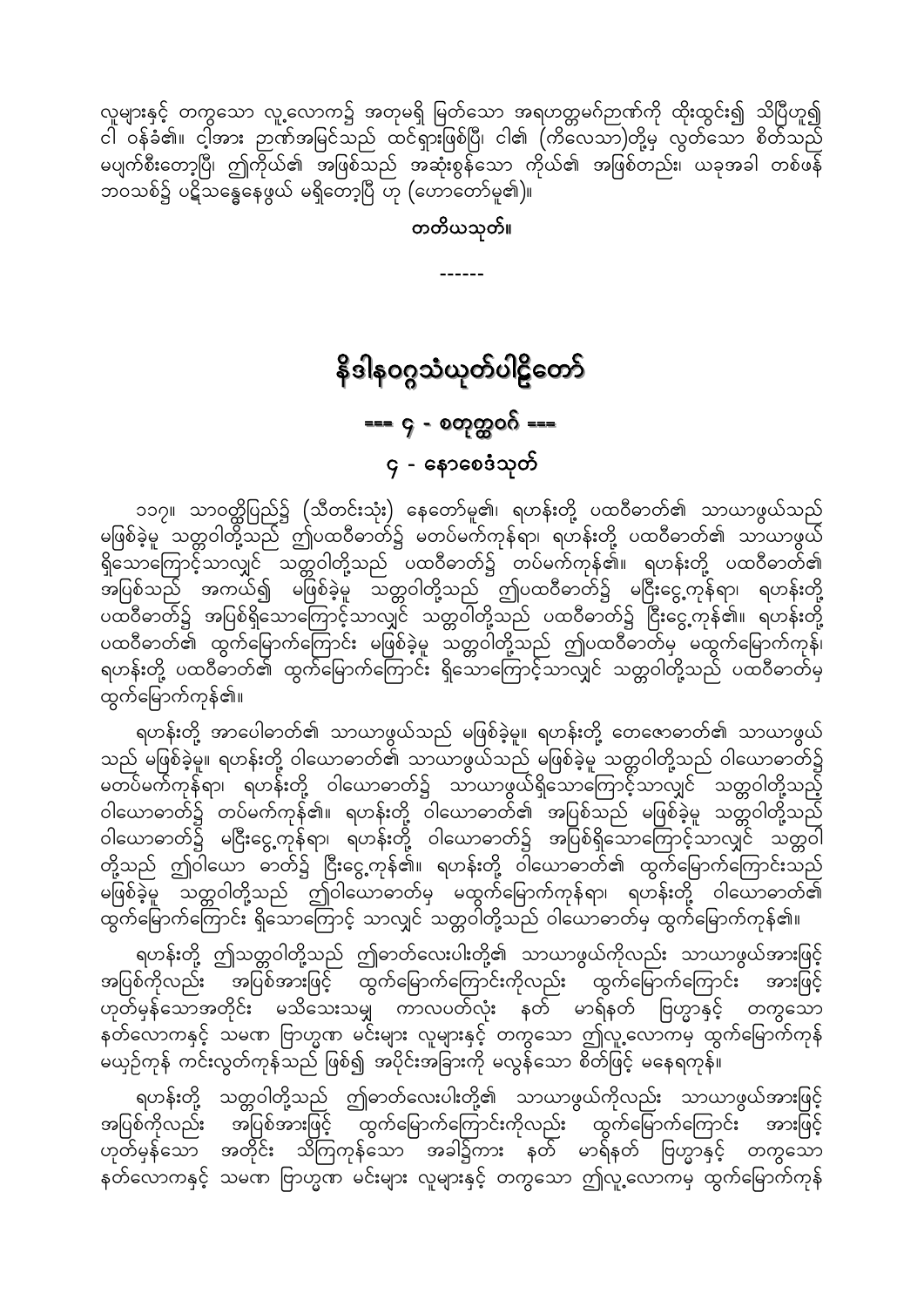မယှဉ်ကုန် ကင်းလွတ်ကုန်သည် ဖြစ်၍ အပိုင်းအခြားကို လွန်သော စိတ်ဖြင့် နေရကုန်၏ ဟု (ဟောတော်မူ၏)။

စတုတ္ထသုတ်။

## နိဒါနဝဂွသံယုတ်ပါဠိတော် === ၄ - စတုတ္ထဝဂ် === ၅ - ဧကန္တဒုက္ခသုတ်

၁၁၈။ သာဝတ္ထိပြည်၌ (သီတင်းသုံး) နေတော်မူ၏။ ရဟန်းတို့ ဤပထဝီဓာတ်သည် ဧကန်ဆင်းရဲ သည် ဆင်းရဲသို့ အစဉ်ကျသည် ဆင်းရဲသို့ သက်ဝင်သည် ချမ်းသာသို့ မသက်ဝင်သည် ဖြစ်ခဲ့မူ သတ္တဝါတို့သည် ဤပထဝီဓာတ်၌ မတပ်မက်ကုန်ရာ၊ ရဟန်းတို့ ပထဝီဓာတ်၏ ချမ်းသာသည် ချမ်းသာသို့ ္တာ<br>အစဉ်ကျသည် ချမ်းသာသို့ သက်ဝင်သည် ဆင်းရဲသို့ မသက်ဝင်သည်၏ အဖြစ်ကြောင့် သတ္တဝါတို့သည် ပထဝီဓာတ်၌ တပ်မက်ကုန်၏။

ရဟန်းတို့ ဤအာပေါဓာတ်သည်။ပ။ ရဟန်းတို့ ဤတေဇောဓာတ်သည်။ ရဟန်းတို့ ဤဝါယော<br>ဓာတ်သည် ဧကန်ဆင်းရဲသည် ဆင်းရဲသို့ အစဉ်ကျသည် ဆင်းရဲသို့ သက်ဝင်သည် ချမ်းသာသို့ မသက် ဝင်သည် ဖြစ်ခဲ့မူ သတ္တဝါတို့သည် ဤဝါယောဓာတ်၌ မတပ်မက်ကုန်ရာ၊ ရဟန်းတို့ ဝါယောဓာတ်၏ ချမ်းသာသည် ချမ်းသာသို့ အစဉ်ကျသည် ချမ်းသာသို့ သက်ဝင်သည် ဆင်းရဲသို့ မသက်ဝင်သည်၏ အဖြစ်ကြောင့် သတ္တဝါတို့သည် ဝါယောဓာတ်၌ တပ်မက်ကုန်၏။

ရဟန်းတို့ ဤပထဝီဓာတ်သည် ဧကန်ချမ်းသာသည် ချမ်းသာသို့ အစဉ်ကျသည် ချမ်းသာသို့<br>သက်ဝင်သည် ဆင်းရဲသို့ မသက်ဝင်သည် ဖြစ်ခဲ့မူ သတ္တဝါတို့သည် ဤပထဝီဓာတ်၌ မငြီးငွေ့ကုန်ရာ၊<br>ရဟန်းတို့ ပထဝီဓာတ်၏ ဆင်းရဲသည် ဆင်းရဲသို့ အစဉ်ကျသည် ဆင်းရဲသို့ သက် မသက်ဝင်သည်၏ အဖြစ်ကြောင့် သတ္တဝါတို့သည် ပထဝီဓာတ်၌ ငြီးငွေ့ကုန်၏။

ရဟန်းတို့ ဤအာပေါဓာတ်သည်။ပ။ ရဟန်းတို့ ဤတေဇောဓာတ်သည်။ ရဟန်းတို့ ဤဝါယော<br>ဓာတ်သည် ဧကန်ချမ်းသာသည် ချမ်းသာသို့ အစဉ်ကျသည် ချမ်းသာသို့ သက်ဝင်သည် ဆင်းရဲသို့ မသက်ဝင်သည် ဖြစ်ခဲ့မူ သတ္တဝါတို့သည် ဤဝါယောဓာတ်၌ မငြီးငွေ့ကုန်ရာ၊ ရဟန်းတို့ ဝါယောဓာတ်၏<br>ဆင်းရဲသည် ဆင်းရဲသို့ အစဉ်ကျသည် ဆင်းရဲသို့ သက်ဝင်သည် ချမ်းသာသို့ မသက်ဝင်သည်၏ အဖြစ့်ကြောင့် သတ္တဝါတို့သည် ဝါယောဓာတ်၌ ငြီးငွေ့ကုန်၏ ဟု (ဟောတော်မူ၏)။

ပဥ္စမသုတ်။

------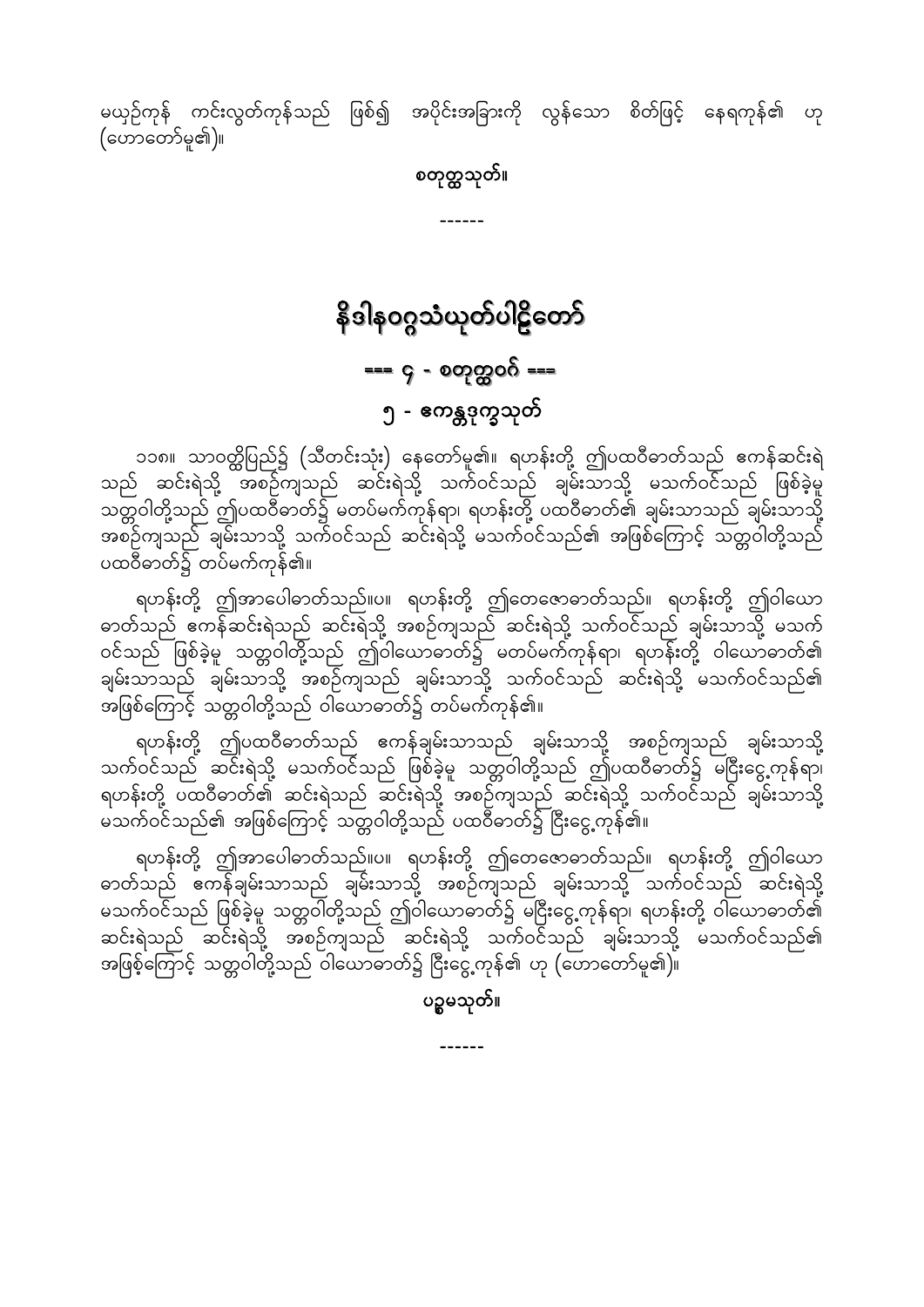### နိဒါနဝဂ္ဂသံယုတ်ပါဠိတော် === ၄ - စတုတ္ထဝဂ် === ၆ - အဘိနန္ဒသုတ်

၁၁၉။ သာဝတ္ထိပြည်၌ (သီတင်းသုံး) နေတော်မူ၏။ ရဟန်းတို့ ပထဝီဓာတ်ကို အလွန်နှစ်သက်သော သူသည် ဆင်းရဲဒုက္ခကို အလွန်နှစ်သက်၏၊ ဆင်းရဲဒုက္ခကို အလွန်နှစ်သက်သော သူသည် ဆင်းရဲဒုက္ခမှ ္။<br>မလွတ်နိုင် ဟူ၍ ငါ ဆို၏။ အာပေါဓာတ်ကို အလွန်နှစ်သက်သော သူသည်။ပ။ တေဇောဓာတ်ကို။ ဝါယောဓာတ်ကို အလွန်နှစ်သက်သော သူသည် ဆင်းရဲဒုက္ခကို အလွန်နှစ်သက်၏၊ ဆင်းရဲဒုက္ခကို အလွန်နှစ်သက် သော သူသည် ဆင်းရဲဒုက္ခမှ မလွတ် နိုင်ဟူ၍ ငါ ဆို၏၊

ရဟန်းတို့ ပထဝီဓာတ်ကို မနှစ်သက်သော သူသည် ဆင်းရဲဒုက္ခကို မနှစ်သက်၊ ဆင်းရဲဒုက္ခကို မနှစ်သက်သော သူသည် ဆင်းရဲဒုက္ခမှ လွတ်၏ဟူ၍ ငါ ဆို၏။ အာပေါ်ဓာတ်ကို။ပ။ တေဇောဓာတ်ကို။ ဝါယောဓာတ်ကို မနှစ်သက်သော သူသည် ဆင်းရဲဒုက္ခကို မနှစ်သက်၊ ဆင်းရဲဒုက္ခကို မနှစ်သက်သော သူသည် ဆင်းရဲဒုက္ခမှ လွတ်မြောက်၏ ဟူ၍ ငါ ဆို၏ ဟု (ဟောတော်မူ၏)။

ဆဋ္ဌသုတ်။

နိဒါန၀ဂွသံယုတ်ပါဠိတော် === ၄ - စတုတ္ထဝဂ် === ၇ - ဉပ္ပါဒသုတ်

၁၂၀။ သာဝတ္ထိပြည်၌ (သီတင်းသုံး) နေတော်မူ၏။ ရဟန်းတို့ ပထဝီဓာတ်၏ ဖြစ်ခြင်းသည်<br>တည်ခြင်းသည် အထူးသဖြင့် ဖြစ်ခြင်းသည် ထင်ရှားဖြစ်ခြင်းသည် ဆင်းရဲဖြစ်ခြင်းသာတည်း၊ ရောဂါတို့၏<br>တည် ရာဖြစ်ခြင်းသာတည်း၊ အိုမှုသေမှု၏ ထင်ရှားဖြစ်ပေါ်ခြင်း သည်။ပ။ တေဇောဓာတ်၏ ဖြစ်ခြင်းသည်။ ဝါယောဓာတ်၏ ဖြစ်ခြင်းသည် တည်ခြင်းသည် အထူးသဖြင့် . ပြ<br>ဖြစ်ခြင်းသည် ထင်ရှားဖြစ်ခြင်းသည် ဆင်းရဲဖြစ်ခြင်းသာတည်း၊ ရောဂါတို့၏ တည်ရာဖြစ်ခြင်းသာတည်း၊ ပ္ပ<br>အိုမူသေမှု၏ ထင်ရှားဖြစ်ပေါ်ခြင်းသာတည်း။

ရဟန်းတို့ ပထဝီဓာတ်၏ ချုပ်ခြင်းသည် ငြိမ်းခြင်းသည် ကွယ်ပျောက်ခြင်းသည် ဆင်းရဲချုပ်ခြင်း သာတည်း၊ ရောဂါတို့၏ ငြိမ်းခြင်းသာတည်း၊ အိုမှုသေမှု၏ ကွယ်ပျောက်ခြင်းသို့ ရောက်ခြင်းသာတည်း။ အာပေါ်ဓာတ်၏ ချုပ်ခြင်းသည်။ပ။ တေဇောဓာတ်၏ ချုပ်ခြင်းသည်။ ဝါယောဓာတ်၏ ချုပ်ခြင်းသည် ငြိမ်းခြင်းသည် ကွယ်ပျောက်ခြင်းသည် ဆင်းရဲချုပ်ခြင်းသာတည်း၊ ရောဂါတို့၏ ငြိမ်းခြင်းသာတည်း၊ .<br>အိုမူသေမှု၏ ကွယ်ပျောက်ခြင်းတည်း ဟု (ဟောတော်မူ၏)။

သတ္တမသုတ်။

 $- - - - - -$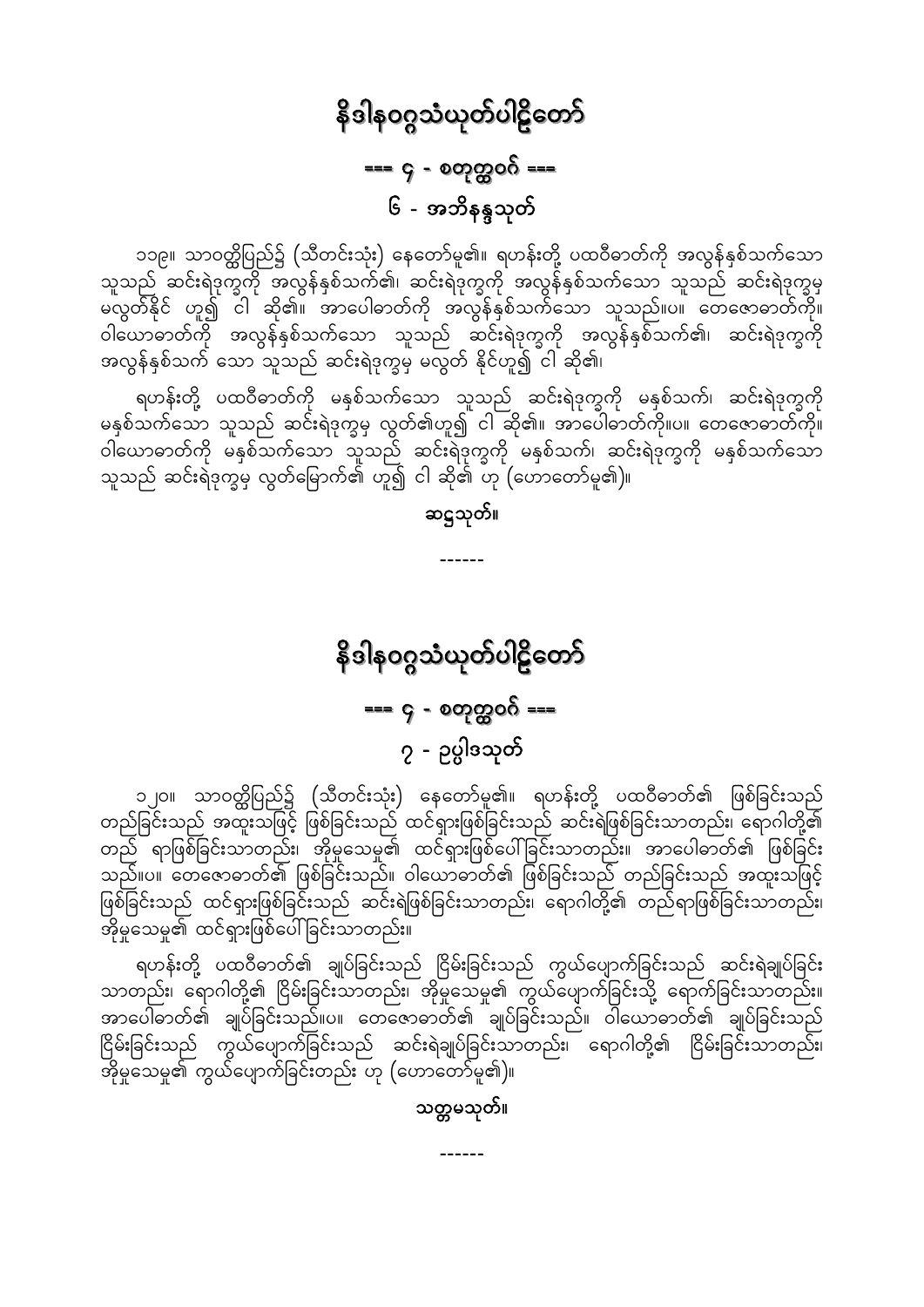### နိဒါနဝဂ္ဂသံယုတ်ပါဠိတော် === ၄ - စတုတ္ထဝဂ် === ၈ - သမဏဗြာဟ္မဏသုတ်

၁၂၁။ သာဝတ္ထိပြည်၌ (သီတင်းသုံး) နေတော်မူ၏။ ရဟန်းတို့ ဤဓာတ်တို့သည် ပထဝီဓာတ်၊ သာယာဖွယ်ကို လည်းကောင်း၊ အပြစ်ကို လည်းကောင်း၊ ထွက်မြောက်ကြောင်းကို လည်းကောင်း ဟုတ်မှန်သောအတိုင်း မသိကုန်သော သမဏဗြာဟ္မဏတို့ကို သမဏတို့၌လည်း သမဏဟု မသမုတ် အပ်ကုန်၊ ဗြာဟ္မဏတို့၌လည်း ဗြာဟ္မဏဟု မသမုတ်အပ်ကုန်၊ ထိုအသျှင်တို့သည် သမဏ၏ အဖြစ်ကို လည်းကောင်း၊ ဗြာဟ္မဏ၏အဖြစ်ကိုလည်းကောင်း ယခုဘဝ၌ပင် ကိုယ်တိုင် ထူးသော ဉာဏ်ဖြင့် မျက်မှောက်ပြုလျက် ရောက်၍ မနေရကုန်။

ရဟန်းတို့ ဤဓာတ်လေးပါးတို့၏ သာယာဖွယ်ကို လည်းကောင်း၊ အပြစ်ကို လည်းကောင်း၊<br>ထွက်မြောက်ကြောင်းကို လည်းကောင်း ဟုတ်မှန်သောအတိုင်း သိကုန်သော သမဏဗြာဟ္မဏတို့ကို ာ<br>မထောတို့၌လည်း သမဏ ဟု သမုတ်အပ်ကုန်၏၊ ဗြာဟ္မဏတို့၌လည်း ဗြာဟ္မဏ ဟု သမုတ်အပ်ကုန်၏၊ ထိုအသျှင်တို့သည် သမဏ၏ အဖြစ်ကို လည်းကောင်း၊ ဗြာဟ္မဏ၏ အဖြစ်ကို လည်းကောင်း ယခု .<br>ဘဝ၌ပင် ကိုယ်တိုင် ထူးသောဉာဏ်ဖြင့် မျက်မှောက်ပြုလျက် ရောက်၍ နေရကုန်၏ ဟု (ဟောတော်မူ ၏)။

အဋ္ဌမသုတ်။

နိဒါနဝဂွသံယုတ်ပါဠိတော် === ၄ - စတုတ္ထဝဂ် ===

#### ၉ - ဒုတိယ သမဏဗြာဟ္မဏသုတ်

၁၂၂။ သာဝတ္ထိပြည်၌ (သီတင်းသုံး) နေတော်မူ၏။ ရဟန်းတို့ ဓာတ်တို့သည် ပထဝီဓာတ်၊ အာပေါ်ဓာတ်၊ တေဇောဓာတ်၊ ဝါယောဓာတ် ဤလေးမျိုးတို့တည်း။ ရဟန်းတို့ ဤဓာတ်လေးမျိုးတို့၏ .<br>ဖြစ်ကြောင်းကို လည်းကောင်း၊ ချုပ်ကြောင်းကို လည်းကောင်း၊ သာယာဖွယ်ကို လည်းကောင်း၊ အပြစ်ကို သမဏဗြာဟ္မဏ တို့ကို။ပ။ အြကျယ်ချဲ့အပ်၏။] သိကုန်၏။ပ။ ကိုယ်တိုင် ထူးသောဉာဏ်ဖြင့် မျက်မှောက်ပြုလျက် ရောက်၍ နေရကုန်၏ ဟု (ဟောတော်မူ၏)။

နဝမသုတ်။

 $- - - - - -$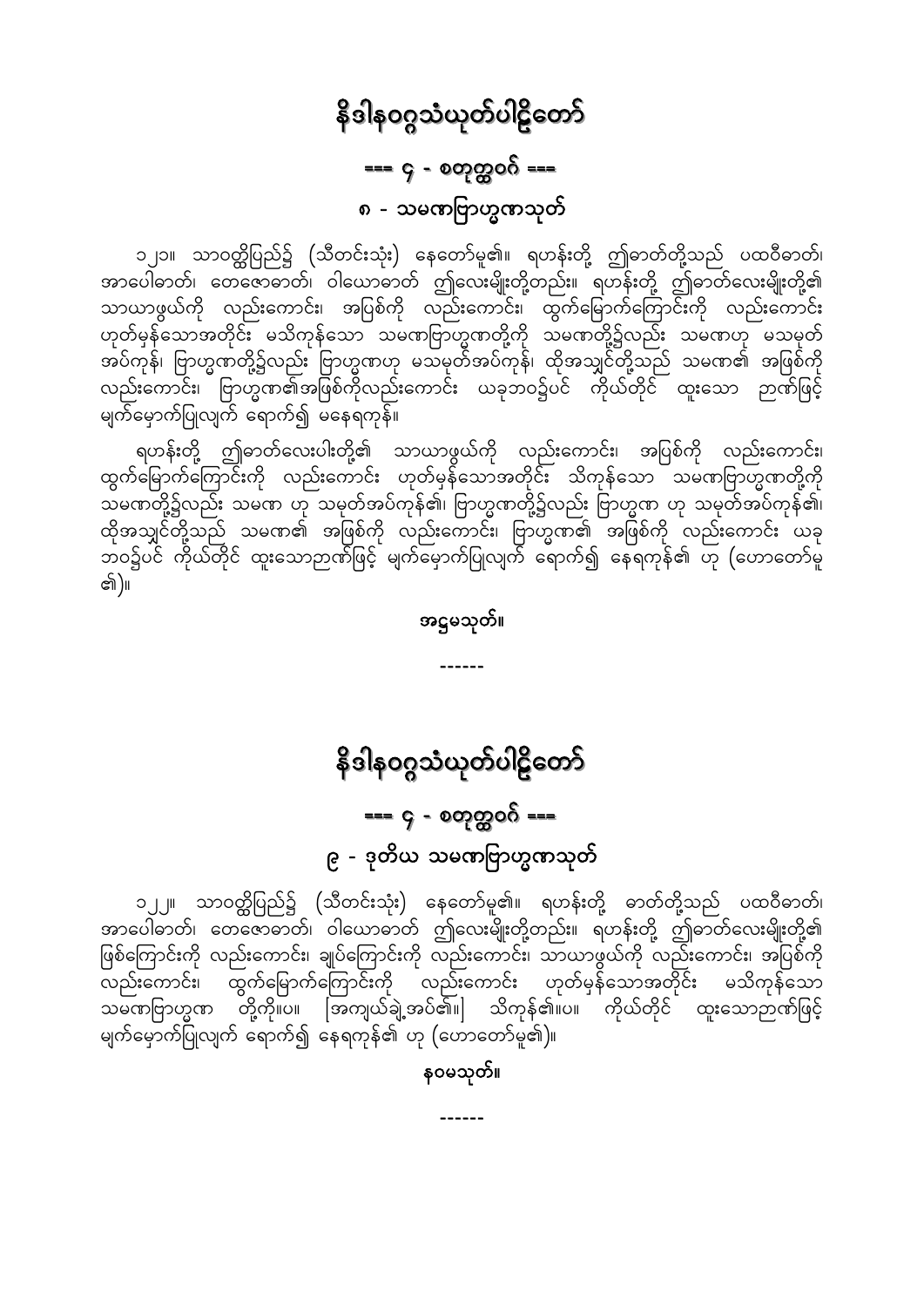### နိဒါန၀ဂွသံယုတ်ပါဠိတော် === ၄ - စတုတ္ထဝဂ် === ၁၀ - တတိယ သမဏဗြာဟ္မဏသုတ်

၁၂၃။ သာဝတ္ထိပြည်၌ (သီတင်းသုံး) နေတော်မူ၏။ ရဟန်းတို့ ပထဝီဓာတ်ကို မသိကုန်သော ပထဝီဓာတ်၏ ဖြစ်ကြောင်းကို မသိကုန်သော ပထဝီဓာတ်၏ ချုပ်ရာကို မသိကုန်သော ပထဝီဓာတ်၏ ချုပ်ရာ (နိဗ္ဗာန်) သို့ ရောက်ကြောင်းအကျင့်ကို မသိကုန်သော သမဏဗြာဟ္မဏတို့ကို။ပ။ အာပေါဓာတ် ကို မသိကုန်သော။ တေဇောဓာတ်ကို မသိကုန်သော။ ဝါယောဓာတ်ကို မသိကုန်သော ဝါယောဓာတ်၏ ဖြစ် ကြောင်းကို မသိကုန်သော ဝါယောဓာတ်၏ ချုပ်ရာကို မသိကုန်သော ဝါယောဓာတ်၏ ချုပ်ရာ (နိဗ္ဗာန်)သို့ ရောက်ကြောင်း အကျင့်ကို မသိကုန်သော သမဏဗြာဟ္မဏတို့ကို သမဏတို့၌လည်း ုိပ္ပံ ကို မသမုတ် အပ်ကုန်၊ ဗြာဟ္မဏတို့၌လည်း ဗြာဟ္မဏဟု မသမုတ်အပ်ကုန်၊ ထိုအသျှင်တို့သည် သမဏ၏ အဖြစ်ကိုလည်းကောင်း၊ ဗြာဟ္မဏ၏ အဖြစ်ကိုလည်းကောင်း ယခုဘဝ၌ပင် ကိုယ်တိုင် ထူးသော ဉာဏ်ဖြင့် မျက်မှောက်ပြုလျက် ရောက်၍ မနေရကုန်။

ရဟန်းတို့ ပထဝီဓာတ်ကို သိကုန်သော ပထဝီဓာတ်၏ ဖြစ်ကြောင်းကို သိကုန်သော ပထဝီဓာတ်၏ ချုပ်ရာကို သိကုန်သော ပထဝီဓာတ်၏ ချုပ်ရာ (နိဗ္ဗာန်) သို့ ရောက်ကြောင်းအကျင့်ကို သိကုန်သော - ဗြာဟ္မဏတို့ကို။ပ။ အာပေါ့ဓာတ်ကို သိကုန်သော။ တေဇောဓာတ်ကို သိကုန်သော။ သမဏ ဝါယောဓာတ်ကို သိကုန်သော ဝါယောဓာတ်၏ ဖြစ်ကြောင်းကို သိကုန်သော ဝါယောဓာတ်၏ ချုပ်ရာကို သိကုန်သော ဝါယောဓာတ်၏ ချုပ်ရာ (နိဗ္ဗာန်) သို့ ရောက်ကြောင်းအကျင့်ကို သိကုန်သော သမဏ ဗြာဟ္မဏတို့ကို သမဏတို့၌လည်း သမဏဟု သမုတ်အပ်ကုန်၏၊ ဗြာဟ္မဏတို့၌လည်း ဗြာဟ္မဏဟု .<br>သမုတ်အပ်ကုန်၏။ ထိုအသျှင်တို့သည် သမဏ၏ အဖြစ်ကို လည်းကောင်း၊ ဗြာဟ္မဏ၏ အဖြစ်ကို လည်းကောင်း ယခုဘဝ၌ပင် ကိုယ်တိုင် ထူးသောဉာဏ်ဖြင့် မျက်မှောက်ပြုလျက် ရောက်၍ နေရကုန်၏ ဟု (ဟောတော်မူ၏)။

> ဒသမသုတ်။ စတုတ္ထဝဂ် ပြီး၏။ ဓာတုသံယုတ် ပြီး၏။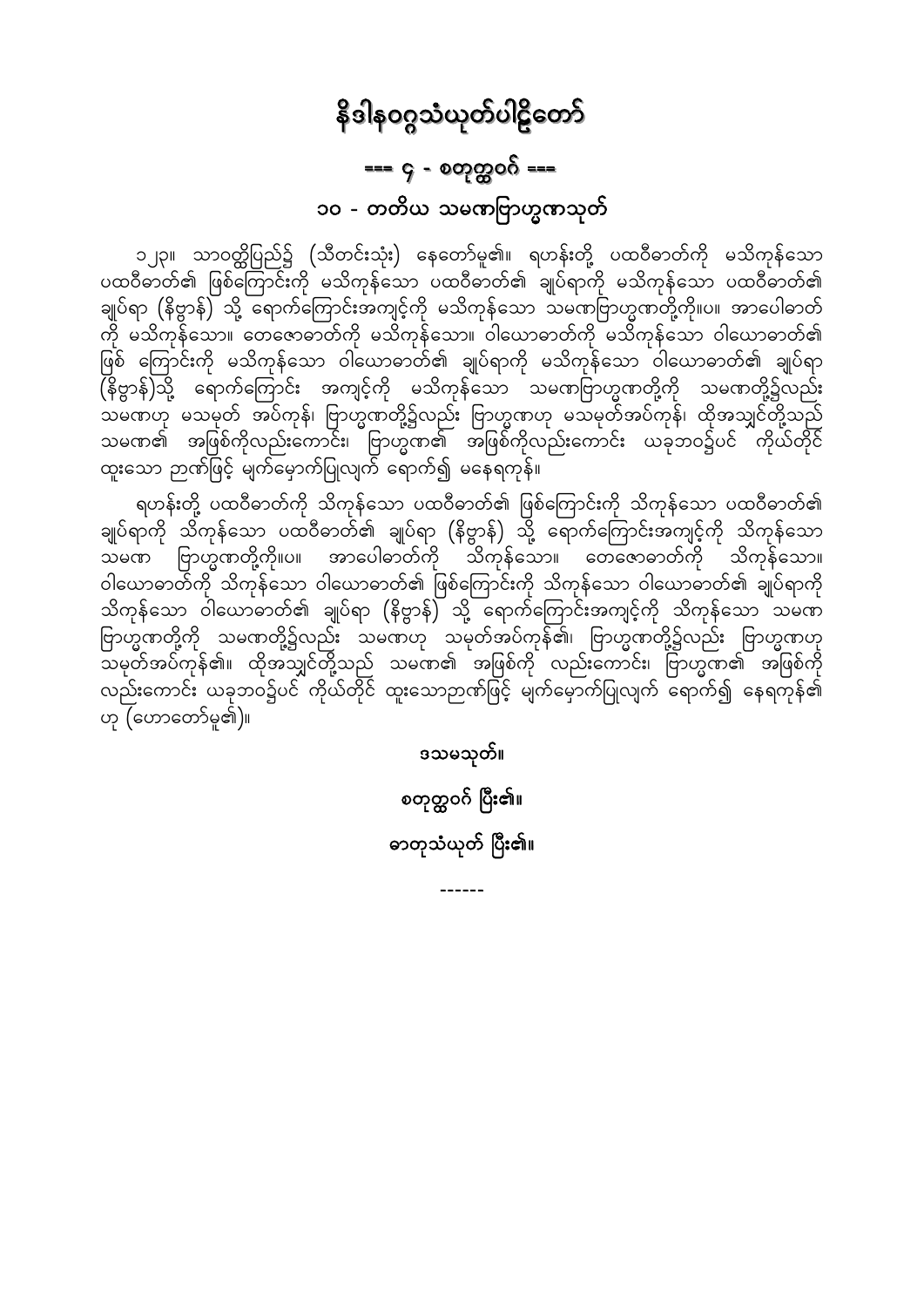### နိဒါနဝဂ္ဂသံယုတ်ပါဠိတော် ၄ - အနမတဂ္ဂသံယုတ် === ၁ - ပဌမဝဂ် === ၁ - တိဏကဋ္ဌသုတ်

၁၂၄။ အကျွန်ုပ်သည် ဤသို့ ကြားနာခဲ့ရပါသည်- အခါတစ်ပါး၌ မြတ်စွာဘုရားသည် သာဝတ္ထိပြည် အနာထပိဏ်သူဌေး၏ အရံဖြစ်သော ဇေတဝန်ကျောင်း၌ (သီတင်းသုံး) နေတော်မူ၏၊ ထိုအခါ .<br>မြတ်စွာဘုရားသည် ရဟန်းတို့ကို "ရဟန်းတို့" ဟူ၍ ခေါ် တော်မူ၏၊ "အသျှင်ဘုရား" ဟူ၍ ထိုရဟန်းတို့ .<br>သည် မြတ်စွာဘုရားအား ပြန်ကြားလျှောက်ထားကုန်၏၊ မြတ်စွာဘုရားသည် ဤစကားကို မိန့်တော်မူ၏-

ရဟန်းတို့ ဤသံသရာ၏ အစကို မသိနိုင်၊ မသိမှု 'အဝိဇ္ဇာ'ဖြင့် ပိတ်ဖုံးအပ်ကုန်သည် တဏှာ နှောင်ကြိုးဖြင့် ဖွဲ့ချည်အပ်ကုန်သည် ဖြစ်၍ ဤဘဝမှ ထိုဘဝ ထိုဘဝမှ ဤဘဝသို့ ပြေးသွားကျင်လည်<br>ကြရကုန်သော သတ္တဝါတို့၏ ရှေ့အစွန်းသည် မထင်။ ရဟန်းတို့ ဥပမာသော်ကား ယောက်ျားသည် ကြရက္စုနာတော့ ထဲမွာလည္း တျခားမွာမလည္း သားေျပာ ကားျပီး ေတာက္ေတြကို ျပည္တြင္<br>ကြဲဇမ္ဗူဒိပ်ကျွန်း၌ ရှိသမျှ မြက်ႇ ထင်းႇ သစ်ခက်ႇ သစ်ရွက်ကို ဖြတ်၍ တပေါင်းတည်း စုရုံးပြီးလျှင် အမိ၏ အမိတည်း" စသည်ဖြင့် တစ်ခုစီ ချထားရာ၏၊ ရဟန်းတို့ ထိုယောက်ျား၏ အမိ အဆက်ဆက် တို့သည် မကုန်မဆုံးနိုင်သည်သာလျှင် ဖြစ်ကုန်ရာ၏၊ စင်စစ်သော်ကား ဤဇမ္ဗူဒိပ်ကျွန်း၌ ရှိသမျှ မြက်**,** ထင်း, သစ်ခက်, သစ်ရွက်သည် ကုန်ဆုံးခြင်းသို့ ရောက်ရာ၏။

ထိုသို့ ဖြစ်ခြင်းသည် အဘယ့်ကြောင့်နည်း- ရဟန်းတို့ ဤသံသရာ၏ အစကို မသိနိုင်၊ မသိမှု 'အဝိဇ္ဇာ'ဖြင့် ပိတ်ဖုံးအပ်ကုန်သည် တဏှာနှောင်ကြိုးဖြင့် ဖွဲ့ချည်အပ်ကုန်သည် ဖြစ်၍ ဤဘဝမှ ထိုဘဝ ထိုဘဝမှ ဤဘဝသို့ ပြေးသွားကျင်လည်ကြရကုန်သော သတ္တဝါတို့၏ ရှေ့အစွန်းသည် မထင်နိုင်သော ကြောင့်ပင်တည်း။ ရဟန်းတို့ ဤသို့ ရှည်လျားကြာမြင့်သော နေ့ညဉ့်တို့ပတ်လုံး ဆင်းရဲကို ခံစားရဖူးလှ ထေပြီ၊ ပြင်းထန်သော ဆင်းရဲကို ခံစားရဖူးလှလေပြီ၊ ပျက်စီးခြင်းကို ခံစားရဖူးလှလေပြီ၊ သချိုင်းမြေပုံ သည် တိုးပွားလှလေပြီ။ ရဟန်းတို့ ဤအလုံးစုံသော သင်္ခါရတို့၌ ငြီးငွေ့ခြင်းငှါ သင့်လှသည်သာလျှင် တည်း၊ တပ်ခြင်းကင်းခြင်းငှါ သင့်လှသည်သာလျှင်တည်း၊ လွတ်မြောက်ခြင်းငှါ သင့်လှသည်သာ လျှင်တည်း ဟု (ဟောတော်မူ၏)။

ပဌမသုတ်။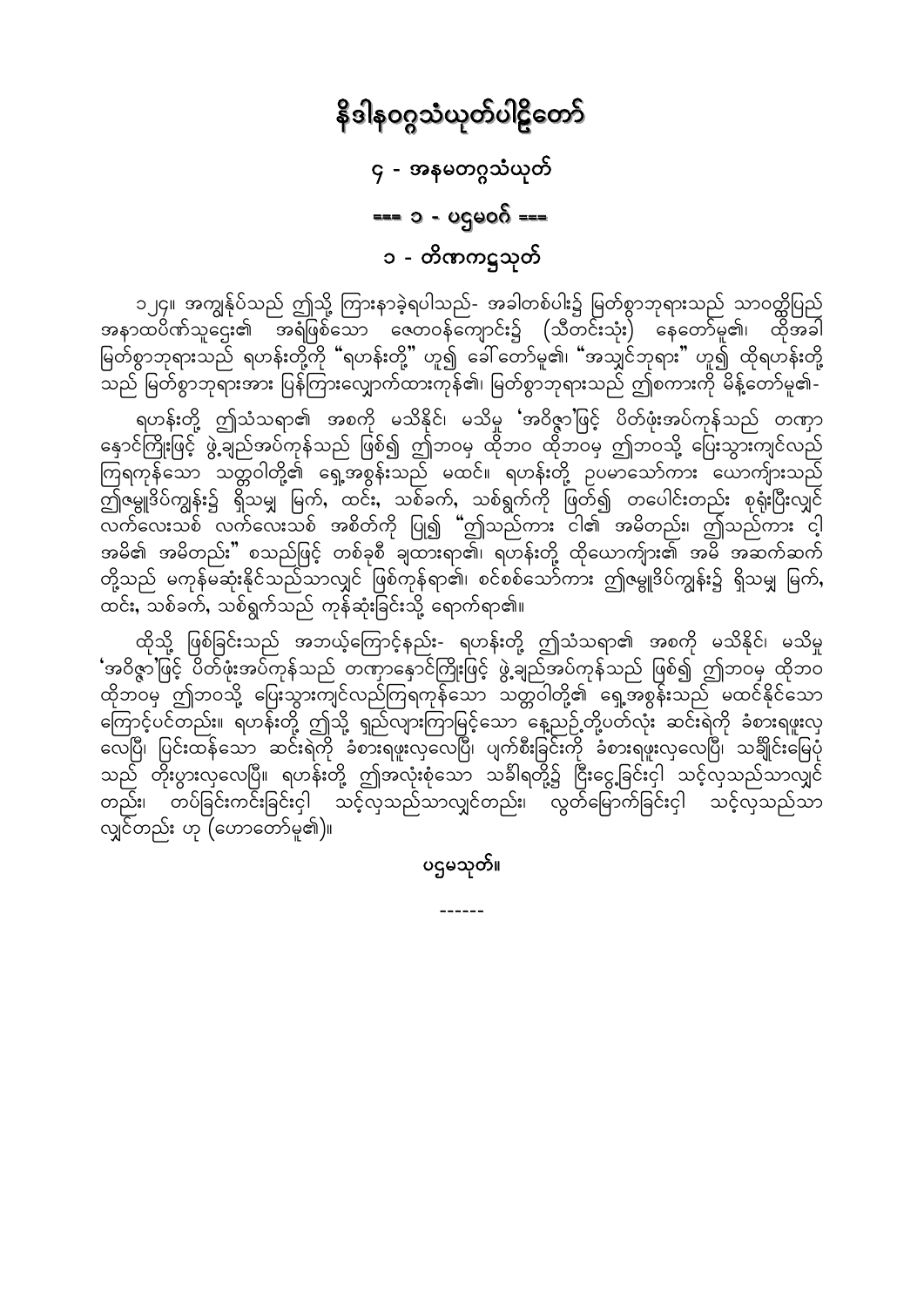#### နိဒါန၀ဂ္ဂသံယုတ်ပါဠိတော် === ၁ - ပဌမဝဂ် === ၂ - ပထဝီသုတ်

၁၂၅။ သာဝတ္ထိပြည်၌ (သီတင်းသုံး) နေတော်မူ၏။ ရဟန်းတို့ ဤသံသရာ၏ အစကို မသိနိုင်၊ မသိမှု `အဝိဇ္ဇာ'ဖြင့် ပိတ်ဖုံးအပ်ကုန်သည် တဏှာနှောင်ကြိုးဖြင့် ဖွဲ့ချည်အပ်ကုန်သည် ဖြစ်၍ ဤဘဝမှ ျော<br>နဲ့သည် သော အောက်သည် ရောင်းကို အိုးစေ့မျှလောက် ဆီးစေ့မျှလောက် မြေစိုင် ခဲလုံးကို ပြု၍ "ဤသည်ကား ငါ၏ အဖတည်း၊ ဤသည်ကား ငါ့ အဖ၏ အဖတည်း"စသည်ဖြင့် တစ်ခုစီ ချထားရာ၏။ ရဟန်းတို့ ထိုယောက်ျား၏ အဖအဆက်ဆက်တို့သည် မကုန်မဆုံးနိုင်သည်သာလျှင် ဖြစ် .<br>ကုန်ရာ၏၊ စင်စစ်သော်ကား ဤမဟာပထဝီမြေကြီးသည် ကုန်ဆုံးခြင်းသို့ ရောက်ရာ၏။

ထိုသို့ဖြစ်ခြင်းသည် အဘယ်ကြောင့်နည်း- ရဟန်းတို့ ဤသံသရာ၏ အစကို မသိနိုင်၊ မသိမှု 'အဝိဇ္ဇာ'ဖြင့် ပိတ်ဖုံးအပ်ကုန်သည် တဏှာနှောင်ကြိုးဖြင့် ဖွဲ့ချည်အပ်ကုန်သည် ဖြစ်၍ ဤဘဝမှ ထိုဘဝ ကြောင့်ပင်တည်း။ ရဟန်းတို့ ဤသို့ ရှည်လျားကြာမြင့်သော နေ့ညဉ့်တို့ပတ်လုံး ဆင်းရဲကို ခံစားရဖူးလှ လေပြီ၊ ပြင်းထန်သော ဆင်းရဲကို ခံစားရဖူးလှလေပြီ၊ ပျက်စီးခြင်းကို ခံစားရဖူးလှလေပြီ၊ သချိုင်းမြေပုံ သည် တိုးပွားလှလေပြီ။ ရဟန်းတို့ ဤသို့လျှင် အလုံးစုံသော သင်္ခါရတို့၌ ငြီးငွေ့ခြင်းငှါ သင့်လှသည်သာ လျှင်တည်း၊ တပ်ခြင်းကင်းခြင်းငှါ သင့်လှသည်သာလျှင်တည်း၊ လွတ်မြောက်ခြင်းငှါ သင့်လှသည်သာ လျှင်တည်း ဟု (ဟောတော်မှု၏)။

ဒုတိယသုတ်။

နိဒါန၀ဂွသံယုတ်ပါဠိတော် === ၁ - ပဌမ၀ဂ် === ၃ - အသုသုတ်

၁၂၆။ သာဝတ္တိပြည်၌ (သီတင်းသုံး) နေတော်မူ၏။ ရဟန်းတို့ ဤသံသရာ၏ အစကို မသိနိုင်၊ မသိမှု 'အဝိဇ္ဇာ'ဖြင့် ပိတ်ဖုံးအပ်ကုန်သည် တဏှာနှောင်ကြိုးဖြင့် ဖွဲ့ချည်အပ်ကုန်သည် ဖြစ်၍ ဤဘဝမှ ထိုဘဝ ထိုဘဝမှ ဤဘဝသို့ ပြေးသွားကျင်လည်ကြရကုန်သော သတ္တဝါတို့၏ ရှေ့အစွန်းသည် မထင်။

ရဟန်းတို့ ထိုအရာကို အဘယ်သို့ မှတ်ထင်ကုန်သနည်း၊ ဤရှည်စွာသော အဓွန့်ကာလ၌ ဤဘဝမှ .<br>ထိုဘဝ ထိုဘဝမှ ဤဘဝသို့ ပြေးသွားကျင်လည်ကြရကုန်စဉ် မချစ်မနှစ်သက်အပ်သော သူတို့နှင့် ပေါင်း ဖော်ရခြင်းကြောင့်လည်းကောင်း၊ ချစ်နှစ်သက်ကုန်သော သူတို့နှင့် တွေကွင်းရခြင်းကြောင့်လည်းကောင်း မြည်တမ်းငိုကြွေးရကုန်သော သင်တို့၏ ယိုစီးသော မျက်ရည်ကြည်နှင့် မဟာသမုဒ္ဒရာလေးစင်းရေသည် ပြော<br>အဘယ်က ပိုလွန် များပြားသနည်းဟု မေးတော်မူ၏။ အသျှင်ဘုရား ဤရှည်စွာသော အဓွန့်ကာလ၌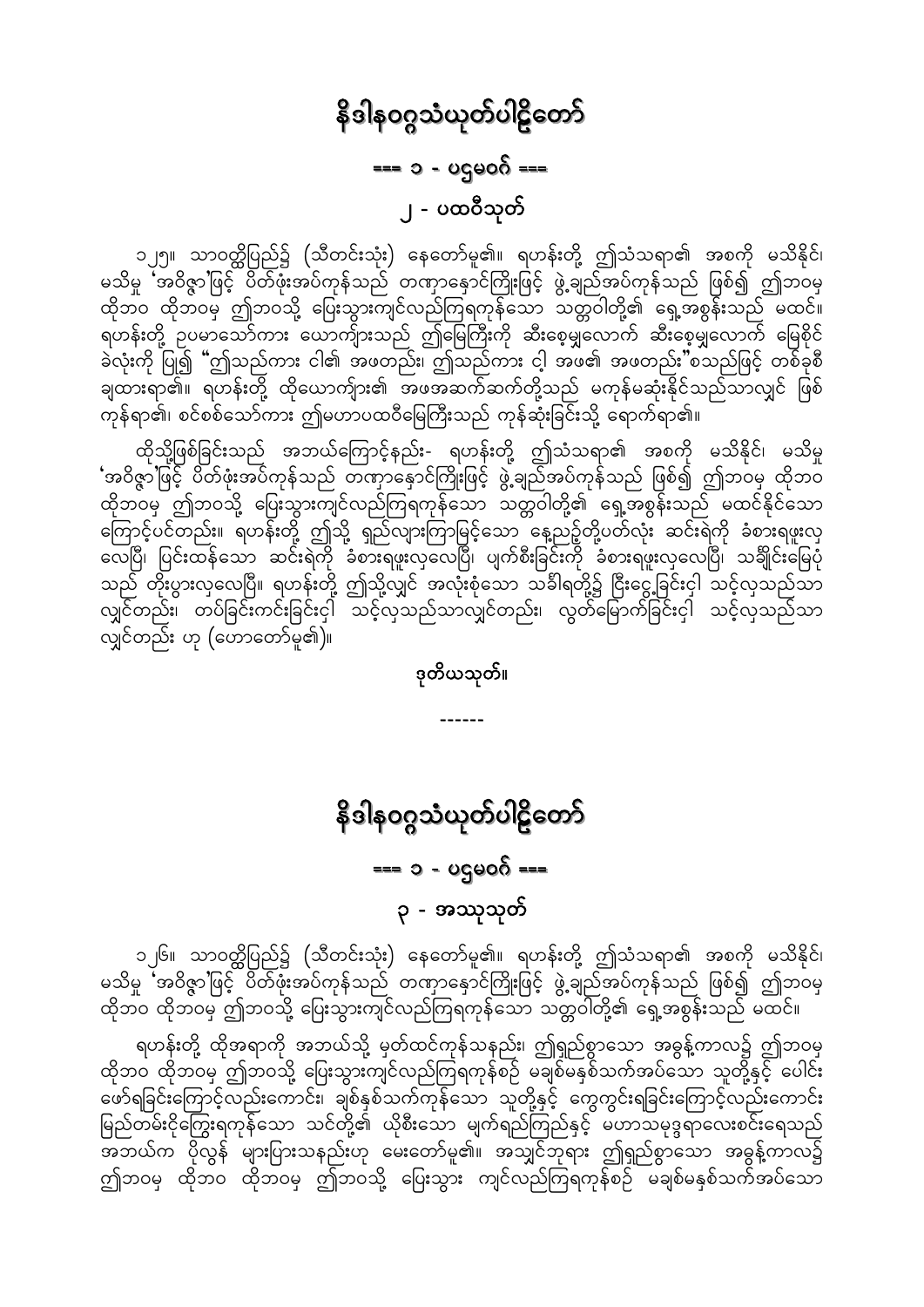သူတို့နှင့် ပေါင်းဖော်ရခြင်းကြောင့် လည်းကောင်း၊ ချစ်နှစ်သက်ကုန်သော သူတို့နှင့် ကွေကွင်းရခြင်း aMumifh vnf;aumif; jrnfwrf;idka<u;&ukefaom tuREkfyfwdkY\ ,dkpD;aom rsuf&nfMunfonf သာလျှင် များလှပါ၏၊ မဟာသမုဒ္ဒရာလေးစင်းရေသည် မများလှပါဟု မြတ်စွာဘုရား ဟောတိုင်းသော အခြင်းအရာဖြင့် တရားတော်ကို အကျွန်ုပ်တို့ သိရပါကုန်၏ ဟု (လျှောက်ကုန်၏)။

ရဟန်းတို့ ကောင်းလေစွ ကောင်းလေစွ၊ ရဟန်းတို့ ဤရှည်စွာသော အဓွန့်ကာလ၌ ဤဘဝမှ ထိုဘဝ ထိုဘဝမှ ဤဘဝသို့ ပြေးသွားကျင်လည်ကြရကုန်စဉ် မချစ်မနှစ်သက်အပ်သော သူတို့နှင့် ပေါင်း ဖော်ရခြင်းကြောင့်လည်းကောင်း၊ ချစ်နှစ်သက်ကုန်သော သူတို့နှင့် ကွေကွင်းရခြင်းကြောင့်လည်းကောင်း ျား<br>မြည်တမ်းငိုကြွေးရကုန်သော သင်တို့၏ ယိုစီးသော မျက်ရည်ကြည်သည်သာလျှင် များလှပေ၏၊ မဟာ ပ်ထို့<br>'သမုဒ္ဒရာလေးစင်း ရေသည် မများလှ ဟု ဤငါဟောတိုင်းသော အခြင်းအရာဖြင့် တရားတော်ကို ကောင်းစွာ သိကြကုန်၏၊

ရဟန်းတို့ ရှည်စွာသော နေ့ညဉ့်တို့ပတ်လုံး သင်တို့သည် အမိ၏ သေခြင်းကို တွေ့ကြုံခံစားရဖူး လှလေပြီ၊ ထိုအမိ၏ သေခြင်းကို တွေ့ကြုံခံစားရကုန်သည် ဖြစ်၍ မချစ်မနှစ်သက်အပ်သော သူတို့နှင့် ပေါင်းဖော်ရခြင်းကြောင့် လည်းကောင်း၊ ချစ်နှစ်သက်အပ်သော သူတို့နှင့် ကွေကွင်းရခြင်းကြောင့် လည်းကောင်း မြည်တမ်းငိုကြွေးရကုန်သော ထိုသင်တို့၏ ယိုစီးသော မျက်ရည်ကြည်သည် များလှလေပြီ၊ r က တိုက်ကြီး<br>''ဆော် သမုဒ္ဒရာလေးစင်းရေသည် မများလှပေ။ ရဟန်းတို့ ရှည်စွာသော နေ့ညဉ့်တို့ပတ်လုံး သင်တို့သည် အဖ၏ သေခြင်းကို တွေ့ကြုံခံစားရဖူးလှလေပြီ။ပ။ အစ်ကို၏ သေခြင်းကို တွေ့ကြုံခံစားရဖူးလှလေပြီ။ နှမ၏ သေခြင်းကို တွေ့ကြုံခံစားရဖူးလှလေပြီ။ သား၏ သေခြင်းကို တွေ့ကြုံခံစားရဖူးလှလေပြီ။ သမီး၏ သေခြင်းကို တွေ့ကြုံခံစားရဖူးလှလေပြီ။ ဆွေမျိုးတို့၏ ပျက်စီးခြင်းကို တွေ့ကြုံခံစားရဖူးလှလေပြီ။ စည်း စိမ်ဉစ္စာ ပျက်စီးခြင်းကို တွေ့ကြုံခံစားရဖူးလှလေပြီ။ ရဟန်းတို့ ရှည်စွာသော နေ့ညဉ့်တို့ပတ်လုံး သင်တို့ သည် ရောဂါနှိပ်စက်ပျက်စီးခြင်းကို တွေ့ကြုံခံစားရဖူးလှလေပြီ။ ရောဂါနှိပ်စက်ပျက်စီးခြင်းကို တွေ့ကြုံ ခံစားရကုန်သည် ဖြစ်၍ မချစ်မနှစ်သက်အပ်သော သူတို့နှင့် ပေါင်းဖော်ရခြင်းကြောင့်လည်းကောင်း၊ ချစ် နှစ်သက်အပ်သော သူတို့နှင့် တွေကွင်းရခြင်းကြောင့် လည်းကောင်း မြည်တမ်းငိုကြွေးရကုန်သော ထိုသင်တို့၏ ယိုစီးသော မျက်ရည်ကြည်သည် များလှလေပြီ၊ မဟာသမုဒ္ဒရာလေးစင်းရေသည် မများလှ ပေ။ ထိုသို့ ဖြစ်ခြင်းသည် အဘယ်ကြောင့်နည်း၊ ရဟန်းတို့ ဤသံသရာ၏ အစကို မသိနိုင်။ပ။ ဤသို့လျှင် အလုံးစုံသော သင်္ခါရတို့၌ ငြီးငွေ့ခြင်းငှါ သင့်လှသည်သာလျှင်တည်း၊ တပ်ခြင်းကင်းခြင်းငှါ သင့်လှသည် သာလျှင်တည်း၊ လွတ်မြောက်ခြင်းငှါ သင့်လှသည်သာလျှင်တည်း ဟု (ဟောတော်မူ၏)။

တတိယသုတ်။

------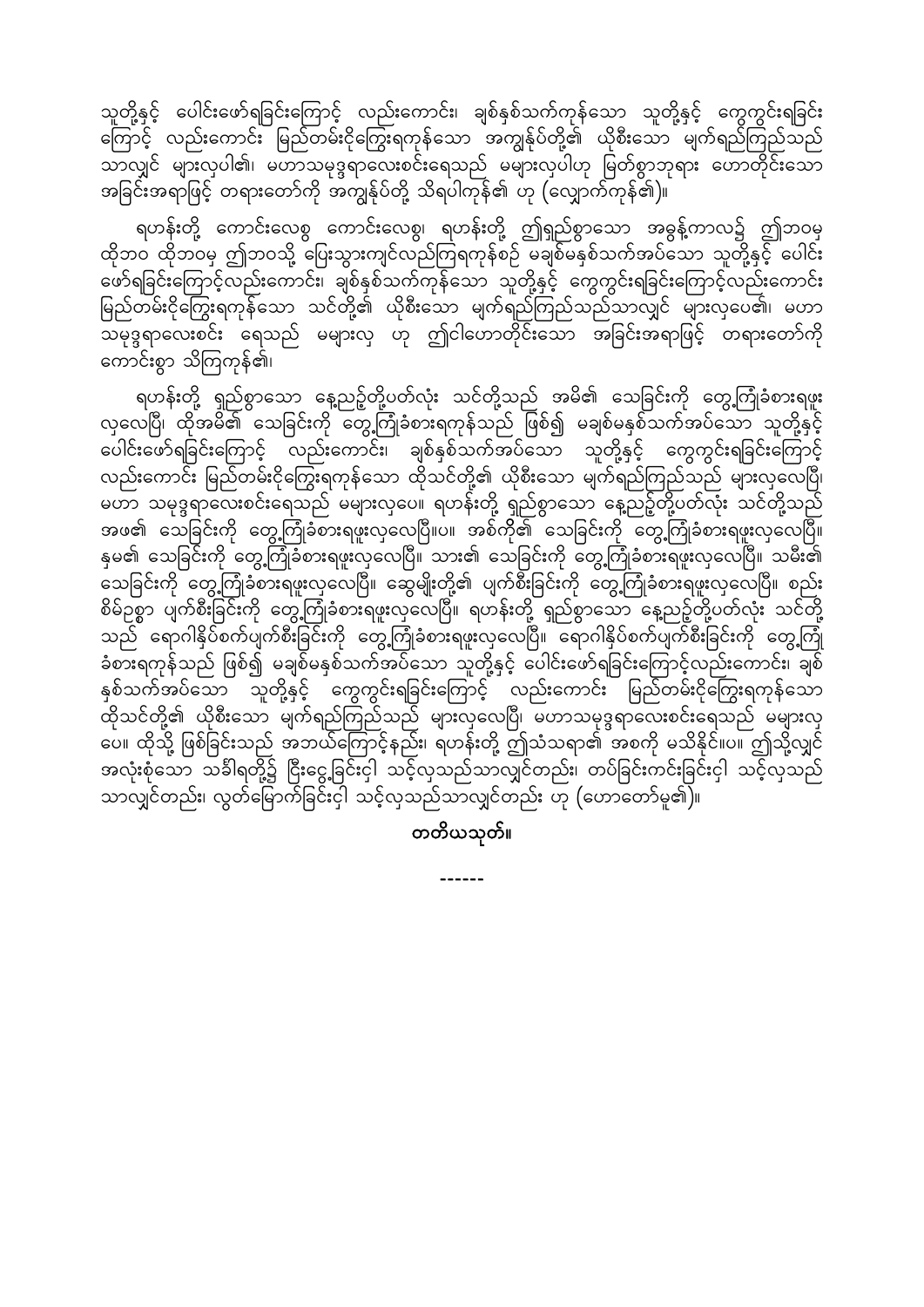#### နိဒါနဝဂ္ဂသံယုတ်ပါဠိတော် === ၁ - ပဌမဝဂ် === ၄ - ခ်ီရသုတ်

၁၂၇။ သာဝတ္တိပြည်၌ (သီတင်းသုံး) နေတော်မူ၏။ ရဟန်းတို့ ဤသံသရာ၏ အစကို မသိနိုင်၊ မသိမှု `အဝိဇ္ဇာ'ဖြင့် ပိတ်ဖုံးအပ်ကုန်သည် တဏှာနှောင်ကြိုးဖြင့် ဖွဲ့ချည်အပ်ကုန်သည် ဖြစ်၍ ဤဘဝမှ ထိုဘဝ ထိုဘဝမှ ဤဘဝသို့ ပြေးသွားကျင်လည်ကြရကုန်သော သတ္တဝါတို့၏ ရှေ့အစွန်းသည် မထင်။ ရဟန်းတို့ ထိုအရာကို အဘယ်သို့ မှတ်ထင်ကုန်သနည်း၊ ဤရှည်စွာသော အဓွန့်ကာလ၌ ဤဘဝမှ .<br>ထိုဘဝ ထိုဘဝမှ ဤဘဝသို့ ပြေးသွားကျင်လည်ကြရကုန်သော သင်တို့ သောက်စို့အပ်သော အမိန့်ရည် နှင့် မဟာသမုဒ္ဒရာလေးစင်းရေသည် အဘယ်က သာလွန်များပြားသနည်း ဟု မေးတော်မူ၏။

အသျှင်ဘုရား ဤရှည်စွာသော အဓွန့်ကာလ၌ ဤဘဝမှ ထိုဘဝ ထိုဘဝမှ ဤဘဝသို့ ပြေးသွား .<br>ကျင်လည်ကြရကုန်သော အကျွန်ုပ်တို့ သောက်စို့အပ်သော အမိနို့ရည်သည်သာလျှင် များလှပါ၏၊ မဟာ သမုဒ္ဒရာလေးစင်းရေသည် မများလှပါဟု မြတ်စွာဘုရား ဟောတိုင်းသော အခြင်းအရာဖြင့် တရားတော် ကို အကျွန်ုပ်တို့ သိရပါကုန်၏ ဟု (လျှောက်ကုန်၏)။

ရဟန်းတို့ ကောင်းစွ ကောင်းစွ၊ ရဟန်းတို့ ဤရှည်စွာသော အဓွန့်ကာလ၌ ဤဘဝမှ ထိုဘဝ .<br>ထိုဘဝမှ ဤဘဝသို့ ပြေးသွားကျင်လည်ကြရကုန်သော သင်တို့ သောက်စို့အပ်သော အမိန့်ရည်သည်သာ ..<br>တရားတော်ကို ကောင်းစွာ သိအပ်၏။ ထိုသို့ဖြစ်ခြင်းသည် အဘယ်ကြောင့်နည်း၊ ရဟန်းတို့ ဤသံသရာ ္။<br>၏ အစကို မသိနိုင်။ပ။ လွတ်မြောက်ခြင်းငှါ သင့်လှသည်သာလျှင်တည်း ဟု (ဟောတော်မူ၏)။

စတုတ္ထသုတ်။

# နိဒါန၀ဂွသံယုတ်ပါဠိတော်

=== ၁ - ပဌမ၀ဂ် === ၅ - ပဗ္ဗတသုတ်

၁၂၈။ သာဝတ္ထိပြည်၌ (သီတင်းသုံး) နေတော်မူ၏၊ ထိုအခါ ရဟန်းတစ်ပါးသည် မြတ်စွာဘုရားထံသို့ ချဉ်းကပ်ပြီးလျှင် မြတ်စွာဘုရားကို ရှိခိုးလျက် တစ်ခုသော နေရာ၌ ထိုင်နေပြီးသော် မြတ်စွာဘုရားအား ္ ျပာေတြ အေပါက္ေတြ အသည္ အသက္ေတြ အသက္သို႔ အသက္ ေတြ ေတြ ေလာက္ထား<br>ျပာေလျားတဲ့၏၊ ထိုကမ္ဘာတို "ဤမျှသော နှစ်တို့" ဟူ၍ လည်းကောင်း၊ "ဤမျှသော နှစ်အရာတို့" ဟူ၍<br>"အသျှင်ဘုရား၊ ထိုကမ္ဘာတို "ဤမျှသော နှစ်တို့" ဟူ၍ လည်းကောင်း၊ "ဤမျှသော န လည်းကောင်း ရေတွက်ခြင်းငှါ မလွယ် ဟု မိန့်တော်မူ၏။

အသျှင်ဘုရား ဉပမာကို ပြုခြင်းငှါ တတ်ကောင်းပါ၏လောဟု လျှောက်ပြန်၏။ "ရဟန်း တတ် ကောင်း၏" ဟု မြတ်စွာဘုရားသည် မိန့်တော်မူ၏။ ရဟန်း ဥပမာသော်ကား မကွဲမပြတ်သော အခေါင်း မရှိသော တစ်ခဲနက်ဖြစ်သော ကျောက်တောင်ကြီးသည် အလျားအားဖြင့် တစ်ယူဇနာ အနံအားဖြင့်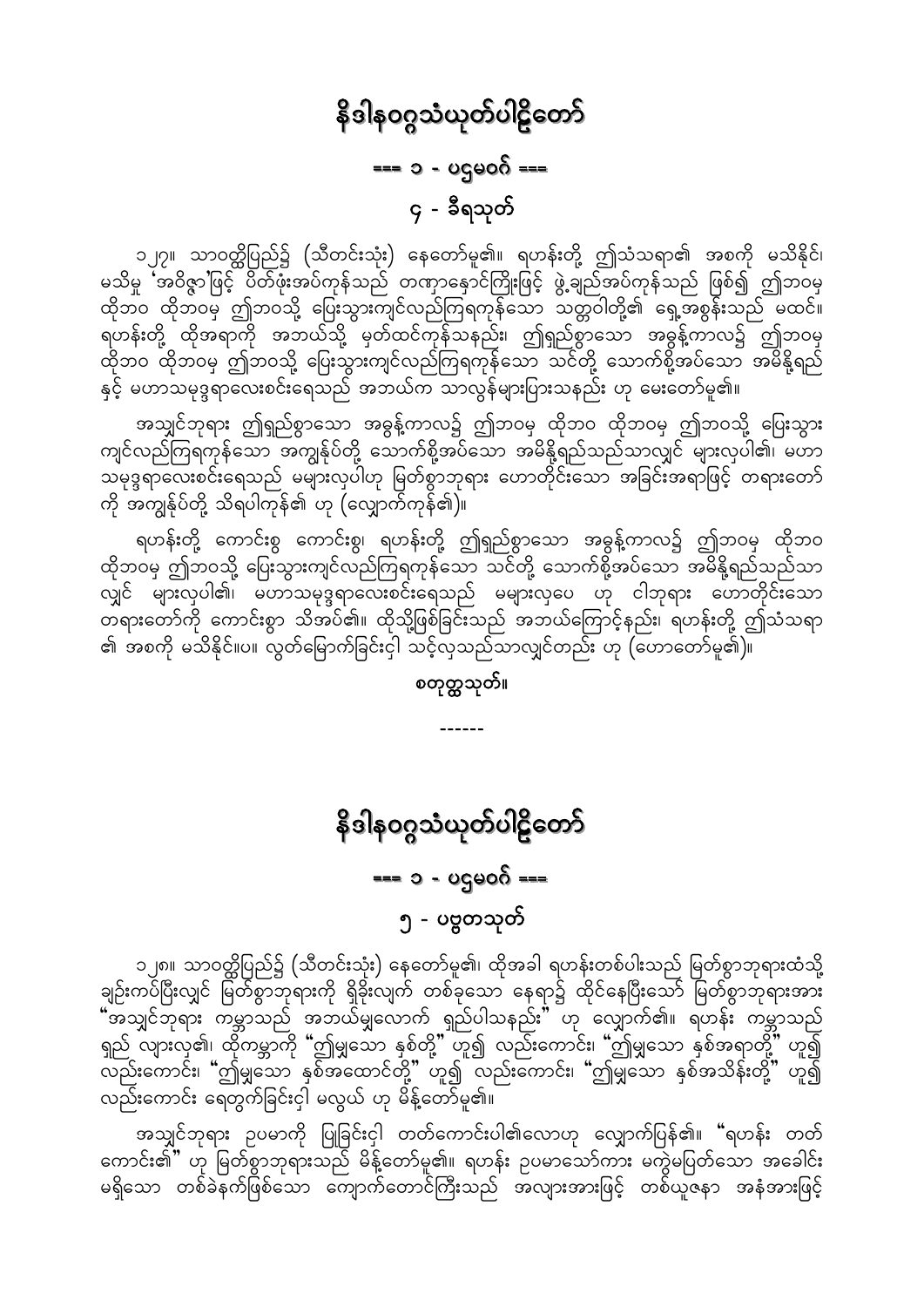တစ်ယူဇန္၁ အစောက်အားဖြင့် တစ်ယူဇနာ ရှိ၏၊ ထို ကျောက်တောင်ကြီးကို ယောက်ျားသည် အနှစ်တစ်ရာ အနှစ်တစ်ရာ လွန်သောအခါ၌ ကာသိတိုင်းဖြစ် အဝတ်ဖြင့် တစ်ကြိမ်တစ်ကြိမ်သာ ပွတ်တိုက်ရာ၏၊ ရဟန်း ထိုကျောက်တောင်ကြီးသည် ဤလုံ့လဖြင့် လျင်စွာသာလျှင် ကုန်ခြင်းဆုံးခြင်းသို့ .<br>ရောက်ရာ၏၊ ကမ္ဘာသည် ကုန်ခြင်းဆုံးခြင်းသို့ မရောက်ရာ။

ရဟန်း ကမ္ဘာသည် ဤသို့ ရှည်လှစွာ၏၊ ရဟန်း ဤသို့ ရှည်လျားလှသော ကမ္ဘာတို့၏ "တစ်ခုသော<br>ကမ္ဘာ" ဟူ၍ မပြောဆိုအပ်၊ "ကမ္ဘာတစ်ရာ" ဟူ၍ မပြောဆိုအပ်၊ "ကမ္ဘာတစ်ထောင်" ဟူ၍ မပြော ္သာ<br>ဆိုအပ်၊ "ကမ္ဘာတစ်သိန်း" ဟူ၍ မပြောဆိုအပ်။ ထိုသို့ဖြစ်ခြင်းသည် အဘယ့်ကြောင့်နည်း- ရဟန်း ဤ<br>သံသရာ၏့အစကို မသိနိုင်၊ ရှေ့အစွန်းသည်။ပ။ ရဟန်းတို့ ဤသို့လျှင် အလုံးစုံသော သင်္ခါရတို့၌ ငြီးငွေ့ခြင်းငှါ သင့်လှသည် သာလျှင်တည်း၊ တပ်ခြင်းကင်းခြင်းငှါ သင့်လှသည် သာလျှင်တည်း၊ .<br>လွတ်မြောက်ခြင်းငှါ သင့်လှသည် သာလျှင်တည်း ဟု (ဟောတော်မူ၏)။

ပဥ္စမသုတ်။

နိဒါန၀ဂွသံယုတ်ပါဠိတော်

=== ၁ - ပဌမဝဂ် ===

၆ - သာသပသုတ်

၁၂၉။ သာဝတ္ထိပြည်၌ (သီတင်းသုံး) နေတော်မူ၏၊ ထိုအခါ ရဟန်းတစ်ပါးသည် မြတ်စွာဘုရားထံသို့ ချဉ်းကပ်၍။ပ။ တစ်ခုသော နေရာ၌ ထိုင်နေပြီးသော် မြတ်စွာဘုရားအား "အသျှင်ဘုရား ကမ္ဘာ့သည် .<br>အဘယ်မျှလောက် ရှည်ပါသနည်း"ဟု လျှောက်၏။ ရဟန်း ကမ္ဘာသည် ရှည်လျားလှ၏၊ ထိုကမ္ဘာကို "ဤ မျှသော နှစ်တို့" ဟူ၍ လည်းကောင်း။ပ။ "ဤမျှသော နှစ်အသိန်းတို့"ဟူ၍လည်းကောင်း ရေတွက်ခြင်းငှါ မလွယ် ဟု မိန့်တော်မူ၏။

အသျှင်ဘုရား ဉပမာကို ပြုခြင်းငှါ တတ်ကောင်းပါ၏လောဟု လျှောက်ပြန်၏။ "ရဟန်း တတ် ကောင်း၏" ဟု မြတ်စွာဘုရားသည် မိန့်တော်မူ၏။ ရဟန်း ဥပမာသော်ကား အလျား တစ်ယူဇနာ အနံ တစ်ယူဇနာ အစောက် တစ်ယူဇနာရှိသော မုန်ညင်းစေ့တို့ဖြင့် အစိုင်အခဲဖွဲ့လျက် ပြည့်သော သံဖြင့် အစုသည် ကုန်ခြင်း ဆုံးခြင်းသို့ ရောက်ရာ၏၊ ကမ္ဘာသည် ကုန်ခြင်း ဆုံးခြင်းသို့ မရောက်နိုင်ရာ။

ရဟန်း ကမ္ဘာသည် ဤသို့ ရှည်လှစွာ၏၊ ရဟန်း ဤသို့ ရှည်လျားလှသော ကမ္ဘာတို့၏ "တစ်ခု သော<br>ကမ္ဘာ"ဟူ၍ မပြောဆိုအပ်၊ "ကမ္ဘာတစ်ရာ"ဟူ၍ မပြောဆိုအပ်၊ "ကမ္ဘာတစ်ထောင်"ဟူ၍ မပြောဆို အပ်၊<br>"ကမ္ဘာ့တစ်သိန်း"ဟူ၍ မပြောဆိုအပ်။ ထိုသို့ဖြစ်ခြင်းသည် .<br>အစကို မသိနိုင်။ပ။ လွတ်မြောက်ခြင်းငှါ သင့်လှသည်သာလျှင်တည်း ဟု (ဟောတော်မူ၏)။

ဆဋ္ဌသုတ်။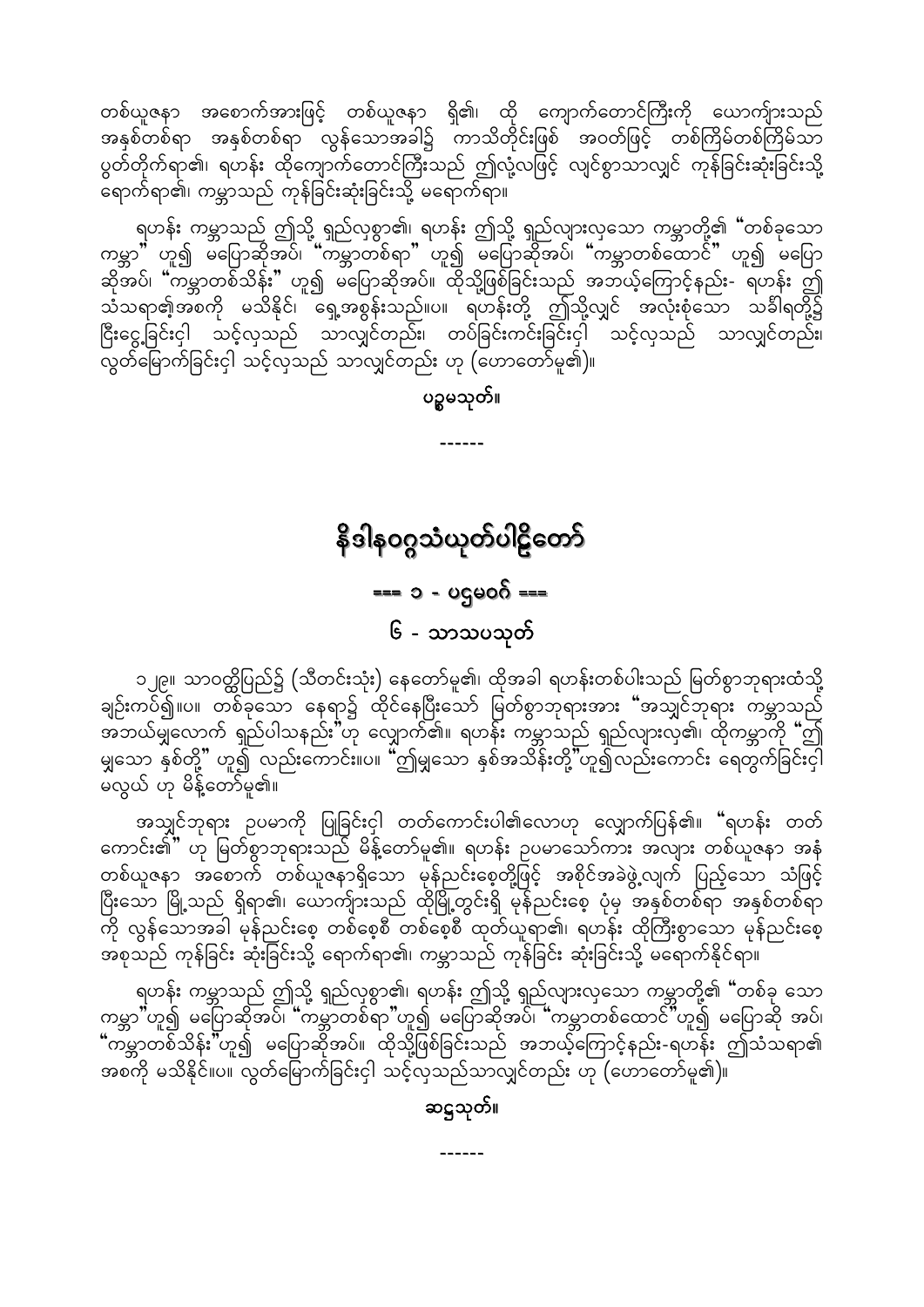#### နိဒါန၀ဂွသံယုတ်ပါဠိတော်

၇ - သာဝကသုတ်

၁၃၀။ သာဝတ္ထိပြည်၌ (သီတင်းသုံး) နေတော်မူ၏၊ ထိုအခါ၌ များစွာကုန်သော ရဟန်းတို့သည် မြတ်စွာဘုရားထံသို့ ချဉ်းကပ်၍ တစ်ခုသော နေရာ၌ ထိုင်နေပြီးလျှင်။ပဲ။ မြတ်စွာဘုရားအား "အသျှင် ပ ပ ရေး၌ ကျော်လွန်ကုန်ပြီးသော ကမ္ဘာတို့သည် အဘယ်မျှလောက် များပါကုန်သနည်း ဟု ာ္<br>ကမ္ဘာတို့ကို "ဤမျှသော ကမ္ဘာတို့" ဟူ၍ လည်းကောင်း၊ "ဤမျှသော ကမ္ဘာအရာတို့"ဟူ၍လည်းကောင်း၊ "ဤိမျှ သော ကမ္ဘာအထောင်တို့" ဟူ၍လည်းကောင်း၊ "ဤိမျှသော ကမ္ဘာအသိန်း"တို့ဟူ၍လည်းကောင်း —…<br>ရေတွက်ခြင်းငှါ မလွယ် ဟု မိန့်တော်မူ၏။

အသျှင်ဘုရား ဉပမာကို ပြုခြင်းငှါ တတ်ကောင်းပါ၏လောဟု လျှောက်ပြန်၏။ "ရဟန်းတို့ တတ် ကောင်း၏" ဟု မြတ်စွာဘုရားသည် မိန့်တော်မူ၏။ ရဟန်းတို့ ဤသာသနာတော်၌ အနှစ် တစ်ရာ .<br>အသက်တမ်းရှိသည် ဖြစ်၍ အနှစ်တစ်ရာ အသက်ရှည်ကုန်သော တပည့် သာဝက လေးယောက် တို့သည် နေ့တိုင်း နေ့တိုင်း ကမ္ဘာကပ်ပေါင်းတစ်သိန်း ကမ္ဘာကပ်ပေါင်း တစ်သိန်းကို အောက်မေ့ ကုန်ရာ၏၊ ထိုသို့ အောက်မေ့စဉ် အနှစ်တစ်ရာ အသက်တမ်း ရှိသည်ဖြစ်၍ အနှစ်တစ်ရာ အသက်ရှည် .<br>ကုန်သော ဤတပည့် 'သာဝက' လေးယောက်တို့သည် အနှစ်တစ်ရာကို လွန်သောအခါ၌ သေခြင်းကို မအောင့်မေ့နိုင်သည်သာတည်း။

ရဟန်းတို့ ရှေး၌ ကျော်လွန်ကုန်ပြီးသော ကမ္ဘာတို့သည် ဤသို့ များလှကုန်၏၊ ထိုကမ္ဘာတို့ကို<br>"ဤမျှသော ကမ္ဘာတို့" ဟူ၍လည်းကောင်း၊ "ဤမျှသော ကမ္ဘာအရာတို့"ဟူ၍လည်းကောင်း၊ "ဤမျှသော<br>ကမ္ဘာအထောင်တို့" ဟူ၍လည်းကောင်း၊ "ဤမျှသော ကမ္ဘာအသိန်းတို မ<br>မသိနိုင်။ပ။ လွတ်မြောက်ခြင်းငှါ သင့်လှသည်သာလျှင်တည်း ဟု (ဟောတော်မူ၏)။

သတ္တမသုတ်။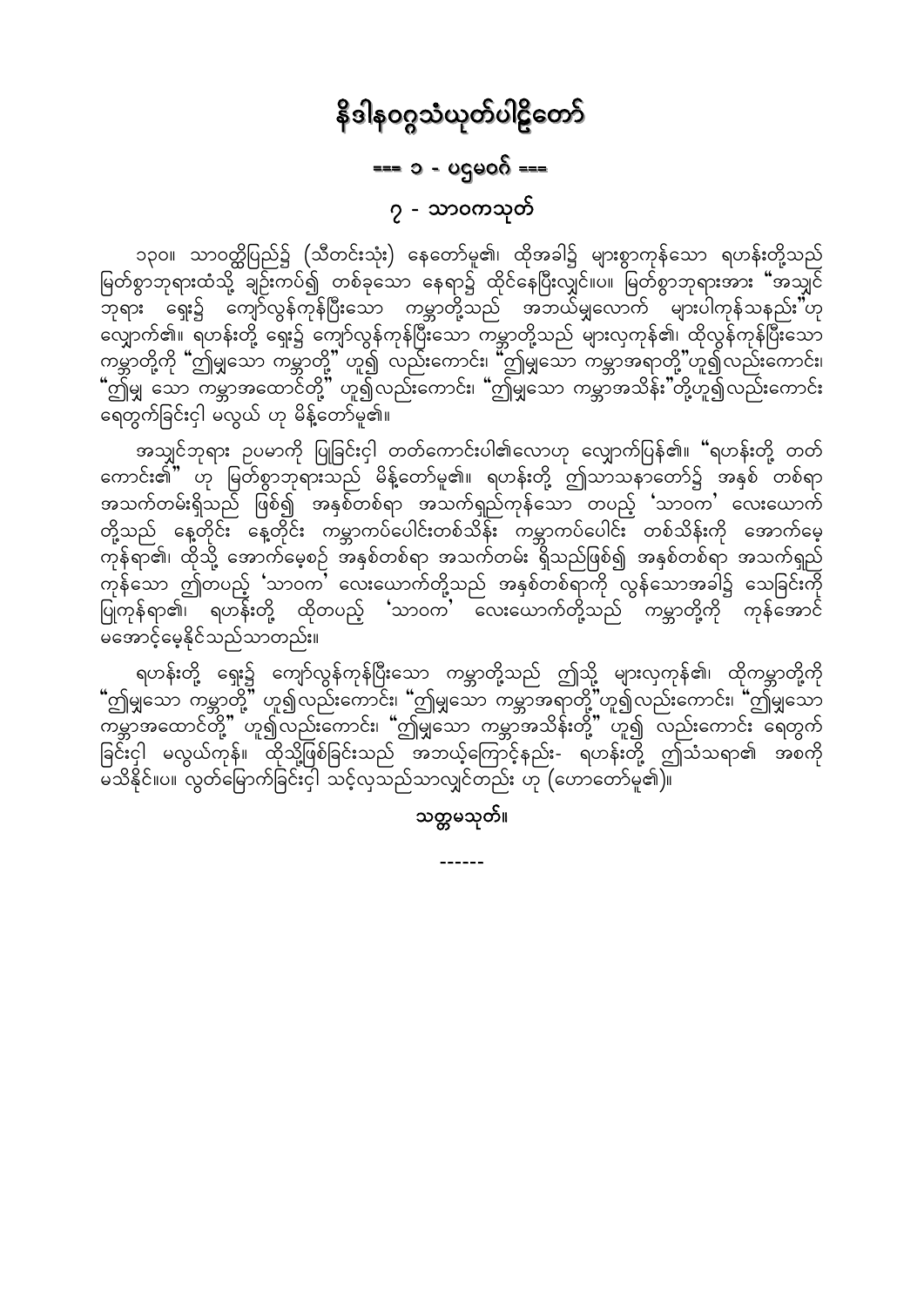#### နိဒါန၀ဂွသံယုတ်ပါဠိတော်

=== ၁ - ပဌမဝဂ် ===

၈ - ဂင်္ဂါသုတ်

၁၃၁။ ရာဇဂြိုဟ်ပြည် ဝေဠုဝန်ကျောင်း၌ (သီတင်းသုံး) နေတော်မူ၏၊ ထိုအခါ ပုဏ္ဏားတစ်ယောက် သည် မြတ်စွာဘုရားထံသို့ ချဉ်းကပ်လျက် မြတ်စွာဘုရားနှင့်အတူ ဝမ်းမြောက်ဝမ်းသာ နှုတ်ဆက်ပြောဆို <u>ပြီးလျှင် တစ်ခုသော နေရာ၌ ထိုင်နေကာ မြတ်စွာဘုရားအား "အသျှင်ဂေါတမ ရှေး၌ ကျော်လွန်ကုန်ပြီး</u> င္တြာလို့ အသည့္ အသက္သိမ္ေလာက္ များပါတုနိသနည်း" ဟု လျှောက်၏။ ပုဏ္ဏား ေရး၌ ကျော်လွန် ကုန်ပြီးသော ကမ္ဘာတို့သည် များလှသည်သာတည်း၊ ထိုကမ္ဘာတို့ကို "ဤမျှသော ကမ္ဘာတို့" ဟူ၍ ္သည္မ်ားေကာင္ငံ။ "ဤမျှသော ကမ္ဘာအရာတို့" ဟူ၍ လည်းေကာင္ငံ။ "ဤမျှသော ကမ္ဘာအထောင်တို့" ဟူ၍<br>လည်းကောင်း၊ "ဤမျှသော ကမ္ဘာအသိန်းတို့" ဟူ၍ လည်းကောင်း ရေတွက်ခြင်းငှါ မလွယ် ဟု မိန့်တော်မူ၏။

အသျှင်ဂေါတမ ဉပမာကို ပြုခြင်းငှါ တတ်ကောင်းပါ၏လောဟု လျှောက်ပြန်၏။ "ပုဏ္ဏား ဉပမာ .<br>ပြုခြင်းငှါ တတ်ကောင်း၏" ဟု မြတ်စွာဘုရားသည် မိန့်တော်မူ၏၊ ပုဏ္ဏား ဥပမာသော်ကား ဤ ဂင်္ဂါမြစ် ပြော<br>စ၍ စီးရာမှ မဟာသမုဒ္ဒရာသို့ စီးဝင်ရာ အရပ်တိုင်အောင် ထိုအကြား၌ "ဤမျှသော သဲတို့" ဟူ၍ ု<br>လည်းကောင်း၊ "ဤမျှသော သဲအရာတို့" ဟူ၍လည်းကောင်း၊ "ဤမျှသော သဲအထောင်တို့" ဟူ၍ လည်းကောင်း၊ "ဤမျှသော သဲအသိန်းတို့" ဟူ၍ လည်းကောင်း ရေတွက်ခြင်းငှါ မလွယ်။

ပုဏ္ဏား ရှေး၌ ကျော်လွန်ကုန်ပြီးသော ကမ္ဘာတို့သည် ထိုသဲတို့ထက် များလှသည်သာတည်း၊ ထို<br>ကမ္ဘာတို့ကို "ဤမျှသော ကမ္ဘာတို့" ဟူ၍ လည်းကောင်း၊ "ဤမျှသော ကမ္ဘာအရာတို့"ဟူ၍လည်းကောင်း၊<br>"ဤမျှသော ကမ္ဘာအထောင်တို့" ဟူ၍ လည်းကောင်း၊ "ဤမျှသော ကမ ်ငြို့သို့<br>ရေတွက်ခြင်းငှါ မလွယ်။ ထိုသို့ဖြစ်ခြင်းသည် အဘယ့်ကြောင့်နည်း-ပုဏ္ဏား ဤသံသရာ၏ အစကို မသိနိုင်၊ မသိမှု 'အဝိဇ္ဇာ'ဖြင့် ပိတ်ဖုံးအပ်ကုန်သည် တဏှာနှောင်ကြိုးဖြင့် ဖွဲ့ချည်အပ်ကုန်သည် ဖြစ်၍ ဤဘဝမှ ထိုဘဝ ထိုဘဝမှ ဤဘဝသို့ ပြေးသွားကျင်လည်ကြရကုန်သော သတ္တဝါတို့၏ ရှေ့အစွန်းသည် —<br>မထင်နိုင် သောကြောင့်ပင်တည်း။

ပုဏ္ဏား ဤသို့လျှင် ရှည်မြင့်သော နေ့ညဉ့်တို့ပတ်လုံး ဆင်းရဲကို တွေ့ကြုံခံစားရဖူးလှလေပြီ၊ ပြင်းထန်သော ဆင်းရဲကို တွေ့ကြုံခံစားရဖူးလှလေပြီ၊ ပျက်စီးခြင်းကို တွေ့ကြုံခံစားရဖူးလှလေပြီ၊ သချိုင်း မြေပုံသည် တိုးပွားလှလေပြီ။ ပုဏ္ဏား ဤသို့လျှင် အလုံးစုံသော သင်္ခါရတို့၌ ငြီးငွေ့ခြင်းငှါ သင့်လှသည် ု့<br>သာလျှင်တည်း၊ တပ်ခြင်းကင်းခြင်းငှါ သင့်လှသည်သာလျှင်တည်း၊ လွတ်မြောက်ခြင်းငှါ သင့်လှသည် သာလျှင်တည်း ဟု ဟောတော်မူ၏။

ဤသို့ ဟောတော်မူသည်ရှိသော် ပုဏ္ဏားသည် မြတ်စွာဘုရားအား ဤစကားကို လျှောက်၏-"အသျှင်ဂေါတမ တရားတော်သည် အလွန်နှစ်သက်ဖွယ်ရှိပါ၏၊ အသျှင်ဂေါတမ တရားတော်သည် .<br>အလွန် နှစ်သက်ဖွယ်ရှိပါ၏။ပ။ အသျှင်ဂေါတမသည် အကျွန်ုပ်ကို ယနေ့မှစ၍ အသက်ထက်ဆုံး ှာပါသကာ ဟူ၍ မှတ်တော်မူပါလော့" ဟု (လျှောက်၏)။

အဋ္ဌမသုတ်။

 $\frac{1}{2}$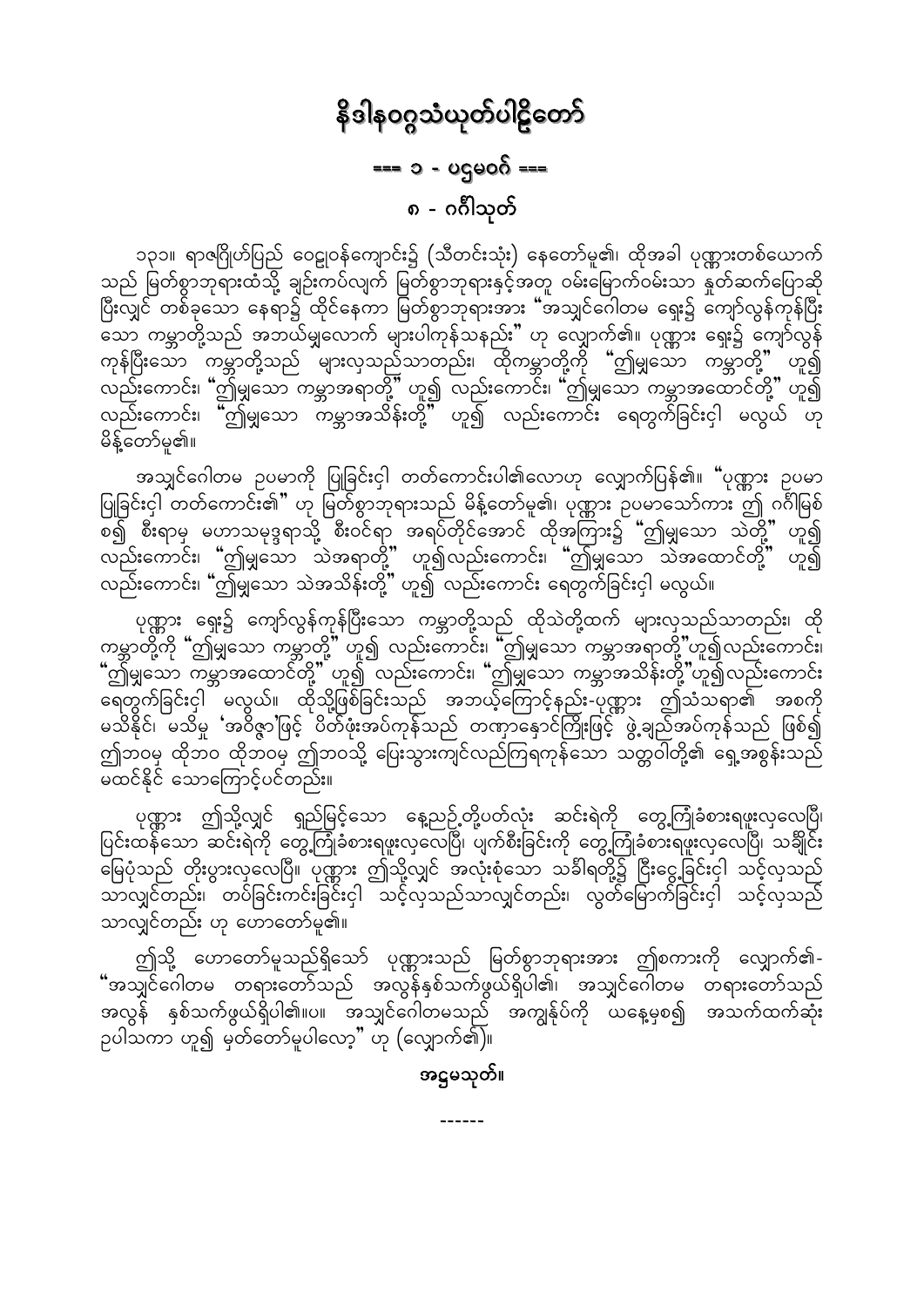#### နိဒါန၀ဂွသံယုတ်ပါဠိတော် === ၁ - ပဌမဝဂ် === ၉ - ဒဏ္ဍသုတ်

၁၃၂။ သာဝတ္ထိပြည်၌ (သီတင်းသုံး) နေတော်မူ၏။ ရဟန်းတို့ ဤသံသရာ၏ အစကို မသိနိုင်၊ မသိမှု 'အဝိဇ္ဇာ'ဖြင့် ပိတ်ဖုံးအပ်ကုန်သည် တဏှာနှောင်ကြိုးဖြင့် ဖွဲ့ချည်အပ်ကုန်သည် ဖြစ်၍ ဤဘဝမှ ထိုဘဝ ထိုဘဝမှ ဤဘဝသို့ ပြေးသွားကျင်လည်ကြရကုန်သော သတ္တဝါတို့၏ ရှေ့အစွန်းသည် မထင်နိုင်။ ရဟန်းတို့ ဉပမာသော်ကား အထက်ကောင်းကင်သို့ ပစ်လွှတ်အပ်သော တောင်ဝှေးသည် တစ်ကြိမ်လည်း .<br>အရင်းဖြင့် ကျ၏၊ တစ်ကြိမ်လည်း အလယ်ဖြင့် ကျ၏၊ တစ်ကြိမ်လည်း အဖျားဖြင့် ကျ၏။

ရဟန်းတို့ ဤဉပမာအတူသာလျှင် မသိမှု 'အဝိဇ္ဇာ'ဖြင့် ပိတ်ဖုံးအပ်ကုန်သည် တဏှာနှောင်ကြိုးဖြင့် .<br>ဖွဲ့ချည်အပ်ကုန်သည် ဖြစ်၍ ဤဘဝမှ ထိုဘဝ ထိုဘဝမှ ဤဘဝသို့ ပြေးသွားကျင်လည်ကြရကုန်သော<br>သတ္တဝါတို့၏ ရှေ့အစွန်းသည် မထင်။ ရဟန်းတို့ ထိုအရာကို အဘယ်သို့ မှတ်ထင်ကုန်သနည်း၊ ဤ ရှည်စွာသော အဓွန့်ကာလ၌ ဤဘဝမှ ထိုဘဝ ထိုဘဝမှ ဤဘဝသို့ ပြေးသွားကျင်လည်ကြရကုန်သော ားသော<br>သတ္တဝါတို့သည် တစ်ကြိမ်လည်း ဤလောကမှ တစ်ပါးသော လောကသို့ ရောက်ကုန်၏၊ တစ်ကြိမ်လည်း တစ်ပါးသော လောကမှ ဤလောကသို့ ရောက်ကုန်၏။ ထိုသို့ဖြစ်ခြင်းသည် အဘယ်ကြောင့်နည်း-ရဟန်းတို့ ဤသံသရာ၏ အစကို မသိနိုင်။ပ။ လွတ်မြောက်ခြင်းငှါ သင့်လှသည်သာလျှင်တည်း ဟု (ဟောတော်မူ၏)။

နဝမသုတ်။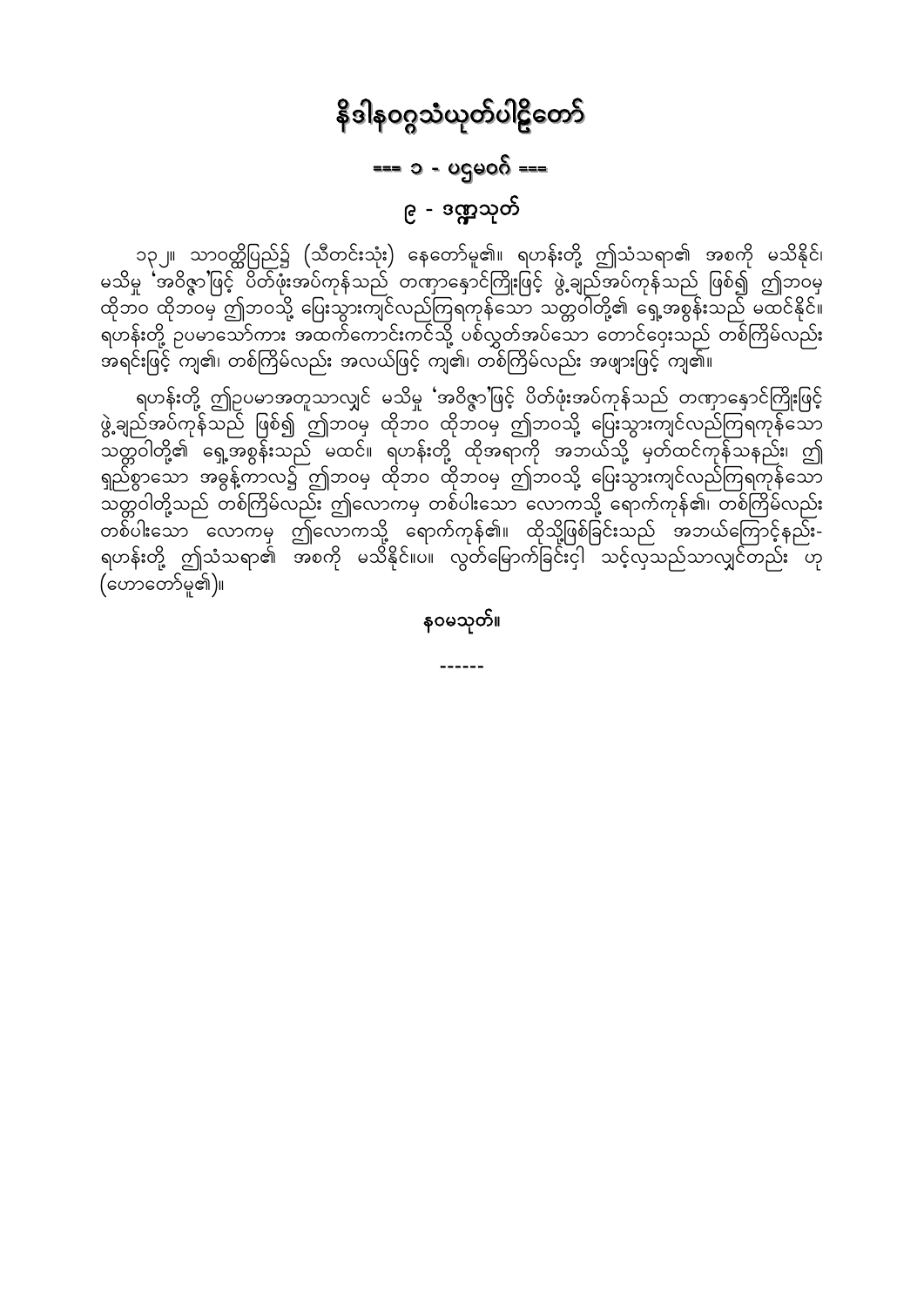#### နိဒါန၀ဂ္ဂသံယုတ်ပါဠိတော်

=== ၁ - ပဌမဝဂ် ===

၁၀ - ပုဂ္ဂလသုတ်

၁၃၃။ အခါတစ်ပါး၌ မြတ်စွာဘုရားသည် ရာဇဂြိုဟ်ပြည် ဂိဇ္ဈကုဋ်တောင်၌ (သီတင်းသုံး)<br>နေတော်မူ၏၊ ထိုအခါ၌ မြတ်စွာဘုရားသည် ရဟန်းတို့ကို "ရဟန်းတို့" ဟူ၍ ခေါ် တော်မူ၏၊<br>"အသျှင်ဘုရား" ဟူ၍ ထိုရဟန်းတို့သည် မြတ်စွာဘုရားအား ပြန်ကြားလျှောက်ထား မြတ်စွာဘုရားသည် ဤစကားကို မိန့်တော်မူ၏-

ရဟန်းတို့ ဤသံသရာ၏ အစကို မသိနိုင်။ ပ။ ရဟန်းတို့ တစ်ကမ္ဘာပတ်လုံး ပြေးသွားကျင်<br>လည်သော ပုဂ္ဂိုလ်တစ်ယောက်၏ ဤသို့ များစွာသော အရိုးဆက် အရိုးပုံ အရိုးစုသည် စုပေါင်း သိမ်းဆည်း အပ်သည် ဖြစ်၍ မပျောက်ပျက်ခဲ့မူ ဤဝေပုလ္လတောင်နှင့် အမျှ ဖြစ်ရာ၏။ ထိုသို့ဖြစ်ခြင်း သည် အဘယ်ကြောင့်နည်း- ရဟန်းတို့ ဤသံသရာ၏ အစကို မသိနိုင်။ပဲ။ လွတ်မြောက်ခြင်းငှါ သင့်လှတော့သည် သာတည်း ဟု မြတ်စွာဘုရားသည် ဤတရားတော်ကို ဟောတော်မူ၏၊ ကောင်းသော စကားကို ဆိုတော်မူတတ်သော မြတ်စွာဘုရားသည် ဤတရားတော်ကို ဟောတော်မူပြီး၍ ထိုမှနောက်၌ ဤဆိုလတ္တံ့သော ဂါထာတို့ကို ဟောတော်မူ၏-

"တစ်ခုသော ကမ္ဘာကပ်၌ ဖြစ်သော တစ်ယောက်သော ပုဂ္ဂိုလ်၏ အရိုးစုသည် ဝေပုလ္လတောင်နှင့် တူမျှသော အစုအပုံ ဖြစ်ရာ၏ ဟု မြတ်စွာဘုရားသည် ဟောတော်မူ၏။

မဂဓတိုင်းသူတို့၏ တောင်တို့ဖြင့် ခြံရံအပ်သော ရာဇဂြိုဟ်ပြည်၌ ထိုဝေပုလ္လ တောင်သည် ကြီး၏၊<br>ဤဝေပုလ္လတောင်ကို 'ဂိဇ္ဈကုဋ်တောင်၏ မြောက်ဘက်နံပါး၌ တည်၏' ဟူ၍ ဆိုအပ်၏။

ဆင်းရဲ၊ ဆင်းရဲ၏ ဖြစ်ကြောင်း၊ ဆင်းရဲမှ လွတ်မြောက်ရာ (နိဗ္ဗာန်)၊ ဆင်းရဲ ချုပ်ငြိမ်းရာ (နိဗ္ဗာန်) သို့ ရောက်ကြောင်းအကျင့်ဖြစ်သော အင်္ဂါရှစ်ပါးရှိသော အရိယ မင်ဟူကုန်သော ဤအရိယသစ္စာတို့ကို ကောင်းသော ပညာဖြင့် ကောင်းစွာ မြင်သော အခါ<u>ရ</u>ှိ-

ထိုပုဂ္ဂိုလ်သည် ခုနစ်ကြိမ်အတိုင်းအရှည် ကျင်လည်ရ၍ အလုံးစုံသော သံယောဇဉ်တို့၏ ကုန်ခြင်းကြောင့် ဆင်းရဲ၏ အဆုံးကို ပြုခြင်းသည် ဖြစ်၏" ဟု (ဟောတော်မူ၏)။

ဒသမသုတ်။

ပထမဝဂ် ပြီး၏။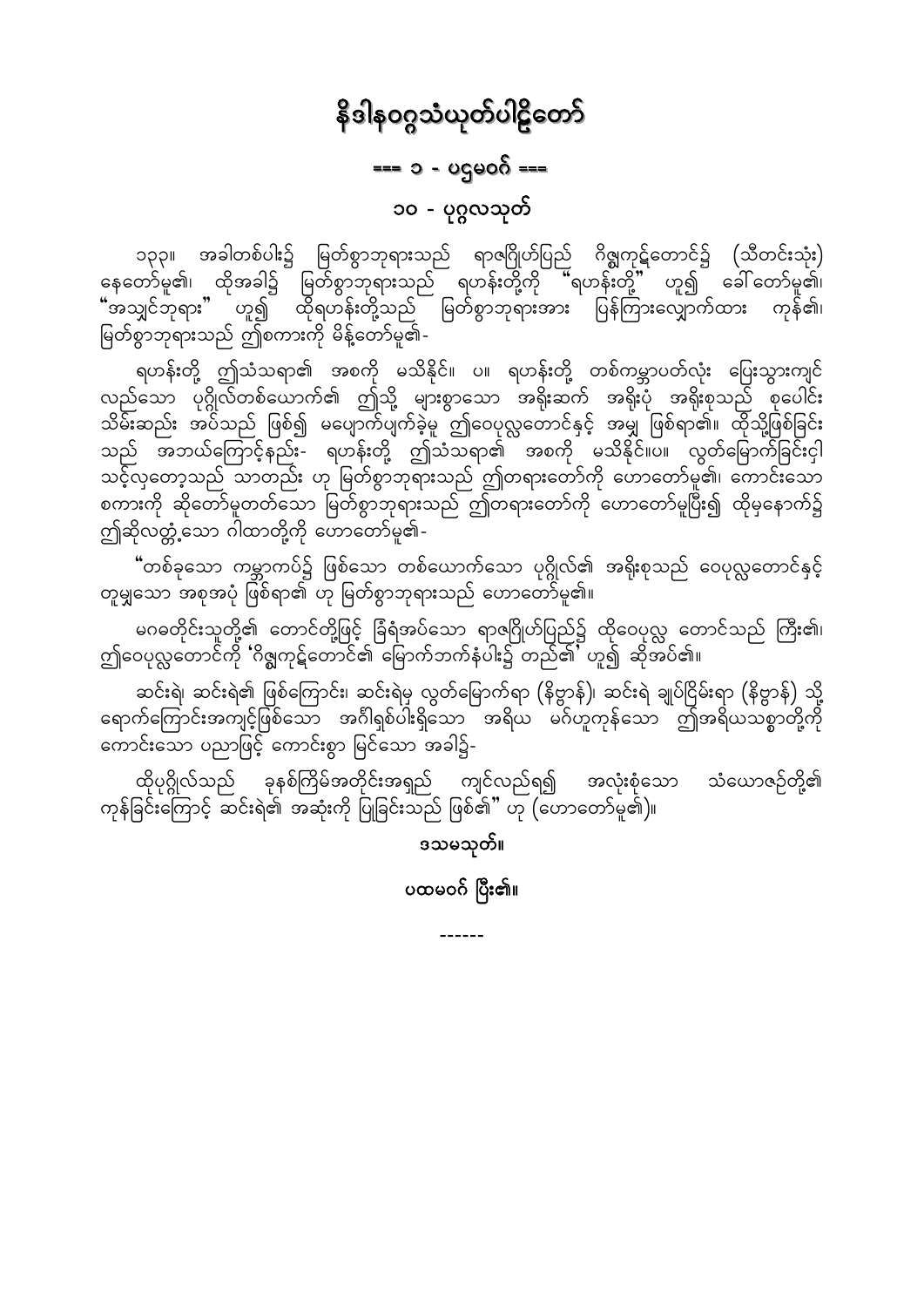နိဒါနဝဂ္ဂသံယုတ်ပါဠိတော်

=== ၂ - ဒုတိယ၀ဂ် ===

၁ - ဒုဂ္ဂတသုတ်

၁၃၄။ အခါတစ်ပါး၌ မြတ်စွာဘုရားသည် သာဝတ္ထိပြည်၌ (သီတင်းသုံး) နေတော်မူ၏။ ထိုအခါ။ပ။ ရဟန်းတို့ သံသရာ၏ အစကို မသိနိုင်၊ မသိမှု 'အဝိဇ္ဇာ'ဖြင့် ပိတ်ဖုံးအပ်ကုန်သည် တဏှာနှောင်ကြိုးဖြင့် .<br>ဖွဲ့ချည်အပ်ကုန်သည် ဖြစ်၍ ဤဘဝမှ ထိုဘဝ ထိုဘဝမှ ဤဘဝသို့ ပြေးသွားကျင်လည်ကြရကုန်သော<br>သတ္တဝါတို့၏ ရှေ့အစွန်းသည် မထင်နိုင်။ ရဟန်းတို့ ဆင်းရဲသော မကောင်းသော အသွင်ရှိသော အကြင် သတ္တဝါတို့ကို တွေ့မြင်ကုန်ရာ၏၊ ဤသို့ တွေ့မြင်ရာ၌ "ငါတို့သည်လည်း ဤ ရှည်စွာသော အဓွန့်ကာလ ့် ကျွန်သို့သော ဆင်းရဲကို ခံစားရဖူးလှလေပြီ ဟု ဆုံးဖြတ်ခြင်းသို့ ရောက်အပ်၏။<br>ကျွန်သို့သဘောရှိသော ဆင်းရဲကို ခံစားရဖူးလှလေပြီ ဟု ဆုံးဖြတ်ခြင်းသို့ ရောက်အပ်၏။ ပ္ပြဲ ပါတီကို -<br>ပြဲ ပြဲ သင့်လုံး လွှင်လုံတော့သည် သာတည်း ဟု (ဟောတော်မူ၏)။

ပဌမသုတ်။

နိဒါန၀ဂွသံယုတ်ပါဠိတော် === ၂ - ဒုတိယ၀ဂ် === ၂ - သုခိိတသုတ်

၁၃၅။ သာဝတ္ထိပြည်၌ (သီတင်းသုံး) နေတော်မူ၏။ ရဟန်းတို့ ဤသံသရာ၏ အစကို မသိနိုင်။ပ။ ျောန်းတို့ ချမ်းသာသော တန်ဆာဆင်ခြင်းနှင့် ပြည့်စုံသောသူကို တွေ့မြင်ကုန်ရာ၏၊ ဤသို့ တွေ့မြင်ရာ၌<br>"ငါတို့သည်လည်း ဤရှည်စွာသော အဓွန့်ကာလ၌ ဤသို့သဘော ရှိသော ချမ်းသာကို ခံစားရဖူးလှ လေပြီ" ဟူ၍ ဆုံးဖြတ်ခြင်းသို့ ရောက်အပ်၏။ ထိုသို့ ဖြစ်ခြင်းသည် အဘယ့်ကြောင့်နည်း- ရဟန်းတို့ သာတည်း ဟု (ဟောတော်မူ၏)။

ဒုတိယသုတ်။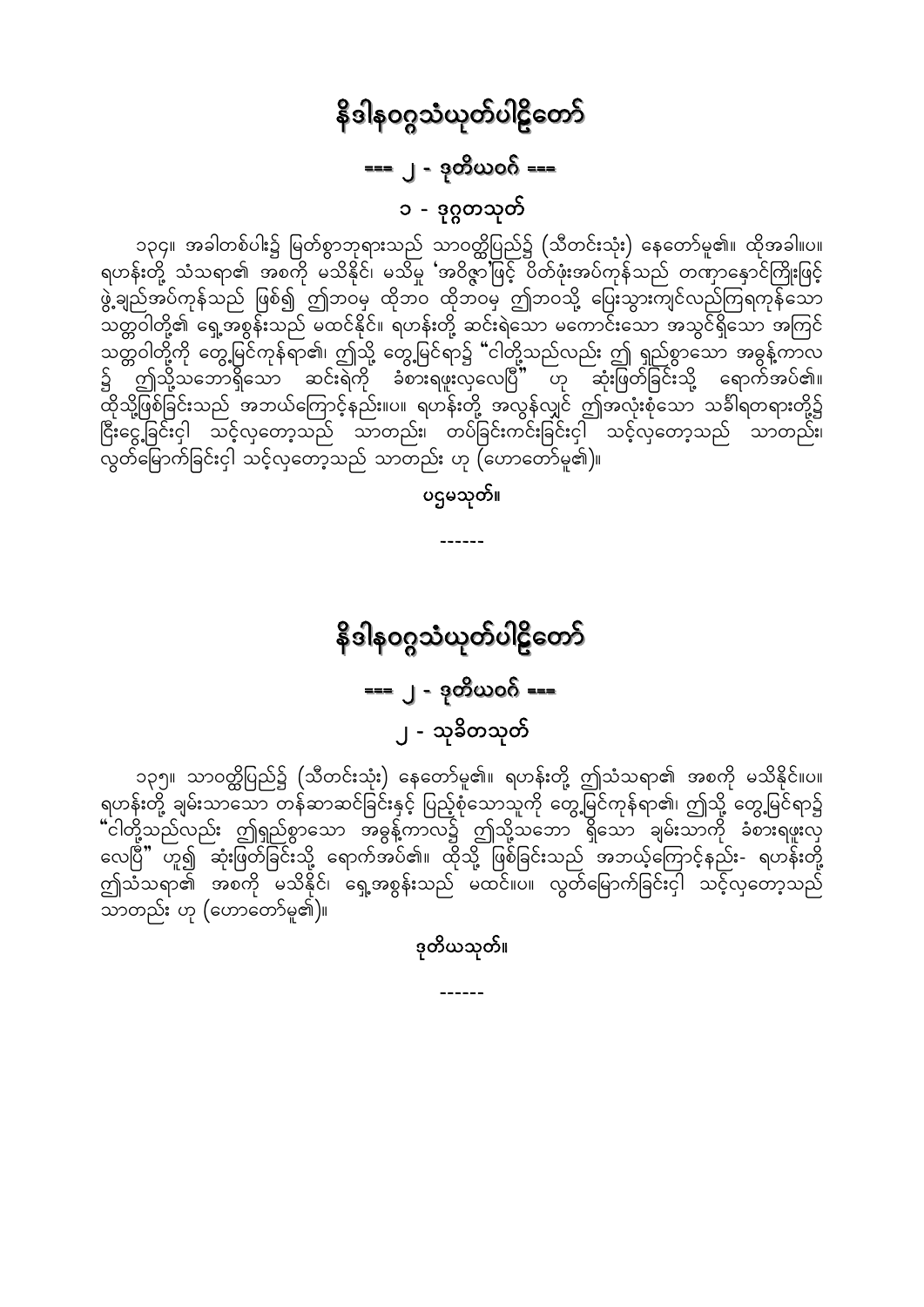# နိဒါနဝဂ္ဂသံယုတ်ပါဠိတော် === ၂ - ဒုတိယ၀ဂ် === ၃ - တိံသမတ္တသုတ်

၁၃၆။ ရာဇဂြိုဟ်ပြည် ဝေဠုဝန်ကျောင်း၌ (သီတင်းသုံး) နေတော်မူ၏။ ထိုအခါ သုံးကျိပ်သော ပါဝေယျကတိုင်းသား ရဟန်းအားလုံးတို့သည် အာရညကင်ဓုတင်ဆောင်၊ ပိဏ္ဍပါတ်ဓုတင်ဆောင်၊ ပံသုကူ<br>ဓုတင်ဆောင်၊ တိစီဝရိက်ဓုတင်ဆောင်တို့ ဖြစ်ကြကုန်လျက် အလုံးစုံပင် သံယောဇဉ် ရှိကုန်သေးသည် ဖြစ်၍ မြတ်စွာဘုရားထံသို့ ချဉ်းကပ်ကြကုန်ပြီးလျှင် မြတ်စွာဘုရားကို ရှိခိုးကုန်လျက် တစ်ခုသော<br>နေရာ၌ ထိုင် နေကုန်၏။ ထိုအခါ မြတ်စွာဘုရားအား ဤအကြံသည် ဖြစ်၏- "သုံးကျိပ်မျှသော ဤပါဝေယျကတိုင်းသား ရဟန်းအားလုံးတို့သည် အာရညကင်ဓုတင်ဆောင်၊ ပိဏ္ဍပါတ်ဓုတင်ဆောင်၊<br>ပံသုကူဓုတင်ဆောင်၊ တိစီဝရိက်ဓုတင်ဆောင်တို့ ဖြစ်ကြကုန်လျက် အလုံးစုံပင် သံယောဇဉ် ရှိကြကုန် ုေ။<br>သေး၏၊ ထိုရဟန်းတို့အား ဤနေရာ၌ ပင်လျှင် (တဏှာဒိဋ္ဌိတို့ဖြင့်) မစွဲလမ်းမူ၍ အာသဝတရားတို့မှ စိတ်တို့ လွန်မြောက်ကုန်ရာသော အခြင်း အရာဖြင့် ငါသည် တရားဟောရမူ ကောင်းလေစွ" ဟု အကြံ ဖြစ်တော်မူ၏။ ထိုအခါ မြတ်စွာဘုရားသည် ရဟန်းတို့ကို "ရဟန်းတို့" ဟူ၍ ခေါ်တော်မူ၏၊ ှ<br>'အသျှင်ဘုရား'' ဟူ၍ ထိုရဟန်းတို့သည် မြတ်စွာဘုရားအား ပြန်ကြား လျှောက်ထားကုန်၏၊ မြတ်စွာဘုရားသည် ဤတရားကို ဟောတော်မူ၏-

ရဟန်းတို့ သံသရာ၏ အစကို မသိနိုင်၊ မသိမှု 'အဝိဇ္ဇာ'ဖြင့် ပိတ်ဖုံးအပ်ကုန်သည် တဏှာ နှောင်ကြိုးဖြင့် ဖွဲ့ချည်အပ်ကုန်သည် ဖြစ်၍ ဤဘဝမှ ထိုဘဝ ထိုဘဝမှ ဤဘဝသို့ ပြေးသွား ာ<br>ကျင်လည်ကြရကုန်သော သတ္တဝါတို့၏ ရှေ့အစွန်းသည် မထင်နိုင်။ ရဟန်းတို့ ထိုအရာကို အဘယ်သို့ မှတ်ထင်ကုန်သနည်း၊ ဤရှည်စွာသော အဓွန့်ကာလ၌ ပြေးသွားကျင်လည်ကြရကုန်သော သင်တို့၏ -<br>ဦးခေါင်းကို ဖြတ်အပ်ကုန် သည် ဖြစ်၍ ယိုစီးသော သွေးရည်ကြည်နှင့် မဟာသမုဒ္ဒရာလေးစင်းရေသည်<br>အဘယ်က သာလွန်များပြား သနည်းဟု မေးတော်မူ၏၊ "အသျှင်ဘုရား ဤရှည်စွာသော အခွန့်ကာလ၌ ပြေးသွား ကျင်လည်ကြရကုန်သော အကျွန်ုပ်တို့၏ ဦးခေါင်းကို ဖြတ်အပ်ကုန်သည် ဖြစ်၍ ယိုစီးသော သွေးရည်ကြည်သည်သာလျှင် များလှပါ၏၊ မဟာသမုဒ္ဒရာလေးစင်းရေသည် မများလှပါ" ဟု မြတ်စွာဘုရား ဟောတိုင်းသော တရားကို အကျွန်ုပ်တို့ သိပါကုန်၏ ဟု လျှောက်ကုန်၏။

ရဟန်းတို့ ကောင်းစွ ကောင်းစွ၊ ဤရှည်စွာသော အဓွန့်ကာလ၌ ပြေးသွားကျင်လည်ကြရကုန်သော သင်တို့၏ ဦးခေါင်းကို ဖြတ်အပ်ကုန်သည် ဖြစ်၍ ယိုစီးသော သွေးရည်ကြည်သည် သာလျှင် များလှပါ၏၊ မဟာသမုဒ္ဒရာလေးစင်းရေသည် မများလှဟု ငါဘုရား ဟောတိုင်းသော အခြင်းအရာဖြင့် တရားကို ကောင်းစွာ သိကြကုန်၏။

ရဟန်းတို့ ရှည်စွာသော ညဉ့်တို့ပတ်လုံး နွားဖြစ်ကုန်စဉ် နွားဖြစ်၍ ဦးခေါင်းဖြတ်ခံရသော ယိုစီး သော သွေးရည်ကြည်သည်သာလျှင် များလှ၏၊ မဟာသမုဒ္ဒရာလေးစင်းရေသည် မများလှချေ။ပ။ ရဟန်းတို့ ရှည်စွာသော ညဉ့်တို့ပတ်လုံး ကျွဲဖြစ်ကုန်စဉ် ကျွဲဖြစ်၍ ဦးခေါင်းဖြတ်ခံရသော သင်တို့၏ ယ်စီးသော သွေးရည်ကြည်သည်သာလျှင် များလှ၏၊ မဟာသမုဒ္ဒရာလေးစင်းရေသည် မများလှချေ။ပ။ ရဟန်းတို့ ရှည်စွာသော ညဉ့်တို့ပတ်လုံး သိုးဖြစ်ကုန်စဉ် သိုးဖြစ်၍ ဦးခေါင်းဖြတ်ခံရသော သင်တို့၏။ပ။<br>ဆိတ်ဖြစ်ကုန်စဉ် ဆိတ်ဖြစ်၍ ဦးခေါင်းဖြတ်ခံရသော သင်တို့၏။ သမင်ဖြစ်ကုန်စဉ် သမင်ဖြစ်၍ ဦးခေါင်းဖြတ်ခံရသော သင်တို့၏။ ကြက်ဖြစ်ကုန်စဉ် ကြက်ဖြစ်၍ ဦးခေါင်းဖြတ်ခံရသော သင်တို့၏။ \_<br>ဝက်ဖြစ်ကုန်စဉ် ဝက်ဖြစ်၍ ဦးခေါင်းဖြတ်ခံရသော သင်တို့၏။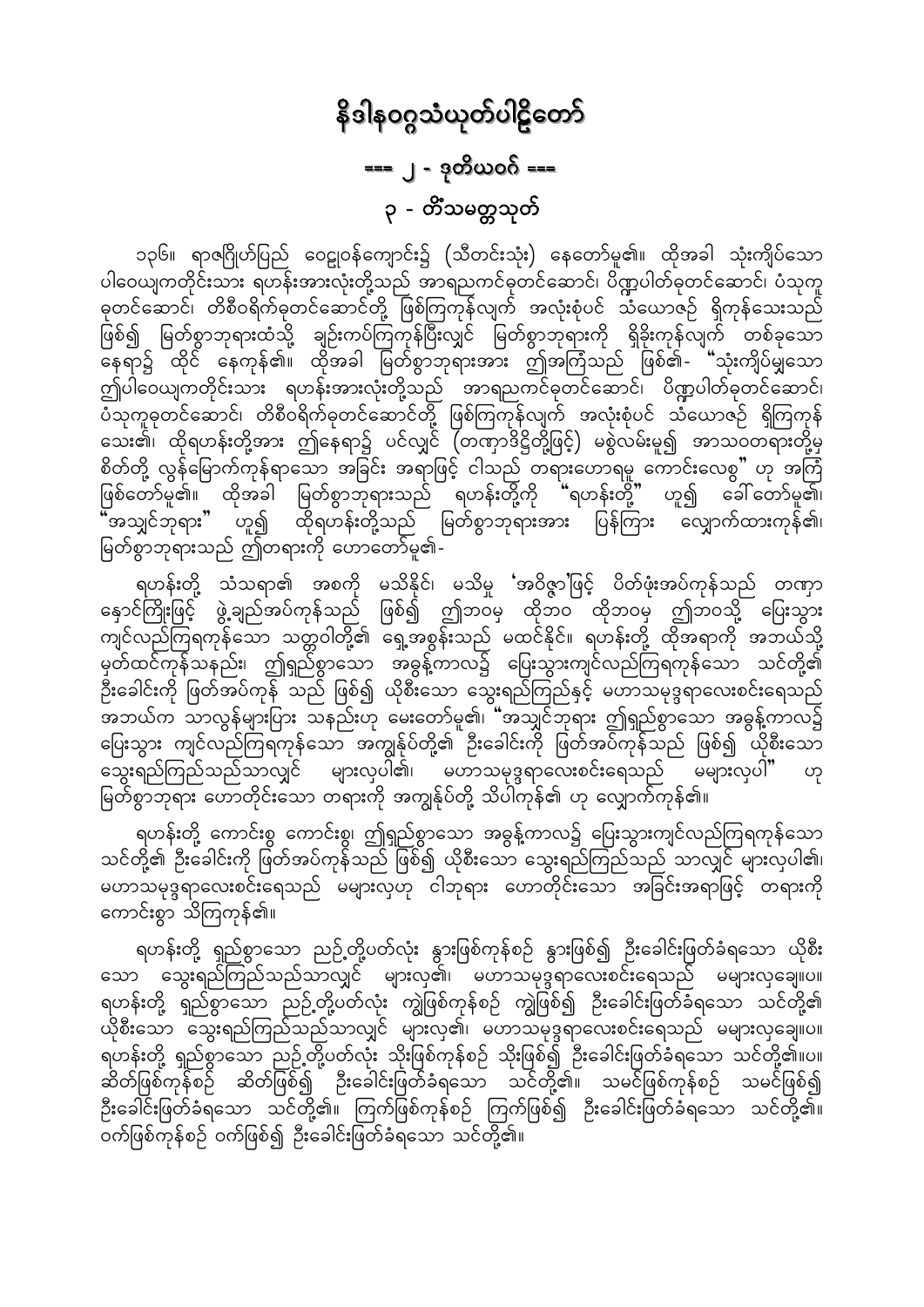ရဟန်းတို့ ရှည်စွာသော ညဉ့်တို့ပတ်လုံး ရွာကို ဖျက်ဆီးတတ်ကုန်သော ခိုးသူဖြစ်စဉ် "ရွာကို ဖျက်ဆီးတတ်ကုန်သော ခိုးသူ"ဟူ၍ ဖမ်းပြီးလျှင် ဦးခေါင်းဖြတ်ခံရသော သင်တို့၏ ယိုစီးသော သွေးရည် Munfonf/ &[ef;wdkY &SnfpGmaom nOfUwdkYywfvHk; ]]vrf;c&D;ü vk,ufwwfukefaom cdk;olwdkY}} ဟူ၍ ဖမ်းပြီးလျှင် ဦးခေါင်းဖြတ်ခံရသော သင်တို့၏ ယိုစီးကုန်သော သွေးရည်ကြည်သည်။ ရဟန်းတို့ ရှည်စွာသော ညဉ့်တို့ပတ်လုံး "သူတစ်ပါး၏ မယားကို ခိုးတတ်သော ခိုးသူတို့" ဟူ၍ ဖမ်းပြီးလျှင် ာိုးခေါင်းဖြတ်ခံရသော သင်တို့၏ ယိုစီးသော သွေးရည်ကြည်သည် များလှ၏၊ မဟာသမုဒ္ဒရာလေးစင်းရေ onf rrsm;vSacs/ xkdodkYjzpfjcif;onf tb,faMumifhenf;? &[ef;wdkY þoHo&m\ tpukd မသိနိုင်။ပ။ လွတ်မြောက်ခြင်းငှါ သင့်လှသည် သာလျှင်တည်း ဟု (ဟောတော်မူ၏)။

မြတ်စွာဘုရားသည် ဤတရားတော်ကို ဟောတော်မူ၏။ ရဟန်းတို့သည် မြတ်စွာဘုရား ဟောအပ် သော တရားကို နှစ်လိုဝမ်းမြောက်ကြကုန်၏၊ ဤသို့ ဤဂါထာ မဖက် စုဏ္ဏိယသက်သက် တရားတော်ကို တောတော်မူသည်ရှိသော် ပါဝေယျကတိုင်းသား ရဟန်းသုံးကျိပ်တို့အား တဏှာဒိဋ္ဌိတို့ဖြင့် မစွဲလမ်းမူ၍ စိတ်တို့သည် အာသဝေါတရားတို့မှ လွတ်မြောက်ကုန်၏ ဟု (ဟောတော်မူ၏)။

တတိယသုတ်။

------

နိဒါနဝဂွသံယုတ်ပါဠိတော် d )<br>D  $\ddot{\phantom{a}}$  $\frac{1}{2}$  $\ddot{\phantom{a}}$ k k f d d f === ၂ - ဒုတိယဝဂ် ===  $\cdot$ .<br>.<br>. ၄ - မာတုသုတ်

၁၃၇။ သာဝတ္ထိပြည်၌ (သီတင်းသုံး) နေတော်မူ၏။ ရဟန်းတို့ သံသရာ၏ အစကို မသိနိုင်။ပ။ ရဟန်းတို့ ဤရှည်စွာသော အဓွန့်ကာလ၌ သင်တို့၏ အမိမဖြစ်ဖူးသော သတ္တဝါကို ရလွယ်သည် မဟုတ်။

ထိုသို့ဖြစ်ခြင်းသည် အဘယ်ကြောင့်နည်း- ရဟန်းတို့ ဤသံသရာ၏ အစကို မသိနိုင်။ပ။ လွတ်မြောက်ခြင်းငှါ သင့်လှတော့ သည်သာလျှင်တည်း ဟု (ဟောတော်မူ၏)။

စတုတ္ထသုတ်။

------

၅ - ပိတုသုတ်

၁၃၈။ သာဝတ္ထိပြည်၌ (သီတင်းသုံး) နေတော်မူ၏။ ရဟန်းတို့ ဤသံသရာ၏ အစကို မသိနိုင်။ပ။ ရဟန်းတို့ အဖ မဖြစ်ဖူးသော သတ္တဝါကို ရလွယ်သည် မဟုတ်။ပ။ လွတ်မြောက်ခြင်းငှါ သင့်လှတော့ သည် သာလျှင်တည်း ဟု (ဟောတော်မူ၏)။

#### ပဉ္စမသုတ်။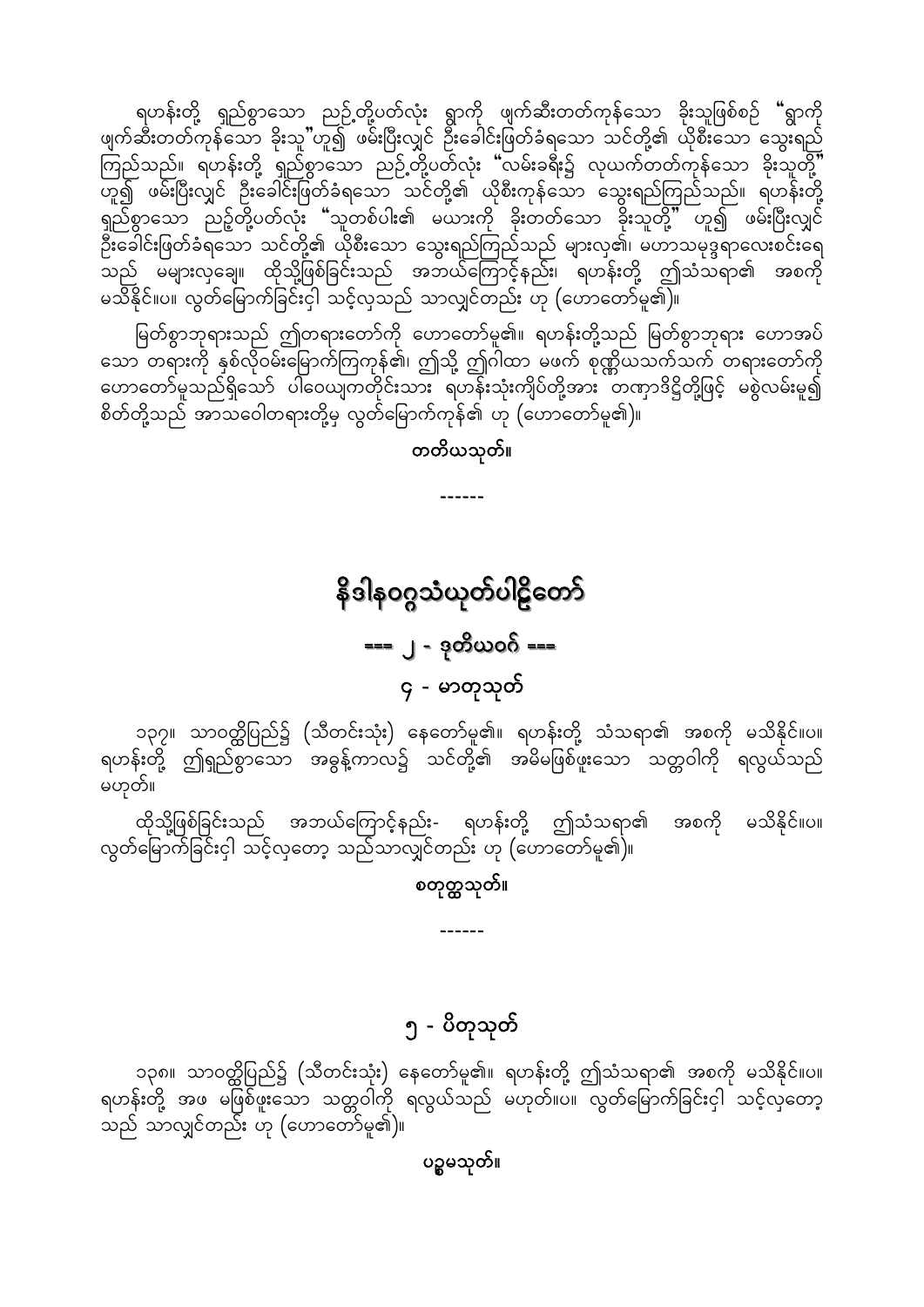#### နိဒါနဝဂ္ဂသံယုတ်ပါဠိတော်

=== ၂ - ဒုတိယဝဂ် ===

၆ - ဘာတုသုတ်

၁၃၉။ သာဝတ္ထိပြည်၌ (သီတင်းသုံး) နေတော်မူ၏။ ရဟန်းတို့ သင်တို့၏ ညီအစ်ကို မဖြစ်ဖူးသော<br>သတ္တဝါကို ရလွယ်သည် မဟုတ်။ပ။ လွတ်မြောက်ခြင်းငှါ သင့်လှတော့သည်သာလျှင်တည်း ဟု (ဟော တော်မူ၏)။

ဆဋ္ဌသုတ်။

 $\frac{1}{1}$ 

#### ၇ - ဘဂိနိသုတ်

၁၄၀။ သာ၀တ္ထိပြည်၌ (သီတင်းသုံး) နေတော်မူ၏။ ရဟန်းတို့ သင်တို့သည် ညီမ, နှမ, အစ်မ<br>မဖြစ်ဖူးသော သတ္တဝါကို ရလွယ်သည် မဟုတ်။ပ။ လွတ်မြောက်ခြင်းငှါ သင့်လှတော့သည် သာလျှင် တည်း ဟု (ဟောတော်မူ၏)။

သတ္တမသုတ်။

------

နိဒါနဝဂ္ဂသံယုတ်ပါဠိတော် === ၂ - ဒုတိယဝဂ် === ၈-ပုတ္တသုတ်

၁၄၁။ သာဝတ္ထိပြည်၌ (သီတင်းသုံး) နေတော်မူ၏။ ရဟန်းတို့ သင်တို့၏ သား မဖြစ်ဖူးသော သတ္တဝါကို ရလွယ်သည် မဟုတ်။ပ။ လွတ်မြောက်ခြင်းငှါ သင့်လှတော့သည် သာလျှင်တည်း ဟု (ဟောတော်မူ၏)။

အဋ္ဌမသုတ်။

 $\frac{1}{2}$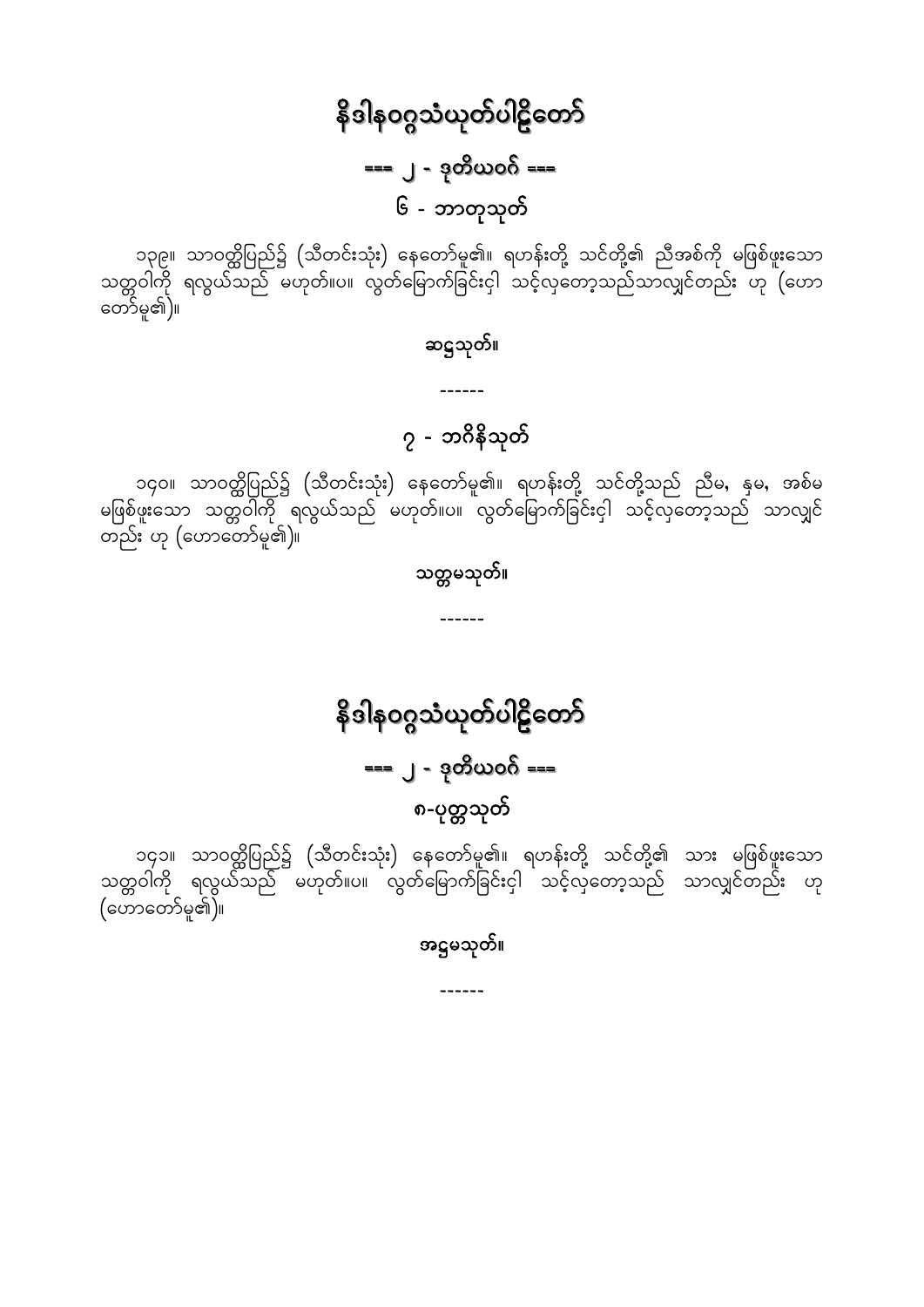# နိဒါနဝဂ္ဂသံယုတ်ပါဠိတော် === ၂ - ဒုတိယဝဂ် === ၉ - ဓိတုသုတ်

၁၄၂။ သာဝတ္ထိပြည်၌ (သီတင်းသုံး) နေတော်မူ၏။ ရဟန်းတို့ ဤသံသရာ၏ အစကို မသိနိုင်၊ အဝိဇ္ဇာဖြင့် ပိတ်ဖုံးအပ်ကုန်သည် တဏှာနှောင်ကြိုးဖြင့် ဖွဲ့ချည်အပ်ကုန်သည် ဖြစ်၍ ဤဘဝမှ ထိုဘဝ ထိုဘဝမှ ဤဘဝသို့ ပြေးသွားကျင်လည်ကြရကုန်သော သတ္တဝါတို့၏ ရှေ့အစွန်းသည် မထင်နိုင်။

ရဟန်းတို့ ဤရှည်စွာသော အဓွန့်ကာလ၌ သမီးမဖြစ်ဖူးသော သတ္တဝါကို ရလွယ်သည် မဟုတ်၊<br>ထိုသို့ဖြစ်ခြင်းသည် အဘယ်ကြောင့်နည်း- ရဟန်းတို့ ဤသံသရာ၏ အစကို မသိနိုင်၊ မသိမှု အဝိဇ္ဇာဖြင့်<br>ပိတ်ဖုံးအပ်ကုန်သည် တဏှာနှောင်ကြိုးဖြင့် ဖွဲ့ချည်အပ်ကုန်

ရဟန်းတို့ ဤသို့လျှင် ရှည်စွာသော ညဉ့်တို့ပတ်လုံး သင်တို့သည် ဆင်းရဲကို ခံစားရဖူးလှလေပြီ၊<br>ပြင်းထန်သော ဆင်းရဲကို ခံစားရဖူးလှလေပြီ၊ ပျက်စီးခြင်းကို ခံစားရဖူးလှလေပြီ၊ သချိုင်းမြေပုံသည် ာည်း၊ တပ်ခြင်းကင်းခြင်းငှါ သင့်လှတော့သည်သာတည်း၊ လွတ်မြောက်ခြင်းငှါ သင့်လှတော့သည်သာ တည်း ဟု (ဟောတော်မူ၏)။

နဝမသုတ်။

နိဒါနဝဂ္ဂသံယုတ်ပါဠိတော်

=== ၂ - ဒုတိယဝဂ် ===

၁၀ - ဝေပုလ္လပဗ္ဗတသုတ် ၁၄၃။ အခါတစ်ပါး၌ မြတ်စွာဘုရားသည် ရာဇဂြိုဟ်ပြည် ဂိဇ္ဈကုဋ်တောင်၌ (သီတင်းသုံး)<br>နေတော်မူ၏၊ ထိုအခါ မြတ်စွာဘုရားသည် ရဟန်းတို့ကို "ရဟန်းတို့" ဟူ၍ ခေါ် တော်မူ၏၊<br>"အသျှင်ဘုရား" ဟူ၍ ထိုရဟန်းတို့သည် မြတ်စွာဘုရားအား ပြန်ကြား လျှောက်ထား မြတ်စွာဘုရားသည် ဤစကားကို မိန့်တော်မူ၏-

ရဟန်းတို့ ဤသံသရာ၏ အစကို မသိနိုင်၊ မသိမှု 'အဝိဇ္ဇာ'ဖြင့် ပိတ်ဖုံးအပ်ကုန်သည် တဏှာနှောင် ကြိုးဖြင့် ဖွဲ့ချည်အပ်ကုန်သည် ဖြစ်၍ ဤဘဝမှ ထိုဘဝ ထိုဘဝမှ ဤဘဝသို့ ပြေးသွား ကျင်လည်ကြ 

ရဟန်းတို့ ရှေး၌ ဖြစ်ဖူးသည်ကား ဤဝေပုလ္လတောင်၏ အမည်သည် "ပါစီနဝံသတောင်" ဟူ၍သာ လျှင် ထင်ရှား၏၊ ရဟန်းတို့ ထိုစဉ်အခါ၌ လူတို့၏ အမည်သည် "တိဝရ" ဟူ၍သာလျှင် ထင်ရှား၏၊ ့..<br>ရဟန်းတို့ တိဝရအမည်ရှိသော လူတို့အား အနှစ်လေးသောင်းတို့ပတ်လုံး အသက်တမ်းပမာဏသည် ဖြစ်၏၊ ရဟန်းတို့ တိဝရမည်သော လူတို့သည် ပါစီနဝံသတောင်ကို လေးရက်ဖြင့် တက်ရကုန်၏၊ လေး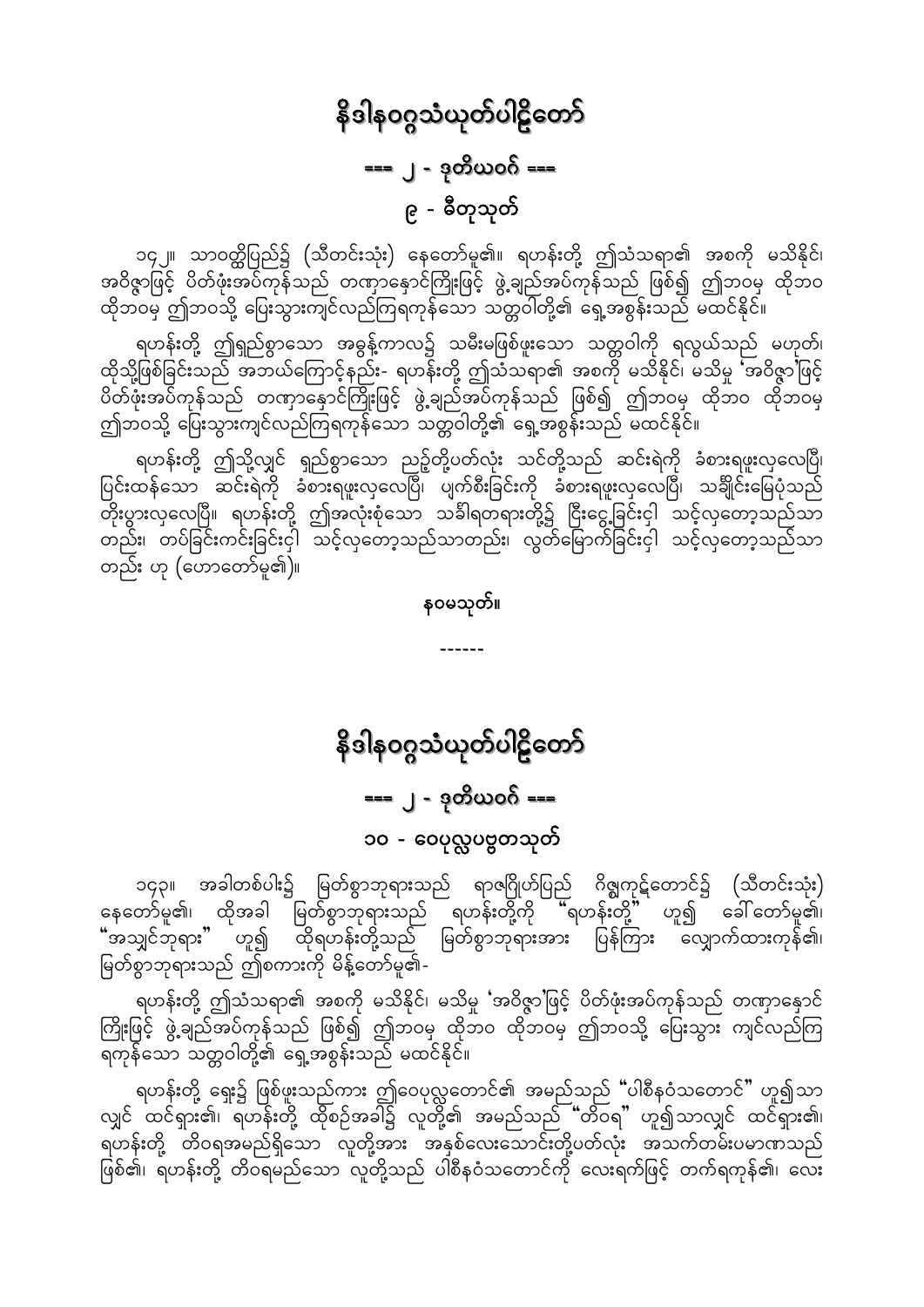ရက်ဖြင့် ဆင်းရကုန်၏။ ရဟန်းတို့ ထိုအခါ အလုံးစုံသော တရားတို့ကို ကိုယ်တိုင်မှန်စွာ သိတော်မူသော ပူဇော်အထူးကို ခံတော်မူထိုက်သော ကကုသန်မြတ်စွာဘုရားသည် လောက၌ ပွင့်တော်မူ၏၊ ရဟန်းတို့ .<br>အလုံးစုံသော တရားတို့ကို ကိုယ်တိုင်မှန်စွာ သိတော်မူသော ပူဇော်အထူးကို ခံတော်မူထိုက်သော ကကုသန် မြတ်စွာဘုရား၏ ဝိဓုရ, သဥ္ရီဝအမည်ရှိသော ကောင်းမြတ်သော တပည့်အစုံသည် ဖြစ်၏။ ရဟန်းတို့ ရှုကြကုန်လော့၊ ဤဝေပုလ္လတောင်၏ ထိုပါစီနဝံသဟူသော အမည်သည်လည်း ကွယ်ပျောက် လေပြီ၊ ထိုလူတို့သည်လည်း သေကုန်ပြီ၊ ထိုကကုသန်မြတ်စွာဘုရားသည်လည်း ပရိနိဗ္ဗာန်ပြုတော်မူ လေပြီ။

ရဟန်းတို့ သင်္ခါရတရားတို့သည် ဤသို့လျှင် မမြဲကြကုန်၊ ရဟန်းတို့ သင်္ခါရတရားတို့သည် ဤ<br>သို့လျှင် မခိုင်ခံ့ကြကုန်၊ ရဟန်းတို့ သင်္ခါရတရားတို့သည် ဤသို့လျှင် သာယာဖွယ်မရှိသဖြင့် သက်သာရာ<br>မရကုန်၊ ရဟန်းတို့ ဤအလုံးစုံသော သင်္ခါရတရားတိ တပ်ခြင်းကင်းခြင်းငှါ သင့်လှတော့သည်သာတည်း၊ လွတ်မြောက်ခြင်းငှါ သင့်လှတော့သည်သာတည်း။

ရဟန်းတို့ ရှေး၌ ဖြစ်ဖူးသည်ကား ဤဝေပုလ္လတောင်၏ အမည်သည် "ဝင်္ကကတောင်"ဟူ၍သာလျှင် ထင်ရှား၏၊ ရဟန်းတို့ ထိုစဉ်အခါ၌ လူတို့၏ အမည်သည် "ရောဟိတဿ" ဟူ၍ သာလျှင် ထင်ရှား၏၊ ရဟန်းတို့ ရောဟိတဿမည်သော လူတို့အား အနှစ်သုံးသောင်းတို့ပတ်လုံး အသက်တမ်းပမာဏသည် ဖြစ်၏၊ ရဟန်းတို့ ရောဟိတဿမည်သော လူတို့သည် ဝင်္ကကတောင်ကို သုံးရက်ဖြင့် တက်ရကုန်၏၊ သုံးရက်ဖြင့် ဆင်းရကုန်၏။ ရဟန်းတို့ ထိုအခါ (အလုံးစုံသော တရားတို့ကို) ကိုယ်တိုင်မှန်စွာ သိတော်မူ -<br>သော ပူဇော်အထူးကို ခံတော်မူထိုက်သော ကောဏာဂုံမြတ်စွာဘုရားသည် လောက၌ ပွင့်တော်မူ၏၊ ရဟန်းတို့ (အလုံးစုံသော တရားတို့ကို) ကိုယ်တိုင်မှန်စွာ သိတော်မူသော ပူဇော်အထူးကို ခံတော်မူထိုက် သော ကောဏာဂုံမြတ်စွာဘုရား၏ ဘိယျောသ, ဥတ္တရအမည်ရှိသော ကောင်းမြတ်သော တပည့်အစုံ သည် ဖြစ်၏။ ရဟန်းတို့ ရှုကြကုန်လော့၊ ဤဝေပုလ္လတောင်၏ ထိုဝင်္ကကဟူသော အမည်သည်လည်း ကွယ် ပျောက်လေပြီ၊ ထိုလူတို့သည်လည်း သေကုန်ပြီ၊ ထိုကောဏာဂုံမြတ်စွာဘုရားသည်လည်း ပရိနိဗ္ဗာန်ပြုတော်မူလေပြီ။ ရဟန်းတို့ သင်္ခါရတရားတို့သည် ဤသို့လျှင် မမြဲကြကုန်။ပဲ။ လွတ်မြောက်ခြင်း ငှါ သင့်လှတော့သည် သာတည်း။

ရဟန်းတို့ ရှေး၌ ဖြစ်ဖူးသည်ကား ဤဝေပုလ္လတောင်၏ အမည်သည် "သုပဿ"ဟူ၍သာလျှင် ထင်ရှား၏၊ ရဟန်းတို့ ထိုစဉ်အခါ၌ လူတို့၏ အမည်သည် "သုပ္ပိယ"ဟူ၍သာလျှင် ထင်ရှား၏၊ ရဟန်းတို့ သုပ္ပိယမည်သော လူတို့အား အနှစ်နှစ်သောင်းတို့ပတ်လုံး အသက်တမ်းပမာဏသည် ဖြစ်၏၊ ရဟန်းတို့ သုပ္ပိယမည်သော လူတို့သည် သုပဿတောင်ကို နှစ်ရက်ဖြင့် တက်ရကုန်၏၊ နှစ်ရက်ဖြင့် ဆင်းရကုန်၏။ ရဟန်းတို့ ထိုအခါ (အလုံးစုံသော တရားတို့ကို) ကိုယ်တိုင်မှန်စွာ သိတော်မူသော ပူဇော်အထူးကို ခံတော်မူထိုက်သော ကဿပမြတ်စွာဘုရားသည် လောက၌ ပွင့်တော်မူ၏၊ ရဟန်းတို့ (အလုံးစုံသော တရားတို့ကို) ကိုယ်တိုင်မှန်စွာ သိတော်မူသော ပူဇော်အထူးကို ခံတော်မူထိုက်သော ကဿပမြတ်စွာ ဘုရား၏ တိဿ, ဘာရဒ္ဂါဇအမည်ရှိသော ကောင်းမြတ်သော တပည့်အစုံသည် ဖြစ်၏။ ရဟန်းတို့ ရှုကြကုန်လော့၊ ဤဝေပုလ္လတောင်၏ ထိုသုပဿဟူသော အမည်သည်လည်း ကွယ်ပျောက်လေပြီ၊ ထိုလူတို့သည်လည်း သေကုန်ပြီ၊ ထိုကဿပမြတ်စွာဘုရားသည်လည်း ပရိနိဗ္ဗာန်ပြုတော်မူလေပြီ။ ရဟန်းတို့ သင်္ခါရ တရားတို့သည် ဤသို့လျှင် မခိုင်ခံ့ကြကုန်။ပ။ လွတ်မြောက်ခြင်းငှါ သင့်လှတော့သည် သာတည်း။

ရဟန်းတို့ ယခုအခါ၌ကား ဤဝေပုလ္လတောင်၏ အမည်သည် "ဝေပုလ္လ" ဟူ၍သာလျှင် ထင်ရှား၏၊<br>ရဟန်းတို့ ယခုအခါ၌ကား ဤလူတို့၏ အမည်သည် "မာဂဓက" ဟူ၍သာလျှင် ထင်ရှား၏၊ ရဟန်းတို့ .<br>မာဂဓကမည်သော လူတို့၏ အသက်တမ်းပမာဏသည် နည်း၏၊ တို၏၊ လျင်မြန်၏၊ ကြာမြင့်စွာ အသက် ရှည်သော သူသည် အနှစ်တစ်ရာသော်လည်းကောင်း၊ အနှစ်တစ်ရာထက် အနည်းငယ် လွန်၍သော် လည်းကောင်း ရှည်နိုင်၏။ ရဟန်းတို့ မာဂဓကမည်သော လူတို့သည် ဝေပုလ္လတောင်ကို တစ်မှဟုတ်ချင်း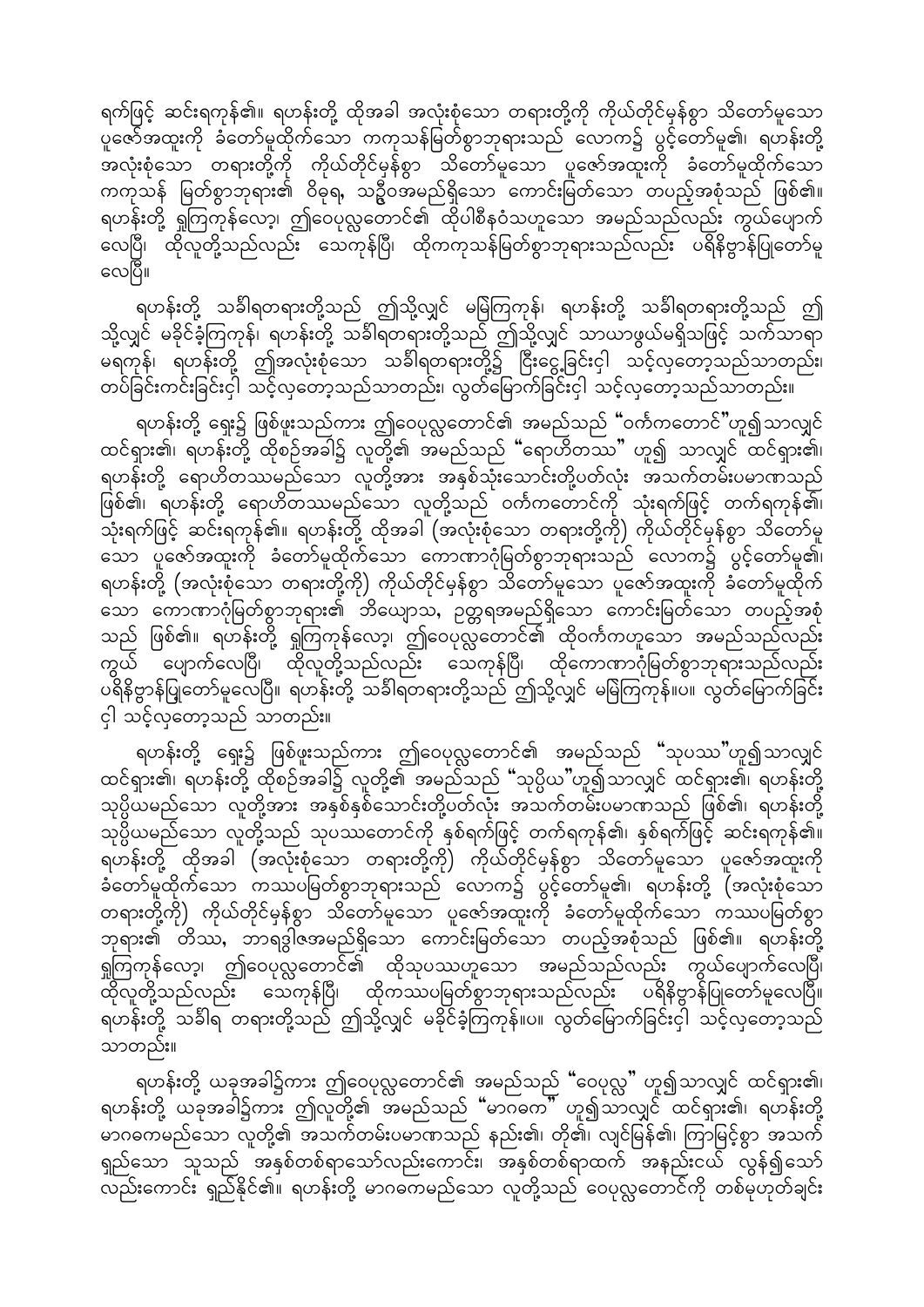ဖြင့် တက်နိုင်ကုန်၏၊ တစ်မုဟုတ်ချင်းဖြင့် ဆင်းနိုင်ကုန်၏။ ရဟန်းတို့ ယခုအခါ၌ကား (အလုံးစုံသော လောက၌ ထင်ရှားပွင့်တော်မူ၏၊ ရဟန်းတို့ ငါဘုရား၏ သာရိပုတ္တရာ, မောဂ္ဂလာန်အမည်ရှိသော ကောင်းမြတ်သော တပည့်အစုံသည် ဖြစ်၏။ ရဟန်းတို့ ဤဝေပုလ္လတောင်၏ ဝေပုလ္လဟူသော<br>အမည်သည်လည်း ကွယ်ပျောက်လတ္တံ့၊ ဤလူတို့သည်လည်း သေကုန်လတ္တံ့၊ ငါဘုရားသည်လည်း ပရိနိဗ္ဗာန်ပြုလတ္တံ့၊ ထိုအခါသည် ဖြစ်လတ္တံ့။

ရဟန်းတို့ သင်္ခါရတရားတို့သည် ဤသို့လျှင် မမြဲကြကုန်၊ ရဟန်းတို့ သင်္ခါရတရားတို့သည် ဤသို့<br>လျှင် သာယာဖွယ်မရှိသဖြင့် သက်သာရာ မရကြကုန်။ ရဟန်းတို့ အလုံးစုံသော သင်္ခါရတရားတို့၌ ာ<br>အလွန်လျင် ငြီးငွေ့ခြင်းငှါ သင့်လှတော့သည် သာတည်း၊ တပ်ခြင်းကင်းခြင်းငှါ သင့်လှတော့သည် သာတည်း၊ လွတ်မြောက်ခြင်းငှါ သင့်လှတော့သည်သာတည်းဟု မြတ်စွာဘုရားသည် ဤစကားကို မိန့်တော်မူ၏၊ ကောင်းသော စကားကို ဆိုတော်မူတတ်သော မြတ်စွာဘုရားသည် ဤစုဏ္ဏိယ စကားပြေ .<br>တရားကို မိန့်တော်မူပြီး၍ ထိုမှနောက်၌ ဤဂါထာကို မိန့်တော်မူ၏-

"တိဝရမည်သော လူတို့၏ လက်ထက်၌ ဤတောင်သည် ပါစီနဝံသ အမည်ရှိ၏၊ ရောဟိတဿ အမည်ရှိသော လူတို့၏ လက်ထက်၌ ဤတောင်သည် ဝင်္ကက အမည် ရှိ၏၊ သုပ္ပိယအမည်ရှိသော သူတို့၏ လက်ထက်၌ ဤတောင်သည် သုပဿ အမည် ရှိ၏၊ မာဂဓကမည်သော လူတို့၏ လက်ထက်၌ ကြံတောင်သည် ဝေပုလ္လ အမည် ရှိ၏။

သခ်ီါရတရားတို့သည် အမြဲ မရှိကြကုန်၊ ဖြစ်ခြင်း ပျက်ခြင်းသဘော ရှိကုန်၏၊ ဖြစ်ပြီး၍ ချုပ်ကုန်၏၊ ထိုသခ်ီါရတရားတို့၏ ငြိမ်းရာ နိဗ္ဗာန်သည်ကား ချမ်းသာ၏" ဟု (မိန့်တော်မူ၏)။

ဒသမသုတ်။

ဒုတိယဝဂ် ပြီး၏။

အနမတဂ္ဂသံယုတ် ပြီး၏။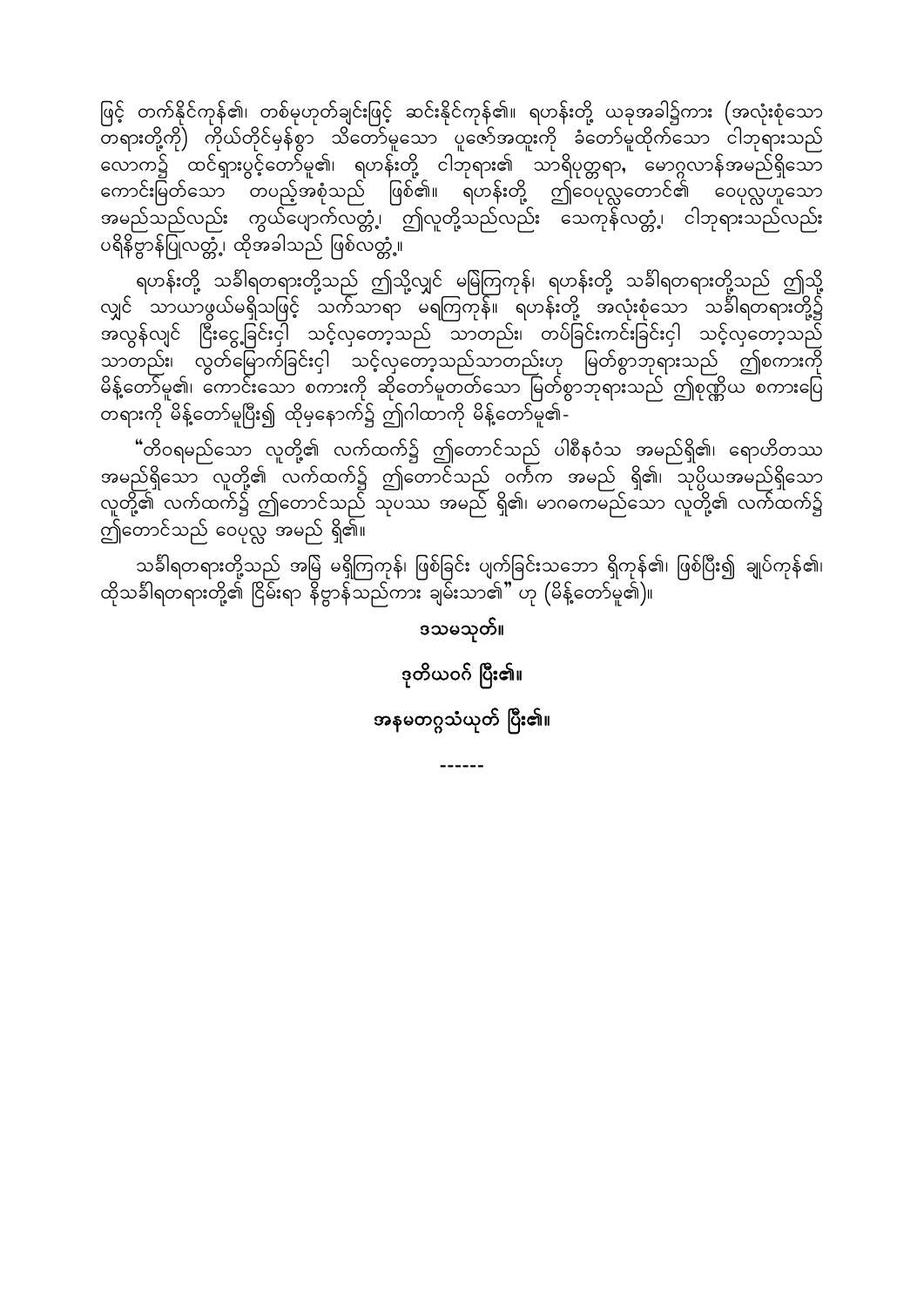# နိဒါနဝဂ္ဂသံယုတ်ပါဠိတော် === ၅ - ကဿပသံယုတ် === ၁ - သန္တုဋ္ဌသုတ်

၁၄၄။ သာဝတ္ထိပြည်၌ (သီတင်းသုံး) နေတော်မူ၏။ ရဟန်းတို့ ဤကဿပသည် ရတတ်သမျှသော သင်္ကန်းဖြင့် ရောင့်ရဲ၏၊ ရတတ်သမျှသော သင်္ကန်းဖြင့် ရောင့်ရဲခြင်း၏ ဂုဏ်ကျေးဇူးကိုလည်း ပြောဆိုလေ့ ရှိ၏။ သင်္ကန်းဟူသော အကြောင်းကြောင့် မလျောက်ပတ်သော ရှာမှီးခြင်းသို့လည်း မရောက်၊ သင်္ကန်းကို မရသော်လည်း မတောင့်တ၊ သင်္ကန်းကို ရ၍လည်း မမက်မော၊ မတွေဝေ၊ တဏှာဖြင့် မလွှမ်းမိုး၊ အပြစ်ကို ရှုလျက် ထွက်မြောက်ကြောင်း ပညာရှိသည် ဖြစ်၍ သုံးဆောင်၏။

ရဟန်းတို့ ဤကဿပသည် ရတတ်သမျှသော ဆွမ်းဖြင့် ရောင့်ရဲ၏၊ ရတတ်သမျှသော ဆွမ်းဖြင့် ရောင့်ရဲခြင်း၏ ဂုဏ်ကျေးဇူးကိုလည်း ပြောဆိုလေ့ရှိ၏။ ဆွမ်းဟူသော အကြောင်းကြောင့် မလျောက်ပတ် သော ရှာမှီးခြင်းသို့လည်း မရောက်၊ ဆွမ်းကို မရသော်လည်း မတောင့်တ၊ ဆွမ်းကို ရ၍လည်း မမက် မော၊ မတွေဝေ၊ တဏှာဖြင့် မလွှမ်းမိုး၊ အပြစ်ကို ရှုလျက် ထွက်မြောက်ကြောင်း ပညာရှိသည် ဖြစ်၍ သုံးဆောင်၏။

ရဟန်းတို့ ဤကဿပသည် ရတတ်သမျှသော ကျောင်းအိပ်ရာနေရာဖြင့် ရောင့်ရဲ၏၊ ရတတ်သမျှ သော ကျောင်းအိပ်ရာနေရာဖြင့် ရောင့်ရဲခြင်း၏ ဂုဏ်ကျေးဇူးကိုလည်း ပြောဆိုလေ့ရှိ၏။ ကျောင်းအိပ်ရာ နေရာဟူသော အကြောင်းကြောင့် မလျောက်ပတ်သော ရှာမှီးခြင်းသို့လည်း မရောက်၊ ကျောင်းအိပ်ရာ နေရာကို မရသော်လည်း မတောင့်တ၊ ကျောင်းအိပ်ရာနေရာကို ရ၍လည်း မမက်မော၊ မတွေဝေ၊ တဏှာဖြင့် မလွှမ်းမိုး၊ အပြစ်ကို ရှုလျက် ထွက်မြောက်ကြောင်း ပညာရှိသည် ဖြစ်၍ သုံးဆောင်၏။

ရဟန်းတို့ ဤကဿပသည် ရတတ်သမျှသော သူနာတို့၏ အထောက်အပံ့ ဆေးအသုံးအဆောင်ဖြင့် ရောင့်ရဲ၏၊ ရတတ်သမျှသော သူနာတို့၏ အထောက်အပံ့ ဆေးအသုံးအဆောင်ဖြင့် ရောင့်ရဲခြင်း၏ ဂုဏ် ကျေးဇူးကိုလည်း ပြောဆိုလေ့ရှိ၏။ သူနာတို့၏ အထောက်အပံ့ ဆေးအသုံးအဆောင်ဟူသော အကြောင်း ကြောင့် မလျောက်ပတ်သော ရှာမှီးခြင်းသို့လည်း မရောက်၊ သူနာတို့၏ အထောက်အပံ့ ဆေးအသုံး အဆောင်ကို မရ၍လည်း မတောင့်တ<sup>ို</sup> သူနာတို့၏ အထောက်အပံ့ ဆေးအသုံးအဆောင်ကို ရ၍လည်း မမက်မော၊ မတွေဝေ၊ တဏှာဖြင့် မလွှမ်းမိုး၊ အပြစ်ကို ရှုလျက် ထွက်မြောက်ကြောင်း ပညာရှိသည်ဖြစ်၍ သုံးဆောင်၏။

ရဟန်းတို့ ထို့ကြောင့် ဤသာသနာတော်၌ ဤသို့ ကျင့်ရမည် "ရတတ်သမျှသော သင်္ကန်းဖြင့်<br>ရောင့်ရဲကုန်အံ့၊ ရတတ်သမျှသော သင်္ကန်းဖြင့် ရောင့်ရဲခြင်း၏ ဂုဏ်ကျေးဇူးကိုလည်း ပြောဆို ချီးမွမ်းလေ့ရှိ ကုန်အံ့၊ သင်္ကန်းဟူသော အကြောင်းကြောင့် မလျောက်ပတ်သော ရှာမှီးခြင်းသို့လည်း မရောက်ကုန်အံ့၊ သင်္ကန်းကို မရသော်လည်း မတောင့်တကုန်အံ့၊ သင်္ကန်းကို ရ၍လည်း မမက်မော၊ မတွေဝေ၊ တဏှာဖြင့် မလွှမ်းမိုး၊ အပြစ်ကို ရှုလျက် ထွက်မြောက်ကြောင်း ပညာရှိသည် ဖြစ်၍ သုံးဆောင်ကုန်အံ့" |် ဤအတူ အလုံးစုံကို ပြုအပ်၏ |ဲ။

"ရတတ်သမျှသော ဆွမ်းဖြင့် ရောင့်ရဲကုန်အံ့။ပ။ ရတတ်သမျှသော ကျောင်းအိပ်ရာနေရာဖြင့် ရောင့်ရဲကုန်အံ့။ပ။ ရတတ်သမျှသော သူနာတို့၏ အထောက်အပံ့ ဆေးအသုံးအဆောင်ဖြင့် ရောင့်ရဲ ကုန်အံ့၊ ရတတ်သမျှသော သူနာတို့၏ အထောက်အပံ့ ဆေး အသုံးအဆောင်ဖြင့် ရောင့်ရဲခြင်း၏ ဂုဏ်ကျေးဇူးကိုလည်း ပြောဆိုကုန်အံ့၊ သူနာတို့၏ အထောက်အပံ့ ဆေးအသုံးအဆောင်ဟူသော အကြောင်းကြောင့် မလျောက်ပတ်သော ရှာမှီးခြင်းသို့လည်း မရောက်ကုန်အံ့၊ သူနာတို့၏ အထောက်အပံ့ ဆေး အသုံးအဆောင်ကို ရ၍လည်း မမက်မော၊ မတွေဝေ၊ တဏှာဖြင့် မလွှမ်းမိုး၊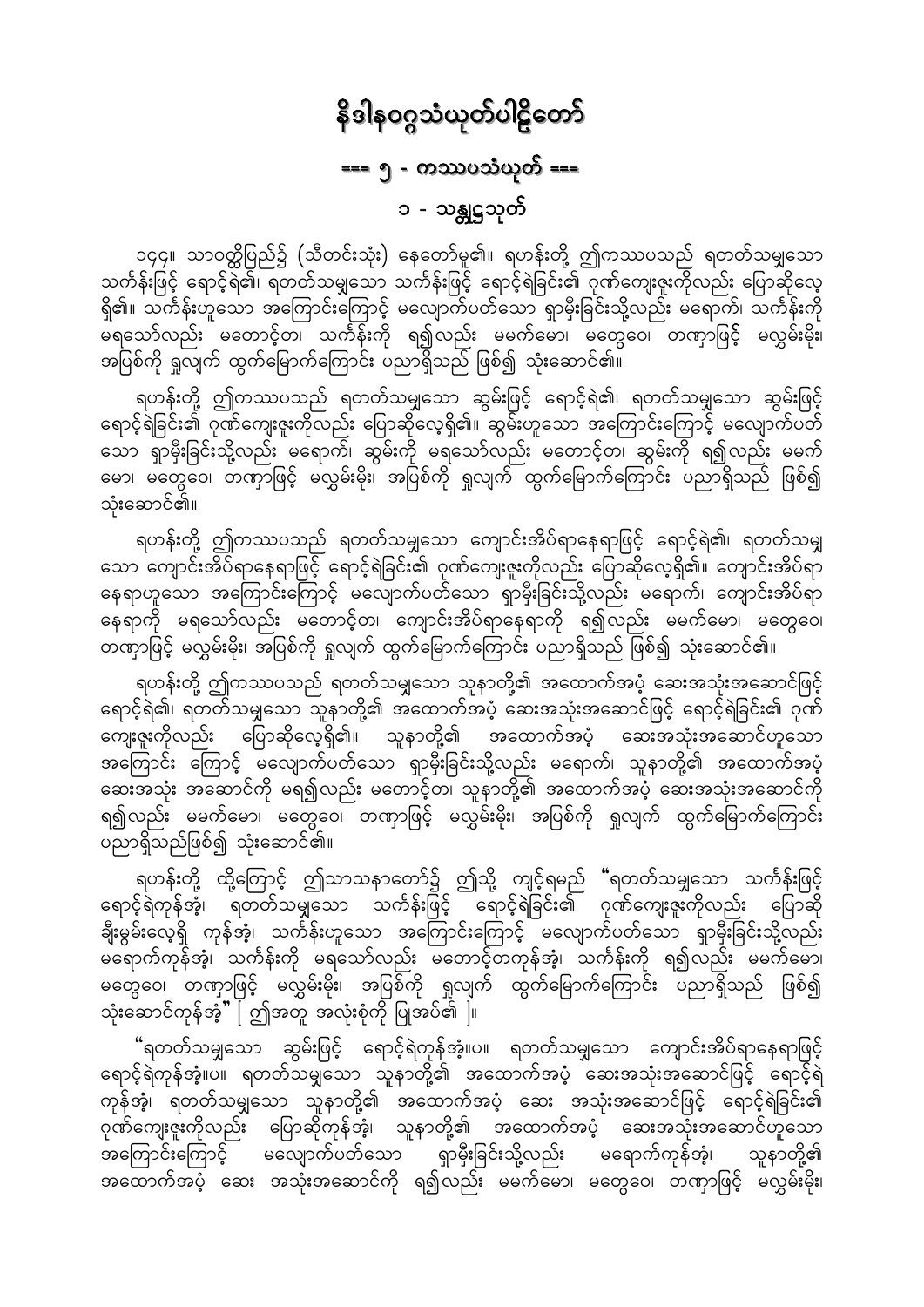အပြစ်ကို ရှုလျက် ထွက်မြောက်ကြောင်း ပညာရှိသည် ဖြစ်၍ သုံးဆောင်ကုန်အံ့" ဟု ရဟန်းတို့ ့<br>ဤသို့လျှင် သင်တို့သည် ကျင့်ကြံရမည်။ ရဟန်းတို့ သင်တို့အား ကဿပ (ဉပမာ)ဖြင့်လည်းကောင်း၊ ကဿပနှင့် တူသော မထေရ်ဥပမာဖြင့်လည်းကောင်း ငါဘုရား ဆုံးမအံ့၊ ဆုံးမအပ်ကုန်သော သင်တို့ သည် မချွတ်မယွင်း ဖြစ်ခြင်းငှါ ကျင့်အပ်၏ ဟု (ဟောတော်မူ၏)။

ပဌမသုတ်။

# နိဒါနဝဂွသံယုတ်ပါဠိတော် === ၅ - ကဿပသံယုတ် === ၂ - အနောတ္တပ္ပီသုတ်

၁၄၅။ အကျွန်ုပ်သည် ဤသို့ ကြားနာခဲ့ရပါသည်- အခါတစ်ပါး၌ အသျှင်မဟာကဿပသည်<br>လည်းကောင်း၊ အသျှင်သာရိပုတြာသည် လည်းကောင်း ဗာရာဏသီပြည် ဣသိပတန မိဒါဝုန်တော၌ နေကုန်၏။ ထိုအခါ အသျှင်သာရိပုတြာသည် ညချမ်းအခါ၌ တစ်ပါးတည်း ကိန်းအောင်းရာမှ ထလျက် အသျှင်မဟာ ကဿပထံသို့ ချဉ်းကပ်၍ အသျှင်မဟာကဿပနှင့် အတူ ဝမ်းမြောက်ဝမ်းသာ နူတ်ဆက် ပြောဆို၏၊ ဝမ်းမြောက်ဖွယ် အမှတ်ရဖွယ်စကားကို ပြောဆို ပြီးဆုံးစေပြီးနောက် တစ်ခုသော နေရာ၌ .<br>ထိုင်နေပြီးသော် အသျှင်မဟာကဿပအား ဤစကားကို ဆို၏၊ ငါ့သျှင်မဟာကဿပ ပြင်းစွာ အားထုတ်ခြင်း မရှိသူ၊ ကြောက်လန့်ခြင်း မရှိသူသည် သစ္စာလေးပါးကို သိခြင်းငှါ မထိုက်၊ ငြိမ်းအေးခြင်း ငှါ မထိုက်၊ ယောဂ၏ ကုန်ရာ အတုမရှိသော အရဟတ္တဖိုလ်ကို ရရှိခြင်းငှါ မထိုက်။ ပြင်းစွာ ာ<br>အားထုတ်သူ ကြောက်လန့်ခြင်း ရှိသူသည်သာ သစ္စာလေးပါးကို သိခြင်းငှါ ထိုက်၏၊ ငြိမ်းအေးခြင်းငှါ<br>ထိုက်၏၊ ယောဂ၏ ကုန်ရာ အတု မရှိသော အရဟတ္တဖိုလ်ကို ရရှိခြင်းငှါ ထိုက်၏" ဟု ဆို၏။

င့ါသျှင် အဘယ်မျှလောက်ဖြင့် ပြင်းစွာ အားထုတ်ခြင်း မရှိသူ ကြောက်လန့်ခြင်း မရှိသူသည် သစ္စာ လေးပါးကို သိခြင်းငှါ မထိုက်သနည်း၊ ငြိမ်းအေးခြင်းငှါ မထိုက်သနည်း၊ ယောဂ၏ ကုန်ရာ အတု မရှိသော အရဟတ္တဖိုလ်ကို ရရှိခြင်းငှါ် မထိုက်သနည်း။

င့ါသျှင် အဘယ်မျှလောက်ဖြင့် ပြင်းစွာ အားထုတ်သူ ကြောက်လန့်ခြင်း ရှိသူသည် သစ္စာလေးပါးကို<br>သိခြင်းငှါ ထိုက်သနည်း၊ ငြိမ်းအေးခြင်းငှါ ထိုက်သနည်း၊ ယောဂ၏ ကုန်ရာ အတုမရှိသော အရဟတ္တဖိုလ်ကို ရရှိခြင်းငှါ ထိုက်သနည်း။

င့ါသျှင် ဤသာသနာတော်၌ ရဟန်းသည် "င့ါအား မဖြစ်ကုန်သေးသော ယုတ်ညံ့သော အကုသိုလ်<br>တရားတို့ ဖြစ်ကုန်သည်ရှိသော် အကျိုးမဲ့ခြင်းငှါ ဖြစ်ကုန်ရာ၏" ဟု ပြင်းစွာ အားထုတ်ခြင်းကို မပြု၊ "ငါ့အား ဖြစ်ပြီးကုန်သော ယုတ်ညံ့သော အကုသိုလ်တရားတို့ကို မပယ်အပ်ကုန်သည်ရှိသော်<br>အကျိုးမဲ့ခြင်းငှါ ဖြစ်ကုန်ရာ၏" ဟု ပြင်းစွာ အားထုတ်ခြင်းကို မပြု၊ "ငါ့အား မဖြစ်ကုန်သေးသော ကုသိုလ်တရားတို့ မဖြစ်ခဲ့ကုန်သည်ရှိသော် အကျိုးမဲ့ခြင်းငှါ ဖြစ်ကုန်ရာ၏" ဟု ပြင်းစွာ အားထုတ်ခြင်းကို မပြု၊ "ငါ့အား ဖြစ်ပြီးကုန်သော ကုသိုလ်တရားတို့ ချုပ်ပျောက်ကုန်သည်ရှိသော် အကျိုးမဲ့ခြင်းငှါ ဖြစ်ကုန် ရာ၏" ဟု ပြင်းစွာ အားထုတ်ခြင်းကို မပြု။ ငါ့သျှင် ဤသို့လျှင် ပြင်းစွာ အားထုတ်ခြင်း မရှိသူ ဖြစ်၏။

င့ါ့သျှင် အဘယ်သို့လျှင် ကြောက်လန့်ခြင်း မရှိသူ ဖြစ်သနည်း။ ငါ့သျှင် ဤသာသနာတော်၌ ရဟန်း သည် "ငါ့အား မဖြစ်ကုန်သေးသော ယုတ်ညံ့သော အကုသိုလ်တရားတို့ ဖြစ်ကုန်သည်ရှိသော် အကျိုးမဲ့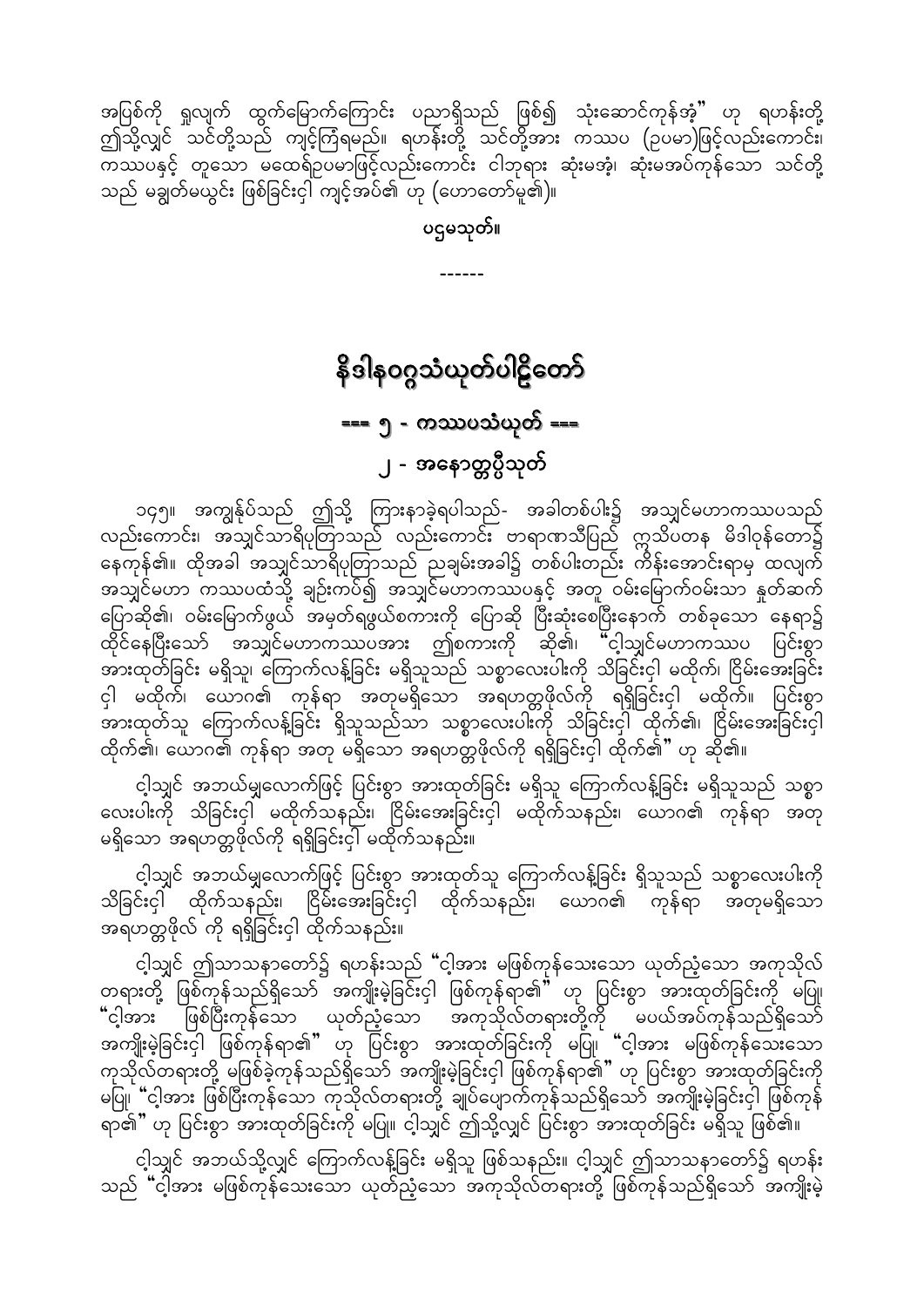ခြင်းငှါ ဖြစ်ကုန်ရာ၏" ဟု မကြောက်လန့်၊ "ငါ့အား ဖြစ်ပြီးကုန်သော ယုတ်ညံ့သော အကုသိုလ်တရား w<br>တို့ကို မပယ်အပ်ကုန်သည်ရှိသော် အကျိုးမဲ့ခြင်းငှါ ဖြစ်ကုန်ရာ၏" ဟု မကြောက်လန့်၊ "ငါ့အား မဖြစ် ကုန်သေးသော ကုသိုလ်တရားတို့ မဖြစ်ကုန်သည်ရှိသော် အကျိုးမဲ့ခြင်းငှါ ဖြစ်ကုန်ရာ၏ ဟု မကြောက် လန့်၊ "ငါ့အား ဖြစ်ပြီးကုန်သော ကုသိုလ်တရားတို့ ချုပ်ပျောက်ကုန်သည်ရှိသော် အကျိုးမဲ့ခြင်းငှါ ဖြစ်ကုန် ရာ၏" ဟု မကြောက်လန့်။ ငါ့သျှင် ဤသို့လျှင် ကြောက်လန့်ခြင်း မရှိသူ ဖြစ်၏။ ငါ့သျှင် ဤသို့လျှင် ပြင်းစွာ အားထုတ်ခြင်း မရှိသူ ကြောက်လန့်ခြင်း မရှိသော သူသည် သစ္စာလေးပါးကို သိခြင်းငှါ် မထိုက်၊ ထိုမ်းအေးခြင်းငှါ မထိုက်၊ ယောဂ၏ ကုန်ရာ အတုမရှိသော အရဟတ္တဖိုလ်ကို ရရှိခြင်းငှါ မထိုက်။

င့ါသျှင် အဘယ်သို့လျှင် ပြင်းစွာ အားထုတ်ခြင်းရှိသူ ဖြစ်သနည်း။ ငါ့သျှင် ဤသာသနာတော်၌ ရဟန်းသည် "ငါ့အား မဖြစ်ကုန်သေးသော ယုတ်ညံ့သော အကုသိုလ်တရားတို့ ဖြစ်ကုန်သည်ရှိသော် အကျိုးမဲ့ခြင်းငှါ ဖြစ်ကုန်ရာ၏" ဟု ပြင်းစွာ အားထုတ်ခြင်းကို ပြု၏၊ "ငါ့အား ဖြစ်ပြီးကုန်သော ယုတ်ညံ့ သော အကုသိုလ်တရားတို့ကို မပယ်အပ်ကုန်သည်ရှိသော် အကျိုးမဲ့ခြင်းငှါ ဖြစ်ကုန်ရာ၏" ဟု ပြင်းစွာ အားထုတ်ခြင်းကို ပြု၏၊ "ငါ့အား မဖြစ်ကုန်သေးသော ကုသိုလ်တရားတို့သည်။ပ။ ပြင်းစွာ အားထုတ် ခြင်းကို ပြု၏။ ငါ့သျှင် ဤသို့လျှင် ပြင်းစွာ အားထုတ်ခြင်းရှိသူ ဖြစ်၏။

င့ါသျှင် အဘယ်သို့လျှင် ကြောက်လန့်ခြင်းရှိသူ ဖြစ်သနည်း။ ငါ့သျှင် ဤသာသနာတော်၌ ရဟန်း သည် "ငါ့အား မဖြစ်ကုန်သေးသော ယုတ်ညံ့သော အကုသိုလ်တရားတို့ ဖြစ်ကုန်သည်ရှိသော် အကျိုးမဲ့ ခြင်းငှါ ဖြစ်ကုန်ရာ၏" ဟု ကြောက်လန့်၏၊ "ငါ့အား ဖြစ်ပြီးကုန်သော ယုတ်ညံ့သော အကုသိုလ် တရား ပ္ပြဲ<br>တို့ကို မပယ်အပ်ကုန်သည်ရှိသော် အကျိုးမဲ့ခြင်းငှါ ဖြစ်ကုန်ရာ၏" ဟု ကြောက်လန့်၏၊ "ငါ့အား မဖြစ် ကုန်သေးသော ကုသိုလ်တရားတို့ မဖြစ်ကုန်သည် ရှိသော် အကျိုးမဲ့ခြင်းငှါ ဖြစ်ကုန်ရာ၏" ဟု ကြောက်လန့်၏၊ "ငါ့အား ဖြစ်ကုန်ပြီးသော ကုသိုလ်တရားတို့ ချုပ်ပျောက်ကုန်သည်ရှိသော် အကျိုးမဲ့ခြင်း ြေပြစ်ကုန်ရာ၏" ဟု ကြောက်လန့်၏။ ငါ့သျှင် ဤသို့လျှင် ဓကြာက်လန့်ခြင်း ရှိသူ ဖြစ်၏။ ငါ့သျှင် ာ် သို့လျှင် ပြင်းစွာ အားထုတ်ခြင်းရှိသူ ကြောက်လန့်ခြင်းရှိသူသည် သစ္စာလေးပါးကို သိခြင်းငှါ ထိုက်၏၊ မြေးမှ သူ<br>ပြိမ်းအေးခြင်းငှါ ထိုက်၏၊ ယောဂ၏ ကုန်ရာ အတုမရှိသော အရဟတ္တဖိုလ်ကို ရခြင်းငှါ ထိုက်၏ ဟု (မိန့်တော်မူ၏)။

ဒုတိယသုတ်။

------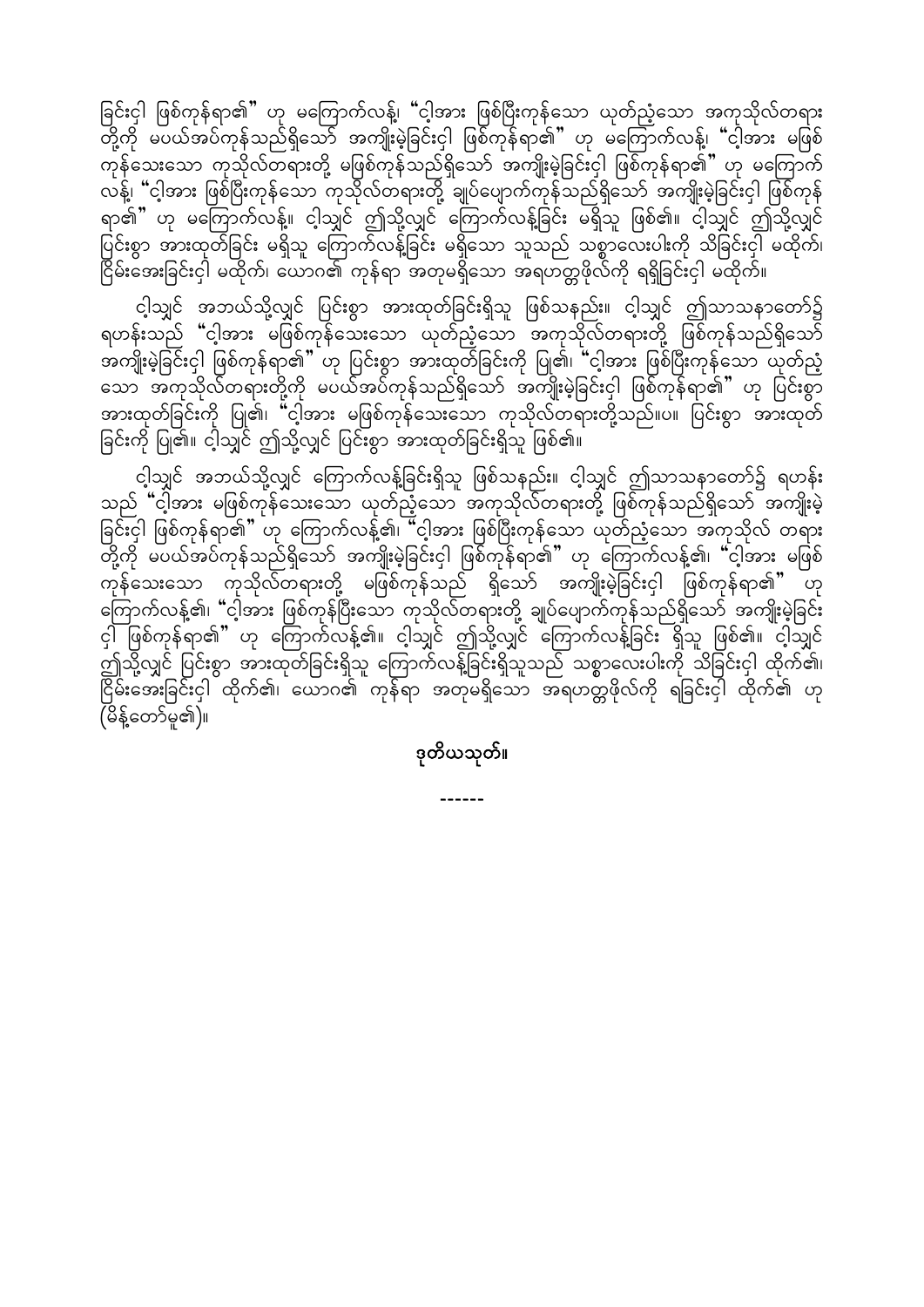# နိဒါနဝဂ္ဂသံယုတ်ပါဠိတော် === ၅ - ကဿပသံယုတ် === ၃ - စန္ဒူပမသုတ်

၁၄၆။ သာဝတ္ထိပြည်၌ (သီတင်းသုံး) နေတော်မူ၏။ ရဟန်းတို့ လနှင့်တူစွာ ကိုယ်စိတ်ကို ထိန်းချုပ် ၍သာလျှင် အချင်းခပ်သိမ်း ဧည့်သည်ပမာ ဖြစ်ကုန်လျက် ဒါယကာတို့၌ (ကိုယ် နှတ် စိတ်တို့ဖြင့်) ကြမ်း လည်းကောင်း ကြည့်သည်ရှိသော် ကိုယ်စိတ်ကို ထိန်းချုပ်၍သာလျှင် ကြည့်ရာသကဲ့သို့" ရဟန်းတို့ ဤ ဉပမာအတူ လနှင့်တူစွာ ကိုယ်စိတ်ကို ထိန်းချုပ်၍သာလျှင် အချင်းခပ်သိမ်း ဧည့်သည်ပမာ ဖြစ်ကုန် .<br>လျက် (ကိုယ် နှုတ် စိတ်တို့ဖြင့်) ကြမ်းကြုတ်မှု မရှိကုန်ဘဲ ဒါယကာတို့ကို ချဉ်းကပ်ကြကုန်လော့။

ရဟန်းတို့ ကဿပသည် လနှင့်တူစွာ ကိုယ်စိတ်ကို ထိန်းချုပ်၍သာလျှင် အချင်းခပ်သိမ်း ဧည့်သည်<br>ပမာဖြစ်၍ ဒါယကာတို့၌ (ကိုယ် နှုတ် စိတ်တို့ဖြင့်) ကြမ်းကြုတ်မှု မရှိဘဲ ဒါယကာတို့သို့ ချဉ်းကပ်၏။ ရဟန်းတို့ ထိုအရာကို အဘယ်သို့ အောက်မေ့ကြကုန်သနည်း၊ အဘယ်သို့ သဘောရှိသော ရဟန်းသည် ဒါယကာတို့သို့ ချဉ်းကပ်ခြင်းငှါ ထိုက်သနည်းဟု မိန့်တော်မူ၏။ မြတ်စွာဘုရား တရားတော်တို့သည် မြတ်စွာဘုရားသာလျှင် အရင်းမူလ<sup>ံ</sup>ရှိပါကုန်၏၊ မြတ်စွာဘုရားသာလျှင် ထုတ်ဆောင်သူ ရှိပါကုန်၏၊ မြတ်စွာဘုရားသာလျှင် မှီရာ ရှိပါကုန်၏။ မြတ်စွာဘုရား တောင်းပန်ပါ၏၊ ဟောတော်မူအပ်သော ု<br>ဤတရား၏ အနက်သည် မြတ်စွာဘုရား၏ ဉာဏ်၌သာလျှင် ထင်ပါစေလော့၊ မြတ်စွာဘုရား၏<br>(စကားတော်ကို) ကြားနာရ၍ ရဟန်းတို့သည် ဆောင်ထားရကုန်လတ္တံ့ ဟု (လျှောက်ကြကုန်၏)။

ထိုအခါ မြတ်စွာဘုရားသည် ကောင်းကင်၌ လက်ကို ဝှေ့ယမ်းတော်မူ၏၊ ရဟန်းတို့ "ဝှေ့ယမ်းအပ် သော ဤလက်သည် ကောင်းကင်၌ မငြိက်ပ်မစွဲလမ်း မဖွဲ့ယှက်သကဲ့သို့" ဤအတူ သာလျှင်<br>ဒါယကာတို့သို့ ချဉ်းကပ်သော တစ်စုံတစ်ယောက်သော ရဟန်း၏ စိတ်သည် "လာဘ်ကို အလိုရှိသော သူတို့သည် လာဘ်ရစေကုန်သတည်း၊ ကောင်းမှုကို အလိုရှိသော သူတို့သည် ကောင်းမှုကို ပြုစေကုန် ု့ " မြှ ပြုလောက် မြှ ပြုလော် မြှေ့သည်။ "မြှေ့ မြှေ့ မြှေ့ မြှေ့ မြှေ့ မြှေး မြှ<br>။ "မြှေ့ တို့ အားလောက် မြှေ့သည်။ မြှေ့သည် "မြှေ့ လောက်ရခြင်းဖြင့် ဝမ်းမြောက် နှစ်သက်သော<sup>်</sup> စိတ် ရှိသကဲ့သို့" ဤအတူ သူတစ်ပါးတို့ လာဘ်ရခြင်းဖြင့် ဝမ်းမြောက် နှစ်သက်သော<br>စိတ်ရှိ၏။ ရဟန်းတို့ ဤသို့သဘောရှိသော ရဟန်းသည် ဒါယကာတို့သို့ ချဉ်းကပ်ခြင်းငှါ ထိုက်၏။

ရဟန်းတို့ ဒါယကာတို့သို့ ချဉ်းကပ်သော ကဿပ၏ စိတ်သည် "လာဘ်ကို အလိုရှိကုန်သော သူတို့သည် လာဘ်ရစေကုန်သတည်း၊ ကောင်းမှုကို အလိုရှိကုန်သော သူတို့သည် ကောင်းမှုကို ပြုစေကုန် သတည်း" ဟု ဒါယကာတို့၌ မငြိကပ်မစွဲလမ်း မဖွဲ့ယှက်ဘဲ မိမိလာဘ်ရခြင်းဖြင့် ဝမ်းမြောက်နှစ်သက် သော စိတ်ရှိသကဲ့သို့ ဤအတူ သူတစ်ပါးတို့၏ လာဘ်ရခြင်းဖြင့် ဝမ်းမြောက်နှစ်သက်သော စိတ်ရှိ၏။

ရဟန်းတို့ ထိုအရာကို အဘယ်သို့ မှတ်ထင်ကုန်သနည်း။ အဘယ်သို့ သဘောရှိသော ရဟန်း၏ တရားဟောခြင်းသည် မစင်ကြယ်သနည်း၊ အဘယ်သို့ သဘောရှိသော ရဟန်း၏ တရားဟောခြင်းသည် စင်ကြယ်သနည်း ဟု မိန့်တော်မူ၏။ မြတ်စွာဘုရား တရားတို့သည် မြတ်စွာဘုရားသာလျှင် အရင်းမူလ ရှိပါကုန်၏၊ မြတ်စွာဘုရားသာလျှင် ထုတ်ဆောင်သူ ရှိပါကုန်၏၊ မြတ်စွာဘုရားသာလျှင် မှီရာ ရှိပါကုန်၏။ မြတ်စွာဘုရား တောင်းပန်ပါ၏၊ ဟောတော်မူအပ်သော ဤတရား၏ အနက်သည် .<br>မြတ်စွာဘုရား၏ ဉာဏ် ၌သာလျှင် ထင်ပါစေလော့၊ မြတ်စွာဘုရား၏ (စကားတော်ကို) ကြားနာရ၍ -<br>ရဟန်းတို့သည် ဆောင်ထားရ ကုန်လတ္တံ့ဟု လျှောက်ကြကုန်၏။ ရဟန်းတို့ သို့ဖြစ်လျှင် နာကြကုန်လော့၊ ကောင်းစွာ နှလုံးသွင်းကြ ကုန်လော့၊ ဟောပေအံ့ဟု မိန့်တော်မူ၏။ "မြတ်စွာဘုရား ကောင်းပါပြီ" ဟု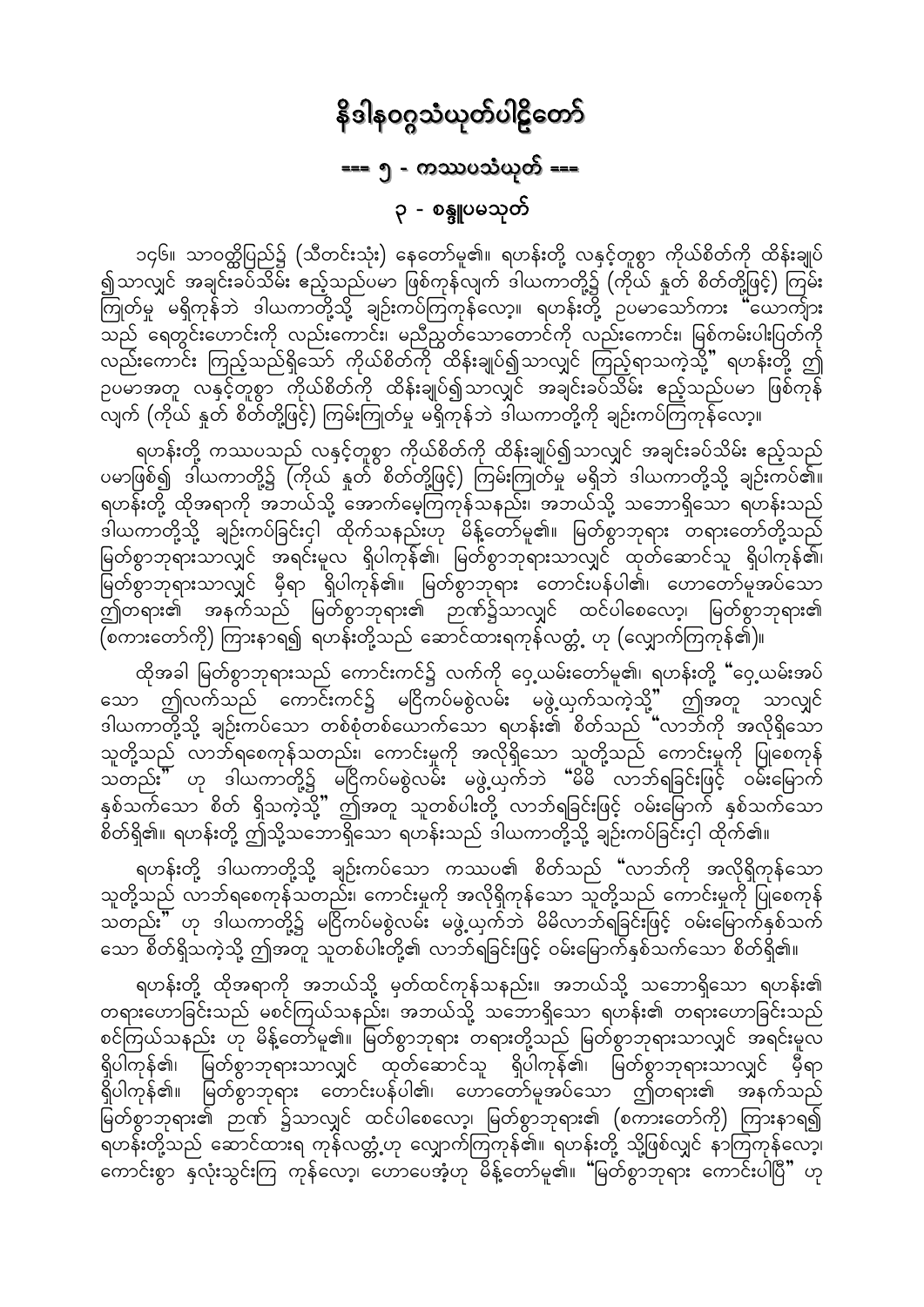ထိုရဟန်းတို့သည် မြတ်စွာဘုရားအား ပြန်လျှောက်ကြကုန်၏။ မြတ်စွာဘုရားသည် ဤစကားကို မိန့်တော်မူ၏-

ရဟန်းတို့ မည်သည့် ရဟန်းမဆို "ငါ၏ တရားကို နာကြားကြကုန်မူ နာကြားပြီး၍လည်း ကြည် ညိုကြကုန်မူ ကြည်ညိုကုန်သည် ဖြစ်၍ ငါ့အား ကြည်ညိုသော အခြင်းအရာကို ပြုကြကုန်မူ ကောင်းပေစွ" ဟု ဤသို့ စိတ်ရှိသည် ဖြစ်၍ သူတစ်ပါးတို့အား တရားဟော၏။ ရဟန်းတို့ ဤသို့ သဘောရှိသော ရဟန်း၏ တရားဟောခြင်းသည် မစင်ကြယ်။

မည်သည့် ရဟန်းမဆို "မြတ်စွာဘုရား ဟောကြားသော တရားတော်သည် 'ကောင်းစွာ ဟောထား သော တရားတော်ပါပေတည်း၊ ကိုယ်တိုင် သိမြင်အပ်သော တရားတော်ပါပေတည်း၊ အခါမလင့် အကျိုးပေး တတ်သော တရားတော်ပါပေတည်း၊ လာလှည့် ရှုလည့်ဟု ဖိတ်ခေါ်ပြထိုက်သော w...<br>တရားတော်ပါပေတည်း၊ မိမိ ကိုယ်ထဲစိတ်ထဲ၌ ဆောင်ယူထားထိုက်သော တရားတော်ပါပေတည်း၊ (အရိယာ) ပညာရှိတို့သာ ကိုယ်စီကိုယ်င သိမြင်ိနိုင်သော တရားတော်ပါ ပေတည်း' ဟု နှလုံးသွင်း၍ .<br>ငါ၏ တရားကို နာကြားကြကုန်မူ နာကြားပြီး၍လည်း တရားကို သိကြပါကုန်မူ သိပြီး၍ အရဟတ္တဖိုလ်  $\alpha$ ုံး (၂) ပြိုင်း၊ ၂) ပြိုင်း၊ (၂) ပြိုင်း၊ (၂) ပြိုင်း၊ (၂) ပြိုင်း၊ (၂) ပြိုင်း၊ (၂) ပြိုင်း၊ (၂) ပြိုင်း<br>ဟူသော အကျိုးငှါ ကျင့်ကြပါကုန်မူ ကောင်းလေစွ" ဟု ဤသို့ စိတ်ရှိသည် ဖြစ်၍ သူတစ်ပါးတို့အား တရားဟော၏။ ဤသို့ တရား၏ ကောင်းသော တရား၏ အဖြစ်ကို စွဲ၍ သူတစ်ပါးတို့အား တရားဟော၏၊ သနားကြင်နာခြင်းကို စွဲ၍ အစဉ်စောင့်ရှောက်ခြင်းကို အကြောင်းပြု၍ သူတစ်ပါးတို့အား တရားဟော၏။ ရဟန်းတို့ ဤသို့ သဘော ရှိသော ရဟန်း၏ တရားဟောခြင်းသည် စင်ကြယ်၏။

ရဟန်းတို့ ကဿပသည် "မြတ်စွာဘုရား ဟောကြားသော တရားတော်သည် 'ကောင်းစွာ ဟော ထားသော တရားတော်ပါပေတည်း၊ ကိုယ်တိုင် သိမြင်အပ်သော တရားတော်ပါပေတည်း၊ အခါမလင့် အကျိုးပေးတတ်သော တရားတော်ပါပေတည်း၊ လာလှည့် ရှုလည့်ဟု ဖိတ်ခေါ်ပြထိုက်သော တရားတော် ပါပေတည်း၊ မိမိ ကိုယ်ထဲစိတ်ထဲ၌ ဆောင်ယူထားထိုက်သော တရားတော်ပါပေတည်း၊ (အရိယာ) ပညာရှိတို့သာ ကိုယ်စီကိုယ်င သိမြင်နိုင်သော တရားတော်ပါ ပေတည်း $^{\prime}$  ဟု နှလုံးသွင်း၍ ငါ ဟောသော တရားကို ကြားနာကြကုန်မူ နာကြားပြီး၍လည်း တရားကို သိကြပါကုန်မူ သိပြီး၍လည်း အရဟတ္တဖိုလ် ကူသော အကျိုးငှါ ကျင့်ကြပါကုန်မူ ကောင်းလေစွ" ဟု ဤသို့ စိတ်ရှိသည်ဖြစ်၍ သူတစ်ပါးတို့အား တရားဟော၏။ တရားတော်၏ ကောင်းသော တရားအဖြစ်ကို စွဲ၍ သူတစ်ပါးတို့အား တရားဟော၏၊ သနားကြင်နာခြင်းကို စွဲ၍ အစဉ်စောင့်ရှောက်ခြင်းကို အကြောင်းပြု၍ သူတစ်ပါးတို့အား တရားဟော ၏။ ရဟန်းတို့ သင်တို့အား ကဿပကိုသော် လည်းကောင်း၊ ကဿပနှင့် တူသော မထေရ်ကိုသော် လည်းကောင်း (ဥပမာထား၍) ငါဘုရား ဆုံးမအံ့။ ဆုံးမအပ် ကုန်သော သင်တို့သည် မချွတ်မယွင်း ဖြစ်ခြင်းငှါ ကျင့်အပ်၏ ဟု (ဟောတော်မူ၏)။

တတိယသုတ်။

------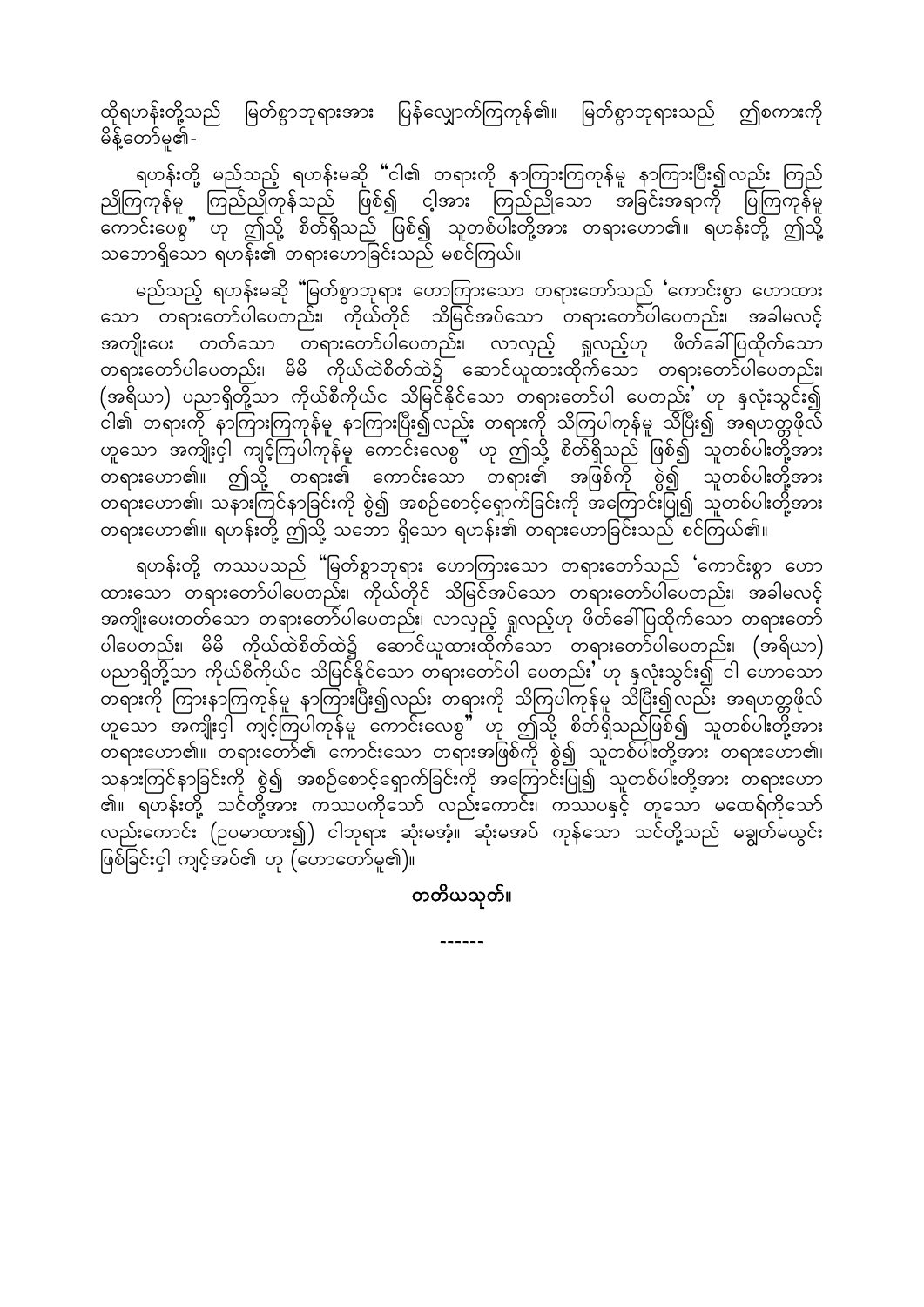နိဒါနဝဂ္ဂသံယုတ်ပါဠိတော် === ၅ - ကဿပသံယုတ် === ၄ - ကုလူပကသုတ်

၁၄၇။ သာဝတ္ထိပြည်၌ (သီတင်းသုံး) နေတော်မူ၏။ ရဟန်းတို့ ထိုအရာကို အဘယ်သို့ မှတ်ထင် .<br>ကုန်သနည်း၊ အဘယ်သို့ သဘောရှိသော ရဟန်းသည် ဒါယကာသို့ ချဉ်းကပ်သော ကုလူပကရဟန်း<br>ဖြစ်ခြင်းငှါ ထိုက်သနည်း၊ အဘယ်သို့ သဘောရှိသော ရဟန်းသည် ဒါယကာသို့ ချဉ်းကပ်သော .<br>ကုလူပက ရဟန်းဖြစ်ခြင်းငှါ မထိုက်သနည်း၊ အသျှင်ဘုရား တရားတော်တို့သည် မြတ်စွာဘုရားသာလျှင် အရင်းမူလ ရှိပါကုန်၏။ပ။ မြတ်စွာဘုရားသည် ဤစကားကို မိန့်တော်မူ၏-

ရဟန်းတို့ မည်သည့် ရဟန်းမဆို "ငါ့အား ပေးလျုပါစေကုန်၊ မပေးလျု မဖြစ်ပါစေကုန်လင့်။ ငါ့အား များစွာသာလျှင် ပေးလှူပါစေကုန်၊ အနည်းငယ်မျှကို မပေးလှူပါစေကုန်လင့်။ ငါ့အား မွန်မြတ် သည်ကိုသာလျှင် ပေးလှူပါစေကုန်၊ ကြမ်းတမ်းသည်ကို မပေးလှူပါစေကုန်လင့်။ ငါ့အား လျင်မြန်စွာ သာလျှင် ပေးလှူပါစေကုန်၊ နှေးကွေးစွာ မပေးလှူပါစေကုန်လင့်။ ငါ့အား ရိုသေစွာသာလျှင် ပေးလှူပါ စေကုန်၊ မရှိမသေ မပေးလျှပါစေကုန်လင့်" ဟု ဤသို့သော စိတ်ရှိသည် ဖြစ်၍ ဒါယကာတို့သို့ ချဉ်းကပ်၏။ ရဟန်းတို့ ဤသို့ စိတ်ရှိသည် ဖြစ်၍ ဒါယကာတို့သို့ ချဉ်းကပ်သော ထိုရဟန်းအား ့<br>အကယ်၍ မပေးလျှု ကုန်သည် ဖြစ်အံ့၊ ထိုမပေးလျှူခြင်းကြောင့် ရဟန်းသည် အနှိပ်စက်ခံရသကဲ့သို့ ဖြစ်၏၊ ထိုရဟန်းသည် ယင်းသို့ ဖြစ်ခြင်း အကြောင်းကြောင့် ဆင်းရဲခြင်း နှလုံးမသာခြင်းကို ခံစားရ၏။

အနည်းငယ်ကို ပေးလျှုကုန်၏၊ အများကို မပေးလျှုကုန်။ပ။ ကြမ်းတမ်းသည်ကို ပေးလျှုကုန်၏၊ မွန်မြတ်သည်ကို မပေးလှူကုန်။ နှေးကွေးစွာ ပေးလှူကုန်၏၊ လျင်မြန်စွာ မပေးလှူကုန်။ ထိုမပေးလှူခြင်း ိုင်္ကြာင့် ရဟန်းသည် အနှိပ်စက်ခံရသကဲ့သို့ ဖြစ်၏၊ ထိုရဟန်းသည် ယင်းသို့ ဖြစ်ခြင်း အကြောင်း ကြောင့် ဆင်းရဲခြင်း နှလုံးမသာခြင်းကို ခံစားရ၏။ မရိုမသေ ပေးလှူကုန်၏၊ ရိုသေစွာ မပေးလှူကုန်။ ယင်းသို့ ပေးလှူခြင်းကြောင့် ရဟန်းသည် အနှိပ်စက်ခံရသကဲ့သို့ ဖြစ်၏၊ ထိုရဟန်းသည် ယင်းသို့ ဖြစ်ခြင်း အကြောင်းကြောင့် ဆင်းရဲခြင်း နှလုံးမသာခြင်းကို ခံစားရ၏။ ရဟန်းတို့ ဤသို့သဘောရှိသော မြို့ အသည် ဒါယကာတို့သို့ ချဉ်းကပ်သော ကုလူပကရဟန်းဖြစ်ခြင်းငှါ မထိုက်။

ရဟန်းတို့ အကြင်ရဟန်းသည်ကား "တစ်ပါးသော ဒါယကာတို့၌ ငါ့အား ပေးလှူပါစေကုန်၊ မပေး လျှုသည် မဖြစ်စေကုန်လင့်။ ငါ့အား များစွာသာလျှင် ပေးလျှုပါစေကုန်၊ အနည်းငယ်ကို မပေးလျှုပါစေ ကုန်လင့်။ မွန်မြတ်သည်ကိုသာလျှင် ပေးလျှုပါစေကုန်၊ ကြမ်းတမ်းသည်ကို မပေးလျှုပါစေကုန်လင့်။ ငါ့အား လျင်မြန်စွာသာလျှင် ပေးလှူပါစေကုန်၊ နှေးကွေးစွာ မပေးလှူပါစေကုန်လင့်။ ငါ့အား ရိုသေစွာ<br>ပေးလှူပါ စေကုန်၊ မရိုမသေ မပေးလှူပါစေကုန်လင့်" ဟု ဤသို့ ပေးလှူရာ၌ ထိုတောင့်တခြင်းကို အဘယ်မှာ ရနိုင်အံ့နည်း ဟု ဤသို့ စိတ်ရှိသည် ဖြစ်၍ ဒါယကာတို့သို့ ချဉ်းကပ်၏။ ရဟန်းတို့ ဤသို့ စိတ်ရှိသည် ဖြစ်၍ ဒါယကာတို့သို့ ချဉ်းကပ်သော ထိုရဟန်းအား မပေးလျှုကုန်၊ ထိုမပေးလျှုခြင်းကြောင့် ရဟန်းသည် အနိုပ်စက်ခံရသကဲ့သို့ မဖြစ်၊ ထိုရဟန်းသည် ယင်းသို့ မဖြစ်ခြင်းကြောင့် ဆင်းရဲခြင်း နှလုံးမသာခြင်းကို မခံစားရ။

အနည်းငယ်ကို ပေးလှူကုန်၏၊ အများကို မပေးလှူကုန်။ ထိုမပေးလှူခြင်းကြောင့် ရဟန်းသည် အနှိပ်စက်ခံရသကဲ့သို့ မဖြစ်၊ ထိုရဟန်းသည် ယင်းသို့ မဖြစ်ခြင်း အကြောင်းကြောင့် ဆင်းရဲခြင်း နှလုံး မသာခြင်းကို မခံစားရ။ ကြမ်းတမ်းသည်ကို ပေးလျှုကုန်၏၊ မွန်မြတ်သည်ကို မပေးလျှုကုန်။ ထိုမပေးလျှု ခြင်းကြောင့် ရဟန်းသည် အနိုပ်စက်ခံရသကဲ့သို့ မဖြစ်၊ ထိုရဟန်းသည် ယင်းသို့ မဖြစ်ခြင်း အကြောင်း ကြောင့် ဆင်းရဲခြင်း နှလုံးမသာခြင်းကို မခံစားရ။ နှေးကွေးစွာ ပေးလျူကုန်၏၊ လျင်မြန်စွာ မပေးလျု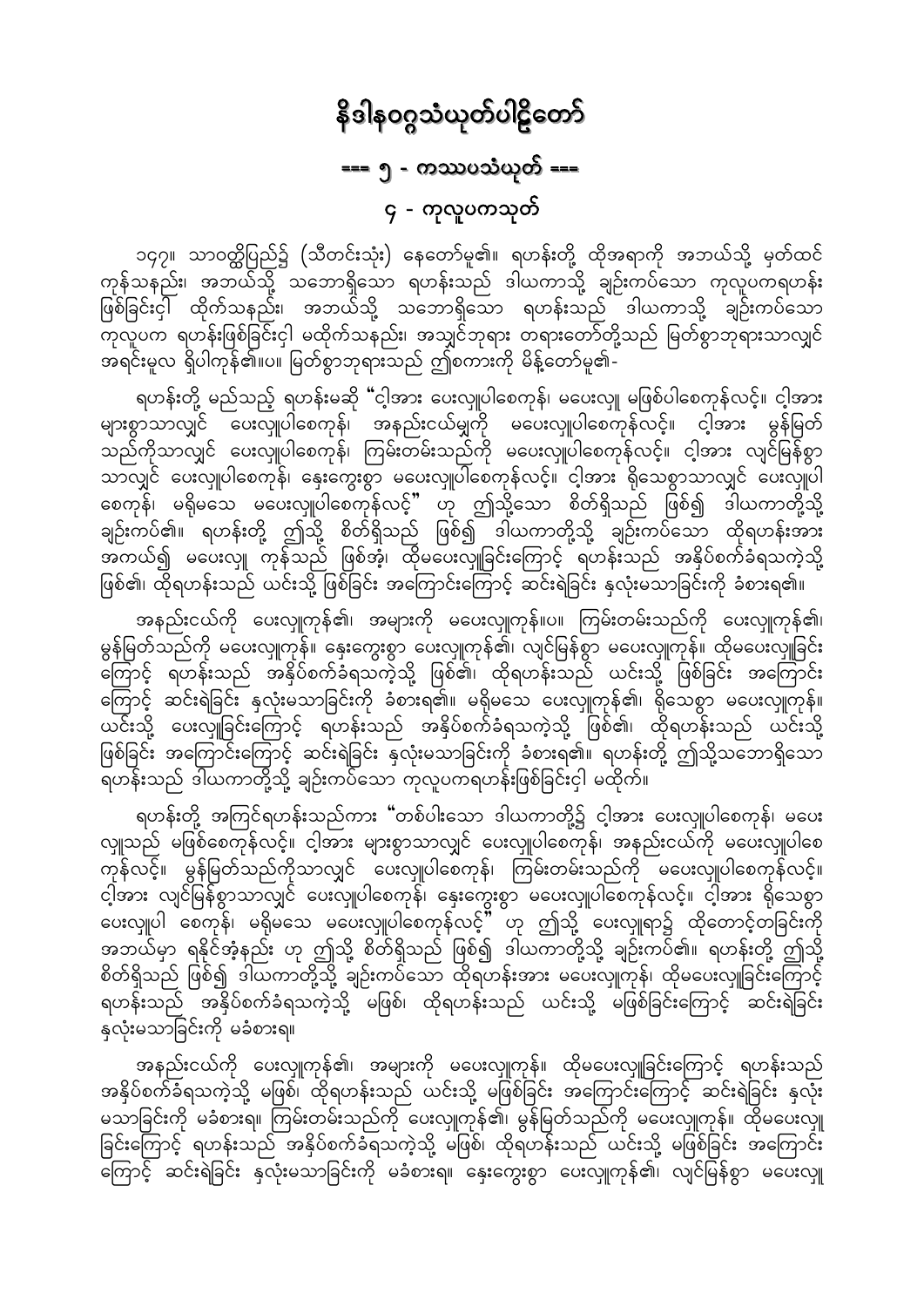ကုန်။ ထိုမပေးလျူခြင်းကြောင့် ရဟန်းသည် အနိုပ်စက်ခံရသကဲ့သို့ မဖြစ်၊ ထိုရဟန်းသည် ထိုအနိုပ်စက် ခံရသကဲ့သို့ မဖြစ်ခြင်းဟူသော အကြောင်းကြောင့် ဆင်းရဲခြင်း နှလုံးမသာခြင်းကို မခံစားရ။ မရိုမသေ ပေးလျူကုန်၏၊ ရှိသေစွာ မပေးလျူကုန်။ ထိုမပေးလျူခြင်းကြောင့် ရဟန်းသည် အနိုပ်စက်ခံရသကဲ့သို့ မဖြစ်၊ ထိုရဟန်းသည် ထိုအနှိပ်စက်ခံရသကဲ့သို့ မဖြစ်ခြင်းဟူသော အကြောင်းကြောင့် ဆင်းရဲခြင်း နှလုံးမသာခြင်းကို မခံစားရ။ ရဟန်းတို့ ဤသို့ သဘောရှိသော ရဟန်းသည် ဒါယကာတို့သို့ ချဉ်းကပ် ာ<br>သော ကုလူပက ရဟန်းဖြစ်ခြင်းငှါ ထိုက်၏။

ရဟန်းတို့ ကဿပသည် "တစ်ပါးသော ဒါယကာတို့၌ 'ငါ့အား ပေးလှူပါစေကုန်၊ မပေးလှူသည် မဖြစ်စေကုန်လင့်။ ငါ့အား များစွာသာလျှင် ပေးလျှပါစေကုန်၊ အနည်းငယ်ကို မပေးလျှပါစေကုန်လင့်။ င့ါ်အား မွန််မြတ်သည်ကိုသာလျှင် ပေးလျှုပါစေကုန်၊ ကြမ်းတမ်းသည်ကို မပေးလျှုပါစေကုန်လင့်။ ငါ့အား လျင်မြန်စွာသာလျှင် ပေးလျှပါစေကုန်၊ နှေးကွေးစွာ မပေးလျှပါစေကုန်လင့်။ ငါ့အား ရှိသေစွာ ပေးလျှပါ စေကုန်၊ မရိုမသေ မပေးလျှုပါစေကုန်လင့်' ဟု ဤသို့ ပေးလျှုရာ၌ ထိုတောင့်တခြင်းကို အဘယ်မှာ ရနိုင်<sup>ံ</sup>အံ့နည်း" ဟု ဤသို့ စိတ်ရှိသည် ဖြစ်၍ ဒါယကာတို့သို့ ချဉ်းကပ်၏။ ရဟန်းတို့ ဤသို့ စိတ်ရှိသည် ဖြစ်၍ဒါယကာတို့သို့ ချဉ်းကပ်သော ထိုကဿပအား အကယ်၍ မပေးလျှုကုန်သည် ဖြစ်အုံ၊ ထိုမပေးလျူခြင်း ကြောင့် ကဿပသည် အနိုပ်စက်ခံရသကဲ့သို့ မဖြစ်၊ ထိုကဿပသည် ထိုအနှိပ်စက်ခံရသကဲ့သို့ မဖြစ်ခြင်း ဟူသော အကြောင့်ကြောင့် ဆင်းရဲခြင်း နှလုံးမသာခြင်းကို မခံစားရ။

အနည်းငယ်ကို ပေးလှူကုန်၏၊ အများကို မပေးလှူကုန်။ ထိုမပေးလှူခြင်းကြောင့် ကဿပသည် အနှိပ်စက်ခံရသကဲ့သို့ မဖြစ်၊ ထိုကဿပသည် ထိုအနှိပ်စက်ခံရသကဲ့သို့ မဖြစ်ခြင်း ဟူသော အကြောင်း ကြောင့် ဆင်းရဲခြင်း နှလုံးမသာခြင်းကို မခံစားရ။ ကြမ်းတမ်းသည်ကို ပေးလျူကုန်၏၊ မွန်မြတ်သည်ကို မပေးလျှုကုန်။ ထိုမပေးလျှူခြင်းကြောင့် ကဿပသည် အနှိပ်စက်ခံရသကဲ့သို့ မဖြစ်၊ ထိုကဿပသည် ထို အနိုပ်စက်ခံရသကဲ့သို့ မဖြစ်ခြင်းတည်းဟူသော အကြောင်းကြောင့် ဆင်းရဲခြင်း နှလုံးမသာခြင်းကို မခံစားရ။ နေးကွေးစွာ ပေးလျကုန်၏၊ လျင်မြန်စွာ မပေးလျှုကုန်။ ထိုမပေးလျှူခြင်းကြောင့် ကဿပသည် အနှိပ် စက်ခံရသကဲ့သို့ မဖြစ်၊ ထိုကဿပသည် ထိုအနှိပ်စက်ခံရသကဲ့သို့ မဖြစ်ခြင်းတည်းဟူသော အကြောင်းကြောင့် ဆင်းရဲခြင်း နှလုံးမသာခြင်းကို မခံစားရ။ မရိုမသေ ပေးလှူကုန်၏၊ ရိုသေစွာ မပေးလျှုကုန်။ ထိုမပေးလျှခြင်းကြောင့် ကဿပသည် အနှိပ်စက်ခံရသကဲ့သို့ မဖြစ်။ ထိုကဿပသည် ထိုအနှိပ်စက်ခံရ သကဲ့သို့ မဖြစ်ခြင်းဟူသော အကြောင်းကြောင့် ဆင်းရဲခြင်း နှလုံးမသာခြင်းကို မခံစားရ။ ရဟန်းတို့ သင်တို့အား ကဿပ (ဥပမာ)ဖြင့် လည်းကောင်း၊ ကဿပနှင့် တူသော မထေရ် ဉပမာဖြင့် လည်းကောင်း ငါ ဆုံးမအံ့၊ ဆုံးမအပ်ကုန်သော သင်တို့သည် မချွတ်မယွင်း ဖြစ်ခြင်းငှါ 

#### စတုတ္ထသုတ်။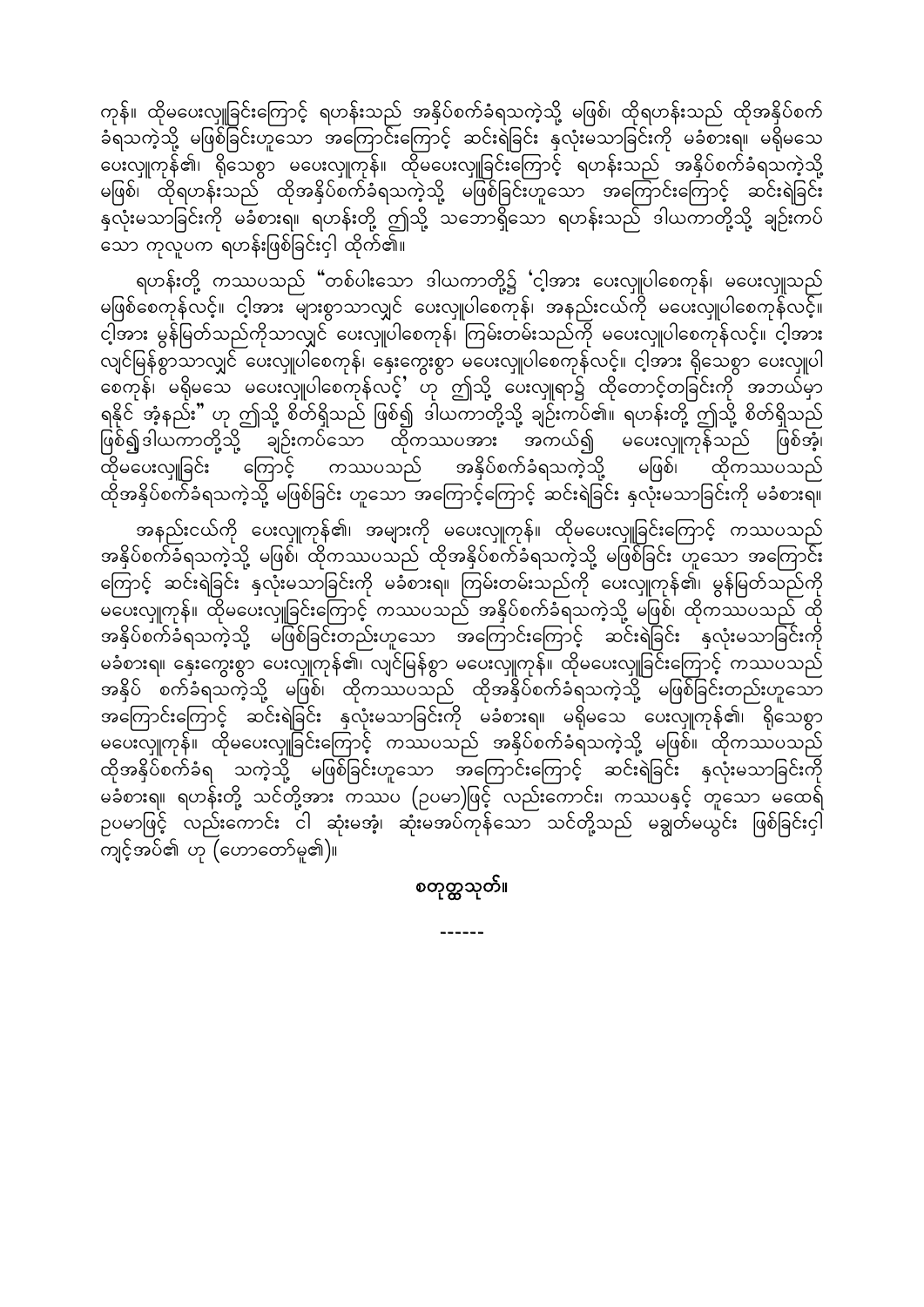# နိဒါနဝဂ္ဂသံယုတ်ပါဠိတော် === ၅ - ကဿပသံယုတ် === ၅ - ဇိဏ္ဏသုတ်

၁၄၈။ အကျွန်ုပ်သည် ဤသို့ ကြားနာခဲ့ရပါသည် - ရာဇဂြိုဟ်ပြည် ဝေဠုဝန်ကျောင်း၌ (သီတင်းသုံး) နေတော်မူ၏၊ ထိုအခါ အသျှင်မဟာကဿပသည် မြတ်စွာဘုရားထံသို့ ချဉ်းကပ်ပြီးလျှင် မြတ်စွာဘုရား<br>ကို ရိုသေစွာ ရှိခိုးလျက် တစ်ခုသော နေရာ၌ ထိုင်နေ၏၊ တစ်ခုသော နေရာ၌ ထိုင်နေသော အသျှင်မဟာ ကဿပအား မြတ်စွာဘုရားသည် ဤစကားကို မိန့်တော်မူ၏- "ကဿပ သင်သည် ယခုအခါ၌ အိုမင်းပြီ၊ သင်၏ ပိုက်ဆံလျှော်မျှင်ဖြင့် ရက်အပ်သော ဝတ်ရုံပြီးသော ဤပံ့သုကူသင်္ကန်း တို့သည် လေးလံလှကုန်၏၊ ကဿပ ထို့ကြောင့် သင်သည် ဒါယကာတို့ လျှုဒါန်းသော သင်္ကန်းတို့ကို လည်း ဆောင်လော့၊ ဖိတ်အပ်သော ဆွမ်းတို့ကိုလည်း သုံးဆောင်လော့၊ ငါဘုရား၏ အထံ၌လည်း နေလော့" ဟု (မိန့်တော်မူ၏)။

အသျှင်ဘုရား အကျွန်ုပ်သည်ကား ရှည်စွာသော နေ့ညဉ့်တို့ပတ်လုံး အာရညကင်ဓုတင်ကို ဆောက် တည်ခဲ့ပါ၏၊ အာရညကင်ခုတင် ဆောက်တည်ခြင်း၏ ဂုဏ်ကိုလည်း ပြောဆိုခဲ့ပါ၏။ ပိဏ္ဍပါတ်ဓုတင်ကို ဆောက်တည်ခဲ့ပါ၏၊ ပိဏ္ဍပါတ်ဓုတင် ဆောက်တည်ခြင်း၏ ဂုဏ်ကိုလည်း ပြောဆိုခဲ့ပါ၏။ တိစီဝရိက် ဓုတင်ကို ဆောက်တည်ခဲ့ပါ၏၊ တိစီဝရိက်ဓုတင် ဆောက်တည်ခြင်း၏ ဂုဏ်ကိုလည်း ပြောဆိုခဲ့ပါ၏။ -<br>အလိုနည်းခဲ့ပါ၏၊ အလိုနည်းခြင်း၏ ဂုဏ်ကိုလည်း ပြောဆိုခဲ့ပါ၏။ ရောင့်ရဲခဲ့ပါ၏၊ ရောင့်ရဲခြင်း၏ ဂုဏ်ကိုလည်း ပြောဆိုခဲ့ပါ၏။ ဆိတ်ငြိမ်ရာ၌ နေခဲ့ပါ၏၊ ဆိတ်ငြိမ်ရာ၌ နေခြင်း၏ ဂုဏ်ကိုလည်း -<br>ပြောဆိုခဲ့ပါ၏။ လူတို့နှင့် မရောနောခဲ့ပါ၊ လူတို့နှင့် မရောနှောခြင်း၏ ဂုဏ်ကိုလည်း ပြောဆိုခဲ့ပါ၏။ ထက်သန်သော လုံ့လရှိခဲ့ပါ၏၊ ထက်သန်သော လုံ့လရှိခြင်း၏ ဂုဏ်ကိုလည်း ပြောဆိုခဲ့ပါ၏ ဟု (လျှောက်၏)။

ကဿပ သင်သည် အဘယ် အကျိုးထူးကို ကောင်းစွာ မြင်သည် ဖြစ်၍ ရှည်မြင့်စွာသော နေ့ညဉ့် တို့ပတ်လုံး အာရညကင်ဓုတင်ကို ဆောက်တည်ခဲ့သနည်း၊ အာရညကင်ဓုတင် ဆောက်တည်ခြင်း ၏ ုက်ကိုလည်း ပြောဆိုခဲ့သနည်း။ ပိဏ္ဍပါတ်ဓုတင်ကို ဆောက်တည်ခဲ့သနည်း။ပ။ ပုံသုကူဓုတင်ကို ဆောက်တည်ခဲ့ သနည်း။ တိစီဝရိက်ဓုတ်င်ကို ဆောက်တည်ခဲ့သနည်း။ အလိုနည်းခဲ့သနည်း။ ရောင့်ရဲခဲ့ သနည်း။ ဆိတ်ငြိမ်ရာ၌ နေခဲ့သနည်း။ လူတို့နှင့် မရောနှောခဲ့သနည်း။ ထက်သန်သော လုံ့လရှိခဲ့သနည်း၊ ထက်သန်သော လှုံ့လရှိခြင်း၏ ဂုဏ်ကို ပြောဆိုခဲ့သနည်း ဟု (မေးတော်မူ၏)။

အသျှင်ဘုရား အကျွန်ုပ်သည် နှစ်ပါးကုန်သော အကျိုးထူးတို့ကို ကောင်းစွာ မြင်သည် ဖြစ်၍ ရှည် မြင့်စွာသော နေ့ညဉ့်တို့ပတ်လုံး အာရညကင်ဓုတင်ကို ဆောက်တည်ခဲ့ပါသည်၊ အာရညကင်ဓုတင် ဆောက်တည်ခြင်း၏ ဂုဏ်ကိုလည်း ပြောဆိုခဲ့ပါသည်။ ပိဏ္ဍပါတ်ဓုတင်ကို ဆောက်တည်ခဲ့ပါသည်။ပ။ ပံ့သုကူဓုတင်ကို ဆောက်တည်ခဲ့ပါသည်။ တိစီဝရိက်ဓုတင်ကို ဆောက်တည်ခဲ့ပါသည်။ အလိုနည်းခဲ့ ပါသည်။ ရောင့်ရဲခဲ့ ပါသည်။ ဆိတ်ငြိမ်ရာ၌ နေခဲ့ပါသည်။ လူတို့နှင့် မရောနောခဲ့ပါ။ ထက်သန်သော လုံ့လရှိခဲ့ပါသည်၊ ထက်သန်သော လုံ့လရှိခြင်း၏ ဂုဏ်ကို ပြောဆိုခဲ့ပါသည်။ မိမိ၏ မျက်မှောက်သော ကိုယ်၏ အဖြစ်၌ ချမ်းသာစွာ နေရခြင်းကို ကောင်းစွာ မြင်သည်ဖြစ်၍လည်းကောင်း၊ "ဘုရားတပည့် .<br>အဆက်ဆက်ဖြစ်ကုန်သော ထိုရဟန်းတို့သည် 'ရှည်စွာသော နေ့ညဉ့်တို့ပတ်လုံး အာရညကင်ဓုတင်ကို ဆောက်တည်ကုန် သတတ်၊ အာရညကင်ဓုတင် ဆောက်တည်ခြင်း၏ ဂုဏ်ကိုလည်း ပြောဆိုကုန် သတတ်။ပ။ ပိဏ္ဍပါတ်ဓုတင်ကို ဆောက်တည်ကုန်သတတ်။ပ။ ပံ့သုကူဓုတင်ကို ဆောက်တည်ကုန် သတတ်။ တိစီဝဲရိက်ဓုတင်ကို ဆောက် တည်ကုန်သတတ်။ အလိုနည်းကုန်သတတ်။ ရောင့်ရဲကုန် သတတ်။ ဆိတ်ငြိမ်ရာ၌ နေကုန်သတတ်။ လူတို့နှင့် မရောနှောကုန်သတတ်။ ထက်သန်သော လှံ့လ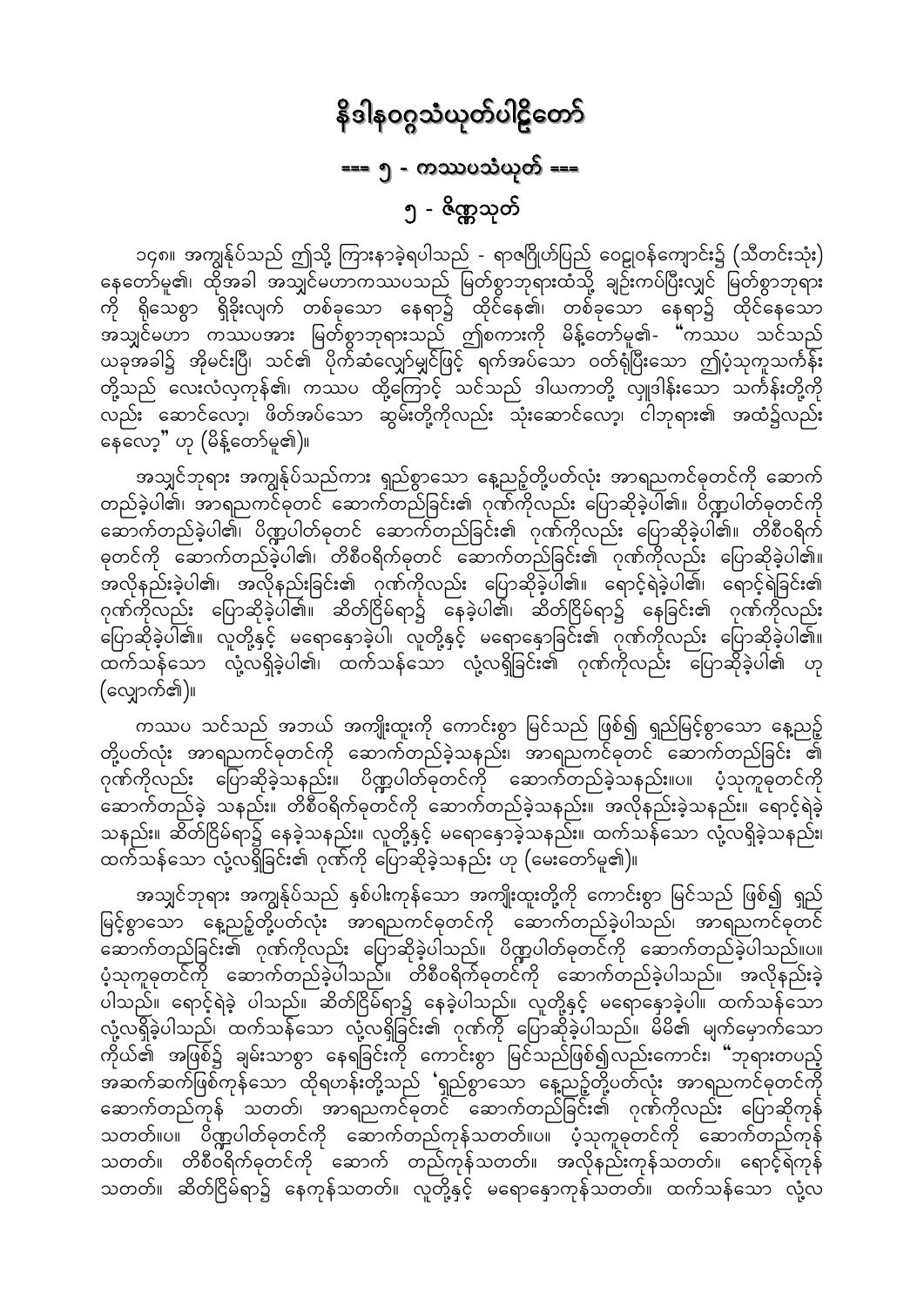ရှိကုန်သတတ်၊ ထက်သန်သော လုံ့လရှိခြင်း၏ ဂုဏ်ကို ပြောဆိုကုန် သတတ်ႛ ဟု မြင်အပ်သည်ကို ာ<br>အစဉ်လိုက်ခြင်း 'ဒိဋ္ဌာနုဂတိ'သို့ နောင်လာနောက်သား လူအများတို့ ရောက်ကုန်ငြားအံ့လည်း မသိ၊ ထိုသူတို့သည် မချွတ်မယွင်း ဖြစ်ခြင်းငှါ ကျင့်ကြကုန်လတ္တံ့၊ ထိုသူတို့အား ထိုအကျင့်သည် ရှည်စွာသော ားသြစ်တို့<br>သနားသည်ဖြစ်၍ လည်းကောင်း အသျှင်ဘုရား အကျွန်ုပ်သည် စင်စစ်အားဖြင့် ဤနှစ်ပါးသော .<br>အကျိုးထူး တို့ကို ကောင်းစွာမြင်သည်ဖြစ်၍ ရှည်စွာသော နေ့ညဉ့်တို့ပတ်လုံး အာရညကင် ဓုတင်ကို<br>ဆောက်တည်ခဲ့ ပါသည်၊ အာရညကင်ဓုတင်ဆောက်တည်ခြင်း၏ ဂုဏ်ကိုလည်း ပြောဆိုခဲ့ ပါသည်။ ပိဏ္ဍပါတ်ဓုတင်ကို ဆောက်တည်ခဲ့ ပါသည်။ပ။ ပံ့သုကူဓုတင်ကို ဆောက်တည်ခဲ့ ပါသည်။ တိစီဝရိက်ဓုတင်ကို ဆောက်တည်ခဲ့ပါသည်။ အလိုနည်းခဲ့ပါသည်။ ရောင့်ရဲခဲ့ပါသည်။ ဆိတ်ငြိမ်ရာ၌ နေခဲ့ပါသည်။ လူတို့နှင့် မရောနှောခဲ့ပါ။ ထက်သန်သော လုံ့လရှိခဲ့ပါသည်၊ ထက်သန်သော လုံ့လရှိခြင်း၏ ဂုဏ်ကိုလည်း ပြောဆိုခဲ့ ပါသည်ဟု လျှောက်၏။

ကဿပ ကောင်းပေစွ ကောင်းပေစွ၊ ကဿပ သင်သည် များစွာသော သူတို့၏ စီးပွားခြင်းငှါ များစွာသော သူတို့၏ ချမ်းသာခြင်းငှါ လောကကို အစဉ်စောင့်ရှောက်ခြင်းငှါ နင်္ထလူတို့၏ အကျိုးငှါ စီးပွားခြင်းငှါ ချမ်းသာခြင်းငှါ ကျင့်ပေ၏။ ကဿပ ထို့ကြောင့် သင်သည် ပိုက်ဆံလျော်မျှင်ဖြင့် ရက်အပ် သော ဝတ်ရုံပြီးသော ပံ့သုကူသင်္ကန်း တို့ကိုလည်း ဆောင်လော့၊ ဆွမ်းအလို့ငှါလည်း လှည့်လည်လော့၊ တော၌လည်း နေလော့ ဟု (မိန့်တော်မူ၏)။

ပဉ္စမသုတ်။

နိဒါန၀ဂွသံယုတ်ပါဠိတော် === ၅ - ကဿပသံယုတ် === ၆ - ဩဝါဒသုတ်

ရာဇဂြိုဟ်ပြည် ဝေဠုဝန်ကျောင်း၌ (သီတင်းသုံး) နေတော်မူ၏၊ ထိုအခါ အသျှင် ၁၄၉။ မဟာကဿပသည် မြတ်စွာဘုရားထံသို့ ချဉ်းကပ်ပြီးလျှင် မြတ်စွာဘုရားကို အလွန်ရိုသေစွာ ရှိခိုးလျက် တစ်ခုသော နေရာ၌ ထိုင်နေ၏၊ တစ်ခုသော နေရာ၌ ထိုင်နေသော အသျှင်မဟာကဿပအား မြတ်စွာဘုရားသည် ဤစကားကို မိန့်တော်မူ၏- "ကဿပ ရဟန်းတို့ကို ဆုံးမလော့၊ ကဿပ ရဟန်းတို့အား တရားစကား ပြောဟောခြင်းကို ပြုလော့။ ကဿပ ငါသည်လည်းကောင်း၊ သင်သည် လည်းကောင်း ရဟန်းတို့ကို ဆုံးမ ရာ၏။ ငါသည်လည်းကောင်း၊ သင်သည်လည်းကောင်း ရဟန်းတို့အား တရားစကား ဟောပြောခြင်းကို ပြုရာ၏" ဟု (မိန့်တော်မူ၏)။

အသျှင်ဘုရား ယခုအခါ၌ ရဟန်းတို့သည် ဆုံးမခက်ပါကုန်၏၊ ဆုံးမခက်ခြင်းကို ပြုတတ်သော (အကုသိုလ်) တရားတို့နှင့် ပြည့်စုံပါကုန်၏၊ သည်းမခံကြပါကုန်၊ ဆုံးမသည်ကို ရိုသေစွာ မနာယူကြ .<br>ပါကုန်။ အသျှင်ဘုရား အာနန္ဒာ၏ အတူနေတပည့် ဘဏ္ဍရဟန်းနှင့် အနုရုဒ္ဓါ၏ အတူနေတပည့် အဘိဇိကရဟန်းတို့သည် "ရဟန်း လာလော့၊ အဘယ်သူသည် အလွန်များစွာ ဟောနိုင်မည်နည်း၊ အဘယ်သူသည် အလွန်ကောင်းစွာ ဟောနိုင်မည်နည်း၊ အဘယ်သူသည် အလွန်ကြာမြင့်စွာ ဟောနိုင်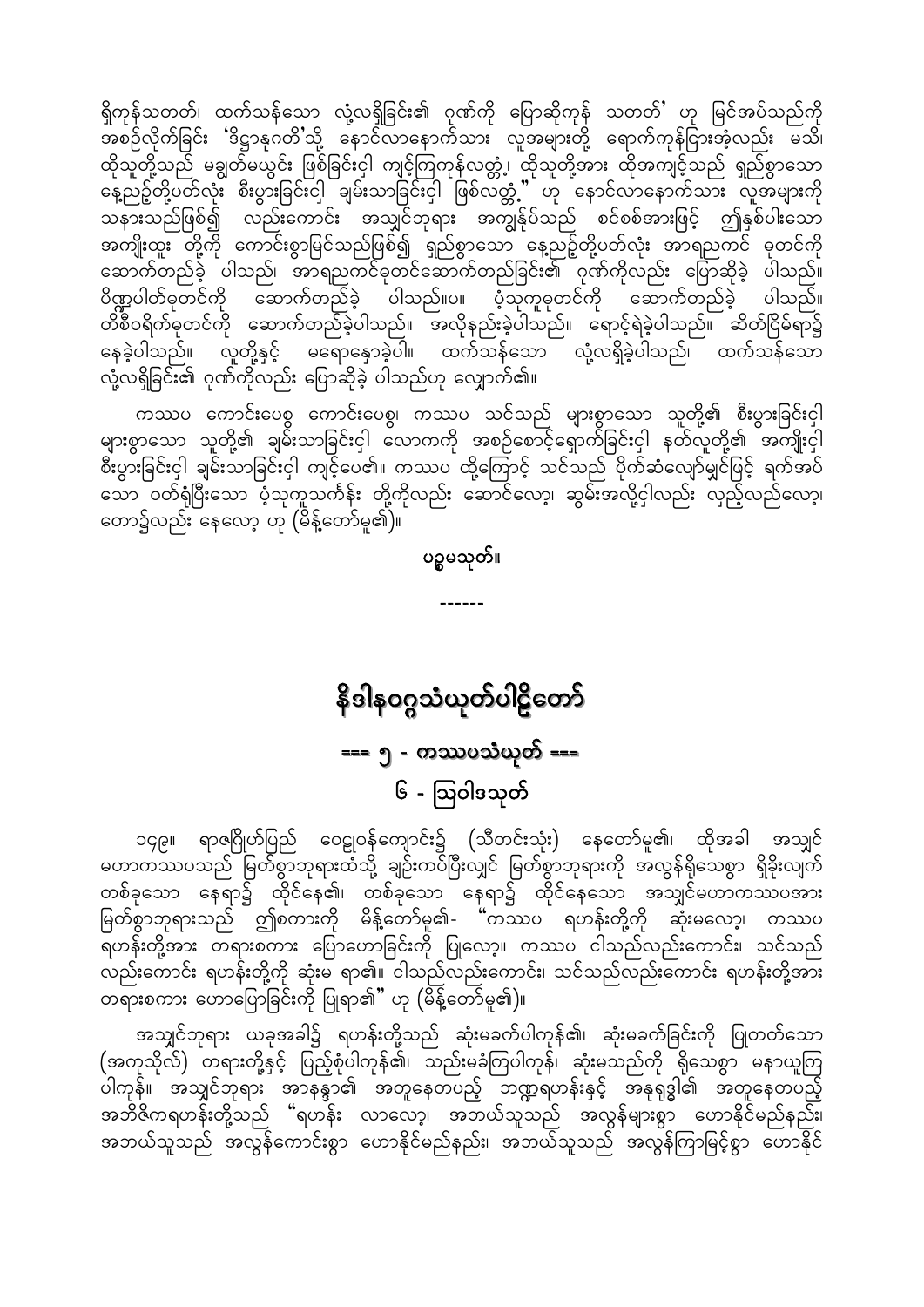မည်နည်း" ဟု အကြား အမြင် 'သုတ'ဖြင့် အချင်းချင်း အလွန် ငြင်းခုံကြသည်ကို အကျွန်ုပ် မြင်ရပါ၏ ဟု လျှောက်၏။

ထိုအခါ မြတ်စွာဘုရားသည် ရဟန်းတစ်ပါးကို ခေါ်တော်မူ၍ "ရဟန်း လာလော့၊ ငါ၏ စကားဖြင့် အာနန္ဒာ၏ အတူနေတပည့် ဘဏ္ဍရဟန်းနှင့် အနုရုဒ္ဓါ၏ အတူနေတပည့် အဘိဇိကရဟန်းတို့ကို 'အသျှင်တို့ကို မြတ်စွာဘုရား ခေါ်တော်မူ၏' ဟု ခေါ်ချေလော့" ဟု မိန့်တော်မူ၏၊ "အသျှင်ဘုရား<br>ကောင်းပါပြီ" ဟူ၍ ထိုရဟန်းသည် မြတ်စွာဘုရား၏ (စကားတော်ကို) ဝန်ခံ၍ ထိုရဟန်းတို့သို့ ချဉ်းကပ် ပြီးလျှင် ထိုရဟန်းတို့ကို "အသျှင်တို့ကို မြတ်စွာဘုရား ခေါ် တော်မူ၏" ဟု ဤစကားကို ဆို၏။

"ငါ့ရှင် ကောင်းပါပြီ" ဟု ထိုရဟန်းတို့သည် ထိုခေါ် လာသော ရဟန်း၏ (စကားကို) ဝန်ခံကြ၍<br>မြတ်စွာဘုရားထံသို့ ချဉ်းကပ်ကုန်ပြီးလျှင် မြတ်စွာဘုရားကို ရိုသေစွာ ရှိခိုးလျက် တစ်ခုသော နေရာ၌ ပ<br>ထိုင်နေကြကုန်၏၊ တစ်ခုသော နေရာ၌ ထိုင်နေကုန်သော ထိုရဟန်းတို့အား မြတ်စွာဘုရားသည် ဤ<br>စကားကို မိန့်တော်မူ၏- "ရဟန်းတို့ သင်တို့သည် 'ရဟန်း လာလော့၊ အဘယ်သူသည် အလွန်များစွာ ဟောနိုင်မည်နည်း၊ အဘယ်သူသည် အလွန် ကောင်းစွာ ဟောနိုင်မည်နည်း၊ အဘယ်သူသည် အလွန် ကြာ မြင့်စွာ ဟောနိုင်မည်နည်း ဟု အကြားအမြင် သုတ'ဖြင့် အချင်းချင်း အလွန် ငြင်းခုံကြ၏ဟူသည် ယ္ ပါလီ<br>မုန်သလော" ဟု မေးတော်မူ၏။ အသျှင်ဘုရား မှန်ပါ၏ ဟု လျှောက်ကုန်၏။ ရဟန်းတို့ လာကြ ာ<br>ကုန်လော့၊ "ရဟန်းတို့ သင်တို့သည် 'ရဟန်း လာလော့၊ အဘယ်သူသည် အလွန်များစွာ ဟောနိုင် မည်နည်း၊ အဘယ်သူသည် အလွန် ကောင်းစွာ ဟောနိုင်မည်နည်း၊ အဘယ်သူသည် အလွန် ကြာမြင့်စွာ တောနိုင် မည်နည်း' ဟု အကြားအမြင် 'သုတ'ဖြင့် အလွန် ငြင်းခုံကြလော့" ဟု တရားဟောအပ်သည်ကို သင်တို့ သိဖူး ကုန်သလောဟု မေးတော်မူ၏။ အသျှင်ဘုရား ဤသို့ မသိဖူးပါကုန်ဟု လျှောက်ကြကုန်၏။ ရဟန်းတို့ သင်တို့သည် ငါဘုရား၏ ဤသို့ ဟောအပ်သော တရားကို အကယ်၍ မသိကုန်ငြားအံ့၊ ထိုသို့ ဖြစ်သည် ရှိသော် မဂ်ဖိုလ်မှ အချည်းနှီးယောက်ျားဖြစ်ကုန်သော သင်တို့သည် အသို့လျှင် အဘယ်ကို ဟောနိုင်မည်နည်း၊ အဘယ်သူသည် အလွန် ကောင်းစွာ ဟောနိုင်မည်နည်း၊ အဘယ်သူသည် အလွန် မြန့်တော်မူ၏။

ထိုအခါ၌ ထိုရဟန်းတို့သည် မြတ်စွာဘုရား၏ ခြေတော်တို့၌ ဦးခိုက်ကြကုန်၍ မြတ်စွာဘုရားအား-<br>"အသျှင်ဘုရား မိုက်သည့်အလျောက် တွေဝေသည့်အလျောက် မလိမ္မာသည့်အလျောက် အပြစ်သည် အကျွန်ုပ်တို့အား လွှမ်းမိုးနေပါကုန်၏၊ အကျွန်ုပ်တို့သည် ဤသို့ ကောင်းစွာ ဟောအပ်သော ဓမ္မဝိနယ 'သာသနာတော်'၌ ရဟန်းပြုပါကုန်လျက် 'ရဟန်း လာလော့၊ အဘယ်သူသည် အလွန် များစွာ ဟောနိုင် မည်နည်း၊ အဘယ်သူသည် အလွန်ကောင်းစွာ ဟောနိုင်မည်နည်း၊ အဘယ်သူသည် အလွန် ကြာမြင့်စွာ မြတ်စွာဘုရားသည် ထိုအကျွန်ုပ်တို့၏ အပြစ်ကို အပြစ်အလျောက် နောင်အခါ၌ စောင့်ရှောက်ခြင်းငှါ ညည်းခံတော်မူပါလော့" ဟုိလျှောက်ကြကုန်၏။

ရဟန်းတို့ သင်တို့သည် မိုက်သည့်အလျောက် တွေဝေသည့်အလျောက် မလိမ္မာသည့်အလျောက်<br>စင်စစ်အားဖြင့် အပြစ်သည် လွှမ်းမိုးနေကုန်၏၊ သင်တို့သည် ဤသို့ ကောင်းစွာ ဟောအပ်သော ဓမ္မဝိနယ သာသနာတော်၌ ရဟန်းပြုကြကုန်လျက် "ရဟန်း လာလော့၊ အဘယ်သူသည် အလွန်များစွာ<br>ဟောနိုင် မည်နည်း၊ အဘယ်သူသည် အလွန် ကောင်းစွာ ဟောနိုင်မည်နည်း၊ အဘယ်သူသည် အလွန် ကြာမြင့်စွာ ဟောမည်နည်း" ဟု အကြားအမြင် 'သုတ'ဖြင့် အချင်းချင်း ငြင်းခုံကြကုန်၏။ ရဟန်းတို့ ယ ပ ပ <br>အကြင် အခါ၌ကား သင်တို့သည် အပြစ်အလျောက် မြင်ကြ၍ တရားအားလျော်စွာ ကုစားကုန်၏၊ ထိုအခါ သင်တို့၏ ထို အပြစ်ကို ငါတို့ လက်ခံကုန်၏။ ရဟန်းတို့ အကြင်သူသည် အပြစ်ကို အပြစ်ဟု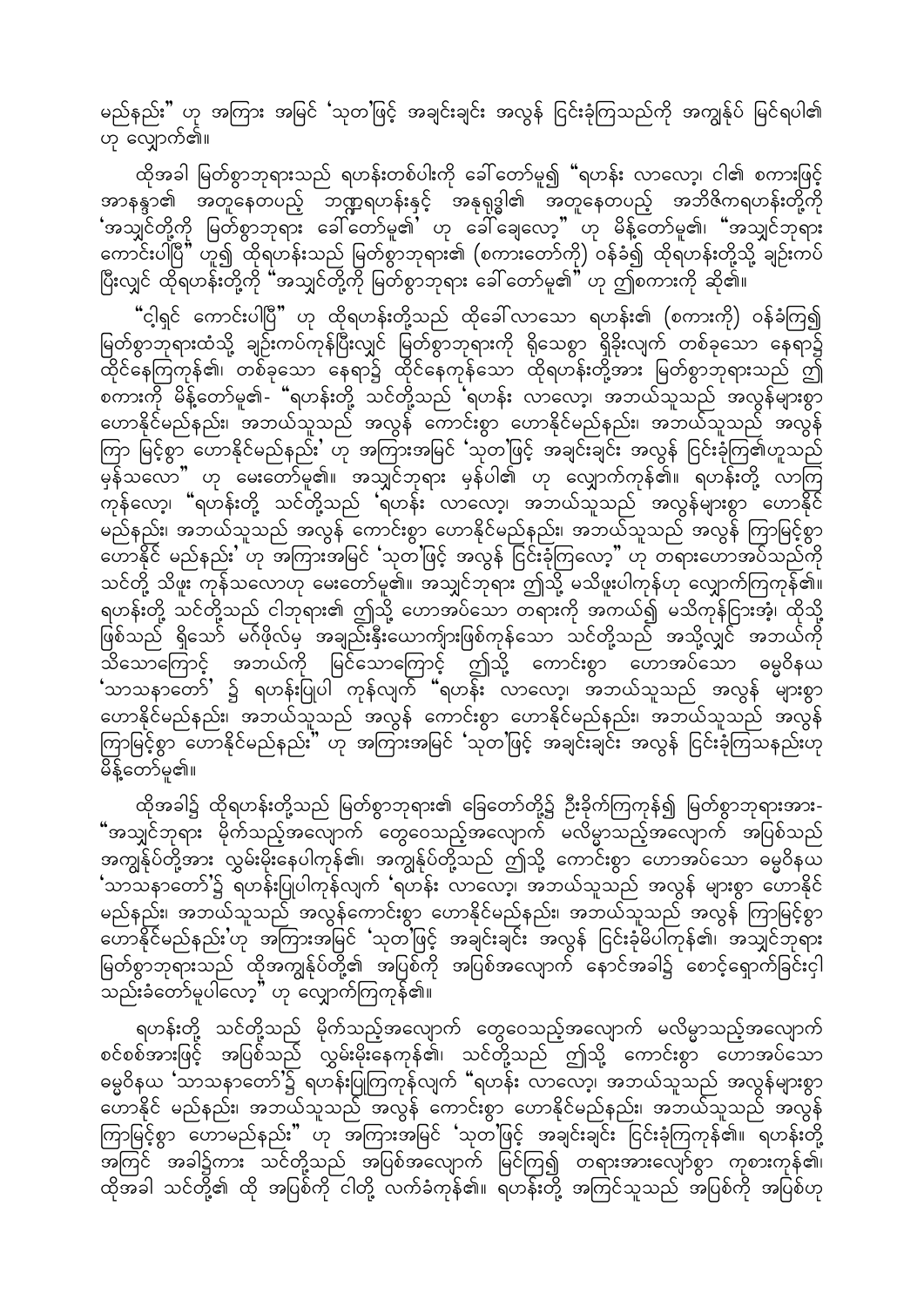မြင်ကုန်၍ အပြစ်အားလျော်စွာ ကုစား၏၊ နောင်အခါ၌လည်း စောင့်စည်း၏၊ ထိုသူ၏ ထိုကုစားခြင်း<br>စောင့်စည်းခြင်းသည် အရိယာတို့၏ ဝိနည်းကျင့်ဝတ်၌ ကြီးပွားကြောင်းတည်း ဟု (မိန့်တော်မူ၏)။

ဆဋ္ဌသုတ်။

# နိဒါနဝဂ္ဂသံယုတ်ပါဠိတော် === ၅ - ကဿပသံယုတ် === ၇ - ဒုတိယ ဩဝါဒသုတ်

၁၅၀။ ရာဇဂြိုဟ်ပြည် ဝေဠုဝန်ကျောင်း၌ (သီတင်းသုံး) နေတော်မူ၏၊ ထိုအခါ အသျှင် မဟာကဿပသည် မြတ်စွာဘုရားထံသို့ ချဉ်းကပ်၏။ပ။ တစ်ခုသော နေရာ၌ ထိုင်နေသော အသျှင်မဟာကဿပအား မြတ်စွာဘုရားသည် ဤစကားကို မိန့်တော်မူ၏- "ကဿပ ရဟန်းတို့ကို ဆုံးမဲလော့၊ ကဿပ ရဟန်းတို့အား တရားစကား ပြောဟောခြင်းကို ပြုလော့။ ကဿပ ငါသည် လည်းကောင်း၊ သင်သည် လည်းကောင်း ရဟန်းတို့ကို ဆုံးမရာ၏။ ငါသည် လည်းကောင်း၊ သင်သည် လည်းကောင်း ရဟန်းတို့အား တရားစကား ပြောဟောခြင်းကို ပြုရာ၏" ဟု မိန့်တော်မူ၏။

အသျှင်ဘုရား ယခုအခါ၌ ရဟန်းတို့သည် ဆုံးမခက်ပါကုန်၏၊ ဆုံးမခက်ခြင်းကို ပြုတတ်သော အကုသိုလ်တရားတို့နှင့် ပြည့်စုံပါကုန်၏၊ သည်းမခံကြပါကုန်၊ အဆုံးအမကို ရိုသေစွာ မနာယူကြပါကုန်၊ အသျှင်ဘုရား မည်သည့် ရဟန်းအားမဆို ကုသိုလ်တရားတို့၌ ယုံကြည်ခြင်း မရှိ ကုသိုလ်တရားတို့၌ ရှက်ခြင်း မရှိ၊ ကုသိုလ်တရားတို့၌ ကြောက်ခြင်း မရှိ၊ ကုသိုလ်တရားတို့၌ လုံ့လ မရှိ၊ ကုသိုလ်တရားတို့၌ ာ<br>ပညာ မရှိ၊ ထိုရဟန်းအား ရောက်လာသမျှ ညဉ့်တိုင်းနေ့တိုင်း ကုသိုလ်တရားတို့၌ ဆုတ်ယုတ်ခြင်း ကိုသာလျှင် (မချွတ် ရလိမ့်မည် ဟု) မျှော်လင့်အပ်၏၊ ကြီးပွားခြင်းကို မမျှော်လင့်အပ်။

အသျှင်ဘုရား လဆုတ်ပက္ခ၌ ရောက်လာသမျှသော ညဉ့်တိုင်းနေ့တိုင်း လအား အဆင်း၊ အဝန်း အဝိုင်း၊ အရောင်အဝါ၊ လုံးရပ်သဏ္ဌာန်အားဖြင့် ဆုတ်ယုတ်သကဲ့သို့ အသျှင်ဘုရား ဤအတူသာလျှင် မည် သည့် ရဟန်းအားမဆို ကုသိုလ်တရားတို့၌ ယုံကြည်ခြင်း မရှိ၊ ရှက်ခြင်း မရှိ၊ ကြောက်လန့်ခြင်း မရှိ၊ ု့ ၂ မို့ ၂ ပို့ ၂ ပို့ ၁ မို့ ၂ မို့ ၂ မို့ ၂ မို့ ၁ မို့ ၁ မို့ ၁ မို့ ၁ မို့ ၁ မို့ ၁ မို့ ၁ မို့ ၁ မို့ ၁<br>ပုံ့လ မရှိ၊ ကုသိုလ်တရားတို့၌ ပညာ မရှိ၊ ထိုရဟန်းအား ရောက်လာသမျှ ညဉ့်တိုင်းနေ့တိုင်း ကုသိုလ် တရားတို့၌ ဆုတ်ယုတ်ခြင်းကိုသာလျှင် (မချွတ် ရလိမ့်မည်ဟု) မျှော်လင့်အပ်၏၊ ကြီးပွားခြင်းကို မမျှော် လင့်အပ်။ အသျှင်ဘုရား "သဒ္ဓါတရား မရှိသော ယောက်ျားပုဂ္ဂိုလ်" ဟူသော ဤစကားသည် ဆုတ်ယုတ်ခြင်းကို ပြသော စကားပါတည်း၊ အသျှင်ဘုရား "အရှက်မရှိသော ယောကျ်ားပုဂ္ဂိုလ်" ဟူသော ဤစကားသည် ဆုတ်ယုတ်ခြင်းကို ပြသော စကားပါတည်း၊ အသျှင်ဘုရား "ကြောက်လန့်ခြင်း မရှိသော —<br>ယောက်ျား ပုဂ္ဂိုလ်" ဟူသော ဤစကားသည် ဆုတ်ယုတ်ခြင်းကို ပြသော စကားပါတည်း၊ အသျှင်ဘုရား "ပျင်းရှိသော ယောကျ်ားပုဂ္ဂိုလ်" ဟူသော ဤစကားသည် ဆုတ်ယုတ်ခြင်းကို ပြသော စကားပါတည်း၊ အသျှင်ဘုရား "ပညာမဲ့သော ယောကျ်ားပုဂ္ဂိုလ်" ဟူသော ဤစကားသည် ဆုတ်ယုတ်ခြင်းကို ပြသော စကားပါတည်း၊ အသျှင်ဘုရား "အမျက်ထွက်တတ်သော ယောကျ်ားပုဂ္ဂိုလ်" ဟူသော ဤစကားသည် ဆုတ်ယုတ်ခြင်းကိုပြသော စကားပါတည်း၊ အသျှင်ဘုရား "ရန်ငြိုးဖွဲ့တတ်သော ယောက်ျားပုဂ္ဂိုလ်" ဟူသော ဤစကားသည် ဆုတ်ယုတ်ခြင်းကို ပြသော စကားပါတည်း၊ အသျှင်ဘုရား "ဆုံးမသူမရှိသော ရဟန်းတို့" ဟူသော ဤစကားသည် ဆုတ်ယုတ်ခြင်းကို ပြသော စကားပါတည်း။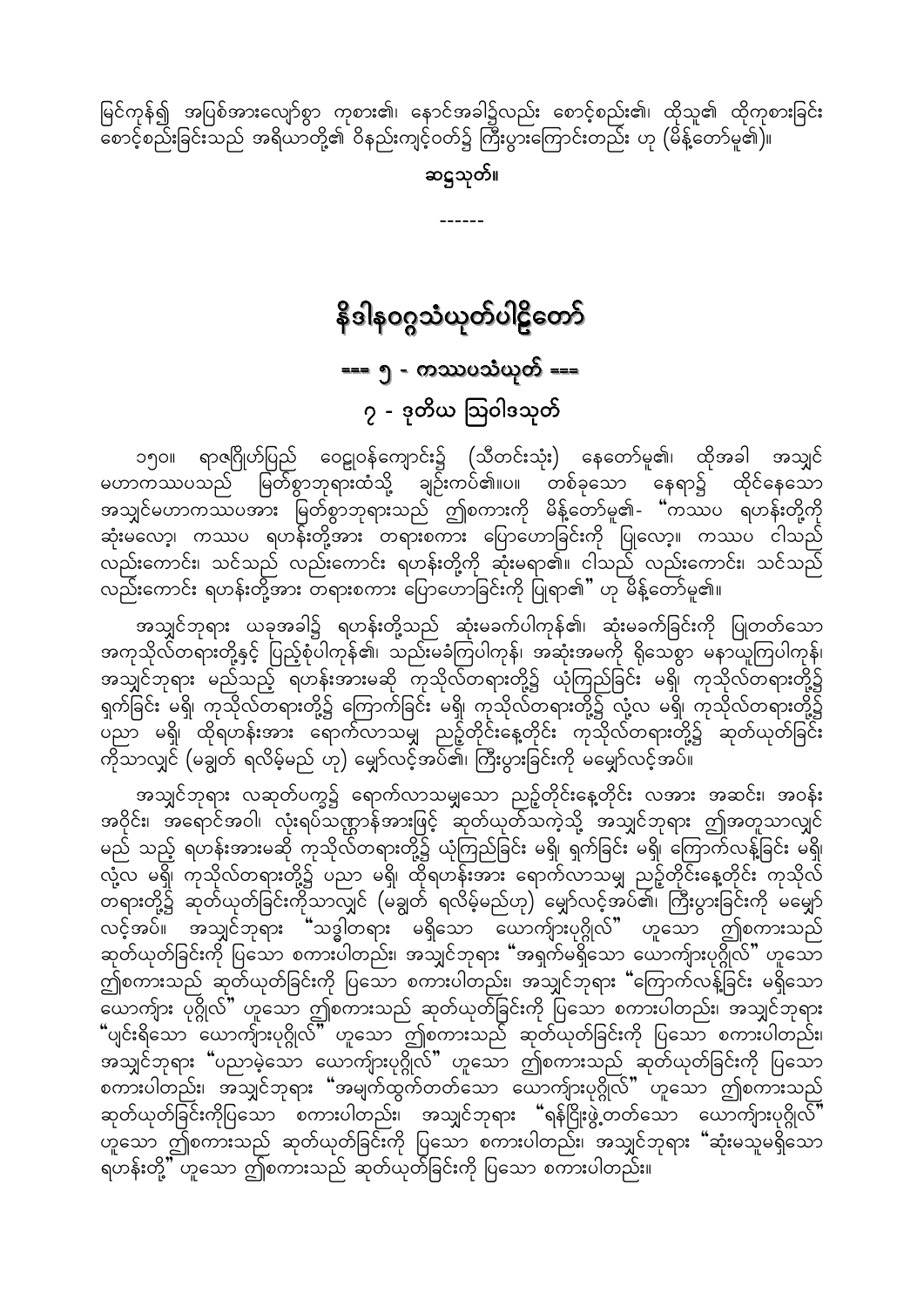အသျှင်ဘုရား မည်သည့် ရဟန်းအားမဆို ကုသိုလ်တရားတို့၌ ယုံကြည်ခြင်းရှိ၏၊ ရှက်ခြင်းရှိ၏၊ ကြောက်လန့်ခြင်းရှိ၏၊ လုံ့လရှိ၏၊ ကုသိုလ်တရားတို့၌ ပညာရှိ၏၊ ထိုရဟန်းတို့အား ရောက်လာသမျှ သော ညဉ့်တိုင်းနေ့တိုင်း ကုသိုလ်တရားတို့၌ ကြီးပွားခြင်းကိုသာလျှင် (မချွတ်ရလိမ့်မည် ဟု) မျှော်လင့် အပ်၏၊ ဆုတ်ယုတ်ခြင်းကို မမျှော်လင့်အပ်။

အသျှင်ဘုရား လဆန်းပက္ခ၌ ရောက်လာသမျှသော ညဉ့်တိုင်းနေ့တိုင်း လအား အဆင်း၊ အဝန်း အဝိုင်း၊ အရောင်အဝါ၊ လုံးရပ်သဏ္ဌာန်အားဖြင့် တိုးပွားသကဲ့သို့ အသျှင်ဘုရား မည်သည့် ရဟန်းအား မဆို ကုသိုလ်တရားတို့၌ ယုံကြည်ခြင်းရှိ၏၊ ရှက်ခြင်းရှိ၏။ပ။ ကြောက်လန့်ခြင်းရှိ၏၊ လုံ့လရှိ၏၊ ကုသိုလ် w@sp:တို့၌ ပညာရှိ၏ ထိုရဟန်းအား ရောက်လာသမျှ ညဉ့်တိုင်းနေ့တိုင်း ကုသိုလ်တရားတို့၌ ကြီးပွားခြင်းကို သာလျှင် (မချွတ်ရလိမ့်မည် ဟု) မျှော်လင့်အပ်၏၊ ဆုတ်ယုတ်ခြင်းကို မမျှော်လင့်အပ်။

အသျှင်ဘုရား "သဒ္ဓါတရားရှိသော ယောက်ျားပုဂ္ဂိုလ်" ဟူသော ဤစကားသည် မဆုတ်ယုတ်ခြင်းကို ပြသော စကားပါတည်း၊ အသျှင်ဘုရား "ရှက်ခြင်းရှိမိသာ ယောက်ျားပုဂ္ဂိုလ်" ဟူသော ဤစကားသည် ာ<br>မဆုတ်ယုတ်ခြင်းကိုပြသော စကားပါတည်း၊ အသျှင်ဘုရား "ကြောက်လန့်ခြင်းရှိသော ယောက်ျားပုဂ္ဂိုလ်" ဟူသော ဤစကားသည် မဆုတ်ယုတ်ခြင်းကို ပြသော စကားပါတည်း၊ အသျှင်ဘုရား "ထက်သန်မိသာ လုံ့လရှိသော ယောက်ျားပုဂ္ဂိုလ်" ဟူသော ဤစကားသည် မဆုတ်ယုတ်ခြင်းကို ပြသော စကားပါတည်း၊ .<br>အသျှင်ဘုရား "ပညာရှိသော ယောက်ျားပုဂ္ဂိုလ်" ဟူသော ဤစကားသည် မဆုတ်ယုတ်ခြင်းကို ပြသော စကားပါတည်း၊ အသျှင်ဘုရား "အမျက်မထွက်သော ယောကျ်ားပုဂ္ဂိုလ်" ဟူသော ဤစကားသည် မဆုတ် ယုတ်ခြင်းကို ပြသော စကားပါတည်း၊ အသျှင်ဘုရား "ရန်ငြိုးမဖွဲ့တတ်သော ယောက်ျားပုဂ္ဂိုလ်" ဟူသော ဤစကားသည် မဆုတ်ယုတ်ခြင်းကို ပြသော စကားပါတည်း၊ အသျှင်ဘုရား "ဆုံးမသူရှိသော ရဟန်းတို့" —.<br>ဟူသော ဤစကားသည် မဆုတ်ယုတ်ခြင်းကို ပြသော စကားပါတည်းဟု (လျှောက်၏)။

ကဿပ ကောင်းပေစွ ကောင်းပေစွ၊ မည်သည့် ရဟန်းအားမဆို ကုသိုလ်တရားတို့၌ ယုံကြည်ခြင်း မရှိ၊ ရှက်ခြင်း မရှိ။ပ။ ကြောက်လန့်ခြင်း မရှိ၊ လုံ့လ မရှိ၊ ကုသိုလ်တရားတို့၌ ပညာ မရှိ၊ ထိုရဟန်း အား a&mufvmorQaom nOfhwkdif;aeYwkdif; ukokdvfw&m;wdkYü qkwf,kwfjcif;ukdomvQif (rcRwf ရလိမ့်မည် ဟု) မျှော်လင့်အပ်၏၊ ကြီးပွားခြင်းကို မမျှော်လင့်အပ်။

ကဿပ လဆုတ်ပက္ခ၌ ရောက်လာသမျှသော ညဉ့်တိုင်းနေ့တိုင်း လအား အဆင်း။ပ။ လုံးရပ် သဏ္ဌာန်အားဖြင့် ဆုတ်ယုတ်သည်သာလျှင် ဖြစ်သကဲ့သို့ ကဿပ ဤအတူသာလျှင် မည်သည့် ရဟန်းအားမဆို ကုသိုလ်တရားတို့၌ ယုံကြည်ခြင်း မရှိ။ပ။ ရှက်ခြင်း မရှိ၊ ကြောက်လန့်ခြင်း မရှိ၊ လုံ့လ မရှိ၊ ကုသိုလ်တရားတို့၌ ပညာမရှိ၊ ထိုရဟန်းအား ရောက်လာသမျှသော ညဉ့်တိုင်းနေ့တိုင်း က္သြယ်တရားတို့၌ ဆုတ်ယုတ်ခြင်းကိုသာလျှင် (မချွတ်ရလိမ့်မည် ဟု) မျှော်လင့်အပ်၏၊ ကြီးပွားခြင်းကို မမှော်လင့်အပ်။

ကဿပ "သဒ္ဓါတရားမရှိသော ယောက်ျားပုဂ္ဂိုလ်" ဟူသော ဤစကားသည် ဆုတ်ယုတ်ခြင်းကို ပြ သော စကားတည်း၊ "ရှက်ခြင်းမရှိသော ယောက်ျားပုဂ္ဂိုလ်" ဟူသော ဤစကားသည်။ပ။ "ကြောက်လန့် ခြင်း မရှိသော ယောက်ျားပုဂ္ဂိုလ်ဲ" ဟူသော ဤစကားသည်။ "ပျင်းရိခြင်းရှိသော ယောက်ျားပုဂ္ဂိုလ်" ြ<br>ဟူသော ဤစကားသည်။ "ပညာမရှိသော ယောက်ျားပုဂ္ဂိုလ်" ဟူသော ဤစကားသည်။ "အမျက်ထွက် ြင်းရှိသော ယောက်ျားပုဂ္ဂိုလ<sup>္ဂိ</sup> ဟူသော ဤစကားသည်။ "ရန်ငြိုးဖွဲ့တတ်သော ယောက်ျားပုဂ္ဂိုလ်"<br>ခြင်းရှိသော ယောက်ျားပုဂ္ဂိုလ<sup>ို</sup> ဟူသော ဤစကားသည်။ "ရန်ငြိုးဖွဲ့တတ်သော ယောက်ျားပုဂ္ဂိုလ်" |<br>|ဟူသော ဤစကားသည် ဆုတ်ယုတ်ခြင်းကို ပြသော စကားတည်း။ ကဿပ "ဆုံးမတတ်သူ မရှိသော <sup>ြ</sup>လန်းတို့" ဟူသော ဤစကားသည် ဆုတ်ယုတ်ခြင်းကို ပြသော စကားတည်း။

ကဿပ မည်သည့် ရဟန်းအားမဆို ကုသိုလ်တရားတို့၌ ယုံကြည်ခြင်း "သဒ္ဓါ" တရားရှိ၏၊ ရှက်ခြင်း ရှိ၏၊ ကြောက်လန့်ခြင်းရှိ၏၊ ထိုရဟန်းအား ရောက်လာသမျှသော ညဉ့်တိုင်းနေ့တိုင်း ကုသိုလ်တရားတို့၌ ား<br>ကြီးပွားခြင်းကိုသာလျှင် (မချွတ်ရလိမ့်မည် ဟု) မျှော်လင့်အပ်၏၊ ဆုတ်ယုတ်ခြင်းကို မမျှော်လင့်အပ်။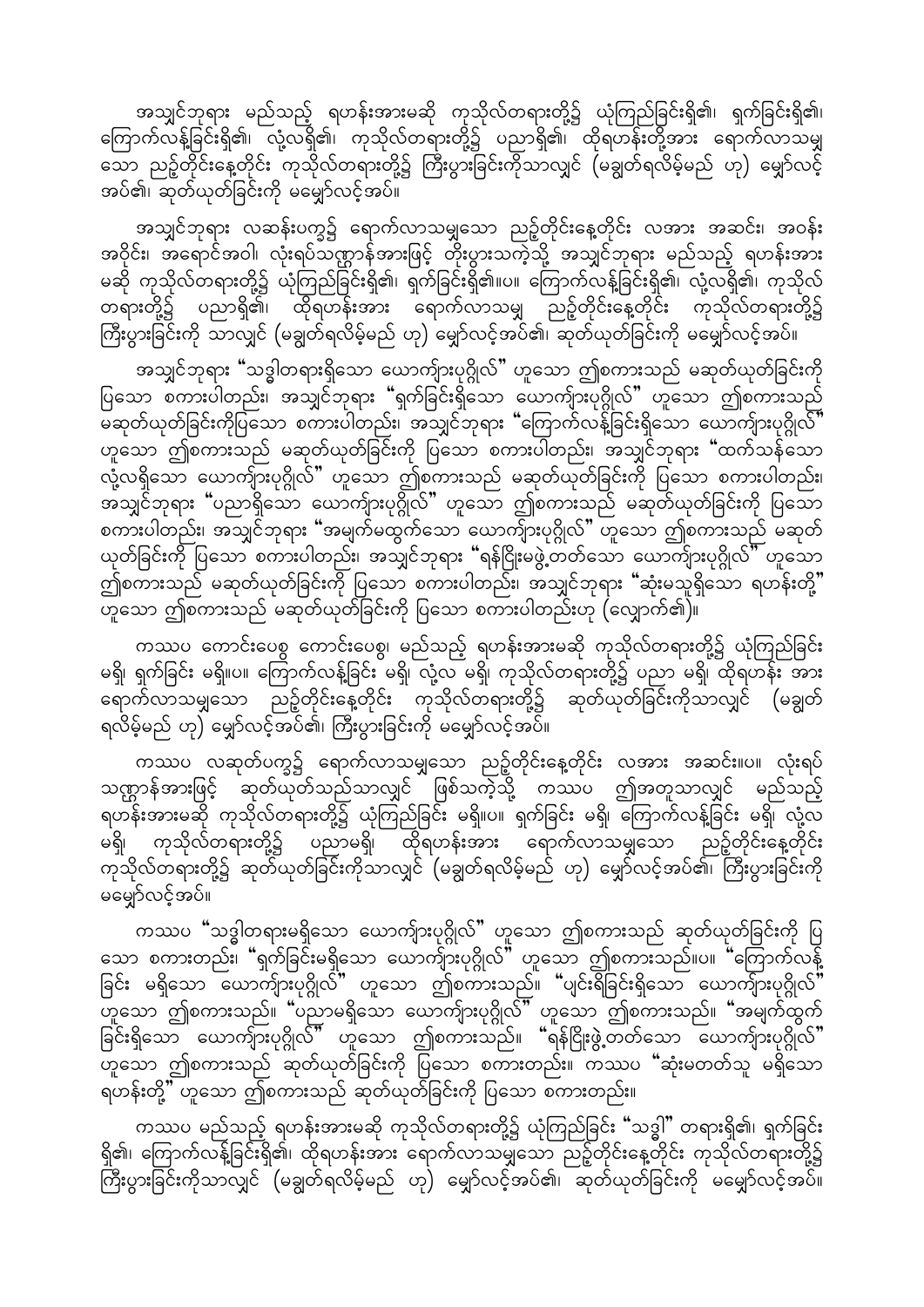ကဿပ လဆန်းပက္ခ၌ ရောက်လာသမျှသော ညဉ့်တိုင်းနေ့တိုင်း လအား အဆင်း၊ အဝန်းအဝိုင်း၊ အရောင် အဝါ၊ လုံးရပ်သဏ္ဌာန်အားဖြင့် တိုးပွားသကဲ့သို့ ကဿပ ဤအတူသာလျှင် မည်သည့် ရဟန်းအားမဆို ကုသိုလ်တရားတို့၌ ယုံကြည်ခြင်း "သဒ္ဓါ" တရားရှိ၏၊ ရှက်ခြင်းရှိ၏၊ ကြောက်လန့်ခြင်း<br>ရှိ၏၊ လုံ့လရှိ၏၊ ကုသိုလ်တရားတို့၌ ပညာရှိ၏၊ ထိုရဟန်းအား ရောက်လာသမျှသော ညဉ့်တိုင်းနေ့တိုင်း ကုသိုလ်တရားတို့၌ ကြီးပွားခြင်းကိုသာလျှင် (မချွတ် ရလိမ့်မည်ဟု) မျှော်လင့်အပ်၏၊ ဆုတ်ယုတ်ခြင်းကို မမှော်လင့်အပ်။

ကဿပ "သဒ္ဓါတရားရှိသော ယောက်ျားပုဂ္ဂိုလ်" ဟူသော ဤစကားသည် မဆုတ်ယုတ်ခြင်းကို ပြ သော စကားတည်း၊ "ရှက်ခြင်းရှိသော ယောက်ျားပုဂ္ဂိုလ်" ဟူသော ဤစကားသည်။ပ။ "ကြောက်လန့် ာသည္။ အသင္းသည္။ ၂၀၁၂ - ၁၀၀၉-၁၀၀၉-၁၀၀၉-၁၀<br>၂၁၉-၂၀၁၁ - အေလာက်ျားပုဂ္ဂိုလ် ဟူသော။ "ထက်သန်သော လုံ့လရှိသော ယောက်ျားပုဂ္ဂိုလ်" ဟူသော။<br>ပညာရှိသော ယောက်ျားပုဂ္ဂိုလ်" ဟူသော။ "အမျက်မထွက်တတ်သော ယောက်ျားပုဂ္ဂိုလ်" ဟူသော။ ကဿပ "ရန်ငြိုးမဖွဲ့တတ်သော ယောက်ျားပုဂ္ဂိုလ်" ဟူသော ဤစကားသည် မဆုတ်ယုတ်ခြင်းကို ပြသော စကားတည်း၊ ကဿပ "ဆုံးမတတ်သူရှိသော ရဟန်းတို့" ဟူသော ဤစကားသည် မဆုတ်ယုတ် ခြင်းကို ပြသော စကားတည်း ဟု (မိန့်တော်မူ၏)။

သတ္တမသုတ်။

နိဒါနဝဂ္ဂသံယုတ်ပါဠိတော်

=== ၅ - ကဿပသံယုတ် === ၈ - တတိယ ဩဝါဒသုတ်

၁၅၁။ ရာဇဂြိုဟ်ပြည် ရှဉ့်နက်တို့ကို အစာကျွေးရာ (ဝေဠုဝန်ကျောင်း) ၌ (သီတင်းသုံး)<br>နေတော်မူ၏၊ ထိုအခါ အသျှင်မဟာကဿပသည် မြတ်စွာဘုရားထံသို့ ချဉ်းကပ်၍ မြတ်စွာဘုရားကို ရှိခိုးလျက် တစ် ခုသော နေရာ၌ ထိုင်နေ၏၊ တစ်ခုသော နေရာ၌ ထိုင်နေသော အရှင်မဟာကဿပအား -<br>အား တရားစကား ဟောပြောခြင်းကို ပြုလော့။ ကဿပ ငါသည်လည်းကောင်း၊ သင်သည်လည်းကောင်း ဆုံးမရာ၏။ ငါသည်လည်းကောင်း၊ သင်သည်လည်းကောင်း ရဟန်းတို့အား တရားစကား ပြောဟောရာ ၏" ဟု (မိန့်တော်မူ၏)။

အသျှင်ဘုရား ယခုအခါ၌ ရဟန်းတို့သည် ဆုံးမခက်ပါကုန်၏၊ ဆုံးမခက်ခြင်းကို ပြုတတ်သော အကုသိုလ်ိတရားတို့နှင့် ပြည့်စုံပါကုန်၏၊ သည်းမခံကြပါကုန်၊ အဆုံးအမကို ရိုသေစွာ မနာယူကြပါကုန် ဟု (လျှောက်၏)၊ ကဿပ ထို့ကြောင့်ပင်လျှင် ရှေးက မထေရ်ရဟန်းတို့သည် အာရညကင်ဓုတင်ကို ဆောက် တည်ကုန်၏၊ အာရညကင်ဓုတင် ဆောက်တည်ခြင်း၏ ဂုဏ်ကိုလည်း ပြောဆိုကုန်၏။ ပိဏ္ဍပါတ်ဓုတင်ကို ဆောက်တည်ကုန်၏၊ ပိဏ္ဍပါတ်ဓုတင် ဆောက်တည်ခြင်း၏ ဂုဏ်ကိုလည်း ပြောဆို ကုန်၏။ ပံသုကူဓုတင်ကို ဆောက်တည်ကုန်၏၊ ပံသုကူဓုတင် ဆောက်တည်ခြင်း၏ ဂုဏ်ကိုလည်း ပြောဆိုကုန်၏။ တိစီဝရိက်ဓုတင်ကို ဆောက်တည်ကုန်၏၊ တိစီဝရိက်ဓုတင် ဆောက်တည်ခြင်း၏ ုက်ကိုလည်း ပြောဆိုကုန်၏။ အလိုနည်းကုန်၏၊ အလိုနည်းခြင်း၏ ဂုဏ်ကိုလည်း ပြောဆိုကုန်၏။ .<br>ရောင့်ရဲကုန်၏၊ ရောင့်ရဲခြင်း၏ ဂုဏ်ကိုလည်း ပြော ဆိုကုန်၏။ ဆိတ်ငြိမ်သော အရပ်၌ နေလေ့ရှိကုန်၏၊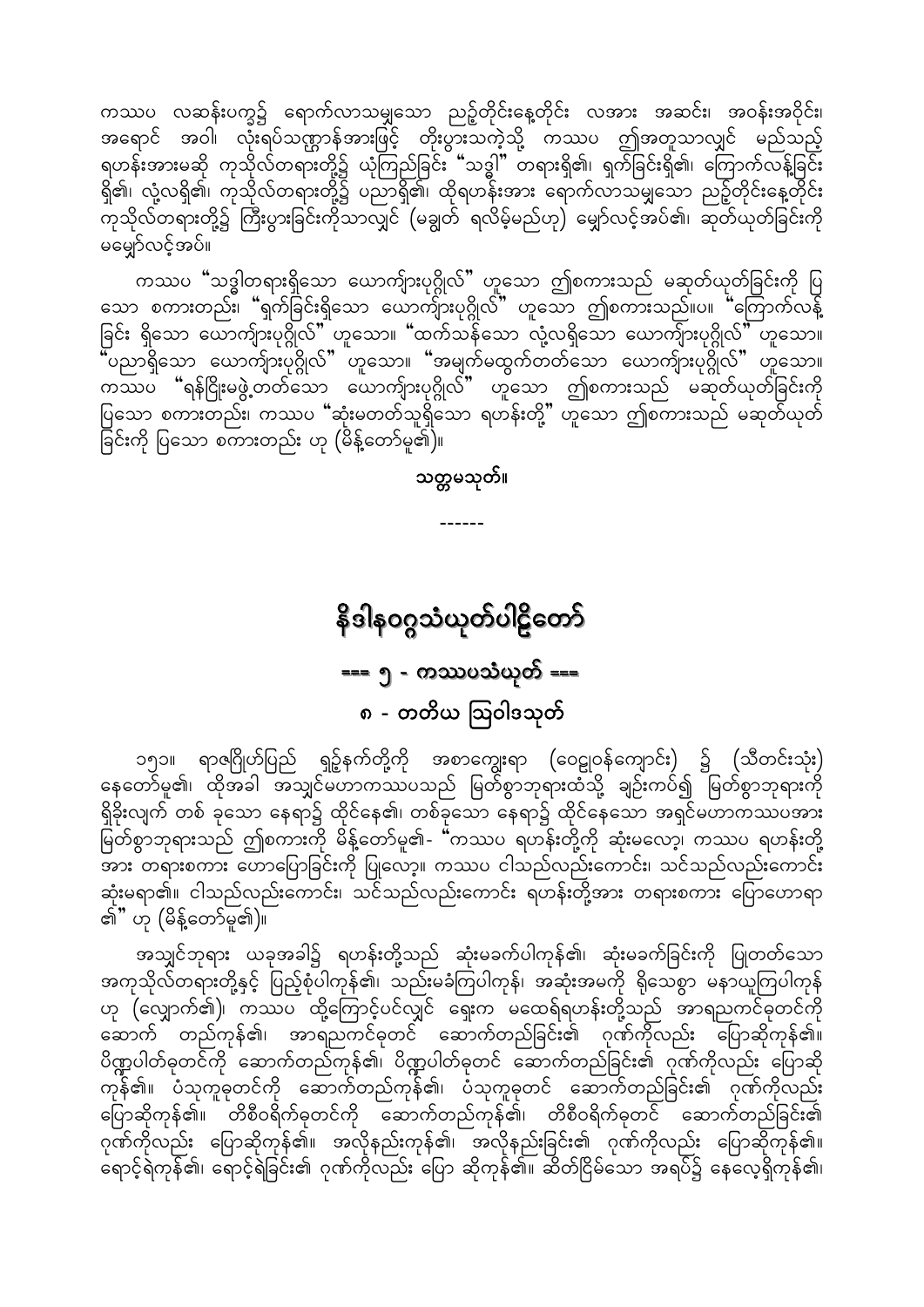ဆိတ်ငြိမ်သော အရပ်၌ နေခြင်း၏ ဂုဏ်ကိုလည်း ပြောဆိုကုန်၏။ လူတို့နှင့် မရောနှောကုန်၊ လူတို့နှင့် မရောနှောခြင်း၏ ဂုဏ်ကိုလည်း ပြောဆိုကုန်၏။ ထက်သန်သော လှုံ့လရှိကုန်၏၊ ထက်သန်သော လုံ့လရှိခြင်း၏ ဂုဏ်ကိုလည်း ပြောဆိုကုန်၏။

ထိုရဟန်းတို့တွင် အကြင်ရဟန်းသည် အာရညကင်ဓုတင်ကို ဆောက်တည်၏၊ အာရညကင်ဓုတင်ကို ဆောက်တည်ခြင်း၏ ဂုဏ်ကိုလည်း ပြောဆို၏။ ပိဏ္ဍပါတ်ဓုတင်ကို ဆောက်တည်၏၊ ပိဏ္ဍပါတ်ဓုတင် ဆောက်တည်ခြင်း၏ ဂုဏ်ကိုလည်း ပြောဆို၏။ ပံံသုကူဓုတင်ကို ဆောက်တည်၏၊ ပံံသုကူဓုတင် ဆောက် တည်ခြင်း၏ ဂုဏ်ကိုလည်း ပြောဆို၏။ တိစီဝရိက်ဓုတင်ကို ဆောက်တည်၏၊ တိစီဝရိက်ဓုတင် ဆောက် တည်ခြင်း၏ ဂုဏ်ကိုလည်း ပြောဆို၏။ အလိုနည်း၏၊ အလိုနည်းခြင်း၏ ဂုဏ်ကိုလည်း ပြောဆို၏။ ရောင့်ရဲ၏၊ ရောင့်ရဲခြင်း၏ ဂုဏ်ကိုလည်း ပြောဆို၏။ ဆိတ်ငြိမ်သော အရပ်၌ နေ၏၊ ဆိတ်ငြိမ်သော အရပ်၌ နေခြင်း၏ ဂုဏ်ကိုလည်း ပြောဆို၏။ လူတို့နှင့် မရောနှော၊ လူတို့နှင့် မရောနော ခြင်း၏ ဂုဏ်ကိုလည်း ပြောဆို၏။ ထက်သန်သော လုံ့လရှိ၏၊ ထက်သန်သော လုံ့လရှိခြင်း၏ ဂုဏ်ကို လည်း ပြောဆို၏။ ထိုရဟန်းကို သီတင်းကြီးရဟန်းတို့က "ရဟန်း လာလော့၊ ဤရဟန်းသည် အဘယ် အမည် ရှိသနည်း၊ ဤရဟန်းသည် ကောင်းစွတကား၊ ဤရဟန်းသည် အကျင့်သိက္ခာကို အလိုရှိစွ တကား။ ရဟန်း လာလော့၊ ဤကား နေရာတည်း၊ ထိုင်လော့" ဟု နေရာဖြင့် ဖိတ်ကြားကုန်၏။

ကဿပ ထိုသို့ဖိတ်ကြားရာ၌ ငယ်ကုန်သောရဟန်းတို့အား ဤသို့သော အကြံသည်ဖြစ်၏-"အကြင်ရဟန်းသည် အာရညကင်ဓုတင်ကို ဆောက်တည်၏၊ အာရညကင်ဓုတင်ကို ဆောက်တည်ခြင်း၏ ဂုဏ်ကိုလည်း ပြောဆို၏။ ပိဏ္ဍပါတ်ဓုတင်ကို ဆောက်တည်၏၊ ပိဏ္ဍပါတ်ဓုတင် ဆောက်တည်ခြင်း၏ ုက် ကိုလည်း ပြောဆို၏။ပ။ ပံသုကူဓုတင်ကို ဆောက်တည်၏၊ ပံသုကူဓုတင် ဆောက်တည်ခြင်း၏ ငှဏ်ကိုလည်း ပြောဆို၏။ တိစီဝရိက်ဓုတင်ကို ဆောက်တည်၏၊ တိစီဝရိက်ဓုတင် ဆောက်တည်ခြင်း၏ ဂုဏ်ကိုလည်း ပြောဆို၏။ အလိုနည်း၏။ ရောင့်ရဲ၏။ ဆိတ်ငြိမ်သော အရပ်၌ နေ၏။ လူတို့နှင့် ာ<br>မရောနှော။ ထက်သန်သော လုံ့လရှိ၏၊ ထက်သန်သော လုံ့လရှိခြင်း၏ ဂုဏ်ကိုလည်း ပြောဆို၏။ ထိုရဟန်းကို သီတင်းကြီးရဟန်းတို့က 'ရဟန်း လာလော့၊ ဤရဟန်းကား အဘယ်အမည် ရှိသနည်း၊ ဤရဟန်းသည် ကောင်းစွတကား၊ ဤရဟန်းသည် အကျင့်သိက္ခာကို အလိုရှိစွတကား။ ရဟန်း လာလော့၊ ဤသည်ကား နေရာတည်း၊ ထိုင်လော့'ဟု နေရာဖြင့် ဖိတ်ကြားကုန်၏" ဟု အကြံ ဖြစ်၏။ ထိုရဟန်းငယ် တို့သည် မချွတ်မယွင်း ဖြစ်ခြင်းငှါ ကျင့်ကုန်၏၊ ထိုရဟန်းတို့၏ ထိုအကျင့်သည် ရှည်စွာသော နေ့ညဉ့်တို့ပတ်လုံး အစီးအပွားရှိခြင်းငှါ ချမ်းသာခြင်းငှါ ဖြစ်၏။

ကဿပ ယခုအခါ၌ သီတင်းကြီးရဟန်းတို့သည် အာရညကင်ဓုတင်ကို မဆောက်တည်ကုန်၊ အာရညကင်ဓုတင်ကို ဆောက်တည်ခြင်း၏ ဂုဏ်ကိုလည်း မပြောဆိုကုန်။ ပိဏ္ဍပါတ်ဓုတင်ကို မဆောက် တည်ကုန်၊ ပိဏ္ဍပါတ်ဓုတင် ဆောက်တည်ခြင်း၏ ဂုဏ်ကိုလည်း မပြောဆိုကုန်။ ပံသုကူဓုတင်ကို မဆောက် တည်ကုန်၊ ပံသုကူဓုတင် ဆောက်တည်ခြင်း၏ ဂုဏ်ကိုလည်း မပြောဆိုကုန်။ တိစီဝရိက်ဓုတင် ကို မဆောက်တည်ကုန်၊ တိစီဝရိက်ဓုတင် ဆောက်တည်ခြင်း၏ ဂုဏ်ကိုလည်း မပြောဆိုကုန်။ အလိုနည်းခြင်း မရှိကုန်၊ အလိုနည်းခြင်း၏ ဂုဏ်ကိုလည်း မပြောဆိုကုန်။ ရောင့်ရဲခြင်း မရှိကုန်၊ ရောင့်ရဲ ခြင်း၏ ဂုဏ်ကိုလည်း မပြောဆိုကုန်။ ဆိတ်ငြိမ်ရာအရပ်၌ မနေကုန်၊ ဆိတ်ငြိမ်ရာအရပ်၌ နေခြင်း၏ .<br>ဂုဏ်ကိုလည်း မပြောဆိုကုန်။ လူတို့နှင့် ရောနှောခြင်း ရှိကုန်၏၊ လူတို့နှင့် မရောနှောခြင်း၏ ဂုဏ်ကို လည်း မပြောဆိုကုန်။ ထက်သန် သော လုံ့လ မရှိကုန်၊ ထက်သန်သော လုံ့လရှိခြင်း၏ ဂုဏ်ကိုလည်း မပြောဆိုကုန်။

ထိုရဟန်းတို့တွင် အကြင်ရဟန်းသည် ထင်ရှား၏၊ အခြံအရံ များ၏၊ သင်္ကန်း ဆွမ်း ကျောင်း အိပ်ရာ နေရာ သူနာ၏ အထောက်အပံ့ ဆေး ပစ္စည်း အသုံးအဆောင်တို့ကို ရရှိ၏။ ထိုရဟန်းကို သီတင်းကြီးရဟန်းတို့က "ရဟန်း လာလော့၊ ဤရဟန်းကား အဘယ်အမည်ရှိသနည်း၊ ဤရဟန်းသည်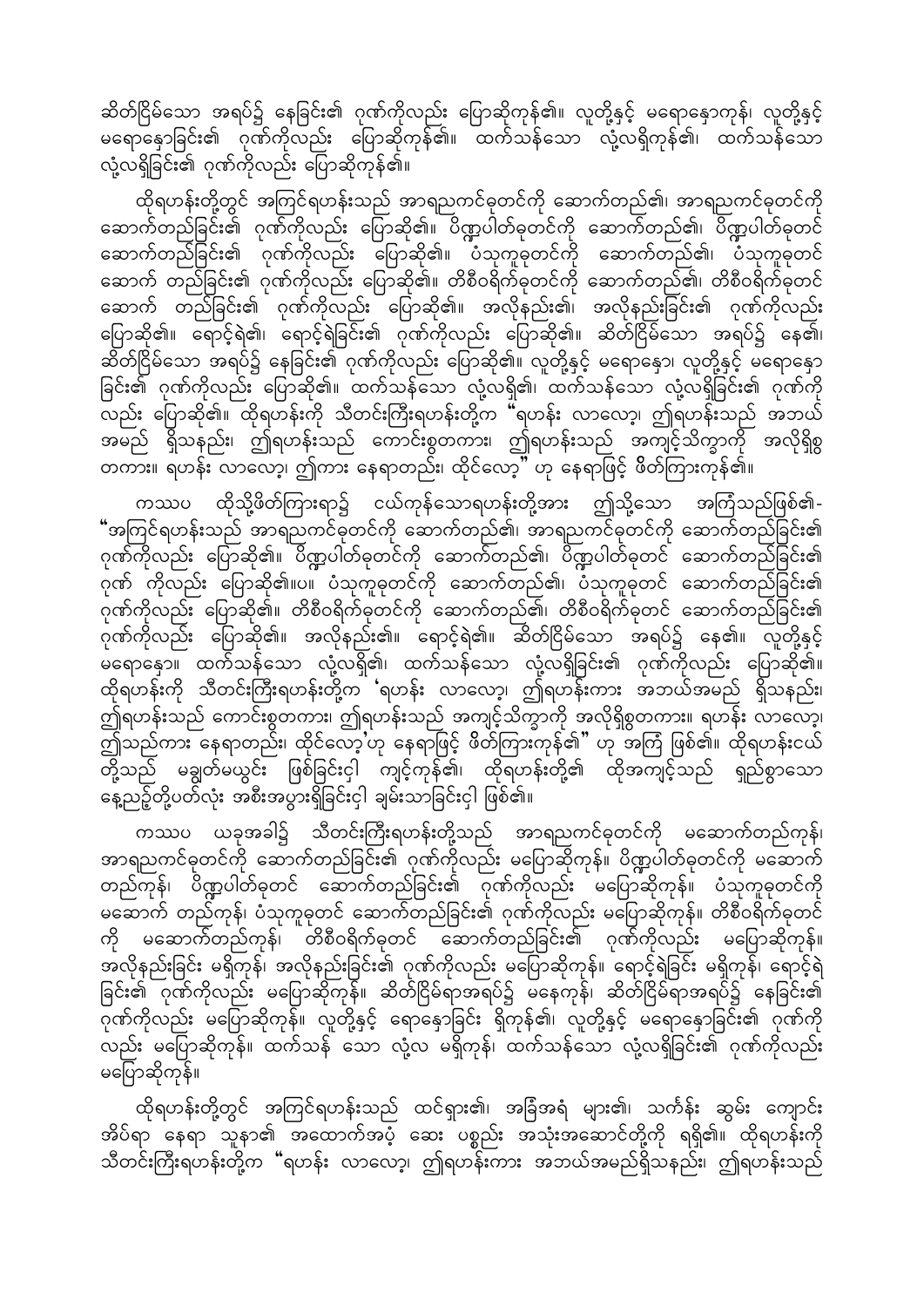ကောင်းစွတကား၊ ဤရဟန်းသည် သီတင်းသုံးဖော်တို့ကို အခြံအရံအဖြစ်ဖြင့် အလိုရှိစွတကား။ ရဟန်း လာလော့၊ ဤကား နေရာတည်း၊ ထိုင်လော့" ဟု နေရာဖြင့် ဖိတ်ကြားကုန်၏။

ကဿပ ထိုသို့ဖိတ်ကြားရာ၌ ငယ်ကုန်သော ရဟန်းတို့အား ဤသို့သော အကြံသည် ဖြစ်၏-"အကြင်ရဟန်းသည် ထင်ရှား၏၊ အခြံအရံ များ၏၊ သင်္ကန်း ဆွမ်း ကျောင်း အိပ်ရာနေရာ သူနာ၏ အထောက်အပံ့ ဆေးပစ္စည်း အသုံးအဆောင်တို့ကို ရ၏။ ထိုရဟန်းကို သီတင်းကြီးရဟန်းတို့က 'ရဟန်း လာလော့၊ ဤရဟန်းကား အဘယ်အမည်ရှိသနည်း၊ ဤရဟန်းသည် ကောင်းစွတကား၊ ဤရဟန်းသည်<br>သီတင်းသုံးဖော်တို့ကို အခြံအရံအဖြစ်ဖြင့် အလိုရှိစွတကား။ ရဟန်း လာလော့၊ ဤကား နေရာတည်း၊<br>ထိုင်လော့' ဟု နေရာဖြင့် ဖိတ်ကုန်၏" ဟု (အကြံ ဖြစ်၏)။ ထိုရဟန်းငယ်တို့ ဖြစ်ခြင်းငှါ ကျင့်ကုန်၏၊ ထိုရဟန်းငယ်တို့၏ ထိုအကျင့်သည် ရှည်စွာသော နေ့ညဉ့်တို့ ပတ်လုံး အစီးအပွား မဲ့ခြင်းငှါ ဆင်းရဲခြင်းငှါ ဖြစ်၏။

ကဿပ အကြင်ရဟန်းကို ကောင်းစွာ ဆိုလိုသော သူသည် "မြတ်သောအကျင့်ကို ကျင့်လေ့ရှိသူကို မြတ်သောအကျင့်ကို ကျင့်လေ့ရှိသူတို့၏ (ပစ္စည်းလေးပါးတို့၌ လွန်ကဲသော ဆန္ဒရာဂဟူသော) ဘေးရန် .<br>သည် နှိပ်စက်အပ်၏၊ မြတ်သောအကျင့်ကို ကျင့်လေ့ရှိသူကို မြတ်သောအကျင့်ကို ကျင့်လေ့ရှိသူတို့၏ လွန်ကဲသော တောင့်တခြင်းဖြင့် တောင့်တအပ်၏" ဟု ဆိုရာ၏။ ကဿပ ယခုအခါ၌ကား ထိုရဟန်းကို ကောင်းစွာ ဆိုလိုသောသူသည် "မြတ်သောအကျင့်ကို ကျင့်လေ့ရှိသူကို မြတ်သောအကျင့်ကို ကျင့်လေ့ ရှိသူတို့၏ (ပစ္စည်းလေးပါးတို့၌ လွန်ကဲသော ဆန္ဒရာဂဟူသော) ဘေးရန်သည် နှိပ်စက်အပ်၏၊ မြတ်သော အကျင့်ကို ကျင့်လေ့ရှိသူကို မြတ်သောအကျင့်ကို ကျင့်လေ့ရှိသူတို့၏ ထိုလွန်ကဲသော ပ<br>တောင့်တခြင်းဖြင့် တောင့်တအပ်၏" ဟူ၍ ဆိုရာ၏ ဟု (မိန့်တော်မူ၏)။

အဋ္ဌမသုတ်။

နိဒါနဝဂွသံယုတ်ပါဠိတော် === ၅ - ကဿပသံယုတ် === ၉ - ဈာနာဘိညသုတ်

၁၅၂။ သာဝတ္ထိပြည်၌ (သီတင်းသုံး) နေတော်မူ၏။ ရဟန်းတို့ ငါဘုရားသည် အကြင်မျှလောက် ပဌမဈာန်ကို ဝင်စား၍ နေရန် အလိုရှိ၏၊ ထိုမျှလောက်ပင် ကာမဂုဏ်တို့မှ ကင်းဆိတ်၍သာလျှင် အကုသိုလ်တရားတို့မှ<sup>ိ</sup>ကင်းဆိတ်၍သာလျှင် ကြံစည်မှု 'ဝိတက်'နှင့် တကွဖြစ်သော သုံးသပ်ဆင်ခြင်မှု ံဝိစာရ'် နှင့်တကွဖြစ်သော နီဝရဏကင်းဆိတ်ခြင်းကြောင့် ဖြစ်သော နှစ်သက်မှု 'ပီတိ', ချမ်းသာမှု 'သုခ' ရှိသော ပဌမဈာန်သို့ ရောက်၍ နေနိုင်၏၊ ရဟန်းတို့ ကဿပသည်လည်း အကြင်မျှလောက် ာ<br>ပဌမဈာန်ကို ဝင်စား၍ နေရန် အလိုရှိ၏၊ ထိုမျှလောက်ပင် ကာမဂုဏ်တို့မှ ကင်းဆိတ်၍သာလျှင် အကုသိုလ်တရားတို့မှ ကင်းဆိတ်၍သာလျှင် ကြံစည်မှု 'ဝိတက်'နှင့် တကွဖြစ်သော သုံးသပ်ဆင်ခြင်မှု 'ဝိစာရန်င့် တကွဖြစ်သော နီဝရဏကင်းဆိတ်ခြင်းကြောင့် ဖြစ်သော နှစ်သက်မှု 'ပီတိ', ချမ်းသာမှု 'သုခ' ရှိသော ပဌမဈာန်သို့ ရောက်၍ နေနိုင်၏။

ရဟန်းတို့ ငါဘုရားသည် အကြင်မျှလောက် ဒုတိယဈာန်ကို ဝင်စား၍ နေရန် အလိုရှိ၏၊ ထိုမျှ<br>လောက်ပင် ဝိတက်ဝိစာရ ငြိမ်းခြင်းကြောင့် မိမိသန္တာန်၌ စိတ်ကို ကြည်လင်စေတတ်သော စိတ်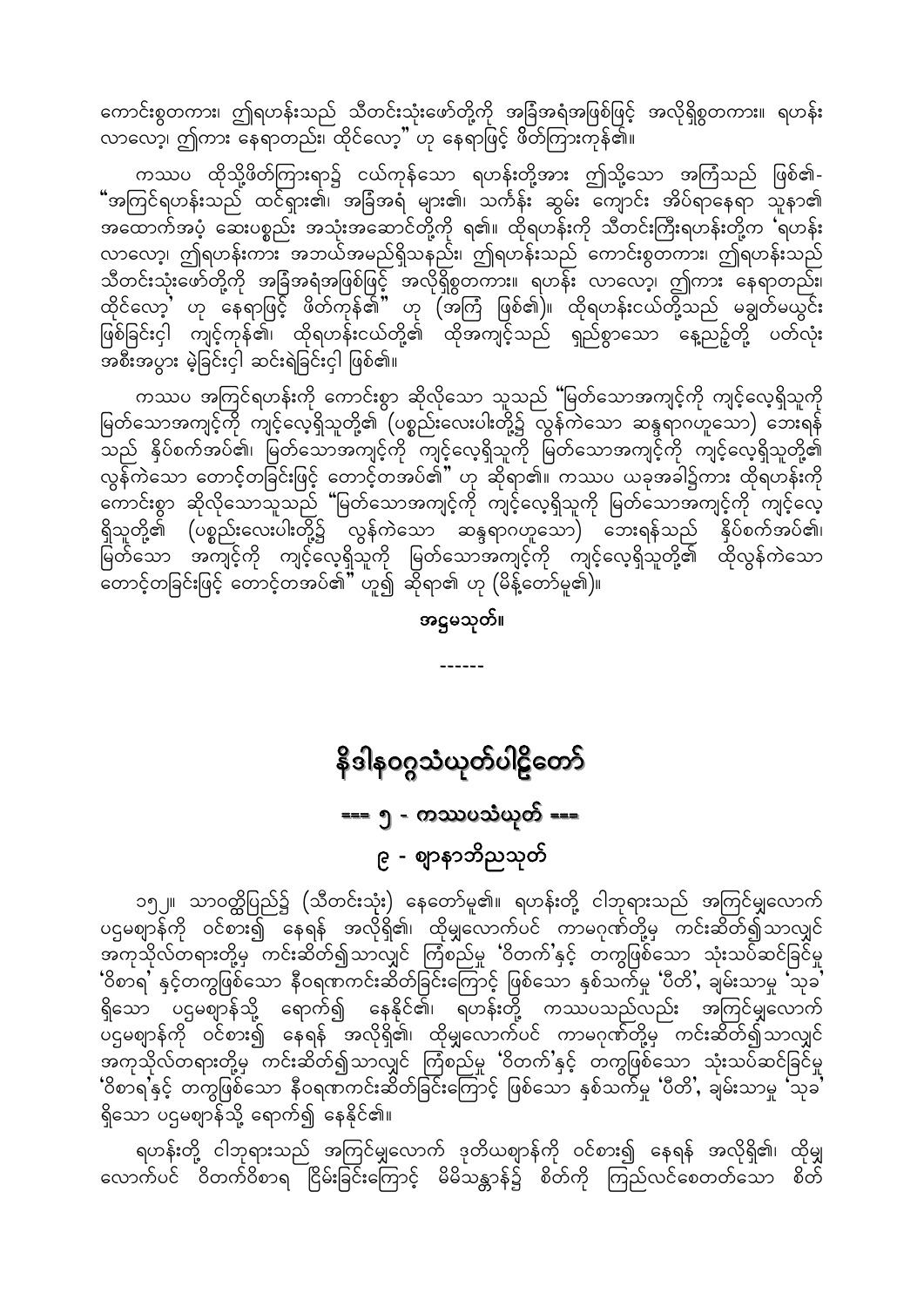တည်ကြည်မှု 'သမာဓိ'ကို ပွားစေတတ်သော ကြံစည်မှု 'ဝိတက်' မရှိသော သုံးသပ်ဆင်ခြင်မှု 'ဝိစာရ' မရှိသော တည် ကြည်မှု `သမာဓိ'ကြောင့် ဖြစ်သော နှစ်သက်မှု `´ပီတိ', ချမ်းသာမှု `သုခ'ရှိသော ဒုတိယဈာန်သို့ ရောက်၍ နေနိုင်၏၊ ရဟန်းတို့ ကဿပသည်လည်း အကြင်မျှလောက် ဒုတိယဈာန်ကို .<br>ဝင်စား၍ နေရန် အလိုရှိ၏၊ ထိုမျှလောက်ပင် ဝိတက်ဝိစာရတို့၏ ငြိမ်းခြင်းကြောင့်။ပ။ ဒုတိယဈာန်သို့ ရောက်၍ နေနိုင်၏။

ရဟန်းတို့ ငါဘုရားသည် အကြင်မျှလောက် တတိယဈာန်ကို ဝင်စား၍ နေရန် အလိုရှိ၏၊ ထိုမျှ လောက်ပင် နှစ်သက်မှု 'ပီတိ'ကိုလည်း မတပ်မက်ခြင်းကြောင့် သတိသမ္ပဇဉ်နှင့် ပြည့်စုံသည် ဖြစ်၍ လျစ်လျူရှုလျက် နေနိုင်၏၊ ချမ်းသာခြင်း 'သုခ'ကိုလည်း ကိုယ်ဖြင့် ခံစား၏၊ အကြင်တတိယဈာန်ကြောင့်<br>ထိုသူ့ကို "လျစ်လျူရှုသူ၊ သတိရှိသူ၊ ချမ်းသာစွာ နေလေ့ရှိသူ" ဟု အရိယာပုဂ္ဂိုလ်တို့သည် ပြောကြား ကုန်၏၊ ထို တတိယဈာန်သို့ ရောက်၍ နေနိုင်၏၊ ရဟန်းတို့ ကဿပသည်လည်း အကြင်မျှလောက် တတိယဈာန်ကို ဝင်စား၍ နေရန် အလိုရှိ၏၊ ထိုမျှလောက်ပင် နှစ်သက်မှု 'ပီတိ'ကိုလည်း မတပ်မက်ခြင်း ကြောင့် သတိ သမ္ပဇဉ်နှင့် ပြည့်စုံသည် ဖြစ်၍ လျစ်လျူရှုလျက် နေနိုင်၏၊ ချမ်းသာခြင်း 'သုခ' ကိုလည်း ကိုယ်ဖြင့် ခံစား၏၊ အကြင်တတိယဈာန်ကြောင့် ထိုသူ့ကို "လျစ်လျူရှုသူ၊ သတိရှိသူ၊ ချမ်းသာစွာ နေလေ့ရှိသူ" ဟု အရိယာပုဂ္ဂိုလ်တို့သည် ပြောကြားကုန်၏၊ ထိုတတိယဈာန်သို့ ရောက်၍ နေနိုင်၏။

ရဟန်းတို့ ငါဘုရားသည် အကြင်မျှလောက် စတုတ္ထဈာန်ကို ဝင်စား၍ နေရန် အလိုရှိ၏၊ ထိုမျှ လောက်ပင် ချမ်းသာဆင်းရဲကို ပယ်ခြင်းကြောင့် လည်းကောင်း၊ ရှေးဦးကပင်လျှင် ဝမ်းသာမှု 'သောမနဿ', နှလုံးမသာမှု 'ဒေါမနဿ'တို့ ချုပ်နှင့်ခြင်းကြောင့် လည်းကောင်း ဆင်းရဲချမ်းသာ မရှိသော လျစ်လျူရှုမှု 'ဉပေက္ခာ'ကြောင့် ဖြစ်သည့် သတိ၏ စင်ကြယ်ခြင်းရှိသော စတုတ္ထဈာန်သို့ ရောက်၍ နေနိုင်၏၊ ရဟန်းတို့ ကဿပသည်လည်း အကြင်မျှလောက် စတုတ္ထဈာန်ကို ဝင်စား၍ နေရန် အလိုရှိ၏၊ ထိုမျှလောက်ပင် ချမ်းသာဆင်းရဲကို ပယ်ခြင်းကြောင့်လည်းကောင်း။ပ။ စတုတ္တဈာန်သို့ ရောက်၍ နေနိုင်၏။

ရဟန်းတို့ ငါဘုရားသည် အကြင်မျှလောက် အာကာသာနဉ္စာယတနဈာန်ကို ဝင်စား၍ နေရန် အလို ရှိ၏၊ ထိုမျှလောက်ပင် ရူပသညာတို့ကို လုံးဝ လွန်မြောက်၍ ပဋိဃသညာတို့ လုံးဝ ချုပ်သဖြင့် နာနတ္တ ာ<br>သညာတို့ကို လုံးဝ နှလုံးမသွင်းမူ၍ "ကောင်းကင်သည် အဆုံးမရှိ" ဟု နှလုံးသွင်း၍ အာကာသာနဉ္စာ ယတနဈာန်ကို ဝင်စား၍ နေနိုင်၏၊ ရဟန်းတို့ ကဿပသည်လည်း အကြင်မျှလောက် အာကာသာနဉ္စာ ယတနဈာန်ကို ဝင်စား၍ နေရန် အလိုရှိ၏၊ ထိုမျှလောက်ပင် ရူပသညာတို့ကို လုံးဝ လွန်မြောက်၍။ပ။ .<br>အာကာသာနဥ္စာယတနဈာန်ကို ဝင်စား၍ နေနိုင်၏။

ရဟန်းတို့ ငါဘုရားသည် အကြင်မျှလောက် ဝိညာဏဉ္စာယတနဈာန်ကို ဝင်စား၍ နေရန် အလိုရှိ၏၊ ထိုမျှလောက်ပင် အာကာသာနဥ္စာယတနဈာန်ကို လုံးဝ လွန်မြောက်၍ "ဝိညာဏ်သည် အဆုံးမရှိ" ဟု ု "<br>နှလုံးသွင်းလျက် ဝိညာဏဉ္စာယတနဈာန်ကို ဝင်စား၍ နေနိုင်၏၊ ရဟန်းတို့ ကဿပသည်လည်း -<br>အကြင်မျှလောက် ဝိညာဏဉ္စာယနဈာန်ကို ဝင်စား၍ နေရန် အလိုရှိ၏၊ ထိုမျှလောက်ပင် ဝိညာဏဉ္စာယတနဈာန်ကို ဝင်စား၍ နေနိုင်၏။

ရဟန်းတို့ ငါဘုရားသည် အကြင်မျှလောက် အာကိဥ္စညာယတနဈာန်ကို ဝင်စား၍ နေရန် အလိုရှိ၏၊ ထိုမျှလောက်ပင် ဝိညာဏဉ္စာယတနဈာန်ကို လုံးဝ လွန်မြောက်၍ "တစ်စုံတစ်ခုမျှ မရှိ" ဟု နှလုံး သွင်းလျက် အာကိဥ္စညာယတနစျာန်ကို ဝင်စား၍ နေနိုင်၏၊ ရဟန်းတို့ ကဿပသည်လည်း ှ<br>အကြင်မျှလောက် အာကိဉ္စညာယတနဈာန်ကို ဝင်စား၍ နေရန် အလိုရှိ၏။ပ။ အာကိဉ္စညာယတန စျာန်ကို ဝင်စား၍ နေနိုင်၏။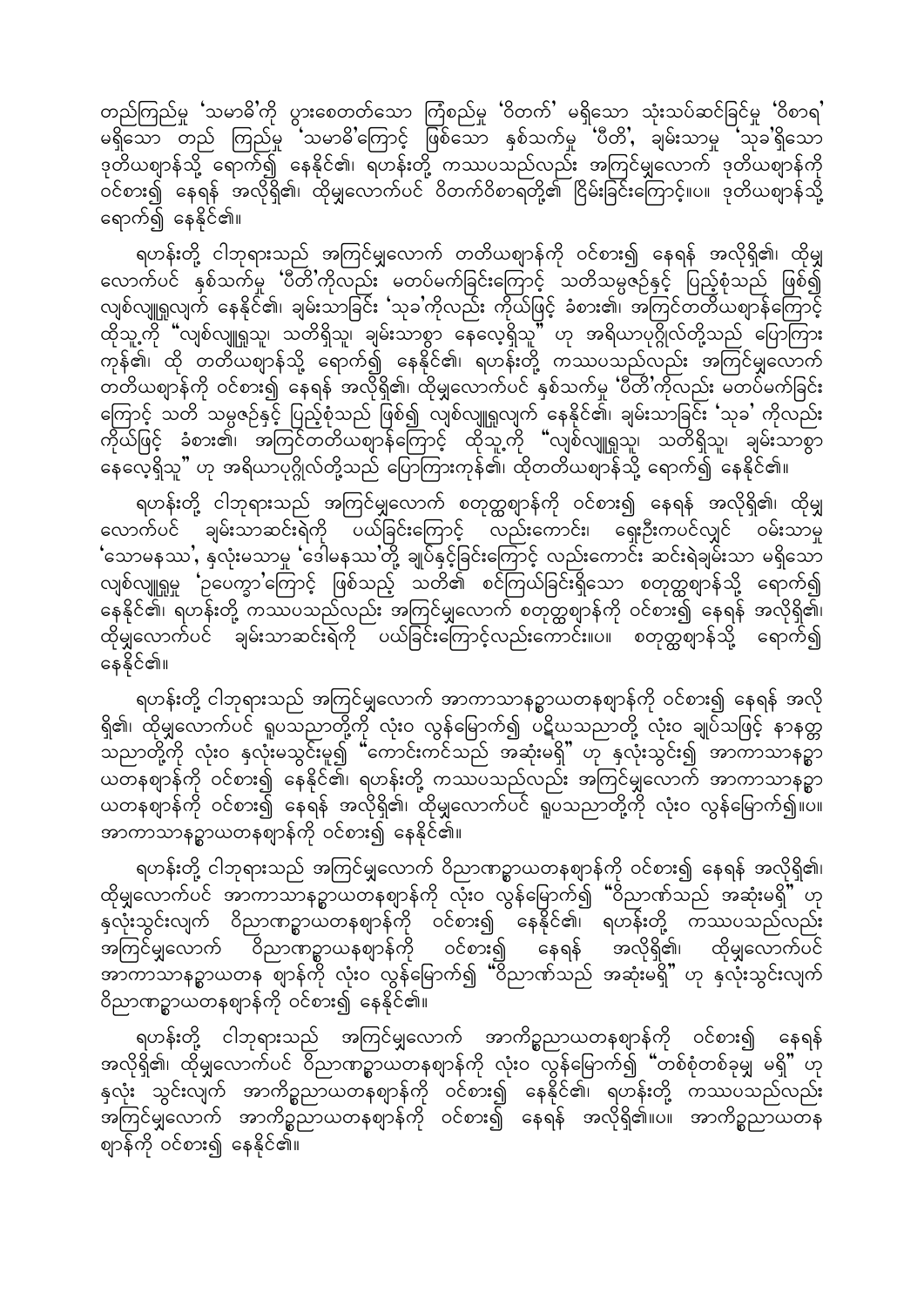ရဟန်းတို့ ငါဘုရားသည် အကြင်မျှလောက် နေဝသညာနာသညာယတနဈာန်ကို ဝင်စား၍ နေရန် အလိုရှိ၏၊ ထိုမျှလောက်ပင် အာကိဉ္စညာယတနစျာန်ကို လုံးဝ လွန်မြောက်၍ နေဝသညာနာ သညာယတန ဈာန်ကို ဝင်စား၍ နေနိုင်၏၊ ရဟန်းတို့ ကဿပသည်လည်း အကြင်မျှလောက် နေဝသညာနာသညာယတနဈာန်ကို ဝင်စား၍ နေရန် အလိုရှိ၏။ပ။ နေဝသညာနာသညာယတနဈာန်ကို ဝင်စား၍ နေနိုင်၏။

ရဟန်းတို့ ငါဘုရားသည် အကြင်မျှလောက် နိရောဓသမာပတ်ကို ဝင်စား၍ နေရန် အလိုရှိ၏၊ ထိုမျှလောက်ပင် နေဝသညာနာသညာယတနဈာန်ကို လုံးဝ လွန်မြောက်၍ သညာဝေဒနာတို့၏ ချပ်ရာ .<br>'နိရောဓသမာပတ်'ကို ဝင်စား၍ နေနိုင်၏၊ ရဟန်းတို့ ကဿပသည်လည်း။ပ။ သညာဝေဒနာတို့၏ ချုပ်ရာ 'နိရောဓသမာပတ်'ကို ဝင်စား၍ နေနိုင်၏။

ရဟန်းတို့ ငါဘုရားသည် အကြင်မျှလောက် ဣဒ္ဓိဝိဓအဘိညာဉ်ကို ပြီးစေရန် အလိုရှိ၏၊ ထိုမျှ လောက်ပင် များပြားသော တန်ခိုးဖန်ဆင်းခြင်းကို ပြီးစေ၏၊ တစ်ယောက်တည်း ဖြစ်လျက်လည်း အများ ဖြစ်သွား၏၊ အများ ဖြစ်လျက်လည်း တစ်ယောက်တည်း ဖြစ်လာ၏၊ ကိုယ်ကို ထင်ရှား ဖြစ်စေ၏၊ ကိုယ် -<br>ပျောက်စေ၏၊ နံရံတစ်ဖက် တံတိုင်းတစ်ဖက် တောင်တစ်ဖက်သို့ မထိမငြိဘဲ "ကောင်းကင်၌ကဲ့သို့" သွား၏၊ မြေ၌လည်း ငုပ်ခြင်းပေါ်ခြင်းကို "ရေ၌ကဲ့သို့" ပြု၏၊ ရေ၌လည်း မကွဲစေဘဲ "မြေ၌ကဲ့သို့"<br>သွား၏၊ ကောင်းကင်၌လည်း ထက်ဝယ်ဖွဲ့ခွေလျက် "အတောင်ရှိသော ငှက်ကဲ့သို့" သွား၏၊ ဤသို့ ကြီးသော တန်ခိုးရှိကုန်သော ကြီးသော အာနုဘော်ရှိကုန်သော လနေတို့ကိုလည်း လက်ဖြင့် သုံးသပ်၏၊ ဆုပ်ကိုင်၏၊ ဗြဟ္မာ့ပြည်တိုင်အောင်လည်း ကိုယ်ကို<sup>ံ</sup>မိမိအလိုအတိုင်း ဖြစ်စေ၏၊ ရဟန်းတို့ ကဿပ ာ သည်လည်း အကြင်မျှလောက် ဣဒ္ဓိဝိဓအဘိညာဉ်ကို ပြီးစေရန် အလိုရှိ၏၊ ထိုမျှလောက်ပင် တစ်ပါးမက များ ပြားသော တန်ခိုးဖန်ဆင်းခြင်းကို ပြီးစေ၏။ပ။ ဗြဟ္မာ့ပြည်တိုင်အောင် ကိုယ်ကို မိမိအလိုအတိုင်း ဖြစ်စေ၏။

ရဟန်းတို့ ငါဘုရားသည် အကြင်မျှလောက် ဒိဗ္ဗသောတအဘိညာဉ်ကို ပြီးစေရန် အလိုရှိ၏၊ ထိုမျှ လောက်ပင် အထူးသဖြင့် စင်ကြယ်သော လူတို့၏ နားထက် သာလွန်သော နတ်တို့၏ နားနှင့် တူသော 'ဒိဗ္ဗသောတ' အဘိဉာဉ်ဖြင့် နတ်၌လည်းဖြစ်ကုန် လူ၌လည်းဖြစ်ကုန်သော ဝေးသည်လည်းဖြစ်ကုန် နီးသည်လည်း ဖြစ်ကုန်သော နှစ်မျိုးသော အသံတို့ကို ကြားနိုင်၏၊ ရဟန်းတို့ ကဿပသည်လည်း တူသော 'ဒိဗ္ဗသောတ' အဘိဉာဉ်ဖြင့်။ပ။ ဝေးသည်လည်း ဖြစ်ကုန် နီးသည်လည်း ဖြစ်ကုန်သော (နှစ်မျိုးသော) အသံတို့ကို ကြားနိုင်၏။

ရဟန်းတို့ ငါဘုရားသည် အကြင်မျှလောက် ပရစိတ္တဝိဇာနနအဘိညာဉ်ကို ပြီးစေရန် အလိုရှိ၏၊ ထိုမျှလောက်ပင် တစ်ပါးသောသတ္တဝါ တစ်ပါးသောပုဂ္ဂိုလ်တို့၏ စိတ်ကို မိမိစိတ်ဖြင့် ပိုင်းခြား၍ သိနိုင်၏၊ တပ်မက်ခြင်း 'ရာဂ'နှင့် တကွဖြစ်သော စိတ်ကိုလည်း "တပ်မက်ခြင်း 'ရာဂ'နှင့် တကွဖြစ်သော စိတ်"ဟု သိ၏၊ တပ်ိမက်ခြင်း 'ရာဂ' ကင်းသော စိတ်ကိုလည်း "တပ်မက်ခြင်း 'ရာဂ' ကင်းသော စိတ်"ဟု သိ၏။ အမျက်ထွက်ခြင်း 'ဒေါသ'နှင့် တကွဖြစ်သော စိတ်ကိုလည်း။ အမျက်ထွက်ခြင်း 'ဒေါသ' ကင်းသော စိတ်ကိုလည်း။ပ။ တွေဝေခြင်း 'မောဟ' နှင့်တကွဖြစ်သော စိတ်ကိုလည်း၊ တွေဝေခြင်း 'မောဟ' ကင်းသောစိတ် ကိုလည်း။ ကြုံ့သော 'သံခိတ္တ' စိတ်ကိုလည်း၊ ပျံ့သော 'ဝိက္ခိတ္တ' စိတ်ကိုလည်း။ မြတ်သည်၏ အဖြစ်သို့ ရောက်သော မဟဂ္ဂုတ် စိတ်ကိုလည်း၊ မြတ်သည်၏အဖြစ်သို့ မရောက်သော ု<br>'အမဟဂ္ဂုတ်' စိတ်ကိုလည်း။ သာလွန်သော တရားရှိသော 'သဉတ္တရစိတ်ကိုလည်း၊ သာလွန်သော တရား<br>မရှိသော 'အနုတ္တရ' စိတ်ကိုလည်း။ တည်ကြည်သော 'သမာဟိတ' စိတ်ကိုလည်း၊ မတည်ကြည်သော ်အသမာဟိတ<sup>်</sup>စိတ်ကိုလည်း။ လွတ်မြောက်သော 'ဝိမုတ္တ' စိတ်ကိုလည်း၊ မလွတ်မြောက်သော 'အဝိမုတ္တ' စိတ်ကိုလည်း "မလွတ်မြောက်သော 'အဝိမုတ္တ'စိတ်" ဟု သိ၏။ ရဟန်းတို့ ကဿပသည်လည်း အကြင်မျှ လောက် ပရစိတ္တဝိဇာနန်အဘိညာဉ်ကို ပြီးစေရန် အလိုရှိ၏၊ ထိုမျှလောက်ပင် တစ်ပါးသောသတ္တဝါ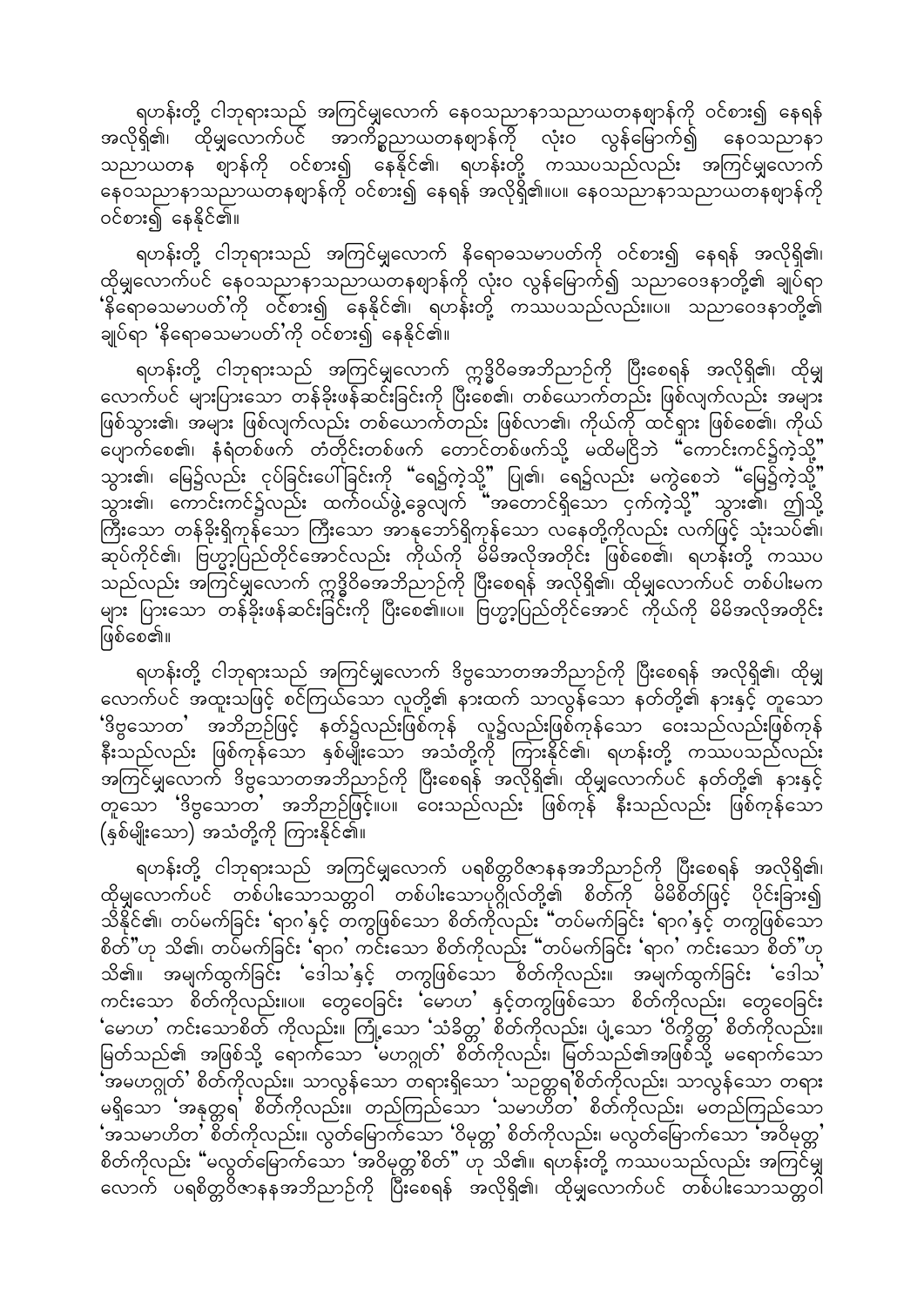တစ်ပါးသော ပုဂ္ဂိုလ်တို့၏ စိတ်ကို မိမိစိတ်ဖြင့် ပိုင်းခြား၍ သိနိုင်၏၊ တပ်မက်ခြင်း 'ရာဂ**'**နှင့် တကွ ဖြစ်သော စိတ်ကိုလည်း "တပ်မက်ခြင်း 'ရာဂ'နှင့်တကွ ဖြစ်သောစိတ်" ဟု သိ၏။ပ။ မလွတ်မြောက်သော .<br>'အဝိမုတ္ကႛ စိတ်ကိုလည်း "မလွတ်မြောက်သော 'အဝိမုတ္တႛ စိတ်" ဟူ၍ သိနိုင်၏။

ရဟန်းတို့ ငါဘုရားသည် အကြင်မျှလောက် ပုဗ္ဗေနိဝါသာနုဿတိအဘိညာဉ်ကို ပြီးစေရန် အလိုရှိ၏၊ ထိုမျှလောက်ပင် ရှေး၌ ဖြစ်ဖူးသော ဘဝကို အောက်မေ့နိုင်၏။ ဤသည်ကား အဘယ်နည်း၊ တစ်ဘဝကို လည်းကောင်း၊ နှစ်ဘဝတို့ကို လည်းကောင်း၊ သုံးဘဝတို့ကို လည်းကောင်း၊ လေးဘဝတို့ကို လည်းကောင်း၊ ငါးဘဝတို့ကို လည်းကောင်း၊ ဆယ်ဘဝတို့ကို လည်းကောင်း၊ ဘဝနှစ်ဆယ်တို့ကို လည်းကောင်း၊ ဘဝသုံးဆယ်တို့ကို လည်းကောင်း၊ ဘဝလေးဆယ်တို့ကို လည်းကောင်း၊ ဘဝငါးဆယ် တို့ကို လည်းကောင်း၊ ဘဝတစ်ရာကို လည်းကောင်း၊ ဘဝတစ်ထောင်ကို လည်းကောင်း၊ ဘဝတစ်သိန်းကို လည်းကောင်း၊ များပြားသော ပျက်ကပ်တို့ကို လည်းကောင်း၊ များပြားသော ဖြစ်ကပ်တို့ကို လည်း ကောင်း၊ များပြားသော ပျက်ကပ်, ဖြစ်ကပ်တို့ကို လည်းကောင်း "ဤမည်သော ဘဝ၌ ငါသည် ဤသို့ သော အမည်ရှိခဲ့၏၊ ဤသို့သော အနွယ်ရှိခဲ့၏၊ ဤသို့သော အဆင်းရှိခဲ့၏၊ ဤသို့သော အစာရှိခဲ့၏၊ ဤသို့သော ချမ်းသာဆင်းရဲကို ခံစားခဲ့၏၊ ဤသို့ သော အသက်အပိုင်းအခြား ရှိခဲ့၏။ ထိုငါသည် xkdb0rS aocJhí þb0ü jzpfjyef\? xkdb0üvnf; þodkYaom trnf&SdcJh\? þodkYaom ာနွယ်ရှိခဲ့၏၊ ဤသို့သော အဆင်းရှိခဲ့၏၊ ဤသို့သော အစာရှိခဲ့၏၊ ဤသို့သော ချမ်းသာဆင်းရဲကို ခံစားခဲ့၏၊ ဤသို့သော အသက်အပိုင်းအခြားရှိခဲ့၏။ ထိုငါသည် ထိုဘဝမှ သေခဲ့၍ ဤဘဝ၌ ဖြစ်ပြန်၏ $\!dagger$ ဟု ဤသို့ အခြင်းအရာနှင့် တကွ ညွှန်ပြဖွယ် အမည်အနွယ်နှင့် တကွ များပြားသော ရှေး၌ ဖြစ်ဖူးသော ာ်တြို အောက်မေ့နိုင်ခါ၊ ရဟန်းတို့ တိဿပသည်လည်း အကြင်မျှ လောက် ပုဗ္ဗေနိဝါသာနုဿတိ အဘိညာဉ် ပြီးစေရန် အလိုရှိ၏၊ ထိုမျှလောက်ပင် ရှေး၌ ဖြစ်ဖူးသော များပြားသော ဘဝတို့ကို အောက်မေ့ နိုင်၏။ ဤသည်ကား အဘယ်နည်း၊ တစ်ဘဝကိုလည်းကောင်း။ပ။ ဤသို့ အခြင်းအရာနှင့် တကွ ညွှန်ပြဖွယ် အမည်အနွယ် နှင့်တကွ များပြားသော ရှေး၌ ဖြစ်ဖူးသော ဘဝကို အောက်မေ့နိုင်၏။

ရဟန်းတို့ ငါဘုရားသည် အကြင်မျှလောက် ဒိဗ္ဗစက္ခုအဘိညာဉ် ပြီးစေရန် အလိုရှိ၏၊ ထိုမျှလောက် ပင် အထူးသဖြင့် စင်ကြယ်သော လူတို့၏ မျက်စိထက် သာလွန်သော နတ်တို့၏ မျက်စိနှင့် တူသော 'ဒိဗ္ဗ စက္ခုႛ ဉာဏ်ဖြင့် သေဆဲသတ္တဝါ ဖြစ်ပေါ် ဆဲသတ္တဝါ၊ ယုတ်သောသတ္တဝါ မြတ်သောသတ္တဝါ၊ အဆင်းလ္ သော သတ္တဝါ အဆင်းမလှသော သတ္တဝါ၊ ကောင်းသော လားရာရှိသော သတ္တဝါ မကောင်းသော လားရာရှိသော သတ္တဝါတို့ကို မြင်၏။ ကံအားလျော်စွာ ဖြစ်ကုန်သော<sup>်</sup>သတ္တဝါတို့ကို သိ၏၊ "အချင်းတို့ ဤသတ္တဝါတို့သည် ကိုယ်ဖြင့် ပြုသော မကောင်းသောအကျင့် 'ကာယဒုစရိုက်'နှင့် ပြည့်စုံကုန်၏၊ EIwfjzifh jyKaom raumif;aomtusifh ]0pD'kp½kduf}ESifh jynfhpkHukef\? pdwfjzifh jyKaom raumif; aomtusifh ]raem'kp½kduf}ESifh jynfhpkHukef\? t&d,mwdkYukd pGyfpGJwwfukef\? rSm;aom t,l&Sd ကုန်၏၊ မှားသော အယူဖြင့် ပြုတျင့်သော ကံရှိကုန်၏၊ ထိုသတ္တဝါတို့သည် ခန္ဓာကိုယ် ပျက်စီး၍ သေပြီးသည်မှ နောက်၌ ချမ်းသာ ကင်းသော မကောင်းသောလားရာ ပျက်စီးကျရောက်၍ ငရဲသို့ ရောက် ကုန်၏။ အချင်းတို့ ဤသတ္တဝါတို့ကား ကိုယ်ဖြင့် ပြုသော ကောင်းသောအကျင့် 'ကာယသုစရိုက်'နှင့် ပြည့်စုံကုန်၏၊ နှုတ်ဖြင့် ပြုသော ကောင်းသောအကျင့်််ဝစီသုစရိုက်'နှင့် ပြည့်စုံကုန်၏၊ စိတ်ဖြင့် ပြုသော ကြောင်းသောအကျင့် 'မနော သုစရိုက်'နှင့် ပြည့်စုံကုန်၏၊ အရိယာတို့ကို မစွပ်စွဲကုန်၊ မှန်သော အယူရှိကုန်၏၊ မှန်သောအယူဖြင့် ပြုကျင့် သော ကံရှိကုန်၏၊ ထိုသတ္တဝါတို့သည် ခန္ဓာကိုယ် ပျက်စီး၍ podistical approvidus and visit the visit of the visit of the code is a modern control of the code is position<br>Satisfao de producida estable in position of experience of the contract of the code of the code of the code is အထူးသဖြင့် စင်ကြယ်သော လူတို့၏ မျက်စိထက် သာလွန်သော နတ်တို့၏ မျက်စိနှင့် တူသော ်<sup>ဒိ</sup>ဗ္ဗစက္ခု)တက်ဖြင့် သေဆဲသတ္တဝါ ဖြစ်ဆဲ သတ္တဝါ၊ ယုတ်သောသတ္တဝါ၊ အထိုးလှ သူတို့ အဆင်းလှ သောသတ္တဝါ အဆင်းမလှသောသတ္တဝါ၊ ကောင်းသော လားရာရှိသောသတ္တဝါ မကောင်းသော လားရာ ္သိသောသတ္တဝါတို့ကို မြင်နိုင်၏။ ကံအားလျော်စွာ ဖြစ်ကုန်သော သတ္တဝါတို့ကို သိနိုင်၏၊ ရဟန်းတို့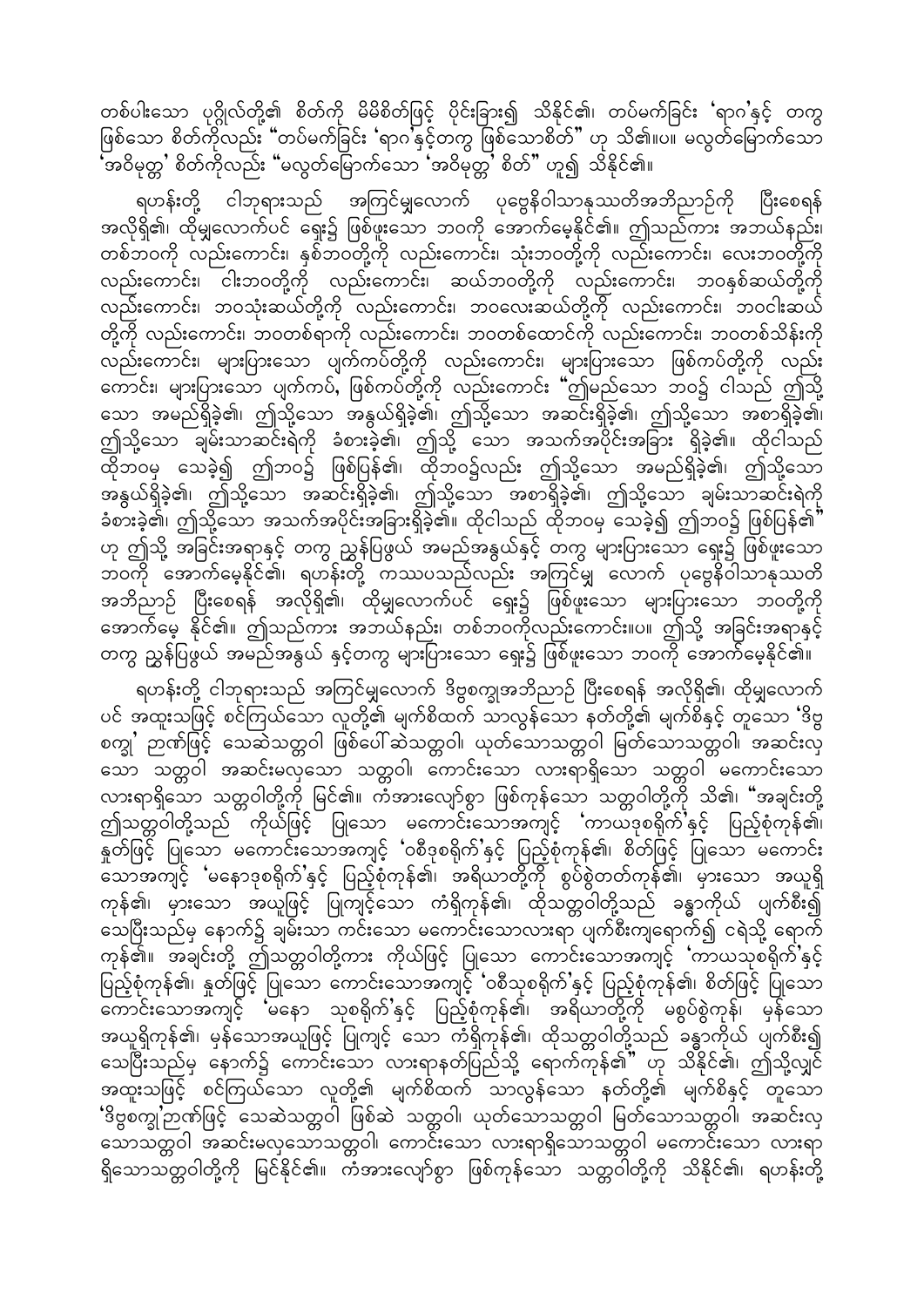ကဿပသည်လည်း အကြင်မျှလောက် ဒိဗ္ဗစက္ခုအဘိညာဉ်ကို ဖြစ်စေရန် အလိုရှိ၏၊ ထိုမျှလောက်ပင် အထူးသဖြင့် စင်ကြယ်သော လူတို့၏ မျက်စိထက် သာလွန်သော နတ်တို့၏ မျက်စိနှင့် တူသော ်ဒိဗ္ဗစက္ခု ဉာဏ်ဖြင့် သေဆဲသတ္တဝါတို့ကို မြင်နိုင်၏။ပ။ ကံအားလျော်စွာ ဖြစ်ကုန်သော သတ္တဝါတို့ကို သိနိုင်၏။

ရဟန်းတို့ ငါဘုရားသည် အာသဝေါတရားတို့၏ ကုန်ခြင်းကြောင့် အာသဝေါကင်းသော လွတ် မြောက်သော အရဟတ္တဖိုလ်စိတ်နှင့် လွတ်မြောက်သော အရဟတ္တဖိုလ်ပညာကို ယခုဘဝ၌ပင် ကိုယ်တိုင် ထူးသော ဉာဏ်ဖြင့် မျက်မှောက်ပြုလျက် ရောက်၍ နေ၏။ ရဟန်းတို့ ကဿပသည်လည်း အာသဝေါ လွတ်မြောက်သော အရဟတ္တဖိုလ်ပညာကို ယခုဘဝ၌ပင် ကိုယ်တိုင် မျက်မှောက်ပြုလျက် ရောက်၍ နေ၏ ဟု (မိန့်တော်မူ၏)။

နဝမသုတ်။

နိဒါန၀ဂွသံယုတ်ပါဠိတော်

=== ၅ - ကဿပသံယုတ် ===

၁၀ - ဉပဿယသုတ်

၁၅၃။ အကျွန်ုပ်သည် ဤသို့ ကြားနာခဲ့ရပါသည်- အခါတစ်ပါး၌ အသျှင်မဟာကဿပသည် သာဝတ္ထိပြည် အနာထပိဏ်သူဌေး၏ အရံဖြစ်သော ဇေတဝန်ကျောင်း၌ (သီတင်းသုံး) နေတော်မူ၏၊ ထိုအခါ အရှင်အာနန္ဒာသည် နံနက်အခါ သင်္ကန်းကို ပြင်ဝတ်၍ သပိတ်သင်္ကန်းကို ယူလျက် အသျှင် မဟာကဿပ အထံသို့ ချဉ်းကပ်၍ အသျှင်မဟာကဿပအား- "အရှင်ဘုရားကဿပ သွားကြပါ ကုန်စို့၊ တစ်ခုသော ဘိက္ခုနီမကျောင်းသို့ ချဉ်းကပ်ပါကုန်အံ့" ဟု လျှောက်၏။ ငါ့ရှင်အာနန္ဒာ သင် သွားလော့၊ သင်သည် များသောကိစ္စရှိ၏၊ များသော ပြုဖွယ်ရှိ၏ ဟု (ဆို၏)။

နှစ်ကြိမ်မြောက်လည်း အရှင်အာနန္ဒာသည် "အရှင်ဘုရားကဿပ သွားပါကုန်အံ့၊ တစ်ခုသော ဘိက္ခုနီမကျောင်းသို့ ချဉ်းကပ်ပါကုန်အံ့" ဟု လျှောက်၏။ ငါ့သျှင်အာနန္ဒာ သင် သွားလော့၊ သင်သည် ျား<br>များသော ကိစ္စရှိ၏၊ များသော ပြုဖွယ်ရှိ၏ ဟု (ဆို၏)။ သုံးကြိမ်မြောက်လည်း အသျှင်အာနန္ဒာသည် "အသျှင်ဘုရားကဿပ သွားပါကုန်အံ့၊ တစ်ခုသော ဘိက္ခုနီမ ကျောင်းသို့ ချဉ်းကပ်ပါကုန်အံ့" ဟု လျှောက်၏။

ထိုအခါ အသျှင်မဟာကဿပသည် နံနက်အခါ သင်္ကန်းကို ပြင်ဝတ်၍ သပိတ်သင်္ကန်းကို ယူလျက် နောက်လိုက်ရဟန်းဖြစ်သော အသျှင်အာနန္ဒာနှင့် အတူ တစ်ခုသော ဘိက္ခုနီမကျောင်းသို့ ချဉ်းကပ် .<br>ပြီးလျှင် ခင်းထားသော နေရာ၌ ထိုင်နေ၏၊ ထိုအခါ များစွာကုန်သော ဘိက္ခုနီမတို့သည် အသျှင် ...<br>မဟာကဿပ ထံသို့ ချဉ်းကပ်ပြီးလျှင် အသျှင်မဟာကဿပကို ရှိခိုးကုန်လျက် တစ်ခုသော နေရာ၌ ထိုင်နေကုန်၏၊ တစ်ခုသော နေရာ၌ ထိုင်နေကုန်သော ထိုဘိက္ခုနီမတို့ကို အသျှင်မဟာကဿပသည် ထက်သန် ရွှင်လန်းစေ၏၊ ထိုအခါ အရှင်မဟာကဿပသည် ထိုဘိက္ခုနီမတို့အား တရားစကားကို<br>ကောင်းစွာ ဟောကြား၍ တရားကို ဆောက်တည်စေကာ တရားကျင့်သုံးရန် ထက်သန်စေပြီးလျှင်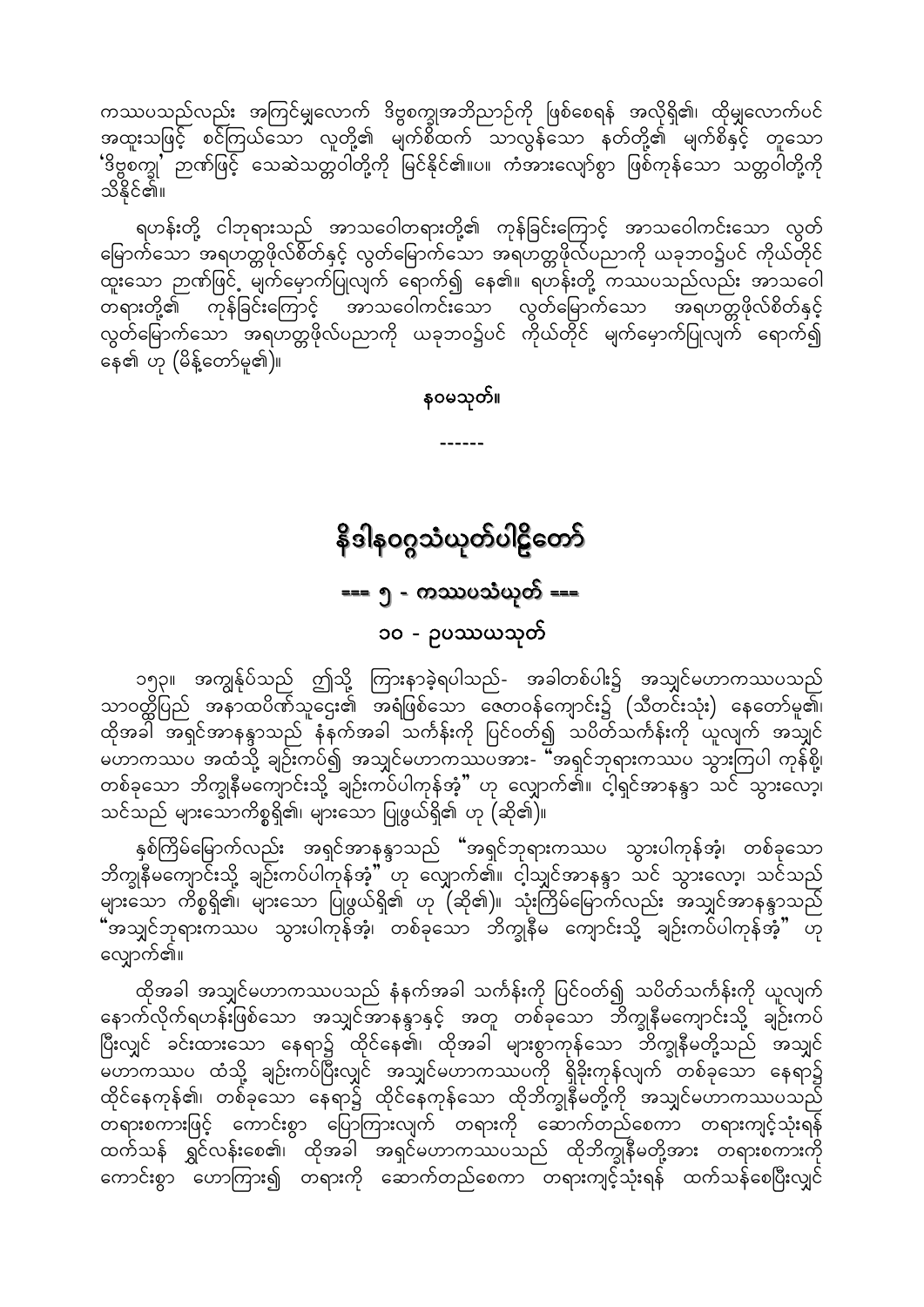နေရာမှ ထ၍ ကြွသွား၏၊ ထိုအခါ ထုလ္လ တိဿာ ဘိက္ခုနီမသည် မနှစ်လိုသည် ဖြစ်၍ "အဘယ့်ကြောင့် ာသျှင်မဟာကဿပသည် ပညာရှိရဟန်း ဖြစ်သော အသျှင်အာနန္ဒာ၏ မျက်မှောက်၌ တရားဟော သင့်၏ ဟူ၍ မှတ်ထင်ဘိသနည်း၊ အပ်ကုန်သည်သည် အပ်လုပ်သော သူ၏အထံ၌ အပ်ကို ရောင်းအပ် ၏ ဟု မှတ်ထင်သကဲ့သို့ ဤအတူသာလျှင် အသျှင် မဟာကဿပသည် ပညာရှိရဟန်း ဖြစ်သော အသျှင်အာနန္ဒာ၏ မျက်မှောက်၌ တရားကို ဟောသင့်သည် ဟု မှတ်ထင်ဘိ၏ ဟု မနှစ်လို သော စကားကို ဆို၏။

ဤစကားကို ထုလ္လတိဿာဘိက္ခုနီမ၏ ဆိုသော အသျှင်မဟာကဿပသည် ကြား၍ အသျှင်အာနန္ဒာအား "ငါ့သျှင်အာနန္ဒာ အသို့နည်း ငါသည် အပ်ကုန်သည် ဖြစ်၍ သင်သည် အပ်လုပ်သူ ဖြစ်သလော့၊ထိုသို့မဟုတ်မူ ငါသည် အပ်လုပ်သူ ဖြစ်၍ သင်သည် အပ်ကုန်သည် ဖြစ်သလော" ဟု .<br>ဆို၏။ အသျှင်ဘုရားကဿပ သည်းခံတော်မူပါလော့၊ မာတုဂါမသည် မိုက်ပါ၏ ဟု (လျှောက်၏)။ င့ါ်သျှင်အာနန္ဒာ သင်သည် ဆိုင်းငံ့လော့၊ သင့်အား သံဃာသည် အလွန် မစူးစမ်းပါစေလင့်။

င့ါသျှင်အာနန္ဒာ ထိုအရာကို အသို့ မှတ်ထင်သနည်း၊ "ရဟန်းတို့ ငါဘုရားသည် အကြင်မျှလောက် ပဌမဈာန်ကို ဝင်စားနေရန် အလိုရှိ၏၊ ထိုမျှလောက်ပင် ကာမဂုဏ်တို့မှ ကင်းဆိတ်၍ သာလျှင် ပဌမဈာန်ကို ဝင်စားနေ၏။ ရဟန်းတို့ အာနန္ဒာသည်လည်း အကြင်မျှလောက် ပဌမဈာန်ကို ဝင်စား နေရန် အလိုရှိ၏၊ ထိုမျှလောက်ပင် ကာမဂုဏ်တို့မှ ကင်းဆိတ်၍သာလျှင် အကုသိုလ်တရားတို့မှ ကင်းဆိတ်၍သာလျှင် ကြံစည်မှု 'ဝိတက်', သုံးသပ်ဆင်ခြင်မှု 'ဝိစာရနေ့် တကွဖြစ်သော နီဝရဏ ကင်းခြင်းကြောင့် ဖြစ်သော နှစ်သိမ့်မှု 'ပီတိ', ချမ်းသာ မှု 'သုခ'ရှိသော ပဌမဈာန်ကို ဝင်စားနေနိုင်၏" ဟု ရဟန်းသံဃာဝယ် သင့်ကို မြတ်စွာဘုရား မျက်မှောက်၌ (မြတ်စွာဘုရားနှင့် အတူပြု၍) ဆောင်အပ် ဖူး သလော။ အသျှင်ဘုရား မဆောင်ိအပ်ဖူးပါ။

င့ါသျှင် "ရဟန်းတို့ ငါသည် အကြင်မျှလောက် ပဌမဈာန်ကို ဝင်စားနေရန် အလိုရှိ၏၊ ထိုမျှလောက် ပင် ကာမဂုဏ်တို့မှ ကင်းဆိတ်၍သာလျှင် အကုသိုလ်တရားတို့မှ ကင်းဆိတ်၍သာလျှင် ကြံစည်မှု 'ဝိတက်', သုံးသပ်ဆင်ခြင်မှု 'ဝိစာရန်င့် တကွဖြစ်သော နီဝရဏဆိတ်ခြင်းကြောင့် ဖြစ်သော နှစ်သိမ့်မှု<br>'ပီတိ', ချမ်းသာမှု 'သုခ' ရှိသော ပဌမဈာန်ကို ဝင်စားနေ၏။ ရဟန်းတို့ ကဿပသည်လည်း အကြင်မျှ လောက် ပဌမဈာန်ကို ဝင်စားနေရန် အလိုရှိ၏၊ ထိုမျှလောက်ပင် ကာမဂုဏ်တို့မှ ကင်းဆိတ်၍သာလျှင်<br>အကုသိုလ်တရားတို့မှ ကင်းဆိတ်၍သာလျှင်။ပ။ ပဌမဈာန်ကို ဝင်စားနေနိုင်၏" ဟု ရဟန်းသံဃာဝယ် င့ါ့ကို မြတ်စွာဘုရား မျက်မှောက်၌ (မြတ်စွာဘုရားနှင့် အတူပြု၍) ဆောင်အပ်ဖူး၏။ပ။ (အနုပုဗ္ဗဝိဟာရ သမာပတ် ကိုးပါး အဘိညာဉ် ငါးပါးတို့၌ ဤအတူ ချဲ့၍ သိလေ)။

င့ါသျှင်အာနန္ဒာ ထိုအရာကို အသို့ မှတ်ထင်သနည်း၊ "ရဟန်းတို့ ငါသည် အာသဝေါတရားတို့၏ ကုန်ခြင်းကြောင့် အာသဝေါမရှိသော လွတ်မြောက်သော အရဟတ္တဖိုလ်စိတ်နှင့် လွတ်မြောက်သော ား<br>အရဟတ္က ဖိုလ်ပညာကို ယခုဘဝ၌ပင် ကိုယ်တိုင်ထူးသော ဉာဏ်ဖြင့် သိ၍ မျက်မှောက်ပြုလျက် ရောက်၍နေ၏။ ရဟန်းတို့ အာနန္ဒာသည်လည်း အာသဝေါတရားတို့၏ ကုန်ခြင်းကြောင့် အာသဝေါ မရှိသော လွတ်မြောက်သော အရဟတ္တဖိုလ်စိတ်နှင့် လွတ်မြောက်သော အရဟတ္တဖိုလ်ပညာကို ယခုဘဝ ၌ပင် ကိုယ်တိုင် ထူးသော ဉာဏ်ဖြင့် မျက်မှောက်ပြုလျက် ရောက်၍ နေ၏" ဟု ရဟန်းသံဃာဝယ် အသျှင်ဘုရား မဆောင်အပ်ဖူးပါ။

င့ါသျှင် "ရဟန်းတို့ ငါသည် အာသဝေါတရားတို့၏ ကုန်ခြင်းကြောင့် အာသဝေါ မရှိသော လွတ် မြောက်သော အရဟတ္တဖိုလ်စိတ်နှင့် လွတ်မြောက်သော အရဟတ္တဖိုလ်ပညာကို ယခုဘဝ၌ပင် ကိုယ်တိုင်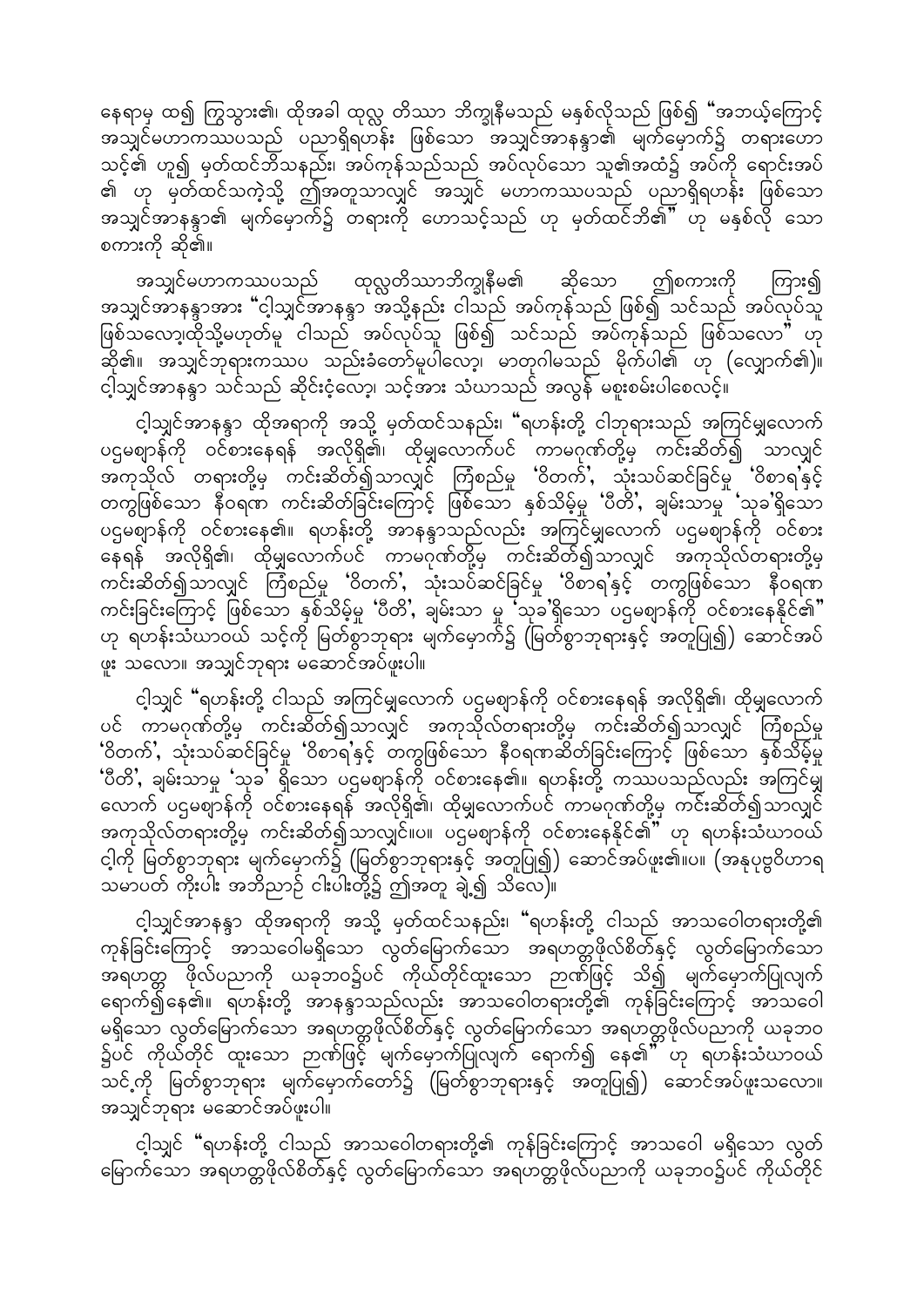ထူးသော ဉာဏ်ဖြင့် မျက်မှောက်ပြုလျက် ရောက်၍ နေ၏။ ရဟန်းတို့ ကဿပသည်လည်း အာသဝေါ တရားတို့၏ ကုန်ခြင်းကြောင့် အာသဝေါ မရှိသော လွတ်မြောက်သော အရဟတ္တဖိုလ်စိတ်နှင့် လွတ် မြောက်သော အရဟတ္တဖိုလ်ပညာကို ယခုဘဝ၌ပင် ကိုယ်တိုင် ထူးသော ဉာဏ်ဖြင့် မျက်မှောက်ပြုလျက် ရောက်၍ နေ၏" ဟုိရဟန်းသံဃာဝယ် ငါ့ကို မြတ်စွာဘုရား မျက်မှောက်တော်၌ (မြတ်စွာဘုရားနှင့် အတူပြု၍) ဆောင်အပ်ဖူး၏။ ငါ့သျှင် အကြင်သူသည် ငါ၏ အဘိညာဉ်ခြောက်ပါးတို့ကို ဖုံးလွှမ်းအပ်၏ ဟု မှတ်ထင်၏၊ ထိုသူသည် ခုနစ်တောင်, ခုနစ်တောင့်ထွာရှိသော ဆင်ကို ထန်းရွက်ဖြင့် ဖုံးလွှမ်းအပ်၏ ဟု မှတ်ထင်ဘိ၏ ဟု (မိန့်ဆို၏)။

ထုလ္လတိဿာဘိက္ခုနီမသည်ကား မြတ်သောအကျင့်မှ ရွေ့လျောလေ၏။

ဒသမသုတ်။

နိဒါန၀ဂွသံယုတ်ပါဠိတော် === ၅ - ကဿပသံယုတ် === ၁၁ - စီဝရသုတ်

၁၅၄။ အခါတစ်ပါး၌ အသျှင်မဟာကဿပသည် ရာဇဂြိုဟ်ပြည် ရှဉ့်နက်တို့ကို အစာကျွေးရာ ဖြစ် သော မေငျေဝန်ကျောင်း၌ (သီတင်းသုံး) နေတော်မူ၏၊ ထိုအခါ အသျှင်အာနန္ဒာသည် ဒက္ခိဏဂိရိ၌ များစွာသော ရဟန်းသံဃာတို့နှင့်အတူ (ဒေသစာရီ) လှည့်လည်၏။

ထိုအခါ သုံးကျိပ်မျှကုန်သော အများအားဖြင့် ရဟန်းငယ်ဖြစ်သော အသျှင်အာနန္ဒာ၏ အတူနေ တပည့်တို့သည် သိက္ခာကို စွန့်၍ လူထွက်ကုန်၏၊ ထိုအခါ အသျှင်အာနန္ဒာသည် ဒက္ခိဏဂီရိ၌ မွေ့လျော်<br>သလောက် ဒေသစာရီ လှည့်လည်ပြီး၍ ရာဇဂြိုဟ်ပြည် ရှဉ့်နက်တို့ကို အစာကျွေးရာ ဖြစ်သော ဝေဠုဝန် ကျောင်း အသျှင်မဟာကဿပထံသို့ ချဉ်းကပ်၍ အသျှင်မဟာကဿပကို ရှိခိုးလျက် တစ်ခုသော နေရာ၌ ထိုင်နေ၏၊ တစ်ခုသော နေရာ၌ ထိုင်နေသော အသျှင်အာနန္ဒာအား အသျှင်မဟာကဿပသည် "ငါ့သျှင် အာနန္ဒာ အဘယ်မျှလောက်သော အကျိုးထူးကို စွဲ၍ မြတ်စွာဘုရားသည် ဒါယကာတို့၌ သုံးပါးခံယူနိုင်သော တိကဘောဇဉ်ကို ပညတ်တော်မူသနည်း" ဟို မိန့်တော်မူ၏။

အသျှင်ဘုရားကဿပ သုံးပါးသော အကျိုးထူးတို့ကို စွဲ၍ မြတ်စွာဘုရားသည် ဒါယကာအိမ်တို့၌<br>သုံးပါးခံယူနိုင်သော တိကဘောဇဉ်ကို ပညတ်တော်မူ၏။ သီလမရှိသော ပုဂ္ဂိုလ်တို့ကို နှိပ်ခြင်းငှါ သီလကို ချစ်ကုန်သော ရဟန်းတို့အား ချမ်းသာစွာ နေရခြင်းငှါ၊ အလိုဆိုးရှိကုန်သော ရဟန်းတို့သည် အသင်း အပင်းကို မှီ၍ သံဃာကို မဖျက်ဆီးခြင်းငှါ၊ ဒါယကာကို ချီးမြှောက်ခြင်းငှါ ဤသုံးပါးသော အကျိုးထူး တို့ကို စွဲ၍ မြတ်စွာဘုရားသည် ဒါယကာအိမ်တို့၌ သုံးပါးခံယူနိုင်သော တိကဘောဇဉ်ကို ပညတ်ပါ၏ ဟု (လျှောက်၏)။

င့ါသျှင်အာနန္ဒာ ထိုသို့ဖြစ်ပါလျက် အဘယ့်ကြောင့် သင်သည် ဣန္ဒြေတို့၌ စောင့်ရှောက်သော တံခါး မရှိကုန်သော၊ ဘောဇဉ်၌ အတိုင်းအရှည်ကို မသိကုန်သော၊ နိုးကြားခြင်းနှင့် မယှဉ်ကုန်သော ဤအသစ် ဖြစ်ကုန်သော ရဟန်းတို့နှင့်အတူ ဒေသစာရီ လှည့်လည်ဘိသနည်း။ ကောက်ခင်းကို ဖျက်ဆီးသကဲ့သို့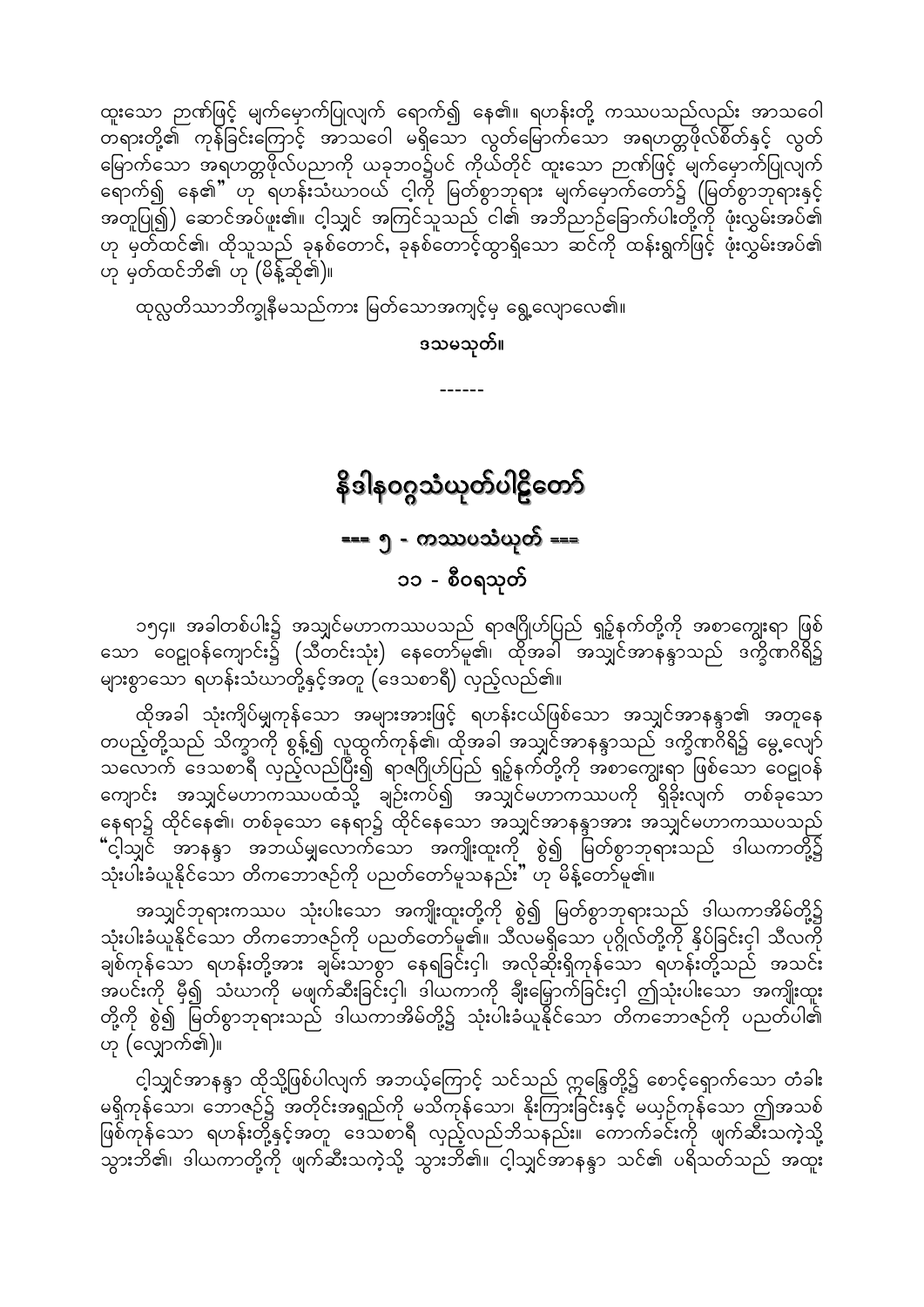ပျက်စီး၏၊ ငါ့သျှင် အများအားဖြင့် ရဟန်းငယ်ဖြစ်ကုန်သော သင်၏ တပည့်တို့သည် ပျက်စီးကုန်စွ www.am; ပြသူငယ်သည် အတိုင်းအရှည်ကို မသိ ဟု မိန့်တော်မူ၏။

အသျှင်ဘုရားကဿပ စင်စစ်အားဖြင့် အကျွန်ုပ်၏ ဦးခေါင်း၌ ဆံပင်ဖြူတို့သည် ပေါက်ပါကုန်၏၊ ထိုသို့ဖြစ်ပါလျက်လည်း အကျွန်ုပ်တို့သည် ယခုတိုင်အောင်လည်း အသျှင်မဟာကဿပ၏ 'သူငယ်'  $\overline{\text{C}}$ တ္ေတာ့ ခေါ် ဝေါ်ခြင်းမှ မလွတ်ကုန်သေးပါ ဟု လျှောက်၏။

ငါ့သျှင်အာနန္ဒာ ထို့ကြောင့်ကား သင်သည် ဣန္ဒြေတို့၌ စောင့်ရှောက်သော တံခါးမရှိကုန်သော ဘောဇဉ်၌ အတိုင်းအရှည်ကို မသိကုန်သော နိုးကြားခြင်းနှင့် မယှဉ်ကုန်သော ဤအသစ်ဖြစ်ကုန်သော ရဟန်းတို့နှင့်အတူ ဒေသစာရီ လှည့်လည်ဘိ၏။ ကောက်ခင်းကို ဖျက်ဆီးသကဲ့သို့ သွားဘိ၏၊ ဒါယကာတို့ကို ဖျက်ဆီးသကဲ့သို့ သွားဘိ၏။ ငါ့သျှင်အာနန္ဒာ သင်၏ ပရိသတ်သည် အထူး ပျက်စီး၏၊ အများ အားဖြင့် ရဟန်းငယ်ဖြစ်ကုန်သော သင်၏ တပည့်တို့သည် ပျက်စီးကုန်စွတကား၊ ဤသူငယ်သည် အတိုင်းအရှည်ကို မသိ ဟု မိန့်တော်မူ၏။

ထုလ္လနန္ဒာဘိက္ခုနီမသည် "ပညာရှိရဟန်းဖြစ်သော အသျှင်အာနန္ဒာကို 'သူငယ်'ဟု ခေါ် ဝေါ်ခြင်းဖြင့် အသျှင်မဟာကဿပ မောင်းမဲသတတ်"ဟု ကြားသဖြင့် မနှစ်လိုသော စိတ်ရှိသည် ဖြစ်၍ "အသျှင်မဟာ ကဿပသည် အဘယ့်ကြောင့် သာသနာပြင်ပ တိတ္ထိဖြစ်ဖူးသူ ဖြစ်ပါလျက် ပညာရှိရဟန်း ဖြစ်သော အသျှင် အာနန္ဒာကို 'သူငယ်' ဟူသော ခေါ်ဝေါ်ခြင်းဖြင့် မောင်းမဲအပ်၏ဟု မှတ်ထင်ဘိသနည်း" ဟု မနှစ်လိုသော စကားကို ဆို၏။

အသျှင်မဟာကဿပသည် ထုလ္လနန္ဒာဘိက္ခုနီမ ပြောဆိုသော စကားကို ကြားရကား အသျှင်အာနန္ဒာအား "ငါ့သျှင်အာနန္ဒာ ထုလ္လနန္ဒာဘိက္ခုနီမသည် မဆင်ခြင် မစဉ်းစားမူ၍ အဆောတ လျင် ဆိုဘိ၏၊ ငါ့သျှင် ငါသည် ဆံမှတ်ဆိတ်တို့ကို ပယ်၍ ဖန်ရည်ဆိုးသော အဝတ်တို့ကို ဝတ်လျက် လူ့ဘောင်မှ ရဟန်းဘောင်သို့ ဝင်ရောက် ရဟန်းပြုသော အခါမှ စ၍ (အလုံးစုံသော တရားတို့ကို) ကိုယ်တိုင် ထိုးထွင်း၍ သိတော်မူသော ပူဇော်အထူးကို ခံတော်မူထိုက်သော ထိုမြတ်စွာဘုရားကို ဖယ်ထား၍ တစ်ပါးသော သူကို 'ဆရာ' ဟူ၍ ညွှန်ကြားဖူး၏" ဟု မသိစဖူး။ ငါ့သျှင် ရှေးလူဖြစ်စဉ် အခါက ငါ့အား ဤအကြံသည် ဖြစ်ဖူး၏- "အိမ်ရာထောင်သော လူ့ဘောင်၌ နေရခြင်းသည် ကျဉ်းမြောင်းလှ၏၊ ကိလေသာမြူထရာ လမ်းနှင့်တူ၏၊ ရဟန်းအဖြစ်သည် လွင်ပြင်နှင့် တူ၏၊ အိမ်ရာထောင်သော လူ့ဘောင်၌ နေသော သူသည် ဤမြတ်သော အကျင့်ကို စင်စစ် ပြည့်စုံစွာ စင်စစ် စင်ကြယ်စွာ ခရုသင်းပွတ်သစ်စနှင့် တူစွာ ကျင့်ရန် မလွယ်ကူ၊ ငါသည် ဆံမုတ်ဆိတ်တို့ကို ပယ်၍ ဖန်ရည်ဆိုး အဝတ်တို့ကို ဝတ်ပြီးလျှင် လူ့ဘောင်မှ ရဟန်းဘောင်သို့ ဝင်ရောက် ရဟန်းပြုရမူ ကောင်းလေစွ" ဟု အကြံ ဖြစ်ဖူး၏။ ငါ့သျှင် ထိုငါသည် တစ်ပါးသော အခါ၌ ပုဆိုးဟောင်းတို့ကို ဒုကုဋ် ပြု၍ လောက၌ ရဟန္တာဖြစ်ကုန်သော ပုဂ္ဂိုလ်တို့ကို ရည်စူး၍ ဆံမုတ်ဆိတ်တို့ကို ပယ်ပြီး လျှင် ဖန်ရည်ဆိုးအဝတ်တို့ကို ဝတ်လျက် လူ့ဘောင်မှ ရဟန်းဘောင်သို့ ဝင်ရောက် ရဟန်းပြုခဲ့၏။

ထိုငါသည် ဤသို့ ရဟန်းပြုလျက် ခရီးရှည်သွားသည် ရှိသော် ရာဇဂြိုဟ်ပြည်နှင့် နာဠန္ဒမြို့၏ အကြား ဗဟုပုတ္တစေတီ၌ နေတော်မူသော မြတ်စွာဘုရားကို မြင်၍ ငါ့အား ဤသို့ အကြံ ဖြစ်၏-

"ငါသည် ဆုံးမတတ်သူကို တွေ့မြင်လိုသည် ဖြစ်ခဲ့မူ ဤမြတ်စွာဘုရားကိုသာလျှင် စင်စစ် တွေ့မြင် ရာ၏၊ ငါသည် ကောင်းသော လာခြင်းရှိသူကို တွေ့မြင်လိုသည် ဖြစ်ခဲ့မူ ဤမြတ်စွာဘုရားကိုသာလျှင် စင်စစ် တွေ့မြင်ရာ၏၊ ငါသည် (အလုံးစုံသော တရားကို) ကိုယ်တိုင် သိသူကို တွေ့မြင်လိုသည် ဖြစ်ခဲ့မူ ဤမြတ်စွာဘုရားကိုသာလျှင် စင်စစ် တွေ့မြင်ရာ၏" ဟု အကြံ ဖြစ်၏။ ငါ့သျှင် ထိုငါသည် ထိုအရပ်၌ ပင်လျှင် မြတ်စွာဘုရား၏ ခြေတော်တို့၌ ဦးခိုက်၍ မြတ်စွာဘုရားအား "အသျှင်ဘုရား မြတ်စွာဘုရား<br>-သည် အကျွန်ုပ်၏ ဆရာပါတည်း၊ အကျွန်ုပ်သည်ကား တပည့် ဖြစ်ပါ၏၊ အသျှင်ဘုရား မြတ်စွာဘုရား ာက် အကျွန်ုပ်၏ ဆရာပါတည်း၊ အကျွန်ုပ်သည်ကား တပည့် ဖြစ်ပါ၏" ဟု လျှောက်၏။ ငါ့သျှင် ဤသို့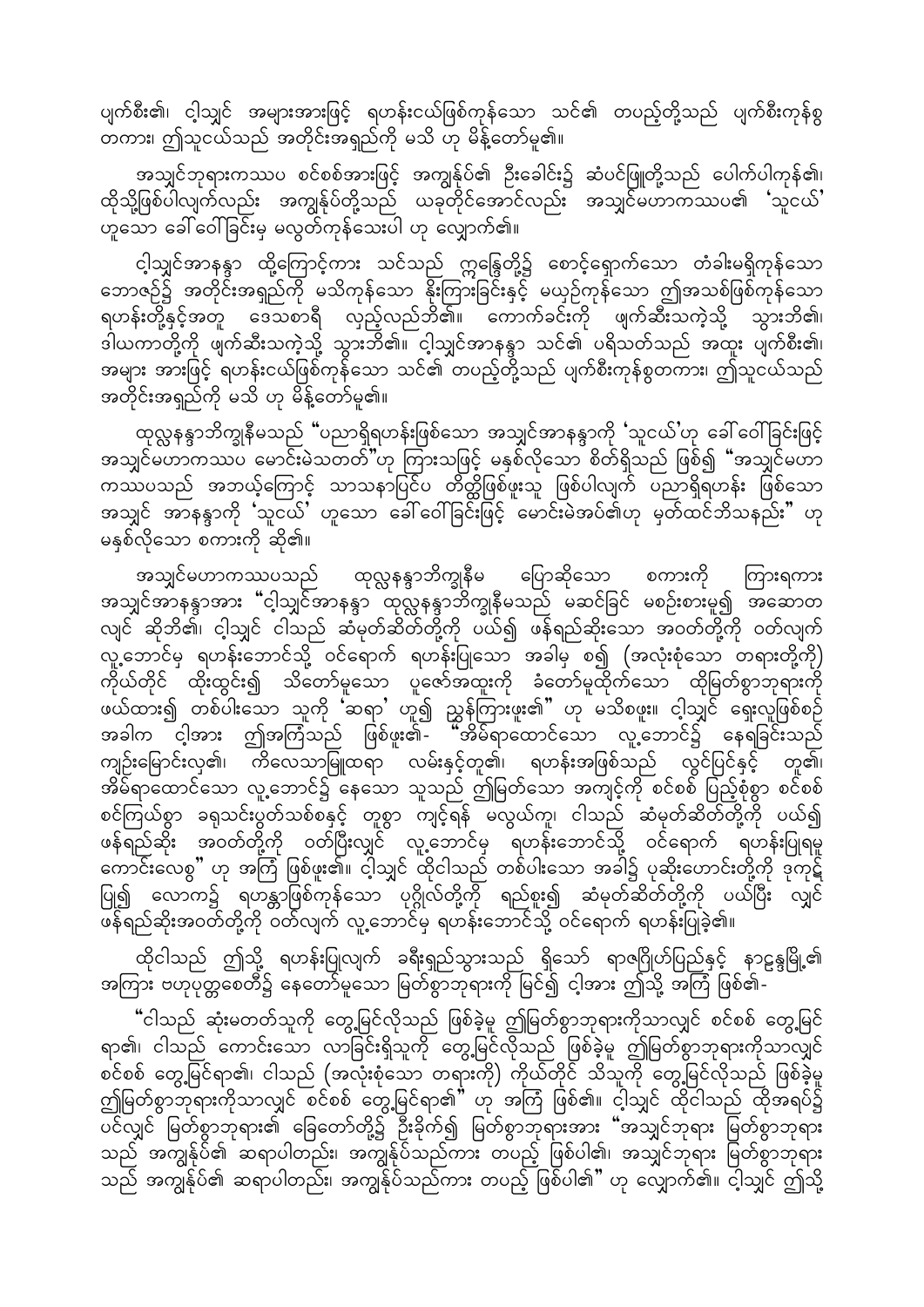လျှောက်သည်ရှိသော် ငါ့အား မြတ်စွာဘုရားသည် ဤစကားကို မိန့်တော်မူ၏၊ "ကဿပ အကြင်သူသည်<br>ဤသို့ အလုံးစုံသော စိတ်နှင့် ပြည့်စုံသော တပည့်ကို မသိပါဘဲလျက်လျှင် ငါ သိ၏ဟူ၍ မမြင်ပါဘဲ လျက်လျှင် ငါ မြင်၏ဟူ၍ ဆိုမိငြားအံ့၊ ထိုသူ၏ ဦးခေါင်းသည် ပြတ်ကြွေကျရာ၏၊ ကဿပ ငါ ဘုရားသည်ကား သိတော်မူသော ကြောင့်သာလျှင် သိ၏၊ မြင်တော်မူသောကြောင့်သာလျှင် မြင်၏" ဟူ၍ ဆို၏။

ကဿပ ထို့ကြောင့် ဤသာသနာတော်၌ သင်သည် "သီတင်းကြီး သီတင်းငယ် သီတင်းလတ် ပုဂ္ဂိုလ်တို့၌ ငါ့အား ထက်သန်စွာသော ဟိရိဩတ္တပ္ပကို ရှေးရှုထင်သည် ဖြစ်လတ္တံ့" ဟု ဤသို့ကျင့် ရမည်။

ကဿပ ထို့ကြောင့် ဤသာသနာတော်၌ သင်သည် "ကုသိုလ်နှင့် စပ်သော တရားအားလုံးကို နာအံ့၊ ထိုတရားအားလုံးကို အရိုအသေပြုကာ နှလုံးသွင်း၍ အလုံးစုံသော စိတ်ဖြင့် ကောင်းစွာ ဆောင်၍ နားစိုက်လျက် တရားကို နာအံ့" ဟူ၍ ဤသို့ ကျင့်ရမည်။

ကဿပ ထို့ကြောင့် ဤသာသနာတော်၌ သင်သည် "သုခနှင့် တကွဖြစ်သော ကာယဂတာသတိ သည် ငါ့အား မစွန့်လတ္တံ့" ဟု ဤသို့ ကျင့်ရမည် ဟု မိန့်တော်မူ၏။

ငါ့သျှင် ထိုအခါ မြတ်စွာဘုရားသည် ငါ့ကို ဤအဆုံးအမဖြင့် ဆုံးမပြီး၍ နေရာမှ ထလျက်<br>ကြွတော်မူ၏။ ငါ့သျှင် ငါသည် ခုနစ်ရက်သာလျှင် ကိလေသာနှင့် တကွဖြစ်လျက် ပြည်သူတို့ ဆွမ်းကို စား၏၊ ရှစ်ရက်မြောက်၌ အရဟတ္တဖိုလ်သည် ထင်ရှားဖြစ်၏။ ငါ့သျှင် ထိုအခါ၌ မြတ်စွာဘုရားသည် လမ်းမှ ဖဲခဲ့၍ တစ်ခုသော သစ်ပင်ရင်းသို့ ချဉ်းကပ်၏၊ ငါ့သျှင် ထိုအခါ၌ ငါသည် ပုဆိုးဟောင်း ဒုကုဋ်သင်္ကန်းကို လေးခေါက်ခင်း၍ မြတ်စွာဘုရားအား "အသျှင်ဘုရား မြတ်စွာဘုရားသည် ဤနေရာ၌ .<br>ထိုင်တော်မူပါလော့၊ ယင်းသို့ ထိုင်ခြင်းသည် အကျွန်ုပ်အား ရှည်စွာသော ကာလပတ်လုံး အစီးအပွား ရှိခြင်းငှါ ချမ်းသာခြင်းငှါ ဖြစ်ရာပါ၏" ဟု လျှောက်၏၊ ငါ့သျှင် မြတ်စွာဘုရားသည် ခင်းထားသော းမြ တိုင်တော်မူပြီးသော် ငါ့ကို "ကဿပ သင်၏ ဤပုဆိုးဟောင်းဒုကုဋ်သင်္ကန်းသည် နူးညံ့လှစွာ၏" ဟု မိန့်တော်မူ၏၊ အသျှင်ဘုရား မြတ်စွာဘုရားသည် သနားသမှု အကြောင်းပြု၍ အကျွန်ုပ်၏ ဤပုဆိုးဟောင်းဒုကုဋ်သင်္ကန်းကို အလျှုံခံ တော်မူပါလော့ ဟု (လျှောက်၏)၊ ကဿပ သင်သည် အံ့လော ဟု မိန့်တော်မူ၏၊ အသျှင်ဘုရား အကျွန်ုပ်သည် မြတ်စွာဘုရား ဝတ်ရုံပြီးသော ပိုက်ဆံ လျှော်မျှင်ဖြင့် ရက်အပ်သော ပံ့သကူသင်္ကန်းတို့ကို ဆောင်ပါအံ့ဟု လျှောက်၏၊ ငါ့သျှင် ထိုငါသည် ပုဆိုးဟောင်းဒုကုဋ်သင်္ကန်းကို မြတ်စွာဘုရားအား ကပ်လျက် ငါသည်ကား မြတ်စွာဘုရား ဝတ်ရုံပြီးသော .<br>ပိုက်ဆံလျှော်မျှင်ဖြင့်ရက်သော ပံ့သက္ခသင်္ကန်းကို ဆောင်၏။

င့ါ့သျှင် အကြင်သူကို ကောင်းစွာ ပြောဆိုလိုသူသည် "မြတ်စွာဘုရား၏ ရင်၌ ဖြစ်၍ ခံတွင်းတော်မှ ဖွားမြင်သော၊ တရားကြောင့် ဖြစ်၍ တရားသည် ဖန်ဆင်းအပ်သော၊ တရားအမွေခံဖြစ်သော သားတော် တည်း၊ မြတ်စွာဘုရား ဝတ်ရုံပြီးသော ပိုက်ဆံလျှော်မျှင်ဖြင့် ရက်အပ်သော ပံ့သကူသင်္ကန်းတို့ကို ခံယူအပ် ကုန််၏"်ဟု ပြောဆိုရာ၏။ "မြတ်စွာဘုရား၏ ရင်၌ ဖြစ်၍ ခံတွင်းတော်မှ ဖွားမြင်သော၊ တရားကြောင့် ဖြစ်၍ တရားသည် ဖန်ဆင်းအပ်သော၊ တရားအမွေခံဖြစ်သော သားတော်တည်း၊ ထိုသားတော်သည် မြတ်စွာဘုရား ဝတ်ရုံပြီးသော ပိုက်ဆံလျှော်မျှင်ဖြင့် ရက်အပ်သော ပံ့သကူသင်္ကန်းတို့ကို ခံယူအပ်ကုန်၏" \_<br>ဟု ကောင်းစွာ ပြောဆိုလိုသူသည် ငါ့ကို ဆိုရာ၏။

င့ါ့သျှင် ငါသည် အကြင်မျှလောက် ပဌမဈာန်ကို ဝင်စားရန် အလိုရှိ၏၊ ထိုမျှလောက် ကာမဂုဏ် တို့မှ ကင်းဆိ၍သာလျှင် အကုသိုလ်တရားတို့မှ ကင်းဆိတ်၍သာလျှင် "ကြံစည်မှု 'ဝိတက်', သုံးသပ် ဆင်ခြင်မှု 'ဝိစာရန္နှင့် တကွဖြစ်သော နီဝရဏကင်းဆိတ်ခြင်းကြောင့် ဖြစ်သော နှစ်သိမ့်မှု 'ဝိတိ', ချမ်းသာမှု 'သုခ' ရှိသော ပဌမဈာန်ကို ဝင်စားနေ၏။ပ။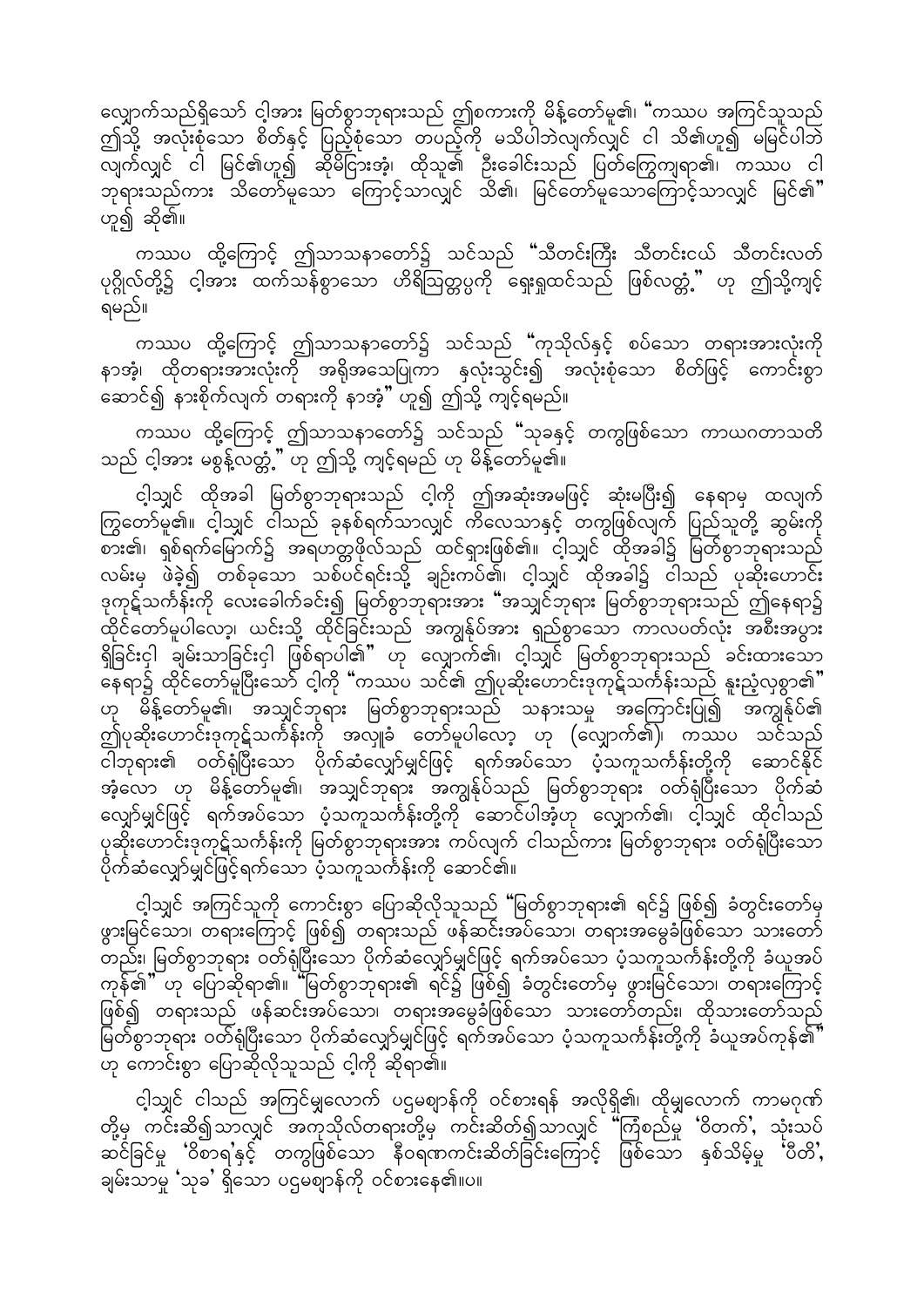အြစဉ်အတိုင်း ဝင်စားအပ်သော သမာပတ်ကိုးပါး ,အဘိညာဉ်ငါးပါးတို့ကို ဤအတိုင်း ချဲ့၍ သိလေါ့။

င့ါသျှင် ငါသည်ကား အာသဝေါတရားတို့ ကုန်ခြင်းကြောင့် အာသဝေါ မရှိသော လွတ်မြောက်သော .<br>အရဟတ္တဖိုလ်စိတ်နှင့် လွတ်မြောက်သော အရဟတ္တဖိုလ်ပညာကို ယခုဘဝ၌ပင် ကိုယ်တိုင် ထူးသော ဉာဏ်ဖြင့် မျက်မှောက်ပြုကာ ရောက်လျက် နေနိုင်၏။ အကြင်သူသည် ငါ၏ အဘိညာဉ်ခြောက်ပါးကို ဖုံးလွှမ်း အပ်၏ ဟု (မိန့်ဆို၏)။

ထုလ္လနန္ဒာဘိက္ခုနီမသည် မြတ်သော အကျင့်မှ ရွေ့လျောလေ၏။

ဧကာဒသမသုတ်။

နိဒါန၀ဂွသံယုတ်ပါဠိတော် === ၅ - ကဿပသံယုတ် === ၁၂ - ပရံမရဏသုတ်

၁၅၅။ အခါတစ်ပါး၌ အသျှင်မဟာကဿပနှင့် အသျှင်သာရိပုတ္တရာတို့သည် ဗာရာဏသီပြည် ဣသိ<br>ပတန မိဂဒါဝုန်တော၌ (သီတင်းသုံး) နေကုန်၏၊ ထိုအခါ အသျှင်သာရိပုတြာသည် ညချမ်းအခါ တစ်ပါး တည်း ကိန်းအောင်းရာမှ ထလျက် အသျှင်မဟာကဿပထံသို့ ချဉ်းကပ်၍ အသျှင်မဟာကဿပနှင့် အသျှင်မဟာကဿပ့အား "ငါ့သျှင်ကဿပ သတ္တဝါသည် သေသည်မှ နောက်၌ ဖြစ်သလော" ဟု လျှောက်၏။ ငါ့သျှင် "သတ္တဝါသည် သေသည်မှ နောက်၌ ဖြစ်၏" ဟူ၍ မြတ်စွာဘုရား ဟောတော်မမူ။ ငါ့သျှင် "သတ္တဝါသည် သေသည်မှ နောက်၌ မဖြစ်သလော"။ ငါ့သျှင် "သတ္တဝါသည် သေသည်မှ ့<br>နောက်၌ မဖြစ်" ဟူ၍ ဤသို့လည်း မြတ်စွာဘုရား ဟောတော်မမူ။ ငါ့သျှင် "သတ္တဝါသည် သေသည်မှ နောက်၌ ဖြစ်လည်းဖြစ် မဖြစ်လည်း မဖြစ်သလော"။ ငါ့သျှင် "သတ္တဝါသည် သေသည်မှ နောက်၌ ဖြစ်လည်းဖြစ် မဖြစ်လည်း မဖြစ်" ဟူ၍ မြတ်စွာဘုရား ဟောတော်မမူ။ ငါ့သျှင် "သတ္တဝါသည် သည် သေသည်မှ နောက်၌ ဖြစ်သည်လည်း မဟုတ် မဖြစ်သည်လည်း မဟုတ်" ဟူ၍ ဤသို့လည်း .<br>မြတ်စွာဘုရား ဟောတော်မမူ။ ငါ့သျှင် အဘယ့်ကြောင့် ထိုအကြောင်းကို မြတ်စွာဘုရား ဟောတော်မမူ ပါသနည်း ဟု မေးမြန်း၏။ ငါ့သျှင် ဤစကားသည် အကျိုး စီးပွားနှင့် မစပ်၊ မဂ်၏ ရှေ့အဖို့၌ ဖြစ်သော အကျင့်မျှလည်း မဟုတ်၊ ငြီးငွေ့ခြင်းငှါ မဖြစ်၊ တပ်ခြင်း ကင်းခြင်းငှါ မဖြစ်၊ ရာဂချုပ်ခြင်းငှါ် မဖြစ်၊ ငြိမ်းအေးခြင်းငှါ မဖြစ်၊ ထူးသော ဉာဏ်ဖြင့် သိခြင်းငှါ မဖြစ်၊ ထိုးထွင်း၍ သိခြင်းငှါ မဖြစ်၊ နိဗ္ဗာန် ်<br>အကျိုးငှါ မဖြစ်၊ ထို့ကြောင့် ထိုစကားကို မြတ်စွာဘုရား ဟောကြား တော်မမူ။

င့ါသျှင် ထိုသို့ မဟောကြားခဲ့သည်ရှိသော် မြတ်စွာဘုရားသည် အဘယ်သို့ ဟောတော်မူပါသနည်း။ ငါ့သျှင် "ဤသည်ကား ဆင်းရဲတည်း" ဟု မြတ်စွာဘုရား ဟောတော်မူ၏၊ "ဤသည်ကား ဆင်းရဲ၏ ဖြစ် ု<br>ပေါ်ကြောင်းတည်း" ဟု မြတ်စွာဘုရား ဟောတော်မူ၏၊ "ဤသည်ကား ဆင်းရဲ ချုပ်ရာတည်း" ဟု<br>မြတ်စွာဘုရား ဟောတော်မူ၏၊ "ဤသည်ကား ဆင်းရဲချုပ်ရာ (နိဗ္ဗာန်)သို့ ရောက်ကြောင်း အကျင့်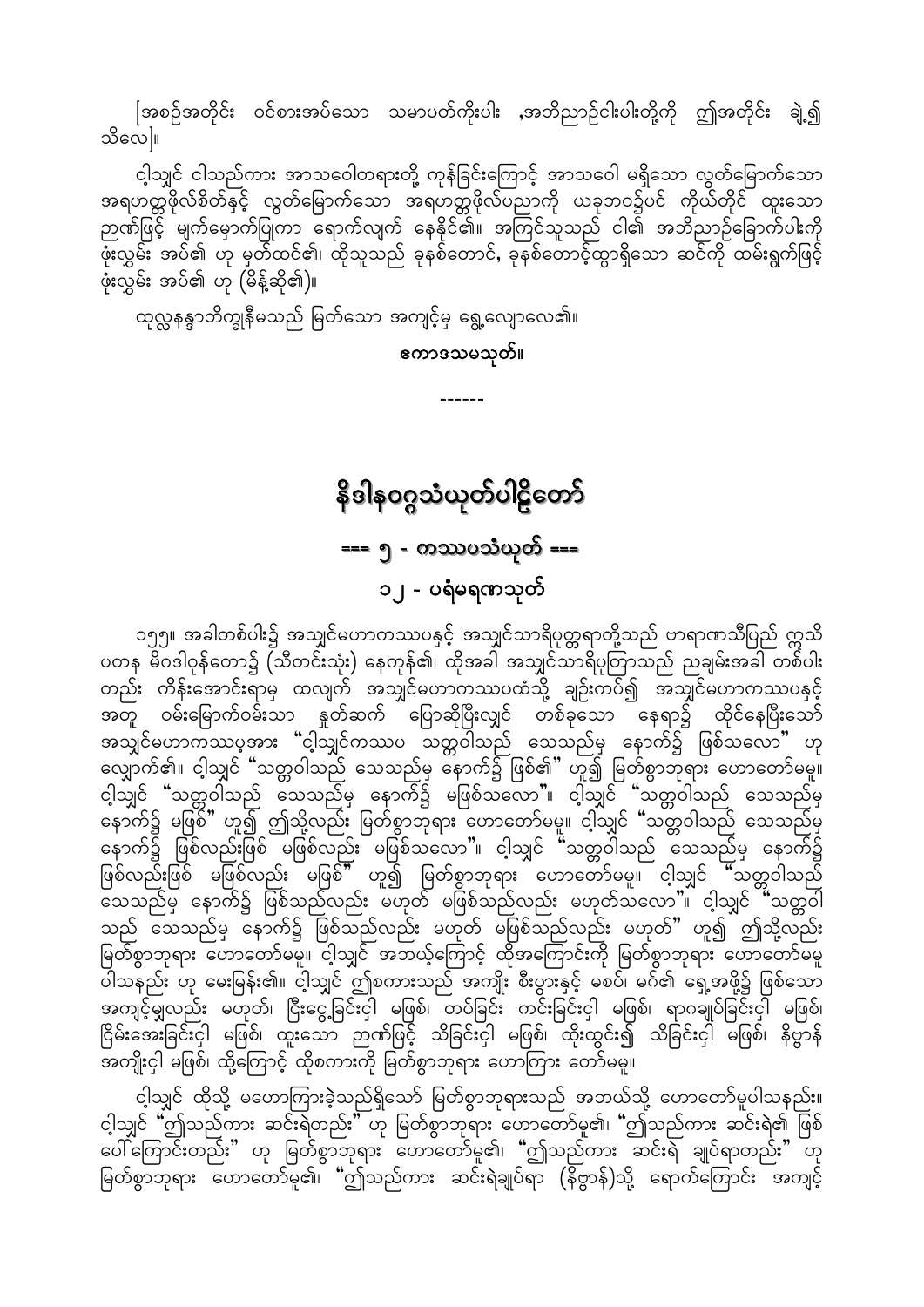တည်း" ဟု မြတ်စွာဘုရား ဟောတော်မူ၏ ဟု ပြောဆို၏။ ငါ့သျှင် အဘယ့်ကြောင့် ဤစကားကို မြတ်စွာဘုရား ဟော ကြားတော်မူအပ်သနည်း။ ငါ့သျှင် ဤတရားသည်ကား အကျိုးစီးပွားနှင့် စပ်၏၊ ဤတရားသည်ကား မဂ်၏ အစဖြစ်သော မြတ်သော အကျင့်လည်း ဖြစ်၏၊ ဤတရားသည် ငြီးငွေ့ခြင်းငှါ –<br>ရာဂကင်းခြင်းငှါ ရာဂချုပ်ခြင်းငှါ် ငြိမ်းအေးခြင်းငှါ ထူးသော ဉာဏ်ဖြင့် သိခြင်းငှါ ထိုးထွင်းသိခြင်းငှါ နိဗ္ဗာန်အကျိုးငှါ ဖြစ်၏၊ ထို့ကြောင့် ထိုတရားကို မြတ်စွာဘုရား ဟောတော်မူအပ်ိ၏ ဟု (ပြောဆို၏)။

ဒွါဒသမသုတ်။

နိဒါနဝဂ္ဂသံယုတ်ပါဠိတော်

=== ၅ - ကဿပသံယုတ် === ၁၃ - သဒ္ဓမ္မပ္ပဋိရူပကသုတ် ၁၅၆။ အကျွန်ုပ်သည် ဤသို့ ကြားနာခဲ့ရပါသည်- အခါတစ်ပါး၌ မြတ်စွာဘုရားသည် သာဝတ္ထိပြည်

အနာထပိဏ် သူဌေး၏ အရံဖြစ်သော ဇေတဝန်ကျောင်း၌ (သီတင်းသုံး) နေတော်မူ၏၊ ထိုအခါ အသျှင်မဟာ ကဿပသည် မြတ်စွာဘုရားထံသို့ ချဉ်းကပ်၍ မြတ်စွာဘုရားကို ရှိခိုးလျက် တစ်ခုသော နေရာ၌ ထိုင်ပြီးသော် မြတ်စွာဘုရားအား ဤစကားကို လျှောက်၏- "အသျှင်ဘုရား ရှေးက သိက္ခာပုဒ် တို့သည် အလွန် နည်းလှသည်သာလျှင် ဖြစ်ကုန်၏၊ များကုန်သော ရဟန်းတို့သည် အရဟတ္တဖိုလ်၌ တည်ကုန်၏၊ အကြောင်း အထောက်အပံ့ကား အဘယ်ပါနည်း၊ အသျှင်ဘုရား ယခုအခါ၌ သိက္ခာပုဒ် တို့သည် အလွန်များသည်သာ လျှင် ဖြစ်ကုန်၏၊ အလွန်နည်းသည်သာလျှင် ဖြစ်ကုန်သော ရဟန်းတို့ သည် အရဟတ္တဖိုလ်၌ တည်ကုန်၏၊ အကြောင်းအထောက်အပံ့ကား အဘယ်ပါနည်း" ဟု လျှောက်၏။

ကဿပ ထိုအရာသည် ဤသို့ ဖြစ်၏၊ သတ္တဝါတို့ ဆုတ်ယုတ်ကုန်သည်ရှိသော် သူတော်ကောင်း တရားကွယ်သည်ရှိသော် သိက္ခာပုဒ်တို့သည် အလွန်များသည်သာလျှင် ဖြစ်ကုန်၏၊ အလွန်နည်းသည်သာ လျှင် ဖြစ်ကုန်သော ရဟန်းတို့သည်လည်း အရဟတ္တဖိုလ်၌ တည်ကုန်၏။ ကဿပ အကြင်မျှလောက် ကာလ ပတ်လုံး လောက၌ တရားအတုအယောင် မဖြစ်ပေါ် လာသေး၊ ထိုမျှလောက်သော ကာလပတ်လုံး သူတော် ကောင်းတရား မကွယ်သေး၊ ကဿပ အကြင်အခါ၌ကား လောက၌ သူတော်ကောင်းတရား အတုအယောင်သည် ဖြစ်ပေါ် ၏၊ ထိုအခါ၌ သူတော်ကောင်းတရား ကွယ်ခြင်းသည် ဖြစ်၏။

ကဿပ ဉပမာသော်ကား အကြင်မျှလောက်ကာလပတ်လုံး လောက၌ ရွှေတုသည် မဖြစ်ပေါ် သေး၊ ထိုမျှလောက် ကာလပတ်လုံး ရွှေစစ် မကွယ်သေး၊ ကဿပ အကြင်အခါ လောက၌ ရွှေတုသည် .<br>ဖြစ်ပေါ့်၏၊ ထိုအခါ၌ ရွှေစစ်၏ ကွယ်ခြင်းသည် ဖြစ်ပေါ်၏။ ကဿပ ဤအတူသာလျှင် အကြင်မျှ ထိုမျှလောက် ကာလပတ်လုံး သူတော် ကောင်းတရား မကွယ်သေး၊ ကဿပ အကြင်အခါ လောက၌ သူတော်ကောင်းတရား အတုအယောင်သည် ဖြစ်ပေါ််၏၊ ထိုအခါ၌ သူတော်ကောင်းတရား၏ ကွယ်ခြင်းသည် ဖြစ်၏။

ကဿပ ပထဝီဓာတ်သည် သူတော်ကောင်းတရားကို မကွယ်ပျောက်စေနိုင်၊ အာပေါဓာတ်သည် သူတော်ကောင်း တရားကို မကွယ်ပျောက်စေနိုင်၊ တေဇောဓာတ်သည် သူတော်ကောင်းတရားကို မကွယ် ပျောက်စေနိုင်၊ ဝါယောဓာတ်သည် သူတော်ကောင်းတရားကို မကွယ်ပျောက်စေနိုင်၊ စင်စစ်သော်ကား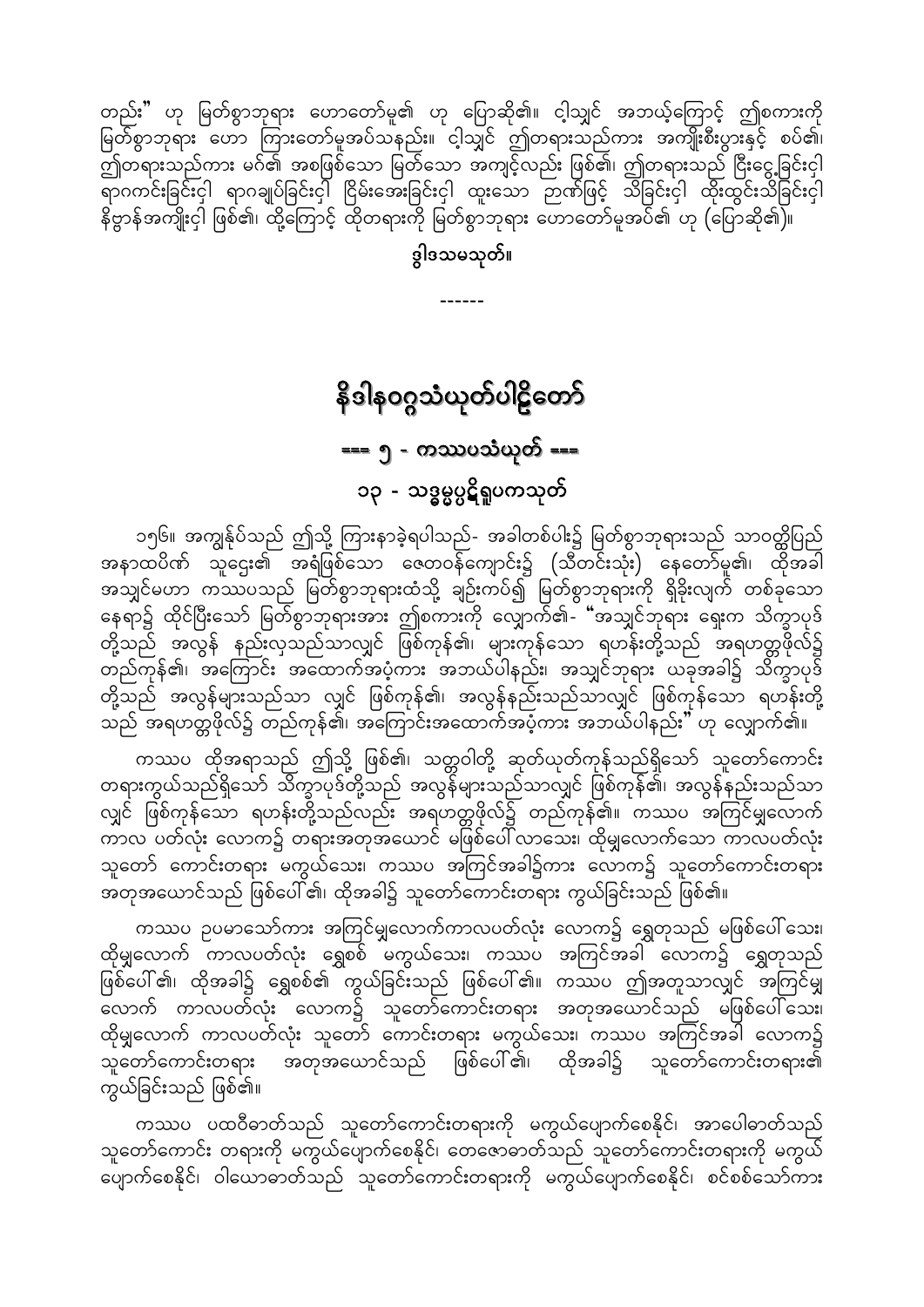အကြင်ယောက်ျားတို့သည် ဤသူတော်ကောင်းတရားကို ကွယ်စေကုန်၏၊ မဂ်ဖိုလ်မှ အချည်း နှီးဖြစ် ukefaom ထိုယောက်ျားတို့သည် ဤသာသနာတော်၌သာ ဖြစ်ပေါ်ကုန်၏၊ "လှေသည် ဝန်ကို .<br>ယူဆောင်ခြင်းဖြင့်သာလျှင် နစ်မြုပ်ရသကဲ့သို့" ကဿပ ဤအတူသာလျှင် သူတော်ကောင်းတရား၏ ကွယ်ခြင်းသည် မဖြစ်။

ကဿပ အောက်သို့ သက်စေတတ်ကုန်သော ဤတရားငါးမျိုးတို့သည် သူတော်ကောင်းတရား မှေးမှိန်ခြင်းငှါ ကွယ်ပျောက်ခြင်းငှါ ဖြစ်ကုန်၏။ အဘယ်ငါးမျိုးတို့နည်းဟူမူ- ကဿပ ဤသာသနာတော် ၌ ရဟန်းယောကျ်ား ရဟန်းမိန်းမ ဉပါသကာယောက်ျား ဉပါသကာမိန်းမတို့သည် မြတ်စွာဘုရား၌ မရိုသေ, မတုပ်ဝပ်ကုန်သည် ဖြစ်၍ နေကုန်၏၊ တရားတော်၌ မရိုသေ, မတုပ်ဝပ်ကုန်သည် ဖြစ်၍ နေကုန်၏၊ သံဃာတော်၌ မရှိသေ, မတုပ်ဝပ်ကုန်သည် ဖြစ်၍ နေကုန်၏၊ အကျင့်သိက္ခာ၌ မရှိသေ, rwki<br>မတုပ်ဝပ်ကုန်သည် ဖြစ်၍ နေကုန်၏၊ သမာဓိ၌ မရှိသေ, မတုပ်ဝပ်ကုန်သည် ဖြစ်၍ နေကုန်၏၊ ကဿပ ဆောက်သို့ သက်စေတတ်ကုန်သော ဤတရားငါးမျိုးတို့သည် သူတော်ကောင်းတရား မှေးမှိန်ခြင်းငှါ ကွယ်ပျောက်ခြင်း ငှါ ဖြစ်ကုန်၏။

ကဿပ ဤတရားငါးမျိုးတို့သည် သူတော်ကောင်းတရား တည်ခြင်းငှါ မမှေးမှိန်ခြင်းငှါ မကွယ် ပျောက်ခြင်းငှါ ဖြစ်ကုန်၏။ အဘယ်ငါးမျိုးတို့နည်းဟူမူ- ကဿပ ဤသာသနာတော်၌ ရဟန်းယောက်ျား ္<br>ရဟန်းမိန်းမ ဉပါသကာယောက်ျား ဉပါသကာမိန်းမတို့သည် မြတ်စွာဘုရား၌ ရိုသေတုပ်ဝပ်ကုန်သည် ဖြစ်၍ နေကုန်၏၊ တရားတော်၌ ရိုသေတုပ်ဝပ်ကုန်သည်ဖြစ်၍ နေကုန်၏၊ သံဃာတော်၌ ရိုသေ wြစ်တို့ သည် ဖြစ်၍ နေကုန်၏၊ အကျင့်သိက္ခာ၌ ရိုသေတုပ်ဝပ်ကုန်သည်ဖြစ်၍ နေကုန်၏၊ သမာဓိ၌ ္ပြ<br>နေသေတုပ်ဝပ်ကုန် သည်ဖြစ်၍ နေကုန်၏၊ ကဿပ ဤတရားငါးမျိုးတို့သည် သူတော်ကောင်းတရား ာက်ခြင်းငှါ မမှေးမှိန်ခြင်းငှါ မကွယ်ပျောက်ခြင်းငှါ ဖြစ်ကုန်၏ ဟု (ထောင်တာ်မူ၏)။

> တေရသမသုတ်။ ကဿပသံယုတ် <mark>ပြီး၏</mark>။

> > ------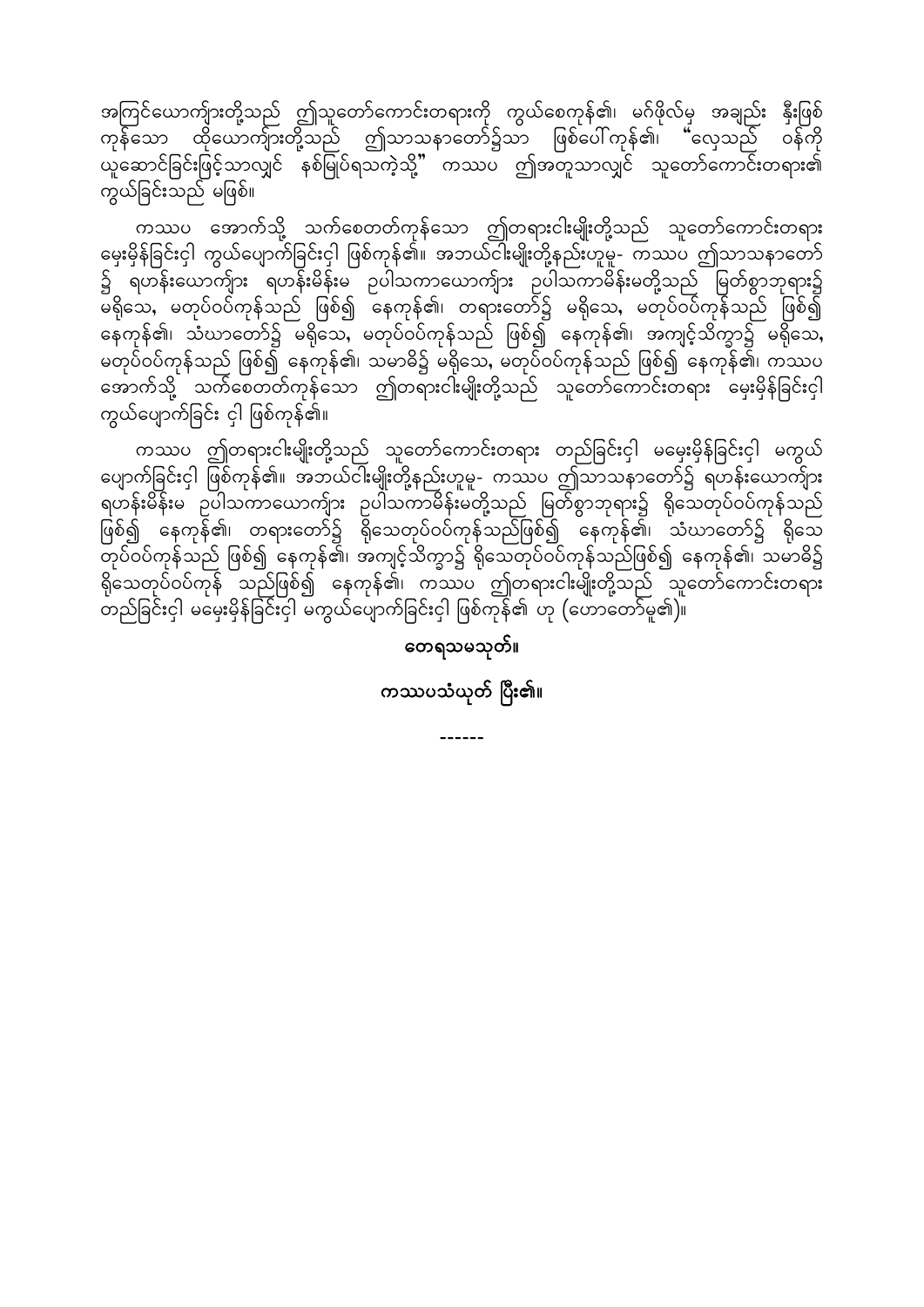#### နိဒါနဝဂ္ဂသံယုတ်ပါဠိတော်

၆ - လာဘသက္ကာရသံယုတ်

=== ၁ - ပဌမဝဂ် ===

၁ - ဒါရုဏသုတ်

၁၅၇။ အကျွန်ုပ်သည် ဤသို့ ကြားနာခဲ့ရပါသည်။ မြတ်စွာဘုရားသည် သာဝတ္ထိပြည် အနာထပိဏ် သူဌေး၏ အရံဖြစ်သော ဇေတဝန်ကျောင်း၌ (သီတင်းသုံး) နေတော်မူ၏၊ ထိုအခါ မြတ်စွာဘုရားသည်<br>ရဟန်းတို့ကို "ရဟန်းတို့" ဟု ခေါ်တော်မူ၏၊ "အသျှင်ဘုရား" ဟူ၍ ထိုရဟန်းတို့သည့်မြတ်စွာဘုရားအား ပြန်ကြားလျှောက်ထားကုန်၏၊ မြတ်စွာဘုရားသည် ဤစကားကို မိန့်တော်မူ၏-

"ရဟန်းတို့ လာဘ်ပူဇော်သကာ အကျော်အစောသည် ခက်ထန်၏၊ ထက်မြက်၏၊ ကြမ်းတမ်း၏၊ ္မာေနာက္ေတာ္ေတာ္ေတာ္ေတာ္<br>အတုမရှိသော ယောဂ၏ ကုန်ရာ အရဟတ္တဖိုလ်ကို ရခြင်း၏ အန္တရာယ်ကို ပြုတတ်၏။ ရဟန်းတို့<br>ထို့ကြောင့် ဤသာသနာတော်၌ ဤသို့ ကျင့်ရမည်- "ဖြစ်ပေါ် လာသော လာဘ်ပူဇော်သကာ အကျော် ာ<br>အစောကို စွန့်ကုန်အံ့၊ ဖြစ်ပေါ်လာသော လာဘ်ပူဇော်သကာ အကျော်အစောသည်လည်း ငါတို့၏ ကုသိုလ်စိတ်ကို သိမ်းကျုံးယူငင်၍ မတည်နိုင်လတ္တံ့" ဟု ဤသို့လျှင် သင်တို့ ကျင့်ရမည် ဟု (ဟောတော်မူ၏)။

ပဌမသုတ်

နိဒါနဝဂ္ဂသံယုတ်ပါဠိတော် === ၁ - ပဌမဝဂ် === ၂ - ဗဠိသသုတ်

၁၅၈။ သာဝတ္ထိနိဒါန်း။ ရဟန်းတို့ လာဘ်ပူဇော်သကာ အကျော်အစောသည် ခက်ထန်၏၊ ထက် မြက်၏၊ ကြမ်းတမ်း၏၊ အတုမရှိသော ယောဂ္ဂ၏ ကုန်ရာ အရဟတ္တဖိုလ်ကို ရခြင်း၏ အန္တရာယ်ကို ပြု ၂<br>တတ်၏၊ ရဟန်းတို့ ဥပမာသော်ကား တံငါသည်သည် အစာတပ်သော ငါးမျှားချိတ်ကို နက်သော ရေအိုင်၌ ပစ်ချရာ၏၊ အစာကို မြင်သော ငါးသည် ငါးမျှားချိတ်ကို မျိုရာ၏၊ ရဟန်းတို့ တံငါသည်၏ ငါးမျှားချိတ်ကို မျိုမိသော ထိုငါးသည် ဆင်းရဲခြင်း, ပျက်စီးခြင်းသို့ ရောက်၏၊ တံငါသည်၏ အလိုရှိတိုင်း ပြုနိုင်သည့် အဖြစ်သို့ ရောက်၏။

ရဟန်းတို့ "တံငါသည်" ဟူသော ဤအမည်သည် ယုတ်ညံ့သော ကိလေသာမာရ်၏ အမည်တည်း။ ရဟန်းတို့ "ငါးမျှားချိတ်"ဟူသော ဤအမည်သည် လာဘ်ပူဇော်သကာ အကျော်အစော်၏ အမည်တည်း။ ရဟန်းတို့ ဖြစ်ပေါ်လာသော လာဘ်ပူဇော်သကာ အကျော်အစောကို သာယာသူ အလိုရှိသူ မည်သည့် ရဟန်းကို မဆို "ကိလေသာမာရ်၏ ငါးမျှားချိတ်ကို မျိုသည်ဖြစ်၍ ဆင်းရဲခြင်း ပျ<sup>င်္ဂ</sup>စီးခြင်းသို့ ရောက်သူ**,** .<br>ယုတ်မာသော ကိလေသာမာရ်၏ အလိုရှိတိုင်း ပြုနိုင်သည့် အဖြစ်သို့ ရောက်သူ ရဟန်း ဟူ၍ ဆိုအပ်၏။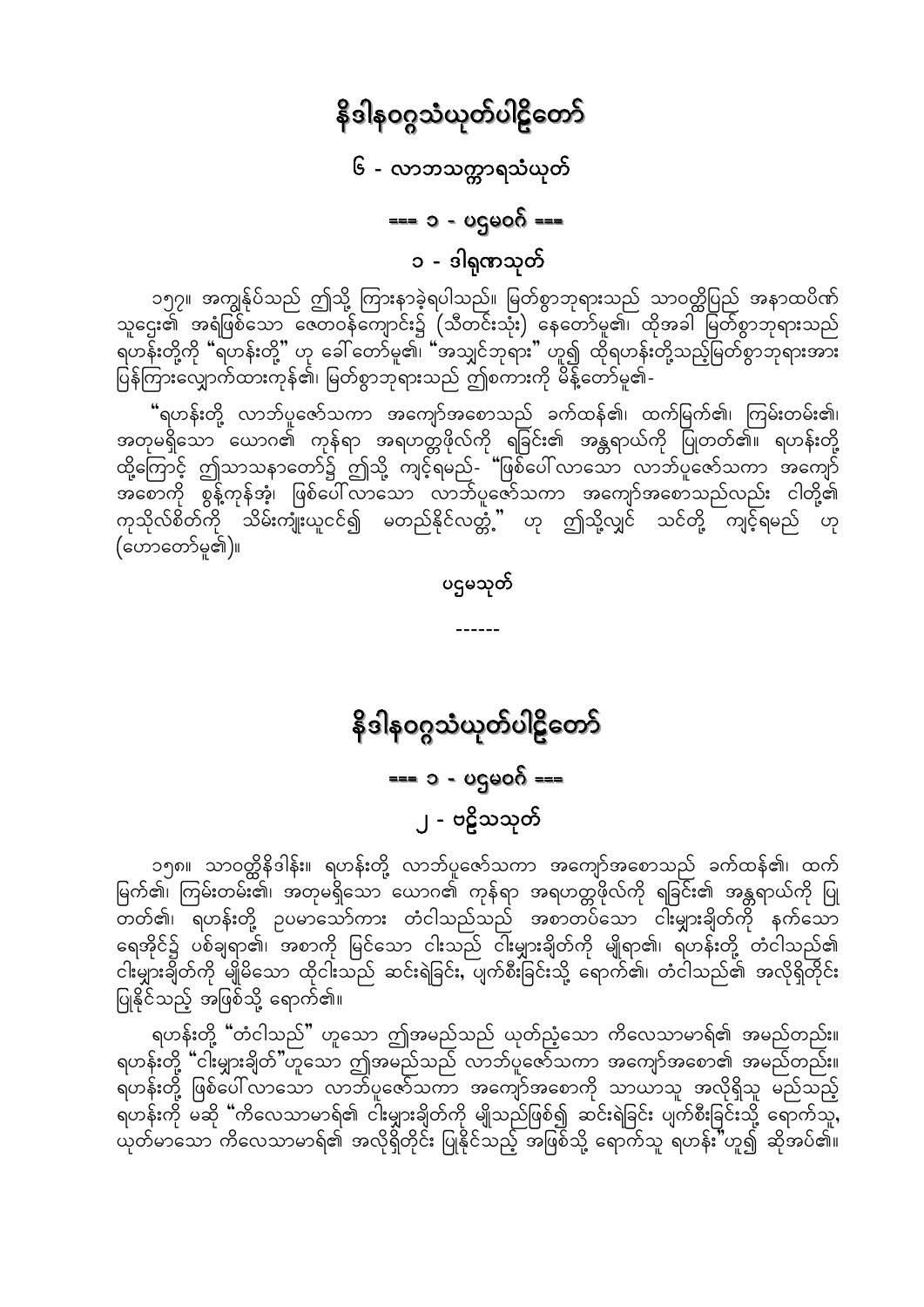ရဟန်းတို့ စင်စစ်လျှင် လာဘ်ပူဇော်သကာ အကျော်အစောသည် ဤသို့ ခက်ထန်၏၊ ထက်မြက်၏၊ ကြမ်းတမ်း၏၊ အတုမရှိသော ယောဂ၏ ကုန်ရာ အရဟတ္တဖိုလ်ကို ရခြင်း၏ အန္တရာယ်ကို ပြုတတ်၏၊ အကျော်စောကို စွန့်ကုန်အံ့၊ ဖြစ်ပေါ်လာသော လာဘ်ပူဇော်သကာ အကျော်အစောသည် ငါတို့၏ စိတ်ကို သိမ်းကျုံးယူငင်၍ မတည်နိုင်လတ္တံ့" ဟု ဤသို့လျှင် သင်တို့ ကျင့်ရမည် ဟု (ဟောတော်မူ၏)။

ဒုတိယသုတ်။

------

#### နိဒါနဝဂ္ဂသံယုတ်ပါဠိတော်

=== ၁ - ပဌမဝဂ် ===

၃ - ကုမ္ပသုတ်

၁၅၉။ သာဝတ္ထိနိဒါန်း။ ရဟန်းတို့ လာဘ်ပူဇော်သကာ အကျော်အစောသည် ခက်ထန်၏။ပ။ ရခြင်း၏ အန္တရာယ်ကို ပြုတတ်၏။ ရဟန်းတို့ ရှေး၌ ဖြစ်ဖူးသည်ကား တစ်ခုသော ရေအိုင်၌ လိပ်ကြီးမျိုး သည် ကြာမြင့်စွာ နေလေ့ရှိ၏၊ ရဟန်းတို့ ထိုအခါ၌ လိပ်တစ်ကောင်သည် လိပ်တစ်ကောင်အား "အမောင် လိပ် သင်သည် ထိုအရပ်သို့ မသွားလင့်" ဟု ဆို၏၊ ရဟန်းတို့ ထိုလိပ်သည် ထိုအရပ်သို့ သွားသည်သာ လျှင်တည်း၊ ထိုသွားသော လိပ်ကို မုဆိုးသည် ကြိုးရှည်ရှည် တပ်ထားသော မှိန်းဖြင့် လိပ်သည် ထို အထိုးခံရသော လိပ်လာသည်ကို အဝေးမှ မြင်လျှင် "အမောင်လိပ် အသို့နည်း၊ သင်သည် ထိုအရပ်သို့ သွားခဲ့ပြီလော" ဟု ဆို၏၊ အမောင်လိပ် ငါသည် ထိုအရပ်သို့ သွားခဲ့မိ၏၊ အမောင်လိပ် အသို့နည်း၊ သင်သည် အထိုးမခံရ အသတ်မခံရသလော၊ အမောင်လိပ် အထိုးမခံရ အသတ်မခံရပါ၊ သို့သော်လည်းငါ၏ နောက်မှ နောက်မှ အစဉ်လိုက်သော ဤကြိုးငယ်သည် ရှိပါသည်ဟု ဆို၏၊ အမောင်လိပ် စင်စစ် သင့်ကို မှိန်းဖြင့် ထိုးမိ၏၊ စင်စစ် အသတ်ခံရ၏၊ အမောင်လိပ် ဤကြိုးဖြင့် သင်၏ အဖတို့သည် လည်းကောင်း၊ အဖိုးတို့သည် လည်းကောင်း ဆင်းရဲခြင်း, ပျက်စီးခြင်းသို့ ရောက်ခဲ့ကုန်၏၊ အမောင်လိပ် ယခုပင် သင် သွားလော့၊ ယခုအခါ သင်သည် ငါတို့၏ အပေါင်းအဖော် မဟုတ်တော့ပြီ ဟု ဆို၏။

ရဟန်းတို့ "မုဆိုး" ဟူသော ဤအမည်သည် ယုတ်မာသော ကိလေသာမာရ်၏ အမည်တည်း။ ရဟန်းတို့ "ကြိုးရှည်ရှည် တပ်ထားသော မှိန်း" ဟူသော ဤအမည်သည် လာဘ်ပူဇော်သကာ အကျော်<br>အစော့၏ အမည်တည်း။ ရဟန်းတို့ "ကြိုး" ဟူသော ဤအမည်သည် နှစ်သက်စွဲမက်ခြင်း 'နန္ဒီရာဂ'၏ အမည်တည်း။ ရဟန်းတို့ ဖြစ်ပေါ်လာသော လာဘ်ပူဇော်သကာ အကျော်အစောကို သာယာသူ အလိုရှိသူ မည်သည့် ရဟန်းကို မဆို "ကြိုးရှည်ရှည် တပ်ထားသော မှိန်းဖြင့် စူးဝင်သည် ဖြစ်၍ ဆင်းရဲခြင်း ပျက်စီးခြင်းသို့ ရောက်သူ, ယုတ်မာသော ကိလေသာမာရ်၏ အလိုရှိတိုင်း အပြုခံရသူ ရဟန်း"် ဟူ၍ ဆိုအပ်၏။ ရဟန်းတို့ ဤသို့လျှင် လာဘ်ပူဇော်သကာ အကျော်အစောသည် ခက်ထန် ၏။ပ။ ရဟန်းတို့ ဤသို့လျှင် သင်တို့ ကျင့်ရမည် ဟု (ဟောတော်မူ၏)။

တတိယသုတ်။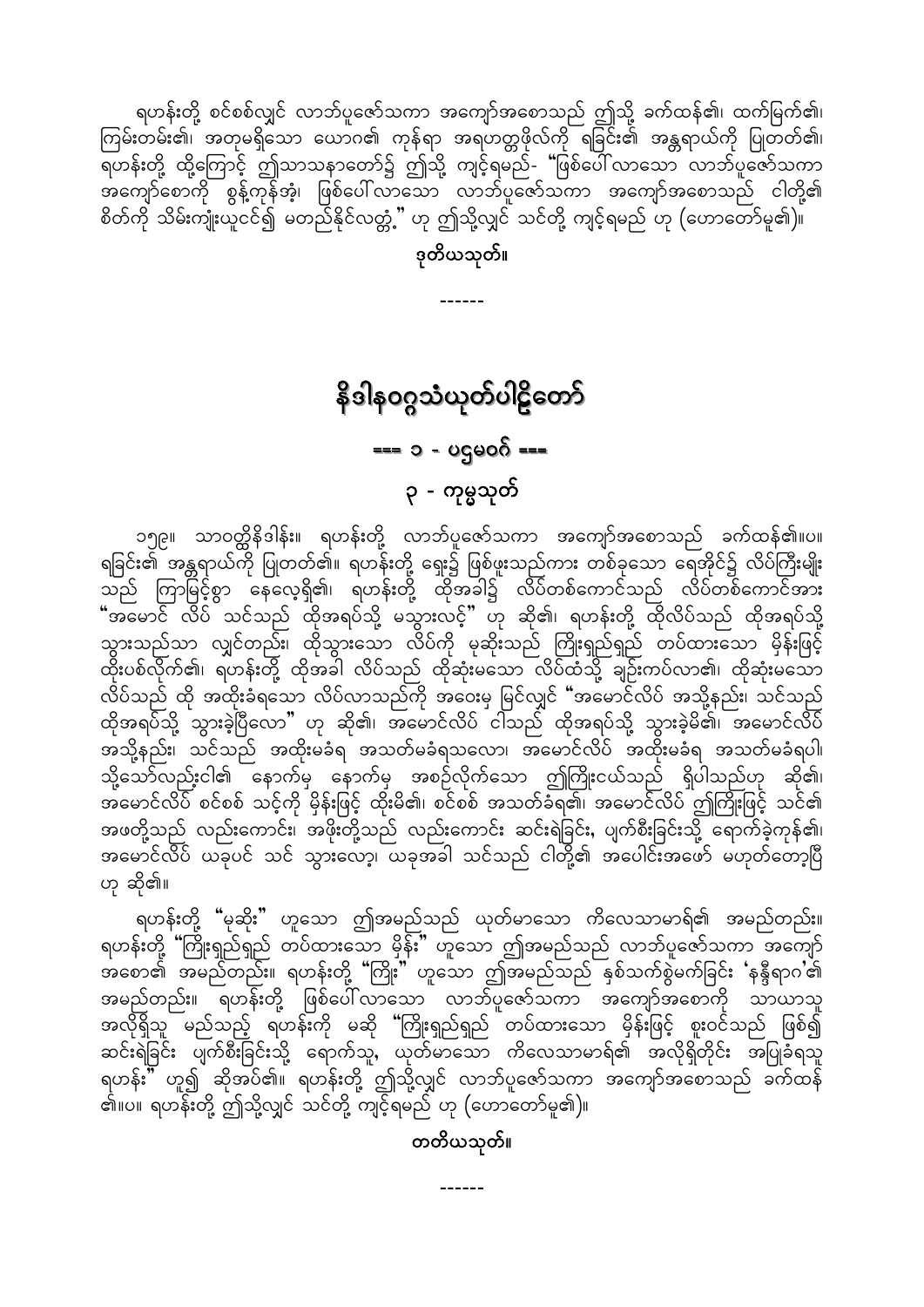## နိဒါနဝဂ္ဂသံယုတ်ပါဠိတော် === ၁ - ပဌမဝဂ် === ၄ - <sup>8</sup>ဃလောမိကသုတ်

၁၆၀။ သာ၀တ္ထိနိဒါန်း။ ရဟန်းတို့ လာဘ်ပူဇော်သကာ အကျော်အစောသည် ခက်ထန်၏။ပ။ - ရခြင်း၏ အန္တရာယ်ကို ပြုတတ်၏။ ရဟန်းတို့ ဉပမာသော်ကား ရှည်သော အမွေးရှိသော သိုးသည်<br>ဆူးချုံသို့ ဝင်ရာ၏၊ ထိုသိုးသည် ထိုထိုအရပ်၌ ငြိရာ၏၊ ထိုထိုအရပ်၌ စွဲယူရာ၏၊ ထိုထိုအရပ်၌ နှောင်ဖွဲ့ ရာ၏၊ ထိုထိုအရပ်၌ ဆင်းရဲခြင်း ပျက်စီးခြင်းသို့ ရောက်ရာ၏။ ရဟန်းတို့ ဤအတူသာလျှင် ဤသာသနာ တော်၌ အချို့သော ရဟန်းသည် လာဘ်ပူဇော်သကာ အကျော်အစော နိုပ်စက်အပ်သည် သိမ်းကျုံးယူငင် အပ်သော စိတ်ရှိသည်ဖြစ်၍ နံနက်အခါ၌ ကောင်းစွာ ဝတ်ရုံလျက် သပိတ်သင်္ကန်းကို ဆောင်ယူပြီးလျှင် ရွာသို့ဖြစ်စေ၊ နိဂုံးသို့ဖြစ်စေ ဆွမ်းအလို့ငှါ် ဝင်၏။ ထိုရဟန်းသည် ထိုထိုအရပ်၌ ကပ်ငြိ၏၊ ထိုထိုအရပ်၌ ၖို့<br>စွဲယူ၏၊ ထိုထိုအရပ်၌ နှောင်ဖွဲ့၏၊ ထိုထိုအရပ်၌ ဆင်းရဲခြင်း ပျက်စီးခြင်းသို့ ရောက်၏။ ရဟန်းတို့ .<br>ဤသို့လျှင် လာဘ်ပူဇော်သကာ အကျော်အစောသည် ခက်ထန်၏။ပ။ ရဟန်းတို့ ဤသို့လျှင် သင်တို့ ကျင့်ရမည် ဟု (ဟောတော်မူ၏)။

စတုတ္ထသုတ်။

နိဒါန၀ဂွသံယုတ်ပါဠိတော် === ၁ - ပဌမဝဂ် === ၅ - မိဋကသုတ်

၁၆၁။ သာဝတ္ထိနိဒါန်း။ ရဟန်းတို့ လာဘ်ပူဇော်သကာ အကျော်အစောသည် ခက်ထန်၏။ပ။ ရခြင်း၏ အန္တရာယ်ကို ပြုတတ်၏၊ ရဟန်းတို့ ဉပမာသော်ကား ကျင်ကြီးကို စားသော မစင်ပိုးသည် .<br>ကျင်ကြီးဖြင့် ပြည့်နှက်၏၊ ထိုပိုး၏ ရှေ့မှာလည်း ကျင်ကြီးပုံကြီးသည် ရှိ၏၊ ထိုကျင်ကြီးစားသော မစင်ပိုးသည် ထိုကျင်ကြီးဖြင့် တစ်ပါးသော မစင်ပိုးတို့ကို "ငါသည် ကျင်ကြီးကို စား၏၊ ကျင်ကြီးဖြင့် .<br>ပြည့်နှက်၏၊ ငါ၏ ရှေ့မှာလည်း ကျင်ကြီးပုံကြီးသည် ရှိ၏" ဟု မထီမဲ့မြင်ပြုရာ၏၊

ရဟန်းတို့ ဤအတူသာလျှင် ဤသာသနာတော်၌ အချို့သော ရဟန်းသည် လာဘ်ပူဇော်သကာ ဝတ်ရုံလျက် သပိတ်သင်္ကန်းကို ဆောင်ယူပြီးလျှင် ရွာသို့ဖြစ်စေ၊ နိဂုံးသို့ဖြစ်စေ ဆွမ်းအလို့ငှါ ဝင်၏၊ ထို ရဟန်းသည် ထိုရွာ၌ အလိုရှိတိုင်း ဆွမ်းစားပြီးသည်လည်း ဖြစ်၏၊ နက်ဖြန် စားရန်အလို့ငှါ ဖိတ်ထား သော ဆွမ်းသည်လည်း ရှိ၏၊ ထိုရဟန်းအား သပိတ်ပြည့်သော ဆွမ်းလည်း ရှိ၏၊ ကျောင်းအရံသို့သွား၍ ရဟန်းအပေါင်းအလယ်၌ ကြုံးဝါး၏- "ငါသည် ဆွမ်းကို အလိုရှိတိုင်း စားပြီးပြီ၊ နက်ဖြန် စားရန်အလို့ငှါ ဖိတ်ထားသော ဆွမ်းလည်း ရှိသေး၏၊ ငါ့အား သပိတ်ပြည့်သော ဆွမ်းလည်း ရှိ၏၊ သင်္ကန်း ဆွမ်း ကျောင်း အိပ်ရာ နေရာ သူနာတို့၏ အထောက်အပံ့ ဆေး အသုံးအဆောင်တို့ကိုလည်း ရ၏၊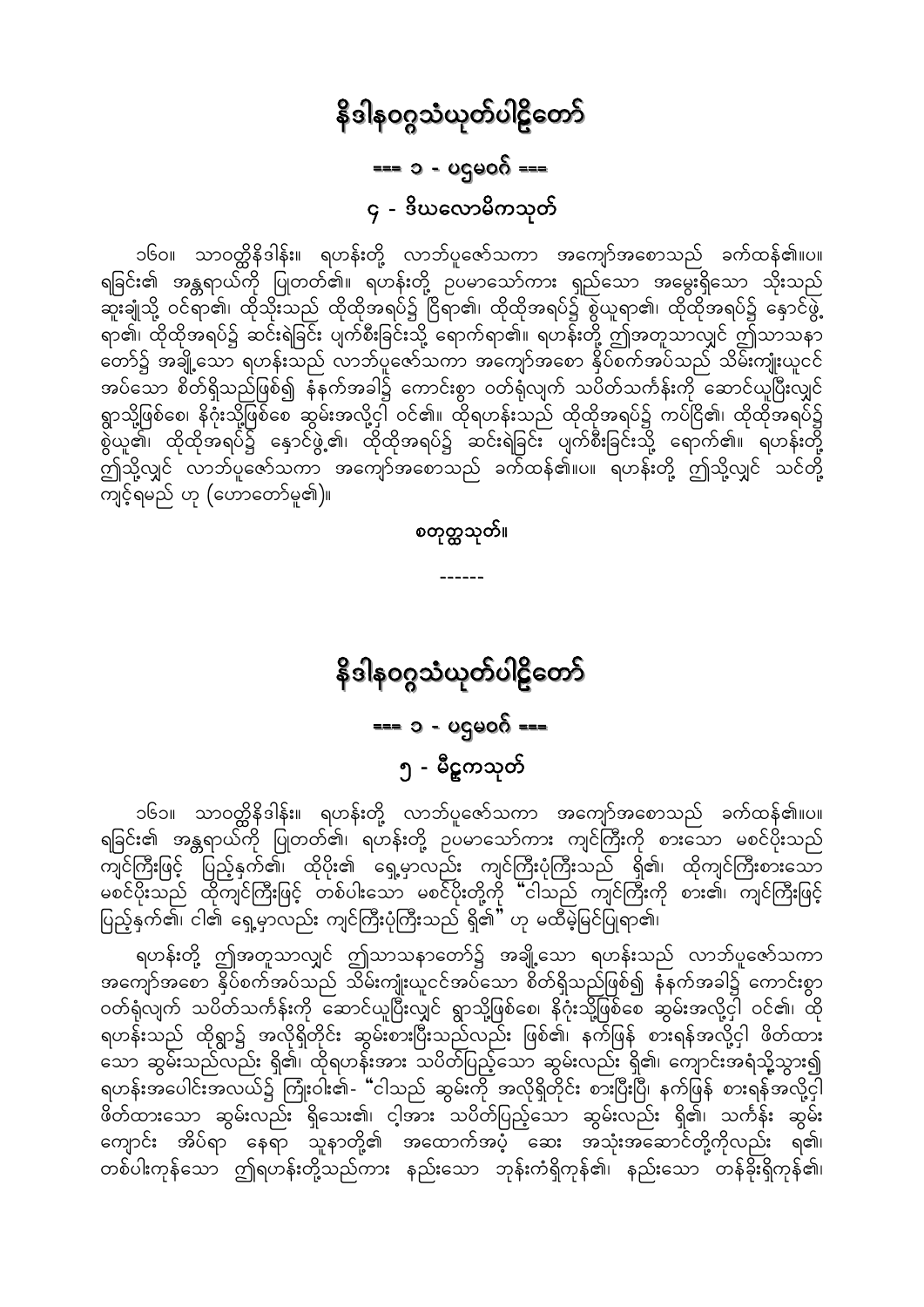သင်္ကန်း ဆွမ်း ကျောင်း အိပ်ရာ နေရာ သူနာတို့၏ အထောက်အပံ့ ဆေး အသုံးအဆောင်တို့ကိုလည်း မရကုန်" ဟု ကြုံးဝါး၏၊ ထိုရဟန်းသည် လာဘ်ပူဇော်သကာ အကျော်အစောဖြင့် နှိပ်စက်အပ်သည် သိမ်းကျုံးယူငင်အပ်သော စိတ်ရှိသည်ဖြစ်၍ သီလရှိကုန်သော အခြားရဟန်းတို့ကို မထီမဲ့မြင် ပြု၏၊<br>သိမ်းကျုံးယူငင်အပ်သော စိတ်ရှိသည်ဖြစ်၍ သီလရှိကုန်သော အခြားရဟန်းတို့ကို မထီမဲ့မြင် ပြု၏၊ ရဟန်းတို့ ထိုသို့မှတ်ထင်ခြင်းသည် ထိုမဂ်ဖိုလ်မှ အချည်းနှီးဖြစ်သော ယောက်ျားအား ရှည်စွာသော နေ့ညဉ့်တို့ ပတ်လုံး အစီးအပွား မရှိခြင်းငှါ ဆင်းရဲခြင်းငှါ ဖြစ်၏။ ရဟန်းတို့ ဤသို့လျှင် လာဘ်ပူဇော် ာက်သို့ -<br>သကာ အကျော်အစောသည် ခက်ထန်၏။ပ။ ရဟန်းတို့ ဤသို့လျှင် သင်တို့ ကျင့်ရမည် ဟု (ဟောတော်မူ၏)။

ပဥ္စမသုတ်။

နိဒါနဝဂ္ဂသံယုတ်ပါဠိတော် === ၁ - ပဌမဝဂ် === ၆ - အသနိသုတ်

၁၆၂။ သာဝတ္ထိနိဒါန်း။ ရဟန်းတို့ လာဘ်ပူဇော်သကာ အကျော်အစောသည် ခက်ထန်၏။ပ။ ရခြင်း၏ အန္တရာယ်ကို ပြုတတ်၏၊ ရဟန်းတို့ အဘယ်ပုဂ္ဂိုလ်ကို မိုးကြိုးစက်သည် ကျရောက်နိုင်သနည်း၊ ျပ<br>အရဟတ္တမဂ်သို့ မရောက်သေးသော သေက္ခပုဂ္ဂိုလ်ကို လာဘ်ပူဇော်သကာ အကျော်အစောသည် အစဉ် ကျရောက်နိုင်၏။

ရဟန်းတို့ "မိုးကြိုးစက်" ဟူသော ဤအမည်သည် လာဘ်ပူဇော်သကာ အကျော်အစော၏ အမည် တည်း၊ ရဟန်းတို့ ဤသို့လျှင် လာဘ်ပူဇော်သကာ အကျော်အစောသည် ခက်ထန်၏။ပ။ ရဟန်းတို့<br>ဤသို့လျှင် သင်တို့ ကျင့်ရမည် ဟု (ဟောတော်မူ၏)။

ဆဋ္ဌသုတ်။

------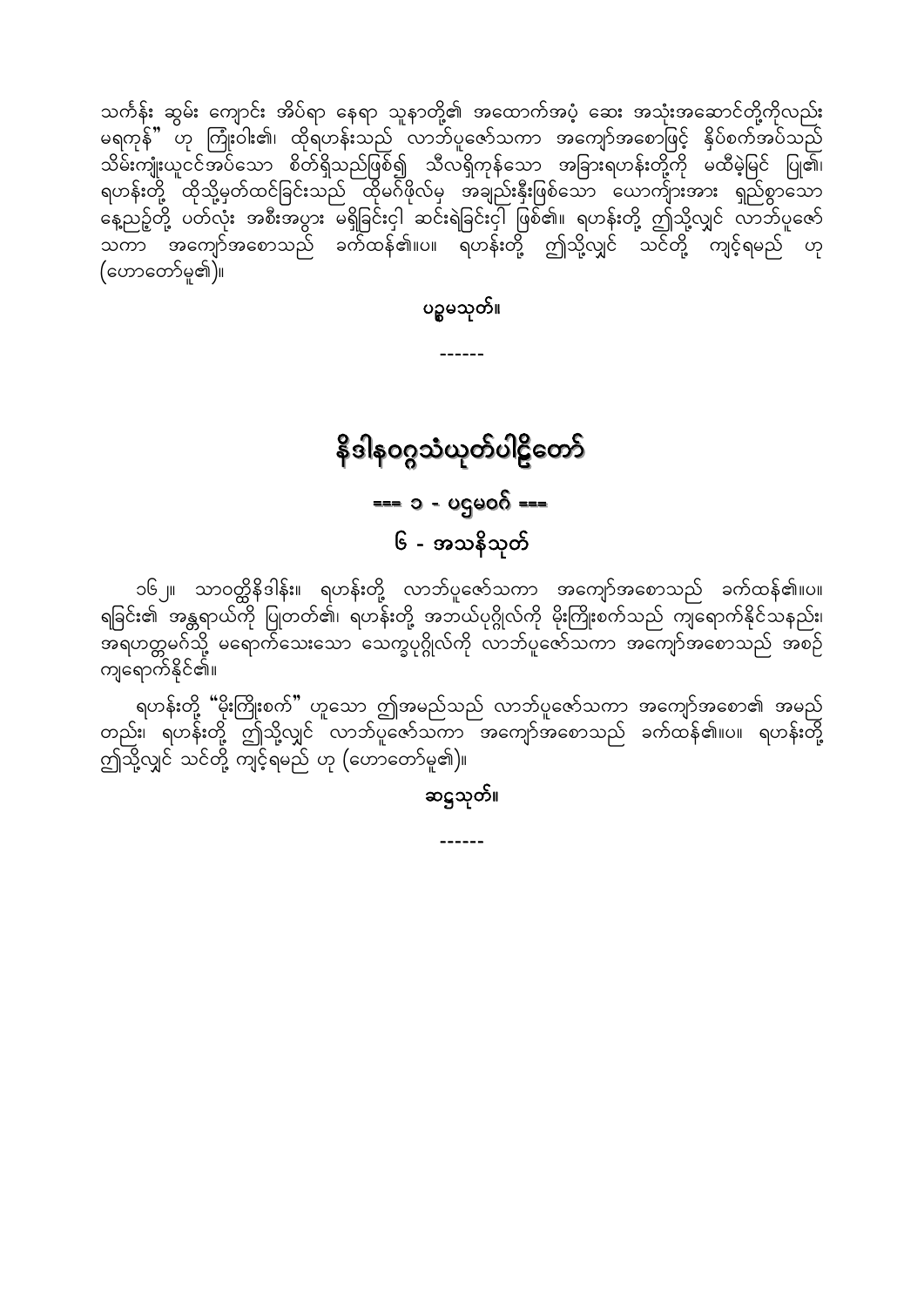## နိဒါနဝဂ္ဂသံယုတ်ပါဠိတော် === ၁ - ပဌမဝဂ် === ၇ - ဒိဒ္ဓသုတ်

၁၆၃။ သာဝတ္ထိနိဒါန်း။ ရဟန်းတို့ လာဘ်ပူဇော်သကာ အကျော်အစောသည် ခက်ထန်၏။ပ။ ရခြင်း၏ အန္တရာယ်ကို ပြုတတ်၏၊ ရဟန်းတို့ အဘယ်ပုဂ္ဂိုလ်ကို အဆိပ်လိမ်းကျံထားသော အဆိပ်လူးမြား ျှင်<br>ဖြင့် စူးဝင်သနည်း၊ အရဟတ္တမဂ်သို့ မရောက်သေးသော သေက္ခပုဂ္ဂိုလ်ကို လာဘ်ပူဇော်သကာ အကျော် -<br>အစောသည် အစဉ်ကျရောက်နိုင်၏။

ရဟန်းတို့ "မြား" ဟူသော ဤအမည်သည် လာဘ်ပူဇော်သကာ အကျော်အစော၏ အမည်တည်း၊ ရဟန်းတို့ ဤသို့လျှင် လာဘ်ပူဇော်သကာ အကျော်အစောသည် ခက်ထန်၏။ပ။ ရဟန်းတို့ ဤသို့လျှင် သင်တို့ ကျင့်ရမည် ဟု (ဟောတော်မူ၏)။

သတ္တမသုတ်

နိဒါန၀ဂွသံယုတ်ပါဠိတော်

=== ၁ - ပဌမဝဂ် === ၈ - သိင်္ဂါလသုတ်

၁၆၄။ သာဝတ္ထိနိဒါန်း။ ရဟန်းတို့ လာဘ်ပူဇော်သကာ အကျော်အစောသည် ခက်ထန်၏။ပ။ ရခြင်း၏ အန္တရာယ်ကို ပြုတတ်၏၊ ရဟန်းတို့ ညဉ့်၏ မိုးသောက်ချိန်၌ ညည်းညူသော မြေခွေးအို၏ ာ<br>သံသံကို ကြားဖူးကြကုန်၏လော၊ အသျှင်ဘုရား ကြားဖူးပါကုန်၏။ ရဟန်းတို့ ထိုမြေခွေးအိုသည် ၣဣဣႍၮအမည် ရှိသော ဝဲနာရောဂါဖြင့် တွေ့ထိအပ်သည်ဖြစ်၍ တွင်းသို့ ရောက်သော်လည်း မိမွေ့လျော်၊ သစ်ပင်းရင်းသို့ ရောက်သော်လည်း မမွေ့လျော်၊ လွင်တီးခေါင်သို့ ရောက်သော်လည်း မမွေ့လျော်၊ သွားလေရာရာ ရပ်လေ ရာရာ ထိုင်လေရာရာ အိပ်လေရာရာ အရပ်တိုင်း၌ ဆင်းရဲခြင်း ပျက်စီးခြင်းသို့ ရောက်ရ၏။

ရဟန်းတို့ ဤအတူသာလျှင် ဤသာသနာတော်၌ အချို့သော ရဟန်းသည် လာဘ်ပူဇော်သကာ<br>အကျော်အစော နှိပ်စက်အပ်သည် သိမ်းကျုံးယူငင်အပ်သော စိတ်ရှိသည်ဖြစ်ရကား ဆိတ်ငြိမ်ရာအရပ်သို့ ရောက်သော်လည်း မမွေ့လျော်၊ သစ်ပင်းရင်းသို့ ရောက်သော်လည်း မမွေ့လျော်၊ လွင်တီးခေါင်သို့ ရောက်သော်လည်း မမွေ့လျော်၊ သွားလေရာရာ ရပ်လေရာရာ ထိုင်လေရာရာ အိပ်လေရာရာ အရပ်တိုင်း၌ အကျိုးမဲ့ ပျက်စီးခြင်းသို့ ရောက်ရ၏။ ရဟန်းတို့ ဤသို့လျှင် လာဘ်ပူဇော်သကာ အကျော် အစောသည် ခက်ထန်၏။ပ။ ရဟန်းတို့ ဤသို့လျှင် သင်တို့ ကျင့်ရမည် ဟု (ဟောတော်မူ၏)။

အဋ္ဌမသုတ်

 $\frac{1}{2}$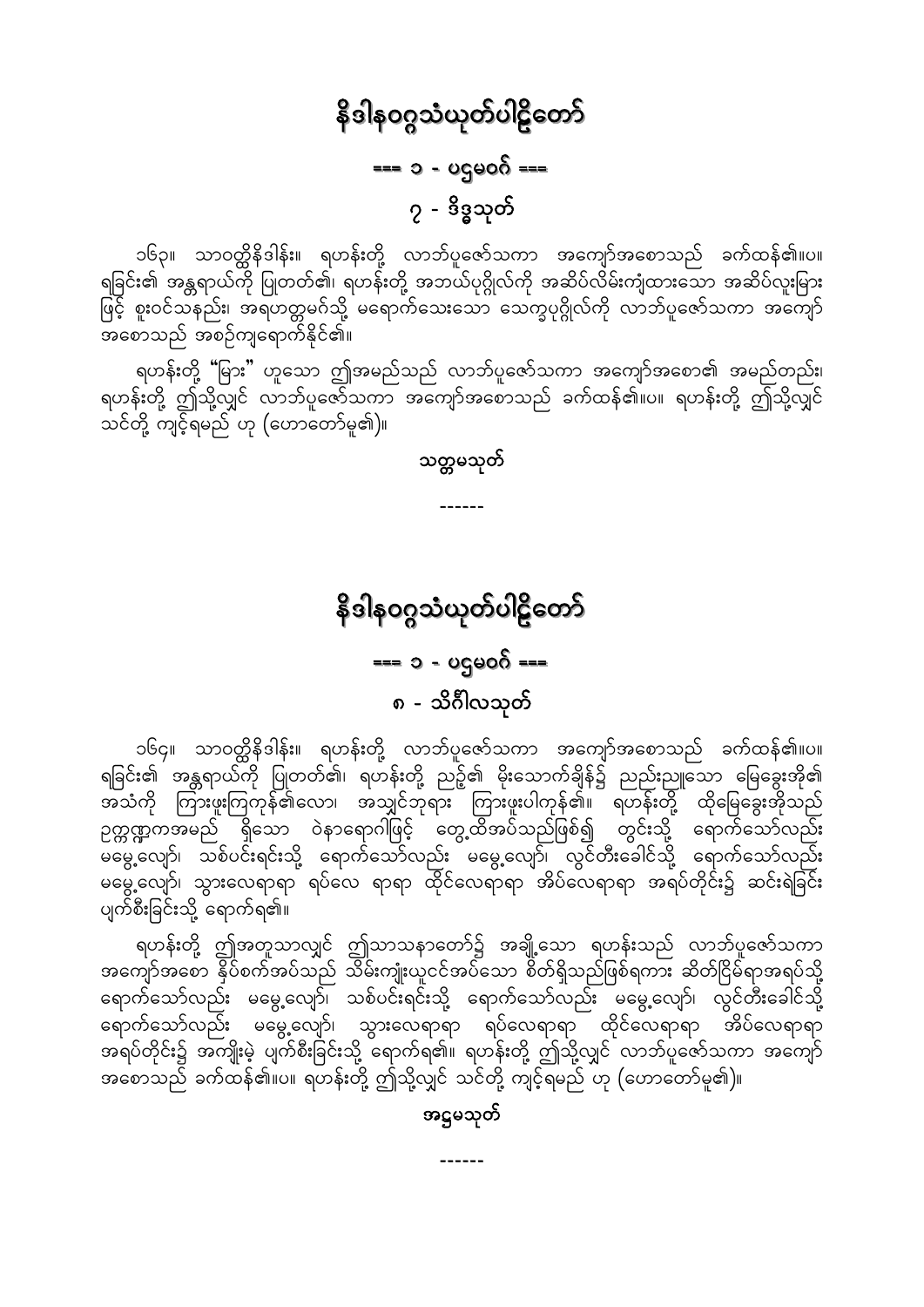=== ၁ - ပဌမဝဂ် ===

၉ - ဝေရမ္ဘသုတ်

၁၆၅။ သာဝတ္ထိနိဒါန်း။ ရဟန်းတို့ လာဘ်ပူဇော်သကာ အကျော်အစောသည် ခက်ထန်၏။ပ။ ရခြင်း၏ အန္တရာယ်ကို ပြုတတ်၏၊ ရဟန်းတို့ အထက်ကောင်းကင်၌ ဝေရမ္ဘမည်သော လေတို့သည်<br>တိုက်ကုန်၏၊ ထိုအရပ်သို့ သွားသော ငှက်ကို ဝေရမ္ဘလေတို့သည် ပစ်ချကုန်၏ 'ပစ်လွှင့်ကုန်၏ ။ ထိုအရပ်၌ ဝေရမ္တ လေတို့သည် ပစ်ချအပ် ပစ်လွှင့်အပ်'သော ထိုငှက်၏ ခြေတို့သည် တခြားသို့ ရောက်သွား ကုန်၏၊ အတောင်တို့သည် တခြားသို့ ရောက်သွားကုန်၏၊ ဦးခေါင်းသည် တခြားသို့ ရောက်သွား၏၊ ကိုယ်သည် တခြားသို့ ရောက်သွား၏၊ ဝေရမ္ဘလေတို့ ပစ်ချသဖြင့် ပစ်လွှင့်သဖြင့် ထိုငှက်တို့၏ ခြေထောက်တခြား အတောင်တခြား ဦးခေါင်းတခြား ကိုယ်တခြား ရောက်သွားသကဲ့သို့-

ဤအတူသာလျှင် ဤသာသနာတော်၌ အချို့သော ရဟန်းသည် လာဘ်ပူဇော်သကာ အကျော် အစော နှိပ်စက်အပ်သည် သိမ်းကျုံးယူငင်အပ်သော စိတ်ရှိသည်ဖြစ်ရကား နံနက်အခါ၌ သင်္ကန်းကို ပြင်ဝတ်လျက် သပိတ်သင်္ကန်းကို ဆောင်ယူပြီးလျှင် ရွာသို့ဖြစ်စေ၊ နိဂုံးသို့ဖြစ်စေ မစောင့်စည်းအပ်သော တိုယ်နှုတ်စိတ်ဖြင့်သာလျှင် မထင်သော သတိ, မစောင့်စည်းအပ်သော ဣန္ဒြေတို့ဖြင့် ဆွမ်းအလို့ငှါ ဝင်၏။ ထိုရဟန်း သည် ထိုရွာ၌ မလုံမလဲ ဝတ်ရုံသော မာတုဂါမကို မြင်၍ ထိုရဟန်း၏ စိတ်ကို<br>စွဲမက်ခြင်း 'ရာဂ' သည် နှိပ်စက်ဖျက်ဆီးအပ်၏၊ ထိုရဟန်းသည် စွဲမက်ခြင်း 'ရာဂ' နှိပ်စက်ဖျက်ဆီး .<br>အပ်သော စိတ်ဖြင့် သိက္ခာကို စွန့်၍ လူထွက်၏၊ "ဝေရမ္ဘလေတို့ ပစ်ချအပ်သော ငှက်ကဲ့သို့" တစ်ပါး သော သူတို့သည် ထိုရဟန်း၏ သင်္ကန်းကို ဆောင်ကုန်၏၊ တစ်ပါးသော သူတို့က သပိတ်ကို တစ်ပါးသော သူတို့က နိသီဒိုင်ကို တစ်ပါးသော သူတို့က အပ်ကျည်ကို ဆောင်ကုန်၏။ ရဟန်းတို့ ဤသို့ လျှင် လာဘ်ပူဇော်သကာ အကျော်အစောသည် ခက်ထန်၏။ပ။ ရဟန်းတို့ ဤသို့လျှင် သင်တို့ ကျင့်ရမည် ဟု (ဟောတော်မူ၏)။

နဝမသုတ်

 $\frac{1}{2}$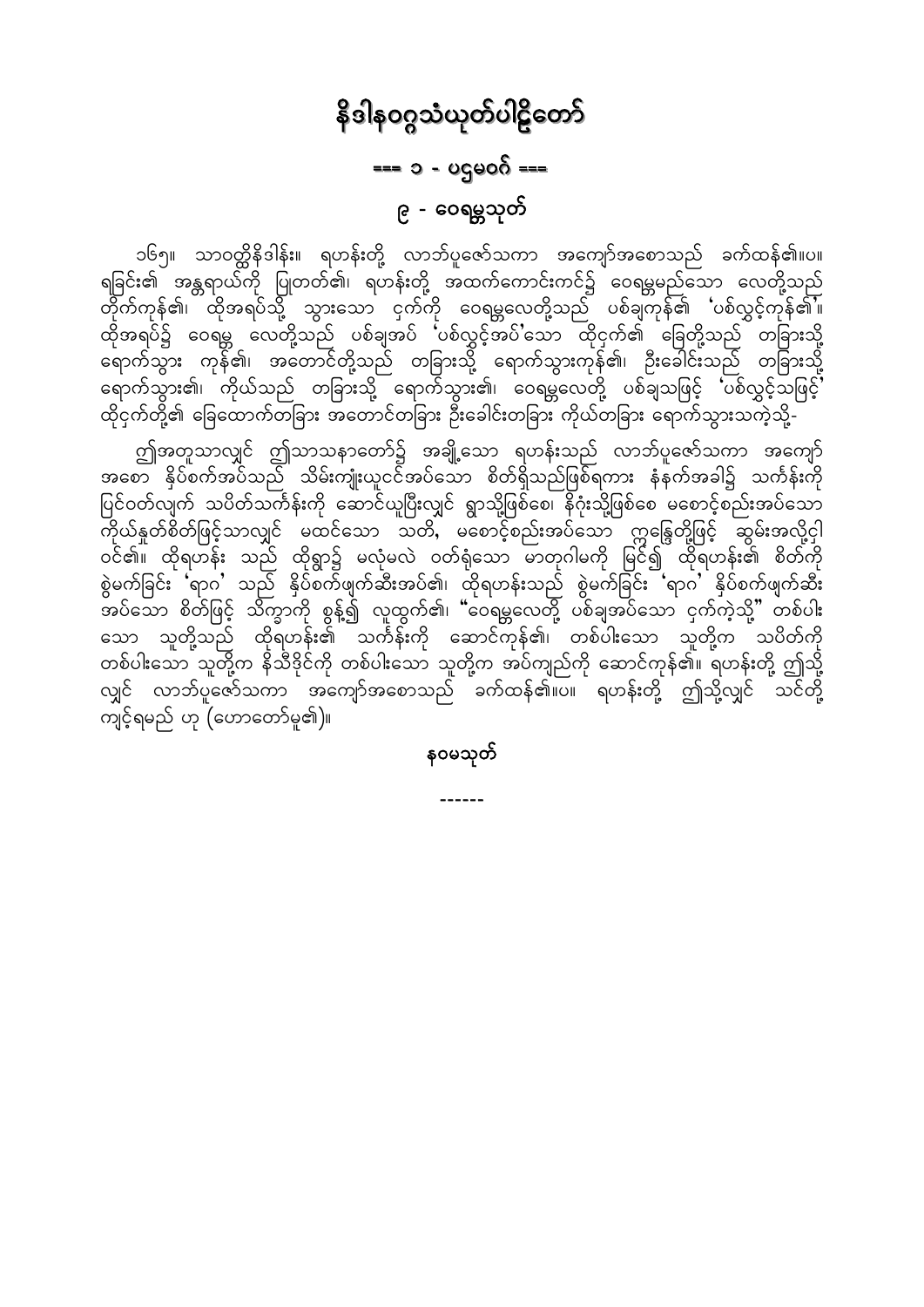=== ၁ - ပဌမဝဂ် === ၁၀ - သဂါထကသုတ်

၁၆၆။ သာဝတ္ထိနိဒါန်း။ ရဟန်းတို့ လာဘ်ပူဇော်သကာ အကျော်အစောသည် ခက်ထန်၏။ပ။ ရခြင်း၏ အန္တရာယ်ကို ပြုတတ်၏၊ ရဟန်းတို့ လာဘ်ပူဇော်သကာ အကျော်အစော နှိပ်စက်အပ်သည် .<br>သိမ်းကျုံး ယူငင်အပ်သော စိတ်ရှိသည် ဖြစ်ရကား ကိုယ်ခန္ဓာ ပျက်စီး၍ သေပြီးသည်မှ နောက်၌ ျမ်းသာကင်းသော မကောင်းသောလားရာ ပျက်စီးကျရောက်ရာဖြစ်သော ငရဲ၌ ဖြစ်သော အချို့သော .<br>ပုဂ္ဂိုလ်ကို ငါ မြင်ရ၏။

ရဟန်းတို့ လာဘ်ပူဇော်သကာ အကျော်အစော မရခြင်း နှိပ်စက်အပ်သည် သိမ်းကျုံးယူငင် အပ်သော စိတ်ရှိသည် ဖြစ်ရကား ကိုယ်ခန္ဓာ ပျက်စီး၍ သေပြီးသည်မှ နောက်၌ ချမ်းသာကင်းသော မကောင်း သောလားရာ ပျက်စီးကျရောက်ရာဖြစ်သော ငရဲ၌ ဖြစ်သော အချို့သော ပုဂ္ဂိုလ်ကို ငါ မြင်ရ၏။

ရဟန်းတို့ လာဘ်ပူဇော်သကာ ရရှိခြင်း လာဘ်ပူဇော်သကာ မရခြင်း ထိုနှစ်ပါးစုံသည် နှိပ်စက်အပ် သည် သိမ်းကျုံးယူငင်အပ်သော စိတ်ရှိသည် ဖြစ်ရကား ကိုယ်ခန္ဓာ ပျက်စီး၍ သေပြီးသည်မှ နောက်၌ ၣႍႍ<br>ချမ်းသာကင်းသော မကောင်းသောလားရာ ပျက်စီးကျရောက်ရာဖြစ်သော ငရဲ၌ ဖြစ်သော အချို့သော ပုဂ္ဂိုလ်ကို ငါ မြင်ရ၏။

ရဟန်းတို့ ဤသို့လျှင် လာဘ်ပူဇော်သကာ အကျော်အစောသည် ခက်ထန်၏။ပ။ ရဟန်းတို့ ဤသို့ လျှင် သင်တို့ ကျင့်ရမည်၊ မြတ်စွာဘုရားသည် ဤစကားကို မိန့်တော်မူ၏၊ ကောင်းသော စကားကို ဆိုတော်မူတတ်သော မြတ်စွာဘုရားသည် ဤစကားကို မိန့်တော်မူပြီးနောက် ဤဂါထာကို မိန့်တော်မူ၏-

"မမေ့မလျော့ နေလေ့ရှိသော အရိုအသေ ပြုထိုက်သော အကြင်ရဟန္တာပုဂ္ဂိုလ်၏ သမာဓိသည် ပူဇော်သကာ ရခြင်းကြောင့်လည်းကောင်း၊ ပူဇော်သကာ မရခြင်း ကြောင့်လည်းကောင်း၊ နှစ်ပါးစုံသော အကြောင်းကြောင့်လည်းကောင်း မတုန်လျှပ်။

မကောင်းမှုကို ဖုတ်ကြည်းတတ်သော၊ (သမာပတ် ဝင်စား၍ နေခြင်းကို) အမြဲ မပြတ်ပြုလေ့ရှိသော၊ သိမ်မွေ့သော (အရဟတ္တမဂ်) ဉာဏ်ဖြင့် ကောင်းစွာ ရှုတတ်သော၊ ဉပါဒါန်တို့၏ ကုန်ရာ နိဗ္ဗာန်၌ မွေ့လျော်သော ထိုပုဂ္ဂိုလ်ိတို့ကို သူတော် ကောင်းဟု ဆိုကုန်၏" ဟု (မိန့်တော်မူ၏)။

ဒသမသုတ်။

ပဌမဝဂ် ပြီး၏။

------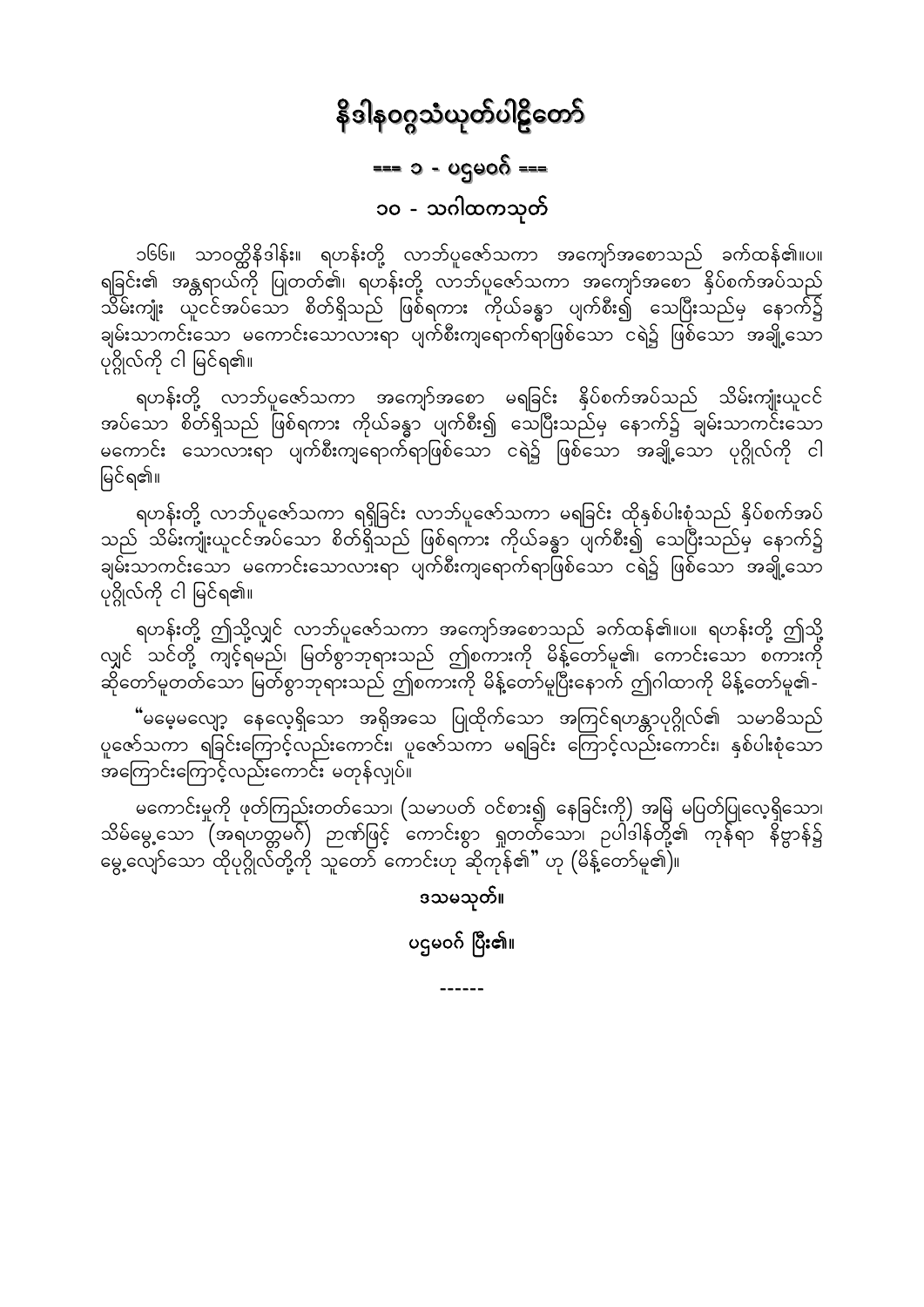## နိဒါနဝဂ္ဂသံယုတ်ပါဠိတော် === ၂ - ဒုတိယဝဂ် === ၁ - သုဝဏ္ဏပါတိသုတ်

၁၆၇။ သာဝတ္ထိနိဒါန်း။ ရဟန်းတို့ လာဘ်ပူဇော်သကာ အကျော်အစောသည် ခက်ထန်၏။ပ။ ရခြင်း၏ အန္တရာယ်ကို ပြုတတ်၏၊ ရဟန်းတို့ ငါဘုရားသည် "ဤအသျှင်သည် ငွေမှုန့်တို့ဖြင့် ပြည့်သော ျပ စာ ။<br>ရွှေခွက်ဟူသော အကြောင်းကြောင့်သော်လည်း သိလျက် ချွတ်ယွင်းသော စကားကို မပြောဆိုရာ" ဟု ာပ္မ<br>အချို့ သော ပုဂ္ဂိုလ်၏ စိတ်ကို မိမိစိတ်ဖြင့် ပိုင်းခြား၍ သိ၏၊ ထိုသူကို တစ်ပါးသော အခါ၌ ္လာေပါ့္<br>လာဘ်ပူဇော်သကာ အကျော်အစော နှိပ်စက်အပ်သည် သိမ်းကျုံး ယူငင်အပ်သော စိတ်ရှိသည်ဖြစ်၍ သိလျှက် ချွတ်ယွင်းသော စကားကို ပြောဆိုနေသည်ကို တွေ့မြင်ရ၏၊ ရဟန်းတို့ ဤသို့လျှင် လာဘ်ပူ ဇော်သကာ အကျော်အစောသည် ခက်ထန်၏။ပ။ ရဟန်းတို့ ဤသို့လျှင် သင်တို့ ကျင့်ရမည် ဟု (ဟောတော်မူ၏)။

ပဌမသုတ်။

နိဒါနဝဂ္ဂသံယုတ်ပါဠိတော်

=== ၂ - ဒုတိယဝဂ် === ၂ - ရူပိယပါတိသုတ်

၁၆၈။ သာဝတ္ထိနိဒ္ဒါန်း။ ရဟန်းတို့ လာဘ်ပူဇော်သကာ အကျော်အစောသည် ခက်ထန်၏။ပ။ -<br>ရခြင်း၏ အန္တရာယ်ကို ပြုတတ်၏၊ ရဟန်းတို့ ငါဘုရားသည် "ဤအသျှင်သည် ရွှေမှုန့်တို့ဖြင့် ပြည့်သော<br>ငွေခွက် ဟူသော အကြောင်းကြောင့်သော်လည်း သိလျက် ချွတ်ယွင်းသော စကားကို မပြောဆိုရာ" ဟု ာပ္မွ<br>အချို့သော ပုဂ္ဂိုလ်၏ စိတ်ကို မိမိစိတ်ဖြင့် ပိုင်းခြား၍ သိ၏။ ထိုသူကို တစ်ပါးသော အခါ၌ လာဘ်ပူဇော် သကာ အကျော်အစော နှိပ်စက်အပ်သည် သိမ်းကျုံး ယူငင်အပ်သော စိတ်ရှိသည်ဖြစ်၍ သိလျက် ချွတ်ယွင်းသော စကားကို ပြောဆိုနေသည်ကို တွေ့မြင်ရ၏၊ ရဟန်းတို့ ဤသို့လျှင် လာဘ်ပူဇော်သကာ<br>အကျော်အစောသည် ခက်ထန်၏။ပ။ ရဟန်းတို့ ဤသို့လျှင် သင်တို့ ကျင့်ရမည် ဟု (ဟောတော်မူ၏)။

ဒုတိယသုတ်။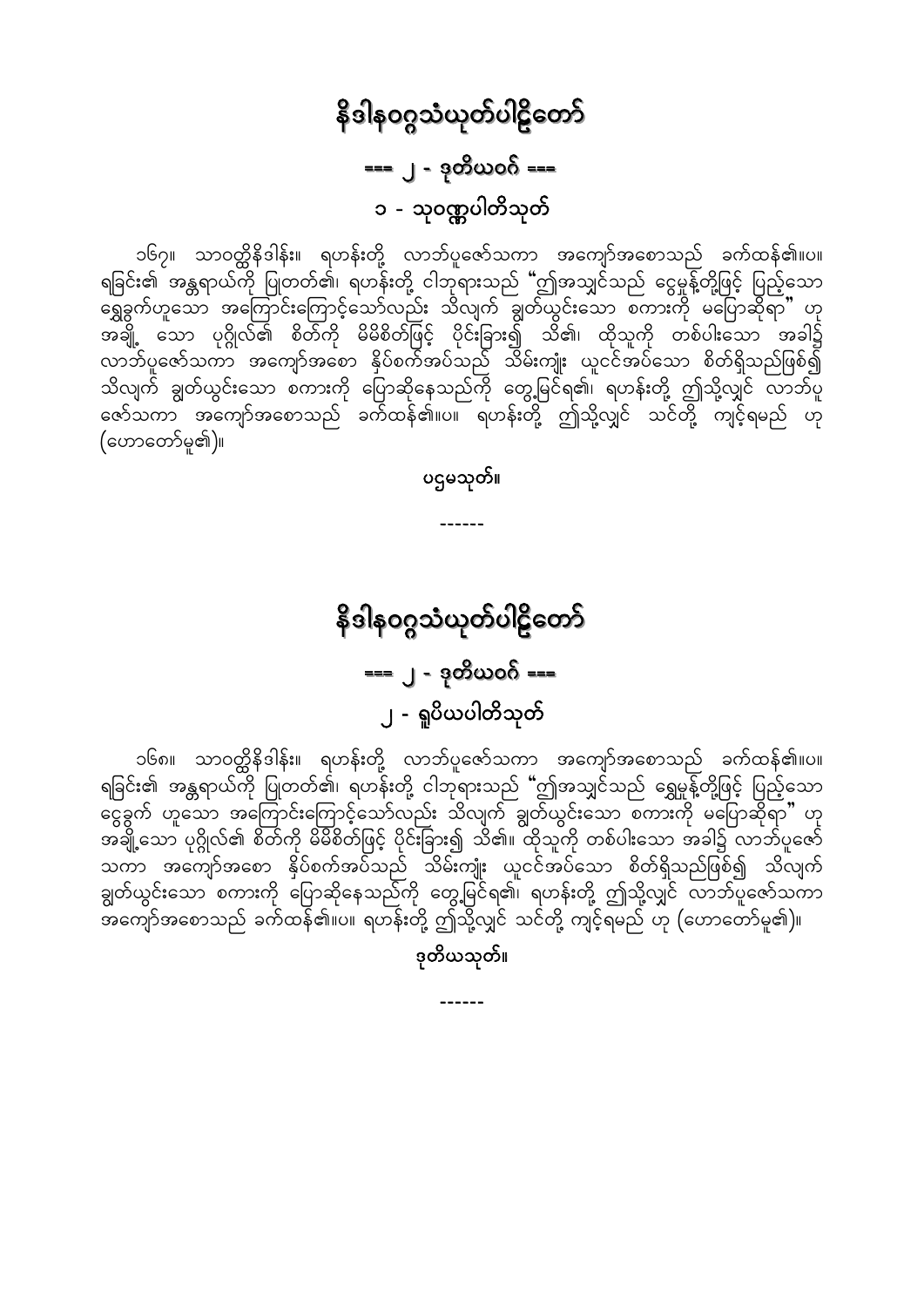## နိဒါနဝဂ္ဂသံယုတ်ပါဠိတော် === ၂ - ဒုတိယ၀ဂ် === ၃ - သုဝဏ္ဏနိက္ခသုတ် စသော (၈) သုတ်

၁၆၉။ သာဝတ္ထိနိဒါန်း။ ရဟန်းတို့ ငါဘုရားသည် "ဤအသျှင်သည် ရွှေစင်တစ်နိက္ခဟူသော အကြောင်းကြောင့်သော်လည်း။ပ။ ရွှေစင်နိက္ခတစ်ရာ ဟူသော အကြောင်းကြောင့်သော်လည်း။ သိင်္ဂနိက် ကြောင့် သော်လည်း။ ရွှေဖြင့် ပြည့်သော မဟာပထဝီမြေ ဟူသော အကြောင်းကြောင့်သော်လည်း။ တစ်စုံတစ်ခုသော အာမိသဟူသော အကြောင်းကြောင့်သော်လည်း။ အသက်ဟူသော အကြောင်းကြောင့် သော်လည်း။ ဇနပုဒ်၌ ကောင်းခြင်းငါးရပ် ပြည့်စုံလတ်သည့် မိန်းမမြတ်ဟူသော အကြောင်းကြောင့် သော်လည်း။ သိလျက် ချွတ်ယွင်းသော စကားကို မဆိုရာ" ဟု အချို့သော ပုဂ္ဂိုလ်၏ စိတ်ကို မိမိစိတ်ဖြင့် ပိုင်းခြား၍ သိ၏။ ထိုသူကို တစ်ပါးသော အခါ၌ လာဘ်ပူဇော်သကာ အကျော်အစော နှိပ်စက်အပ်သည် တွေ့မြင်ရ၏၊ ရဟန်းတို့ ဤသို့လျှင် လာဘ်ပူဇော်သကာ အကျော်အစောသည် ခက်ထန်၏။ပ။ ရဟန်းတို့ ု<br>ဤသို့လျှင် သင်တို့ ကျင့်ရမည် ဟု (ဟောတော်မူ၏)။

ဒသမသုတ်။

ဒုတိယဝဂ် ပြီး၏။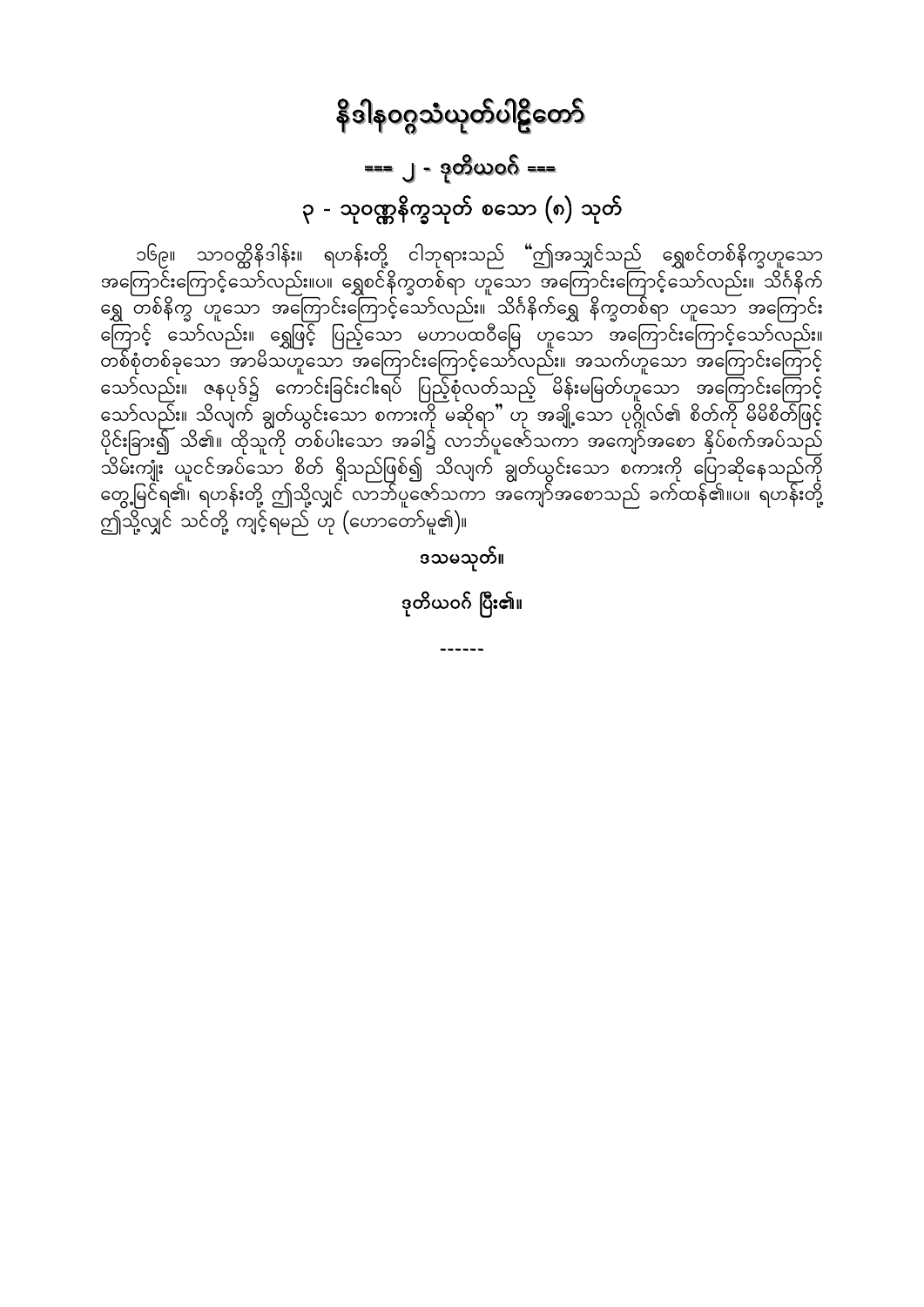နိဒါနဝဂ္ဂသံယုတ်ပါဠိတော်

၁ - မာတုဂါမသုတ်

၁၇၀။ သာဝတ္ထိနိဒါန်း။ ရဟန်းတို့ လာဘ်ပူဇော်သကာ အကျော်အစောသည် ခက်ထန်၏။ပ။ ရဟန်းတို့ မာတုဂါမတစ်ယောက်သည် ထိုရဟန်းတစ်ပါး၏ စိတ်ကို သိမ်းကျုံး ဆွဲငင်၍ မတည်နိုင် သော်လည်း လာဘ်ပူဇော်သကာ အကျော်အစောသည် ယင်းရဟန်း၏ စိတ်ကို သိမ်းကျုံး ဆွဲငင်၍ တည်နိုင်၏၊ ရဟန်းတို့ ဤသို့လျှင် လာဘ်ပူဇော်သကာ အကျော်အစောသည် ခက်ထန်၏။ပ။ ရဟန်းတို့ ဤသို့လျှင် သင်တို့ ကျင့်ရမည် ဟု (ဟောတော်မူ၏)။

ပဌမသုတ်။

------

နိဒါနဝဂ္ဂသံယုတ်ပါဠိတော် ၂ - ကလျာဏီသုတ်

၁၇၁။ သာဝတ္ထိနိဒါန်း။ ရဟန်းတို့ လာဘ်ပူဇော်သကာ အကျော်အစောသည် ခက်ထန်၏။ပ။ ရဟန်းတို့ ဇနပုဒ်၌ ကောင်းခြင်းငါးရပ် ပြည့်စုံလတ်သည့် မိန်မမြတ် တစ်ယောက်သည် ထိုရဟန်းတစ်ပါး ၏ စိတ်ကို သိမ်းကျုံး ဆွဲငင်၍ မတည်နိုင်သော်လည်း လာဘ်ပူဇော်သကာ အကျော်အစောသည် ယင်း ရဟန်း၏ စိတ်ကို သိမ်းကျုံး ဆွဲငင်၍ တည်နိုင်၏၊ ရဟန်းတို့ ဤသို့လျှင် လာဘ်ပူဇော်သကာ အကျော်<br>အစောသည် ခက်ထန်၏။ပ။ ရဟန်းတို့ ဤသို့လျှင် သင်တို့ ကျင့်ရမည် ဟု (ဟောတော်မူ၏)။

ဒုတိယသုတ်။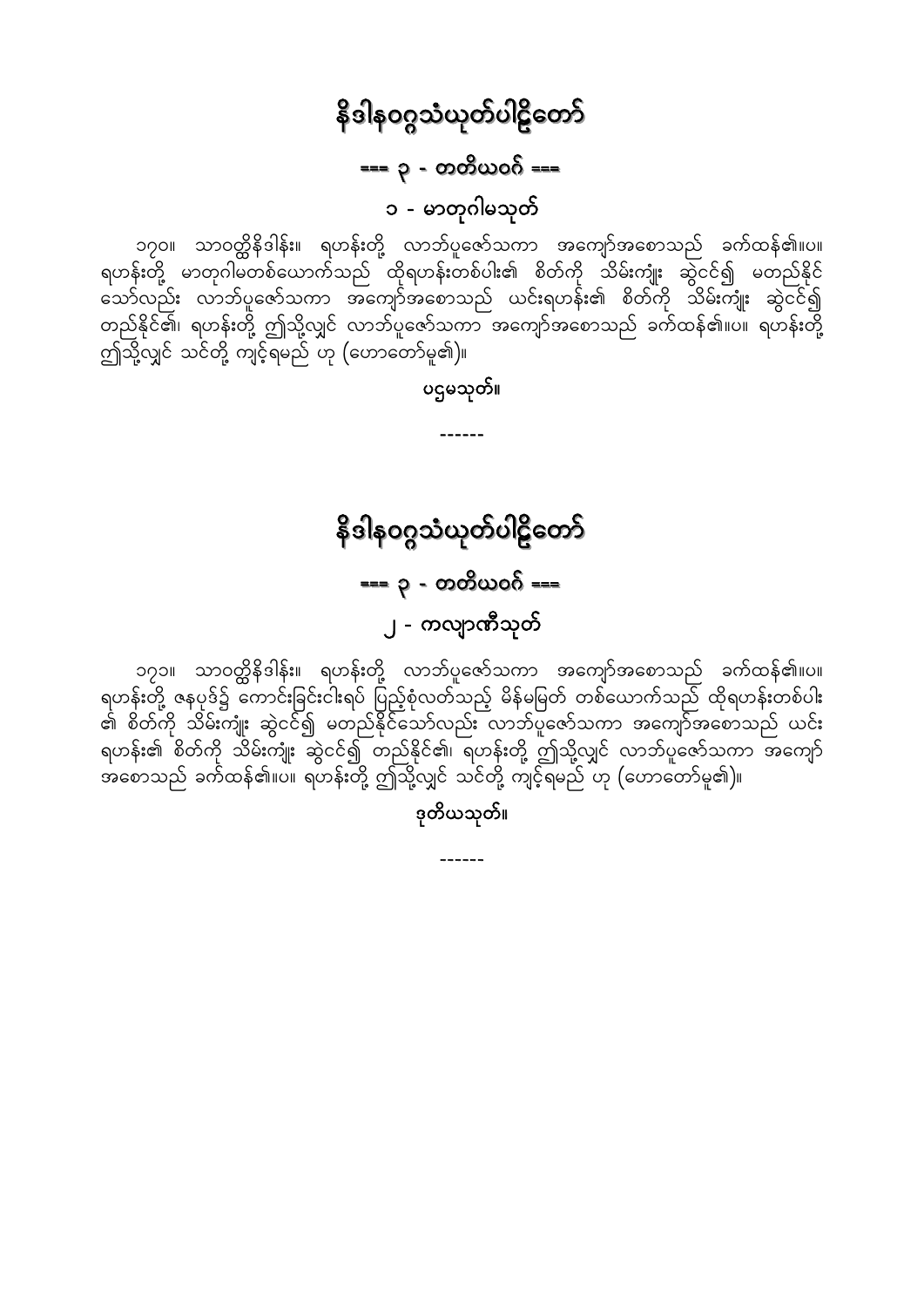နိဒါန၀ဂ္ဂသံယုတ်ပါဠိတော် === ၃ - တတိယဝဂ် === ၃ - ဧကပုတ္တကသုတ်

၁၇၂။ သာဝတ္ထိနိဒါန်း။ ရဟန်းတို့ လာဘ်ပူဇော်သကာ အကျော်အစောသည် ခက်ထန်၏။ပ။ ရဟန်းတို့ သဒ္ဓါတရားရှိသော ဉပါသိကာမသည် ချစ်အပ်သော နှလုံးကို ပွားစေတတ်သော တစ်ယောက် အာဠာဝက သူကြွယ်တို့နှင့် တူသော သဘောရှိသူ ဖြစ်ပါလေလော့" ဟု တောင်းပန်ရာ၏။ ရဟန်းတို့ စိတ္တသူကြွယ်နှင့် ဟတ္ထကအာဠာဝကသူကြွယ်တို့သည် ငါဘုရား၏ တပည့်ဖြစ်သော ဉပါသကာ ယောက်ျားတို့တွင် ချိန်ခွင့်သဖွယ်တည်း၊ နိူင်းယှဉ်ဖွယ်တည်း။ ချစ်သား အကယ်၍ သင်သည် လူ့့ဘောင် မှ ရဟန်းဘောင်သို့ ဝင် ရောက် ရဟန်းပြုခဲ့မူ သာရိပုတ္တရာ, မောဂ္ဂလာန်တို့နှင့် တူသော သဘောရှိသူ -<br>တပည့်ဖြစ်ကုန်သော ရဟန်းတို့တွင် ချိန်ခွင်သဖွယ်တည်း၊ နိူင်းယှဉ်ဖွယ်တည်း။

ချစ်သား အရဟတ္တဖိုလ်သို့ မရောက်သေး၍ သေက္ခသာ ဖြစ်သော သင့်ကို လာဘ်ပူဇော်သကာ အကျော်အစောသည် မိကျရောက်ပါစေလင့် ဟု တောင်းပန်ရာ၏၊ ရဟန်းတို့ အရဟတ္တဖိုလ်သို့ မရောက် သေး၍ သေက္ခသာ ဖြစ်သော ရဟန်းကို လာဘ်ပူဇော်သကာ အကျော်အစော ကျရောက်သည် ဖြစ်ခဲ့မှု ထိုလာဘ်ပူဇော်သကာ အကျော်အစောသည် ထိုသေက္ခရဟန်းအား အန္တရာယ်ပြုခြင်းငှါ ဖြစ်၏။ ရဟန်းတို့ ဤသို့လျှင် လာဘ်ပူဇော်သကာ အကျော်အစောသည် ခက်ထန်၏။ပ။ ရဟန်းတို့ ဤသို့လျှင် သင်တို့ ကျင့်ရမည် ဟု (ဟောတော်မူ၏)။

တတိယသုတ်။

နိဒါန၀ဂွသံယုတ်ပါဠိတော် === ၃ - တတိယဝဂ် === ၄ - ဧကဓိတုသုတ်

၁၇၃။ သာဝတ္ထိနိဒါန်း။ ရဟန်းတို့ လာဘ်ပူဇော်သကာ အကျော်အစောသည် ခက်ထန်၏။ပ။ ရဟန်းတို့ သဒ္ဓါတရားရှိသော ဉပါသိကာမသည် ချစ်အပ်သော နှလုံးကို ပွားစေတတ်သော တစ်ယောက် .<br>တည်းသော သမီးကို ကောင်းစွာ တောင်းပန်လိုသည်ရှိသော် "ချစ်သမီး- ခုဇ္ဈတ္တရာ ဉပါသိကာမ, ဝေဠု ကဏ္ဍကီမြို့သူ နန္ဒမာတာ ဉပါသိကာမတို့နှင့် တူသော သဘောရှိသူ ဖြစ်ပါလေလော့" ဟု တောင်းပန် ရာ၏။ ရဟန်းတို့ ခုဇ္ဈတ္တရာ ဉပါသိကာမနှင့် ဝေဠုကဏ္ဍကီမြို့သူ နန္ဒမာတာ ဉပါသိကာမတို့သည် ငါဘုရား၏ တပည့်ဖြစ်ကုန်သော ဉပါသိကာမတို့တွင် ချိန်ခွင်သဖွယ်တည်း၊ နိူင်းယှဉ်ဖွယ်တည်း။ ချစ်သမီး သင်သည် အကယ်၍ လူ့ဘောင်မှ ရဟန်းဘောင်သို့ ဝင်ရောက် ရဟန်းပြုခဲ့မူ ခေမာဘိက္ခုနီမ, ှ<br>ဥပ္ပလဝဏ်ဘိက္ခုနီမတို့နှင့် တူသော သဘောရှိသူ ဖြစ်ပါလေလော့ဟု တောင်းပန်ရာ၏။ ရဟန်းတို့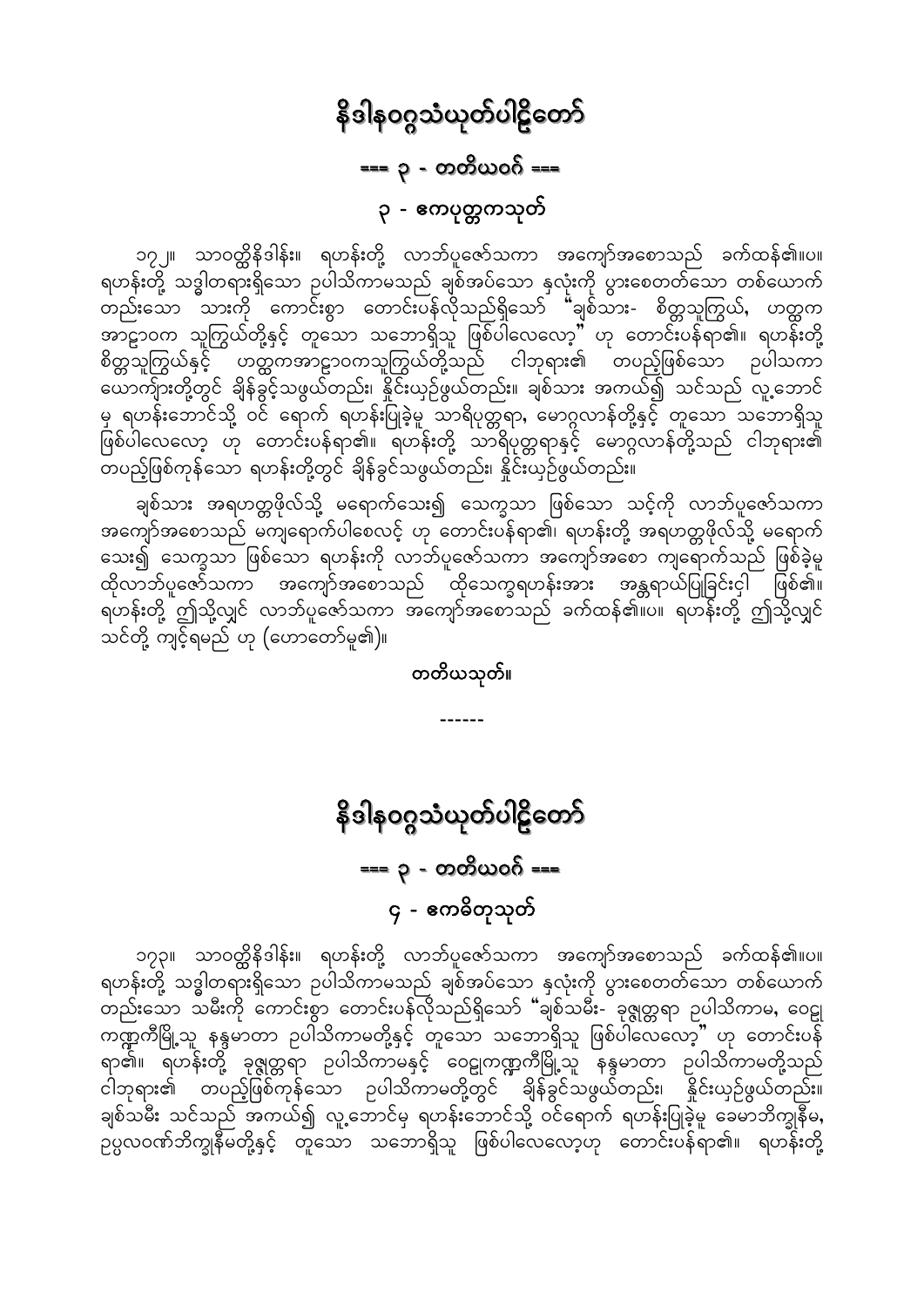ခေမာဘိက္ခုနီမနှင့် ဉပ္ပလဝဏ်ဘိက္ခုနီမတို့သည် ငါဘုရား၏ တပည့်မဖြစ်ကုန်သော ရဟန်းမိန်းမတို့တွင် ချိန်ခွင်သဖွယ်တည်း၊ နိူင်းယှဉ်ဖွယ်တည်း။

ချစ်သမီး အရဟတ္တဖိုလ်သို့ မရောက်သေး၍ သေက္ခသာ ဖြစ်သော သင့်ကို လာဘ်ပူဇော်သကာ အကျော်အစောသည် မကျရောက်ပါစေလင့်ဟု တောင်းပန်ရာ၏၊ ရဟန်းတို့ အရဟတ္တဖိုလ်သို့ မရောက် သေး၍ သေက္ခသာ ဖြစ်သော ထိုရဟန်းမိန်းမကို လာဘ်ပူဇော်သကာ အကျော်အစော ကျရောက်ခဲ့မူ ထိုလာဘ်ပူဇော်သကာ အကျော်အစောသည် ထိုရဟန်းမိန်းမ်အား အန္တရာယ်ပြုခြင်းငှါ ဖြစ်၏။ ရဟန်းတို့ ဤသို့လျှင် လာဘ်ပူဇော်သကာ အကျော်အစောသည် ခက်ထန်၏။ပ။ ရဟန်းတို့ ဤသို့လျှင် သင်တို့ —<br>ကျင့်ရမည် ဟု (ဟောတော်မူ၏)။

#### စတုတ္ထသုတ်။

နိဒါနဝဂွသံယုတ်ပါဠိတော် ၅ - သမဏဗြာဟ္မဏသုတ်

၁၇၄။ သာဝတ္ထိနိဒါန်း။ ရဟန်းတို့ လာဘ်ပူဇော်သကာ အကျော်အစော၏ သာယာဖွယ်ကို လည်းကောင်း၊ အပြစ်ကို လည်းကောင်း၊ ထွက်မြောက်ရာကို လည်းကောင်း ဟုတ်တိုင်းမှန်စွာ မသိကုန် ့<br>သော သမဏဗြာဟ္မဏ ဟူသမျှတို့ကို သမဏတို့၌ သမဏ ဟု မသမုတ်အပ်ကုန်၊ ဗြာဟ္မဏတို့၌ ဗြာဟ္မဏ ဟု မသမုတ်အပ်ကုန်။ ထိုအသျှင်တို့သည် သမဏဖြစ်ကျိုးကို လည်းကောင်း၊ ဗြာဟ္မဏ .<br>ဖြစ်ကျိုးကို လည်းကောင်း ယခုဘဝ၌ပင် ကိုယ်တိုင်ထူးသောဉာဏ်ဖြင့် သိ၍ မျက်မှောက်ပြုကာ ရောက် ၍ မနေရကုန်။

ရဟန်းတို့ လာဘ်ပူဇော်သကာ အကျော်အစော၏ သာယာဖွယ်ကို လည်းကောင်း၊ အပြစ်ကို လည်းကောင်း၊ ထွက်မြောက်ရာကိုလည်းကောင်းဟုတ်တိုင်းမှန်စွာ သိသော သမဏဗြာဟ္မဏဟူသမျှတို့ကို ့<br>သမဏတို့၌ သမဏဟု သမုတ်အပ်ကုန်၏၊ ဗြာဟ္မဏတို့၌ ဗြာဟ္မဏဟု သမုတ်အပ်ကုန်၏၊ ထိုအသျှင် တို့သည် သမဏဖြစ်ကျိုးကိုလည်းကောင်း၊ ဗြာဟ္မဏဖြစ်ကျိုးကိုလည်းကောင်း ယခုဘဝ၌ပင် ကိုယ်တိုင် ထူးသော ဉာဏ်ဖြင့် သိ၍ မျက်မှောက်ပြုကာ ရောက်၍ နေရကုန်၏ ဟု (ဟောတော်မူ၏)။

ပဥ္စမသုတ်။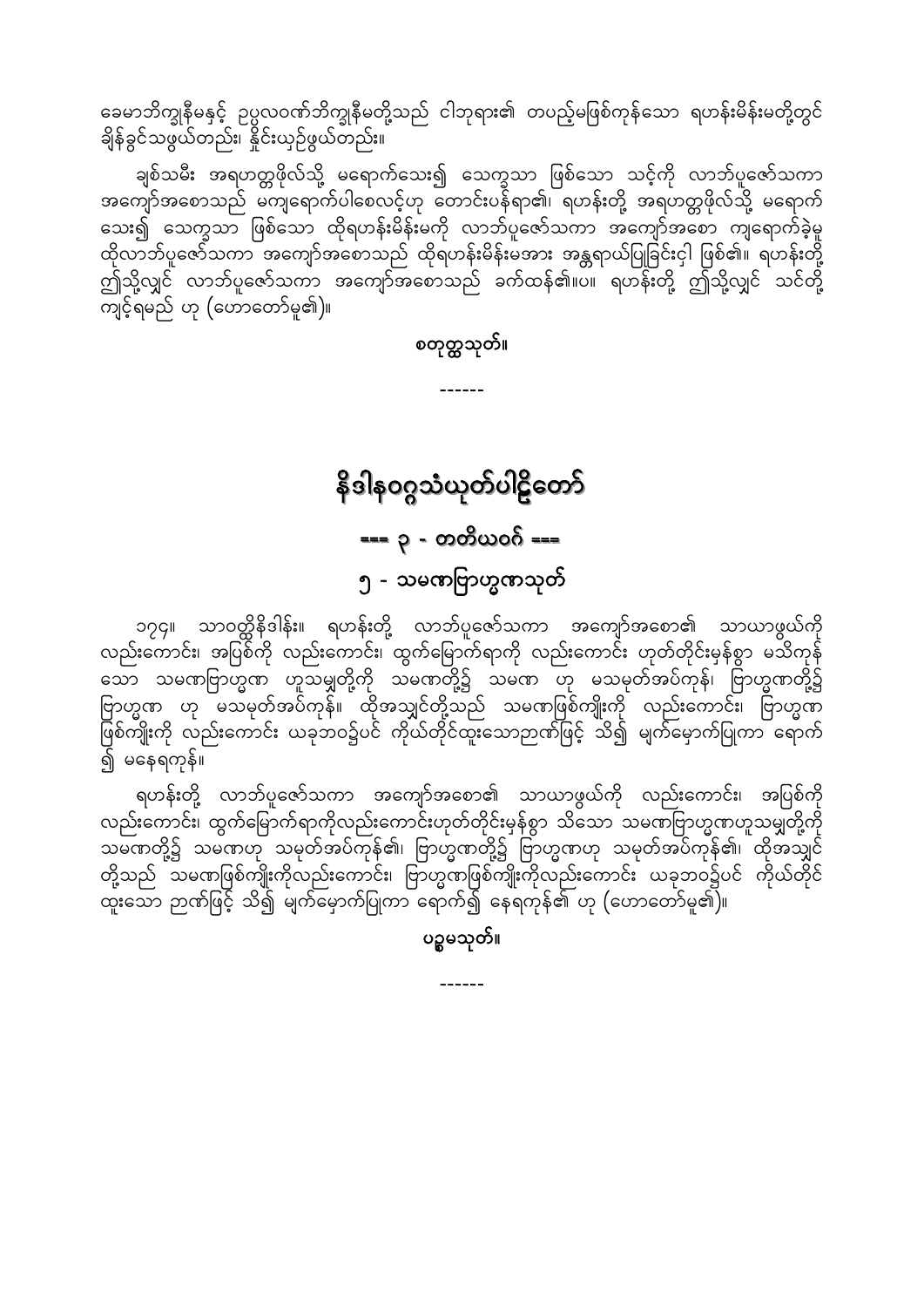#### ၆ - ဒုတိယ သမဏဗြာဟ္မဏသုတ်

၁၇၅။ သာဝတ္ထိနိဒါန်း။ ရဟန်းတို့ လာဘ်ပူဇော်သကာ အကျော်အစော၏ ဖြစ်ခြင်းကိုလည်းကောင်း၊ ချုပ်ခြင်းကို လည်းကောင်း၊ သာယာဖွယ်ကို လည်းကောင်း၊ အပြစ်ကို လည်းကောင်း၊ ထွက်မြောက်ရာကို ္။ ပု<br>လည်းကောင်း ဟုတ်တိုင်းမှန်စွာ မသိကုန်သော သမဏဗြာဟ္မဏ ဟူသမျှတို့ကို။ပ။ သိကုန်သော သမဏဗြာဟ္မဏ ဟူသမျှတို့ကို။ပ။ ကိုယ်တိုင် ထူးသော ဉာဏ်ဖြင့် သိ၍ မျက်မှောက်ပြုကာ ရောက်လျက် နေရကုန်၏ ဟု (ဟောတော်မူ၏)။

ဆဋ္ဌသုတ်။

#### ၇ - တတိယ သမဏဗြာဟ္မဏသုတ်

၁၇၆။ သာဝတ္ထိနိဒါန်း။ ရဟန်းတို့ မည်သည့် သမဏဗြာဟ္မဏတို့မဆို လာဘ်ပူဇော်သကာ အကျော် အစောကို ဟုတ်တိုင်းမှန်စွာ မသိကုန်၊ လာဘ်ပူဇော်သကာ အကျော်အစော၏ အကြောင်းကို မသိကုန်၊ လာဘ်ပူဇော်သကာ အကျော်အစော၏ ချုပ်ရာကို မသိကုန်၊ လာဘ်ပူဇော်သကာ အကျော်အစော၏ ချုပ်ရာ<sup>်</sup>နိဗ္ဗာန်သို့ ရောက်ကြောင်းအကျင့်ကို မသိကုန်။ပ။ သိကုန်၏။ပ။ ကိုယ်တိုင် ထူးသော ဉာဏ်ဖြင့် သိ၍ မျက်မှောက်ပြုကာ ရောက်လျက် နေရကုန်၏ ဟု (ဟောတော်မူ၏)။

သတ္တမသုတ်။

နိဒါနဝဂွသံယုတ်ပါဠိတော် ၈ - ဆဝိသုတ်

၁၇၇။ သာဝတ္ထိနိဒါန်း။ ရဟန်းတို့ လာဘ်ပူဇော်သကာ အကျော်အစောသည် ခက်ထန်၏၊ ရဟန်းတို့ လာဘ်ပူဇော်သကာ အကျော်အစောသည် အရေပါးကို ဖြတ်၏၊ အရေပါးကို ဖြတ်ပြီး၍ အရေထူကို .<br>ဖြတ်၏၊ အရေထူကို ဖြတ်ပြီး၍ အသားကို ဖြတ်၏၊ အသားကို ဖြတ်ပြီး၍ အကြောကို ဖြတ်၏၊ အကြော<br>ကို ဖြတ်ပြီး၍ အရိုးကို ဖြတ်၏၊ အရိုးကို ဖြတ်ပြီး၍ ရိုးတွင်းခြင်ဆီကို ထိလျက် တည်၏၊ ရဟန်းတို့ ဤသို့လျှင် လာဘ်ပူဇော်သကာ အကျော်အစောသည် ခက်ထန်၏။ပ။ ရဟန်းတို့ ဤသို့လျှင် သင်တို့ ကြင့်ရမည် ဟု (ဟောတော်မူ၏)။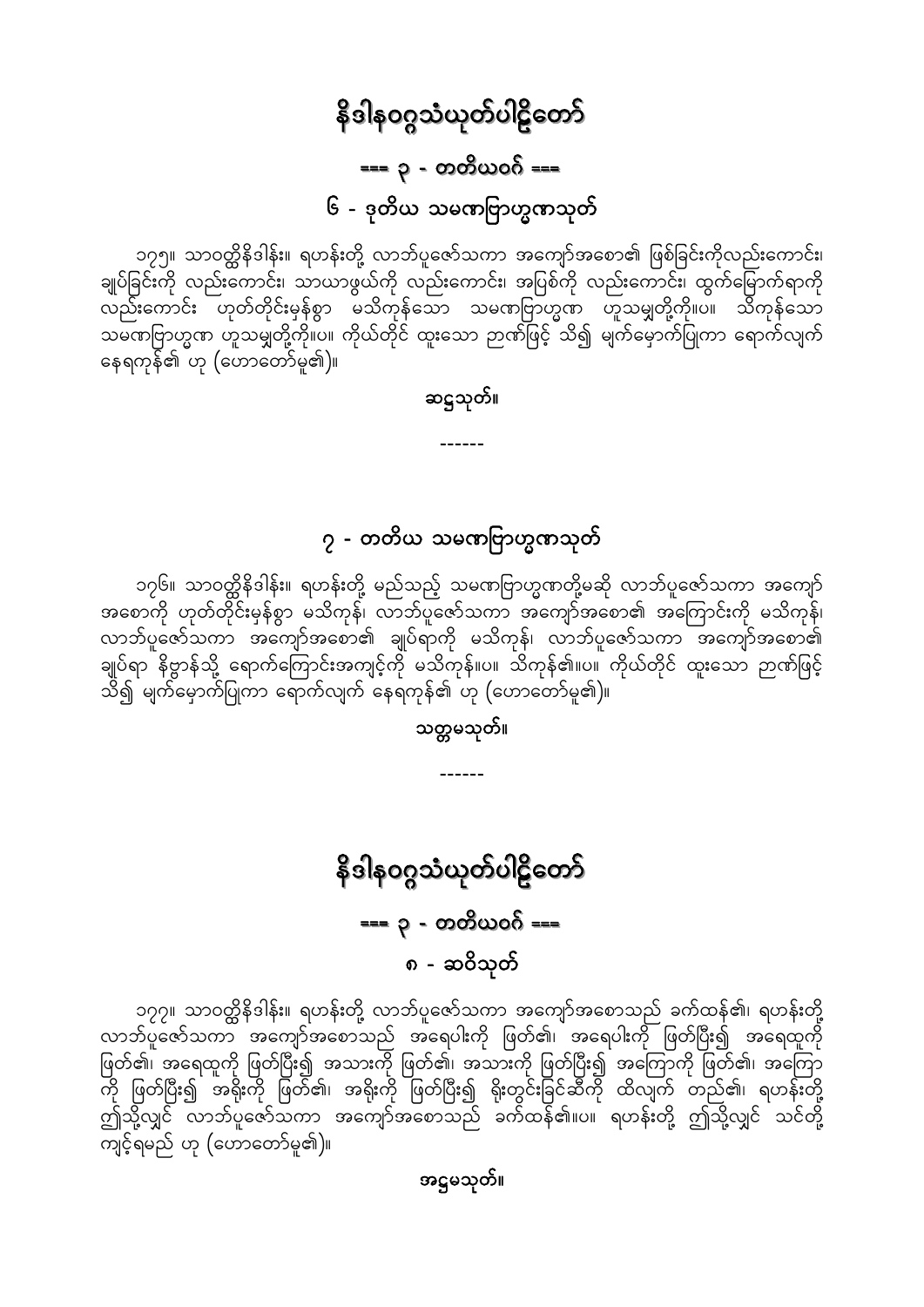၉ - ရဇ္ဈသုတ်

၁၇၈။ သာဝတ္ထိနိဒါန်း။ ရဟန်းတို့ လာဘ်ပူဇော်သကာ အကျော်အစောသည် ခက်ထန်၏၊ ရဟန်းတို့ လာဘ်ပူဇော်သကာ အကျော်အစောသည် အရေပါးကို ဖြတ်၏၊ အရေပါးကို ဖြတ်ပြီး၍ အရေထူကို<br>ဖြတ်၏၊ အရေထူကို ဖြတ်ပြီး၍ အသားကို ဖြတ်၏၊ အသားကို ဖြတ်ပြီး၍ အကြောကို ဖြတ်၏၊ -<br>အကြောကို ဖြတ်ပြီး၍ အရိုးကို ဖြတ်၏၊ အရိုးကို ဖြတ်ပြီး၍ ရိုးတွင်းခြင်ဆီကို ထိလျက် တည်၏။

ရဟန်းတို့ ဉပမာသော်ကား အားကြီးသော ယောကျ်ားသည် ခိုင်လှစွာသော သားမြီးကြိုးဖြင့်<br>ခြေသလုံး (မြင်းခေါင်း) ကို ရစ်ပတ်လျက် ပွတ်တိုက်ရာ၏၊ ထိုသားမြီးကြိုးသည် အရေပါးကို ဖြတ်ရာ၏၊ -<br>အရေပါးကို ဖြတ်ပြီး၍ အရေထူကို ဖြတ်ရာ၏၊ အရေထူကို ဖြတ်ပြီး၍ အသားကို ဖြတ်ရာ၏၊ အသားကို<br>ဖြတ်ပြီး၍ - အကြောကို ဖြတ်ရာ၏၊ - အကြောကို ဖြတ်ပြီး၍ - အရိုးကို ဖြတ်ရာ၏၊ - အရိုးကို ဖြတ်ပြီး၍ နိုးတွင်း ခြင်ဆီကို ထိလျက် တည်ရာ၏။

ရဟန်းတို့ ဤအတူသာလျှင် လာဘ်ပူဇော်သကာ အကျော်အစောသည် အရေပါးကို ဖြတ်၏၊ အရေ ပါးကို ဖြတ်ပြီး၍ အရေထူကို ဖြတ်၏၊ အရေထူကို ဖြတ်ပြီး၍ အသားကို ဖြတ်၏၊ အသားကို ဖြတ်ပြီး၍ အကြောကို ဖြတ်၏၊ အကြောကို ဖြတ်ပြီး၍ အရိုးကို ဖြတ်၏၊ အရိုးကို ဖြတ်ပြီး၍ ရိုးတွင်းခြင်ဆီကို ထိလျက် တည်၏။ ရဟန်းတို့ ဤသို့လျှင် လာဘ်ပူဇော်သကာ အကျော်အစောသည် ခက်ထန်၏။ပ။ ရဟန်းတို့ ဤသို့လျှင် သင်တို့ ကျင့်ရမည် ဟု (ဟောတော်မူ၏)။

နဝမသုတ်။

 $- - - - - -$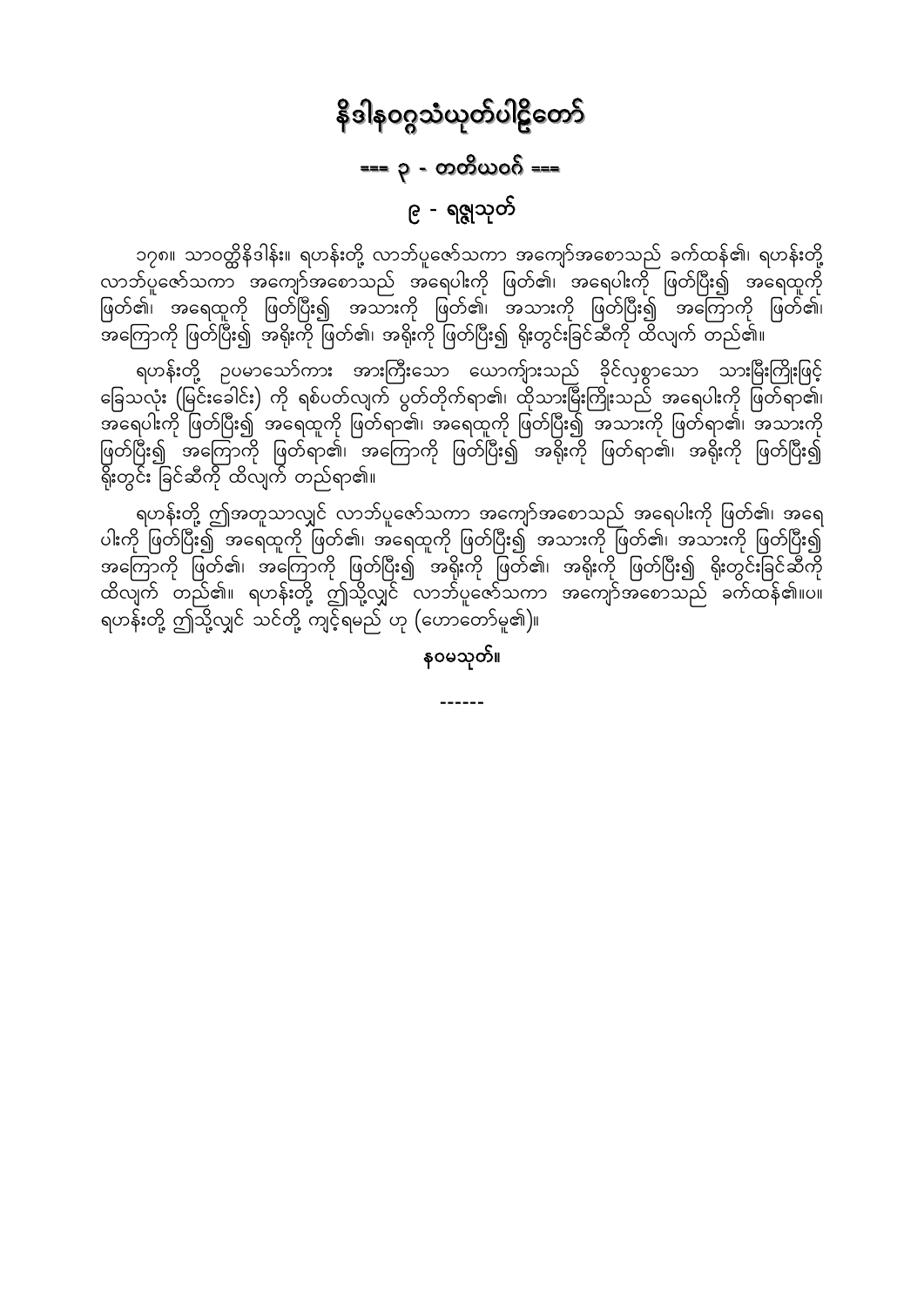နိဒါနဝဂ္ဂသံယုတ်ပါဠိတော် ၁၀ - ဘိက္ခုသုတ်

၁၇၉။ ရဟန်းတို့ လာဘ်ပူဇော်သကာ အကျော်အစောသည် အာသဝေါကုန်ပြီးသော ရဟန္တာအား သော်လည်း အန္တရာယ်ကို ပြုရန် ဖြစ်နိုင်၏ဟူ၍ ငါ ဆို၏ဟု မိန့်တော်မူ၏။ ဤသို့ မိန့်တော်မူသည် ရှိသော် အသျှင်အာနန္ဒာသည် မြတ်စွာဘုရားအား "အသျှင်ဘုရား လာဘ်ပူဇော်သကာ အကျော်အစော ာ<br>သည် အဘယ် သို့လျှင် အာသဝေါ ကုန်ပြီးသော ရဟန္တာအား အန္တရာယ်ပြုရန် ဖြစ်ပါသနည်း" ဟု<br>လျှောက်၏၊ အာနန္ဒာ လာဘ်ပူဇော်သကာ အကျော်အစောကို ထိုရဟန္တာပုဂ္ဂိုလ်၏ မပျက်စီးနိုင်သော ကိလေသာမှ လွတ်မြောက်ရာ အရဟတ္တဖိုလ်သမာဓိ၏ အန္တရာယ်ကို ပြုရန် ဖြစ်၏ ဟူ၍ ငါဆိုသည် မဟုတ်၊ အာနန္ဒာ လာဘ်ပူဇော် သကာ အကျော်အစောကို မမေ့မလျော့ ကိလေသာကို ပူပန်စေတတ် သော လုံ့လရှိလျက် နိဗ္ဗာန်သို့ စေလွှတ်အပ်သော စိတ်ရှိသည်ဖြစ်၍ နေသော ရဟန္တာပုဂ္ဂိုလ်သည် ရအပ် ရောက်အပ် ကုန်သော မျက်မှောက် ဘဝ၌ ချမ်းသာစွာ နေမှု (ဖလသမာပတ်)တို့၏ အန္တရာယ်ပြုရန် ဖြစ်၏ ဟူ၍ ငါ ဆို၏။

အာနန္ဒာ ဤသို့လျှင် လာဘ်ပူဇော်သကာ အကျော်အစောသည် ခက်ထန်၏၊ ထက်မြက်၏၊ ကြမ်း တမ်း၏၊ အတုမရှိသော ယောဂ၏ ကုန်ရာ အရဟတ္တဖိုလ်ကို ရခြင်း၏ အန္တရာယ်ကို ပြုတတ်၏။ .<br>အာနန္ဒာ ထို့ကြောင့် ဤသာသနာတော်၌ ဤသို့ ကျင့်ရမည် "ဖြစ်ပေါ်လာသော လာဘ်ပူဇော်သကာ အကျော် အစောကို စွန့်ကုန်အံ့၊ ဖြစ်ပေါ်လာသော လာဘ်ပူဇော်သကာ အကျော်အစောသည် ငါတို့၏ စိတ်ကို သိမ်းကျုံးယူငင်၍ မတည်နိုင်လတ္တံ့" ဟူ၍ ဤသို့လျှင် သင်တို့ ကျင့်ရမည် ဟု (ဟောတော်မူ၏)။

ဒသမသုတ်။

တတိယဝဂ် ပြီး၏။

 $\frac{1}{2}$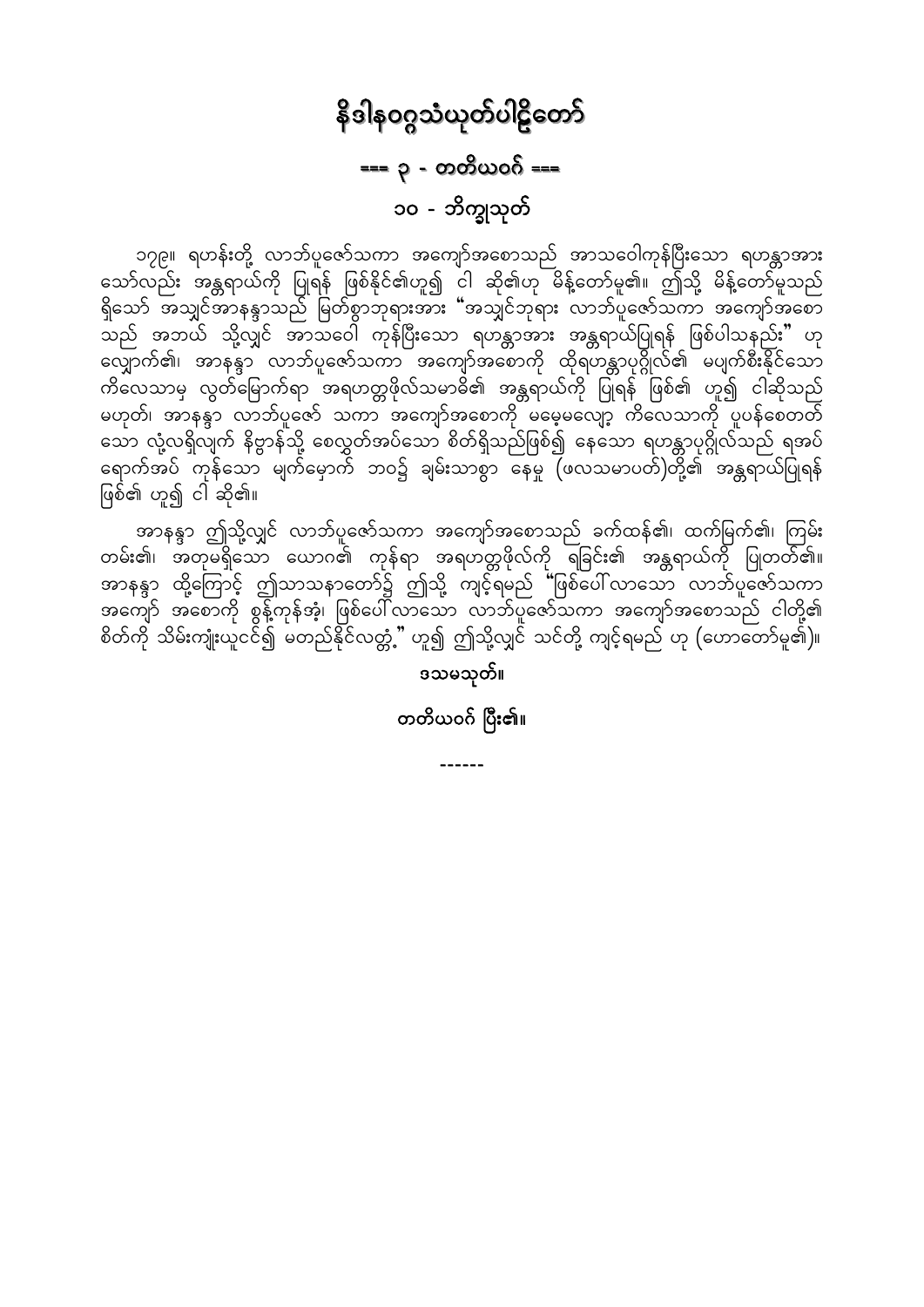=== ၄ - စတုတ္ထဝဂ် === ၁ - ဘိန္ဒိသုတ်

၁၈၀။ သာ၀တ္ထိနိဒါန်း။ ရဟန်းတို့ လာဘ်ပူဇော်သကာ အကျော်အစောသည် ခက်ထန်၏၊ ဒေ၀ဒတ် သည် လာဘ်ပူဇော်သကာ အကျော်အစော နှိပ်စက်အပ်သည် သိမ်းကျုံးယူငင်အပ်သော စိတ်ရှိသည် ဖြစ်၍ သံဃာကို သင်းခွဲ၏၊ ရဟန်းတို့ ဤသို့လျှင် လာဘ်ပူဇော်သကာ အကျော်အစောသည် ခက်ထန်၏ \_\_\_\_<br>။ပ။ ကျင့်ရမည် ဟု (ဟောတော်မူ၏)။

ပဌမသုတ်။

 $\frac{1}{2}$ 

#### ၂ - ကုသလမှုလသုတ်

၁၈၁။ သာဝတ္ထိနိဒါန်း။ ရဟန်းတို့ လာဘ်ပူဇော်သကာ အကျော်အစောသည် ခက်ထန်၏၊ ရဟန်းတို့ လာဘ်ပူဇော်သကာ အကျော်အစော နှိပ်စက်အပ် သိမ်းကျုံးယူငင်အပ်သော စိတ်ရှိသော ဒေဝဒတ်အား ကုသိုလ်အရင်းမူလသည် ပြတ်ခြင်းသို့ ရောက်ခဲ့ပြီ၊ ရဟန်းတို့ ဤသို့လျှင် လာဘ်ပူဇော်သကာ အကျော် ာ<br>အစောသည် ခက်ထန်၏။ပ။ ကျင့်ရမည် ဟု (ဟောတော်မူ၏)။

ဒုတိယသုတ်။

နိဒါနဝဂ္ဂသံယုတ်ပါဠိတော်

=== ၄ - စတုတ္ထဝဂ် ===

၃ - ကုသလဓမ္မသုတ်

၁၈၂။ သာဝတ္ထိနိဒါန်း။ ရဟန်းတို့ လာဘ်ပူဇော်သကာ အကျော်အစောသည် ခက်ထန်၏၊ ရဟန်းတို့ လာဘ်ပူဇော်သကာ အကျော်အစော နှိပ်စက်အပ် သိမ်းကျုံးယူငင်အပ်သော စိတ်ရှိသော ဒေဝဒတ်အား ကုသိုလ်တရားသည် ပြတ်ခြင်းသို့ ရောက်ခဲ့ပြီ၊ ရဟန်းတို့ ဤသို့လျှင် လာဘ်ပူဇော်သကာ အကျော်အစော သည် ဤသို့ ခက်ထန်၏။ပ။ ကျင့်ရမည် ဟု (ဟောတော်မူ၏)။

#### တတိယသုတ်။

 $- - - - - -$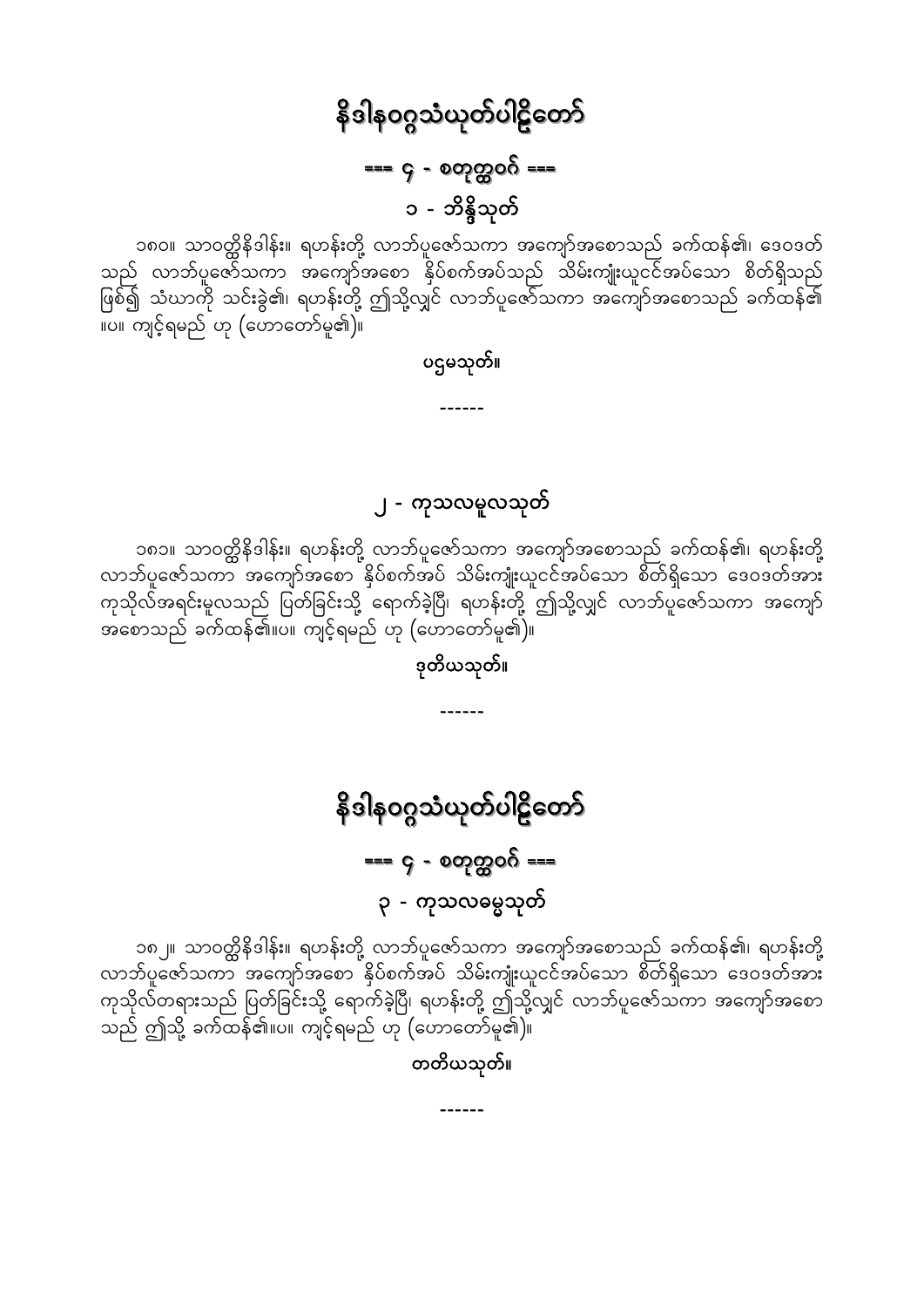၄ - သုတ္တဓမ္မသုတ်

၁၈၃။ သာဝတ္ထိနိဒါန်း။ ရဟန်းတို့ လာဘ်ပူဇော်သကာ အကျော်အစောသည် ခက်ထန်၏၊ ရဟန်းတို့ လာဘ်ပူဇော်သကာ အကျော်အစော<sup>်</sup>နှိပ်စက်အပ် သိမ်းကျုံးယူငင်အပ်သော စိတ်ရှိသော ဒေဝဒတ်အား ဖြူစင်သော တရားသည် ပြတ်ခြင်းသို့ ရောက်ခဲ့ပြီ၊ ရဟန်းတို့ ဤသို့လျှင် လာဘ်ပူဇော်သကာ အကျော် 

စတုတ္ထသုတ်။

------

နိဒါနဝဂ္ဂသံယုတ်ပါဠိတော်

=== ၄ - စတုတ္ထဝဂ် ===

#### ၅ - အစိရပက္ကန္တသုတ်

၁၈၄။ အခါတစ်ပါး၌ မြတ်စွာဘုရားသည် ဒေဝဒတ် (သင်းခွဲ) ထွက်သွား၍ မကြာမြင့်မီ ရာဇဂြိုဟ် .<br>ပြည် ဂိဇ္ဈကုဋ်တောင်၌ (သီတင်းသုံး) နေတော်မူ၏၊ ထိုအခါ မြတ်စွာဘုရားသည် ဒေဝဒတ်ကို ပူဇော်သကာ အကျော်အစောသည် ဖြစ်ခဲ့၏၊ ပျက်စီးခြင်းငှါ ဒေဝဒတ်အား လာဘ်ပူဇော်သကာ ာ<br>အကျော်အစောသည် ဖြစ်ခဲ့၏။

ရဟန်းတို့ ငှက်ပျောပင်သည် မိမိကိုယ်ကို သတ်ခြင်းငှါ အသီးကို သီးပေးရသကဲ့သို့ ပျက်စီးခြင်းငှါ အသီးကို သီးပေးရသကဲ့သို့ ရဟန်းတို့ ဤအတူသာလျှင် မိမိကိုယ်ကို သတ်ခြင်းငှါ ဒေဝဒတ်အား လာဘ် ပူဇော်သကာ အကျော်အစောသည် ဖြစ်ခဲ့၏၊ ပျက်စီးခြင်းငှါ ဒေဝဒတ်အား လာဘ်ပူဇော်သကာ အကျော် အစောသည် ဖြစ်ခဲ့၏။

ရဟန်းတို့ ဝါးပင်သည် မိမိကိုယ်ကို သတ်ခြင်းငှါ အသီးကို သီးပေးရသကဲ့သို့ ပျက်စီးခြင်းငှါ အသီးကို သီးပေးရသကဲ့သို့ ရဟန်းတို့ ဤအတူသာလျှင် မိမိကိုယ်ကို သတ်ခြင်းငှါ ဒေဝဒတ်အား လာဘ် ပူဇော်သကာ အကျော်အစောသည် ဖြစ်ခဲ့၏၊ ပျက်စီးခြင်းငှါ ဒေဝဒတ်အား လာဘ်ပူဇော်သကာ အကျော် -<br>အစောသည် ဖြစ်ခဲ့၏။

ရဟန်းတို့ ကျူပင်သည် မိမိကိုယ်ကို သတ်ခြင်းငှါ အသီးကို သီးပေးရသကဲ့သို့ ပျက်စီးခြင်းငှါ အသီးကို သီးပေးရသကဲ့သို့ ရဟန်းတို့ ဤအတူသာလျှင် မိမိကိုယ်ကို သတ်ခြင်းငှါ ဒေဝဒတ်အား လာဘ် ပူဇော်သကာ အကျော်အစောသည် ဖြစ်ခဲ့၏၊ ပျက်စီးခြင်းငှါ ဒေဝဒတ်အား လာဘ်ပူဇော်သကာ အကျော် —<br>အစောသည် ဖြစ်ခဲ့၏။

ရဟန်းတို့ အဿတိုရ်မြင်းမသည် မိမိကိုယ်ကို သတ်ခြင်းငှါ ကိုယ်ဝန်ကို ယူသကဲ့သို့ ပျက်စီးခြင်းငှါ ကိုယ်ဝန်ကို ယူရသကဲ့သို့ ရဟန်းတို့ ဤအတူသာလျှင် မိမိကိုယ်ကို သတ်ခြင်းငှါ ဒေဝဒတ်အား လာဘ်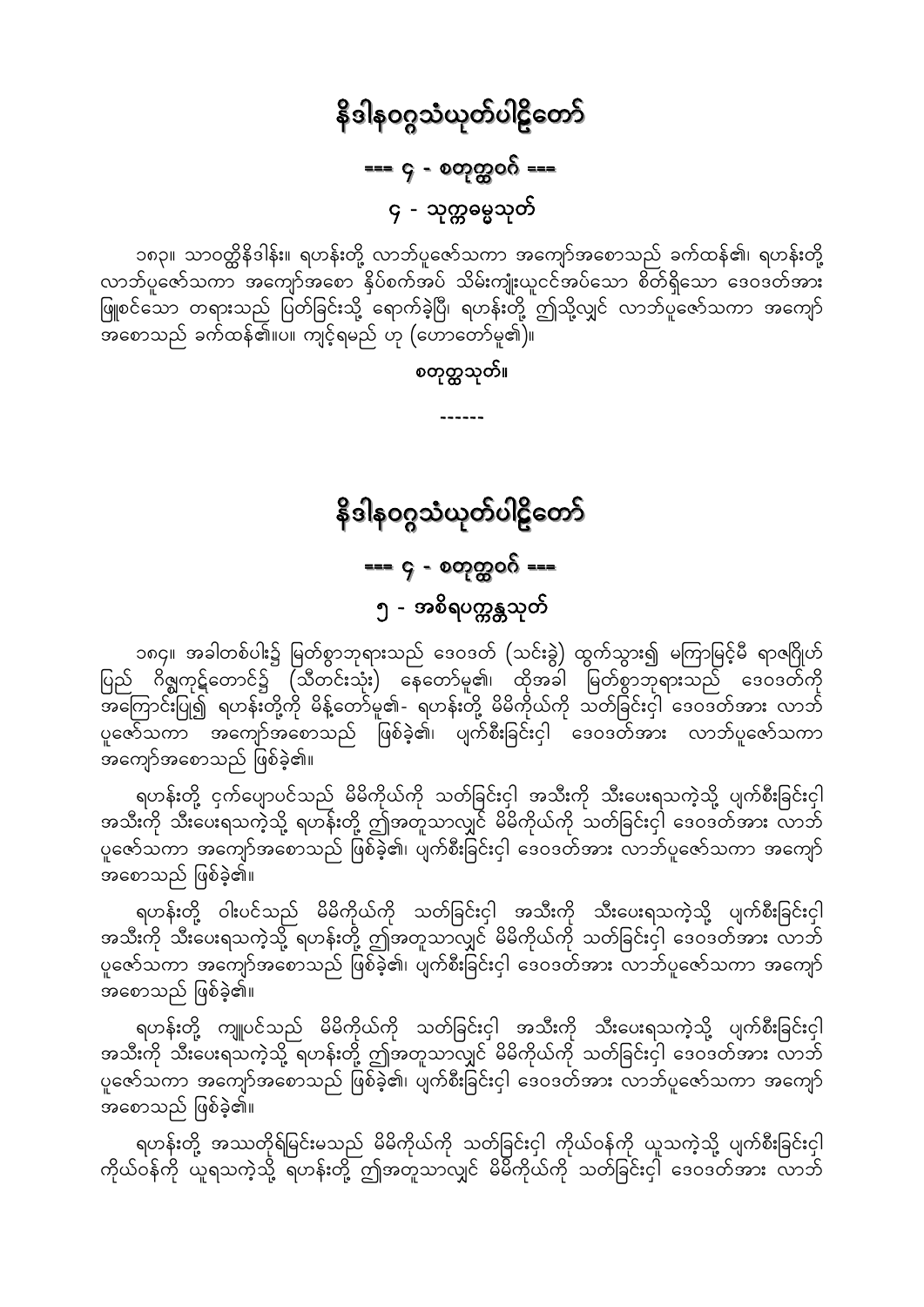ပူဇော်သကာ အကျော်အစောသည် ဖြစ်ခဲ့၏၊ ပျက်စီးခြင်းငှါ ဒေဝဒတ်အား လာဘ်ပူဇော်သကာ အကျော် -<br>အစောသည် ဖြစ်ခဲ့၏။

ရဟန်းတို့ ဤသို့လျှင် လာဘ်ပူဇော်သကာ အကျော်အစောသည် ခက်ထန်၏၊ ရဟန်းတို့ ဤသို့ လျှင် သင်တို့ ကျင့်ရမည်၊ မြတ်စွာဘုရားသည် ဤစကားတော်ကို ဟောတော်မူ၏၊ ကောင်းသော စကားကို ဆိုတော်မူတတ်သော လူနတ်တို့၏ ဆရာဖြစ်တော်မူသော မြတ်စွာဘုရားသည် ဤစကားကို ဟောတော်မူ ပြီး၍ ထို့ပြင်တစ်ပါး ဤဂါထာကို ဟောတော်မူ၏-

<mark>"</mark>စင်စစ်အားဖြင့် ငှက်ပျောသီးသည် ငှက်ပျောပင်ကို သတ်သကဲ့သို့ ဝါးသီးသည် ဝါးပင်ကို သတ်သကဲ့သို့ ကျူသီးသည် ကျူပင်ကို သတ်သကဲ့သို့ အဿတိုရ်မြင်းမ၏ ကိုယ်ဝန်သည် မြင်းမကို<br>သတ်သကဲ့သို့ ထို့အတူ ပူဇော်သကာ အကျော်အစောသည် ယောကျ်ားယုတ်ကို သတ်၏" ဟု (မိန့်တော်မှု၏)။

ပဥ္စမသုတ်။

နိဒါန၀ဂွသံယုတ်ပါဠိတော်

=== ၄ - စတုတ္ထဝဂ် ===

၆ - ပဉ္စရထသတသုတ်

၁၈၅။ ရာဇဂြိုဟ်ပြည် ရှဉ့်နက်တို့ကို အစာကျွေးရာဖြစ်သော ဝေဠုဝန်ကျောင်း၌ (သီတင်းသုံး) နေ တော်မူ၏၊ ထိုအခါ အဇာတသတ်မင်းသားသည် ရထားငါးရာတို့ဖြင့် ညဉ့်နံနက်တိုင်း ဒေဝဒတ်အား ဆည်း ကပ်ရန် သွား၏၊ ပို့ဆွမ်း ဆွမ်းအိုးငါးရာတို့ကို ပို့၏၊ ထိုအခါ များစွာကုန်သော ရဟန်းတို့သည် မြတ်စွာဘုရားထံသို့ ချဉ်းကပ်၍ မြတ်စွာဘုရားကို ရှိခိုးပြီးလျှင် တစ်ခုသော နေရာ၌ ထိုင်နေကုန်ပြီးသော်<br>မြတ်စွာဘုရားအား ဤစကားကို လျှောက်ကုန်၏- "အသျှင်ဘုရား အဇာတသတ်မင်းသည် ငါးရာသော ပြ<br>ရထားတို့ဖြင့် ညဉ့်နံနက်တိုင်း ဒေဝဒတ်အား ဆည်းကပ်ိရန် သွားပါ၏၊ ပို့ဆွမ်း ဆွမ်းအိုးငါးရာတို့ကို ပို့ပါ၏" ဟု လျှောက်ကုန်၏။ ရဟန်းတို့ ဒေဝဒတ်၏ လာဘ်ပူဇော်သကာ အကျော်အစောတို့ကို မမြတ်နိုး .<br>ကုန်လင့်။ ရဟန်းတို့ အကြင်မျှလောက် အဇာတသတ်မင်းသည် ငါးရာသော ရထားတို့ဖြင့် ညဉ့်နံနက်<br>တိုင်း ဒေဝဒတ်အား ဆည်းကပ်လတ္တံ့၊ ပို့ဆွမ်း ဆွမ်းအိုးငါးရာတို့ကို ပို့လတ္တံ့။ ရဟန်းတို့ ထိုမျှလောက် -<br>ဒေဝဒတ်အား ကုသိုလ်တရားတို့၌ ဆုတ်ယုတ်ခြင်းကိုသာလျှင် (မချွတ်ရလိမ့်မည်ဟု) မျှော်လင့်အပ်၏၊ .<br>ကြီးပွားခြင်းကို မမျှော်လင့်အပ်။

ရဟန်းတို့ ကြမ်းသော ခွေး၏ နှာခေါင်း၌ ငါးစသည်၏ သည်းခြေကို ထည့်ကုန်ရာ၏၊ ဤသို့ ပြု သည်ရှိသော် ထိုခွေးသည် အတိုင်းထက်အလွန် ကြမ်းတမ်းသကဲ့သို့ ရဟန်းတို့ ဤအတူသာလျှင် အကြင်မျှလောက် အဇာတသတ်မင်းသည် ငါးရာသော ရထားတို့ဖြင့် ညဉ့်နံနက်တိုင်း ဒေဝဒတ်အား ဆည်းကပ်ရန် သွားလတ္တံ့၊ ပို့ဆွမ်း ဆွမ်းအိုးငါးရာတို့ကို ပို့လတ္တံ့။ ရဟန်းတို့ ထိုမျှလောက် ဒေဝဒတ်အား ကုသိုလ် တရားတို့၌ ဆုတ်ယုတ်ခြင်းကို သာလျှင် (မချွတ်ရလိမ့်မည်ဟု) မျှော်လင့်အပ်၏၊ ကြီးပွားခြင်းကို မမျှော်လင့်အပ်။ ရဟန်းတို့ ဤသို့လျှင် လာဘ်ပူဇော်သကာ အကျော်အစောသည် ခက်ထန်၏။ပ။ ရဟန်းတို့ ဤသို့လျှင် သင်တို့ ကျင့်ရမည် ဟု (ဟောတော်မူ၏)။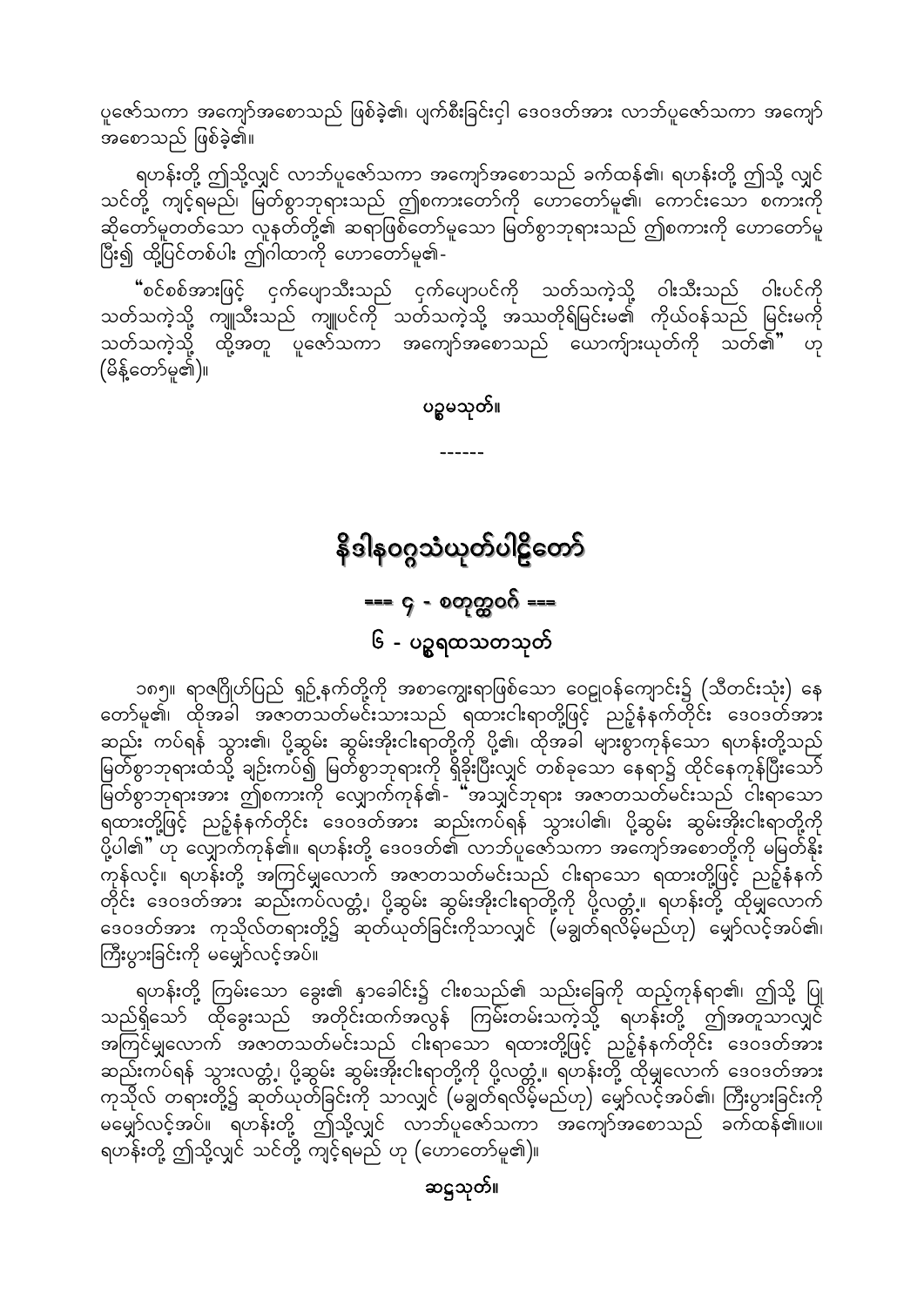## နိဒါနဝဂ္ဂသံယုတ်ပါဠိတော် ---- ၄ - စတုတ္ထဝဂ် ----၇ - မာတုသုတ်

သာဝတ္ထိနိဒါန်း။ ရဟန်းတို့ လာဘ်ပူဇော်သကာ အကျော်အစောသည် ခက်ထန်၏၊ ၁၈၆။ ထက်မြက်၏၊ ကြမ်းတမ်း၏၊ အတုမရှိသော ယောဂ၏ ကုန်ရာ အရဟတ္တဖိုလ်ကို ရခြင်း၏ အန္တရာယ်ကို<br>ပြုတတ်၏၊ ရဟန်းတို့ ငါဘုရားသည် "ဤအသျှင်သည် အမိဟူသော အကြောင်းကြောင့်လည်း သိလျက်<br>ချွတ် ယွင်းသော စကားကို မဆိုရာ" ဟု အချို့သော ပုဂ္ဂိုလ်၏ စိတ်ကို ္မွ<br>ထိုသူကို တစ်ပါးသော အခါ၌ လာဘ်ပူဇော်သကာ အကျော်အစော နှိပ်စက်အပ်သည် သိမ်းကျုံး ယူငင်အပ်သောစိတ် ရှိသည် ဖြစ်၍ သိလျက် ချွတ်ယွင်းသော စကားကို ပြောဆိုနေသည်ကို တွေ့မြင် ရ၏။

ရဟန်းတို့ ဤသို့လျှင် လာဘ်ပူဇော်သကာ အကျော်အစောသည် ခက်ထန်၏၊ ထက်မြက်၏၊ ကြမ်း ္ ကမ်း၏၊ အတုမရှိသော ယောဂ၏ ကုန်ရာ အရဟတ္တဖိုလ်ကို ရခြင်း၏ အန္တရာယ်ကို ပြုတတ်၏၊ ရဟန်း<br>တို့ ထို့ကြောင့် ဤသာသနာတော်၌ ဤသို့ ကျင့်ရမည်- "ဖြစ်ပေါ်လာသော လာဘ်ပူဇော်သကာ ိုး ႏွားကား ေမြးသားတယ္။ ေဆာင္ေလာက္ပါတယ္။<br>အကျော်အစောကို စွန့်ကုန်အံ့၊ ဖြစ်ပေါ်လာသော လာဘ်ပူဇော်သကာ အကျော်အစောသည် ငါတို့၏<br>စိတ်ကို သိမ်းကျုံး ယူငင်၍ မတည်နိုင်လတ္တံ့" ဟု ဤသို့လျှင် သင်တို့ ကျင့်ရမည် ဟု (ဟောတော်မူ၏)။

သတ္တမသုတ်။

 $\frac{1}{2}$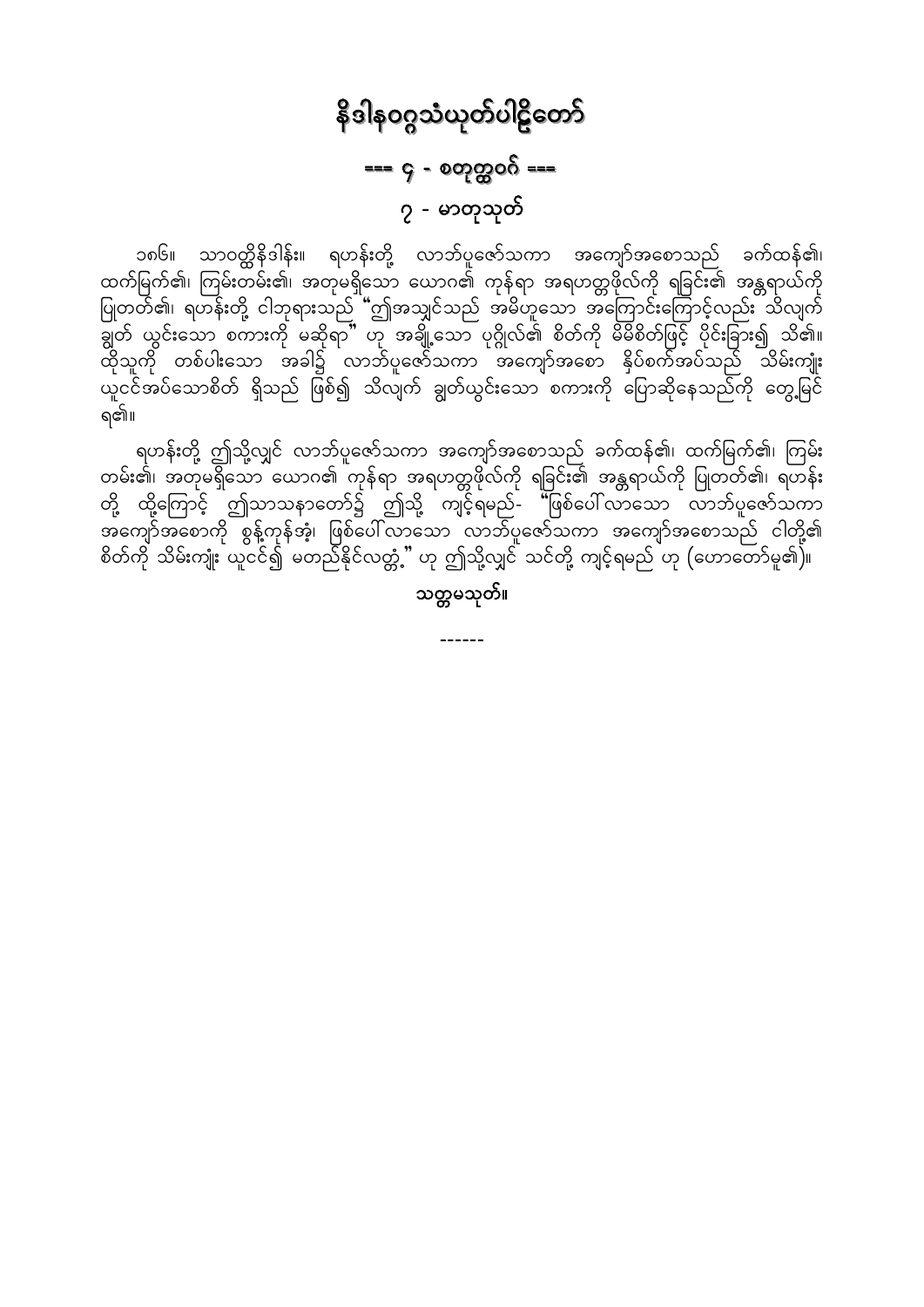## နိဒါန၀ဂွသံယုတ်ပါဠိတော် === ၄ - စတုတ္ထဝဂ် === ၈-၁၃ - ပိတုစသောခြောက်သုတ်

၁၈၇။ သာဝတ္ထိနိဒါန်း။ ရဟန်းတို့ လာဘ်ပူဇော်သကာ အကျော်အစောသည် ခက်ထန်၏၊ ထက်မြက် ၏၊ ကြမ်းတမ်း၏၊ အတုမရှိသော ယောဂ၏ ကုန်ရာ အရဟတ္တဖိုလ်ကို ရခြင်း၏ အန္တရာယ်ကို ပြုတတ် ၏၊ ရဟန်းတို့ ငါဘုရားသည် "ဤအသျှင်သည် အဖ ဟူသော အကြောင်းကြောင့်လည်း။ပ။ (ချဲ့အပ်၏) အစ်ကို ဟူသော အကြောင်းကြောင့်လည်း။ နှမဟူသော အကြောင်းကြောင့်လည်း။ သားဟူသော လည်း သိလျက် ချွတ်ယွင်းသော စကားကို မဆိုရာ" ဟု အချို့သော ပုဂ္ဂိုလ်၏ စိတ်ကို မိမိစိတ်ဖြင့် ပိုင်းခြား၍ သိ၏။ ထိုသူ ကို တစ်ပါးသော အခါ၌ လာဘ်ပူဇော်သကာ အကျော်အစော နှိပ်စက်အပ် ှ<br>သည် သိမ်းကျုံးယူငင်အပ်သော စိတ်ရှိသည် ဖြစ်၍ သိလျက် ချွတ်ယွင်းသော စကားကို ပြောဆိုနေသည် ကို တွေ့မြင်ရ၏။

ရဟန်းတို့ ဤသို့လျှင် လာဘ်ပူဇော်သကာ အကျော်အစောသည် ခက်ထန်၏၊ ထက်မြက်၏၊ ကြမ်း ီကမ်း၏၊ အတုမရှိသော ယောဂ၏ ကုန်ရာ အရဟတ္တဖိုလ်ကို ရြခြင်း၏ အန္တရာယ်ကို ပြုတတ်၏၊<br>ရဟန်းတို့ ထို့ကြောင့် ဤသာသနာတော်၌ ဤသို့ ကျင့်ရမည်- "ဖြစ်ပေါ် လာသော လာဘ်ပူဇော်သကာ ု<br>အကျော်အစောကို စွန့်ကုန်အံ့၊ ဖြစ်ပေါ်လာသော လာဘ်ပူဇော်သကာ အကျော်အစောသည် ငါတို့၏ စိတ်ကို သိမ်းကျုံး ယူငင်၍ မတည်နိုင်လတ္တံ့" ဟု ဤသို့လျှင် သင်တို့ ကျင့်ရမည် ဟု (ဟောတော်မူ၏)။

တေရသမသုတ်။

စတုတ္ထဝဂ် ပြီး၏။

လာဘသတ္<mark>ကာရသံယုတ် ပြီး၏</mark>။

------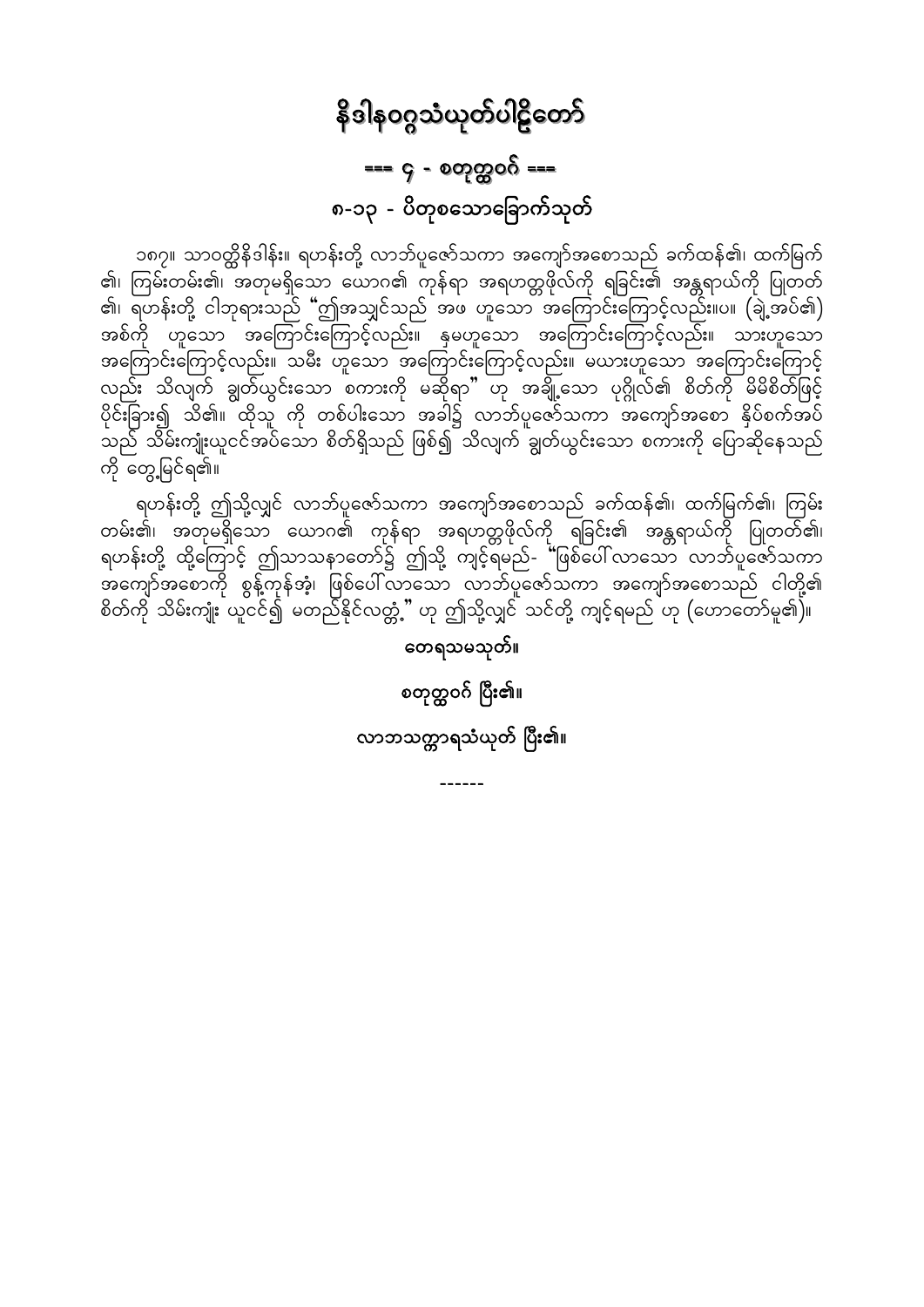#### ၇ - ရာဟုလသံယုတ်

=== ၁ - ပဌမဝဂ် === ၁ - စက္ခုသုတ်

၁၈၈။ အကျွန်ုပ်သည် ဤသို့ ကြားနာခဲ့ရပါသည်၊ အခါတစ်ပါး၌ မြတ်စွာဘုရားသည် သာဝတ္ထိပြည် အနာထပိဏ်သူဌေး၏ အရံဖြစ်သော ဇေတဝန်ကျောင်း၌ (သီတင်းသုံး) နေတော်မူ၏၊ ထိုအခါ အသျှင် ရာဟုလာသည် မြတ်စွာဘုရားထံသို့ ချဉ်းကပ်၍ မြတ်စွာဘုရားကို ရှိခိုးလျက် တစ်ခုသော နေရာ၌ ထိုင်နေ၏၊ တစ်ခုသော နေရာ၌ ထိုင်နေပြီးသော် အသျှင်ရာဟုလာသည် မြတ်စွာဘုရားအား ဤစကား ကို လျှောက်၏- "အသျှင်ဘုရား တောင်းပန်ပါ၏၊ မြတ်စွာဘုရားသည် အကျွန်ုပ်အား အကျဉ်းအားဖြင့် .<br>တစ်ယောက်တည်း ဆိတ်ငြိမ်ရာ အရပ်သို့ ကပ်ပြီးလျှင် မမေ့မလျော့ ပြင်းစွာ အားထုတ်သည် နိဗ္ဗာန်သို့ စေလွှတ် ထားသော စိတ်ရှိသည် ဖြစ်၍ နေပါအံ့" ဟု လျှောက်၏။

ရာဟုလာ ထိုအရာကို အဘယ်သို့ မှတ်ထင်သနည်း။ မျက်စိ 'စက္ခုပသာဒ'သည် မြဲသလော၊ မမြဲ သလော။ အသျှင်ဘုရား မမြဲပါ။ မမြဲသော မျက်စိ စက္ခုပသာဒ'သည် ဆင်းရဲလော၊ ချမ်းသာလော။ အသျှင်ဘုရား ဆင်းရဲပါတည်း။ မမြဲသော ဆင်းရဲ၍ ဖောက်ပြန်တတ်သော သဘောရှိသော မျက်စိ စကျွ ပသာဒ'ကို "ဤမျက်စိ 'စက္ခုပသာဒ'သည် ငါ၏ ဉစ္စာတည်း၊ ဤမျက်စိ 'စက္ခုပသာဒ'သည် ငါ ဖြစ်၏၊ ဤ မျက်စိ 'စက္ခုပသာဒ'သည် ငါ၏ အတ္တတည်း" ဟူ၍ ရှုခြင်းငှါ သင့်လျော်ပါမည်လော။ အသျှင်ဘုရား ဤသို့ ရှုခြင်းသည် မသင့်လျော်ပါ။

နား 'သောတပသာဒ'သည် မြဲသလော၊ မမြဲသလော။ အသျှင်ဘုရား မမြဲပါ။ပ။ နှာခေါင်း 'ဃာန ပသာဒ သည် မြဲသလော၊ မမြဲသလော။ အသျှင်ဘုရား မမြဲပါ။ လျှာ 'ဇိဝှါပသာဒ သည် မြဲသလော၊ မမြဲ သလော။ အသျှင်ဘုရား မမြံပါ။ ကိုယ် 'ကာယပသာဒ'သည် မြဲသလော၊ မမြဲသလော။ အသျှင်ဘုရား မမြဲပါ။ စိတ်သည် မြဲသလော၊ မမြဲသလော။ အသျှင်ဘုရား မမြဲပါ။ မမြဲသော စိတ်သည် ဆင်းရဲလော၊ ချမ်းသာလော။ အသျှင်ဘုရား ဆင်းရဲပါတည်း။ မမြဲသော ဆင်းရဲ၍ ဖောက်ပြန်တတ်သော သဘောရှိသော စိတ်ကို "ဤစိတ်သည် ငါ၏ ဉစ္စာတည်း၊ ဤစိတ်သည် ငါဖြစ်၏၊ ဤစိတ်သည် ငါ၏ အတ္တတည်း"ဟူ၍ ရှုခြင်းငှါ သင့်လျော်ပါမည်လော။ အသျှင်ဘုရား ဤသို့ ရှုခြင်းသည် မသင့်လျော်ပါ။

ရာဟုလာ ဤသို့ မြင်သော အကြားအမြင်နှင့် ပြည့်စုံသော အရိယာတပည့်သည် မျက်စိ 'စက္ခု ပသာဒ ၌လည်း ငြီးငွေ့၏။ပ။ နား 'သောတပသာဒ ၌လည်း ငြီးငွေ့၏။ နှာခေါင်း 'ဃာနပသာဒ ၌လည်း<br>ငြီး ငွေ့၏။ လျှာ 'ဇိဝှါပသာဒ'၌လည်း ငြီးငွေ့၏။ ကိုယ် 'ကာယပသာဒ'၌လည်း ငြီးငွေ့၏။ စိတ်၌လည်း ္မြီး ငွေ့၏။ ငြီးငွေ့သည် ရှိသော် တပ်ခြင်းကင်း၏၊ တပ်ခြင်းကင်းသည် ရှိသော် ကိလေသာမှ လွတ်<br>မြောက်၏၊ ကိလေသာမှ လွတ်မြောက်သည် ရှိသော် "လွတ်မြောက်ပြီ" ဟူသော အသိဉာဏ် ဖြစ်၏။ "ပဋိသန္ဓေနေမှု ကုန်ပြီ<sup>၊</sup> မြတ်သော အကျင့်ကို ကျင့်သုံးပြီးပြီ၊ ပြုဖွယ်ကိစ္စကို ပြုပြီးပြီ၊ အရဟတ္တဖိုလ် ဟူသော အကျိုးငှါ တစ်ဖန်ပြုဖွယ် မရှိတော့ပြီ"ဟု သိ၏ ဟု (မိန့်တော်မူ၏)။

ဆြယ်သုတ်လုံးကို ဤပေယျာလနည်းဖြင့် ချဲ့အပ် ကုန်၏ $\parallel$ ။

ပဌမသုတ်။

 $- - - - - -$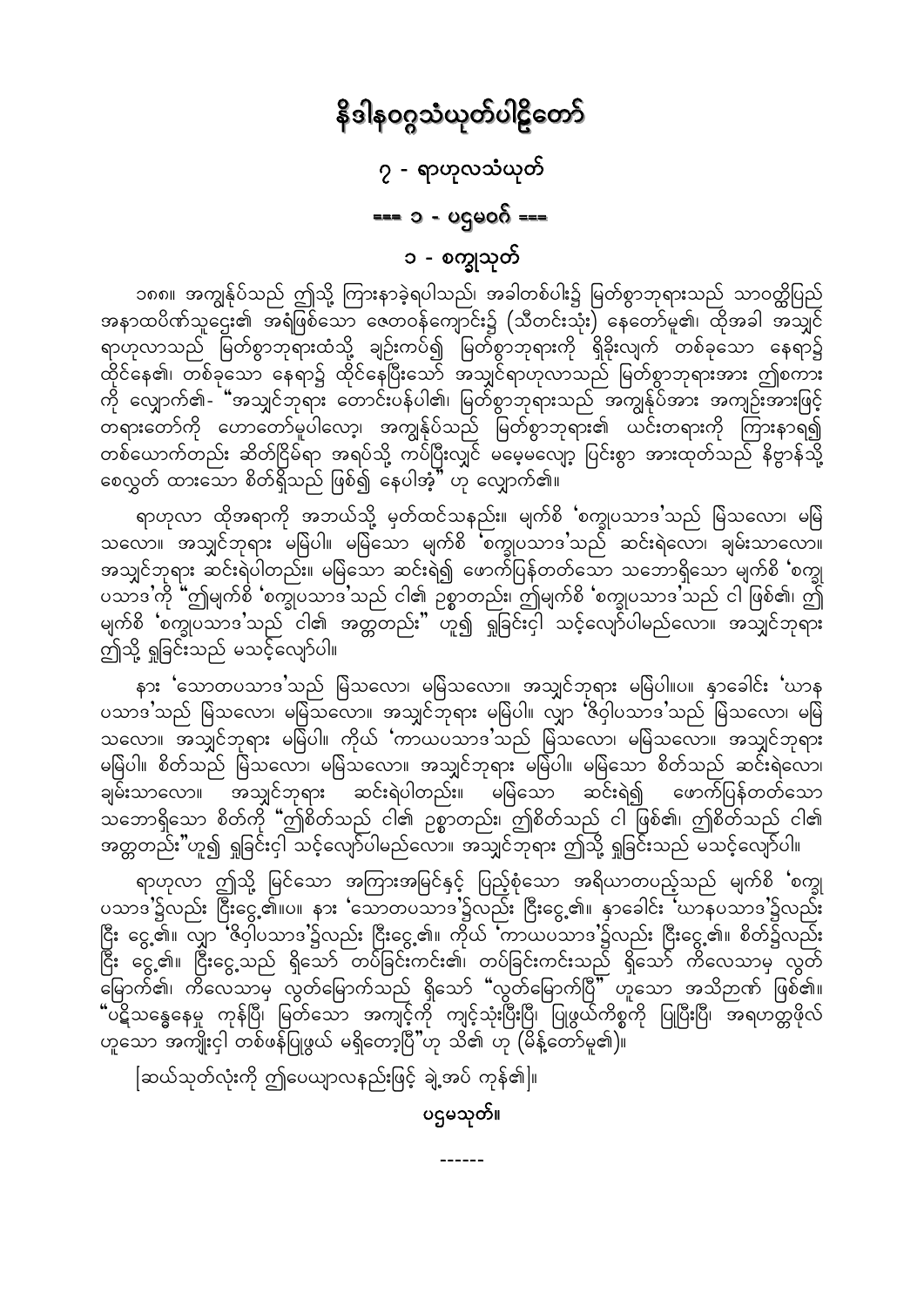နိဒါနဝဂ္ဂသံယုတ်ပါဠိတော် === ၁ - ပဌမဝဂ် === ၂ - ရူပသုတ်

၁၈၉။ သာဝတ္ထိနိဒါန်း။ ရာဟုလာ ထိုအရာကို အဘယ်သို့ မှတ်ထင်သနည်း၊ အဆင်း 'ရူပါရုံ' တို့သည် မြဲကုန်သလော၊ မမြဲကုန်သလော။ အသျှင်ဘုရား မမြဲပါ။ပ။ အသံ သဒ္ဒါရုံတို့သည်။ အနံ့<br>'ဂန္ဓာရုံ' တို့သည်။ အရသာ 'ရသာရုံ'တို့သည်။ အတွေ့ 'ဖောဋ္ဌဗွာရုံ'တို့သည်။ သဘောတရား 'ဓမ္မာရုံ' တို့သည် မြဲကုန် သလော၊ မမြဲကုန်သလော။ အသျှင်ဘုရား မမြဲပါကုန်။ ရာဟုလာ ဤသို့ မြင်သော အကြားအမြင်နှင့် ပြည့်စုံသော အရိယာတပည့်သည် အဆင်း 'ရူပါရုံ'တို့၌လည်း ငြီးငွေ့၏၊ အသံ သဒ္ဒါရုံ'<br>အကြားအမြင်နှင့် ပြည့်စုံသော အရိယာတပည့်သည် အဆင်း 'ရူပါရုံ'တို့၌လည်း ငြီးငွေ့၏၊ အသံ သဒ္ဒါရုံ' ာင္ရာ ကို အသင္း ကို အသင္း ကို ေတြကို အေသာ္ ေက်ာ္ေတြကို ေတြကို အလို<br>တို့၌လည်း ငြီးငွေ့၏၊ အနံ့ ဂန္ဓာရုံတို့၌လည်း ငြီးငွေ့၏၊ အရသာ ရသာရုံတို့၌လည်း ငြီးငွေ့၏၊ အတွေ့ ်ဖောဋ္ဌဗွာရုံတို့၌လည်း ငြီးငွေ့၏၊ သဘောတရား ဓမ္မာရုံတို့၌လည်း ငြီးငွေ့၏၊ ငြီးငွေ့သည်ရှိသော်<br>တပ်ခြင်းကင်း၏။ပ။ သိ၏ ဟု (ဟောတော်မူ၏)။

ဒုတိယသုတ်။

### နိဒါနဝဂွသံယုတ်ပါဠိတော်

=== ၁ - ပဌမဝဂ် === ၃ - ၀ိညာဏသုတ်

၁၉၀။ သာဝတ္ထိနိဒါန်း။ ရာဟုလာ ထိုအရာကို အဘယ်သို့ မှတ်ထင်သနည်း၊ မျက်စိကို မှီ၍ သိမှု ်စက္ခုဝိညာဏ်'သည် မြဲသလော၊ မမြဲသလော။ အသျှင်ဘုရား မမြဲပါ။ နားကို မှီ၍ သိမှု 'သောတ<br>ဝိညာဏ်' သည်။ပ။ နှာခေါင်းကို မှီ၍ သိမှု 'ဃာနဝိညာဏ်'သည်။ လျှာကို မှီ၍ သိမှု 'သောတ<br>သည်။ ကိုယ်ကို မှီ၍ သိမှု 'ကာယဝိညာဏ်'သည်။ စိတ်ဟူသော သိမှု 'မနေ ာ က ပြော မော် မြောက်သည်။<br>မမြဲသလော။ အသျှင် ဘုရား မမြဲပါ။ ရာဟုလာ ဤသို့ မြင်သော အကြားအမြင်နှင့် ပြည့်စုံသော ာမြာသောအောက်သည့် မျက်စိကို မှီ၍ သိမှု စက္ခုဝိညာဏ်၌လည်း ငြီးငွေ့၏။ပ။ နားကို မှီ၍ သိမှု<br>အရိယာတပည့်သည် မျက်စိကို မှီ၍ သိမှု စက္ခုဝိညာဏ်၌လည်း ငြီးငွေ့၏။ပ။ နားကို မှီ၍ သိမှု<br>'သောတဝိညာဏ်' ၌လည်း ငြီးငွေ့၏၊ နှာခေါင်းကို မှီ၍ သိမှ မြီ၍ သိမှု 'ဇိဝှါဝိညာဏ်'၌လည်း ငြီးငွေ့၏၊ ကိုယ်ကို မှီ၍ သိမှု 'ကာယဝိညာဏ်'၌လည်း ငြီးငွေ့၏၊<br>စိတ်ကို မှီ၍ သိမှု 'မနောဝိညာဏ်'၌လည်း ငြီးငွေ့၏၊ ငြီးငွေ့သည်ရှိသော် တပ်ခြင်းကင်း၏။ပ။ သိ၏ ဟု (ဟောတော်မူ၏)။

#### တတိယသုတ်။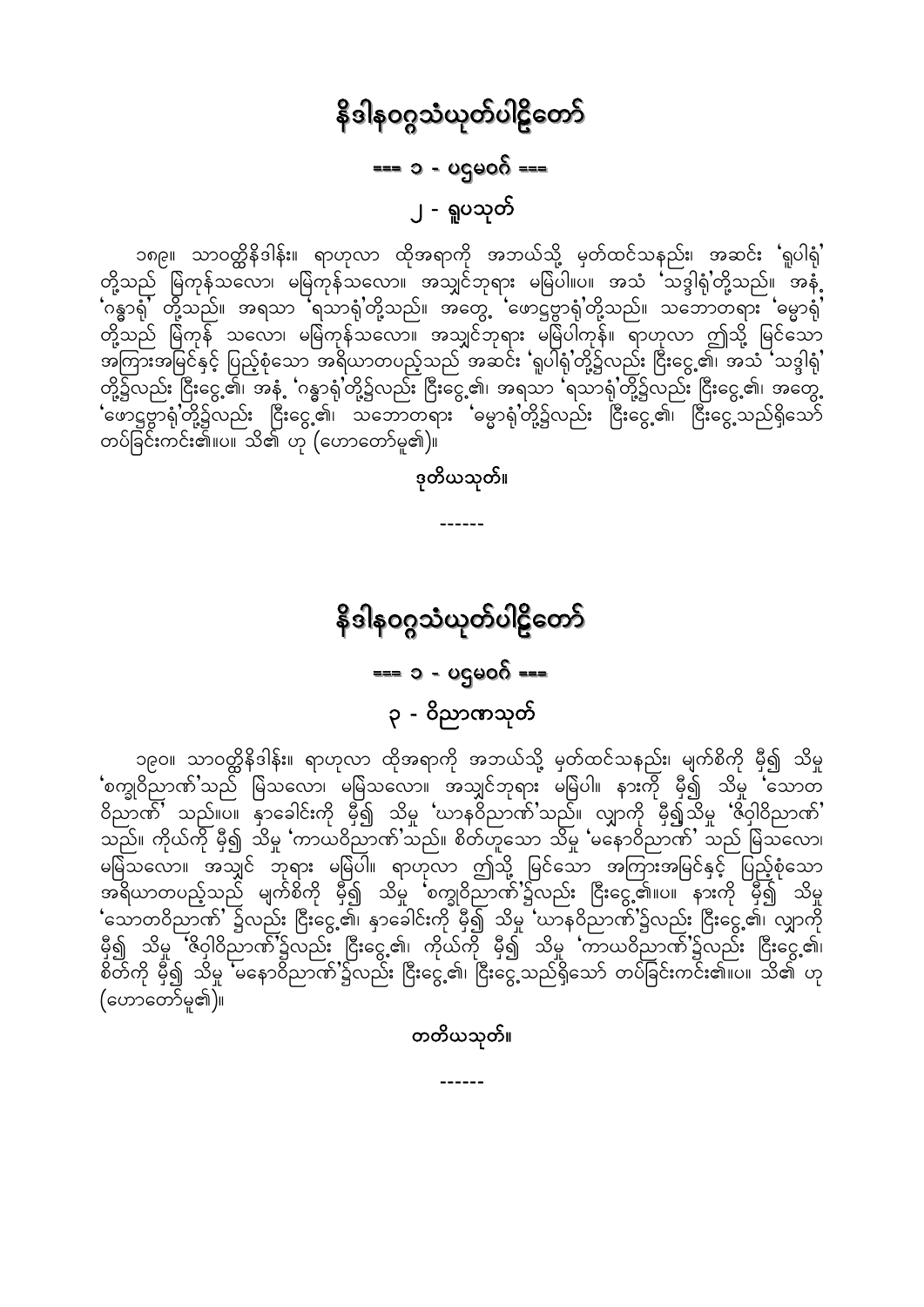## နိဒါနဝဂ္ဂသံယုတ်ပါဠိတော် === ၁ - ပဌမဝဂ် === - ၁ မွဿသုတ်

၁၉၁။ သာဝတ္ထိနိဒါန်း။ ရာဟုလာ ထိုအရာကို အဘယ်သို့ မှတ်ထင်သနည်း၊ မျက်စိကြောင့် ဖြစ်သော တွေ့ထိမှု စက္ခုသမ္ဗဿ သည် မြဲသလော၊ မမြဲသလော။ အသျှင်ဘုရား မမြဲပါ။ နားကြောင့်<br>ဖြစ်သော တွေ့ထိမှု 'သောတသမ္ဗဿ သည်။ပ။ နှာခေါင်းကြောင့် ဖြစ်သော တွေ့ထိမှု 'ဃာနသမ္ဗဿ' .<br>သည်။ လျှာကြောင့် ဖြစ်သော တွေ့ထိမှု 'ဇိဝ္ဒါသမ္ပဿ'သည်။ ကိုယ့်ကြောင့် ဖြစ်သော တွေ့ထိမှု ်ကာယသမ္ပဿ သည်။ စိတ်ကြောင့် ဖြစ်သော တွေ့ထိမှု 'မနောသမ္ပဿ သည် မြဲသလော၊ မမြဲသလော။ အသျှင်ဘုရား မမြဲပါ။ ရာဟုလာ ဤသို့ မြင်သော အကြားအမြင်နှင့် ပြည့်စုံသော အရိယာတပည့်သည်<br>'စက္ခုသမ္ဗဿ'၌လည်း ငြီးငွေ့၏။ပ။ 'သောတသမ္ဗဿ'၌လည်း ငြီးငွေ့၏၊ 'ဃာနသမ္ဗဿ'၌လည်း ငြီးငွေ့၏၊ 'ဇိဝှါသမ္ဗဿ' ၌လည်း ငြီးငွေ့၏၊ 'ကာယသမ္ဗဿ'၌လည်း ငြီးငွေ့၏၊ 'မနောသမ္ဗဿ'၌လည်း -<br>ငြီးငွေ့၏၊ ငြီးငွေ့သည် ရှိသော် တပ်ခြင်းကင်း၏။ပ။ သိ၏ ဟု (ဟောတော်မူ၏)။

#### စတုတ္တသုတ်။

 $- - - - - -$ 

နိဒါန၀ဂွသံယုတ်ပါဠိတော် === ၁ - ပဌမဝဂ် === ၅ - ဝေဒနာသုတ်

၁၉၂။ သာဝတ္ထိနိဒါန်း။ ရာဟုလာ ထိုအရာကို အဘယ်သို့ မှတ်ထင်သနည်း၊ မျက်စိအတွေ့ကြောင့် .<br>ဖြစ်သော ခံစားမှု စက္ခုသမ္ဗဿဇာဝေဒနာ သည် မြဲသလော၊ မမြဲသလော။ အသျှင်ဘုရား မမြဲပါ။ နား -<br>အတွေ့ကြောင့် ဖြစ်သော ခံစားမှု 'သောတသမ္ဗဿဇာဝေဒနာ' သည်။ပ။ နှာခေါင်းအတွေ့ကြောင့် .<br>ဖြစ်သော ခံစားမှု 'ဃာနသမ္ဗဿဇာဝေဒနာ'သည်။ လျှာအတွေ့ကြောင့်ဖြစ်သော ခံစားမှု 'ဇိဝ္ဝါသမ္ဗဿဇာ မ<br>ဝေဒနာႛ သည်။ ကိုယ်အတွေ့ကြောင့် ဖြစ်သော ခံစားမှု 'ကာယသမ္ဗဿဇာဝေဒနာႛသည်။ စိတ်အတွေ့ ကြောင့်ဖြစ်သော ခံစားမှု မနောသမ္ဗဿဇာဝေဒနာ'သည် မြဲသလော၊ မမြဲသလော။ အသျှင်ဘုရား မမြံပါ။ ရာဟုလာ ဤသို့ မြင်သောအကြားအမြင်နှင့် ပြည့်စုံသော အရိယာတပည့်သည် 'စက္ခုသမ္ဗဿဇာ ဝေဒနာ' ၌လည်း ငြီးငွေ့၏။ပ။ 'သောတသမ္ဗဿဇာဝေဒနာ'၌လည်း ငြီးငွေ့၏၊ 'ဃာနသမ္ဗဿဇာဝေဒနာ' ၌လည်း ငြီးငွေ့၏ 'ဇိဝ္ဒါသမ္ဗဿဇာဝေဒနာ' ၌လည်း ငြီးငွေ့၏၊ 'ကာယသမ္ဗဿဇာဝေဒနာ' ၌လည်း -<br>ငြီးငွေ့၏၊ မနောသမ္ဗဿဇာ ဝေဒနာ ၌လည်း ငြီးငွေ့၏။ပ။ သိ၏ ဟု (ဟောတော်မူ၏)။

ပဥ္စမသုတ်။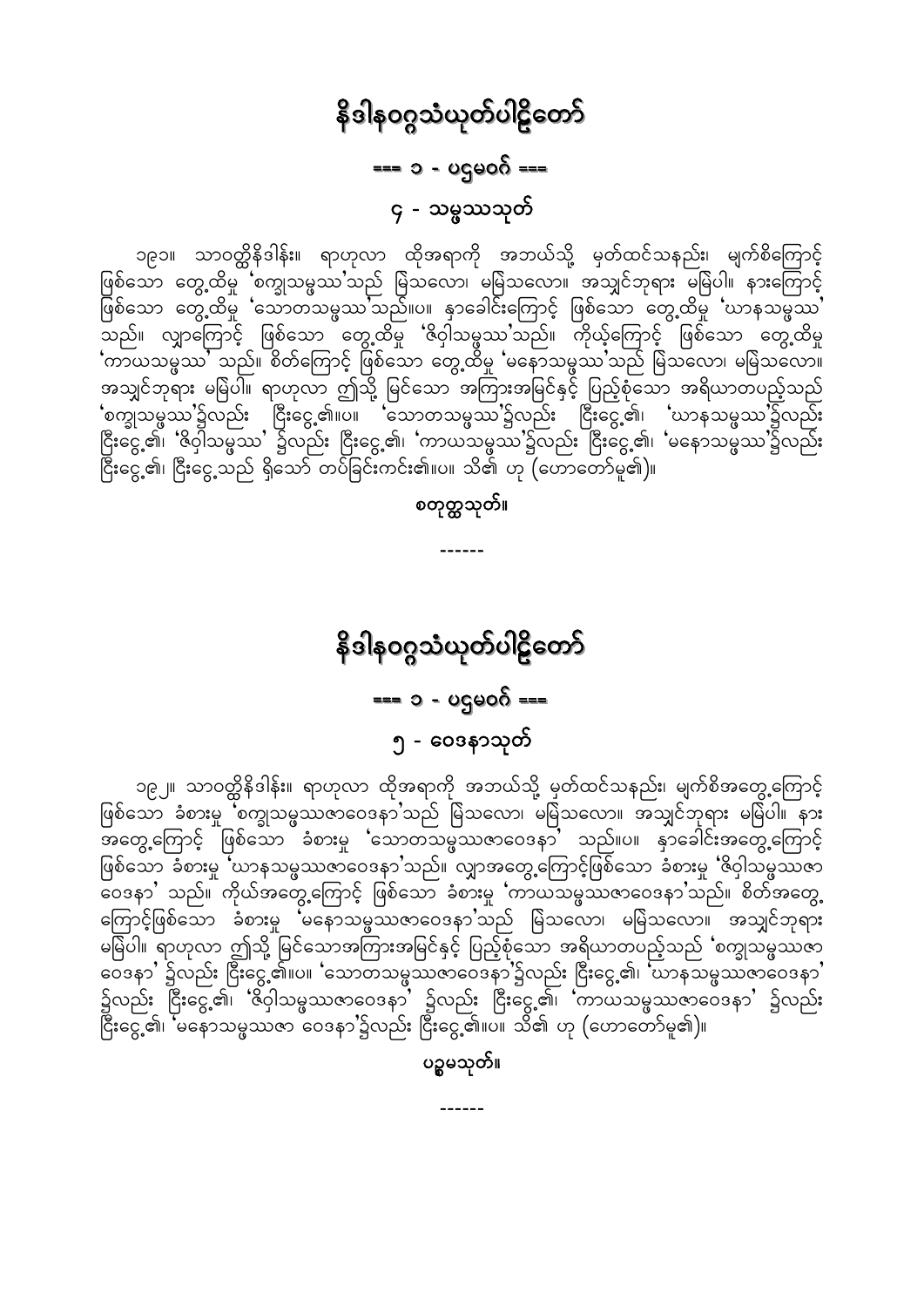## နိဒါနဝဂ္ဂသံယုတ်ပါဠိတော် === ၁ - ပဌမ၀ဂ် === ၆ - သညာသုတ်

၁၉၃။ သာဝတ္ထိနိဒါန်း။ ရာဟုလာ ထိုအရာကို အဘယ်သို့ မှတ်ထင်သနည်း၊ အဆင်း၌ မှတ်သားမှု 'ရူပသညာ'သည် မြဲသလော၊ မြဲသလော။ အသျှင်ဘုရား မမြဲပါ။ အသံ၌ မှတ်သားမှု 'သဒ္ဒသညာ'<br>သည်။ပ။ အနံ့၌ မှတ်သားမှု 'ဂန္ဓသညာ'သည်။ အရသာ၌ မှတ်သားမှု 'ရသသညာ'သည်။ အတွေ့၌ မှတ်သားမှု 'ဖောဋ္ဌဗ္ဗသညာ'သည်။ သဘောတရား၌ မှတ်သားမှု 'ဓမ္မသညာ'သည် မြဲသလော၊ မမြဲ ာ<br>သလော။ အသျှင်ဘုရား မမြိပါ။ ရာဟုလာ ဤသို့ မြင်သော အကြားအမြင်နှင့် ပြည့်စုံသော .<br>အရိယာတပည့်သည် ရူပသညာ ၌လည်း ငြီးငွေ့၏။ပ။ သဒ္ဒသညာ၌လည်း ငြီးငွေ့၏။ ဂန္ဓသညာ၌လည်း<br>ငြီးငွေ့၏။ ရသသညာ၌လည်း ငြီးငွေ့၏။ ဖောဋ္ဌဗ္ဗသညာ၌လည်း ငြီးငွေ့၏။ ဓမ္မသညာ၌လည်း ္<br>ငြီးငွေ့၏။ပ။ သိ၏ ဟု (ဟောတော်မူ၏)။

ဆဋ္ဌသုတ်။

### နိဒါန၀ဂွသံယုတ်ပါဠိတော်

=== ၁ - ပဌမဝဂ် ===

#### ၇ - သဥ္မေတနာသုတ်

၁၉၄။ သာဝတ္ထိနိဒါန်း။ ရာဟုလာ ထိုအရာကို အဘယ်သို့ မှတ်ထင်သနည်း၊ အဆင်း၌ စေ့ဆော်မှု 'ရူပသဥ္ရေတနာ'သည် မြဲသလော၊ မမြဲသလော။ အသျှင်ဘုရား မမြဲပါ။ အသံ၌ စေ့ဆော်မှု '<br>'သဒ္ဒသဉ္ဇေတနာ' သည်။ပ။ အနံ့၌ စေ့ဆော်မှု 'ဂန္ဓသဉ္ဇေတနာ' သည်။ အရသာ၌ စေ့ဆော်မှု ် နဲ့ " " " " " " " " " " " " " " " " " " " " " " " " " " " " " " " " " " " " " "<br>ရသသဥ္မေတန်ာႛ သည်။ အတွေ့ ၌ စေ့ဆော်မှု 'ဖောဋ္ဌဗ္ဗိသ္ဓဥ္မေတနာႛ သည်။ သဘောတရား၌ စေ့ဆော်မှု ်ဓမ္မသဉ္ရေတနာ သည် မြဲသလော၊ မမြဲသလော။ အသျှင်ဘုရား မမြဲပါ။ ရာဟုလာ ဤသို့ မြင်သော အကြားအမြင်နှင့် ပြည့်စုံသော အရိယာတပည့်သည် ရူပသဥ္ရေတနာ၌လည်း ငြီးငွေ့၏။ပ။ သဒ္ဒသဉ္ရေတနာ၌လည်း ငြီးငွေ့၏။ ဂန္ဓသဉ္ရေတနာ၌လည်း ငြီးငွေ့၏။ ရသသဉ္ရေတနာ၌လည်း ငြီးငွေ့၏။ ဖောဋ္ဌဗ္ဗသဉ္စေတနာ၌လည်း ငြီးငွေ့၏။ ဓမ္မသဉ္စေတနာ ၌လည်း ငြီးငွေ့၏။ပ။ သိ၏ဟု (ဟောတော်မူ၏)။

သတ္တမသုတ်။

------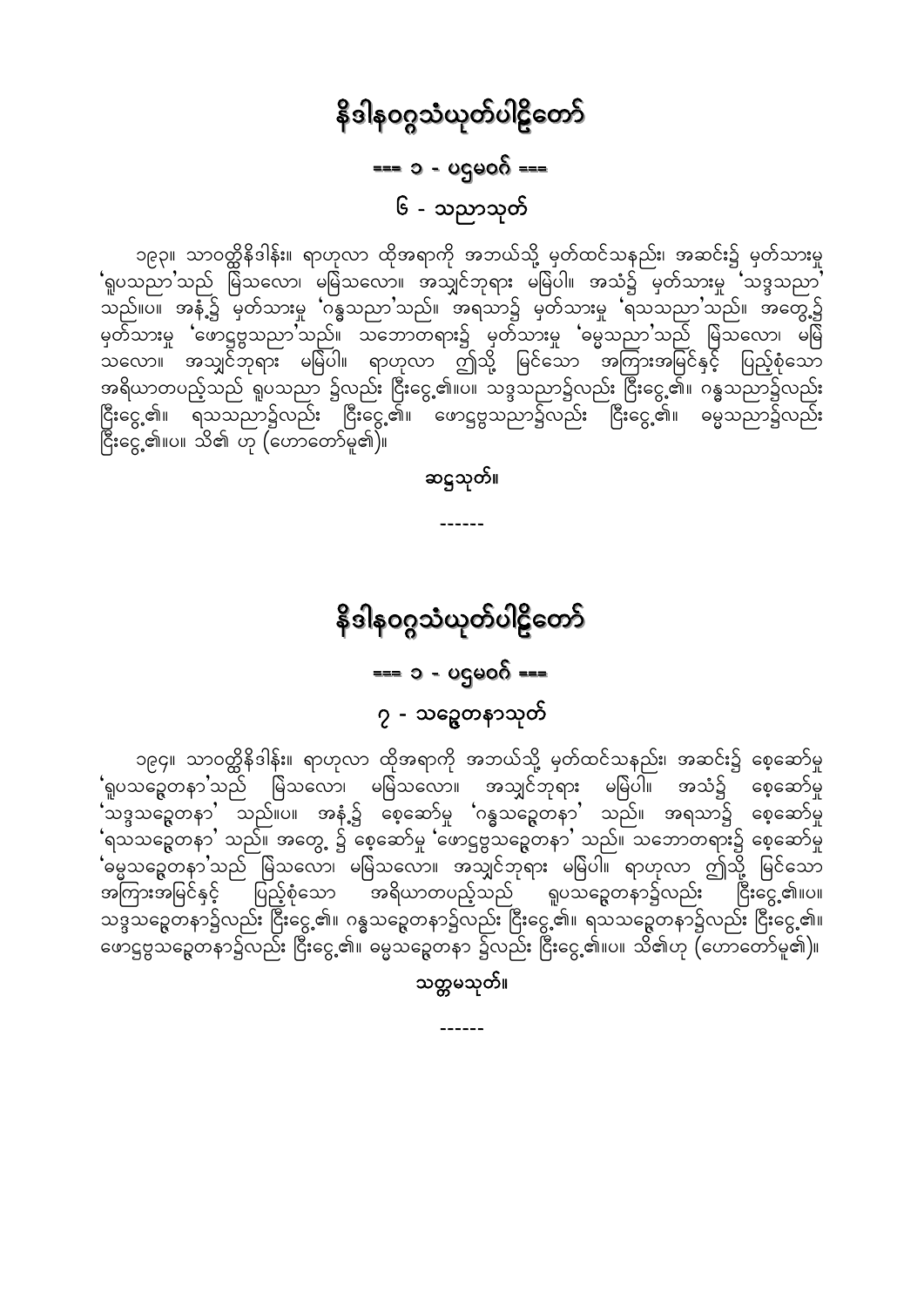## နိဒါနဝဂ္ဂသံယုတ်ပါဠိတော် === ၁ - ပဌမဝဂ် === ၈ - တဏှာသုတ်

၁၉၅။ သာဝတ္ထိနိဒါန်း။ ရာဟုလာ ထိုအရာကို အဘယ်သို့ မှတ်ထင်သနည်း၊ အဆင်း၌ တပ်မက်မှု ်ရူပတဏှာ သည် မြိသလော၊ မမြဲသလော။ အသျှင်ဘုရား မမြဲပါ။ အသံ၌ တပ်မက်မှု သဒ္ဒတဏှာ ျား<br>သည်။ပ။ အနံ့၌ တပ်မက်မှု 'ဂန္ဓတဏှာ'သည်။ အရသာ၌ တပ်မက်မှု 'ရသတဏှာ'သည်။ အတွေ့၌ ္ ကပည့်သည် ရူပတဏှာ ၌လည်း ငြီးငွေ့၏။ပ။ သဒ္ဒတဏှာ၌လည်း ငြီးငွေ့၏။ ဂန္ဓတဏှာ၌လည်း<br>ငြီးငွေ့၏။ ရသတဏှာ၌လည်း ငြီးငွေ့၏။ ဖောဋ္ဌဗတဏှာ၌လည်း ငြီးငွေ့၏။ ဓမ္မတဏှာ၌လည်း ္<br>ငြီးငွေ့၏။ပ။ သိ၏ ဟု (ဟောတော်မူ၏)။

အဋ္ဌမသုတ်။

### နိဒါနဝဂွသံယုတ်ပါဠိတော်

=== ၁ - ပဌမ၀ဂ် === ၉ - ဓာတုသုတ်

၁၉၆။ သာဝတ္ထိနိဒါန်း။ ရာဟုလာ ထိုအရာကို အဘယ်သို့ မှတ်ထင်သနည်း၊ ပထဝီဓာတ်သည် မြဲသလော၊ မမြဲသလော။ အသျှင်ဘုရား မမြဲပါ။ အာပေါ်ဓာတ်သည်။ပ။ တေဇောဓါတ်သည်။ မြံသလော၊ ဝါယောဓာတ်သည်။ အာကာသဓာတ်သည်။ ဝိညာဏဓာတ်သည် မမြဲသလော။ အသျှင်ဘုရား မမြဲပါ။ ရာဟုလာ ဤသို့ မြင်သော အကြားအမြင်နှင့် ပြည့်စုံသော အရိယာတပည့်သည် ပထဝီဓာတ် ၌လည်း ငြီးငွေ့၏။ပ။ အာပေါဓာတ်၌လည်း ငြီးငွေ့၏။ တေဇောဓာတ်၌လည်း ငြီးငွေ့၏။ ဝါယောဓာတ်၌လည်း ငြီးငွေ့၏။ အာကာသဓာတ်၌လည်း ငြီးငွေ့၏။ ဝိညာဏဓာတ်၌လည်း -<br>ငြီးငွေ့၏။ပ။ သိ၏ ဟု (ဟောတော်မူ၏)။

နဝမသုတ်။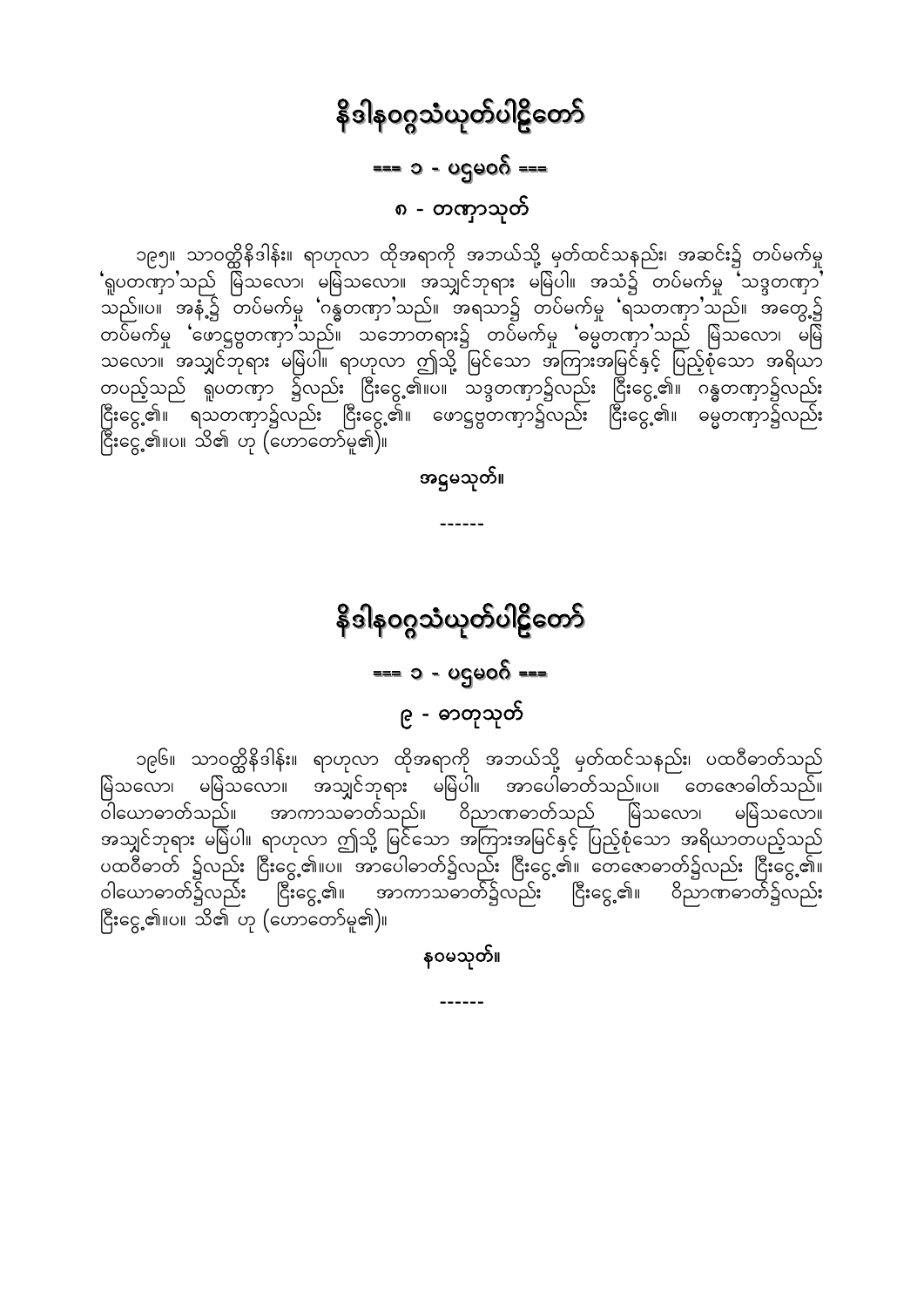## နိဒါနဝဂ္ဂသံယုတ်ပါဠိတော် === ၁ - ပဌမဝဂ် === ၁၀ - ခန္ဓသုတ်

၁၉၇။ သာဝတ္ထိနိဒါန်း။ ရာဟုလာ ထိုအရာကို အဘယ်သို့ မှတ်ထင်သနည်း၊ ရုပ်သည် မြဲသလော၊ မမြဲသလော။ အသျှင်ဘုရား မမြဲပါ။ ဝေဒနာသည်။ပ။ သညာသည်။ သင်္ခါရတို့သည်။ ဝိညာဏ်သည် ျှ<br>မြဲသ လော၊ မမြဲသလော။ အသျှင်ဘုရား မမြဲပါ။ ရာဟုလာ ဤသို့ မြင်သော အကြားအမြင်နှင့် မြသ လော၊ မြေသလော။ အသျှင်ဘုရား မြေပ။၊ ရာတုလာ ဤသူ့ မြင်သော အကြာအမြင်နှင့်<br>ပြည့်စုံသော အရိယာတပည့်သည် ရုပ်၌လည်း ငြီးငွေ့၏။ပ။ ဝေဒနာ၌လည်း ငြီးငွေ့၏။ သညာ၌လည်း<br>ငြီးငွေ့့၏။ သင်္ခါရတို့၌လည်း ငြီးငွေ့၏။ ဝိညာဏ်၌လည်း ငြီးငွေ့၏၊ ငြီးငွ သိ၏ ဟု (ဟောတော်မူ၏)။

ဒသမသုတ်။

ပဌမဝဂ်ပြီး၏။

 $- - - - - -$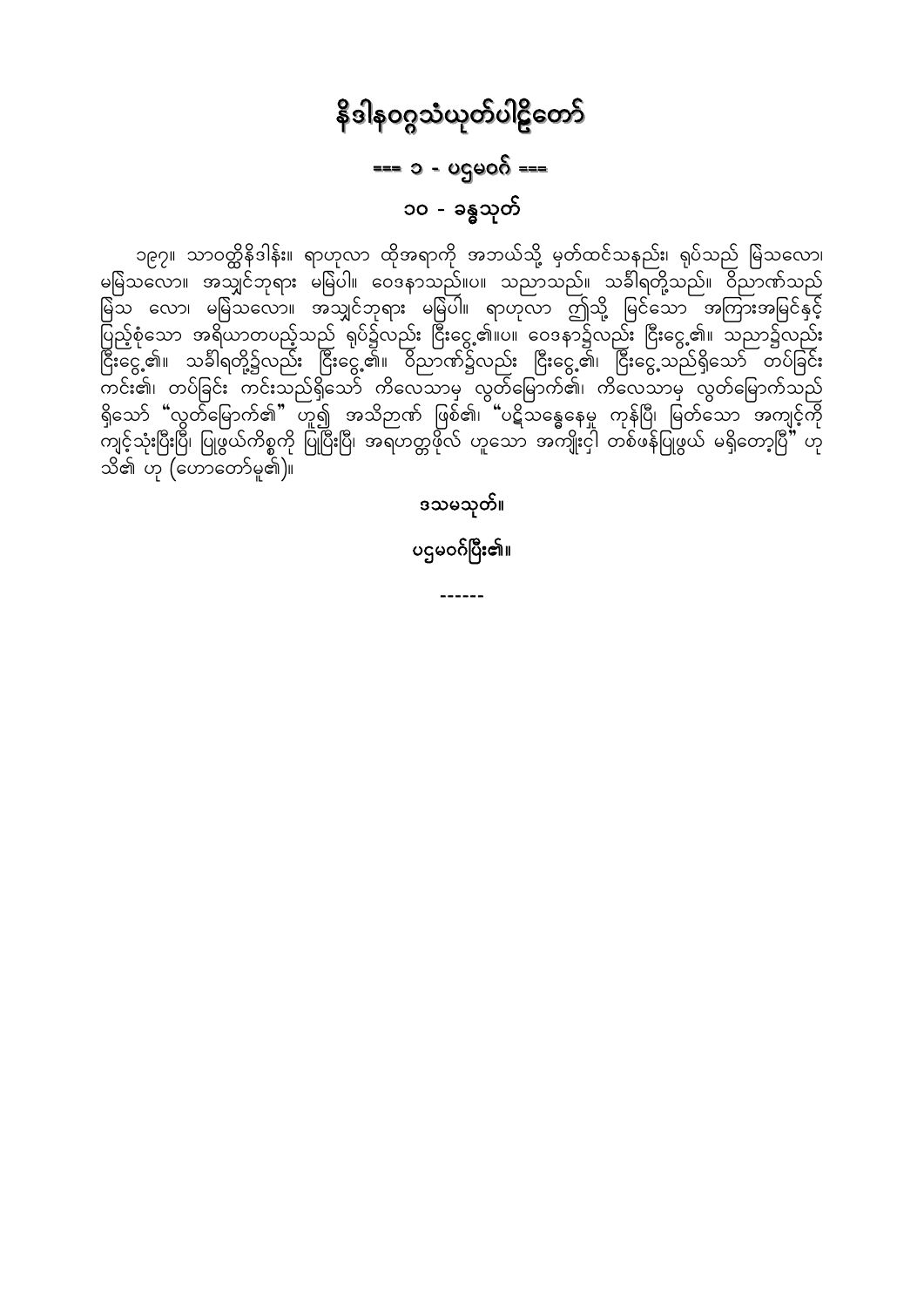### နိဒါန၀ဂွသံယုတ်ပါဠိတော်

=== ၂ - ဒုတိယ၀ဂ် ===

၁ - စက္ခုသုတ်

၁၉၈။ အကျွန်ုပ်သည် ဤသို့ ကြားနားခဲ့ရပါသည်-အခါတစ်ပါး၌ မြတ်စွာဘုရားသည် သာဝတ္ထိပြည်<br>၌ (သီတင်းသုံး) နေတော်မူ၏၊ ထိုအခါ အသျှင်ရာဟုလာသည် မြတ်စွာဘုရားထံသို့ ချဉ်းကပ်၍ -<br>အသျှင် ရာဟုလာအား မြတ်စွာဘုရားသည် ဤစကားကို မိန့်တော်မူ၏- ရာဟုလာ ထိုအရာကို အဘယ်သို့ မှတ်ထင်သနည်း။ မျက်စိ်စတ္ဍုပသာဒါသည် မြဲသလော၊ မမြဲသလော။ အသျှင်ဘုရား မမြဲပါ။ မမြဲသော မျက်စိ 'စက္ခုပသာဒ'သည် ဆင်းရဲလော၊ ချမ်းသာလော။ အသျှင်ဘုရား ဆင်းရဲပါတည်း။ မမြဲသော ဆင်းရဲ ၍ ဖောက်ပြန်တတ်သော သဘောရှိသော မျက်စိ 'စက္ခုပသာဒ'ကို "ဤမျက်စိ<br>'စက္ခုပသာဒ' သည် ငါ၏ ဉစ္စာတည်း၊ ဤမျက်စိ 'စက္ခုပသာဒ'သည် ငါ ဖြစ်၏၊ ဤမျက်စိ 'စက္ခုပသာဒ' သည် ငါ၏ အတ္တတည်း" ဟူ၍ ရှုခြင်းငှါ သင့်လျော်ပါမည်လော။ အသျှင်ဘုရား ဤသို့ ရှုခြင်းငှါ မသင့်လျော်ပါ။

နား 'သောတပသာဒ' သည်။ပ။ နှာခေါင်း 'ဃာနပသာဒ' သည်။ လျှာ 'ဇိဝှါပသာဒ' သည်။ ကိုယ် ်ကာယပသာဒ'သည်။ စိတ်သည် မြဲသလော၊ မမြဲသလော။ အသျှင်ဘုရား မမြဲပါ။ မမြဲသော ထိုစိတ်သည် ဆင်းရဲလော၊ ချမ်းသာလော။ အသျှင်ဘုရား ဆင်းရဲပါတည်း။ မမြဲသော ဆင်းရဲ၍ ဖောက်ပြန်တတ်သော သဘောရှိသော စိတ်ကို "ဤစိတ်သည် ငါ၏ ဥစ္စာတည်း၊ ဤစိတ်သည် ငါ ဖြစ််၏၊ ဤစိတ်သည် ငါ၏ အတ္တတည်း" ဟူ၍ ရှုခြင်းငှါ် သင့်လျော်ပါမည်လော။ အသျှင်ဘုရား ဤသို့ ရှုခြင်းငှါ မသင့်လျော်ပါ။

ရာဟုလာ ဤသို့ မြင်သော အကြားအမြင်နှင့် ပြည့်စုံသော အရိယာတပည့်သည် မျက်စိ 'စက္ခု<br>ပသာဒ္ဒ ၌လည်း ငြီးငွေ့၏။ပ။ နား 'သောတပသာဒ' ၌လည်း ငြီးငွေ့၏။ နှာခေါင်း 'ဃာနှပသာဒ' ၌လည်း ငြီးငွေ့၏။ လျှာ 'ဇိဝှါပသာဒ' ၌လည်း ငြီးငွေ့၏။ ကိုယ် 'ကာယပသာဒ'၌လည်း ငြီးငွေ့၏။ စိတ်၌လည်း ငြီးငွေ့၏။ ငြီးငွေ့သည်ရှိသော် တပ်ခြင်းကင်း၏၊ တပ်ခြင်းကင်းသည်ရှိသော် ကိလေသာမှ လွတ်မြောက်၏၊ ကိလေသာမှ လွတ်မြောက်သည်ရှိသော် "လွတ်မြောက်၏" ဟူ၍ အသိဉာဏ် ဖြစ်၏၊ "ပဋိသန္ဓေနေမှုကုန်ပြီ၊ မြတ်သော အကျင့်ကို ကျင့်သုံးပြီးပြီ၊ ပြုဖွယ်ကိစ္စကို ပြုပြီးပြီ၊ အရဟတ္တဖိုလ် ဟူသော အကျိုးငှါ တစ်ဖန် ပြုဖွယ် မရှိတော့ပြီ" ဟု သိ၏ ဟု (ဟောတော်မူ၏)။

ဆြယ်သုတ်လုံးကို ဤပေယျာလနည်းဖြင့် ခဲျ့အပ်ကုန်၏ $\parallel$ ။

ပဌမသုတ်။

------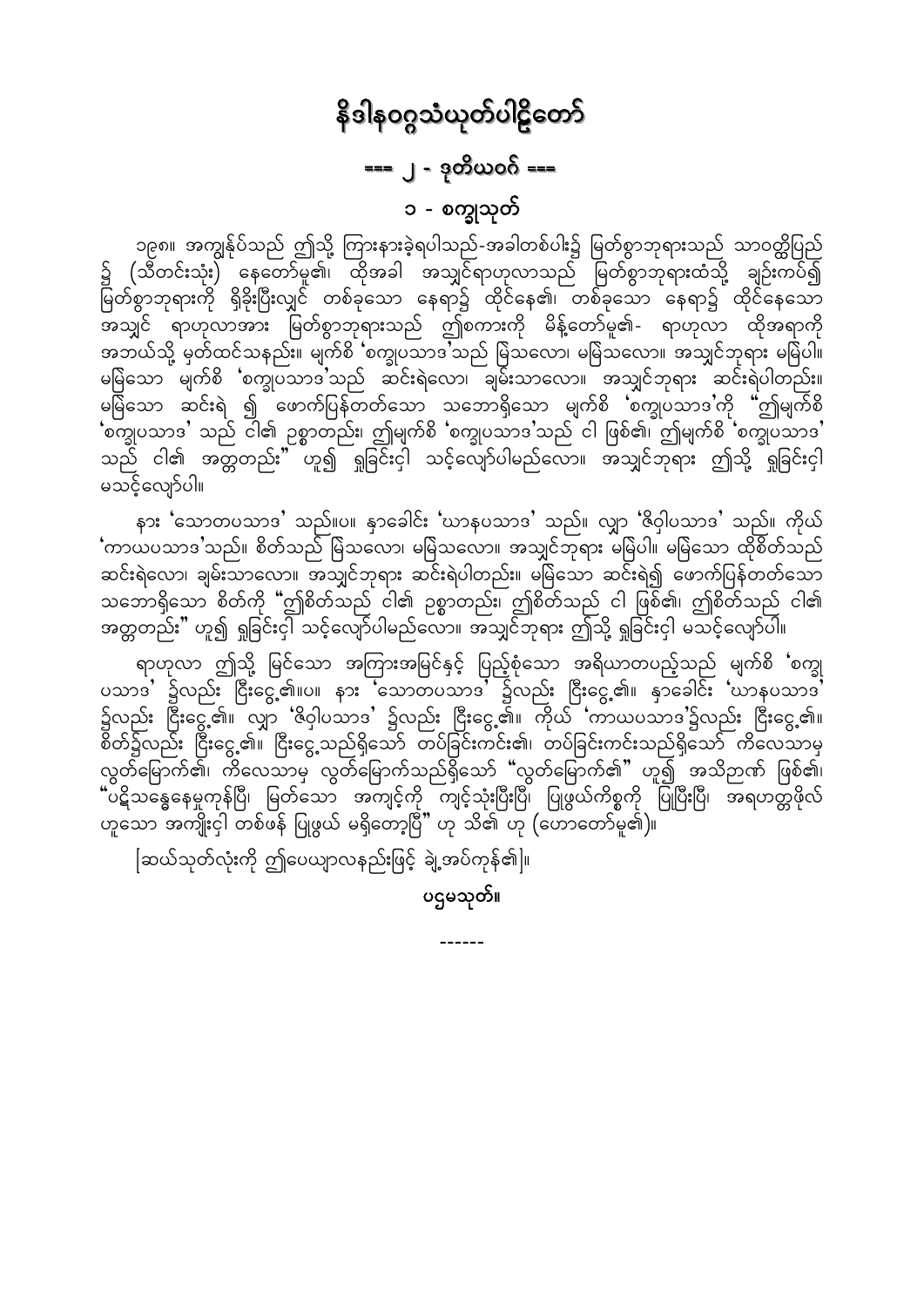## နိဒါနဝဂ္ဂသံယုတ်ပါဠိတော် === ၂ - ဒုတိယဝဂ် === ၂-၁၀ - ရူပစသော (၉)သုတ်

၁၉၉။ သာဝတ္ထိနိဒါန်း။ ရာဟုလာ ထိုအရာကို အဘယ်သို့ မှတ်ထင်သနည်း၊ အဆင်း 'ရူပရုံ'တို့သည် မြဲကုန်သလော၊ မမြဲကုန်သလော။ အသျှင်ဘုရား မမြဲပါကုန်။ပ။ အသံ သဒ္ဒါရုံ/တို့သည်။ အနံ့ 'ဂန္ဓာရုံ' ု<br>မြဲကုန်သလော၊ မမြဲကုန်သလော။ မျက်စိကို မှီ၍ သိမှု 'စက္ခုဝိညာဏ်'သည်။ပ။ နားကို မှီ၍ သိမှု<br>'သောတဝိညာဏ်'သည်၊ နှာခေါင်းကို မှီ၍ သိမှု 'ဃာနဝိညာဏ်'သည်။ လျှာကို မှီ၍ သိမှု 'ဇိဝှါဝိညာဏ်' သည်။ ကိုယ်ကို မှီ၍ သိမှု 'ကာယဝိညာဏ်'သည်။ စိတ်ဟူသော 'မနောဝိညာဏ်'သည် မြဲသလော၊ မမြဲ သလော။

မျက်စိကြောင့် ဖြစ်သော တွေ့ထိမှု 'စက္ခုသမ္ဗဿ'သည်။ပ။ နားကြောင့် ဖြစ်သော တွေ့ထိမှု 'သောတသမ္မဿ' သည်။ နှာခေါင်းကြောင့် ဖြစ်သော တွေ့ထိမှု 'ဃာနသမ္မဿ'သည်။ လျှာကြောင့် ဖြစ်ိ သော တွေ့ထိမှု 'ဇိဝ္ဒါသမ္ဗဿ'သည်။ ကိုယ်ကြောင့် ဖြစ်သော တွေ့ထိမှု 'ကာယသမ္ဗဿ'သည်။ စိတ်ကြောင့် ဖြစ်သော တွေ့ထိမှု 'မနောသမ္ပဿ'သည် မြဲသလော၊ မမြဲသလော။ မျက်စိအတွေ့ကြောင့် ဖြစ်သော ခံစားမှု စက္ခုသမ္ဗဿဇာဝေဒနာ သည်။ ပ။ နားအတွေ့ကြောင့် ဖြစ်သော ခံစားမှု ်သောတသမ္ဗဿဇာဝေဒနာ သည်။ နှာခေါင်းအတွေ့ကြောင့် ဖြစ်သော ခံစားမှု 'ဃာနသမ္ဗဿဇာဝေဒနာ' သည်။ လျှာအတွေ့ကြောင့် ဖြစ်သော ခံစားမှု 'ဇိဝ္ဒါသမ္မဿဇာဝေဒနာ'သည်။ ကိုယ်အတွေ့ကြောင့် ဖြစ် သောခံစားမှု 'ကာယသမ္ဗဿဇာဝေဒနာ'သည်။ စိတ်အတွေ့ကြောင့်ဖြစ်သော ခံစားမှု 'မနောသမ္ဗဿဇာ ဝေဒနာႛ သည် မြဲသလော၊ မမြဲသလော။

အဆင်း၌ မှတ်သားမှု 'ရူပသညာ'သည်။ပ။ အသံ၌ မှတ်သားမှု 'သဒ္ဒသညာ'သည်။ အနံ့၌ မှတ်<br>သားမှု 'ဂန္ဓသညာ'သည်။ အရသာ၌ မှတ်သားမှု 'ရသသညာ'သည်။ အတွေ့၌ မှတ်သားမှု 'ဖောဋ္ဌဗ္ဗ သညာ သည်။ သဘောတရား၌ မှတ်သားမှု 'ဓမ္မသညာ သည် မြဲသလော၊ မမြဲသလော။ အဆင်း၌ စေ့ဆော်မူ 'ရူပသဥ္ရေတနာ'သည်။ပ။ အသံ၌ စေ့ဆော်မှု 'သဒ္ဒသဥ္ရေတနာ'သည်။ အနံ့၌ စေ့ဆော်မှု 'ဂန္ဓ သဥ္ရေတန်ာႛသည်။ အရသာ၌ စေ့ဆော်မှု 'ရသသဥ္ရေတနာႛသည်။ အတွေ့၌ စေ့ဆော်မှု 'ဖောဋဗ္ဗသဉ္စေတနာ' သည်။ သဘောတရား၌ စေ့ဆော်မူ 'ဓမ္မသဉ္စေတနာ'သည် မြဲသလော၊ မမြဲသလော။

အဆင်း၌ တပ်မက်မှု 'ရူပတဏှာ'သည်။ အသံ၌ တပ်မက်မှု 'သဒ္ဒတဏှာ'သည်။ အနံ့၌ တပ်မက်မှု ်ဂန္ဓတဏှာ သည်။ အရသာ၌ တပ်မက်မှု ရသတဏှာ သည်။ အတွေ့၌ တပ်မက်မှု 'ဖောဋ္ဌဗ္ဗတဏှာ' သည်။ သဘောတရား၌ တပ်မက်မှု 'ဓမ္မတဏှာ'သည် မြဲသလော၊ မမြဲသလော။ ပထဝီဓာတ်သည်။ပ။ အာပေါ ဓာတ်သည်။ တေဇောဓာတ်သည်။ ဝါယောဓာတ်သည်။ အာကာသဓာတ်သည်။ ဝိညာဏဓာတ် သည် မြဲသလော၊ မမြဲသလော။ ရုပ်သည်။ပ။ ဝေဒနာသည်။ သညာသည်။ သင်္ခါရတို့သည်။ ဝိညာဏ် သည် မြဲသလော၊ မမြဲသလော။ အသျှင်ဘုရား မမြဲပါ။ပ။ ရာဟုလာ ဤသို့ မြင်သော။ပ။ အရဟတ္တဖိုလ် အကျိုးငှါ တစ်ဖန်ပြုဖွယ် မရှိတော့ပြီဟု သိ၏ ဟု (ဟောတော်မူ၏)။

ဒသမသုတ်။

------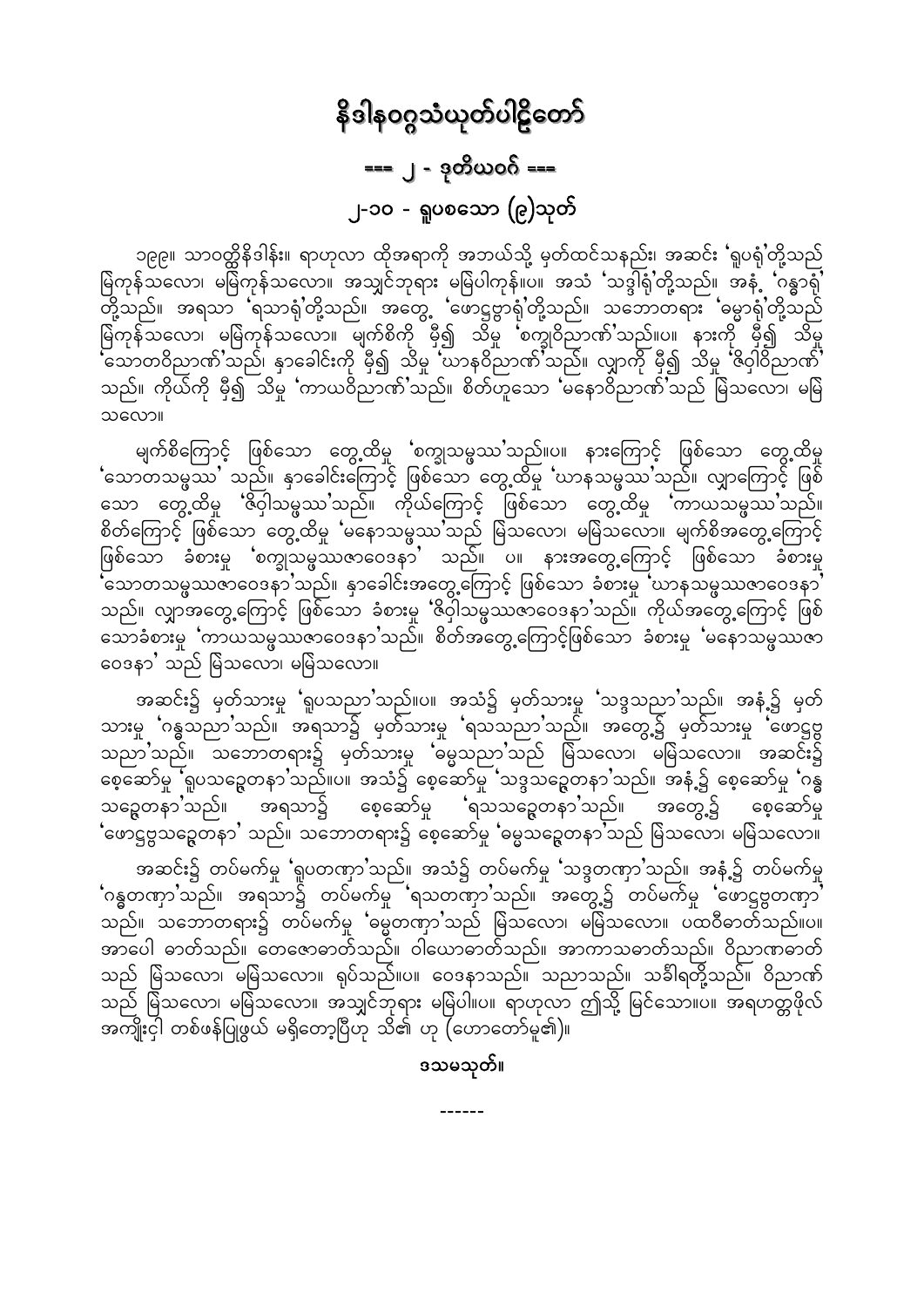## နိဒါန၀ဂွသံယုတ်ပါဠိတော်

=== ၂ - ဒုတိယဝဂ် ===

၁၁ - အနုသယသုတ်

၂၀၀။ သာဝတ္ထိနိဒါန်း။ ထိုအခါ အသျှင်ရာဟုလာသည် မြတ်စွာဘုရားထံသို့ ချဉ်းကပ်၍ မြတ်စွာ<br>ဘုရားကို ရှိခိုးပြီးလျှင် တစ်ခုသော နေရာ၌ ထိုင်နေ၏၊ တစ်ခုသော နေရာ၌ ထိုင်နေပြီးသော် ု ၊ ၂ ၂ ၂ ။<br>မြတ်စွာဘုရားအား ဤစကားကို လျှောက်၏- "အသျှင်ဘုရား အဘယ်သို့ သိသူ အဘယ်သို့ မြင်သူအား )<br>ဝိညာဏ်နှင့် တကွဖြစ်သော ဤကိုယ်၌ လည်းကောင်း၊ ပြင်ပဖြစ်သော အလုံးစုံသော နိမိတ်တို့၌ ု<br>လည်းကောင်း ငါဟု စွဲယူမှု 'ဒိဋ္ဌိ၊ ငါ့ဥစ္စာ ဟု တပ်မက်မှု 'တဏှာ'၊ ကိန်းဝပ်နေသော ထောင်လွှားမှု 'မာန'တို့သည် မဖြစ်ပါကုန်သနည်း" ဟု (လျှောက်၏)။

ရာဟုလာ အတိတ်, အနာဂတ်, ပစ္စုပ္ပန်ဖြစ်သော၊ အဇ္ဈတ္တသန္တာန်, ဗဟိဒ္ဓသန္တာန်၌လည်းဖြစ်သော၊ ကြမ်းတမ်းသည်, သိမ်မွေ့သည်လည်းဖြစ်သော၊ ယုတ်သည်, မြတ်သည်လည်းဖြစ်သော၊ ဝေးသည်, နီး —<br>သည်လည်းဖြစ်သော ရုပ်အားလုံးကို "ဤရုပ်သည် ငါ၏ ဉစ္စာ မဟုတ်၊ ဤရုပ်သည် ငါ မဟုတ်၊ ဤရုပ် သည် ငါ၏ အတ္တ မဟုတ်" ဟူ၍ ဤသို့ဟုတ်တိုင်းမှန်စွာ မှန်ကန်သော ပညာဖြင့် မြင်၏။ ခံစားမှု ်ဝေဒနာႛ အားလုံးသည်။ပဲ။ မှတ်သားမှု ´သညာႛအားလုံးသည်။ ပြုစီရင်မှု ႚသခဵါရႛအားလုံးတို့သည်။

အတိတ်, အနာဂတ်, ပစ္စုပ္ပန်ဖြစ်သော၊ အဇ္ဈတ္တသန္တာန်, ဗဟိဒ္ဓသန္တာန်၌လည်းဖြစ်သော၊ ကြမ်း တမ်းသည်, သိမ်မွေ့သည်လည်းဖြစ်သော၊ ယုတ်သည်, မြတ်သည်လည်း ဖြစ်သော၊ ဝေးသည်, နီးသည်လည်း ဖြစ်သော ဝိညာဏ်အားလုံးကို "ဤဝိညာဏ်သည် ငါ၏ ဉစ္စာ မဟုတ်၊ ဤဝိညာဏ်သည် မြင်၏။ ရာဟုလာ ဤသို့ သိသူ ဤသို့ မြင်သူအား ဝိညာဏ်နှင့် တကွဖြစ်သော ဤကိုယ်၌လည်းကောင်း၊ ပြ<br>ပြင်ပ၌ ဖြစ်သော အလုံးစုံသော နိမိတ်တို့၌ လည်းကောင်း ငါဟု စွဲယူမှု 'ဒိဋ္ဌိ၊ ငါ့ဉစ္စာဟု တပ်မက်မှု<br>'တဏှာ'၊ ကိန်း ဝပ်နေသော ထောင်လွှားမှု 'မာန'တို့သည် မဖြစ်ကုန် ဟု (ဟောတော်မူ၏)။

ဧကာဒသမသုတ်။

 $- - - - - -$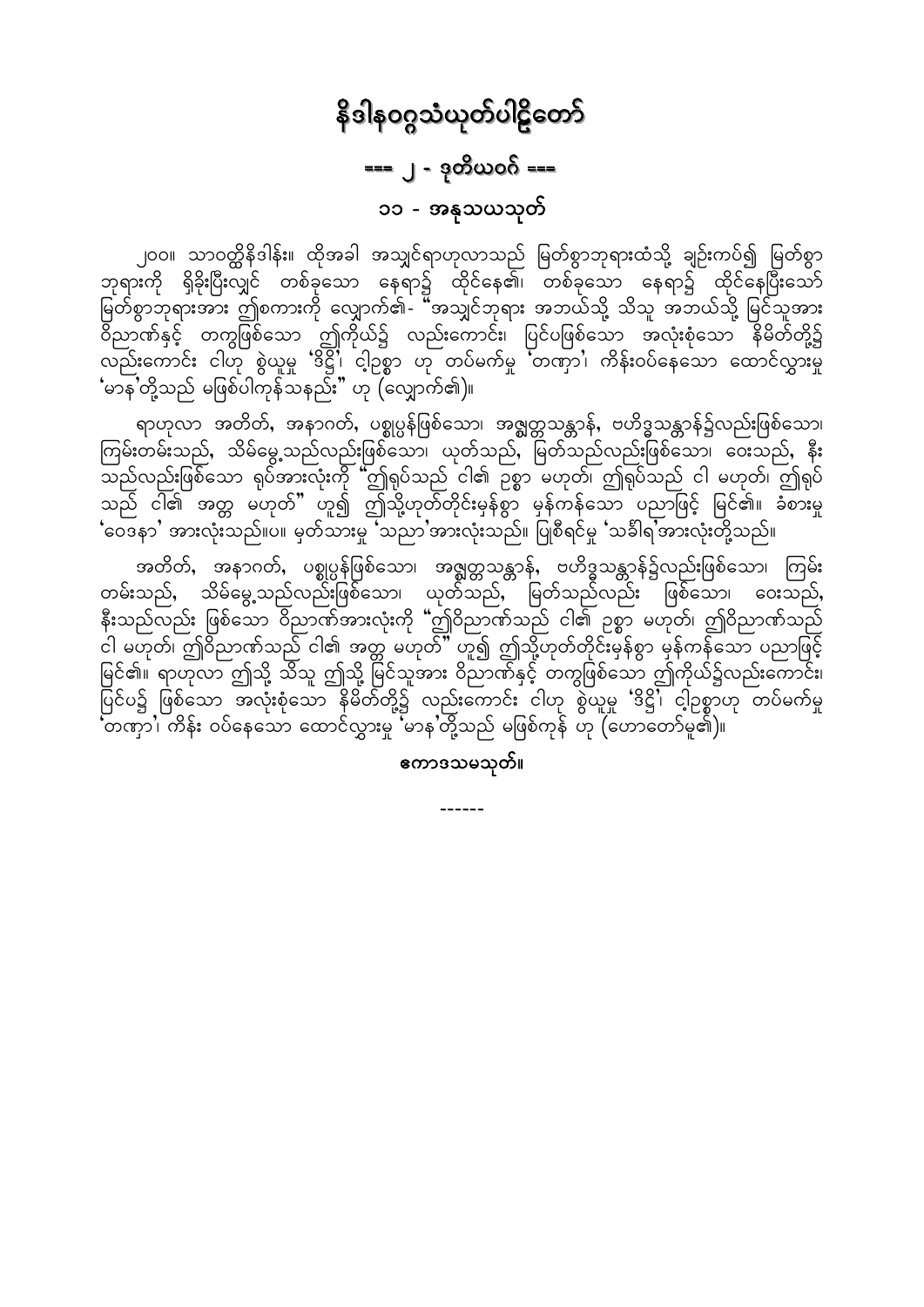# နိဒါန၀ဂွသံယုတ်ပါဠိတော်

=== ၂ - ဒုတိယဝဂ် ===

၁၂ - အပဂတသုတ်

၂၀၁။ သာဝတ္ထိနိဒါန်း။ ထိုအခါ အသျှင်ရာဟုလာသည် မြတ်စွာဘုရားထံသို့ ချဉ်းကပ်၍ .<br>မြတ်စွာဘုရားကို ရှိခိုးလျက် တစ်ခုသော နေရာ၌ ထိုင်နေ၏၊ တစ်ခုသော နေရာ၌ ထိုင်နေပြီးသော် .<br>အသျှင်ရာဟုလာသည် မြတ်စွာဘုရားအား ဤစကားကို လျှောက်၏- "အသျှင်ဘုရား အဘယ်သို့ သိသူ အဘယ်သို့ မြင်သူ အား ဝိညာဏ်နှင့် တကွဖြစ်သော ဤကိုယ်၌လည်းကောင်း၊ ပြင်ပဖြစ်သော အလုံးစုံသော နိမိတ်တို့၌လည်းကောင်း ငါဟု စွဲယူမှု 'ဒိဋ္ဌိ', ငါ့ဉစ္စာဟု တပ်မက်မှု 'တဏှာ', ထောင်လွှားမှု မာနပ္ဒြဲ ကင်းသော၊ ထောင်လွှားခြင်းအဖို့ကို ကောင်းစွာ လွန်သော၊ ကိလေသာပူပန်မှုမှ ငြိမ်းသော၊ ကိလေသာမှ ကောင်းစွာ လွတ်မြောက်သော စိတ်ဖြစ်ပါသနည်း" ဟု (လျှောက်၏)။

ရာဟုလာ အတိတ်, အနာဂတ်, ပစ္စုပ္ပန်ဖြစ်သော၊ အဇ္ဈတ္တသန္တာန်, ဗဟိဒ္ဓသန္တာန်၌လည်းဖြစ်သော၊ ္လာေကာင္း ေမာ္ေကာင္း ေတာ့ ေကာင္း ေမာ္ေကာင္း ေကာင္းေကာင္း<br>ကြမ်းတမ်းသည်, သိမ်မွေ့သည်လည်း ဖြစ်သော၊ ယုတ်သည်, မြတ်သည်လည်းဖြစ်သော၊ ဝေးသည်, နီး<br>သည်လည်းဖြစ်သော ရုပ်အားလုံးကို "ဤရုပ်သည် ငါ့၏ ဥစ္စာ မဟုတ်၊ ဤရုပ်သည် ငါ မဟုတ်၊ ဤရုပ် သည် ငါ၏ အတ္တ မဟုတ်" ဟူ၍ ဤသို့ဟုတ်တိုင်းမှန်စွာ မှန်ကန်သော ပညာဖြင့် မြင်၍ တဏှာဒိဋ္ဌ တို့ဖြင့် မစွဲလမ်းဘဲ ကိလေသာမှ လွတ်မြောက်၏။ ခံစားမှု 'ဝေဒနာ'အားလုံးသည်။ပ။ မှတ်သားမှု .<br>'သညာ' အားလုံးသည်။ ပြုစီရင်မှု 'သင်္ခါရ' အားလုံးတို့သည်။

အတိတ်, အနာဂတ်, ပစ္စုပ္ပန်လည်းဖြစ်သော၊ အဇ္ဈတ္တသန္တာန်, ဗဟိဒ္ဓသန္တာန်၌လည်းဖြစ်သော၊ ကြမ်းတမ်းသည် သိမ်မွေ့သည်လည်းဖြစ်သော၊ ယုတ်သည်, မြတ်သည်လည်းဖြစ်သော၊ ဝေးသည်, နီး ညည်လည်းဖြစ်သော ဝိညာဏ်အားလုံးကို "ဤဝိညာဏ်သည် ငါ၏ ဉစ္စာ မဟုတ်၊ ဤဝိညာဏ်သည် ငါ ု့ ကျောက်၊ ထိုကြားကို အသို့ မဟုတ်၊ ထိုကြီး အသို့တို့ အသို့ အသို့ အသို့ အသို့ ကျောက်<br>မဟုတ်၊ ဤဝိညာဏ်သည် ငါ၏ အတ္တ မဟုတ်၊ ဟု ဤသို့ဟုတ်တိုင်းမှန်စွာ မှန်ကန်သော ပညာဖြင့်<br>- မြင်၍ တဏှာဒိဋ္ဌိတို့ဖြင့် မစွဲလမ်းဘဲ ကိလေသာမှ လွတ်မြောက ္<br>မြင်သူအား ဝိညာဏ်နှင့် တကွဖြစ်သော ဤကိုယ်၌ လည်းကောင်း၊ ပြင်ပဖြစ်သော အလုံးစုံသော<br>နိမိတ်တို့၌ လည်းကောင်း ငါဟု စွဲယူမှု 'ဒိဋ္ဌိ', ငါ့ဉစ္စာ ဟု တပ်မက်မှု 'တဏှာ', ထောင်လွှားမှု 'မာန'မှ ကင်းသော၊ ထောင်လွှားခြင်းအဖို့ကို ကောင်းစွာ လွန်သော၊ ကိလေသာပူပန်မှုမှ ငြိမ်းသော၊ ကိလေသာမှ ကောင်းစွာ လွတ်မြောက်သော စိတ်ဖြစ်၏ ဟု (ဟောတော်မူ၏)။

ဒွါဒသမသုတ်။

ဒုတိယဝဂ် ပြီး၏။

ရာဟုလသံယုတ် <mark>ပြီး၏</mark>။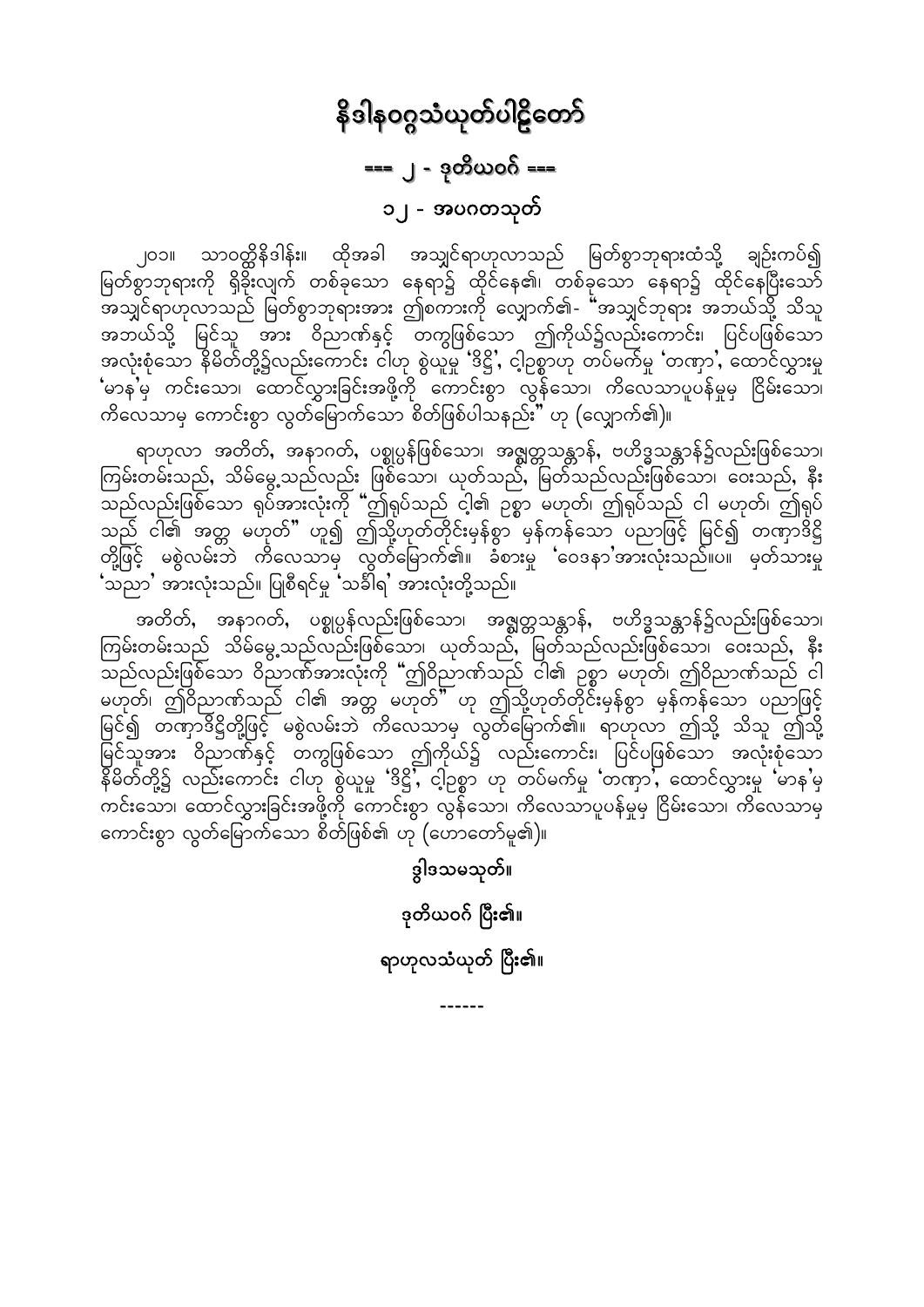#### ၈ - လက္ခဏသံယုတ်

=== ၁ - ပဌမဝဂ် === ၁ - အဋ္ဌိသုတ်

၂၀၂။ အကျွန်ုပ်သည် ဤသို့ ကြားနားခဲ့ရပါသည်၊ အခါတစ်ပါး၌ မြတ်စွာဘုရားသည် ရာဇဂြိုဟ် ပြည် ရှဉ့်နက်တို့ကို အစာတျွေးရာ ဖြစ်သော ဝေဠုဝန်ကျောင်း၌ (သီတင်းသုံး) နေတော်မူ၏၊ ထိုအခါ အသျှင်လက္ခဏနှင့် အသျှင်မဟာမောဂ္ဂလာန်တို့သည် ဂိဇ္ဈကုဋ်တောင်၌ (သီတင်းသုံး) နေကြကုန်၏၊ ထိုအခါ အသျှင်မဟာမောဂ္ဂလာန်သည် နံနက်အခါ သင်္ကန်းကို ပြင်ဝတ်၍ သပိတ်သင်္ကန်းကို ဆောင်ယူ ပြီးလျှင် အသျှင်လက္ခဏထံသို့ ချဉ်းကပ်၍ အသျှင်လက္ခဏအား "ငါ့သျှင်လက္ခဏ လာသွားကြစို့ -<br>ရာဇဂြိုဟ်ပြည်သို့ ဆွမ်းခံဝင်ကုန်အံ့" ဟု ပြောဆို၏ "ကောင်းပြီ ငါ့သျှင်" ဟု အသျှင်လက္ခဏသည် .<br>အသျှင်မဟာမော်ဂွလာန်အား ပြန်လျောက်၏၊ ထိုအခါ အသျှင်မဟာမော်ဂွလာန်သည် ဂိစ္စျကုဋ်တောင်မှ ္ …<br>ဆင်းသက် လတ်သော် နေရာ တစ်ခု၌ ပြုံးတော်မူ၏၊ ထိုအခါ အသျှင်လက္ခဏသည် အသျှင်<br>မဟာမောဂ္ဂလာန်အား "ငါ့သျှင်မောဂ္ဂလာန် ပြုံးရယ်ခြင်း၏ အကြောင်းအထောက်အပံ့ကား အဘယ်ပါ နည်း" ဟု<sup>ိ</sup>လျှောက်၏၊ ငါ့သျှင်လက္ခဏ ဤ ပြဿနာကို ဖြေခြင်းငှါ အခါမဟုတ်သေး၊ မြတ်စွာဘုရား၏ ုိင္ပြဲ<br>အထံ၌ ငါ့အား ဤပြဿနာကို မေးပါဟု ပြောဆို၏။

ထို့နောက် အသျှင်လက္ခဏနှင့် အသျှင်မဟာမောဂ္ဂလာန်တို့သည် ရာဇဂြိုဟ်ပြည်၌ ဆွမ်းခံလှည့်လည် ဆွမ်းစားပြီးနောက် ဆွမ်းစားဇရပ်မှ ဖဲခွါလာကြပြီးလျှင် မြတ်စွာဘုရားထံသို့ ချဉ်းကပ်ကြ၍ မြတ်စွာဘုရားကို ရှိခိုးလျက် တစ်ခုသော နေရာ၌ ထိုင်နေကြပြီးသော် အသျှင်လက္ခဏသည် အသျှင် မဟာမောဂ္ဂလာန်အား "အသျှင်မောဂ္ဂလာန်သည် ဂိဇ္ဈကုဋ်တောင်မှ ဆင်းသက်လတ်သော် နေရာတစ်ခု၌ ပြုံးတော်မူ၏၊ ငါ့သျှင်မောဂ္ဂလာန် ပြုံးရယ်ခြင်း၏ အကြောင်းအထောက်အပံ့ကား အဘယ်ပါနည်း" ဟု မေးလျှောက်၏။

င့ါသျှင် ငါသည် ဂိဇ္ဈကုဋ်တောင်မှ ဆင်းသက်လတ်သော် ကောင်းကင်၌ သွားနေသော အရိုးစုပြိတ္တာ ကို မြင်ရ၏၊ ထိုအရိုးစုပြိတ္တာကို လင်းတ, ကျီးငှက်, စွန်ရဲတို့သည် လိုက်၍ လိုက်၍ နံရိုးကြားတို့၌ ထိုးဆိတ်ကြကုန်၏၊ ထိုပြိတ္တာသည် နာကျင်သော အသံကို ပြု၏၊ ငါ့သျှင် ထိုငါ့အား "အချင်းတို့ အံ့ဖွယ် ရှိစွတကား၊ အချင်းတို့ မဖြစ်ဖူးမြဲ ဖြစ်စွတကား၊ ဤကဲ့သို့သော သတ္တဝါဟု ရှိရတုံဘိ၏၊ ဤကဲ့သို့သော .<br>ပြိတ္တာ ဟု ရှိရတုံဘိ၏၊ ဤကဲ့သို့သော အတ္တဘောကို ရသူဟု ရှိရတုံဘိ၏ ဟု အကြံ ဖြစ်ခဲ့ပါသည် ဟု ပြောဆို၏။

ထိုအခါ မြတ်စွာဘုရားသည် ရဟန်းတို့ကို မိန့်တော်မူ၏- "ရဟန်းတို့ တပည့်သာဝကတို့သည် စင်စစ် မျက်စိအမြင်ရှိကုန်သည် ဖြစ်၍ နေကြပေသည်တကား၊ ရဟန်းတို့ တပည့်သာဝကတို့သည် ဉာဏ် အမြင်ရှိသည် ဖြစ်၍ နေကြပေသည်တကား၊ အကြင်သို့သော တပည့်သာဝကစင်လျက် ဤသို့သော သတ္တဝါကို သိလည်း သိနိုင်တုံဘိ၏၊ မြင်လည်း မြင်နိုင်တုံဘိ၏၊ သက်သေကိုသော်လည်း ပြုနိုင်တုံဘိ၏။

ရဟန်းတို့ ရှေးကပင် ထိုသတ္တဝါကို ငါ မြင်ခဲ့ဖူးပြီ၊ သို့သော်လည်း ငါသည် မပြောဆိုခဲ့ပေ၊ ငါသည် ထိုအကြောင်းကို ပြောဆိုခဲ့ပါမူ သူတစ်ပါးတို့သည် ငါ့အား မယုံကြည်နိုင်ကြပေရာ၊ ငါ့ကို မယုံကြည်သူတို့ ၏။ ရဟန်းတို့ ထိုသတ္တဝါသည် ရာဇဂြိုဟ်ပြည်၌ပင် နွားသတ်သမား ဖြစ်ခဲ့ဖူးပြီ၊ ထိုသတ္တဝါသည် ထိုကံ၏ အကျိုးဖြင့် များစွာသော နှစ်တို့ပတ်လုံး များစွာသော နှစ်အရာတို့ပတ်လုံး များစွာသော နှစ်အထောင်တို့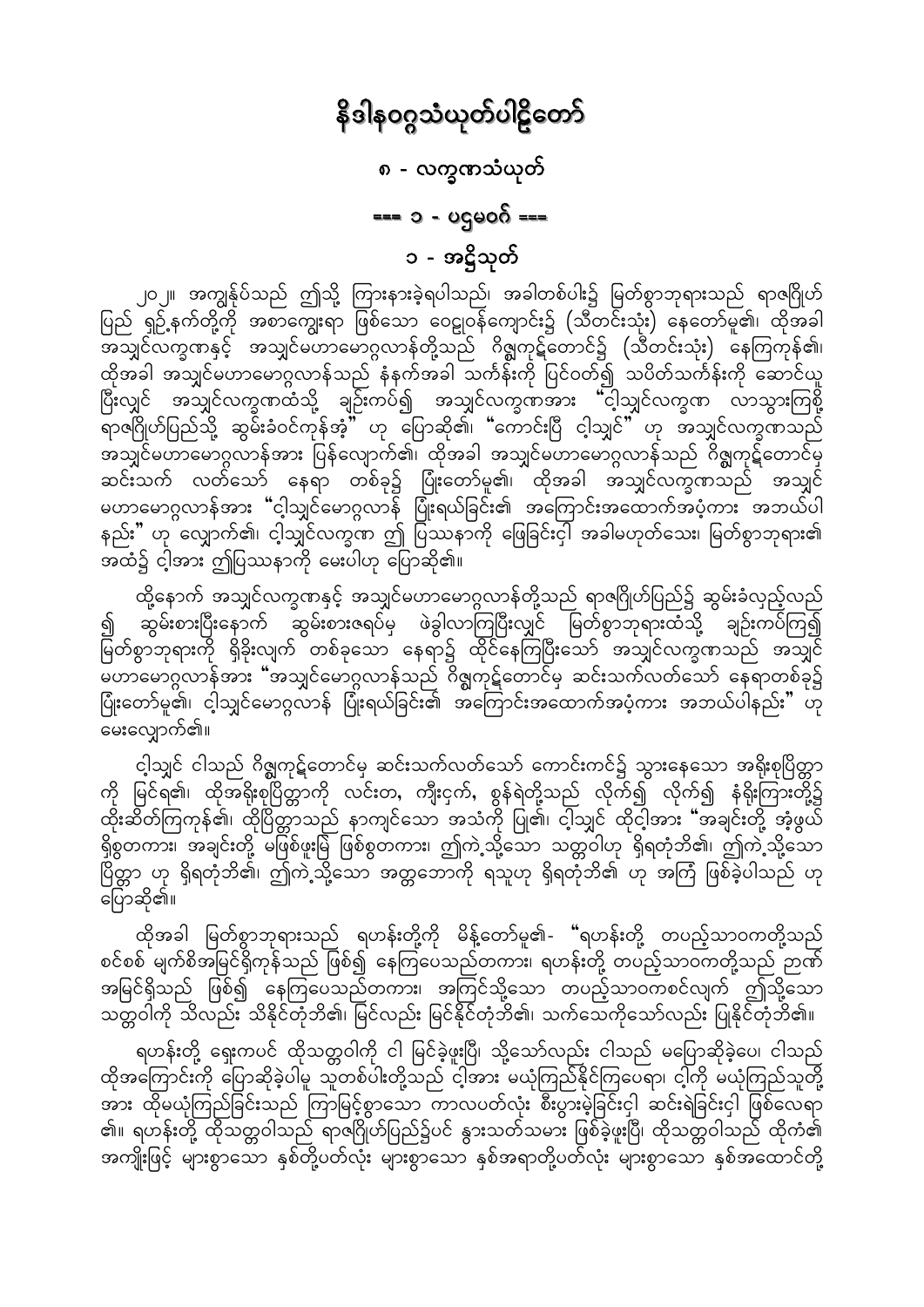ပတ်လုံး များစွာသော နှစ်အသိန်းတို့ပတ်လုံး ငရဲ၌ ကျက်ခဲ့၍ ထိုကံ၏ အကျိုးကြွင်းဖြင့်လျှင် ဤသို့သော .<br>အတ္တဘောကို ရရှိခံစားနေရ၏" ဟု (ဟောတော်မူ၏)။

အြလုံးစုံသော သုတ်တို့၌ ပေယျာလ ဟူသမျှကို ဤနည်းအတိုင်းခဲျ့လေါ့။

ပဌမသုတ်။

# နိဒါနဝဂွသံယုတ်ပါဠိတော် === ၁ - ပဌမ၀ဂ် ===

၂ - ပေသိသုတ်

၂၀၃။ ငါ့သျှင် ငါသည် ဂိဇ္ဈကုဋ်တောင်မှ ဆင်းသက်လတ်သော် ကောင်းကင်၌ သွားသော<br>အသားတစ် ပြိတ္တာကို မြင်ရ၏၊ ထိုပြိတ္တာကို လင်းတ ကျီးငှက် စွန်ရဲတို့သည် လိုက်၍ လိုက်၍ ထိုးဆိတ်<br>ကုန်၏၊ ထိုပြိတ္တာသည် နာကျင့်သော အသံကို ပြု၏။ပ။ ရဟန်းတို့ ၌ပင် နွားသတ်သမား ဖြစ်ခဲ့ဖူးပြီ။ပ။

ဒုတိယသုတ်။

-------

နိဒါနဝဂွသံယုတ်ပါဠိတော် === ၁ - ပဌမဝဂ် === ၃ - ပိဏ္ဍသုတ်

၂၀၄။ ငါ့သျှင် ငါသည် ဂိစ္ဈကုဋ်တောင်မှ ဆင်းသက်လတ်သော် ကောင်းကင်၌ သွားသော ္ခ်ာပင် ငှက်မုဆိုး ဖြစ်ခဲ့ဖူးပြီ။ပ။

#### တတိယသုတ်။

 $\frac{1}{2}$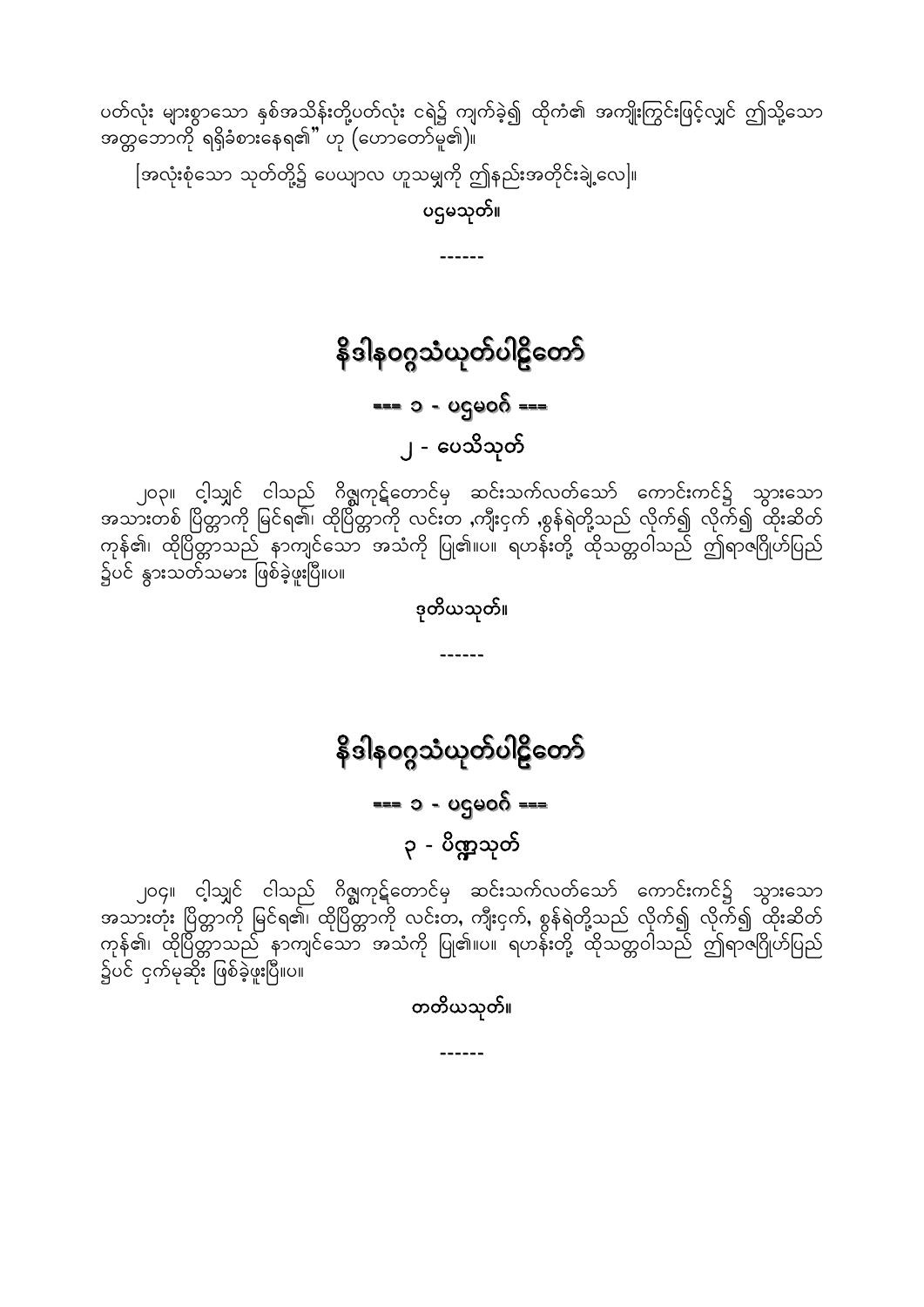=== ၁ - ပဌမဝဂ် === ၄ - နိစ္ဆဝိသုတ်

၂၀၅။ င့ါသျှင် ငါသည် ဂိ<mark>ဗ္ဈ</mark>ကုဋ်တောင်မှ ဆင်းသက်လတ်သော် ကောင်းကင်၌ သွားသော အရေ ဤရာဇဂြိုဟ် ပြည်၌ပင် ဆိတ်သတ်သမား ဖြစ်ခဲ့ဖူးပြီ။ပ။

စတုတ္ထသုတ်။

 $- - - - - -$ 

#### ၅ - အသိလောမသုတ်

၂၀၆။ ငါ့သျှင် ငါသည် ဂိဇ္ဈကုဋ်တောင်မှ ဆင်းသက်လတ်သော် ကောင်းကင်၌ သွားသော ပျံတက်၍ ထိုပြိတ္တာ၏ ကိုယ်၌ပင် ကျရောက်ကုန်၏၊ ထိုပြိတ္တာသည် နာကျင်သော အသံကို ပြု၏။ပ။ ရဟန်းတို့ ထိုသတ္တဝါသည် ဤရာဇဂြိုဟ် ပြည်၌ပင် ဝက်သတ်သမား ဖြစ်ခဲ့ဖူးပြီ။ပ။

ပဥ္စမသုတ်။

 $\frac{1}{2}$ 

## နိဒါနဝဂွသံယုတ်ပါဠိတော်

=== ၁ - ပဌမဝဂ် === ၆ - သတ္တိသုတ်

၂၀၇။ ငါ့သျှင် ငါသည် ဂိ<mark>ဈ္</mark>စကုဋ်တောင်မှ ဆင်းသက်လတ်သော် ကောင်းကင်၌ သွားသော လှံအမွေး ပေါက်သော ယောက်ျားပြိတ္တာကို မြင်ရ၏၊ ထိုပြိတ္တာ၏ ထိုလှံအမွေးတို့သည် ပျံတက်၍ ပျံတက်၍<br>ထိုပြိတ္တာ၏ ကိုယ်၌ပင် ကျရောက်ကုန်၏၊ ထိုပြိတ္တာသည် နာကျွင်သော အသံကို ပြု၏။ပ။ ရဟန်းတို့ ု့<br>ထိုသတ္တဝါသည် ဤရာဇဂြိုဟ်ပြည်၌ပင် သားသတ်သမား ဖြစ်ခဲ့ဖူးပြီ။ပ။

#### ဆဋ္ဌသုတ်။

<u>222222</u>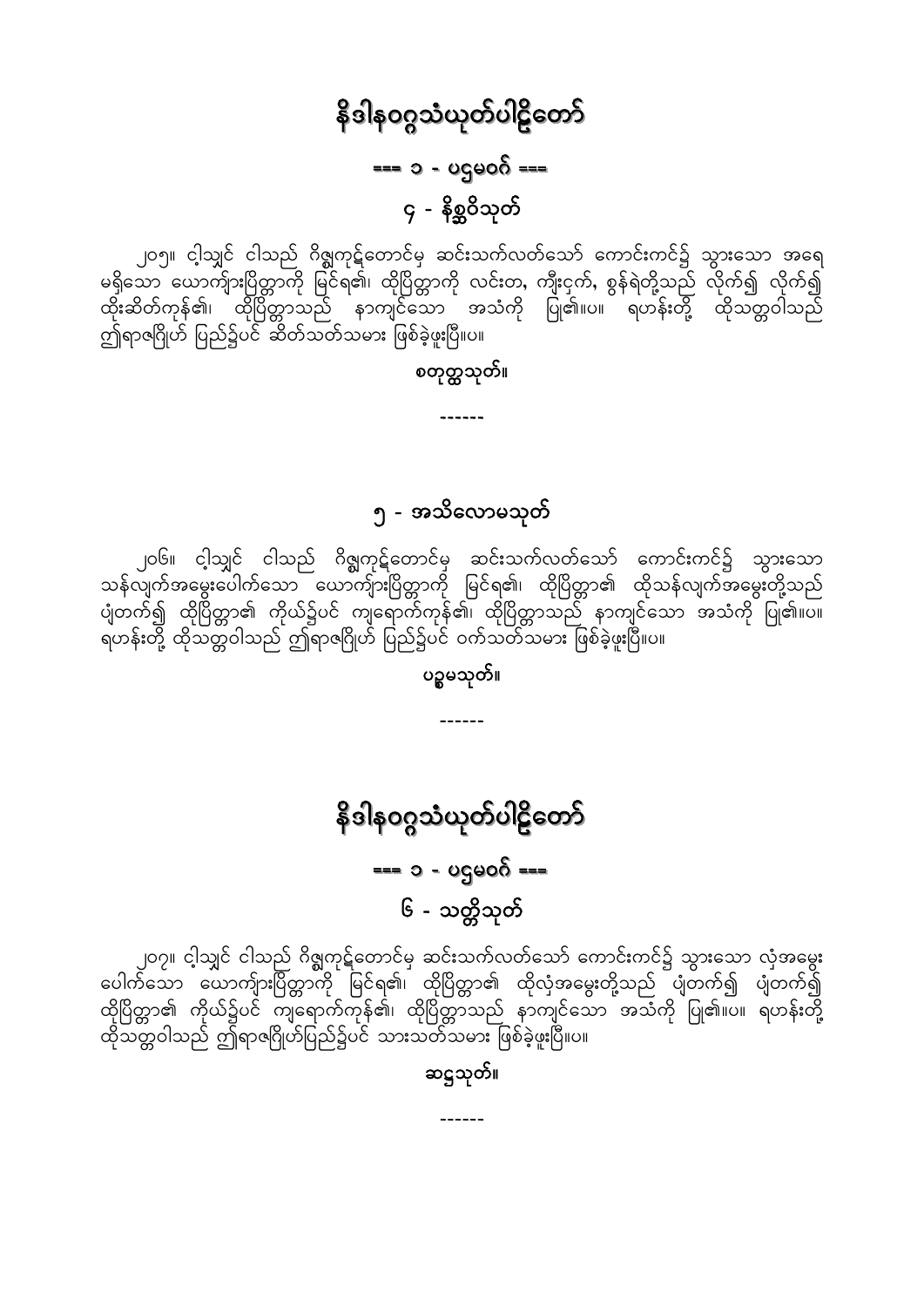=== ၁ - ပဌမဝဂ် ===

၇ - ဉသုလောမသုတ်

၂၀၈။ ငါ့သျှင် ငါသည် ဂိဇ္ဈကုဋ်တောင်မှ ဆင်းသက်လတ်သော် ကောင်းကင်၌ သွားသော .<br>မြားအမွေးပေါက်သော ယောက်ျားပြိတ္တာကို မြင်ရ၏၊ ထိုပြိတ္တာ၏ မြားအမွေးတို့သည် ပျံတက်၍<br>ပျံတက်၍ ထိုပြိတ္တာ၏ ကိုယ်၌ပင် ကျရောက်ကုန်၏၊ ထိုပြိတ္တာသည် နာကျင်သော အသံကို ပြု၏။ပ။ ရဟန်းတို့ ထိုသတ္တဝါ သည် ဤရာဇဂြိုဟ်ပြည်၌ပင် လက်မရွံ့အာဏာသား ဖြစ်ခဲ့ဖူးပြီ။ပ။

သတ္တမသုတ်။

#### ၈ - သူစိလောမသုတ်

၂၀၉။ ငါ့သျှင် ငါသည် ဂိ<mark>ၛ္</mark>ဈကုဋ်တောင်မှ ဆင်းသက်လတ်သော် ကောင်းကင်၌ သွားသော ျား သည်။ အမြောက်များ အမြောင်း အများ အများ အများ အများ အများ အများ အများ အများ အများ အ<br>ဖျံတက်၍ ထိုပြိတ္တာ၏ ကိုယ်၌ပင် ကျရောက်ကုန်၏၊ ထိုပြိတ္တာ၏ ထိုအပ်အမွေးတို့သည် ပျံတက်၍<br>မျံတက်၍ ထိုပြိတ္တာ၏ ကိုယ်၌ပင် ကျရောက်ကုန်၏၊ ထိုပြိတ္ ရဟန်းတို့ ထိုသတ္တဝါသည် ဤရာဇဂြိုဟ်ပြည်၌ပင် ရထားထိန်း ဖြစ်ခဲ့ဖူးပြီ။ပ။

အဋ္ဌမသုတ်။

# နိဒါန၀ဂွသံယုတ်ပါဠိတော်

=== ၁ - ပဌမဝဂ် === ၉ - ဒုတိယ သူစိလောမသုတ်

၂၁၀။ ငါ့သျှင် ငါသည် ဂိဇ္ဈကုဋ်တောင်မှ ဆင်းသက်လတ်သော် ကောင်းကင်၌ သွားသော အပ်အမွေးပေါက်သော ပြိတ္တာကို မြင်ရ၏၊ ထိုပြိတ္တာ၏ ထိုအပ်အမွေးတို့သည် ဦးခေါင်းမှ ဝင်၍ ခံတွင်းမှ ထွက်ကုန်၏၊ ခံတွင်းမှ ဝင်၍ ရင်မှ ထွက်ကုန်၏၊ ရင်မှ ဝင်၍ ဝမ်းပိုက်မှ ထွက်ကုန်၏၊ ဝမ်းပိုက်မှ ဝင်၍ ပေါင်တို့မှ ထွက်ကုန်၏၊ ပေါင်တို့သို့ ဝင်၍ ခြေသလုံးတို့မှ ထွက်ကုန်၏၊ ခြေသလုံးတို့သို့ ဝင်၍ ခြေဖဝါးတို့မှ ထွက်ကုန်၏၊ ထိုပြိတ္တာသည် နာကျင်သော အသံကို ပြု၏။ပ။ ရဟန်းတို့ ထိုသတ္တဝါသည် ဤရာဇဂြိုဟ် ပြည်၌ပင် ကုန်းတိုက်သူ ဖြစ်ခဲ့ဖူးပြီ။ပ။

#### နဝမသုတ်။

------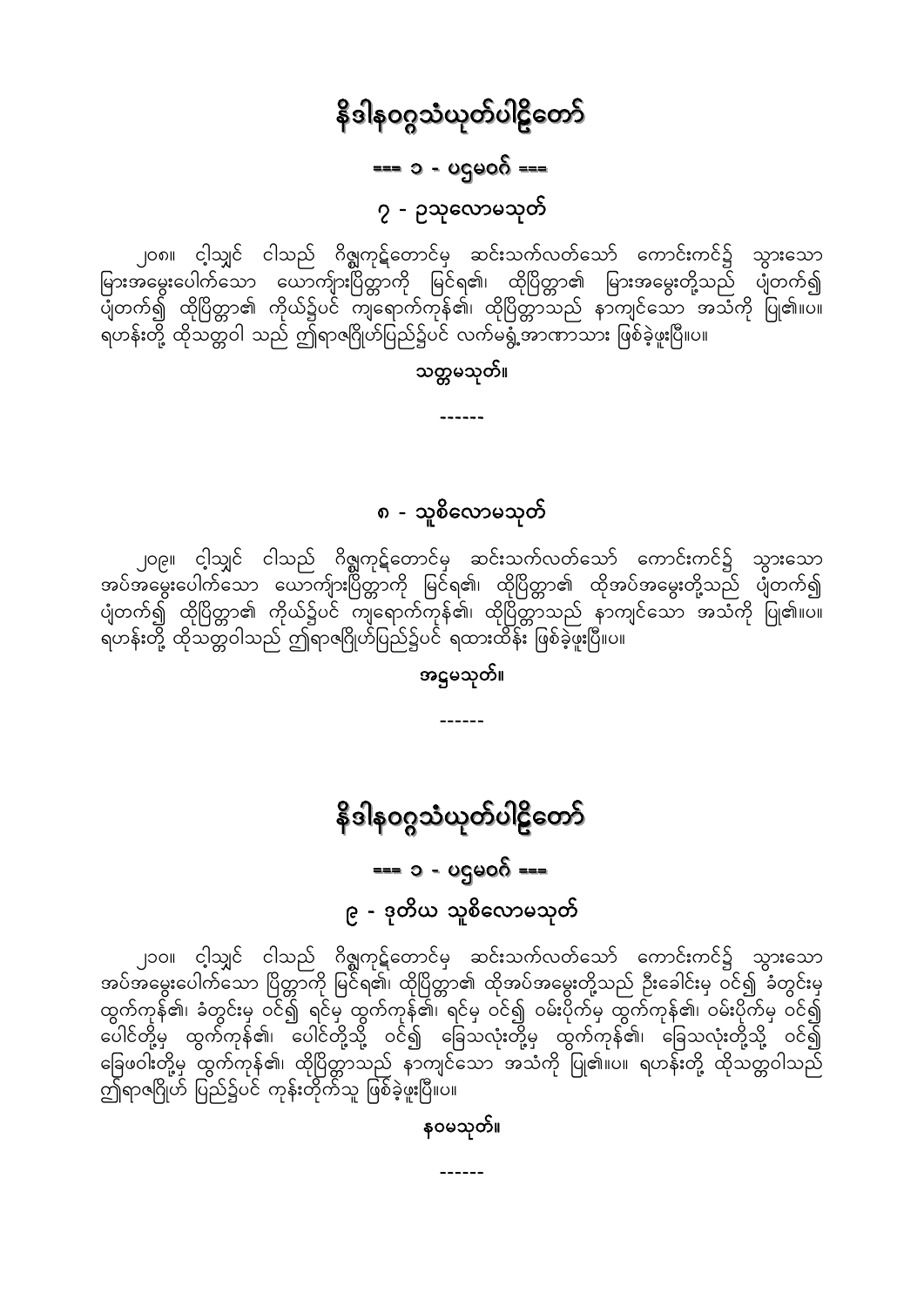=== ၁ - ပဌမဝဂ် ===

၁၀ - ကုမ္ဘဏ္ကသုတ်

၂၁၁။ ငါ့သျှင် ငါသည် ဂိဇ္ဈကုဋ်တောင်မှ ဆင်းသက်လတ်သော် ကောင်းကင်၌ ပျံသွားသော အိုး ျပင္။ ေျပာေတြကုိ အေၾကာင့္ အမ်ိဳးသားတဲ့ ေလးသမား ေကာင္းက်ပ္မွာ ျမင္ထားတာ တက္<br>ပမာဏမျှ ဝှေးစေ့ရှိသော ယောက်ျားပြိတ္တာကို မြင်ရ၏၊ ထိုပြိတ္တာသည် သွားသော်လည်း ထိုဝှေးစေ့တို့ကို<br>သာလျှင် ပခုံး၌ တင်၍ သွားရလေ၏၊ ထိုင်သော်လည်း ထိုဝှေးစ တရားသူကြီး ဖြစ်ခဲ့ဖူးပြီ။ပ။

ဒသမသုတ်။

ပဌမဝဂ် ပြီး၏။

 $\frac{1}{2}$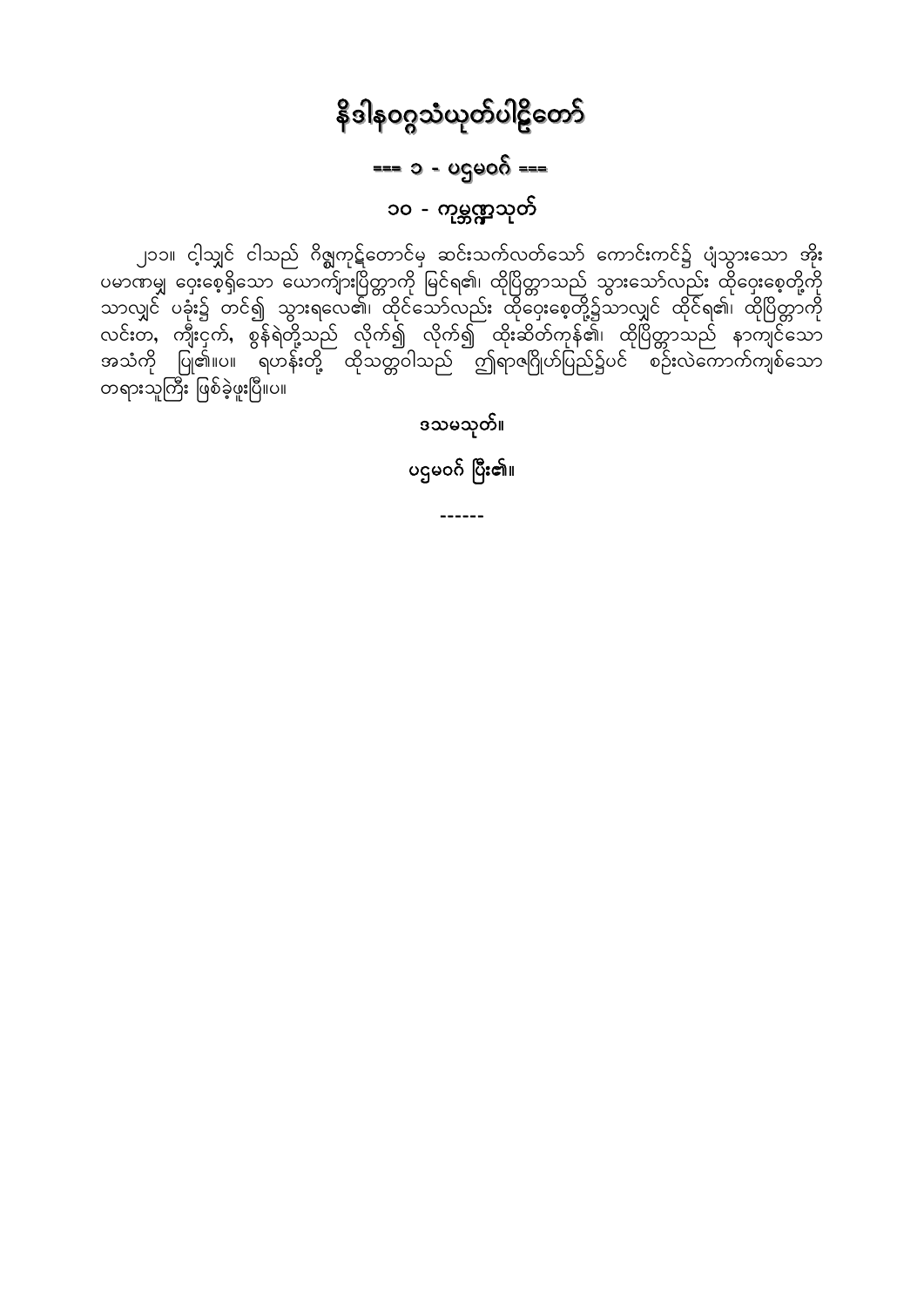၁ - သသီသကသုတ်

၂၁၂။ အကျွန်ုပ်သည် ဤသို့ ကြားနာခဲ့ရပါသည်-အခါတစ်ပါး၌ မြတ်စွာဘုရားသည် ရာဇဂြိုဟ်ပြည်<br>ဝေဠုဝန်ကျောင်း၌ (သီတင်းသုံး) နေတော်မူ၏။ပ။ ငါ့သျှင် ငါသည် ဂိဇ္ဈကုဋ်တောင်မှ ဆင်းသက် လတ်သော် မစင်တွင်း၌ ဦးခေါင်းနှင့်တကွ နစ်မြုပ်နေသော ယောက်ျားပြိတ္တာကို မြင်ရ၏။ပ။ ရဟန်းတို့<br>ထိုသတ္တဝါ သည် ဤရာဇဂြိုဟ်ပြည်၌ပင် သူတစ်ပါးမယားကို လွန်ကျူးခဲ့သူ ဖြစ်ခဲ့ဖူးပြီ။ပ။

ပဌမသုတ်။

၂ - ဂူထခါဒသုတ်

၂၁၃။ ငါ့သျှင် ငါသည် ဂိ<mark>ဗ္ဈ</mark>ကုဋ်တောင်မှ ဆင်းသက်လတ်သော် မစင်တွင်း၌ ဦးခေါင်းနှင့် တကွ နစ်မြုပ်လျက် လက်နှစ်ဖက်တို့ဖြင့် မစင်ကို စားနေသော ယောက်ျားပြိတ္တာကို မြင်ရဲ၏။ပ။ ရဟန်းတို့ ထို ှ<br>သတ္တဝါသည် ဤရာဇဂြိုဟ်ပြည်၌ပင် ပုဏ္ဏားပျက် ဖြစ်ခဲ့ဖူးပြီ၊ ထိုပုဏ္ဏားပျက်သည် ကဿပမြတ်စွာဘုရား<br>သာသနာတော်၌ ရဟန်းသံဃာကို ဆွမ်းဖိတ်၍ စားကျင်း၌ မစင်ပြည့်စေလျက် "အသျှင်တို့ အလိုရှိတိုင်း စားလည်း စားကုန်လော့၊ ဆောင်ယူလည်း ဆောင်ယူကုန်လော့" ဟု ဆိုဖူးပြီ။ပ။

ဒုတိယသုတ်။

## နိဒါနဝဂွသံယုတ်ပါဠိတော်

=== ၂ - ဒုတိယ၀ဂ် ===

၃ - နိစ္ဆဝိတ္ထိသုတ်

၂၁၄။ ငါ့သျှင် ငါသည် ဂိဇ္ဈကုဋ်တောင်မှ ဆင်းသက်လတ်သော် ကောင်းကင်၌ သွားသော အရေ မရှိသော မိန်းမပြိတ္တာကို မြင်ရ၏၊ ထိုပြိတ္တာမကို လင်းတ, ကျီးငှက်, စွန်ရဲတို့သည် လိုက်၍ လိုက်၍ ထိုး .<br>ပြည်၌ပင် လင်ကို လွန်ကျူး၍ ကျင့်သော မိန်းမ ဖြစ်ခဲ့ဖူးပြီ။ပ။

တတိယသုတ်။

 $- - - - - -$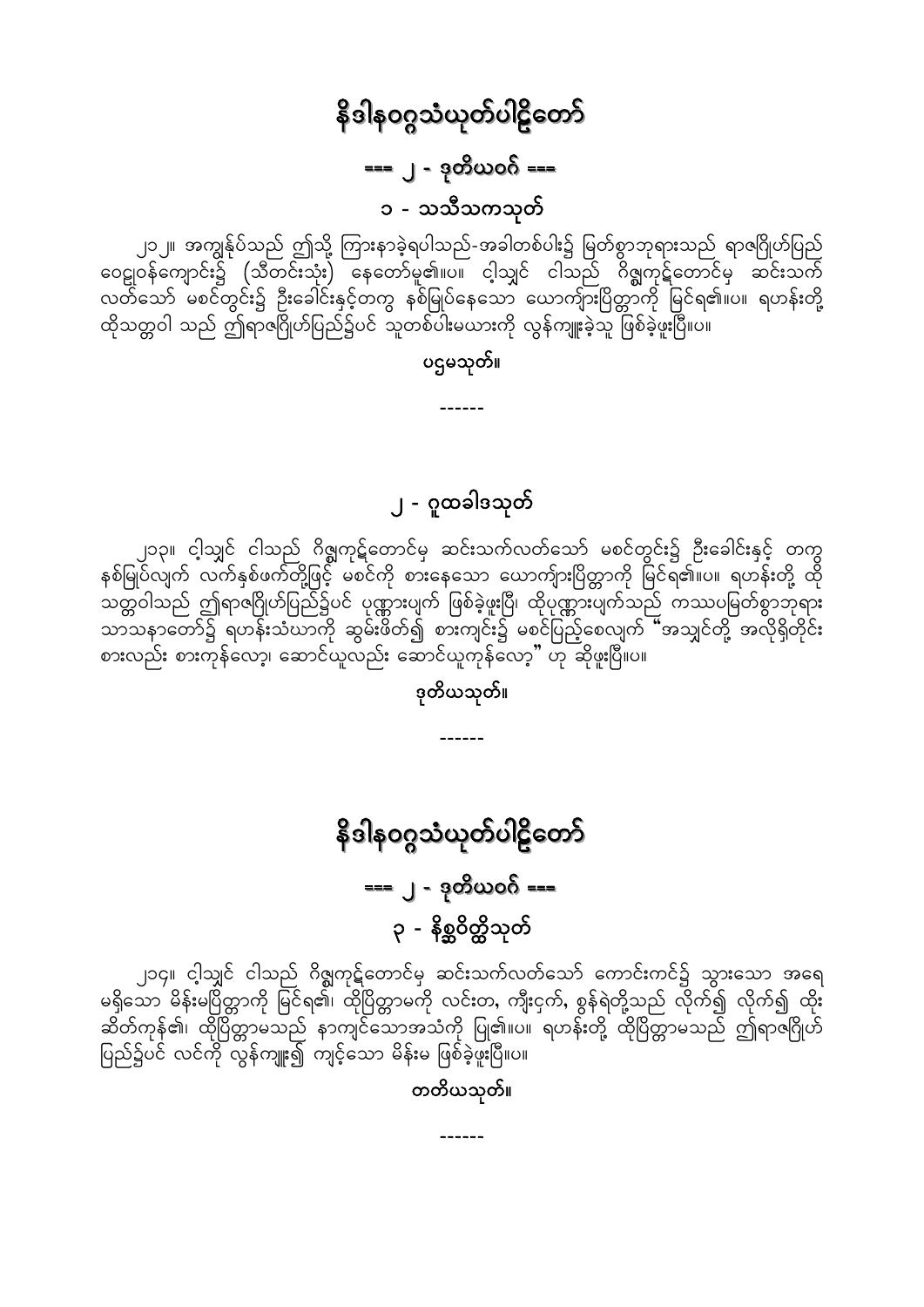=== ၂ - ဒုတိယ၀ဂ် ===

၄ - မင်္ဂုလိတ္တိသုတ်

၂၁၅။ ငါ့သျှင် ငါသည် ဂိဇ္ဈကုဋ်တောင်မှ ဆင်းသက်လတ်သော် ကောင်းကင်၌ သွားသော အနံ့ မကောင်းသော အရုပ်ဆိုးသော ပြိတ္တာမကို မြင်ရ၏၊ ထိုပြိတ္တာမကို လင်းတ, ကျီးငှက်, စွန်ရဲတို့သည် လိုက်၍ လိုက်၍ ထိုးဆိတ်ကုန်၏၊ ထိုပြိတ္တာမသည် နာကျင်သော အသံကို ပြု၏။ပ။ ရဟန်းတို့ ထိုပြိတ္တာမသည် ဤရာဇဂြိုဟ်ပြည်၌ပင် နတ်ဝင်သည်မ ဖြစ်ခဲ့ဖူးပြီ။ပ။

စတုတ္ထသုတ်။

------

#### ၅ - ဩကိလိနီသုတ်

၂၁၆။ ငါ့သျှင် ငါသည် ဂိဇ္ဈကုဋ်တောင်မှ ဆင်းသက်လတ်သော် ကောင်းကင်၌ သွားသော ထက်ဝန်း ကျင် မီးခဲ တဖွားဖွား ကျ၍ မီးကျီးပုံ၌ လူးလိမ့်ခံနေရသော မီးလောင်ဖုတို့မှ အရည် တစ်စက်စက် ု့<br>ယိုထွက်နေသော ပြိတ္တာမကို မြင်ရ၏၊ ထိုပြိတ္တာမသည် နာကျင်သော အသံကို ပြု၏။ပ။ ရဟန်းတို့<br>ထိုပြိတ္တာမသည် ကလိင်္ဂမင်း၏ မိဖုရားခေါင်ကြီး ဖြစ်ခဲ့ဖူး၏၊ ထိုမိဖုရားခေါင်ကြီးသည် ငြူစူခြင်းဖြင့် ္ခီလစက်အပ်ရကား လင်တူမိန်းမကို မီးကျီးအိုးကင်းဖြင့် လောင်းခဲ့ဖူးပြီ။ပ။

ပဥ္စမသုတ်။

------

# နိဒါနဝဂ္ဂသံယုတ်ပါဠိတော်

#### === ၂ - ဒုတိယဝဂ် === ၆ - အသီသကသုတ်

၂၁၇။ င့ါသျှင် ငါသည် ဂိဇ္ဈကုဋ်တောင်မှ ဆင်းသက်လတ်သော် ကောင်းကင်၌ သွားသော ဦးခေါင်း မပါ ကိုယ်သာရှိသော ပြိတ္တာကို မြင်ရ၏၊ ထိုပြိတ္တာ၏ ရင်၌ မျက်လုံးနှင့် ပါးစပ်တို့သည် ဖြစ်ပေါ် ကုန်၏၊<br>ထိုပြိတ္တာကို လင်းတ, ကျီးငှက်, စွန်ရဲတို့သည် လိုက်၍ လိုက်၍ ထိုးဆိတ်ကုန်၏၊ ထိုပြိတ္တာသည် နာကျင် ုပ္ပစာ<br>သော အသံကို ပြု၏။ပ။ ရဟန်းတို့ ထိုသတ္တဝါသည် ဤရာဇဂြိုဟ်ပြည်၌ပင် ဟာရိကခေါ် ခိုးသူသတ် ယောက်ျား ဖြစ်ခဲ့ဖူးပြီ။ပ။

#### ဆဋ္ဌသုတ်။

 $\frac{1}{2}$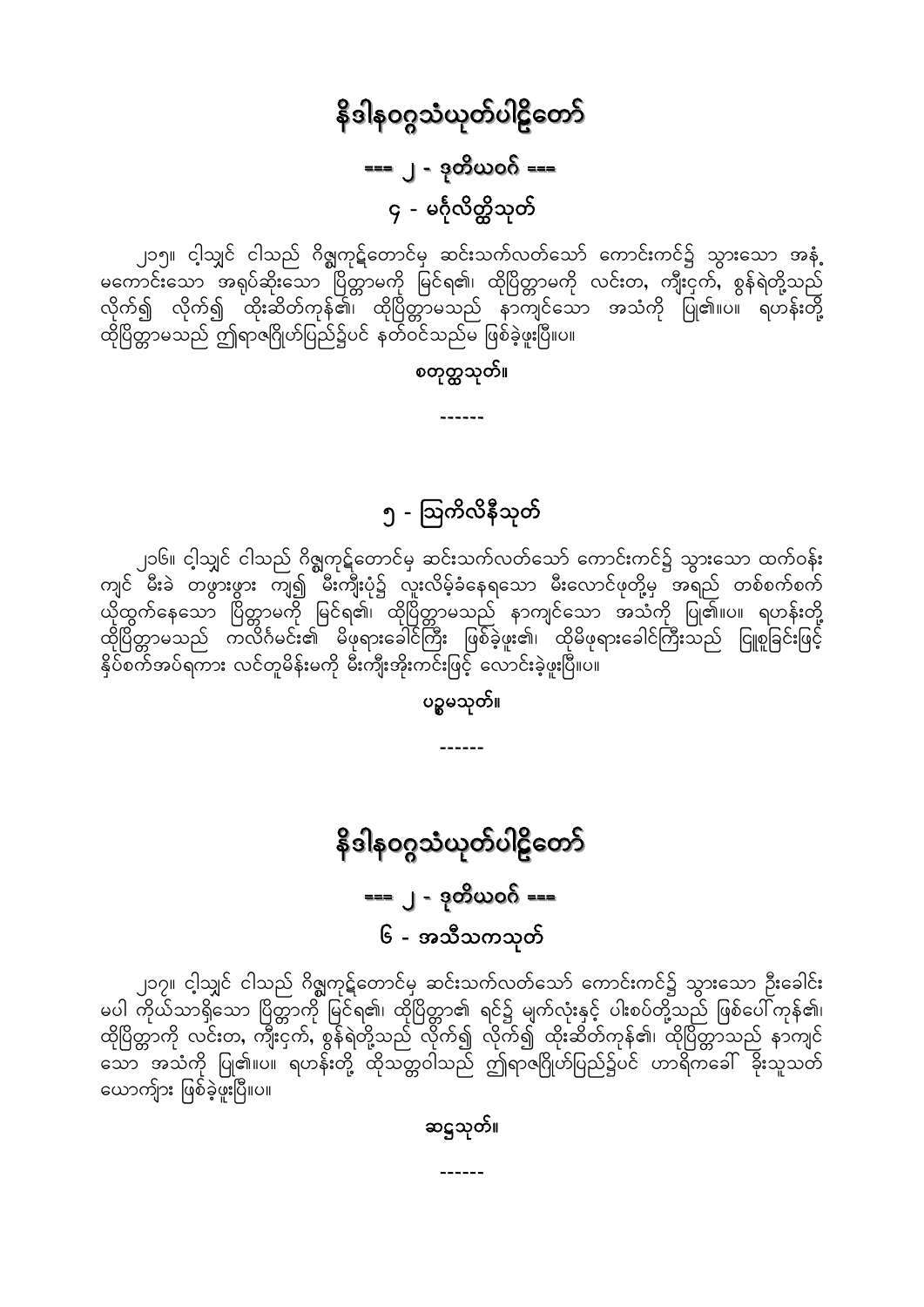=== ၂ - ဒုတိယ၀ဂ် ===

၇ - ပါပဘိက္ခုသုတ်

၂၁၈။ ငါ့သျှင် ငါသည် ဂိဇ္ဈကုဋ်တောင်မှ ဆင်းသက်လတ်သော် ကောင်းကင်၌ သွားသော ရဟန်း ပြိတ္တာကို မြင့်ရ၏၊ ထိုရဟန်းပြိတ္တာ၏ ဒုက္ခဋ်, သပိတ်, ခါးပန်းကြိုး, ကိုယ်တို့သည် ပြောင်ပြောင် တောက် သည် နာကျင်သော အသံကို ပြု၏။ပ။ ရဟန်းတို့ ဤရဟန်းသည် ကဿပမြတ်ိစွာဘုရား၏ သာသနာ တော်၌ ရဟန်းယုတ် ဖြစ်ခဲ့ဖူးပြီ။ပ။

သတ္တမသုတ်။

#### ၈ - ပါပဘိက္ခုနီသုတ်

၂၁၉။ ကောင်းကင်၌ သွားသော ရဟန်းမိန်းမပြိတ္တာကို မြင်ရ၏၊ ထိုရဟန်းမိန်းမပြိတ္တာ၏ ဒုကုဋ်<br>သည်လည်း ပြောင်ပြောင် တောက်လောင်၏။ပ။ ရဟန်းမိန်းမယုတ် ဖြစ်ခဲ့ဖူးပြီ။ပ။

<mark>အဋ္ဌမ</mark>သုတ်။

 $- - - - - -$ 

#### ၉ - ပါပသိက္ခမာနသုတ်

၂၂၀။ ကောင်းကင်၌ သွားသော သိက္ခမာန်ပြိတ္တာမကို မြင်ရ၏၊ ထိုသိက္ခမာန်ပြိတ္တာမ၏ ဒုကုဋ်သည် လည်း ပြောင်ပြောင် တောက်လောင်၏။ပ။ သိက္ခမာန်မယုတ် ဖြစ်ခဲ့ဖူးပြီ။ပ။

နဝမသုတ်<mark>။</mark>

#### ၁၀ - ပါပသာမဏေရသုတ်

၂၂၁။ ကောင်းကင်၌ သွားသော သာမဏေပြိတ္တာကို မြင်ရ၏၊ ထိုသာမဏေပြိတ္တာ၏ ဒုကုဋ်သင်္ကန်း သည်လည်း ပြောင်ပြောင် တောက်လောင်၏။ပ။ သာမဏေယုတ် ဖြစ်ခဲ့ဖူးပြီ။ပ။

ဒသမသုတ်<mark>။</mark>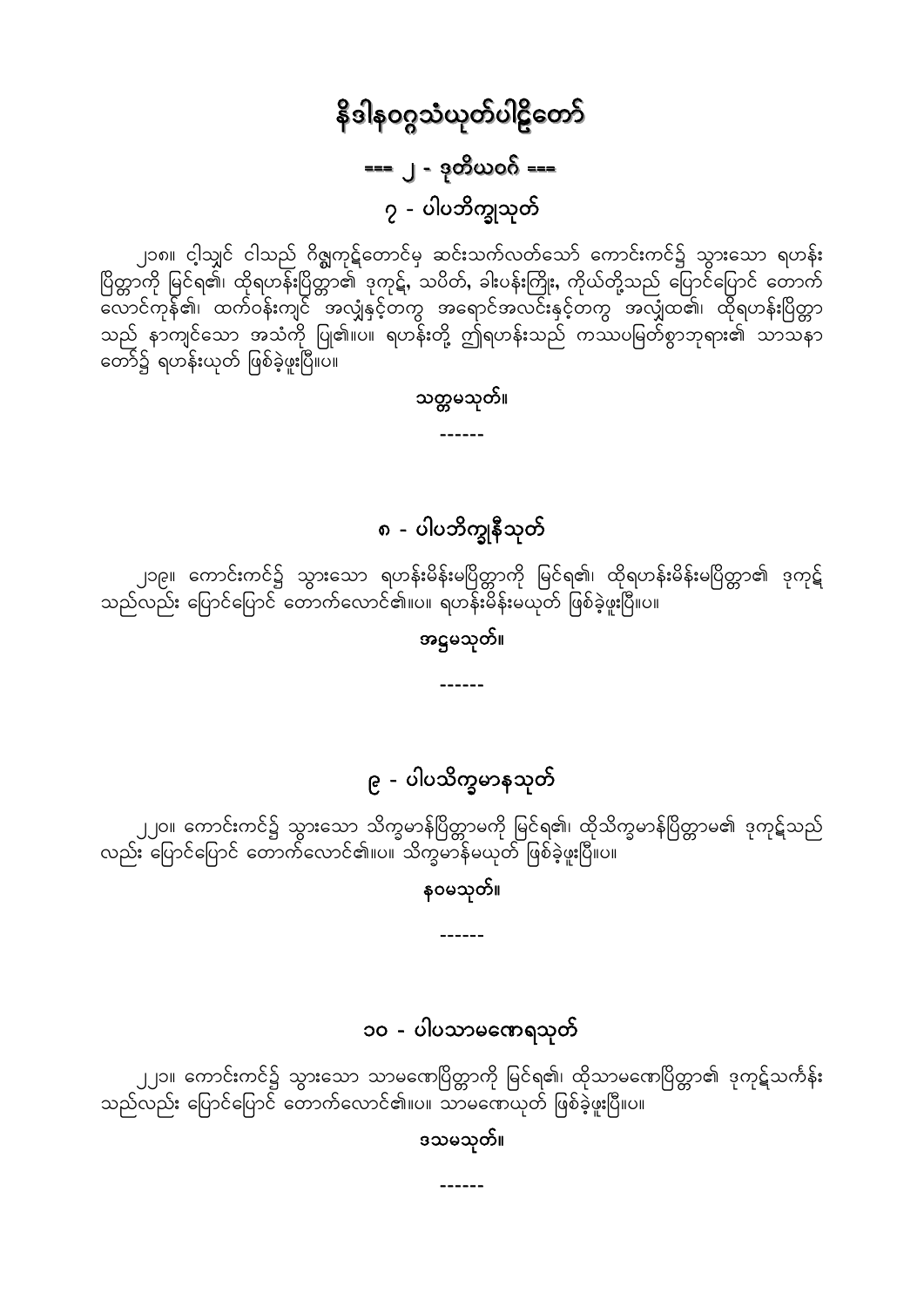#### နိဒါန၀ဂွသံယုတ်ပါဠိတော်

=== ၂ - ဒုတိယဝဂ် ===

#### ၁၁ - ပါပသာမဏေရီသုတ်

၂၂၂။ ငါ့သျှင် ငါသည် ဂိဇ္ဈကုဋ်တောင်မှ ဆင်းသက်လတ်သော် ကောင်းကင်၌ သွားသော သာမဏေမ ပြိတ္တာမကို မြင်ရ၏၊ ထိုပြိတ္တာမ၏ ဒုကုဋိ, သပိတ်, ခါးပန်းကြိုး, ကိုယ်တို့သည် ပြောင်ပြောင် တောက်လောင်ကုန်၏၊ ထက်ဝန်းကျင် အလျှံနှင့်တကွ အရောင်အလင်းနှင့်တကွ အလျှံထ၏၊ ထိုပြိတ္တာမ သည် နာကျင်သော အသံကို ပြု၏။ပ။ ငါ့သျှင် ထိုငါ့အား "အချင်းတို့ အံ့ဖွယ်ရှိစွတကား၊ အချင်းတို့ မဖြစ်ဖူးမြဲ ဖြစ်စွတကား၊ ဤကဲ့သို့ သောသတ္တဝါ ဟု ရှိရတုံဘိ၏။ ဤကဲ့သို့သော အတ္တဘောကို ရသူဟု ရှိရတုံဘိ၏ဟု အကြံ ဖြစ်ခဲ့ပါသည်" ဟု ပြောဆို၏။

ထိုအခါ မြတ်စွာဘုရားသည် ရဟန်းတို့ကို မိန့်တော်မူ၏- "ရဟန်းတို့ တပည့်သာဝကတို့သည် မျက်စိအမြင်ရှိကုန်သည် ဖြစ်၍ နေကြပေသည်တကား၊ တပည့်သာဝကတို့သည် ဉာဏ်အမြင်ရှိကုန်သည် ဖြစ်၍ နေကြပေသည် တကား၊ အကြင်သို့သော တပည့်သာဝကစင်လျက် ဤသို့သော သတ္တဝါကို .<br>သိလည်း သိနိုင်တုံဘိ၏၊ မြင်လည်း မြင်နိုင်တုံဘိ၏၊ သက်သေကိုသော်လည်း ပြုနိုင်တုံဘိ၏။ ရဟန်းတို့ ရှေးကပင် ထိုသာမဏေမကို ငါ မြင်ခဲ့ဖူးပြီ၊ သို့သော်လည်း ငါသည် မပြောဆိုခဲ့ပေ၊ ငါသည် ထိုအကြောင်းကို ပြောဆိုခဲ့ပါမူ သူတစ်ပါးတို့သည် ငါ့အား မယုံကြည်နိုင်ကြပေရာ၊ ထိုမယုံကြည်သူ တို့အား ထိုမယုံကြည်ခြင်းသည် ကြာမြင့်စွာသော ကာလပတ်လုံး စီးပွားမဲ့ခြင်းငှါ ဆင်းရဲခြင်းငှါ ဖြစ်လေရာ၏။ ရဟန်းတို့ ထို သာမဏေမသည် ကဿပမြတ်စွာဘုရား သာသနာတော်၌ ယုတ်မာသော နှစ်အရာတို့ပတ်လုံး များစွာသော နှစ်အထောင်တို့ပတ်လုံး များစွာသော နှစ်အသိန်းတို့ပတ်လုံး ငရဲ၌ ္<br>ကျက်ခဲ့ရ၍ ထိုကံ၏ အကျိုးကြွင်းဖြင့်ပင်လျှင် ဤကဲ့သို့သော အတ္တဘောကို ရရှိခံစားနေရ၏" ဟု (ဟောတော်မူ၏)။

> ဧကာဒသမသုတ်။ ဒုတိယဝဂ် ပြီး၏။ လက္ခဏသံယုတ် <mark>ပြီး၏</mark>။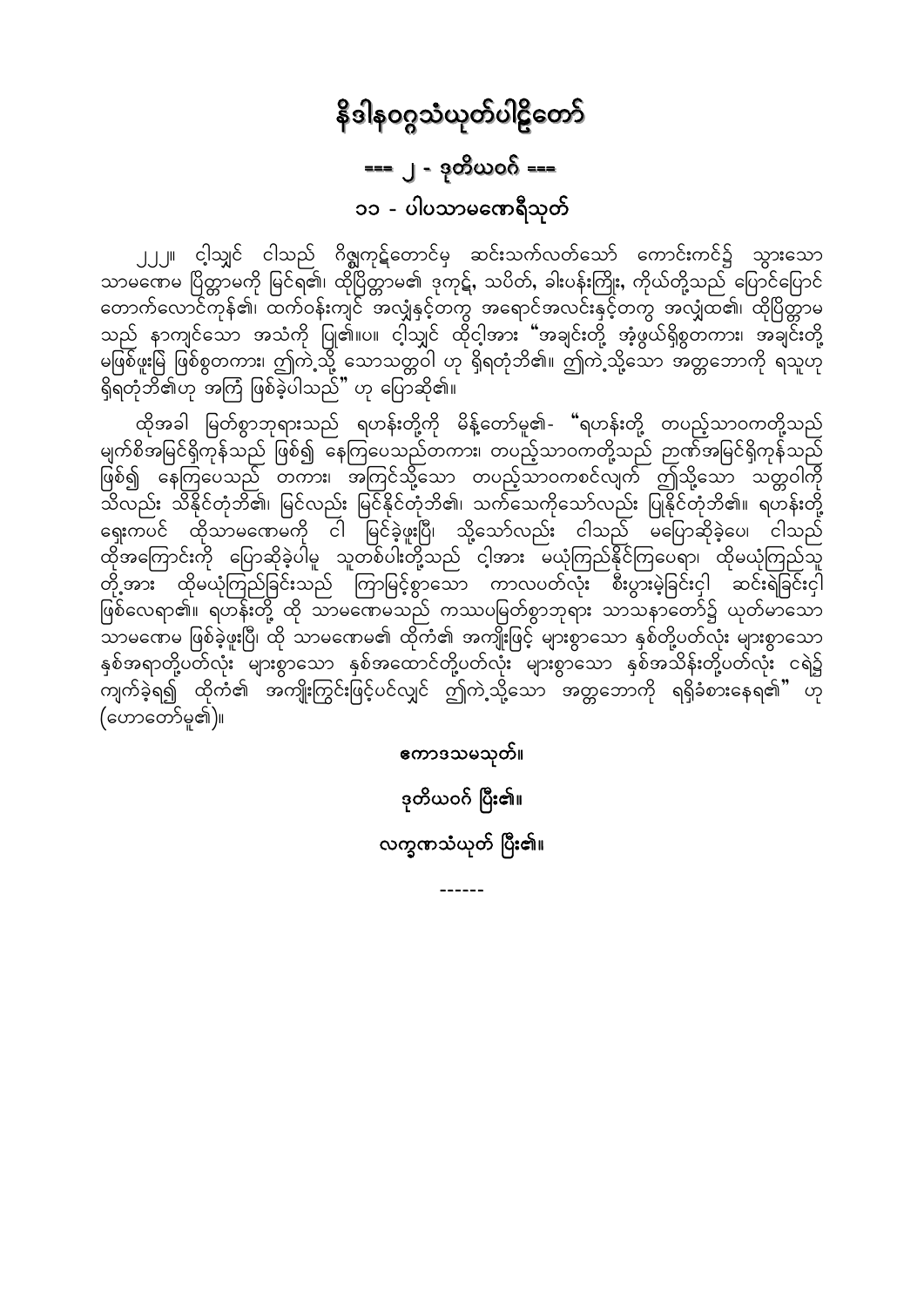# နိဒါနဝဂ္ဂသံယုတ်ပါဠိတော် === ၉ - ဩပမ္မသံယုတ် === ၁ - ကူဋသုတ်

၂၂၃။ အကျွန်ုပ်သည် ဤသို့ ကြားနာခဲ့ရပါသည်- အခါတစ်ပါး၌ မြတ်စွာဘုရားသည် သာဝတ္ထိပြည်<br>အနာထပိဏ်သူဌေး၏ အရံဖြစ်သော ဇေတဝန်ကျောင်း၌ (သီတင်းသုံး) နေတော်မူ၏၊ ထိုအခါ<br>မြွတ်စွာဘုရားသည်။ပ။ ဤစကားကို မိန့်တော်မူ၏- ရဟန်းတို့ ဉပမာသော်က .<br>အိမ်၏ အခြင် ဟူသမျှ အားလုံးတို့သည် အထွတ်သို့ ရောက်ကုန်၏၊ အထွတ်လျှင် စုဝေးရာရှိကုန်၏၊ အထွတ်ကို ဖျက်ဆီးခြင်းဖြင့် ထိုအခြင်ဟူသမျှ အားလုံးတို့သည် ပျက်စီးခြင်းသို့ ရောက်ကုန်၏။

ရဟန်းတို့ ဤအတူသာလျှင် အကုသိုလ်တရား ဟူသမျှ အားလုံးတို့သည် အဝိဇ္ဇာလျှင် အရင်းမူလရှိ ကုန်၏။ အဝိဇ္ဇာလျှင် စုဝေးရာရှိကုန်၏၊ အဝိဇ္ဇာကို ဖျက်ဆီးခြင်းဖြင့် ထိုအကုသိုလ်ဟူသမျှ အားလုံးတို့<br>သည် ပျက်စီးခြင်းသို့ ရောက်ကုန်၏၊ ရဟန်းတို့ ထို့ကြောင့် "မမေ့လျော့ကုန်သည် ဖြစ်၍ နေကုန်အံ့" ဟု ဤသို့လျှင် သင်တို့ ကျင့်ရမည် ဟု (ဟောတော်မူ၏)။

ပဌမသုတ်။

နိဒါန၀ဂွသံယုတ်ပါဠိတော် === ၉ - ဩပမ္မသံယုတ် === ၂ - နခသိခသုတ်

၂၂၄။ သာဝတ္ထိနိဒါန်း။ ထိုအခါ မြတ်စွာဘုရားသည် လက်သည်းဖျား၌ မြေမှုန့်အနည်းငယ်ကို<br>တင်၍ ရဟန်းတို့ကို မိန့်တော်မူ၏- "ရဟန်းတို့ ထိုအရာကို အဘယ်သို့ မှတ်ထင်ကုန် သနည်း၊<br>လက်သည်းဖျား၌ ငါတင်ထားအပ်သော မြေမှုန့်အနည်းငယ်နှင့် မဟာပထဝီမြေက ပိုမိုများသနည်း" ဟု (မိန့်တော်မူ၏)။

အသျှင်ဘုရား ထိုမဟာပထဝီမြေကြီးသည်သာလျှင် များပါ၏၊ လက်သည်းဖျား၌ မြတ်စွာဘုရား လက်သည်းဖျား၌ မြတ်စွာဘုရား တင်ထားအပ်သော အနည်းငယ်သော မြေမှုန့်သည် အရေအတွက် သို့လည်း မရောက်ပါ၊ အထောက်အထားသို့လည်း မရောက်ပါ၊ အစိတ်အပိုင်းသို့လည်း မရောက်ပါ ဟု (လျှောက်ကြကုန်၏)။

ရဟန်းတို့ ဤအတူသာလျှင် လူတို့၌ လူပြန်ဖြစ်သော သတ္တဝါတို့သည် နည်းလှကုန်၏၊ စင်စစ် ကျင့်ရမည် ဟု (ဟောတော်မူ၏)။

ဒုတိယသုတ်။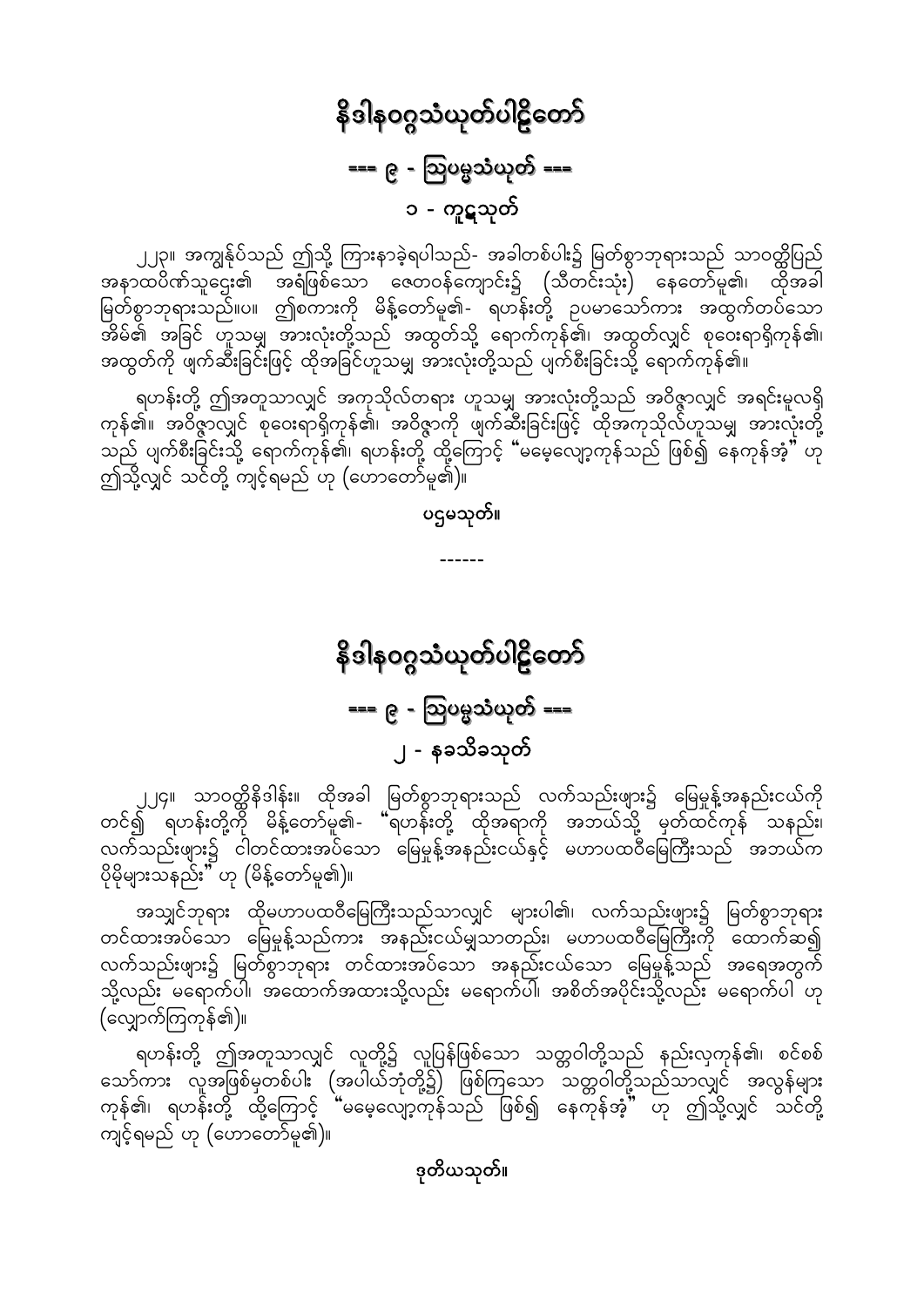# နိဒါနဝဂ္ဂသံယုတ်ပါဠိတော် === ၉ - ဩပမ္မသံယုတ် === ၃ - ကုလသုတ်

၂၂၅။ သာဝတ္ထိနိဒါန်း။ ရဟန်းတို့ မိန်းမများ၍ ယောက်ျားနည်းသော အိမ်ဟူသမျှတို့ကို မီးအုပ် ဆောင်း ခိုးသူတို့သည် ဖျက်ဆီးရန် လွယ်ကူကုန်သကဲ့သို့ ထို့အတူသာလျှင် (ဆန့်ကျင်ဘက်မှ) လွတ် မြောက်သော မေတ္တာစိတ်ကို မပွားများမလေ့လာသော မည်သည့်ရဟန်းကိုမဆို မြေဖုတ်ဘီလူးတို့ .<br>ဖျက်ဆီးရန် လွယ်ကူကုန်၏။

ရဟန်းတို့ ဉပမာသော်ကား မိန်းမနည်း၍ ယောက်ျားများသော အိမ်ဟူသမျှတို့ကို မီးအုပ်ဆောင်း ခိုးသူတို့သည် ဖျက်ဆီးခြင်းငှါ မလွယ်ကူကုန်သကဲ့သို့ ရဟန်းတို့ ဤအတူသာလျှင် (ဆန့်ကျင်ဘက်မှ) .<br>လွတ်မြောက်သော မေတ္တာစိတ်ကို ပွားများလေ့လာသော မည်သည့်ရဟန်းကို မဲဆို မြေဖုတ်ဘီလူးတို့ ဖျက်ဆီးရန် မလွယ်ကူ။

ရဟန်းတို့ ထို့ကြောင့် "ငါ့တို့သည် (ဆန့်ကျင်ဘက်မှ) လွတ်မြောက်သော မေတ္တာစိတ်ကို ပွားများ ့<br>အံ့၊ လေ့လာအံ့၊ ယာဉ်ကဲ့သို့ ပြုအံ့၊ တည်ရာကဲ့သို့ ပြုအံ့၊ ဆောက်တည်အံ့၊ ထက်ဝန်းကျင်မှ ဆည်းပူးအံ့၊ ကောင်းစွာ အားထုတ်အံ့" ဟု ဤသို့လျှင် သင်တို့ ကျင့်ရမည် ဟု (ဟောတော်မူ၏)။

တတိယသုတ်။

နိဒါန၀ဂွသံယုတ်ပါဠိတော် === ၉ - ဩပမ္မသံယုတ် === ၄ - ဩက္ခာသုတ်

၂၂၆။ သာဝတ္ထိနိဒါန်း။ ရဟန်းတို့ အကြင်သူသည် နံနက်တစ်ကြိမ် နေ့လည်တစ်ကြိမ် ညနေ<br>တစ်ကြိမ် မွန်မြတ်သော ဘောဇဉ်တို့ဖြင့် ပြည့်သော ထမင်းအိုးတစ်ရာဖြင့် အလျှုကို ပေးလှုုရာ၏၊ အကြင် သူသည်ကား နံနက်အခါ၌ဖြစ်စေ, နေ့လည်အခါ၌ဖြစ်စေ, ညနေအခါ၌ဖြစ်စေ အယုတ်သဖြင့် ္သာ အသည္ အသင္း ေမာက္တာ အသင္း ေတြးေတြ အသင္း ေတြက ေပါင္း<br>အားနို့တစ်ည္စစ်ခန့် ကာလမျှလည်း မေတ္တာစိတ်ကို ပွားများရာ၏၊ ဤနွားနို့တစ်ညှစ်ခန့်မျှ မေတ္တာစိတ်ကို ိ<br>ပွားများခြင်းသည် ထိုအလျုသုံးကြိမ်ထက် အထူးသဖြင့် အကျိုးကြီး၏။

ရဟန်းတို့ ထို့ကြောင့် ဤသာသနာတော်၌ "ငါ့တို့သည် (ဆန့်ကျင်ဘက်မှ) လွတ်မြောက်သော မေတ္တာစိတ်ကို ပွားများအံ့၊ လေ့လာအံ့၊ ယာဉ်ကဲ့သို့ ပြုအံ့၊ တည်ရာကဲ့သို့ ပြုအံ့၊ ဆောက်တည်အံ့၊ ထက်<br>ဝန်းကျင်မှ ဆည်းပူးအံ့၊ ကောင်းစွာ အားထုတ်အံ့" ဟု ဤသို့လျှင် သင်တို့ ကျင့်ရမည် ဟု (ဟောတော်မူ၏)။

စတုတ္ထသုတ်။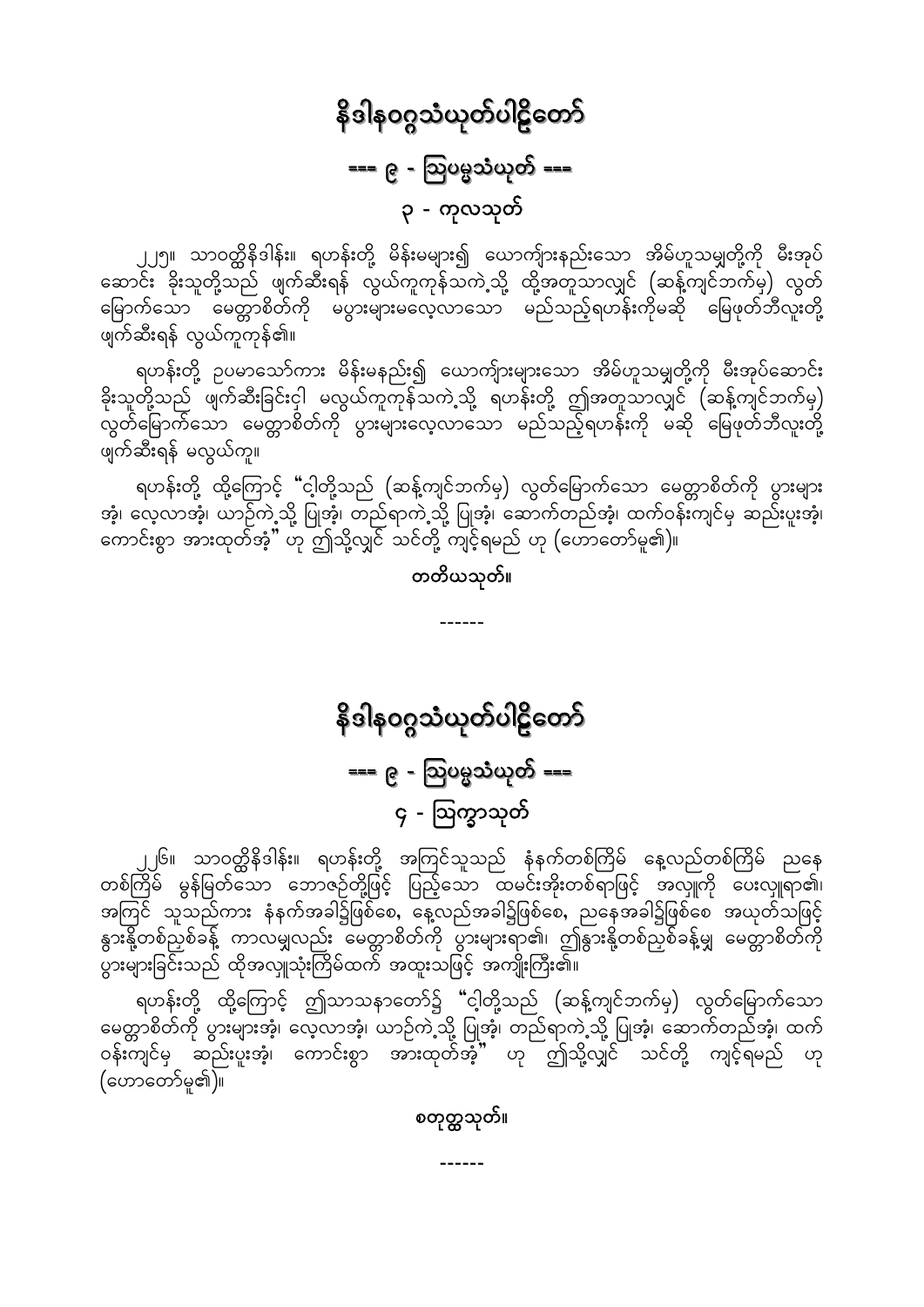နိဒါန၀ဂွသံယုတ်ပါဠိတော် === ၉ - ဩပမ္မသံယုတ် === ၅ - သတ္တိသုတ်

၂၂၇။ သာဝတ္ထိနိဒါန်း။ ရဟန်းတို့ ဉပမာသော်ကား အသွားထက်သော လှံသည် ရှိ၏၊ ထိုအခါ၌ ယောက်ျားသည် "ဤအသွားထက်သော လှံကို လက်ဖဝါးဖြင့်သော် လည်းကောင်း၊ လက်ဆုပ်ဖြင့်သော် လည်းကောင်း (အဖျား၌) ငါဆုပ်ညှစ်အံ့၊ (အလယ်၌) ငါပုတ်ခတ်အံ့၊ အပြန်အလှန် ပုတ်ခတ်အံ့"ဟု ဆို၍ လာ၏။ ရဟန်းတို့ ထိုအရာကို အဘယ်သို့ မှတ်ထင်ကုန် သနည်း၊ ထိုယောက်ျားသည် ဤအသွားထက်သော လုံကို လက်ဖဝါးဖြင့်ဖြစ်စေ၊ လက်ဆုပ်ဖြင့်ဖြစ်စေ (အဖျား၌) ဆုပ်ညှစ်ခြင်းငှါ လည်းကောင်း၊ (အလယ်၌) ပုတ်ခတ်ခြင်းငှါ လည်းကောင်း၊ အပြန်အလှန် ပုတ်ခတ်ခြင်းငှါ လည်းကောင်း ထိုက်မည်လော ဟု (မေးတော်မူ၏)။ အသျှင်ဘုရား ဤသို့ပုတ်ခတ်ခြင်းငှါ မထိုက်ပါ။ ထိုသို့မထိုက်ခြင်း သည် အဘယ်ကြောင့်နည်းဟူမူ- အသျှင် ဘုရား ဤထက်သော လှံသွားသည်ကား လက်ဝါးဖြင့်ဖြစ်စေ၊ လက်ဆုပ်ဖြင့်ဖြစ်စေ (အဖျား၌) ဆုပ်ညှစ်ခြင်းငှါ လည်းကောင်း၊ (အလယ်၌) ပုတ်ခတ်ခြင်းငှါ လည်း ကောင်း၊ အပြန်အလှန် ပုတ်ခတ်ခြင်းငှါ် လည်းကောင်း မလွယ်ကူပါ၊ ထိုယောက်ျားသည် အလွန်လျှင် ကိုယ်ပင်ပန်းခြင်း စိတ်ပင်ပန်းခြင်း ဖြစ်ရာသောကြောင့်ပါတည်း ဟု (လျှောက်ကုန်၏)။

ရဟန်းတို့ ဤအတူသာလျှင် တစ်စုံတစ်ယောက်သော ရဟန်းသည် (ဆန့်ကျင်ဘက်မှ) လွတ် မြောက်သော မေတ္တာစိတ်ကို ပွားများအပ်၏၊ လေ့လာအပ်၏၊ ယာဉ်ကဲ့သို့ ပြုအပ်၏၊ တည်ရာကဲ့သို့ ပြု ု<br>အပ်၏၊ ဆောက်တည်အပ်၏၊ ထက်ဝန်းကျင်မှ ဆည်းပူးအပ်၏၊ ကောင်းစွာ အားထုတ်အပ်၏။ ထိုရဟန်း၏ စိတ်ကို မြေဖုတ်ဘီလူးသည် ပံု့လွင့်စေအပ်၏ ဟူ၍ အောက်မေ့စေကာမူ စင်စစ် ထိုမြေဖုတ်ဘီလူးသည်သာလျှင် ကိုယ်ပင်ပန်းခြင်း စိတ်ပင်ပန်းခြင်း ဖြစ်ရာ၏။ ရဟန်းတို့ ထို့ကြောင့် ု ပြု ၂ ။<br>သာလျှင် ဤသာသနာတော်၌ "ငါတို့သည် (ဆန့်ကျင်ဘက်မှ) လွတ်မြောက်သော မေတ္တာစိတ်ကို ပွားများအံ့၊ လေ့လာအံ့၊ ယာဉ်ကဲ့သို့ ပြုအံ့၊ တည်ရာကဲ့သို့ ပြုအံ့၊ ဆောက်တည်အံ့၊ ထက်ဝန်းကျင်မှ<br>ဆည်းပူးအံ့၊ ကောင်းစွာ အားထုတ်အံ့" ဟု ဤသို့လျှင် သင်တို့ ကျင့်ရမည် ဟု (ဟောတော်မူ၏)။

ပဥ္စမသုတ်။

 $\frac{1}{1}$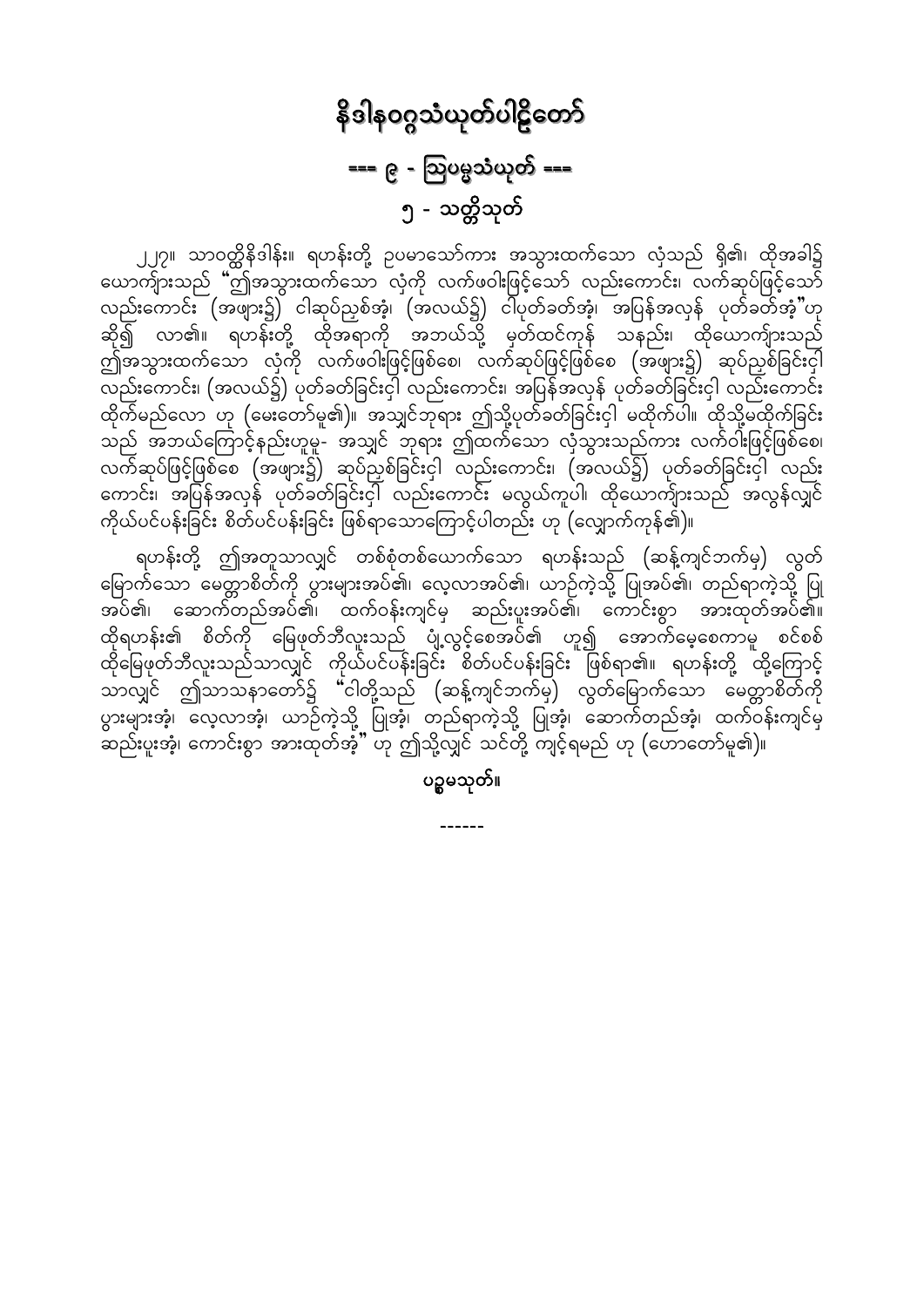## နိဒါန၀ဂွသံယုတ်ပါဠိတော် === ၉ - ဩပမ္မသံယုတ် === ၆ - ဓနုဂ္ဂဟသုတ်

၂၂၈။ သာဝတ္ထိနိဒါန်း။ ရဟန်းတို့ ဥပမာသော်ကား ခိုင်ခံ့သော လေးရှိကုန်သော ကောင်းစွာ သင်ကြားပြီး၍ လက်ကျင့်ရပြီး ကုန်သော ပွဲဝင်ပြီးသော လေးအတတ်ရှိကုန်သော လေးသမား လေးယောက်တို့သည် အရပ်လေးမျက်နှာ၌ တည်ကုန်ရာ၏၊ ထိုအခါ၌ ယောက်ျားသည် "ခိုင်ခံ့သော လေးရှိကုန်သော ကောင်းစွာသင်ကြားပြီး၍ လက်ကျင့်ရပြီးကုန်သော ပွဲဝင်ပြီးသော လေးအတတ် ရှိကုန် သော လေးသမား လေးယောက်တို့၏ အရပ်လေးမျက်နှာသို့ ပစ်အပ်သော မြားတို့ကို မြေသို့ မကျမီ ယူဆောင်အံ့" ဟု ဆိုရာ၏။ ရဟန်းတို့ ထိုအရာကို အဘယ်သို့ မှတ်ထင်ကုန်သနည်း၊ "လျင်မြန်သော<br>ယောက်ျား၊ အလွန် လျင်မြန်ခြင်းနှင့် ပြည့်စုံသော ယောက်ျား" ဟု ဆိုခြင်းငှါ သင့်ပါမည်လောဟု (မေးတော်မူ၏)။

အသျှင်ဘုရား ခိုင်ခံ့သော လေးရှိသော ကောင်းစွာ သင်ကြားပြီး၍ လက်ကျင့်ရပြီးသော ပွဲဝင်ပြီး သော လေးအတတ်ရှိသော လေးသမားတစ်ယောက်၏ ပစ်အပ်သော မြားတို့ကို မြေသို့ မကျမီ ယူဆောင် နိုင်ခဲ့မူ **"**လျင်မြန်သော ယောက်ျား၊ အလွန်လျင်မြန်ခြင်းနှင့် ပြည့်စုံသောယောက်ျား" ဟု ဆိုခြင်းငှါ -<br>သင့်ပါ၏။ ခိုင်ခံ့သောလေးရှိကုန်သော ကောင်းစွာ သင်ကြားပြီး၍ လက်ကျင့်ရပြီးကုန်သော ပွဲဝင်ပြီး သော လေးအတတ်ရှိကုန်သော လေးသမားလေးယောက်တို့၏ အရပ်လေးမျက်နှာသို့ ပစ်အပ်သောမြား တို့ကို မြေသို့ မကျမီ ယူဆောင်နိုင်ရာ၌ကား အဘယ်ဆိုဖွယ်ရာ ရှိတော့အံ့နည်း ဟု (လျှောက်ကုန်၏)။

ရဟန်းတို့ ထိုမြားဖမ်းသော ယောက်ျား၏ လျင်မြန်ခြင်းထက် လနေတို့၏ လျင်မြန်ခြင်းက ပို၍ လျင်မြန်၏၊ လနေတို့၏ လျင်မြန်ခြင်းထက် လနေတို့၏ ရှေ့မှ ပြေးသွားသော နတ်တို့၏ လျင်မြန်ခြင်းက ပို၍ လျင်မြန်၏၊ ထိုနတ်တို့၏ လျင်မြန်ခြင်းထက် အလွန်လျင်မြန်စွာ အသက်တို့သည် ကုန်ဆုံးကြရ ကုန်၏၊ ရဟန်းတို့ ထို့ကြောင့် ဤသာသနာတော်၌ ငါတို့သည် မမေ့မလျော့ကုန်သည် ဖြစ်၍ နေကုန်အံ့" ဟု ဤသို့လျှင် သင်တို့ ကျင့်ရမည် ဟု (ဟောတော်မူ၏)။

ဆဋ္ဌမသုတ်

------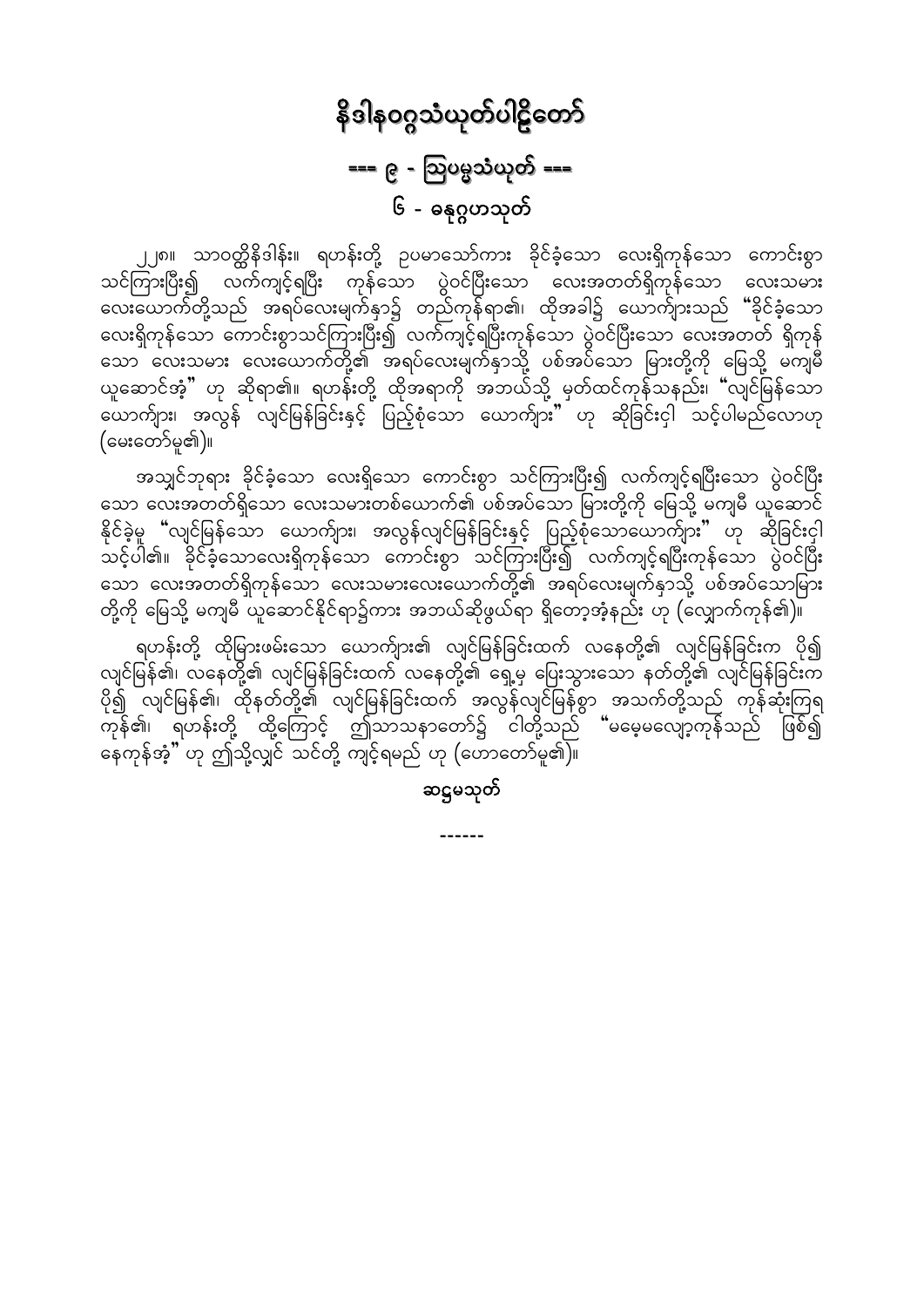# နိဒါန၀ဂွသံယုတ်ပါဠိတော် === ၉ - ဩပမ္မသံယုတ် === ၇ - အာဏိသုတ်

၂၂၉။ သာဝတ္ထိနိဒါန်း။ ရဟန်းတို့ ရှေးကဖြစ်ဖူးသည်ကား ဒသာရဟမင်းတို့အား အာနကမည်သော မုရိုးစည်သည် ရှိ၏၊ ဒသာရဟမင်းတို့သည် အာနကမည်သော မုရိုးစည်ကို တီးခတ်သည်ရှိသော်<br>ထိုမုရိုးစည်အား အခြားမယ်န အစပ်ကို ထည့်သွင်း ဆက်စပ်ကုန်၏။ ရဟန်းတို့ အာနကမည်သော မုရိုးစည်၏ အဟောင်းဖြစ်သော စည်အခေါင်းသည် ကွယ်ပျောက်၍ မယ်နအစပ်သည်သာလျှင် -<br>လောကမှ ထွက်မြောက်ကြောင်းဖြစ်ကုန်သော၊ ဆိတ်သုဉ်းခြင်းသုညတနှင့် စပ်ကုန်သော သုတ္တန်တို့ကို ဟောအပ်ကုန်သည် ရှိသော် ကောင်းစွာ မနာယူလိုကုန်လတ္တံ့၊ နားမထောင်ကုန်လတ္တံ့၊ သိလိုသော ကုန် လတ္တံ့။

ကဗျာဆရာတို့ ဖွဲ့ဆိုအပ်ကုန်သော၊ ကဗျာဆရာတို့ စီရင်အပ်ကုန်သော၊ ဆန်းကြယ်သော အက္ခရာ ရှိကုန်သော၊ ဆန်းကြယ်သော ပုဒ်ဗျည်းရှိကုန်သော၊ သာသနာတော်ပြင်ပဖြစ်သော တပည့်တို့ ဟောအပ် ့<br>လတ္တံ့၊ သိလိုသော စိတ်ကို ဖြစ်စေကုန်လတ္တံ့၊ ထိုသုတ္တန်တရားတို့ကို သင်ယူအပ် အဖန်တလဲလဲ လေ့ကျက်အပ်၏ ဟူ၍ မှတ်ထင်ကြကုန်လတ္တံ့။

ရဟန်းတို့ ဤအတူ မြတ်စွာဘုရား ဟောတော်မူအပ်ကုန်သော နက်နဲကုန်သော၊ နက်နဲသော အနက်သဘောရှိကုန်သော၊ လောကမှ ထွက်မြောက်ကြောင်း ဖြစ်ကုန်သော၊ ဆိတ်သုဉ်းခြင်းသုညတနှင့် စပ်ကုန်သော ထိုသုတ္တန်တရားတို့၏ ကွယ်ပျောက်ခြင်းသည် ဖြစ်လတ္တံ့။ ရဟန်းတို့ ထို့ကြောင့် ဤ သာသနာတော်၌ "မြတ်စွာဘုရား ဟောတော်မူအပ်ကုန်သော နက်နဲကုန်သော၊ နက်နဲသော အနက် သဘော ရှိကုန်သော၊ လောကမှ ထွက်မြောက်ကြောင်း ဖြစ်ကုန်သော၊ ဆိတ်သုဉ်းခြင်းသုညတနှင့် စပ်ကုန်သော သုတ္တန်တရားတို့ကို ဟောအပ်ကုန်သည် ရှိသော် ကောင်းစွာ နာယူကုန်အံ့၊ နားထောင် ကုန်အံ့၊ သိလိုသော စိတ်ကို ဖြစ်စေကုန်အံ့၊ ထိုတရားတို့ကို သင်ယူအပ် အဖန်တလဲလဲ လေ့ကျက်အပ်၏ ဟု မှတ်ထင်ကုန်အံ့" ဟု ဤသို့လျှင် သင်တို့ ကျင့်ရမည် ဟု (ဟောတော်မူ၏)။

သတ္တမသုတ်။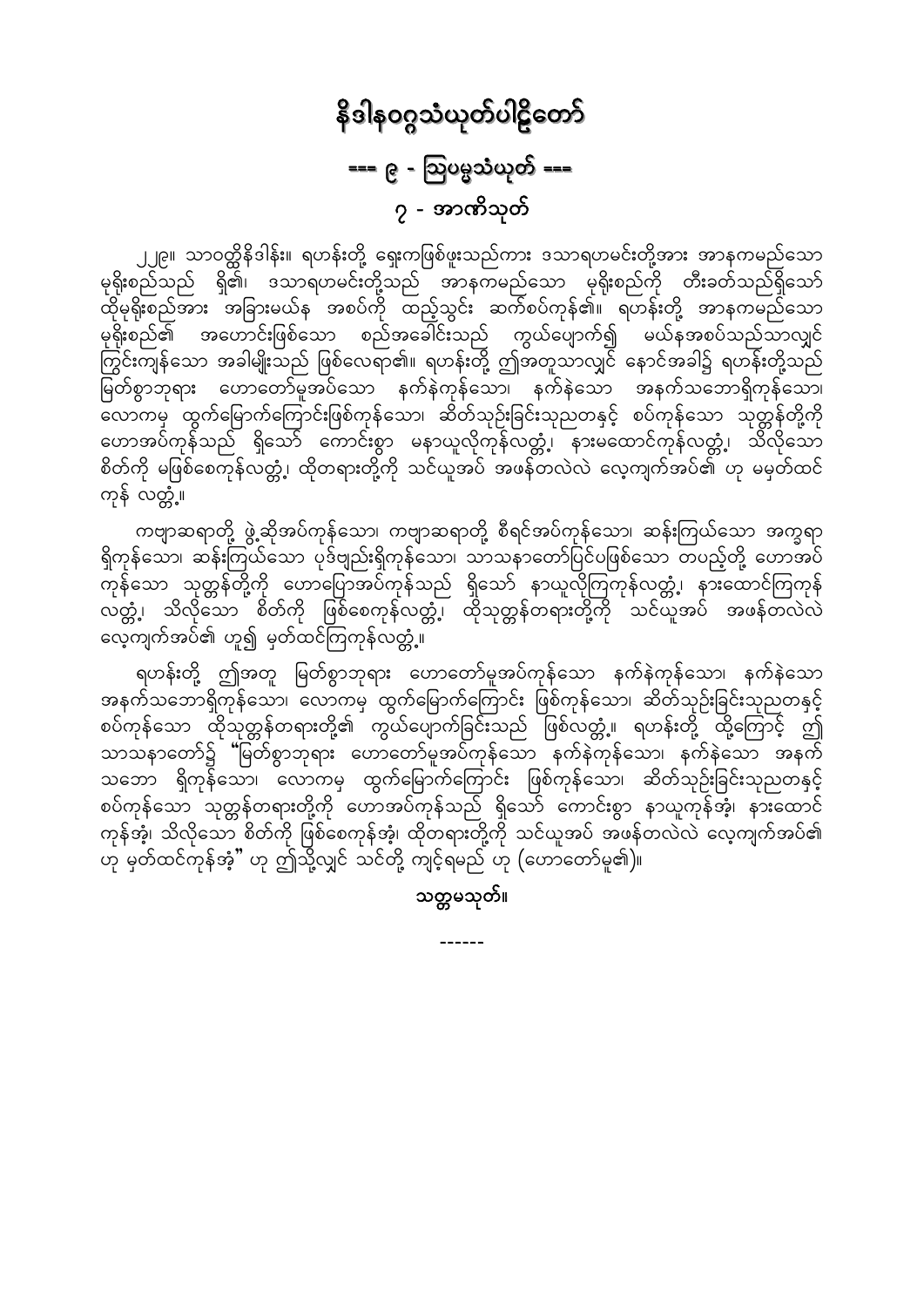#### နိဒါန၀ဂွသံယုတ်ပါဠိတော် === ၉ - ဩပမ္မသံယုတ် === ၈ - ကလိင်္ဂရသုတ်

၂၃၀။ အကျွန်ုပ်သည် ဤသို့ ကြားနာခဲ့ရပါသည်-အခါတစ်ပါး၌ မြတ်စွာဘုရားသည် ဝေသာလီပြည်<br>၁ဝုန်တော ပြာသာဒ်ဆောင်ပေါက်သော ကျောင်း၌ (သီတင်းသုံး) နေတော်မူ၏၊ ထိုအခါ မဟာဝှန်တော .<br>မြတ်စွာဘုရားသည် ရဟန်းတို့ကို "ရဟန်းတို့"ဟူ၍ ခေါ် တော်မူ၏၊ "အသျှင်ဘုရား"ဟု ထိုရဟန်းတို့သည် မြတ်စွာဘုရားအား ပြန်ကြားလျှောက်ကုန်၏၊ မြတ်စွာဘုရားသည် ဤစကားကို မိန့်တော်မူ၏-

ရဟန်းတို့ ယခုအခါ လိစ္ဆဝီမင်းတို့သည် (အတတ်သင်ခြင်း၌) မမေ့မလျော့ကြမူ၍ ဆည်းကပ်ခြင်း၌ ပြင်းစွာ အားထုတ်ကုန်သည် ဖြစ်၍ သစ်သားတုံးကို ခေါင်းအုံးပြု၍ နေကြကုန်၏၊ မဂဓတိုင်းကို အစိုးရ ု<br>သော ဝေဒေဟီမိဘုရား၏သား အဇာတသတ်မင်းသည် ထိုလိစ္ဆဝီမင်းတို့အား (နိုင်အံ့သော) အခွင့်အရေး<br>ကို မရနိုင်၊ (နိုင်အံ့သော) အကြောင်းကို မရနိုင်၊ ရဟန်းတို့ နောင် "အနာဂတ်" ကာလ၌ လိစ္ဆဝီမင်း တို့သည် သိမ်မွေ့ကုန်သည် သိမ်မွေ့နူးညံ့သော လက်ခြေရှိကုန်သည် ဖြစ်ကုန်လတ္တံ့၊ ထိုလိစ္ဆဝီမင်း တို့သည် လဲမှို့ခေါင်းအုံးရှိကုန်သည် နူးညံ့သော အိပ်ရာတို့၌ နေထွက်သည်တိုင်အောင် အိပ်ကုန်လတ္တံ့၊ မာဂဓတိုင်းကို အစိုးရသော ဝေဒေဟီမိဖုရား၏သား အဇာတသတ်မင်းသည် ထိုလိစ္ဆဝီမင်းတို့အား (နိုင်အံ့သော) အခွင့်အရေးကို ရလတ္တံ့၊ (နိုင်အံ့သော) အကြောင်းကို ရလတ္တံ့။

ရဟန်းတို့ ယခုအခါ၌ ရဟန်းတို့သည် မမေ့မလျော့ကြမူ၍ ကမ္မဋ္ဌာန်းအားထုတ်မှု၌ ပြင်းစွာ အား ထုတ်ကုန်သည် ဖြစ်လျက် သစ်သားတုံးကို ခေါင်းအုံးပြု၍ နေကြကုန်၏၊ ယုတ်မာသော ကိလေသာမာရ် သည် ထိုရဟန်းတို့အား အခွင့်အရေးကို မရနိုင်၊ အကြောင်းကို မရနိုင်။ ရဟန်းတို့ နောင် 'အနာဂတ်' ကာလ၌ ရဟန်းတို့သည် သိမ်မွေ့ကုန်သည် သိမ်မွေ့နူးညံ့သော လက်ခြေရှိကုန်သည် ဖြစ်ကုန်လတ္တံ့၊ . … … … … … … … … … … … … … … … … ကိုက်သည်တိုင်အောင်<br>အိပ်ကုန် လတ္တံ့၊ ယုတ်မာသော ကိလေသာမာရ်သည် ထိုရဟန်းတို့အား အခွင့်အရေးကို ရလတ္တံ့၊ အကြောင်းကို ရလတ္တံ့။ ရဟန်းတို့ ထို့ကြောင့် ဤသာသနာတော်၌ **"**မမေ့မလျော့မူ၍ ကမ္မဋ္ဌာန်းအလုပ်၌ .<br>ပြင်းစွာ အားထုတ်ကုန်သည် ဖြစ်လျက် သစ်သားတုံးကို ခေါင်းအုံးပြု၍ နေကုန်အံ့" ဟု ဤသို့လျှင် 

အဋ္ဌမသုတ်။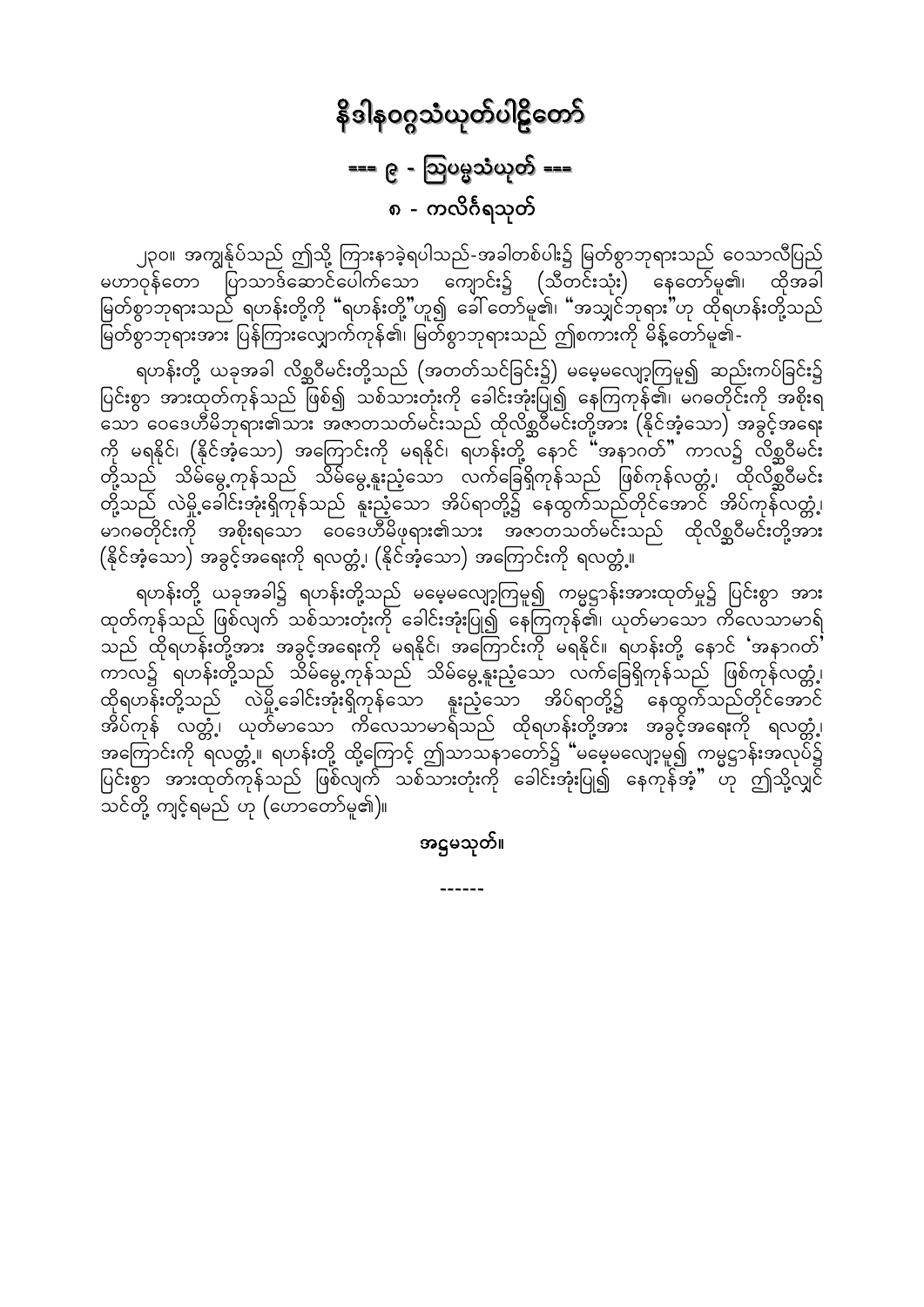## နိဒါန၀ဂွသံယုတ်ပါဠိတော် === ၉ - ဩပမ္မသံယုတ် === ၉ - နာဂသုတ်

၂၃၁။ အကျွန်ုပ်သည် ဤသို့ ကြားနာခဲ့ရပါသည်- အခါတစ်ပါး၌ မြတ်စွာဘုရားသည် သာဝတ္ထိပြည် ငယ်ကို ရဟန်းတို့သည် "အသျှင် သင်သည် ဒါယကာအိမ်တို့ကို အလွန်အချိန်ကြာမြင့်စွာ မချဉ်းကပ် လင့်" ဟု ဆိုကုန်၏၊ ရဟန်းတို့က ဆိုအပ်သည်ရှိသော် "ဤအမည်ရှိကုန်သော မထေရ်ကြီးရဟန်း တို့သည် ဒါယကာအိမ်တို့သို့ ချဉ်းကပ်သင့်၏ဟူ၍ မှတ်ထင်ကုန်ဘိသေး၏၊ ငါမူကား အဘယ်ဆိုဖွယ်ရာ ရှိအံ့နည်း" ဟု ရဟန်းငယ်သည် ဆို၏။

ထိုအခါ များစွာကုန်သော ရဟန်းတို့သည် မြတ်စွာဘုရားထံသို့ ချဉ်းကပ်ကုန်၍ တစ်ခုသောနေရာ၌ ထိုင်နေကုန်ပြီးသော် မြတ်စွာဘုရားအား ဤစကားကို လျှောက်ကုန်၏- "အသျှင်ဘုရား သီတင်းငယ် ရဟန်းတစ်ပါးသည် ဒါယကာအိမ်တို့သို့ အလွန် အချိန်ကြာမြင့်စွာ ချဉ်းကပ်ပါ၏၊ ထိုရဟန်းငယ်ကို 'အသျှင်သည် ဒါယကာအိမ်တို့သို့ အလွန်အချိန်ကြာမြင့်စွာ မချဉ်းကပ်လင့်'ဟု ရဟန်းတို့က ဆိုပါကုန်၏၊ ရဟန်းတို့ ဆုံးမအပ်သည်ရှိသော် 'ဤအမည်ရှိကုန်သော မထေရ်ကြီးရဟန်းတို့သည် ဒါယကာအိမ်တို့သို့ ချဉ်း ကပ်သင့်၏ ဟူ၍ မှတ်ထင်ကုန်ဘိသေး၏၊ ငါမူကား အဘယ်ဆိုဖွယ်ရာ ရှိအံ့နည်း'ဟု ရဟန်းငယ်က ဆိုပါသည်" ဟု လျှောက်ကြကုန်၏။

ရဟန်းတို့ ရှေး၌ ဖြစ်ဖူးသည်ကား တောအုပ်ကြီး၌ ရေအိုင်ကြီးသည် ရှိ၏၊ ထိုရေအိုင်ကြီးကို ဆင်တို့သည် အမှီသဟဲ ပြု၍ နေကုန်၏၊ ထိုဆင်တို့သည် ထိုရေအိုင်သို့ သက်ဆင်း၍ နှာမောင်းဖြင့် ကြာစွယ် ကြာရင်းကို နုတ်၍ ညွှန်မရှိအောင် ကောင်းစွာ လှုပ်ခါဆေးကြောပြီးလျှင် ကျွတ်ကျွတ် ဝါး၍ ဖြစ်၏၊ ထို စားမျိုခြင်း အကြောင်းကြောင့် သေခြင်းသို့လည်း မရောက်ကုန်၊ သေလောက်သော ဆင်းရဲ .<br>သို့လည်း မရောက်ကုန်။ ရဟန်းတို့ ထိုဆင်ကြီးတို့ကိုပင်လျှင် အတုလိုက်၍ ကျင့်ကုန်သော ပျိုနုသော ဆင်သူငယ်တို့သည် ထိုရေအိုင်သို့ သက်ဆင်း၍ နှာမောင်းဖြင့် ကြာစွယ်ကြာရင်းကို နုတ်၍ ကောင်းစွာ မလှုပ်မခါ မဆေးကြောမူ၍ ကောင်းစွာမဝါးဘဲ ညွှန်နှင့်တကွ စားမျိုကုန်၏၊ ထိုဆင်ငယ်တို့အား ထိုစားမျိုခြင်းသည် အဆင်းလှခြင်းငှါ မဖြစ်၊ အားရှိခြင်းငှါ မဖြစ်၊ ထိုညွှန်နှင့် တကွသော ကြာစွယ်ကို စားခြင်းကြောင့် သေခြင်း သို့လည်း ရောက်ကုန်၏၊ သေလောက်သော ဆင်းရဲသို့လည်း ရောက်ကုန်၏။

ရဟန်းတို့ ဤအတူသာလျှင် ဤသာသနာတော်၌ မထေရ်ကြီးရဟန်းတို့သည် နံနက်အခါ သင်္ကန်းကို ပြင်ဝတ်၍ သပိတ်သင်္ကန်းကို ဆောင်ယူပြီးလျှင် ရွာသို့ဖြစ်စေ၊ နိဂုံးသို့ဖြစ်စေ ဆွမ်းခံဝင်ကုန်၏။ ထိုရဟန်းတို့သည် ထိုရွာနိဂုံး၌ တရားဟောကုန်၏၊ ထိုရဟန်းတို့အား လူတို့သည် ကြည်ညိုသော အခြင်း -<br>အရာကို ပြုကုန်၏၊ ထိုမထေရ်တို့သည် ထိုလာဘ်ကို မတပ်မက်ကုန်သည် မတွေဝေကုန်သည် တဏှာဖြင့် ငှါ်လည်း ဖြစ်၏၊ ထိုလာဘ်ဟူသော အကြောင်းကြောင့် သေခြင်းသို့လည်း မရောက်ကုန်၊ သေလောက် သော ဆင်းရဲ သို့လည်း မရောက်ကုန်။

ရဟန်းတို့ ထိုမထေရ်ကြီးရဟန်းတို့ကိုပင်လျှင် အတုလိုက်၍ ကျင့်ကုန်သော သီတင်းငယ်ရဟန်း တို့သည် နံနက်အခါ၌ သင်္ကန်းကို ပြင်ဝတ်၍ သပိတ်သင်္ကန်းကို ဆောင်ယူပြီးလျင် ရွာသို့ဖြစ်စေ၊ နိဂုံးသို့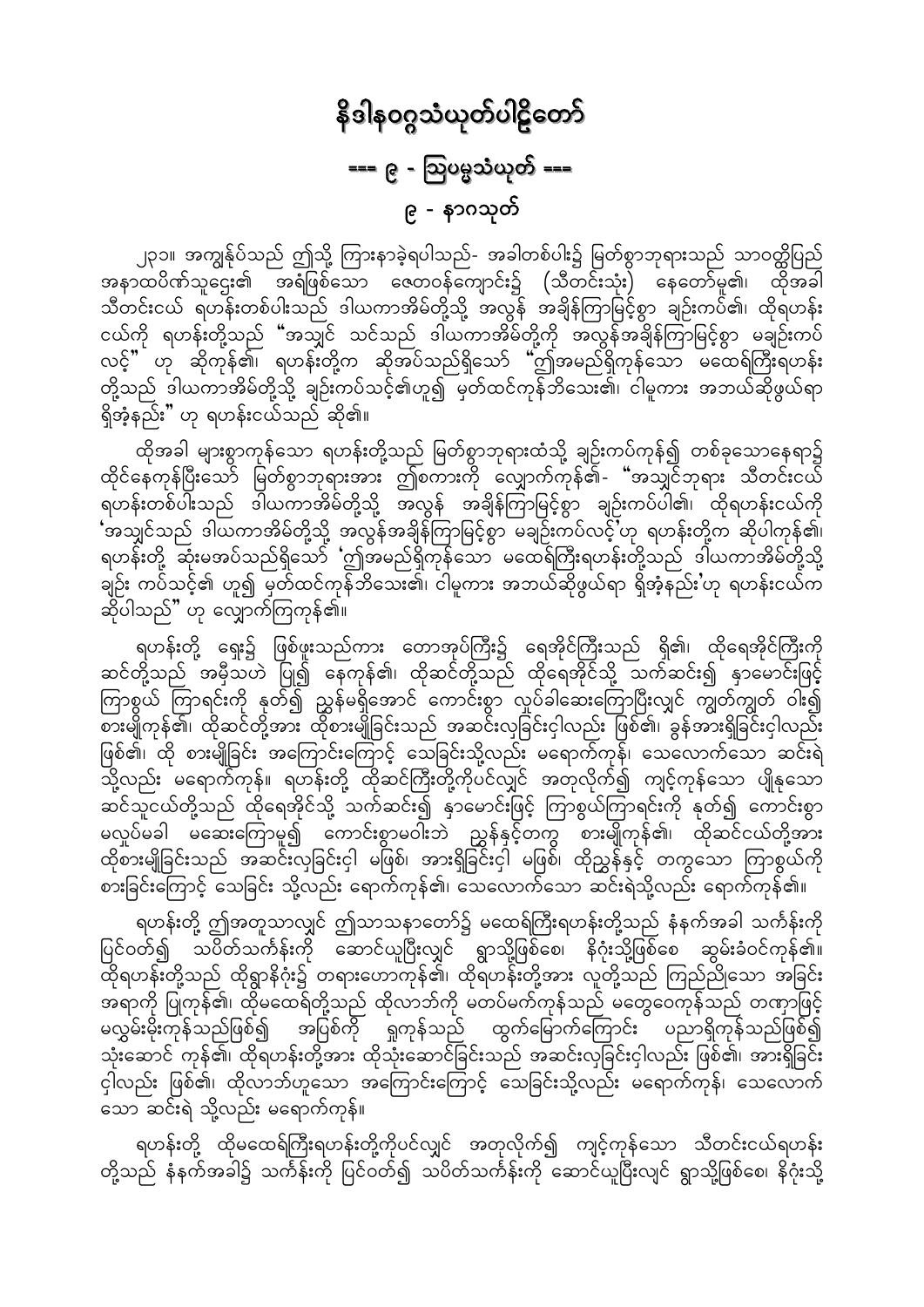ဖြစ်စေ ဆွမ်းခံဝင်ကုန်၏။ ထိုရဟန်းတို့သည် ထိုရွာနိဂုံး၌ တရားဟောကုန်၏၊ ထိုရဟန်းတို့အား လူတို့ .<br>သည် ကြည်ညိုသော အခြင်းအရာကို ပြုကုန်၏၊ ထိုရဟန်းတို့သည် ထိုလာဘ်ကို တပ်မက်ကုန်သည်တွေ ဝေကုန်သည် တဏှာဖြင့် လွှမ်းမိုးကုန်သည် ဖြစ်၍ အပြစ်ကို မမြင်ကုန်ဘဲ ထွက်မြောက်ကြောင်း ပညာ မရှိကုန်သည် ဖြစ်၍ သုံးဆောင်ကုန်၏၊ ထိုရဟန်းငယ်တို့အား ထိုသုံးဆောင်ခြင်းသည် အဆင်းလှခြင်းငှါ မဖြစ်၊ အားရှိခြင်းငှါ မဖြစ်၊ ထိုရဟန်းတို့သည် ထိုလာဘ်ဟူသော အကြောင်းကြောင့် သေခြင်းသို့လည်း ရောက်ကုန်၏၊ သေလောက်သော ဆင်းရဲသို့လည်း ရောက်ကုန်၏။ ရဟန်းတို့ ထို့ကြောင့် ဤသာသနာ တော်၌ "မတပ်မက် မတွေဝေမူ၍ တဏှာဖြင့် မလွှမ်းမိုးဘဲ အပြစ်ကို ရှုလျှက် ထွက်မြောက်ကြောင်း ပညာရှိသည် ဖြစ်၍ ထိုလာဘ်ကို သုံးဆောင်ကုန်အံ့" ဟု ဤသို့လျှင် သင်တို့ ကျင့်ရမည် ဟု (ဟောတော် မှု၏)။

န၀မသုတ်။

နိဒါနဝဂ္ဂသံယုတ်ပါဠိတော် === ၉ - ဩပမ္မသံယုတ် === ၁၀ - ဗိဋာရသုတ်

၂၃၂။ သာဝတ္ထိနိဒါန်း။ ထိုအခါ ရဟန်းတစ်ပါးသည် အလွန်အချိန်ကြာမြင့်စွာ ဒါယကာအိမ်တို့၌ လှည့်လည်၏၊ ထိုရဟန်းကို "အသျှင်သည် အလွန်အချိန်ကြာမြင့်စွာ ဒါယကာအိမ်တို့၌ မလှည့်လည် ျိုင်း<br>ပါလင့်" ဟု ရဟန်းတို့ ပြောဆိုကုန်၏။ ရဟန်းတို့က ပြောဆိုအပ်သော်လည်း ထိုရဟန်းသည် မရှောင်ကြဉ်၊ ထိုအခါ များစွာကုန်သော ရဟန်းတို့သည် မြတ်စွာဘုရားထံသို့ ချဉ်းကပ်ကုန်၍ ္မွ ျပည့္ ၂ ရက္ေရး ၂ ရက္ေတြ ၂ ရက္ေတြ ၂ ရက္ေတြ ၂ ရက္<br>မြတ်စွာဘုရားကို ရှိခိုးကုန်လျှက် တစ်ခုသော နေရာ၌ ထိုင်နေကုန်ပြီးသော် မြတ်စွာဘုရားအား ပ ၀ ၊ ၊ ။ ။ ။ ။ ။ ။ ။<br>ဤစကားကို လျှောက်ကုန်၏- "အသျှင်ဘုရား ရဟန်းတစ်ပါးသည် အလွန်အချိန်ကြာမြင့်စွာ ဒါယကာ<br>အိမ်တို့၌ လှည့်လည်ပါ၏၊ ထိုရဟန်းကို 'အသျှင်သည် အလွန်အချိန်ကြာမြင့်စွာ ဒါယကာအိမ်တို့၌<br>မလှည့်လည်ပါလင့်'ဟု ဆိုကြပါကုန်၏၊ ရဟ မရှောင်ကြဉ်ပါ" ဟု လျှောက်ကုန်၏။

ရဟန်းတို့ ရှေးကဖြစ်ဖူးသည်ကား ကြောင်သည် "ဤကြွက်ငယ်သည် အကြင်အခါ အစာရှာရန်<br>ထွက်လာလတ္တံ့၊ ထိုအခါ ထိုထွက်လာရာ အရပ်၌ပင် ထိုကြွက်ငယ်ကို ဖမ်း၍ စားအံ့" ဟု ကြွက်ငယ်ကို ရှာသည်ဖြစ်၍ အိမ်ခြံစပ် အညစ်အကြေးရှိရာ အမှိုက်ပုံ၌ ရပ်တည်နေ၏၊ ရဟန်းတို့ ထိုအခါ၌ ထိုကြွက်<br>ငယ်သည် အစာရှာရန် သွား၏၊ ထိုကြွက်ငယ်ကို ကြောင်သည် ဖမ်းယူလျက် ကောင်းစွာ မစားဘဲ အဆောတလျင် မျိုချလိုက်၏၊ ထိုကြွက်ငယ်သည် ထိုကြောင်၏ အူမကို လည်းကောင်း၊ အူသိမ်ကို လည်းကောင်း ကိုက်ခဲ့၏။ ထိုကြောင်သည် ထိုအကြောင်းကြောင့် သေခြင်းသို့လည်း ရောက်ရာ၏၊ ့<br>သေလောက်သော ဆင်းရဲသို့လည်း ရောက်ရာ၏။

ရဟန်းတို့ ဤအတူသာလျှင် အချို့သော ရဟန်းတို့သည် နံနက်အခါ သင်္ကန်းကို ပြင်ဝတ်၍ သပိတ် သင်္ကန်းကို ဆောင်ယူပြီးလျှင် မစောင့်စည်းသောကိုယ် မစောင့်စည်းသောနှတ် မစောင့်စည်းသောစိတ် မထင်သော သတိ မပိတ်ဆို့အပ်ကုန်သော ဣန္ဒြေတို့ဖြင့် ရွာသို့ဖြစ်စေ၊ နိဂုံးသို့ဖြစ်စေ ဆွမ်းခံဝင်၏။ ထို ရဟန်းသည် ထိုရွာ၌ မလုံမလဲ ဝတ်ရုံသော မာတုဂါမကို မြင်ရသောကြောင့် တပ်စွန်းခြင်း 'ရာဂ'သည်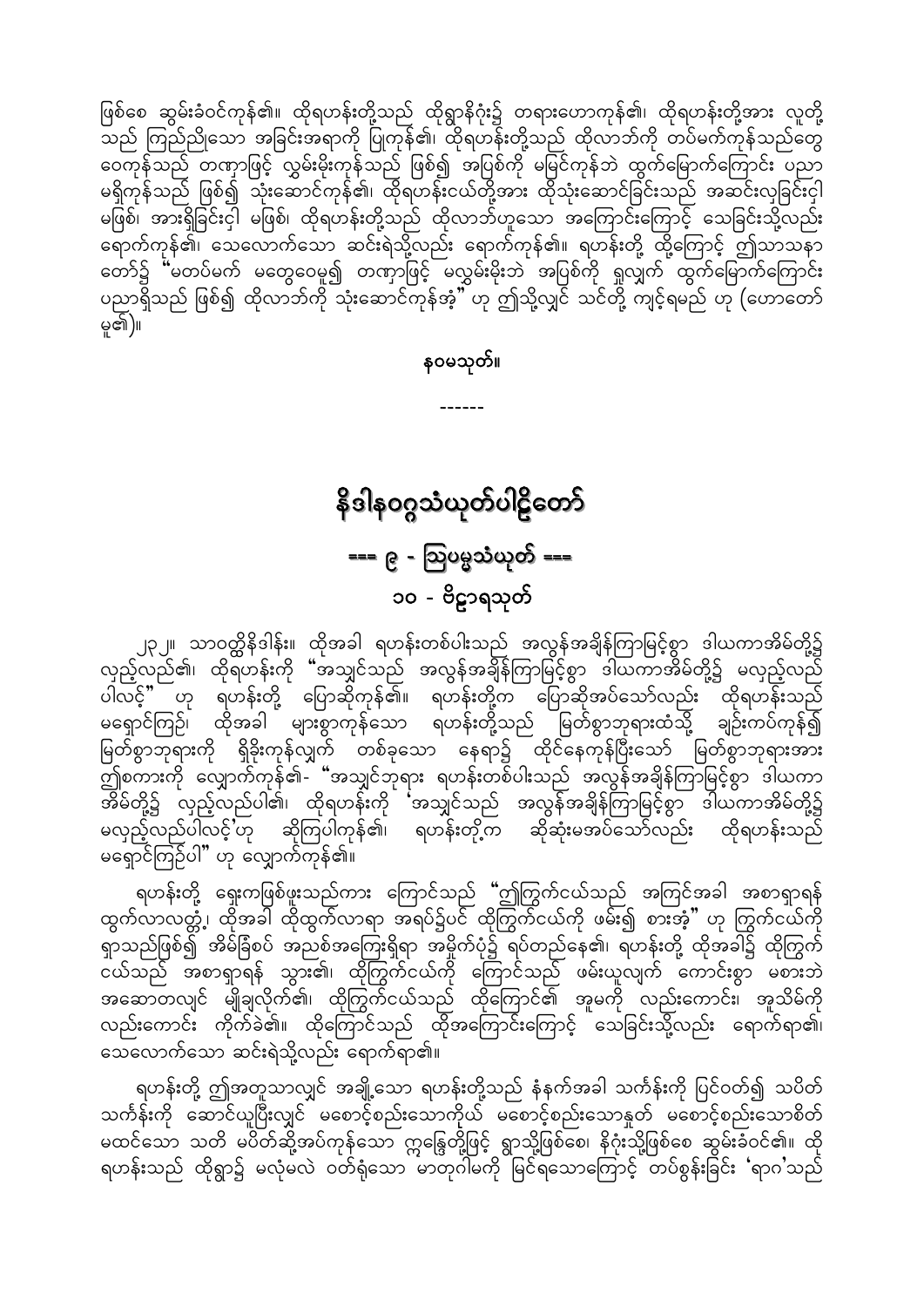ထို ရဟန်း၏ စိတ်ကို ဖျက်ဆီး၏၊ ထိုရဟန်းသည် တပ်စွန်းခြင်း 'ရာဂ' ဖျက်ဆီးအပ်သော စိတ်ဖြင့် သေခြင်း သို့လည်း ရောက်ရာ၏၊ သေလောက်သော ဆင်းရဲသို့လည်း ရောက်ရာ၏။ ရဟန်းတို့ အကြင် ရဟန်းသည် သိက္ခာချ၍ လူထွက်၏၊ ထိုရဟန်း၏ ဤလူထွက်ခြင်းသည် အရိယာ၏ အဆုံးအမ၌ သေသည်မည်၏၊ ရဟန်းတို့ ဝုဋ္ဌာနကံ သံဃာဒိသိသ်အာပတ်တို့တွင် တစ်ပါးပါးသော ညစ်နွမ်းသော .<br>အာပတ်သို့ ရောက်ခြင်းသည် သေလောက်သော ဆင်းရဲမည်၏။ ရဟန်းတို့ ထို့ကြောင့် ဤသာသနာ တော်၌ **"**စောင့်စည်းအပ်သောကိုယ် စောင့်စည်းအပ်သောနှတ် စောင့်စည်းအပ်သောစိတ် ထင်သော သတိ်ပိတ်ဆို့အပ်သော ဣန္ဒြေတို့ဖြင့် ရွာသို့ဖြစ်စေ၊ နိဂုံးသို့ဖြစ်စေ ဆွမ်းခံဝင်ကုန်အံ့" ဟု ဤသို့လျှင် သင်တို့ ကျင့်ရမည် ဟု (ဟောတော်မူ၏)။

ဒသမသုတ်။

နိဒါန၀ဂွသံယုတ်ပါဠိတော် === ၉ - ဩပမ္မသံယုတ် === ၁၁ - သိင်္ဂါလသုတ်

၂၃၃။ သာဝတ္ထိနိဒါန်း။ ရဟန်းတို့ သင်တို့သည် ညဉ့်၏ မိုးသောက်ချိန်၌ ညည်းတွားနေသော မြေခွေးအို၏ အသံကို ကြားဖူးကုန်၏လော ဟု မေးတော်မူ၏။ ကြားဖူးပါသည် အသျှင်ဘုရား။ ရဟန်းတို့ ထိုမြေခွေးအိုကို လေအေးကလေးမူကား တိုက်ခတ်သေး၏၊ ထိုအခါမျိုး၌ ထိုမြေခွေးအိုအား စိတ် ဘုရားသားတော် ဟု ဝန်ခံသော သူသည် မြေခွေးအိုသဘောရှိသော အတ္တဘောမျိုး ရခြင်းကို (အနာဂတ်ဘဝ၌) မခံစားရရာ၊ ရဟန်းတို့ ထို့ကြောင့် ဤသာသနာတော်၌ "မမေ့လျော့သည် ဖြစ်၍ 、<br>နေကုန်အံ့" ဟု ဤသို့လျှင် သင်တို့ ကျင့်ရမည် ဟု (ဟောတော်မူ၏)။

<mark>ကောဒသမသုတ်။</mark>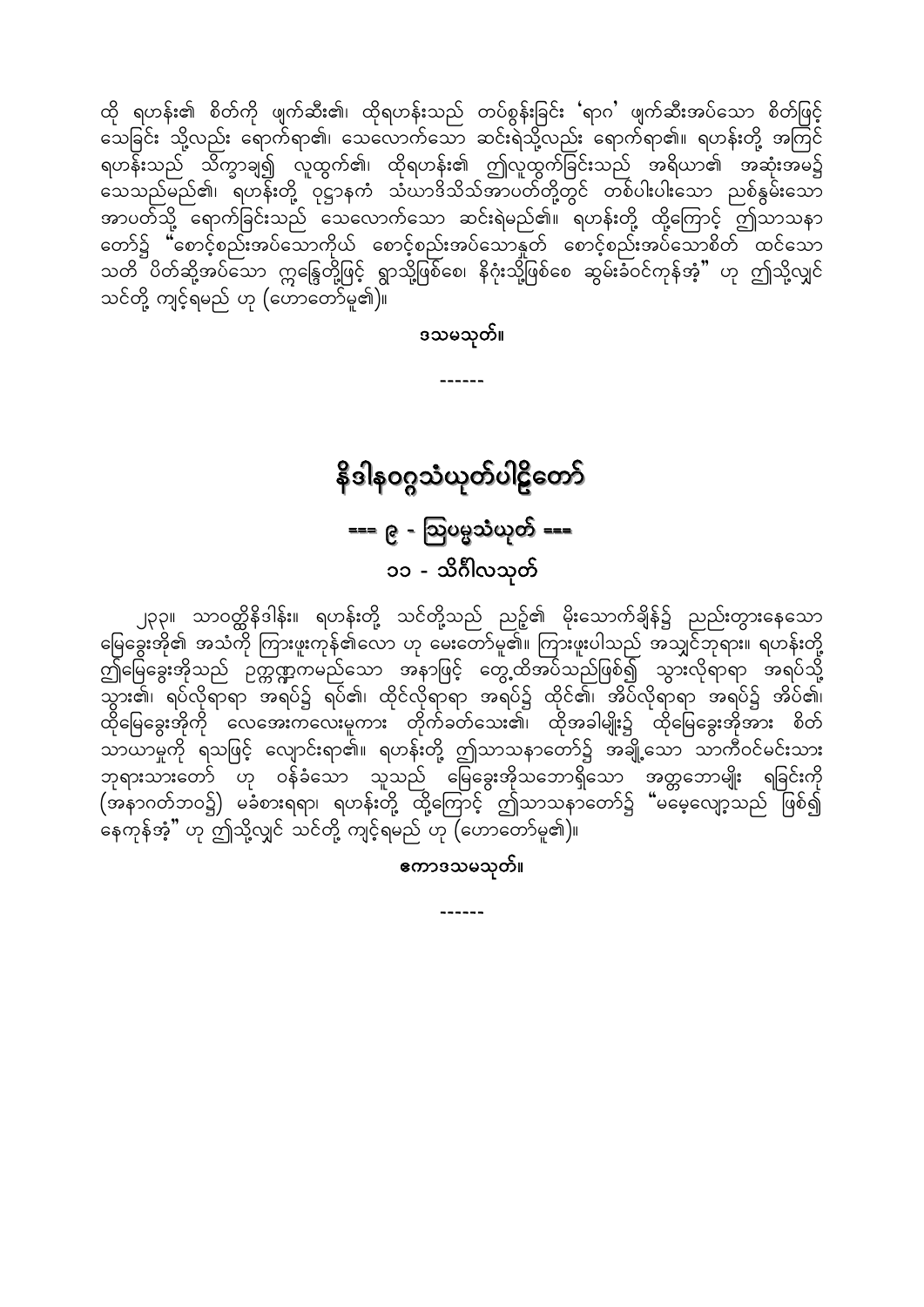# နိဒါနဝဂွသံယုတ်ပါဠိတော် === ၉ - ဩပမ္မသံယုတ် === ၁၂ - ဒုတိယ သိင်္ဂါလသုတ်

၂၃၄။ သာဝတ္ထိနိဒါန်း။ ရဟန်းတို့ သင်တို့သည် ညဉ့်၏ မိုးသောက်ချိန်၌ ညည်းတွားနေသော ျော်<br>မြေခွေးအို၏ အသံကို ကြားဖူးကုန်သလောဟု မေးတော်မူ၏။ ကြားဖူးးပါကုန်၏ အသျှင်ဘုရား။<br>ရဟန့်းတို့ ထိုမြေခွေးအို၌ သူပြုဖူးသော ကျေးဇူးတစ်စုံတစ်ရာကို သိခြင်းသည်လည်းကောင်း၊ သူပြုဖူး ုးျပထည္ေတာကာတစ္စတာကို တုျပတ္ထားတာ တုိင္းတစ္စတယ္။ ထူမျမွာတော့ တက္မရွာ<br>တစ်စုံတစ်ရာကို သိခြင်းသည် လည်းကောင်း၊ သူပြုဖူးသော ကျေးဇူးကို အထူးသိခြင်းသည် လည်း<br>ကောင်း မဖြစ်ရာ။ ရဟန်းတို့ ထို့ကြောင့် ဤသာသနာတော်၌ "သူပြုဖူးသော ကျေးဇူးက

ဒွါဒသမသုတ်။

ဩပၝသံံယုတ် ပြီး၏။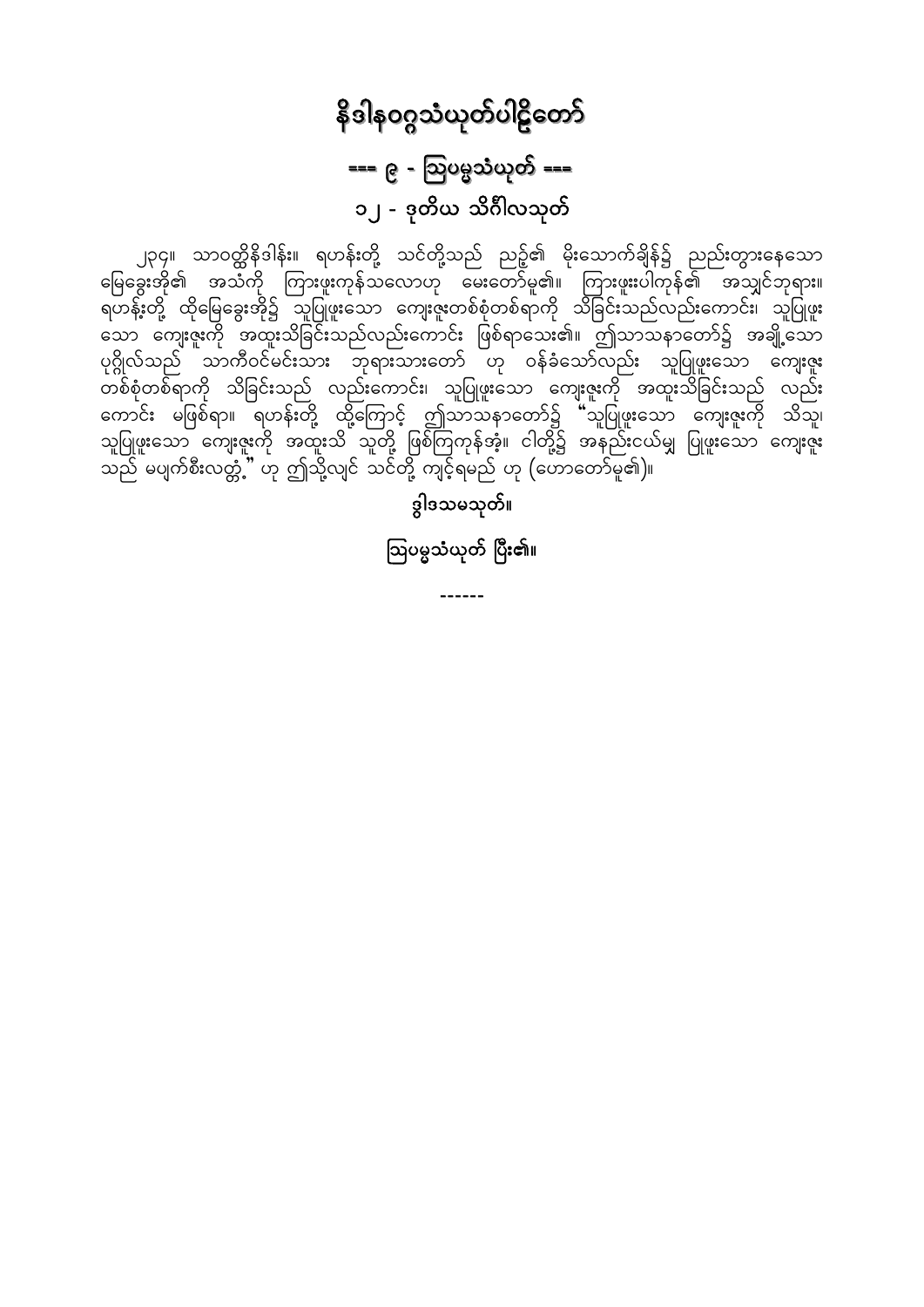# နိဒါနဝဂ္ဂသံယုတ်ပါဠိတော်

=== ၁၀ - ဘိက္ခုသံယုတ် ===

၁ - ကောလိတသုတ်

၂၃၅။ အကျွန်ုပ်သည် ဤသို့ နာကြားခဲ့ရပါသည်-အခါတစ်ပါး၌ မြတ်စွာဘုရားသည် သာဝတ္ထိပြည် ာလိုလိုက်သူဌေး၏ အရံဖြစ်သော ဇေတဝန်ကျောင်း၌ (သီတင်းသုံး) နေတော်မူ၏၊ ထိုအခါ<br>အသျှင်မဟာမောဂ္ဂလာန်သည် ရဟန်းတို့ကို "ငါ့သျှင်ရဟန်းတို့" ဟူ၍ ခေါ်တော်မူ၏၊ "ငါ့သျှင်" ဟု ထိုရဟန်းတို့သည် အသျှင်မဟာမောဂ္ဂလာန်အား ပြန်လျှောက်ကုန်၏၊ အသျှင်မဟာမောဂ္ဂလာန်သည် ဤစကားကို မိန့်တော်မူ၏-

င့ါ့သျှင်တို့ ဆိတ်ငြိမ်ရာသို့ ကပ်လျက် တစ်ပါးတည်း ကိန်းအောင်းနေသော င့ါ အား "မြတ်သော ဆိတ်ဆိတ်နေခြင်း မြတ်သော ဆိတ်ဆိတ်နေခြင်းဟူ၍ ဆိုအပ်၏၊ မြတ်သော ဆိတ်ဆိတ်နေခြင်းဟူသည် အဘယ်နည်း"်ဟု အကြံ ဖြစ်၏၊ ငါ့သျှင်တို့ ထိုငါ့အား ဤသို့သော အကြံသည် ဖြစ်၏၊ "ဤသာသနာ တော်၌ ရဟန်းသည် ကြံစည်မှု 'ဝိတက်' သုံးသပ်ဆင်ခြင်မှု 'ဝိစာရ'တို့၏ ချုပ်ခြင်းကြောင့် မိမိသန္တာန်၌ စိတ် ကို ကြည်လင်စေတတ်သော၊ စိတ်၏ တည်ကြည်မှု သမာဓိကို ဖြစ်ပွားစေတတ်သော၊ ကြံစည်မှု 'ဝိတက်' မရှိသော၊ သုံးသပ်ဆင်ခြင်မှု 'ဝိစာရ' မရှိသော၊ တည်ကြည်မှု 'သမာဓိ'ကြောင့် ဖြစ်သော၊ နှစ်သိမ့်မှု 'ပီတိ' ချမ်းသာမှု 'သုခ'ရှိသော ဒုတိယဈာန်သို့ ရောက်၍ နေ၏၊ ဤဒုတိယဈာန်ကို မြတ်သော ဆိတ်ဆိတ်နေခြင်း" ဟူ၍ ဆိုအပ်၏ဟု အကြံ ဖြစ်၏။ ငါ့သျှင်တို့ ထိုငါသည် ကြံစည်မှု 'ဝိတက်' သုံးသပ်ဆင်ခြင်မှု 'ဝိစာရတို့၏ ချုပ်ခြင်းကြောင့် မိမိသန္တာန်၌ စိတ်ကို ကြည်လင်စေတတ်သော၊ စိတ်၏<br>တည်ကြည်မှု 'သမာဓိ'ကို ဖြစ်ပွား စေတတ်သော၊ ကြံစည်မှု 'ဝိတက်' မရှိသော၊ သုံးသပ်ဆင်ခြင်မှု 'ဝိစာရ' မရှိသော၊ တည်ကြည်မှု 'သမာဓိ' ကြောင့် ဖြစ်သော၊ နှစ်သိမ့်မှု 'ပီတိ' ချမ်းသာမှု 'သုခ'ရှိသော<br>ဒုတိယဈာန်သို့ ရောက်၍ နေခဲ့၏။ ငါ့သျှင်တို့ ဤသို့နေခြင်းဖြင့် နေသော ထိုငါ့အား ကြံစည်မှု '<sup>ဝိ</sup>တက်'နှင့် တကွဖြစ်သော မှတ်သားမှု 'သညာ' နှလုံး သွင်းမှု 'မနသိကာရ'တို့သည် ဖြစ်ကုန်၏။

င့ါသျှင်တို့ ထိုအခါ၌ င့ါထံသို့ မြတ်စွာဘုရားသည် တန်ခိုးတော်ဖြင့် ချဉ်းကပ်၍ "ဗြာဟ္မဏအနွယ် ဖြစ်သော မောဂ္ဂလာန် မြတ်သော ဆိတ်ဆိတ်နေခြင်းကို မမေ့မလျော့လင့်၊ မြတ်သော ဆိတ်ဆိတ် နေခြင်း၌ စိတ်ကို ကောင်းစွာ ထားလော့၊ မြတ်သော ဆိတ်ဆိတ်နေခြင်း၌ စိတ်တည်ကြည်ခြင်းကို ပ္ပြ<br>ငါ့သျှင်တို့ ထိုငါသည် တစ်ပါးသော အခါ၌ ကြံစည်မှု 'ဝိတက်' သုံးသပ်ဆင်ခြင်မှု 'ဝိစာရ'တို့၏ ချုပ်ခြင်း ကြောင့် မိမိသန္တာန် ၌ စိတ်ကို ကြည်လင်စေတတ်သော၊ စိတ်၏ တည်ကြည်မှု သမာဓိ'ကို ဖြစ်ပွားစေ ိတ်သော၊ ကြံစည်မှု 'ဝိတက်' မရှိသော၊ သုံးသပ်ဆင်ခြင်မှု 'ဝိစာရ' မရှိသော၊ တည်ကြည်မှု 'သမာဓိ' ကြောင့် ဖြစ်သော၊ နှစ်သိမ့်မှု 'ပီတိ' ချမ်းသာမှု 'သုခ'ရှိသော ဒုတိယဈာန်သို့ ရောက်၍ နေ၏၊ ငါ့သျှင်တို့ "မြတ်စွာဘုရား ချီးမြှောက်အပ်သော တပည့်သာဝကသည် မြတ်သော အဘိညာဉ်နှင့် ပြည့်စုံသည်၏ အဖြစ်သို့ ရောက်၏" ဟူ၍ တစ်စုံတစ်ယောက်သောသူကို ကောင်းစွာ ပြောဆိုလိုသူသည် ငါ့ကိုသာလျှင် ပြောဆိုရာ၏ ဟု (မိန့်တော်မူ၏)။

ပဌမသုတ်။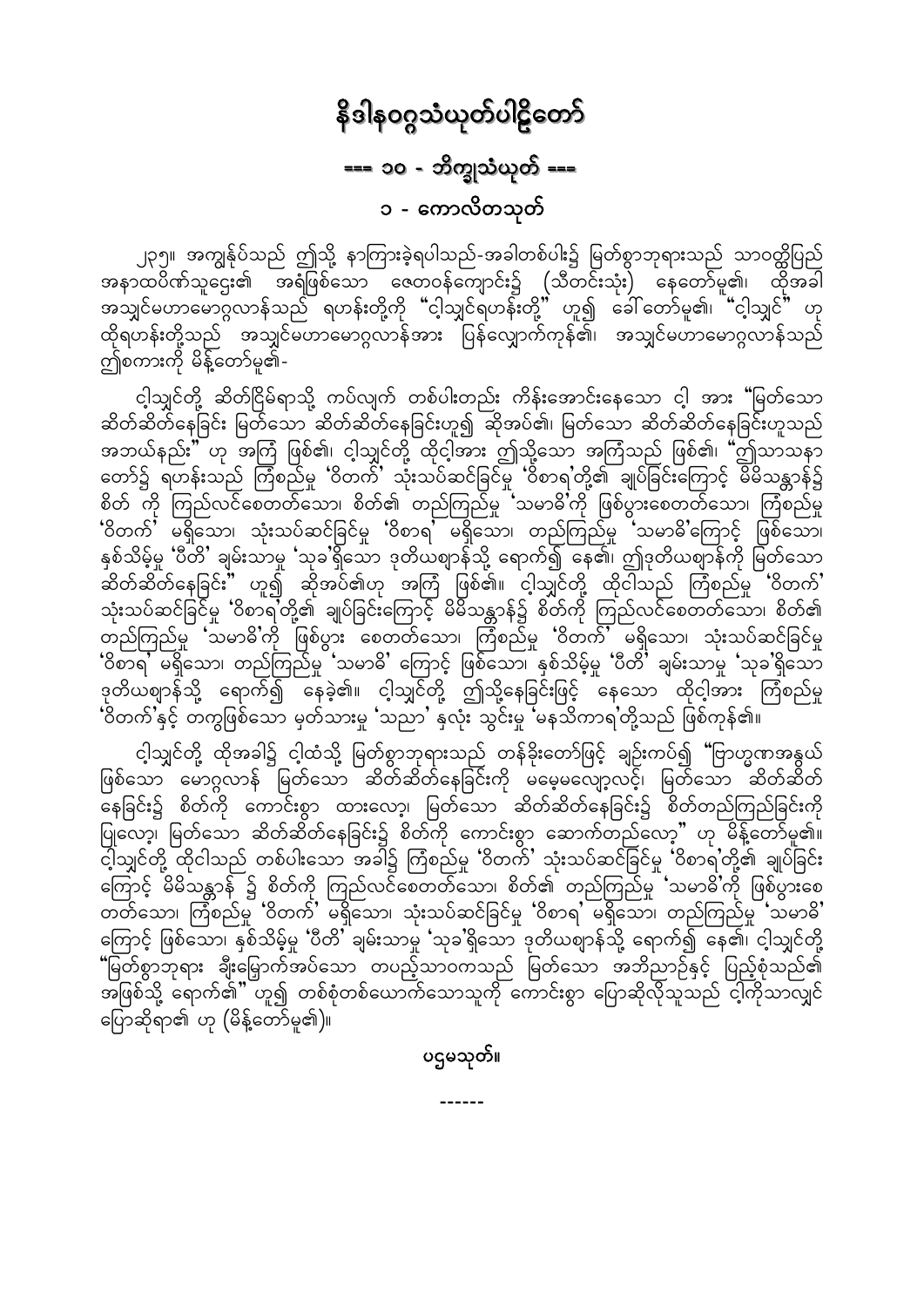## နိဒါနဝဂ္ဂသံယုတ်ပါဠိတော် === ၁၀ - ဘိက္ခုသံယုတ် === ၂ - ဥပတိဿသုတ်

၂၃၆။ သာဝတ္ထိနိဒါန်း။ ထိုအခါ အသျှင်သာရိပုတြာသည် ရဟန်းတို့ကို "င့ါသျှင်ရဟန်းတို့" ဟူ၍ ခေါ် တော်မူ၏၊ "ငါ့သျှင်"ဟူ၍ ထိုရဟန်းတို့သည် အသျှင်သာရိပုတြာအား ပြန်လျှောက်ကုန်၏၊ အသျှင် သာရိပုတြာသည် ဤစကားကို မိန့်တော်မူ၏-

င့ါ သျှင်တို့ ဆိတ်ငြိမ်ရာသို့ ကပ်လျက် တစ်ပါးတည်း ကိန်းအောင်းနေစဉ် "တစ်စုံတစ်ယောက်သော သူ၏ ဖောက်ပြန်ပျက်စီးခြင်း တစ်မျိုးတစ်ဖုံ ဖြစ်ခြင်းကြောင့် ငါ့အား စိုးရိမ်ခြင်း ငိုကြွေးခြင်း ဆင်းရဲခြင်း<br>နှလုံးမသာခြင်း ပြင်းစွာ ပင်ပန်းခြင်းတို့သည် ဖြစ်ကုန်ရာ၏၊ လောက၌ တစ်စုံတစ်ခုသော ထိုစိုးရိမ်ခြင်း ာသည်သည် ငါ့အား ရှိသလော" ဟု အကြံ ဖြစ်၏၊ ငါ့သျှင်တို့ ထိုငါ့အား ဤသို့သော အကြံ ဖြစ်ပြန်၏၊ "တစ်စုံတစ်ယောက်သော သူ၏ ဖောက်ပြန်ပျက်စီးခြင်း တစ်မျိုးတစ်ဖုံ ဖြစ်ခြင်းကြောင့် ငါ့အား စိုးရိမ်ခြင်း ငိုကြွေးခြင်း ဆင်းရဲခြင်း နှလုံးမသာခြင်း ပြင်းစွာ ပင်ပန်းခြင်းတို့သည် ဖြစ်ကုန်ရာ၏၊ လောက၌ တစ်စုံ င်္ဂလိခဲ့သော ထိုစိုးရိမ်ခြင်းစသည်သည် ငါ့အား မရှိသည်သာတည်း" ဟု အကြံ ဖြစ်ပြန်၏ဟု ဆို၏။

ဤသို့ ဆိုသည်ရှိသော် အသျှင်အာနန္ဒာသည် အသျှင်သာရိပုတြာအား ဤစကားကို လျှောက်၏-"င့ါ့သျှင်သာရိပုတြာ မြတ်စွာဘုရား၏လည်း ဖောက်ပြန်ပျက်စီးခြင်း တစ်မျိုးတစ်ဖုံ ဖြစ်ခြင်းကြောင့် ာ သူ<br>အသျှင်ဘုရားအား စိုးရိမ်ခြင်း ငိုကြွေးခြင်း ဆင်းရဲခြင်း နှလုံးမသာခြင်း ပြင်းစွာ ပင်ပန်းခြင်းတို့သည်<br>မဖြစ်ကုန် ရာသလော" ဟု ဆို၏။ ငါ့သျှင် မြတ်စွာဘုရား၏လည်း ဖောက်ပြန်ပျက်စီးခြင်း တစ်မျိုးတစ်ဖုံ ဖြစ်ခြင်းကြောင့် စိုးရိမ်ခြင်း ငိုကြွေးခြင်း ဆင်းရဲခြင်း နှလုံးမသာခြင်း ပြင်းစွာ ပင်ပန်းခြင်းတို့သည် ငါ့အား ပ ပ<br>မဖြစ်ကုန်၊ စင်စစ်သော်ကား "အချင်းတို့ ဘုန်းတော်ကြီးတော်မူသော တန်ခိုးအာနုဘော် ကြီးတော်မူသော မြတ်စွာဘုရားသည် စင်စစ် ကွယ်တော်မူလေပြီတကား၊ အကယ်၍ မြတ်စွာဘုရားသည် ရှည်မြင့်စွာသော ချမ်းသာခြင်းငှါ လောကကို အစဉ်စောင့်ရှောက်ခြင်းငှါ နတ်လူတို့၏ အကျိုးစီးပွားအလို့ငှါ ချမ်းသာခြင်းငှါ ဖြစ်ရာ၏ ဟု ငါ့အား ဤသို့မူကား ဖြစ်ရာ၏ဟု မိန့်တော်မူ၏၊ အသျှင်သာရိပုတြာသည် ရှည်စွာသော -<br>တာလပတ်လုံး ငါဟု စွဲယူသော 'ဒိဋ္ဌိ၊ ငါ့ဉစ္စာဟု တပ်မက်မှု 'တဏှာ'၊ ကိန်းဝပ်နေသော ထောင်လွှားမှု **ံ**မာနာနုသယပတို့သည် ကောင်းစွာ နုတ်ပယ်အပ်ကုန်ပြီ၊ ထို့ကြောင့် မြတ်စွာဘုရား၏လည်း ဖောက်ပြန် ပျက်စီးခြင်း တစ်မျိုးတစ်ဖုံဖြစ်ခြင်းကြောင့် အသျှင်သာရိပုတြာအား စိုးရိမ်ခြင်း ငိုကြွေးခြင်း ဆင်းရဲခြင်း နှလုံးမသာခြင်း ပြင်းစွာ ပင်ပန်းခြင်းတို့သည် မဖြစ်ကုန် ဟု (မိန့်တော်မူ၏)။

ဒုတိယသုတ်။

------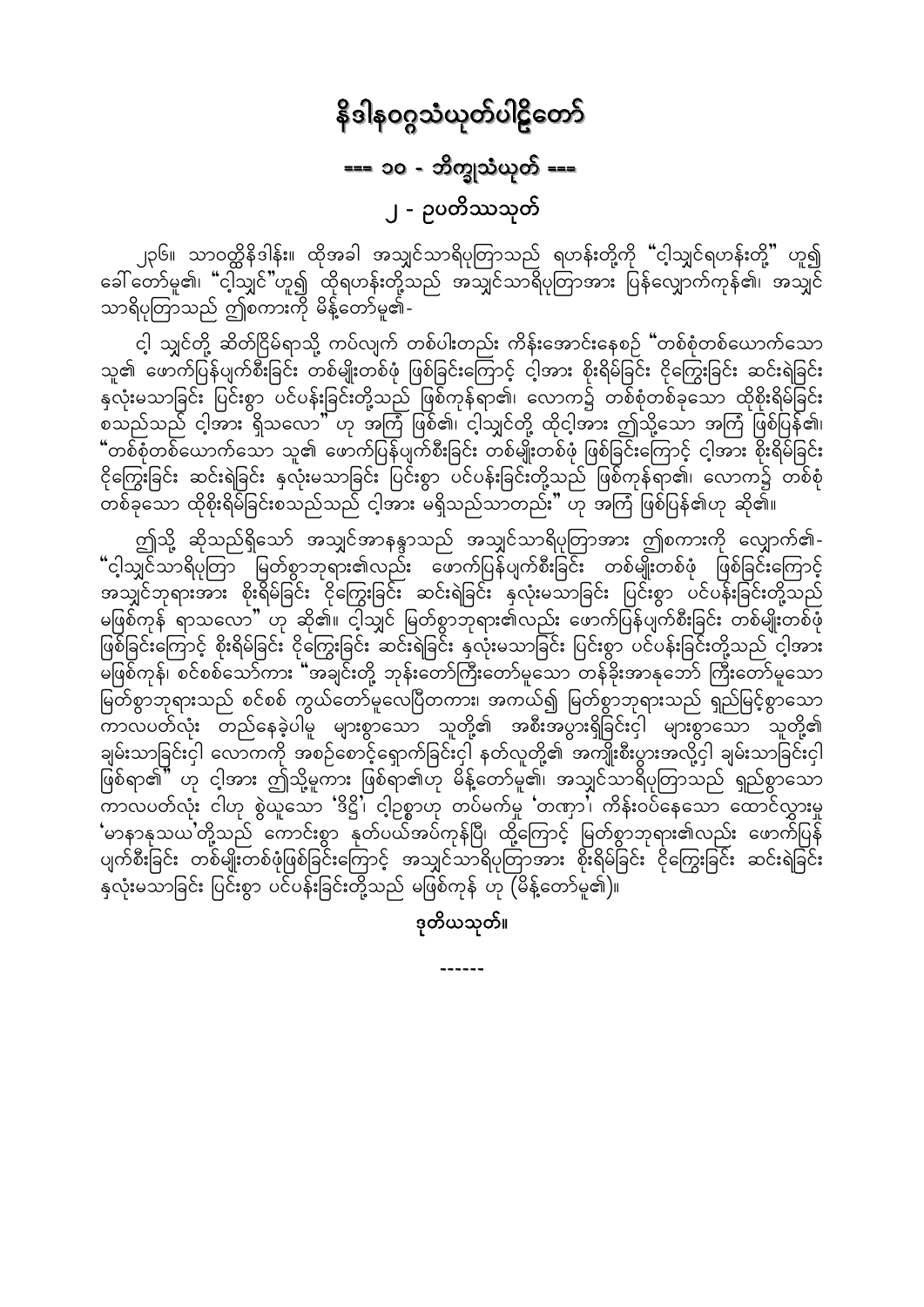### နိဒါန၀ဂွသံယုတ်ပါဠိတော် === ၁၀ - ဘိက္ခုသံယုတ် === ၃ - ဃဋသုတ်

၂၃၇။ အကျွန်ုပ်သည် ဤသို့ ကြားနာခဲ့ရပါသည်-အခါတစ်ပါး၌ မြတ်စွာဘုရားသည် သာဝတ္ထိပြည် အနာထပိဏ်သူဌေး၏ အရံဖြစ်သော ဇေတဝန်ကျောင်း၌ (သီတင်းသုံး) နေတော်မူ၏၊ ထိုအခါ အသျှင် သာရိပုတြာနှင့် အသျှင်မဟာမောဂ္ဂလာန်တို့သည် ရာဇဂြိုဟ်ပြည် ရှဉ့်နက်တို့ကို အစာကျွေးရာဖြစ်သော ဝေဠုဝန်ကျောင်း၌ နေကုန်၏၊ ထိုအခါ အသျှင်သာရိပုတ္တရာသည် ညချမ်းအခါ တစ်ပါးတည်း ကိန်းအောင်းရာမှ ထလျက် အသျှင်မဟာမောဂ္ဂလာန်နှင့်အတူ ဝမ်းမြောက်ဝမ်းသာ နူတ်ဆက်ပြောဆို ပြီးဆုံးစေ၍ တစ်ခုသော နေရာ၌ ထိုင်နေပြီးသော် အသျှင်မဟာမောဂ္ဂလာန်အား ဤစကားကို ဆို၏-

င့ါ့သျှင် မောဂ္ဂလာန် သင်၏ ဣန္ဒြေတို့သည် ကြည်လင်ကုန်၏၊ မျက်နှာအဆင်းသည် စင်ကြယ်၏၊ .<br>ဖြူစင်တောက်ပ၏၊ အသျှင်မောဂ္ဂလာန်သည် ယနေ့ အဘယ်ငြိမ်သက်သော နေခြင်းဖြင့် နေပါသနည်းဟု .<br>(မိန့်ဆို၏)။ ငါ့သျှင် ငါသည် ယနေ့ ရုန့်ရင်းသော နေခြင်းဖြင့် နေ၏၊ သို့သော်လည်း ငါ့အား "တရား ့<br>စကား ပြောဆိုခြင်း" ဖြစ်ခဲ့၏။ အသျှင်မဟာမောဂ္ဂလာန်အား အဘယ်ပုဂ္ဂိုလ်နှင့် အတူ "တရားစကား ပြော ဆိုခြင်း" ဖြစ်ပါသနည်း၊ ငါ့သျှင် ငါသည် မြတ်စွာဘုရားနှင့် အတူ "တရားစကား ပြောဆိုခြင်း"<br>ဖြစ်ခဲ့၏၊ ငါ့သျှင် မြတ်စွာဘုရားသည် ဝေးလှ၏၊ ယခုအခါ သာဝတ္ထိပြည် အနာထပိဏ်သူဌေး၏ အရံ<br>ဇေတဝန် ကျောင်း၌ (သီတင်းသုံး) နေတော်မူ၏။ အသို့ပါနည် မြတ်စွာဘုရား ရှိရာသို့ တန်ခိုးဖြင့် ချဉ်းကပ်ပါသလော၊ ထိုသို့မဟုတ် မြတ်စွာဘုရားသည် တန်ခိုးဖြင့် မချဉ်းကပ်၊ မြတ်စွာဘုရားသည်လည်း ငါ့ထံသို့ တန်ခိုးဖြင့် ချဉ်းကပ်တော်မမူပါ။ စင်စစ် သော်ကား ငါသည် အကြင်မျှလောက် အပိုင်း အခြားဖြင့် မြတ်စွာဘုရားကို မြင်နိုင်၏၊ အသံတော်ကို ့<br>ထိုမျှလောက် အပိုင်းအခြားဖြင့် <sup>ဒိ</sup>ဗ္ဗစက္ခု, ဒိဗ္ဗသောတဓာတ်သည် စင်ကြယ်၏။ ကြားနိုင်၏၊ .<br>မြတ်စွာဘုရား ကလည်း အကြင်မျှလောက် အပိုင်းအခြားဖြင့် ငါ့ကို မြင်နိုင်၏၊ ငါ့အသံကို ကြားနိုင်၏၊ ထိုမျှလောက် အပိုင်းအခြားဖြင့် ဒိဗ္ဗစက္ခု, ဒိဗ္ဗသောတဓာတ်သည် စင်ကြယ်၏ဟု မိန့်ဆို၏၊ အဘယ်သို့ လျှင် အသျှင်မဟာမောဂ္ဂလာန်အား မြတ်စွာဘုရားနှင့် အတူ "တရား စကား ပြောဆိုခြင်း" ဖြစ်ပါသနည်း ဟု (ဆို၏)။

င့ါ့သျှင် ငါသည် မြတ်စွာဘုရားအား "အသျှင်ဘုရား ထက်သန်သော လုံ့လရှိသူ ထက်သန်သော လုံ့လရှိသူဟူ၍ ဆိုအပ်ပါ၏၊ အသျှင်ဘုရား အဘယ်မျှလောက်ဖြင့် ထက်သန်သော လုံ့လရှိသူ ဖြစ်ပါသ နည်း"ဟု (လျှောက်၏)။ ငါ့သျှင် ဤသို့ မေးလျှောက်သည်ရှိသော် ငါ့ကို မြတ်စွာဘုရားသည် "မောဂ္ဂလာန် ဤသာသနာတော်၌ ရဟန်းသည် စင်စစ် အရေ အကြော အရိုးသာ ကြွင်းကျန်ပစေ၊ ကိုယ်၌ အသား အသွေး ခန်းခြောက်ပစေ၊ ယောက်ျား၏ အစွမ်း ယောက်ျား၏ လုံ့လ<sup>ြ</sup>ယောက်ျား၏ အားထုတ်မှုဖြင့် ရောက်အပ်သော အရဟတ္တဖိုလ်သို့ မရောက်ဘဲ လှုံ့လ၏ တန့်ရပ်ခြင်းသည် မဖြစ်လတ္တံ့ ဟု ထက်သန်သော လုံ့လရှိသူ ဖြစ်၍ နေ၏၊ မောဂ္ဂလာန် ဤသို့လျှင် ထက်သန်သော လုံ့လရှိသူ ဖြစ်၏" ဟု မိန့်တော်မူ၏။ ငါ့သျှင် ဤသို့လျှင် မြတ်စွာဘုရားနှင့် အတူ တရားစကား ပြောဟောခြင်းသည် ဖြစ်ပါသည် ဟု (ဆို၏)။

င့ါသျှင်မောဂ္ဂလာန် သေးငယ်သော ကျောက်စရစ်ခဲသည် ဟိမဝန္တာတောင်မင်း၏ အနီး၌ ထားခြင်းမျှ အကျိုးငှါသာလျှင် ဖြစ်သကဲ့သို့ ဤအတူသာလျှင် အကျွန်ုပ်တို့သည် အသျှင်မဟာမောဂ္ဂလာန်၏ အနီး၌ ထားခြင်းမျှအကျိုးငှါ်သာလျှင် ဖြစ်ကုန်ရာပါ၏၊ အရှင်မဟာမောဂ္ဂလာန်သည်ကား ကြီးသော တန်ခိုးရှိ၏၊ ကြီးသော အာနုဘော်ရှိ၏၊ အလိုရှိခဲ့သော် အာယုကပ်ပတ်လုံး တည်ရာ၏ ဟု (ဆို၏)။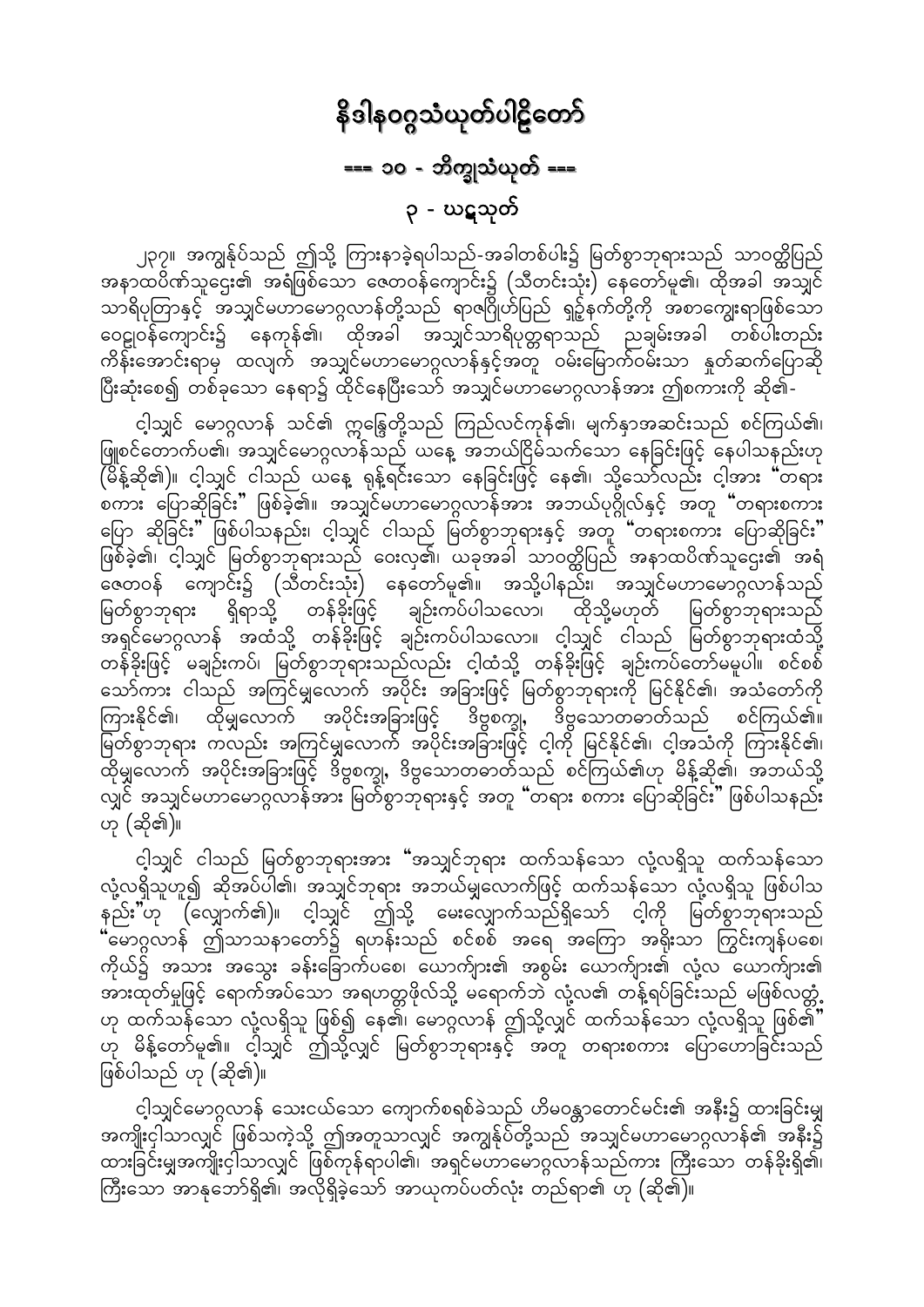င့ါသျှင်သာရိပုတ္တရာ အနည်းငယ်သော ဆားခဲကလေးသည် ဆားအိုးကြီး၏ အနီး၌ ထားခြင်းမျှ .<br>အကျိုးငှါသာလျှင် ဖြစ်ရာသကဲ့သို့ ဤအတူသာလျှင် အကျွန်ုပ်တို့သည် အသျှင်သာရိပုတ္တရာ၏ အနီး၌ ထားခြင်းမျှအကျိုးငှါသာလျှင် ဖြစ်ကုန်ရာပါ၏၊ အရှင်သာရိပုတ္တရာကို မြတ်စွာဘုရားသည် များစွာသော အကြောင်းတို့ဖြင့် ချီးမွမ်းထောမနာ ပြုအပ်ပါ၏-

"အကြင်ရဟန်းသည် တစ်ဘက်ကမ်း နိဗ္ဗာန်သို့ ရောက်၏၊ ထိုရဟန်းသည် ဤတစ်ဘက်ကမ်း နိဗ္ဗာန်သို့ ရောက်ရုံမျှသာလျှင် ဖြစ်၏။ သာရိပုတ္တရာသည်သာလျှင် ပညာဖြင့်လည်းကောင်း၊ သီလဖြင့် ှ<br>လည်းကောင်း၊ ငြိမ်သက်ခြင်းဖြင့် လည်းကောင်း ထိုတစ်ဘက်ကမ်း နိဗ္ဗာန်သို့ ရောက်သော ရဟန်း ဟူသမျှထက်မြတ်၏" ဟု (ချီးမွန်းထောမနာ ပြုအပ်ပါ၏)။

ဤသို့လျှင် ထိုရဟန္တာပုဂ္ဂိုလ်ကြီး နှစ်ပါးတို့သည် အချင်းချင်း ကောင်းစွာ ဆိုအပ်သော စကားကို အတူ ဝမ်းမြောက်ကြကုန်၏။

တတိယသုတ်။

#### နိဒါန၀ဂွသံယုတ်ပါဠိတော်

#### === ၁၀ - ဘိက္ခုသံယုတ် ===

#### ၄ - နဝသုတ်

၂၃၈။ သာဝတ္ထိနိဒါန်း။ ထိုအခါ ရဟန်းသစ်တစ်ပါးသည် ဆွမ်းစားပြီးနောက် ဆွမ်းခံရွာမှ ဖဲခဲ့သည် ရှိသော် ကျောင်းသို့ ဝင်၍ ကြောင့်ကြမဲ့ ဆိတ်ဆိတ် နေထိုင်၏၊ သင်္ကန်းချုပ်ရာ အခါသမယ၌ ရဟန်း ာ<br>တို့၏ အမှုကြီးငယ်ကို မပြုလုပ်၊ ထိုအခါ များစွာသော ရဟန်းတို့သည် မြတ်စွာဘုရားထံသို့ ချဉ်းကပ်၍ ု့<br>မြတ်စွာဘုရားကို ရှိခိုးလျက် တစ်ခုသော နေရာ၌ ထိုင်နေကုန်ပြီးသော် မြတ်စွာဘုရားအား ှ<br>'အသျှင်ဘုရား ရဟန်းသစ်တစ်ပါးသည် ဆွမ်းစားပြီးနောက် ဆွမ်းခံရွာမှ ဖဲခဲ့သည်ရှိသော် ကျောင်းသို့ ဝင်၍ ကြောင့်ကြမဲ့ ဆိတ်ဆိတ် နေထိုင်ပါ၏၊ သင်္ကန်းချုပ်ရာ အခါသမယ၌ ရဟန်းတို့၏ အမှုကြီးငယ်ကို .<br>မပြုလုပ်ပါ" ဟု (လျှောက်ကုန်၏)။

ထိုအခါ မြတ်စွာဘုရားသည် ရဟန်းတစ်ပါးကို "ရဟန်း သင်သည် လာလော့၊ ငါဘုရား၏ စကားဖြင့် ထိုရဟန်းသစ်ကို ခေါ်ချေလော့၊ 'ငါ့သျှင် မြတ်စွာဘုရားသည် သင့်ကို ခေါ်တော်မူ၏'ဟု<br>ဆိုချေလော့" ဟု မိန့်တော်မူ၏။ "အသျှင်ဘုရား ကောင်းပါပြီ" ဟု ထိုရဟန်းသည် မြတ်စွာဘုရားအား ပြန်လျှောက်ပြီးလျှင် ထိုရဟန်းသစ်ထံသို့ ချဉ်းကပ်၏။ ထိုရဟန်းသစ်အား "ငါ့သျှင် မြတ်စွာဘုရား သင့်ကို မြောင်း<br>ခေါ် တော်မူ၏" ဟု ဆို၏၊ "ငါ့သျှင် ကောင်းပါပြီ" ဟု ထိုရဟန်းသစ်သည် ထိုခေါ် လာသော ရဟန်းအား ဝန်ခံကာ မြတ်စွာဘုရားထံသို့ ချဉ်းကပ်၍ မြတ်စွာဘုရားကို ရှိခိုးပြီးလျှင် တစ်ခုသော နေရာ၌ ထိုင်နေ၏၊ တစ်ခုသော နေရာ၌ ထိုင်နေသော ထိုရဟန်းအား မြတ်စွာဘုရားသည် "ရဟန်း သင်သည် ဆွမ်းစား ပြီးနောက်၌ ဆွမ်းခံရွာမှ ဖဲခဲ့သည်ရှိသော် ကျောင်းသို့ ဝင်၍ ကြောင့်ကြမဲ့ ဆိတ်ဆိတ် နေ၏၊ ပြ ၊<br>သင်္ကန်းချုပ်ရာ အခါသမယ၌ ရဟန်းတို့၏ အမှုကြီးငယ်ကို မပြုလုပ် ဟူသည် မှန်သလော" ဟု ာကောကျားများ သားလာတာများ များနားများ အေျပာတာကို တျိုးနား များတည်း နောက်တာကို ပြုပါ<br>(မိန့်တော်မူ၏)၊ အသျှင်ဘုရား အကျွန်ုပ်ကား မိမိကိစ္စကို ပြုပါသည်ဟု လျှောက်၏။ ထိုအခါ<br>မြတ်စွာဘုရားသည် ထိုရဟန်း၏ စိတ်ကို မိမိစိတ်ဖြင့် သိ၍ "ရဟန .<br>မကဲ့ရဲ့ကုန်လင့်၊ ရဟန်းတို့ ဤရဟန်းသည် အလွန်မြတ်သော စိတ်ကို မှီ၍ ဖြစ်ကုန်သော မျက်မှောက်၌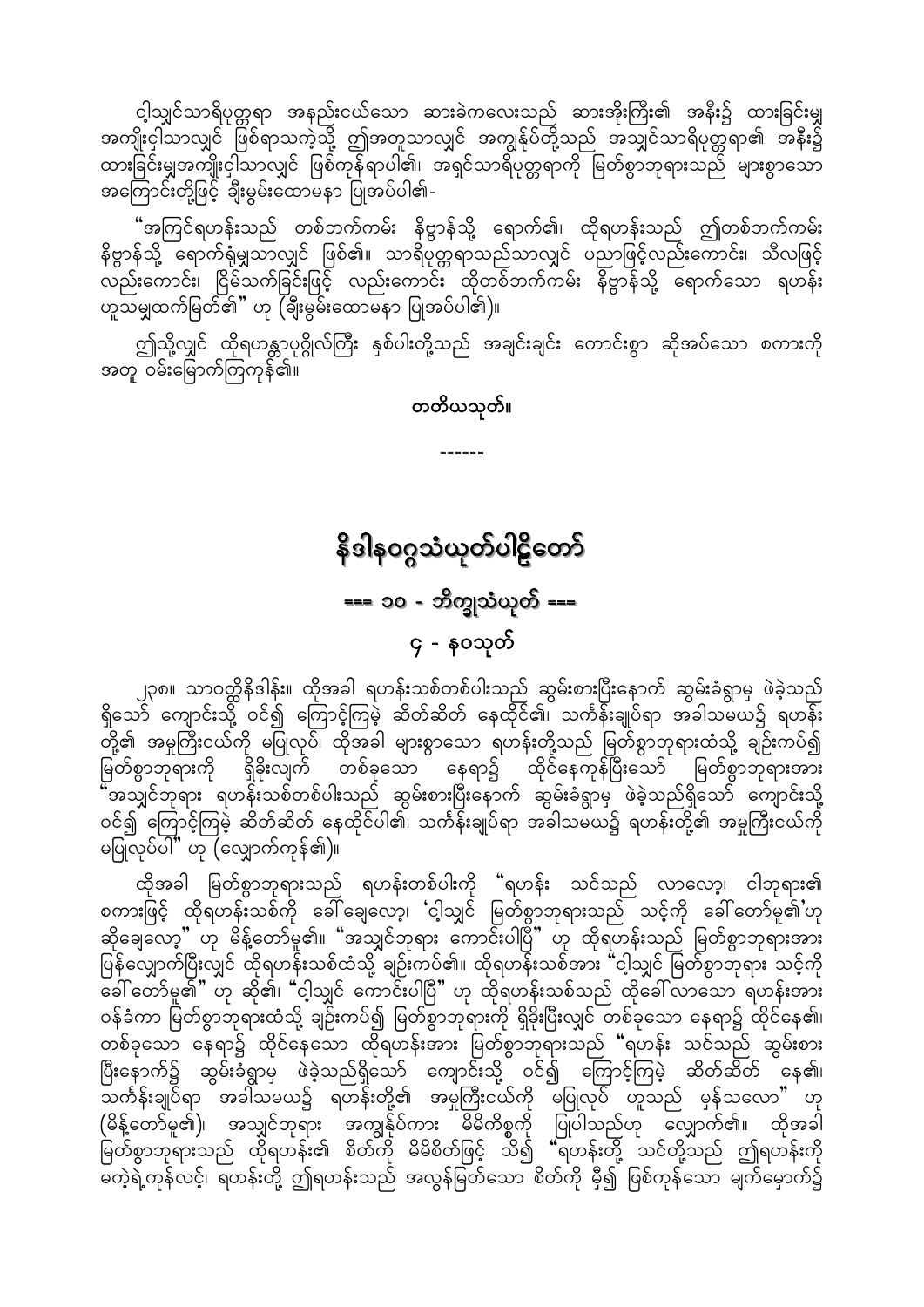ချမ်းသာစွာ နေကြောင်းဖြစ်ကုန်သော လေးပါး သော ဈာန်တို့ကို အလိုရှိတိုင်း ရ၏၊ မငြိုမငြင် ရ၏၊ ိုပင်ပန်းသဖြင့် ရ၏၊ လူ့ဘောင်မှ ရဟန်း ဘောင်သို့ ဝင်ရောက် (ရဟန်းပြု) ကုန်သော အမျိုးကောင်း သားများ လိုလားအပ်သော အတုမရှိသော အကျင့်မြတ်၏ အဆုံးဖြစ်သော အရဟတ္တဖိုလ်အကျိုးကို ယခုဘဝ၌ပင် ကိုယ်တိုင် ထူးသောဉာဏ်ဖြင့် မျက်မှောက်ပြုလျက် ရောက်၍ နေရ၏" ဟူသော စကားကို .<br>မြတ်စွာဘုရားသည် မိန့်တော်မူ၏။ ထို့နောက် မြတ်စွာဘုရားသည် ဤဂါထာကို ဟောတော်မူ၏-

"အလုံးစုံသော ဆင်းရဲတို့မှ လွတ်ရာဖြစ်သော ဤနိဗ္ဗာန်သို့ ပေါ့ပေ့ါ လျော့လျော့ အားထုတ်ခြင်း ကြောင့် မရောက်နိုင်ရာ၊ အနည်းငယ်သာ ဖြစ်သော အားအစွမ်းဖြင့် ဤနိဗ္ဗာန်သို့ မရောက်။

ဤသူသည်ကား ရဟန်းသစ်တည်း၊ ဤသူကား ယောက်ျားမြတ်တည်း၊ စစ်သည် ဗိုလ်ပါနှင့် တကွ<br>သော မာရ်ကို အောင်နိုင်ခြင်းကြောင့် အဆုံးစွန်သော ကိုယ်ကို ဆောင်၏" ဟု (ဟောတော်မူ၏)။

စတုတ္ထသုတ်။

နိဒါနဝဂွသံယုတ်ပါဠိတော် === ၁၀ - ဘိက္ခုသံယုတ် === ၅ - သုဇာတသုတ်

၂၃၉။ သာဝတ္ထိနိဒါန်း။ ထိုအခါ အသျှင်သုဇာတသည် မြတ်စွာဘုရားထံသို့ ချဉ်းကပ်၏၊ မြတ်စွာဘုရားသည် အသျှင်သုဇာတ လာနေသည်ကို အဝေးမှပင် မြင်တော်မူ၍ ရဟန်းတို့အား အကျင့်မြတ်၏ အဆုံး ဖြစ်သော အရဟတ္တဖိုလ်အကျိုးကို ယခုဘဝ၌ပင် ကိုယ်တိုင်ထူးသော ဉာဏ်ဖြင့် မျက်မှောက်ပြုလျက် ရောက်၍ နေခြင်း ဟူသော နှစ်ပါးစုံဖြင့် တင့်တယ်၏"်ဟု<sup>်</sup> မိန့်တော်မူ၏။ပ။ ထို့နောက် မြတ်စွာဘုရားသည် ဤဂါထာကို မိန့်တော်မူပြန်၏-

<mark>"</mark>ဖြောင့်မတ်သော စိတ်ဖြင့် (အကုသိုလ်တရားတို့နှင့်) မယှဉ်သော သံယောဇဉ် ကင်းသော ဤရဟန်းသည် တင့်တယ်စွ တကား၊ (တဏှာဒိဋ္ဌိတို့ဖြင့်) မစွဲလမ်းမူ၍ ငြိမ်းအေးပြီးသော ဤရဟန်းသည်<br>စစ်သည်ဗိုလ်ပါနှင့် တကွသော ကိလေသာမာရ်ကို အောင်နိုင်ခြင်းကြောင့် အဆုံးစွန်သော ကိုယ်ကို ဆောင်၏" ဟု (ဟောတော်မူ၏)။

ပဥ္စမသုတ်။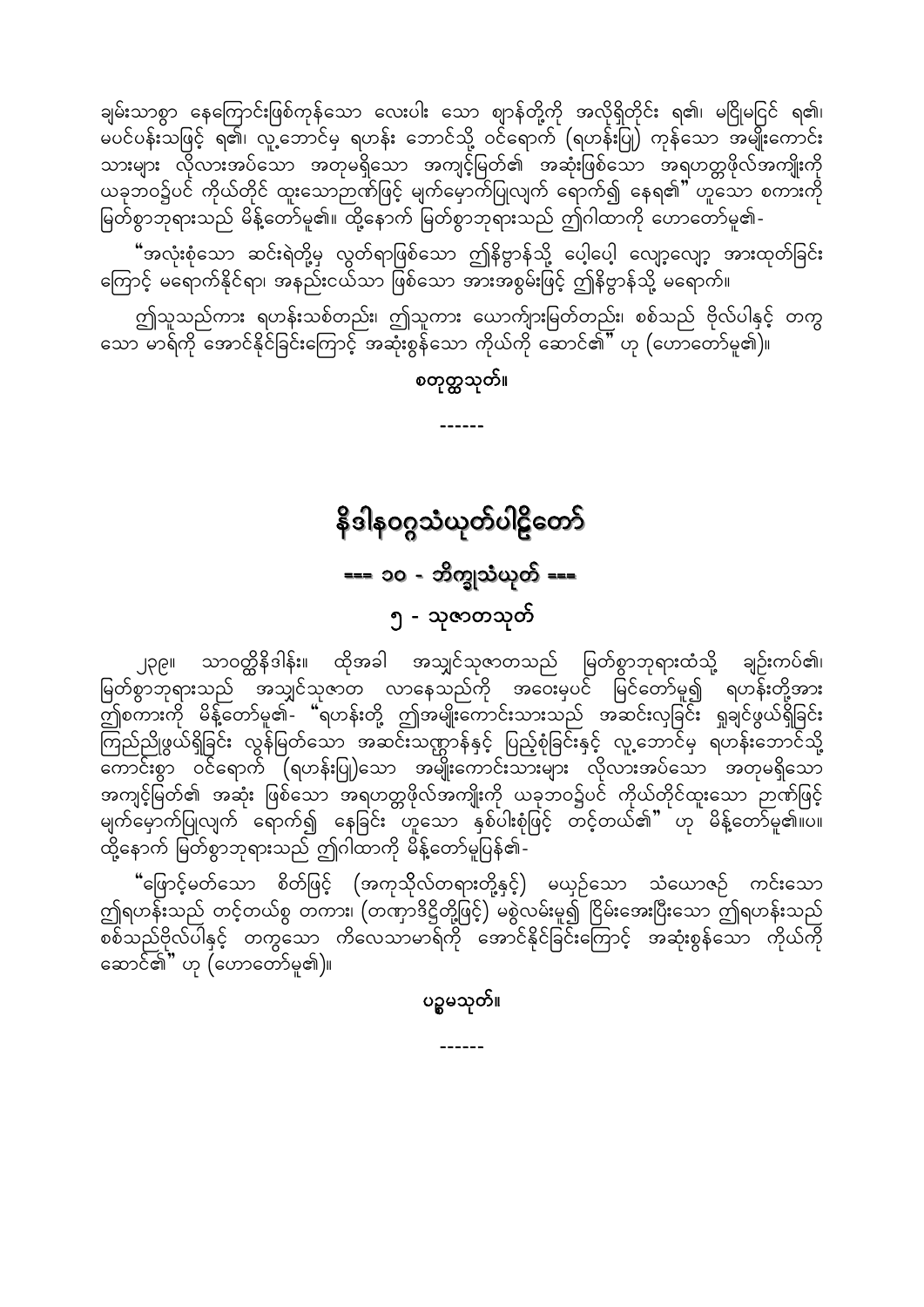# နိဒါနဝဂ္ဂသံယုတ်ပါဠိတော် === ၁၀ - ဘိက္ခုသံယုတ် === ၆ - လကုဏ္ဍကဘ8္ဒိယသုတ်

၂၄၀။ သာဝတ္ထိနိဒါန်း။ ထိုအခါ အသျှင်လကုဏ္ဍကဘဒ္ဒိယသည် မြတ်စွာဘုရားထံသို့ ချဉ်းကပ်၏၊ မြတ်စွာဘုရားသည် အသျှင်လကုဏ္ဍကဘဒ္ဒိယ လာနေသည်ကို အဝေးမှပင် မြင်တော်မူ၍ ရဟန်းတို့အား ပ<br>ဤစကားကို မိန့်တော်မူ၏- "ရဟန်းတို့ သင်တို့သည် အဆင်းမလှသော ရူချင်ဖွယ်မကောင်းသော \_\_\_<br>ပုကွသော ရဟန်းတို့၏ နှိပ်စက်ပြောဆိုခြင်းကို ခံနေရသော သဘောရှိသော လာနေသော ထိုရဟန်းကို .<br>မြင်ကုန်၏လော" ဟု (မိန့်တော်မူ၏)၊ အသျှင်ဘုရား မြင်ပါကုန်၏၊ ရဟန်းတို့ ဤရဟန်းသည် ကြီးသော ပြ နိခိုးရှိ၏၊ ကြီးသော အာနုဘော်ရှိ၏၊ ထိုရဟန်း မဝင်စားဖူးသော သမာပတ်ကို ရရန် မလွယ်၊ လူ့ ဘောင်မှ (ရဟန်းဘောင်) သို့ ဝင်ရောက် (ရဟန်းပြု) ကြသော အမျိုးကောင်းသားများ လိုလားအပ်သော အတုမရှိသော အကျင့်မြတ်၏ အဆုံးဖြစ်သော အရဟတ္တဖိုလ်အကျိုးကို ယခုဘဝ၌ပင် ကိုယ်တိုင် .<br>ထို့နောက် မြတ်စွာဘုရားသည် ဤဂါထာကို မိန့်တော်မူ၏-

"ဟင်္သာ, ကြိုးကြာ, ဉဒေါင်း, ဆင်, ချေ, သမင်ဟု ဆိုအပ်သော အလုံးစုံသော သတ္တဝါတို့သည် 

ဤအတူသာလျှင် လူတို့၌ ငယ်ပင် ငယ်သော်လည်း ပညာရှိသော သူသည်သာ ထိုလူများ<br>အပေါင်းတွင် ကြီးမြတ်သူ မည်၏၊ သူမိုက်သည် ကိုယ်သဏ္ဌာန် ကြီးသော်လည်း ကြီးမြတ်သူ မမည်<sup>"</sup> ဟု (မိန့်တော်မှု၏)။

ဆဋ္ဌသုတ်။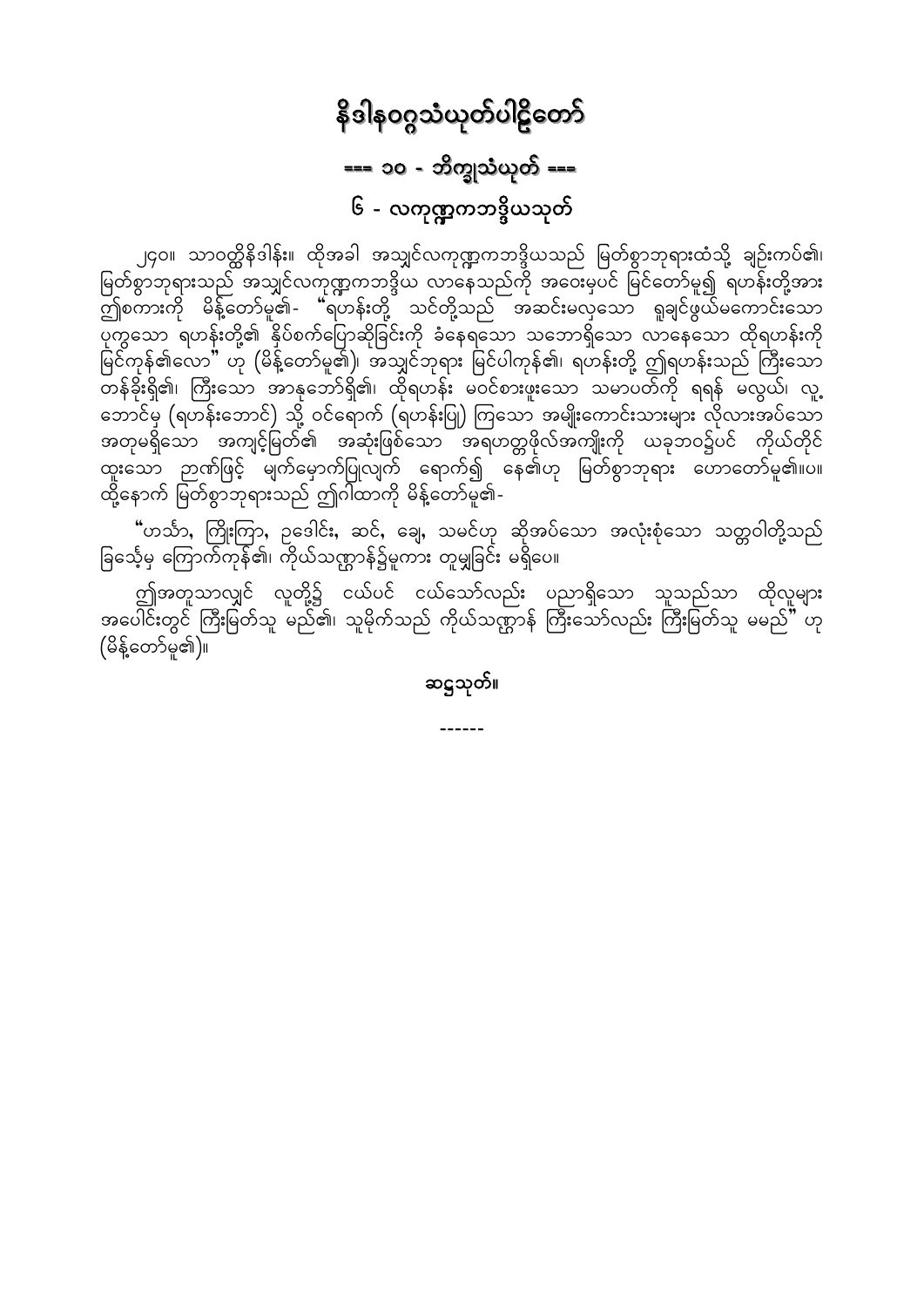## နိဒါနဝဂ္ဂသံယုတ်ပါဠိတော် === ၁၀ - ဘိက္ခုသံယုတ် === ၇ - ၀ိသာခသုတ်

၂၄၁။ အကျွန်ုပ်သည် ဤသို့ ကြားနာခဲ့ရပါသည်-အခါတစ်ပါး၌ မြတ်စွာဘုရားသည် ဝေသာလီပြည် မဟာဝုန်တော ပြာသာဒ်ဆောင်ပေါက်သော ကျောင်း၌ (သီတင်းသုံး) နေတော်မူ၏၊ ထိုအခါ ပဉ္စာလမင်း ၏သား အသျှင်ဝိသာခသည် စည်းဝေးရာဇရပ်၌ ရဟန်းတို့ကို ချိညာသော စကားဖြစ်သော သန့်ရှင်း သော အပြစ်ကင်းသော အနက်ကို သိစေနိုင်သော (သစ္စာလေးပါး၌) အကျုံးဝင်သော (ဝဋ်ဆင်းရဲကို) မမှီ သော တရားစကားဖြင့် အကျိုးစီးပွားကို ကောင်းစွာ ပြလျက် တရားကို ဆောက်တည်စေကာ တရား .<br>ကျင့်သုံးရန် ထက်သန့်ရွှင်လန်းစေ၏။

ထိုအခါ မြတ်စွာဘုရားသည် ညနေချမ်းအခါ တစ်ပါးတည်း ကိန်းအောင်းနေရာမှ ထ၍ စည်းဝေးရာ ဇရပ်သို့ ချဉ်းကပ်ပြီးလျှင် ခင်းထားအပ်သော နေရာ၌ ထိုင်နေတော်မူ၏၊ ထိုသို့ ထိုင်နေပြီးသော် ရဟန်းတို့ကို မိန့်တော်မူ၏- "ရဟန်းတို့ အဘယ်သူသည် ရဟန်းတို့ကို ချိုသာသော စကားဖြစ်သော (ဝဋ်ဆင်းရဲကို) မမှီသော တရားစကားဖြင့် အကျိုးစီးပွားကို ကောင်းစွာ ပြလျက် တရားကို ဆောက်တည် ຸ<br>စေကာ တရားကျင့်သုံးရန် ထက်သန့်ရွှင်လန်းစေ သနည်း" ဟု (မိန့်တော်မူ၏)။ အသျှင်ဘုရား ပဉ္စာလမင်း၏သား အသျှင်ဝိသာခသည် စည်းဝေးရာဇရပ်၌ ရဟန်းတို့ကို ချိုသာသော စကားဖြစ်သော သန့်ရှင်းသော အပြစ်ကင်းသော အနက်ကို သိစေနိုင်သော (သစ္စာလေးပါး၌) အကျုံးဝင်သော (ဝဋ်ဆင်းရဲကို) မမှီသော တရားစကားဖြင့် အကျိုးစီးပွားကို ကောင်းစွာပြလျက် တရားကို ဆောက်တည် .<br>စေကာ တရားကျင့်သုံးရန် ထက် သန်ရွှင်လန်းစေတော်မူပါသည်ဟု လျှောက်၏။ ထိုအခါ မြတ်စွာဘုရား သည် ပဉ္စာလမင်း၏သား အသျှင် ဝိသာခကို ဤသို့ မိန့်တော်မူ၏- "ဝိသာခ ကောင်းစွ ကောင်းစွ၊<br>ဝ .<br>ဝိသာခ သင်သည် ကောင်းစွာ သာလျှင် ရဟန်းတို့ကို အနက်ကို သိခြင်းငှါ စွမ်းနိုင်သော (သစ္စာလေးပါး၌) အကျုံးဝင်သော ဝဋ်ဆင်းရဲကို မမှီသော တရားစကားဖြင့် ကောင်းစွာ ပြ၏။ပ။" ဟု .<br>မြတ်စွာဘုရားသည် မိန့်တော်မူ၏။ မြတ်စွာဘုရားသည် ဤ စကားကို မိန့်တော်မူပြီး၍ ဤဂါထာကို မ<br>ဟောတော်မူပြန်၏-

"လူမိုက်တို့နှင့် ရောထွေးနေသော ပညာရှိကို မဟောပြောသည် ရှိသော် (ပညာရှိဟု) မသိနိုင်ကုန်၊ ဘုရားသျှင် ဟောတော်မူသော အမြိုက်နိဗ္ဗာန်တရားကို ဟောပြောသော်မှသာလျှင် (ပညာရှိ)ဟု သိနိုင် ကုန်၏။

(ထို့ကြောင့်) ရသေ့ ရဟန်းတို့၏ တံခွန်ဖြစ်သော တရားကို ဟောပြောရာ၏၊ ထွန်းပြရာ၏၊ ချီးမြှောက်ရာ၏၊ ရသေ့ရဟန်းတို့သည် ကောင်းစွာ ဟောကြားခြင်း ဟူသော တံခွန်ရှိကုန်၏။ မှန်၏၊ တရားတော်သည် ရသေ့ရဟန်းတို့၏ တံခွန် အောင်လံ ဖြစ်၏" ဟု (မိန့်တော်မူ၏)။

သတ္တမသုတ်။

 $\frac{1}{2}$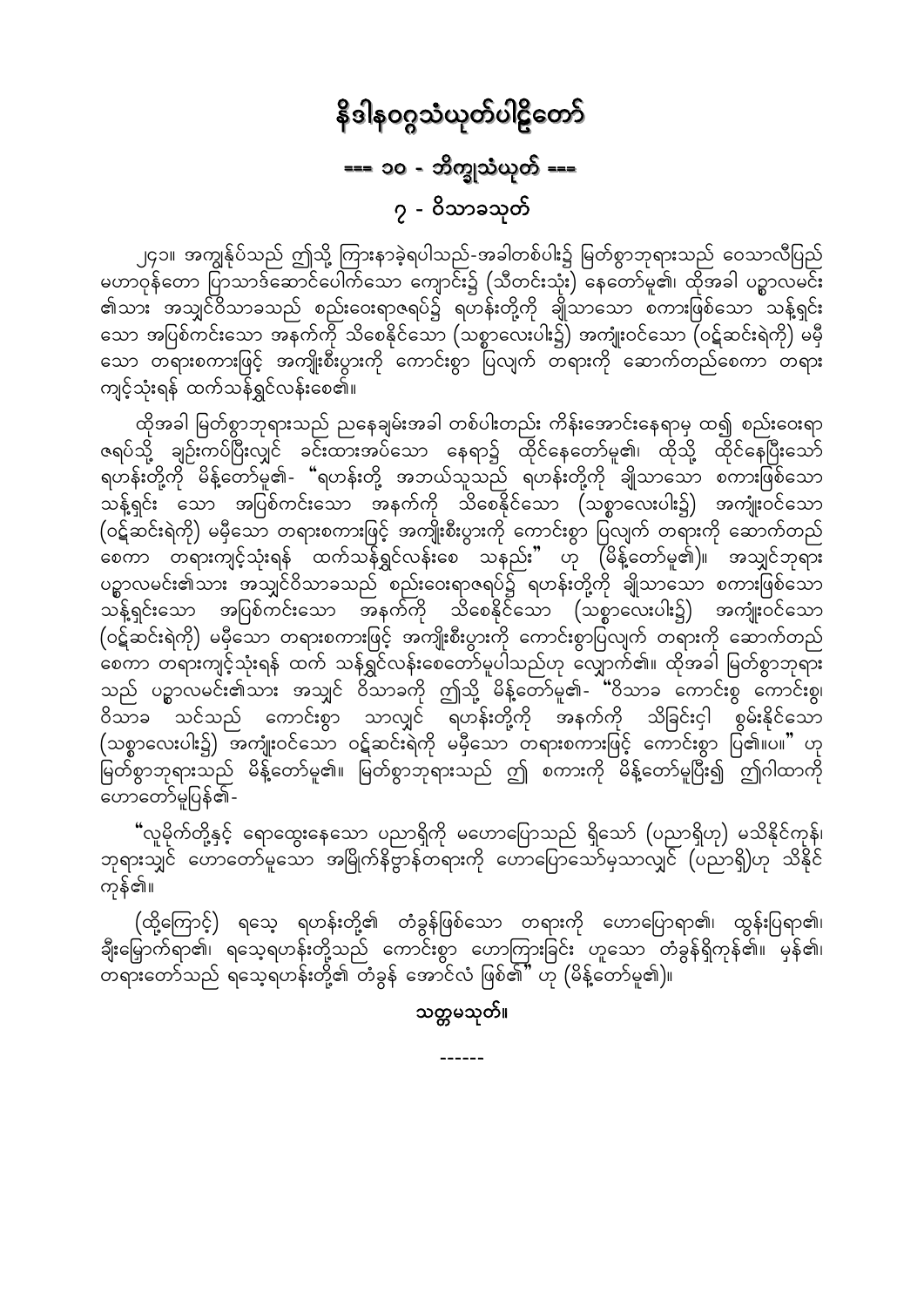#### နိဒါနဝဂ္ဂသံယုတ်ပါဠိတော် === ၁၀ - ဘိက္ခုသံယုတ် === ၈ - နန္ဒသုတ်

၂၄၂။ သာဝတ္ထိနိဒါန်း။ ထိုအခါ မြတ်စွာဘုရား၏ မိထွေးတော်သားဖြစ်သော အသျှင်နန္ဒသည် လက် လိပ်ထိုး သင်္ကန်းတို့ကို ဝတ်ရုံပြီးလျှင် မျက်စိတို့ကို မျက်ရေးကွင်း၍ အရောင်ထွက်သော သပိတ်ကို ဲ့ ေတာင္း သမား အေျပာ မွာ ေတာင္း ေတာင္း ေတာင္း<br>ယူဆောင်ပြီးလျှင် မြတ်စွာဘုရားထံသို့ ချဉ်းကပ်လျက် မြတ်စွာဘုရားကို ရှိခိုးကာ တစ်ခုသော နေရာ၌ ထိုင်နေ၏၊ တစ်ခုသော နေရာ၌ ထိုင်နေသော အသျှင်နန္ဒအား မြတ်စွာဘုရားသည် ဤစကားကို မိန့်တော်မူ၏- "နန္ဒ လက်လိပ်ထိုး သင်္ကန်းတို့ကို ဝတ်ရုံခြင်း၊ မျက်စိတို့ကို မျက်ရေးကွင်းခြင်း၊ အရောင်ထွက်သော သပိတ်တို့ကို ဆောင်ခြင်းတို့သည် ယုံကြည်မှု 'သဒ္ဓါတရား' ရှိလျက် လူ့ဘောင်မှ ရဟန်းဘောင်သို့ ဝင်ရောက်ရဟန်းပြုသော အမျိုးကောင်းသားဖြစ်သည့် သင့်အား မလျောက်ပတ်ချေ၊ .<br>အာရညကင်ဓုတင် ဆောက်တည်ခြင်း၊ ပိဏ္ဍပါတ်ဓုတင်ဆောက်တည်ခြင်း၊ ပံသုကူဓုတင် ဆောက်တည် ခြင်း၊ ကာမတို့၌ မငဲ့ကွက် မူ၍ နေခြင်းသည်သာလျှင် ယုံကြည်ခြင်း သဒ္ဓါတရား ရှိလျက် လူ့ဘောင်မှ )<br>ရဟန်းဘောင်သို့ ဝင်ရောက် ရဟန်းပြုသော အမျိုးကောင်းသားဖြစ်သည့် သင့်အား လျောက်ပတ်၏" ဟု မိန့်တော်မူပြီးနောက် ဤ ဂါထာကို မိန့်တော်မူပြန်၏-

**"**အာရညကင်ဓုတင်ကို ဆောက်တည်သော၊ ပံသုကူဓုတင်ကို ဆောက်တည်သော၊ မထင်မရှ<mark>ား</mark> ဆွမ်းခံ၍ ရသော ဆွမ်းဖြင့် မျှတရောင့်ရဲသော၊ ကာမဂုဏ်တို့၌ ငဲ့ကွက်ခြင်း မရှိသော နန္ဒကို အဘယ် အခါ၌ ငါ မြင်ရပါအံ့နည်း" ဟု (မိန့်တော်မူ၏)။

ထိုသို့ မိန့်တော်မူပြီးသည့် နောက်အခါ၌ အသျှင်နန္ဒသည် အာရညကင်ဓုတင်ကို လည်းကောင်း၊ ပိဏ္ဍပါတ်ဓုတင်ကို လည်းကောင်း၊ ပံသုကူဓုတင်ကို လည်းကောင်း ဆောက်တည်၍ ကာမဂုဏ်တို့၌ မင့်ကွက်မူဘဲ နေ၏။

အဋ္ဌမသုတ်။

 $- - - - - -$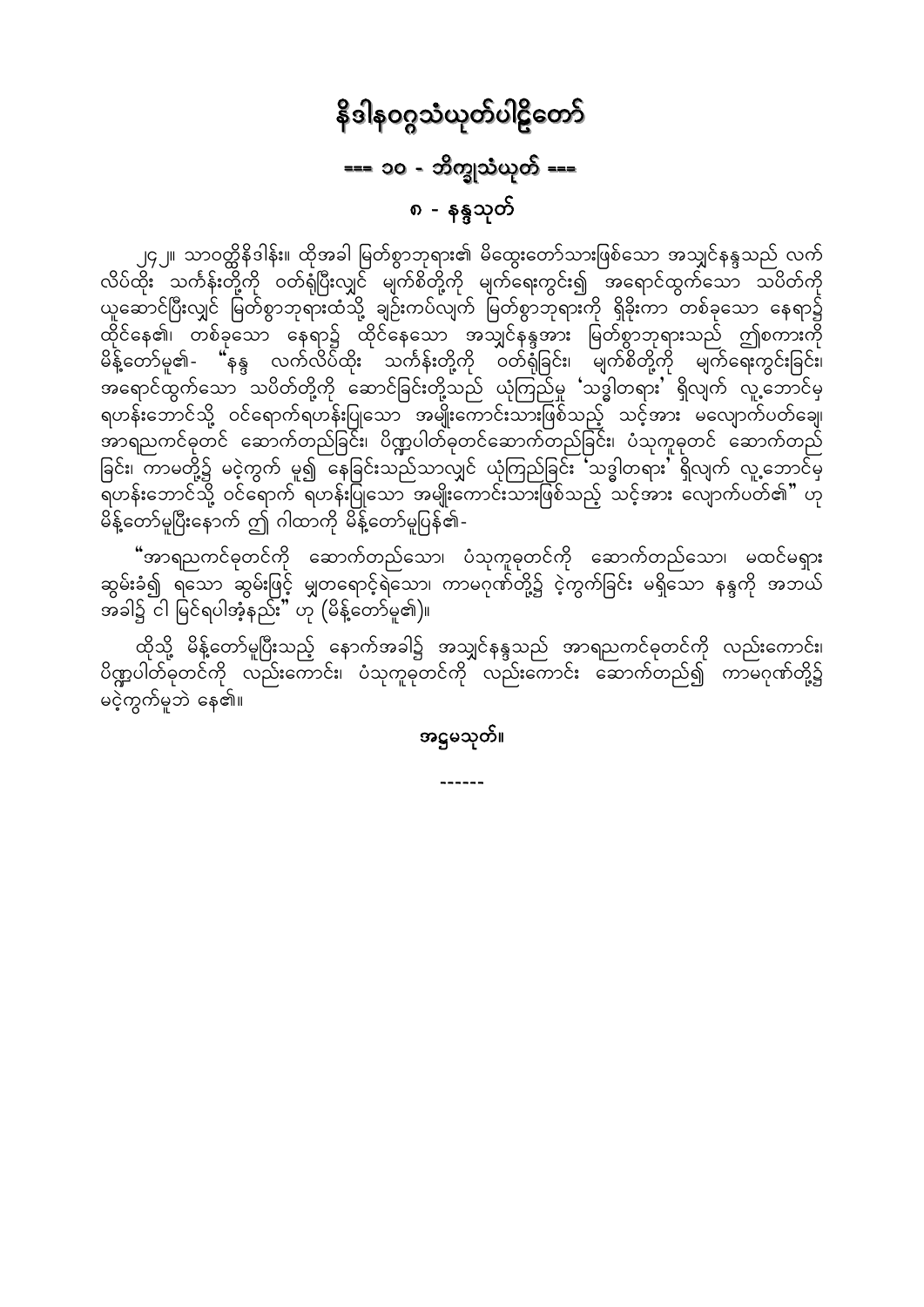#### နိဒါနဝဂ္ဂသံယုတ်ပါဠိတော် === ၁၀ - ဘိက္ခုသံယုတ် === ၉ - တိဿသုတ်

၂၄၃။ သာဝတ္ထိနိဒါန်း။ ထိုအခါ မြတ်စွာဘုရား၏ ဘထွေးတော်သားဖြစ်သော အသျှင်တိဿသည် မြတ်စွာဘုရားထံသို့ ချဉ်းကပ်၍ မြတ်စွာဘုရားကို ရှိခိုးပြီးလျှင် တစ်ခုသော နေရာ၌ ဆင်းရဲသည် နှလုံး "တိဿ သင်သည် အဘယ်ကြောင့် ဆင်းရဲသည် နှလုံးမသာသည် ဖြစ်၍ မျက်ရည်တို့ ယိုစီးလျက် တစ်ခု သော နေရာ၌ ထိုင်နေဘိသနည်း" ဟု မိန့်တော်မူ၏။ အသျှင်ဘုရား အကျွန်ုပ်ကို ရဟန်းတို့သည် စကား တည်းဟူသော လှံတံဖြင့် ဖွေဖွေရှာရှာ ဖိနှိပ်ထိုးဆွကြပါကုန်၏၊ ထို့ကြောင့် ဤသို့ နေပါသည်ဟု လျှောက်၏။ တိဿ သင်သည် သူတစ်ပါးကိုသာ ပြောတတ်၍ အပြောမခံနိုင်ခဲ့၊ တိဿ သူတစ်ပါးကိုသာ ပြော တတ်၍ အပြောမခံနိုင်ခြင်းသည် ယုံကြည်မှု 'သဒ္ဓါတရားဖြင့် လူ့ဘောင်မှ ရဟန်းဘောင်သို့ ဝင်ရောက် ရဟန်းပြုသော အမျိုးကောင်းသားဖြစ်သော သင့်အား မလျောက်ပတ်၊ တိဿ သူတစ်ပါး ကိုလည်း ပြော၍ အပြောခံနိုင်ခြင်းသည်သာ ယုံကြည်မှု 'သဒ္ဓါတရား'ဖြင့် လူ့ဘောင်မှ ရဟန်းဘောင်သို့ ဝင်ရောက်ရဟန်းပြုသော အမျိုးကောင်းသားဖြစ်သော သင့်အား လျောက်ပတ်၏ ဟု မိန့်တော်မူပြီး နောက် ဤဂါထာကို မိန့်တော်မူပြန်၏-

"တိဿ အဘယ်ကြောင့် အမျက်ထွက် ဘိသနည်း။ အမျက် မထွက်လင့်၊ အမျက် မထွက်ခြင်းသည် သင့်အား မြတ်၏။ တိဿ အမျက်ထွက်ခြင်း မာန်မူခြင်း ကျေးဇူးချေ ဖျက်ခြင်းကို ဆုံးမခြင်းငှါ မြတ်သော .<br>အကျင့်ကို ကျင့်သုံးသည် မဟုတ်လော" ဟု (မိန့်တော်မူ၏)။

နဝမသုတ်။

 $- - - - - -$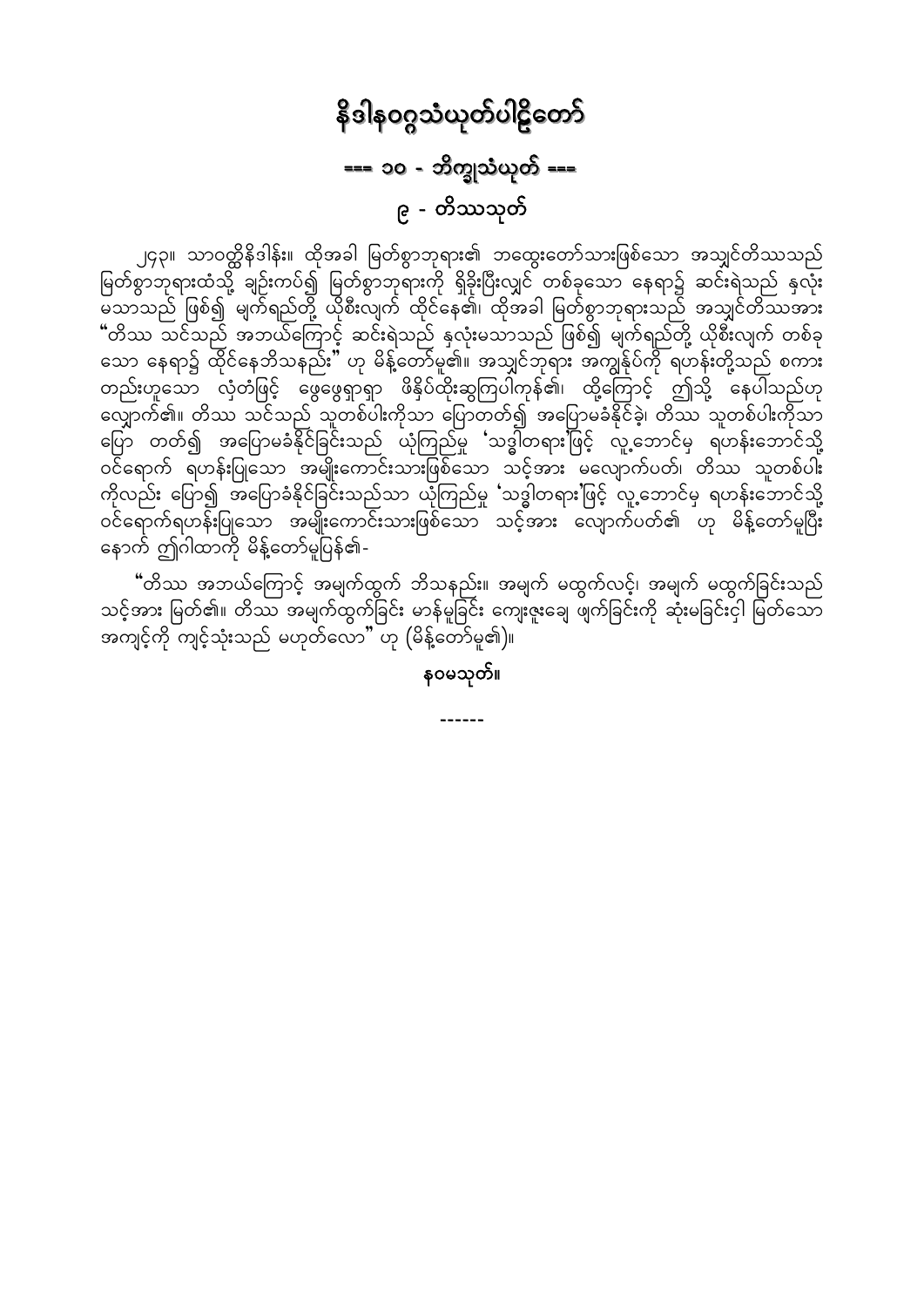## နိဒါန၀ဂ္ဂသံယုတ်ပါဠိတော် === ၁၀ - ဘိက္ခုသံယုတ် === ၁၀ - ထေရနာမကသုတ်

၂၄၄။ အခါတစ်ပါး၌ မြတ်စွာဘုရားသည် ရာဇဂြိုဟ်ပြည် ရှဉ့်နက်တို့အား အစာကျွေးရာဖြစ်သော ဝေဠုဝန်ကျောင်း၌ (သီတင်းသုံး) နေတော်မူ၏။ ထိုအခါ ထေရအမည်ရှိသော ရဟန်းတစ်ပါးသည် တစ်ပါးတည်းလည်း နေလေ့ရှိ၏၊ တစ်ပါးတည်း နေခြင်း၏ ဂုဏ်ကျေးဇူးကိုလည်း ဆိုလေ့ရှိ၏။ ထိုရဟန်း သည် ရွာသို့ တစ်ပါးတည်း ဆွမ်းခံဝင်၏၊ တစ်ပါးတည်း ရွာမှ ပြန်ခဲ့၏၊ တစ်ပါးတည်း ဆိတ်ငြိမ်ရာ၌ နေ့၏၊ တစ်ပါးတည်း စင်္ကြံသွားခြင်းကို ဆောက်တည်၏။ ထိုအခါ များစွာကုန်သော ရဟန်းတို့သည် မြတ်စွာဘုရားထံသို့ ချဉ်းကပ်ကုန်၍ မြတ်စွာဘုရားကို ရှိခိုးပြီးလျှင် တစ်ခုသော နေရာ၌ ထိုင်နေကုန် ပြီးသော် မြတ်စွာဘုရားအား "အသျှင်ဘုရား ထေရမည်သော ရဟန်းတစ်ပါးသည် တစ်ပါးတည်းလည်း -<br>နေလေ့ရှိ၏၊ တစ်ပါးတည်း နေခြင်း၏ ဂုဏ်ကျေးဇူးကိုလည်း ဆိုလေ့ရှိပါသည်" ဟု လျှောက်ကုန်၏။

ထိုအခါ မြတ်စွာဘုရားသည် ရဟန်းတစ်ပါးကို ခေါ်တော်မူ၍ "ရဟန်း သင်သည် လာလော့၊ ငါဘုရား၏ စကားဖြင့် 'ငါ့သျှင်ထေရ သင့်ကို မြတ်စွာဘုရား ခေါ် တော်မူ၏'ဟု ခေါ်ချေလော့" ဟု ု့<br>မိန့်တော်မူ၏။ "အသျှင်ဘုရား ကောင်းပါပြီ" ဟု ထိုရဟန်းသည် မြတ်စွာဘုရား၏ စကားတော်ကို ဝန်ခံ၍ မြတ်စွာဘုရားထံသို့ ချဉ်းကပ်ပြီးလျှင် မြတ်စွာဘုရားကို ရှိခိုးလျက် တစ်ခုသော နေရာ၌ ထိုင်နေ၏၊ တစ်ခုသော နေရာ၌ ထိုင်နေသော အသျှင်ထေရအား "ထေရ သင်သည် တစ်ပါးတည်းလည်း နေလေ့ရှိ၏၊ တစ်ပါးတည်း နေခြင်း၏ ဂုဏ်ကျေးဇူးကိုလည်း ဆိုလေ့ရှိ၏ဟူသည် မှန်သလော" ဟု မိန့်တော်မူ၏။ အသျှင်ဘုရား မှန်ပါ၏။ ထေရ သင်သည် အဘယ်သို့လျှင် တစ်ပါးတည်း နေလေ့ရှိ သနည်း၊ တစ်ပါးတည်း နေခြင်း၏ ဂုဏ်ကျေးဇူးကိုလည်း ဆိုလေ့ရှိသနည်း ဟု မေးတော်မူ၏။

\_\_<br>အသျှင်ဘုရား အကျွန်ုပ်သည် ရွာသို့ တစ်ပါးတည်း ဆွမ်းခံဝင်ပါ၏၊ တစ်ပါးတည်း ဆွမ်းခံရွာမှ ပြန်ခဲ့ပါ၏၊ တစ်ပါးတည်း ဆိတ်ငြိမ်ရာ၌ နေပါ၏၊ တစ်ပါးတည်း စကြံသွားခြင်းကို ဆောက်တည်ပါ၏။ မြင်္<br>အသျှင်ဘုရား အကျွန်ုပ်သည် ဤသို့လျှင် တစ်ပါးတည်း နေလေ့ရှိပါ၏၊ တစ်ပါးတည်း နေခြင်း၏ ဂုဏ် ကျေးဇူးကိုလည်း ဆိုလေ့ရှိပါသည် ဟု လျှောက်၏။ ထေရ တစ်ပါးတည်း နေသော ထိုရဟန်းမျိုးသည် ရှိ၏၊ တစ်ပါးတည်း နေသော ထိုရဟန်းမျိုးသည် မရှိဟူ၍ ငါ မဆို။ ထေရ စင်စစ်သော်ကား အကြင်<br>အကြောင်းကြောင့် တစ်ပါးတည်း နေခြင်းသည် အလွန်ကျယ်ဝန်းသော အဓိပ္ပါယ်နှင့် ပြည့်စုံ၏၊ ထို အကြောင်းကို နာလော့၊ ကောင်းစွာ နှလုံးသွင်းလော့၊ ဟောအံ့ဟု မိန့်တော်မူ၏။ "အသျှင်ဘုရား ကောင်းပါပြီ" ဟု ဤသို့လျှင်။ပ။ ထေရ အဘယ်သို့လျှင် တစ်ပါးတည်း နေခြင်းသည် အလွန်ကျယ်ဝန်း သော အဓိပ္ပါယ်နှင့် ပြည့်စုံသနည်း။ ထေရ အကြင်အတိတ်ခန္ဓာငါးပါးကို ပယ်ပြီးပြီ၊ အနာဂတ်ခန္ဓာ ငါးပါးကို စွန့်လွှတ်အပ်၏၊ ပစ္စုပ္ပန်အတ္တဘော၌လည်း လိုချင်တပ်မက်မှု 'ဆန္ဒရာဂ'ကို ကောင်းစွာ ဆုံးမ အပ်ပြီ။ ထေရ ဤသို့လျှင် တစ်ပါးတည်း နေခြင်းသည် အလွန်ကျယ်ဝန်းသော အဓိပ္ပါယ်နှင့် ပြည့်စုံ၏ ဟု မိန့်တော်မူပြီး နောက် ဤဂါထာကို မိန့်တော်မူပြန်၏-

"အလုံးစုံသော ခန္ဓာ, အာယတန, ဓာတ်, ဘဝသုံးပါးတို့ကို နှိပ်နင်းနိုင်သော၊ အလုံးစုံ (တရားတို့ကို) သိသော၊ ကောင်းသော ပညာရှိသော၊ အလုံးစုံသော တရားတို့၌ (တဏှာဒိဋ္ဌိတို့ဖြင့်) မလိမ်းကျံသော၊ အလုံးစုံ (ဆန္ဒရာဂ) ကို စွန့်၍ တဏှာ၏ ကုန်ရာ (နိဗ္ဗာန်) ကို အာရုံပြုသောအားဖြင့် ကိလေသာတို့မှ လွတ်သော ထိုသူကို တစ်ပါးတည်း နေလေ့ရှိသော သူဟူ၍ ငါဆို၏" ဟု (မိန့်တော်မူ၏)။

ဒသမသုတ်။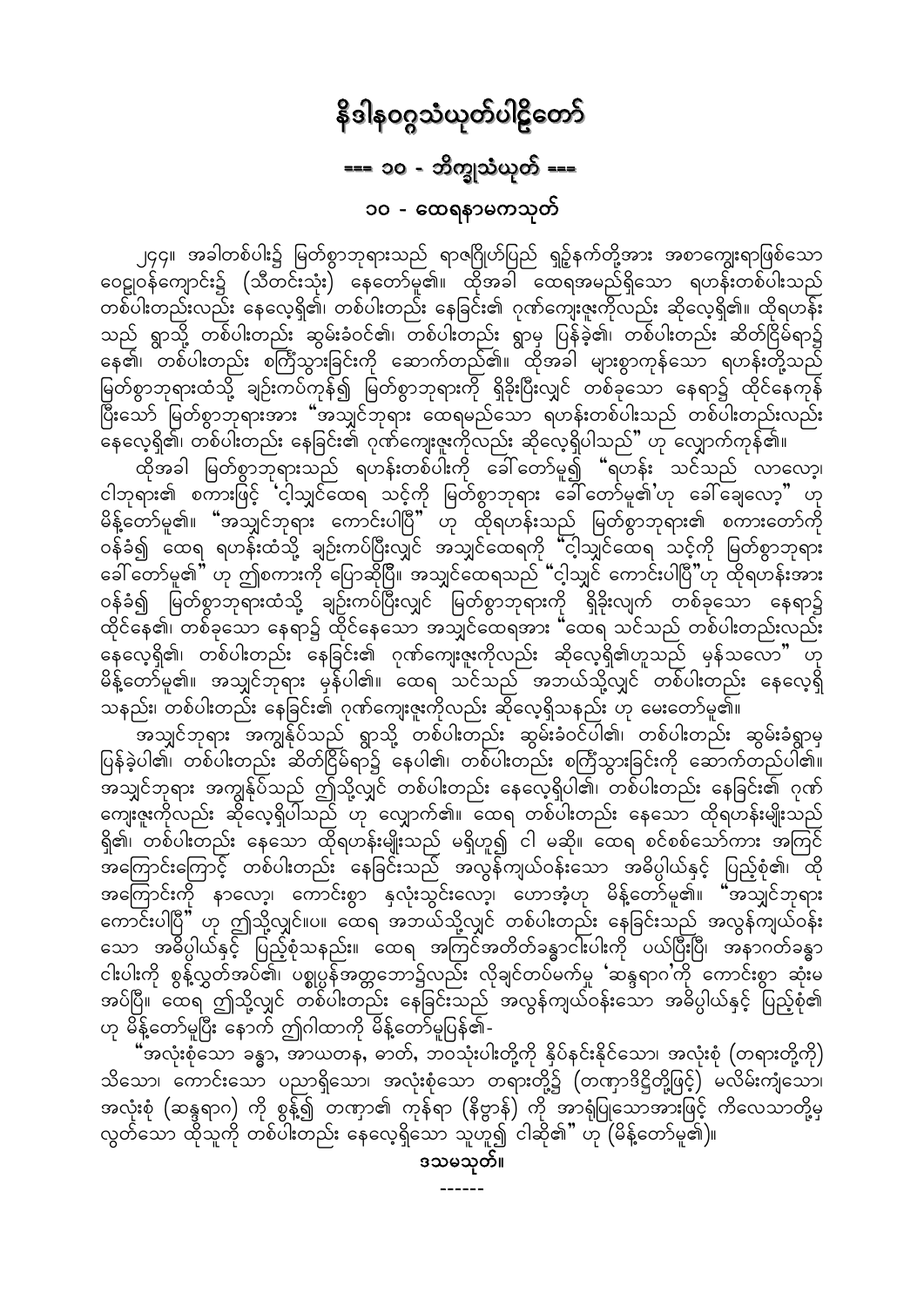### နိဒါနဝဂ္ဂသံယုတ်ပါဠိတော် === ၁၀ - ဘိက္ခုသံယုတ် === ၁၁ - မဟာကပ္ဂိနသုတ်

၂၄၅။ သာဝတ္ထိနိဒါန်း။ ထိုအခါ အသျှင်မဟာကပ္ပိနသည် မြတ်စွာဘုရားထံသို့ ချဉ်းကပ်၏၊ .<br>မြတ်စွာဘုရားသည် အသျှင်မဟာကပ္ပိန လာနေသည်ကို အဝေးမှပင် မြင်တော်မူ၍ ရဟန်းတို့ကို<br>"ရဟန်းတို့ သင်တို့သည် ဖြူစင်သော ခေါင်းပါးသော အကျင့်ရှိသော နှာတံရှည်သောရဟန်း လာနေသည် ကို မြင်ကြကုန်၏လော" ဟု မေးတော်မူ၏။ အသျှင်ဘုရား မြင်ပါကုန်၏ဟု (လျှောက်ကုန်၏)။ ရဟန်းတို့ \_\_\_\_\_\_\_\_\_\_\_\_\_\_\_<br>ဤရဟန်းသည် ကြီးသော တန်ခိုးရှိ၏၊ ကြီးသော အာနုဘော်ရှိ၏၊ ထိုရဟန်း မဝင်စားဖူးသော —<br>သမာပတ်ကိုရရန် မလွယ်ကူ၊ ထိုရဟန်းသည် လူ့ဘောင်မှ ရဟန်းဘောင်သို့ ဝင်ရောက် (ရဟန်းပြု) ကုန်သော အမျိုးကောင်းသားများ လိုလားအပ်သော အတုမရှိသော အကျင့်မြတ်၏ အဆုံးဖြစ်သော ွာ<br>အရဟတ္တဖိုလ်အကျိုးကို ယခုဘဝ၌ပင် ကိုယ်တိုင် ထူးသော ဉာဏ်ဖြင့် မျက်မှောက်ပြုလျက် ရောက်၍ နေ၏ ဟု ဤစကားကို မိန့် တော်မူပြီးနောက် ဤဂါထာကို မိန့်တော်မူပြန်၏-

"အကြင်သူတို့သည် အမျိုးအနွယ်ကို စိစစ်လေ့ရှိကုန်၏၊ ထိုလူအပေါင်းတို့တွင် မင်းမျိုးသည် မြတ်၏။ အကြင်သူသည် ဝိဇ္ဇာသုံးပါး, ဝိဇ္ဇာရှစ်ပါး, စရဏတစ်ဆယ့် ငါးပါးနှင့် ပြည့်စုံ၏၊ ထိုသူသည် ပ<br>နတ်လူအပေါင်း၌ မြတ်၏။

နေမင်းသည် နေ့အခါ၌သာ ထွန်းလင်းတောက်ပနိုင်၏၊ လသည် ညဉ့်အခါ၌သာ ထွန်းလင်း တောက်ပနိုင်၏၊ မင်းသည် ချပ်ဝတ်တန်ဆာ ဝတ်ဆင်မှသာလျှင် တောက်ပနိုင်၏၊ ရဟန္တာသည် ဈာန် ဝင်စားမှသာလျှင် တောက်ပနိုင်၏၊ စင်စစ်သော်ကား မြတ်စွာဘုရားသည်သာလျှင် အလုံးစုံသော ညဉ့်နေ့တို့ပတ်လုံး တန်ခိုးဖြင့် တောက်ပ၏" ဟု (မိန့်တော်မူ၏)။

ဧကာဒသမသုတ်။

 $- - - - - -$